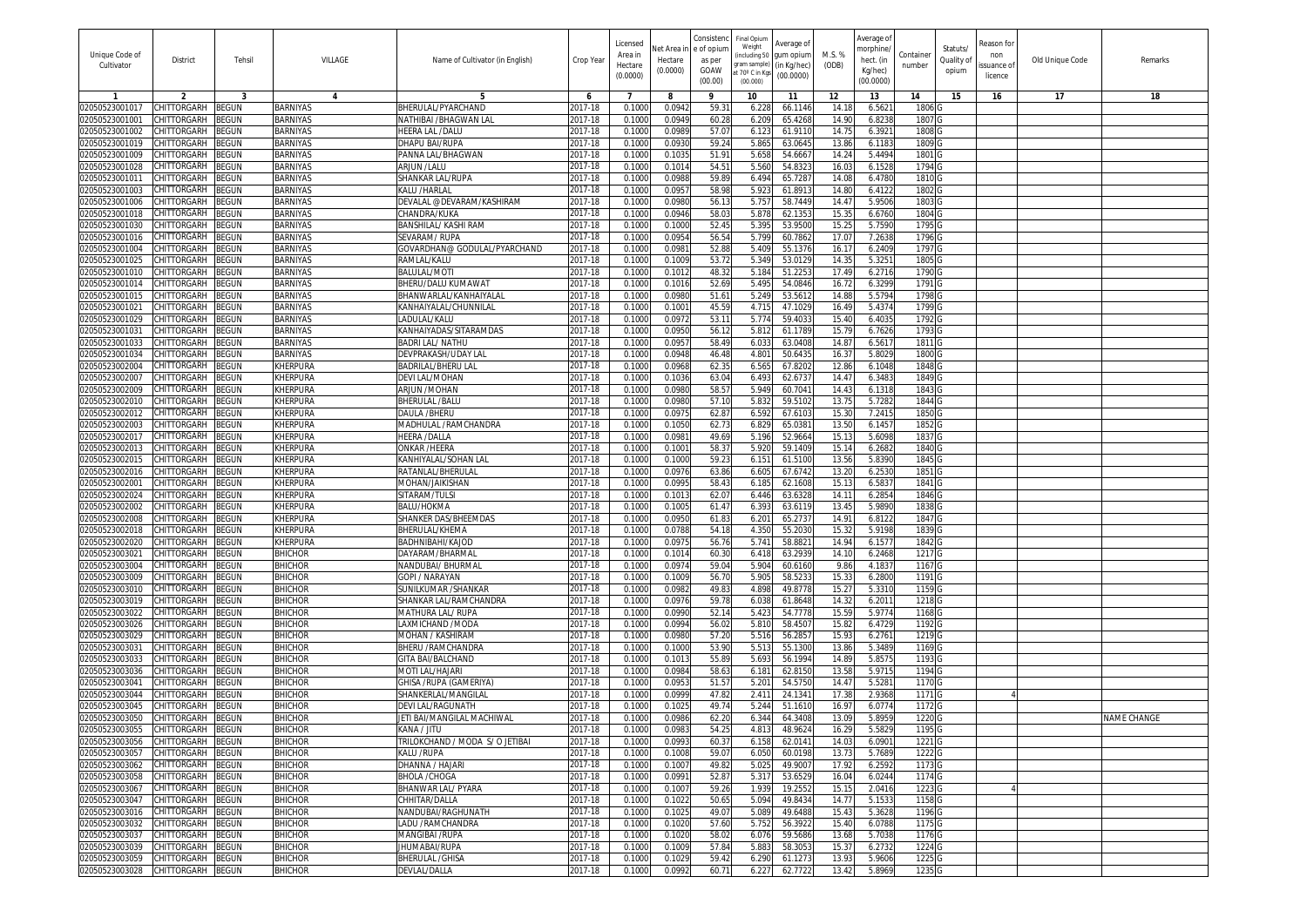| 02050523003030 | CHITTORGARH        | BEGUN        | <b>BHICHOR</b> | GANESH / BHUDHAR                 | 2017-18 | 0.1000 | 0.1005 | 49.6  | 5.131 | 51.054  | 15.02             | 5.3680 | 1160              |  |             |
|----------------|--------------------|--------------|----------------|----------------------------------|---------|--------|--------|-------|-------|---------|-------------------|--------|-------------------|--|-------------|
| 2050523003049  | CHITTORGARH        | <b>BEGUN</b> | <b>BHICHOR</b> | <b>(ANHAIYA LAL/RUPA</b>         | 2017-18 | 0.1000 | 0.098  | 54.1  | 5.53  | 56.156  | 13.32             | 5.2357 | 1156              |  |             |
| )2050523003053 | CHITTORGARH        | <b>EGUN</b>  | <b>BHICHOR</b> | TAMMABAI/BHARMAI                 | 2017-18 | 0.1000 | 0.100  | 61.3  | 6.28  | 62.827  | 14.2              | 6.2755 | 1236              |  |             |
| 02050523003131 | CHITTORGARH        | <b>BEGUN</b> | <b>BHICHOR</b> | GOVARDHAN/MANGILAI               | 2017-18 | 0.1000 | 0.100  | 60.6  | 6.180 | 61.553  | 13.70             | 5.9027 | 1226              |  |             |
|                | CHITTORGARH        |              |                |                                  |         |        |        |       |       |         |                   |        |                   |  |             |
| 02050523003077 |                    | <b>BEGUN</b> | <b>BHICHOR</b> | BANSHILAL/MOTI                   | 2017-18 | 0.100  | 0.098  | 52.7  | 5.28  | 53.491  | 14.61             | 5.4707 | 1161              |  |             |
| 2050523003091  | CHITTORGARH        | <b>BEGUN</b> | <b>BHICHOR</b> | <b><i>FULSI BAI/BHARMAL</i></b>  | 2017-18 | 0.1000 | 0.101  | 62.1  | 6.566 | 64.689  | 13.83             | 6.2625 | 1227              |  |             |
| 02050523003097 | CHITTORGARH        | <b>EGUN</b>  | <b>BHICHOR</b> | GHISIBAI /KALU                   | 2017-18 | 0.100  | 0.098  | 52.8  | 5.33  | 54.428  | 16.4              | 6.2748 | 1177              |  |             |
| 2050523003099  | CHITTORGARH        | <b>EGUN</b>  | <b>BHICHOR</b> | MODA / GHISA                     | 2017-18 | 0.1000 | 0.096  | 59.2  | 6.035 | 62.474  | 14.16             | 6.1925 | 1228              |  |             |
| 0205052300310  | CHITTORGARH        | <b>EGUN</b>  | <b>BHICHOR</b> | SOHANI BAI/BHERUGIRI             | 2017-18 | 0.100  | 0.100  | 55.3  | 5.65  | 56.540  | 16.6              | 6.5695 | 1197              |  |             |
| 2050523003105  | CHITTORGARH        | <b>BEGUN</b> | <b>BHICHOR</b> | LADULAL / UDAY LAI               | 2017-18 | 0.1000 | 0.098  | 57.0  | 5.745 | 58.324  | 14.2 <sup>0</sup> | 5.8340 | 1198              |  |             |
| 02050523003107 | CHITTORGARH        | <b>EGUN</b>  | <b>BHICHOR</b> | KASTURIBAI /BANSHILAI            | 2017-18 | 0.100  | 0.096  | 58.6  | 5.717 | 59.182  | 14.0              | 5.8373 | 1229              |  |             |
| 02050523003116 | CHITTORGARH        | <b>BEGUN</b> | <b>BHICHOR</b> | RAMCHANDRA /UDAY LAI             | 2017-18 | 0.100  | 0.101  | 54.3  | 5.106 | 50.554  | 15.04             | 5.3225 | 1178              |  |             |
|                |                    |              |                |                                  |         |        |        |       |       |         |                   |        |                   |  |             |
| 02050523003135 | CHITTORGARH        | <b>BEGUN</b> | <b>BHICHOR</b> | EAJANBAI/ MADHUGIRI              | 2017-18 | 0.100  | 0.099  | 60.8  | 6.28  | 63.397  | 14.63             | 6.4926 | 1230              |  |             |
| 02050523003072 | CHITTORGARH        | <b>BEGUN</b> | <b>BHICHOR</b> | VATHU / PYARA                    | 2017-18 | 0.100  | 0.094  | 59.2  | 5.649 | 60.095  | 16.33             | 6.8700 | 1199              |  |             |
| 02050523003073 | CHITTORGARH        | <b>BEGUN</b> | <b>BHICHOR</b> | GEESA/RUPA MANDELA               | 2017-18 | 0.100  | 0.101  | 60.7  | 6.236 | 61.499  | 14.0              | 6.0482 | 1216              |  |             |
| 02050523003079 | CHITTORGARH        | BEGUN        | <b>BHICHOR</b> | MANGIBAI /KALU                   | 2017-18 | 0.1000 | 0.1008 | 60.8  | 6.37  | 63.204  | 12.80             | 5.6629 | 1200              |  |             |
| 2050523003095  | <b>HITTORGARH</b>  | <b>BEGUN</b> | <b>BHICHOR</b> | MANGILAL / KAJOD NAGA            | 2017-18 | 0.100  | 0.098  | 61.1  | 6.37  | 64.504  | 15.2              | 6.8767 | 1201              |  |             |
| 02050523003108 | CHITTORGARH        | BEGUN        | <b>BHICHOR</b> | RAMIBAI/BARDA                    | 2017-18 | 0.1000 | 0.098  | 50.0  | 4.945 | 50.407  | 14.67             | 5.1762 | 1157              |  |             |
| 02050523003132 | CHITTORGARH        | BEGUN        | <b>BHICHOR</b> | MANGIBAI / BHURA                 | 2017-18 | 0.100  | 0.1000 | 63.0  | 6.516 | 65.160  | 14.90             | 6.7965 | 1237              |  |             |
| 02050523003124 | CHITTORGARH        |              | <b>BHICHOR</b> |                                  | 2017-18 |        |        | 53.1  |       |         | 15.22             | 5.7704 | 1153              |  |             |
|                |                    | BEGUN        |                | GITA BAI D/O RAMIBAI W/O SHANKAR |         | 0.100  | 0.0986 |       | 5.340 | 54.158  |                   |        |                   |  |             |
| 2050523003134  | CHITTORGARH        | BEGUN        | <b>BHICHOR</b> | GHISIBAI /EAKLING                | 2017-18 | 0.100  | 0.094  | 61.4  | 6.13  | 65.106  | 15.45             | 7.0415 | 1231              |  |             |
| 02050523003074 | CHITTORGARH        | <b>BEGUN</b> | <b>BHICHOR</b> | DEBILAL/ ONKAR                   | 2017-18 | 0.100  | 0.102  | 57.7  | 6.023 | 58.703  | 13.42             | 5.5142 | 1202              |  |             |
| 2050523003137  | CHITTORGARH        | BEGUN        | <b>BHICHOR</b> | NATHIBAI / KHANA                 | 2017-18 | 0.100  | 0.0996 | 56.2  | 5.637 | 56.596  | 16.79             | 6.6518 | 1179 <sub>G</sub> |  |             |
| )2050523003139 | CHITTORGARH        | BEGUN        | <b>BHICHOR</b> | MANGILAL/NATHU                   | 2017-18 | 0.100  | 0.054  | 56.3  | 3.01  | 55.851  | 13.18             | 5.1530 | 1215              |  |             |
| 2050523003051  | CHITTORGARH        | <b>BEGUN</b> | <b>BHICHOR</b> | VIANGI BAI /HAJARI               | 2017-18 | 0.100  | 0.097  | 48.3  | 5.082 | 52.1766 | 14.40             | 5.2589 | 1162              |  |             |
| 02050523003020 | CHITTORGARH        | <b>EGUN</b>  | <b>BHICHOR</b> | GYAN SINGH/GOVIND SINGH          | 2017-18 | 0.100  | 0.100  | 58.8  | 6.09  | 60.7876 | 15.83             | 6.7362 | 1203              |  |             |
| 2050523003038  | CHITTORGARH        | <b>BEGUN</b> | <b>BHICHOR</b> | MOHAN LAL/ ONKAR                 | 2017-18 | 0.1000 | 0.100  | 52.5  | 5.428 | 53.902  | 17.94             | 6.7687 | 1180              |  |             |
|                |                    |              |                |                                  |         |        |        |       |       |         |                   |        |                   |  |             |
| 02050523003113 | CHITTORGARH        | <b>BEGUN</b> | <b>BHICHOR</b> | BALIBAI/KANA                     | 2017-18 | 0.100  | 0.098  | 54.9  | 5.608 | 56.818  | 13.9              | 5.5563 | 1204              |  |             |
| 2050523003143  | CHITTORGARH        | <b>BEGUN</b> | <b>BHICHOR</b> | DAKHI BAI/ KASHI RAM             | 2017-18 | 0.100  | 0.102  | 57.6  | 6.08  | 59.326  | 13.78             | 5.7226 | 1205              |  |             |
| 02050523003011 | CHITTORGARH        | <b>BEGUN</b> | <b>BHICHOR</b> | RADHESYAM/RAMCHANDRA             | 2017-18 | 0.1000 | 0.100  | 62.4  | 6.33  | 63.150  | 14.33             | 6.3348 | 1232              |  |             |
| 02050523003012 | CHITTORGARH        | <b>BEGUN</b> | <b>BHICHOR</b> | JAMKUBAI/NATHULAI                | 2017-18 | 0.1000 | 0.097  | 52.5  | 5.205 | 53.494  | 16.07             | 6.018  | 1181              |  |             |
| 02050523003023 | CHITTORGARH        | ፡EGUN        | <b>BHICHOR</b> | GHEESA GIRI/DEVIGIR              | 2017-18 | 0.100  | 0.096  | 50.9  | 4.84  | 50.217  | 15.93             | 5.6000 | 1182              |  |             |
| 2050523003024  | CHITTORGARH        | ፡EGUN        | <b>BHICHOR</b> | <b>VAGJIRAM/GOKAI</b>            | 2017-18 | 0.1000 | 0.098  | 61.21 | 6.242 | 63.178  | 14.95             | 6.6114 | 1233              |  |             |
| 02050523003035 | CHITTORGARH        | ፡EGUN        | <b>BHICHOR</b> | NAGJIRAM/PARMANAND               | 2017-18 | 0.100  | 0.099  | 51.9  | 5.32  | 53.283  | 15.82             | 5.901  | 1163              |  |             |
|                |                    |              |                |                                  |         |        |        |       |       |         |                   |        |                   |  |             |
| 02050523003042 | CHITTORGARH        | <b>BEGUN</b> | <b>BHICHOR</b> | GHOWDHAN LAL /RAMCHANDRA         | 2017-18 | 0.1000 | 0.099  | 57.4  | 5.905 | 59.227  | 14.49             | 6.0075 | 1206              |  |             |
| 02050523003046 | CHITTORGARH        | <b>EGUN</b>  | <b>BHICHOR</b> | GOKAL/UDA                        | 2017-18 | 0.100  | 0.098  | 50.7  | 5.27  | 53.488  | 14.8              | 5.567  | 1164              |  |             |
| 02050523003048 | CHITTORGARH        | <b>BEGUN</b> | <b>BHICHOR</b> | DHAPUBAI/NANDA                   | 2017-18 | 0.100  | 0.101  | 57.3  | 6.214 | 61.282  | 15.04             | 6.4518 | 1207              |  |             |
| 02050523003060 | <b>HITTORGARH</b>  | <b>EGUN</b>  | <b>BHICHOR</b> | GHORDAN/UDA                      | 2017-18 | 0.100  | 0.098  | 49.2  | 5.047 | 51.134  | 19.5              | 6.9973 | 1183              |  |             |
| 02050523003061 | <b>CHITTORGARH</b> | <b>BEGUN</b> | <b>BHICHOR</b> | SHANKAR/UDA                      | 2017-18 | 0.100  | 0.098  | 59.9  | 6.182 | 62.507  | 12.95             | 5.666  | 1184              |  |             |
| 2050523003075  | CHITTORGARH        | BEGUN        | <b>BHICHOR</b> | HAGAMIBAI/MOHANLAL               | 2017-18 | 0.100  | 0.096  | 50.9  | 5.113 | 53.205  | 16.54             | 6.1596 | 1185              |  |             |
| 02050523003085 | <b>CHITTORGARH</b> | <b>BEGUN</b> | <b>BHICHOR</b> | BANSHILAL/MODIRAM                | 2017-18 | 0.100  | 0.1020 | 59.6  | 6.134 | 60.137  | 14.35             | 6.0412 | 1208              |  |             |
| 02050523003090 | <b>HITTORGARH</b>  | <b>BEGUN</b> | <b>BHICHOR</b> | DEVILAL/KALU                     | 2017-18 | 0.100  | 0.098  | 56.2  | 5.935 | 60.437  | 13.7              | 5.8258 | 1186              |  |             |
|                |                    |              |                |                                  |         |        |        |       |       |         |                   |        |                   |  |             |
| 02050523003092 | CHITTORGARH        | <b>BEGUN</b> | <b>BHICHOR</b> | NANDLAL/RAMCHANDRA               | 2017-18 | 0.100  | 0.094  | 50.4  | 4.841 | 51.227  | 15.6              | 5.6195 | 1190 <sub>G</sub> |  | NAME CHANGE |
| 2050523003093  | CHITTORGARH        | BEGUN        | <b>BHICHOR</b> | NAGJI/KALU                       | 2017-18 | 0.100  | 0.098  | 53.6  | 5.436 | 55.243  | 16.77             | 6.485  | 1187              |  |             |
| 02050523003098 | CHITTORGARH        | BEGUN        | <b>BHICHOR</b> | SUDIBAI/DEVILAL                  | 2017-18 | 0.100  | 0.098  | 50.5  | 5.064 | 51.307  | 17.38             | 6.2423 | 1188              |  |             |
| 2050523003102  | CHITTORGARH        | BEGUN        | <b>BHICHOR</b> | DEVI LAL/HUKMA                   | 2017-18 | 0.100  | 0.098  | 56.4  | 5.571 | 56.386  | 14.60             | 5.7632 | 1209              |  |             |
| )2050523003109 | CHITTORGARH        | <b>BEGUN</b> | <b>BHICHOR</b> | Kishor/Rupa                      | 2017-18 | 0.100  | 0.097  | 51.1  | 5.156 | 52.882  | 15.37             | 5.6891 | 1165              |  |             |
| 2050523003111  | CHITTORGARH        | <b>BEGUN</b> | <b>BHICHOR</b> | <b>GHEESIBAI/GHEESA</b>          | 2017-18 | 0.1000 | 0.099  | 60.5  | 6.119 | 61.559  | 16.26             | 7.0062 | 1210              |  |             |
| 02050523003112 | CHITTORGARH        | <b>EGUN</b>  | <b>BHICHOR</b> | CHOGA/HEERA                      | 2017-18 | 0.100  | 0.097  | 58.1  | 5.89  | 60.700  | 14.06             | 5.9739 | 1211              |  |             |
|                |                    |              |                |                                  |         |        |        |       |       |         |                   |        |                   |  |             |
| 2050523003114  | CHITTORGARH        | <b>BEGUN</b> | <b>BHICHOR</b> | NATHULAL/RAMCHANDRA              | 2017-18 | 0.100  | 0.1026 | 59.7  | 6.201 | 60.438  | 13.72             | 5.8048 | 1212              |  |             |
| 02050523003115 | CHITTORGARH        | BEGUN        | <b>BHICHOR</b> | DHAPUBAI/BHAGIRATH               | 2017-18 | 0.100  | 0.097  | 57.7  | 5.70  | 58.263  | 14.19             | 5.787  | 1213              |  |             |
| 2050523003118  | CHITTORGARH        | <b>BEGUN</b> | <b>BHICHOR</b> | SHANTIBAI D/O NANDA W/O DEVA     | 2017-18 | 0.100  | 0.099  | 49.2  | 4.85  | 48.922  | 15.26             | 5.2256 | 1154              |  |             |
| 02050523003119 | CHITTORGARH        | <b>EGUN</b>  | <b>BHICHOR</b> | <b>BALU /RAMCHANDRA</b>          | 2017-18 | 0.100  | 0.100  | 49.1  | 5.02  | 50.189  | 14.3              | 5.0242 | 1155              |  |             |
| 02050523003122 | CHITTORGARH        | BEGUN        | <b>BHICHOR</b> | KANCHANBAI/RAMCHANDRADAS         | 2017-18 | 0.1000 | 0.095  | 53.6  | 5.439 | 57.132  | 16.86             | 6.7423 | 1189              |  |             |
| 02050523003123 | CHITTORGARH        | <b>BEGUN</b> | <b>BHICHOR</b> | SHANKARLAL/MOHANLAI              | 2017-18 | 0.100  | 0.100  | 59.5  | 5.78  | 57.544  | 13.46             | 5.4216 | 1214              |  |             |
| 2050523003130  | CHITTORGARH        | <b>EGUN</b>  | <b>BHICHOR</b> | DEVILAL/KHEMA A/S PYARI BAI      | 2017-18 | 0.1000 | 0.100  | 60.7  | 6.27  | 62.637  | 14.97             | 6.5643 | 1234              |  | NAME CHANGE |
| 02050523003133 | <b>CHITTORGARH</b> | EGUN         | <b>BHICHOR</b> | PYARIBAI/MODA                    | 2017-18 | 0.100  | 0.100  | 52.1  | 5.492 | 54.646  | 14.2              | 5.4545 | 1166              |  |             |
| 2050523005015  |                    |              |                | SHANTILAL /MADHL                 | 2017-18 | 0.1000 | 0.096  |       |       |         | 13.84             |        |                   |  |             |
|                | CHITTORGARH        | <b>EGUN</b>  | KHEDINAI       |                                  |         |        |        | 61.6  | 6.593 | 68.109  |                   | 6.5988 | 1276              |  |             |
| 02050523005017 | CHITTORGARH        | BEGUN        | KHEDINAI       | SALAGRAM /NARAYAN                | 2017-18 | 0.100  | 0.099  | 57.9  | 6.269 | 63.1956 | 12.54             | 5.547  | 1260              |  |             |
| 02050523005003 | CHILIORGARH BEGUN  |              | KHEDINAL       | BHANWARLAL /RAMCHANDRA           | 2017-18 | 0.1000 | 0.1021 | 58.3  | 6.227 | 60.9892 | 12.58             | 5.3705 | 1261              |  |             |
| 02050523005005 | CHITTORGARH        | <b>BEGUN</b> | KHEDINAL       | DEVALAL /RUPA                    | 2017-18 | 0.1000 | 0.0994 | 59.41 | 6.416 | 64.5473 | 12.52             | 5.6572 | 1262              |  |             |
| 02050523005006 | CHITTORGARH        | BEGUN        | KHEDINAL       | SHANTILAL /BHURA                 | 2017-18 | 0.1000 | 0.0964 | 60.7  | 6.419 | 66.587  | 12.86             | 5.9941 | 1263 <sub>G</sub> |  |             |
| 02050523005008 | CHITTORGARH        | BEGUN        | KHEDINAL       | HARLAL / CHATURBHUJ              | 2017-18 | 0.1000 | 0.100  | 62.7  | 6.548 | 64.960  | 12.22             | 5.5568 | 1292              |  |             |
| 02050523005011 | CHITTORGARH        | BEGUN        | KHEDINAL       | BARJIBAI/NARAYAN                 | 2017-18 | 0.1000 | 0.0980 | 60.68 | 6.337 | 64.663  | 12.13             | 5.4903 | 1264              |  |             |
| 02050523005012 | CHITTORGARH        | BEGUN        | KHEDINAL       | NANDUBAI /DEBILAL                | 2017-18 | 0.1000 | 0.1005 | 59.2  | 6.344 | 63.124  | 14.73             | 6.5087 | 1246 G            |  |             |
|                |                    |              |                |                                  | 2017-18 |        |        |       |       |         |                   |        | 1247 G            |  |             |
| 02050523005013 | CHITTORGARH        | BEGUN        | KHEDINAL       | BHURA /MODA                      |         | 0.1000 | 0.100  | 56.04 | 5.964 | 59.2254 | 14.54             | 6.0282 |                   |  |             |
| 2050523005016  | CHITTORGARH        | BEGUN        | KHEDINAL       | HEERALAL /BALU                   | 2017-18 | 0.1000 | 0.102  | 58.3  | 6.253 | 61.243  | 12.20             | 5.2301 | 1265 G            |  |             |
| 02050523005018 | CHITTORGARH        | BEGUN        | KHEDINAL       | NANALAL / DEVA                   | 2017-18 | 0.1000 | 0.0965 | 60.9  | 6.527 | 67.637  | 13.84             | 6.5528 | 1266 G            |  |             |
| 02050523005021 | CHITTORGARH        | BEGUN        | KHEDINAL       | BHERULAL/GHISA                   | 2017-18 | 0.1000 | 0.1000 | 54.06 | 5.630 | 56.3000 | 13.06             | 5.1469 | 1248 G            |  |             |
| 02050523005022 | CHITTORGARH        | BEGUN        | KHEDINAL       | HEERALAL/GOPI                    | 2017-18 | 0.1000 | 0.1000 | 58.2  | 6.502 | 65.0200 | 13.01             | 5.9212 | 1267 G            |  |             |
| 2050523005027  | CHITTORGARH        | BEGUN        | KHEDINAL       | NANDA /HEERA                     | 2017-18 | 0.1000 | 0.095  | 60.0  | 6.236 | 65.504  | 12.49             | 5.7266 | 1277 G            |  |             |
| 02050523005028 | CHITTORGARH        | BEGUN        | KHEDINAL       | MANGILAL / CHAMNA                | 2017-18 | 0.1000 | 0.098  | 52.2  | 5.697 | 57.661  | 14.52             | 5.8612 | 1239 G            |  |             |
|                |                    |              |                |                                  |         |        |        |       |       |         |                   |        |                   |  |             |
| 02050523005031 | CHITTORGARH        | BEGUN        | KHEDINAL       | MANGILAL /NANDA                  | 2017-18 | 0.1000 | 0.0964 | 57.71 | 6.117 | 63.4544 | 12.67             | 5.6280 | 1249 G            |  |             |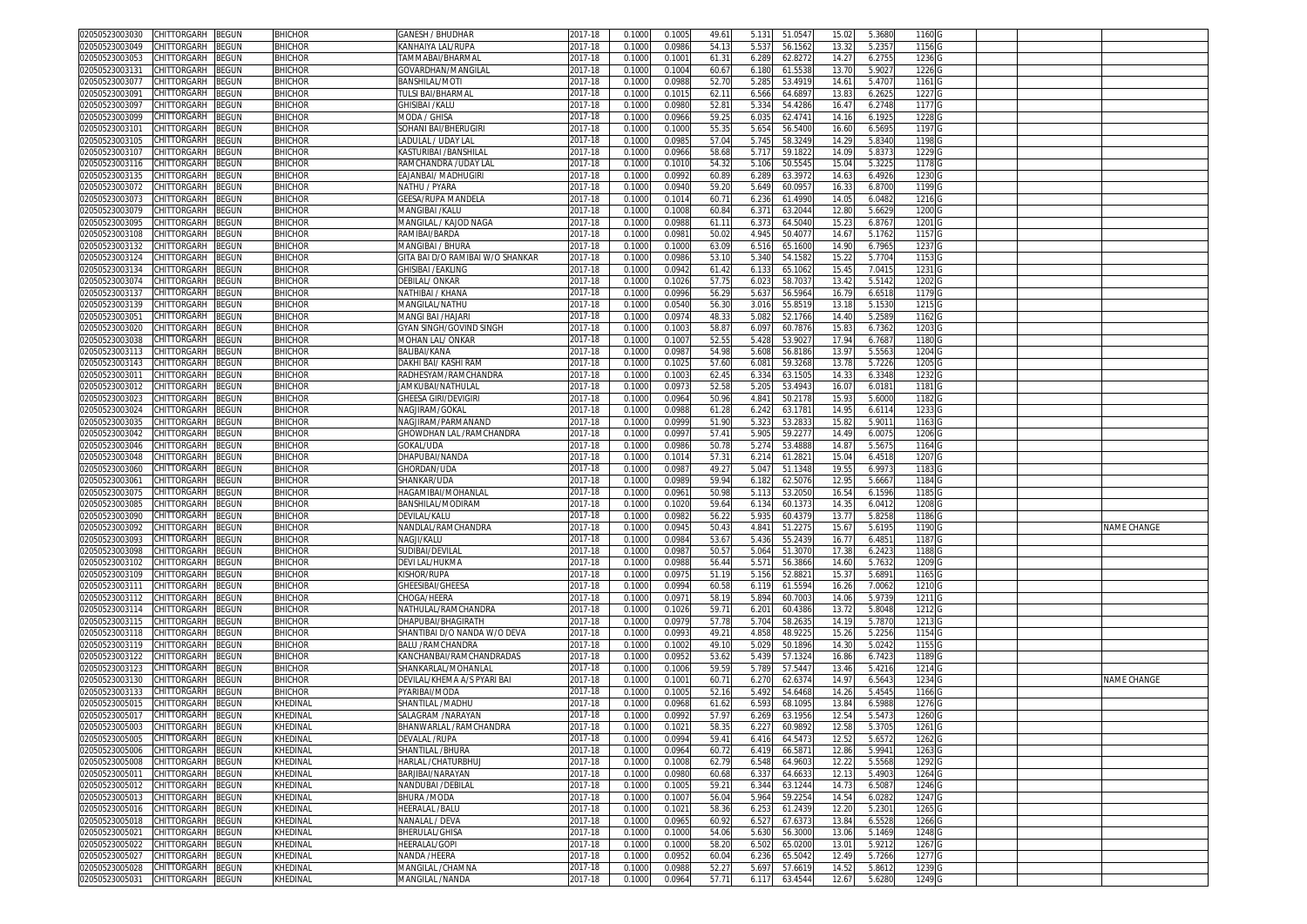| 02050523005037<br>CHITTORGARH<br>BEGUN                                     | KHEDINAL                           | <b>UDAYLAL /BARDA</b>              | 2017-18            | 0.1000           | 0.101            | 57.23          | 61.300<br>6.222                      | 16.1           | 6.9297           | 1250              |  |             |
|----------------------------------------------------------------------------|------------------------------------|------------------------------------|--------------------|------------------|------------------|----------------|--------------------------------------|----------------|------------------|-------------------|--|-------------|
| 02050523005040<br>CHITTORGARH<br>BEGUN                                     | KHEDINAL                           | MADHU /NARAYAN                     | 2017-18            | 0.1000           | 0.093            | 61.6           | 6.619<br>71.1720                     | 13.73          | 6.8400           | 1278              |  |             |
| CHITTORGARH<br>02050523005041<br>3EGUN                                     | KHEDINAL                           | MADHULAL / GOPILA                  | 2017-18            | 0.1000           | 0.103            | 55.0           | 6.095<br>59.060                      | 12.9           | 5.3454           | 1251 G            |  |             |
| 02050523005043                                                             |                                    | RATANLAL/KANHAIYALAL               |                    |                  |                  |                |                                      |                |                  |                   |  |             |
| CHITTORGARH<br>BEGUN                                                       | KHEDINAL                           |                                    | 2017-18            | 0.1000           | 0.0868           | 55.3           | 5.239<br>60.357                      | 12.49          | 5.2767           | 1252              |  |             |
| 02050523005045<br>CHITTORGARH<br>BEGUN                                     | KHEDINAL                           | LAXMICHAND /RAMCHAND               | 2017-18            | 0.100            | 0.100            | 53.80          | 5.772<br>57.720                      | 14.37          | 5.8060           | 1240              |  |             |
| 02050523005047<br>CHITTORGARH<br>BEGUN                                     | KHEDINAL                           | <b>GHISA/PEMA</b>                  | 2017-18            | 0.100            | 0.1014           | 61.9           | 6.75<br>66.597                       | 13.62          | 6.3490           | 1279 G            |  |             |
| CHITTORGARH<br>02050523005048<br>3EGUN                                     | KHEDINAL                           | BARDIBAI/MANGILAL                  | 2017-18            | 0.100            | 0.093            | 48.7           | 5.006<br>53.425                      | 16.0           | 5.991            | 1238              |  |             |
| CHITTORGARH<br>02050523005052<br>3EGUN                                     | KHEDINAL                           | <b>GANGARAM /RUPA</b>              | 2017-18            | 0.100            | 0.098            | 65.26          | 6.955<br>70.609                      | 13.1!          | 6.4994           | 1293              |  |             |
| 02050523005054<br>CHITTORGARH<br>BEGUN                                     | KHEDINAL                           | SHANKARLAL /NARAYAN A/S NATHU      | 017-18             | 0.100            | 0.100            | 60.5           | 6.35<br>63.570                       | 13.3           | 5.953            | 12680             |  |             |
| 02050523005059                                                             | KHEDINAL                           | HEERALAL /BARDA                    |                    |                  |                  |                |                                      |                |                  |                   |  |             |
| CHITTORGARH<br>BEGUN                                                       |                                    |                                    | 017-18             | 0.1000           | 0.098            | 53.94          | 5.494<br>55.607                      | 13.29          | 5.1733           | 1241 G            |  |             |
| 02050523005061<br>CHITTORGARH<br>3EGUN                                     | KHEDINAL                           | KANHAIYALAL / PYARCHAND            | 2017-18            | 0.100            | 0.100            | 52.60          | 5.61<br>56.130                       | 13.9           | 5.4891           | 1242              |  |             |
| 02050523005062<br><b>CHITTORGARH</b><br>BEGUN                              | KHEDINAL                           | <b>BHERULAL / HEMA</b>             | 017-18             | 0.100            | 0.098            | 63.5           | 6.89<br>70.193                       | 13.3           | 6.5447           | 1280              |  |             |
| CHITTORGARH<br>02050523005065<br>BEGUN                                     | KHEDINAL                           | <b>HANTIBAI/BALU</b>               | 2017-18            | 0.100            | 0.000            | 0.00           | 0.00<br>0.000                        | 0.0            | 0.0000           |                   |  |             |
| CHITTORGARH<br>02050523005068<br>BEGUN                                     | KHEDINAL                           | KANHAIYALAL /LAXMAN                | 2017-18            | 0.1000           | 0.0960           | 61.3           | 6.494<br>67.645                      | 12.7           | 6.0282           | 1294              |  |             |
| 02050523005071<br>CHITTORGARH<br>3EGUN                                     | KHEDINAL                           | GANGARAM / SHOCHAND                | 017-18             | 0.100            | 0.092            | 51.6           | 55.844<br>5.160                      | 12.5           | 4.9016           | 1243              |  |             |
| CHITTORGARH                                                                |                                    |                                    |                    |                  |                  |                |                                      |                |                  |                   |  |             |
| 02050523005072<br>BEGUN                                                    | KHEDINAL                           | MADHOLAL / DEVA                    | 2017-18            | 0.1000           | 0.0989           | 58.2           | 62.2346<br>6.155                     | 13.53          | 5.8939           | 1253              |  |             |
| 02050523005073<br>CHITTORGARH<br>3EGUN                                     | KHEDINAL                           | PRAKASHCHANDRA / MANGILAL          | 017-18             | 0.100            | 0.094            | 63.1           | 6.96<br>73.393                       | 13.6           | 7.0020           | 1281              |  |             |
| 02050523005074<br>CHITTORGARH<br>BEGUN                                     | KHEDINAL                           | RATANLAL /MADHU                    | 2017-18            | 0.1000           | 0.0999           | 56.56          | 5.850<br>58.5586                     | 12.55          | 5.1443           | 1295 G            |  |             |
| BEGUN<br>02050523005076<br>CHITTORGARH                                     | KHEDINAL                           | MOHANLAL / MEGHA                   | 2017-18            | 0.1000           | 0.097            | 60.4           | 66.368<br>6.451                      | 12.79          | 5.9418           | 1282 G            |  |             |
| 02050523005077<br>CHITTORGARH<br>BEGUN                                     | KHEDINAL                           | RAMCHANDRA / ONKAR                 | 2017-18            | 0.1000           | 0.100            | 63.30          | 6.692<br>66.920                      | 13.97          | 6.5438           | 1296 G            |  |             |
| CHITTORGARH<br>BEGUN<br>02050523005081                                     | KHEDINAL                           | DEBILAL/MODA                       | 2017-18            | 0.1000           | 0.103            | 57.1           | 6.117<br>59.388                      | 14.1           | 5.8909           | 1254 G            |  |             |
|                                                                            |                                    |                                    |                    |                  |                  |                |                                      |                |                  |                   |  |             |
| 02050523005023<br>CHITTORGARH<br>BEGUN                                     | KHEDINAL                           | CHHAGNALAL / MEGHA                 | 2017-18            | 0.1000           | 0.096            | 59.7           | 6.22<br>64.328                       | 12.34          | 5.5564           | 1283 G            |  |             |
| CHITTORGARH<br>BEGUN<br>02050523005024                                     | KHEDINAL                           | NANDA/KERING                       | 017-18             | 0.1000           | 0.098            | 58.7           | 6.393<br>65.1018                     | 13.3           | 6.0748           | 1255 G            |  |             |
| BEGUN<br>02050523005025<br>CHITTORGARH                                     | KHEDINAL                           | LAXMIBAI / ONKAR                   | 2017-18            | 0.1000           | 0.097            | 60.3           | 6.246<br>64.193.                     | 14.92          | 6.7048           | 1269 <sub>G</sub> |  |             |
| 02050523005029<br>CHITTORGARH<br>BEGUN                                     | KHEDINAL                           | NARAYAN / JODHA                    | 2017-18            | 0.1000           | 0.1008           | 60.04          | 6.296<br>62.460                      | 14.3           | 6.2606           | 1284              |  |             |
| 02050523005039<br>CHITTORGARH<br>3EGUN                                     | KHEDINAL                           | NANDLAL A/S GHISA /MOHANLAL        | 2017-18            | 0.100            | 0.0949           | 59.7           | 6.043<br>63.6776                     | 12.74          | 5.6790           | 1297              |  |             |
| 02050523005046<br>CHITTORGARH<br>BEGUN                                     | KHEDINAL                           | KANHAIYALAL / TARACHAND            | 017-18             | 0.1000           | 0.091            | 60.44          | 5.638<br>61.888                      | 13.1           | 5.7143           | 1285              |  |             |
| 02050523005055<br>CHITTORGARH<br>BEGUN                                     | KHEDINAL                           | DEVILAL/MADHU DHAKAR               |                    | 0.100            | 0.098            | 61.3           | 67.423                               |                | 7.4198           |                   |  |             |
|                                                                            |                                    |                                    | 2017-18            |                  |                  |                | 6.62                                 | 15.7           |                  | 1286 G            |  |             |
| 02050523005036<br>CHITTORGARH<br>BEGUN                                     | KHEDINAL                           | DEVILAL / MADHU                    | 2017-18            | 0.1000           | 0.0986           | 61.9           | 64.178<br>6.32                       | 13.3           | 5.9748           | 1287              |  |             |
| 02050523005088<br>CHITTORGARH<br>3EGUN                                     | KHEDINAL                           | MEGHA/GOPI                         | 2017-18            | 0.100            | 0.101            | 56.4           | 6.121<br>60.604                      | 13.14          | 5.5742           | 1256 <sub>G</sub> |  |             |
| CHITTORGARH<br>02050523005004<br>BEGUN                                     | KHEDINAL                           | SHANKERLAL/GHEESA                  | 2017-18            | 0.1000           | 0.1000           | 55.42          | 5.914<br>59.140                      | 13.98          | 5.7875           | 1257 <sub>G</sub> |  |             |
| 02050523005009<br>CHITTORGARH<br>3EGUN                                     | KHEDINAL                           | BHAGWANIBAI/BHERULAI               | 017-18             | 0.100            | 0.100            | 60.9           | 6.25<br>62.206                       | 14.6           | 6.3666           | 12700             |  |             |
| 02050523005014<br>CHITTORGARH<br>BEGUN                                     | KHEDINAL                           | KHEMRAJ/DAULA                      | 017-18             | 0.100            | 0.101            | 58.96          | 6.34<br>62.668                       | 14.52          | 6.3700           | 1271 G            |  |             |
|                                                                            |                                    |                                    |                    |                  |                  |                |                                      |                |                  |                   |  |             |
| 02050523005038<br>CHITTORGARH<br>BEGUN                                     | KHEDINAL                           | SOHANLAL / CHUNNILAI               | 2017-18            | 0.100            | 0.096            | 55.8           | 5.767<br>60.072                      | 13.5           | 5.6858           | 1272 G            |  |             |
| 02050523005044<br>CHITTORGARH<br>BEGUN                                     | KHEDINAL                           | KUKA/DAULA                         | 2017-18            | 0.1000           | 0.097            | 63.08          | 6.434<br>66.125                      | 13.90          | 6.4342           | 1288              |  |             |
| 02050523005049<br>CHITTORGARH<br>3EGUN                                     | KHEDINAL                           | NATHU/PEMA                         | 2017-18            | 0.100            | 0.100            | 62.5           | 6.51<br>65.100                       | 13.49          | 6.147            | 1273              |  |             |
| CHITTORGARH<br>02050523005050<br>BEGUN                                     | KHEDINAL                           | GUDDI BAI/LADU LAL D/L KUKLIBAI    | 2017-18            | 0.1000           | 0.101            | 60.9           | 6.58<br>65.069                       | 13.7           | 6.2399           | 1244              |  |             |
| 02050523005056<br>CHITTORGARH<br>3EGUN                                     | KHEDINAL                           | BANSHILAL/RUPA                     | 017-18             | 0.100            | 0.094            | 63.3           | 6.43<br>68.116                       | 13.0           | 6.2363           | 1289              |  |             |
| CHITTORGARH<br>BEGUN<br>02050523005058                                     | KHEDINAL                           | DEVA/KASHIRAM                      | 2017-18            | 0.100            | 0.099            | 54.30          | 5.616<br>56.612                      | 14.44          | 5.7226           | 1245              |  |             |
|                                                                            |                                    |                                    |                    |                  |                  |                |                                      |                |                  |                   |  |             |
| CHITTORGARH<br>BEGUN<br>02050523005060                                     | KHEDINAL                           | GOPI / MODA                        | 2017-18            | 0.100            | 0.100            | 63.44          | 6.82<br>68.240                       | 13.1           | 6.2818           | 1290              |  |             |
| CHITTORGARH<br>02050523005063<br>BEGUN                                     | KHEDINAL                           | SHAMBHU/PRATAP                     | 2017-18            | 0.1000           | 0.0447           | 60.58          | 3.01<br>67.382                       | 13.49          | 6.3623           | 1291              |  |             |
| 02050523005066<br>CHITTORGARH<br>BEGUN                                     | KHEDINAL                           | <b>MOHAN/NANDA</b>                 | 017-18             | 0.100            | 0.100            | 62.2           | 6.685<br>66.850                      | 14.1           | 6.617            | 1274 0            |  |             |
| CHITTORGARH<br>BEGUN<br>02050523005067                                     | KHEDINAL                           | MHANGI BAI/MODHIRAM                | 2017-18            | 0.1000           | 0.102            | 60.94          | 6.782<br>65.972                      | 14.0           | 6.4789           | 1275 G            |  |             |
|                                                                            |                                    |                                    |                    |                  |                  | 55.66          |                                      |                |                  | 1258 G            |  |             |
|                                                                            |                                    |                                    |                    |                  |                  |                |                                      |                |                  |                   |  |             |
| CHITTORGARH<br>BEGUN<br>02050523005070                                     | KHEDINAL                           | BHERULAL/KAJOD                     | 2017-18            | 0.1000           | 0.099            |                | 5.956<br>59.7392                     | 13.3           | 5.5906           |                   |  | NAME CHANGE |
| CHITTORGARH<br>BEGUN<br>02050523005078                                     | KHEDINAL                           | HARIRAM/PRATAF                     | 2017-18            | 0.1000           | 0.086            | 55.8           | 58.2719<br>5.058                     | 14.1           | 5.7641           | 1259 G            |  |             |
| BEGUN<br>02050523006002<br>CHITTORGARH                                     | MEGHNIWAS KHURD                    | NANDA / SITARAM                    | 2017-18            | 0.1000           | 0.0956           | 61.8           | 6.426<br>67.2176                     | 14.7           | 6.9257           | 1645 G            |  |             |
| BEGUN<br>02050523006001<br>CHITTORGARH                                     | MEGHNIWAS KHURD                    | BANSHILAL / PYARCHAND              | 2017-18            | 0.1000           | 0.097            | 61.7           | 6.318<br>65.000                      | 14.20          | 6.4612           | 1646 G            |  |             |
| 02050523006003<br>CHITTORGARH<br>BEGUN                                     | MEGHNIWAS KHURD                    | MOHANLAL / GIRDHARILAL             | 2017-18            | 0.100            | 0.101            | 59.1           | 6.138<br>60.772                      | 12.86          | 5.4707           | 1667 <sub>G</sub> |  |             |
| 02050523006004<br>CHITTORGARH<br>3EGUN                                     | MEGHNIWAS KHURD                    | SHANTILAL / A/SBHANWARLAL/NANDLAL  | 2017-18            | 0.1000           | 0.096            | 61.58          | 6.369<br>66.000                      | 13.64          | 6.301            | 1647 G            |  |             |
|                                                                            |                                    |                                    |                    |                  |                  |                |                                      |                |                  |                   |  |             |
| 02050523006005<br>CHITTORGARH<br>BEGUN                                     | MEGHNIWAS KHURD                    | KHEMRAJ @KHEMA / MEGHA             | 2017-18            | 0.1000           | 0.099            | 59.7           | 62.393<br>6.177                      | 13.41          | 5.8567           | 1648              |  |             |
| 02050523006006<br>CHITTORGARH<br>BEGUN                                     | MEGHNIWAS KHURD                    | SHANKERLAL/JODHA                   | 2017-18            | 0.100            | 0.096            | 57.34          | 5.742<br>59.626                      | 13.1           | 5.467            | 1630              |  |             |
| 02050523006007<br>CHITTORGARH<br>BEGUN                                     | MEGHNIWAS KHURD                    | BHOJA@ BHOJRAJ / KHEMRAJ           | 2017-18            | 0.100            | 0.099            | 51.38          | 5.28<br>53.330                       | 14.27          | 5.3269           | 1629              |  |             |
| 02050523006008<br>CHITTORGARH<br>3EGUN                                     | MEGHNIWAS KHURD                    | BHUWANA/DEVA                       | 2017-18            | 0.100            | 0.097            | 60.66          | 6.326<br>64.815                      | 13.0           | 5.9390           | 1631 <sub>G</sub> |  |             |
| CHITTORGARH<br>02050523006009<br>BEGUN                                     | <b>MEGHNIWAS KHURD</b>             | PREMCHAND / BALU                   | 2017-18            | 0.1000           | 0.0946           | 60.97          | 6.332<br>66.934                      | 13.84          | 6.4848           | 1632 G            |  |             |
| CHITTORGARH<br>02050523006010<br>BEGUN                                     | MEGHNIWAS KHURD                    | GOPILAL / DEBILAL GUJR             | 2017-18            | 0.100            | 0.1006           | 60.2           | 6.14<br>61.063                       | 13.7           | 5.8906           | 1649 <sub>G</sub> |  |             |
| 02050523006011<br>CHITTORGARH                                              | MEGHNIWAS KHURD                    | SURESH /MOHAN A/S DHAPUBAI         | 017-18             | 0.1000           | 0.095            |                |                                      |                |                  |                   |  |             |
| BEGUN                                                                      |                                    |                                    |                    |                  |                  | 65.1           | 70.574<br>6.761                      | 12.63          | 6.2395           | 1677 0            |  |             |
| 0205052300601<br><b>CHITTORGARH</b><br>BEGUN                               | MEGHNIWAS KHURD                    | MOTYABAI /GOPI                     | 017-18             | 0.100            | 0.097            | 58.8           | 6.07<br>62.435                       | 13.7           | 6.018            | 1633              |  |             |
| 02050523006013<br>CHITTORGARH<br>BEGUN                                     | MEGHNIWAS KHURD                    | DOLIBAI / HEERALAI                 | 017-18             | 0.100            | 0.0946           | 63.8           | 64.1966<br>6.07                      | 13.94          | 6.264            | 1668 <sub>C</sub> |  |             |
| 02050523006015<br>CHITTORGARH<br>BEGUN                                     | MEGHNIWAS KHURD                    | MOHANLAL /DEVA                     | 2017-18            | 0.1000           | 0.097            | 62.4           | 6.548<br>67.090                      | 13.3           | 6.265            | 1678 <sub>G</sub> |  |             |
| 02050523006016 CHILLORGARH BEGUN                                           | MEGHNIWAS KHURD                    | HEERALAL / BHANA                   | 2017-18            | 0.1000           | 0.0977           | 58.24          | 5.841<br>59.785                      | 13.32          | 5.5740           | 1634 G            |  |             |
| 02050523006017<br>CHITTORGARH<br><b>BEGUN</b>                              | MEGHNIWAS KHURD                    | <b>BHURIBAI/ MANGILAL</b>          | 2017-18            | 0.1000           | 0.0998           | 55.25          | 57.7355<br>5.762                     | 13.27          | 5.3628           | 1669 G            |  |             |
| 02050523006019<br>CHITTORGARH<br>BEGUN                                     | MEGHNIWAS KHURD                    | MANGILAL / KANHAIYALAL             | 2017-18            | 0.1000           | 0.0953           | 60.64          | 6.116<br>64.176                      | 12.53          | 5.6289           | 1670 G            |  |             |
|                                                                            |                                    |                                    |                    |                  |                  |                |                                      |                |                  |                   |  |             |
| CHITTORGARH<br>BEGUN<br>02050523006020                                     | MEGHNIWAS KHURD                    | NANIRAM / HARCHAND                 | 2017-18            | 0.1000           | 0.097            | 62.8           | 6.45'<br>66.505                      | 12.63          | 5.8802           | 1671 G            |  |             |
| 02050523006021<br>CHITTORGARH<br>BEGUN                                     | MEGHNIWAS KHURD                    | RAMLAL/KANHAIYALAL S/O NANDLAL     | 2017-18            | 0.1000           | 0.0968           | 62.98          | 6.388<br>65.991                      | 13.07          | 6.0376           | 1672 G            |  |             |
| BEGUN<br>02050523006022<br>CHITTORGARH                                     | MEGHNIWAS KHURD                    | RUPALAL / RAGUNATH PUTR KUKA       | 2017-18            | 0.1000           | 0.0956           | 59.0           | 6.01<br>62.939                       | 13.63          | 6.0047           | 1650 G            |  |             |
| 02050523006023<br>CHITTORGARH<br>BEGUN                                     | MEGHNIWAS KHURD                    | HARKUBAI / HEERALAL                | 2017-18            | 0.1000           | 0.1000           | 59.39          | 6.227<br>62.2700                     | 13.27          | 5.7847           | 1635 G            |  |             |
| CHITTORGARH<br>02050523006025<br>BEGUN                                     | MEGHNIWAS KHURD                    | SHIVLAL A/S KALU S/O MANGILAL      | 2017-18            | 0.1000           | 0.1002           | 62.28          | 6.646<br>66.327                      | 13.50          | 6.2681           | 1679 G            |  |             |
| 02050523006026<br>CHITTORGARH<br>BEGUN                                     | MEGHNIWAS KHURD                    | RAMCHANDRA / SITARAM               |                    |                  | 0.097            | 60.39          | 63.0502                              | 13.63          | 6.0154           | 1680 G            |  |             |
|                                                                            |                                    |                                    | 2017-18            | 0.1000           |                  |                | 6.160                                |                |                  |                   |  |             |
| <b>BEGUN</b><br>02050523006028<br>CHITTORGARH                              | MEGHNIWAS KHURD                    | RAMESHWAR/RAGUNATH G/S DHAPUBAI    | 2017-18            | 0.1000           | 0.0944           | 61.03          | 6.112<br>64.7458                     | 13.85          | 6.2768           | 1651 G            |  |             |
| 02050523006029<br>CHITTORGARH<br>BEGUN                                     | MEGHNIWAS KHURD                    | SHANKARLAL / KANA                  | 2017-18            | 0.1000           | 0.0924           | 62.37          | 6.175<br>66.8290                     | 13.20          | 6.1746           | 1652 G            |  |             |
| 02050523006030<br>CHITTORGARH<br>BEGUN                                     | MEGHNIWAS KHURD                    | GYARSIBAI / LADU                   | 2017-18            | 0.1000           | 0.0938           | 61.32          | 6.228<br>66.3966                     | 13.93          | 6.4747           | 1681 G            |  |             |
| CHITTORGARH<br>02050523006037<br>BEGUN<br>02050523006047 CHITTORGARH BEGUN | MEGHNIWAS KHURD<br>MEGHNIWAS KHURD | GHISALAL / KALU<br>MANGILAL / KALU | 2017-18<br>2017-18 | 0.1000<br>0.1000 | 0.1000<br>0.0953 | 60.38<br>57.18 | 6.426<br>64.2600<br>5.865<br>61.5425 | 12.60<br>13.54 | 5.6679<br>5.8330 | 1673 G<br>1653 G  |  |             |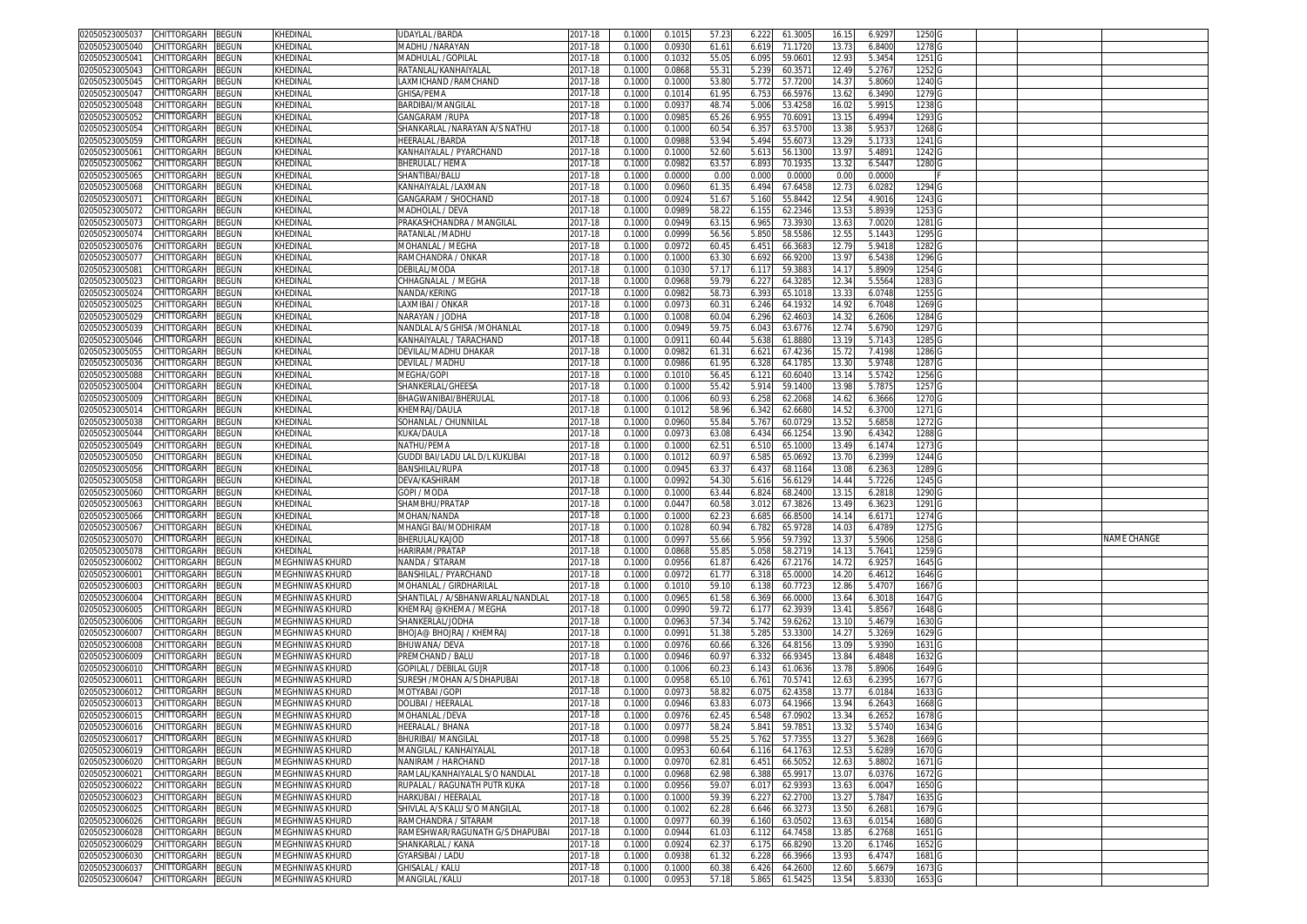| 02050523006052                   | CHITTORGARH        | BEGUN        | <b>MEGHNIWAS KHURD</b> | SHANKARLAL / DHANNA        | 2017-18     | 0.1000 | 0.0949 | 62.23          | 6.303 | 66.4173 | 13.53 | 6.2904 | 1682              |  |                    |
|----------------------------------|--------------------|--------------|------------------------|----------------------------|-------------|--------|--------|----------------|-------|---------|-------|--------|-------------------|--|--------------------|
| 2050523006053                    | CHITTORGARH        | <b>BEGUN</b> | MEGHNIWAS KHURD        | <b>GIRDHARILAL/RAMA</b>    | 2017-18     | 0.1000 | 0.095  | 58.8           | 5.92  | 62.062  | 13.44 | 5.8389 | 1654              |  |                    |
| 02050523006054                   | CHITTORGARH        | <b>EGUN</b>  | MEGHNIWAS KHURD        | SHANKARLAL / GIRDHARI      | 2017-18     | 0.1000 | 0.099  | 56.1           | 5.826 | 58.729  | 13.10 | 5.3859 | 1655              |  |                    |
|                                  |                    |              |                        |                            |             |        |        |                |       |         |       |        |                   |  |                    |
| 2050523006062                    | CHITTORGARH        | <b>BEGUN</b> | MEGHNIWAS KHURD        | AASHARAM / HARCHAND        | 2017-18     | 0.1000 | 0.094  | 58.8           | 5.983 | 63.4464 | 13.16 | 5.8445 | 1636              |  |                    |
| 02050523006065                   | CHITTORGARH        | <b>BEGUN</b> | MEGHNIWAS KHURD        | BHERU / RAMA               | 2017-18     | 0.100  | 0.094  | 61.1           | 6.12  | 65.191  | 13.3  | 6.0691 | 1656              |  |                    |
| 2050523006066                    | CHITTORGARH        | <b>BEGUN</b> | MEGHNIWAS KHURD        | NARAYAN / KHEMRAJ          | 2017-18     | 0.100  | 0.099  | 60.0           | 6.188 | 62.505  | 14.10 | 6.1695 | 1657              |  |                    |
| 02050523006069                   | CHITTORGARH        | EGUN         | MEGHNIWAS KHURD        | NANDUBAI/BHURA             | $2017 - 18$ | 0.100  | 0.095  | 58.0           | 5.799 | 61.042  | 14.03 | 5.9946 | 1658              |  |                    |
| 2050523006070                    | CHITTORGARH        | <b>EGUN</b>  | MEGHNIWAS KHURD        | GHISA / BHANA              | 2017-18     | 0.1000 | 0.097  | 63.4           | 6.506 | 66.455  | 13.83 | 6.4337 | 1674              |  |                    |
|                                  |                    |              |                        |                            |             |        |        |                |       |         |       |        |                   |  |                    |
| 0205052300607                    | CHITTORGARH        | <b>EGUN</b>  | MEGHNIWAS KHURD        | -IAJARILAL / MANGILAL      | 2017-18     | 0.100  | 0.099  | 62.5           | 6.340 | 63.527  | 13.41 | 5.9636 | 1661              |  |                    |
| 2050523006073                    | CHITTORGARH        | <b>BEGUN</b> | MEGHNIWAS KHURD        | <b>DUDHA / RAMA</b>        | 2017-18     | 0.1000 | 0.0948 | 61.2           | 6.166 | 65.042  | 13.74 | 6.2555 | 1666              |  |                    |
| 02050523006074                   | CHITTORGARH        | <b>EGUN</b>  | MEGHNIWAS KHURD        | JAGADISH/MANGILAI          | 2017-18     | 0.100  | 0.096  | 58.3           | 6.01  | 62.182  | 14.15 | 6.1594 | 1662              |  |                    |
| 02050523006075                   | CHITTORGARH        | <b>BEGUN</b> | MEGHNIWAS KHURD        | VARAYANIBAI / DEBILAI      | 2017-18     | 0.100  | 0.096  | 58.8           | 5.93  | 61.279  | 13.23 | 5.6756 | 1637              |  |                    |
| 02050523006076                   | CHITTORGARH        | <b>BEGUN</b> | MEGHNIWAS KHURD        | RAGHUNATH / KANHAIYALAI    | 2017-18     | 0.100  | 0.098  | 59.6           | 6.12  | 62.205  | 12.08 | 5.2605 | 1683              |  |                    |
| 1205052300607                    | CHITTORGARH        | <b>BEGUN</b> | MEGHNIWAS KHURD        | DEUBAI/BANSHILAL           | 2017-18     |        | 0.092  | 64.0           | 5.95  |         | 13.62 | 6.1093 | 1686              |  |                    |
|                                  |                    |              |                        |                            |             | 0.100  |        |                |       | 64.079  |       |        |                   |  |                    |
| 02050523006078                   | <b>HITTORGARH</b>  | <b>BEGUN</b> | MEGHNIWAS KHURD        | BARADICHAND / DEBILAL      | 2017-18     | 0.100  | 0.099  | 55.8           | 6.10  | 61.182  | 13.49 | 5.7776 | 1638              |  |                    |
| 02050523006063                   | CHITTORGARH        | <b>BEGUN</b> | MEGHNIWAS KHURD        | KHANA / MANGILAI           | 2017-18     | 0.1000 | 0.092  | 57.6           | 5.764 | 62.448  | 13.83 | 6.0456 | 1639              |  |                    |
| 2050523006090                    | <b>HITTORGARH</b>  | <b>BEGUN</b> | MEGHNIWAS KHURD        | GATTUDEVI/BHURA            | 2017-18     | 0.100  | 0.094  | 61.9           | 6.23  | 66.027  | 12.8  | 5.9581 | 1684              |  | <b>VAME CHANGE</b> |
| 02050523006111                   | CHITTORGARH        | BEGUN        | MEGHNIWAS KHURD        | MOHAN / RAMA               | 2017-18     | 0.1000 | 0.096  | 61.9           | 6.356 | 66.139  | 13.22 | 6.1209 | 1659 G            |  |                    |
| 02050523006097                   | CHITTORGARH        | BEGUN        | MEGHNIWAS KHURD        | GHASI / TARACHAND          | 2017-18     | 0.1000 | 0.099  | 63.5           | 6.596 | 66.358  | 13.27 | 6.1640 | 1660 <sub>G</sub> |  |                    |
|                                  |                    |              |                        |                            |             |        |        |                |       |         |       |        |                   |  |                    |
| 02050523006103                   | CHITTORGARH        | <b>BEGUN</b> | MEGHNIWAS KHURD        | FUMABAI /GOPILAL           | 2017-18     | 0.1000 | 0.095  | 64.1           | 6.326 | 66.171  | 13.93 | 6.4527 | 1685              |  |                    |
| 2050523006095                    | CHITTORGARH        | BEGUN        | MEGHNIWAS KHURD        | KUKLI BAI/BANSHILAL DORIYA | 2017-18     | 0.100  | 0.095  | 62.6           | 6.510 | 68.3106 | 13.50 | 6.4551 | 1675              |  | NAME CHANGE        |
| 02050523006096                   | CHITTORGARH        | ፡EGUN        | MEGHNIWAS KHURD        | KHEMRAJ/ HEERALAI          | 2017-18     | 0.100  | 0.101  | 63.1           | 6.562 | 64.841  | 13.19 | 5.9872 | 1676              |  |                    |
| 02050523006098                   | CHITTORGARH        | <b>BEGUN</b> | MEGHNIWAS KHURD        | PYARCHAND / KUKA           | 2017-18     | 0.1000 | 0.0000 | 0.0            | 0.000 | 0.000   | 0.00  | 0.0000 |                   |  |                    |
| )2050523006089                   | CHITTORGARH        | BEGUN        | MEGHNIWAS KHURD        | MIYACHAND/ DEVA            | 2017-18     | 0.1000 | 0.097  | 59.3           | 6.17  | 63.292  | 13.43 | 5.9505 | 1663              |  |                    |
| 2050523006093                    | CHITTORGARH        | <b>BEGUN</b> | MEGHNIWAS KHURD        | PANNIBAI/HAJARILAL         | 2017-18     | 0.1000 | 0.099  | 58.4           | 5.91  | 59.556  | 13.55 | 5.6488 | 1640              |  |                    |
|                                  |                    |              |                        |                            |             |        |        |                |       |         |       |        |                   |  |                    |
| 02050523006123                   | CHITTORGARH        | <b>EGUN</b>  | MEGHNIWAS KHURD        | MOHANLAL / CHUNNILAI       | 2017-18     | 0.1000 | 0.101  | 58.1           | 6.13  | 60.722  | 13.98 | 5.9421 | 1664              |  |                    |
| 2050523006166                    | CHITTORGARH        | <b>BEGUN</b> | MEGHNIWAS KHURD        | HAJARI / PEMA A/S MULCHAND | 2017-18     | 0.1000 | 0.093  | 58.2           | 5.805 | 61.821  | 12.52 | 5.4183 | 1641              |  |                    |
| 02050523006131                   | CHITTORGARH        | <b>BEGUN</b> | MEGHNIWAS KHURD        | SURAJMAL / ISAR            | 2017-18     | 0.100  | 0.098  | 57.49          | 5.856 | 59.391  | 13.12 | 5.4543 | 1642              |  |                    |
| 2050523006164                    | CHITTORGARH        | BEGUN        | MEGHNIWAS KHURD        | PANNA / BHAVSINGH MADAWAT  | 2017-18     | 0.100  | 0.1002 | 57.3           | 5.95  | 59.431  | 13.38 | 5.5665 | 1643              |  |                    |
| 02050523006118                   | CHITTORGARH        | <b>EGUN</b>  | <b>MEGHNIWAS KHURD</b> | SURAJMAL/BHERU GWAR        | 2017-18     | 0.1000 | 0.098  | 59.6           | 6.148 | 62.226  | 12.33 | 5.3708 | 1644              |  |                    |
| 02050523006167                   | CHITTORGARH        | <b>BEGUN</b> | MEGHNIWAS KHURD        | KALU/SEWA KANJAR           | 2017-18     | 0.1000 | 0.099  | 60.0           | 6.144 | 62.060  | 13.75 | 5.9736 | 1665              |  |                    |
|                                  | CHITTORGARH        |              |                        |                            |             | 0.100  |        |                |       |         |       | 5.9048 |                   |  |                    |
| 02050523007003                   |                    | <b>EGUN</b>  | <b>JADOL TUMBA</b>     | BARAJIBAI/NARAYAN          | 2017-18     |        | 0.095  | 59.0           | 5.75  | 60.251  | 14.0  |        | 2209              |  |                    |
| 2050523007005                    | CHITTORGARH        | <b>EGUN</b>  | <b>JADOL TUMBA</b>     | <b>MOJIRAM/BHOJA</b>       | 2017-18     | 0.1000 | 0.102  | 59.2           | 6.15  | 59.951  | 13.56 | 5.6903 | 2210              |  |                    |
| 02050523007009                   | CHITTORGARH        | <b>EGUN</b>  | <b>JADOL TUMBA</b>     | GHISULAL/KISHNA            | 2017-18     | 0.1000 | 0.099  | $53.5^{\circ}$ | 5.650 | 57.070  | 12.9  | 5.1574 | 2208              |  |                    |
| 02050523007013                   | CHITTORGARH        | <b>BEGUN</b> | <b>JADOL TUMBA</b>     | RAMLAL /MOHAN              | 2017-18     | 0.1000 | 0.100  | 59.6           | 6.258 | 62.455  | 13.37 | 5.8452 | 2211              |  |                    |
| 02050523007002                   | CHITTORGARH        | <b>EGUN</b>  | <b>JADOL TUMBA</b>     | MEGRAJ/BHURA               | 2017-18     | 0.100  | 0.093  | 53.2           | 5.10  | 54.742  | 15.44 | 5.917  | 2206              |  |                    |
| 02050523007006                   | CHITTORGARH        | <b>BEGUN</b> | <b>JADOL TUMBA</b>     | PABU/GHEESA REBARI         | 2017-18     | 0.1000 | 0.098  | 52.9           | 5.391 | 54.842  | 14.76 | 5.6666 | 2207              |  |                    |
| 02050523008002                   | <b>CHITTORGARH</b> | ፡EGUN        | <b>SURATPURA</b>       | JDA / KAJOD                | 2017-18     | 0.100  | 0.100  | 56.3           | 5.92  | 58.740  | 14.5  | 5.9740 | 1921              |  |                    |
|                                  |                    |              |                        |                            |             |        |        |                |       |         |       |        |                   |  |                    |
| 02050523008020                   | <b>CHITTORGARH</b> | <b>BEGUN</b> | SURATPURA              | MOHANLAL / KHANA           | 2017-18     | 0.100  | 0.099  | 54.3           | 5.588 | 56.444  | 13.29 | 5.2512 | 1916              |  |                    |
| 2050523008010                    | CHITTORGARH        | BEGUN        | SURATPURA              | CHHITTAR/KISHAN            | 2017-18     | 0.100  | 0.100  | 59.2           | 6.13  | 60.882  | 13.60 | 5.7957 | 1933              |  |                    |
| 02050523008006                   | <b>CHITTORGARH</b> | ፧EGUN        | SURATPURA              | NARAYAN / KAJOD            | 2017-18     | 0.100  | 0.101  | 59.8           | 6.505 | 64.278  | 13.95 | 6.2773 | 1934              |  |                    |
| 02050523008016                   | <b>HITTORGARH</b>  | <b>BEGUN</b> | <b>SURATPURA</b>       | (ISHANLAL/DEVILAI          | 2017-18     | 0.100  | 0.097  | 55.4           | 5.881 | 60.194  | 13.7  | 5.8020 | 1922              |  |                    |
| 02050523008005                   | CHITTORGARH        | <b>BEGUN</b> | SURATPURA              | RAMLAL / NARAYAN           | 2017-18     | 0.100  | 0.097  | 61.0           | 6.471 | 66.574  | 14.35 | 6.6877 | 1931              |  |                    |
| 2050523008029                    | CHITTORGARH        | BEGUN        | SURATPURA              | PANIBAI/DUDHA              | 2017-18     | 0.100  | 0.102  | 59.4           | 6.332 | 61.835  | 14.10 | 6.1037 | 1929              |  |                    |
|                                  |                    |              |                        | UDHIBAI/KAJOD              |             |        | 0.096  | 51.6           | 5.287 |         |       | 5.9480 | 1919              |  |                    |
| 02050523008003                   | CHITTORGARH        | <b>BEGUN</b> | SURATPURA              |                            | 2017-18     | 0.1000 |        |                |       | 54.958  | 15.46 |        |                   |  |                    |
| 2050523008004                    | CHITTORGARH        | <b>BEGUN</b> | SURATPURA              | JDA/GOKUL                  | 2017-18     | 0.100  | 0.099  | 57.5           | 5.972 | 59.959  | 13.98 | 5.8675 | 1926              |  |                    |
| )2050523008007                   | CHITTORGARH        | <b>BEGUN</b> | SURATPURA              | RAJIBAI / KANHIYALAL       | 2017-18     | 0.1000 | 0.100  | 60.8           | 6.31  | 63.120  | 14.3  | 6.3228 | 1930 G            |  |                    |
| 2050523008008                    | CHITTORGARH        | <b>BEGUN</b> | SURATPURA              | <b>RUPA / DEVI</b>         | 2017-18     | 0.1000 | 0.101  | 44.6           | 4.780 | 47.326  | 13.72 | 4.5449 | 1917              |  |                    |
| 02050523008009                   | CHITTORGARH        | <b>EGUN</b>  | <b>SURATPURA</b>       | BADRI/RAMCHANDRA           | 2017-18     | 0.1000 | 0.089  | 58.1           | 5.603 | 62.673  | 13.99 | 6.1375 | 1928              |  |                    |
| 2050523008012                    | CHITTORGARH        | <b>BEGUN</b> | SURATPURA              | NANA / GANGARAM            | 2017-18     | 0.1000 | 0.095  | 63.0           | 6.027 | 62.978  | 12.97 | 5.7175 | 1932              |  |                    |
| 02050523008013                   | CHITTORGARH        | <b>BEGUN</b> | <b>SURATPURA</b>       | KAMLABAI/UDA               | 2017-18     | 0.1000 | 0.097  | 58.0           | 5.79  |         |       | 5.6486 | 1927              |  |                    |
|                                  |                    |              |                        |                            |             |        |        |                |       | 59.732  | 13.51 |        |                   |  |                    |
| 2050523008014                    | CHITTORGARH        | <b>BEGUN</b> | SURATPURA              | SHANTILAL/KHANA            | 2017-18     | 0.100  | 0.098  | 45.7           | 4.61  | 47.023  | 16.00 | 5.2669 | 1915              |  | NAME CHANGE        |
| 0205052300801                    | CHITTORGARH        | <b>EGUN</b>  | <b>SURATPURA</b>       | LADU / RUPA                | 2017-18     | 0.100  | 0.096  | 58.7           | 6.136 | 63.717  | 14.2  | 6.3694 | 1923              |  |                    |
| 02050523008017                   | CHITTORGARH        | BEGUN        | SURATPURA              | MANGILAL/NANDA             | 2017-18     | 0.1000 | 0.098  | 57.60          | 5.957 | 60.5386 | 13.28 | 5.628  | 1924              |  |                    |
| 02050523008018                   | CHITTORGARH        | <b>BEGUN</b> | SURATPURA              | PYARA/MODHAJI              | 2017-18     | 0.100  | 0.099  | 54.8           | 5.61  | 56.438  | 13.75 | 5.4326 | 1920              |  |                    |
| 205052300802                     | CHITTORGARH        | <b>EGUN</b>  | SURATPURA              | BHUAWANA/NAND/             | 2017-18     | 0.1000 | 0.103  | 55.4           | 5.72  | 55.245  | 14.12 | 5.4608 | 1925              |  |                    |
| 02050523008022                   | <b>CHITTORGARH</b> | EGUN         | SURATPURA              | DEVRAM/MADHO               | 2017-18     | 0.100  | 0.100  | 52.8           | 5.464 | 54.640  | 13.9  | 5.351  | 1918              |  |                    |
|                                  |                    |              |                        |                            |             |        |        |                |       |         |       |        |                   |  |                    |
| 02050523009001                   | CHITTORGARH        | <b>EGUN</b>  | SAMRIYA KALA           | ANNA / NOLA                | 2017-18     | 0.1000 | 0.097  | 57.5           | 5.98  | 61.596  | 15.06 | 6.4935 | 1391              |  |                    |
| 02050523009002                   | CHITTORGARH        | BEGUN        | SAMRIYA KALA           | PYARCHAND / KAJOD          | 2017-18     | 0.100  | 0.099  | 57.3           | 6.149 | 62.111  | 14.13 | 6.1430 | 1392              |  |                    |
| 02050523009005 CHILIORGARH BEGUN |                    |              | SAMRIYA KALA           | (AMLABAI/HEERALAL          | 2017-18     | 0.1000 | 0.0972 | 59.3           | 6.104 | 62.7984 | 13.55 | 5.9560 | 1393              |  |                    |
| 02050523009007                   | CHITTORGARH        | <b>BEGUN</b> | SAMRIYA KALA           | ONKAR / GHISA              | 2017-18     | 0.1000 | 0.0950 | 61.17          | 6.030 | 63.473  | 13.99 | 6.2156 | 1397              |  |                    |
| 02050523009008                   | CHITTORGARH        | BEGUN        | SAMRIYA KALA           | KANA / DEVA                | 2017-18     | 0.1000 | 0.1000 | 59.01          | 6.314 | 63.1400 | 14.96 | 6.6121 | 1394 G            |  |                    |
| 02050523009010                   | CHITTORGARH        | BEGUN        | SAMRIYA KALA           | MADANDAS / MADHODAS        | 2017-18     | 0.1000 | 0.095  | 57.5           | 5.91  | 62.056  | 13.46 | 5.8473 | 1395              |  |                    |
| 02050523009012                   | CHITTORGARH        |              | SAMRIYA KALA           | CHUNNILAL / MIYACHAND      |             |        |        |                |       |         |       |        | 1398 <sub>G</sub> |  |                    |
|                                  |                    | BEGUN        |                        |                            | 2017-18     | 0.1000 | 0.095  | 59.06          | 5.839 | 61.398  | 13.36 | 5.7415 |                   |  |                    |
| 02050523009011                   | CHITTORGARH        | BEGUN        | SAMRIYA KALA           | PANNA / SALAG              | 2017-18     | 0.1000 | 0.097  | 54.6           | 5.598 | 57.711  | 14.02 | 5.6635 | 1390 <sub>G</sub> |  |                    |
| 02050523009003                   | CHITTORGARH        | BEGUN        | SAMRIYA KALA           | CHANDIBAI/KALYAN           | 2017-18     | 0.1000 | 0.1000 | 58.3           | 6.101 | 61.0100 | 12.86 | 5.4918 | 1399 G            |  |                    |
| 02050523009004                   | CHITTORGARH        | BEGUN        | SAMRIYA KALA           | LADUSINGH/UDAYSINGH        | 2017-18     | 0.1000 | 0.095  | 57.2           | 5.996 | 62.983  | 11.68 | 5.1495 | 1400 <sub>G</sub> |  |                    |
| 02050523009006                   | CHITTORGARH        | BEGUN        | SAMRIYA KALA           | RAMCHANDRA/KANA            | 2017-18     | 0.1000 | 0.097  | 58.1           | 6.013 | 61.671  | 12.83 | 5.5391 | 1401              |  |                    |
| 02050523009009                   | CHITTORGARH        | BEGUN        | SAMRIYA KALA           | ONKARDAS/KALUDAS           | 2017-18     | 0.1000 | 0.0923 | 57.4           | 5.698 | 61.7335 | 13.92 | 6.0150 | 1396 G            |  |                    |
| 02050523009015                   | CHITTORGARH        | BEGUN        | SAMRIYA KALA           | MANGIBAI/PYARCHAND         | 2017-18     | 0.1000 | 0.0995 | 58.8           | 6.050 | 60.8040 | 15.66 | 6.6654 | 1389 G            |  |                    |
|                                  |                    |              | SAMRIYA KHURD          |                            |             |        |        |                |       |         |       |        |                   |  |                    |
| 02050523010001                   | CHITTORGARH        | BEGUN        |                        | HARKUBAI / SURAJMAL        | 2017-18     | 0.1000 | 0.096  | 64.08          | 6.875 | 71.3174 | 12.75 | 6.3650 | 1787 G            |  |                    |
| 02050523010002                   | CHITTORGARH        | BEGUN        | SAMRIYA KHURD          | RAGHUNATH / HAJARI         | 2017-18     | 0.1000 | 0.097  | 61.7           | 6.273 | 64.0756 | 14.10 | 6.3243 | 1785              |  |                    |
| 02050523010004 CHITTORGARH       |                    | <b>BEGUN</b> | SAMRIYA KHURD          | PRAKASHCHANDRA / BALURAM   | 2017-18     | 0.1000 | 0.1000 | 64.16          | 6.893 | 68.9300 | 13.26 | 6.3977 | 1788 G            |  |                    |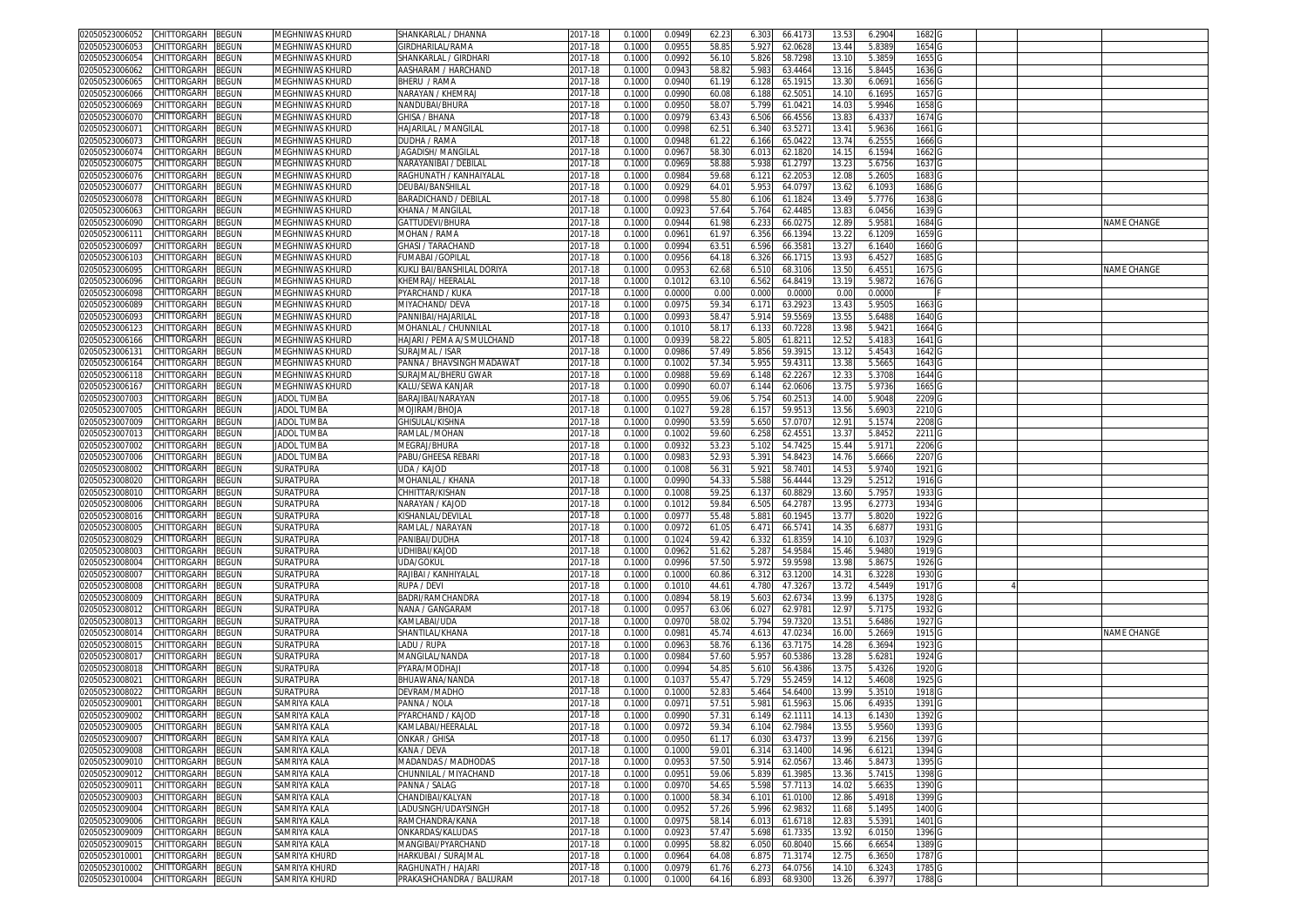| 02050523010005                   | CHITTORGARH                                     | <b>BEGUN</b> | <b>SAMRIYA KHURD</b> | LAXMIBAI / BALURAM                    | 2017-18            | 0.1000           | 0.1000           | 60.75          | 6.578          | 65.780C            | 12.00             | 5.5258           | 1786 C            |  |             |
|----------------------------------|-------------------------------------------------|--------------|----------------------|---------------------------------------|--------------------|------------------|------------------|----------------|----------------|--------------------|-------------------|------------------|-------------------|--|-------------|
| 2050523010007                    | CHITTORGARH                                     | BEGUN        | SAMRIYA KHURD        | <b>GHISALAL /DEBILAL</b>              | 2017-18            | 0.1000           | 0.0940           | 56.69          | 5.645          | 60.0532            | 12.77             | 5.3679           | 1779              |  |             |
| 02050523010009                   | CHITTORGARH                                     | <b>BEGUN</b> | SAMRIYA KHURD        | JAMNALAL /CHAMN/                      | 2017-18            | 0.1000           | 0.1000           | 61.78          | 6.416          | 64.1600            | 12.69             | 5.6996           | 1782              |  |             |
|                                  |                                                 |              |                      |                                       |                    |                  |                  |                |                |                    |                   |                  |                   |  |             |
| 2050523010008                    | CHITTORGARH                                     | BEGUN        | SAMRIYA KHURD        | KISHANLAL / DEBILAL                   | 2017-18            | 0.1000           | 0.0974           | 62.1           | 6.286          | 64.5380            | 13.26             | 5.9904           | 1783              |  |             |
| 02050523010006                   | CHITTORGARH                                     | <b>BEGUN</b> | SAMRIYA KHURD        | MUKESH/BADRILAL                       | 2017-18            | 0.1000           | 0.097            | 60.44          | 6.268          | 64.5520            | 13.1              | 5.951            | 1784              |  |             |
| 2050523010003                    | CHITTORGARH                                     | BEGUN        | SAMRIYA KHURD        | KANA / DEBI A/S RAMA                  | 2017-18            | 0.1000           | 0.100            | 59.36          | 6.055          | 60.2488            | 14.40             | 6.0728           | 1780              |  |             |
| 02050523010010                   | CHITTORGARH                                     | BEGUN        | SAMRIYA KHURD        | BHANWARLAL/DEVILAL                    | 2017-18            | 0.100            | 0.101            | 56.5           | 5.843          | 57.5098            | 15.61             | 6.2840           | 1781              |  |             |
| 2050523011003                    | CHITTORGARH                                     | <b>BEGUN</b> | CHAWANDIYA           | DEVILAL/MODA                          | 2017-18            | 0.1000           | 0.1010           | 58.63          | 6.35           | 62.940             | 15.11             | 6.657            | 2047              |  |             |
| 02050523011004                   | CHITTORGARH                                     | <b>BEGUN</b> | CHAWANDIYA           | ONKAR/JAIRAM                          | 2017-18            | 0.100            | 0.098            | 58.7           | 6.17           | 63.030             | 14.98             | 6.609            | 2048              |  |             |
| 2050523011006                    | CHITTORGARH                                     | BEGUN        | CHAWANDIYA           | ONKAR/GOPI                            | 2017-18            | 0.100            | 0.0960           | $60.2^{r}$     | 6.296          | 65.583             | 15.2              | 7.001            | 2063              |  |             |
|                                  |                                                 |              |                      |                                       |                    |                  |                  |                |                |                    |                   |                  |                   |  |             |
| 02050523011009                   | CHITTORGARH                                     | BEGUN        | CHAWANDIYA           | MOHANLAL/BHANWARLAL                   | 2017-18            | 0.100            | 0.097            | 63.2           | 6.618          | 67.668             | 13.3              | 6.3425           | 2064              |  |             |
| 02050523011011                   | CHITTORGARH                                     | <b>BEGUN</b> | CHAWANDIYA           | HAJARI/GOPI                           | 2017-18            | 0.1000           | 0.096            | 57.7           | 6.034          | 62.7888            | 12.2 <sup>0</sup> | 5.401            | 2062              |  |             |
| 02050523011014                   | CHITTORGARH                                     | <b>BEGUN</b> | CHAWANDIYA           | DEVILAL/MOTI                          | 2017-18            | 0.100            | 0.097            | 56.36          | 5.926          | 61.0299            | 13.4              | 5.737            | 2049              |  |             |
| 2050523011015                    | CHITTORGARH                                     | BEGUN        | CHAWANDIYA           | <b>HUNNIBAI/NANDA</b>                 | 2017-18            | 0.100            | 0.097            | 59.8           | 6.091          | 62.471             | 14.9              | 6.515            | 2050              |  |             |
| 02050523011016                   | <b>CHITTORGARI</b>                              | BEGUN        | CHAWANDIYA           | DEVILAL/NARAYAN                       | 2017-18            | 0.100            | 0.095            | 58.5           | 5.835          | 61.292             | 14.76             | 6.333            | 2051              |  |             |
| 02050523011018                   | CHITTORGARH                                     | BEGUN        | CHAWANDIYA           | MANGILAL/GOKAL                        | 2017-18            | 0.1000           | 0.097            | 60.35          | 6.337          | 64.795             | 11.86             | 5.379            | 2065              |  |             |
| 02050523011023                   | CHITTORGARH                                     | BEGUN        | CHAWANDIYA           | KANHAIYALAL/BHUWANA                   | 2017-18            | 0.100            | 0.096            | 57.7           | 5.87           | 60.712             | 14.3              | 6.107            | 2052              |  |             |
|                                  |                                                 |              |                      |                                       |                    |                  |                  |                |                |                    |                   |                  |                   |  |             |
| 2050523011024                    | CHITTORGARH                                     | BEGUN        | <b>HAWANDIYA:</b>    | PARBHU LAL /CHUNNILAI                 | 2017-18            | 0.100            | 0.099            | 57.8           | 6.17           | 62.268             | 13.1              | 5.714            | 2046              |  |             |
| 02050523011025                   | CHITTORGARH                                     | <b>BEGUN</b> | <b>CHAWANDIYA</b>    | RAMESHWAR/MOHANLAL                    | 2017-18            | 0.100            | 0.096            | 61.1           | 6.27           | 64.778             | 12.5              | 5.6906           | 2066              |  |             |
| 02050523011028                   | CHITTORGARH                                     | BEGUN        | CHAWANDIYA           | JDAYLAL/RUPA                          | 2017-18            | 0.100            | 0.094            | 59.1           | 5.945          | 62.910             | 12.4 <sup>0</sup> | 5.5000           | 2053              |  |             |
| 2050523011038                    | CHITTORGARH                                     | BEGUN        | CHAWANDIYA           | <b>MOHANLAL/GOPI</b>                  | 2017-18            | 0.100            | 0.098            | 58.9           | 6.21           | 63.214             | 13.6              | 6.0268           | 2054              |  |             |
| )2050523011001                   | CHITTORGARH                                     | BEGUN        | CHAWANDIYA           | AXMAN/HOKMA                           | 2017-18            | 0.1000           | 0.097            | 59.9           | 6.196          | 63.876             | 14.74             | 6.5909           | 2055              |  |             |
| 02050523011007                   | <b>HITTORGARH</b>                               | <b>BEGUN</b> | CHAWANDIYA           | NATHU /BHURA                          | 2017-18            | 0.1000           | 0.097            | 61.5           | 6.388          | 65.517             | 14.5              | 6.6498           | 2067              |  |             |
| 02050523011010                   | CHITTORGARH                                     | BEGUN        | CHAWANDIYA           | SUMITRABAI D/O MEGA /KANHAIYALAL      | 2017-18            | 0.1000           | 0.0999           | 58.1           | 6.086          | 60.920             | 14.45             | 6.162            | 2056              |  |             |
|                                  |                                                 |              |                      |                                       |                    |                  |                  |                |                |                    |                   |                  |                   |  |             |
| 2050523011013                    | CHITTORGARH                                     | BEGUN        | CHAWANDIYA           | SUNDARBAI/KUKA                        | 2017-18            | 0.1000           | 0.098            | 57.6           | 6.024          | 61.3442            | 12.9              | 5.5698           | 2057              |  |             |
| 02050523011035                   | CHITTORGARH                                     | <b>BEGUN</b> | CHAWANDIYA           | MANGILAL/BHAWANA                      | 2017-18            | 0.1000           | 0.0990           | 59.48          | 6.084          | 61.4545            | 13.48             | 5.7988           | 2058              |  |             |
| 2050523011012                    | CHITTORGARH                                     | BEGUN        | CHAWANDIYA           | BHANWARLAL/VENA                       | 2017-18            | 0.1000           | 0.098            | 62.0           | 6.661          | 67.3509            | 14.5              | 6.835            | 2070              |  |             |
| )2050523011008                   | CHITTORGARH                                     | <b>BEGUN</b> | CHAWANDIYA           | SHANTILAL/BARDICHAND                  | 2017-18            | 0.1000           | 0.095            | 62.6           | 6.41           | 66.871             | 13.02             | 6.094            | 2071              |  |             |
| 2050523011026                    | CHITTORGARH                                     | BEGUN        | CHAWANDIYA           | RATANSINGH/SHIVSINGH                  | 2017-18            | 0.1000           | 0.1000           | 59.60          | 6.275          | 62.7500            | 13.20             | 5.7981           | 2059              |  |             |
| 02050523011037                   | CHITTORGARH                                     | <b>BEGUN</b> | CHAWANDIYA           | KANA/MODA                             | 2017-18            | 0.100            | 0.0998           | 57.60          | 6.114          | 61.262             | 13.06             | 5.600            | 2068              |  |             |
|                                  |                                                 |              |                      |                                       |                    |                  |                  |                |                |                    |                   |                  |                   |  |             |
| 2050523011017                    | CHITTORGARH                                     | <b>BEGUN</b> | CHAWANDIYA           | MANGIBAI/BHANWARLAL                   | 2017-18            | 0.1000           | 0.098            | 57.1           | 5.906          | 59.777             | 15.11             | 6.322            | 2060              |  |             |
| 02050523011033                   | CHITTORGARH                                     | <b>BEGUN</b> | CHAWANDIYA           | MOHAN LAL /NARAYAN                    | 2017-18            | 0.100            | 0.097            | 60.5           | 6.252          | 64.453             | 14.34             | 6.469            | 2072              |  |             |
| 2050523011029                    | CHITTORGARH                                     | BEGUN        | CHAWANDIYA           | <b>JAMKUBAI/PYARA</b>                 | 2017-18            | 0.100            | 0.099            | 55.2           | 5.814          | 58.668             | 13.69             | 5.6220           | 2061              |  |             |
| 02050523011030                   | CHITTORGARH                                     | BEGUN        | CHAWANDIYA           | DHANNIBAI /NARAYAN                    | 2017-18            | 0.100            | 0.096            | 61.26          | 6.319          | 65.211             | 14.3              | 6.5500           | 2069              |  |             |
| 2050523012027                    | CHITTORGARH                                     | <b>BEGUN</b> | AMARTIYA             | MOHANSINGH/ NARAYANSINGH              | 2017-18            | 0.1000           | 0.0949           | 59.51          | 6.028          | 63.519             | 13.21             | 5.8732           | 2042              |  |             |
| 02050523012001                   | CHITTORGARH                                     |              | AMARTIYA             |                                       | 2017-18            |                  |                  |                |                |                    | 12.96             | 5.974            | 2011 <sub>C</sub> |  |             |
|                                  |                                                 |              |                      |                                       |                    |                  |                  |                |                |                    |                   |                  |                   |  |             |
|                                  |                                                 | <b>BEGUN</b> |                      | NANDA/NARAYAN                         |                    | 0.100            | 0.096            | 62.48          | 6.38           | 65.861             |                   |                  |                   |  |             |
| 2050523012002                    | CHITTORGARH                                     | BEGUN        | AMARTIYA             | DEVI/DAULA                            | 2017-18            | 0.100            | 0.100            | 62.43          | 6.626          | 65.930             | 12.2              | 5.6632           | 2009              |  |             |
| 02050523012003                   | <b>CHITTORGARI</b>                              | BEGUN        | AMARTIYA             | MODA/UDA                              | 2017-18            | 0.100            | 0.101            | 59.0           | 6.293          | 61.939             | 14.5              | 6.2999           | 2012              |  |             |
| 02050523012004                   | CHITTORGARH                                     | BEGUN        | AMARTIYA             | MANGILAL /JAGRUF                      | 2017-18            | 0.1000           | 0.099            | 59.26          | 6.239          | 62.9566            | 14.50             | 6.390            | 2020              |  |             |
| 02050523012005                   | CHITTORGARH                                     | <b>BEGUN</b> | <b>AMARTIYA</b>      | BALIBAI/KASHIRAM                      | 2017-18            | 0.100            | 0.098            | 57.99          | 5.932          | 60.284             | 14.04             | 5.924            | 2013              |  | NAME CHANGE |
|                                  |                                                 |              |                      |                                       |                    |                  |                  |                |                |                    |                   |                  |                   |  |             |
| 2050523012006                    | CHITTORGARH                                     | BEGUN        | AMARTIYA             | SUDIBAI/UDA                           | 2017-18            | 0.100            | 0.099            | 59.2           | 6.13'          | 61.929             | 13.3              | 5.770            | 2033              |  |             |
| 02050523012007                   | CHITTORGARH                                     | 3EGUN        | AMARTIYA             | DEU BAI/ CHUNNILAL                    | 2017-18            | 0.100            | 0.099            | 59.0           | 6.143          | 61.614             | 11.41             | 4.921            | 2014 <sub>C</sub> |  |             |
| 02050523012008                   | CHITTORGARH                                     | BEGUN        | AMARTIYA             | DEVILAL/HEMA                          | 2017-18            | 0.100            | 0.0986           | 58.1           | 5.98           | 60.6998            | $13.6^{^{\circ}}$ | 5.783            | 2015              |  |             |
| 2050523012009                    | CHITTORGARH                                     | BEGUN        | AMARTIYA             | SHIVLAL/ONKAR                         | 2017-18            | 0.100            | 0.098            | 56.3           | 6.04           | 61.214             | 11.7              | 5.026            | 2016              |  |             |
| )2050523012010                   | CHITTORGARH                                     | <b>BEGUN</b> | AMARTIYA             | RAMCHANDRA @ RAMLAL /BALU             | 2017-18            | 0.1000           | 0.0996           | 59.1           | 6.198          | 62.228             | 13.9              | 6.0855           | 2021              |  |             |
| 0205052301201                    | <b>HITTORGARH</b>                               | BEGUN        | AMARTIYA             | MOTYABAI/CHUNNILAI                    | 2017-18            | 0.1000           | 0.096            | 61.3           | 6.199          | 64.238             | 13.2              | 5.9720           | 2022              |  |             |
| )2050523012013                   | CHITTORGARH                                     | BEGUN        | AMARTIYA             | SHAMBHULAL/NARAYAN                    | 2017-18            | 0.100            | 0.095            | 58.2           | 6.024          | 62.881             | 14.0              | 6.1840           | 2010              |  |             |
|                                  |                                                 |              |                      |                                       |                    |                  |                  |                |                |                    |                   |                  |                   |  |             |
| 2050523012015                    | CHITTORGARH                                     | <b>BEGUN</b> | AMARTIYA             | <b>MANGILAL/MOTI</b>                  | 2017-18            | 0.1000           | 0.098            | 62.4           | 6.401          | 65.316             | 12.5 <sup>0</sup> | 5.7568           | 2034              |  |             |
| 02050523012016                   | CHITTORGARH                                     | <b>BEGUN</b> | AMARTIYA             | LAXMANDAS/MOHANDAS                    | 2017-18            | 0.1000           | 0.0936           | 59.2           | 5.405          | 57.745             | 14.59             | 5.8976           | 2017              |  |             |
| 2050523012018                    | CHITTORGARH                                     | BEGUN        | AMARTIYA             | ADBAI / BANSHIDAS                     | 2017-18            | 0.1000           | 0.0000           | 0.00           | 0.000          | 0.0000             | 0.00              | 0.0000           |                   |  |             |
| )2050523012019                   | CHITTORGARH                                     | <b>BEGUN</b> | <b>AMARTIYA</b>      | RATANSINGH/BALUSINGH                  | 2017-18            | 0.1000           | 0.0990           | 58.68          | 5.969          | 60.2929            | 15.3              | 6.4654           | 2023              |  |             |
| 2050523012022                    | CHITTORGARH                                     | BEGUN        | AMARTIYA             | onkar/jagarup                         | 2017-18            | 0.1000           | 0.0997           | 59.30          | 6.108          | 61.2638            | 13.68             | 5.8665           | 2024              |  |             |
| )2050523012028                   | CHITTORGARH                                     | <b>BEGUN</b> | AMARTIYA             | BHANWARIBAI/ONKAR                     | 2017-18            | 0.1000           | 0.0660           | 58.34          | 3.784          | 57.333             | 12.29             | 4.932            | 2025              |  |             |
| 2050523012030                    | CHITTORGARH                                     | BEGUN        | AMARTIYA             | KESARKANWAR/ GIRDHARISINGH            | 2017-18            | 0.1000           | 0.0996           | 58.4           | 6.039          | 60.632             | 13.3              | 5.6535           | 2018              |  |             |
| 02050523012031                   | CHITTORGARH                                     | <b>BEGUN</b> | <b>AMARTIYA</b>      | NANDUBAI DHAKAD/GOP                   | 2017-18            | 0.100            | 0.100            | 58.14          | 6.038          | 60.0796            | 14.07             | 5.9175           |                   |  | NAME CHANGE |
|                                  |                                                 |              |                      |                                       |                    |                  |                  |                |                |                    |                   |                  | 2026              |  |             |
| 2050523012032                    | CHITTORGARH                                     | BEGUN        | AMARTIYA             | <b>FEJSINGH / MOTISINGH</b>           | 2017-18            | 0.1000           | 0.096            | 60.1           | 5.992          | 62.093             | 12.23             | 5.3160           | 2027              |  |             |
| )2050523012034                   | CHITTORGARH                                     | BEGUN        | AMARTIYA             | SAMPATKANWAR/MADANSINGH               | 2017-18            | 0.100            | 0.000            | 0.0            | 0.00           | 0.000              | 0.00              | 0.000            |                   |  |             |
| )2050523012035                   | CHITTORGARH                                     | <b>BEGUN</b> | AMARTIYA             | NOLIBAI/ BHANWARLAI                   | 2017-18            | 0.1000           | 0.092            | 62.6           | 5.784          | 62.869             | 12.77             | 5.6195           | 2043              |  |             |
| 02050523012036                   | CHITTORGARH                                     | BEGUN        | <b>AMARTIYA</b>      | DEVINATH/RUPANATH                     | 2017-18            | 0.100            | 0.097            | 59.34          | 6.06           | 62.356             | 14.04             | 6.128            | 2035              |  |             |
| 02050523012039 CHILIORGARH BEGUN |                                                 |              | AMARTIYA             | Kamlibai/Jodhraj                      | 2017-18            | 0.1000           | 0.0994           | 62.11          | 6.2/3          | 63.1087            | 13.33             | 5.8888           | 2036              |  |             |
| 02050523012041                   | CHITTORGARH                                     | <b>BEGUN</b> | AMARTIYA             | BHERUSINGH/CHHAGAN SINGH              | 2017-18            | 0.1000           | 0.0961           | 62.78          | 6.538          | 68.033             | 13.33             | 6.3483           | 2044 0            |  |             |
|                                  |                                                 |              |                      |                                       |                    |                  |                  |                |                |                    |                   |                  |                   |  |             |
| 02050523012043                   | CHITTORGARH                                     | <b>BEGUN</b> | AMARTIYA             | KALUSINGH/NARAYANSINGH                | 2017-18            | 0.1000           | 0.0989           | 60.99          | 6.273          | 63.4277            | 13.61             | 6.0430           | 2037              |  |             |
| 02050523012044                   | CHITTORGARH                                     | BEGUN        | AMARTIYA             | KAILIBAI/DOLA                         | 2017-18            | 0.1000           | 0.0984           | 61.1           | 6.342          | 64.4512            | 13.74             | 6.1990           | 2028              |  |             |
| 02050523012046                   | CHITTORGARH                                     | BEGUN        | AMARTIYA             | ONKAR/TULCHHA                         | 2017-18            | 0.1000           | 0.099            | 60.79          | 6.357          | 63.8894            | 13.70             | 6.1269           | 2045              |  |             |
| 02050523012024                   | CHITTORGARH                                     | BEGUN        | AMARTIYA             | SHAMBHULAL/ONKAR                      | 2017-18            | 0.100            | 0.101            | 59.4           | 6.289          | 62.021             | 12.61             | 5.4746           | 2029              |  |             |
| 02050523012042                   | CHITTORGARH                                     | BEGUN        | AMARTIYA             | VENA/NARAYAN                          | 2017-18            | 0.1000           | 0.0979           | 61.93          | 6.458          | 65.9653            | 12.55             | 5.7954           | 2038              |  |             |
| 02050523012026                   | CHITTORGARH                                     | BEGUN        | AMARTIYA             | PRABHU/MYALA                          | 2017-18            | 0.1000           | 0.1000           | 59.7           | 6.244          | 62.4400            | 13.08             | 5.7168           | 2039              |  |             |
| 02050523012012                   | CHITTORGARH                                     | BEGUN        | AMARTIYA             |                                       |                    |                  | 0.0983           |                |                |                    |                   |                  |                   |  |             |
|                                  |                                                 |              |                      | NANDHA DAS/KISHANDAS                  | 2017-18            | 0.1000           |                  | 60.68          | 6.302          | 64.1099            | 14.32             | 6.4264           | 2040              |  |             |
| 02050523012029                   | CHITTORGARH                                     | BEGUN        | AMARTIYA             | SHITABAI /BALUDAS                     | 2017-18            | 0.1000           | 0.0986           | 59.5           | 6.103          | 61.8966            | 14.74             | 6.3862           | 2030              |  |             |
| 02050523012014                   | CHITTORGARH                                     | BEGUN        | AMARTIYA             | BHERUSINGH/NAHARSINGH                 | 2017-18            | 0.1000           | 0.0990           | 56.90          | 5.844          | 59.030             | 14.96             | 6.1821           | 2019              |  |             |
| 02050523012020                   | CHITTORGARH                                     | BEGUN        | AMARTIYA             | <b>JDA/HARLAL</b>                     | 2017-18            | 0.1000           | 0.0998           | 60.28          | 6.278          | 62.9058            | 13.3              | 5.8959           | 2031              |  |             |
| 02050523012045                   | CHITTORGARH<br>02050523012025 CHITTORGARH BEGUN | <b>BEGUN</b> | AMARTIYA<br>AMARTIYA | BALUNATH/RUPANATH<br>JAGDISH/HEERALAL | 2017-18<br>2017-18 | 0.1000<br>0.1000 | 0.0976<br>0.0994 | 61.05<br>56.65 | 6.157<br>5.746 | 63.0840<br>57.8068 | 14.04<br>13.84    | 6.2002<br>5.6003 | 2032 G<br>2041 G  |  |             |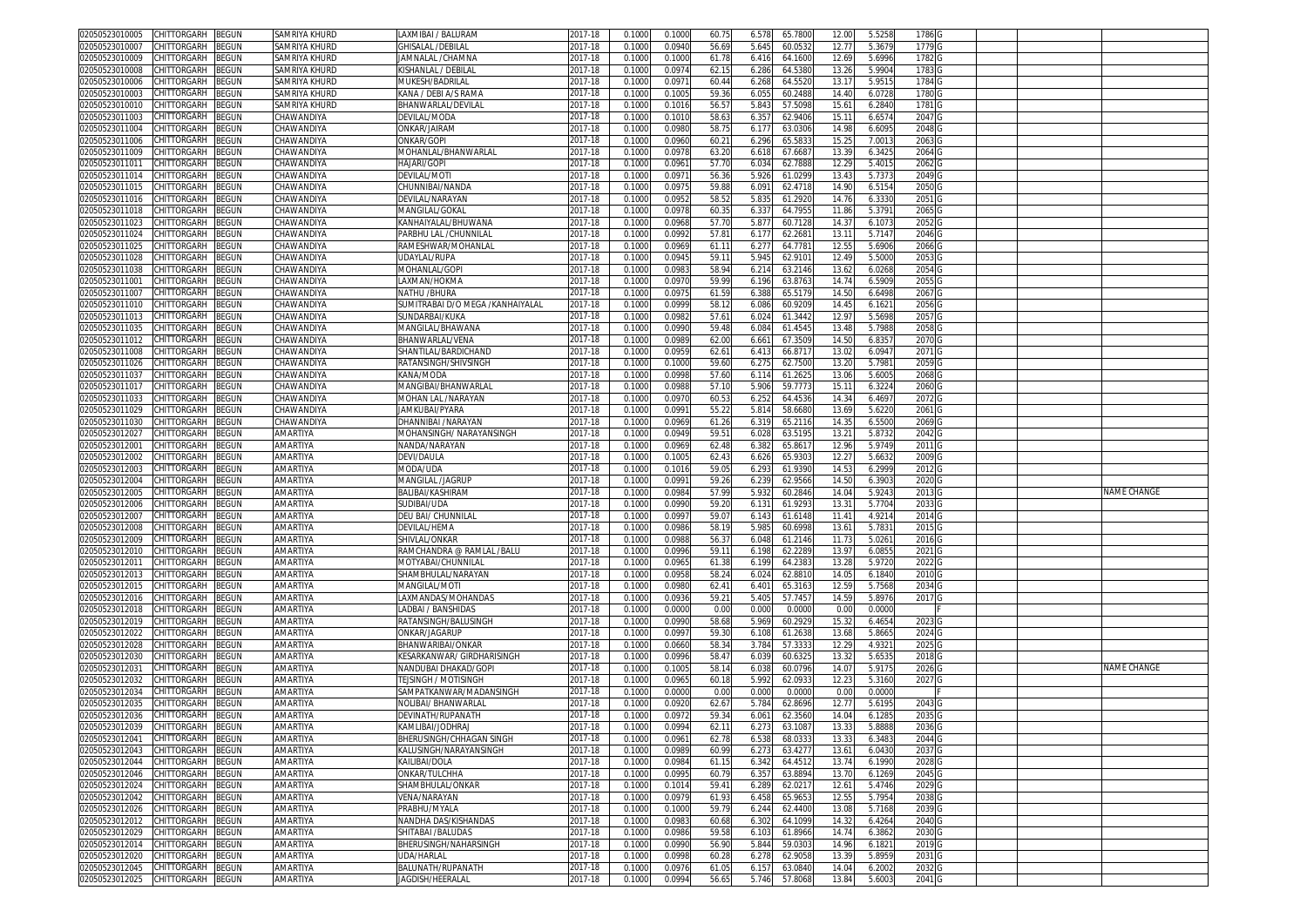| 02050523013002                    | CHITTORGARH        | <b>BEGUN</b> | KANAKPURA        | JHAMAKUBAI/SITARAM             | 2017-18     | 0.1000 | 0.0968 | 59.55 | 6.236 | 64.4215 | 13.94          | 6.2860 | 2148 G            |  |             |
|-----------------------------------|--------------------|--------------|------------------|--------------------------------|-------------|--------|--------|-------|-------|---------|----------------|--------|-------------------|--|-------------|
| 2050523013008                     | CHITTORGARH        | BEGUN        | KANAKPURA        | RATNA/KISHNA                   | 2017-18     | 0.100  | 0.047  | 58.2  | 2.846 | 60.042  | 15.07          | 6.3348 | 2129 G            |  |             |
| 02050523013003                    | CHITTORGARH        | 3EGUN        | KANAKPURA        | BHUWANA/KALU                   | 2017-18     | 0.1000 | 0.0942 | 58.7  | 5.764 | 61.1890 | 14.13          | 6.0521 | 2140 <sub>G</sub> |  |             |
|                                   |                    |              |                  |                                |             |        |        |       |       |         |                |        |                   |  |             |
| 2050523013005                     | CHITTORGARH        | BEGUN        | KANAKPURA        | MANGILAL/RODA                  | 2017-18     | 0.100  | 0.0936 | 61.0  | 6.486 | 69.2949 | 13.75          | 6.6692 | 2149              |  |             |
| )2050523013007                    | CHITTORGARH        | <b>BEGUN</b> | KANAKPURA        | SHAMBHULAL/ONKAR               | 2017-18     | 0.100  | 0.000  | 0.0   | 0.000 | 0.000   | 0.00           | 0.0000 |                   |  |             |
| 2050523013010                     | CHITTORGARH        | <b>BEGUN</b> | KANAKPURA        | NANDUBAI/JETA                  | 2017-18     | 0.100  | 0.096  | 62.7  | 6.073 | 63.260  | 14.3           | 6.3633 | 2150              |  |             |
| 02050523013013                    | CHITTORGARH        | <b>EGUN</b>  | KANAKPURA        | HAJARI/ SUKHA                  | 2017-18     | 0.100  | 0.098  | 57.9  | 5.92  | 59.949  | 11.9           | 5.0234 | 2141              |  |             |
| 2050523013021                     | CHITTORGARH        | <b>BEGUN</b> | KANAKPURA        | KESAR BAI/BHERULAL             | 2017-18     | 0.1000 | 0.085  | 57.3  | 5.527 | 64.417  | 14.57          | 6.5703 | 2130              |  |             |
| 02050523013022                    | CHITTORGARH        |              | KANAKPURA        | HAJARI/HEMA                    | 2017-18     | 0.100  |        |       |       |         |                |        |                   |  |             |
|                                   |                    | <b>BEGUN</b> |                  |                                |             |        | 0.094  | 60.6  | 6.036 | 64.008  | 14.04          | 6.2908 | 2142              |  |             |
| 2050523013026                     | CHITTORGARH        | <b>EGUN</b>  | KANAKPURA        | BALU/DOLA                      | 2017-18     | 0.100  | 0.092  | 63.2  | 6.480 | 69.827  | 13.36          | 6.5299 | 2151              |  |             |
| 02050523013027                    | CHITTORGARH        | <b>EGUN</b>  | KANAKPURA        | AMARSINGH/BHAGVATSINGH         | 2017-18     | 0.1000 | 0.098  | 59.9  | 6.396 | 65.265  | 14.3'          | 6.5381 | 2143              |  |             |
| 02050523013028                    | CHITTORGARH        | <b>BEGUN</b> | KANAKPURA        | <b>PABUDAN/JAGGA</b>           | 2017-18     | 0.1000 | 0.096  | 62.7  | 6.344 | 65.672  | 13.15          | 6.0449 | 2156              |  |             |
| 02050523013035                    | CHITTORGARH        | <b>BEGUN</b> | KANAKPURA        | NANDLAL/BHUWANA                | $2017 - 18$ | 0.100  | 0.090  | 57.3  | 5.649 | 62.351  | 15.4           | 6.7260 | 2131              |  |             |
| 2050523013038                     | CHITTORGARH        | <b>BEGUN</b> | KANAKPURA        | BHANWAR/KISHNA                 | 2017-18     | 0.1000 | 0.095  | 60.3  | 6.12  | 64.395  | 14.3           | 6.4598 | 2152              |  |             |
| 02050523013041                    | CHITTORGARH        | <b>EGUN</b>  | KANAKPURA        | HAJARI/CHANDA                  | 2017-18     | 0.100  | 0.098  | 57.5  | 5.92  | 60.417  | 14.7           | 6.2378 | 2132              |  |             |
|                                   |                    |              |                  | MOHANIBAI/KAJOD                |             |        |        |       |       |         |                |        |                   |  |             |
| 02050523013043                    | CHITTORGARH        | <b>EGUN</b>  | <b>KANAKPURA</b> |                                | 2017-18     | 0.1000 | 0.090  | 52.7  | 5.07  | 56.245  | 15.66          | 6.1658 | 2120              |  |             |
| 02050523013044                    | CHITTORGARH        | <b>BEGUN</b> | KANAKPURA        | KESHIBAI/BHERULAI              | 2017-18     | 0.100  | 0.093  | 59.8  | 5.92  | 63.666  | 13.1           | 5.8562 | 2133              |  |             |
| 02050523013053                    | CHITTORGARH        | <b>BEGUN</b> | KANAKPURA        | GYANSINGH/BHAGVATSINGH         | 2017-18     | 0.100  | 0.098  | 58.8  | 6.206 | 62.813  | 14.7           | 6.4762 | 2134              |  |             |
| 02050523013024                    | CHITTORGARH        | <b>BEGUN</b> | KANAKPURA        | MADHU/BALU                     | 2017-18     | 0.100  | 0.100  | 54.8  | 5.84  | 58.063  | 16.1           | 6.5717 | 2135              |  |             |
| 02050523013031                    | CHITTORGARH        | <b>BEGUN</b> | KANAKPURA        | KUKA/DAULA                     | 2017-18     | 0.100  | 0.098  | 59.1  | 6.089 | 62.069  | 14.09          | 6.1223 | 2136              |  |             |
| 2050523013032                     | <b>CHITTORGARH</b> | <b>EGUN</b>  | KANAKPURA        | (ANA/LAKHAMA                   | 2017-18     | 0.100  | 0.099  | 56.8  | 6.30  | 63.636  | 15.20          | 6.7709 | 2121              |  |             |
| )2050523013034                    | CHITTORGARH        | <b>BEGUN</b> | KANAKPURA        | <b>KISHNA/HEERA</b>            | 2017-18     | 0.100  | 0.096  | 59.6  | 6.15  | 64.135  | 15.80          | 7.0932 | 2153              |  |             |
| 02050523013039                    | <b>CHITTORGARH</b> | BEGUN        | KANAKPURA        | GOMANSINGH @ GOVIND/NRVARSINGH | 2017-18     | 0.100  | 0.093  | 56.3  | 5.800 | 61.965  | 13.7'          | 5.9468 | 2122              |  |             |
|                                   |                    |              |                  |                                |             |        |        |       |       |         |                |        |                   |  |             |
| 02050523013049                    | CHITTORGARH        | BEGUN        | KANAKPURA        | DEVILAL/RATANA                 | 2017-18     | 0.1000 | 0.097  | 60.9  | 6.528 | 66.953  | 13.62          | 6.3836 | 2144              |  |             |
| 2050523013051                     | CHITTORGARH        | BEGUN        | KANAKPURA        | CHHITRSINGH/NARAVARSINGH       | 2017-18     | 0.100  | 0.096  | 53.1  | 5.383 | 56.072  | 16.24          | 6.3748 | 2123              |  |             |
| )2050523013052                    | CHITTORGARH        | <b>BEGUN</b> | KANAKPURA        | TANVARSINGH/KALUSINGH          | 2017-18     | 0.100  | 0.000  | 0.0   | 0.000 | 0.000   | 0.00           | 0.0000 |                   |  |             |
| 02050523013011                    | CHITTORGARH        | BEGUN        | KANAKPURA        | MANGI BAI/ LADU                | 2017-18     | 0.1000 | 0.095  | 62.0  | 6.092 | 64.126  | 12.84          | 5.7634 | 2145              |  |             |
| 02050523013030                    | CHITTORGARH        | BEGUN        | KANAKPURA        | BADRIBAI/MEGA                  | 2017-18     | 0.100  | 0.096  | 61.9  | 6.12  | 63.791  | 13.04          | 5.823  | 2154              |  |             |
| 2050523013023                     | CHITTORGARH        | BEGUN        | KANAKPURA        | SHANTIBAI/NANDALAI             | 2017-18     | 0.100  | 0.098  | 56.4  | 5.875 | 59.463  | 14.38          | 5.9853 | 2124              |  |             |
| 2050523013056                     | CHITTORGARH        | ፧EGUN        | KANAKPURA        | MANGILAL/CHHOGA                | 2017-18     | 0.100  | 0.100  | 58.7  | 5.896 | 58.901  | 12.30          | 5.0715 | 2146              |  |             |
|                                   |                    |              |                  |                                |             |        |        |       |       |         |                |        |                   |  |             |
| 2050523013012                     | CHITTORGARH        | <b>EGUN</b>  | KANAKPURA        | JDA/NANJI                      | 2017-18     | 0.100  | 0.098  | 59.2  | 6.13  | 62.1986 | 14.1           | 6.1692 | 2137              |  |             |
| 02050523013062                    | CHITTORGARH        | <b>BEGUN</b> | KANAKPURA        | HEERA/KALU                     | 2017-18     | 0.100  | 0.000  | 0.0   | 0.001 | 0.000   | 0.00           | 0.0000 |                   |  |             |
| 2050523013001                     | CHITTORGARH        | <b>BEGUN</b> | KANAKPURA        | SHEESA LAL /KASHIRAM           | 2017-18     | 0.100  | 0.096  | 55.2  | 5.87  | 60.848  | 14.34          | 6.1081 | 2125              |  |             |
| 02050523013014                    | CHITTORGARH        | <b>EGUN</b>  | KANAKPURA        | NATHU/DEVA                     | 2017-18     | 0.100  | 0.096  | 53.1  | 5.47  | 56.508  | $15.2^{\circ}$ | 6.0168 | 2118              |  |             |
| 2050523013015                     | CHITTORGARH        | <b>BEGUN</b> | KANAKPURA        | <b>VOLA/RUPA</b>               | 2017-18     | 0.100  | 0.096  | 53.5  | 5.486 | 57.145  | 14.86          | 5.9444 | 2117              |  |             |
| 02050523013019                    | CHITTORGARH        | <b>BEGUN</b> | KANAKPURA        | KUKIBAI/HEERA                  | 2017-18     | 0.100  | 0.098  | 57.6  | 5.94  | 60.131  | 14.6           | 6.1750 | 2126              |  |             |
| 2050523013025                     | CHITTORGARH        | ፡EGUN        | <b>KANAKPURA</b> | CHAGANLAL/UDA                  | 2017-18     | 0.1000 | 0.099  |       |       | 58.698  | 14.3           | 5.9044 | 2127              |  |             |
|                                   |                    |              |                  |                                |             |        |        | 55.6  | 5.864 |         |                |        |                   |  |             |
| 02050523013036                    | CHITTORGARH        | ፡EGUN        | <b>KANAKPURA</b> | BARDA/RUPA                     | 2017-18     | 0.100  | 0.097  | 52.6  | 5.293 | 54.176  | 15.7           | 5.9578 | 2119              |  |             |
| 02050523013037                    | CHITTORGARH        | <b>EGUN</b>  | KANAKPURA        | BHAWARLAL/DEVA                 | 2017-18     | 0.1000 | 0.098  | 56.8  | 5.93  | 60.540  | 15.49          | 6.5642 | 2138              |  |             |
| 02050523013040                    | CHITTORGARH        | ፡EGUN        | KANAKPURA        | <b>HARJI/NANDA</b>             | 2017-18     | 0.100  | 0.098  | 54.0  | 5.51  | 55.943  | 15.98          | 6.2575 | 2128              |  |             |
| 2050523013045                     | CHITTORGARH        | <b>BEGUN</b> | <b>KANAKPURA</b> | KANI BAI/GOPI                  | 2017-18     | 0.1000 | 0.096  | 58.6  | 5.91  | 61.221  | 14.02          | 6.0085 | 2139              |  |             |
| 02050523013050                    | CHITTORGARH        | <b>BEGUN</b> | <b>KANAKPURA</b> | ONKAR/HEERANATH                | 2017-18     | 0.100  | 0.092  | 56.5  | 5.55  | 59.924  | 15.0           | 6.3216 | 2147              |  |             |
| 02050523013063                    | CHITTORGARH        | <b>BEGUN</b> | KANAKPURA        | GANGABAI/LAKHAMA               | 2017-18     | 0.100  | 0.098  | 55.2  | 6.13  | 62.602  | 15.02          | 6.5821 | 2155              |  |             |
| 02050523014001                    | CHITTORGARH        | BEGUN        | <b>TEJPUR</b>    | NANDA/DHANNA SUTHAR            | 2017-18     | 0.100  | 0.100  | 61.1  | 6.382 | 63.820  | 14.89          | 6.6516 | 1984              |  |             |
|                                   |                    |              |                  |                                |             |        |        |       |       |         |                |        |                   |  |             |
| )2050523014002                    | CHITTORGARH        | 3EGUN        | tejpur           | BHERULAL/BHAGIRATH             | 2017-18     | 0.1000 | 0.095  | 61.7  | 6.132 | 64.479  | 13.58          | 6.1293 | 1967              |  |             |
| 02050523014003                    | <b>HITTORGARH</b>  | ፡EGUN        | <b>TEJPUR</b>    | MANGILAL/MOHANLAL              | 2017-18     | 0.100  | 0.100  | 60.7  | 6.32  | 63.050  | 13.36          | 5.8961 | 1968              |  |             |
| 02050523014006                    | CHITTORGARH        | BEGUN        | tejpur           | GHISA A/S SITARAM / LAKHAMA    | 2017-18     | 0.100  | 0.095  | 60.5  | 6.035 | 63.459  | 14.26          | 6.3342 | 1969              |  |             |
| 2050523014008                     | CHITTORGARH        | BEGUN        | <b>TEJPUR</b>    | PUSHPA BAI/RAMLAI              | 2017-18     | 0.100  | 0.0978 | 59.4  | 5.97  | 61.053  | 12.31          | 5.2614 | 1970              |  |             |
| 02050523014010                    | CHITTORGARH        | <b>BEGUN</b> | <b>TEJPUR</b>    | KANA/HEMA                      | 2017-18     | 0.100  | 0.095  | 60.6  | 6.039 | 63.501  | 14.81          | 6.5832 | 1971              |  |             |
| 2050523014012                     | CHITTORGARH        | <b>BEGUN</b> | tejpur           | BANSHILAL/LAKHAMA              | 2017-18     | 0.100  | 0.096  | 61.2  | 6.107 | 63.548  | 13.50          | 6.0048 | 1972              |  |             |
| )2050523014013                    | CHITTORGARH        | <b>BEGUN</b> | tejpur           | BHUWANA/ONKAR TEL              | 2017-18     | 0.100  | 0.102  | 61.0  | 6.433 | 62.638  | 13.86          | 6.0774 | 1973              |  |             |
|                                   |                    |              | <b>TEJPUR</b>    | <sup>PYARCHAND/MEGHA</sup>     |             |        |        |       | 5.731 |         | 14.40          | 6.2255 | 1954              |  |             |
| 2050523014014                     | CHITTORGARH        | BEGUN        |                  |                                | 2017-18     | 0.100  | 0.092  | 60.1  |       | 61.756  |                |        |                   |  |             |
| )2050523014015                    | CHITTORGARH        | 3EGUN        | <b>TEJPUR</b>    | DEVILAL/MANGILAL               | 2017-18     | 0.100  | 0.0966 | 58.0  | 5.996 | 62.070  | 13.52          | 5.8741 | 1955              |  |             |
| 2050523014016                     | CHITTORGARH        | <b>BEGUN</b> | tejpur           | ADULAL/DEVILAL                 | 2017-18     | 0.100  | 0.097  | 53.0  | 5.368 | 55.056  | 13.85          | 5.3374 | 1949              |  |             |
| 02050523014017                    | CHITTORGARH        | <b>BEGUN</b> | <b>TEJPUR</b>    | LAXMICHAND/GHISALAL            | 2017-18     | 0.100  | 0.099  | 44.6  | 4.70  | 47.419  | 14.86          | 4.9328 | 1947              |  |             |
| 2050523014018                     | CHITTORGARH        | <b>EGUN</b>  | tejpur           | SATNARAYAN/KANA                | 2017-18     | 0.1000 | 0.097  | 65.7  | 6.664 | 68.208  | 14.03          | 6.6986 | 1985              |  | NAME CHANGE |
| 02050523014019                    | CHITTORGARH        | <b>EGUN</b>  | <b>TEJPUR</b>    | NANA/LAKHAMA                   | 2017-18     | 0.100  | 0.095  | 61.9  | 6.32  | 66.202  | 13.36          | 6.1911 | 1974              |  |             |
| )2050523014020                    | CHITTORGARH        | <b>BEGUN</b> | tejpur           | JAGDISH/KALU KUMHAR            | 2017-18     | 0.100  | 0.095  | 61.2  | 6.135 | 64.1736 | 13.06          | 5.8665 | 1975              |  |             |
| 02050523014026                    | CHITTORGARH        | BEGUN        | tejpur           | SHYAMLAL/MOHAN LAI             | 2017-18     | 0.100  | 0.100  | 60.1  | 6.18  | 61.820  | 14.26          | 6.1706 | 1976              |  |             |
|                                   |                    |              |                  |                                |             |        |        |       |       |         |                |        |                   |  |             |
| 102050523014027 CHILLORGARH BEGUN |                    |              | I FILMI          | GHISALAL/GOPI                  | 2017-18     | 0.1000 | 0.0952 | 59.26 | 5.918 | 62.163  | 14.02          | 6.1003 | 1956 G            |  |             |
| 02050523014028                    | CHITTORGARH        | <b>BEGUN</b> | <b>TEJPUR</b>    | BHERULAL/JODHA                 | 2017-18     | 0.1000 | 0.095  | 64.50 | 6.468 | 67.941  | 13.10          | 6.2306 | 1977 G            |  |             |
| 02050523014032                    | CHITTORGARH        | <b>BEGUN</b> | tejpur           | NATHU/NARAYAN                  | 2017-18     | 0.1000 | 0.0960 | 54.74 | 5.490 | 57.187  | 13.88          | 5.5560 | 1948 G            |  |             |
| 02050523014033                    | CHITTORGARH        | BEGUN        | <b>TEJPUR</b>    | SITARAM/JITMAL TELI            | 2017-18     | 0.1000 | 0.0960 | 60.69 | 6.069 | 63.2188 | 13.74          | 6.0804 | 1957              |  |             |
| 02050523014037                    | CHITTORGARH        | BEGUN        | tejpur           | SHAMBHULAL/BALU TELI           | 2017-18     | 0.1000 | 0.0956 | 64.7  | 6.342 | 66.338  | 13.85          | 6.4311 | 1958              |  |             |
| 02050523014039                    | CHITTORGARH        | BEGUN        | <b>TEJPUR</b>    | GULABCHAND/JODHA               | 2017-18     | 0.1000 | 0.092  | 57.2  | 5.363 | 58.167  | 13.86          | 5.6436 | 1988              |  |             |
| 02050523014040                    | CHITTORGARH        | BEGUN        | <b>TEJPUR</b>    | SHAMBHULAL /DEVILAL            | 2017-18     | 0.1000 | 0.0968 | 57.59 | 5.800 | 59.917  | 14.13          | 5.9266 | 1959 G            |  |             |
|                                   | CHITTORGARH        |              |                  | BANSHILAL/DAULA                |             |        |        |       |       |         |                |        |                   |  |             |
| 02050523014043                    |                    | BEGUN        | <b>TEJPUR</b>    |                                | 2017-18     | 0.1000 | 0.099  | 54.2  | 5.460 | 55.040  | 12.67          | 4.8813 | 1960              |  |             |
| 02050523014045                    | CHITTORGARH        | BEGUN        | <b>TEJPUR</b>    | DOLIBAI/RAMCHANDRA             | 2017-18     | 0.1000 | 0.0949 | 56.0  | 5.560 | 58.588  | 13.68          | 5.6104 | 1961              |  |             |
| 02050523014046                    | CHITTORGARH        | BEGUN        | <b>TEJPUR</b>    | CHHITRMAL/KASHIRAM             | 2017-18     | 0.1000 | 0.095  | 61.3  | 6.246 | 65.2665 | 14.55          | 6.6473 | 1978              |  |             |
| 02050523014047                    | CHITTORGARH        | BEGUN        | <b>TEJPUR</b>    | MANGIBAI/RAMLAL                | 2017-18     | 0.1000 | 0.095  | 60.1  | 5.975 | 62.8286 | 13.16          | 5.7878 | 1979 G            |  |             |
| 02050523014050                    | CHITTORGARH        | BEGUN        | <b>TEJPUR</b>    | NOLA/JODHA                     | 2017-18     | 0.1000 | 0.0960 | 61.5  | 6.111 | 63.656  | 15.01          | 6.6884 | 1980              |  |             |
| 02050523014051                    | CHITTORGARH        | <b>BEGUN</b> | <b>TEJPUR</b>    | DERAM/JODHA                    | 2017-18     | 0.1000 | 0.0952 | 61.53 | 6.091 | 63.9811 | 13.78          | 6.1721 | 1981 G            |  |             |
| 02050523014004 CHITTORGARH BEGUN  |                    |              | <b>TEJPUR</b>    | LAXMICHAND/KALU                | 2017-18     | 0.1000 | 0.1003 | 54.47 | 5.649 | 56.3210 | 13.40          | 5.2832 | 1950 G            |  |             |
|                                   |                    |              |                  |                                |             |        |        |       |       |         |                |        |                   |  |             |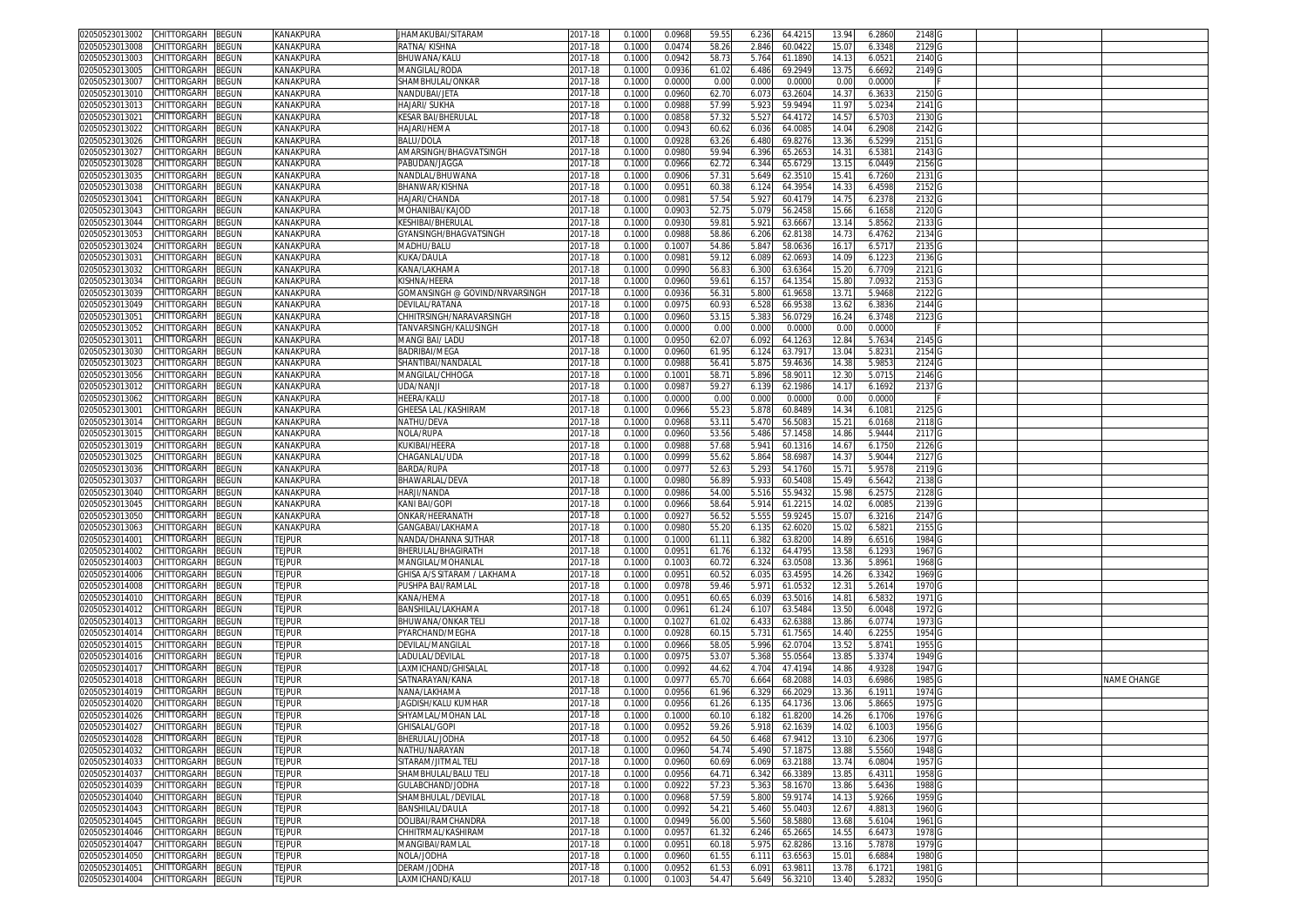| 02050523014011                   | CHITTORGARH        | BEGUN        | <b>TEJPUR</b>     | BALU/NARAYAN MEGHAVAL             | 2017-18     | 0.1000 | 0.097  | 55.13 | 5.576<br>57.4845 | 14.5              | 5.8548 | 1962              |  |                    |
|----------------------------------|--------------------|--------------|-------------------|-----------------------------------|-------------|--------|--------|-------|------------------|-------------------|--------|-------------------|--|--------------------|
| 2050523014036                    | CHITTORGARH        | <b>BEGUN</b> | <b>Fejpur</b>     | <b>MOTYABAI/VAKTAVAR</b>          | 2017-18     | 0.100( | 0.101  | 50.0  | 5.254<br>51.8146 | 14.4              | 5.226  | 1951              |  |                    |
| 12050523014005                   | CHITTORGARH        |              |                   | NAGJIRAM/DEVA                     |             |        |        | 57.1  |                  |                   |        | 1963              |  |                    |
|                                  |                    | <b>EGUN</b>  | <b>TEJPUR</b>     |                                   | 2017-18     | 0.100  | 0.0966 |       | 5.714<br>59.151  | 14.3              | 5.958  |                   |  |                    |
| 02050523014031                   | CHITTORGARH        | <b>BEGUN</b> | tejpur            | (HANA/RAMA MEENA                  | 2017-18     | 0.1000 | 0.1000 | 58.63 | 6.081<br>60.8100 | 13.8              | 5.895  | 1964              |  |                    |
| 02050523014030                   | CHITTORGARH        | <b>BEGUN</b> | <b>TEJPUR</b>     | NANALAL/KALU                      | 2017-18     | 0.100  | 0.098  | 58.1  | 6.020<br>61.178  | 13.4              | 5.759  | 1965              |  |                    |
| 2050523014038                    | CHITTORGARH        | <b>BEGUN</b> | tejpur            | (HANA/NANDA REGAR                 | 2017-18     | 0.100  | 0.100  | 53.30 | 5.482<br>54.438  | 13.40             | 5.1066 | 1952              |  |                    |
| 02050523014052                   | CHITTORGARH        | EGUN         | <b>TEJPUR</b>     | SHAMBHULAL/CHATURBHUJ             | $2017 - 18$ | 0.100  | 0.090  | 64.6  | 6.000<br>66.298  | 13.9              | 6.4642 | 1986              |  |                    |
| 02050523014035                   | CHITTORGARH        | <b>EGUN</b>  | <b>TEJPUR</b>     | CHHITTAR/NAULA REGAR              | 2017-18     | 0.100  | 0.095  | 59.7  | 6.033<br>63.106  | 13.7              | 6.056  | 1966 G            |  |                    |
|                                  |                    |              |                   |                                   |             |        |        |       |                  |                   |        |                   |  |                    |
| 02050523014042                   | CHITTORGARH        | <b>EGUN</b>  | tejpur            | HEMRAJ/CHATURBHU.                 | 2017-18     | 0.100  | 0.100  | 52.2  | 5.28<br>52.410   | 14.9              | 5.484  | 1953              |  |                    |
| 02050523014009                   | CHITTORGARH        | <b>EGUN</b>  | <b>TEJPUR</b>     | SHYAMLAL/LAKHAMA                  | 017-18      | 0.100  | 0.095  | 60.08 | 6.068<br>63.4728 | 13.8              | 6.1538 | 1982              |  |                    |
| 02050523014029                   | CHITTORGARH        | <b>EGUN</b>  | tejpur            | SOHANIBAI/MANGILAL                | 2017-18     | 0.100  | 0.101  | 65.4  | 67.4038<br>6.82  | 14.1              | 6.671  | 1987              |  | <b>VAME CHANGE</b> |
| 02050523014049                   | CHITTORGARH        | <b>EGUN</b>  | <b>TEJPUR</b>     | <b><i>FHAMMABAI/DAULATRAM</i></b> | 017-18      | 0.100  | 0.094  | 57.0  | 5.674<br>60.042  | 14.2              | 5.9728 | 1983              |  |                    |
| 02050523015018                   | CHITTORGARH        | <b>BEGUN</b> | KURATIYA RAMNAGAR | GULABIBAI/DAULA                   | 2017-18     | 0.100  | 0.100  | 59.3  | 62.270<br>6.22   | 13.3              | 5.806  | 1430              |  |                    |
| 02050523015003                   | CHITTORGARH        | <b>EGUN</b>  | KURATIYA RAMNAGAR | BHIMRAJ/KHEMA                     | 2017-18     | 0.100  | 0.101  | 59.3  | 62.944<br>6.370  | 13.0              | 5.749  | 1422              |  |                    |
|                                  |                    |              |                   |                                   |             |        |        |       |                  |                   |        |                   |  |                    |
| 2050523015004                    | <b>CHITTORGARH</b> | <b>EGUN</b>  | (URATIYA RAMNAGAF | <b>VANDA/KUKA</b>                 | 017-18      | 0.100  | 0.095  | 59.5  | 5.97<br>62.500   | 14.9              | 6.549  | 1431              |  |                    |
| 02050523015005                   | CHITTORGARH        | <b>BEGUN</b> | KURATIYA RAMNAGAR | KAILASH / BARADICHAND             | 2017-18     | 0.100  | 0.097  | 63.48 | 6.51<br>66.5746  | 13.34             | 6.217  | 1438              |  |                    |
| 02050523015007                   | CHITTORGARH        | <b>BEGUN</b> | KURATIYA RAMNAGAF | MANGILAL/GHISA                    | 017-18      | 0.100  | 0.096  | 60.2  | 66.9375<br>6.426 | 13.98             | 6.5508 | 1432              |  |                    |
| )2050523015008                   | CHITTORGARH        | <b>BEGUN</b> | KURATIYA RAMNAGAR | BHURA/JAYCHAND                    | 2017-18     | 0.100  | 0.0962 | 60.52 | 6.190<br>64.3451 | 15.1              | 6.8242 | 1433 G            |  |                    |
| 02050523015009                   | CHITTORGARH        | <b>BEGUN</b> | KURATIYA RAMNAGAR | HAJARI/TODU                       | 2017-18     | 0.100  | 0.0956 | 60.1  | 63.2008<br>6.042 | 12.82             | 5.6714 | 1424 G            |  |                    |
| )2050523015010                   | CHITTORGARH        | <b>EGUN</b>  | KURATIYA RAMNAGAR | CHUNNILAL/MODA                    | 2017-18     | 0.100  | 0.0964 | 62.22 | 6.373<br>66.1100 | 12.0              | 5.576  | 1434 G            |  |                    |
|                                  |                    |              |                   |                                   |             |        |        |       |                  |                   |        |                   |  |                    |
| 2050523015011                    | CHITTORGARH        | <b>BEGUN</b> | KURATIYA RAMNAGAR | HARKUBAI/MADHU                    | 2017-18     | 0.100  | 0.1020 | 60.7  | 62.2255<br>6.34  | 14.1              | 6.154  | 1435 G            |  |                    |
| 02050523015012                   | CHITTORGARH        | <b>BEGUN</b> | KURATIYA RAMNAGAR | DEVA /DEVI                        | 2017-18     | 0.1000 | 0.0968 | 57.00 | 5.952<br>61.4876 | 12.9              | 5.557  | 1425 G            |  |                    |
| 2050523015013                    | CHITTORGARH        | <b>BEGUN</b> | KURATIYA RAMNAGAR | )NKAR/DEVILAL                     | 2017-18     | 0.100  | 0.099  | 56.89 | 59.6165<br>5.908 | 13.64             | 5.6926 | 1426 G            |  |                    |
| )2050523015016                   | CHITTORGARH        | <b>BEGUN</b> | KURATIYA RAMNAGAR | SHANTIBAI/DAULA PTNI RAMESHVAR    | 2017-18     | 0.100  | 0.096  | 58.1  | 5.810<br>60.520  | 12.9              | 5.469  | 1436 G            |  |                    |
| 2050523015019                    | CHITTORGARH        | <b>EGUN</b>  | KURATIYA RAMNAGAR | VIOHAN LAL/KASHIRAM               | 2017-18     | 0.100  | 0.102  | 58.49 | 6.292<br>61.325  | 13.23             | 5.6792 | 1427              |  |                    |
| 02050523015017                   | CHITTORGARH        | <b>EGUN</b>  | KURATIYA RAMNAGAR | HUKMA/JAYCHAND                    | 2017-18     | 0.100  | 0.100  | 61.5  | 6.585<br>65.3274 | 13.0              | 5.958  | 1439              |  |                    |
|                                  |                    |              |                   |                                   |             |        |        |       |                  |                   |        |                   |  |                    |
| 2050523015014                    | CHITTORGARH        | <b>BEGUN</b> | KURATIYA RAMNAGAR | RAMCHANDRA/GOPILAL                | 2017-18     | 0.1000 | 0.0986 | 59.8  | 6.126<br>62.1298 | 13.1              | 5.736  | 1437              |  |                    |
| 02050523015020                   | CHITTORGARH        | <b>BEGUN</b> | KURATIYA RAMNAGAR | NOJI BAI /JAI SINGH               | 2017-18     | 0.100  | 0.097  | 63.89 | 6.572<br>67.198  | 11.6              | 5.4608 | 1440              |  |                    |
| 2050523015001                    | CHITTORGARH        | <b>BEGUN</b> | KURATIYA RAMNAGAR | CHAMPALAL/BHAWANA                 | 2017-18     | 0.100  | 0.095  | 60.7  | 6.146<br>64.0876 | 12.7              | 5.6978 | 1441              |  |                    |
| 02050523015002                   | CHITTORGARH        | <b>EGUN</b>  | KURATIYA RAMNAGAR | BARDICHNAD/JAICHAND               | 2017-18     | 0.100  | 0.100  | 59.4  | 6.187<br>61.870  | 13.2              | 5.721  | 1428              |  |                    |
| 02050523015006                   | CHITTORGARH        | ፡EGUN        | KURATIYA RAMNAGAR | NANDUBAI/PYARA                    | 2017-18     | 0.100  | 0.099  | 59.02 | 6.045<br>60.7538 | 14.5              | 6.188  | 1429 G            |  |                    |
| 02050523015015                   | CHITTORGARH        | ፡EGUN        | KURATIYA RAMNAGAR | DHANNA/NAVLA                      | 2017-18     | 0.100  | 0.100  | 58.6  | 6.14<br>61.470   | 13.3              | 5.726  | 1423              |  |                    |
|                                  |                    |              |                   |                                   |             |        |        |       |                  |                   |        |                   |  |                    |
| 02050523016003                   | CHITTORGARH        | ፡EGUN        | <b>GUDHA</b>      | <b>MOHAN LAL/HEERA</b>            | 2017-18     | 0.1000 | 0.100  | 59.60 | 6.198<br>61.488  | 14.7              | 6.357  | 2372              |  |                    |
| 02050523016006                   | CHITTORGARH        | EGUN         | <b>GUDHA</b>      | BHAGIRATH/DWARIKADAS              | 2017-18     | 0.100  | 0.102  | 60.0  | 6.236<br>61.077  | 12.0              | 5.1686 | 2368              |  |                    |
| 02050523016008                   | CHITTORGARH        | ፡EGUN        | GUDHA             | VARAYAN/BHUWANA                   | 017-18      | 0.100  | 0.0966 | 58.42 | 6.059<br>62.7226 | 11.0              | 4.834  | 2369              |  |                    |
| 02050523016004                   | CHITTORGARH        | <b>BEGUN</b> | <b>GUDHA</b>      | KELA /BHURA                       | 2017-18     | 0.100  | 0.100  | 61.32 | 6.43<br>64.390   | 13.1              | 5.922  | 2370              |  |                    |
| 02050523016005                   | CHITTORGARH        | <b>BEGUN</b> | <b>GUDHA</b>      | GOPI/BHURA                        | 2017-18     | 0.100  | 0.101  | 51.30 | 5.240<br>51.6765 | 14.68             | 5.310  | 2364              |  |                    |
| 0205052301600                    | <b>CHITTORGARH</b> | <b>BEGUN</b> | GUDHA             | RATAN LAL/BHUWANA                 | 2017-18     | 0.100  | 0.100  | 57.7  | 60.090<br>6.009  | 14.7              | 6.195  | 2371              |  |                    |
| 02050523016010                   | CHITTORGARH        | <b>BEGUN</b> | <b>GUDHA</b>      | KISHOR/DHANNA                     |             | 0.100  | 0.100  | 54.0  | 5.560            | 14.45             |        |                   |  |                    |
|                                  |                    |              |                   |                                   | 2017-18     |        |        |       | 55.323           |                   | 5.5964 | 2365              |  |                    |
| 2050523016015                    | <b>CHITTORGARH</b> | <b>BEGUN</b> | <b>GUDHA</b>      | BALU/HEERA                        | 017-18      | 0.100  | 0.099  | 57.2  | 5.860<br>58.776  | 13.9              | 5.718  | 2366              |  |                    |
| 02050523016016                   | <b>CHITTORGARH</b> | <b>BEGUN</b> | GUDHA             | <b>MADAN/DUNGA</b>                | 2017-18     | 0.100  | 0.100  | 58.7  | 6.130<br>61.300  | 14.6              | 6.290  | 2367              |  |                    |
| 02050523017043                   | CHITTORGARH        | <b>BEGUN</b> | <b>BANDORA</b>    | (ANHAIYAAL/CHOGA                  | 2017-18     | 0.100  | 0.102  | 53.6  | 58.343<br>5.951  | 13.2              | 5.423  | 2086              |  |                    |
| 02050523017002                   | CHITTORGARH        | <b>BEGUN</b> | <b>BANDORA</b>    | RAMESHVAR/GOKAL                   | 2017-18     | 0.1000 | 0.101  | 57.39 | 5.960<br>58.777  | 12.3 <sup>0</sup> | 5.098  | 2098 G            |  |                    |
| 2050523017011                    | CHITTORGARH        | <b>BEGUN</b> | <b>BANDORA</b>    | <b><i>(ASHIRAM/RUPA</i></b>       | 2017-18     | 0.1000 | 0.102  | 61.40 | 62.2146<br>6.377 | 13.50             | 5.879  | 2113 G            |  |                    |
| )2050523017014                   | CHITTORGARH        | <b>BEGUN</b> | <b>BANDORA</b>    | MODA/HEERA                        | 2017-18     | 0.1000 | 0.000  | 0.00  | 0.000<br>0.0000  | 0.00              | 0.000  |                   |  |                    |
|                                  |                    |              |                   |                                   |             |        |        | 59.49 | 60.4644          | 14.86             | 6.2895 | 2099              |  |                    |
| 2050523017017                    | CHITTORGARH        | <b>BEGUN</b> | BANDORA           | DEVILAL/BHOJA                     | 2017-18     | 0.100  | 0.101  |       | 6.119            |                   |        |                   |  |                    |
| )2050523017018                   | CHITTORGARH        | <b>BEGUN</b> | <b>BANDORA</b>    | SANKAR LAL/GOPI                   | 2017-18     | 0.100  | 0.095  | 55.06 | 5.577<br>58.2150 | 13.98             | 5.696  | 2077 G            |  |                    |
| 2050523017020                    | CHITTORGARH        | <b>BEGUN</b> | <b>BANDORA</b>    | SHYAMLAL/BALU                     | 2017-18     | 0.100  | 0.098  | 58.49 | 5.882<br>59.5344 | 13.06             | 5.443  | 2100              |  |                    |
| 02050523017022                   | CHITTORGARH        | <b>EGUN</b>  | <b>BANDORA</b>    | CHUNNILAL/GOVINE                  | 2017-18     | 0.100  | 0.0986 | 59.6  | 6.029<br>61.1460 | 15.0              | 6.420  | 2101              |  |                    |
| 2050523017024                    | CHITTORGARH        | <b>BEGUN</b> | <b>BANDORA</b>    | <b>DHANNIBAI/GOKAL</b>            | 2017-18     | 0.1000 | 0.100  | 58.74 | 6.159<br>61.1012 | 15.02             | 6.4245 | 2102              |  |                    |
| 02050523017028                   | CHITTORGARH        | <b>BEGUN</b> | <b>BANDORA</b>    | DEVA/GOKAL                        | 2017-18     | 0.100  | 0.102  | 55.8  | 5.92<br>58.058   | 11.58             | 4.706  | 2103              |  |                    |
| 2050523017030                    | CHITTORGARH        | <b>BEGUN</b> | <b>BANDORA</b>    | VANDA/NARAYAN                     |             |        | 0.102  |       | 6.43             |                   |        | 2116              |  |                    |
|                                  |                    |              |                   |                                   | 2017-18     | 0.100  |        | 58.9  | 62.597           | 13.2              | 5.819  |                   |  |                    |
| 02050523017038                   | CHITTORGARH        | <b>EGUN</b>  | <b>BANDORA</b>    | MANGILAL/GOKAL                    | 2017-18     | 0.100  | 0.103  | 58.2  | 6.390<br>61.858  | 14.84             | 6.425  | 2104              |  |                    |
| 02050523017040                   | CHITTORGARH        | <b>BEGUN</b> | <b>BANDORA</b>    | BHIMA/MODA                        | 2017-18     | 0.1000 | 0.099  | 57.7' | 60.090<br>5.961  | 15.1              | 6.3554 | 2087              |  |                    |
| 02050523017045                   | CHITTORGARH        | <b>EGUN</b>  | <b>BANDORA</b>    | HARLAL/MODA                       | 2017-18     | 0.100  | 0.100  | 54.93 | 57.600<br>5.760  | 15.2              | 6.152  | 2088              |  |                    |
| 2050523017047                    | CHITTORGARH        | <b>EGUN</b>  | <b>BANDORA</b>    | <b>JDA/CHHOGA</b>                 | 017-18      | 0.100  | 0.100  | 58.36 | 6.278<br>62.780  | 14.4'             | 6.332  | 2105              |  |                    |
| 02050523017049                   | <b>HITTORGARH</b>  | EGUN         | BANDORA           | VARAYAN/POKHAR                    | 2017-18     | 0.100  | 0.099  | 57.4  | 6.048<br>60.783  | 13.0              | 5.548  | 2106              |  |                    |
| 02050523017050                   | CHITTORGARH        | <b>EGUN</b>  | <b>BANDORA</b>    | HARDEV/BHUWANA                    | 2017-18     | 0.100  | 0.102  | 59.1  | 6.298<br>61.384  | 13.2              | 5.685  | 2107              |  |                    |
|                                  |                    |              |                   |                                   |             |        |        |       |                  |                   |        |                   |  |                    |
| 02050523017051                   | CHITTORGARH        | <b>BEGUN</b> | BANDORA           | MANGILAL/KALU                     | 2017-18     | 0.100  | 0.099  | 56.2  | 58.967<br>5.88   | 14.0              | 5.816  | 2108              |  |                    |
| 02050523017054 CHILIORGARH BEGUN |                    |              | BANDORA           | VIANGILAL/MULCHAND                | 2017-18     | 0.1000 | 0.0986 | 53.32 | 5.766<br>58.4787 | 12.96             | 5.3054 | 2089 G            |  |                    |
| 02050523017055                   | CHITTORGARH        | <b>BEGUN</b> | <b>BANDORA</b>    | GOPAL/BALU                        | 2017-18     | 0.1000 | 0.1001 | 60.47 | 6.228<br>62.2178 | 14.30             | 6.2284 | 2109              |  |                    |
| 02050523017057                   | CHITTORGARH        | BEGUN        | <b>BANDORA</b>    | DEUBAI/JODHA                      | 2017-18     | 0.1000 | 0.1022 | 59.7  | 6.235<br>61.0078 | 11.67             | 4.9841 | 2114 G            |  |                    |
| 02050523017013                   | CHITTORGARH        | <b>BEGUN</b> | <b>BANDORA</b>    | BHAGWANLAL/NANDRAM                | 2017-18     | 0.100  | 0.0984 | 52.99 | 5.503<br>55.9248 | 14.38             | 5.6298 | 2078              |  |                    |
| 02050523017025                   | CHITTORGARH        | BEGUN        | <b>BANDORA</b>    | PYARA/LAXMAN                      | 2017-18     | 0.1000 | 0.1049 | 54.83 | 5.969<br>56.9018 | 14.61             | 5.8190 | 2079 G            |  |                    |
|                                  |                    |              |                   |                                   |             |        |        |       |                  |                   |        |                   |  |                    |
| 02050523017037                   | CHITTORGARH        | BEGUN        | <b>BANDORA</b>    | NOJIBAI/KALU                      | 2017-18     | 0.1000 | 0.097  | 56.8  | 59.8455<br>5.811 | 10.72             | 4.490  | 2090              |  |                    |
| 02050523017042                   | CHITTORGARH        | BEGUN        | <b>BANDORA</b>    | SOSARBAI/HAJARI                   | 2017-18     | 0.1000 | 0.1008 | 60.06 | 6.375<br>63.2440 | 12.00             | 5.3125 | 2080 <sub>G</sub> |  |                    |
| 02050523017044                   | CHITTORGARH        | BEGUN        | <b>BANDORA</b>    | JAGADISH/BHAWARLAL                | 2017-18     | 0.1000 | 0.0959 | 58.22 | 5.913<br>61.6580 | 14.05             | 6.0646 | 2081 G            |  |                    |
| 02050523017004                   | CHITTORGARH        | <b>BEGUN</b> | <b>BANDORA</b>    | LALIBAI/PYARA                     | 2017-18     | 0.1000 | 0.101  | 52.12 | 5.666<br>55.988  | 14.50             | 5.683  | 2075 G            |  |                    |
| 2050523017005                    | CHITTORGARH        | BEGUN        | <b>BANDORA</b>    | NANDA/CHOGA                       | 2017-18     | 0.1000 | 0.1023 | 56.03 | 5.843<br>57.1163 | 14.26             | 5.701  | 2082 G            |  |                    |
| 02050523017006                   | CHITTORGARH        | <b>BEGUN</b> | <b>BANDORA</b>    | BHERU/NARAYAN                     | 2017-18     | 0.1000 | 0.0999 | 54.57 | 5.519<br>55.2452 | 13.29             | 5.1398 | 2074 G            |  |                    |
|                                  |                    |              |                   |                                   |             |        |        |       |                  |                   |        | 2091 G            |  |                    |
| 2050523017007                    | CHITTORGARH        | BEGUN        | <b>BANDORA</b>    | LADU/NARAYAN                      | 2017-18     | 0.1000 | 0.0966 | 56.40 | 5.559<br>57.5466 | 12.4              | 4.9995 |                   |  |                    |
| 02050523017008                   | CHITTORGARH        | <b>BEGUN</b> | <b>BANDORA</b>    | GANGABAI /BHOJA                   | 2017-18     | 0.100  | 0.099  | 52.53 | 5.486<br>55.302  | 15.1              | 5.872  | 2083              |  |                    |
| 02050523017009 CHITTORGARH       |                    | BEGUN        | <b>BANDORA</b>    | <b>DEVKISHAN/CHUNNILAL</b>        | 2017-18     | 0.1000 | 0.1018 | 61.14 | 6.193<br>60.8350 | 13.17             | 5.6080 | 2110 G            |  |                    |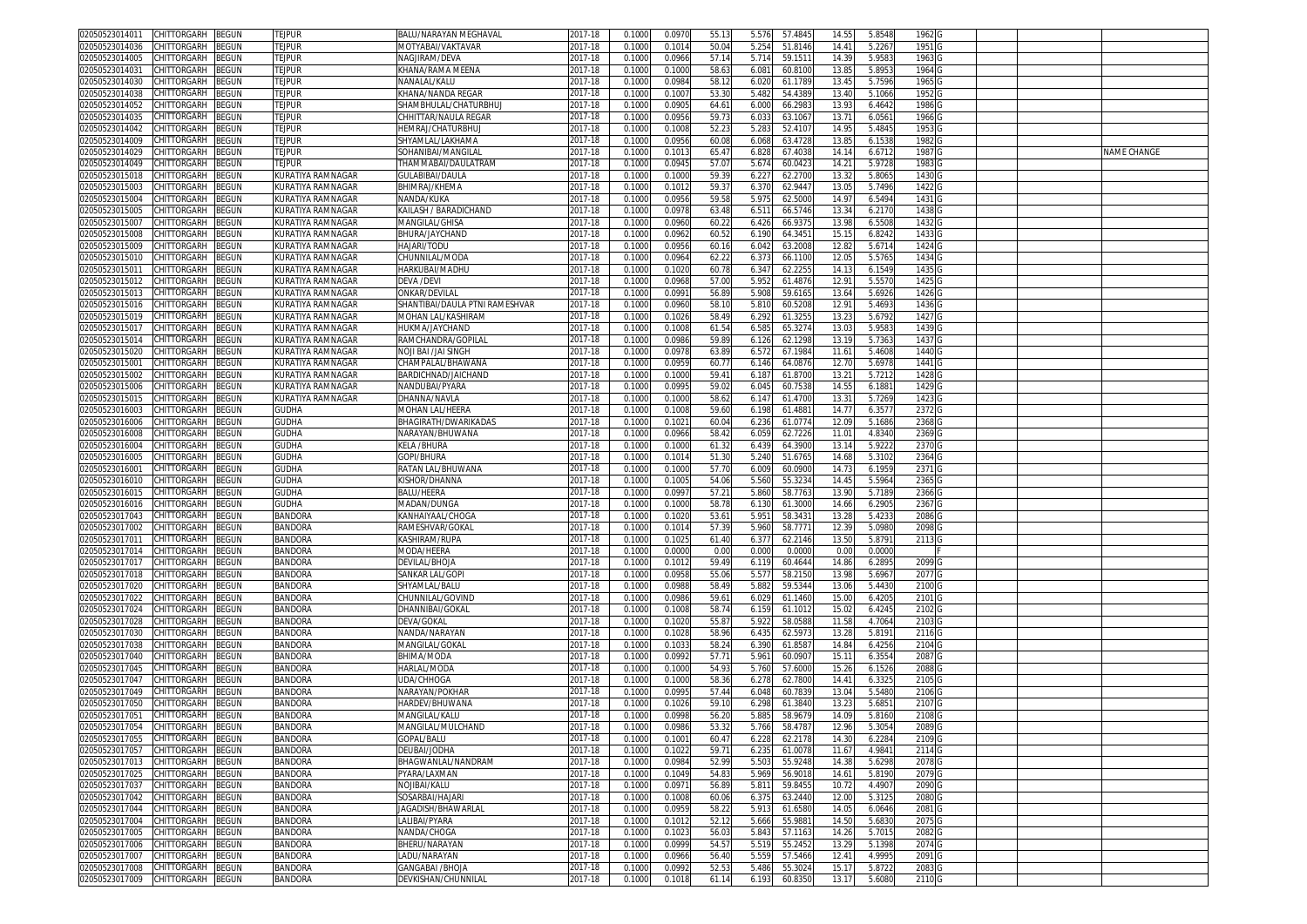| CHITTORGARH<br>BEGUN<br>02050523017012        | BANDORA         | MOHAN/BHURA                    | 2017-18     | 0.1000 | 0.1008 | 59.94 | 60.734<br>6.122  | 13.23             | 5.6250 | 2092              |  |             |
|-----------------------------------------------|-----------------|--------------------------------|-------------|--------|--------|-------|------------------|-------------------|--------|-------------------|--|-------------|
| 02050523017016<br>CHITTORGARH<br>BEGUN        | BANDORA         | KHANA/CHOGA                    | 2017-18     | 0.1000 | 0.0960 | 61.1  | 6.030<br>62.812  | 13.8              | 6.1025 | 2115              |  |             |
| CHITTORGARH<br>02050523017019                 |                 |                                |             |        |        |       |                  |                   |        |                   |  |             |
| 3EGUN                                         | <b>BANDORA</b>  | BARJIBAI/KHANA                 | 2017-18     | 0.1000 | 0.103  | 57.70 | 6.174<br>59.941  | 13.7              | 5.773  | 2093              |  |             |
| CHITTORGARH<br>BEGUN<br>02050523017023        | BANDORA         | HEERA/KALU                     | 017-18      | 0.1000 | 0.0963 | 53.34 | 5.349<br>55.545  | 13.31             | 5.1754 | 2084              |  |             |
| CHITTORGARH<br>BEGUN<br>02050523017027        | <b>BANDORA</b>  | LALA/LAXMAN                    | 2017-18     | 0.100  | 0.100  | 58.8  | 6.145<br>61.022  | 13.46             | 5.7492 | 2094              |  |             |
| 02050523017032<br>CHITTORGARH<br>BEGUN        | BANDORA         | RAMLAL/CHUNNILAL               | 2017-18     | 0.100  | 0.097  | 58.5  | 63.381<br>6.16   | 13.64             | 6.0512 | 2111 G            |  |             |
| CHITTORGARH<br>02050523017034<br>3EGUN        | <b>BANDORA</b>  | AGANNATH/CHOGA                 | 2017-18     | 0.100  | 0.100  | 55.0  | 5.58<br>55.850   | 16.5              | 6.4816 | 2085              |  |             |
| 02050523017035<br>CHITTORGARH<br>3EGUN        | BANDORA         | BHOJA/HARLAL                   | 2017-18     | 0.100  | 0.099  | 56.2  | 5.706<br>57.346  | 13.67             | 5.4879 | 2073              |  |             |
| 02050523017039<br>CHITTORGARH<br>BEGUN        | <b>BANDORA</b>  | HEERALAL/CHUNNILAI             | 017-18      | 0.100  | 0.100  | 55.3  | 5.94<br>59.193   | 12.0              | 4.988  | 2095 <sub>C</sub> |  |             |
|                                               |                 |                                |             |        |        |       |                  |                   |        |                   |  |             |
| 02050523017046<br>CHITTORGARH<br>BEGUN        | <b>BANDORA</b>  | NATHULAL/DEVILAL               | 017-18      | 0.1000 | 0.101  | 58.80 | 62.789<br>6.39   | 14.74             | 6.4791 | 2096 G            |  |             |
| 02050523017048<br>CHITTORGARH<br>3EGUN        | <b>BANDORA</b>  | RAMIBAI/DUDHA                  | 2017-18     | 0.100  | 0.100  | 53.4  | 5.58<br>55.850   | 12.6              | 4.926  | 2076 G            |  |             |
| 02050523017052<br><b>CHITTORGARH</b><br>BEGUN | BANDORA         | KHANA/BARDA                    | 017-18      | 0.100  | 0.099  | 58.8  | 6.15<br>62.141   | 12.63             | 5.4939 | 2112              |  |             |
| CHITTORGARH<br>02050523017058<br>BEGUN        | <b>BANDORA</b>  | /IJAYSINGH/LALSINGH            | 2017-18     | 0.100  | 0.102  | 58.0  | 59.735<br>6.09   | 14.2              | 5.9549 | 2097              |  |             |
| CHITTORGARH<br>BEGUN<br>02050523018008        | muroli          | KANHAIYALAL/KUKA               | 2017-18     | 0.100  | 0.098  | 54.8  | 5.70<br>58.006   | 14.06             | 5.7093 | 1381              |  |             |
| 02050523018001<br>CHITTORGARH<br>3EGUN        | <b>MUROLI</b>   | CHANDI BAI /PYARA              | 017-18      | 0.100  | 0.099  | 56.4  | 59.747<br>5.91   | 13.3              | 5.583  | 1382              |  |             |
| CHITTORGARH<br>BEGUN<br>02050523018004        | muroli          | DHAPUBAI /DEVILAL              | 2017-18     | 0.1000 | 0.098  | 57.74 | 6.01<br>61.169   | 14.06             | 6.0205 | 1383              |  |             |
| 02050523018005<br>CHITTORGARH<br>3EGUN        | <b>MUROL</b>    | MODA/HEMA                      | 017-18      | 0.100  | 0.100  | 55.0  | 5.85<br>58.570   | 12.3              | 5.067  | 1384              |  |             |
|                                               |                 |                                |             |        |        |       |                  |                   |        |                   |  |             |
| CHITTORGARH<br>02050523018006<br>BEGUN        | muroli          | BARDIBAI/ PARTHU               | 2017-18     | 0.1000 | 0.0997 | 59.1  | 61.2638<br>6.108 | 13.41             | 5.7511 | 1385 G            |  |             |
| CHITTORGARH<br>BEGUN<br>02050523018007        | muroli          | BHOLIRAM/RATNA                 | 2017-18     | 0.1000 | 0.0953 | 52.35 | 57.1249<br>5.444 | 12.36             | 4.9428 | 1378 G            |  |             |
| CHITTORGARH<br>BEGUN<br>02050523018009        | <b>MUROL</b>    | GHISALAL/RATNA                 | 2017-18     | 0.1000 | 0.095  | 61.4  | 65.697<br>6.26   | 12.93             | 5.9465 | 1388 G            |  |             |
| CHITTORGARH<br>BEGUN<br>02050523018002        | <b>MUROLI</b>   | HAJARI/RUPA                    | 2017-18     | 0.1000 | 0.0993 | 60.08 | 6.41'<br>64.5619 | 14.1              | 6.3953 | 1386 G            |  |             |
| CHITTORGARH<br>02050523018003<br>3EGUN        | <b>MUROL</b>    | MADANLAL/PEMA                  | 2017-18     | 0.1000 | 0.1009 | 58.75 | 6.186<br>61.308  | 12.6              | 5.441  | 1387 G            |  |             |
| CHITTORGARH<br>BEGUN<br>02050523018012        | muroli          | CHEETAR/DEVA                   | 017-18      | 0.1000 | 0.098  | 53.80 | 5.580<br>56.477  | 14.1              | 5.5979 | 1379 G            |  |             |
| BEGUN<br>02050523018010<br>CHITTORGARH        | murol           | SARJU BAI/KANA BALAI           | 2017-18     | 0.1000 | 0.099  | 53.79 | 5.34<br>53.570   | 16.1              | 6.0369 | 1380 G            |  |             |
|                                               |                 |                                |             |        |        |       |                  |                   |        |                   |  |             |
| 02050523018011<br>CHITTORGARH<br>BEGUN        | muroli          | <b>JDAIRAM/PYRAA</b>           | 2017-18     | 0.1000 | 0.1040 | 54.68 | 5.68<br>54.682   | 13.9              | 5.3204 | 1377 G            |  |             |
| 02050523019007<br>CHITTORGARH<br>3EGUN        | MADHOPUR (M.P.) | <b>GHISALAL/ONKAR</b>          | 2017-18     | 0.100  | 0.096  | 57.0  | 6.088<br>63.416  | 14.48             | 6.4280 | 2002              |  |             |
| 02050523019001<br>CHITTORGARH<br>BEGUN        | MADHOPUR (M.P.) | HEERALAL/LAXMAN @ LAKHMA       | 2017-18     | 0.1000 | 0.099  | 54.5  | 6.07<br>61.323   | 12.74             | 5.4685 | 1989              |  |             |
| 02050523019005<br>CHITTORGARH<br>BEGUN        | MADHOPUR (M.P.) | DEUBAI/ NARAYAN                | 2017-18     | 0.100  | 0.092  | 62.58 | 6.419<br>69.244  | 13.3 <sub>1</sub> | 6.475  | 1992              |  |             |
| 02050523019008<br>CHITTORGARH<br>BEGUN        | MADHOPUR (M.P.) | ALU/GOKAL                      | 2017-18     | 0.1000 | 0.098  | 62.74 | 6.704<br>68.338  | 13.80             | 6.6017 | 1993              |  |             |
| 02050523019011<br>CHITTORGARH<br>3EGUN        | MADHOPUR (M.P.) | DEVILAL DHAKAD/BARADICHAND     | 2017-18     | 0.100  | 0.0990 | 61.6  | 6.429<br>64.939  | 13.19             | 5.9961 | 1994 G            |  | NAME CHANGE |
| CHITTORGARH<br>02050523019012<br>BEGUN        | MADHOPUR (M.P.) | BALU/DAULA                     | 2017-18     | 0.100  | 0.101  | 60.4  | 6.349<br>62.737  | 13.43             | 5.8982 | 1995 <sub>C</sub> |  |             |
| CHITTORGARH                                   | MADHOPUR (M.P.) |                                |             |        |        |       |                  |                   |        |                   |  |             |
| 02050523019013<br>3EGUN                       |                 | KANHAIYALAL A/S SHOCHAND/ RUPA | 017-18      | 0.100  | 0.098  | 63.7  | 6.78<br>69.193   | 13.7              | 6.645  | 2008              |  |             |
| 02050523019017<br>CHITTORGARH<br>3EGUN        | MADHOPUR (M.P.  | <b>JAJARI/NANDA</b>            | 017-18      | 0.100  | 0.099  | 60.0  | 6.32<br>63.780   | 13.7              | 6.1208 | 1996 0            |  |             |
| 02050523019019<br>CHITTORGARH<br>3EGUN        | MADHOPUR (M.P.) | UDAYLAL A/S HAJARI/SHANKARLAL  | 2017-18     | 0.100  | 0.100  | 60.4  | 6.352<br>63.520  | 14.0              | 6.2558 | 2003              |  |             |
| 02050523019020<br>CHITTORGARH<br>BEGUN        | MADHOPUR (M.P.) | RAICHANDRA/RAMNATH             | 2017-18     | 0.1000 | 0.098  | 60.26 | 63.775<br>6.301  | 13.79             | 6.1567 | 1997 <sub>G</sub> |  |             |
| 02050523019021<br>CHITTORGARH<br>3EGUN        | MADHOPUR (M.P.) | ONKAR/GHAS                     | 2017-18     | 0.100  | 0.100  | 60.7  | 6.36<br>63.670   | 13.8              | 6.1594 | 2004              |  |             |
| CHITTORGARH<br>02050523019025<br>BEGUN        | MADHOPUR (M.P.) | PYARCHAND/BHUWANA              | 2017-18     | 0.1000 | 0.097  | 59.1  | 62.674<br>6.11   | 14.80             | 6.4928 | 2006              |  |             |
| 02050523019015<br>CHITTORGARH<br>3EGUN        | MADHOPUR (M.P.) | KANHAIYALAL / HUKMA            | 017-18      | 0.100  | 0.097  | 59.3  | 62.830<br>6.126  | 13.7              | 6.0559 | 1998              |  |             |
|                                               |                 |                                |             |        |        |       |                  | 14.7              |        | 2005              |  |             |
| CHITTORGARH<br>3EGUN<br>02050523019014        | MADHOPUR (M.P.) | BALURAM/DEVILAL                | 2017-18     | 0.100  | 0.098  | 60.86 | 6.216<br>62.915  |                   | 6.5140 |                   |  |             |
| CHITTORGARH<br>BEGUN<br>02050523019002        | MADHOPUR (M.P.) | LALU/TARACHAND                 | 2017-18     | 0.100  | 0.099  | 59.5  | 6.13<br>61.608   | 14.3              | 6.166  | 1999              |  |             |
| CHITTORGARH<br>02050523019003<br>3EGUN        | MADHOPUR (M.P.) | RAJIBAI/BALU                   | 2017-18     | 0.1000 | 0.101  | 55.26 | 5.90<br>58.465   | 16.03             | 6.5603 | 1990              |  | NAME CHANGE |
| 02050523019004<br>CHITTORGARH<br>BEGUN        | MADHOPUR (M.P.) | PYARCHAND/BHANWARLAL           | 017-18      | 0.100  | 0.099  | 62.3  | 65.262<br>6.47   | 13.7              | 6.2956 | 2007              |  |             |
| CHITTORGARH<br>BEGUN<br>02050523019009        | MADHOPUR (M.P.) | NANDUBAI/BHANWARLAL            | 2017-18     | 0.1000 | 0.100  | 60.5  | 6.139<br>61.390  | 14.44             | 6.2058 | 2000 G            |  |             |
| CHITTORGARH<br>BEGUN<br>02050523019024        | MADHOPUR (M.P.) | MANGILAL/NATHU                 | 2017-18     | 0.100  | 0.101  | 61.52 | 6.47<br>63.875   | 13.51             | 6.0409 | 2001 G            |  |             |
| CHITTORGARH<br>BEGUN<br>02050523019010        | MADHOPUR (M.P.) | NANDUBAI/RUPLAL                | 2017-18     | 0.1000 | 0.098  | 59.64 | 6.330<br>64.460  | 14.22             | 6.4167 | 1991 G            |  |             |
| BEGUN                                         | NARSINGHPURA    |                                |             | 0.1000 | 0.102  | 57.3  | 59.268<br>6.075  | 13.3              | 5.5178 | 1771 G            |  |             |
| 02050523020003<br>CHITTORGARH                 |                 | BHURA/ONKAR                    | 2017-18     |        |        |       |                  |                   |        |                   |  |             |
| BEGUN<br>02050523020002<br>CHITTORGARH        | NARSINGHPURA    | KHEMRAJ/DAULA                  | 2017-18     | 0.1000 | 0.089  | 60.72 | 5.656<br>63.337  | 14.25             | 6.3175 | 1774 G            |  |             |
| 02050523020001<br>CHITTORGARH<br>3EGUN        | NARSINGHPURA    | KELASHCHANDRA DHAKAD/ONKAR     | 2017-18     | 0.100  | 0.0996 | 56.92 | 6.009<br>60.331  | 14.55             | 6.1449 | 1772 G            |  | NAME CHANGE |
| 02050523020004<br>CHITTORGARH<br>3EGUN        | NARSINGHPURA    | BHURI BAI/BALU                 | 2017-18     | 0.1000 | 0.098  | 63.06 | 6.468<br>66.000  | 13.3              | 6.1771 | 1778 <sub>C</sub> |  |             |
| CHITTORGARH<br>BEGUN<br>02050523020009        | NARSINGHPURA    | GHISIBAI/DAULA                 | 2017-18     | 0.1000 | 0.1000 | 57.8  | 6.076<br>60.760  | 14.46             | 6.150  | 1770 G            |  |             |
| 02050523020012<br>CHITTORGARH<br>BEGUN        | NARSINGHPURA    | KASHANIBAI/BHUWANA             | 2017-18     | 0.100  | 0.101  | 59.92 | 6.266<br>61.855  | 13.99             | 6.057  | 1775 G            |  |             |
| 02050523020010<br>CHITTORGARH<br>BEGUN        | NARSINGHPURA    | PREMBAI/RAMESHVAR              | 2017-18     | 0.100  | 0.1000 | 59.97 | 6.314<br>63.140  | 13.87             | 6.1302 | 1777 G            |  |             |
| CHITTORGARH<br>3EGUN<br>02050523020013        | NARSINGHPURA    | RAMA@ RAMLAL/KISHNA            | 2017-18     | 0.100  | 0.098  | 55.6  | 5.775<br>58.451  | 16.29             | 6.6658 | 1776 G            |  |             |
| CHITTORGARH                                   |                 |                                | 2017-18     |        |        |       |                  |                   |        |                   |  |             |
| 02050523020007<br>BEGUN                       | NARSINGHPURA    | KAILASH A/S PYARA /HEERA       |             | 0.1000 | 0.093  | 55.73 | 5.645<br>60.1812 | 14.01             | 5.9016 | 1768 G            |  |             |
| CHITTORGARH<br>02050523020006<br>BEGUN        | NARSINGHPURA    | KANHAIYALAL/BHANWARLA          | 2017-18     | 0.100  | 0.0989 | 56.2  | 5.93<br>60.000   | 13.9              | 5.8676 | 1769 G            |  |             |
| 02050523020005<br>CHITTORGARH<br>BEGUN        | NARSINGHPURA    | DEVA/KANA                      | 017-18      | 0.1000 | 0.100  | 58.6  | 5.999<br>59.810  | 14.58             | 6.1043 | 1773              |  |             |
| 02050523021006<br><b>CHITTORGARH</b><br>BEGUN | NANDBA          | <b>TULSIRAM/CHHAGNALAI</b>     | 017-18      | 0.100  | 0.096  | 63.6  | 6.41<br>66.497   | 13.1              | 6.102  | 1624              |  |             |
| 02050523021020<br>CHITTORGARH<br>BEGUN        | VANDBAI         | ULIBAI/NANDKISHORE             | 017-18      | 0.100  | 0.0969 | 66.50 | 69.7110<br>6.755 | 12.8              | 6.250  | 1625 0            |  |             |
| 02050523021001<br>CHITTORGARH<br>BEGUN        | NANDBA          | MADHO/PYARA                    | 2017-18     | 0.100  | 0.097  | 57.3  | 5.83<br>59.611   | 14.29             | 5.963  | 1605 G            |  |             |
| 02050523021003 CHILIORGARH BEGUN              | NANDBAI         | JNKAR /MANGILAL                | 2017-18     | 0.1000 | 0.1005 | 59.48 | 6.245<br>62.139. | 13.48             | 5.8638 | 1618 G            |  |             |
| 02050523021008<br>CHITTORGARH<br><b>BEGUN</b> | NANDBAI         | BHAGWANLAL/HARLAL              | 2017-18     | 0.1000 | 0.0996 | 61.09 | 6.327<br>63.524  | 13.50             | 6.0032 | 1611 G            |  |             |
|                                               | NANDBAI         | HAGAMIBAI/DEVILAL              |             |        |        |       |                  |                   |        |                   |  |             |
| 02050523021015<br>CHITTORGARH<br>BEGUN        |                 |                                | 2017-18     | 0.1000 | 0.101  | 64.0  | 6.579<br>65.1386 | 13.61             | 6.2056 | 1626 G            |  |             |
| BEGUN<br>02050523021018<br>CHITTORGARH        | NANDBAI         | MADHU/CHHAGNA                  | 2017-18     | 0.100  | 0.0967 | 63.2  | 6.408<br>66.2668 | 13.02             | 6.0399 | 1619              |  |             |
| 02050523021019<br>CHITTORGARH<br>BEGUN        | NANDBAI         | DEVILAL/JAICHAND               | 2017-18     | 0.1000 | 0.1009 | 59.34 | 5.942<br>58.8900 | 13.52             | 5.5738 | 1612 G            |  |             |
| 02050523021021<br>CHITTORGARH<br>BEGUN        | NANDBAI         | DHANNIBAI/MANGILAL             | $2017 - 18$ | 0.1000 | 0.0986 | 61.04 | 62.7890<br>6.191 | 13.79             | 6.0612 | 1620 G            |  |             |
| 02050523021022<br>CHITTORGARH<br><b>BEGUN</b> | NANDBAI         | PRITHVIRAJ/KAJOD               | 2017-18     | 0.1000 | 0.0995 | 68.30 | 6.947<br>69.8191 | 13.59             | 6.6420 | 1627 G            |  |             |
| 02050523021023<br>CHITTORGARH<br>BEGUN        | NANDBAI         | BHANWAR LAL/BHUWANA            | $2017 - 18$ | 0.1000 | 0.0936 | 59.75 | 5.702<br>60.9188 | 13.32             | 5.6799 | 1613 G            |  |             |
| 02050523021025<br>CHITTORGARH<br>BEGUN        | NANDBAI         | <b>JAMNIBAI/PYARCHAND</b>      | 2017-18     | 0.1000 | 0.0958 | 60.97 | 6.132<br>64.0084 | 13.61             | 6.0979 | 1617 G            |  |             |
| 02050523021029<br>CHITTORGARH<br>BEGUN        | NANDBAI         | KASTURIBAI/GHISALAL            | 2017-18     | 0.1000 | 0.1026 | 53.34 | 5.646<br>55.0292 | 14.49             | 5.5820 | 1614 G            |  |             |
|                                               |                 |                                |             |        |        |       |                  |                   |        |                   |  |             |
| 02050523021030<br>CHITTORGARH<br>BEGUN        | NANDBAI         | GHISALAL/NANDA                 | 2017-18     | 0.1000 | 0.1002 | 61.1  | 6.321<br>63.0838 | 12.71             | 5.6121 | 1615 G            |  |             |
| 02050523021004<br>CHITTORGARH<br>BEGUN        | NANDBAI         | DEVILAL/LALU                   | 2017-18     | 0.1000 | 0.1026 | 62.16 | 6.491<br>63.265  | 14.11             | 6.2490 | 1628 G            |  |             |
| CHITTORGARH<br>02050523021014<br>BEGUN        | NANDBAI         | DEVILAL/MIYACHAND              | $2017 - 18$ | 0.1000 | 0.0986 | 58.98 | 6.067<br>61.5314 | 13.75             | 5.9219 | 1606 G            |  |             |
| 02050523021002 CHITTORGARH BEGUN              | NANDBAI         | LABHCHAND/MOHANLAL             | 2017-18     | 0.1000 | 0.1023 | 61.23 | 6.324<br>61.8182 | 14.31             | 6.1925 | 1607 G            |  |             |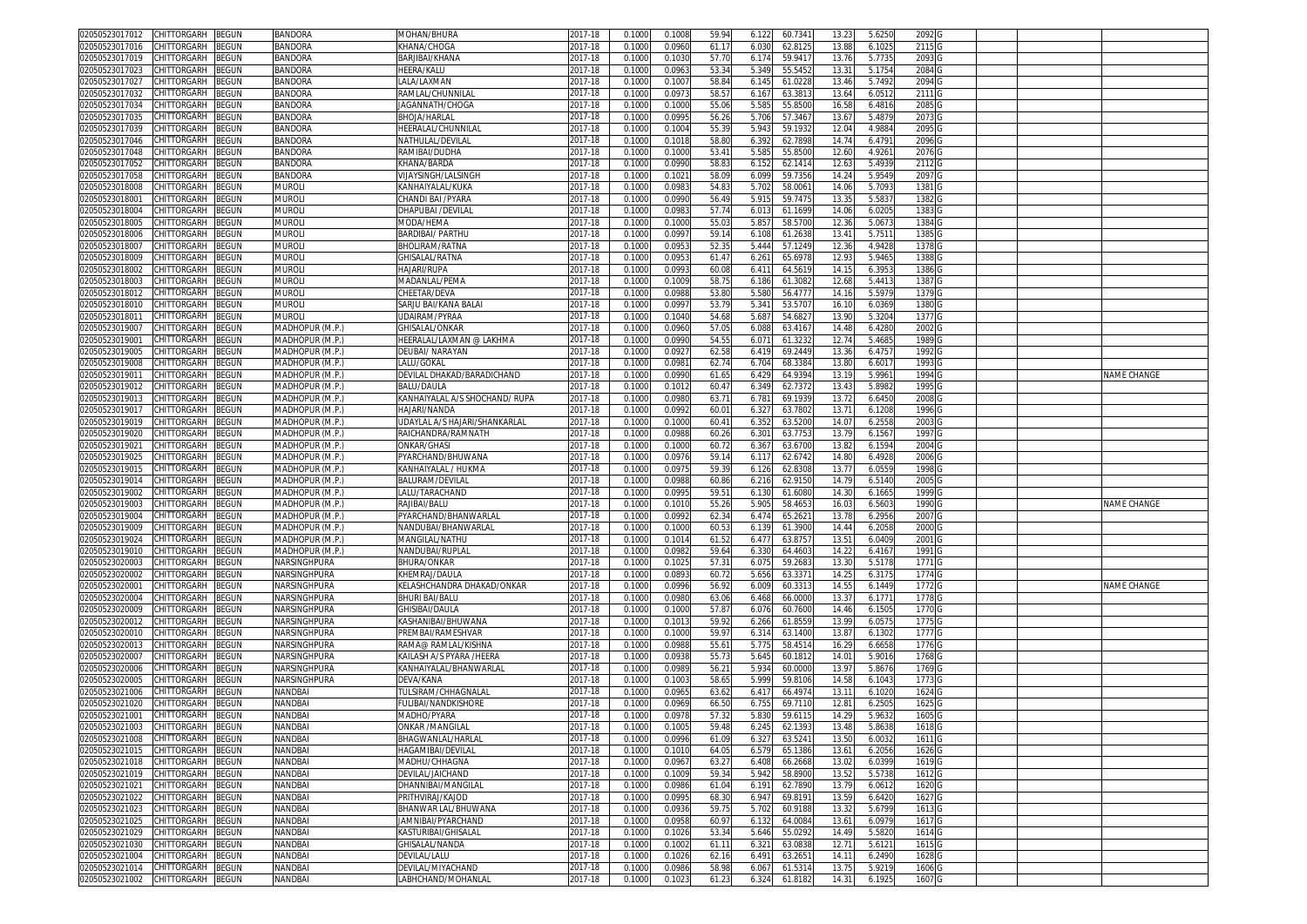| 02050523021007<br>CHITTORGARH<br>BEGUN               | NANDBAI            | PREMCHAND/DEVAJI              | 2017-18     | 0.1000 | 0.0996 | 60.11          | 6.336<br>63.614  | 14.17 | 6.3100 | 1621 G            |  |                    |
|------------------------------------------------------|--------------------|-------------------------------|-------------|--------|--------|----------------|------------------|-------|--------|-------------------|--|--------------------|
| 02050523021009<br>CHITTORGARH<br>BEGUN               | NANDBA             | (ELIBAI/RAMLAL REGAR          | 017-18      | 0.1000 | 0.1012 | 61.10          | 6.38'<br>63.053  | 13.7  | 6.0464 | 1608              |  |                    |
| 02050523021010<br>CHITTORGARH<br>3EGUN               | NANDBAI            | NANALAL/BHANWARLAI            | 2017-18     | 0.1000 | 0.102  | 59.48          | 6.441<br>62.961  | 14.3  | 6.3111 | 1609 <sub>G</sub> |  |                    |
|                                                      |                    | HAMPABAI/BALU                 |             |        |        |                |                  |       |        |                   |  |                    |
| 02050523021011<br>CHITTORGARH<br>BEGUN               | NANDBAI            |                               | 017-18      | 0.1000 | 0.097  | 61.1           | 63.7216<br>6.181 | 12.68 | 5.6558 | 1622              |  |                    |
| 02050523021013<br>CHITTORGARH<br>BEGUN               | NANDBA             | SURESHCHAND/HEERALAL          | 2017-18     | 0.100  | 0.100  | 59.3           | 6.13<br>60.823   | 12.9  | 5.492  | 1610 0            |  |                    |
| 02050523021017<br>CHITTORGARH<br>BEGUN               | NANDBAI            | RATANLAL/HUKMA                | 2017-18     | 0.1000 | 0.104  | 57.7           | 6.148<br>58.832  | 14.00 | 5.7659 | 1603              |  |                    |
| <b>CHITTORGARH</b><br><b>BEGUN</b><br>02050523021024 | NANDBAI            | <b>MANGILAL/GOKAL</b>         | 2017-18     | 0.100  | 0.100  | 58.8           | 5.98<br>59.830   | 14.2  | 5.9804 | 1604              |  |                    |
| CHITTORGARH<br>BEGUN<br>02050523021026               | NANDBAI            | MADANLAL/NATHU REGAR          | 2017-18     | 0.1000 | 0.034  | 65.20          | 2.310<br>67.741  | 14.00 | 6.6385 | 1616              |  |                    |
| 02050523021027<br>CHITTORGARH<br>BEGUN               | NANDBAI            | RADHESHYAM/KAJODDAS           | 2017-18     | 0.100  | 0.097  | 59.3           | 62.377<br>6.08   | 13.5  | 5.916  | 1601              |  |                    |
| CHITTORGARH                                          | NANDBAI            | DEVILAL/PYARA                 |             | 0.1000 | 0.1006 | 58.3           | 61.113           | 11.03 | 4.7183 | 1623              |  |                    |
| 02050523021028<br>3EGUN                              |                    |                               | 2017-18     |        |        |                | 6.148            |       |        |                   |  |                    |
| 02050523021016<br>CHITTORGARH<br>BEGUN               | NANDBAI            | <b>IAGAMIBAI/BALULAL</b>      | 2017-18     | 0.100  | 0.099  | 60.5           | 62.3618<br>6.20  | 13.1  | 5.7449 | 1602              |  | <b>JAME CHANGE</b> |
| CHITTORGARH<br>BEGUN<br>02050523022001               | NEELIYO KA MAAL    | SEUBAI/KALU                   | 2017-18     | 0.1000 | 0.101  | 60.30          | 63.843<br>6.461  | 12.42 | 5.5503 | 2512 G            |  |                    |
| CHITTORGARH<br>BEGUN<br>02050523022002               | NEELIYO KA MAAL    | RUPA/PRITHVIRAJ               | 2017-18     | 0.1000 | 0.096  | 60.2!          | 6.214<br>64.3938 | 10.87 | 4.9000 | 2513 G            |  |                    |
| CHITTORGARH<br>BEGUN<br>02050523022004               | NEELIYO KA MAAL    | NANDUBAI/ BAGA                | 2017-18     | 0.1000 | 0.101  | 61.40          | 6.429<br>63.091  | 13.0  | 5.7770 | 2514 G            |  |                    |
| CHITTORGARH<br>BEGUN<br>02050523022005               | NEELIYO KA MAAL    | <b>HIRIBAI/DHANNA</b>         | 2017-18     | 0.1000 | 0.096  | 61.02          | 6.311<br>65.6712 | 14.6  | 6.7486 | 2515 G            |  |                    |
| BEGUN<br>02050523022006<br>CHITTORGARH               | NEELIYO KA MAAL    | JHAMKUBAI/HEERA               | 2017-18     | 0.1000 | 0.102  | 56.88          | 59.274<br>6.046  | 12.3  | 5.1363 | 2516 G            |  |                    |
|                                                      |                    |                               |             |        |        |                |                  |       |        |                   |  |                    |
| BEGUN<br>02050523022007<br>CHITTORGARH               | NEELIYO KA MAAL    | MOHAN LAL/KUKA                | 2017-18     | 0.1000 | 0.096  | 61.2           | 6.519<br>67.345  | 12.1  | 5.7086 | 2511 G            |  |                    |
| 02050523022008<br>CHITTORGARH<br>3EGUN               | NEELIYO KA MAAL    | GHISA/BALU                    | 2017-18     | 0.100  | 0.103  | 61.42          | 6.546<br>63.307  | 12.7  | 5.6499 | 2522              |  |                    |
| 02050523022009<br>CHITTORGARH<br>BEGUN               | NEELIYO KA MAAL    | SEUBAI/CHUNILAL               | 2017-18     | 0.1000 | 0.1008 | 63.47          | 6.465<br>64.1369 | 14.86 | 6.6714 | 2523              |  |                    |
| CHITTORGARH<br>3EGUN<br>02050523022010               | NEELIYO KA MAAL    | NANIBAI / SHANKAR LAI         | 2017-18     | 0.100  | 0.0969 | 58.8           | 5.97<br>61.661   | 12.5  | 5.421  | 2517 G            |  |                    |
| 02050523022011<br>CHITTORGARH<br>BEGUN               | NEELIYO KA MAAL    | DHAPUBAI/HEMA                 | 2017-18     | 0.1000 | 0.096  | 60.5           | 5.79<br>60.031   | 12.1  | 5.084  | 2524              |  |                    |
| CHITTORGARH<br>3EGUN<br>02050523022012               | NEELIYO KA MAAL    | NARAYAN/GOP                   | 2017-18     | 0.100  | 0.101  | 62.5           | 6.568<br>64.837  | 11.67 | 5.296  | 2527 G            |  |                    |
|                                                      |                    |                               |             |        |        |                |                  |       |        |                   |  |                    |
| CHITTORGARH<br>BEGUN<br>02050523022013               | NEELIYO KA MAAL    | SUGNABAI/PRBHULAL             | 017-18      | 0.1000 | 0.0957 | 62.1           | 6.362<br>66.4786 | 13.67 | 6.3612 | 2518              |  |                    |
| CHITTORGARH<br>BEGUN<br>02050523022014               | NEELIYO KA MAAL    | NANDA/BHOLA                   | 2017-18     | 0.100  | 0.094  | 64.06          | 6.35<br>67.492   | 13.5  | 6.3923 | 2528              |  |                    |
| CHITTORGARH<br>02050523022015<br>3EGUN               | NEELIYO KA MAAL    | HAPUBAI/HAJARI                | 2017-18     | 0.100  | 0.097  | 60.2           | 6.03<br>61.613   | 12.0  | 5.1752 | 2530              |  |                    |
| CHITTORGARH<br>02050523022016<br>3EGUN               | NEELIYO KA MAAL    | HAJARI/BALU                   | $2017 - 18$ | 0.100  | 0.0969 | 68.2           | 7.01<br>72.414   | 12.7  | 6.4629 | 2531 G            |  |                    |
| 02050523022018<br>CHITTORGARH<br>BEGUN               | NEELIYO KA MAAL    | BHANWARLAL/KALU               | 2017-18     | 0.1000 | 0.100  | 57.2           | 6.124<br>60.7540 | 13.24 | 5.6303 | 2519 <sub>G</sub> |  |                    |
| 02050523022019<br>CHITTORGARH<br>BEGUN               | NEELIYO KA MAAL    | PREMBAI/BHERULAI              | 2017-18     | 0.100  | 0.100  | 65.9           | 6.736<br>67.158  | 13.0  | 6.1164 | 2529              |  |                    |
|                                                      |                    |                               |             |        |        |                |                  |       |        |                   |  |                    |
| 02050523022020<br>CHITTORGARH<br>BEGUN               | NEELIYO KA MAAL    | BHURA/GHISA                   | 017-18      | 0.100  | 0.096  | 60.6           | 6.07<br>63.2466  | 13.89 | 6.1498 | 2520              |  |                    |
| 02050523022003<br>CHITTORGARH<br>BEGUN               | NEELIYO KA MAAL    | TEKUBAI/BHERL                 | 2017-18     | 0.100  | 0.097  | 59.3           | 6.100<br>62.757  | 11.5  | 5.0609 | 2521 G            |  |                    |
| CHITTORGARH<br>02050523022017<br>BEGUN               | NEELIYO KA MAAL    | HEERA/NOLA                    | 017-18      | 0.1000 | 0.100  | 60.49          | 62.435<br>6.256  | 14.3  | 6.2589 | 2525              |  |                    |
| 02050523022021<br>CHITTORGARH<br>BEGUN               | NEELIYO KA MAAL    | <b>MADHO/A/S NARAYAN</b>      | 017-18      | 0.100  | 0.095  | 59.6           | 5.99<br>62.972   | 14.3  | 6.330  | 2526              |  |                    |
| CHITTORGARH<br>02050523023001<br>BEGUN               | SHOPURA (SHIVPURA) | RAMCHANDRA/DEVILAI            | 2017-18     | 0.1000 | 0.0998 | 60.1           | 6.272<br>62.845  | 13.29 | 5.8463 | 1569              |  |                    |
| 02050523023002<br>CHITTORGARH<br>3EGUN               | SHOPURA (SHIVPURA) | BHOLIBAI/HEERA                | 017-18      | 0.100  | 0.100  | 58.48          | 60.698<br>6.082  | 12.8  | 5.4768 | 1560              |  |                    |
|                                                      |                    |                               |             |        |        |                |                  |       |        |                   |  |                    |
| CHITTORGARH<br>BEGUN<br>02050523023004               | SHOPURA (SHIVPURA) | KAHAIYAAL A/S NARAYAN/MADHUJI | 2017-18     | 0.1000 | 0.102  | 60.1           | 6.403<br>62.651  | 14.69 | 6.4422 | 1565              |  |                    |
| 02050523023006<br>CHITTORGARH<br>BEGUN               | SHOPURA (SHIVPURA) | RADHESHYAM A/S BALU           | 2017-18     | 0.100  | 0.098  | 57.2           | 5.964<br>60.548  | 12.4  | 5.2855 | 1566 <sub>C</sub> |  |                    |
| CHITTORGARH<br>BEGUN<br>02050523023011               | SHOPURA (SHIVPURA) | ADBAI/NAGJIRAM                | 2017-18     | 0.1000 | 0.101  | 58.78          | 5.996<br>58.957  | 14.26 | 5.8847 | 1567 G            |  |                    |
| CHITTORGARH<br>BEGUN<br>02050523023012               | SHOPURA (SHIVPURA) | PYARIBAI/GHISA                | 2017-18     | 0.1000 | 0.1019 | 60.99          | 6.539<br>64.170  | 12.49 | 5.6105 | 1549 G            |  |                    |
| BEGUN<br>02050523023014<br>CHITTORGARH               | SHOPURA (SHIVPURA) | HEMRAJ/BHUWANA                | 2017-18     | 0.1000 | 0.0990 | 60.1           | 6.109<br>61.707  | 12.22 | 5.2780 | 1570 G            |  |                    |
| CHITTORGARH<br>BEGUN<br>02050523023015               | SHOPURA (SHIVPURA) | MANGIBAI/BALURAM              | 2017-18     | 0.1000 | 0.0993 | 59.3           | 6.10<br>61.4602  | 16.1! | 6.9475 | 1568 <sub>G</sub> |  |                    |
|                                                      |                    |                               |             |        |        |                |                  |       |        |                   |  |                    |
| CHITTORGARH<br>BEGUN<br>02050523023016               | SHOPURA (SHIVPURA) | DEVBAI/KALU                   | 2017-18     | 0.1000 | 0.0964 | 55.28          | 5.48'<br>56.8568 | 13.37 | 5.3209 | 1561 G            |  |                    |
| BEGUN<br>02050523023017<br>CHITTORGARH               | SHOPURA (SHIVPURA) | PRITHVIRAJ/BHERU              | 2017-18     | 0.1000 | 0.0992 | 60.8           | 6.240<br>62.903  | 14.0  | 6.2046 | 1571 G            |  |                    |
| 02050523023025<br>CHITTORGARH<br>BEGUN               | SHOPURA (SHIVPURA) | NANIBAI/GOPI                  | 2017-18     | 0.100  | 0.1004 | 61.0           | 6.316<br>62.908  | 12.90 | 5.681  | 1572              |  |                    |
| 02050523023032<br>CHITTORGARH<br>BEGUN               | SHOPURA (SHIVPURA) | GODU/NARAYAN                  | 017-18      | 0.100  | 0.1003 | 62.84          | 6.473<br>64.536  | 13.45 | 6.0757 | 1562              |  |                    |
| CHITTORGARH<br>3EGUN<br>02050523023033               | SHOPURA (SHIVPURA) | NARAYAN/BALURAN               | 2017-18     | 0.1000 | 0.103  | 59.7           | 6.53<br>63.172   | 13.49 | 5.9654 | 1550              |  |                    |
| CHITTORGARH<br>BEGUN<br>02050523023036               | SHOPURA (SHIVPURA) | CHHAGNA/KUKA                  | 2017-18     | 0.1000 | 0.0968 | 55.96          | 5.708<br>58.966  | 15.23 | 6.2864 | 1551 <sub>C</sub> |  |                    |
|                                                      |                    |                               |             |        |        |                |                  |       |        |                   |  |                    |
| 02050523023040<br>CHITTORGARH<br>BEGUN               | SHOPURA (SHIVPURA) | KANA/NARAYAN                  | 2017-18     | 0.100  | 0.103  | 57.43          | 6.170<br>59.498  | 13.2  | 5.505  | 1544 G            |  |                    |
| CHITTORGARH<br>02050523023042<br>BEGUN               | SHOPURA (SHIVPURA) | <b>JANIBAI/RUPA</b>           | 2017-18     | 0.1000 | 0.101  | 56.86          | 5.962<br>58.623  | 13.63 | 5.5934 | 1552 G            |  |                    |
| CHITTORGARH<br>02050523023048<br>3EGUN               | SHOPURA (SHIVPURA) | KALURAM/LAKHAMA               | 2017-18     | 0.100  | 0.083  | 61.0           | 5.172<br>61.940  | 12.56 | 5.4456 | 1563              |  |                    |
| 02050523023049<br>CHITTORGARH<br>3EGUN               | SHOPURA (SHIVPURA) | PRABHULAL/DEVILAI             | 017-18      | 0.1000 | 0.100  | 58.8           | 6.183<br>61.830  | 14.47 | 6.2632 | 1553              |  |                    |
| 02050523023051<br>CHITTORGARH<br>BEGUN               | SHOPURA (SHIVPURA) | NANIBAI/RATANLAL              | 2017-18     | 0.100  | 0.100  | 56.2           | 5.88<br>58.850   | 13.2  | 5.4462 | 1545 <sub>G</sub> |  |                    |
| 02050523023052<br>CHITTORGARH<br>BEGUN               | SHOPURA (SHIVPURA) | DEVILAL/HEMRAJ                | 2017-18     | 0.1000 | 0.103  | 59.7           | 61.190<br>6.32   | 13.90 | 5.953  | 1554              |  |                    |
| CHITTORGARH                                          |                    |                               |             |        |        |                |                  |       |        |                   |  |                    |
| 02050523023053<br>3EGUN                              | SHOPURA (SHIVPURA) | HOKMA/MAYARAN                 | 2017-18     | 0.100  | 0.098  | 59.2           | 6.096<br>61.951  | 13.4  | 5.8460 | 1546              |  |                    |
| <b>CHITTORGARH</b><br>02050523023055<br>BEGUN        | SHOPURA (SHIVPURA) | CHUNNILAL/NARAYAN             | 2017-18     | 0.1000 | 0.102  | 58.6           | 6.156<br>60.000  | 13.92 | 5.8465 | 1555              |  |                    |
| CHITTORGARH<br>02050523023022<br>3EGUN               | SHOPURA (SHIVPURA) | VARBADABAI/PRBHULA            | 2017-18     | 0.100  | 0.099  | 57.3           | 5.96<br>60.272   | 14.8  | 6.257  | 1547              |  |                    |
| CHITTORGARH<br>02050523023023<br>3EGUN               | SHOPURA (SHIVPURA) | SITARAM/NARAYAN               | 2017-18     | 0.1000 | 0.1006 | 54.9           | 5.709<br>56.749  | 14.59 | 5.7959 | 1548              |  |                    |
| 02050523023013<br>CHITTORGARH<br>3EGUN               | SHOPURA (SHIVPURA) | BHAWANISHANKAR/SOHANLAL       | 2017-18     | 0.100  | 0.0966 | 60.1           | 64.234<br>6.20   | 13.2  | 5.9398 | 1556              |  |                    |
| 02050523023043<br>CHITTORGARH<br>BEGUN               | SHOPURA (SHIVPURA) | MOHANLAL/KUKA                 | 2017-18     | 0.1000 | 0.0960 | 60.5           | 5.99<br>62.406   | 13.04 | 5.6969 | 1564              |  |                    |
| 02050523023047<br>CHITTORGARH<br>3EGUN               | SHOPURA (SHIVPURA) | VANALAL/HEERA                 | 2017-18     | 0.100  | 0.099  | 57.5           | 5.80<br>58.666   | 12.2  | 5.0146 | 1557              |  |                    |
|                                                      |                    |                               |             |        |        |                |                  |       |        |                   |  |                    |
| 02050523023050 CHILIORGARH BEGUN                     | SHOPURA (SHIVPURA) | THAMMABAI/BHANWARLAL          | 2017-18     | 0.1000 | 0.0998 | 56.92          | 5.773<br>57.8457 | 12.42 | 5.0294 | 1558 G            |  |                    |
| 02050523023054 CHITTORGARH BEGUN                     | SHOPURA (SHIVPURA) | RAMESHVAR/DEVILAL             | 2017-18     | 0.1000 | 0.0972 | 59.42          | 6.112<br>62.8807 | 15.33 | 6.7475 | 1559 G            |  |                    |
| 02050523024008<br>CHITTORGARH<br>BEGUN               | AAMALDA            | SITARAM/NARAYAN               | 2017-18     | 0.1000 | 0.0956 | 53.89          | 5.605<br>58.6297 | 14.05 | 5.7658 | 1729 G            |  |                    |
| 02050523024001<br>CHITTORGARH<br>BEGUN               | AAMALDA            | DUDHARAM/GULAB                | 2017-18     | 0.1000 | 0.0999 | 59.26          | 6.332<br>63.3834 | 15.27 | 6.7754 | 1699 G            |  |                    |
| 02050523024010<br>CHITTORGARH<br>BEGUN               | AAMALDA            | NARAYAN/KALU                  | 2017-18     | 0.1000 | 0.1022 | 60.95          | 6.670<br>65.2642 | 13.42 | 6.1306 | 1700 G            |  |                    |
| 02050523024011<br>CHITTORGARH<br>BEGUN               | AAMALDA            | DEVALAL/NARAYAN               | 2017-18     | 0.1000 | 0.1000 | 56.70          | 5.808<br>58.0800 | 14.29 | 5.8094 | 1690 G            |  |                    |
|                                                      |                    |                               |             |        |        |                |                  |       |        |                   |  |                    |
| CHITTORGARH<br>02050523024015<br>BEGUN               | AAMALDA            | SOHANIBAI/UGMA                | 2017-18     | 0.1000 | 0.0959 | 57.89          | 6.120<br>63.8165 | 14.01 | 6.2583 | 1718 <sub>G</sub> |  |                    |
| 02050523024019<br>CHITTORGARH<br>BEGUN               | AAMALDA            | KANHAIYALAL /AMBALAL          | 2017-18     | 0.1000 | 0.1008 | 63.39          | 7.127<br>70.7044 | 12.70 | 6.2855 | 1730 G            |  |                    |
| 02050523024020<br>CHITTORGARH<br>BEGUN               | AAMALDA            | JAVAHARLAL/JAGANNATH          | 2017-18     | 0.1000 | 0.1011 | 55.79          | 5.938<br>58.733  | 11.02 | 4.5305 | 1719 G            |  |                    |
| 02050523024025<br>CHITTORGARH<br>BEGUN               | AAMALDA            | SURESHCHANDRA/AMBALAL         | 2017-18     | 0.1000 | 0.1000 | 59.40          | 6.178<br>61.780  | 13.65 | 5.9027 | 1723 G            |  |                    |
| 02050523024029<br>CHITTORGARH<br>BEGUN               | AAMALDA            | KAILASH / MANGILAL            | 2017-18     | 0.1000 | 0.0937 | 58.27          | 5.869<br>62.636  | 15.15 | 6.642  | 1720 G            |  |                    |
| 02050523024035<br>CHITTORGARH<br>BEGUN               | AAMALDA            | MANGILAL/PARAMANAND           | 2017-18     | 0.1000 | 0.0976 | 54.78          | 5.635<br>57.735  | 13.53 | 5.4677 | 1701 G            |  |                    |
|                                                      |                    |                               |             |        |        |                |                  |       |        |                   |  |                    |
| 02050523024036<br>CHITTORGARH<br><b>BEGUN</b>        | AAMALDA            | RAMCHANDRA/BHURALAL           | 2017-18     | 0.1000 | 0.0951 | 58.23          | 6.064<br>63.7645 | 14.99 | 6.6911 | 1702 G            |  |                    |
| CHITTORGARH BEGUN<br>02050523024041                  | AAMALDA            | KALYAN/JAGANNATH              | 2017-18     | 0.1000 | 0.1012 | $55.2^{\circ}$ | 5.695<br>56.2747 | 13.08 | 5.1521 | 1691 G            |  |                    |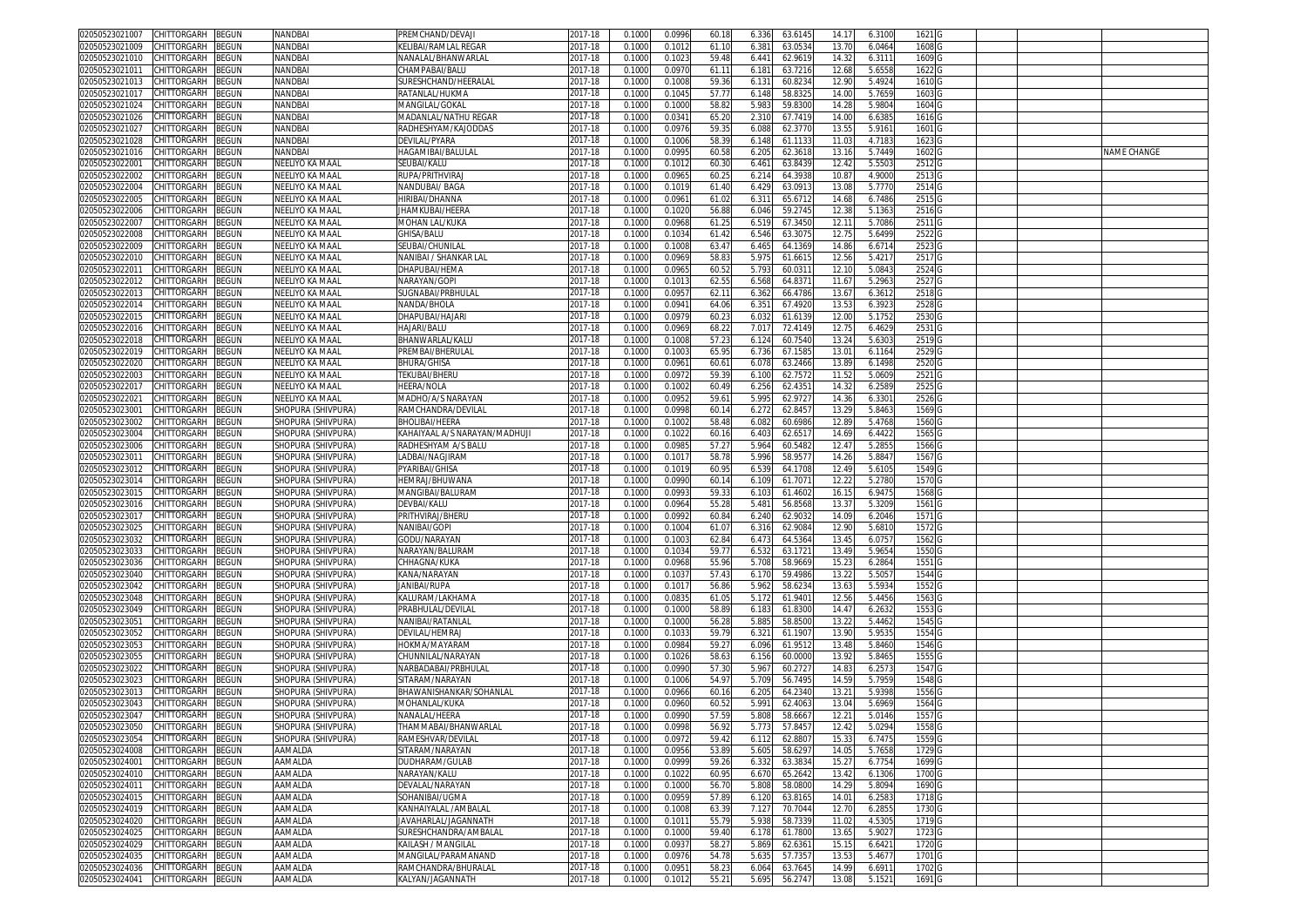| 02050523024047                    | CHITTORGARH        | <b>BEGUN</b> | AAMALDA          | KALIBAI/HARIRAM           | 2017-18 | 0.1000 | 0.0974 | 56.34          | 6.101 | 62.6386 | 14.15          | 6.2042 | 1692 G            |  | NAME CHANGE                |
|-----------------------------------|--------------------|--------------|------------------|---------------------------|---------|--------|--------|----------------|-------|---------|----------------|--------|-------------------|--|----------------------------|
| 2050523024048                     | CHITTORGARH        | <b>BEGUN</b> | AAMALDA          | SHAMBHURAM/DUDHARAM       | 2017-18 | 0.1000 | 0.0998 | 59.80          | 6.424 | 64.368  | 14.30          | 6.443  | 1693 G            |  |                            |
| 2050523024056                     | CHITTORGARH        | BEGUN        | AAMALDA          | KAJOD/MODA                | 2017-18 | 0.1000 | 0.0597 | 60.62          | 3.758 | 62.948  | 14.35          | 6.323  | 1724 G            |  |                            |
| 2050523024018                     | CHITTORGARF        | BEGUN        | AAMALDA          | <b>IEERALAL/BHAGGA</b>    | 2017-18 | 0.1000 | 0.0974 | 54.97          | 5.874 | 60.308  | 13.64          | 5.758  | 1703 G            |  |                            |
|                                   |                    |              |                  |                           |         |        |        |                |       |         |                |        |                   |  |                            |
| )2050523024046                    | CHITTORGARH        | BEGUN        | AAMALDA          | BHAGVATIDEVI/ONKARLAL     | 2017-18 | 0.1000 | 0.099  | 57.16          | 5.985 | 60.393  | 14.3'          | 6.050  | 1721 G            |  |                            |
| 2050523024014                     | CHITTORGARF        | BEGUN        | AAMALDA          | MANGILAL/DEVAJI (CHHOTA)  | 2017-18 | 0.1000 | 0.100  | 56.24          | 5.88  | 58.692  | 13.83          | 5.682  | 1694 G            |  |                            |
| 12050523024021                    | CHITTORGARF        | EGUN         | AAMALDA          | BALIBAI/MAGILAL           | 2017-18 | 0.1000 | 0.099  | 54.22          | 5.678 | 57.237  | 12.5           | 5.024  | 1704 G            |  | NAME CHANGE                |
| 2050523024049                     | CHITTORGARH        | BEGUN        | AAMALDA          | VISHNU KUAMR/GEDMAL       | 2017-18 | 0.1000 | 0.095  | 55.08          | 5.445 | 57.195  | 13.54          | 5.421  | 1725 G            |  | NAME CHANGE                |
| 02050523024057                    | CHITTORGARH        | BEGUN        | AAMALDA          | MANGILAL/MODA             | 2017-18 | 0.1000 | 0.097  | 60.1           | 6.240 | 63.869  | $14.2^{\circ}$ | 6.353  | 1705 <sub>G</sub> |  |                            |
| 2050523024040                     | CHITTORGARH        | EGUN         | AAMALDA          | MANGILAL/CHUNA            | 2017-18 | 0.1000 | 0.100  | 54.59          | 5.693 | 56.930  | 13.92          | 5.5472 | 1732 G            |  |                            |
|                                   |                    |              |                  |                           |         |        |        |                |       |         |                |        |                   |  |                            |
| 02050523024013                    | CHITTORGARH        | EGUN         | AAMALDA          | GOPALLAL/MADHL            | 2017-18 | 0.1000 | 0.0999 | 56.95          | 6.167 | 61.731  | 15.8           | 6.8447 | 1706 G            |  |                            |
| 02050523024016                    | CHITTORGARH        | BEGUN        | AAMALDA          | HAJARI/NARAYAN            | 2017-18 | 0.1000 | 0.094  | 57.34          | 5.939 | 63.113  | 14.30          | 6.3175 | 1707 <sub>G</sub> |  |                            |
| 02050523024028                    | CHITTORGARH        | <b>BEGUN</b> | AAMALDA          | <b>GHISALAL/NARU</b>      | 2017-18 | 0.1000 | 0.102  | 59.93          | 6.378 | 62.468  | 13.60          | 5.9472 | 1726 G            |  |                            |
|                                   |                    |              |                  |                           |         |        |        |                |       |         |                |        |                   |  | TRANSFER TO Chittorgarh I/ |
| )2050523024002                    | CHITTORGARH        | BEGUN        | AAMALDA          | <b>MADANLAL / RTIRAM</b>  | 2017-18 | 0.1000 | 0.099  | 57.15          | 5.927 | 59.748  | 14.28          | 5.972  | 1708 <sub>G</sub> |  | Pal                        |
| 02050523024003                    | CHITTORGARH        | <b>BEGUN</b> | AAMALDA          | SHAMBHURAM/MODIRAM        | 2017-18 | 0.1000 | 0.1000 | 53.2           | 5.091 | 50.910  | 13.72          | 4.889  | 1695 C            |  |                            |
| 02050523024006                    | CHITTORGARH        | EGUN         | AAMALDA          | GENDMAL/RAMA BALA         | 2017-18 | 0.100  | 0.1006 | 52.5           | 5.596 | 55.626  | 14.72          | 5.731  | 1687              |  |                            |
|                                   |                    |              |                  |                           |         |        |        |                |       |         |                |        |                   |  |                            |
| 02050523024007                    | CHITTORGARF        | EGUN         | AAMALDA          | SHANTILAL/MADHULAL        | 2017-18 | 0.100  | 0.098  | 56.26          | 6.052 | 61.193  | 14.6           | 6.258  | 1709 <sub>C</sub> |  |                            |
| 02050523024009                    | CHITTORGARH        | EGUN         | AAMALDA          | <b>OMPRAKASH/RAMDAYAI</b> | 2017-18 | 0.1000 | 0.100  | 54.0           | 5.619 | 55.854  | 15.5           | 6.072  | 16960             |  |                            |
| 02050523024012                    | <b>CHITTORGARF</b> | EGUN         | AAMALDA          | <b>HUMABAI/NANALAI</b>    | 2017-18 | 0.100  | 0.093  | 58.6           | 5.917 | 63.351  | 14.8           | 6.599  | 1697 <sub>C</sub> |  |                            |
| 2050523024022                     | <b>CHITTORGARH</b> | EGUN         | AAMALDA          | VANDLAL /HEERALAL         | 2017-18 | 0.100  | 0.100  | 56.3           | 5.808 | 58.080  | 13.96          | 5.675  | 1710 <sub>C</sub> |  |                            |
| 02050523024023                    | CHITTORGARH        | EGUN         | AAMALDA          | RATIRAM/ANJA              | 2017-18 | 0.1000 | 0.1000 | 51.76          | 5.427 | 54.270  | 15.46          | 5.873  | 1711 G            |  |                            |
| 02050523024024                    | <b>CHITTORGARH</b> | EGUN         | AAMALDA          | )UDHARAM/HEMRA.           | 2017-18 | 0.1000 | 0.100  | 54.7           | 5.714 | 57.025  | 14.7           | 5.871  | 1712 0            |  |                            |
| 02050523024026                    | CHITTORGARH        | BEGUN        | AAMALDA          | BADRILAL/NARAYANDAS       | 2017-18 | 0.1000 | 0.095  | 52.23          | 5.133 | 53.918  | 14.70          | 5.548  | 1688 G            |  |                            |
|                                   |                    |              |                  |                           |         |        |        |                |       |         |                |        |                   |  |                            |
| 2050523024027                     | CHITTORGARH        | <b>BEGUN</b> | AAMALDA          | SHAMBHULAL / LAXMANLAL    | 2017-18 | 0.1000 | 0.0998 | 54.90          | 5.678 | 56.8938 | 12.88          | 5.1298 | 1713 G            |  |                            |
| 02050523024031                    | CHITTORGARH        | BEGUN        | AAMALDA          | PYARA/KISHNA              | 2017-18 | 0.1000 | 0.095  | 50.29          | 5.209 | 54.716  | 14.04          | 5.377  | 1689 G            |  |                            |
| 2050523024032                     | CHITTORGARH        | BEGUN        | AAMALDA          | MOTILAL/KISHNA            | 2017-18 | 0.1000 | 0.0986 | 61.39          | 6.376 | 64.665  | 13.72          | 6.210  | 1731 G            |  |                            |
| )2050523024033                    | CHITTORGARH        | EGUN         | AAMALDA          | DEVLAL/KALU               | 2017-18 | 0.1000 | 0.0000 | 0.00           | 0.000 | 0.000   | 0.00           | 0.0000 |                   |  |                            |
| 2050523024037                     | <b>CHITTORGARH</b> | BEGUN        | AAMALDA          | BHAGVATIPRSAD/SHANTILAL   | 2017-18 | 0.1000 | 0.097  | 54.3           | 5.561 | 56.919  | 13.22          | 5.2676 | 1722 G            |  |                            |
| 02050523024038                    | CHITTORGARF        | BEGUN        | AAMALDA          | LADULAL/BHERULAL          | 2017-18 | 0.1000 | 0.099  | 57.10          | 6.085 | 61.340  | 12.1           | 5.212  | 1727 G            |  |                            |
|                                   |                    |              |                  |                           |         |        |        |                |       |         |                |        |                   |  |                            |
| 2050523024043                     | <b>CHITTORGARH</b> | BEGUN        | AAMALDA          | NANALAL/MODA              | 2017-18 | 0.1000 | 0.099  | 54.62          | 5.712 | 57.407  | 14.8           | 5.9752 | 1714 G            |  |                            |
| 02050523024044                    | CHITTORGARH        | BEGUN        | AAMALDA          | RAMSUKHIBAI/LABHACHAND    | 2017-18 | 0.1000 | 0.099  | 58.0           | 5.915 | 59.567  | 14.6           | 6.087  | 1728 G            |  |                            |
| 2050523024045                     | CHITTORGARH        | EGUN         | AAMALDA          | HEERALAL/JAGANNATH        | 2017-18 | 0.1000 | 0.100  | 53.92          | 5.746 | 57.117  | 14.3           | 5.7458 | 1698 <sub>G</sub> |  |                            |
| 02050523024051                    | CHITTORGARH        | EGUN         | AAMALDA          | CHHEETARLAL/KUKA          | 2017-18 | 0.1000 | 0.0000 | 0.00           | 0.000 | 0.000   | 0.00           | 0.0000 |                   |  |                            |
| 2050523024052                     | CHITTORGARH        | BEGUN        | AAMALDA          | <b>GOPAL LAL/KANADAS</b>  | 2017-18 | 0.1000 | 0.0948 | 53.70          | 5.316 | 56.075  | 14.23          | 5.5860 | 1715 <sub>G</sub> |  |                            |
| 02050523024053                    | CHITTORGARH        | BEGUN        | AAMALDA          | AMBALAL/NANURAM           | 2017-18 | 0.1000 | 0.100  | 53.95          | 5.734 | 56.884  | 12.75          | 5.0771 | 1716 G            |  |                            |
|                                   |                    |              |                  |                           |         |        |        |                |       |         |                |        |                   |  |                            |
| 2050523024054                     | CHITTORGARH        | EGUN         | AAMALDA          | SHAMBHULAL/KHEMRAJ        | 2017-18 | 0.1000 | 0.0949 | 55.0           | 5.513 | 58.092  | 14.5           | 5.9166 | 1717 0            |  |                            |
| 02050523025007                    | <b>CHITTORGARI</b> | EGUN         | <b>JALAMPURA</b> | MOHANLAL/DEVILA           | 2017-18 | 0.100  | 0.097  | 56.36          | 5.878 | 60.287  | 12.8           | 5.405  | 2222              |  |                            |
| 02050523025003                    | <b>CHITTORGARH</b> | EGUN         | <b>JALAMPURA</b> | ABHACHAND/GOKAI           | 2017-18 | 0.1000 | 0.094  | 57.93          | 5.636 | 59.703  | 14.33          | 5.988  | 2223              |  |                            |
| 0205052302500                     | CHITTORGARF        | EGUN         | <b>JALAMPURA</b> | KASHIRAM/MEGHA            | 2017-18 | 0.1000 | 0.097  | 60.7           | 6.124 | 63.134  | 14.1           | 6.253  | 2227              |  |                            |
| 2050523025002                     | CHITTORGARH        | EGUN         | <b>IALAMPURA</b> | RUPALAL/MODA              | 2017-18 | 0.1000 | 0.095  | 58.5           | 5.819 | 60.677  | 15.6           | 6.646  | 2225              |  |                            |
| 02050523025006                    | <b>CHITTORGARH</b> | BEGUN        | <b>IALAMPURA</b> | BHANWARIBAI /SHRAVAN      | 2017-18 | 0.1000 | 0.096  | 57.5           | 5.84  | 60.717  | 16.1           | 6.847  | 2224              |  |                            |
|                                   |                    |              |                  |                           |         |        |        |                |       |         |                |        |                   |  |                            |
| 02050523025008                    | CHITTORGARH        | EGUN         | <b>JALAMPURA</b> | CHHEETAR/LAKHMA           | 2017-18 | 0.1000 | 0.096  | 58.5           | 5.869 | 60.881  | 14.7           | 6.268  | 2226 <sub>C</sub> |  |                            |
| 2050523026005                     | <b>CHITTORGARH</b> | EGUN         | ANOPPURA KAKAJI  | )UNGALAL/DEVA             | 2017-18 | 0.100  | 0.076  | 58.8           | 4.61  | 60.697  | 13.7           | 5.842  | 1149              |  |                            |
| )2050523026007                    | CHITTORGARH        | BEGUN        | ANOPPURA KAKAJ   | HARKUBAI/MOHAN            | 2017-18 | 0.1000 | 0.097  | 60.12          | 5.960 | 61.065  | $13.8^{\circ}$ | 5.903  | 1152              |  |                            |
| 02050523026002                    | <b>HITTORGARH</b>  | EGUN         | ANOPPURA KAKAJ   | KANHIYA LAL /LAXMAN       | 2017-18 | 0.1000 | 0.100  | 57.9           | 6.140 | 61.338  | 13.6           | 5.877  | 1144              |  |                            |
| 02050523026003                    | <b>CHITTORGARH</b> | EGUN         | ANOPPURA KAKAJI  | <b>DEVILAL/BHOLA</b>      | 2017-18 | 0.1000 | 0.097  | 60.06          | 5.912 | 60.635  | 16.4           | 6.973  | 1145 G            |  |                            |
| 2050523026006                     | CHITTORGARH        | EGUN         | ANOPPURA KAKAJ   | SHOCHAND/DHANNA           | 2017-18 | 0.1000 | 0.099  | 57.98          | 6.030 | 60.786  | 11.66          | 4.961  | 1150 <sub>G</sub> |  |                            |
| 02050523026010                    | CHITTORGARH        | BEGUN        | ANOPPURA KAKAJ   | PYARCHAND/KAJOD           | 2017-18 | 0.1000 | 0.096  | 55.78          | 5.435 | 56.555  | 13.54          | 5.359  | 1146 G            |  |                            |
|                                   |                    |              |                  |                           |         |        |        |                |       |         |                |        |                   |  |                            |
| 205052302601                      | CHITTORGARH        | BEGUN        | ANOPPURA KAKAJ   | PANNALAL/BHUWANA          | 2017-18 | 0.1000 | 0.1000 | 55.3           | 5.523 | 55.230  | 14.97          | 5.787  | 1143 G            |  |                            |
| )2050523026012                    | CHITTORGARH        | BEGUN        | ANOPPURA KAKAJ   | SANTI LAL / DEVILAL       | 2017-18 | 0.1000 | 0.097  | 56.03          | 5.563 | 57.291  | 13.94          | 5.5905 | 1142 G            |  |                            |
| 2050523026015                     | <b>CHITTORGARH</b> | BEGUN        | ANOPPURA KAKAJ   | SHANKARLAL/CHUNNILAI      | 2017-18 | 0.1000 | 0.1000 | 57.1'          | 5.825 | 58.250  | 15.44          | 6.295  | 1147 G            |  |                            |
| 02050523026009                    | CHITTORGARH        | BEGUN        | ANOPPURA KAKAJI  | BALU/DEVA                 | 2017-18 | 0.1000 | 0.1000 | 51.28          | 5.275 | 52.750  | 14.02          | 5.1764 | 1140 G            |  |                            |
| 2050523026013                     | CHITTORGARH        | BEGUN        | ANOPPURA KAKAJI  | NANDA/PANNA               | 2017-18 | 0.1000 | 0.101  | 51.0           | 5.356 | 52.977  | 12.8           | 4.7765 | 1139 G            |  |                            |
| 02050523026014                    | CHITTORGARF        | BEGUN        | ANOPPURA KAKAJI  | PYACHAND/PEMA             | 2017-18 | 0.1000 | 0.103  | 58.64          | 6.249 | 60.202  | 16.1           | 6.7936 | 1148 G            |  |                            |
|                                   |                    |              |                  | SHANKAR/DEVI DHAKAD       |         |        |        |                |       |         |                |        |                   |  |                            |
| 205052302600                      | CHITTORGARF        | EGUN         | ANOPPURA KAKAJI  |                           | 2017-18 | 0.1000 | 0.102  | 59.8           | 6.178 | 60.155  | 14.5           | 6.1180 | 1151 <sub>G</sub> |  |                            |
| 02050523026004                    | CHITTORGARF        | EGUN         | ANOPPURA KAKAJI  | KASHNI/MEGHA              | 2017-18 | 0.1000 | 0.094  | 50.7           | 5.122 | 54.431  | 14.7           | 5.604  | 1141 G            |  |                            |
| 02050523027009                    | CHITTORGARH        | BEGUN        | CHARCHA          | KANHAIYAAL/HEERA          | 2017-18 | 0.1000 | 0.096  | 63.69          | 6.687 | 69.511  | 13.28          | 6.462  | 662 <sub>G</sub>  |  |                            |
| 02050523027001                    | CHITTORGARH        | <b>BEGUN</b> | CHARCHA          | TULSIRAM/MOTI             | 2017-18 | 0.1000 | 0.096  | 58.94          | 6.01  | 62.107  | 14.2           | 6.1821 | 653 G             |  |                            |
| 102050523027002 CHILLORGARH BEGUN |                    |              | JHARCHA          | 2YARCHAND/NANDA           | 2017-18 | 0.1000 | 0.0999 | 51.84          | 5.958 | 59.6396 | 16.27          | 6.7918 | 654 G             |  |                            |
| 02050523027004                    | CHITTORGARH        | <b>BEGUN</b> | CHARCHA          | KHEMRAJ/NANDA             | 2017-18 | 0.1000 | 0.0963 | 63.50          | 6.595 | 68.483  | 11.83          | 5.671  | 663 G             |  |                            |
| 02050523027005                    | CHITTORGARH        | BEGUN        | CHARCHA          | TULSIRAM/BHOLA            | 2017-18 | 0.1000 | 0.0999 | 59.60          | 6.037 | 60.4304 | 14.35          | 6.0699 | 659 G             |  |                            |
|                                   |                    |              |                  |                           |         |        |        |                |       |         |                |        |                   |  |                            |
| 02050523027006                    | CHITTORGARH        | <b>BEGUN</b> | CHARCHA          | JAMNALAL/KERING           | 2017-18 | 0.1000 | 0.1004 | 59.47          | 6.202 | 61.772  | 11.15          | 4.821  | 651 G             |  |                            |
| 02050523027008                    | CHITTORGARH        | BEGUN        | CHARCHA          | HAJARI/ONKAR              | 2017-18 | 0.1000 | 0.1001 | 61.37          | 6.277 | 62.7073 | 14.68          | 6.4441 | 660 <sub>G</sub>  |  |                            |
| 02050523027011                    | CHITTORGARH        | BEGUN        | CHARCHA          | AMARCHAND/BHERULAL        | 2017-18 | 0.1000 | 0.0990 | 60.4           | 6.099 | 61.606  | 12.12          | 5.2265 | 658 <sub>G</sub>  |  |                            |
| 02050523027012                    | CHITTORGARH        | <b>BEGUN</b> | CHARCHA          | KHEMRAJ/NANAJI            | 2017-18 | 0.1000 | 0.101  | $53.7^{\circ}$ | 5.440 | 53.7549 | 14.32          | 5.3885 | 650 <sub>G</sub>  |  |                            |
| 02050523027013                    | CHITTORGARH        | BEGUN        | CHARCHA          | JAGANNATH/DEVILAL         | 2017-18 | 0.1000 | 0.096  | 62.5           | 6.436 | 66.8328 | 14.8           | 6.947  | 661 <sub>G</sub>  |  |                            |
| 02050523027007                    | CHITTORGARH        | <b>BEGUN</b> | CHARCHA          | NANDLAL/BARDA             | 2017-18 | 0.1000 | 0.102  | 60.14          | 6.246 | 61.1155 | 13.1           | 5.6342 | 655 G             |  |                            |
|                                   |                    |              |                  |                           |         |        |        |                |       |         |                |        |                   |  |                            |
| 02050523027014                    | CHITTORGARH        | <b>BEGUN</b> | CHARCHA          | MATHURA/HAJARI            | 2017-18 | 0.1000 | 0.100  | 60.80          | 6.176 | 61.452  | 15.10          | 6.4951 | 656 <sub>G</sub>  |  |                            |
| 02050523027015                    | CHITTORGARH        | BEGUN        | CHARCHA          | MOOLCHAND/JAYRAM          | 2017-18 | 0.1000 | 0.1008 | 59.05          | 6.352 | 63.015  | 13.78          | 6.0786 | 657 G             |  |                            |
| 02050523027003                    | CHITTORGARH        | <b>BEGUN</b> | CHARCHA          | devilal/Nanji             | 2017-18 | 0.1000 | 0.1000 | 57.56          | 5.805 | 58.050  | 13.72          | 5.5754 | 652 G             |  |                            |
| 02050523028019                    | CHITTORGARH        | <b>BEGUN</b> | PIPALDA BEGU     | SHAMBHULAL/MADHULAL       | 2017-18 | 0.1000 | 0.1000 | 63.04          | 6.637 | 66.3700 | 13.42          | 6.2350 | 1535 G            |  |                            |
| 02050523028017 CHITTORGARH        |                    | <b>BEGUN</b> | PIPALDA BEGU     | SHANTIBAI/SHANKARLAL      | 2017-18 | 0.1000 | 0.0975 | 58.63          | 5.997 | 61.5077 | 14.91          | 6.4196 | 1520 G            |  |                            |
|                                   |                    |              |                  |                           |         |        |        |                |       |         |                |        |                   |  |                            |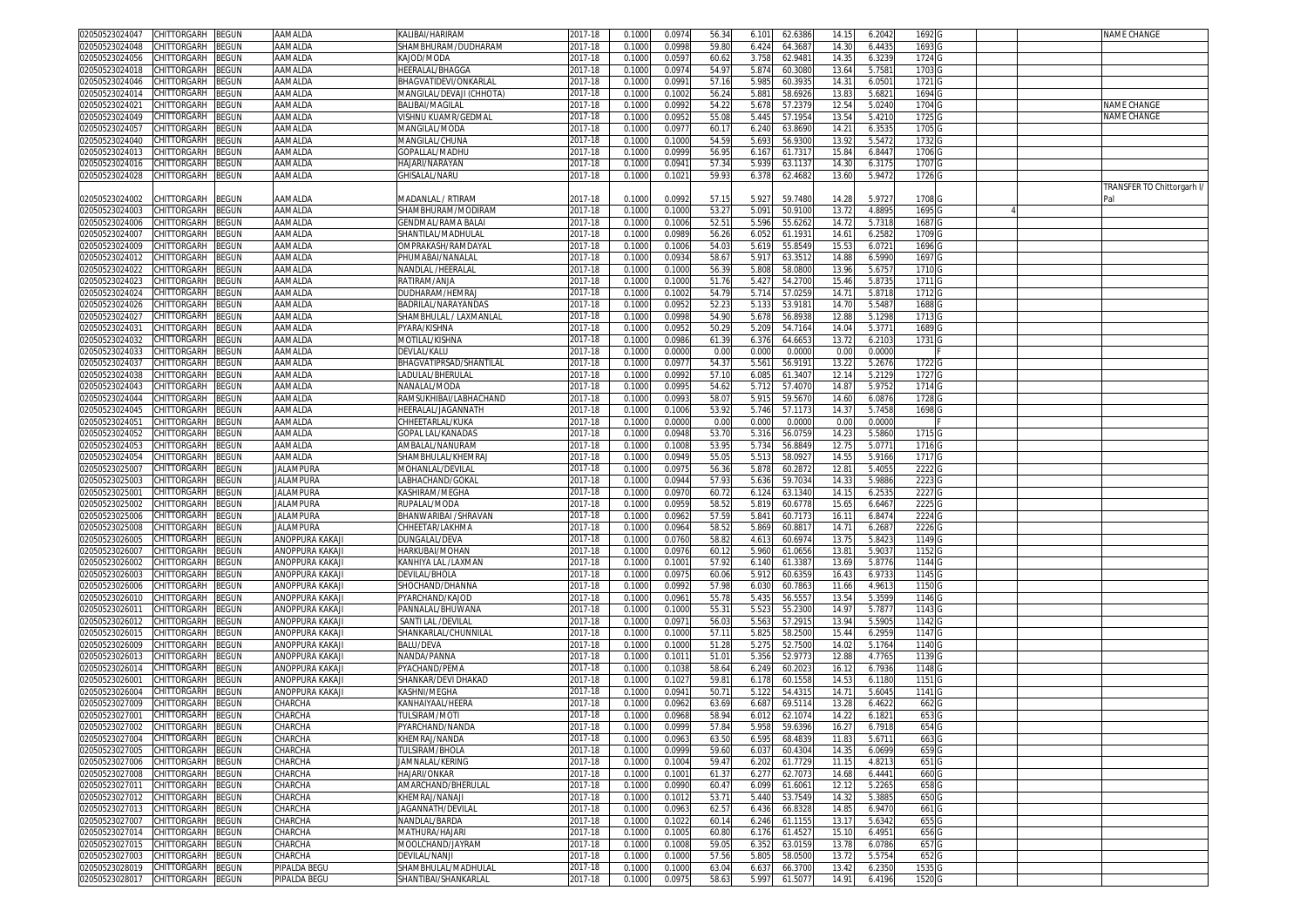| 02050523028001<br>CHITTORGARH<br>BEGUN        | PIPALDA BEGU     | RAMCHANDRA/ONKAR                     | 2017-18     | 0.1000 | 0.099  | 61.62 | 66.180<br>6.585  | 12.77 | 5.915  | 1536 G            |                |             |
|-----------------------------------------------|------------------|--------------------------------------|-------------|--------|--------|-------|------------------|-------|--------|-------------------|----------------|-------------|
| 02050523028002<br>CHITTORGARH<br>BEGUN        | PIPALDA BEGU     | <b>MATHURA/ONKAR</b>                 | 2017-18     | 0.1000 | 0.0978 | 59.1  | 64.386<br>6.29   | 12.39 | 5.5846 | 1526              |                |             |
| CHITTORGARH<br>3EGUN<br>02050523028007        | PIPALDA BEGU     | SHYAMLAL/AASHARAM                    | 2017-18     | 0.1000 | 0.100  | 65.30 | 6.894<br>68.871  | 14.0  | 6.7829 | 1527 G            |                |             |
| CHITTORGARH<br>BEGUN<br>02050523028008        | PIPALDA BEGU     | MADANLAL/AASHARAM                    | 017-18      | 0.1000 | 0.0983 | 62.93 | 6.554<br>66.6734 | 12.43 | 5.8010 | 1537              |                |             |
|                                               |                  |                                      |             |        |        |       |                  |       |        |                   |                |             |
| 02050523028010<br>CHITTORGARH<br>BEGUN        | PIPALDA BEGU     | MOHAN/KUKA REGAR                     | 2017-18     | 0.100  | 0.0990 | 62.0  | 6.615<br>66.818  | 14.06 | 6.576  | 1528              |                |             |
| 02050523028013<br>CHITTORGARH<br>BEGUN        | PIPALDA BEGU     | BHURALAL /RAMLAL                     | 017-18      | 0.100  | 0.0986 | 60.5  | 65.263<br>6.43   | 13.48 | 6.1578 | 1529              |                |             |
| CHITTORGARH<br>02050523028015<br>3EGUN        | PIPALDA BEGU     | RAMCHANDRA/UDAYRAM                   | 2017-18     | 0.100  | 0.097  | 59.1  | 6.33<br>65.154   | 14.2  | 6.4904 | 1530              |                |             |
| 02050523028016<br>CHITTORGARH<br>3EGUN        | PIPALDA BEGU     | RAMESHACHANDRA @ RAMESHVAR /MITATH   | 2017-18     | 0.100  | 0.0984 | 62.48 | 6.489<br>65.945  | 13.43 | 6.1995 | 1538              |                |             |
| 02050523028020<br>CHITTORGARH<br>3EGUN        | PIPALDA BEGL     | JAMNALAL/AASHARAM                    | 017-18      | 0.100  | 0.101  | 61.5  | 6.64<br>65.438   | 11.7  | 5.368  | 1521 <sub>G</sub> |                |             |
| 02050523028021<br>CHITTORGARH<br>BEGUN        | PIPALDA BEGU     | MEGHRAJ/AASHARAM                     | 017-18      | 0.1000 | 0.0990 | 60.86 | 63.929<br>6.32   | 11.83 | 5.2944 | 1539              |                |             |
| 02050523028024<br>CHITTORGARH<br>3EGUN        | PIPALDA BEGU     | BADRI/NANALAI                        | 2017-18     | 0.100  | 0.102  | 61.6  | 6.634<br>65.039  | 12.7  | 5.8047 | 15400             |                |             |
| 02050523028025<br><b>CHITTORGARH</b><br>BEGUN | PIPALDA BEGU     | <b>IEERA/CHAMPA</b>                  | 017-18      | 0.100  | 0.097  | 59.8  | 6.400<br>65.573  | 14.4  | 6.6462 | 1522              |                |             |
| CHITTORGARH<br><b>BEGUN</b><br>02050523028026 | PIPALDA BEGU     | NARAYANIBAI/DOLTRAM                  | 2017-18     | 0.100  | 0.101  | 60.9  | 63.574<br>6.42   | 13.2  | 5.8969 | 1541              |                |             |
| CHITTORGARH<br>02050523028009<br>BEGUN        | PIPALDA BEGL     | RATANA/SURAJA                        | 2017-18     | 0.100  | 0.096  | 59.7  | 6.29<br>65.118   | 14.8  | 6.7466 | 1519              |                |             |
| 02050523028012<br>CHITTORGARH<br>3EGUN        | PIPALDA BEGU     | PRABHULAL/RAMCHANDRA                 | 017-18      | 0.100  | 0.096  | 60.46 | 65.495<br>6.340  | 12.9  | 5.9277 | 1523              |                |             |
| 02050523028006<br>CHITTORGARH<br>BEGUN        | PIPALDA BEGU     | SARJUBAI/KUKALAL                     | 2017-18     | 0.1000 | 0.099  | 65.1  | 67.171<br>6.69   | 13.24 | 6.2255 | 1542              |                |             |
| 02050523028003<br>CHITTORGARH<br>3EGUN        | PIPALDA BEGU     | KANHAIYAAL/RAMLA                     | 017-18      | 0.100  | 0.100  | 61.5  | 6.54<br>65.410   | 14.2  | 6.515  | 1531              |                |             |
| 02050523028004<br>CHITTORGARH<br>BEGUN        | PIPALDA BEGU     | PYARIBAI/AASHARAM                    | 2017-18     | 0.1000 | 0.0990 | 61.43 | 6.327<br>63.909  | 13.04 | 5.8339 | 1524 G            |                |             |
| CHITTORGARH<br>BEGUN<br>02050523028005        | PIPALDA BEGU     | BHURA/MOHAN                          | 2017-18     | 0.1000 | 0.0999 | 64.70 | 6.766<br>67.727  | 13.65 | 6.4712 | 1543 <sub>G</sub> |                |             |
| CHITTORGARH                                   |                  | KESHSURAM/RAMLAL                     | 2017-18     |        |        | 58.2  |                  | 12.66 |        | 1533 G            |                |             |
| 02050523028014<br>BEGUN                       | PIPALDA BEGU     |                                      |             | 0.1000 | 0.101  |       | 6.24<br>61.668   |       | 5.4653 |                   |                |             |
| 02050523028018<br>CHITTORGARH<br>BEGUN        | PIPALDA BEGU     | IAMANIBAI /BALURAM                   | 2017-18     | 0.1000 | 0.0987 | 62.09 | 6.644<br>67.315  | 14.3  | 6.7756 | 1534 G            |                |             |
| 02050523028023<br>CHITTORGARH<br>3EGUN        | PIPALDA BEGU     | BHURA /NANDA OHTHA                   | 2017-18     | 0.1000 | 0.100  | 57.94 | 6.125<br>61.250  | 13.8  | 5.9554 | 1525 G            |                |             |
| 02050523028027<br>CHITTORGARH<br>BEGUN        | PIPALDA BEGU     | KASIRAM/VARDA                        | 017-18      | 0.1000 | 0.098  | 61.39 | 63.998<br>6.32   | 13.9  | 6.2541 | 1532 G            | 02050427023020 | TRANSFER    |
| BEGUN<br>02050523029001<br>CHITTORGARH        | <b>DORAI</b>     | MEGHRAJ @ MEGHA/MODA                 | 2017-18     | 0.1000 | 0.1004 | 61.3  | 6.216<br>61.912  | 13.4  | 5.8420 | 1513 G            |                |             |
| 02050523029005<br>CHITTORGARH<br>BEGUN        | DORAI            | SHIV LAL/NANA                        | 017-18      | 0.1000 | 0.098  | 59.80 | 5.90<br>60.173   | 14.8  | 6.2341 | 1514 G            |                |             |
| 02050523029006<br>CHITTORGARH<br>3EGUN        | <b>DORAI</b>     | CHUNNIBAI/RUPLAI                     | 2017-18     | 0.100  | 0.099  | 58.4  | 5.93<br>59.969   | 14.1  | 5.9189 | 1512              |                |             |
| 02050523029008<br>CHITTORGARH<br>BEGUN        | DORAI            | GODA/ONKAR                           | 017-18      | 0.1000 | 0.1000 | 62.14 | 6.312<br>63.120  | 13.5  | 5.9733 | 1505              |                |             |
| 02050523029013<br>CHITTORGARH<br>BEGUN        | <b>DORAI</b>     | JAYRAM/GOKAI                         | 2017-18     | 0.100  | 0.101  | 52.6  | 5.45<br>53.724   | 15.0  | 5.641  | 1496 <sub>C</sub> |                |             |
| 02050523029018<br>CHITTORGARH<br>BEGUN        | DORAI            | MOHAN/KAJOD                          | 2017-18     | 0.1000 | 0.099  | 54.0  | 5.55<br>55.701   | 15.3  | 5.9817 | 1499              |                | NAME CHANGE |
| 02050523029020<br>CHITTORGARH<br>3EGUN        | <b>DORAI</b>     | KANA/MODA                            | 2017-18     | 0.1000 | 0.0984 | 62.6  | 6.208<br>63.089  | 14.31 | 6.3200 | 1515 <sub>G</sub> |                |             |
| CHITTORGARH<br>02050523029026<br>BEGUN        | DORAI            | RAMESHCHAND/KALU A/S BALU            | 2017-18     | 0.1000 | 0.097  | 56.40 | 5.785<br>59.516  | 15.66 | 6.5242 | 1500              |                |             |
| 02050523029009<br>CHITTORGARH<br>3EGUN        | <b>DORAI</b>     | MANGIBAI D/O PRATAPIBAI W/O KISHOR   | 2017-18     | 0.100  | 0.101  | 58.2  | 6.14<br>60.393   | 12.6  | 5.3354 | 1506 0            |                |             |
| 02050523029011<br>CHITTORGARH<br>3EGUN        | DORAI            | KANHAIYAAL/MANGILAI                  | 017-18      | 0.100  | 0.102  | 57.5  | 6.204<br>60.467  | 13.54 | 5.7311 | 1507              |                |             |
| 0205052302901<br>CHITTORGARH<br>3EGUN         | <b>DORAI</b>     | DERAM/BHANWARLAI                     | 2017-18     | 0.100  | 0.0990 | 55.7  | 58.454<br>5.78   | 14.5  | 5.941  | 1497 G            |                |             |
| 02050523029012<br>CHITTORGARH<br>BEGUN        | DORAI            | RADHIBAI/HAJARI                      | 2017-18     | 0.1000 | 0.101  | 60.2  | 63.655<br>6.461  | 14.51 | 6.4652 | 1508              |                |             |
| 02050523029002<br><b>CHITTORGARH</b><br>3EGUN | Dorai            | DEUBAI/DHABU                         | 2017-18     | 0.100  | 0.100  | 58.2  | 5.85<br>58.580   | 14.5  | 5.9544 | 1509              |                |             |
| CHITTORGARH<br>02050523029004<br>BEGUN        | DORAI            | LABHACHAND/MODA                      | 2017-18     | 0.1000 | 0.1000 | 62.82 | 64.440<br>6.444  | 10.6  | 4.8127 | 1516              |                |             |
| 02050523029007<br>CHITTORGARH<br>3EGUN        | DORAI            | (ASHIRAM/UDA                         | 017-18      | 0.100  | 0.100  | 55.3  | 56.305<br>5.670  | 14.4  | 5.676  | 1501              |                |             |
| 02050523029014<br>CHITTORGARH<br>3EGUN        | DORAI            | PRATAPIBAI/JAYRAM                    | 2017-18     | 0.1000 | 0.098  | 56.6  | 5.50<br>56.079   | 14.3  | 5.617  | 1502              |                |             |
| 02050523029015<br>CHITTORGARH<br>3EGUN        | DORAI            | <b>BALIBAI/BHURA</b>                 | 2017-18     | 0.100  | 0.099  | 53.7  | 53.697<br>5.316  | 16.22 | 6.0962 | 1498              |                |             |
| 02050523029019<br>CHITTORGARH<br>3EGUN        | DORAI            | SHAMBHULAL/BALUDAS                   | 2017-18     | 0.1000 | 0.100  | 58.7  | 5.996<br>59.484  | 12.8  | 5.3629 | 1503              |                |             |
| 02050523029021<br>CHITTORGARH<br>BEGUN        | DORAI            | DEVILAL/KERING                       | 017-18      | 0.100  | 0.097  | 54.3  | 5.580<br>57.407  | 13.9  | 5.6063 | 1504              |                |             |
| CHITTORGARH<br>BEGUN<br>02050523029022        | <b>DORAI</b>     | TEKCHAND/KISHANLAL                   | 2017-18     | 0.1000 | 0.100  | 58.29 | 6.079<br>60.307  | 14.3  | 6.0450 | 1510 G            |                |             |
| 02050523029023<br>CHITTORGARH<br>BEGUN        | DORAI            | LALU/ONKAR                           | 2017-18     | 0.1000 | 0.0860 | 59.72 | 5.366<br>62.395  | 14.62 | 6.3859 | 1517 G            |                |             |
| CHITTORGARH<br>BEGUN<br>02050523029024        | <b>DORAI</b>     | MANGIBAI/HAJAR                       | 2017-18     | 0.1000 | 0.095  | 61.4  | 5.978<br>62.860  | 14.24 | 6.266  | 1518 G            |                |             |
| 02050523029025<br>BEGUN                       | DORAI            |                                      |             | 0.1000 | 0.097  | 59.42 | 61.049           | 13.8  | 5.9311 | 1511 G            |                |             |
| CHITTORGARH                                   |                  | BHAGWAN/UDA                          | 2017-18     |        |        | 57.66 | 5.934            | 13.5  |        |                   |                |             |
| BEGUN<br>02050523030002<br>CHITTORGARH        | MEGHPURA         | NANALAL/MADHOLAL                     | 2017-18     | 0.1000 | 0.098  |       | 5.93<br>60.030   |       | 5.7062 | 1903 G            |                |             |
| 02050523030010<br>CHITTORGARH<br>3EGUN        | MEGHPURA         | RAMCHANDRA A/S BHAGWAN/BHARMAL       | 2017-18     | 0.100  | 0.097  | 51.64 | 52.198<br>5.105  | 13.4  | 4.903  | 1898              |                |             |
| CHITTORGARH<br>3EGUN<br>02050523030016        | MEGHPURA         | KANHAIYALAL/ SHANKARLAI              | 2017-18     | 0.1000 | 0.0999 | 59.08 | 6.18<br>61.931   | 12.3  | 5.3406 | 1904 <sub>G</sub> |                |             |
| CHITTORGARH<br>BEGUN<br>02050523030017        | MEGHPURA         | DOLATRAM/KISHNA                      | 2017-18     | 0.1000 | 0.1006 | 55.9  | 5.847<br>58.1213 | 12.9  | 5.2605 | 1900              |                |             |
| 02050523030019<br>CHITTORGARH<br>BEGUN        | MEGHPURA         | SHANKARLAL/BHAGIRATH                 | 2017-18     | 0.100  | 0.101  | 60.1  | 6.209<br>61.353  | 14.29 | 6.1367 | 1905 <sub>G</sub> |                |             |
| 02050523030022<br>CHITTORGARH<br>3EGUN        | MEGHPURA         | CHUNNILAL/KHEMA                      | 2017-18     | 0.100  | 0.099  | 62.12 | 6.496<br>65.616  | 14.63 | 6.7197 | 1909 G            |                |             |
| CHITTORGARH<br>3EGUN<br>02050523030025        | MEGHPURA         | DEVILAL/BALU                         | 2017-18     | 0.100  | 0.000  | 0.00  | 0.000<br>0.000   | 0.0   | 0.0000 |                   |                |             |
| CHITTORGARH<br>02050523030014<br>BEGUN        | MEGHPURA         | DAYASHAKAR/PARMANAND                 | 2017-18     | 0.1000 | 0.0934 | 59.36 | 6.190<br>66.274  | 15.2  | 7.0520 | 1906 G            |                |             |
| CHITTORGARH<br>02050523030003<br>BEGUN        | MEGHPURA         | KAJODIBAI/KASHIRAN                   | 2017-18     | 0.100  | 0.101  | 61.1  | 6.50<br>64.239   | 13.8  | 6.2285 | 1910 <sub>G</sub> |                |             |
| 02050523030007<br>CHITTORGARH<br>BEGUN        | MEGHPURA         | CHUNNILAL/KUKA                       | 017-18      | 0.1000 | 0.000  | 0.00  | 0.000<br>0.000   | 0.00  | 0.0000 |                   |                |             |
| 02050523030015<br><b>CHITTORGARH</b><br>BEGUN | <b>MEGHPURA</b>  | CHUNNILAL/DHULA                      | 017-18      | 0.100  | 0.102  | 58.6  | 6.11!<br>59.542  | 12.1  | 5.0685 | 1907              |                |             |
| 02050523030001<br>CHITTORGARH<br>BEGUN        | MEGHPURA         | <b>MANGILAL/HEERALA</b>              | 017-18      | 0.100  | 0.100  | 60.20 | 62.539<br>6.304  | 14.04 | 6.1462 | 1908 0            |                |             |
| 02050523030005<br>CHITTORGARH<br>BEGUN        | MEGHPURA         | GHEESA/BHEEMA                        | 2017-18     | 0.1000 | 0.049  | 60.44 | 3.00<br>61.077   | 14.3  | 6.113  | 1911 G            |                |             |
| 02050523030008 CHILLORGARH BEGUN              | MEGHPURA         | BHAGWANLAL/RUPA                      | 2017-18     | 0.1000 | 0.0485 | 62.8  | 3.239<br>66.7835 | 13.58 | 6.3488 | 1913 IG           |                |             |
| 02050523030013<br>CHITTORGARH<br><b>BEGUN</b> | MEGHPURA         | DAULIBAI/RAMLAL                      | 2017-18     | 0.1000 | 0.0999 | 52.96 | 5.546<br>55.5155 | 14.39 | 5.5917 | 1901 <sub>G</sub> |                |             |
| 02050523030006<br>CHITTORGARH<br>BEGUN        | MEGHPURA         | KASTURIBAI/NANDLAL                   | 2017-18     | 0.1000 | 0.1000 | 64.6  | 6.636<br>66.3600 | 14.04 | 6.5222 | 1914 G            |                |             |
| BEGUN<br>02050523030021<br>CHITTORGARH        | MEGHPURA         | RAM KANYA BAI W/O ONKAR LAL / DEUBAI | 2017-18     | 0.1000 | 0.0000 | 0.00  | 0.000<br>0.000   | 0.00  | 0.0000 |                   |                |             |
| 02050523030011<br>CHITTORGARH<br>BEGUN        | MEGHPURA         | SUGNABAI /PARMANAND                  | 2017-18     | 0.1000 | 0.093  | 44.38 | 1.07<br>11.4545  | 14.67 | 1.1768 | 1899              |                |             |
| BEGUN<br>02050523030004<br>CHITTORGARH        | MEGHPURA         | BHAGWANIBAI/BHANWARLAL               | $2017 - 18$ | 0.1000 | 0.1032 | 60.7  | 6.304<br>61.085  | 13.24 | 5.6612 | 1912 G            |                |             |
| 02050523030020<br>CHITTORGARH<br><b>BEGUN</b> | MEGHPURA         | <b>IGDISH/MADHU</b>                  | 2017-18     | 0.1000 | 0.1000 | 54.38 | 5.454<br>54.5400 | 14.55 | 5.5544 | 1902 G            |                |             |
| CHITTORGARH<br>02050523031010<br>BEGUN        | <b>MANDAWARI</b> | HAJARI/NARAYAN                       | 2017-18     | 0.1000 | 0.0979 | 59.35 | 6.198<br>63.3095 | 12.74 | 5.6458 | 1099 G            |                |             |
| 02050523031002<br>CHITTORGARH<br>BEGUN        | MANDAWARI        | BHIMRAJ/LAKHAMA                      | 2017-18     | 0.1000 | 0.0968 | 62.48 | 6.578<br>67.9545 | 12.85 | 6.1127 | 1109 G            |                |             |
| <b>BEGUN</b><br>02050523031006<br>CHITTORGARH | MANDAWARI        | HEERA /RUPA                          | 2017-18     | 0.1000 | 0.1007 | 55.72 | 5.699<br>56.5938 | 14.00 | 5.5465 | 1100 G            |                |             |
| 02050523031009<br>CHITTORGARH<br>BEGUN        | MANDAWARI        | DEVILAL/GOKAL                        | 2017-18     | 0.1000 | 0.0965 | 59.9  | 6.064<br>62.8394 | 14.30 | 6.2897 | 1101 G            |                |             |
| 02050523031011<br>CHITTORGARH<br>BEGUN        | MANDAWARI        | KASTURIBAI/DEVILAL                   | 2017-18     | 0.1000 | 0.0998 | 57.73 | 6.070<br>60.8216 | 12.94 | 5.5091 | 1097 G            |                |             |
| CHITTORGARH<br>02050523031013<br>BEGUN        | MANDAWARI        | KANHAIYALAL/BHURA                    | 2017-18     | 0.1000 | 0.0936 | 56.2  | 5.659<br>60.4594 | 13.51 | 5.7178 | 1102 G            |                |             |
| 02050523031014 CHITTORGARH BEGUN              | MANDAWARI        | KAJODI BAI/KASHIRAM                  | 2017-18     | 0.1000 | 0.0953 | 59.51 | 6.138<br>64.4071 | 14.25 | 6.4246 | 1103 G            |                |             |
|                                               |                  |                                      |             |        |        |       |                  |       |        |                   |                |             |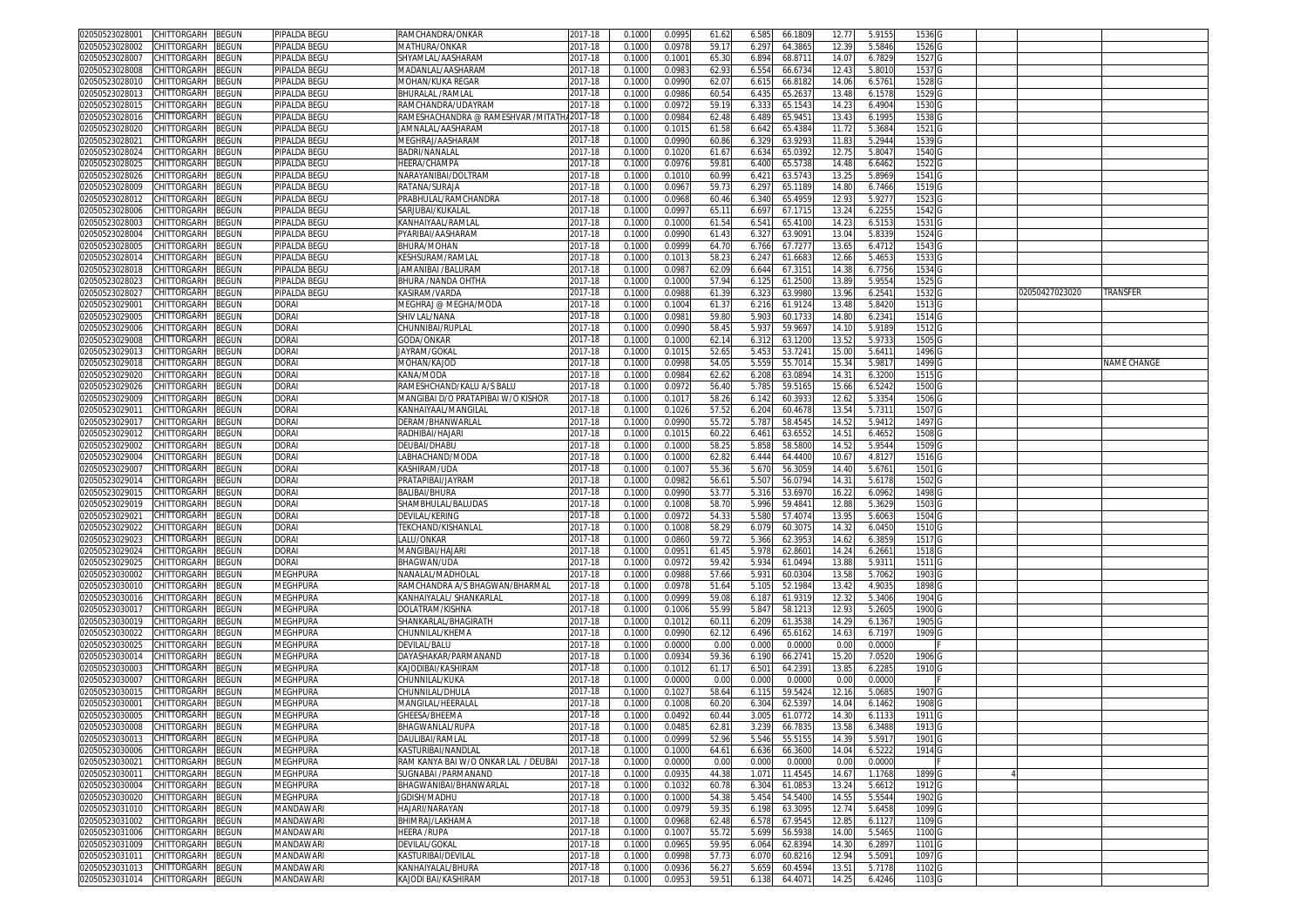| 02050523031012<br>CHITTORGARH BEGUN           | MANDAWARI            | <b>DEVILAL/BOTHLAL</b>          | 2017-18 | 0.1000 | 0.0959 | 62.01 | 6.343<br>66.1418 | 11.74 | 5.4353 | 1110 <sub>G</sub> |  |                    |
|-----------------------------------------------|----------------------|---------------------------------|---------|--------|--------|-------|------------------|-------|--------|-------------------|--|--------------------|
| CHITTORGARH<br>BEGUN<br>02050523031008        | MANDAWARI            | ANIBAI/PYARCHAND                | 2017-18 | 0.1000 | 0.1011 | 62.0  | 6.546<br>64.7478 | 10.39 | 4.7095 | 1111 <sub>G</sub> |  |                    |
| 02050523031003<br>CHITTORGARH<br>BEGUN        | MANDAWARI            | PANNIBAI/ONKAR                  | 2017-18 | 0.1000 | 0.1033 | 62.53 | 65.2856<br>6.744 | 13.35 | 6.1012 | 1112 G            |  |                    |
| BEGUN<br>02050523031037<br>CHITTORGARH        | MANDAWARI            | BARJIBAI/RATANLAL               | 2017-18 | 0.1000 | 0.0992 | 61.7  | 6.486<br>65.383  | 11.93 | 5.4600 | 1113 G            |  |                    |
| 02050523031036<br>CHITTORGARH<br>BEGUN        | MANDAWARI            | GOKAL/CAGNA                     | 2017-18 | 0.1000 | 0.101  | 58.18 | 59.7036<br>6.042 | 12.44 | 5.1993 | 1104 G            |  |                    |
|                                               |                      |                                 |         |        |        | 58.46 |                  |       |        | 1105 G            |  |                    |
| BEGUN<br>02050523031007<br>CHITTORGARH        | MANDAWARI            | GHISA LAL / MIYA CHAND          | 2017-18 | 0.1000 | 0.1000 |       | 6.280<br>62.800  | 14.21 | 6.2470 |                   |  |                    |
| CHITTORGARH<br>3EGUN<br>02050523031016        | MANDAWARI            | RAMLAL/CHUNNILAI                | 2017-18 | 0.1000 | 0.097  | 57.6  | 5.874<br>60.432  | 12.9  | 5.478  | 1106 <sub>C</sub> |  |                    |
| 02050523031017<br>CHITTORGARH<br>BEGUN        | MANDAWARI            | BULAKBAI/MANGILAL               | 2017-18 | 0.1000 | 0.102  | 56.2  | 6.093<br>59.443  | 14.29 | 5.9464 | 1107              |  | NAME CHANGE        |
| 02050523031022<br>CHITTORGARH<br>BEGUN        | MANDAWARI            | UDAILAL/BALU                    | 2017-18 | 0.1000 | 0.101  | 45.4  | 4.749<br>46.880  | 13.59 | 4.4594 | 1096              |  |                    |
| 02050523031023<br>CHITTORGARH<br>BEGUN        | MANDAWARI            | BADRI LAL / SHANKAR             | 2017-18 | 0.100  | 0.1000 | 57.8  | 5.944<br>59.440  | 12.9  | 5.4008 | 1098              |  |                    |
| CHITTORGARH<br>3EGUN<br>02050523031035        | MANDAWARI            | KASHIRAM/NANDA                  | 2017-18 | 0.1000 | 0.096  | 59.5  | 6.104<br>63.253  | 14.1  | 6.2520 | 1108              |  |                    |
| CHITTORGARH<br>BEGUN<br>02050523032020        | PADAWAS              | BHAGVATSINGH/BHANWARSINGH       | 2017-18 | 0.1000 | 0.0999 | 54.38 | 5.687<br>56.926  | 13.76 | 5.4828 | 1117 <sub>G</sub> |  |                    |
| CHITTORGARH<br>02050523032002<br>BEGUN        | PADAWAS              | HAJARI/ONKAR                    | 2017-18 | 0.100  | 0.099  | 57.99 | 61.129<br>6.064  | 14.6  | 6.2560 | 1132 G            |  |                    |
| CHITTORGARH<br>02050523032003<br>BEGUN        | PADAWAS              | GULAB/CHATURBHUJ                | 2017-18 | 0.1000 | 0.098  | 54.6  | 5.55<br>56.5310  | 14.52 | 5.745  | 1133              |  |                    |
| 02050523032004<br>CHITTORGARH<br>3EGUN        | PADAWAS              | NANDRAM/RODA                    | 2017-18 | 0.100  | 0.0966 | 55.5  | 5.686<br>58.861  | 14.3  | 5.908  | 1123              |  |                    |
| 02050523032009<br><b>CHITTORGARH</b><br>BEGUN | PADAWAS              | BHERULAL/BALU                   | 017-18  | 0.1000 | 0.0962 | 56.2  | 5.806<br>60.353  | 13.27 | 5.606  | 1124 G            |  |                    |
| 02050523032013<br>CHITTORGARH<br>BEGUN        | PADAWAS              | SHANKAR LAL / KAJODILAI         | 2017-18 | 0.100  | 0.095  | 57.96 | 5.93<br>62.037   | 11.3  | 4.937  | 1125 G            |  |                    |
|                                               |                      |                                 |         |        |        |       |                  |       |        |                   |  |                    |
| 02050523032014<br>CHITTORGARH<br>BEGUN        | PADAWAS              | KAJODIBAI/BHURA                 | 017-18  | 0.100  | 0.0966 | 56.4  | 5.82<br>60.269   | 14.99 | 6.3245 | 1126 <sub>C</sub> |  |                    |
| CHITTORGARH<br>BEGUN<br>02050523032015        | PADAWAS              | <b>GHISIBAI/NARAYAN</b>         | 2017-18 | 0.100  | 0.100  | 57.60 | 59.890<br>6.007  | 14.6  | 6.1206 | 1127              |  |                    |
| CHITTORGARH<br>BEGUN<br>02050523032016        | PADAWAS              | KUKALAL/MADHOLAI                | 2017-18 | 0.1000 | 0.0960 | 53.8  | 5.700<br>59.375  | 13.80 | 5.7360 | 1128              |  |                    |
| 02050523032018<br>CHITTORGARH<br>3EGUN        | PADAWAS              | <b>GULABIBAI/BHUWANA</b>        | 017-18  | 0.100  | 0.099  | 55.08 | 5.736<br>57.764  | 16.1  | 6.5264 | 1129              |  |                    |
| CHITTORGARH<br>02050523032019<br>3EGUN        | PADAWAS              | <b>\SHARAM/DALLA</b>            | 2017-18 | 0.1000 | 0.097  | 60.7  | 6.258<br>64.382  | 13.48 | 6.0754 | 1138              |  |                    |
| 02050523032023<br>CHITTORGARH<br>BEGUN        | PADAWAS              | KISHANLAL /PYARA                | 2017-18 | 0.100  | 0.097  | 60.3  | 63.887<br>6.229  | 13.9  | 6.2294 | 1134              |  |                    |
| CHITTORGARH<br>BEGUN<br>02050523032024        | PADAWAS              | SHANKAR/PYARA                   | 2017-18 | 0.1000 | 0.1004 | 56.08 | 5.616<br>55.936  | 13.75 | 5.3839 | 1118 G            |  |                    |
| 02050523032005<br>CHITTORGARH<br>BEGUN        | PADAWAS              | ONKARLAL/HUKMA                  | 2017-18 | 0.1000 | 0.0990 | 56.40 | 6.115<br>61.767  | 15.66 | 6.7714 | 1114 G            |  |                    |
| CHITTORGARH<br>02050523032022<br>BEGUN        | PADAWAS              | DEVLAL/HUKMA                    | 2017-18 | 0.1000 | 0.0960 | 56.66 | 5.957<br>62.052  | 14.07 | 6.1119 | 1135 G            |  |                    |
| 02050523032001<br>CHITTORGARH<br>BEGUN        | PADAWAS              | GHISA/KUKA                      | 2017-18 | 0.1000 | 0.098  | 54.5  | 58.246<br>5.714  | 14.99 | 6.1121 | 1119 G            |  |                    |
| BEGUN<br>02050523032007<br>CHITTORGARH        | PADAWAS              | RATAN LAL/ BALULAL              | 2017-18 | 0.1000 | 0.1024 | 58.6  | 6.265<br>61.1816 | 12.16 | 5.2078 | 1136 G            |  |                    |
| BEGUN<br>02050523032012<br>CHITTORGARH        | PADAWAS              | SHANKARLAL A/S UDAIRAM/ JAY RAM | 2017-18 | 0.100  | 0.0969 | 57.96 | 5.862<br>60.495  | 13.7  | 5.8229 | 1130 G            |  |                    |
| 02050523032006<br>CHITTORGARH<br>3EGUN        | PADAWAS              | JETIBAI/HEERA                   | 2017-18 | 0.1000 | 0.0996 | 54.82 | 5.787<br>58.102  | 14.48 | 5.8897 | 1120 G            |  |                    |
| 02050523032008<br>CHITTORGARH<br>BEGUN        | PADAWAS              | KHEMRAJ/DEVILAL                 | 2017-18 | 0.1000 | 0.0900 | 55.5  | 5.144<br>57.155  | 14.2  | 5.6895 | 1115 G            |  |                    |
| CHITTORGARH<br>BEGUN<br>02050523032011        | PADAWAS              | MOHAN/UDA KHATI                 | 2017-18 | 0.1000 | 0.0996 | 55.93 | 5.697<br>57.198  | 13.48 | 5.397  | 1116 G            |  |                    |
| 02050523032017<br>CHITTORGARH<br>BEGUN        | PADAWAS              | KANHIYALAL/HEMA                 |         | 0.1000 | 0.0969 |       | 57.131           |       |        | 1121 G            |  |                    |
|                                               |                      |                                 | 2017-18 |        |        | 53.97 | 5.536            | 15.84 | 6.3344 |                   |  |                    |
| CHITTORGARH<br>3EGUN<br>02050523032021        | PADAWAS              | KALUSINGH/GOPALSINGH            | 2017-18 | 0.1000 | 0.094  | 51.59 | 5.107<br>54.272  | 14.0  | 5.3457 | 1122              |  |                    |
| CHITTORGARH<br>BEGUN<br>02050523032025        | PADAWAS              | KAILASHIBAI/SHYAMLAI            | 017-18  | 0.1000 | 0.091  | 60.1  | 5.772<br>63.428  | 14.82 | 6.5795 | 1137 G            |  |                    |
| CHITTORGARH<br>BEGUN<br>02050523032026        | PADAWAS              | JAMKUBAI/NANDA                  | 2017-18 | 0.100  | 0.097  | 54.92 | 5.680<br>58.077  | 13.84 | 5.6269 | 1131 G            |  |                    |
| CHITTORGARH<br>02050523033008<br>BEGUN        | JODHA PATEL KI KHERI | SHOCHAND/KUKA                   | 2017-18 | 0.100  | 0.095  | 55.58 | 5.62<br>58.880   | 13.7  | 5.680  | 1402              |  |                    |
| 02050523033001<br>CHITTORGARH<br>BEGUN        | JODHA PATEL KI KHER  | NANDA/RAMA                      | 2017-18 | 0.1000 | 0.0984 | 56.0  | 5.87<br>59.685   | 13.44 | 5.6156 | 1405 G            |  |                    |
| 02050523033002<br>CHITTORGARH<br>BEGUN        | JODHA PATEL KI KHERI | JAGANNATH/SALAG                 | 017-18  | 0.1000 | 0.097  | 48.9  | 5.182<br>52.985  | 14.85 | 5.5076 | 1403              |  |                    |
| 02050523033003<br>CHITTORGARH<br>BEGUN        | JODHA PATEL KI KHER  | SUKHARAM/BHERU                  | 017-18  | 0.100  | 0.095  | 62.7  | 6.35<br>66.363   | 13.5  | 6.2756 | 1412              |  |                    |
| 02050523033004<br>CHITTORGARH<br>BEGUN        | JODHA PATEL KI KHER  | MANGILAL A/S CHATRBHUJ /UDA     | 017-18  | 0.100  | 0.097  | 57.7  | 5.856<br>59.938  | 13.56 | 5.6898 | 1406 <sub>C</sub> |  |                    |
| 02050523033005<br>CHITTORGARH<br>3EGUN        | JODHA PATEL KI KHER  | MOHANLAL/DUNGA                  | 2017-18 | 0.100  | 0.1009 | 57.40 | 5.86<br>58.107   | 14.6  | 5.967  | 1407              |  |                    |
| CHITTORGARH<br>02050523033006<br>BEGUN        | JODHA PATEL KI KHERI | DOLIBAI/BALU                    | 2017-18 | 0.1000 | 0.097  | 57.49 | 5.905<br>60.502  | 12.96 | 5.4888 | 1408              |  |                    |
| 02050523033007<br>CHITTORGARH<br>BEGUN        | JODHA PATEL KI KHERI | DEVILAL/MOTILAL                 | 2017-18 | 0.100  | 0.0996 | 60.4  | 6.32<br>63.483   | 12.2  | 5.4530 | 1415              |  |                    |
| CHITTORGARH<br>02050523033011<br>BEGUN        | JODHA PATEL KI KHERI | DEVILAL/BHURA                   | 2017-18 | 0.1000 | 0.0962 | 60.6  | 6.162<br>64.054  | 13.93 | 6.2463 | 1409              |  |                    |
| 02050523033021<br>CHITTORGARH<br>3EGUN        | JODHA PATEL KI KHERI | KANHAIYALAL/SHOCHAND            | 017-18  | 0.100  | 0.101  | 62.8  | 65.545<br>6.666  | 12.6  | 5.7998 | 1418              |  |                    |
| BEGUN<br>02050523033012<br>CHITTORGARH        | JODHA PATEL KI KHERI | BALU/LAKHAMA                    | 2017-18 | 0.1000 | 0.0980 | 59.1  | 6.11<br>62.3776  | 15.4  | 6.7292 | 1410              |  |                    |
| CHITTORGARH<br>BEGUN<br>02050523033015        | JODHA PATEL KI KHERI | RAMESHVAR/MADHO                 | 2017-18 | 0.1000 | 0.097  | 61.44 | 65.0619<br>6.31' | 13.20 | 6.0115 | 1419 G            |  |                    |
| CHITTORGARH<br>BEGUN<br>02050523033016        | JODHA PATEL KI KHERI | MANGILAL/GOKAL                  | 2017-18 | 0.1000 | 0.0936 | 63.60 | 6.424<br>68.632  | 12.44 | 5.976  | 1416 G            |  |                    |
| CHITTORGARH<br>BEGUN<br>02050523033017        | JODHA PATEL KI KHERI | DHANNA/SALAG                    | 2017-18 | 0.1000 | 0.0946 | 55.96 | 5.724<br>60.507  | 15.64 | 6.6242 | 1411 G            |  |                    |
|                                               |                      |                                 |         |        | 0.0989 | 59.7  |                  | 14.50 |        | 1413 G            |  |                    |
| BEGUN<br>02050523033018<br>CHITTORGARH        | JODHA PATEL KI KHERI | DEVILAL/CHUNILAL                | 2017-18 | 0.1000 |        |       | 6.150<br>62.1840 |       | 6.3118 |                   |  |                    |
| 02050523033024<br>CHITTORGARH<br>BEGUN        | JODHA PATEL KI KHERI | RAMESHAKANVAR D/O SHYAMSINGH    | 2017-18 | 0.1000 | 0.0764 | 60.80 | 4.890<br>64.005  | 13.83 | 6.1964 | 1417 G            |  |                    |
| 02050523033010<br>CHITTORGARH<br>BEGUN        | JODHA PATEL KI KHERI | KUKA/MODA                       | 2017-18 | 0.1000 | 0.0980 | 60.64 | 6.142<br>62.673  | 14.17 | 6.2165 | 1414 G            |  |                    |
| 02050523033020<br>CHITTORGARH<br>BEGUN        | JODHA PATEL KI KHERI | GENDIBAI/GOKAL                  | 2017-18 | 0.1000 | 0.0662 | 62.96 | 4.371<br>66.027  | 12.80 | 5.9163 | 1420              |  | <b>NAME CHANGE</b> |
| 02050523033026<br>CHITTORGARH<br>BEGUN        | JODHA PATEL KI KHERI | JETIBAI/MANGILAL                | 2017-18 | 0.100  | 0.1000 | 53.28 | 5.389<br>53.890  | 13.9  | 5.262  | 1404 0            |  | NAME CHANGE        |
| CHITTORGARH<br>02050523033009<br>BEGUN        | JODHA PATEL KI KHERI | NARAYANIBAI/HEERA               | 017-18  | 0.1000 | 0.1021 | 61.7  | 6.786<br>66.464  | 13.89 | 6.4622 | 1421 G            |  |                    |
| 02050523034001<br>CHITTORGARH<br>3EGUN        | NAYA GAAV MALKA      | CHUNNILAL/ONKAR                 | 2017-18 | 0.100  | 0.099  | 54.7  | 5.884<br>59.017  | 16.8  | 6.9526 | 2159              |  |                    |
| 02050523034002<br>CHITTORGARH<br>BEGUN        | NAYA GAAV MALKA      | <b>HAMKUBAI/RUPA</b>            | 2017-18 | 0.1000 | 0.1000 | 55.86 | 5.98<br>59.850   | 14.64 | 6.1334 | 2157              |  |                    |
| 02050523034004<br>CHITTORGARH<br>BEGUN        | NAYA GAAV MALKA      | BHANVARLAL / KUKA               | 2017-18 | 0.1000 | 0.099  | 58.36 | 6.436<br>64.489  | 11.1  | 5.0200 | 2164 G            |  |                    |
| 02050523034005 CHILLORGARH BEGUN              | NAYA GAAV MALKA      | 5HISIBAI/KISHNA                 | 2017-18 | 0.1000 | 0.0976 | 58.4/ | 6.2/3<br>64.2/2  | 15.26 | 6.8656 | 2162 G            |  |                    |
| 02050523034006<br>CHITTORGARH BEGUN           | NAYA GAAV MALKA      | NANDUBAI/DULICHAND              | 2017-18 | 0.1000 | 0.0988 | 59.50 | 6.401<br>64.787  | 12.57 | 5.7002 | 2163 G            |  |                    |
| 02050523034007<br>CHITTORGARH<br>BEGUN        | NAYA GAAV MALKA      | DEVILAL/GOKAL                   | 2017-18 | 0.1000 | 0.1007 | 62.20 | 6.540<br>64.9454 | 13.84 | 6.2918 | 2158 <sub>G</sub> |  |                    |
| 02050523034008<br>CHITTORGARH<br>BEGUN        | NAYA GAAV MALKA      | HAZARILAL/PYARA                 | 2017-18 | 0.1000 | 0.0960 | 57.07 | 5.813<br>60.552  | 15.14 | 6.4173 | 2160 G            |  |                    |
| 02050523034003<br>CHITTORGARH<br>BEGUN        | NAYA GAAV MALKA      | HUKMA/BHIMA                     | 2017-18 | 0.1000 | 0.0990 | 57.83 | 6.155<br>62.171  | 14.65 | 6.3755 | 2161 G            |  |                    |
| 02050523035012<br>CHITTORGARH<br>BEGUN        | RAJPURA CHENSINGH KA | DOLIBAI/UDA WIFE GANGAARAM      | 2017-18 | 0.1000 | 0.101  | 46.20 | 4.712<br>46.653  | 15.58 | 5.0885 | 1812 G            |  |                    |
| CHITTORGARH<br>02050523035006<br>BEGUN        | RAJPURA CHENSINGH KA | BARDICHAND/BHANWARLAL           | 2017-18 | 0.1000 | 0.0991 | 61.55 | 6.304<br>63.612  | 14.10 | 6.2790 | 1820 G            |  |                    |
| CHITTORGARH<br>02050523035009<br>BEGUN        | RAJPURA CHENSINGH KA | KUSHAL/PANNA                    | 2017-18 | 0.1000 | 0.094  | 55.2  | 5.638<br>59.535  | 13.91 | 5.796  | 1813 G            |  |                    |
| 02050523035011<br>CHITTORGARH<br>BEGUN        | RAJPURA CHENSINGH KA | RADHESYAM /RAMLAL               | 2017-18 | 0.1000 | 0.0999 | 61.97 | 62.922<br>6.286  | 14.31 | 6.3025 | 1821 G            |  |                    |
| 02050523035014<br>CHITTORGARH<br>BEGUN        | RAJPURA CHENSINGH KA | SHANKARLAL/MANGI LAL            | 2017-18 | 0.1000 | 0.0979 | 61.4  | 6.481<br>66.2002 | 13.50 | 6.2556 | 1822 G            |  |                    |
| 02050523035017<br>CHITTORGARH<br>BEGUN        | RAJPURA CHENSINGH KA | GHISA/NARAYAN                   | 2017-18 | 0.1000 | 0.101  | 64.86 | 6.838<br>67.6360 | 13.98 | 6.6190 | 1823 G            |  |                    |
| 02050523035002<br>CHITTORGARH<br>BEGUN        | RAJPURA CHENSINGH KA | KANHAIYALAL/JITU @ JITMAL       | 2017-18 | 0.1000 | 0.0999 | 54.92 | 5.665<br>56.7067 | 14.31 | 5.6799 | 1814 G            |  |                    |
| CHITTORGARH<br>02050523035019<br><b>BEGUN</b> | RAJPURA CHENSINGH KA | <b>JHAMKUBAI/GHISA</b>          | 2017-18 |        | 0.1009 |       | 62.3290          | 14.43 | 6.2955 | 1824 G            |  |                    |
|                                               |                      |                                 |         | 0.1000 |        | 61.14 | 6.289            |       |        |                   |  |                    |
| 02050523035018 CHITTORGARH BEGUN              | RAJPURA CHENSINGH KA | HEERA / MOTI                    | 2017-18 | 0.1000 | 0.1000 | 58.24 | 6.007<br>60.0700 | 12.57 | 5.2856 | 1825 G            |  |                    |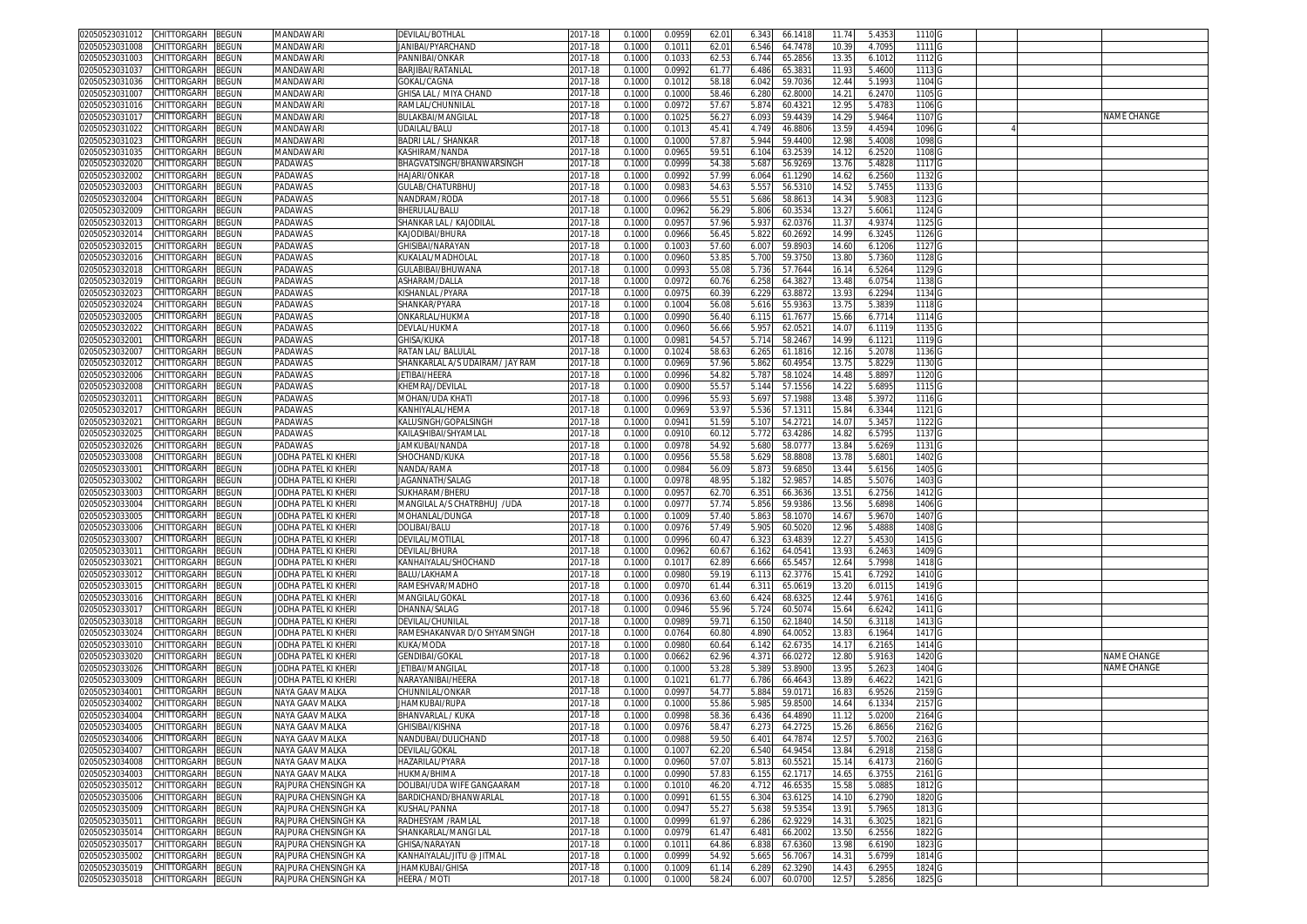| 02050523035020                   | CHITTORGARH        | BEGUN        | RAJPURA CHENSINGH KA | DEVALAL/PYARA              | 2017-18     | 0.1000 | 0.0999 | 59.5  | 6.036<br>60.4204 | 15.54             | 6.572  | 1826 G |  |  |
|----------------------------------|--------------------|--------------|----------------------|----------------------------|-------------|--------|--------|-------|------------------|-------------------|--------|--------|--|--|
| 2050523035015                    | CHITTORGARH        | <b>BEGUN</b> | RAJPURA CHENSINGH KA | DOLA / KALU                | 2017-18     | 0.1000 | 0.0972 | 55.80 | 5.803<br>59.7016 | 13.32             | 5.5668 | 1815 G |  |  |
| 02050523035004                   | CHITTORGARH        | <b>BEGUN</b> | RAJPURA CHENSINGH KA | KESHIBAI/UDA               | 2017-18     | 0.1000 | 0.0994 | 55.58 | 5.812<br>58.4708 | 14.4              | 5.922  | 1816 G |  |  |
|                                  |                    |              |                      |                            |             |        |        |       |                  |                   |        |        |  |  |
| 2050523035005                    | CHITTORGARH        | <b>BEGUN</b> | RAJPURA CHENSINGH KA | JAMKUBAI/SHANKARLAL        | 2017-18     | 0.1000 | 0.1000 | 54.8  | 5.708<br>57.080  | 14.7              | 5.8976 | 1817 G |  |  |
| 02050523035008                   | CHITTORGARH        | <b>BEGUN</b> | RAJPURA CHENSINGH KA | GOPI/DALLA                 | 2017-18     | 0.100  | 0.099  | 55.87 | 5.802<br>58.136  | 14.8              | 6.060  | 1818 G |  |  |
| 2050523035016                    | CHITTORGARH        | <b>BEGUN</b> | RAJPURA CHENSINGH KA | KANHIYA LAL/ NARAYAN       | 2017-18     | 0.100  | 0.098  | 59.06 | 5.982<br>61.0408 | 14.98             | 6.400  | 1819 G |  |  |
| 12050523036002                   | CHITTORGARH        | <b>EGUN</b>  | SHONAGAR             | SHANKARLAL/DEVILAL         | 2017-18     | 0.100  | 0.096  | 54.8  | 5.52<br>57.4636  | 14.9              | 6.001  | 1735   |  |  |
| 2050523036006                    | CHITTORGARH        | <b>EGUN</b>  | SHONAGAR             | KALU/NARAYAN               | 2017-18     | 0.100  | 0.100  | 59.2  | 62.547<br>6.311  | 13.1              | 5.7664 | 1754   |  |  |
| 02050523036015                   | CHITTORGARH        | <b>EGUN</b>  | SHONAGAR             | CHATURBHUJ/PANNA           | 2017-18     | 0.100  | 0.100  | 55.06 |                  |                   | 6.157  | 1742   |  |  |
|                                  |                    |              |                      |                            |             |        |        |       | 5.671<br>56.710  | $15.5^{\circ}$    |        |        |  |  |
| 2050523036016                    | CHITTORGARH        | <b>EGUN</b>  | SHONAGAR             | <b>GOPILAL/PANNALAI</b>    | 2017-18     | 0.100  | 0.100  | 54.3  | 5.709<br>57.090  | 16.1!             | 6.454  | 1736   |  |  |
| 02050523036018                   | CHITTORGARH        | <b>EGUN</b>  | SHONAGAR             | <b>KUKALAL/HARLAI</b>      | 2017-18     | 0.100  | 0.099  | 58.4  | 6.083<br>61.320  | 12.8              | 5.532  | 1755   |  |  |
| 02050523036019                   | CHITTORGARH        | <b>BEGUN</b> | SHONAGAR             | RADHESHYAM/NANDA           | 2017-18     | 0.100  | 0.095  | 60.1  | 6.072<br>63.3160 | 14.8              | 6.559  | 1749 G |  |  |
| 02050523036024                   | CHITTORGARH        | ፡EGUN        | SHONAGAR             | <b>ONKAR/JAGANNATH</b>     | $2017 - 18$ | 0.100  | 0.100  | 63.9  | 66.904<br>6.744  | 12.5              | 5.863  | 1767   |  |  |
| 2050523036030                    | CHITTORGARH        | ፡EGUN        | SHONAGAR             | <b>MOJI/BALU</b>           | 017-18      | 0.100  | 0.102  | 58.5  | 6.538<br>63.847  | 13.24             | 5.917  | 1750   |  |  |
|                                  |                    |              |                      |                            |             |        |        |       |                  |                   |        |        |  |  |
| 02050523036035                   | CHITTORGARH        | ፡EGUN        | SHONAGAR             | FORI BAI /ONKARLAI         | 2017-18     | 0.100  | 0.100  | 58.89 | 6.049<br>60.1292 | 13.2              | 5.568  | 1756 G |  |  |
| 0205052303602                    | CHITTORGARH        | <b>EGUN</b>  | SHONAGAR             | VANDUBAI/KASHIRAN          | 017-18      | 0.100  | 0.100  | 59.1  | 6.198<br>61.980  | 11.8              | 5.124  | 1757   |  |  |
| 02050523036025                   | CHITTORGARH        | ፡EGUN        | SHONAGAR             | HARKUBAI/GHEESA            | 2017-18     | 0.100  | 0.098  | 47.8  | 4.99<br>50.649   | 14.0              | 4.981  | 1733   |  |  |
| 02050523036022                   | CHITTORGARH        | <b>BEGUN</b> | SHONAGAR             | GOPAL LAL/KHEMRA           | 2017-18     | 0.100  | 0.096  | 57.8  | 5.800<br>60.291  | 13.6              | 5.751  | 1758   |  |  |
| 02050523036026                   | <b>CHITTORGARH</b> | EGUN         | SHONAGAR             | <b>VANALAL/NARAYAN</b>     | 2017-18     | 0.100  | 0.097  | 60.0  | 6.063<br>62.4408 | 13.0              | 5.721  | 1759   |  |  |
| 02050523036027                   | <b>CHITTORGARH</b> | <b>BEGUN</b> | SHONAGAR             | RUKMNIBAI/DEVILAI          | 2017-18     | 0.100  | 0.101  | 58.9  | 6.01<br>59.106   | 14.46             | 5.983  | 1760   |  |  |
|                                  |                    |              |                      |                            |             |        |        |       |                  |                   |        |        |  |  |
| 2050523036028                    | <b>CHITTORGARH</b> | <b>BEGUN</b> | SHONAGAR             | BHURIBAI /KASHIRAM         | 2017-18     | 0.100  | 0.100  | 60.2  | 6.098<br>60.6766 | 13.7              | 5.819  | 1761   |  |  |
| 02050523036036                   | <b>CHITTORGARH</b> | ፡EGUN        | SHONAGAR             | BHANWARLAL /BHAWANA        | 2017-18     | 0.100  | 0.099  | 54.36 | 5.723<br>57.287  | 16.1              | 6.460  | 1743   |  |  |
| 2050523036038                    | <b>HITTORGARH</b>  | ፡EGUN        | SHONAGAR             | (UKA/DEVILAL               | 017-18      | 0.100  | 0.096  | 58.1  | 62.437<br>5.994  | 13.1              | 5.751  | 1751   |  |  |
| 02050523036001                   | CHITTORGARH        | <b>BEGUN</b> | SHONAGAR             | LABHCHAND/MADHU            | 2017-18     | 0.100  | 0.0988 | 61.00 | 6.414<br>64.9190 | 12.4              | 5.6484 | 1766 G |  |  |
| 2050523036003                    | CHITTORGARH        | <b>BEGUN</b> | SHONAGAR             | GOKAL/NANDA                | 2017-18     | 0.1000 | 0.0953 | 51.6  | 5.146<br>53.997  | 15.1              | 5.741  | 1737 G |  |  |
| 02050523036049                   | CHITTORGARH        | <b>BEGUN</b> | SHONAGAR             |                            | 2017-18     | 0.100  | 0.0968 | 57.70 | 5.819<br>60.1136 | 15.48             | 6.514  | 1744 G |  |  |
|                                  |                    |              |                      | KAJOD /BALU                |             |        |        |       |                  |                   |        |        |  |  |
| 2050523036047                    | CHITTORGARH        | <b>BEGUN</b> | SHONAGAR             | SHANKARLAL /RUPA           | 2017-18     | 0.100  | 0.099  | 56.49 | 58.6808<br>5.827 | 14.2              | 5.836  | 1762 G |  |  |
| 02050523036048                   | CHITTORGARH        | <b>EGUN</b>  | SHONAGAR             | PYARA /JITMAL              | 2017-18     | 0.100  | 0.098  | 59.75 | 62.550<br>6.180  | 15.2              | 6.659  | 1763 G |  |  |
| 2050523036008                    | <b>CHITTORGARH</b> | <b>BEGUN</b> | SHONAGAR             | BHURALAL/ MIYA CHAND       | 2017-18     | 0.100  | 0.0960 | 49.99 | 4.999<br>52.072  | 17.86             | 6.510  | 1738 G |  |  |
| 02050523036014                   | CHITTORGARH        | <b>EGUN</b>  | SHONAGAR             | BALU /PANNA                | 2017-18     | 0.100  | 0.0946 | 57.89 | 5.872<br>62.071  | 14.20             | 6.169  | 1764   |  |  |
| 2050523036004                    | CHITTORGARH        | <b>EGUN</b>  | SHONAGAR             | IAMKU BAI / HUKMA          | 2017-18     | 0.1000 | 0.100  | 59.7  | 6.052<br>60.339  | 12.8              | 5.427  | 1765   |  |  |
|                                  | CHITTORGARH        |              |                      | NANDLAL/DUNGA              |             |        |        | 52.9  |                  |                   |        | 1745   |  |  |
| 02050523036009                   |                    | <b>BEGUN</b> | SHONAGAR             |                            | 2017-18     | 0.100  | 0.100  |       | 5.518<br>54.960  | 14.99             | 5.766  |        |  |  |
| 2050523036013                    | CHITTORGARH        | <b>EGUN</b>  | SHONAGAR             | AMARTIBAI/DAULA            | 2017-18     | 0.100  | 0.099  | 55.22 | 5.751<br>57.915  | 13.06             | 5.2944 | 1752   |  |  |
| 02050523036023                   | CHITTORGARH        | <b>EGUN</b>  | SHONAGAR             | AMARCHAND/UDA              | 2017-18     | 0.100  | 0.100  | 57.17 | 6.036<br>60.119  | 14.26             | 6.000  | 1746 G |  |  |
| 2050523036033                    | CHITTORGARH        | <b>BEGUN</b> | SHONAGAR             | <b>DEVBAI/HARLAL</b>       | 2017-18     | 0.1000 | 0.093  | 51.43 | 4.989<br>53.472  | 14.9              | 5.588  | 1739   |  |  |
| 02050523036034                   | CHITTORGARH        | <b>BEGUN</b> | SHONAGAR             | BADRIBAI/DAULATRAM         | 2017-18     | 0.100  | 0.102  | 55.0  | 5.855<br>57.402  | 14.58             | 5.858  | 1740   |  |  |
| 205052303603                     | CHITTORGARH        | <b>BEGUN</b> | SHONAGAR             | SANTHIBAI/DUNGA            | 2017-18     | 0.100  | 0.099  | 52.36 | 55.050<br>5.483  | 16.3'             | 6.284  | 1734   |  |  |
|                                  |                    |              |                      | SHANKARLAL/BHERL           |             |        |        |       |                  |                   |        |        |  |  |
| 02050523036040                   | <b>CHITTORGARH</b> | EGUN         | SHONAGAR             |                            | 2017-18     | 0.100  | 0.099  | 59.7  | 6.118<br>61.798  | 13.3              | 5.788  | 1753   |  |  |
| 205052303604                     | <b>CHITTORGARH</b> | EGUN         | SHONAGAR             | BHERU/LALU JATIYA          | 017-18      | 0.100  | 0.099  | 51.6  | 5.150<br>52.020  | 15.7              | 5.7173 | 1741 G |  |  |
| 02050523036045                   | CHITTORGARH        | ፡EGUN        | SHONAGAR             | BHANWARLAL/HEERALAI        | 2017-18     | 0.100  | 0.098  | 54.08 | 5.53<br>56.105   | 13.1              | 5.164  | 1747   |  |  |
| 02050523036046                   | CHITTORGARH        | ፡EGUN        | SHONAGAR             | VANDUBAI /LALU             | 2017-18     | 0.100  | 0.101  | 53.40 | 5.51<br>54.4960  | 14.64             | 5.585  | 1748   |  |  |
| 02050523037053                   | CHITTORGARH        | <b>EGUN</b>  | JAINAGAR             | 3HANWARLAL/KAJOE           | 2017-18     | 0.100  | 0.095  | 63.8  | 6.46<br>67.513   | 13.4              | 6.356  | 1884   |  |  |
| 02050523037001                   | CHITTORGARH        | <b>BEGUN</b> | <b>JAINAGAR</b>      | BHANWARLAL/PYARCHAND       | 2017-18     | 0.100  | 0.101  | 59.6  | 6.106<br>60.1576 | 13.1              | 5.533  | 1872   |  |  |
| 2050523037002                    | <b>CHITTORGARH</b> | ፡EGUN        | <b>JAINAGAR</b>      | HEERA/PEMA                 | 017-18      | 0.100  | 0.098  | 60.1  | 62.469<br>6.12   | 13.8              | 6.039  | 1885   |  |  |
|                                  |                    |              |                      |                            |             |        |        |       |                  |                   |        |        |  |  |
| 02050523037004                   | <b>CHITTORGARH</b> | ፡EGUN        | JAINAGAR             | NANIBAI /MADHU             | 2017-18     | 0.100  | 0.099  | 55.44 | 57.5960<br>5.702 | 15.48             | 6.241  | 1860   |  |  |
| 2050523037005                    | <b>CHITTORGARH</b> | ፡EGUN        | <b>JAINAGAR</b>      | PRATHVIRAJ/KANA            | 2017-18     | 0.100  | 0.100  | 51.3  | 53.908<br>5.434  | 13.6              | 5.1544 | 1861   |  |  |
| 02050523037006                   | CHITTORGARH        | <b>BEGUN</b> | <b>JAINAGAR</b>      | NANDUBAI/PANNALAI          | 2017-18     | 0.100  | 0.099  | 59.02 | 6.07<br>61.3232  | 12.84             | 5.511  | 1873   |  |  |
| 2050523037007                    | CHITTORGARH        | <b>BEGUN</b> | <b>JAINAGAR</b>      | PYARCHAND/JAGANNATH        | 017-18      | 0.100  | 0.0956 | 62.28 | 6.353<br>66.4540 | 13.7 <sup>0</sup> | 6.414  | 1894   |  |  |
| )2050523037008                   | CHITTORGARH        | <b>BEGUN</b> | <b>JAINAGAR</b>      | GOPI/KAJOD                 | 2017-18     | 0.100  | 0.0990 | 61.7  | 6.283<br>63.4646 | 13.8              | 6.135  | 1896 G |  |  |
| 2050523037009                    | CHITTORGARH        | ፡EGUN        | <b>JAINAGAR</b>      | DEVILAL/UDA                | 2017-18     | 0.100  | 0.000  | 0.00  | 0.000<br>0.0000  | 0.00              | 0.000  |        |  |  |
|                                  |                    |              |                      |                            |             |        |        |       |                  |                   |        |        |  |  |
| 02050523037010                   | CHITTORGARH        | <b>BEGUN</b> | <b>JAINAGAR</b>      | NANDUBAI/CHUNNILAL         | 2017-18     | 0.100  | 0.0992 | 57.86 | 5.860<br>59.0726 | 13.6              | 5.6448 | 1876 G |  |  |
| 2050523037014                    | CHITTORGARH        | <b>BEGUN</b> | <b>JAINAGAR</b>      | KASHIRAM/BHAGIRATH         | 2017-18     | 0.100  | 0.0950 | 60.2  | 64.4000<br>6.118 | 14.3'             | 6.450  | 1874 G |  |  |
| )2050523037016                   | CHITTORGARH        | }EGUN        | <b>JAINAGAR</b>      | KANHIYALAL/PYARA           | 2017-18     | 0.100  | 0.094  | 62.1  | 6.005<br>63.679  | 14.1              | 6.3162 | 1897 G |  |  |
| 2050523037019                    | CHITTORGARH        | <b>BEGUN</b> | <b>JAINAGAR</b>      | VIANGILAL/HEERALAL         | 2017-18     | 0.100  | 0.100  | 62.08 | 6.536<br>64.905  | 13.26             | 6.024  | 1886   |  |  |
| )2050523037020                   | CHITTORGARH        | <b>BEGUN</b> | <b>JAINAGAR</b>      | PYARIBAI/DEVRAM @ DEVILAL  | 2017-18     | 0.100  | 0.100  | 58.3  | 6.048<br>60.4196 | 14.4              | 6.1194 | 1875   |  |  |
| 2050523037024                    | CHITTORGARH        |              | <b>JAINAGAR</b>      | <b>GHISALAL/PYARA</b>      |             |        | 0.091  | 61.06 |                  | 13.94             |        |        |  |  |
|                                  | CHITTORGARH        | <b>EGUN</b>  |                      | KANHAIYAAL/HARLA           | 2017-18     | 0.100  |        |       | 66.5142<br>6.106 |                   | 6.490  | 1887   |  |  |
| 02050523037025                   |                    | <b>EGUN</b>  | <b>JAINAGAR</b>      |                            | 2017-18     | 0.100  | 0.098  | 62.2  | 6.424<br>65.020  | 13.3'             | 6.094  | 1888   |  |  |
| 02050523037026                   | CHITTORGARH        | <b>BEGUN</b> | <b>JAINAGAR</b>      | 3HURA/NARAYAN              | 2017-18     | 0.100  | 0.095  | 60.69 | 63.4490<br>6.034 | 14.24             | 6.3249 | 1889   |  |  |
| 02050523037027                   | CHITTORGARH        | <b>BEGUN</b> | <b>JAINAGAR</b>      | NANALAL/BOTHLAL            | 2017-18     | 0.100  | 0.098  | 58.9  | 6.12<br>61.961   | 11.9              | 5.1828 | 1877 G |  |  |
| 02050523037028 CHILIORGARH BEGUN |                    |              | JAINAGAR             | CHHAGANALAL/PYARA          | 2017-18     | 0.1000 | 0.0958 | 60.2  | 6.133<br>64.0188 | 14.78             | 6.623. | 1878 G |  |  |
| 02050523037032                   | CHITTORGARH        | <b>BEGUN</b> | <b>JAINAGAR</b>      | GHISIBAI/BHANWARLAL        | 2017-18     | 0.1000 | 0.0980 | 61.74 | 6.359<br>64.887  | 14.43             | 6.5545 | 1890 G |  |  |
| 02050523037034                   | CHITTORGARH        | BEGUN        | <b>JAINAGAR</b>      | PYARA/DEVRAM @ DAYARAM     | 2017-18     | 0.1000 | 0.098  | 54.45 | 5.717<br>57.8644 | 12.78             | 5.1768 | 1862 G |  |  |
|                                  |                    |              |                      |                            |             |        |        |       |                  |                   |        |        |  |  |
| 02050523037040                   | CHITTORGARH        | <b>BEGUN</b> | <b>JAINAGAR</b>      | HAJARI/DEVRAM @ DAYARAM    | 2017-18     | 0.1000 | 0.102  | 57.28 | 5.875<br>57.4291 | 14.63             | 5.881  | 1879 G |  |  |
| 02050523037043                   | CHITTORGARH        | <b>BEGUN</b> | <b>JAINAGAR</b>      | JAGANNATH/DEVILAL          | 2017-18     | 0.1000 | 0.0980 | 58.1  | 6.002<br>61.2449 | 14.26             | 6.1133 | 1854 G |  |  |
| 02050523037046                   | CHITTORGARH        | <b>EGUN</b>  | JAINAGAR             | JYANIBAI/SOHANLAL          | 2017-18     | 0.100  | 0.098  | 61.53 | 6.346<br>64.755  | 13.49             | 6.1152 | 1880 G |  |  |
| 02050523037047                   | CHITTORGARH        | <b>BEGUN</b> | JAINAGAR             | MOHANLAL/UDA               | 2017-18     | 0.1000 | 0.0968 | 63.30 | 6.420<br>66.322  | 13.67             | 6.3468 | 1891 G |  |  |
| 02050523037048                   | CHITTORGARH        | <b>BEGUN</b> | JAINAGAR             | MANGILAL A/SNANDUBAI/GOKUL | 2017-18     | 0.100  | 0.0984 | 58.9  | 62.581<br>6.158  | 13.6              | 5.9798 | 1863   |  |  |
| 02050523037049                   | CHITTORGARH        | BEGUN        | JAINAGAR             | ONKARLAL/KASHIRAM          | 2017-18     | 0.1000 | 0.095  | 59.78 | 6.063<br>63.6870 | 14.52             | 6.4736 | 1864 G |  |  |
|                                  |                    |              |                      |                            |             |        |        |       |                  |                   |        |        |  |  |
| 02050523037052                   | CHITTORGARH        | BEGUN        | JAINAGAR             | NANDUBAI/GHISALAL          | 2017-18     | 0.1000 | 0.1002 | 59.2  | 6.132<br>61.1976 | 13.1              | 5.6422 | 1865 G |  |  |
| 02050523037056                   | CHITTORGARH        | BEGUN        | JAINAGAR             | BHANWARLAL/TARACHAND       | 2017-18     | 0.1000 | 0.0992 | 59.96 | 6.347<br>63.9819 | 12.74             | 5.7061 | 1866 G |  |  |
| 02050523037003                   | CHITTORGARH        | BEGUN        | JAINAGAR             | MANGILAL/ONKAR             | 2017-18     | 0.1000 | 0.0990 | 59.1  | 64.333<br>6.369  | 14.24             | 6.412  | 1867   |  |  |
| 02050523037059                   | CHITTORGARH        | <b>BEGUN</b> | <b>JAINAGAR</b>      | MOHNIBAI/CHHAGNALAL        | 2017-18     | 0.1000 | 0.1000 | 58.60 | 6.153<br>61.5300 | 14.15             | 6.0945 | 1868 G |  |  |
| 02050523037022 CHITTORGARH BEGUN |                    |              | <b>JAINAGAR</b>      | PYARA @ PYARCHAND/TULSIRAM | 2017-18     | 0.1000 | 0.0972 | 60.56 | 65.9568<br>6.411 | 13.71             | 6.3296 | 1869 G |  |  |
|                                  |                    |              |                      |                            |             |        |        |       |                  |                   |        |        |  |  |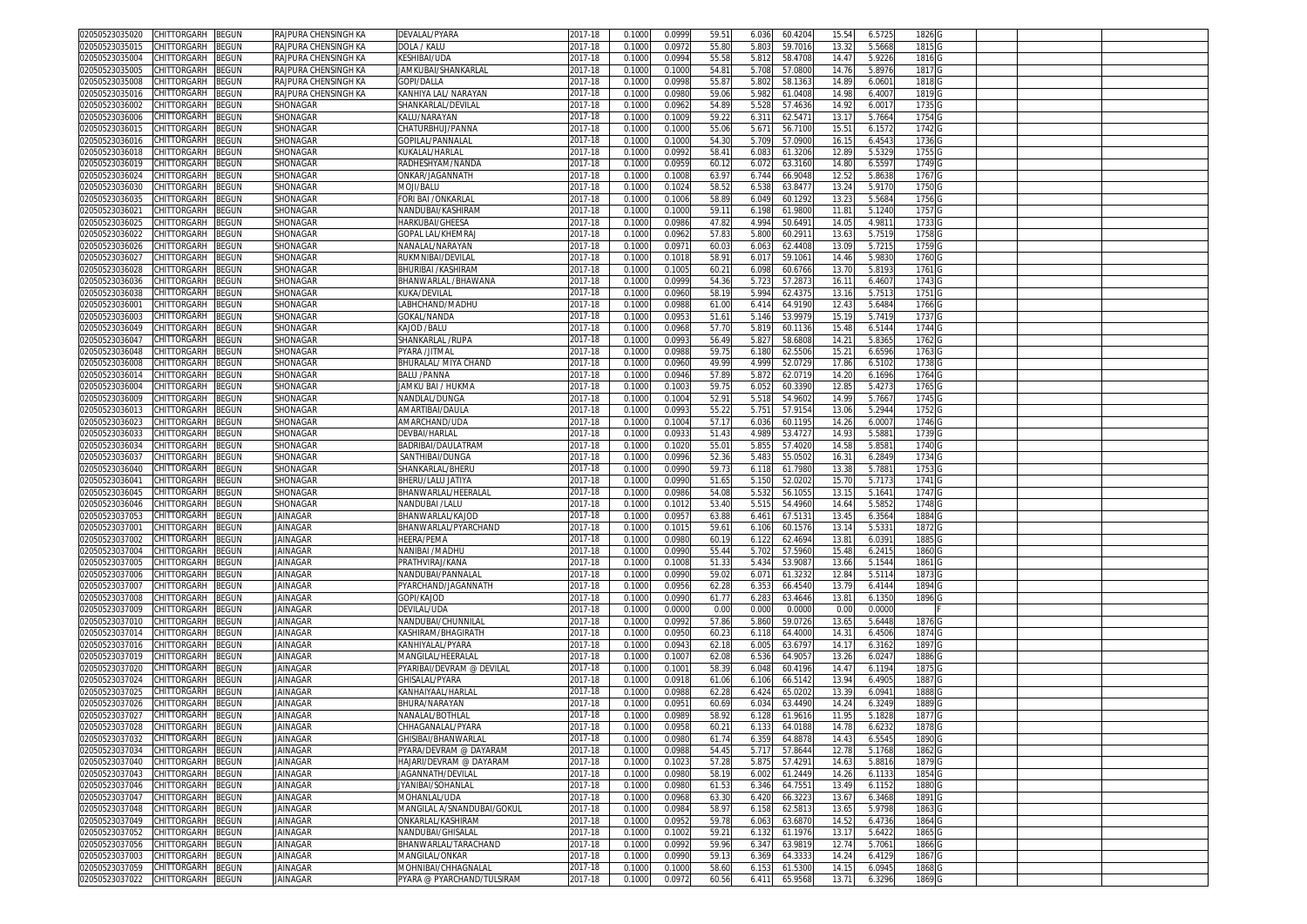| CHITTORGARH<br>BEGUN<br>02050523037012        | <b>JAINAGAR</b>          | sundarbai/DEVA             | 2017-18 | 0.100  | 0.100  | 60.8           | 6.31'      | 62.609  | 15.3              | 6.736  | 1881   |  |             |
|-----------------------------------------------|--------------------------|----------------------------|---------|--------|--------|----------------|------------|---------|-------------------|--------|--------|--|-------------|
| CHITTORGARH<br>02050523037021<br>BEGUN        | JAINAGAR                 | CHHEETARMAL/DEVILAL        | 2017-18 | 0.100( | 0.097  | 63.76          | 6.540      | 66.8712 | 14.18             | 6.6376 | 1892   |  |             |
| CHITTORGARH                                   | <b>JAINAGAR</b>          |                            |         | 0.100  |        |                |            |         |                   |        |        |  |             |
| 02050523037042<br>3EGUN                       |                          | DEVILAL/SEVA               | 2017-18 |        | 0.098  | 60.49          | 6.196      | 62.7126 | 13.7              | 6.0228 | 1870   |  |             |
| CHITTORGARH<br>BEGUN<br>02050523037015        | JAINAGAR                 | BANSHILAL/KAJOD A/S PYARA  | 2017-18 | 0.1000 | 0.099  | 58.3           | 5.954      | 59.659  | $13.7^{\circ}$    | 5.725  | 1882   |  |             |
| CHITTORGARH<br>BEGUN<br>02050523037011        | <b>JAINAGAR</b>          | GHISA/NOLA                 | 2017-18 | 0.100  | 0.094  | 60.08          | 6.22       | 66.061  | 12.4              | 5.766  | 1893   |  |             |
| 02050523037031<br>CHITTORGARH<br>BEGUN        | JAINAGAR                 | NANDLAL/HEERA              | 2017-18 | 0.100  | 0.100  | 53.99          | 5.53       | 55.300  | 13.7              | 5.3189 | 1853   |  |             |
| CHITTORGARH<br>02050523037061<br>3EGUN        | JAINAGAR                 | MANGILAL/MADHL             | 2017-18 | 0.100  | 0.100  | 56.8           | 5.698      | 56.980  | 14.5              | 5.803  | 1855   |  |             |
| 02050523037013<br>CHITTORGARH<br>BEGUN        | JAINAGAR                 | SOHANLAL/NARAYAN           | 2017-18 | 0.100  | 0.099  | 53.62          | 5.51       | 55.707  | 13.2              | 5.178  | 1856   |  |             |
|                                               |                          |                            |         |        |        |                |            |         |                   |        |        |  |             |
| 02050523037029<br>CHITTORGARH<br>3EGUN        | <b>JAINAGAR</b>          | SHANKARLAL/BHANWARLAI      | 2017-18 | 0.100  | 0.095  | 54.44          | 5.43       | 56.684  | 15.2              | 6.051  | 1857   |  |             |
| 02050523037037<br>CHITTORGARH<br>BEGUN        | JAINAGAR                 | KASTURIBAI/PYARCHAND       | 017-18  | 0.100  | 0.099  | 56.8           | 5.78       | 58.277  | 14.82             | 6.0452 | 1858   |  |             |
| 02050523037041<br>CHITTORGARH<br>3EGUN        | JAINAGAR                 | CHUNNILAL/DEYRAM           | 2017-18 | 0.100  | 0.096  | 60.9           | 6.169      | 63.795  | 14.0              | 6.261  | 1883   |  |             |
| 02050523037045<br><b>CHITTORGARH</b><br>BEGUN | JAINAGAR                 | SHYAMDAS/RAMCHANDRA        | 017-18  | 0.100  | 0.099  | 55.5           | 5.75       | 58.171  | 13.9              | 5.6766 | 1871   |  |             |
| CHITTORGARH<br>02050523037050<br>BEGUN        | JAINAGAR                 | HEERALAL/DAULA             | 2017-18 | 0.100  | 0.097  | 55.8           | 5.669      | 58.443  | 13.7              | 5.629  | 1859   |  |             |
| CHITTORGARH<br>BEGUN<br>02050523037051        | JAINAGAR                 | MANGI BAI/BHANWARLAL       | 2017-18 | 0.100  | 0.097  | 62.1           | 6.398      | 65.823  | 14.02             | 6.4602 | 1895   |  |             |
| 02050523038008<br>CHITTORGARH<br>BEGUN        | KHERMALIYA               | <b>GHISA/HEERA</b>         | 017-18  | 0.100  | 0.095  | 55.7           | 5.61       | 59.126  | 14.1              | 5.8646 | 1574   |  |             |
|                                               |                          |                            |         |        |        |                |            |         |                   |        |        |  |             |
| CHITTORGARH<br>BEGUN<br>02050523038001        | KHERMALIYA               | MAGANIIBAI/BHANWARLAL      | 2017-18 | 0.100  | 0.100  | 60.1           | 6.205      | 62.050  | 13.8              | 6.0158 | 1575   |  |             |
| 02050523038002<br>CHITTORGARH<br>BEGUN        | KHERMALIYA               | RUKMNIBAI/RAMCHANDRA       | 017-18  | 0.100  | 0.094  | 59.9           | 6.07       | 64.171  | 14.1              | 6.355  | 1576   |  |             |
| CHITTORGARH<br>BEGUN<br>02050523038003        | KHERMALIYA               | CHATURBHUJ/MANGILAL        | 2017-18 | 0.100  | 0.095  | 61.3           | 6.174      | 64.5141 | 11.99             | 5.4145 | 1586 G |  |             |
| CHITTORGARH<br>BEGUN<br>02050523038004        | KHERMALIYA               | RUPLAL/BHURA               | 2017-18 | 0.100  | 0.100  | 61.29          | 6.497      | 64.905  | 14.3              | 6.5285 | 1577 G |  |             |
| 02050523038005<br>CHITTORGARH<br>BEGUN        | KHERMALIYA               | KANHAIYAAL/ONKAR           | 2017-18 | 0.100  | 0.095  | 58.86          | 5.94       | 62.382  | 15.0              | 6.5805 | 1578   |  |             |
| BEGUN<br>02050523038006<br>CHITTORGARH        | KHERMALIYA               | SHANKARLAL/SITARAM         | 2017-18 | 0.100  | 0.098  | 61.09          | 6.18       | 62.568  | 12.46             | 5.4568 | 1587   |  |             |
| 02050523038010<br>CHITTORGARH<br>BEGUN        | KHERMALIYA               | DHAPUBAI/HARLAL            | 2017-18 | 0.100  | 0.097  | 56.3           | 5.68       | 58.147  | 15.2              | 6.2198 | 1579 G |  |             |
|                                               |                          |                            |         |        |        |                |            |         |                   |        |        |  |             |
| CHITTORGARH<br>BEGUN<br>02050523038011        | KHERMALIYA               | BHANWARLAL/HEERA           | 2017-18 | 0.100  | 0.097  | 63.07          | 6.181      | 63.329  | 12.9              | 5.7407 | 1595 G |  |             |
| BEGUN<br>02050523038016<br>CHITTORGARH        | KHERMALIYA               | KANHAIYAAL/SALAG           | 2017-18 | 0.100  | 0.096  | 60.04          | 6.01       | 62.635  | 13.8              | 6.054  | 1588   |  |             |
| 02050523038017<br>CHITTORGARH<br>BEGUN        | KHERMALIYA               | KANHAIYAAL/TULSIRAN        | 2017-18 | 0.100  | 0.095  | 61.7           | 5.961      | 62.353  | 13.64             | 5.953  | 1600   |  |             |
| CHITTORGARH<br>3EGUN<br>02050523038020        | KHERMALIYA               | HAJARILAL/SALAGRAM         | 2017-18 | 0.100  | 0.096  | 59.97          | 5.954      | 62.020  | 13.7              | 5.965  | 1580   |  |             |
| CHITTORGARH<br>BEGUN<br>02050523038022        | KHERMALIYA               | KASTURIBAI/CHAMPA          | 2017-18 | 0.100  | 0.094  | 61.39          | $6.12^{7}$ | 64.841  | 13.60             | 6.173  | 1581   |  |             |
| CHITTORGARH<br>BEGUN<br>02050523038024        | KHERMALIYA               | BALURAM/SALAGRAM           | 2017-18 | 0.100  | 0.095  | 63.64          | 6.519      | 68.476  | 14.3              | 6.878  | 1596   |  |             |
| CHITTORGARH<br>BEGUN<br>02050523038026        | KHERMALIYA               | JDAYLAL/KHANA              | 2017-18 | 0.100  | 0.099  | 63.2           | 6.639      | 67.060  | 13.4              | 6.323  | 1597   |  |             |
|                                               |                          |                            |         |        |        |                |            |         |                   |        |        |  |             |
| CHITTORGARH<br>BEGUN<br>02050523038027        | KHERMALIYA               | PRATAPIBAI/ SALAGRAM       | 2017-18 | 0.100  | 0.096  | 60.06          | 6.195      | 64.531  | 12.4              | 5.632  | 1589   |  |             |
| CHITTORGARH<br>02050523038028<br>BEGUN        | KHERMALIYA               | LALU/NANALAL               | 2017-18 | 0.100  | 0.099  | 58.0           | 5.92       | 59.507  | 12.7              | 5.3236 | 1582   |  |             |
| 02050523038029<br>CHITTORGARH<br>3EGUN        | KHERMALIYA               | SHAMBHULAL/TULSIRAM        | 017-18  | 0.100  | 0.098  | 58.7           | 5.95       | 60.693  | 14.6              | 6.215  | 1583   |  |             |
| 02050523038033<br>CHITTORGARH<br>BEGUN        | KHERMALIYA               | ABHACHAND/MADANLA          | 017-18  | 0.100  | 0.094  | 52.0           | 5.200      | 55.143  | 13.9              | 5.373  | 1573   |  |             |
| 02050523038021<br>CHITTORGARH<br>BEGUN        | KHERMALIYA               | PANNALAL/JAGANNATH         | 2017-18 | 0.100  | 0.099  | 59.6           | 6.189      | 62.515  | 14.7              | 6.432  | 1584   |  |             |
| CHITTORGARH<br>BEGUN<br>02050523038030        | KHERMALIYA               | HEERALAL/HOKMA             | 2017-18 | 0.100  | 0.098  | 59.5           | 6.038      | 61.361  | 13.4              | 5.7858 | 1585   |  |             |
|                                               |                          |                            |         |        |        |                |            |         |                   |        |        |  |             |
| 02050523038009<br>CHITTORGARH<br>3EGUN        | KHERMALIYA               | DEVILAL/BHOLA              | 2017-18 | 0.100  | 0.100  | 62.1           | 6.26       | 62.587  | 13.6              | 5.967  | 1590   |  |             |
| 02050523038031<br>CHITTORGARH<br>BEGUN        | KHERMALIYA               | PANNLAL/NARAYAN            | 2017-18 | 0.100  | 0.098  | 60.08          | 6.154      | 62.2245 | 13.7              | 5.9759 | 1591   |  |             |
| 02050523038012<br>CHITTORGARH<br>BEGUN        | KHERMALIYA               | JDAYLAL/MANGILAI           | 017-18  | 0.100  | 0.000  | 0.00           | 0.000      | 0.000   | 0.0               | 0.000  |        |  |             |
| CHITTORGARH<br>BEGUN<br>02050523038013        | KHERMALIYA               | DEVILAL/HEERA              | 2017-18 | 0.100  | 0.097  | 59.99          | 6.11       | 62.759  | 13.80             | 6.062  | 1592   |  |             |
| 02050523038018<br>CHITTORGARH<br>BEGUN        | KHERMALIYA               | NANDU BAI / GOPILAI        | 017-18  | 0.100  | 0.096  | 62.1           | 6.27       | 65.2966 | 13.5              | 6.1798 | 1598   |  |             |
| CHITTORGARH<br>02050523038023<br>BEGUN        | KHERMALIYA               | ONKAR/GANGAARAM            | 2017-18 | 0.100  | 0.098  | 60.04          | 6.433      | 65.1113 | 12.3 <sup>0</sup> | 5.647  | 1593   |  |             |
| 02050523038025<br>CHITTORGARH<br>BEGUN        | KHERMALIYA               | ALURAM/HAJARILAI           | 017-18  | 0.100  | 0.100  | 61.68          | 6.309      | 62.776  | 13.6              | 6.011  | 1599   |  |             |
|                                               |                          |                            |         |        |        |                |            |         |                   |        |        |  |             |
| CHITTORGARH<br>BEGUN<br>02050523038032        | KHERMALIYA               | NAGJIRAM/HEERAJI           | 2017-18 | 0.100  | 0.097  | 59.42          | 6.069      | 62.2462 | 13.60             | 5.9262 | 1594   |  |             |
| CHITTORGARH<br>BEGUN<br>02050523039001        | TEEKHI KA KHERA          | BHAGIRATH/SITARAM          | 2017-18 | 0.100  | 0.099  | 62.2           | 6.572      | 66.3838 | 14.1              | 6.589  | 2217 G |  |             |
| CHITTORGARH<br>BEGUN<br>02050523039004        | TEEKHI KA KHERA          | ANOPIBAI/BHANWARLAI        | 2017-18 | 0.100  | 0.100  | 59.59          | 6.189      | 61.8900 | 14.73             | 6.381  | 2213   |  |             |
| BEGUN<br>02050523039006<br>CHITTORGARH        | TEEKHI KA KHERA          | HEERALAL/BALU              | 2017-18 | 0.100  | 0.100  | 61.2           | 6.433      | 63.946  | 11.83             | 5.295  | 2212   |  |             |
| BEGUN<br>02050523039014<br>CHITTORGARH        | TEEKHI KA KHERA          | PRATAP/DEVA                | 2017-18 | 0.100  | 0.100  | 60.09          | 6.318      | 62.6786 | 13.5              | 5.945  | 2214   |  |             |
| 02050523039007<br>CHITTORGARH<br>BEGUN        | TEEKHI KA KHERA          | SHANKARLAL/SITARAM         | 2017-18 | 0.100  | 0.100  | 60.56          | 6.51       | 65.150  | 14.10             | 6.4298 | 2215   |  |             |
| CHITTORGARH<br>3EGUN<br>02050523039002        | TEEKHI KA KHERA          | JAMNALAL /AMARCHAND        | 2017-18 | 0.100  | 0.098  | 59.3           | 6.11!      | 61.892  | 14.20             | 6.1522 | 2216   |  |             |
|                                               |                          |                            |         |        |        |                |            |         |                   |        |        |  |             |
| CHITTORGARH<br>BEGUN<br>02050523040022        | GOPALPURA RAJGARH        | BHERU/DEVA                 | 2017-18 | 0.100( | 0.091  | $50.6^{\circ}$ | 4.974      | 54.539  | 18.22             | 6.9563 | 1460   |  |             |
| 02050523040002<br>CHITTORGARH<br>BEGUN        | <b>GOPALPURA RAJGARH</b> | UDAYLAL/CHUNNILAL          | 2017-18 | 0.100  | 0.090  | 62.7           | 5.599      | 61.935  | 13.44             | 5.827  | 1472   |  |             |
| CHITTORGARH<br>BEGUN<br>02050523040017        | GOPALPURA RAJGARH        | <b>VARAYAN/NANDA</b>       | 2017-18 | 0.100  | 0.093  | 46.9           | 4.27'      | 45.630  | 16.4              | 5.253  | 1461   |  |             |
| CHITTORGARH<br>3EGUN<br>02050523040011        | GOPALPURA RAJGARH        | NANIBAI/NANDA              | 2017-18 | 0.100  | 0.095  | 54.56          | 5.316      | 55.840  | 16.3              | 6.3906 | 1466   |  |             |
| CHITTORGARH<br>02050523040019<br>BEGUN        | GOPALPURA RAJGARH        | BARADICHAND/GANGAARAM      | 2017-18 | 0.100  | 0.097  | 64.3           | 6.306      | 64.809  | 12.53             | 5.6847 | 1473   |  |             |
| CHITTORGARH<br>02050523040010<br>BEGUN        | GOPALPURA RAJGARH        | NANDA/DEVA                 | 2017-18 | 0.100  | 0.089  | 53.7           | 4.99       | 55.890  | 16.6              | 6.514  | 1462   |  |             |
| 02050523040004<br>CHITTORGARH<br>BEGUN        | GOPALPURA RAJGARH        | MANGIBAI/RAGHUNATH         | 017-18  | 0.100  | 0.093  | 48.68          | 4.666      | 49.903  | 15.5'             | 5.4184 | 1467   |  |             |
|                                               |                          |                            |         |        |        |                |            |         |                   |        |        |  |             |
| 02050523040005<br>CHITTORGARH<br>BEGUN        | GOPALPURA RAJGARH        | AXMAN SINGH/SHAOBHAG SINGH | 017-18  | 0.100  | 0.096  | 45.5           | 4.14       | 42.778  | 17.2              | 5.162  | 1463   |  |             |
| 02050523040006<br>CHITTORGARH<br>BEGUN        | <b>GOPALPURA RAJGARH</b> | <b>GHEESALAL/GULAB</b>     | 017-18  | 0.100  | 0.092  | 51.7           | 2.301      | 25.010  | 11.90             | 2.083  | 1469   |  |             |
| 02050523040008<br>CHITTORGARH<br>BEGUN        | GOPALPURA RAJGARH        | DHAPUBAI/KAJOD             | 2017-18 | 0.100  | 0.094  | 52.22          | 4.77       | 50.572  | 16.4              | 5.8168 | 1471   |  |             |
| 02050523040009 CHITIORGARH BEGUN              | GOPALPURA RAJGARH        | BHAGWANLAL/GULAB           | 2017-18 | 0.1000 | 0.094  | 46.96          | 4.475      | 47.4549 | 16.82             | 5.5869 | 1464.  |  |             |
| 02050523040013<br>CHITTORGARH<br><b>BEGUN</b> | <b>GOPALPURA RAJGARH</b> | BALIBAI/KUKA               | 2017-18 | 0.1000 | 0.094  | 50.02          | 4.981      | 52.8208 | 17.91             | 6.6216 | 1465 G |  |             |
| CHITTORGARH<br>02050523040016<br>BEGUN        | GOPALPURA RAJGARH        | RATANLAL/BALU              | 2017-18 | 0.1000 | 0.099  | 56.58          | 5.812      | 58.5297 | 15.36             | 6.2927 | 1470 G |  |             |
| BEGUN<br>02050523040021<br>CHITTORGARH        | GOPALPURA RAJGARH        | MOHAN/NARAYAN              | 2017-18 | 0.100  | 0.000  | 0.00           | 0.000      | 0.0000  | 0.00              | 0.0000 |        |  |             |
|                                               |                          |                            |         |        |        |                |            |         |                   |        |        |  |             |
| 02050523040003<br>CHITTORGARH<br>BEGUN        | <b>GOPALPURA RAJGARH</b> | MOHAN/MODA                 | 2017-18 | 0.1000 | 0.092  | 50.98          | 5.018      | 54.073  | 17.81             | 6.7412 | 1468 G |  |             |
| BEGUN<br>02050523041003<br>CHITTORGARH        | RAJGARH                  | <b>JDAYLAL/NEEMA</b>       | 2017-18 | 0.1000 | 0.099  | 58.7           | 5.979      | 60.393  | 14.68             | 6.2061 | 1454 G |  | NAME CHANGE |
| 02050523041018<br>CHITTORGARH<br><b>BEGUN</b> | RAJGARH                  | NANU/LAXMAN                | 2017-18 | 0.1000 | 0.0961 | 57.36          | 5.752      | 59.8543 | 16.13             | 6.7586 | 1444 G |  |             |
| 02050523041026<br>CHITTORGARH<br>BEGUN        | RAJGARH                  | MANGIBAI/GHISA             | 2017-18 | 0.1000 | 0.0956 | 59.04          | 5.702      | 59.6444 | 12.50             | 5.2185 | 1455 G |  |             |
| 02050523041004<br>CHITTORGARH<br>BEGUN        | RAJGARH                  | BHERU LAL / MANGILAL       | 2017-18 | 0.1000 | 0.095  | 57.4           | 5.917      | 61.6997 | 12.74             | 5.5027 | 1458 G |  |             |
| 02050523041009<br><b>BEGUN</b><br>CHITTORGARH | RAJGARH                  | BHERULAL/RAMCHANDRA        | 2017-18 | 0.1000 | 0.0965 | 57.46          | 5.557      | 57.5855 | 14.62             | 5.8935 | 1456 G |  |             |
| 02050523041008<br>CHITTORGARH<br>BEGUN        | RAJGARH                  | BHERU/SURAJMAL             | 2017-18 | 0.1000 | 0.0959 | 59.90          | 6.161      | 64.2440 | 12.59             | 5.662  | 1459 G |  |             |
|                                               |                          |                            |         |        |        |                |            |         |                   |        |        |  |             |
| 02050523041021<br>CHITTORGARH<br>BEGUN        | RAJGARH                  | NOJI BAI /RUPA             | 2017-18 | 0.1000 | 0.0956 | 55.5           | 5.424      | 56.7364 | 14.19             | 5.6356 | 1457 G |  |             |
| CHITTORGARH<br>02050523041001<br>BEGUN        | RAJGARH                  | SAMBHULAL /GULAB           | 2017-18 | 0.1000 | 0.000  | 0.00           | 0.000      | 0.0000  | 0.00              | 0.0000 |        |  |             |
| 02050523041002 CHITTORGARH BEGUN              | RAJGARH                  | NANDA/ DHANNA              | 2017-18 | 0.1000 | 0.0965 | 59.98          | 6.075      | 62.9534 | 12.89             | 5.6804 | 1450 G |  |             |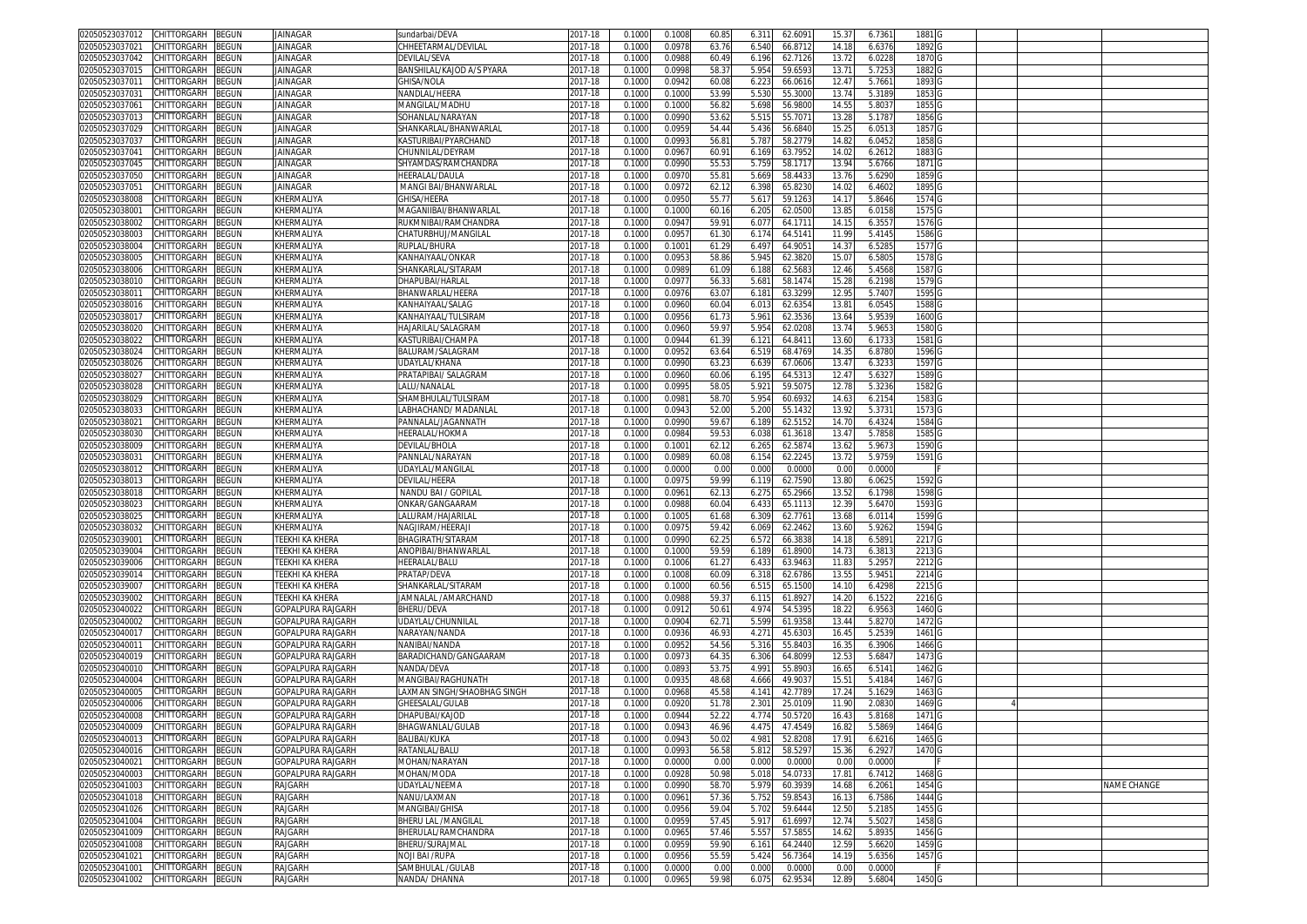| 02050523041005<br>CHITTORGARH<br>BEGUN               | RAJGARH              | HOKAM/DAYARAM           | 2017-18     | 0.1000 | 0.0959 | 54.4  | 5.511<br>57.466          | 14.50 | 5.832  | 1448              |                |             |
|------------------------------------------------------|----------------------|-------------------------|-------------|--------|--------|-------|--------------------------|-------|--------|-------------------|----------------|-------------|
| CHITTORGARH<br>02050523041006<br>BEGUN               | RAJGARH              | SHYAMLAL/DEVI           | 017-18      | 0.1000 | 0.0959 | 49.99 | 4.952<br>51.637          | 12.39 | 4.4787 | 1453              |                |             |
| 02050523041011<br>CHITTORGARH<br>3EGUN               | RAJGARH              | MOHANIBAI/BALU          | 2017-18     | 0.1000 | 0.1000 | 51.96 | 52.480<br>5.248          | 16.61 | 6.101  | 1449 G            |                |             |
|                                                      |                      |                         |             |        |        |       |                          |       |        |                   |                |             |
| 02050523041013<br>CHITTORGARH<br>BEGUN               | RAJGARH              | UDA/GOMA                | 017-18      | 0.1000 | 0.0000 | 0.00  | 0.000<br>0.000           | 0.00  | 0.0000 |                   |                |             |
| 02050523041014<br>CHITTORGARH<br>BEGUN               | RAJGARH              | NANDA/JEETA             | 2017-18     | 0.100  | 0.000  | 0.00  | 0.000<br>0.000           | 0.0   | 0.0000 |                   |                |             |
| 02050523041015<br>CHITTORGARH<br>BEGUN               | RAJGARH              | ANOPI BAI/RAMLAI        | 2017-18     | 0.1000 | 0.0967 | 51.32 | 5.161<br>53.371          | 14.22 | 5.3129 | 1445              |                |             |
| <b>CHITTORGARH</b><br><b>BEGUN</b><br>02050523041020 | RAJGARH              | DEVALAL / GOPI          | 2017-18     | 0.100  | 0.096  | 48.8  | 48.130<br>4.65           | 17.7  | 5.9728 | 1442              |                |             |
| CHITTORGARH<br>BEGUN<br>02050523041024               | RAJGARH              | KAMLI BAI/MOHANLAL      | 2017-18     | 0.1000 | 0.095  | 54.8  | 5.183<br>54.1588         | 16.40 | 6.2180 | 1446              |                |             |
| 02050523041025<br>CHITTORGARH<br>3EGUN               | RAJGARH              | CHUNIYA/KALU            | 2017-18     | 0.100  | 0.0994 | 53.26 | 5.47<br>55.110           | 14.9  | 5.752  | 1447              |                |             |
|                                                      |                      |                         |             |        |        |       |                          |       |        |                   |                |             |
| CHITTORGARH<br>3EGUN<br>02050523041028               | RAJGARH              | DEVALAL/DEVILAI         | 2017-18     | 0.1000 | 0.095  | 53.2  | 56.977<br>5.44           | 11.55 | 4.6063 | 1451              |                |             |
| 02050523041031<br>CHITTORGARH<br>BEGUN               | RAJGARH              | SAMBHU LAL / NATHU      | 2017-18     | 0.100  | 0.096  | 49.3  | 51.962<br>5.03           | 18.0  | 6.561  | 1443              |                |             |
| CHITTORGARH<br>BEGUN<br>02050523041032               | RAJGARH              | RAMCHANDRA/NARAYAN      | 2017-18     | 0.1000 | 0.0956 | 54.16 | 5.455<br>57.060          | 15.82 | 6.3185 | 1452 G            |                |             |
| CHITTORGARH<br>BEGUN<br>02050523042009               | UMAR KI KHAL         | KAJODI BAI/HEERALAI     | 2017-18     | 0.1000 | 0.0992 | 55.2  | 5.766<br>58.125          | 14.74 | 5.9968 | 1827 G            |                |             |
| CHITTORGARH<br>BEGUN<br>02050523042012               | UMAR KI KHAL         | BHAVARLAL/DEVA          | 2017-18     | 0.1000 | 0.097  | 59.93 | 6.198<br>63.504          | 13.62 | 6.0549 | 1830 G            |                |             |
|                                                      |                      |                         |             |        |        |       |                          |       |        |                   |                |             |
| CHITTORGARH<br>BEGUN<br>02050523042002               | UMAR KI KHAL         | MADHO/LALU              | 2017-18     | 0.1000 | 0.1000 | 60.1  | 6.192<br>61.920          | 13.7  | 5.9775 | 1831 G            |                |             |
| CHITTORGARH<br>BEGUN<br>02050523042005               | UMAR KI KHAL         | PRITVIRAJ/NARAYAN       | 2017-18     | 0.1000 | 0.0994 | 59.52 | 6.369<br>64.074          | 14.1  | 6.3238 | 1832 G            |                |             |
| CHITTORGARH<br>BEGUN<br>02050523042001               | UMAR KI KHAL         | GHISALAL/HARIRAM        | 2017-18     | 0.1000 | 0.0967 | 61.16 | 62.792<br>6.07           | 13.59 | 5.9737 | 1833 G            |                |             |
| 02050523042004<br>CHITTORGARH<br>3EGUN               | UMAR KI KHAI         | KASTURIBAI/BARDICHAND   | 2017-18     | 0.100  | 0.0950 | 55.1  | 5.68<br>59.863           | 13.57 | 5.686  | 1828 G            |                |             |
| 02050523042006<br>CHITTORGARH<br>BEGUN               | UMAR KI KHAL         | UDAILAL/NANDA           | 2017-18     | 0.1000 | 0.095  | 61.9  | 6.222<br>64.9478         | 13.56 | 6.1644 | 1834              |                |             |
| 02050523042008<br>CHITTORGARH<br>3EGUN               | <b>UMAR KI KHAI</b>  | THAKARLAL/KUKA          | 2017-18     | 0.100  | 0.098  | 62.1! | 6.31<br>64.221           | 13.69 | 6.1540 | 1835 0            |                |             |
|                                                      |                      |                         |             |        |        |       |                          |       |        |                   |                |             |
| 02050523042010<br>CHITTORGARH<br>BEGUN               | UMAR KI KHAL         | CHAGANLAL/KUKA          | 017-18      | 0.1000 | 0.095  | 61.1  | 5.968<br>62.821          | 14.01 | 6.1613 | 1836 0            |                |             |
| 02050523042014<br>CHITTORGARH<br>3EGUN               | UMAR KI KHAL         | BHERU LAL/RAMCHANDRA    | 2017-18     | 0.100  | 0.094  | 58.0  | 5.89<br>62.349           | 13.69 | 5.9749 | 1829 G            |                |             |
| 02050523043029<br>CHITTORGARH<br>BEGUN               | NAHARGARH PARSOL     | \ZANBAI/RAMCHANDRA      | 2017-18     | 0.1000 | 0.0000 | 0.00  | 0.000<br>0.000           | 0.00  | 0.0000 |                   |                |             |
| CHITTORGARH<br>BEGUN<br>02050523043031               | NAHARGARH PARSOL     | BHANWARLAL/DHANNA       | 2017-18     | 0.100  | 0.0980 | 60.1  | 6.484<br>66.163          | 15.20 | 7.0402 | 2199 G            |                |             |
| CHITTORGARH<br>02050523043020<br>3EGUN               | NAHARGARH PARSOL     | SUKHALAL @ SEVA /HOKMA  | 2017-18     | 0.100  | 0.0999 | 57.1  | 54.944<br>5.48           | 16.9  | 6.5119 | 2195              |                |             |
| CHITTORGARH                                          |                      |                         | $2017 - 18$ |        |        |       | 61.945                   |       |        |                   |                |             |
| 02050523043008<br>3EGUN                              | NAHARGARH PARSOL     | BHEEMA/RAMCHANDRA       |             | 0.100  | 0.096  | 62.3  | 5.95                     | 12.2  | 5.2987 | 22000             |                |             |
| 02050523043015<br>CHITTORGARH<br>BEGUN               | NAHARGARH PARSOL     | SEVA/HARIRAM            | 2017-18     | 0.1000 | 0.097  | 44.97 | 3.790<br>39.072          | 17.06 | 4.6664 | 2192 <sub>G</sub> |                |             |
| 02050523043005<br>CHITTORGARH<br>BEGUN               | NAHARGARH PARSOL     | MOTILAL/CHEETAR         | 2017-18     | 0.100  | 0.094  | 58.92 | 5.94<br>62.888           | 12.97 | 5.7092 | 2197              |                |             |
| 02050523043022<br>CHITTORGARH<br>BEGUN               | NAHARGARH PARSOL     | KANVRA /JAGANNATH       | 017-18      | 0.100  | 0.093  | 51.20 | $5.06^{\circ}$<br>54.128 | 16.97 | 6.430  | 2194              |                |             |
| 02050523043028<br>CHITTORGARH<br>BEGUN               | NAHARGARH PARSOL     | ONKAR / GISA            | 2017-18     | 0.100  | 0.099  | 47.6  | 4.85<br>48.852           | 15.3  | 5.2489 | 2191 G            |                |             |
| CHITTORGARH                                          |                      | DEVLIBAI/BHAGIRATH      | 017-18      |        | 0.098  | 57.88 | 5.81<br>58.955           |       |        | 2196              |                | NAME CHANGE |
| 02050523043009<br>BEGUN                              | NAHARGARH PARSOL     |                         |             | 0.1000 |        |       |                          | 15.57 | 6.425  |                   |                |             |
| 02050523043030<br>CHITTORGARH<br>3EGUN               | NAHARGARH PARSOL     | AMRA LAL/ HEMA          | 017-18      | 0.100  | 0.097  | 50.4  | 50.235<br>4.90           | 18.2  | 6.407  | 2193              |                |             |
| CHITTORGARH<br>02050523043014<br>BEGUN               | NAHARGARH PARSOLI    | KISHOR/CHATRA           | 2017-18     | 0.1000 | 0.097  | 58.7  | 6.01<br>61.6086          | 13.99 | 6.0329 | 2198              |                |             |
| 02050523044003<br>CHITTORGARH<br>3EGUN               | HARDEVPURA           | UDA /VENA               | 017-18      | 0.100  | 0.097  | 60.1  | 6.200<br>63.917          | 12.9  | 5.7758 | 1940              |                |             |
| 02050523044010<br>CHITTORGARH<br>BEGUN               | HARDEVPURA           | DHAPUBAI/DAULA          | 017-18      | 0.1000 | 0.099  | 55.9  | 5.87<br>59.164           | 13.5  | 5.5949 | 1936              |                |             |
| 02050523044013<br>CHITTORGARH<br>BEGUN               | HARDEVPURA           | NOLA /NANDA             | 2017-18     | 0.100  | 0.095  | 64.2  | 6.43<br>67.634           | 12.4  | 5.880  | 1945 G            |                |             |
| CHITTORGARH                                          |                      | DEVA /NANA              |             |        |        |       |                          |       |        | 1941 G            |                |             |
| 02050523044002<br>BEGUN                              | HARDEVPURA           |                         | 2017-18     | 0.1000 | 0.097  | 62.69 | 6.350<br>65.3292         | 13.54 | 6.1915 |                   |                |             |
| 02050523044014<br>CHITTORGARH<br>BEGUN               | HARDEVPURA           | KAMALIBAI /UDA          | 2017-18     | 0.1000 | 0.0990 | 63.74 | 6.611<br>66.7778         | 14.0  | 6.576  | 1944 G            |                |             |
| BEGUN<br>02050523044008<br>CHITTORGARH               | HARDEVPURA           | KANA /GOPI              | 2017-18     | 0.1000 | 0.0990 | 58.6  | 6.028<br>60.888          | 13.73 | 5.852  | 1937 G            |                |             |
| CHITTORGARH<br>BEGUN<br>02050523044009               | HARDEVPURA           | LADU A/S CHAMPA / DOLA  | 2017-18     | 0.1000 | 0.101  | 62.44 | 6.610<br>65.445          | 13.89 | 6.3630 | 1942 G            |                |             |
| CHITTORGARH<br>BEGUN<br>02050523044001               | HARDEVPURA           | PYARA /MODA             | 2017-18     | 0.1000 | 0.0946 | 63.32 | 6.47<br>68.4672          | 13.57 | 6.5034 | 1943 <sub>G</sub> |                |             |
| BEGUN<br>02050523044004<br>CHITTORGARH               | HARDEVPURA           | NANDU BAI/DEVA          | 2017-18     | 0.1000 | 0.0980 | 47.0  | 4.804<br>49.020          | 14.5  | 4.9822 | 1935 G            |                |             |
|                                                      |                      |                         |             |        |        |       |                          |       |        |                   |                |             |
| 02050523044006<br>CHITTORGARH<br>BEGUN               | <b>HARDEVPURA</b>    | NATHULAL/NARAYAN        | 2017-18     | 0.1000 | 0.0989 | 59.8  | 6.040<br>61.0718         | 13.09 | 5.596  | 1939              |                |             |
| 02050523044007<br>CHITTORGARH<br>BEGUN               | HARDEVPURA           | BARJIBAI/POKHAR         | 017-18      | 0.100  | 0.0945 | 54.8  | 5.21<br>55.1640          | 13.8  | 5.328  | 1938              |                |             |
| 02050523044011<br>CHITTORGARH<br>3EGUN               | HARDEVPURA           | RAMLAL/NANDA            | 2017-18     | 0.1000 | 0.092  | 64.8  | 6.289<br>68.284          | 12.4  | 5.9410 | 1946 G            |                |             |
| CHITTORGARH<br>BEGUN<br>02050523045007               | AMARPURA PARSOLI     | BALU/NANDA              | 017-18      | 0.1000 | 0.047  | 59.24 | 3.165<br>66.3522         | 13.1  | 6.1219 | 2202              |                |             |
| 02050523045023<br>CHITTORGARH<br>BEGUN               | AMARPURA PARSOLI     | DAYARAM/MOTI            | 2017-18     | 0.100  | 0.0990 | 60.29 | 6.20<br>62.636           | 14.68 | 6.4368 | 2203              |                |             |
| CHITTORGARH<br>02050523045004<br>BEGUN               | AMARPURA PARSOLI     | HAJARI LAL/KASHIRAM     | 2017-18     | 0.1000 | 0.0000 | 0.00  | 0.000<br>0.0000          | 0.00  | 0.0000 |                   |                |             |
|                                                      |                      |                         |             |        |        |       |                          |       |        |                   |                |             |
| CHITTORGARH<br>0205052304501<br>3EGUN                | AMARPURA PARSOL      | HARLAL/BARDA            | $2017 - 18$ | 0.100  | 0.098  | 59.7  | 59.346<br>5.816          | 11.9  | 4.9565 | 2204 G            |                |             |
| 02050523045012<br>CHITTORGARH<br>3EGUN               | AMARPURA PARSOL      | KERING/LALU             | 017-18      | 0.100  | 0.098  | 62.0  | 1.383<br>14.040          | 11.28 | 1.1085 | 7 G               |                |             |
| 02050523045014<br>CHITTORGARH<br>BEGUN               | AMARPURA PARSOLI     | MADHO/JODHA             | 2017-18     | 0.100  | 0.100  | 63.60 | 67.890<br>6.82           | 14.47 | 6.877  | 2205 G            |                |             |
| 02050523045022<br>CHITTORGARH<br>BEGUN               | AMARPURA PARSOLI     | PANNIBAI/MEGA           | 017-18      | 0.1000 | 0.099  | 57.5  | 6.05<br>61.038           | 16.1! | 6.9004 | 2201 <sub>G</sub> |                | NAME CHANGE |
| 02050523046010<br>CHITTORGARH<br>3EGUN               | POHPURA              | DEVI LAL / CHUNNI LAI   | 2017-18     | 0.100  | 0.102  | 46.2  | 2.42<br>23.570           | 14.1  | 2.3349 | 2187              |                |             |
| <b>CHITTORGARH</b><br>02050523046002<br>BEGUN        | POHPURA              | MEGHA/DUNGA             | 2017-18     | 0.1000 | 0.0949 | 56.6  | 62.381<br>5.920          | 13.5  | 5.9300 | 2189              | 2050523003138  | TRANSFER    |
|                                                      |                      |                         |             |        |        |       |                          |       |        |                   |                |             |
| CHITTORGARH<br>02050523046017<br>3EGUN               | Pohpura              | RAMLAL/MANGILAI         | 2017-18     | 0.100  | 0.101  | 47.1  | 45.994<br>4.65           | 17.3  | 5.583  | 2188              | 02050523003140 | transfer    |
| CHITTORGARH<br>02050523046001<br>3EGUN               | Pohpura              | SHISIBAI/KANHAIYALAI    | 2017-18     | 0.1000 | 0.097  | 58.1  | 5.91<br>60.895           | 15.60 | 6.6495 | 2190              | 02050523003142 | TRANSFER    |
| 02050523047007<br>CHITTORGARH<br>3EGUN               | Parsoli              | DHALI BAI / SURAJMA     | 2017-18     | 0.100  | 0.101  | 55.8  | 5.645<br>55.891          | 13.69 | 5.3559 | 1376              |                |             |
| 02050523047010<br>CHITTORGARH<br>BEGUN               | Parsoli              | DHAPUBAI/BHERULAL       | 2017-18     | 0.1000 | 0.097  | 43.6  | 45.536<br>4.41           | 15.66 | 4.991  | 1375              |                |             |
| 02050523048001<br>CHITTORGARH<br>3EGUN               | MANDANA              | NATHULAL/MEGHA          | 017-18      | 0.100  | 0.098  | 57.30 | 5.94<br>60.642           | 14.3  | 6.091  | 2173              |                |             |
|                                                      |                      |                         |             |        |        |       |                          |       |        |                   |                |             |
| 02050523048004 CHILIORGARH BEGUN                     | MANDANA              | KISHANLAL/RAMCHANDRA    | 2017-18     | 0.1000 | 0.0998 | 53.35 | 5.724<br>57.3547         | 14.98 | 6.0139 | 2172 G            |                |             |
| 02050523048003<br>CHITTORGARH BEGUN                  | MANDANA              | MOHANSINGH/ KISHANSINGH | 2017-18     | 0.1000 | 0.1000 | 59.62 | 6.490<br>64.9000         | 13.18 | 5.9877 | 2174 G            |                |             |
| 02050523049001<br>CHITTORGARH<br>BEGUN               | NATHURAM JI KA KHERA | DEVISINGH/NAHARSINGH    | 2017-18     | 0.1000 | 0.097  | 56.0  | 5.789<br>59.3744         | 15.63 | 6.4963 | 2175 G            |                |             |
| 02050523049005<br>CHITTORGARH<br>BEGUN               | NATHURAM JI KA KHERA | HANGAMIBAI/DEVI         | 2017-18     | 0.1000 | 0.1020 | 56.27 | 5.884<br>57.686          | 15.37 | 6.2067 | 2176 G            |                |             |
| 02050523049006<br>CHITTORGARH<br>BEGUN               | NATHURAM JI KA KHERA | ONKAR/NANURAM           | 2017-18     | 0.1000 | 0.0495 | 59.26 | 3.098<br>62.585          | 14.78 | 6.4761 | 2178 G            |                |             |
| 02050523049004<br><b>BEGUN</b><br>CHITTORGARH        | NATHURAM JI KA KHERA | AMARCHAND/HARDEV        | 2017-18     | 0.1000 | 0.1015 | 54.7  | 5.868<br>57.8128         | 15.87 | 6.4227 | 2177 G            |                |             |
|                                                      |                      |                         |             |        |        |       |                          |       |        |                   |                |             |
| CHITTORGARH<br>02050523050001<br>BEGUN               | <b>GUNTA</b>         | GHEESA/DUNGA            | 2017-18     | 0.1000 | 0.1007 | 56.37 | 5.524<br>54.8560         | 14.80 | 5.6833 | 2170 G            |                |             |
| 02050523050002<br>CHITTORGARH<br>BEGUN               | <b>GUNTA</b>         | SHANKARLAL/GOKAL        | 2017-18     | 0.1000 | 0.0962 | 58.40 | 5.723<br>59.4906         | 15.46 | 6.4383 | 2171 G            |                |             |
| 02050523050006<br>CHITTORGARH<br>BEGUN               | <b>GUNTA</b>         | MANGILAL/KAJOD          | 2017-18     | 0.1000 | 0.0996 | 53.09 | 5.453<br>54.7490         | 15.35 | 5.8829 | 2168 <sub>G</sub> |                |             |
| 02050523050003<br>CHITTORGARH<br>BEGUN               | <b>GUNTA</b>         | MOHNIBAI/MANGIDAS       | 2017-18     | 0.1000 | 0.099  | 52.37 | 5.282<br>53.085          | 14.74 | 5.4772 | 2169 G            |                |             |
| 02050523051003<br>CHITTORGARH<br>BEGUN               | PRATAPPURA           | MANGILAL/HEERA          | 2017-18     | 0.1000 | 0.0948 | 59.09 | 5.841<br>61.613          | 15.10 | 6.513  | 2165 G            |                |             |
| 02050523051002<br>CHITTORGARH<br>BEGUN               | PRATAPPURA           | KISHNIBAI/VENA          | 2017-18     | 0.1000 | 0.1008 | 60.09 | 61.1508<br>6.164         | 15.38 | 6.5830 | 2166 G            |                |             |
|                                                      |                      |                         |             |        |        |       |                          |       |        |                   |                |             |
| 02050523051001<br>CHITTORGARH<br><b>BEGUN</b>        | PRATAPPURA           | NARU/DALU               | 2017-18     | 0.1000 | 0.0968 | 62.0  | 6.321<br>65.2996         | 15.36 | 7.0213 | 2167 G            |                |             |
| CHITTORGARH BEGUN<br>02050523052004                  | GORLA                | LALIBAI/BHANWARLAL      | 2017-18     | 0.1000 | 0.0960 | 57.82 | 6.294<br>65.5625         | 12.45 | 5.7139 | 2221 G            |                |             |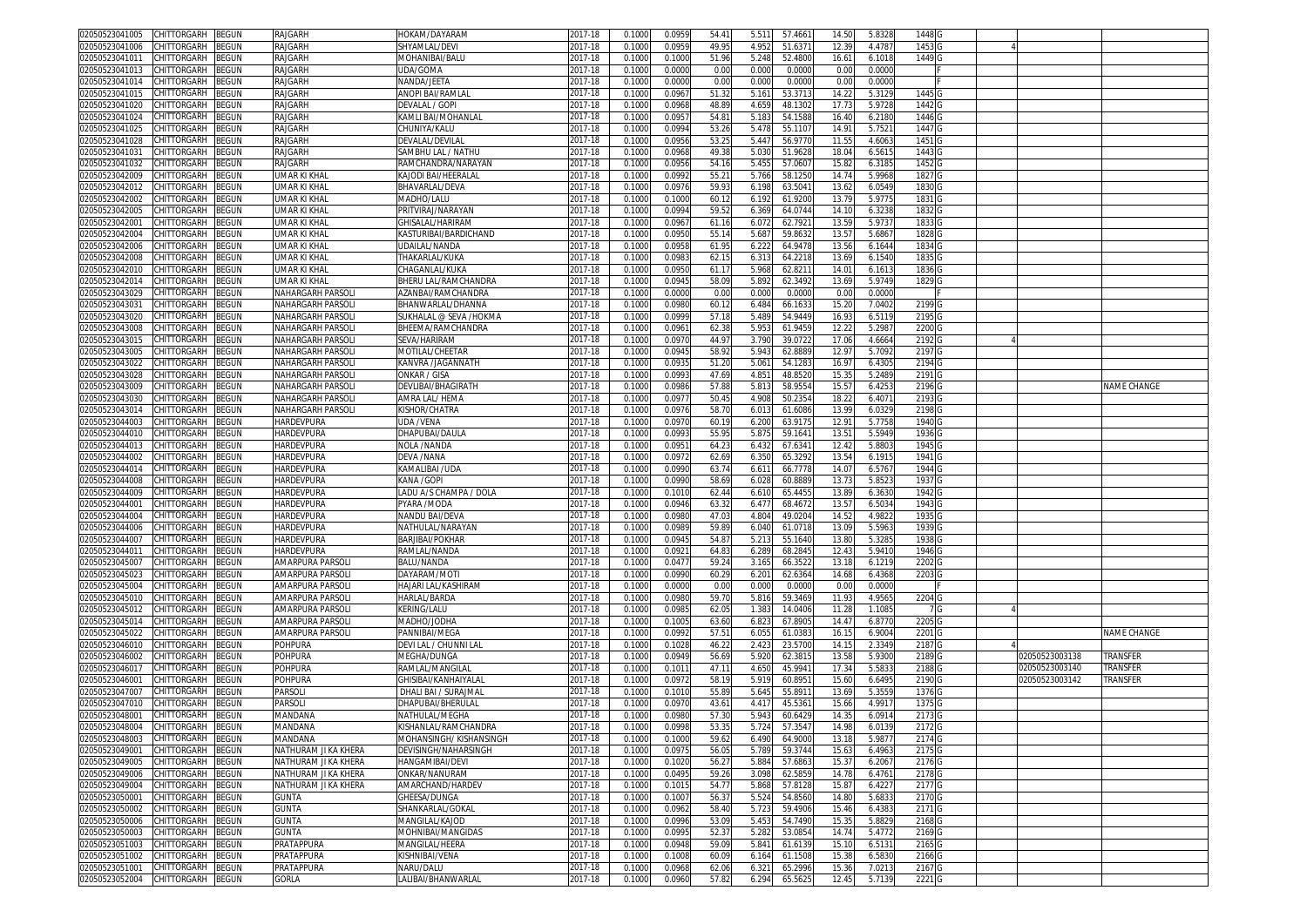| CHITTORGARH<br>BEGUN<br>02050523052007                                | GORLA                       | BHULIBAI/JAYRAM D/o HEERA                    | 2017-18     | 0.1000  | 0.0963         | 46.18          | 4.796         | 49.802           | 17.41         | 6.0696  | 2218              |                | NAME CHANGE     |
|-----------------------------------------------------------------------|-----------------------------|----------------------------------------------|-------------|---------|----------------|----------------|---------------|------------------|---------------|---------|-------------------|----------------|-----------------|
| 02050523052008<br>CHITTORGARH<br>3EGUN                                | GORLA                       | BAJERAM/SURAJMAI                             | 2017-18     | 0.1000  | 0.0966         | 58.7           | 6.33          | 65.600           | 14.8          | 6.832   | 2220              |                |                 |
| CHITTORGARH<br>02050523052001<br>3EGUN                                | <b>GORLA</b>                | GANGARAM/BHURA                               | 2017-18     | 0.1000  | 0.0998         | 56.2           | 6.206         | 62.1844          | 15.09         | 6.568   | 2219              |                |                 |
| 02050523053005<br><b>CHITTORGARH</b><br>BEGUN                         | HADO KA KHERA               | <b>BHERU/CHOGA</b>                           | 2017-18     | 0.100   | 0.097          | 50.3           | 5.276         | 54.279           | 18.46         | 7.014   | 2184              |                |                 |
| BEGUN<br>02050523053007<br>CHITTORGARH                                | HADO KA KHERA               | DEVA/BHURA                                   | 2017-18     | 0.1000  | 0.096          | 52.98          | 5.555         | 57.804           | 16.3          | 6.620   | 2182              |                |                 |
| 02050523053011<br>CHITTORGARH<br>BEGUN                                | HADO KA KHERA               | HARLAL/BHURA                                 | 2017-18     | 0.1000  | 0.0980         | 42.9           | 4.418         | 45.081           | 18.3          | 5.803   | 6                 |                |                 |
| CHITTORGARH<br>3EGUN<br>02050523053012                                | HADO KA KHERA               | KANSINGH/SHAMBHUSINGH                        | 2017-18     | 0.1000  | 0.0959         | 54.0           | 5.67'         | 59.134           | 15.74         | 6.515   | 2183              |                |                 |
| CHITTORGARH<br>3EGUN<br>02050523053003                                | HADO KA KHERA               | VARAYAN/ UDA                                 | 2017-18     | 0.1000  | 0.098          | 57.4           | 6.106         | 61.864           | 16.5          | 7.175   | 2185              |                |                 |
| 3EGUN<br>02050523053006<br>CHITTORGARH                                | HADO KA KHERA               | HUKMA/UDA                                    | 2017-18     | 0.1000  | 0.098          | 58.8           | 6.055         | 61.347           | 15.5          | 6.669   | 2186              |                |                 |
| 02050523054002<br>CHITTORGARH<br>3EGUN                                | Surpur                      | CHAGANLAL /ONKAR                             | 2017-18     | 0.1000  | 0.0996         | 59.8           | 6.13          | 61.576           | 14.98         | 6.457   | 2228              |                |                 |
| 02050523054001<br>CHITTORGARH<br>3EGUN                                | <b>SURPUR</b>               | MADHO/NAVLA                                  | 2017-18     | 0.1000  | 0.0995         | $62.5^{\circ}$ | 6.438         | 64.703           | 13.74         | 6.223   | 2229              |                |                 |
| 3EGUN<br>02050523054010<br>CHITTORGARH                                | surpur                      | onkar/todu                                   | 2017-18     | 0.1000  | 0.098          | 55.9           | 5.84          | 59.180           | 16.04         | 6.644   | 2230              |                |                 |
| 02050523056003<br>CHITTORGARH<br>BEGUN                                | GOPALPURA BHICHOR           | CHOGA LAL/DUNGA                              | 2017-18     | 0.1000  | 0.095          | 56.7           | 5.82          | 60.762           | 14.34         | 6.099   | 2180              |                |                 |
| 02050523056001<br>CHITTORGARH<br>BEGUN                                | GOPALPURA BHICHOR           | (HUMAN / MANGI LAI                           | 2017-18     | 0.1000  | 0.098          | 55.6           | 5.62          | 57.048           | 14.40         | 5.7502  | 2179              |                |                 |
| 02050523056004<br>CHITTORGARH<br>፡EGUN                                | GOPALPURA BHICHOR           | NANIBAI/HEERALAI                             | 2017-18     | 0.1000  | 0.099          | 55.68          | 5.78          | 58.237           | 17.0          | 6.934   | 2181              |                |                 |
| CHITTORGARH<br>3EGUN<br>02050523057001                                | ANANDPURA                   | <b>BHOJA/UGMA</b>                            | 2017-18     | 0.1000  | 0.0960         | 56.99          | 5.577         | 58.093           | 15.32         | 6.2298  | 1789              | 02050523072052 | TRANSFER        |
| 02050523059001<br>CHITTORGARH<br>BEGUN                                | <b>MOTIPURA</b>             | DAKH KANWAR/ PARWATSINGH                     | 2017-18     | 0.100   | 0.099          | 51.3           | 5.52          | 55.400           | 14.79         | 5.735   | 2232              | 02050523045029 | <b>TRANSFER</b> |
| CHITTORGARH<br>3EGUN<br>02050523059002                                | MOTIPURA                    | RADHESHYAM/KISHORILAL                        | 2017-18     | 0.1000  | 0.0996         | 43.60          | 4.50          | 45.210           | 17.22         | 5.450   |                   | )2050523045030 | TRANSFER        |
| CHITTORGARH<br>02050523059004<br><b>EGUN</b>                          | <b>MOTIPURA</b>             | MOHNIBAI/KALYAN                              | $2017 - 18$ | 0.100   | 0.0999         | 47.2           | 5.009         | 50.140           | 16.0          | 5.622   | 2231              | 02050523001032 | <b>TRANSFER</b> |
| CHITTORGARH<br>02050523063001<br>3EGUN                                | SUWANIYA                    | ARJUN/DEEPA GAWAR                            | 2017-18     | 0.1000  | 0.102          | 56.93          | 5.953         | 58.305           | 11.73         | 4.787   | 1339              |                |                 |
| 02050523063004<br>CHITTORGARH<br><b>EGUN</b>                          | SUWANIYA                    | BHERU/MOHAN                                  | 2017-18     | 0.100   | 0.097          | 52.1           | 5.245         | 54.072           | 12.48         | 4.723   | 1302              |                |                 |
| 02050523063005<br>CHITTORGARH<br>BEGUN                                | SUWANIYA                    | DEVILAL/BHANWARLAI                           | 2017-18     | 0.1000  | 0.097          | 56.2           | 5.766         | 59.017           | 11.2          | 4.639   | 1340              |                |                 |
| 02050523063006<br>CHITTORGARH<br>BEGUN                                | SUWANIYA                    | NANA @ FORIYA/KISHNA                         | 2017-18     | 0.1000  | 0.100          | 54.6           | 5.75          | 57.512           | 14.9          | 6.0066  | 1303              |                |                 |
| 02050523063008<br>CHITTORGARH<br>3EGUN                                | SUWANIYA                    | SUNDAR/CHENA                                 | 2017-18     | 0.1000  | 0.097          | 58.63          | 5.972         | 61.440           | 13.6          | 5.883   | 1341              |                |                 |
| CHITTORGARH<br><b>BEGUN</b><br>02050523063009                         |                             |                                              | 2017-18     | 0.100   | 0.096          | 58.0           | 5.89          | 60.982           | 12.8          | 5.477   | 1316              |                |                 |
| CHITTORGARH                                                           | SUWANIYA                    | GOKUL/MUNSHI (GANVAR)                        | 2017-18     |         | 0.096          | 62.5           |               |                  |               | 5.0646  | 1342              |                |                 |
| 02050523063010<br>3EGUN<br>02050523063011                             | SUWANIYA                    | CHANDNIBAI/PRATAP                            | 2017-18     | 0.1000  |                |                | 6.41<br>5.693 | 66.318<br>59.800 | 10.91         | 4.826   | 1317              |                |                 |
| <b>CHITTORGARH</b><br>BEGUN<br>CHITTORGARH<br>BEGUN<br>02050523063013 | <b>SUWANIYA</b><br>SUWANIYA | SHANTILAL /BALU DAROGA                       |             | 0.100   | 0.095<br>0.097 | 57.3<br>63.66  | 6.53          | 66.700           | 11.5<br>11.40 | 5.322   | 1367              |                |                 |
|                                                                       |                             | MODIRAM/HEERA DROGA                          | 2017-18     | 0.1000  |                |                |               |                  |               |         |                   |                |                 |
| 02050523063014<br>CHITTORGARH<br>3EGUN                                | SUWANIYA                    | BHERU/HARIKISHAN                             | 2017-18     | 0.1000  | 0.102          | 58.8           | 5.754         | 56.411           | 11.7          | 4.632   | 1343              |                |                 |
| CHITTORGARH<br>02050523063015<br>3EGUN                                | SUWANIYA                    | PRITHVIRAJ/MOHAN(HAJURI)                     | 2017-18     | 0.1000  | 0.1000         | 60.2           | 6.328         | 63.280           | 11.2          | 4.974   | 1344              |                |                 |
| CHITTORGARH<br>3EGUN<br>02050523063016                                | SUWANIYA                    | CHUNNILAL/HAJARI BHI                         | 2017-18     | 0.1000  | 0.098          | 57.4           | 5.897         | 59.9898          | 9.48          | 3.9808  | 1345              |                |                 |
| 3EGUN<br>02050523063017<br>CHITTORGARH                                | SUWANIYA                    | RAMESHVAR/RATIRAM BALAI                      | 2017-18     | 0.1000  | 0.100          | 63.5           | 6.625         | 65.789           | 11.32         | 5.213   | 1368              |                |                 |
| 3EGUN<br>02050523063019<br>CHITTORGARH                                | SUWANIYA                    | BARADIBAI/JAYRAM                             | 2017-18     | 0.1000  | 0.100          | 55.64          | 5.73          | 57.218           | 12.98         | 5.198   | 1346              |                |                 |
| 02050523063020<br>CHITTORGARH<br>3EGUN                                | SUWANIYA                    | JADAVBAI/GOKAI                               | 2017-18     | 0.1000  | 0.100          | 57.8           | 5.940         | 59.340           | 12.36         | 5.134   | 1318              |                |                 |
| 3EGUN<br>02050523063021<br>CHITTORGARH                                | SUWANIYA                    | RAMDAYAL/VENA                                | 2017-18     | 0.1000  | 0.099          | 51.0           | 5.202         | 52.281           | 12.94         | 4.735   | 1298              |                |                 |
| 3EGUN<br>02050523063022<br>CHITTORGARH                                | SUWANIYA                    | HARISINGH/JADU(GANVAR)                       | 2017-18     | 0.1000  | 0.097          | 54.4           | 5.760         | 59.076           | 11.2          | 4.643   | 1319              |                |                 |
| 02050523063023<br>CHITTORGARH<br>3EGUN                                | SUWANIYA                    | IITMAL/RUPLAL BAI                            | 2017-18     | 0.1000  | 0.097          | 58.6           | 5.940         | 60.674           | 13.45         | 5.7129  | 1320              |                |                 |
| CHITTORGARH<br><b>EGUN</b><br>02050523063024                          | SUWANIYA                    | LADU/MAYARAM                                 | 2017-18     | 0.1000  | 0.099          | 61.62          | 6.312         | 63.437           | 13.6          | 6.047   | 1347              |                |                 |
| CHITTORGARH<br>3EGUN<br>02050523063025                                | SUWANIYA                    | VIUNSHI/RASAL GANVAR                         | 2017-18     | 0.1000  | 0.099          | 55.68          | 5.703         | 57.432           | 12.10         | 4.864   | 1321              |                |                 |
| CHITTORGARH<br>BEGUN<br>02050523063027                                | SUWANIYA                    | GUMA/MUNSHI                                  | 2017-18     | 0.1000  | 0.100          | 54.5           | 5.609         | 55.6448          | 13.8          | 5.394   | 1304              |                |                 |
| 02050523063028<br>CHITTORGARH<br>3EGUN                                | SUWANIYA                    | <b>MANGILAL/RUPA</b>                         | 2017-18     | 0.1000  | 0.096          | 54.50          | 5.41'         | 56.130           | 14.97         | 5.8820  | 1305              |                |                 |
| CHITTORGARH<br>BEGUN<br>02050523063029                                | SUWANIYA                    | RAJIBAI/RAYSINGH                             | 2017-18     | 0.1000  | 0.104          | 53.66          | 5.941         | 56.851           | 12.50         | 4.974   | 1306              |                |                 |
| CHITTORGARH<br>02050523063031<br>3EGUN                                | SUWANIYA                    | RAMA/HEMA GANVAR                             | 2017-18     | 0.1000  | 0.0992         | 59.27          | 6.03          | 60.856           | 12.8          | 5.491   | 1348              |                |                 |
| 0205052306303.<br>CHITTORGARH<br><b>EGUN</b>                          | SUWANIYA                    | 3HIMA/MUNSHI GANVAR                          | 2017-18     | 0.100   | 0.102          | 56.2           | 5.87          | 57.504           | 12.74         | 5.128   | 1322              |                |                 |
| 02050523063034<br>CHITTORGARH<br>BEGUN                                | SUWANIYA                    | BARADICHAND A/S KHUMA /SUKKHA GANVAR 2017-18 |             | 0.1000  | 0.1000         | 57.96          | 6.185         | 61.850           | 13.03         | 5.641   | 1349              |                |                 |
| 02050523063035<br>CHITTORGARH<br>BEGUN                                | SUWANIYA                    | HARJI/NARAYAN GANVAR                         | 2017-18     | 0.1000  | 0.097          | 56.7           | 5.81          | 59.835           | 11.99         | 5.021   | 1350              |                |                 |
| 02050523063036<br>CHITTORGARH<br>3EGUN                                | SUWANIYA                    | PASMABAI/ASHU                                | 2017-18     | 0.1000  | 0.101          | 51.40          | 5.294         | 52.055           | 14.20         | 5.1745  | 1307              |                |                 |
| 02050523063038<br>CHITTORGARH<br><b>BEGUN</b>                         | SUWANIYA                    | SARDAR /HARCHAND @ TITA                      | 2017-18     | 0.100   | 0.101          | 55.7           | 5.79          | 57.243           | 13.8          | 5.553   | 1323              |                |                 |
| CHITTORGARH<br>02050523063039<br>3EGUN                                | SUWANIYA                    | BASRAM/HARRAM GANVAR                         | 2017-18     | 0.1000  | 0.1044         | 53.3           | 5.65          | 54.185           | 14.60         | 5.5382  | 1324              |                |                 |
| 02050523063040<br><b>CHITTORGARH</b><br>BEGUN                         | SUWANIYA                    | BAPULAL/BHAVSINGH                            | 2017-18     | 0.100   | 0.100          | 58.1           | 6.098         | 60.980           | 14.8          | 6.318   | 1351              |                |                 |
| CHITTORGARH<br>BEGUN<br>02050523063041                                | SUWANIYA                    | DERAM/RUPA BALAI                             | 2017-18     | 0.1000  | 0.1000         | 56.1           | 5.762         | 57.620           | 12.2          | 4.933   | 1352              |                |                 |
| 02050523063044<br>CHITTORGARH<br>3EGUN                                | SUWANIYA                    | JDELAL/MANGILAL HAJURI                       | 2017-18     | 0.1000  | 0.100          | 55.1           | 5.71          | 56.932           | 12.45         | 4.961   | 1325              |                |                 |
| CHITTORGARH<br>02050523063046<br>3EGUN                                | SUWANIYA                    | SHAMBHU LAL / GOPI HAJUR                     | 2017-18     | 0.1000  | 0.098          | 54.99          | 5.656         | 57.538           | 14.3          | 5.791   | 1326              |                |                 |
| CHITTORGARH<br>EGUN<br>02050523063047                                 | SUWANIYA                    | ADBAI/NANALAI                                | 2017-18     | 0.1000  | 0.0994         | 63.5           | 6.41          | 64.557           | 11.1          | 5.029   | 1373              |                |                 |
| CHITTORGARH<br>3EGUN<br>02050523063049                                | SUWANIYA                    | PASMABAI/GANGARAM                            | 2017-18     | 0.1000  | 0.1009         | 56.59          | 5.950         | 58.969           | 11.29         | 4.660   | 1353              |                |                 |
| CHITTORGARH<br>3EGUN<br>02050523063050                                | SUWANIYA                    | DEVILAL/PEMA                                 | 2017-18     | 0.1000  | 0.1020         | 54.4           | 5.643         | 55.323           | 11.96         | 4.631   | 1327              |                |                 |
| 02050523063053<br>CHITTORGARH<br>3EGUN                                | SUWANIYA                    | CHANDIBAI/KUKA                               | 2017-18     | 0.1000  | 0.103          | 58.3           | 6.205         | 60.067           | 14.47         | 6.0842  | 1354              |                |                 |
| 3EGUN<br>02050523063056<br>CHITTORGARH                                | SUWANIYA                    | CHHITTARLAL/MANGILAI                         | 2017-18     | 0.1000  | 0.093          | 54.1           | 5.35          | 57.540           | 14.7          | 5.953   | 1328              |                |                 |
| 02050523063057<br>CHITTORGARH<br>BEGUN                                | SUWANIYA                    | SITABAI/GOVARDHAN                            | 2017-18     | 0.1000  | 0.101          | 59.1           | 6.07          | 59.990           | 12.60         | 5.291   | 1369              |                |                 |
| 02050523063060 CHITTORGARH BEGUN                                      | SUWANIYA                    | I ULSIBAI/LALU                               | 2017-18     | U. IUUU | <b>0.0990</b>  | 58.19          | 5.894         | 59.535           | 14.4/         | 0.U3U I | 1355 (            |                |                 |
| 02050523063061 CHITTORGARH<br>BEGUN                                   | SUWANIYA                    | KALULAL/MULCHAND                             | 2017-18     | 0.1000  | 0.0999         | 59.30          | 6.116         | 61.221           | 13.22         | 5.6658  | 1356 <sub>C</sub> |                |                 |
| 02050523063062<br>CHITTORGARH<br>BEGUN                                | SUWANIYA                    | NATHU/BHANWARLAL                             | 2017-18     | 0.1000  | 0.0963         | 53.54          | 5.522         | 57.3416          | 14.55         | 5.8405  | 1329 G            |                |                 |
| 02050523063063<br>CHITTORGARH<br>BEGUN                                | SUWANIYA                    | GHISIBAI /KAJOD                              | 2017-18     | 0.1000  | 0.0950         | 58.93          | 6.011         | 63.273           | 13.20         | 5.8464  | 1357 G            |                |                 |
| 02050523063064<br>CHITTORGARH<br>BEGUN                                | SUWANIYA                    | HUKMA/DALLA                                  | 2017-18     | 0.1000  | 0.0972         | 57.05          | 5.811         | 59.7840          | 12.55         | 5.2520  | 1330 <sub>C</sub> |                |                 |
| 02050523063065<br>CHITTORGARH<br><b>BEGUN</b>                         | SUWANIYA                    | BAJERAM/SORAM                                | 2017-18     | 0.1000  | 0.1000         | 56.98          | 5.893         | 58.930           | 13.50         | 5.5692  | 1331 G            |                |                 |
| 02050523063066<br>CHITTORGARH<br>BEGUN                                | SUWANIYA                    | CHHAGNA/PRABHU                               | 2017-18     | 0.1000  | 0.1000         | 58.91          | 6.051         | 60.5100          | 13.34         | 5.6503  | 1358 <sub>C</sub> |                |                 |
| CHITTORGARH<br>02050523063068<br>3EGUN                                | SUWANIYA                    | GHISA A/S CHAMPA/RATIRAM                     | 2017-18     | 0.1000  | 0.0990         | 63.60          | 6.333         | 63.969           | 13.29         | 5.9509  | 1374              |                |                 |
| 02050523063070<br>CHITTORGARH<br>BEGUN                                | SUWANIYA                    | BARJIBAI/MANGU                               | 2017-18     | 0.1000  | 0.0970         | 60.30          | 5.996         | 61.814           | 12.21         | 5.2829  | 1359              |                |                 |
| 02050523063071<br>CHITTORGARH<br>3EGUN                                | SUWANIYA                    | SHANTIBAI @ SAYANI/CHATRRBHUJ                | 2017-18     | 0.1000  | 0.097          | 56.56          | 5.737         | 58.901           | 14.16         | 5.8381  | 1308              |                |                 |
| 02050523063072<br>CHITTORGARH<br>BEGUN                                | SUWANIYA                    | UGMABAI/GIRDHARI                             | 2017-18     | 0.1000  | 0.0983         | 57.66          | 5.964         | 60.671           | 11.88         | 5.0452  | 1332              |                |                 |
| 02050523063075<br>CHITTORGARH<br>3EGUN                                | SUWANIYA                    | HEMRAJ /HARCHAND @ TITA                      | 2017-18     | 0.1000  | 0.100          | 58.53          | 5.98          | 59.3948          | 13.46         | 5.5960  | 1360              |                |                 |
| 02050523063076<br>CHITTORGARH<br>BEGUN                                | SUWANIYA                    | SHANTIBAI / GHISHA                           | 2017-18     | 0.1000  | 0.1003         | 50.49          | 5.453         | 54.3669          | 13.45         | 5.1186  | 1299              |                |                 |
| 02050523063077<br>CHITTORGARH<br><b>BEGUN</b>                         | SUWANIYA                    | <b>DEVILAL/RUPA</b>                          | 2017-18     | 0.1000  | 0.0970         | 53.68          | 5.544         | 57.1546          | 15.35         | 6.1417  | 1300 <sub>G</sub> |                |                 |
|                                                                       |                             |                                              |             |         |                |                |               |                  |               |         |                   |                |                 |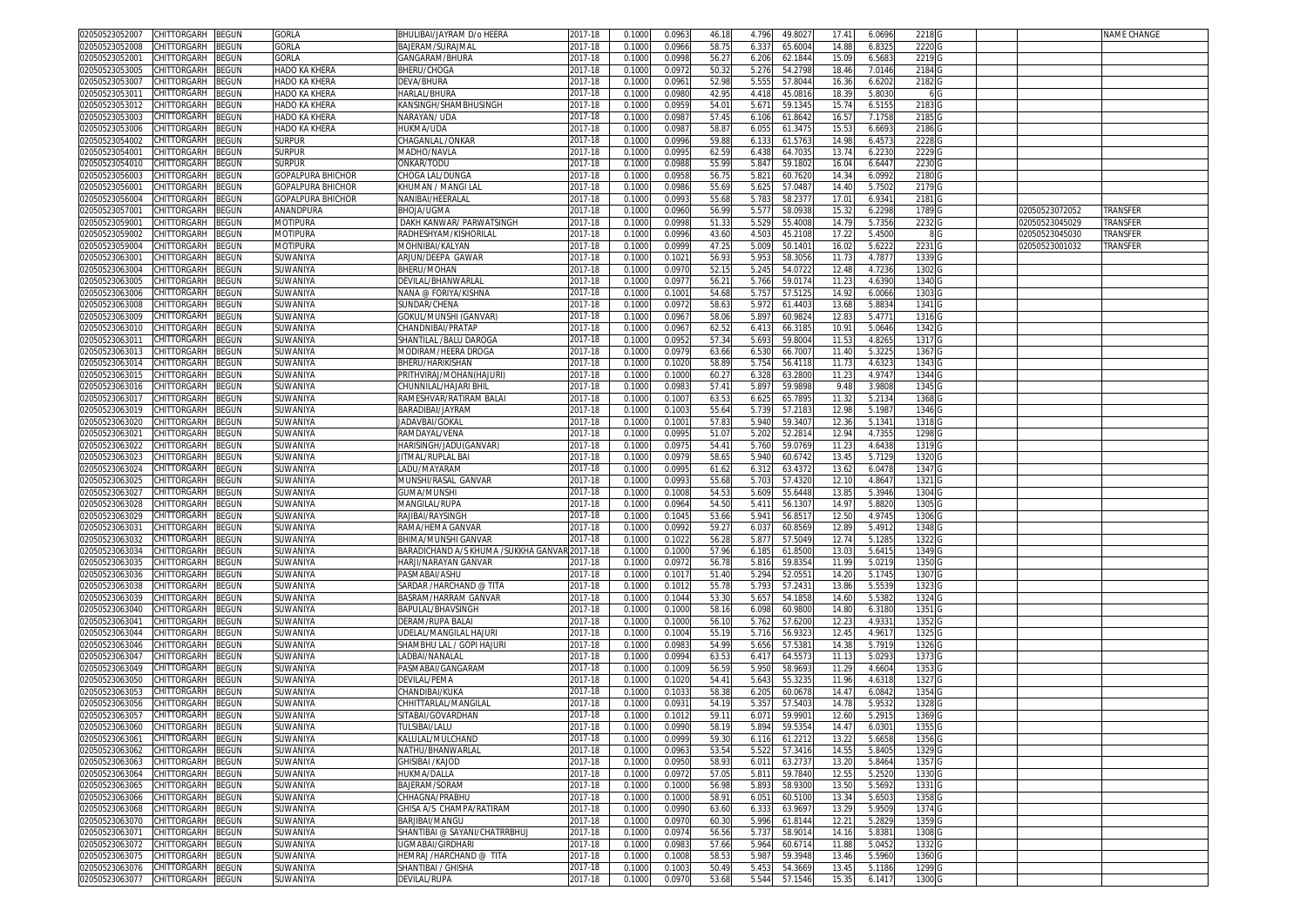| 02050523063078<br>CHITTORGARH<br>BEGUN                                | <b>SUWANIYA</b> | SHAMBHULAL/GOPI S / O DALIBAI  | 2017-18 | 0.100  | 0.095           | 56.0  | 5.80  | 60.616  | 12.94          | 5.490            | 1333              |                |                        |
|-----------------------------------------------------------------------|-----------------|--------------------------------|---------|--------|-----------------|-------|-------|---------|----------------|------------------|-------------------|----------------|------------------------|
| 02050523063043<br>CHITTORGARH<br>BEGUN                                | <b>SUWANIYA</b> | SHAMBHULAL/BALU                | 2017-18 | 0.1000 | 0.094           | 53.1  | 5.34  | 56.280  | 16.17          | 6.370            | 1309              |                |                        |
| 02050523063058<br>CHITTORGARH<br>BEGUN                                | <b>SUWANIYA</b> | SHAMATIYA/KHANHA KANJAR        | 2017-18 | 0.1000 | 0.100           | 58.8  | 6.241 | 62.285  | 15.44          | 6.732            | 1334 0            |                |                        |
| 02050523063054<br>CHITTORGARH<br>BEGUN                                | SUWANIYA        | PANNI/HEERA                    | 2017-18 | 0.1000 | 0.100           | 55.0  | 5.787 | 57.410  | 13.46          | 5.4093           | 1310              |                |                        |
|                                                                       |                 |                                |         |        |                 |       |       |         |                |                  |                   |                |                        |
| 02050523063073<br>CHITTORGARH<br>BEGUN                                | <b>SUWANIYA</b> | DHULIBAI/RAMSINGH              | 2017-18 | 0.100  | 0.078           | 50.9  | 4.146 | 53.017  | 15.28          | 5.670            | 1311 0            |                |                        |
| 02050523063033<br>CHITTORGARH<br>BEGUN                                | <b>SUWANIYA</b> | MITTU/MANGU                    | 2017-18 | 0.1000 | 0.099           | 58.0  | 6.00  | 60.575  | 13.73          | 5.821            | 1361              |                |                        |
| <b>CHITTORGARH</b><br><b>BEGUN</b><br>02050523063045                  | SUWANIYA        | SETHANI/UGMA                   | 2017-18 | 0.100  | 0.099           | 56.3  | 5.70  | 57.259  | 14.3           | 5.7360           | 1312              |                |                        |
| CHITTORGARH<br>BEGUN<br>02050523063055                                | SUWANIYA        | DEVILAL/MEGHA GANVAR           | 2017-18 | 0.100  | 0.099           | 49.90 | 5.05  | 50.896  | 13.61          | 4.8490           | 1301              |                |                        |
| 02050523063026<br>CHITTORGARH<br><b>BEGUN</b>                         | <b>SUWANIYA</b> | MEGHA/BHAVSINGH                | 2017-18 | 0.100  | 0.101           | 56.3  | 5.84  | 57.670  | 12.1           | 4.888            | 1313              |                |                        |
| CHITTORGARH<br>02050523063030<br>3EGUN                                | SUWANIYA        | CHANDIBAI/BHERU                | 2017-18 | 0.100  | 0.092           | 58.7  | 5.81  | 63.105  | 10.05          | 4.4397           | 1362              |                |                        |
| 02050523063018<br>CHITTORGARH<br><b>BEGUN</b>                         | SUWANIYA        | KANHAIYALAL/MANGILAL HAJURI    | 2017-18 | 0.100  | 0.097           | 56.0  | 5.64  | 57.827  | 11.6           | 4.703            | 1363              |                |                        |
| BEGUN<br>02050523063051<br>CHITTORGARH                                | SUWANIYA        | HARJI A/S LALU/ TITA           | 2017-18 | 0.1000 | 0.1004          | 60.95 | 6.435 | 64.093  | 13.96          | 6.2628           | 1364              |                |                        |
| CHITTORGARH<br>BEGUN<br>02050523063074                                | SUWANIYA        | THAKRIYA/MANGU                 | 2017-18 | 0.1000 | 0.1006          | 59.45 | 6.00  | 59.681  | 13.5           | 5.6696           | 1370              |                |                        |
| CHITTORGARH<br>BEGUN<br>02050523063042                                | <b>SUWANIYA</b> | DAKHIBAI/GOKAL                 | 2017-18 | 0.1000 | 0.100           | 58.1  | 6.04  | 60.009  | 14.01          | 5.8856           | 1335              |                |                        |
|                                                                       |                 |                                |         |        |                 | 53.3  |       |         |                |                  |                   |                |                        |
| CHITTORGARH<br>BEGUN<br>02050523063067                                | SUWANIYA        | SOHANIBAI/ JAYRAN              | 2017-18 | 0.100  | 0.097           |       | 5.50  | 56.319  | 13.54          | 5.3381           | 1314              |                |                        |
| BEGUN<br>02050523063003<br>CHITTORGARH                                | <b>SUWANIYA</b> | PRATAP/ONKAR                   | 2017-18 | 0.1000 | 0.094           | 53.2  | 5.218 | 55.275  | $15.6^{\circ}$ | 6.0394           | 1315              |                |                        |
| CHITTORGARH<br>BEGUN<br>02050523063037                                | SUWANIYA        | BADAMIBAI /JODHA               | 2017-18 | 0.1000 | 0.097           | 61.3  | 6.18  | 63.265  | 12.34          | 5.4647           | 1371              |                |                        |
| 02050523063080<br>CHITTORGARH<br>3EGUN                                | SUWANIYA        | UDAILAL/NARAYAN                | 2017-18 | 0.100  | 0.100           | 62.1  | 6.43  | 64.107  | 13.29          | 5.964            | 1372              |                |                        |
| 02050523063082<br>CHITTORGARH<br>BEGUN                                | SUWANIYA        | BALU/RAYSINGH                  | 2017-18 | 0.1000 | 0.101           | 58.8  | 6.099 | 60.2668 | 14.74          | 6.218            | 1365              |                |                        |
| 02050523063079<br>CHITTORGARH<br>BEGUN                                | <b>SUWANIYA</b> | NATHULAL/VEERMAAN              | 2017-18 | 0.100  | 0.101           | 54.6  | 5.71  | 56.178  | 16.44          | 6.4656           | 1336              |                |                        |
| 02050523063083<br>CHITTORGARH<br><b>BEGUN</b>                         | SUWANIYA        | RAJIBAI/BHURA                  | 2017-18 | 0.100  | 0.095           | 54.99 | 5.50  | 57.968  | 10.7'          | 4.3458           | 1337              |                |                        |
| CHITTORGARH<br><b>BEGUN</b><br>02050523063081                         | SUWANIYA        | THAKRI/SUKHA GAWAR             | 2017-18 | 0.1000 | 0.093           | 60.1  | 5.83  | 62.36   | 13.61          | 5.9416           | 1338              |                |                        |
| CHITTORGARH<br>BEGUN<br>02050523063084                                | SUWANIYA        | DASU/HARCHAND GAWAR            | 2017-18 | 0.1000 | 0.101           | 58.7  | 6.02  | 59.575  | 14.26          | 5.947            | 1366              |                |                        |
| 02050523132001<br>CHITTORGARH<br>BEGUN                                | GHANSHYAMPURA   | SHAMBHU/DUNGARAM               | 2017-18 | 0.100  | 0.095           | 56.6  | 6.22  | 65.020  | 11.87          | 5.4028           | 1474 <sub>C</sub> | 02050523023057 | TRANSFER               |
| CHITTORGARH<br>02050523132002<br>BEGUN                                | GHANSHYAMPURA   | SHRINGARI /JAYCHAND            | 2017-18 | 0.1000 | 0.099           | 60.4  | 6.25  | 62.917  | 14.68          | 6.465            | 1486              | 2050523023003  | <b><i>FRANSFER</i></b> |
| CHITTORGARH<br>02050523132003<br>3EGUN                                | GHANSHYAMPURA   | HAJARI LAL /PEMA               | 2017-18 | 0.100  | 0.100           | 57.5  | 5.77  | 57.700  | 12.5           | 5.061            | 1487              | )2050523023005 | TRANSFER               |
| 02050523132004<br>CHITTORGARH<br>BEGUN                                | GHANSHYAMPURA   | MEGHRAJ/RUPA                   | 2017-18 | 0.100  | 0.097           | 60.6  | 6.114 | 62.579  | 13.56          | 5.9400           | 1488              | 02050523023029 | <b><i>FRANSFEF</i></b> |
| 02050523132005<br>CHITTORGARH<br>BEGUN                                | GHANSHYAMPURA   | KANHAIYALAL/BHURALAI           | 2017-18 | 0.100  | 0.094           | 57.2  | 5.60  | 59.020  | 14.34          | 5.9248           | 1478              | 02050523023008 | Transfer               |
| 02050523132006<br>CHITTORGARH<br>BEGUN                                | GHANSHYAMPURA   | DHAPUBAI/PYARA @PYARCHAND      | 2017-18 | 0.1000 | 0.096           | 55.8  | 5.756 | 59.709  | 13.46          | 5.625            | 1479              | 02050523023009 | Transfer               |
| 02050523132007<br>CHITTORGARH                                         |                 |                                |         |        |                 |       |       |         |                |                  |                   |                |                        |
| 3EGUN                                                                 | GHANSHYAMPURA   | DEVILAL/TULSIRAM               | 2017-18 | 0.100  | 0.099           | 56.4  | 5.84  | 58.468  | 12.1           | 4.9642           | 1475              | 02050523023019 | <b><i>FRANSFEF</i></b> |
| CHITTORGARH<br>BEGUN<br>02050523132008                                | GHANSHYAMPURA   | KANHAIYAAL/GHASIRAM            | 2017-18 | 0.1000 | 0.099           | 55.2  | 5.94  | 59.708  | 15.63          | 6.532            | 1485              | 02050523023026 | Transfer               |
| 02050523132009<br>CHITTORGARH<br><b>BEGUN</b>                         | GHANSHYAMPURA   | DHAPUBAI/HARIRAM               | 2017-18 | 0.100  | 0.099           | 55.6  | 5.76  | 57.737  | 12.35          | 4.991            | 1476              | 02050523023027 | <b>TRANSFER</b>        |
| CHITTORGARH<br>02050523132010<br>3EGUN                                | GHANSHYAMPURA   | NANDLAL/RAMAJ                  | 2017-18 | 0.100  | 0.098           | 55.43 | 5.69  | 58.091  | 13.13          | 5.3396           | 1477              | 02050523023028 | <b>TRANSFER</b>        |
| 02050523132011<br>CHITTORGARH<br>BEGUN                                | GHANSHYAMPURA   | KUKALAL/MOJIRAN                | 2017-18 | 0.100  | 0.100           | 58.9  | 6.07  | 60.618  | 12.60          | 5.3465           | 1489              | 02050523023030 | <b>TRANSFER</b>        |
| BEGUN<br>02050523132012<br>CHITTORGARH                                | GHANSHYAMPURA   | BHERULAL/GHASIRAM              | 2017-18 | 0.1000 | 0.099           | 59.7  | 6.056 | 61.171  | 12.91          | 5.5284           | 1494              | 02050523023031 | transfer               |
| BEGUN<br>CHITTORGARH<br>02050523132013                                | GHANSHYAMPURA   | NARAYAN/TULSIRAM               | 2017-18 | 0.100  | 0.096           | 58.06 | 5.85  | 61.000  | 14.2           | 6.067            | 1490              | 02050523023035 | <b>TRANSFER</b>        |
| CHITTORGARH<br>02050523132014<br>BEGUN                                | GHANSHYAMPURA   | PRBHU/HAJARI                   | 2017-18 | 0.1000 | 0.099           | 58.68 | 5.94  | 59.788  | 15.10          | 6.320            | 1491              | 02050523023038 | TRANSFER               |
| CHITTORGARH<br>BEGUN<br>02050523132015                                | GHANSHYAMPURA   | NOLARAM/BHURA                  | 2017-18 | 0.1000 | 0.097           | 59.3  | 6.506 | 66.934  | 14.50          | 6.7939           | 1480              | 02050523023039 | <b><i>FRANSFER</i></b> |
| BEGUN<br>02050523132016<br>CHITTORGARH                                | GHANSHYAMPURA   | TARACHAND/GOPALAI              | 2017-18 | 0.1000 | 0.101           | 57.5  | 5.91  | 58.226  | 13.50          | 5.5026           | 1492              | )2050523023045 | TRANSFER               |
| CHITTORGARH<br>BEGUN<br>02050523132017                                | GHANSHYAMPURA   | DURGASHANKAR/BHERULAL          | 2017-18 | 0.1000 | 0.100           | 57.2! | 5.75  | 57.100  | 12.26          | 4.9000           | 1481              | )2050523023046 | TRANSFER               |
| 02050523132018<br>CHITTORGARH<br>BEGUN                                | GHANSHYAMPURA   | PREMCHAND/RUPARAN              | 2017-18 | 0.1000 | 0.100           | 60.9  | 6.404 | 63.468  | 12.67          | 5.6293           | 1493              | )2050523023056 | transfer               |
| BEGUN<br>02050523132019<br>CHITTORGARH                                | GHANSHYAMPURA   | MODIRAM/TULSIRAM               | 2017-18 | 0.100  | 0.101           | 58.5  | 6.128 | 60.255  | 14.63          | 6.1707           | 1482              | )2050523023058 | Transfer               |
| CHITTORGARH<br>BEGUN<br>02050523132020                                | GHANSHYAMPURA   | RUPIBAI / GHISA                | 2017-18 | 0.100  | 0.098           | 57.86 | 6.09  | 61.973  | 13.74          | 5.9605           | 1483              | )2050523023041 | transfer               |
| 02050523132021<br>CHITTORGARH<br>BEGUN                                | GHANSHYAMPURA   | BHANWARLAL/RUPA                | 2017-18 | 0.100  | 0.096           | 61.82 | 6.14  | 63.898  | 11.73          | 5.2464           | 1495              | 02050523023021 | <b><i>FRANSFER</i></b> |
| CHITTORGARH<br><b>BEGUN</b><br>02050523132022                         | GHANSHYAMPURA   | SAUKHALAL / GOKAI              | 2017-18 | 0.1000 | 0.100           | 60.7  | 6.30  | 62.85   | 14.53          | 6.3928           | 1484              | 02050523023020 | TRANSFER               |
| 02050523004098<br>CHITTORGARH<br>BEGUN                                | NAL A           | LADULAL/UDA                    | 2017-18 | 0.1000 | 0.099           | 60.36 | 6.122 | 61.465  | 13.87          | 5.9679           | 1018              |                |                        |
| 02050523004001<br>CHITTORGARH<br>BEGUN                                | NAL A           | DHAPU BAI/ UDA                 | 2017-18 | 0.100  | 0.096           | 57.7  | 6.06  | 62.826  | 14.03          | 6.1700           | 1002              |                |                        |
|                                                                       |                 |                                |         |        |                 |       |       |         |                |                  |                   |                |                        |
| CHITTORGARH<br>02050523004002<br>BEGUN                                | NAL A           | GOPAL/DEVAJI G/S KASTURIBAI    | 2017-18 | 0.1000 | 0.100           | 60.4  | 6.22  | 61.767  | 13.94          | 6.027            | 986               |                |                        |
| CHITTORGARH<br>02050523004003<br>3EGUN                                | NAL A           | GENDIBAI/BALL                  | 2017-18 | 0.100  | 0.094           | 62.8  | 6.34  | 66.930  | 13.59          | 6.3669           | 1019              |                |                        |
| 02050523004005<br>CHITTORGARH<br>BEGUN                                | NAL A           | CHOTULAL / NANDA               | 2017-18 | 0.1000 | 0.100!          | 54.4  | 5.39  | 53.661  | 12.1           | 4.5710           | 987               |                |                        |
| 02050523004007<br>CHITTORGARH<br>BEGUN                                | <b>NAL A</b>    | JODHRAJ /RAMCHANDRA            | 2017-18 | 0.100  | 0.099           | 61.40 | 6.34  | 64.060  | 13.76          | 6.170            | 1003              |                |                        |
| 02050523004008<br>CHITTORGARH<br>BEGUN                                | NAL A           | DEVALAL/HEERALAI               | 2017-18 | 0.100  | 0.098           | 61.0  | 6.28  | 63.807  | 13.52          | 6.0388           | 1020              |                |                        |
| 02050523004009<br>CHITTORGARH<br>3EGUN                                | NAL A           | UDAYLAL /PYARLAI               | 2017-18 | 0.100  | 0.099           | 62.70 | 6.60  | 66.475  | 13.70          | 6.375            | 1021              |                |                        |
| CHITTORGARH<br>02050523004011<br>BEGUN                                | NAL A           | GANGAABAI/RAMCHANDRA           | 2017-18 | 0.1000 | 0.095           | 60.66 | 6.09  | 63.657  | 12.08          | 5.3829           | 1004              |                |                        |
| CHITTORGARH<br>0205052300401<br>BEGUN                                 | NAL A           | PRAHLAD /RAMCHANDRA            | 2017-18 | 0.100  | 0.095           | 59.1  | 5.88  | 61.494  | 12.1           | 5.208            | 1005              |                |                        |
| CHITTORGARH<br>02050523004013<br>3EGUN                                | NAL A           | MOHANLAL/ MADHU                | 2017-18 | 0.100  | 0.100           | 60.1  | 6.21  | 61.922  | 11.7           | 5.0712           | 1006              |                |                        |
| CHITTORGARH<br><b>BEGUN</b><br>02050523004014                         | NAL A           | RAMSINGH /LALSINGH             | 2017-18 | 0.100  | 0.101           | 58.4  | 6.186 | 61.126  | 14.3           | 6.1490           | 1007              |                |                        |
| 02050523004015<br>CHITTORGARH<br>BEGUN                                | NAL A           | HAJARILAL/HEERALAL             | 2017-18 | 0.1000 | 0.097           | 57.00 | 5.87  | 60.608  | 13.74          | 5.8294           | 988               |                |                        |
| 02050523004018<br>CHITTORGARH<br><b>BEGUN</b>                         | NAL A           | <b>GHISA LAL /BHAGIRATH</b>    | 2017-18 | 0.100  | 0.099           | 56.5  | 5.745 | 57.680  | 12.98          | 5.2408           | 994               |                |                        |
| 02050523004020 CHILIORGARH BEGUN                                      | NAL A           | BALIBAI / MODIRAM              | 2017-18 | 0.1000 | 0.091           | 64.89 | 6.137 | 67.4396 | 13.45          | 6.3492           | 1022 G            |                |                        |
| 02050523004027 CHITTORGARH BEGUN                                      | NAL A           | GOPALLAL/ GATHUBAI/DEVILAL     | 2017-18 | 0.1000 | 0.0964          | 55.69 | 5.704 | 59.1701 | 12.98          | 5.3764           | 989 G             |                |                        |
| 02050523004028<br>CHITTORGARH<br><b>BEGUN</b>                         | NAL A           | JODHA / MODA                   | 2017-18 | 0.1000 | 0.0958          | 57.89 | 5.822 | 60.772  | 12.07          | 5.1347           | 1008 <sub>G</sub> |                |                        |
| 02050523004030                                                        | NAL A           | KAJODIBAI / PYARCHAND          |         |        |                 | 57.12 |       |         |                |                  | 995 <sub>G</sub>  |                |                        |
| CHITTORGARH<br><b>BEGUN</b><br>02050523004031<br>CHITTORGARH<br>BEGUN | NAL A           | KAILASHCHAND/ GISA A/S NANIBAI | 2017-18 | 0.1000 | 0.083<br>0.0990 |       | 4.872 | 58.487  | 12.01<br>13.20 | 4.9166<br>6.0381 | 1023 G            |                |                        |
|                                                                       |                 |                                | 2017-18 | 0.1000 |                 | 61.53 | 6.469 | 65.343  |                |                  |                   |                |                        |
| 02050523004032<br>CHITTORGARH<br><b>BEGUN</b>                         | NAL A           | NARAYAN / SITARAM              | 2017-18 | 0.1000 | 0.0954          | 58.69 | 5.810 | 60.901  | 14.94          | 6.3694           | 1031 G            |                |                        |
| CHITTORGARH<br>02050523004036<br>BEGUN                                | NAL A           | KISHNIBAI/GOPI                 | 2017-18 | 0.1000 | 0.100           | 55.52 | 5.830 | 58.1256 | 13.06          | 5.3135           | 996 G             |                |                        |
| 02050523004037<br>CHITTORGARH<br>BEGUN                                | NAL A           | PRAKASHCHANDRA / MANGILAL      | 2017-18 | 0.1000 | 0.0996          | 54.02 | 5.525 | 55.4719 | 11.83          | 4.5940           | 990 <sub>G</sub>  |                |                        |
| 02050523004038<br>CHITTORGARH<br>BEGUN                                | NAL A           | DOLIBAI/DEVILAL                | 2017-18 | 0.1000 | 0.100           | 55.32 | 5.690 | 56.843  | 12.98          | 5.1648           | 997 G             |                |                        |
| 02050523004040<br>CHITTORGARH<br><b>BEGUN</b>                         | NAL A           | NANDLAL/BARDA                  | 2017-18 | 0.1000 | 0.0977          | 64.34 | 6.802 | 69.621  | 11.63          | 5.6676           | 1032 G            |                |                        |
| 02050523004045<br>CHITTORGARH<br>BEGUN                                | NAL A           | <b>GISA /BHUWANA</b>           | 2017-18 | 0.1000 | 0.099           | 58.09 | 6.02  | 60.431  | 12.22          | 5.1691           | 1009 <sub>G</sub> |                |                        |
| 02050523004046<br>CHITTORGARH<br>BEGUN                                |                 |                                |         |        |                 |       | 6.146 | 61.6449 | 11.81          | 5.0958           | 1024 G            |                | <b>NAME CHANGE</b>     |
|                                                                       | NAL A           | RAMESHWARLAL/NANDA             | 2017-18 | 0.1000 | 0.0997          | 61.28 |       |         |                |                  |                   |                |                        |
| 02050523004049<br>CHITTORGARH BEGUN                                   | NAL A           | SHANTI LAL/ MANGILAL           | 2017-18 | 0.1000 | 0.0984          | 59.35 | 5.952 | 60.4878 | 14.66          | 6.2072           | 1010 <sub>G</sub> |                |                        |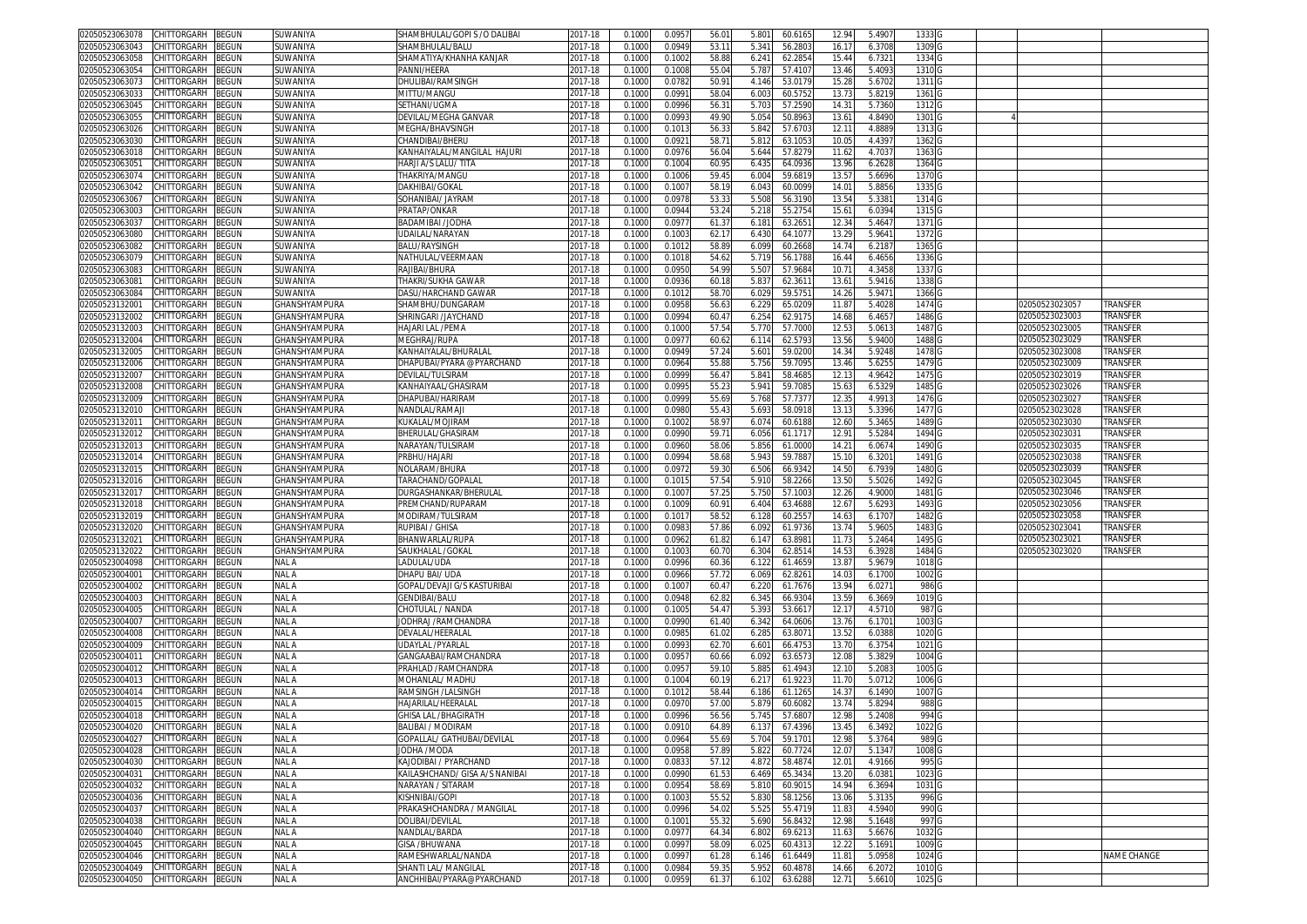| 02050523004057<br>CHITTORGARH<br>BEGUN        | NAL A            | HEERA /TULCHA                    | 2017-18 | 0.1000 | 0.0998 | 56.74 | 5.739 | 57.505  | 13.71          | 5.5186 | 998 G             |  |                    |
|-----------------------------------------------|------------------|----------------------------------|---------|--------|--------|-------|-------|---------|----------------|--------|-------------------|--|--------------------|
| CHITTORGARH<br>BEGUN<br>02050523004058        | NAL A            | KALU / BHANWAR LAL               | 017-18  | 0.100  | 0.100  | 53.80 | 5.557 | 55.183  | 13.14          | 5.0756 | 999 G             |  |                    |
| BEGUN<br>02050523004060<br>CHITTORGARH        | <b>NAL A</b>     | DHAPUBAI /MODIRAN                |         | 0.100  | 0.100  | 59.1  | 6.237 | 62.1215 | 14.03          | 6.101  | 1011 G            |  |                    |
|                                               |                  |                                  | 2017-18 |        |        |       |       |         |                |        |                   |  |                    |
| BEGUN<br>02050523004042<br>CHITTORGARH        | <b>NAL A</b>     | MODIRAM /CHUNNILAI               | 2017-18 | 0.1000 | 0.098  | 53.64 | 5.617 | 57.257  | 12.9           | 5.1703 | 1000 <sub>G</sub> |  |                    |
| BEGUN<br>02050523004006<br>CHITTORGARH        | NAL A            | Gopi/uda                         | 2017-18 | 0.100  | 0.092  | 58.07 | 5.434 | 58.937  | 14.16          | 5.841  | 1012              |  |                    |
| BEGUN<br>02050523004048<br>CHITTORGARH        | NAL A            | Kishor /Bhura                    | 2017-18 | 0.100  | 0.100  | 56.68 | 5.781 | 57.6946 | 12.58          | 5.0809 | 1013 <sub>G</sub> |  |                    |
| 02050523004148<br>CHITTORGARH<br>3EGUN        | NAL A            | LAXMAN/BALU                      | 2017-18 | 0.100  | 0.098  | 59.5  | 6.38  | 64.822  | 13.96          | 6.334  | 1014              |  |                    |
| 02050523004149<br>CHITTORGARH<br>BEGUN        | NAL A            | <b>MODA/GHISA</b>                | 2017-18 | 0.100  | 0.099  | 54.66 | 5.653 | 56.814  | 14.49          | 5.7472 | 1001              |  |                    |
| 02050523004150<br>CHITTORGARH<br><b>BEGUN</b> | NAL A            | NANDLAL/LALU                     | 2017-18 | 0.100  | 0.100  | 52.88 | 5.386 | 53.432  | 15.1           | 5.6742 | 1033              |  |                    |
|                                               |                  |                                  |         |        |        |       |       |         |                |        |                   |  |                    |
| 02050523004151<br>CHITTORGARH<br>3EGUN        | NAL A            | NATHU/SEVA                       | 2017-18 | 0.100  | 0.098  | 61.6  | 6.47  | 65.802  | 14.09          | 6.4905 | 1026              |  |                    |
| 02050523004152<br>CHITTORGARH<br>3EGUN        | NAL A            | GANGABAI/BHERL                   | 2017-18 | 0.100  | 0.098  | 60.6  | 6.204 | 62.793  | 13.8           | 6.078  | 1027              |  |                    |
| 02050523004004<br>CHITTORGARH<br>BEGUN        | NAL A            | NATHU /BHUWANA                   | 2017-18 | 0.100  | 0.100  | 59.34 | 6.248 | 62.1692 | 15.0           | 6.5274 | 1028              |  |                    |
| CHITTORGARH<br>02050523004019<br>BEGUN        | NAL A            | DEBILAL A/S CHUNNILAL / BHERULAL | 2017-18 | 0.100  | 0.097  | 55.3  | 5.71  | 58.786  | 13.3           | 5.5098 | 1015              |  |                    |
| CHITTORGARH<br>02050523004021<br>BEGUN        | nal A            | RAMAJI /DEVAJI                   | 2017-18 | 0.100  | 0.099  | 53.1  | 5.290 | 53.3266 | 12.3           | 4.6103 | 991               |  |                    |
| 02050523004023<br>CHITTORGARH<br>BEGUN        | NAL A            | VANALAL/RATANLAI                 | 2017-18 | 0.100  | 0.097  | 58.9  | 6.23  | 63.948  | 12.9           | 5.7925 | 1017              |  | NAME CHANGE        |
| 02050523004026<br>CHITTORGARH<br>BEGUN        | nal A            | <b>MODA/GHASI</b>                | 017-18  | 0.100  | 0.094  | 51.97 | 5.138 | 54.601  | 15.0           | 5.7518 | 983               |  |                    |
| 02050523004033<br>CHITTORGARH                 | <b>NAL A</b>     |                                  |         |        |        | 61.56 |       |         | 14.3           |        |                   |  |                    |
| BEGUN                                         |                  | KANHALAL/RUPA                    | 2017-18 | 0.100  | 0.100  |       | 6.33  | 62.817  |                | 6.292  | 1029              |  |                    |
| 02050523004043<br>CHITTORGARH<br>BEGUN        | nal A            | VIANJU / KESHARMA                | 017-18  | 0.100  | 0.101  | 62.7  | 6.689 | 65.707  | 11.7           | 5.4140 | 1030              |  |                    |
| CHITTORGARH<br>02050523004044<br>BEGUN        | <b>NAL A</b>     | IAMKUBAI/PYRARA                  | 2017-18 | 0.100  | 0.098  | 52.59 | 5.146 | 52.349  | 14.0           | 5.156  | 992               |  |                    |
| 02050523004047<br>CHITTORGARH<br>BEGUN        | NAL A            | NANIBAI/RAMA                     | 2017-18 | 0.100  | 0.098  | 60.82 | 6.22  | 63.093  | 13.3           | 5.9049 | 1016              |  |                    |
| 02050523004052<br>CHITTORGARH<br>3EGUN        | NAL A            | <b>GISA / MIYACHAND</b>          | 017-18  | 0.100  | 0.096  | 51.89 | 5.11  | 52.950  | 14.4           | 5.3558 | 984               |  |                    |
| 02050523004055<br>CHITTORGARH<br>BEGUN        | <b>NAL A</b>     | HEERALAL/CHOGA                   | 2017-18 | 0.100  | 0.095  | 49.96 | 5.18  | 54.108  | 13.53          | 5.1243 | 985               |  | <b>VAME CHANGE</b> |
| 02050523004059<br>CHITTORGARH<br>BEGUN        | <b>NAL A</b>     | KAJOD/MOTI                       | 017-18  | 0.100  | 0.101  | 56.8  | 5.863 | 57.593  | 14.3           | 5.7809 | 993               |  |                    |
| CHITTORGARH<br>BEGUN<br>02050523004065        | NAL B            | NANDALAL / RAMCHANDRA            | 2017-18 | 0.100  | 0.100  | 56.2  | 5.741 | 57.295  | 12.79          | 5.1301 | 1054 G            |  |                    |
|                                               |                  |                                  |         |        |        |       |       |         |                |        |                   |  |                    |
| BEGUN<br>02050523004070<br>CHITTORGARH        | <b>NAL B</b>     | BALU /DEBI LAL                   | 2017-18 | 0.100  | 0.099  | 58.44 | 5.869 | 59.282  | 10.9           | 4.5607 | 1070 G            |  |                    |
| CHITTORGARH<br>BEGUN<br>02050523004074        | NAL B            | DHANNA / MEGA                    | 2017-18 | 0.100  | 0.094  | 59.7  | 5.977 | 63.248  | 12.5           | 5.556  | 1080              |  |                    |
| BEGUN<br>02050523004075<br>CHITTORGARH        | NAL B            | KELASHICHANDRA /PANNA            | 2017-18 | 0.100  | 0.085  | 50.1  | 4.553 | 53.251  | 13.8           | 5.1477 | 1038 <sub>G</sub> |  |                    |
| BEGUN<br>02050523004076<br>CHITTORGARH        | NAL B            | LADULAL/BHERULAI                 | 2017-18 | 0.100  | 0.098  | 56.7  | 5.820 | 59.206  | 14.42          | 5.9762 | 1039 G            |  |                    |
| BEGUN<br>02050523004077<br>CHITTORGARH        | <b>NAL B</b>     | LADULAL/CHUNA                    | 2017-18 | 0.100  | 0.100  | 58.1  | 6.059 | 60.590  | 12.1           | 5.1447 | 1071              |  |                    |
| 02050523004078<br>CHITTORGARH<br>3EGUN        | NAL B            | BHOLA/KALU                       | 2017-18 | 0.100  | 0.093  | 59.0  | 5.92  | 63.201  | 14.06          | 6.220  | 1072              |  |                    |
|                                               |                  |                                  |         |        |        |       |       |         |                |        |                   |  |                    |
| 02050523004079<br>CHITTORGARH<br>BEGUN        | NAL B            | BHAGIRATH / NANDA                | 2017-18 | 0.100  | 0.098  | 57.1  | 5.749 | 58.188  | 12.56          | 5.1156 | 1055              |  |                    |
| 02050523004083<br>CHITTORGARH<br>BEGUN        | NAL B            | KELASH / JANKILAL                | 2017-18 | 0.100  | 0.093  | 53.3  | 5.160 | 55.187  | $13.6^{\circ}$ | 5.257  | 1091              |  |                    |
| 12050523004088<br>CHITTORGARH<br>BEGUN        | NAL B            | 3HAGWAN LAL/ MAYACHAND           | 2017-18 | 0.100  | 0.102  | 52.64 | 5.75  | 56.346  | 14.84          | 5.853  | 1040              |  |                    |
| 02050523004089<br>CHITTORGARH<br>3EGUN        | NAL B            | UDA /PYARA MEENA                 | 2017-18 | 0.100  | 0.095  | 53.9  | 5.42  | 56.656  | 13.9           | 5.532  | 1056              |  |                    |
| 02050523004092<br>CHITTORGARH<br>BEGUN        | NAL B            | KESHARBAI/JAGDISH                | 2017-18 | 0.100  | 0.098  | 61.29 | 6.488 | 65.935  | 14.70          | 6.7847 | 1079              |  |                    |
| 02050523004094<br>CHITTORGARH<br>BEGUN        | NAL B            | SHYAMLAL / SHANKARLAI            | 2017-18 | 0.100  | 0.000  | 0.00  | 0.000 | 0.000   | 0.0            | 0.000  |                   |  |                    |
| CHITTORGARH<br>02050523004095<br>3EGUN        | NAL B            | MANGILAL/RAMA                    | 2017-18 | 0.100  | 0.098  |       |       | 56.895  | 14.49          |        |                   |  |                    |
|                                               |                  |                                  |         |        |        | 52.7  | 5.62  |         |                | 5.755  | 1041              |  |                    |
| 02050523004096<br>CHITTORGARH<br>3EGUN        | NAL <sub>B</sub> | MOHAN LAL/ GOP                   | 2017-18 | 0.100  | 0.098  | 63.3  | 6.73  | 68.2860 | 12.9           | 6.185  | 1092              |  |                    |
| 02050523004097<br>CHITTORGARH<br>BEGUN        | NAL B            | DEVA LAL/ MANGI LAI              | 017-18  | 0.100  | 0.098  | 60.7  | 6.299 | 63.690  | 13.96          | 6.223  | 1081              |  |                    |
| 02050523004099<br>CHITTORGARH<br>3EGUN        | NAL B            | DEUBAI/GHISA                     | 017-18  | 0.100  | 0.096  | 59.59 | 6.240 | 64.462  | 11.9           | 5.383  | 1082              |  |                    |
| 02050523004100<br>CHITTORGARH<br>BEGUN        | NAL B            | DAULA / CHAMP/                   | 017-18  | 0.100  | 0.089  | 52.9  | 4.776 | 53.482  | 12.50          | 4.6798 | 1042              |  |                    |
| 02050523004103<br>CHITTORGARH<br>3EGUN        | NAL B            | KESHIBAI /MODA                   | 2017-18 | 0.100  | 0.102  | 55.40 | 5.62  | 55.166  | 12.7           | 4.9160 | 1057              |  |                    |
| 02050523004104<br>CHITTORGARH<br>BEGUN        | NAL B            | BHOLA / MOTI                     | 2017-18 | 0.100  | 0.101  | 59.44 | 6.31  | 62.185  | 14.1           | 6.1504 | 1073              |  |                    |
|                                               | NAL B            |                                  |         |        |        |       |       | 62.813  | 12.7           |        |                   |  |                    |
| 02050523004110<br>CHITTORGARH<br>BEGUN        |                  | RAMCHANDRA / MANGILAL            | 2017-18 | 0.100  | 0.098  | 61.88 | 6.206 |         |                | 5.6058 | 1083              |  |                    |
| 02050523004111<br>CHITTORGARH<br>BEGUN        | NAL B            | NARAYAN / GOPI                   | 2017-18 | 0.100  | 0.100  | 56.96 | 5.965 | 59.650  | 12.90          | 5.3860 | 1074              |  |                    |
| 02050523004112<br>CHITTORGARH<br>3EGUN        | NAL B            | <b>BHERULAL / CHUNA</b>          | 017-18  | 0.100  | 0.093  | 55.4  | 5.646 | 60.644  | 14.6           | 6.2360 | 1058              |  |                    |
| CHITTORGARH<br>BEGUN<br>02050523004113        | NAL B            | RAMLAL/ DEVA                     | 017-18  | 0.100  | 0.098  | 63.0  | 6.35  | 64.362  | 13.26          | 5.9742 | 1084              |  |                    |
| CHITTORGARH<br>BEGUN<br>02050523004114        | <b>NALB</b>      | RADHESHYAM / MANGILAL            | 2017-18 | 0.100  | 0.094  | 62.1  | 6.352 | 67.3595 | 13.88          | 6.5449 | 1085              |  |                    |
| CHITTORGARH<br>BEGUN<br>02050523004121        | <b>NAL B</b>     | PYARCHAND /BHUWANA               | 2017-18 | 0.100  | 0.099  | 64.38 | 6.548 | 66.141  | 12.08          | 5.5932 | 1093              |  |                    |
|                                               | <b>NAL B</b>     | LADURAM /MODIRAM                 |         |        | 0.000  |       |       |         |                |        |                   |  |                    |
| CHITTORGARH<br>BEGUN<br>02050523004122        |                  |                                  | 2017-18 | 0.100  |        | 0.00  | 0.000 | 0.000   | 0.00           | 0.000  |                   |  |                    |
| BEGUN<br>02050523004124<br>CHITTORGARH        | NAL B            | NATHU/ LALA                      | 2017-18 | 0.100  | 0.099  | 63.09 | 6.480 | 65.388  | 12.44          | 5.6942 | 1094 G            |  |                    |
| CHITTORGARH<br>BEGUN<br>02050523004126        | <b>NAL B</b>     | BALU / BHURA                     | 2017-18 | 0.100  | 0.097  | 51.5  | 5.070 | 52.000  | 14.06          | 5.117  | 1043 G            |  |                    |
| 02050523004129<br>CHITTORGARH<br>3EGUN        | NAL B            | HEERA /KALU                      | 2017-18 | 0.100  | 0.099  | 62.59 | 6.214 | 62.578  | $13.6^{\circ}$ | 5.962  | 1086              |  |                    |
| 02050523004130<br>CHITTORGARH<br>BEGUN        | <b>NAL B</b>     | HEERA / NARAYAN                  | 2017-18 | 0.100  | 0.098  | 61.08 | 6.230 | 63.1846 | 13.46          | 5.953  | 1095              |  |                    |
| 02050523004134<br>CHITTORGARH<br>BEGUN        | NAL B            | SHANKARI / GHISA                 | 2017-18 | 0.100  | 0.098  | 52.44 | 5.424 | 55.122  | 13.8           | 5.3554 | 1044              |  |                    |
| CHITTORGARH<br>02050523004137<br>3EGUN        | NAL B            | <b>GHISALAL/BALU</b>             | 2017-18 | 0.100  | 0.094  | 60.9  | 5.92  | 62.392  | 13.42          | 5.861  | 1075              |  |                    |
| CHITTORGARH<br>BEGUN<br>02050523004139        | NAL B            | RATANLAL /MODIRAM                | 2017-18 | 0.100  | 0.098  | 53.8  | 5.31  | 53.765  | 15.4           | 5.803  | 1076              |  |                    |
|                                               |                  |                                  |         |        |        |       |       |         |                |        |                   |  |                    |
| CHITTORGARH<br>BEGUN<br>02050523004143        | NAL B            | IANKILAL/MODIRAM                 | 2017-18 | 0.100  | 0.095  | 50.64 | 4.912 | 51.380  | 14.20          | 5.107  | 1087              |  |                    |
| 02050523004101<br>CHITTORGARH<br>BEGUN        | NAL B            | RAMCHANDRA /NANDA                | 2017-18 | 0.100  | 0.099  | 63.90 | 6.719 | 67.731  | 13.3           | 6.315  | 1088              |  |                    |
| 02050523004128 CHILIORGARH BEGUN              | NAL B            | BHURA /NANDA                     | 2017-18 | 0.1000 | 0.1000 | 53.3  | 5.544 | 55.4400 | 12.59          | 4.886  | 1045 G            |  |                    |
| 02050523004086<br>CHITTORGARH<br><b>BEGUN</b> | NAL B            | SHAMBHU / GIRDHARI               | 2017-18 | 0.1000 | 0.0960 | 53.17 | 5.454 | 56.812  | 14.59          | 5.802  | 1046 <sub>G</sub> |  |                    |
| 02050523004082<br>CHITTORGARH<br>BEGUN        | NAL B            | BALIBAIL/KALU                    | 2017-18 | 0.1000 | 0.091  | 52.98 | 4.927 | 53.7296 | 15.12          | 5.6869 | 1034 G            |  |                    |
| CHITTORGARH<br>02050523004093<br>BEGUN        | NAL B            | SHAMBHU / GANGARAM               | 2017-18 | 0.1000 | 0.099  | 51.1  | 4.971 | 50.1109 | 15.42          | 5.4088 | 1035 G            |  |                    |
| 02050523004087<br>CHITTORGARH<br>BEGUN        | NAL B            | BANSHILAL/NANDA                  | 2017-18 | 0.1000 | 0.094  | 56.44 | 5.652 | 59.8095 | 12.62          | 5.2836 | 1059 G            |  |                    |
|                                               |                  |                                  |         |        |        |       |       |         |                |        |                   |  |                    |
| 02050523004084<br>CHITTORGARH<br>BEGUN        | NAL B            | RAMIBAI / DEEPA                  | 2017-18 | 0.1000 | 0.098  | 55.5  | 6.154 | 62.287  | 12.92          | 5.6330 | 1060              |  |                    |
| CHITTORGARH<br>02050523004063<br>BEGUN        | NAL B            | DHAPU/SHAMBHU                    | 2017-18 | 0.1000 | 0.099  | 52.50 | 5.333 | 53.6519 | 13.96          | 5.2424 | 1053 G            |  |                    |
| CHITTORGARH<br>BEGUN<br>02050523004066        | NAL B            | PUSHPABAI/SUNDARLAL              | 2017-18 | 0.1000 | 0.099  | 56.69 | 5.782 | 58.2863 | 13.42          | 5.4758 | 1061 G            |  |                    |
| 02050523004067<br>CHITTORGARH<br>BEGUN        | NAL B            | GAYATRI D/O NANDLAL              | 2017-18 | 0.1000 | 0.097  | 52.03 | 4.742 | 48.7860 | 11.88          | 4.0572 | 5 G               |  |                    |
| 02050523004068<br>CHITTORGARH<br>BEGUN        | NAL B            | BHERULAL/ GIRDHARI               | 2017-18 | 0.1000 | 0.0956 | 62.25 | 6.118 | 63.9958 | 13.65          | 6.1151 | 1077 G            |  |                    |
| 02050523004072<br>CHITTORGARH<br>BEGUN        | NAL B            | BALU LAL/ RAMCHANDRA             | 2017-18 | 0.1000 | 0.100  | 54.6  | 5.442 | 54.041  | 12.79          | 4.8380 | 1062 <sub>G</sub> |  |                    |
| 02050523004080<br>BEGUN                       | NAL B            |                                  |         | 0.1000 | 0.0966 | 50.1  | 4.860 | 50.3106 | 13.5           | 4.7787 | 1089              |  |                    |
| CHITTORGARH                                   |                  | BHERU/NANUDA BHEEL               | 2017-18 |        |        |       |       |         |                |        |                   |  |                    |
| CHITTORGARH<br>02050523004085<br><b>BEGUN</b> | NAL B            | KAILASHKUNWAR/ LAXMANSINGH       | 2017-18 | 0.1000 | 0.0963 | 54.98 | 5.396 | 56.0332 | 13.79          | 5.4088 | 1047 <sub>G</sub> |  |                    |
| 02050523004090 CHITTORGARH BEGUN              | NAL B            | <b>JAGDISH/KESARIMAL</b>         | 2017-18 | 0.1000 | 0.0990 | 48.32 | 4.873 | 49.2222 | 14.32          | 4.9345 | 1036 G            |  |                    |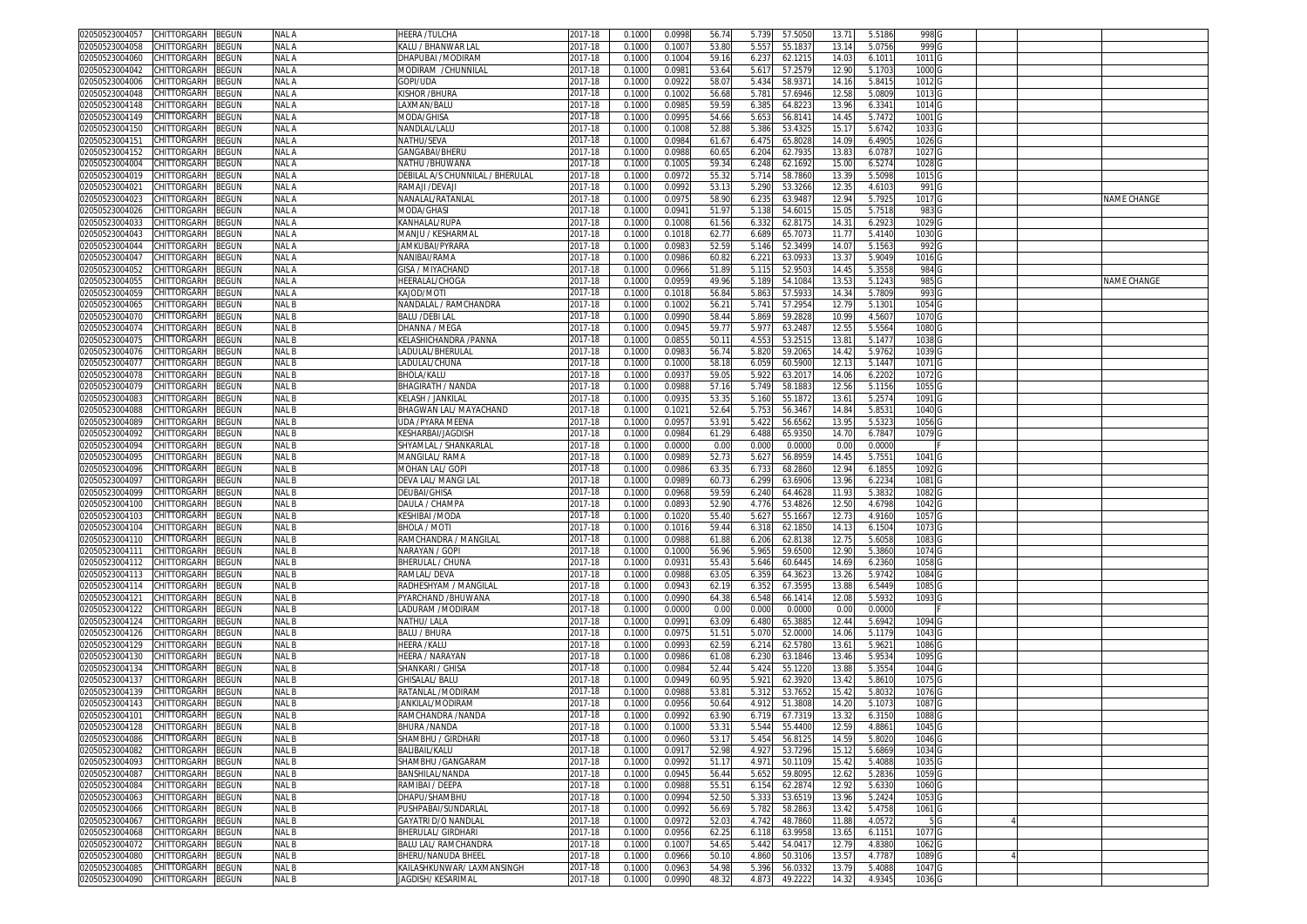| CHITTORGARH<br>BEGUN<br>02050523004091        | NAL B              | SHAYAM LAL/MANGILAI        | 2017-18     | 0.1000 | 0.0960          | 54.17 | 57.312<br>5.502  | 12.85 | 5.1554 | 1048              |  |             |
|-----------------------------------------------|--------------------|----------------------------|-------------|--------|-----------------|-------|------------------|-------|--------|-------------------|--|-------------|
| CHITTORGARH<br>BEGUN<br>02050523004102        | NAL B              | <b>MANGILAL/BARDA</b>      | 2017-18     | 0.1000 | 0.0990          | 53.36 | 5.458<br>55.131  | 13.46 | 5.1944 | 1049              |  |             |
| CHITTORGARH<br>02050523004106<br>BEGUN        | NAL B              | YARA/HEERA                 | 2017-18     | 0.1000 | 0.097           | 54.98 | 5.435<br>55.915  | 16.1! | 6.3215 | 1037              |  |             |
| 02050523004108<br>CHITTORGARH<br>3EGUN        | <b>NALB</b>        | (HANIBAI/MODIRAM           | 017-18      | 0.100  | 0.099           | 50.9  | 49.798<br>4.930  | 13.3  | 4.6497 | 1050              |  |             |
| BEGUN<br>02050523004109<br>CHITTORGARH        | NAL B              | CHANDA KALIYA/BABULAI      | 2017-18     | 0.1000 | 0.099           | 56.4  | 5.766<br>58.125  | 14.0  | 5.7247 | 1063              |  |             |
| CHITTORGARH<br>BEGUN<br>02050523004116        | NAL B              | PRATAPIBAI / NARAYAN       | 2017-18     | 0.1000 | 0.050           | 47.38 | 2.30'<br>45.3846 | 16.0  | 5.1092 | 1064              |  |             |
| 02050523004120<br>CHITTORGARH<br>BEGUN        | <b>NALB</b>        | HEERALAL/BHANWARLAI        | 2017-18     | 0.1000 | 0.088           | 55.2  | 57.271<br>5.080  | 13.7  | 5.5247 | 1051 G            |  | NAME CHANGE |
| CHITTORGARH<br>BEGUN                          | <b>NALB</b>        |                            | 2017-18     | 0.1000 | 0.100           | 52.46 | 5.328<br>53.2268 | 14.8  | 5.5185 | 1052              |  |             |
| 02050523004123                                |                    | KALULAL/BHANWARLAI         |             |        |                 |       |                  |       |        |                   |  |             |
| BEGUN<br>02050523004131<br>CHITTORGARH        | NAL B              | KAJOD / MOTI (SAGITA)      | 2017-18     | 0.1000 | 0.100           | 55.40 | 5.738<br>57.322  | 12.92 | 5.1841 | 1065 <sub>G</sub> |  |             |
| CHITTORGARH<br>BEGUN<br>02050523004132        | NAL B              | SUDIBAI /JAYRAM            | 2017-18     | 0.1000 | 0.083           | 54.1  | 4.646<br>55.774  | 14.91 | 5.8208 | 1066 <sub>G</sub> |  |             |
| 02050523004133<br>BEGUN<br>CHITTORGARH        | <b>NALB</b>        | GHISA / HAJARI             | 2017-18     | 0.1000 | 0.094           | 56.5  | 5.285<br>56.0445 | 14.90 | 5.8457 | 1067 <sub>G</sub> |  |             |
| BEGUN<br>02050523004138<br>CHITTORGARH        | NAL B              | RATANLAL/GHISA             | 2017-18     | 0.1000 | 0.101           | 56.4  | 5.873<br>58.091  | 13.6  | 5.5464 | 1068              |  |             |
| 02050523004140<br>CHITTORGARH<br>BEGUN        | NAL B              | KHEMA/RUPAJI               | 2017-18     | 0.100  | 0.102           | 62.7! | 6.60<br>64.584   | 13.8  | 6.261  | 1078              |  |             |
| 02050523004146<br>CHITTORGARH<br>3EGUN        | NAL B              | KA IODIBAI/UDA             | 2017-18     | 0.100  | 0.099           | 60.86 | 6.18<br>62.006   | 13.0  | 5.6769 | 1090              |  |             |
| 02050523004147<br>CHITTORGARH<br>3EGUN        | NAL B              | PANNA@HEERA/GHISA          | 2017-18     | 0.1000 | 0.096           | 57.04 | 5.62<br>58.512   | 13.41 | 5.4920 | 1069              |  |             |
| 02050523064028<br>CHITTORGARH<br>BEGUN        | DHANORA            | SHYAMLAL/KASHIRAM          | 017-18      | 0.1000 | 0.091           | 64.39 | 67.626<br>6.154  | 13.84 | 6.5515 | 3202              |  |             |
| 02050523064001<br>CHITTORGARH<br>BEGUN        | DHANORA            | BALU/KANHAIYALAI           | 2017-18     | 0.100  | 0.000           | 0.00  | 0.000<br>0.000   | 0.0   | 0.0000 |                   |  |             |
| 02050523064003<br>CHITTORGARH<br>BEGUN        | DHANORA            | FULIBAI/RAMKARAN           | 2017-18     | 0.100  | 0.099           | 56.60 | 5.83<br>58.850   | 12.7  | 5.2688 | 3176 G            |  |             |
| CHITTORGARH<br>02050523064004<br>3EGUN        | DHANORA            | AASHARAM/UDAILA            | 2017-18     | 0.100  | 0.101           | 56.5  | 59.554<br>6.01   | 12.3  | 5.1649 | 3177              |  |             |
| CHITTORGARH<br>02050523064006<br>3EGUN        | DHANORA            | SHANKARLAL/DUNGA           | 017-18      | 0.100  | 0.101           | 64.36 | 65.633<br>6.629  | 13.91 | 6.3908 | 3203              |  |             |
| 02050523064009<br>CHITTORGARH<br>BEGUN        | DHANORA            | NOJIBAI/NARAYAN            | 2017-18     | 0.100  | 0.097           | 57.0  | 5.75<br>59.045   | 12.7  | 5.253  | 3188              |  |             |
| 02050523064011<br>CHITTORGARH<br>BEGUN        | DHANORA            | BANSHILAL/LALU             | 017-18      | 0.100  | 0.099           | 57.1  | 5.966<br>59.959  | 12.43 | 5.2171 | 3189              |  |             |
| 02050523064017<br>CHITTORGARH<br>3EGUN        | DHANORA            | NARAYAN/BADRI              | 2017-18     | 0.100  | 0.099           | 58.1  | 5.93<br>59.949   | 13.7  | 5.770  | 3204              |  |             |
| CHITTORGARH                                   |                    |                            | 017-18      | 0.100  | 0.101           |       |                  |       |        |                   |  |             |
| 02050523064034<br>BEGUN                       | DHANORA            | RATANLAL/RAMLAL MALI       |             |        |                 | 56.82 | 1.632<br>16.031  | 15.6  | 1.751  | 3180              |  |             |
| CHITTORGARH<br><b>BEGUN</b><br>02050523064035 | DHANORA            | SHAMBHULAL/BANSHILAI       | 2017-18     | 0.100  | 0.101           | 56.2  | 59.920<br>6.05   | 13.8  | 5.821  | 3191              |  |             |
| CHITTORGARH<br>02050523064037<br>BEGUN        | DHANORA            | BANSHILAL/PRATHVIRAJ       | 2017-18     | 0.1000 | 0.095           | 64.3  | 66.6246<br>6.336 | 14.7  | 6.8835 | 3205              |  |             |
| 02050523064049<br>CHITTORGARH<br>BEGUN        | <b>DHANORA</b>     | KAILASHCHANDRA/GOKAI       | 2017-18     | 0.100  | 0.095           | 57.26 | 59.326<br>5.636  | 12.5  | 5.2201 | 3192              |  |             |
| 02050523064051<br>CHITTORGARH<br>BEGUN        | DHANORA            | NAND KISHOR / DEVI LAI     | 2017-18     | 0.1000 | 0.100           | 55.84 | 57.990<br>5.799  | 13.86 | 5.6266 | 31780             |  |             |
| 02050523064052<br>CHITTORGARH<br>3EGUN        | DHANORA            | FHAMMABAI/JAMNALAI         | 017-18      | 0.100  | 0.049           | 57.90 | 2.96<br>59.457   | 14.0  | 5.864  | 3193              |  |             |
| CHITTORGARH<br>02050523064062<br>BEGUN        | DHANORA            | NANDKISHORE/DUNGA          | 2017-18     | 0.1000 | 0.1000          | 64.3  | 6.591<br>65.9100 | 14.34 | 6.6163 | 3206 G            |  |             |
| CHITTORGARH<br>BEGUN<br>02050523064070        | DHANORA            | KANHAIYALAL/JITMAL         | 2017-18     | 0.1000 | 0.0974          | 60.8  | 62.433<br>6.08   | 13.02 | 5.6902 | 3207 G            |  |             |
| BEGUN<br>02050523064071<br>CHITTORGARH        | DHANORA            | KISHANLAL/BHANWARLAI       | 2017-18     | 0.1000 | 0.1006          | 62.34 | 6.528<br>64.890  | 9.46  | 4.2970 | 3208 G            |  |             |
| BEGUN<br>02050523064007<br>CHITTORGARH        | DHANORA            | SOHANIBAI/RAMESHWAR        | 2017-18     | 0.100  | $0.100^{\circ}$ | 57.98 | 5.89<br>58.911   | 13.40 | 5.5262 | 3194              |  |             |
| CHITTORGARH<br>3EGUN<br>02050523064021        | DHANORA            | BHAGWANLAL/PYARCHAND       | 2017-18     | 0.1000 | 0.0989          | 52.39 | 5.396<br>54.560  | 13.84 | 5.2860 | 3169 G            |  |             |
| BEGUN<br>02050523064027<br>CHITTORGARH        | DHANORA            | Kailash/Gopi               | 2017-18     | 0.1000 | 0.100           | 52.3  | 5.485<br>54.795  | 13.99 | 5.3662 | 3170 G            |  |             |
| 02050523064032<br>CHITTORGARH<br>BEGUN        | DHANORA            | MANGIBAI/PRATHVIRAJ        | 2017-18     | 0.1000 | 0.0980          | 50.0  | 5.159<br>52.642  | 12.67 | 4.6691 | 3164 G            |  |             |
| 02050523064033<br>CHITTORGARH<br>BEGUN        | DHANORA            | BHAGWAN/RUPA               | 2017-18     | 0.1000 | 0.1028          | 63.32 | 6.748<br>65.642  | 13.39 | 6.1527 | 3209              |  |             |
|                                               |                    |                            |             |        |                 |       |                  |       |        |                   |  |             |
| 02050523064036<br>CHITTORGARH<br>3EGUN        | DHANORA            | <b>JAMNALAL/GOPI</b>       | 2017-18     | 0.100  | 0.100           | 55.80 | 5.79<br>57.892   | 13.87 | 5.6210 | 3179 G            |  |             |
| 02050523064039<br>CHITTORGARH<br>BEGUN        | DHANORA            | MANGILAL/MODA              | 017-18      | 0.1000 | 0.0000          | 0.00  | 0.000<br>0.000   | 0.00  | 0.0000 |                   |  |             |
| 02050523064040<br>CHITTORGARH<br>BEGUN        | DHANORA            | MANGILAL/KUKA              | 2017-18     | 0.1000 | 0.104           | 53.3  | 5.573<br>53.535  | 13.0  | 4.8795 | 3171 G            |  |             |
| 02050523064041<br>CHITTORGARH<br>BEGUN        | DHANORA            | SHYAMLAL/BALU RAIGOR       | 2017-18     | 0.100  | 0.000           | 0.00  | 0.000<br>0.000   | 0.0   | 0.0000 |                   |  |             |
| 02050523064046<br>CHITTORGARH<br>3EGUN        | DHANORA            | RATANLAL/RAMLAL MEGWAL     | 2017-18     | 0.100  | 0.101           | 59.4  | 6.340<br>62.648  | 14.99 | 6.5736 | 3190 G            |  |             |
| CHITTORGARH<br>02050523064063<br>BEGUN        | DHANORA            | DEVILAL/KALU               | 2017-18     | 0.1000 | 0.101           | 55.30 | 5.838<br>57.404  | 14.2  | 5.7181 | 3172 G            |  |             |
| 02050523064013<br>CHITTORGARH<br>3EGUN        | DHANORA            | JETIBAI/KISHANLAI          | 017-18      | 0.100  | 0.098           | 51.4  | 5.12<br>52.326   | 12.1  | 4.4580 | 3168              |  |             |
| 02050523064002<br>CHITTORGARH<br>BEGUN        | DHANORA            | SHANTILAL/KUKA             | 017-18      | 0.100  | 0.0969          | 54.26 | 5.620<br>57.997  | 13.45 | 5.460  | 31730             |  |             |
| 02050523064015<br>CHITTORGARH<br>BEGUN        | DHANORA            | MANGIBAI/TULSIRAN          | 2017-18     | 0.1000 | 0.097           | 63.6  | 6.526<br>66.659  | 15.59 | 7.2741 | 3165 G            |  |             |
| 02050523064018<br>CHITTORGARH<br>BEGUN        | DHANORA            | SHYAMLAL/LACHMAN           | 017-18      | 0.1000 | 0.100           | 57.5  | 6.002<br>59.543  | 13.48 | 5.6182 | 3181 0            |  |             |
| 02050523064030<br>CHITTORGARH<br><b>BEGUN</b> | DHANORA            | RAMESHWAR/RUPA             | 2017-18     | 0.100  | 0.102           | 62.1  | 6.57<br>63.992   | 14.0  | 6.2760 | 3195              |  |             |
| CHITTORGARH<br>02050523064060<br>BEGUN        | DHANORA            | SHIVLAL/BHANWARLAI         | 2017-18     | 0.1000 | 0.097           | 63.38 | 66.580<br>6.465  | 14.45 | 6.7344 | 32100             |  |             |
| 02050523064058<br>CHITTORGARH<br>3EGUN        |                    | <b>RAMSWROOP/BANSHILAI</b> | 017-18      | 0.100  | 0.099           | 54.0  | 55.515<br>5.496  | 14.8  | 5.7626 | 3160              |  |             |
| 02050523064069<br>BEGUN                       | DHANORA<br>DHANORA | KUKA/BHANWARLAL            |             | 0.1000 | 0.098           | 59.5  |                  | 11.41 | 4.9895 | 3196              |  |             |
| CHITTORGARH                                   |                    |                            | 2017-18     |        |                 |       | 62.469<br>6.122  |       |        | 3197              |  |             |
| 02050523064072<br>CHITTORGARH<br>BEGUN        | DHANORA            | NANDUBAI/DEVILAI           | 2017-18     | 0.100  | 0.101           | 61.0  | 6.44<br>63.267   | 14.1  | 6.2448 |                   |  |             |
| 02050523064005<br>CHITTORGARH<br>3EGUN        | DHANORA            | LALITADEVI/MADANLAI        | 2017-18     | 0.1000 | 0.101           | 58.06 | 6.12<br>60.6040  | 13.97 | 5.9266 | 3182              |  |             |
| CHITTORGARH<br><b>BEGUN</b><br>02050523064008 | DHANORA            | BHANWARIBAI/RAMLA          | 2017-18     | 0.100  | 0.101           | 60.1  | 6.33<br>62.2495  | 13.9  | 6.083  | 3198              |  |             |
| 02050523064010<br>CHITTORGARH<br>BEGUN        | DHANORA            | RADHABAI/KANADAS           | 2017-18     | 0.1000 | 0.101           | 57.92 | 6.032<br>59.722  | 13.04 | 5.451  | 3183 G            |  |             |
| 02050523064012<br>CHITTORGARH<br>BEGUN        | DHANORA            | BARJIBAI/ MOHANLAL         | 2017-18     | 0.1000 | 0.1039          | 49.5  | 5.510<br>53.0318 | 13.59 | 5.0447 | 3174 G            |  |             |
| 02050523064022<br>CHITTORGARH<br>3EGUN        | DHANORA            | MOTILAL/ DUNGA             | 2017-18     | 0.1000 | 0.1000          | 64.12 | 6.522<br>65.220  | 15.1  | 6.9119 | 3166 G            |  |             |
| BEGUN<br>02050523064023<br>CHITTORGARH        | DHANORA            | RAMUBAI/DEVILAI            | $2017 - 18$ | 0.100  | 0.096           | 63.50 | 67.190<br>6.504  | 14.5  | 6.8388 | 3162              |  |             |
| 02050523064024<br>CHITTORGARH<br>BEGUN        | DHANORA            | GITABAI/BALULAL            | 2017-18     | 0.1000 | 0.102           | 57.50 | 59.232<br>6.095  | 13.48 | 5.589  | 3175 G            |  |             |
| 02050523064025 CHITTORGARH BEGUN              | DHANORA            | BANSHILAL/TULCHHA          | 2017-18     | 0.1000 | <b>U.IUZI</b>   | 58.85 | 0.149<br>59.8734 | 13.89 | 5.8213 | 3184 G            |  |             |
| 02050523064026 CHITTORGARH BEGUN              | DHANORA            | RAMCHANDRAA/DHANNA         | 2017-18     | 0.1000 | 0.1003          | 64.3  | 6.600<br>65.8026 | 14.87 | 6.8499 | 3167 G            |  |             |
| 02050523064031<br>CHITTORGARH<br><b>BEGUN</b> | DHANORA            | MOHANI AI / KASHIRAM       | 2017-18     | 0.1000 | 0.1017          | 63.36 | 6.526<br>64.1691 | 14.76 | 6.6300 | 3161 G            |  |             |
| 02050523064038<br>CHITTORGARH<br>BEGUN        | DHANORA            | BARDIBAI/SITARAM           | 2017-18     | 0.1000 | 0.0987          | 64.08 | 6.408<br>64.924  | 15.25 | 6.9306 | 3163 G            |  |             |
| 02050523064042<br>CHITTORGARH<br>BEGUN        | DHANORA            | KAMLABAI/SUKHA             | 2017-18     | 0.1000 | 0.0974          | 55.16 | 5.674<br>58.2546 | 13.83 | 5.6392 | 3185 G            |  |             |
| CHITTORGARH                                   |                    |                            |             |        |                 |       |                  |       |        | 3199 G            |  |             |
| 02050523064045<br>BEGUN                       | DHANORA            | PYARCHAND/PRATAP           | 2017-18     | 0.1000 | 0.103           | 57.3  | 6.136<br>59.515  | 13.50 | 5.6246 |                   |  |             |
| 02050523064047<br>CHITTORGARH<br><b>BEGUN</b> | DHANORA            | LADU/ DUNGA SHARMA         | 2017-18     | 0.1000 | 0.1006          | 55.55 | 56.5606<br>5.690 | 14.98 | 5.9309 | 3186 G            |  |             |
| CHITTORGARH<br>02050523064053<br>BEGUN        | DHANORA            | RATANLAL/VENIRAM           | 2017-18     | 0.1000 | 0.099           | 58.8  | 6.080<br>61.352  | 14.49 | 6.2234 | 3200 G            |  |             |
| CHITTORGARH<br>02050523064054<br>BEGUN        | DHANORA            | SHAMBHULAL/PRATHVIRAJ      | 2017-18     | 0.1000 | 0.0988          | 56.2  | 5.715<br>57.844  | 12.07 | 4.8876 | 3187 G            |  |             |
| 02050523064065<br>CHITTORGARH<br>BEGUN        | DHANORA            | MANGILAL/DEVA              | 2017-18     | 0.1000 | 0.101           | 60.75 | 6.422<br>63.270  | 13.89 | 6.1520 | 3201 G            |  |             |
| 02050523065049<br>CHITTORGARH<br>BEGUN        | <b>RUPPURA</b>     | RAMESHWAR/ONKARLAL         | 2017-18     | 0.1000 | 0.1000          | 67.48 | 7.211<br>72.1100 | 14.14 | 7.1372 | 3369 G            |  |             |
| 02050523065039<br>CHITTORGARH<br>BEGUN        | <b>RUPPURA</b>     | SHANKERLAL/MIYACHAND       | 2017-18     | 0.1000 | 0.0984          | 61.2  | 6.379<br>64.827  | 13.58 | 6.1622 | 3354 G            |  |             |
| 02050523065005<br>CHITTORGARH<br><b>BEGUN</b> | <b>RUPPURA</b>     | NARAYAN/PRATHVIRAJ         | 2017-18     | 0.1000 | 0.0984          | 64.0  | 6.593<br>67.0020 | 13.37 | 6.2707 | 3355 G            |  |             |
| 02050523065007<br>CHITTORGARH BEGUN           | <b>RUPPURA</b>     | BHANWARLAL/SHOCHAND        | 2017-18     | 0.1000 | 0.0982          | 65.41 | 6.719<br>68.4216 | 12.80 | 6.1302 | 3368 G            |  |             |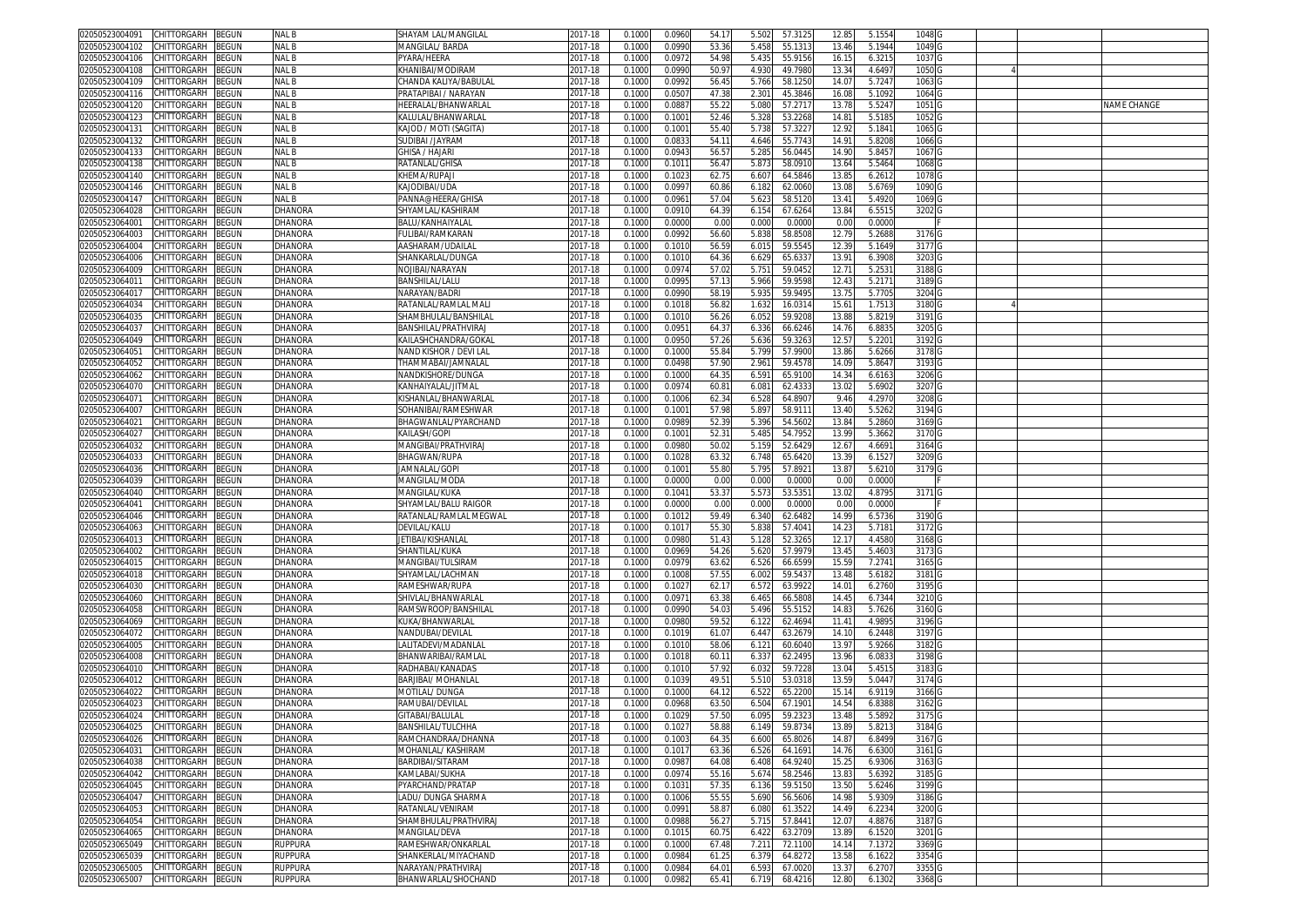| 02050523065033<br>CHITTORGARH<br>BEGUN        | <b>RUPPURA</b>  | <b>GHEESALAL/PRATHVIRAJ</b>    | 2017-18     | 0.1000 | 0.0500 | 64.68 | 3.502<br>70.040  | 15.91 | 7.800  | 3356 G            |                    |
|-----------------------------------------------|-----------------|--------------------------------|-------------|--------|--------|-------|------------------|-------|--------|-------------------|--------------------|
| 02050523065043<br>CHITTORGARH<br>BEGUN        | RUPPURA         | <b>HANRAJ/BHOLA</b>            | 2017-18     | 0.1000 | 0.0990 | 59.4  | 6.04<br>61.080   | 15.05 | 6.4348 | 3330              |                    |
| CHITTORGARH<br>02050523065044                 |                 |                                |             |        |        |       |                  |       |        |                   |                    |
| 3EGUN                                         | <b>RUPPURA</b>  | SHEESALAL/NANALAI              | 2017-18     | 0.1000 | 0.100  | 62.6  | 6.782<br>67.3486 | 13.86 | 6.5341 | 3357 G            |                    |
| CHITTORGARH<br>BEGUN<br>02050523065052        | Ruppura         | KUKA/MIYACHAND                 | 017-18      | 0.1000 | 0.099  | 56.89 | 6.022<br>60.6445 | 16.0  | 6.8264 | 3334              |                    |
| 02050523065010<br>CHITTORGARH<br>BEGUN        | <b>RUPPURA</b>  | KASHIRAM/UDA                   | 2017-18     | 0.100  | 0.1004 | 61.86 | 6.478<br>64.521  | 10.56 | 4.7692 | 3344              |                    |
| 02050523065037<br>CHITTORGARH<br>BEGUN        | Ruppura         | KANHAIYALAL/MIYACHAND          | 017-18      | 0.100  | 0.1019 | 63.7  | 6.648<br>65.240  | 11.69 | 5.338  | 3358              |                    |
| CHITTORGARH<br>02050523065002<br>3EGUN        | ruppura         | LABHCHAND/DEVILAI              | 2017-18     | 0.100  | 0.099  | 63.3  | 6.70<br>67.689   | 11.3  | 5.382  | 3345              |                    |
| CHITTORGARH<br>02050523065013<br>3EGUN        | ruppura         | <b>HIRA/CHHOGA</b>             | 017-18      | 0.100  | 0.0984 | 63.8  | 68.150<br>6.706  | 14.64 | 6.9844 | 3359              |                    |
| CHITTORGARH                                   |                 |                                |             |        |        |       |                  |       |        |                   |                    |
| 0205052306501<br>3EGUN                        | ruppura         | DEVILAL/CHETRAM                | 2017-18     | 0.100  | 0.097  | 65.8  | 7.02<br>71.840   | 12.7  | 6.386  | 3360              |                    |
| 02050523065020<br>CHITTORGARH<br>BEGUN        | Ruppura         | KASHIRAM/JAGRAM                | 017-18      | 0.1000 | 0.092  | 62.3  | 6.74<br>73.271   | 15.0  | 7.7238 | 3346              |                    |
| 02050523065029<br>CHITTORGARH<br>3EGUN        | ruppura         | UDAILAL/PRATHVIRAJ             | 2017-18     | 0.100  | 0.097  | 59.66 | 6.188<br>63.531  | 12.8  | 5.7099 | 3335              |                    |
| 02050523065035<br><b>CHITTORGARH</b><br>BEGUN | ruppura         | GITABAI/NANDLAI                | 017-18      | 0.100  | 0.098  | 64.76 | 6.77<br>68.542   | 14.1  | 6.8036 | 3361              |                    |
| CHITTORGARH<br><b>BEGUN</b><br>02050523065050 | RUPPURA         | JDAILAL/DEVILAL                | 2017-18     | 0.100  | 0.100  | 59.40 | 62.771<br>6.296  | 14.9  | 6.569  | 3336              |                    |
| CHITTORGARH<br>02050523065001<br>BEGUN        | Ruppura         | <b>SHAMBHULAL/LALL</b>         | 2017-18     | 0.1000 | 0.092  | 61.59 | 6.41<br>69.340   | 14.9  | 7.237  | 3337              |                    |
| 02050523065004<br>CHITTORGARH<br>3EGUN        | RUPPURA         | RAMNARAYAN/ BHEEMA             | 017-18      | 0.100  | 0.098  | 58.4  | 6.063<br>61.804  | 14.1  | 6.1262 | 3331              |                    |
|                                               |                 |                                |             |        |        |       |                  |       |        |                   |                    |
| 02050523065006<br>CHITTORGARH<br>BEGUN        | <b>RUPPURA</b>  | RAMESHWAR/ GOPI                | 2017-18     | 0.1000 | 0.000  | 0.00  | 0.000<br>0.000   | 0.00  | 0.0000 |                   |                    |
| 02050523065023<br>CHITTORGARH<br>3EGUN        | RUPPURA         | BHERULAL/RAMA                  | 017-18      | 0.100  | 0.095  | 62.2! | 66.512<br>6.33   | 14.1  | 6.601  | 3347              |                    |
| 02050523065024<br>CHITTORGARH<br>BEGUN        | <b>RUPPURA</b>  | RAMCHANDRA/MADHODAS            | 2017-18     | 0.1000 | 0.1020 | 50.3  | 5.493<br>53.852  | 15.44 | 5.8206 | 3332 G            |                    |
| CHITTORGARH<br>BEGUN<br>02050523065028        | Ruppura         | CHANDIBAI/NANDA                | 2017-18     | 0.1000 | 0.0960 | 55.6  | 5.807<br>60.4896 | 13.67 | 5.7885 | 3329 G            |                    |
| 02050523065030<br>CHITTORGARH<br>BEGUN        | <b>RUPPURA</b>  | BHAVANILAL/KERING              | 2017-18     | 0.1000 | 0.0995 | 62.4  | 6.586<br>66.1910 | 14.07 | 6.5193 | 3348 G            |                    |
| 02050523065031<br>CHITTORGARH<br>BEGUN        | Ruppura         | BALU/ LAKHMA                   | 2017-18     | 0.1000 | 0.0998 | 60.89 | 6.359<br>63.717  | 15.27 | 6.8104 | 3339              |                    |
| CHITTORGARH<br>3EGUN<br>02050523065032        | <b>RUPPURA</b>  | DEVILAL/ GHEESA                | 2017-18     | 0.1000 | 0.0984 | 52.7  | 5.542<br>56.321  | 12.71 | 5.0110 | 3328 G            |                    |
|                                               |                 |                                |             |        |        |       |                  |       |        |                   |                    |
| 02050523065036<br>CHITTORGARH<br>BEGUN        | Ruppura         | MOHANLAL/DUNGA                 | 017-18      | 0.1000 | 0.099  | 59.3  | 6.253<br>63.097  | 13.83 | 6.1085 | 3340 G            |                    |
| BEGUN<br>02050523065042<br>CHITTORGARH        | <b>RUPPURA</b>  | MODIRAM/ LAKHMA                | 2017-18     | 0.1000 | 0.102  | 63.47 | 6.710<br>65.655  | 16.31 | 7.4955 | 3362              |                    |
| 02050523065051<br>CHITTORGARH<br>BEGUN        | Ruppura         | NANDUBAI/PYARCHAND             | 2017-18     | 0.1000 | 0.0996 | 62.08 | 6.46!<br>64.909  | 12.9  | 5.861  | 3349              |                    |
| 02050523065003<br>CHITTORGARH<br>3EGUN        | <b>RUPPURA</b>  | MOTYABAI/ ONKAR                | 2017-18     | 0.100  | 0.099  | 64.56 | 6.696<br>67.636  | 13.86 | 6.561  | 3363              |                    |
| 02050523065009<br>CHITTORGARH<br>BEGUN        | <b>RUPPURA</b>  | MOHANLAL/RUPA                  | 017-18      | 0.1000 | 0.098  | 60.7  | 6.383<br>64.802  | 15.99 | 7.2532 | 3341 G            |                    |
| 02050523065014<br>CHITTORGARH<br>BEGUN        | <b>RUPPURA</b>  | TULSIRAM/ GHEESA               | 2017-18     | 0.100  | 0.000  | 0.00  | 0.000<br>0.000   | 0.0   | 0.0000 |                   |                    |
| 02050523065016<br>CHITTORGARH<br>BEGUN        | Ruppura         | RUPIBAI/HEERALAI               | 2017-18     | 0.1000 | 0.0966 | 65.1  | 69.689<br>6.73   | 14.3  | 7.0054 | 3364              | NAME CHANGE        |
|                                               |                 |                                |             |        |        |       |                  |       |        |                   |                    |
| 02050523065017<br>CHITTORGARH<br>3EGUN        | <b>RUPPURA</b>  | MEGHRAJ/ LALU                  | 2017-18     | 0.1000 | 0.098  | 59.2  | 6.240<br>63.543  | 14.49 | 6.4455 | 3342              |                    |
| CHITTORGARH<br>02050523065019<br>BEGUN        | Ruppura         | <b>BOTHLAL/ SHOCHAND</b>       | 2017-18     | 0.1000 | 0.097  | 65.48 | 6.838<br>70.061  | 15.29 | 7.4987 | 3365              |                    |
| 02050523065022<br>CHITTORGARH<br>3EGUN        | <b>RUPPURA</b>  | NANALAL/ PANNA                 | 017-18      | 0.100  | 0.103  | 62.8  | 6.96<br>67.425   | 12.1  | 5.711  | 3350              |                    |
| 02050523065025<br>CHITTORGARH<br>3EGUN        | Ruppura         | UGMABAI/SHOCHANI               | 017-18      | 0.100  | 0.097  | 56.3  | 5.78<br>59.252   | 13.8  | 5.7609 | 3333              |                    |
| 02050523065026<br>CHITTORGARH<br>3EGUN        | ruppura         | KASTURIBAI/ HAZARI             | 2017-18     | 0.100  | 0.097  | 60.00 | 6.23<br>63.776   | 14.6  | 6.5497 | 3351 G            |                    |
| 02050523065027<br>CHITTORGARH<br>BEGUN        | Ruppura         | KELASHCHANDRA DHAKAD/DEVI LAL  | 2017-18     | 0.1000 | 0.102  | 59.6  | 6.267<br>61.381  | 15.1  | 6.4927 | 3343              | NAME CHANGE        |
|                                               |                 |                                |             |        |        |       |                  |       |        |                   |                    |
| 02050523065034<br><b>CHITTORGARH</b><br>3EGUN | ruppura         | SOHANLAL/ HEERA                | 2017-18     | 0.100  | 0.099  | 60.9  | 6.48<br>65.398   | 15.9  | 7.283  | 3352              |                    |
| CHITTORGARH<br>02050523065038<br>BEGUN        | <b>RUPPURA</b>  | CHUNNIBAI/BALU                 | 2017-18     | 0.1000 | 0.102  | 63.44 | 7.01<br>68.572   | 15.26 | 7.3246 | 3366              |                    |
| 02050523065040<br>CHITTORGARH<br>3EGUN        | RUPPURA         | BHANWARLAL/ CHHOGA             | 017-18      | 0.100  | 0.100  | 61.1  | 66.960<br>6.696  | 15.3  | 7.1807 | 3353              |                    |
| 02050523065047<br>CHITTORGARH<br>3EGUN        | Ruppura         | MADHOLAL/ TULSIRAM             | 017-18      | 0.100  | 0.099  | 64.7  | 67.949<br>6.76   | 14.95 | 7.1106 | 3367              |                    |
| 02050523065054<br>CHITTORGARH<br>BEGUN        | Ruppura         | PYARIBAI/PRATHVIRAJ            | 2017-18     | 0.100  | 0.097  | 58.5  | 6.14<br>62.917   | 15.3  | 6.7469 | 3338              | <b>VAME CHANGE</b> |
| CHITTORGARH<br>02050523067002<br>3EGUN        | BAMANHEDA       | MANGILAL@ MANGYA / MADHO       | 2017-18     | 0.1000 | 0.093  | 59.1  | 5.943<br>63.493  | 14.63 | 6.5028 | 3639              |                    |
| 02050523067003<br>CHITTORGARH<br>BEGUN        | BAMANHEDA       | <b>SOHANLAL/ MOHAN</b>         | 017-18      | 0.100  | 0.098  | 59.1  | 62.198           | 15.0  | 6.5570 | 3640              |                    |
|                                               |                 |                                |             |        |        |       | 6.139            |       |        |                   |                    |
| CHITTORGARH<br>BEGUN<br>02050523067004        | BAMANHEDA       | CHUNNILAL/ MOHANLAI            | 2017-18     | 0.1000 | 0.100  | 57.2  | 6.134<br>60.792  | 14.06 | 5.9832 | 3634 G            |                    |
| CHITTORGARH<br>BEGUN<br>02050523067006        | BAMANHEDA       | NANANLAL/ CHAMPA               | 2017-18     | 0.1000 | 0.1003 | 62.0  | 6.420<br>64.008  | 13.31 | 5.9634 | 3641 G            |                    |
| CHITTORGARH<br>BEGUN<br>02050523067007        | BAMANHEDA       | KAMLIBAI/ RAMCHANDRA           | 2017-18     | 0.1000 | 0.1027 | 60.7  | 6.502<br>63.3106 | 14.18 | 6.2846 | 3642 G            |                    |
| BEGUN<br>02050523067011<br>CHITTORGARH        | BAMANHEDA       | RAMESHWAR/ CHHAMPALAI          | 2017-18     | 0.1000 | 0.0966 | 61.79 | 6.205<br>64.234  | 13.66 | 6.1425 | 3651 G            |                    |
| BEGUN<br>02050523067012<br>CHITTORGARH        | BAMANHEDA       | KISHANLAL/ NANDA               | 2017-18     | 0.1000 | 0.097  | 57.28 | 5.924<br>60.946  | 14.80 | 6.3145 | 3635 G            |                    |
| 02050523067013<br>CHITTORGARH<br><b>BEGUN</b> | BAMANHEDA       | CHHATRIBAI D/O DEVI / MODIRAM  | 2017-18     | 0.100  | 0.0990 | 63.10 | 6.58<br>66.555   | 14.47 | 6.7419 | 3643              |                    |
|                                               |                 |                                |             |        |        |       |                  |       |        |                   |                    |
| CHITTORGARH<br>3EGUN<br>02050523067014        | BAMANHEDA       | <b>ITMAL / NARAYAN</b>         | 2017-18     | 0.1000 | 0.094  | 64.69 | 6.54<br>69.384   | 15.8  | 7.6788 | 3652              |                    |
| CHITTORGARH<br>BEGUN<br>02050523067019        | BAMANHEDA       | KAMLIBAI/ MODA                 | 2017-18     | 0.1000 | 0.098  | 53.34 | 5.448<br>55.5918 | 15.1  | 5.8958 | 3633              |                    |
| 02050523067021<br>CHITTORGARH<br>BEGUN        | BAMANHEDA       | DAULATRAM/ LALU                | 2017-18     | 0.100  | 0.096  | 57.6  | 5.874<br>60.870  | 15.54 | 6.621  | 3644 0            |                    |
| CHITTORGARH<br>3EGUN<br>02050523067022        | BAMANHEDA       | NANDRAM A/S LAXMAN / GANGARAM  | 2017-18     | 0.100  | 0.0948 | 59.8  | 6.094<br>64.282  | 14.1  | 6.385  | 3645              |                    |
| CHITTORGARH<br>3EGUN<br>02050523067023        | BAMANHEDA       | GHEESIBAI/PEMA                 | 2017-18     | 0.100  | 0.100  | 63.1  | 6.476<br>64.695  | 13.7  | 6.2046 | 3658              |                    |
| CHITTORGARH<br>BEGUN<br>02050523067024        | BAMANHEDA       | ONKAR/LAXMICHAND               | 2017-18     | 0.1000 | 0.0979 | 59.5  | 6.034<br>61.634  | 11.53 | 4.9742 | 3636 G            |                    |
| CHITTORGARH<br>02050523067029<br>BEGUN        | BAMANHEDA       | SHANTIBAI/DEVILAL              | $2017 - 18$ | 0.100  | 0.0969 | 60.0  | 6.10<br>63.034   | 13.47 | 5.9434 | 3646 G            |                    |
|                                               | BAMANHEDA       | <b>MANGIBAI/ RAMESHWAR</b>     | 017-18      | 0.1000 | 0.0954 |       | 67.924<br>6.480  |       |        |                   |                    |
|                                               |                 |                                |             |        |        | 63.0  |                  | 13.41 | 6.3763 | 3653              |                    |
| CHITTORGARH<br>BEGUN<br>02050523067032        |                 |                                |             |        |        |       |                  |       |        |                   |                    |
| 02050523067008<br><b>CHITTORGARH</b><br>BEGUN | BAMANHEDA       | KANYABAI/RUGNATH@RAGHUNATH     | 2017-18     | 0.100  | 0.093  | 63.0  | 5.92<br>63.605   | 13.7  | 6.112  | 3654              |                    |
| 02050523067001<br>CHITTORGARH<br>BEGUN        | BAMANHEDA       | BHAWANILAL A/S PYARJI/ DEVILAL | 017-18      | 0.100  | 0.098  | 63.1  | 6.598<br>67.189  | 14.1  | 6.640  | 3655              |                    |
| 02050523067009<br>CHITTORGARH<br>BEGUN        | BAMANHEDA       | KANHAIYALAL/JAGNNATH           | 2017-18     | 0.100  | 0.095  | 58.0  | 59.832<br>5.71   | 14.64 | 6.131  | 3647 <sub>G</sub> |                    |
| 02050523067010 CHILLORGARH BEGUN              | BAMANHEDA       | MANGILAL/PEMA                  | 2017-18     | 0.1000 | 0.1015 | 63.5  | 6.843<br>67.418  | 17.16 | 8.0984 | 3656 C            | name Change        |
|                                               |                 |                                |             |        |        |       |                  |       |        |                   |                    |
| 02050523067016<br>CHITTORGARH<br><b>BEGUN</b> | BAMANHEDA       | LAKHMICHAND/ KALU              | 2017-18     | 0.1000 | 0.1010 | 51.48 | 52.9406<br>5.347 | 14.12 | 5.2322 | 3648              |                    |
| 02050523067020<br>CHITTORGARH<br>BEGUN        | BAMANHEDA       | BALIBAI/MANGILAL               | 2017-18     | 0.1000 | 0.0997 | 52.56 | 5.286<br>53.019  | 13.93 | 5.1699 | 3632 G            |                    |
| 02050523067027<br>CHITTORGARH<br>BEGUN        | BAMANHEDA       | BHANWARDAS/ MOTIDAS            | 2017-18     | 0.100  | 0.097  | 59.20 | 5.928<br>60.925  | 14.58 | 6.218  | 3649              |                    |
| 02050523067028<br><b>CHITTORGARH</b><br>BEGUN | BAMANHEDA       | MOHANLAL/ NARAYAN              | 2017-18     | 0.1000 | 0.1008 | 55.9  | 5.899<br>58.5218 | 14.33 | 5.870  | 3637              |                    |
| BEGUN<br>02050523067030<br>CHITTORGARH        | BAMANHEDA       | <b>MANGILAL/ RAMA</b>          | $2017 - 18$ | 0.1000 | 0.097  | 58.9  | 5.905<br>60.7510 | 13.35 | 5.6776 | 3638              |                    |
| 02050523067033<br>CHITTORGARH<br><b>BEGUN</b> | BAMANHEDA       | GHEESIBAI/ KHEMRAJ             | 2017-18     | 0.1000 | 0.0972 | 59.13 | 6.014<br>61.8724 | 15.15 | 6.5620 | 3650 G            |                    |
| 02050523067035<br>CHITTORGARH<br>BEGUN        | BAMANHEDA       | SHYAMLALDHAKAD/NANALALDHAKAD   | 2017-18     | 0.1000 | 0.0914 | 62.12 | 5.972<br>65.3392 | 13.80 | 6.3122 | 3657 G            | NAME CHANGE        |
|                                               |                 |                                |             |        |        |       |                  |       |        |                   |                    |
| 02050523068006<br>CHITTORGARH<br>BEGUN        | <b>BORBAVDI</b> | BHANWARLAL/ MANGILAL           | 2017-18     | 0.1000 | 0.0968 | 53.17 | 5.423<br>56.022  | 12.22 | 4.7925 | 2354 G            |                    |
| <b>BEGUN</b><br>02050523068004<br>CHITTORGARH | <b>BORBAVDI</b> | BHANWARLALA/ DALU              | 2017-18     | 0.1000 | 0.1020 | 58.03 | 6.110<br>59.9020 | 15.66 | 6.5662 | 2356 G            |                    |
| 02050523068008<br>CHITTORGARH<br>BEGUN        | <b>BORBAVDI</b> | SHANKERIBAI/HIRA               | 2017-18     | 0.1000 | 0.1000 | 55.87 | 5.874<br>58.7400 | 14.41 | 5.9254 | 2357 G            |                    |
| 02050523068010<br>CHITTORGARH<br>BEGUN        | <b>BORBAVDI</b> | CHATARBHUJ/BALU                | 2017-18     | 0.1000 | 0.0980 | 56.60 | 5.814<br>59.3265 | 15.69 | 6.5154 | 2358 G            |                    |
| CHITTORGARH<br>02050523068001<br>BEGUN        | <b>BORBAVDI</b> | MODIRAM/DIPA                   | 2017-18     | 0.1000 | 0.1000 | 63.58 | 6.658<br>66.580  | 13.78 | 6.422  | 2362 G            |                    |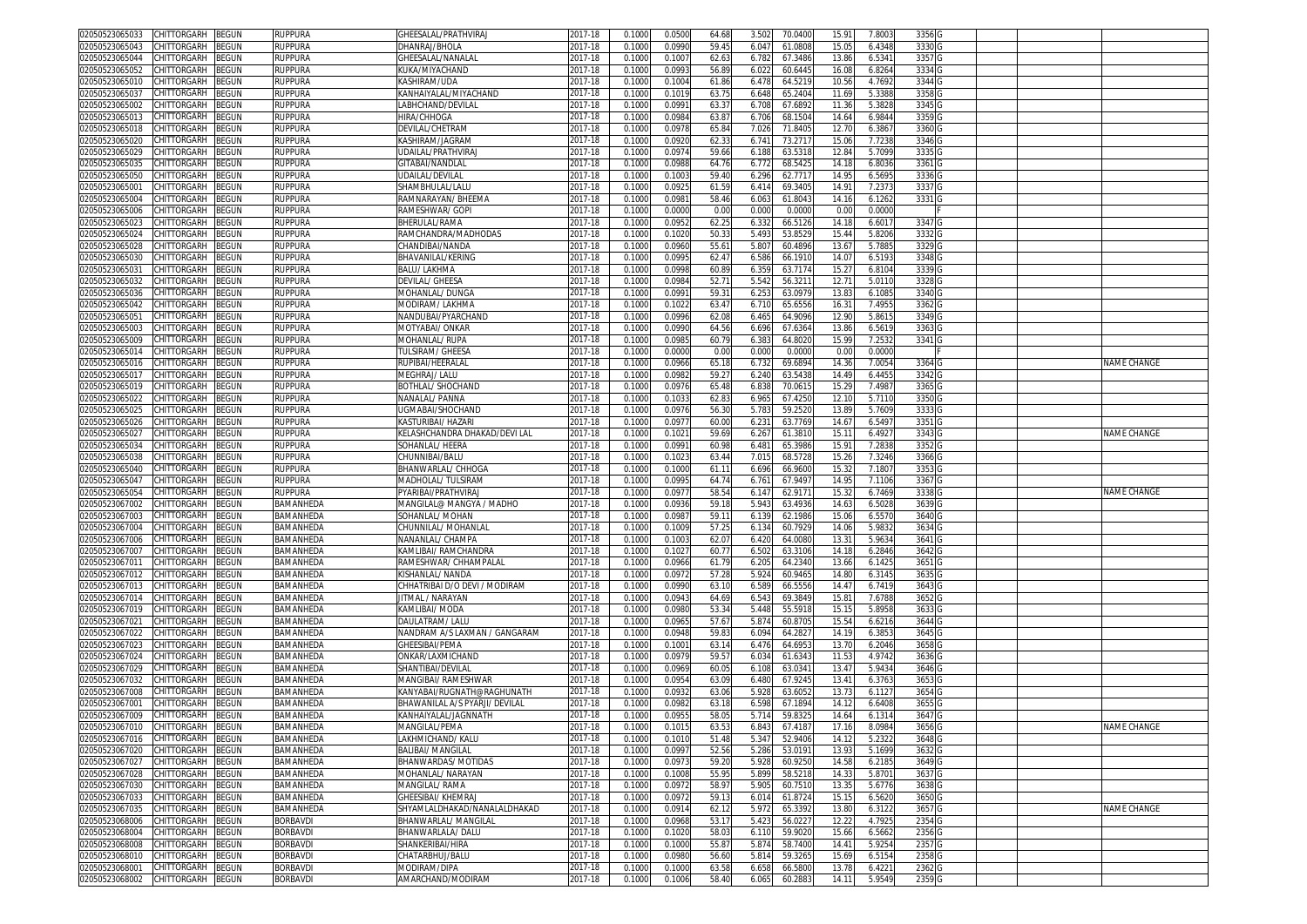| 02050523068003                   | CHITTORGARH                | BEGUN        | <b>BORBAVDI</b>              | JAGANNATH/VENA                        | 2017-18     | 0.1000 | 0.0955 | 61.68 | 6.194 | 64.8586 | 12.78 | 5.8027 | 2363   |  |             |
|----------------------------------|----------------------------|--------------|------------------------------|---------------------------------------|-------------|--------|--------|-------|-------|---------|-------|--------|--------|--|-------------|
| 02050523068011                   | CHITTORGARH                | 3EGUN        | BORBAVDI                     | IHAMKUBAI/RUPA                        | 2017-18     | 0.1000 | 0.0998 | 54.8  | 5.785 | 57.965  | 13.80 | 5.5994 | 2355   |  | NAME CHANGE |
| 02050523068007                   | CHITTORGARH                | BEGUN        | <b>BORBAVDI</b>              | SHANKERLAL/ PRABHL                    | 2017-18     | 0.1000 | 0.1000 | 59.94 | 6.328 | 63.280  | 14.93 | 6.6133 | 2360   |  |             |
| 02050523068009                   |                            |              |                              | BHANWARLAL/ NAWLA                     |             |        |        | 57.9  |       |         |       |        |        |  |             |
|                                  | CHITTORGARH                | BEGUN        | BORBAVDI                     |                                       | 2017-18     | 0.1000 | 0.098  |       | 6.105 | 61.979  | 15.92 | 6.9074 | 2361   |  |             |
| 02050523069007                   | CHITTORGARH                | BEGUN        | <b>BAGH PACHHLI KI KHEDI</b> | DEVALAL/JAGANNATH                     | 2017-18     | 0.1000 | 0.098  | 55.96 | 5.788 | 58.642  | 14.49 | 5.9480 | 3528   |  |             |
| 02050523069002                   | CHITTORGARH                | BEGUN        | BAGH PACHHLI KI KHEDI        | PYARIBAI/PRATHVIRAJ                   | 2017-18     | 0.1000 | 0.095  | 58.6  | 5.82  | 61.079  | 13.36 | 5.7122 | 3538   |  |             |
| 02050523069004                   | CHITTORGARH                | BEGUN        | <b>BAGH PACHHLI KI KHEDI</b> | GHEESA/ CHUNNILAL                     | 2017-18     | 0.1000 | 0.098  | 58.9  | 6.07  | 61.841  | 12.1  | 5.2425 | 3529   |  |             |
| 02050523069005                   | CHITTORGARH                | BEGUN        | <b>BAGH PACHHLI KI KHEDI</b> | KANA @ KANHAIYALAL/ CHAMPALAL         | 2017-18     | 0.1000 | 0.048  | 60.66 | 3.172 | 65.672  | 15.91 | 7.3132 | 3542   |  |             |
| 02050523069006                   | CHITTORGARH                | BEGUN        | <b>BAGH PACHHLI KI KHEDI</b> | SORAM/ AMARCHAND                      | 2017-18     | 0.1000 | 0.097  | 56.1  | 5.78  | 59.475  | 13.35 | 5.5576 | 3530   |  |             |
| 02050523069009                   | CHITTORGARH                | BEGUN        | <b>BAGH PACHHLI KI KHEDI</b> | DEVILAL/PREMCHAND                     | 2017-18     | 0.1000 | 0.0992 | 56.7  | 5.82  | 58.750  | 13.20 | 5.4285 | 3531   |  |             |
|                                  |                            |              |                              |                                       |             |        |        |       |       |         |       |        |        |  |             |
| 0205052306901                    | <b>CHITTORGARH</b>         | BEGUN        | <b>BAGH PACHHLI KI KHEDI</b> | <b>BALU/ GOPI</b>                     | 2017-18     | 0.1000 | 0.097  | 60.0  | 6.02  | 61.965  | 14.3  | 6.2115 | 3534   |  |             |
| 02050523069016                   | CHITTORGARH                | BEGUN        | <b>BAGH PACHHLI KI KHEDI</b> | SITARAM/GHEESALAL                     | 2017-18     | 0.1000 | 0.097  | 60.0  | 6.161 | 62.931  | 14.10 | 6.2118 | 3539   |  |             |
| 02050523069017                   | CHITTORGARH                | BEGUN        | <b>BAGH PACHHLI KI KHED</b>  | PYARHAND/NOLA                         | $2017 - 18$ | 0.100  | 0.097  | 59.6  | 6.09  | 62.533  | 13.0  | 5.7255 | 3535   |  |             |
| 02050523069008                   | CHITTORGARH                | <b>EGUN</b>  | <b>BAGH PACHHLI KI KHEDI</b> | SHEESA A/S BHANWARLAL / HAZARI        | 2017-18     | 0.1000 | 0.095  | 60.9  | 6.13  | 64.469  | 15.1  | 6.8232 | 3540   |  |             |
| 02050523069026                   | <b>CHITTORGARH</b>         | <b>EGUN</b>  | <b>BAGH PACHHLI KI KHEDI</b> | CHUNILAL/HIRALAI                      | 2017-18     | 0.1000 | 0.0986 | 61.9  | 6.415 | 65.060  | 12.16 | 5.5382 | 3541   |  |             |
| 02050523069028                   | CHITTORGARH                | <b>EGUN</b>  | <b>BAGH PACHHLI KI KHEDI</b> | <b>BARJIBAI/MANGILAL</b>              | 2017-18     | 0.1000 | 0.0999 | 58.2  | 6.157 | 61.631  | 14.89 | 6.4237 | 3536   |  |             |
|                                  |                            |              |                              |                                       |             |        |        |       |       |         |       |        |        |  |             |
| 02050523069010                   | <b>CHITTORGARH</b>         | <b>EGUN</b>  | <b>BAGH PACHHLI KI KHED</b>  | MODIRAM/NARAYAM                       | 2017-18     | 0.100  | 0.099  | 54.5  | 5.65  | 57.101  | 13.2  | 5.2966 | 3532   |  |             |
| 02050523069014                   | CHITTORGARH                | BEGUN        | <b>BAGH PACHHLI KI KHED</b>  | (AMLABAI/HIRALAL                      | 2017-18     | 0.1000 | 0.061  | 59.7  | 3.690 | 60.294  | 15.1  | 6.4109 | 3537   |  |             |
| 0205052306902                    | CHITTORGARF                | EGUN         | BAGH PACHHLI KI KHEDI        | MADANLAL/MANGILAI                     | 2017-18     | 0.100  | 0.102  | 52.4  | 5.22  | 50.738  | 15.3  | 5.4336 | 3527   |  |             |
| 02050523069022                   | CHITTORGARH                | <b>EGUN</b>  | <b>BAGH PACHHLI KI KHEDI</b> | DEVILAL/ CHAMNA                       | 2017-18     | 0.1000 | 0.098  | 56.0  | 5.85  | 59.643  | 12.78 | 5.3358 | 3533   |  |             |
| 02050523069024                   | CHITTORGARH                | EGUN         | BAGH PACHHLI KI KHEDI        | <b>IIRALAL/KANA</b>                   | 2017-18     | 0.1000 | 0.097  | 60.1  | 6.25! | 64.022  | 12.94 | 5.7988 | 3543   |  |             |
| 0205052307001                    | <b>CHITTORGARH</b>         | <b>EGUN</b>  | BANDO KA RAJPURIA            | IIRALAL/MOTI                          | 2017-18     | 0.1000 | 0.0969 | 57.7  | 5.80  | 59.865  | 14.28 | 5.9839 | 2982   |  |             |
|                                  |                            |              |                              |                                       |             |        |        |       |       | 64.687  |       | 6.883  |        |  |             |
| 02050523070005                   | <b>HITTORGARH</b>          | <b>EGUN</b>  | BANDO KA RAJPURIA            | VANADAS/ JAGANNATHDAS                 | 2017-18     | 0.1000 | 0.097  | 62.3  | 6.30  |         | 15.2  |        | 2983   |  |             |
| 02050523070006                   | CHITTORGARH                | BEGUN        | BANDO KA RAJPURIA            | DEVA/MOTI                             | 2017-18     | 0.1000 | 0.0000 | 0.00  | 0.000 | 0.000   | 0.00  | 0.0000 |        |  |             |
| 02050523070008                   | CHITTORGARH                | <b>BEGUN</b> | <b>BANDO KA RAJPURIA</b>     | KUKIBAI/ MODA                         | 2017-18     | 0.1000 | 0.1000 | 63.1  | 6.685 | 66.850  | 16.28 | 7.6181 | 2986   |  |             |
| 02050523070004                   | CHITTORGARH                | <b>BEGUN</b> | BANDO KA RAJPURIA            | SHANTIDEVI/LALL                       | 2017-18     | 0.1000 | 0.101  | 60.1  | 6.15! | 60.521  | 15.59 | 6.6042 | 2980   |  |             |
| 02050523070010                   | CHITTORGARH                | BEGUN        | BANDO KA RAJPURIA            | <b>HARLAL/KHANA</b>                   | 2017-18     | 0.1000 | 0.1009 | 61.8  | 6.557 | 64.985  | 14.31 | 6.5097 | 2987   |  |             |
| 02050523070002                   | CHITTORGARH                | BEGUN        | BANDO KA RAJPURIA            | KAMLESHKUMAR/DEVILAL                  | 2017-18     | 0.1000 | 0.098  | 57.9  | 6.004 | 60.707  | 15.68 | 6.663  | 2988   |  |             |
|                                  |                            |              |                              |                                       |             |        |        |       |       |         |       |        |        |  |             |
| 02050523070003                   | CHITTORGARH                | BEGUN        | BANDO KA RAJPURIA            | <b>VANALAL/DEVILAL</b>                | 2017-18     | 0.1000 | 0.096  | 56.6  | 5.632 | 58.605  | 15.66 | 6.4239 | 2984   |  |             |
| 02050523070009                   | CHITTORGARH                | BEGUN        | BANDO KA RAJPURIA            | CHAMPABAI/NANDA                       | 2017-18     | 0.1000 | 0.100  | 65.6  | 6.899 | 68.852  | 17.45 | 8.4109 | 2989   |  |             |
| 02050523070014                   | CHITTORGARH                | <b>BEGUN</b> | <b>BANDO KA RAJPURIA</b>     | KACHRULAL/JAGNNATH                    | 2017-18     | 0.1000 | 0.0984 | 59.7  | 6.115 | 62.144  | 15.7  | 6.8336 | 2985   |  |             |
| 02050523070015                   | CHITTORGARH                | 3EGUN        | <b>BANDO KA RAJPURIA</b>     | KANHAIYALAL/ MODA                     | 2017-18     | 0.1000 | 0.100  | 65.60 | 6.794 | 67.940  | 14.65 | 6.9675 | 2990   |  |             |
| 02050523070016                   | CHITTORGARH                | BEGUN        | <b>BANDO KA RAJPURIA</b>     | <b>CHHUNIBAI/DUNGA</b>                | 2017-18     | 0.1000 | 0.1030 | 58.6  | 6.17  | 59.912  | 14.99 | 6.2865 | 2981   |  |             |
| 02050523071013                   | CHITTORGARH                | BEGUN        | BALWANTNAGAR                 | JAMNALAL/MOHANLAL                     | 2017-18     | 0.1000 | 0.095  | 62.1  | 6.369 | 66.691  | 12.6  | 5.8868 | 2644   |  |             |
|                                  | CHITTORGARH                |              |                              |                                       |             |        |        |       |       |         |       |        |        |  |             |
| 02050523071008                   |                            | 3EGUN        | BALWANTNAGAR                 | MOHANLAL/PRATHVIRAJ @ PARTHU          | 2017-18     | 0.1000 | 0.092  | 60.0  | 6.027 | 64.946  | 13.46 | 6.1189 | 2625   |  |             |
| 02050523071021                   | CHITTORGARH                | 3EGUN        | BALWANTNAGAR                 | CHUNNILAL/ONKAR                       | 2017-18     | 0.1000 | 0.099  | 60.2  | 6.33  | 63.762  | 13.65 | 6.0925 | 2632   |  |             |
| 02050523071001                   | CHITTORGARH                | BEGUN        | BALWANTNAGAR                 | NANDUBAI/DEVILAL                      | 2017-18     | 0.1000 | 0.0964 | 60.6  | 6.18  | 64.118  | 13.50 | 6.0589 | 2626   |  |             |
| 02050523071002                   | <b>CHITTORGARH</b>         | <b>EGUN</b>  | BALWANTNAGAR                 | SHANTIBAI/KANHAIYALAL                 | 2017-18     | 0.100  | 0.099  | 60.8  | 6.19  | 62.096  | 12.8  | 5.5685 | 2645   |  |             |
| 02050523071005                   | <b>CHITTORGARH</b>         | <b>EGUN</b>  | BALWANTNAGAR                 | SHANTILAL/HAZARI                      | 2017-18     | 0.1000 | 0.0990 | 61.9  | 6.526 | 65.919  | 12.94 | 5.9706 | 2633   |  |             |
| 02050523071006                   | CHITTORGARI                | BEGUN        | BALWANTNAGAR                 | AXMICHAND/BALL                        | 2017-18     | 0.100  | 0.096  | 60.3  | 6.20  | 64.557  | 13.96 | 6.3089 | 2627   |  |             |
| 02050523071010                   | CHITTORGARH                | BEGUN        | BALWANTNAGAR                 | NANDA/BADRILAL                        | 2017-18     | 0.1000 | 0.100  | 62.3! | 6.493 | 64.414  | 12.65 | 5.7042 | 2634   |  |             |
|                                  |                            |              |                              |                                       |             |        |        |       |       |         |       |        |        |  |             |
| 02050523071012                   | <b>CHITTORGARF</b>         | <b>EGUN</b>  | BALWANTNAGAR                 | BADRILAL/AKLING                       | 2017-18     | 0.100  | 0.096  | 61.2  | 6.195 | 64.397  | 12.3  | 5.5491 | 2646   |  |             |
| 02050523071014                   | CHITTORGARH                | <b>BEGUN</b> | BALWANTNAGAR                 | BHANWARLAL/AKLING                     | 2017-18     | 0.1000 | 0.0990 | 61.3  | 6.551 | 66.171  | 12.33 | 5.7114 | 2635   |  |             |
| 02050523071015                   | CHITTORGARH                | ፡EGUN        | BALWANTNAGAR                 | )HAPUBAI/KANHAIYALAL                  | 2017-18     | 0.100  | 0.099  | 61.0  | 6.51  | 65.838  | 14.2  | 6.5583 | 2636   |  | NAME CHANGE |
| 0205052307101                    | CHITTORGARH                | <b>EGUN</b>  | BALWANTNAGAR                 | NANDUBAI/DEVA                         | 2017-18     | 0.1000 | 0.097  | 56.6  | 5.80  | 59.742  | 13.83 | 5.7833 | 2628   |  |             |
| 02050523071020                   | <b>CHITTORGARH</b>         | EGUN         | BALWANTNAGAR                 | BHURALAL/BALU                         | 2017-18     | 0.1000 | 0.096  | 62.8  | 6.46  | 66.776  | 12.62 | 5.8987 | 2647   |  |             |
| 02050523071024                   | CHITTORGARH                | BEGUN        | BALWANTNAGAR                 | RAMCHANDRA/RUPA                       | 2017-18     | 0.1000 | 0.095  | 60.8  | 6.13  | 64.411  | 14.06 | 6.3399 | 2637   |  |             |
|                                  |                            |              |                              |                                       |             |        |        |       |       |         |       |        |        |  |             |
| 02050523071025                   | CHITTORGARH                | EGUN         | BALWANTNAGAR                 | RAMESHWAR/MOHAN                       | 2017-18     | 0.1000 | 0.094  | 61.2  | 6.104 | 64.867  | 13.90 | 6.3111 | 2638   |  |             |
| 02050523071029                   | CHITTORGARH                | BEGUN        | BALWANTNAGAR                 | LILA BAI/ KELASH CHANDRA D/o MANGIBAI | 2017-18     | 0.1000 | 0.0936 | 61.4! | 5.908 | 63.119  | 12.50 | 5.5230 | 2629   |  |             |
| 02050523071019                   | CHITTORGARH                | BEGUN        | BALWANTNAGAR                 | <b>GANGABAI/MOHAN</b>                 | 2017-18     | 0.1000 | 0.1029 | 58.4  | 6.367 | 61.875  | 13.6  | 5.8946 | 2630   |  |             |
| 02050523071034                   | CHITTORGARH                | BEGUN        | BALWANTNAGAR                 | SAJNIBAI/MOTILAL                      | 2017-18     | 0.1000 | 0.097  | 62.4  | 6.308 | 64.433  | 12.46 | 5.6203 | 2639   |  |             |
| 02050523071016                   | CHITTORGARH                | BEGUN        | BALWANTNAGAR                 | <b>CHANNIBAI/BHURA</b>                | 2017-18     | 0.1000 | 0.1002 | 62.2  | 6.576 | 65.628  | 12.12 | 5.5680 | 2648   |  |             |
| 02050523071003                   | CHITTORGARH                | BEGUN        | BALWANTNAGAR                 | NANDUBAI/HARIRAM                      | 2017-18     | 0.1000 | 0.1006 | 62.1  | 6.530 | 64.910  | 14.12 | 6.4157 | 2649   |  |             |
| 02050523071007                   | CHITTORGARH                | <b>BEGUN</b> | BALWANTNAGAR                 | PYARIBAI/TRILOK                       | 2017-18     | 0.1000 | 0.0968 | 60.6  | 6.241 | 64.473  | 11.63 | 5.2491 | 2640   |  |             |
|                                  |                            |              |                              |                                       |             |        |        |       |       |         |       |        |        |  |             |
| 02050523071009                   | CHITTORGARH                | 3EGUN        | <b>BALWANTNAGAR</b>          | MADHOLAL/HEMRAJ                       | 2017-18     | 0.1000 | 0.100  | 57.0  | 5.88  | 58.411  | 13.43 | 5.4915 | 2631   |  |             |
| 02050523071011                   | CHITTORGARH                | BEGUN        | BALWANTNAGAR                 | VARAYANLAL/MANGILAL                   | 2017-18     | 0.1000 | 0.098  | 63.3  | 6.597 | 66.838  | 14.05 | 6.5741 | 2650   |  |             |
| 02050523071018                   | CHITTORGARH                | BEGUN        | BALWANTNAGAR                 | <b>GHEESIBAI/ONKAR</b>                | 2017-18     | 0.1000 | 0.098  | 61.5  | 6.42  | 65.198  | 12.7  | 5.8051 | 2651   |  |             |
| 02050523071022                   | CHITTORGARH                | <b>BEGUN</b> | BALWANTNAGAR                 | NANDUBAI/DALU                         | 2017-18     | 0.1000 | 0.099  | 61.9  | 6.345 | 64.090  | 12.21 | 5.4962 | 2641   |  |             |
| 02050523071037                   | CHITTORGARH                | BEGUN        | <b>BALWANTNAGAR</b>          | MEGHA/DALU                            | 2017-18     | 0.1000 | 0.099  | 60.6  | 6.47  | 65.050  | 14.2  | 6.4976 | 2642   |  |             |
| 02050523071004 CHILLORGARH BEGUN |                            |              |                              |                                       |             |        |        |       |       |         |       |        |        |  |             |
|                                  |                            |              | BALWANTNAGAR                 | SENDMAL /PRABHU                       | 2017-18     | 0.1000 | 0.1032 | 59.14 | 6.591 | 63.924  | 13.36 | 5.9782 | 2643   |  |             |
| 02050523072030                   | CHITTORGARH                | <b>BEGUN</b> | KATUNDA                      | JDA/ KAJOD                            | 2017-18     | 0.1000 | 0.1000 | 60.26 | 6.327 | 63.270  | 14.07 | 6.2318 | 2669   |  |             |
| 02050523072002                   | CHITTORGARH                | BEGUN        | KATUNDA                      | CHUNNILAL/KHEMA                       | 2017-18     | 0.1000 | 0.1008 | 62.96 | 6.611 | 65.585  | 12.74 | 5.8487 | 2688   |  |             |
| 02050523072007                   | CHITTORGARH                | BEGUN        | KATUNDA                      | GIRDHARI/LAKHMA                       | 2017-18     | 0.1000 | 0.101! | 65.9  | 7.07  | 69.6650 | 13.08 | 6.3787 | 2702   |  |             |
| 02050523072001                   | CHITTORGARH                | BEGUN        | KATUNDA                      | NANALAL/LAKHMA                        | 2017-18     | 0.1000 | 0.0994 | 64.7  | 6.790 | 68.3099 | 14.04 | 6.7130 | 2689   |  |             |
| 02050523072003                   | CHITTORGARH                | BEGUN        | KATUNDA                      | BHAWANILAL/CHUNILAL                   | 2017-18     | 0.1000 | 0.096  | 60.5  | 6.163 | 64.064  | 13.88 | 6.2249 | 2661   |  |             |
| 02050523072004                   | CHITTORGARH                | BEGUN        | KATUNDA                      | KANHAIYALAL/BARDA                     | 2017-18     | 0.1000 | 0.0929 | 58.34 | 5.834 | 62.798  | 15.02 | 6.6027 | 2662   |  |             |
|                                  | CHITTORGARH                |              |                              |                                       |             |        |        |       |       |         |       |        |        |  |             |
| 02050523072006                   |                            | BEGUN        | KATUNDA                      | BHANWARLAL/CHUNILAL                   | 2017-18     | 0.1000 | 0.096  | 68.0  | 6.89  | 71.471  | 14.54 | 7.2739 | 2703   |  |             |
| 02050523072008                   | CHITTORGARH                | BEGUN        | KATUNDA                      | BALIBAI/NARAYAN                       | 2017-18     | 0.1000 | 0.1002 | 58.3  | 5.976 | 59.640  | 11.83 | 4.9386 | 2670   |  |             |
| 02050523072009                   | CHITTORGARH                | <b>BEGUN</b> | KATUNDA                      | RAMESHWAR/BHANWARLAL                  | 2017-18     | 0.1000 | 0.1020 | 59.96 | 6.561 | 64.323  | 13.79 | 6.2095 | 2671   |  |             |
| 02050523072011                   | CHITTORGARH                | <b>BEGUN</b> | KATUNDA                      | PYARCHAND/CHUNNILAL                   | 2017-18     | 0.1000 | 0.0950 | 61.69 | 6.381 | 67.1684 | 14.12 | 6.6384 | 2663   |  |             |
| 02050523072013                   | CHITTORGARH                | BEGUN        | KATUNDA                      | <b>ILA BAI/SHAMBHU</b>                | 2017-18     | 0.1000 | 0.0990 | 63.2  | 6.779 | 68.474  | 13.32 | 6.3845 | 2690   |  |             |
| 02050523072017                   | CHITTORGARH                | <b>BEGUN</b> | KATUNDA                      | KHEMIBAI/DHANNA                       | 2017-18     | 0.1000 | 0.0970 | 63.83 | 6.511 | 67.123  | 13.55 | 6.3664 | 2691 G |  |             |
|                                  | 02050523072018 CHITTORGARH | <b>BEGUN</b> | KATUNDA                      | SHANKERLAL/KISHORE                    | 2017-18     |        |        | 62.30 |       |         |       | 5.8547 | 2692 G |  |             |
|                                  |                            |              |                              |                                       |             | 0.1000 | 0.0963 |       | 6.239 | 64.7871 | 12.91 |        |        |  |             |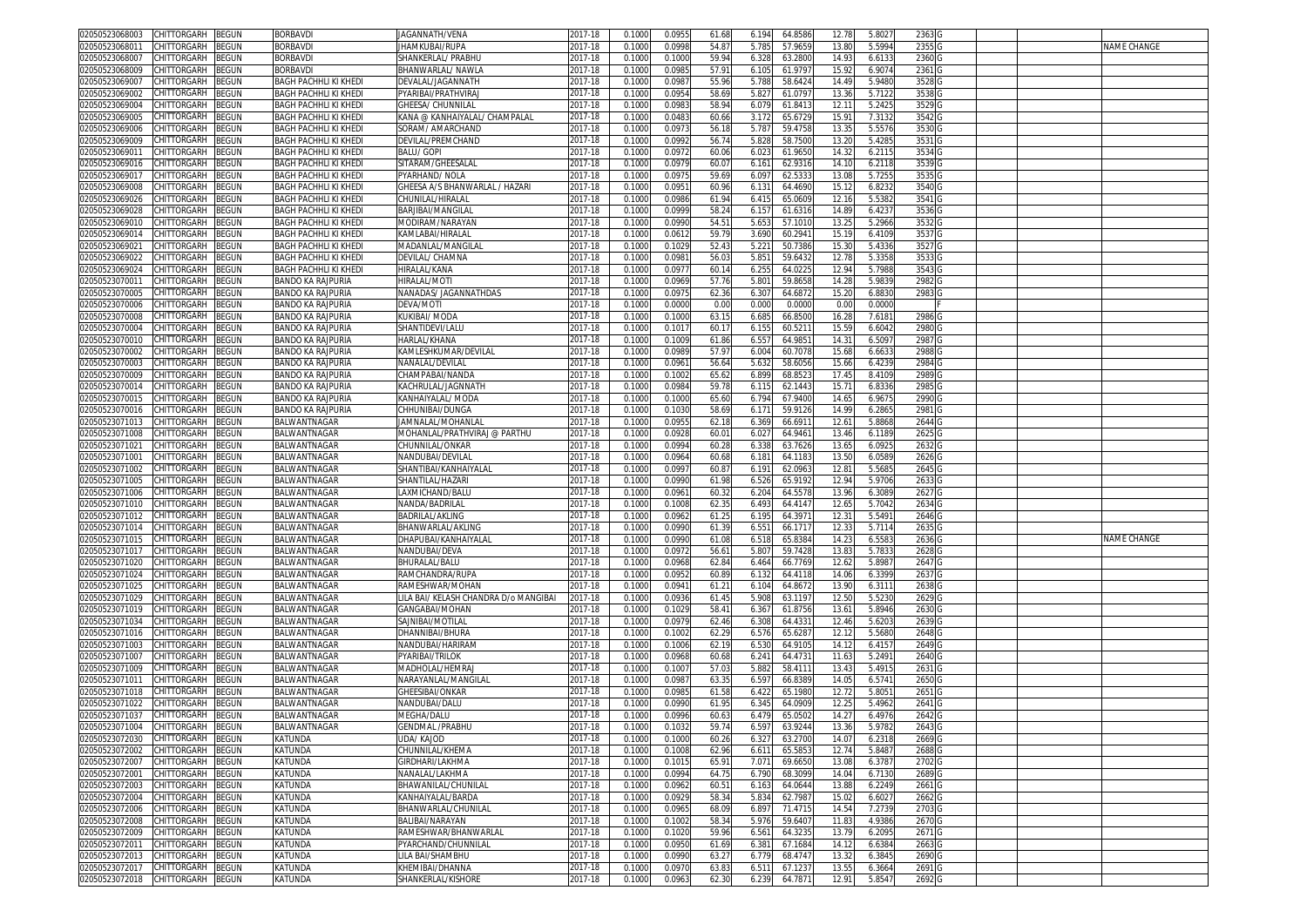| CHITTORGARH<br>BEGUN<br>02050523072019                                     | KATUNDA                  | KAMLIBAI/MOTI                          | 2017-18            | 0.1000           | 0.0966           | 61.58          | 64.658<br>6.246                     | 12.80          | 5.793           | 2693              |  |                |             |
|----------------------------------------------------------------------------|--------------------------|----------------------------------------|--------------------|------------------|------------------|----------------|-------------------------------------|----------------|-----------------|-------------------|--|----------------|-------------|
| CHITTORGARH<br>BEGUN<br>02050523072020                                     | KATUNDA                  | NANDA/KISHNA                           | 2017-18            | 0.1000           | 0.0989           | 60.00          | 62.396<br>6.171                     | 15.57          | 6.8011          | 2654              |  |                |             |
| CHITTORGARH<br>3EGUN<br>02050523072021                                     | KATUNDA                  | SHYAMLAL/KANHAIYALAL                   | 2017-18            | 0.1000           | 0.099            | 61.97          | 6.498<br>65.306                     | 15.89          | 7.2640          | 2672              |  |                |             |
| CHITTORGARH<br>BEGUN<br>02050523072023                                     | KATUNDA                  | CHHAGAN/UDA                            | 2017-18            | 0.1000           | 0.100            | 62.57          | 64.115<br>6.418                     | 12.61          | 5.6594          | 2694              |  |                |             |
| CHITTORGARH<br>BEGUN                                                       | KATUNDA                  |                                        |                    |                  | 0.094            |                |                                     |                |                 |                   |  |                |             |
| 02050523072025                                                             |                          | GOPILAL/LAXMICHAND @ LAKHMA            | 2017-18            | 0.100            |                  | 61.84          | 65.908<br>6.20                      | 13.44          | 6.2004          | 2673              |  |                |             |
| 02050523072026<br>CHITTORGARH<br>BEGUN                                     | KATUNDA                  | BHERULAL/ONKAR                         | 017-18             | 0.100            | 0.0986           | 55.98          | 5.846<br>59.290                     | 14.29          | 5.9307          | 2664              |  |                |             |
| CHITTORGARH<br>02050523072027<br>3EGUN                                     | KATUNDA                  | NANDLAL @ NANDA/PREMCHAND@ PEMA        | 2017-18            | 0.100            | 0.098            | 59.90          | 6.15<br>62.785                      | 13.4           | 5.897           | 2674              |  |                |             |
| 02050523072028<br>CHITTORGARH<br>3EGUN                                     | KATUNDA                  | DEVILAL/BHANWARLAI                     | 2017-18            | 0.100            | 0.0999           | 63.3           | 6.538<br>65.445                     | 13.41          | 6.1436          | 2695              |  |                |             |
| 02050523072031<br>CHITTORGARH<br>BEGUN                                     | KATUNDA                  | KACHARU/DEVI                           | 017-18             | 0.100            | 0.096            | 63.3           | 6.31<br>65.399                      | 12.6           | 5.7909          | 2696 0            |  |                |             |
| 02050523072032<br>CHITTORGARH<br>BEGUN                                     | KATUNDA                  | PREMA/NARAYAN                          | 017-18             | 0.1000           | 0.098            | 61.5           | 6.53<br>66.123                      | 13.7           | 6.341           | 2675              |  |                |             |
| 02050523072033<br>CHITTORGARH<br>3EGUN                                     | KATUNDA                  | MOHANLAL/DEVILA                        | 2017-18            | 0.100            | 0.098            | 60.1           | 6.130<br>62.551                     | 13.8           | 6.060           | 2676 G            |  |                |             |
| 02050523072034<br><b>CHITTORGARH</b><br>BEGUN                              | KATUNDA                  | SOHANIBAI/BARDICHAND                   | 017-18             | 0.100            | 0.101            | 59.2           | 6.338<br>62.690                     | 13.9           | 6.1126          | 2677              |  |                |             |
| CHITTORGARH<br>02050523072036<br>BEGUN                                     | KATUNDA                  | <b>JDIBAI/BARDICHAND</b>               | 2017-18            | 0.100            | 0.100            | 55.3           | 5.90<br>59.010                      | 14.0           | 5.7828          | 2655              |  |                |             |
| CHITTORGARH<br>BEGUN<br>02050523072037                                     | KATUNDA                  | <b>VARAYAN/BHURA</b>                   | 2017-18            | 0.100            | 0.0986           | 68.3           | 74.553<br>7.35                      | 13.4           | 7.035           | 2704              |  |                |             |
| 02050523072038<br>CHITTORGARH<br>3EGUN                                     | KATUNDA                  | (ISHANLAL/MOTI                         | 017-18             | 0.100            | 0.101            | 60.2           | 61.511<br>6.22!                     | 12.5           | 5.3952          | 2678              |  |                |             |
| CHITTORGARH<br>BEGUN<br>02050523072040                                     | KATUNDA                  | BHERULAL/KANHAIYALAL @ KANA            | 2017-18            | 0.1000           | 0.101            | 58.6           | 60.227<br>6.083                     | 14.27          | 6.0160          | 2665              |  |                |             |
| 02050523072041<br>CHITTORGARH<br>3EGUN                                     | KATUNDA                  | <b>GHEESA/BALU</b>                     | 017-18             | 0.100            | 0.100            | 55.7           | 5.786<br>57.860                     | 13.2           | 5.3708          | 2656              |  |                |             |
|                                                                            |                          | <b>MANGILAL/UDA</b>                    |                    |                  |                  |                |                                     |                |                 |                   |  |                |             |
| CHITTORGARH<br>02050523072042<br>BEGUN                                     | KATUNDA                  |                                        | 2017-18            | 0.1000           | 0.097            | 61.69          | 6.389<br>65.730                     | 14.18          | 6.5247          | 2697 G            |  |                |             |
| CHITTORGARH<br>BEGUN<br>02050523072043                                     | KATUNDA                  | RAMLAL/ KANHAIYALAL @ KANA A/S PYARCH. | 2017-18            | 0.1000           | 0.0996           | 61.7           | 64.4076<br>6.415                    | 12.60          | 5.6810          | 2679 G            |  |                |             |
| CHITTORGARH<br>BEGUN<br>02050523072044                                     | KATUNDA                  | BARDICHAND / HARIRAM                   | 2017-18            | 0.1000           | 0.0959           | 61.84          | 6.290<br>65.5892                    | 13.03          | 5.9824          | 2680 G            |  |                |             |
| CHITTORGARH<br>BEGUN<br>02050523072047                                     | KATUNDA                  | BHOLIBAI/ SURJA                        | 2017-18            | 0.1000           | 0.0994           | 56.30          | 5.95<br>59.879                      | 12.74          | 5.3398          | 2666 <sub>G</sub> |  |                |             |
| 02050523072048<br>CHITTORGARH<br>3EGUN                                     | KATUNDA                  | SUDIBAI/ MANGILA                       | 2017-18            | 0.1000           | 0.093            | 59.18          | 6.070<br>64.643                     | 14.31          | 6.4755          | 2667 G            |  |                |             |
| CHITTORGARH<br>BEGUN<br>02050523072050                                     | KATUNDA                  | SHANTILAL/HIRALAI                      | 017-18             | 0.1000           | 0.0974           | 61.59          | 6.414<br>65.852                     | 14.0           | 6.4537          | 2681 G            |  |                |             |
| BEGUN<br>02050523072039<br>CHITTORGARH                                     | KATUNDA                  | KAILASH/NARAYAN                        | 2017-18            | 0.1000           | 0.099            | 62.0           | 6.43<br>64.899                      | 14.0           | 6.373           | 2698              |  |                |             |
| 02050523072055<br>CHITTORGARH<br>BEGUN                                     | KATUNDA                  | PREMDEVI/MOHANCHAND                    | 2017-18            | 0.1000           | 0.099            | 53.64          | 5.716<br>57.737                     | 14.3           | 5.800           | 2652              |  |                |             |
| CHITTORGARH<br>3EGUN<br>02050523072056                                     | KATUNDA                  | DEVBAI/JAIRAM                          | 2017-18            | 0.100            | 0.1006           | 60.1           | 6.432<br>63.936                     | 12.8           | 5.7419          | 2682              |  |                |             |
| CHITTORGARH<br>BEGUN<br>02050523072057                                     | KATUNDA                  | RAGHUNATH/SURJA                        | 017-18             | 0.1000           | 0.1000           | 51.97          | 5.464<br>54.640                     | 14.57          | 5.5730          | 2657              |  |                |             |
| CHITTORGARH<br>BEGUN<br>02050523072053                                     | KATUNDA                  | RUKMABAI/NARAYAN                       | 2017-18            | 0.100            | 0.099            | 52.32          | 5.36<br>54.212                      | 13.0           | 4.932           | 2653              |  |                |             |
| 02050523072015<br>CHITTORGARH<br>BEGUN                                     | KATUNDA                  | KISHANA/DHANNA                         | 2017-18            | 0.1000           | 0.099            | 54.32          | 5.54<br>55.969                      | 14.3           | 5.633           | 2658              |  |                |             |
| 02050523072016<br>CHITTORGARH<br>3EGUN                                     | KATUNDA                  | CHUNNILAL/HAZAR                        | 2017-18            | 0.1000           | 0.097            | 52.73          | 5.356<br>55.159                     | 14.3           | 5.5522          | 2659              |  |                |             |
| CHITTORGARH<br>02050523072024<br>BEGUN                                     | KATUNDA                  | KANHAIYALAL/BADRILAL                   | 2017-18            | 0.1000           | 0.0980           | 61.08          | 6.309<br>64.3776                    | 13.0           | 5.885           | 2683              |  |                |             |
| 02050523072029<br>CHITTORGARH<br>3EGUN                                     | KATUNDA                  | BHAGWAN/RAMA                           | 017-18             | 0.100            | 0.100            | 56.5           | 5.74<br>57.470                      | 13.1           | 5.273           | 2668              |  |                |             |
| 02050523072058<br>CHITTORGARH                                              | KATUNDA                  | RAMLAL/RUPA                            | 017-18             | 0.100            | 0.098            |                | 64.210                              |                |                 | 2684              |  |                |             |
| 3EGUN<br>CHITTORGARH                                                       |                          |                                        |                    |                  |                  | 60.6           | 6.344                               | 13.66          | 6.140           |                   |  |                |             |
| 02050523072060<br>BEGUN                                                    | KATUNDA                  | MANGIBAI/HERDE\                        | 2017-18            | 0.100            | 0.099            | 59.9           | 62.344<br>6.22                      | 14.0           | 6.127           | 2685              |  |                |             |
| 02050523072061<br>CHITTORGARH<br>BEGUN                                     | KATUNDA                  | DEVILAL/MANGILAL                       | 2017-18            | 0.1000           | 0.096            | 63.7           | 66.3946<br>6.42                     | 12.93          | 6.0090          | 2699              |  |                |             |
| 02050523072012<br><b>CHITTORGARH</b><br>3EGUN                              | KATUNDA                  | KALIBAI/BHERU                          | 2017-18            | 0.100            | 0.094            | 60.1           | 6.15<br>65.366                      | 14.4           | 6.5986          | 2686              |  |                |             |
| CHITTORGARH<br>02050523072046<br>BEGUN                                     |                          |                                        |                    |                  |                  |                |                                     |                |                 |                   |  |                |             |
|                                                                            | KATUNDA                  | SHAMBHULAL/ PYARCHAND                  | 2017-18            | 0.1000           | 0.101            | 53.38          | 5.63<br>55.4626                     | 13.04          | 5.0630          | 2660              |  |                |             |
| 02050523072049<br>CHITTORGARH<br>3EGUN                                     | KATUNDA                  | MOHANLAL/NATHL                         | 017-18             | 0.100            | 0.100            | 64.1           | 66.390<br>6.63                      | 13.4           | 6.241           | 2700              |  |                |             |
| CHITTORGARH<br>BEGUN<br>02050523072022                                     | KATUNDA                  | PYARCHAND/KHEMA                        | 2017-18            | 0.100            | 0.099            | 63.3           | 6.58<br>66.340                      | 13.4           | 6.237           | 2687              |  |                |             |
| 02050523072035<br>CHITTORGARH<br>BEGUN                                     | KATUNDA                  | (ANHAIYALAL/ LALA                      | 2017-18            | 0.100            | 0.102            | 62.7!          | 6.750<br>66.111                     | 12.97          | 6.0024          | 2701              |  |                |             |
| CHITTORGARH<br>02050523072062<br>3EGUN                                     | KATUNDA                  | HEERUBAI/BHAWANIRAM                    | 2017-18            | 0.1000           | 0.0000           | 0.00           | 0.000<br>0.0000                     | 0.00           | 0.0000          |                   |  | 2050521011015  | TRANSFER    |
| 02050523073028<br>CHITTORGARH<br>BEGUN                                     | KASBA (BEGUN)            | GORDHAN/BARDA DHOBI                    | 017-18             | 0.100            | 0.102            | 63.96          | 6.95<br>68.166                      | 14.8           | 7.1006          | 3420              |  |                |             |
| CHITTORGARH<br>BEGUN<br>02050523073030                                     | KASBA (BEGUN)            | MOHANLAL/KHEMA                         | 2017-18            | 0.1000           | 0.000            | 0.00           | 0.000<br>0.000                      | 0.00           | 0.0000          |                   |  |                |             |
| CHITTORGARH<br>BEGUN<br>02050523073021                                     | KASBA (BEGUN)            | SURYAPRAKASH/BANSHILAI                 | 2017-18            | 0.1000           | 0.0988           | 61.69          | 6.160<br>62.3482                    | 14.30          | 6.2412          | 3417 G            |  |                |             |
|                                                                            |                          |                                        |                    |                  |                  |                |                                     |                |                 | 9 G               |  |                |             |
| CHITTORGARH<br>BEGUN<br>02050523073022                                     | KASBA (BEGUN)            | BANSHILAL/RAMNARAYAN                   | 2017-18            | 0.1000           | 0.0998<br>0.097  | 39.29          | 4.22'<br>42.2946                    | 15.86          | 4.6954          |                   |  |                |             |
| BEGUN<br>02050523073003<br>CHITTORGARH                                     | KASBA (BEGUN)            | KAILASHCHANDRA/ KANHAIYALAL            | 2017-18            | 0.1000           |                  | 51.58          | 4.804<br>49.170                     | 12.29          | 4.2304          | 3414 G            |  |                |             |
| BEGUN<br>02050523073004<br>CHITTORGARH                                     | KASBA (BEGUN)            | MURLIDHAR/NANDKISHORE                  | 2017-18            | 0.1000           | 0.098            | 60.69          | 6.01<br>60.900                      | 12.46          | 5.3118          | 3421 G            |  |                |             |
| 02050523073035<br>CHITTORGARH<br><b>BEGUN</b>                              | KASBA (BEGUN)            | ANOPBAI/DAYASHANKER                    | 2017-18            | 0.100            | 0.0966           | 56.68          | 5.530<br>57.246                     | 13.51          | 5.4141          | 3408              |  |                |             |
| CHITTORGARH<br>3EGUN<br>02050523073036                                     | KASBA (BEGUN)            | SURENDRA KUMAR/ KAJODIMAI              | 2017-18            | 0.1000           | 0.098            | 54.3           | 6.289<br>63.977                     | 13.67          | 6.122           | 3410 <sub>C</sub> |  |                |             |
| CHITTORGARH<br>BEGUN<br>02050523073029                                     | KASBA (BEGUN)            | NATHU LAL / LAXMAN                     | 017-18             | 0.1000           | 0.100            | 54.1           | 5.660<br>56.543                     | 13.26          | 5.2488          | 3407              |  |                |             |
| CHITTORGARH<br>BEGUN<br>02050523073007                                     | KASBA (BEGUN)            | GOVINDLAL/ BADRILAI                    | 2017-18            | 0.100            | 0.0974           | 57.2           | 5.970<br>61.293                     | 12.3           | 5.2906          | 3415              |  |                |             |
| CHITTORGARH<br>3EGUN<br>02050523073010                                     | KASBA (BEGUN)            | GOPALLAL /KAILASHCHANDRA               | 2017-18            | 0.100            | 0.099            | 56.97          | 5.79<br>58.535                      | 13.8           | 5.6747          | 3413              |  |                |             |
| CHITTORGARH<br>3EGUN<br>02050523073016                                     | KASBA (BEGUN)            | RAJENDRANATH/SUWANATH                  | 2017-18            | 0.100            | 0.049            | 55.0           | 2.824<br>57.398                     | 14.51          | 5.8306          | 3412              |  |                | NAME CHANGE |
| CHITTORGARH<br>02050523073017<br>BEGUN                                     | KASBA (BEGUN)            | LADULAL/DEVILAI                        | 017-18             | 0.1000           | 0.0943           | 33.43          | 34.6448<br>3.267                    | 14.66          | 3.5548          | 10 <sub>G</sub>   |  |                |             |
| CHITTORGARH<br>02050523073019<br>BEGUN                                     | KASBA (BEGUN)            | RAMLAL/ MODA                           | 2017-18            | 0.100            | 0.099            | 58.1           | 5.550<br>55.667                     | 13.9           | 5.4477          | 3422 G            |  |                |             |
| 02050523073020<br>CHITTORGARH<br>BEGUN                                     | KASBA (BEGUN)            | <b>JAMNIBAI/ PYARCHAND</b>             | 017-18             | 0.1000           | 0.050            | 53.93          | 2.858<br>57.045                     | 14.7           | 5.8706          | 3409 <sub>G</sub> |  |                |             |
| 02050523073024<br><b>CHITTORGARH</b><br>BEGUN                              | KASBA (BEGUN             | DEVI/NANA                              | 017-18             | 0.100            | 0.000            | 0.00           | 0.000<br>0.000                      | 0.0            | 0.000           |                   |  |                |             |
| 02050523073025<br>CHITTORGARH<br>BEGUN                                     | KASBA (BEGUN)            | RAMCHANDRA/ KHEMA                      | 017-18             | 0.100            | 0.1000           | 56.2           | 5.624<br>56.240                     | 14.7           | 5.8107          | 3411              |  |                |             |
| 02050523073026<br>CHITTORGARH<br>BEGUN                                     | KASBA (BEGUN)            | RODIBAI/ SHAMBHULAL                    | 2017-18            | 0.100            | 0.0798           | 59.1           | 4.94<br>61.917                      | 14.60          | 6.3276          | 3418 G            |  |                |             |
| 02050523073032 CHILLORGARH BEGUN                                           | KASBA (BEGUN)            | anibai/udailal                         | 2017-18            | 0.1000           | 0.0951           | 59.71          | 6.107<br>64.2166                    | 14.57          | 6.5500          | 3419 G            |  |                |             |
| 02050523073033<br>CHITTORGARH<br><b>BEGUN</b>                              | KASBA (BEGUN)            | SHYAMLAL/RAMLAL                        | 2017-18            | 0.1000           | 0.0951           | 57.78          | 5.737<br>60.3260                    | 15.20          | 6.4184          | 3416 <sub>G</sub> |  |                |             |
| CHITTORGARH<br>02050523073037<br>BEGUN                                     | KASBA (BEGUN)            | PYARCHAND/KISHNA                       | 2017-18            | 0.1000           | 0.0000           | 0.00           | 0.000<br>0.0000                     | 0.00           | 0.0000          |                   |  |                |             |
| <b>CHITTORGARH</b><br>BEGUN<br>02050523073038                              | KASBA (BEGUN)            | SHAMBHULAL/LALURAM                     | 2017-18            | 0.1000           | 0.0000           | 0.00           | 0.000<br>0.000                      | 0.00           | 0.0000          |                   |  | 01020105021036 | TRANSFER    |
| 02050523074002<br><b>CHITTORGARH</b><br>BEGUN                              | KALYANPURA               | KHEMRAJ/PYARCHAND                      | 2017-18            | 0.1000           | 0.1039           | 60.5           | 6.663<br>64.1290                    | 13.62          | 6.1138          | 3150 <sub>G</sub> |  |                |             |
| BEGUN<br>02050523074001<br>CHITTORGARH                                     | KALYANPURA               | NANALAL/ PYARCHAND                     | 2017-18            | 0.1000           | 0.1000           | 61.16          | 64.5700<br>6.457                    | 14.40          | 6.5084          | 3151 G            |  |                |             |
| 02050523074004<br>CHITTORGARH<br>BEGUN                                     | KALYANPURA               | PRATHVIRAJ/NAGGA                       | 2017-18            | 0.1000           | 0.1000           | 62.27          | 63.3400                             | 12.73          | 5.6440          | 3152 G            |  |                |             |
| 02050523074005                                                             |                          |                                        |                    |                  |                  |                | 6.334                               |                |                 |                   |  |                |             |
| CHITTORGARH<br><b>BEGUN</b>                                                | KALYANPURA               | AMARCHAND/PYARCHAND                    | 2017-18            | 0.1000           | 0.1000           | 61.3           | 6.385<br>63.850                     | 13.26          | 5.9266          | 3153 G            |  |                |             |
| 02050523074006<br>CHITTORGARH<br>BEGUN                                     | KALYANPURA               | IHAMKUBAI/KALURAM                      | 2017-18            | 0.1000           | 0.0996           | 58.70          | 5.962<br>59.859                     | 13.56          | 5.6821          | 3154 G            |  |                |             |
| CHITTORGARH<br><b>BEGUN</b><br>02050523074007                              | KALYANPURA               | DEVILAL/TARACHAND                      | 2017-18            | 0.1000           | 0.0986           | 56.46          | 6.025<br>61.1055                    | 14.28          | 6.1082          | 3142 G            |  |                |             |
| 02050523074009<br>CHITTORGARH<br>BEGUN                                     | KALYANPURA               | <b>IHAMKUBAI/CHOGALAL</b>              | 2017-18            | 0.1000           | 0.1012           | 60.27          | 6.208<br>61.3439                    | 10.30          | 4.4228          | 3155 G            |  |                |             |
| 02050523074010<br>CHITTORGARH<br>BEGUN                                     | KALYANPURA               | BALU/DOLA                              | 2017-18            | 0.1000           | 0.1008           | 53.94          | 5.864<br>58.1746                    | 14.57          | 5.9333          | 3143 G            |  |                |             |
| CHITTORGARH<br>BEGUN<br>02050523074011<br>02050523074013 CHITTORGARH BEGUN | KALYANPURA<br>KALYANPURA | GATTUBAI/DEVILAL<br>MANGIBAI/DHANNA    | 2017-18<br>2017-18 | 0.1000<br>0.1000 | 0.0994<br>0.0990 | 54.59<br>58.93 | 5.615<br>56.488<br>6.146<br>62.0808 | 13.96<br>12.79 | 5.520<br>5.5577 | 3133 G<br>3144 G  |  |                |             |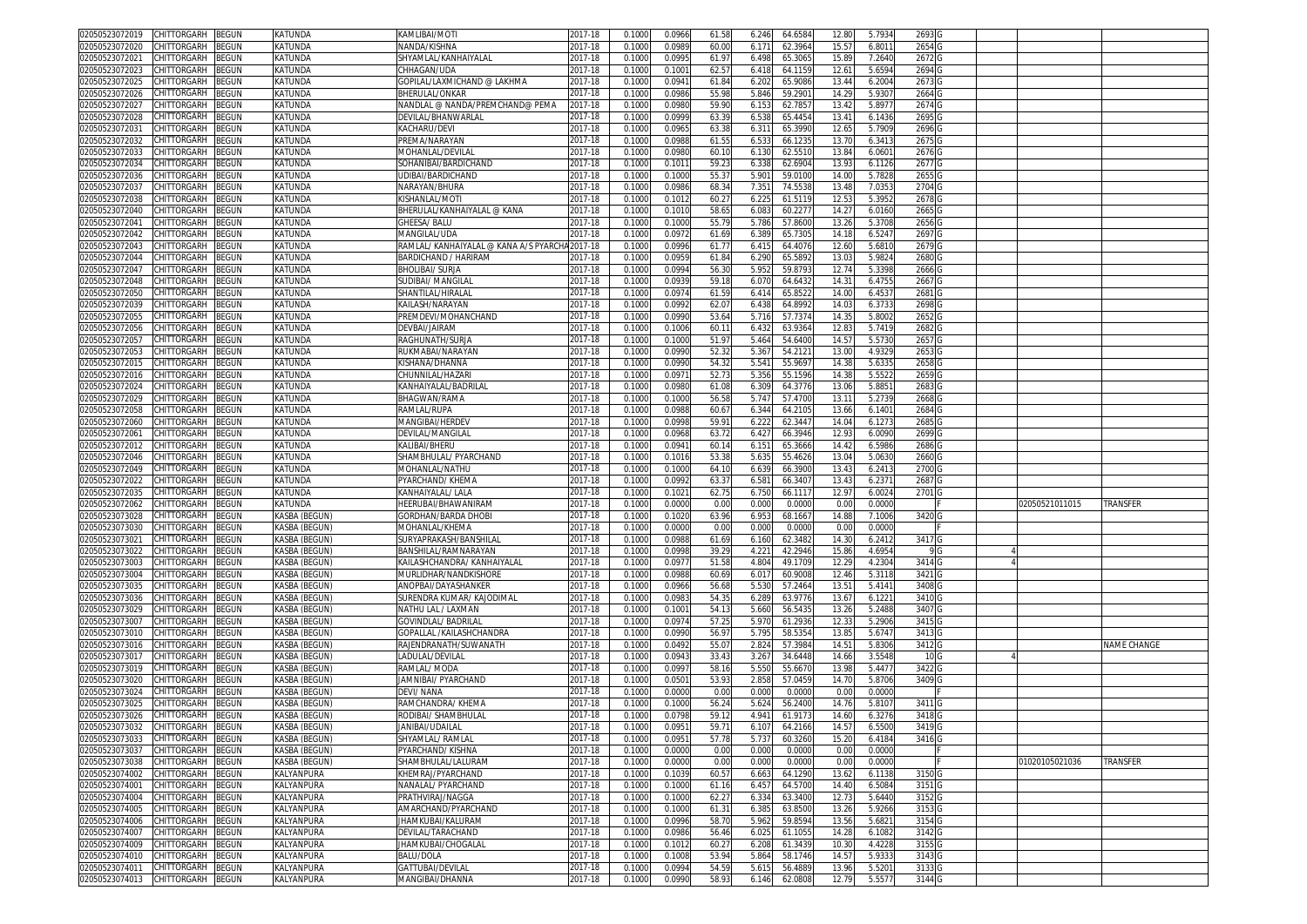| 02050523074016                   | CHITTORGARH                      | 3EGUN        | KALYANPURA             | IAMKUBAI/SITARAM                       | 2017-18     | 0.1000 | 0.097  | 62.54        | 65.3918<br>6.343  | 9.24              | 4.2298 | 3156   |  |  |
|----------------------------------|----------------------------------|--------------|------------------------|----------------------------------------|-------------|--------|--------|--------------|-------------------|-------------------|--------|--------|--|--|
| 02050523074017                   | CHITTORGARH                      | <b>BEGUN</b> | KALYANPURA             | <b>BHIMRAJ/DAULA</b>                   | 2017-18     | 0.100  | 0.099  | 57.8         | 5.983<br>60.434   | 11.32             | 4.789  | 3136   |  |  |
| )2050523074018                   | CHITTORGARH                      | ፧EGUN        | KALYANPURA             | 3ALU/LALURAM                           | 2017-18     | 0.1000 | 0.102  | 57.9         | 6.110<br>59.726   | 13.62             | 5.693  | 3145   |  |  |
| 02050523074022                   | :HITTORGARH                      | <b>EGUN</b>  | KALYANPURA             | CHUNNILAL/LAKMICHAND                   | 017-18      | 0.100  | 0.100  | 61.08        | 62.560<br>6.256   | 12.8              | 5.623  | 3157   |  |  |
| )2050523074023                   | <b>CHITTORGARH</b>               | <b>BEGUN</b> | KALYANPURA             | JAMANALAL/HEERALAI                     | 2017-18     | 0.100  | 0.101  | 55.08        | 5.713<br>56.3968  | 12.8              | 5.0528 | 3134   |  |  |
| 02050523074028                   | CHITTORGARH                      | <b>BEGUN</b> |                        | PRABHU/GEERDHARI                       | 2017-18     |        | 0.099  | 59.66        | 62.288<br>6.179   | 13.4              | 5.8558 |        |  |  |
|                                  |                                  |              | KALYANPURA             |                                        |             | 0.100  |        |              |                   |                   |        | 3137   |  |  |
| 02050523074029                   | CHITTORGARH                      | <b>BEGUN</b> | KALYANPURA             | GULABCHAND A/S DEVA/HARIRAM            | 2017-18     | 0.100  | 0.0990 | 58.2         | 5.989<br>60.4949  | 13.4              | 5.679  | 3138 G |  |  |
| 2050523074030                    | CHITTORGARH                      | <b>BEGUN</b> | KALYANPURA             | DHAPUBAI/KUKA                          | 2017-18     | 0.100  | 0.0988 | 56.6         | 59.2004<br>5.849  | 11.73             | 4.861  | 3139 G |  |  |
| 02050523074040                   | CHITTORGARH                      | <b>EGUN</b>  | KALYANPURA             | NANALAL/DEVA                           | 2017-18     | 0.100  | 0.095  | 59.09        | 6.002<br>62.7168  | 12.3              | 5.3998 | 3146 G |  |  |
| 2050523074041                    | CHITTORGARH                      | <b>BEGUN</b> | KALYANPURA             | BARJIBAI/BHUWANA                       | 017-18      | 0.100  | 0.100  | 64.30        | 6.595<br>65.4266  | 12.55             | 5.748  | 3159 G |  |  |
| 02050523074044                   | CHITTORGARH                      | ፡EGUN        | KALYANPURA             | BHOLIBAI/NATHULA                       | 2017-18     | 0.100  | 0.102  | 60.4         | 6.159<br>60.382   | 11.28             | 4.768  | 3147 G |  |  |
| 2050523074014                    | CHITTORGARH                      | <b>BEGUN</b> | KALYANPURA             | <b>NANDUBAI/GHISALAL</b>               | 2017-18     | 0.100  | 0.099  | 58.1         | 61.5455<br>6.093  | 9.9               | 4.295  | 3148   |  |  |
| 02050523074046                   | CHITTORGARH                      | <b>BEGUN</b> | KALYANPURA             | HEERALAL/GHISALAI                      | 2017-18     | 0.100  | 0.095  | 58.8         | 5.84<br>60.9698   | 11.63             | 4.963  | 3140   |  |  |
| 2050523074015                    | CHITTORGARH                      | <b>EGUN</b>  | KALYANPURA             | )HALKUBAI/MOHANLAI                     | 2017-18     | 0.100  | 0.099  | 58.4         | 5.91<br>59.767    | 12.5              | 5.242  | 3141   |  |  |
| 02050523074021                   | CHITTORGARH                      | <b>EGUN</b>  | KALYANPURA             | SHAMBHULAL/ MADHOLAL                   | 2017-18     | 0.100  | 0.100  | 60.9         | 6.55<br>65.530    | 12.6              | 5.789  | 3149 G |  |  |
| 2050523074024                    | CHITTORGARH                      | <b>BEGUN</b> | KALYANPURA             | VIANGIBAI/ KALU                        | 2017-18     | 0.100  | 0.100  | 53.98        | 5.629<br>56.290   | 12.84             | 5.059  | 3135   |  |  |
| 02050523074043                   | CHITTORGARH                      | <b>BEGUN</b> |                        | SHANKAR LAL/ DULICHAND                 | 2017-18     | 0.100  | 0.099  | 63.16        | 65.9476           | 8.80              | 4.062  | 3158   |  |  |
|                                  |                                  |              | KALYANPURA             |                                        |             |        |        |              | 6.542             |                   |        |        |  |  |
| 2050523075001                    | CHITTORGARH                      | <b>EGUN</b>  | MADHOPUR (BEGUN)       | ALIBAI/CHATURBHUJ                      | 2017-18     | 0.100  | 0.100  | 61.72        | 6.569<br>65.363   | 12.7              | 5.842  | 3484   |  |  |
| 02050523075002                   | CHITTORGARH                      | EGUN         | <b>MADHOPUR (BEGUN</b> | ONKAR/PARMANAND                        | $2017 - 18$ | 0.100  | 0.0986 | 61.8         | 64.452<br>6.355   | 14.7              | 6.659  | 3485   |  |  |
| 2050523075007                    | CHITTORGARH                      | EGUN         | <b>MADHOPUR (BEGUN</b> | <b>MEGHRAJ/BALU</b>                    | 2017-18     | 0.100  | 0.096  | 62.82        | 6.390<br>66.493   | 16.1              | 7.507  | 3487   |  |  |
| 0205052307501                    | CHITTORGARH                      | EGUN         | <b>MADHOPUR (BEGUN</b> | KAILASHCHANDRA A/S KANHAIYALAL / DEVIL | 2017-18     | 0.100  | 0.099  | 63.50        | 7.03<br>70.370    | 11.2              | 5.561  | 3488   |  |  |
| 02050523075006                   | CHITTORGARH                      | <b>EGUN</b>  | <b>MADHOPUR (BEGUN</b> | HAJARI/KHEMRAJ                         | 2017-18     | 0.100  | 0.096  | 58.7         | 5.890<br>61.354   | 14.1              | 6.085  | 3480   |  |  |
| 02050523075005                   | CHITTORGARH                      | <b>EGUN</b>  | MADHOPUR (BEGUN        | ONKAR /RUPA                            | 2017-18     | 0.100  | 0.0966 | 57.7         | 5.91<br>61.211    | 14.7              | 6.307  | 3477 G |  |  |
| 02050523075009                   | CHITTORGARH                      | <b>EGUN</b>  | MADHOPUR (BEGUN        | BOTHLAL/GANGARAM                       | 017-18      | 0.100  | 0.097  | 63.3         | 6.413<br>65.505   | 13.0              | 6.002  | 3486   |  |  |
| 02050523075010                   | CHITTORGARH                      | <b>BEGUN</b> | MADHOPUR (BEGUN        | RAMESHWAR/ DUNGA                       | 2017-18     | 0.100  | 0.095  | 59.1         | 63.420<br>6.082   | 15.0              | 6.699  | 3481   |  |  |
| 02050523075013                   | CHITTORGARH                      | <b>EGUN</b>  | MADHOPUR (BEGUN        | NATHU/ BARDICHAND                      | 2017-18     | 0.100  | 0.097  | 60.4         | 63.210<br>6.163   | 14.1              | 6.2608 | 3482   |  |  |
| 02050523075014                   | <b>HITTORGARH</b>                | <b>EGUN</b>  | MADHOPUR (BEGUN        | (ISHANLAL/ KISHORELAI                  | 2017-18     | 0.100  | 0.098  | 58.2         | 5.92<br>60.234    | 15.2              | 6.438  | 3478   |  |  |
| 02050523075015                   | CHITTORGARH                      | <b>BEGUN</b> | MADHOPUR (BEGUN)       | KACHRIBAI/ MOTILAL W/O SHAMBHULAL      | 2017-18     | 0.100  | 0.101  | 56.6         | 5.995<br>59.297   | 15.36             | 6.375  | 3479   |  |  |
| 2050523075025                    | CHITTORGARH                      | <b>BEGUN</b> | MADHOPUR (BEGUN)       | DEUBAI D/O DEVILAI                     | 2017-18     | 0.100  | 0.098  | 58.5         | 61.931<br>6.12    | 14.8              | 6.4462 | 3483   |  |  |
| )2050523076005                   | CHITTORGARH                      | <b>BEGUN</b> | MADAWADA               | GHISALAL/KALU                          | 2017-18     | 0.100  | 0.100  | 67.5         | 7.327<br>73.0508  | 12.48             | 6.381  | 3286 G |  |  |
|                                  |                                  |              |                        |                                        |             |        |        |              |                   |                   |        |        |  |  |
| 02050523076010                   | CHITTORGARH                      | <b>BEGUN</b> | <b>MADAWADA</b>        | KHEMRAJ/DOULA                          | 2017-18     | 0.100  | 0.100  | 59.3         | 63.210<br>6.321   | 14.9              | 6.623  | 3239   |  |  |
| 02050523076046                   | CHITTORGARH                      | <b>EGUN</b>  | <b>MADAWADA</b>        | JAMNALAL/MOTI                          | 2017-18     | 0.100  | 0.098  | 56.93        | 5.831<br>59.500   | 14.0              | 5.852  | 3280 G |  |  |
| 2050523076066                    | <b>CHITTORGARH</b>               | <b>BEGUN</b> | <b>MADAWADA</b>        | MANGILAL/BARDA                         | 2017-18     | 0.100  | 0.097  | 58.3         | 6.287<br>64.2186  | 12.8              | 5.785  | 3260 G |  |  |
| 02050523076048                   | CHITTORGARH                      | <b>EGUN</b>  | MADAWADA               | BHANWARLAL/KHANA GUJAR                 | 2017-18     | 0.1000 | 0.103  | 56.5         | 59.2926<br>6.119  | 12.40             | 5.1468 | 3219 G |  |  |
| )2050523076088                   | CHITTORGARH                      | <b>BEGUN</b> | <b>MADAWADA</b>        | MANGILAL/RUPA                          | 2017-18     | 0.100  | 0.099  | 58.0         | 59.9798<br>5.938  | 13.97             | 5.865  | 3220   |  |  |
| 02050523076089                   | CHITTORGARH                      | <b>EGUN</b>  | <b>MADAWADA</b>        | PYARCHAND/DEVILAI                      | 2017-18     | 0.100  | 0.101  | 56.5         | 5.749<br>56.864   | 13.8              | 5.512  | 3221   |  |  |
| 2050523076093                    | CHITTORGARH                      | <b>EGUN</b>  | <b>MADAWADA</b>        | YARA/SEVA                              | 2017-18     | 0.100  | 0.101  | 71.5         | 7.482<br>73.9328  | 15.1              | 7.861  | 3240   |  |  |
| 02050523076019                   | CHITTORGARH                      | <b>EGUN</b>  | <b>MADAWADA</b>        | NARAYAN/DOULA                          | 2017-18     | 0.100  | 0.048  | 61.63        | 3.266<br>67.063   | 14.0              | 6.573  | 3261 G |  |  |
| 2050523076098                    | CHITTORGARH                      | <b>BEGUN</b> | <b>MADAWADA</b>        | 3HARMAL/BALU                           | 2017-18     | 0.1000 | 0.098  | 56.68        | 6.024<br>61.4694  | 12.2              | 5.2540 | 3241   |  |  |
| 02050523076001                   | CHITTORGARH                      | <b>BEGUN</b> | <b>MADAWADA</b>        | MANGILAL/ KALU                         | 2017-18     | 0.100  | 0.096  | 56.4         | 5.726<br>59.275   | 12.9              | 5.356  | 3222   |  |  |
| 2050523076007                    | CHITTORGARH                      | <b>EGUN</b>  | <b>MADAWADA</b>        | (AMLIBAI/ MEGHRA.                      | 2017-18     | 0.100  | 0.095  | 60.2         | 6.004<br>62.803   | 13.8              | 6.088  | 3262   |  |  |
| 02050523076009                   | CHITTORGARH                      | <b>EGUN</b>  | <b>MADAWADA</b>        | GHEESALAL/DOLA                         | 2017-18     | 0.100  | 0.098  | 59.92        | 6.334<br>64.632   | 12.1              | 5.5109 | 3263   |  |  |
| 02050523076012                   | CHITTORGARH                      | EGUN         | MADAWADA               | PYARIBAI/KISHANNATH                    | 2017-18     | 0.100  | 0.096  | 59.3         | 6.071<br>62.781   | 14.52             | 6.380  | 3264   |  |  |
| 02050523076013                   | CHITTORGARH                      | <b>EGUN</b>  | MADAWADA               | SHANTIBAI/GOP                          | 2017-18     | 0.100  | 0.096  | 57.9         | 5.97<br>61.673    | 13.84             | 5.974  | 3265   |  |  |
| 2050523076015                    | CHITTORGARH                      | <b>EGUN</b>  | <b>MADAWADA</b>        | NANDA/ PANNA                           | 017-18      | 0.100  | 0.098  | 59.44        | 6.301<br>64.099   | 14.8              | 6.671  | 3266   |  |  |
| 02050523076016                   | CHITTORGARH                      | EGUN         | MADAWADA               | DEVILAL/ MADHC                         | 2017-18     | 0.100  | 0.099  | 55.1         | 5.547<br>56.030   | 13.2              | 5.204  | 3223   |  |  |
| 2050523076017                    | <b>CHITTORGARH</b>               | EGUN         |                        |                                        | 017-18      | 0.100  | 0.095  | 61.7         |                   | 13.66             |        |        |  |  |
|                                  |                                  |              | <b>MADAWADA</b>        | KANCHANBAI/BHAGWANLAL                  |             |        |        |              | 6.203<br>65.226   |                   | 6.237  | 3281   |  |  |
| 02050523076018                   | CHITTORGARH                      | EGUN         | MADAWADA               | RATANLAL/BHURA                         | 2017-18     | 0.100  | 0.098  | 58.4         | 5.892<br>59.756   | 14.3              | 6.0068 | 3242   |  |  |
| 02050523076020                   | <b>CHITTORGARH</b>               | <b>EGUN</b>  | <b>MADAWADA</b>        | PRATAPI BAI D/O LALIBAI KASHIRAM       | 2017-18     | 0.100  | 0.095  | 59.4         | 5.91<br>61.9602   | 13.8              | 6.024  | 3243   |  |  |
| 12050523076021                   | <b>HITTORGARH</b>                | <b>EGUN</b>  | MADAWADA               | <b>DHAPUBAI/ KALL</b>                  | 2017-18     | 0.100  | 0.098  | 57.0         | 5.960<br>60.507   | 15.4              | 6.5309 | 3224   |  |  |
| 02050523076022                   | CHITTORGARH                      | <b>BEGUN</b> | <b>MADAWADA</b>        | LAXMICHAND/HEERA                       | 2017-18     | 0.100  | 0.100  | 56.7         | 5.993<br>59.4544  | 14.3              | 5.951  | 3225   |  |  |
| 2050523076024                    | <b>HITTORGARH</b>                | <b>EGUN</b>  | MADAWADA               | KANA/ BALU                             | 017-18      | 0.100  | 0.096  | 58.66        | 63.350<br>6.126   | 12.2              | 5.449  | 3244   |  |  |
| )2050523076025                   | <b>CHITTORGARH</b>               | <b>EGUN</b>  | <b>MADAWADA</b>        | PANNA/ NANDA                           | 2017-18     | 0.100  | 0.097  | 54.68        | 5.585<br>57.0480  | 13.5 <sup>0</sup> | 5.427  | 3212   |  |  |
| 2050523076026                    | <b>CHITTORGARH</b>               | EGUN         | <b>MADAWADA</b>        | KAILASH CHANDRA/PYAR CHANDRA DHAKER    | 2017-18     | 0.100  | 0.0962 | 61.06        | 66.1954<br>6.368  | 13.5 <sup>0</sup> | 6.2969 | 3245 G |  |  |
| 02050523076073                   | CHITTORGARH                      | <b>BEGUN</b> | <b>MADAWADA</b>        | SOHANIBAI/CHUNNILAL                    | 2017-18     | 0.100  | 0.100  | 63.63        | 6.736<br>66.825   | 14.62             | 6.838  | 3267 G |  |  |
| 2050523076029                    | CHITTORGARH                      | <b>BEGUN</b> | <b>MADAWADA</b>        | HARKUBAI/KANA                          | 2017-18     | 0.1000 | 0.0954 | 56.7         | 5.736<br>60.1258  | 14.58             | 6.1362 | 3226 G |  |  |
| )2050523076030                   | CHITTORGARH                      | ፧EGUN        | MADAWADA               | DEVILAL/ MODA                          | 2017-18     | 0.100  | 0.098  | 63.30        | 6.692<br>67.6643  | 15.0              | 7.147  | 3268   |  |  |
| )2050523076031                   | CHITTORGARH                      | <b>BEGUN</b> | MADAWADA               | RAMCHANDRA/DOLARAM DHAKER              | 2017-18     | 0.100  | 0.094  | 61.0         | 65.7595<br>6.234  | 14.4              | 6.665  | 3269 G |  |  |
| 02050523076034                   | CHITTORGARH                      | <b>BEGUN</b> | <b>MADAWADA</b>        | MOHANDAS/ BALUDAS                      | 2017-18     | 0.100  | 0.097  | 60.6         | 6.263<br>64.038   | 13.9              | 6.231  | 3246 G |  |  |
| 02050523076035 CHITTORGARH BEGUN |                                  |              | MADAWADA               | BHANWERLAL/HEERALAL                    | 2017-18     | 0.1000 | U.IUUU | <b>bu.ut</b> | $0.311$ $03.1700$ | 14.05             | 0.4781 | 3221 G |  |  |
| 02050523076036                   | CHITTORGARH BEGUN                |              | MADAWADA               | KAILASHCHANDRA/ RAMNARAYAN             | 2017-18     | 0.1000 | 0.0998 | 62.33        | 6.554<br>65.6713  | 14.74             | 6.7755 | 3270 G |  |  |
| 02050523076037                   | CHITTORGARH                      | BEGUN        | MADAWADA               | HARLAL/ KALU                           | 2017-18     | 0.1000 | 0.0981 |              |                   | 14.34             | 5.7581 | 3213 G |  |  |
| 02050523076039                   |                                  |              |                        | SHYAMNATH/BHAWANINATH                  |             |        |        | 55.17        | 5.627<br>57.3598  |                   |        |        |  |  |
|                                  | CHITTORGARH                      | BEGUN        | MADAWADA               | BHURA/DALLA                            | 2017-18     | 0.1000 | 0.0997 | 63.3         | 6.666<br>66.8606  | 14.75             | 6.903  | 3271 G |  |  |
| 02050523076041                   | CHITTORGARH                      | BEGUN        | MADAWADA               |                                        | 2017-18     | 0.1000 | 0.0998 | 63.30        | 6.647<br>66.6032  | 14.34             | 6.685  | 3282 G |  |  |
| 02050523076045                   | CHITTORGARH                      | <b>BEGUN</b> | MADAWADA               | MADHONATH/ BHAWANINATH                 | 2017-18     | 0.1000 | 0.0996 | 57.43        | 5.932<br>59.5582  | 14.84             | 6.1866 | 3228 G |  |  |
| 02050523076047                   | CHITTORGARH                      | BEGUN        | MADAWADA               | RATANLAL/ BHERULAL                     | 2017-18     | 0.1000 | 0.0950 | 63.77        | 66.3579<br>6.304  | 14.41             | 6.6936 | 3283 G |  |  |
| 02050523076049                   | CHITTORGARH                      | BEGUN        | MADAWADA               | SHYAMLAL/BHANWERLAL                    | 2017-18     | 0.1000 | 0.1000 | 54.3         | 5.614<br>56.1400  | 15.33             | 6.0239 | 3214 G |  |  |
| 02050523076051                   | CHITTORGARH                      | 3EGUN        | MADAWADA               | RAMCHANDRA/ DOLA                       | 2017-18     | 0.1000 | 0.0990 | 56.22        | 5.967<br>60.2727  | 15.49             | 6.5358 | 3229 G |  |  |
| 02050523076052                   | CHITTORGARH                      | 3EGUN        | MADAWADA               | CHATARIBAI/DEVILAL                     | 2017-18     | 0.1000 | 0.098  | 60.48        | 6.454<br>65.390   | 12.55             | 5.7446 | 3247 G |  |  |
| 02050523076053                   | CHITTORGARH                      | BEGUN        | <b>MADAWADA</b>        | <b>ONKAR/ BHURA</b>                    | 2017-18     | 0.1000 | 0.0950 | 57.28        | 5.990<br>63.0526  | 14.32             | 6.320  | 3248 G |  |  |
| 02050523076054                   | CHITTORGARH                      | BEGUN        | MADAWADA               | PRATHVIRAJ/ BHURA DHAKAD               | 2017-18     | 0.1000 | 0.0950 | 57.60        | 5.826<br>61.326   | 14.3              | 6.1729 | 3249 G |  |  |
| 02050523076055                   | CHITTORGARH                      | <b>BEGUN</b> | MADAWADA               | KACHRULAL/ KHEMA                       | 2017-18     | 0.1000 | 0.0956 | 59.6         | 63.9540<br>6.114  | 13.57             | 6.075  | 3272 G |  |  |
|                                  | 02050523076056 CHITTORGARH BEGUN |              | MADAWADA               | BHANWARLAL/ BALU SHARMA                | 2017-18     | 0.1000 | 0.0939 | 64.94        | 68.3706<br>6.420  | 15.91             | 7.6142 | 3284 G |  |  |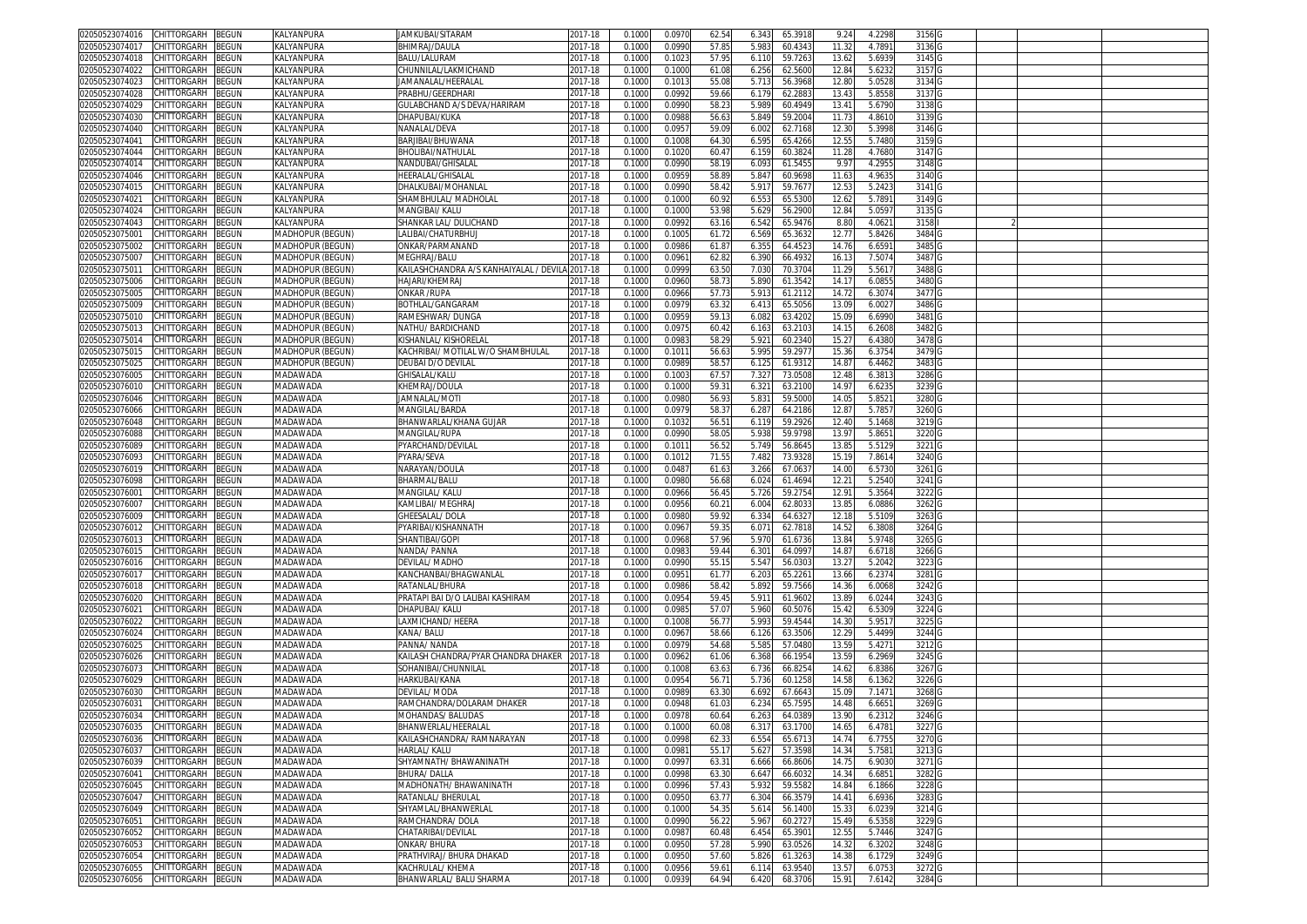| 02050523076058                   | CHITTORGARH                                     | BEGUN        | MADAWADA                             | SHIVLAL/SITARAM                    | 2017-18            | 0.1000           | 0.1008           | 57.04          | 59.7421<br>6.022                     | 15.48             | 6.473            | 3250 G           |  |                |                    |
|----------------------------------|-------------------------------------------------|--------------|--------------------------------------|------------------------------------|--------------------|------------------|------------------|----------------|--------------------------------------|-------------------|------------------|------------------|--|----------------|--------------------|
| 2050523076059                    | CHITTORGARH                                     | <b>BEGUN</b> | MADAWADA                             | MANGILAL/MODA                      | 017-18             | 0.100            | 0.0952           | 54.84          | 5.531<br>58.098                      | 13.18             | 5.360            | 3215 G           |  |                |                    |
| 02050523076060                   | CHITTORGARH                                     | 3EGUN        | <b>MADAWADA</b>                      | BHERULAL/ MODIRAN                  | 2017-18            | 0.1000           | 0.0969           | 52.88          | 5.583<br>57.616                      | 13.6              | 5.5048           | 3230 G           |  |                |                    |
|                                  |                                                 |              |                                      |                                    |                    |                  |                  |                |                                      |                   |                  |                  |  |                |                    |
| 2050523076061                    | CHITTORGARH                                     | <b>BEGUN</b> | <b>MADAWADA</b>                      | JAMNIBAI/BHAWANIRAM                | 2017-18            | 0.1000           | 0.0959           | 61.22          | 64.838<br>6.218                      | 13.52             | 6.136            | 3273 G           |  |                |                    |
| )2050523076062                   | CHITTORGARH                                     | <b>BEGUN</b> | <b>MADAWADA</b>                      | KACHRU/RUPA                        | 2017-18            | 0.100            | 0.095            | 55.52          | 5.623<br>59.1895                     | 14.84             | 6.149            | 3231 G           |  |                |                    |
| 2050523076063                    | CHITTORGARH                                     | <b>BEGUN</b> | MADAWADA                             | VARAYANIBAI/CHITERLAL              | 2017-18            | 0.100            | 0.000            | 0.00           | 0.000<br>0.000                       | 0.00              | 0.000            |                  |  |                |                    |
| )2050523076065                   | CHITTORGARH                                     | <b>EGUN</b>  | <b>MADAWADA</b>                      | RUPA/ SALAG                        | 2017-18            | 0.100            | 0.095            | 59.9           | 6.176<br>64.737                      | 13.1              | 5.949            | 3251 G           |  |                |                    |
| 2050523076067                    | CHITTORGARH                                     | <b>BEGUN</b> | <b>MADAWADA</b>                      | GOPALLAL/DOLA                      | 2017-18            | 0.100            | 0.0986           | 56.3           | 5.913<br>59.9696                     | 14.0              | 5.897            | 3232             |  |                |                    |
|                                  | CHITTORGARH                                     |              |                                      |                                    |                    |                  |                  | 54.42          |                                      |                   |                  |                  |  |                |                    |
| 02050523076068                   |                                                 | <b>BEGUN</b> | <b>MADAWADA</b>                      | PRABHULAL/ PANNALAL                | 2017-18            | 0.100            | 0.101            |                | 5.82<br>57.369                       | 12.9              | 5.200            | 3233             |  |                |                    |
| 2050523076069                    | CHITTORGARH                                     | <b>EGUN</b>  | <b>MADAWADA</b>                      | <b>HFFRA/ BAI URAM</b>             | 2017-18            | 0.100            | 0.102            | 58.36          | 6.128<br>60.0196                     | 15.63             | 6.566            | 3211             |  |                |                    |
| 02050523076070                   | CHITTORGARH                                     | <b>EGUN</b>  | <b>MADAWADA</b>                      | <b>BHERULAL/ MYACHAND</b>          | 2017-18            | 0.100            | 0.095            | 63.0           | 6.384<br>66.778                      | 12.96             | 6.058            | 3285             |  |                |                    |
| 02050523076071                   | CHITTORGARH                                     | <b>BEGUN</b> | MADAWADA                             | <sup>PYARCHAND/HEERA</sup>         | 2017-18            | 0.100            | 0.100            | 59.5           | 6.383<br>63.323                      | 14.74             | 6.533            | 3252             |  |                |                    |
| 02050523076072                   | CHITTORGARH                                     | ፡EGUN        | <b>MADAWADA</b>                      | <b>GOPI/ HEERA</b>                 | $2017 - 18$        | 0.100            | 0.100            | 55.3           | 5.85<br>58.123                       | 14.9              | 6.091            | 3234             |  |                |                    |
| 2050523076028                    | CHITTORGARH                                     | ፡EGUN        | <b>MADAWADA</b>                      | <i><b>MULIBAI/CHUNNILAI</b></i>    | 017-18             | 0.100            | 0.098            | 60.09          | 6.241<br>63.4248                     | 13.7              | 6.086            | 3274             |  |                |                    |
| 02050523076075                   | CHITTORGARH                                     | <b>EGUN</b>  | <b>MADAWADA</b>                      | RAMCHANDRA/ NARAYAN                | 2017-18            | 0.100            | 0.096            | 55.5           | 58.255<br>5.645                      | 14.7              | 6.031            | 3235 G           |  |                |                    |
|                                  | CHITTORGARH                                     |              | <b>MADAWADA</b>                      | PANNALAL/BHAWANA                   | 017-18             | 0.100            | 0.099            |                |                                      |                   | 7.1754           |                  |  |                |                    |
| 02050523076076                   |                                                 | <b>EGUN</b>  |                                      |                                    |                    |                  |                  | 61.54          | 6.497<br>65.626                      | 15.62             |                  | 3275 G           |  |                |                    |
| 02050523076077                   | CHITTORGARH                                     | <b>EGUN</b>  | <b>MADAWADA</b>                      | SHANKERLAL/NANDA                   | 2017-18            | 0.100            | 0.099            | 63.7           | 6.603<br>66.096                      | 13.4              | 6.213            | 3276 G           |  |                |                    |
| 02050523076078                   | CHITTORGARH                                     | <b>BEGUN</b> | <b>MADAWADA</b>                      | GOPI/BHOLA                         | 017-18             | 0.100            | 0.099            | 59.8           | 6.23<br>63.000                       | 13.8              | 6.090            | 3253             |  |                |                    |
| 02050523076079                   | <b>CHITTORGARH</b>                              | EGUN         | MADAWADA                             | DERAM/NANDA                        | 2017-18            | 0.100            | 0.099            | 57.00          | 5.993<br>60.413                      | 12.6              | 5.3582           | 3254             |  |                |                    |
| )2050523076080                   | CHITTORGARH                                     | <b>BEGUN</b> | <b>MADAWADA</b>                      | KALU/BHOLA                         | 2017-18            | 0.100            | 0.099            | 60.6           | 64.769<br>6.45'                      | 13.1              | 5.952            | 3255             |  |                |                    |
| 1205052307608                    | CHITTORGARH                                     | <b>BEGUN</b> | <b>MADAWADA</b>                      | PRABHU/BHURA                       | 2017-18            | 0.100            | 0.0996           | 61.36          | 64.6888<br>6.443                     | 14.68             | 6.647            | 3256             |  |                |                    |
| )2050523076082                   | <b>CHITTORGARH</b>                              | ፧EGUN        | <b>MADAWADA</b>                      | <b>GHISALAL/MODA</b>               | 2017-18            | 0.100            | 0.0966           | 61.58          | 6.290<br>65.113                      | 13.46             | 6.135            | 3277             |  |                |                    |
| 2050523076083                    | <b>HITTORGARH</b>                               | <b>EGUN</b>  | MADAWADA                             | IAYRAJ/BHANWARLAL DHAKAR           | 017-18             | 0.100            | 0.099            | 62.0           | 6.539<br>65.455                      | 12.1              | 5.557            | 3278             |  |                |                    |
| 02050523076084                   | CHITTORGARH                                     | <b>BEGUN</b> | <b>MADAWADA</b>                      | SOHNIBAI/KHEMRAJ                   | 2017-18            | 0.100            | 0.100            | 57.40          | 60.9930                              | 14.1              | 6.0241           | 3236 G           |  |                |                    |
|                                  |                                                 |              |                                      |                                    |                    |                  |                  |                | 6.142                                |                   |                  |                  |  |                |                    |
| 2050523076085                    | CHITTORGARH                                     | <b>BEGUN</b> | <b>MADAWADA</b>                      | RAMESHWAR/MODA                     | 2017-18            | 0.100            | 0.0990           | 57.35          | 5.989<br>60.4949                     | 14.6              | 6.1868           | 3237 G           |  |                |                    |
| )2050523076086                   | CHITTORGARH                                     | <b>BEGUN</b> | <b>MADAWADA</b>                      | RATANA/ PANNA                      | 2017-18            | 0.100            | 0.097            | 56.1           | 5.980<br>61.082                      | 14.42             | 6.165            | 3216 G           |  |                |                    |
| 2050523076087                    | CHITTORGARH                                     | <b>BEGUN</b> | <b>MADAWADA</b>                      | HEERA/ DOLA GUJAR                  | 2017-18            | 0.100            | 0.0990           | 58.9           | 1.954<br>19.7374                     | 16.2              | 2.242            | 3257             |  |                |                    |
| 02050523076090                   | CHITTORGARH                                     | <b>EGUN</b>  | <b>MADAWADA</b>                      | BAJERAM/ PANNA                     | 2017-18            | 0.100            | 0.0999           | 55.60          | 58.678<br>5.862                      | 13.36             | 5.487            | 3238 G           |  |                |                    |
| 2050523076091                    | CHITTORGARH                                     | <b>BEGUN</b> | <b>MADAWADA</b>                      | DEVILAL/ TULSIRAM                  | 2017-18            | 0.100            | 0.0982           | 55.30          | 58.2485<br>5.720                     | 15.1              | 6.185            | 3217 G           |  |                |                    |
| 02050523076099                   | CHITTORGARH                                     | <b>EGUN</b>  | MADAWADA                             | JHAMKUBAI/GOPILAL DHAKAER          | 2017-18            | 0.100            | 0.097            | 58.1           | 6.03<br>61.665                       | 13.3              | 5.771            | 3258             |  |                |                    |
| 2050523076027                    | CHITTORGARH                                     | <b>EGUN</b>  | <b>MADAWADA</b>                      | 3HAGWANLAL/AMARCHAND               | 2017-18            | 0.1000           | 0.100            | 54.8           | 57.455                               | 14.5              | 5.868            | 3218             |  |                |                    |
|                                  |                                                 |              |                                      |                                    |                    |                  |                  |                | 5.757                                |                   |                  |                  |  |                |                    |
| 02050523076008                   | CHITTORGARH                                     | <b>BEGUN</b> | <b>MADAWADA</b>                      | CHAGANLAL/CHUNNILAI                | 2017-18            | 0.100            | 0.097            | 57.90          | 6.005<br>61.338                      | 14.34             | 6.157            | 3259             |  |                |                    |
| 2050523076011                    | CHITTORGARH                                     | <b>EGUN</b>  | MADAWADA                             | DEVILAL/ MADHO PANDOLIYA           | 2017-18            | 0.100            | 0.098            | 60.68          | 6.259<br>63.737                      | 14.0              | 6.286            | 3279             |  |                |                    |
| 02050523077006                   | CHITTORGARH                                     | <b>EGUN</b>  | <b>KISHOREPURA</b>                   | <b>MODA/KISHOR</b>                 | 2017-18            | 0.100            | 0.0986           | 59.7           | 6.256<br>63.448                      | 14.6              | 6.497            | 3030             |  |                |                    |
| 2050523077001                    | CHITTORGARH                                     | <b>BEGUN</b> | <b>KISHOREPURA</b>                   | <sup>PYARCHAND/KESHURAM</sup>      | 2017-18            | 0.1000           | 0.050            | 54.60          | 2.855<br>57.1000                     | 12.49             | 4.991            | 3017             |  |                |                    |
| 02050523077003                   | CHITTORGARH                                     | <b>BEGUN</b> | <b>KISHOREPURA</b>                   | ONKAR/KHFMA                        | 2017-18            | 0.100            | 0.098            | 59.6           | 6.195<br>63.214                      | 14.52             | 6.4252           | 3024             |  |                |                    |
|                                  |                                                 |              |                                      |                                    |                    |                  |                  |                |                                      |                   |                  |                  |  |                |                    |
|                                  |                                                 |              |                                      |                                    |                    |                  |                  |                |                                      |                   |                  |                  |  |                |                    |
| 2050523077007                    | CHITTORGARH                                     | <b>BEGUN</b> | KISHOREPURA                          | GHISALAL/LAKHMICHAND               | 2017-18            | 0.100            | 0.100            | 59.5           | 6.105<br>60.8068                     | 13.04             | 5.550            | 3031             |  |                |                    |
| 02050523077008                   | CHITTORGARH                                     | EGUN         | <b>KISHOREPURA</b>                   | NANDLAL/PYARCHAND                  | 2017-18            | 0.100            | 0.098            | 60.4           | 6.177<br>63.030                      | 13.4              | 5.916            | 3025             |  |                |                    |
| 2050523077021                    | <b>CHITTORGARH</b>                              | EGUN         | KISHOREPURA                          | <b>MEGHA/KHEMA</b>                 | 017-18             | 0.100            | 0.095            | 62.5           | 6.469<br>67.526                      | 12.44             | 5.880            | 3032             |  |                |                    |
| 02050523077023                   | CHITTORGARH                                     | <b>EGUN</b>  | <b>KISHOREPURA</b>                   | (ISHOR A/S PARMAND/BHANWARLAL      | 2017-18            | 0.100            | 0.095            | 57.0           | 5.83<br>60.940                       | 14.7              | 6.305            | 3026             |  |                |                    |
| 2050523077004                    | CHITTORGARH                                     | <b>EGUN</b>  | KISHOREPURA                          | <b>VOZIBAI/MANGILAL</b>            | 017-18             | 0.100            | 0.094            | 59.86          | 6.089<br>64.502                      | 13.7              | 6.221            | 3033             |  |                |                    |
| 02050523077034                   | CHITTORGARH                                     | <b>EGUN</b>  | Kishorepura                          | PREM BAI/ SHANKARLA                | 2017-18            | 0.100            | 0.096            | 59.8           | 5.999<br>62.424                      | 13.7              | 6.012            | 3034             |  |                | <b>JAME CHANGE</b> |
|                                  |                                                 |              |                                      |                                    |                    |                  |                  |                |                                      |                   |                  |                  |  |                |                    |
| 02050523077002                   | CHITTORGARH                                     | <b>BEGUN</b> | KISHOREPURA                          | NANDUBAI/KUKA                      | 2017-18            | 0.100            | 0.100            | 57.87          | 6.002<br>60.0200                     | 13.7              | 5.785            | 3018             |  |                |                    |
| 2050523077020                    | <b>CHITTORGARH</b>                              | <b>EGUN</b>  | KISHOREPURA                          | ONKAR/NANDA                        | 017-18             | 0.100            | 0.100            | 63.82          | 6.57<br>65.208                       | 13.4              | 6.135            | 3027             |  |                |                    |
| )2050523077012                   | CHITTORGARH                                     | <b>EGUN</b>  | Kishorepura                          | RAMLAL/KISHOF                      | 2017-18            | 0.100            | 0.099            | 61.1           | 6.52<br>65.6640                      | 13.62             | 6.260            | 3019             |  |                |                    |
| 2050523077017                    | <b>CHITTORGARH</b>                              | <b>EGUN</b>  | Kishorepura                          | HEERA/PYARA                        | 017-18             | 0.100            | 0.100            | 62.2           | 64.142<br>6.472                      | 14.5 <sup>0</sup> | 6.5508           | 3028             |  |                |                    |
| 02050523077019                   | CHITTORGARH                                     | <b>BEGUN</b> | <b>KISHOREPURA</b>                   | SHAMBHULAL/BALU A/S NANALAL        | 2017-18            | 0.100            | 0.097            | 60.88          | 6.305<br>65.0000                     | 13.2 <sup>0</sup> | 6.047            | 3029             |  |                |                    |
| 2050523077009                    | CHITTORGARH                                     | <b>BEGUN</b> | KISHOREPURA                          | SHAMBHULAL/ NAGJIRAM               | 2017-18            | 0.100            | 0.097            | 63.66          | 6.593<br>67.7595                     | 15.1              | 7.181            | 3035             |  |                |                    |
| )2050523077010                   | CHITTORGARH                                     | <b>BEGUN</b> | KISHOREPURA                          | KELASHCHAND/CHAMNALA               | 2017-18            | 0.100            | 0.098            | 58.66          | 6.218<br>63.191                      | $14.5^{\circ}$    | 6.418            | 3015 G           |  |                |                    |
| 2050523077011                    | CHITTORGARH                                     | <b>EGUN</b>  | Kishorepura                          | PRAKASHCHAND/HEERALAL              | 2017-18            | 0.100            | 0.104            | 59.7           | 59.836<br>6.223                      | 13.74             | 5.7546           | 3020             |  |                |                    |
| )2050523077014                   | CHITTORGARH                                     | <b>BEGUN</b> | <b>KISHOREPURA</b>                   |                                    | 2017-18            | 0.100            | 0.096            | 60.2           | 65.1506<br>6.274                     | 13.7              | 6.261            | 3021 G           |  |                |                    |
|                                  |                                                 |              |                                      | SHAMBHULAL/BHANWARLAI              |                    |                  | 0.0954           |                |                                      |                   |                  |                  |  |                |                    |
| 2050523077015                    | CHITTORGARH                                     | <b>BEGUN</b> | <b>KISHOREPURA</b>                   | MANGIBAI/BHAGIRATH                 | 2017-18            | 0.100            |                  | 59.04          | 6.039<br>63.3019                     | 13.70             | 6.0706           | 3010 G           |  |                |                    |
| )2050523077016                   | CHITTORGARH                                     | }EGUN        | <b>KISHOREPURA</b>                   | KANHAIYALAL/BARDA                  | 2017-18            | 0.100            | 0.094            | 59.3           | 6.179<br>65.4555                     | 14.0              | 6.419            | 3011 G           |  |                |                    |
| 2050523077018                    | CHITTORGARH                                     | <b>BEGUN</b> | <b>KISHOREPURA</b>                   | <b>DEVILAL/RUPA</b>                | 2017-18            | 0.100            | 0.047            | 58.4           | 2.956<br>62.8936                     | 13.1              | 5.8068           | 3012             |  |                |                    |
| )2050523077022                   | CHITTORGARH                                     | <b>BEGUN</b> | <b>KISHOREPURA</b>                   | NEMICHAND/PYARCHAND                | 2017-18            | 0.100            | 0.099            | 60.9           | 6.675<br>67.424                      | 13.44             | 6.343            | 3023             |  |                |                    |
| 2050523077026                    | CHITTORGARH                                     | <b>EGUN</b>  | <b>KISHOREPURA</b>                   | <b>VANIBAI/ BHAIJA</b>             | 2017-18            | 0.100            | 0.095            | 56.40          | 5.793<br>60.978                      | 14.86             | 6.343            | 3013             |  |                |                    |
| 02050523077027                   | CHITTORGARH                                     | <b>EGUN</b>  | <b>KISHOREPURA</b>                   | 3ARDILAL/LOBHICHAND                | 2017-18            | 0.100            | 0.096            | 59.3           | 5.98<br>62.245                       | 14.2              | 6.1958           | 3022             |  |                |                    |
| 02050523077028                   | CHITTORGARH                                     | <b>BEGUN</b> | KISHOREPURA                          | OBHICHAND/ MOTI                    | 2017-18            | 0.100            | 0.000            | 0.00           | 0.000<br>0.0000                      | 0.00              | 0.0000           |                  |  |                |                    |
| 02050523077029                   | CHITTORGARH                                     | <b>BEGUN</b> | KISHOREPURA                          | AMRA/ MODA                         | 2017-18            | 0.100            | 0.099            | 59.7           | 6.092<br>61.535                      | 14.36             | 6.186            | 3014 G           |  |                |                    |
|                                  |                                                 |              |                                      |                                    |                    |                  |                  |                |                                      |                   |                  |                  |  |                |                    |
| 02050523077005 CHILIORGARH BEGUN |                                                 |              | KISHOREPURA                          | BANSHI LAL/CHUNNI LAL              | 2017-18            | 0.1000           | 0.097            | 59.03          | 6.190<br>63.8144                     | 14.23             | 6.356            | 301616           |  | 02050523071039 | <b>IKANSFEK</b>    |
| 02050523078001                   | CHITTORGARH                                     | <b>BEGUN</b> | HARIPURA (BEGUN)                     | BHURIBAI/ KUKA                     | 2017-18            | 0.1000           | 0.103            | 56.7           | 6.170<br>59.902                      | 13.96             | 5.853            | 3515 G           |  |                |                    |
| 02050523078003                   | CHITTORGARH                                     | BEGUN        | HARIPURA (BEGUN)                     | MANGILAL/PYARA                     | 2017-18            | 0.1000           | 0.0977           | 60.2           | 6.180<br>63.2549                     | 13.73             | 6.0794           | 3516 G           |  |                |                    |
| 02050523078006                   | CHITTORGARH                                     | 3EGUN        | HARIPURA (BEGUN)                     | NARANIBAI/KUKA                     | 2017-18            | 0.1000           | 0.097            | 60.70          | 6.087<br>62.7526                     | 12.92             | 5.675            | 3506 G           |  |                |                    |
| 02050523078007                   | CHITTORGARH                                     | 3EGUN        | HARIPURA (BEGUN)                     | NANALAL/NANDA                      | 2017-18            | 0.1000           | 0.097            | 59.3           | 6.181<br>63.5905                     | 12.49             | 5.5596           | 3517 G           |  |                |                    |
| 02050523078008                   | CHITTORGARH                                     | <b>EGUN</b>  | HARIPURA (BEGUN)                     | JAGNNATH/TEKCHAND                  | 2017-18            | 0.100            | 0.0469           | 59.76          | 2.954<br>62.985                      | 13.74             | 6.057            | 3499 G           |  |                |                    |
| 02050523078012                   | CHITTORGARH                                     | <b>BEGUN</b> | HARIPURA (BEGUN)                     | GOPI/KHEMA                         | 2017-18            | 0.1000           | 0.0997           | 58.20          | 6.069<br>60.8726                     | 14.67             | 6.2515           | 3500 G           |  |                |                    |
| 02050523078013                   | CHITTORGARH                                     | <b>BEGUN</b> | HARIPURA (BEGUN)                     | DEVILAL/LALU                       | 2017-18            | 0.1000           | 0.0976           | 62.58          | 6.53<br>66.9570                      | 14.33             | 6.7166           | 3523             |  |                |                    |
|                                  |                                                 |              |                                      |                                    |                    |                  |                  |                |                                      |                   |                  |                  |  |                |                    |
| 02050523078021                   | CHITTORGARH                                     | BEGUN        | <b>HARIPURA (BEGUN)</b>              | MOHANLAL/PYARA                     | 2017-18            | 0.1000           | 0.0990           | 60.63          | 6.366<br>64.3030                     | 14.15             | 6.3694           | 3518 G           |  |                |                    |
| 02050523078022                   | CHITTORGARH                                     | BEGUN        | <b>HARIPURA (BEGUN)</b>              | MANGILAL/PARTHU                    | 2017-18            | 0.1000           | 0.1020           | 60.4           | 6.386<br>62.6078                     | 13.38             | 5.8640           | 3507             |  |                |                    |
| 02050523078024                   | CHITTORGARH                                     | BEGUN        | HARIPURA (BEGUN)                     | CHANDMAL/JODHA                     | 2017-18            | 0.1000           | 0.0960           | 57.0           | 5.554<br>57.8542                     | 13.52             | 5.475            | 3501 G           |  |                |                    |
| 02050523078025                   | CHITTORGARH                                     | BEGUN        | HARIPURA (BEGUN)                     | BHANWANILAL/PYARA                  | 2017-18            | 0.1000           | 0.0997           | 61.74          | 6.37<br>63.9619                      | 13.5 <sup>0</sup> | 6.0846           | 3519 G           |  |                |                    |
| 02050523078028                   | CHITTORGARH<br>02050523078029 CHITTORGARH BEGUN | <b>BEGUN</b> | HARIPURA (BEGUN)<br>HARIPURA (BEGUN) | KANWARIBAI/HEERA<br>DEVILAL/PARTHU | 2017-18<br>2017-18 | 0.1000<br>0.1000 | 0.0990<br>0.0990 | 60.60<br>59.09 | 6.415<br>64.7980<br>6.297<br>63.6061 | 13.68<br>13.59    | 6.2050<br>6.0511 | 3524 G<br>3520 G |  |                | NAME CHANGE        |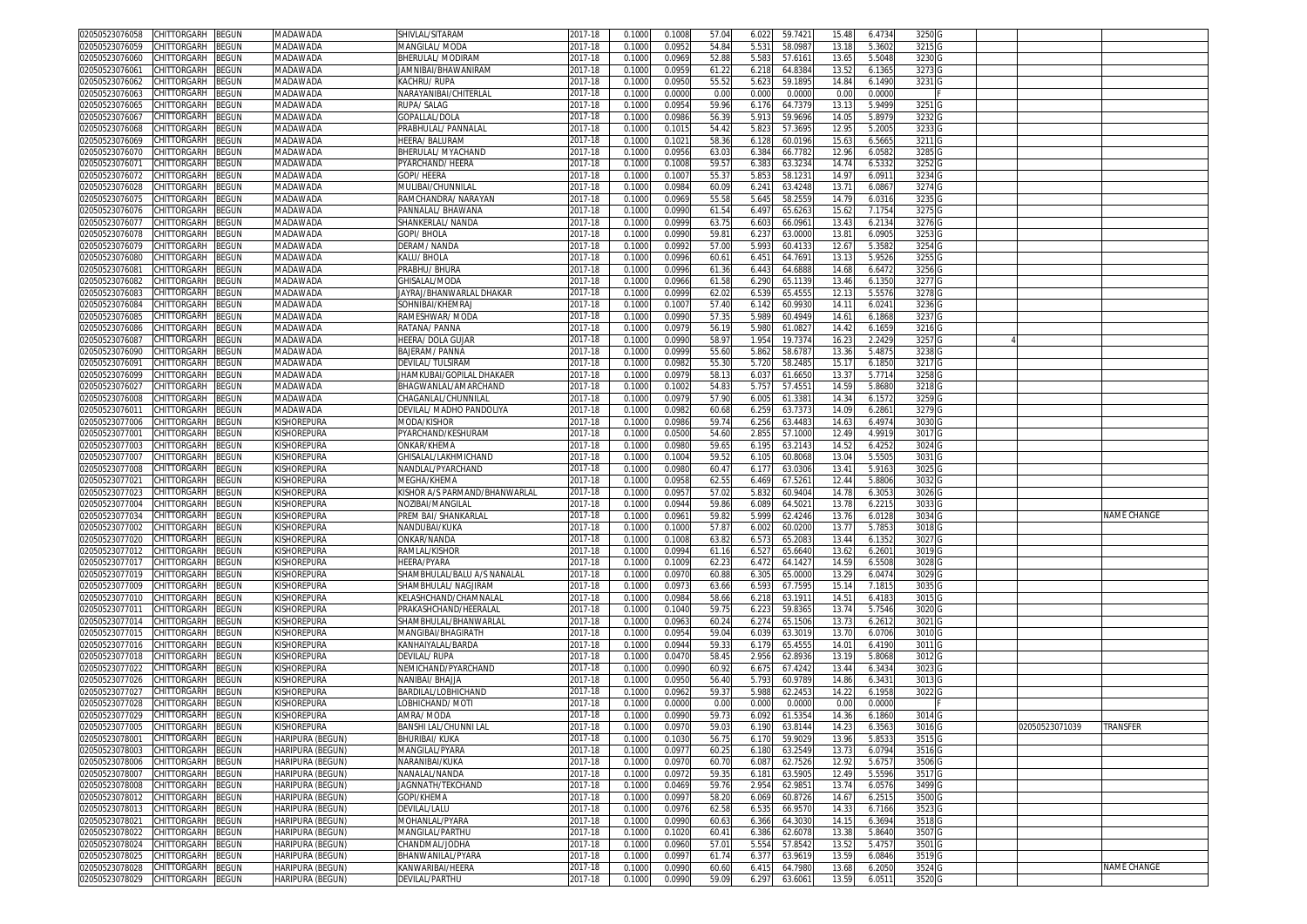| 02050523078030                   | CHITTORGARH        | <b>BEGUN</b> | HARIPURA (BEGUN)                | DOLA/JAICHAND                        | 2017-18            | 0.1000 | 0.0959 | 62.68 | 6.358 | 66.2982 | 13.75             | 6.3807 | 3525              |  |             |
|----------------------------------|--------------------|--------------|---------------------------------|--------------------------------------|--------------------|--------|--------|-------|-------|---------|-------------------|--------|-------------------|--|-------------|
| 02050523078032                   | CHITTORGARH        | BEGUN        | HARIPURA (BEGUN)                | RAMESHWAR/GOKAL                      | 2017-18            | 0.1000 | 0.0952 | 58.96 | 5.888 | 61.8487 | 13.53             | 5.857  | 3508              |  |             |
| 02050523078034                   | CHITTORGARH        | <b>BEGUN</b> | <b>HARIPURA (BEGUN)</b>         | KAMLABAI/SANTOSH BHARTI              | 2017-18            | 0.1000 | 0.0960 | 59.02 | 5.927 | 61.7396 | 13.71             | 5.925  | 3521              |  |             |
| 2050523078033                    | CHITTORGARH        | <b>BEGUN</b> | HARIPURA (BEGUN)                | )evilal/uda                          | 2017-18            | 0.1000 | 0.097  | 54.58 | 5.739 | 58.6210 | 15.1              | 6.2246 | 3502              |  |             |
| 02050523078036                   | CHITTORGARH        | <b>BEGUN</b> |                                 | TULSIBAI/NARAYAN                     | 2017-18            | 0.1000 | 0.098  | 59.86 | 6.037 | 61.5392 | 14.15             | 6.0958 | 3509              |  |             |
|                                  |                    |              | HARIPURA (BEGUN)                |                                      |                    |        |        | 57.16 | 5.806 |         |                   | 5.5742 | 3503              |  |             |
| 2050523078002                    | CHITTORGARH        | <b>BEGUN</b> | HARIPURA (BEGUN)                | NARAYAN/KAJOD                        | 2017-18            | 0.1000 | 0.095  |       |       | 61.1158 | 13.03             |        |                   |  |             |
| 02050523078009                   | CHITTORGARI        | BEGUN        | HARIPURA (BEGUN)                | SUNDERBAI/DEVILAI                    | 2017-18            | 0.100  | 0.050  | 63.1  | 3.303 | 65.7968 | 12.8              | 5.905  | 3526              |  |             |
| 2050523078037                    | CHITTORGARH        | BEGUN        | HARIPURA (BEGUN)                | BALIBAI/CHHAGANLAL                   | 2017-18            | 0.1000 | 0.097  | 57.48 | 5.797 | 59.2740 | 14.65             | 6.0788 | 3510              |  |             |
| 02050523078004                   | CHITTORGARH        | BEGUN        | HARIPURA (BEGUN)                | JETIBAI/BHANWARLAI                   | 2017-18            | 0.100  | 0.0960 | 58.5  | 5.793 | 60.343  | 13.59             | 5.741  | 3511              |  |             |
| 2050523078010                    | CHITTORGARH        | BEGUN        | HARIPURA (BEGUN)                | KANA @ KANHAIYALAL/ MADHO BHARTI     | 2017-18            | 0.100  | 0.092  | 56.1  | 5.56  | 60.248  | 13.89             | 5.8579 | 3504              |  |             |
| 02050523078015                   | CHITTORGARH        | BEGUN        | <b>HARIPURA (BEGUN)</b>         | IHAMKUBAI/SURAJMAL                   | 2017-18            | 0.100  | 0.103  | 56.0  | 5.86  | 56.867  | 14.61             | 5.816  | 3497              |  |             |
| 02050523078016                   | CHITTORGARH        | BEGUN        | HARIPURA (BEGUN)                | PRATAPBAI/CHUNNILAL                  | 2017-18            | 0.1000 | 0.096  | 54.81 | 5.458 | 56.442  | 15.20             | 6.0050 | 3498              |  |             |
| 02050523078018                   | CHITTORGARH        | <b>BEGUN</b> | HARIPURA (BEGUN)                | <b>HARLAL/DEVA</b>                   | 2017-18            | 0.100  | 0.099  | 57.4  | 5.90  | 59.626  | 14.6              | 6.106  | 3512              |  |             |
| 2050523078019                    | CHITTORGARH        | BEGUN        | HARIPURA (BEGUN)                | MANGILAL/LAKHMICHAND                 | 2017-18            | 0.100  | 0.0960 | 60.96 | 5.756 | 59.958  | 12.3              | 5.192  | 3514              |  |             |
| 02050523078026                   | CHITTORGARH        | BEGUN        | HARIPURA (BEGUN)                | BARJIBAI/SOCHAND                     | 2017-18            | 0.100  | 0.100  | 58.6  | 6.34  | 63.091  | 14.6              | 6.487  | 3513              |  |             |
| 02050523078039                   | CHITTORGARH        | BEGUN        | HARIPURA (BEGUN)                | MOHANLAL/ MIYACHAND                  | 2017-18            | 0.1000 | 0.100  | 56.42 | 5.908 | 58.669  | 12.8              | 5.277  | 3505              |  |             |
| 02050523078040                   | CHITTORGARH        | BEGUN        | HARIPURA (BEGUN)                | RADHIBAI/ MEGHA                      | 2017-18            | 0.100  | 0.098  | 60.8  | 6.396 | 65.265  | 14.1              | 6.464  | 3522              |  |             |
|                                  |                    |              |                                 |                                      |                    |        |        |       |       |         |                   |        |                   |  |             |
| 02050523079004                   | CHITTORGARH        | BEGUN        | <b>BHANWARIYA</b>               | MANGILAL/CHATRA                      | 2017-18            | 0.100  | 0.094  | 65.2  | 6.678 | 70.967  | 13.4              | 6.696  | 2932              |  |             |
| 02050523079001                   | CHITTORGARH        | <b>BEGUN</b> | <b>BHANWARIYA</b>               | DHAPUBAI/NAHARSINGH                  | 2017-18            | 0.100  | 0.099  | 64.3  | 6.696 | 67.568  | 13.4              | 6.337  | 2913              |  |             |
| 02050523079002                   | CHITTORGARH        | BEGUN        | BHANWARIYA                      | <b><i>CAMLIBAI/HIRA</i></b>          | 2017-18            | 0.100  | 0.096  | 60.5  | 6.22  | 64.487  | 14.4              | 6.505  | 2898              |  | NAME CHANGE |
| 2050523079003                    | CHITTORGARH        | BEGUN        | BHANWARIYA                      | HANNA/SHORAM                         | 2017-18            | 0.100  | 0.100  | 61.3  | 6.606 | 65.600  | 12.8              | 5.900  | 2899              |  |             |
| 02050523079005                   | CHITTORGARH        | BEGUN        | BHANWARIYA                      | RAMIBAI/JETA                         | 2017-18            | 0.100  | 0.0994 | 62.9  | 6.71' | 67.515  | 12.91             | 6.1012 | 2914              |  |             |
| 02050523079006                   | <b>HITTORGARH</b>  | BEGUN        | <b>BHANWARIYA</b>               | BHURALAL/MANGILAL                    | 2017-18            | 0.1000 | 0.094  | 65.4  | 6.712 | 71.026  | 15.8              | 7.885  | 2915              |  |             |
| 02050523079007                   | CHITTORGARH        | BEGUN        | BHANWARIYA                      | LADULAL/UDA                          | 2017-18            | 0.1000 | 0.097  | 63.50 | 6.522 | 67.237  | 13.9              | 6.566  | 2916              |  |             |
| 02050523079008                   | CHITTORGARH        | BEGUN        | BHANWARIYA                      | RAMLAL/DERAN                         | 2017-18            | 0.1000 | 0.099  | 56.06 | 6.038 | 60.8669 | 12.36             | 5.2666 | 2889              |  |             |
| 02050523079009                   | CHITTORGARH        | BEGUN        | <b>BHANWARIYA</b>               | PYARA/GANPAT                         | 2017-18            | 0.1000 | 0.1000 | 60.3  | 6.298 | 62.9800 | 13.22             | 5.828  | 2890              |  |             |
| 2050523079010                    | CHITTORGARH        | BEGUN        | BHANWARIYA                      | <b>MANGILAL/MERAM</b>                | 2017-18            | 0.1000 | 0.101  | 63.84 | 6.721 | 66.478  | 13.93             | 6.4828 | 2917              |  |             |
| )205052307901 <sup>.</sup>       | CHITTORGARH        | <b>BEGUN</b> | BHANWARIYA                      | NATHIBAI/KASYA                       | 2017-18            | 0.1000 | 0.0999 | 64.8  | 6.694 | 67.007  | 15.94             | 7.4766 | 2918              |  |             |
| 2050523079012                    | CHITTORGARH        | BEGUN        | BHANWARIYA                      | RAMDAYAL/AMRA                        | 2017-18            | 0.1000 | 0.0999 | 60.55 | 6.358 | 63.643  | 13.2              | 5.9027 | 2900              |  |             |
| 02050523079013                   | CHITTORGARH        | <b>BEGUN</b> | <b>BHANWARIYA</b>               | BIRBHAN/KASHIRAN                     | 2017-18            | 0.100  | 0.097  | 62.90 | 6.68  | 68.634  | 13.05             | 6.270  | 2901              |  |             |
| 2050523079014                    | CHITTORGARH        | <b>BEGUN</b> | BHANWARIYA                      | SAGARBAI/DEVA                        | 2017-18            | 0.1000 | 0.0999 | 68.2  | 7.182 | 71.891  | 14.8              | 7.4727 | 2933              |  |             |
| 02050523079015                   | CHITTORGARH        | <b>BEGUN</b> | BHANWARIYA                      | DALPAT/NANDA                         | 2017-18            | 0.100  | 0.099  | 63.6  | 6.688 | 67.555  | 13.99             | 6.615  | 2902              |  |             |
| 2050523079016                    | CHITTORGARH        | BEGUN        | BHANWARIYA                      | KANHAIYALAL @ KHANA/ DEBILAL         | 2017-18            | 0.100  | 0.098  | 58.1  | 6.242 | 63.499  | 12.8              | 5.7203 | 2888              |  |             |
| 02050523079018                   | CHITTORGARH        | BEGUN        | <b>BHANWARIYA</b>               | DERAM/ SUKKHA                        | 2017-18            | 0.100  | 0.100  | 64.66 | 6.854 | 68.471  | 11.54             | 5.531  | 2919              |  |             |
| 2050523079019                    | CHITTORGARH        | <b>BEGUN</b> | BHANWARIYA                      | PARTHU / HFMA                        | 2017-18            | 0.1000 | 0.1007 | 61.8  | 6.591 | 65.451  | 13.14             | 6.0207 | 2891              |  |             |
| 02050523079020                   | CHITTORGARH        | <b>BEGUN</b> | BHANWARIYA                      | BHURA/SHORAM                         | 2017-18            | 0.100  | 0.100  | 64.8  | 6.979 | 69.720  | 14.3              | 6.993  | 2903              |  |             |
| 2050523079021                    | CHITTORGARH        |              |                                 | BHAWANILAL/RUPA                      | 2017-18            |        |        |       |       |         |                   |        |                   |  |             |
|                                  |                    | BEGUN        | BHANWARIYA<br><b>BHANWARIYA</b> |                                      |                    | 0.100  | 0.0986 | 63.4  | 6.662 | 67.565  | 13.52             | 6.3947 | 2904              |  |             |
| 02050523079023                   | <b>CHITTORGARI</b> | BEGUN        |                                 | GHEESALAL A/S HAZARI / MANGILAI      | 2017-18            | 0.100  | 0.099  | 63.5  | 6.68  | 67.4848 | 12.46             | 5.8858 | 2920              |  |             |
| 02050523079024                   | CHITTORGARH        | BEGUN        | BHANWARIYA                      | PHORU/ PRATAP                        | 2017-18            | 0.100  | 0.090  | 62.88 | 5.974 | 65.865  | 13.01             | 5.9980 | 2905              |  |             |
| 02050523079026                   | CHITTORGARH        | BEGUN        | <b>BHANWARIYA</b>               | MOHAN/HARJI                          | 2017-18            | 0.100  | 0.099  | 60.1  | 6.366 | 63.979  | 13.2 <sup>0</sup> | 5.952  | 2892              |  |             |
| 205052307902                     | CHITTORGARH        | BEGUN        | <b>BHANWARIYA</b>               | PYARA/DERAM                          | 2017-18            | 0.100  | 0.100  | 59.2  | 6.339 | 63.011  | 12.4              | 5.478  | 2893              |  |             |
| 02050523079028                   | CHITTORGARH        | 3EGUN        | <b>BHANWARIYA</b>               | AASHARAM/DERAM                       | 2017-18            | 0.100  | 0.098  | 58.3  | 6.15  | 62.657  | 13.8              | 6.056  | 2894              |  |             |
| 02050523079029                   | CHITTORGARH        | BEGUN        | <b>BHANWARIYA</b>               | SETHANIBAI/MEGRA.                    | 2017-18            | 0.100  | 0.100  | 63.2  | 6.609 | 66.024  | 13.7              | 6.3409 | 2906              |  |             |
| 2050523079030                    | <b>HITTORGARH</b>  | BEGUN        | BHANWARIYA                      | KISHORE/GANGARAM                     | 2017-18            | 0.100  | 0.093  | 61.2  | 6.41  | 68.368  | 13.6              | 6.508  | 2907              |  |             |
| )2050523079033                   | CHITTORGARH        | <b>BEGUN</b> | BHANWARIYA                      | .ADU/DEVA                            | 2017-18            | 0.1000 | 0.097  | 62.1  | 6.66  | 68.317  | 13.09             | 6.2600 | 2895              |  |             |
| 02050523079034                   | <b>HITTORGARH</b>  | <b>BEGUN</b> | <b>BHANWARIYA</b>               | rupabai/devilal                      | 2017-18            | 0.1000 | 0.100  | 63.1  | 6.759 | 67.320  | 12.3              | 5.805  | 2908              |  |             |
| )2050523079037                   | CHITTORGARH        | BEGUN        | BHANWARIYA                      | GHEESIBAI/HIRA                       | 2017-18            | 0.100  | 0.096  | 62.7  | 6.403 | 66.352  | 14.7              | 6.8272 | 2909              |  |             |
| 2050523079038                    | CHITTORGARH        | <b>BEGUN</b> | BHANWARIYA                      | ALIBAI/DOLA                          | 2017-18            | 0.1000 | 0.100  | 66.2  | 6.89  | 68.3532 | 14.16             | 6.7752 | 2921              |  |             |
| 02050523079039                   | CHITTORGARH        | <b>BEGUN</b> | <b>BHANWARIYA</b>               | LADULAL/BHAGIRATH @ BHAGL            | 2017-18            | 0.1000 | 0.098  | 65.37 | 7.032 | 71.2462 | 12.7 <sup>0</sup> | 6.3786 | 2922              |  |             |
| 2050523079040                    | CHITTORGARH        | <b>BEGUN</b> | BHANWARIYA                      | BUNDABAI/LALU                        | 2017-18            | 0.1000 | 0.098  | 62.7  | 6.627 | 67.007  | 13.00             | 6.097  | 2923              |  |             |
| )2050523079042                   | CHITTORGARH        | <b>BEGUN</b> | <b>BHANWARIYA</b>               | GIRDHARI/PARTHA @ FATTA              | 2017-18            | 0.1000 | 0.097  | 63.28 | 6.672 | 68.642  | 15.20             | 7.3030 | 2924              |  |             |
| 2050523079031                    | CHITTORGARH        | BEGUN        | <b>BHANWARIYA</b>               | CHUNNILAL/LAKHMA                     | 2017-18            | 0.1000 | 0.096  | 63.1  | 6.432 | 66.6528 | 13.41             | 6.2570 | 2925              |  |             |
| )2050523079011                   | CHITTORGARH        | <b>BEGUN</b> | <b>BHANWARIYA</b>               | SETHABAI/HEMA                        | 2017-18            | 0.1000 | 0.098  | 61.58 | 6.32! | 64.2132 | 13.2              | 5.9649 | 2926              |  | NAME CHANGE |
| 2050523079045                    | CHITTORGARH        | BEGUN        | BHANWARIYA                      | SUGNA/SHANTILAL                      | 2017-18            | 0.1000 | 0.1026 | 38.4  | 3.111 | 30.321  | 17.75             | 3.7679 | 2887              |  |             |
| 02050523079046                   | CHITTORGARH        | <b>BEGUN</b> | BHANWARIYA                      | DEVILAL/KAJOD                        | 2017-18            | 0.100  | 0.0996 | 62.3' | 6.62  | 66.496  | 11.44             | 5.324  | 2934              |  |             |
| 2050523079047                    | CHITTORGARH        | BEGUN        | BHANWARIYA                      | CHHAGANLAL/SHOCHAND                  | 2017-18            | 0.100  | 0.095  | 64.52 | 6.72  | 70.682  | 14.03             | 6.941  | 2927              |  |             |
| )2050523079048                   | CHITTORGARH        | BEGUN        | <b>BHANWARIYA</b>               | MANGILAL/BALU                        | 2017-18            | 0.100  | 0.097  | 60.3  | 6.50  | 66.923  | 12.72             | 5.9588 | 2910              |  |             |
| 02050523079049                   | CHITTORGARH        | <b>BEGUN</b> | BHANWARIYA                      | SHOCHAND/PANNA                       | 2017-18            | 0.1000 | 0.093  | 64.04 | 6.578 | 70.352  | 12.99             | 6.397  | 2928              |  |             |
| 02050523079022                   | CHITTORGARH        | BEGUN        | BHANWARIYA                      | MOHAN/ FATTA                         | 2017-18            | 0.100  | 0.101  | 63.2  | 6.689 | 65.707  | 12.8              | 5.910  | 2929              |  |             |
|                                  |                    |              |                                 |                                      |                    |        |        |       |       |         |                   |        |                   |  |             |
| 02050523079032 CHILIORGARH BEGUN |                    |              | BHANWARIYA<br>BHANWARIYA        | ANGARAM/DOLA،                        | 2017-18<br>2017-18 | 0.1000 | 0.1000 | 64.03 | 6.696 | 66.9600 | 15.32             | 7.1805 | 2930              |  |             |
| 02050523079036                   | CHITTORGARH        | <b>BEGUN</b> |                                 | <b>DEVILAL/CHATARA</b>               |                    | 0.1000 | 0.0999 | 60.88 | 6.549 | 65.5556 | 10.35             | 4.7495 | 2886              |  |             |
| 02050523079052                   | CHITTORGARH        | <b>BEGUN</b> | BHANWARIYA                      | MANGILAL/BARDA                       | 2017-18            | 0.1000 | 0.0995 | 61.89 | 6.525 | 65.5779 | 12.47             | 5.7243 | 2911              |  | NAME CHANGE |
| 02050523079053                   | CHITTORGARH        | BEGUN        | BHANWARIYA                      | DEVILAL/RUPA                         | 2017-18            | 0.1000 | 0.0989 | 56.34 | 5.988 | 60.5460 | 12.64             | 5.357  | 2896              |  |             |
| 02050523079054                   | CHITTORGARH        | BEGUN        | BHANWARIYA                      | MOHANLAL/BHAGIRATH                   | 2017-18            | 0.1000 | 0.0976 | 54.39 | 5.765 | 59.0676 | 11.25             | 4.6518 | 2897              |  |             |
| 02050523079035                   | CHITTORGARH        | <b>BEGUN</b> | BHANWARIYA                      | JATI BAI/KANA                        | 2017-18            | 0.100  | 0.0986 | 62.8  | 6.514 | 66.064  | 13.1              | 6.071  | 2931              |  |             |
| 02050523079043                   | CHITTORGARH        | BEGUN        | BHANWARIYA                      | SUNDERBAI/ONKAR                      | 2017-18            | 0.1000 | 0.1000 | 61.1  | 6.641 | 66.410  | 14.65             | 6.8107 | 2912              |  |             |
| 02050523080001                   | CHITTORGARH        | BEGUN        | PALKA                           | SITABAI/NANDLAL                      | 2017-18            | 0.1000 | 0.099  | 63.26 | 6.706 | 67.737  | 12.74             | 6.040  | 3726              |  |             |
| 02050523080002                   | CHITTORGARH        | BEGUN        | PALKA                           | BHURIBAI/PYARA @ PYARCHAND           | 2017-18            | 0.1000 | 0.101  | 59.6  | 6.368 | 62.5540 | 13.69             | 5.9942 | 3705              |  |             |
| 02050523080003                   | CHITTORGARH        | BEGUN        | PALKA                           | MOTI/ RATNA                          | 2017-18            | 0.1000 | 0.1000 | 59.0  | 6.188 | 61.8800 | 10.86             | 4.7038 | 3706              |  |             |
| 02050523080004                   | CHITTORGARH        | BEGUN        | PALKA                           | DEVILAL/SEVA                         | 2017-18            | 0.1000 | 0.102  | 58.56 | 6.132 | 60.1176 | 13.15             | 5.5339 | 3707              |  |             |
| 02050523080005                   | CHITTORGARH        | BEGUN        | PALKA                           | BHUWANA @ BHAWANILAL/ TULCHHA @ TUL! | 2017-18            | 0.1000 | 0.1000 | 60.49 | 6.481 | 64.8100 | 12.56             | 5.6982 | 3708              |  |             |
| 02050523080007                   | CHITTORGARH        | <b>BEGUN</b> | PALKA                           | PYARCHAND/ GOPI                      | 2017-18            | 0.1000 | 0.1000 | 59.96 | 6.193 | 61.9300 | 12.74             | 5.5229 | 3709 <sub>G</sub> |  |             |
| 02050523080008                   | CHITTORGARH BEGUN  |              | PALKA                           | PYAR CHANDRA/ UDAI LAL               | 2017-18            | 0.1000 | 0.1000 | 58.01 | 6.058 | 60.5800 | 13.14             | 5.5721 | 3710 <sub>G</sub> |  | NAME CHANGE |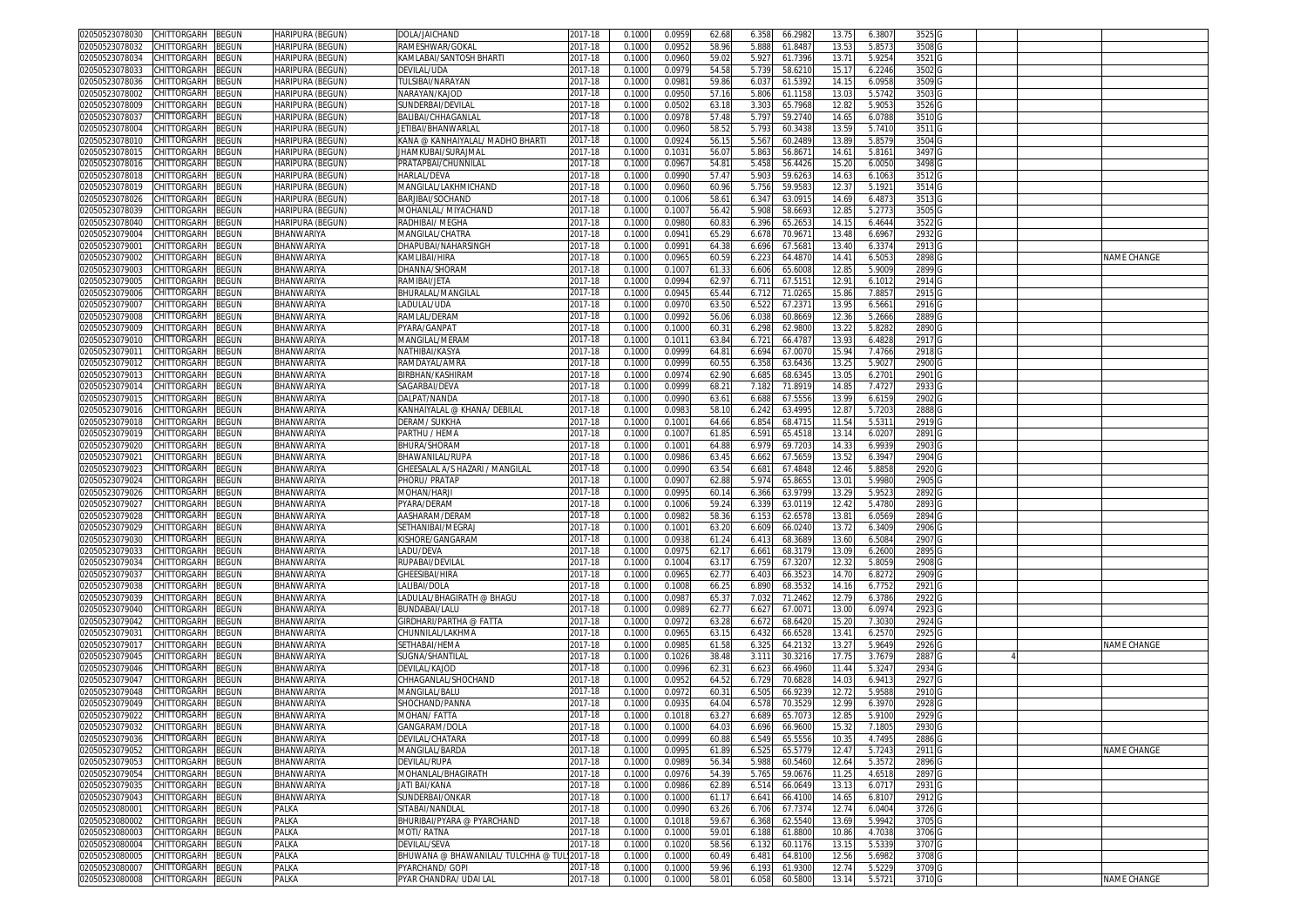| 02050523080009<br>CHITTORGARH<br>BEGUN        | PALKA    | BHURA/RATNA                   | 2017-18     | 0.100  | 0.100  | 61.22 | 6.516 | 64.8358 | 12.68          | 5.7544 | 3714              |                |          |
|-----------------------------------------------|----------|-------------------------------|-------------|--------|--------|-------|-------|---------|----------------|--------|-------------------|----------------|----------|
| CHITTORGARH<br>02050523080010<br>BEGUN        | PALKA    | VANDLAL/BALU                  | 2017-18     | 0.100( | 0.099  | 60.5  | 6.472 | 64.9799 | 13.22          | 6.0136 | 3715              |                |          |
| CHITTORGARH<br>02050523080012<br>3EGUN        | PALKA    | KAMLA BAI/PYARCHAND           | 2017-18     | 0.100  | 0.100  | 62.2  | 6.82  | 67.900  | 11.86          | 5.637  | 3716              |                |          |
| CHITTORGARH                                   |          | REWAI AI /DOI A               |             |        | 0.099  | 61.60 |       |         | 13.0           |        | 3717              |                |          |
| BEGUN<br>02050523080013                       | PALKA    |                               | 2017-18     | 0.1000 |        |       | 6.512 | 65.381  |                | 5.9726 |                   |                |          |
| 02050523080016<br>CHITTORGARH<br>BEGUN        | PALKA    | KHEMRAJ/BARDICHAND            | 2017-18     | 0.100  | 0.097  | 65.6  | 6.62  | 68.319  | 13.76          | 6.580  | 3727              |                |          |
| 02050523080020<br>CHITTORGARH<br>BEGUN        | PALKA    | HIRALAL/KANHAIYALAL           | 2017-18     | 0.100  | 0.102  | 62.42 | 6.563 | 64.343  | 13.46          | 6.062  | 3718              |                |          |
| CHITTORGARH<br>02050523080031<br>3EGUN        | PALKA    | SOHANLAL/RUPLAL               | 2017-18     | 0.100  | 0.094  | 60.9  | 6.03  | 63.635  | 14.0           | 6.253  | 3719              |                |          |
| 02050523080038<br>CHITTORGARH<br>3EGUN        | PALKA    | KAJODIBAI/GOPI                | 2017-18     | 0.100  | 0.101  | 60.04 | 6.407 | 63.435  | 13.54          | 6.012! | 3720              |                |          |
| 02050523080042<br>CHITTORGARH<br>3EGUN        | PALKA    | NANALAL A/S VIDHYADEVI/CHHOGA | 2017-18     | 0.100  | 0.099  | 63.0  | 6.55  | 65.671  | 12.4           | 5.741  | 3721              |                |          |
| 02050523080019<br>CHITTORGARH<br>BEGUN        | PALKA    | MANGIBAI/HEERALAL             | 017-18      | 0.100  | 0.099  | 56.48 | 6.21  | 62.379  | 13.9           | 6.082  | 3703              |                |          |
|                                               |          |                               |             |        |        |       |       |         |                |        |                   |                |          |
| 02050523080043<br>CHITTORGARH<br>3EGUN        | PALKA    | KANHAIYALAL/TODL              | 2017-18     | 0.100  | 0.099  | 61.9  | 6.419 | 64.773  | 13.7           | 6.2166 | 3722              |                |          |
| 02050523080015<br><b>CHITTORGARH</b><br>BEGUN | PALKA    | HARLAL/NARAYAN                | 017-18      | 0.100  | 0.101  | 59.0  | 6.25' | 61.525  | 13.2           | 5.7236 | 3711              |                |          |
| CHITTORGARH<br>0205052308003<br>BEGUN         | PALKA    | .ABHCHAND/BHANWARLAL          | 2017-18     | 0.100  | 0.099  | 61.80 | 6.348 | 63.543  | 13.4           | 5.9868 | 3728              |                |          |
| CHITTORGARH<br>02050523080018<br>BEGUN        | PALKA    | PYARA/LAXMAN                  | 2017-18     | 0.100  | 0.100  | 57.9  | 6.15  | 61.510  | 13.3           | 5.7266 | 3712              |                |          |
| 02050523080024<br>CHITTORGARH<br>BEGUN        | PALKA    | IAMNIBAI/NANALA               | 017-18      | 0.100  | 0.099  | 60.6  | 6.44  | 64.668  | 12.8           | 5.803  | 3723              |                |          |
| 02050523080033<br>BEGUN<br>CHITTORGARH        | PALKA    | DHAPUBAI/MADANDAS             | 2017-18     | 0.100  | 0.101  | 60.63 | 6.496 | 64.063  | $13.5^{\circ}$ | 6.0585 | 3704              |                |          |
| 02050523080041<br>CHITTORGARH<br>BEGUN        | PALKA    | JNKAR/GOPI                    | 017-18      | 0.100  | 0.100  | 60.4  | 6.45  | 64.081  | 13.7           | 6.1858 | 3724              |                |          |
| CHITTORGARH<br>02050523080026<br>BEGUN        | PALKA    | MANGILAL/ JODHA MEENA         | 2017-18     | 0.100  | 0.099  | 62.2  | 6.556 | 65.691  | 12.90          | 5.932  | 3725 G            |                |          |
|                                               |          |                               |             |        |        |       |       |         |                |        |                   |                |          |
| BEGUN<br>02050523080045<br>CHITTORGARH        | PALKA    | KHANA/DEVA                    | 2017-18     | 0.100  | 0.098  | 58.1  | 6.132 | 62.0648 | 12.9           | 5.6042 | 3713 G            | 02050524001022 | TRANSFER |
| CHITTORGARH<br>BEGUN<br>02050523081001        | PALANPUR | SUKHLAL/MEGHA                 | 2017-18     | 0.100  | 0.104  | 60.9  | 6.558 | 62.816  | 13.3           | 5.8478 | 2378              |                |          |
| CHITTORGARH<br>BEGUN<br>02050523081002        | PALANPUR | BHANWARLAL/GOPI               | 2017-18     | 0.100  | 0.100  | 65.6  | 6.83  | 68.301  | 13.1           | 6.306  | 2388              |                |          |
| 02050523081007<br>CHITTORGARH<br>BEGUN        | PALANPUR | NATHULAL/TULSIRAM @ TULCHHA   | 2017-18     | 0.100  | 0.104  | 58.6  | 6.224 | 59.8462 | 13.90          | 5.8232 | 2379 G            |                |          |
| BEGUN<br>02050523081010<br>CHITTORGARH        | PALANPUR | DEVILAL/ SEVA                 | 017-18      | 0.100  | 0.098  | 59.48 | 6.118 | 62.1748 | 13.90          | 6.0496 | 2380              |                |          |
| BEGUN<br>02050523081014<br>CHITTORGARH        | PALANPUR | MOHANLAL/ TULSIRAM            | 2017-18     | 0.100  | 0.097  | 62.62 | 6.47  | 66.704  | 12.98          | 6.060  | 2387              |                |          |
| CHITTORGARH                                   | PALANPUR | <b>RUPA/ NARAYAN</b>          | 2017-18     |        | 0.097  |       |       |         |                |        |                   |                |          |
| 02050523081012<br>BEGUN                       |          |                               |             | 0.100  |        | 60.8  | 6.307 | 64.620  | 13.8           | 6.2649 | 2381              |                |          |
| CHITTORGARH<br><b>BEGUN</b><br>02050523081015 | PALANPUR | NARAYAN/PANNA                 | 2017-18     | 0.100  | 0.095  | 55.42 | 5.534 | 57.7662 | 14.4           | 5.8512 | 2375              |                |          |
| CHITTORGARH<br>BEGUN<br>02050523081008        | PALANPUR | <b>GIRDHARI/HANSA</b>         | 2017-18     | 0.100  | 0.096  | 59.0  | 6.065 | 62.980  | 14.0           | 6.2032 | 2376              |                |          |
| CHITTORGARH<br>BEGUN<br>02050523081005        | PALANPUR | RAGHUNATH/ONKAR               | 2017-18     | 0.100  | 0.098  | 49.3  | 5.27  | 53.390  | 14.36          | 5.3669 | 2373              |                |          |
| 02050523081003<br>CHITTORGARH<br>BEGUN        | PALANPUR | RADHI/MEGHA                   | 2017-18     | 0.100  | 0.097  | 59.56 | 6.126 | 62.895  | 12.5           | 5.543  | 2382              |                |          |
| 02050523081016<br>CHITTORGARH<br>3EGUN        | PALANPUR | EAJENBAI/ ONKARLAL            | 2017-18     | 0.100  | 0.098  | 52.98 | 5.540 | 56.243  | 15.0           | 5.909  | 2374              |                |          |
| CHITTORGARH<br>02050523081018<br>BEGUN        | PALANPUR | IAIKISHAN/RAMLAL              | 2017-18     | 0.100  | 0.100  | 58.4  | 6.146 | 61.460  | 12.90          | 5.5495 | 2383              |                |          |
|                                               |          |                               |             |        |        |       |       |         |                |        |                   |                |          |
| 02050523081006<br>CHITTORGARH<br>3EGUN        | PALANPUR | UDAILAL/BHURA                 | 017-18      | 0.100  | 0.098  | 58.9  | 6.34  | 64.668  | 12.8           | 5.812  | 2377              |                |          |
| 02050523081009<br>CHITTORGARH<br>BEGUN        | PALANPUR | BALU / HAZARI                 | 017-18      | 0.100  | 0.095  | 57.1  | 5.869 | 61.6492 | 12.4           | 5.3642 | 2384              |                |          |
| 02050523081004<br>CHITTORGARH<br>3EGUN        | PALANPUR | VIANGILAL/TULSIRAM            | 2017-18     | 0.100  | 0.099  | 61.2  | 6.42  | 64.798  | 13.5           | 6.1508 | 2385              |                |          |
| 02050523081011<br>CHITTORGARH<br>BEGUN        | PALANPUR | HAZARI/ PEMA                  | 2017-18     | 0.100  | 0.098  | 59.92 | 6.232 | 63.5918 | 13.1           | 5.8444 | 2386              |                |          |
| 02050523083002<br>CHITTORGARH<br>3EGUN        | RAITI    | SASHIKALA/NANDKISHOR          | 2017-18     | 0.100  | 0.000  | 0.00  | 0.000 | 0.000   | 0.0            | 0.000  |                   |                |          |
| 02050523083003<br>CHITTORGARH<br>BEGUN        | RAITI    | RAMLAL/KUKA                   | 2017-18     | 0.100  | 0.103  | 60.3  | 6.655 | 64.486  | 12.48          | 5.6332 | 2868              |                |          |
|                                               |          |                               |             |        |        |       |       |         |                |        |                   |                |          |
| 02050523083004<br>CHITTORGARH<br>3EGUN        | RAITI    | (ANHAIYALAL/BHURA             | 017-18      | 0.100  | 0.095  | 59.9  | 6.15  | 64.414  | 14.7           | 6.641  | 2860              |                |          |
| 02050523083009<br>CHITTORGARH<br>BEGUN        | RAITI    | BARDICHAND/BHAWANA            | 2017-18     | 0.100  | 0.101  | 62.8  | 6.71  | 66.317  | 13.9           | 6.485  | 2884              |                |          |
| 02050523083010<br>CHITTORGARH<br>BEGUN        | RAITI    | VANDUBAI/KHEMRAJ              | 017-18      | 0.100  | 0.101  | 57.52 | 6.15  | 60.700  | 14.7           | 6.258  | 2856              |                |          |
| CHITTORGARH<br>02050523083015<br>BEGUN        | RAITI    | MANGILAL/BHURA                | 2017-18     | 0.100  | 0.096  | 60.8  | 6.283 | 64.974  | 13.5           | 6.1536 | 2869              |                |          |
| 02050523083018<br>CHITTORGARH<br>BEGUN        | RAITI    | CHAMPALAL/DALU                | 017-18      | 0.100  | 0.105  | 62.68 | 6.796 | 64.7238 | 13.3           | 6.0306 | 2879              |                |          |
| CHITTORGARH<br>BEGUN<br>02050523083021        | RAITI    | NARAYAN/LAXMAN                | 2017-18     | 0.100  | 0.097  | 67.00 | 6.98  | 71.661  | 12.93          | 6.4862 | 2885              |                |          |
| CHITTORGARH<br>BEGUN                          | RAITI    |                               | 2017-18     | 0.100  | 0.099  | 60.5  | 6.295 | 63.330  | $13.7^{\circ}$ | 6.077  | 2880              |                |          |
| 02050523083022                                |          | VIODIRAM/MIYACHAND            |             |        |        |       |       |         |                |        |                   |                |          |
| 02050523083027<br>CHITTORGARH<br>BEGUN        | RAITI    | BHERULAL/DUNGA                | 2017-18     | 0.100  | 0.096  | 62.4  | 6.354 | 65.981  | 14.7           | 6.808  | 2870              |                |          |
| BEGUN<br>02050523083029<br>CHITTORGARH        | RAITI    | BHOLIBAI/DEVILAI              | 2017-18     | 0.100  | 0.102  | 56.7  | 6.142 | 59.805  | 15.6           | 6.5558 | 2857              |                |          |
| BEGUN<br>02050523083032<br>CHITTORGARH        | RAITI    | MOHANLAL/SHOCHAND             | 2017-18     | 0.100  | 0.102  | 58.7  | 6.349 | 61.941  | 14.03          | 6.083  | 2861              |                |          |
| 02050523083033<br>CHITTORGARH<br>BEGUN        | RAITI    | BHANWARLAL/HEERALAI           | 2017-18     | 0.100  | 0.097  | 57.33 | 5.82  | 59.8458 | 14.51          | 6.0786 | 2862              |                |          |
| 02050523083038<br>CHITTORGARH<br><b>BEGUN</b> | RAITI    | MODIRAM/NARAYAN               | 2017-18     | 0.100  | 0.099  | 60.0  | 6.24  | 62.532  | 13.8           | 6.049  | 2871              |                |          |
| CHITTORGARH<br>BEGUN<br>02050523083039        | RAITI    | KANHIYALAL A/S NANDA          | 2017-18     | 0.1000 | 0.000  | 0.00  | 0.000 | 0.0000  | 0.00           | 0.000  |                   |                |          |
|                                               |          |                               |             |        |        |       |       |         |                |        |                   |                |          |
| 02050523083046<br>CHITTORGARH<br>BEGUN        | RAITI    | JAGANNATH/JAICHAND            | 2017-18     | 0.100  | 0.099  | 61.60 | 6.389 | 63.954  | 13.2           | 5.9450 | 2863              |                |          |
| CHITTORGARH<br>BEGUN<br>02050523083050        | RAITI    | KALU/MIYACHAND                | 2017-18     | 0.100  | 0.098  | 61.54 | 6.43  | 65.329  | 14.9           | 6.8463 | 2881              |                |          |
| CHITTORGARH<br>3EGUN<br>02050523083052        | RAITI    | GOPILAL/DEVA DHAKAD           | 2017-18     | 0.100  | 0.099  | 59.3  | 6.249 | 62.804  | 14.0           | 6.172  | 2872              |                |          |
| CHITTORGARH<br>02050523083054<br>BEGUN        | RAITI    | <b>JAGANNATH/BHERU</b>        | 2017-18     | 0.100  | 0.103  | 60.76 | 6.588 | 63.652  | 14.10          | 6.2826 | 2873              |                |          |
| CHITTORGARH<br>02050523083055<br>BEGUN        | RAITI    | HEERALAL/UDA                  | $2017 - 18$ | 0.100  | 0.102  | 60.0  | 6.400 | 62.683  | 13.5           | 5.962  | 2874              |                |          |
| 02050523083056<br>CHITTORGARH<br>BEGUN        | RAITI    | KAILASH/TEJPAL                | 017-18      | 0.100  | 0.096  | 60.54 | 6.296 | 65.379  | 12.64          | 5.7849 | 2882              |                |          |
| 02050523083062<br><b>CHITTORGARH</b><br>BEGUN | RAITI    | <b>MANGILAL/RAMA</b>          | 017-18      | 0.100  | 0.099  | 62.7  | 6.55  | 65.585  | 11.9           | 5.486  | 2883              |                |          |
| 02050523083007<br>CHITTORGARH<br>BEGUN        | RAITI    | DEVILAL/SHOCHAND              | 017-18      | 0.100  | 0.099  | 56.1  | 5.83  | 58.564  | 15.7           | 6.444  | 2864              |                |          |
|                                               |          |                               |             |        |        |       |       |         |                |        |                   |                |          |
| 02050523083057<br>CHITTORGARH<br>BEGUN        | RAITI    | DEVILAL/MOTI                  | 2017-18     | 0.100  | 0.096  | 58.0  | 5.87  | 60.723  | 14.7           | 6.2862 | 2875              |                |          |
| 02050523083017 CHILLORGARH BEGUN              | RAIII    | BALU/PYARA                    | 2017-18     | 0.1000 | 0.1011 | 60.42 | 6.413 | 63.4322 | 14.07          | 6.2476 | 2876 G            |                |          |
| 02050523083035<br>CHITTORGARH<br><b>BEGUN</b> | RAITI    | DHAPUBAI/SHIVLAL              | 2017-18     | 0.1000 | 0.0000 | 0.00  | 0.000 | 0.0000  | 0.00           | 0.0000 |                   |                |          |
| 02050523083023<br>CHITTORGARH<br>BEGUN        | RAITI    | RAJKUMAR/KALURAM G.S PYARA    | 2017-18     | 0.1000 | 0.103  | 54.88 | 6.021 | 58.2865 | 14.76          | 6.0223 | 2858 G            |                |          |
| BEGUN<br>02050523083082<br>CHITTORGARH        | RAITI    | <b>JAMNALAL/TARACHAND</b>     | 2017-18     | 0.100  | 0.1005 | 59.66 | 6.239 | 62.0796 | 12.74          | 5.5360 | 2877 G            |                |          |
| 02050523083040<br>CHITTORGARH<br>BEGUN        | RAITI    | SHANKERLAL/KUKA               | 2017-18     | 0.1000 | 0.100  | 57.30 | 6.164 | 61.4556 | 12.83          | 5.5192 | 2865 G            |                |          |
|                                               |          |                               |             |        |        |       |       |         |                |        |                   |                |          |
| 02050523083047<br>CHITTORGARH<br>BEGUN        | RAITI    | BARDIBAI/JAGNNATH             | 2017-18     | 0.1000 | 0.097  | 57.54 | 5.918 | 60.5112 | 14.89          | 6.3075 | 2855 G            |                |          |
| CHITTORGARH<br>02050523083074<br>BEGUN        | RAITI    | ONKARLAL/KALU                 | 2017-18     | 0.1000 | 0.1000 | 51.08 | 5.466 | 54.6600 | 16.23          | 6.2094 | 2866 G            |                |          |
| CHITTORGARH<br>02050523083014<br>BEGUN        | RAITI    | HEERALAL/ KHEMA               | 2017-18     | 0.1000 | 0.100  | 57.8  | 6.049 | 60.4900 | 14.36          | 6.0809 | 2867 G            |                |          |
| 02050523083034<br>CHITTORGARH<br>BEGUN        | RAITI    | NATHU/TARACHAND               | 2017-18     | 0.1000 | 0.100  | 61.58 | 6.404 | 64.0400 | 14.91          | 6.6842 | 2878 G            |                |          |
| 02050523083060<br>CHITTORGARH<br>BEGUN        | RAITI    | CHITTER/ DEVA PRAJAPAT        | 2017-18     | 0.1000 | 0.0463 | 50.60 | 2.450 | 52.9158 | 15.83          | 5.8648 | 2859 <sub>G</sub> |                |          |
| 02050523084017<br>CHITTORGARH<br>BEGUN        | RAITA    | SOSAR/MANGILAL                | 2017-18     | 0.1000 | 0.097! | 60.9  | 6.278 | 64.3897 | 13.44          | 6.0576 | 2731 G            |                |          |
|                                               |          |                               |             |        |        |       |       |         |                |        |                   |                |          |
| 02050523084058<br>CHITTORGARH<br>BEGUN        | RAITA    | KANHIYALAL /NANDLAL           | 2017-18     | 0.1000 | 0.0946 | 56.39 | 5.816 | 61.4799 | 14.44          | 6.2146 | 2706 G            |                |          |
| CHITTORGARH<br>02050523084003<br>BEGUN        | RAITA    | RAMLAL/NANDLAL                | 2017-18     | 0.1000 | 0.096  | 59.70 | 6.234 | 64.4674 | 13.03          | 5.8804 | 2717 G            |                |          |
| 02050523084008 CHITTORGARH BEGUN              | RAITA    | MODIRAM/TARACHAND             | 2017-18     | 0.1000 | 0.0998 | 59.46 | 6.260 | 62.7255 | 13.82          | 6.0683 | 2718 G            |                |          |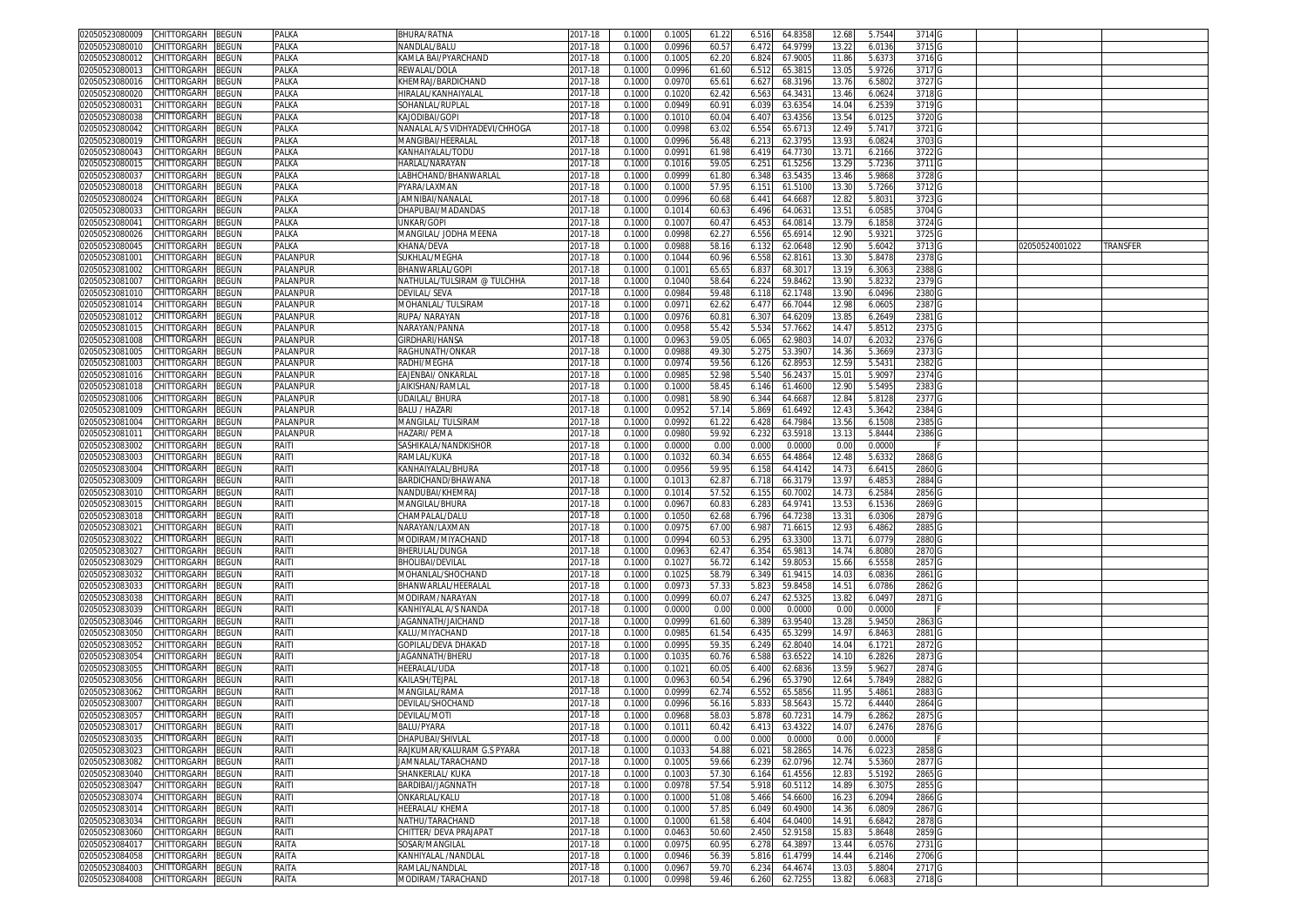| 02050523084023                   | CHITTORGARH        | <b>BEGUN</b> | RAITA | HEERALAL/MADHO                   | 2017-18 | 0.1000 | 0.0986 | 56.28          | 5.72  | 58.052  | 14.68 | 5.9660 | 2719 G            |  |                    |
|----------------------------------|--------------------|--------------|-------|----------------------------------|---------|--------|--------|----------------|-------|---------|-------|--------|-------------------|--|--------------------|
| 02050523084024                   | CHITTORGARH        | <b>BEGUN</b> | RAITA | DEVILAL/BHAGIRATH                | 2017-18 | 0.100  | 0.098  | 62.5           | 6.406 | 64.838  | 13.70 | 6.2179 | 2732              |  |                    |
| 02050523084031                   | CHITTORGARH        | <b>BEGUN</b> | RAITA | <b>BANSHILAL/BHURALA</b>         | 2017-18 | 0.1000 | 0.094  | 58.6           | 5.713 | 60.455  | 15.25 | 6.4538 | 2720 G            |  |                    |
| 02050523084035                   | CHITTORGARH        | <b>BEGUN</b> | RAITA | GHISIBAI/MODIRAM                 | 2017-18 | 0.1000 | 0.099  | 58.1           | 6.051 | 61.1212 | 14.13 | 6.0452 | 2707 <sub>C</sub> |  |                    |
|                                  |                    |              |       |                                  |         |        |        |                |       |         |       |        |                   |  |                    |
| 02050523084045                   | CHITTORGARH        | <b>BEGUN</b> | RAITA | MODIBAI/BHAGIRATH                | 2017-18 | 0.100  | 0.100  | 56.2           | 5.90  | 59.040  | 14.1  | 5.8274 | 2708              |  |                    |
| 02050523084050                   | CHITTORGARH        | <b>BEGUN</b> | RAITA | LALU/BARDA                       | 2017-18 | 0.100  | 0.099  | 59.0           | 6.18  | 62.066  | 12.96 | 5.6303 | 2709 0            |  |                    |
| 02050523084052                   | CHITTORGARH        | BEGUN        | RAITA | PARWATI BAI/MANGILAL D/L ROOPLAI | 2017-18 | 0.100  | 0.096  | 55.1           | 5.54  | 57.551  | 15.1  | 6.1069 | 2710 <sub>C</sub> |  |                    |
| 02050523084053                   | CHITTORGARH        | <b>BEGUN</b> | RAITA | SHIVRAM/NANDLAL                  | 2017-18 | 0.100  | 0.099  | 58.5           | 6.04  | 60.917  | 13.1  | 5.6119 | 2721 G            |  |                    |
| 02050523084057                   | CHITTORGARH        | <b>BEGUN</b> | RAITA | GHEESA/NARAYAN                   | 2017-18 | 0.100  | 0.097  | 61.6           | 6.29  | 64.861  | 14.4  | 6.551  | 27330             |  |                    |
| 02050523084060                   | CHITTORGARH        | <b>BEGUN</b> | RAITA | <b>MOHANLAL/DEVILA</b>           | 2017-18 | 0.100  | 0.094  | 60.5           | 6.18  | 65.759  | 13.42 | 6.1778 | 2734 G            |  |                    |
| 02050523084064                   | CHITTORGARH        | 3EGUN        | RAITA | GHISALAL/DEVA                    | 2017-18 | 0.100  | 0.095  | 57.7           | 5.67  | 59.579  | 13.9  | 5.8097 | 2722              |  |                    |
| 02050523084065                   | <b>CHITTORGARH</b> | <b>BEGUN</b> | RAITA | GANGARAM/UDA                     | 2017-18 | 0.100  | 0.094  | 58.5           | 5.94  | 63.212  | 13.1  | 5.8229 | 2723              |  |                    |
|                                  | CHITTORGARH        |              | RAITA |                                  | 2017-18 |        |        |                |       | 65.875  |       |        |                   |  |                    |
| 02050523084070                   |                    | <b>BEGUN</b> |       | RAMIBAI/RATANLAI                 |         | 0.100  | 0.096  | 62.6           | 6.32  |         | 13.8  | 6.4000 | 2735              |  |                    |
| 02050523084077                   | CHITTORGARH        | 3EGUN        | RAITA | VIOHANLAL/JITMAL                 | 2017-18 | 0.100  | 0.1002 | 61.4           | 6.42  | 64.121  | 11.74 | 5.2694 | 2736              |  |                    |
| 02050523084080                   | <b>CHITTORGARH</b> | <b>BEGUN</b> | RAITA | KESHARBAI/MANGILA                | 2017-18 | 0.100  | 0.093  | 59.1           | 5.98  | 64.184  | 13.3' | 6.0156 | 2724              |  |                    |
| 02050523084081                   | CHITTORGARH        | BEGUN        | RAITA | SOHANI/BAIBHANWARLAL             | 2017-18 | 0.1000 | 0.097  | 58.1           | 5.902 | 60.845  | 12.44 | 5.2985 | 2725              |  |                    |
| 02050523084082                   | <b>CHITTORGARH</b> | ፡EGUN        | RAITA | RAMSUKHA/MOTI                    | 2017-18 | 0.100  | 0.099  | 62.4           | 6.45  | 65.090  | 14.7  | 6.7298 | 2737              |  |                    |
| 02050523084090                   | CHITTORGARH        | <b>BEGUN</b> | RAITA | RUPLAL/GOKAL                     | 2017-18 | 0.1000 | 0.096  | 62.44          | 6.405 | 66.4419 | 14.62 | 6.7992 | 2738 <sub>G</sub> |  |                    |
| 02050523084093                   | CHITTORGARH        | <b>BEGUN</b> | RAITA | GHISALAL/ONKAR                   | 2017-18 | 0.1000 | 0.099  | 58.55          | 6.256 | 63.064  | 14.7  | 6.5075 | 2726 G            |  |                    |
| 02050523084094                   | CHITTORGARH        | <b>BEGUN</b> | RAITA | <b>BALU/ONKAR</b>                | 2017-18 | 0.1000 | 0.096  | 55.3           | 5.65  | 58.875  | 13.48 | 5.5550 | 2711 G            |  |                    |
| 02050523084095                   | CHITTORGARH        | <b>BEGUN</b> | RAITA | BADAMBAI/MADHOLAL                | 2017-18 | 0.100  | 0.098  | 58.5           | 6.02  | 61.012  | 14.3  | 6.1154 | 2727 G            |  |                    |
|                                  |                    |              |       |                                  |         |        |        |                |       |         |       |        |                   |  |                    |
| 02050523084096                   | CHITTORGARH        | <b>BEGUN</b> | RAITA | KAMLIBAI/RAMCHANDRA              | 2017-18 | 0.1000 | 0.097  | 61.2           | 6.12  | 63.045  | 12.53 | 5.5297 | 2739 G            |  |                    |
| 02050523084097                   | CHITTORGARH        | <b>BEGUN</b> | RAITA | SURESHKUMAR/RUPLAL               | 2017-18 | 0.1000 | 0.098  | 58.78          | 6.02  | 61.270  | 13.78 | 5.9103 | 2728 G            |  |                    |
| 02050523084098                   | CHITTORGARH        | <b>BEGUN</b> | RAITA | UDAYRAM/RUPA                     | 2017-18 | 0.1000 | 0.098  | 59.7           | 5.965 | 60.743  | 13.89 | 5.9065 | 2740 <sub>G</sub> |  |                    |
| 02050523084100                   | CHITTORGARH        | <b>BEGUN</b> | RAITA | GHISIBAI/NANDLAL D/O DEVILAL     | 2017-18 | 0.100  | 0.101  | 62.66          | 6.54  | 64.526  | 13.50 | 6.0982 | 2745 <sub>C</sub> |  |                    |
| 02050523084102                   | CHITTORGARH        | <b>BEGUN</b> | RAITA | PANNIBAI/DEVA                    | 2017-18 | 0.100  | 0.097  | 57.8           | 5.86  | 60.133  | 13.58 | 5.7159 | 2729 G            |  |                    |
| 02050523084108                   | CHITTORGARH        | <b>BEGUN</b> | RAITA | BADRILAL/TARACHAND               | 2017-18 | 0.100  | 0.1004 | 52.48          | 5.450 | 54.282  | 15.4  | 5.8597 | 2705 <sub>G</sub> |  |                    |
| 02050523084006                   | CHITTORGARH        | <b>BEGUN</b> | RAITA | PRABHULAL/RAMCHANDRA             | 2017-18 | 0.100  | 0.030  | 60.1           | 1.88  | 62.666  | 11.08 | 4.861  | 2730 <sub>C</sub> |  |                    |
| 02050523084015                   | CHITTORGARH        | <b>BEGUN</b> | RAITA | CHOGALAL/JITMAL                  | 2017-18 | 0.100  | 0.103  | 64.0           | 7.00  | 67.970  | 13.44 | 6.3946 | 2746              |  |                    |
| 02050523084009                   | CHITTORGARH        | <b>BEGUN</b> | RAITA | KANA/BARDA                       | 2017-18 | 0.100  | 0.102  |                |       | 66.062  | 13.53 | 6.2570 | 2741 G            |  |                    |
|                                  |                    |              |       |                                  |         |        |        | 61.40          | 6.745 |         |       |        |                   |  |                    |
| 02050523084022                   | CHITTORGARH        | <b>BEGUN</b> | RAITA | GIRADHARI A/S JAGANNATH/DEVILAL  | 2017-18 | 0.100  | 0.000  | 0.00           | 0.001 | 0.000   | 0.00  | 0.0000 |                   |  |                    |
| 02050523084029                   | CHITTORGARH        | BEGUN        | RAITA | DERAM/KUKA                       | 2017-18 | 0.100  | 0.092  | 60.6           | 5.94  | 64.030  | 13.57 | 6.0820 | 27420             |  |                    |
| 02050523084010                   | <b>CHITTORGARH</b> | <b>BEGUN</b> | RAITA | <b>BALIBAI/BALU</b>              | 2017-18 | 0.100  | 0.098  | 56.3           | 5.81  | 59.346  | 13.1  | 5.4504 | 2712 <sub>C</sub> |  |                    |
| 02050523084021                   | CHITTORGARH        | BEGUN        | RAITA | KHEMRAJ/KUKA                     | 2017-18 | 0.100  | 0.097  | 56.4           | 5.66  | 58.004  | 14.46 | 5.871  | 2713 G            |  |                    |
| 02050523084047                   | CHITTORGARH        | <b>BEGUN</b> | RAITA | HIRALAL/BARDA                    | 2017-18 | 0.100  | 0.099  | 55.96          | 5.964 | 60.242  | 13.81 | 5.8234 | 2714 G            |  |                    |
| 02050523084056                   | CHITTORGARH        | BEGUN        | RAITA | SEU BAI/ KANHAIYALAI             | 2017-18 | 0.100  | 0.100! | 60.7           | 6.31  | 62.855  | 14.0  | 6.1642 | 2743              |  |                    |
| 02050523084116                   | CHITTORGARH        | BEGUN        | RAITA | BHUWANA/KUKA                     | 2017-18 | 0.1000 | 0.096  | $60.5^{\circ}$ | 6.15  | 63.7060 | 13.53 | 6.0338 | 2744              |  |                    |
|                                  |                    |              |       |                                  |         |        |        |                |       |         |       |        |                   |  |                    |
| 0205052308400                    | CHITTORGARH        | <b>EGUN</b>  | RAITA | KANHAIYALAL/MEGHA                | 2017-18 | 0.100  | 0.099  | 56.8           | 5.93  | 59.598  | 14.1  | 5.8988 | 2715              |  |                    |
| 02050523084002                   | CHITTORGARH        | 3EGUN        | RAITA | NANDLAL/ONKAR                    | 2017-18 | 0.100  | 0.101  | 57.95          | 6.126 | 60.236  | 13.3  | 5.6250 | 2716              |  |                    |
| 02050523084005                   | CHITTORGARH        | 3EGUN        | RAITA | sohanibai/BHANWERLAI             | 2017-18 | 0.100  | 0.098  | 55.0           | 5.83  | 59.238  | 13.1  | 5.4698 | 2752              |  |                    |
| 02050523084013                   | CHITTORGARH        | 3EGUN        | RAITA | JAMNIBAI/DEVILAL                 | 2017-18 | 0.1000 | 0.098  | 55.6           | 5.57  | 56.4640 | 14.02 | 5.5413 | 2753              |  |                    |
| 02050523084018                   | CHITTORGARH        | BEGUN        | RAITA | BHANWARLAL/CHATARBHUJ            | 2017-18 | 0.100  | 0.099  | 58.9           | 6.13  | 61.710  | 15.4  | 6.661  | 2767              |  |                    |
| 02050523084026                   | CHITTORGARH        | <b>BEGUN</b> | RAITA | SITARAM/DOLA                     | 2017-18 | 0.1000 | 0.100  | 58.36          | 6.178 | 61.780  | 14.91 | 6.4478 | 2768 <sub>C</sub> |  |                    |
| 02050523084030                   | CHITTORGARH        | <b>BEGUN</b> | RAITA | TODARMAL/ NARAYAN                | 2017-18 | 0.100  | 0.098  | 56.5           | 5.92  | 60.469  | 13.2  | 5.5872 | 2754 G            |  |                    |
| 02050523084033                   | CHITTORGARH        | <b>BEGUN</b> | RAITA | HEERALAL/DEVILAL                 | 2017-18 | 0.1000 | 0.098  | 58.1           | 6.02  | 61.500  | 14.54 | 6.2593 | 2748 G            |  |                    |
|                                  |                    |              | RAITA |                                  |         |        | 0.098  | 55.65          | 5.780 | 58.442  | 13.6  | 5.5716 | 2755 <sub>G</sub> |  |                    |
| 02050523084036                   | CHITTORGARH        | <b>BEGUN</b> |       | <b>GHEESALAL/ RUPLAI</b>         | 2017-18 | 0.100  |        |                |       |         |       |        |                   |  |                    |
| 02050523084038                   | CHITTORGARH        | <b>BEGUN</b> | RAITA | RAMLAL/ KHEMA                    | 2017-18 | 0.1000 | 0.100  | 57.3           | 5.88  | 58.811  | 14.80 | 6.0924 | 2769 G            |  |                    |
| 02050523084039                   | CHITTORGARH        | <b>BEGUN</b> | RAITA | HEERALAL/DALLA                   | 2017-18 | 0.100  | 0.097  | 57.09          | 5.701 | 58.773  | 12.80 | 5.2659 | 2770 G            |  |                    |
| 02050523084040                   | CHITTORGARH        | <b>BEGUN</b> | RAITA | GISIBAI/DOLA                     | 2017-18 | 0.100  | 0.104  | 58.8           | 6.326 | 60.826  | 12.14 | 5.1693 | 2771 G            |  |                    |
| 02050523084041                   | CHITTORGARH        | <b>BEGUN</b> | RAITA | JEETIBAI/ RAMLAL                 | 2017-18 | 0.1000 | 0.095  | 58.7           | 5.849 | 61.568  | 14.1  | 6.0766 | 2772 <sub>C</sub> |  |                    |
| 02050523084042                   | CHITTORGARH        | <b>BEGUN</b> | RAITA | CHAMPALAL/ GOKAI                 | 2017-18 | 0.100  | 0.094  | 59.2           | 5.914 | 62.582  | 15.01 | 6.5750 | 2773 G            |  |                    |
| 02050523084043                   | CHITTORGARH        | <b>BEGUN</b> | RAITA | NANDLAL/ HARLAL                  | 2017-18 | 0.100  | 0.097  | 56.2           | 5.95  | 61.340  | 12.97 | 5.5687 | 2774 G            |  |                    |
| 02050523084044                   | CHITTORGARH        | <b>BEGUN</b> | RAITA | RUSTAMALI/SUBHANKHA              | 2017-18 | 0.100  | 0.094  | 55.6           | 5.696 | 60.147  | 13.70 | 5.7685 | 2756 <sub>C</sub> |  | <b>NAME CHANGE</b> |
| 02050523084048                   | CHITTORGARH        | <b>BEGUN</b> | RAITA | JAGDISH/NARAYAN                  | 2017-18 | 0.1000 | 0.099  | 61.46          | 6.480 | 64.9299 | 13.28 | 6.0355 | 2781 G            |  |                    |
| 02050523084059                   | CHITTORGARH        | <b>BEGUN</b> | RAITA | HEERALAL/ UDAIRAM                | 2017-18 | 0.100  | 0.099  | 61.1!          |       |         | 10.50 | 4.643  |                   |  |                    |
|                                  |                    |              |       |                                  |         |        |        |                | 6.25  | 63.181  |       |        | 2786 G            |  |                    |
| 02050523084061                   | <b>CHITTORGARH</b> | <b>BEGUN</b> | RAITA | <b>BALULAL/UDA</b>               | 2017-18 | 0.100  | 0.101  | 55.7           | 5.81  | 57.253  | 12.66 | 5.0736 | 2757 <sub>C</sub> |  |                    |
| 02050523084062                   | <b>CHITTORGARI</b> | <b>EGUN</b>  | RAITA | RAMLAL/ BHURA                    | 2017-18 | 0.100  | 0.095  | 61.2           | 6.21  | 65.188  | 14.0  | 6.393  | 2782              |  |                    |
| 02050523084067                   | CHITTORGARH        | <b>BEGUN</b> | RAITA | <b>GHISALAL/UDAILAI</b>          | 2017-18 | 0.100  | 0.098  | 58.2           | 6.13  | 62.241  | 14.98 | 6.526  | 2747 C            |  |                    |
| 02050523084071                   | CHITTORGARH        | <b>BEGUN</b> | RAITA | MANGILAL/ JAIRAN                 | 2017-18 | 0.100  | 0.095  | 61.5           | 6.27  | 65.627  | 14.21 | 6.5280 | 2783 G            |  |                    |
| 02050523084073 CHILIORGARH BEGUN |                    |              | RAIIA | GISIBAI/JAGNATH                  | 2017-18 | 0.1000 | 0.0963 | 59.66          | 6.128 | 63.634  | 13.71 | 6.1069 | 2775 G            |  |                    |
| 02050523084074                   | CHITTORGARH BEGUN  |              | RAITA | GHISIBAI/KANHIYALAL              | 2017-18 | 0.1000 | 0.1012 | 51.61          | 5.301 | 52.3814 | 14.67 | 5.3791 | 2749 G            |  |                    |
| 02050523084086                   | CHITTORGARH        | <b>BEGUN</b> | RAITA | MADANLAL/ LAXMAN                 | 2017-18 | 0.1000 | 0.0990 | 60.07          | 6.187 | 62.4949 | 13.72 | 6.0022 | 2787 G            |  |                    |
| 02050523084087                   | CHITTORGARH        | <b>BEGUN</b> | RAITA | CHHITERMAL/DEVILAL               | 2017-18 | 0.1000 | 0.097  | 57.84          | 6.08  | 62.114  | 13.73 | 5.9703 | 2776 C            |  |                    |
|                                  |                    |              |       |                                  |         |        |        |                |       |         |       |        | 2758              |  |                    |
| 02050523084088                   | CHITTORGARH        | <b>BEGUN</b> | RAITA | RAMLAL/BHERULAL                  | 2017-18 | 0.1000 | 0.0960 | 57.96          | 5.920 | 61.666  | 13.49 | 5.8234 |                   |  |                    |
| 02050523084089                   | CHITTORGARH        | <b>BEGUN</b> | RAITA | SUGANLAL/ RAMLAL                 | 2017-18 | 0.1000 | 0.098  | 52.65          | 5.220 | 52.8340 | 11.21 | 4.1458 | 2750 G            |  |                    |
| 02050523084091                   | CHITTORGARH        | <b>BEGUN</b> | RAITA | HEERALAL/ DEBILAL                | 2017-18 | 0.1000 | 0.0963 | 53.17          | 5.370 | 55.7632 | 14.35 | 5.6016 | 2759 G            |  |                    |
| 02050523084099                   | CHITTORGARH BEGUN  |              | RAITA | RAMCHANDRA/ MADHO                | 2017-18 | 0.1000 | 0.095  | 60.62          | 6.157 | 64.674  | 14.52 | 6.5738 | 2784 G            |  |                    |
| 02050523084101                   | CHITTORGARH        | <b>BEGUN</b> | RAITA | MOHANLAL/ CHUNNILAL              | 2017-18 | 0.1000 | 0.0964 | 55.98          | 5.550 | 57.5726 | 13.88 | 5.5938 | 2760 <sub>G</sub> |  |                    |
| 02050523084103                   | CHITTORGARH BEGUN  |              | RAITA | SHAMBHULAL/ RATIRAM              | 2017-18 | 0.1000 | 0.1004 | 57.63          | 5.961 | 59.3725 | 14.68 | 6.1007 | 2777 G            |  |                    |
| 02050523084104                   | CHITTORGARH BEGUN  |              | RAITA | NANDLAL/ PANNALAL                | 2017-18 | 0.1000 | 0.098  | 55.21          | 5.821 | 58.9170 | 12.53 | 5.1674 | 2761 G            |  |                    |
| 02050523084105                   | CHITTORGARH BEGUN  |              | RAITA | RATANLAL/MANA                    | 2017-18 | 0.1000 | 0.092  | 52.17          | 5.195 | 56.406  | 14.15 | 5.5866 | 2751 G            |  |                    |
|                                  | CHITTORGARH        |              |       |                                  | 2017-18 |        |        |                |       |         |       |        |                   |  |                    |
| 02050523084106                   |                    | <b>BEGUN</b> | RAITA | JAMNADEVI/ KAILASHCHANDRA        |         | 0.1000 | 0.095  | 56.78          | 5.702 | 59.6444 | 14.83 | 6.1920 | 2778 G            |  |                    |
| 02050523084107 CHITTORGARH BEGUN |                    |              | RAITA | BHANWARLAL/ MOHANLAL             | 2017-18 | 0.1000 | 0.0971 | 56.74          | 5.877 | 60.5252 | 14.89 | 6.3082 | 2779 G            |  |                    |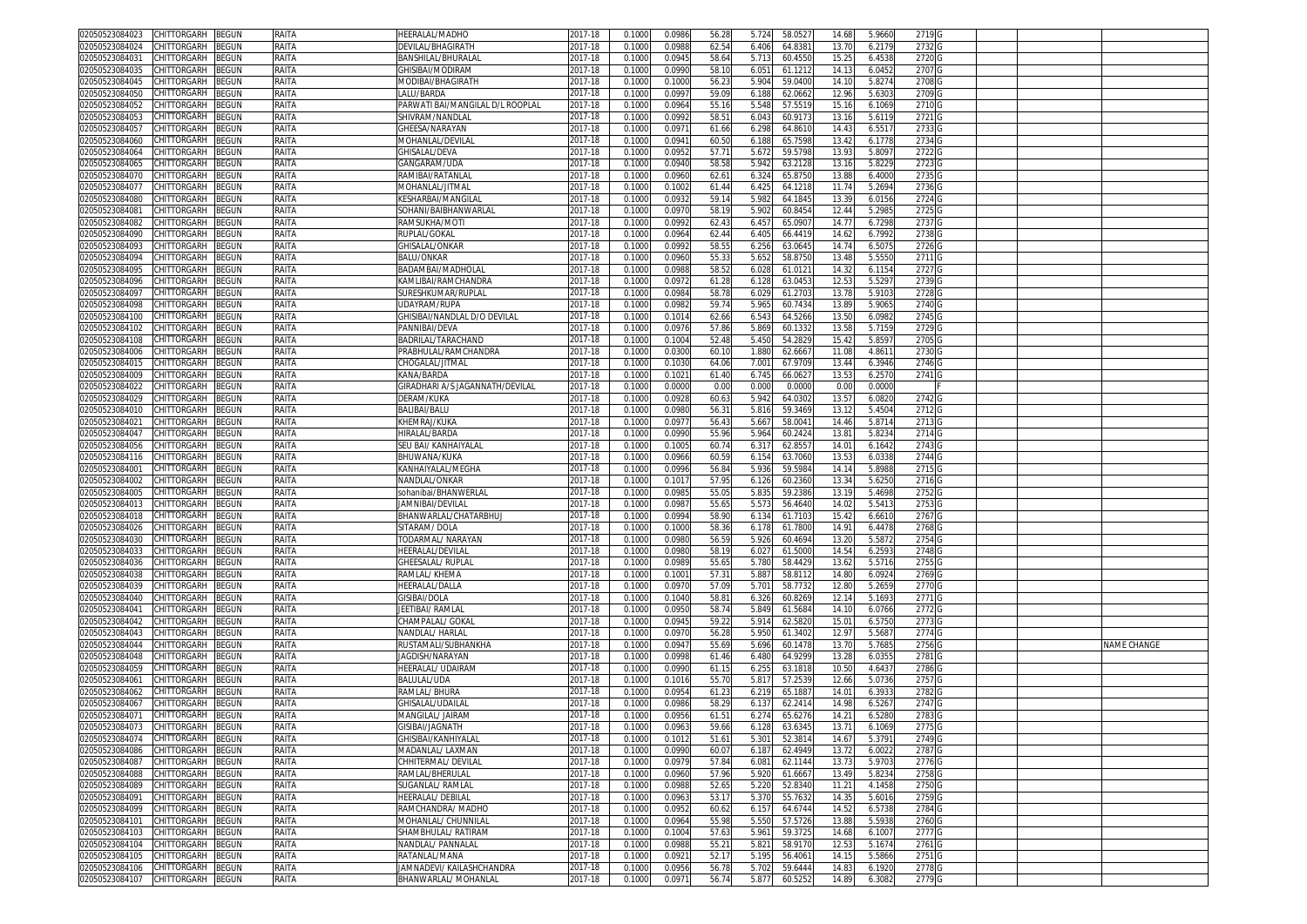| 02050523084109                              | CHITTORGARH        | <b>BEGUN</b>          | RAITA                 | SAMPATBAI/ RADHESHYAM                    | 2017-18            | 0.100            | 0.0990           | 55.18         | 5.684<br>57.4141                     | 13.50             | 5.4252          | 2762             |  |                    |
|---------------------------------------------|--------------------|-----------------------|-----------------------|------------------------------------------|--------------------|------------------|------------------|---------------|--------------------------------------|-------------------|-----------------|------------------|--|--------------------|
| 2050523084111                               | CHITTORGARH        | 3EGUN                 | RAITA                 | <b>MOTILAL/ BHAGIRATH</b>                | 2017-18            | 0.100(           | 0.0945           | 55.4          | 5.331<br>56.412                      | 15.64             | 6.1762          | 2763             |  |                    |
| 12050523084112                              | CHITTORGARH        | <b>EGUN</b>           | RAITA                 | NANDUBAI/ DAYARAM                        | 2017-18            | 0.100            | 0.100            | 57.28         | 6.121<br>61.210                      | 14.1              | 6.075           | 2780             |  |                    |
|                                             |                    |                       |                       |                                          |                    |                  |                  |               |                                      |                   |                 |                  |  |                    |
| 02050523084014                              | CHITTORGARH        | <b>BEGUN</b>          | RAITA                 | <b>BALU/ JAGANNATH</b>                   | 2017-18            | 0.1000           | 0.099            | 55.4          | 5.720<br>57.7195                     | 13.02             | 5.2608          | 2764             |  |                    |
| 02050523084027                              | CHITTORGARH        | <b>BEGUN</b>          | RAITA                 | DAULATRAM/ KAJOD                         | 2017-18            | 0.100            | 0.099            | 54.8          | 5.678<br>57.353                      | 14.5              | 5.849           | 2765             |  |                    |
| 2050523084034                               | CHITTORGARH        | <b>EGUN</b>           | RAITA                 | AXMAN/NARAYAN                            | 2017-18            | 0.100            | 0.091            | 55.63         | 5.396<br>58.7160                     | 15.64             | 6.428           | 2766             |  |                    |
| 02050523084046                              | CHITTORGARH        | <b>EGUN</b>           | RAITA                 | SHANKARLAL/KAJOD                         | $2017 - 18$        | 0.100            | 0.097            | 58.80         | 6.149<br>63.002                      | 12.8              | 5.662           | 2785             |  |                    |
| 2050523084011                               | CHITTORGARH        | EGUN                  | RAITA                 | KASTURIBAI/PYARCHAND                     | 2017-18            | 0.100            | 0.101            | 65.2          | 6.994<br>69.110                      | 12.9              | 6.2458          | 2788             |  | <b>VAME CHANGE</b> |
|                                             | CHITTORGARH        | EGUN                  | <b>RABARDA</b>        |                                          | 2017-18            | 0.100            | 0.096            | 61.9          |                                      |                   |                 |                  |  |                    |
| 02050523085042                              |                    |                       |                       | MOHANLAL/BALU                            |                    |                  |                  |               | 6.29<br>65.520                       | 12.8              | 5.889           | 3700             |  |                    |
| 2050523085002                               | CHITTORGARH        | <b>EGUN</b>           | RABARDA               | RAMESHWAR/MULCHAND                       | 017-18             | 0.100            | 0.096            | 63.93         | 6.667<br>69.375                      | 14.1              | 6.891           | 3701             |  |                    |
| 02050523085014                              | CHITTORGARH        | <b>EGUN</b>           | RABARDA               | RAM LAL /BALU                            | 2017-18            | 0.100            | 0.097            | 61.64         | 6.067<br>61.971                      | 13.4              | 5.821           | 3692             |  |                    |
| 02050523085018                              | CHITTORGARH        | <b>EGUN</b>           | RABARDA               | devilal/Madho                            | 017-18             | 0.100            | 0.099            | 64.2          | 6.751<br>67.8492                     | 13.7              | 6.516           | 3702             |  |                    |
| 02050523085020                              | CHITTORGARH        | <b>BEGUN</b>          | RABARDA               | BALU/RUPA @ RUPLAL                       | 2017-18            | 0.100            | 0.097            | 60.7          | 64.836<br>6.32                       | 13.6              | 6.176           | 3693             |  |                    |
| 02050523085032                              | <b>CHITTORGARH</b> | ፤EGUN                 | RABARDA               | :HUNILAL / HEMA @ HEMRAJ                 | 2017-18            | 0.100            | 0.096            | 58.80         | 6.082<br>63.3542                     | 14.8              | 6.563           | 3694             |  |                    |
|                                             |                    |                       |                       |                                          |                    |                  |                  |               |                                      |                   |                 |                  |  |                    |
| 02050523085034                              | <b>HITTORGARH</b>  | <b>EGUN</b>           | RABARDA               | BALURAM/MADHOLAI                         | 017-18             | 0.100            | 0.096            | 59.46         | 62.9149<br>6.065                     | 13.21             | 5.835           | 3687             |  |                    |
| 02050523085037                              | CHITTORGARH        | <b>BEGUN</b>          | RABARDA               | FULIBAI/BALULAL                          | 2017-18            | 0.100            | 0.100            | 59.4          | 64.2500<br>6.425                     | 13.90             | 6.251           | 3695             |  |                    |
| 2050523085039                               | CHITTORGARH        | <b>BEGUN</b>          | RABARDA               | KANA/KALU                                | 2017-18            | 0.100            | 0.095            | 59.8          | 6.08<br>64.010                       | 14.9              | 6.6898          | 3696             |  |                    |
| 02050523085033                              | CHITTORGARH        | <b>BEGUN</b>          | RABARDA               | RAJENDRA SINGH/BHOPAL SINGH              | 2017-18            | 0.100            | 0.097            | 60.86         | 5.982<br>61.1656                     | 13.5              | 5.8098          | 3698             |  |                    |
| 02050523085038                              | CHITTORGARH        | <b>BEGUN</b>          | RABARDA               | MANGILAL @ MANGYA/BHURA                  | 2017-18            | 0.100            | 0.095            | 56.60         | 60.000<br>5.700                      | 13.8              | 5.817           | 3688             |  |                    |
| )2050523085025                              | CHITTORGARH        | <b>EGUN</b>           | RABARDA               | PANNALAL/MADHC                           | 2017-18            | 0.100            | 0.100            | 63.64         | 6.509<br>65.025                      | 13.8              | 6.313           | 3699 G           |  |                    |
|                                             |                    |                       |                       |                                          |                    |                  |                  |               |                                      |                   |                 |                  |  |                    |
| 2050523085005                               | CHITTORGARH        | <b>BEGUN</b>          | RABARDA               | JDIBAI/PRAHLAD                           | 2017-18            | 0.100            | 0.0957           | 58.6          | 5.794<br>60.5434                     | $13.9^{°}$        | 5.895           | 3689 G           |  |                    |
| 1205052308504                               | CHITTORGARH        | <b>BEGUN</b>          | RABARDA               | SOSARBAI/NANDA                           | 2017-18            | 0.1000           | 0.097            | 51.66         | 5.218<br>53.3538                     | 14.2              | 5.321           | 3686 G           |  |                    |
| 2050523085043                               | CHITTORGARH        | <b>BEGUN</b>          | RABARDA               | KAMLABAI/RAGUNATH                        | 2017-18            | 0.100            | 0.0996           | 58.7          | 6.041<br>60.6526                     | 14.64             | 6.215           | 3697             |  |                    |
| )2050523085044                              | CHITTORGARH        | <b>BEGUN</b>          | RABARDA               | ALOLBAI/BALULAL                          | 2017-18            | 0.100            | 0.098            | 56.4          | 5.940<br>60.3046                     | 13.75             | 5.8038          | 3690             |  |                    |
| 2050523085052                               | CHITTORGARH        | <b>EGUN</b>           | RABARDA               | VIANGIBAI/ KASHIRAN                      | 2017-18            | 0.100            | 0.094            | 54.24         | 5.424<br>57.5186                     | 13.9              | 5.620           | 3691             |  |                    |
| 02050523086006                              | CHITTORGARH        | <b>EGUN</b>           | RAMNAGAR BANDO KA     | <b>BANSHILAL/RAMLAL</b>                  | 2017-18            | 0.100            | 0.095            | 65.1          | 6.706<br>70.367                      | 13.7              | 6.792           | 3395             |  |                    |
|                                             |                    |                       | RAMNAGAR BANDO KA     | RAMCHANDRA A/S BHAGIRATH/GANESHA         |                    |                  |                  |               |                                      |                   |                 |                  |  |                    |
| 2050523086020                               | CHITTORGARH        | <b>BEGUN</b>          |                       |                                          | 2017-18            | 0.1000           | 0.0936           | 65.0          | 6.486<br>69.2949                     | 15.9              | 7.756           | 3404             |  |                    |
| 2050523086002                               | CHITTORGARH        | <b>BEGUN</b>          | RAMNAGAR BANDO KA     | ALURAM/BHOLA                             | 2017-18            | 0.100            | 0.097            | 64.86         | 6.560<br>67.489                      | $14.5^{\circ}$    | 6.855           | 3405             |  |                    |
| 2050523086007                               | CHITTORGARH        | <b>EGUN</b>           | RAMNAGAR BANDO KA     | DHAPUBAI/DAULATRAM                       | 2017-18            | 0.100            | 0.095            | 65.90         | 6.449<br>67.670                      | 16.34             | 7.7399          | 3396             |  |                    |
| 02050523086008                              | CHITTORGARH        | <b>EGUN</b>           | RAMNAGAR BANDO KA     | SITARAM/MANGILAI                         | 2017-18            | 0.100            | 0.097            | 65.1          | 6.748<br>68.998                      | 14.1              | 6.8146          | 3397             |  |                    |
| 02050523086010                              | CHITTORGARH        | EGUN                  | RAMNAGAR BANDO KA     | SHANTIBAI/GANESH                         | 2017-18            | 0.100            | 0.093            | 63.9          | 6.390<br>68.269                      | 16.2              | 7.7798          | 3406             |  |                    |
| 0205052308601                               | CHITTORGARH        | <b>EGUN</b>           | RAMNAGAR BANDO KA     | NANDLAL @ NANDA∕ BHAGIRATH               | 2017-18            | 0.100            | 0.094            | 64.2          | 6.292<br>66.301                      | 15.7              | 7.300           | 3398             |  |                    |
|                                             | CHITTORGARH        |                       |                       | <b>ILABAI/GHEESA</b>                     |                    |                  |                  |               |                                      |                   |                 |                  |  |                    |
| 02050523086018                              |                    | <b>EGUN</b>           | RAMNAGAR BANDO KA     |                                          | 017-18             | 0.100            | 0.091            | 68.1          | 6.581<br>72.160                      | 13.54             | 6.839           | 3399             |  | NAME CHANGE        |
| 02050523086025                              | CHITTORGARH        | EGUN                  | RAMNAGAR BANDO KA     | IAGDISH/CHHOGA                           | 2017-18            | 0.100            | 0.091            | 67.40         | 6.413<br>69.858                      | 16.4              | 8.029           | 3400             |  |                    |
| 1205052308601                               | CHITTORGARH        | <b>EGUN</b>           | RAMNAGAR BANDO KA     | RAMPRASAD/LOBHIRAN                       | 017-18             | 0.100            | 0.094            | 64.5          | 6.405<br>67.8496                     | 14.9              | 7.0766          | 3401             |  |                    |
| 02050523086024                              | CHITTORGARH        | <b>EGUN</b>           | RAMNAGAR BANDO KA     | HRALAL/DAULATRAM                         | 2017-18            | 0.100            | 0.092            | 62.86         | 6.17<br>66.717                       | 14.8              | 6.9168          | 3384             |  |                    |
| 0205052308602                               | CHITTORGARH        | <b>BEGUN</b>          | RAMNAGAR BANDO KA     | SHANKER/MOTI                             | 2017-18            | 0.100            | 0.102            | 65.54         | 6.985<br>68.2796                     | 14.6              | 7.016           | 3385             |  |                    |
| 02050523086012                              | <b>CHITTORGARH</b> | EGUN                  | RAMNAGAR BANDO KA     | BALU/LOBHIRAM                            | 017-18             | 0.100            | 0.098            | 62.8          | 65.3138<br>6.45                      | 15.0              | 6.857           | 3386             |  |                    |
|                                             |                    |                       |                       |                                          |                    |                  |                  |               |                                      |                   |                 |                  |  |                    |
| 02050523086013                              | CHITTORGARH        | <b>BEGUN</b>          | RAMNAGAR BANDO KA     | MOHANLAL/MANGILAL                        | 2017-18            | 0.100            | 0.093            | 65.87         | 6.549<br>69.7444                     | 14.24             | 6.952           | 3392             |  |                    |
| 2050523086015                               | <b>CHITTORGARH</b> | <b>EGUN</b>           | RAMNAGAR BANDO KA     | DEVILAL/SHOCHAND                         | 017-18             | 0.100            | 0.095            | 63.5          | 66.2776<br>6.303                     | 14.0              | 6.504           | 3402             |  |                    |
| 02050523086016                              | <b>CHITTORGARH</b> | <b>EGUN</b>           | RAMNAGAR BANDO KA     | SHAMBHULAL/BHANWARLAL                    | 2017-18            | 0.100            | 0.099            | 62.1          | 6.431<br>64.438                      | 15.49             | 6.987           | 3387             |  |                    |
| 02050523086019                              | CHITTORGARH        | <b>BEGUN</b>          | RAMNAGAR BANDO KA     | DOLIBAI/NARAYAN                          | 2017-18            | 0.100            | 0.095            | 62.90         | 65.9516<br>6.272                     | 14.58             | 6.731           | 3388             |  |                    |
| 02050523086022                              | CHITTORGARH        | <b>BEGUN</b>          | RAMNAGAR BANDO KA     | BALU/MOTI                                | 2017-18            | 0.100            | 0.095            | 64.94         | 6.503<br>68.4526                     | 15.8              | 7.614           | 3393 G           |  |                    |
| 2050523086023                               | CHITTORGARH        | <b>BEGUN</b>          | RAMNAGAR BANDO KA     | KANHEYA LAL/TULSIRAM                     | 2017-18            | 0.100            | 0.1026           | 64.58         | 7.058<br>68.7914                     | 16.0              | 7.738           | 3389             |  | NAME CHANGE        |
| 02050523086032                              | CHITTORGARH        | <b>BEGUN</b>          | RAMNAGAR BANDO KA     | HAJARI/GANGARAM                          | 2017-18            | 0.100            | 0.093            | 62.6          | 6.216<br>66.838                      | 15.6              | 7.322           | 3390 G           |  |                    |
|                                             |                    |                       |                       |                                          |                    |                  |                  |               |                                      |                   |                 |                  |  |                    |
| 2050523086001                               | <b>CHITTORGARH</b> | <b>BEGUN</b>          | RAMNAGAR BANDO KA     | SUNDARBAI/NANDA                          | 2017-18            | 0.100            | 0.095            | 62.44         | 6.182<br>64.733                      | 15.5              | 7.045           | 3403             |  |                    |
| 02050523086004                              | CHITTORGARH        | <b>BEGUN</b>          | RAMNAGAR BANDO KA     | DEVILAL/CHOGALAL                         | 2017-18            | 0.100            | 0.104            | 64.53         | 6.932<br>66.525                      | 16.02             | 7.460           | 3394 G           |  |                    |
| 2050523086009                               | CHITTORGARH        | <b>EGUN</b>           | RAMNAGAR BANDO KA     | <sup>PYARIBAI/BHANWERLAL</sup>           | 2017-18            | 0.100            | 0.095            | 62.9          | 66.589<br>6.326                      | 14.72             | 6.861           | 3391             |  |                    |
| 02050523087018                              | CHITTORGARH        | <b>EGUN</b>           | RAMNAGAR TARA PIPLI   | BHANWARLAL/MANGILAI                      | 2017-18            | 0.100            | 0.098            | 62.2          | 6.538<br>66.714                      | 12.9              | 6.062           | 2612             |  |                    |
| 2050523087001                               | CHITTORGARH        | <b>BEGUN</b>          | RAMNAGAR TARA PIPLI   | DEVILAL/BARDICHAND                       | 2017-18            | 0.1000           | 0.101            | 64.1          | 6.889<br>67.8719                     | 12.96             | 6.157           | 2618             |  |                    |
| 02050523087002                              | CHITTORGARH        | <b>BEGUN</b>          | RAMNAGAR TARA PIPLI   | BHURA/KUKA                               | 2017-18            | 0.100            | 0.101            | 56.5          | 6.03<br>59.653                       | 13.9              | 5.808           | 2607             |  |                    |
|                                             |                    |                       |                       |                                          |                    |                  |                  |               |                                      |                   |                 |                  |  |                    |
| 2050523087003                               | CHITTORGARH        | <b>BEGUN</b>          | RAMNAGAR TARA PIPLI   | <b>GOPI/NARAYAN</b>                      | 2017-18            | 0.100            | 0.094            | 61.48         | 6.174<br>65.5414                     | 13.9              | 6.4188          | 2609             |  |                    |
| 02050523087005                              | CHITTORGARH        | <b>EGUN</b>           | RAMNAGAR TARA PIPLI   | NANDLAL/LALL                             | 2017-18            | 0.100            | 0.102            | 62.43         | 6.787<br>66.085                      | 13.1              | 6.083           | 2613             |  |                    |
| 02050523087006                              | CHITTORGARH        | <b>BEGUN</b>          | RAMNAGAR TARA PIPLI   | HARLAL/BARDA                             | 2017-18            | 0.1000           | 0.100            | 60.94         | 64.513<br>6.503                      | 13.96             | 6.3045          | 2614 G           |  |                    |
| 02050523087008                              | CHITTORGARH        | ፡EGUN                 | RAMNAGAR TARA PIPLI   | GHEESA/KISHNA                            | 2017-18            | 0.100            | 0.094            | 60.4          | 6.114<br>65.042                      | 12.7              | 5.800           | 2615 G           |  |                    |
| 2050523087009                               | CHITTORGARH        | <b>EGUN</b>           | RAMNAGAR TARA PIPLI   | (UKIBAI/KUKA                             | 017-18             | 0.100            | 0.100            | 61.8          | 6.41'<br>64.0460                     | 12.5 <sup>0</sup> | 5.644           | 2619             |  |                    |
| 02050523087010                              |                    |                       |                       |                                          |                    |                  |                  | 66.9          |                                      | 12.3              | 5.970           |                  |  |                    |
|                                             |                    |                       |                       |                                          |                    |                  |                  |               |                                      |                   |                 |                  |  |                    |
|                                             | <b>HITTORGARH</b>  | EGUN                  | RAMNAGAR TARA PIPLI   | <b>HAZARI/DEVI</b>                       | 2017-18            | 0.100            | 0.099            |               | 6.90<br>69.168                       |                   |                 | 2623             |  |                    |
| 02050523087014                              | CHITTORGARH        | ፡EGUN                 | RAMNAGAR TARA PIPLI   | ALIBAI/HARLAI                            | 2017-18            | 0.100            | 0.097            | 63.7          | 66.556<br>6.456                      | 13.9              | 6.517           | 2624             |  |                    |
| 02050523087016                              | CHITTORGARH        | <b>BEGUN</b>          | RAMNAGAR TARA PIPLI   | MOHANLAL/MODIRAM                         | 2017-18            | 0.100            | 0.0956           | 61.1          | 6.11<br>63.985                       | 12.3              | 5.549           | 2616 G           |  |                    |
| 02050523087020 CHILIORGARH BEGUN            |                    |                       | RAMNAGAR TARA PIPLI   | KALU/HIRA                                | 2017-18            | 0.1000           | 0.0960           | 63.44         | 6.516<br>67.8750                     | 13.30             | 6.3194          | 2620 G           |  |                    |
| 02050523087022                              | CHITTORGARH        | <b>BEGUN</b>          | RAMNAGAR TARA PIPLI   | HIRA/BHUWANA                             | 2017-18            | 0.1000           | 0.1001           | 63.32         | 6.413<br>64.0659                     | 13.11             | 5.8797          | 2621             |  |                    |
| 02050523087007                              | CHITTORGARH        | BEGUN                 | RAMNAGAR TARA PIPLI   | PREMCHAND/CHHAGANLAL                     | 2017-18            | 0.1000           | 0.0966           | 58.73         | 5.839<br>60.4451                     | 13.88             | 5.873           | 2608             |  |                    |
|                                             |                    |                       |                       |                                          |                    |                  |                  |               |                                      |                   |                 |                  |  |                    |
| 02050523087013                              | CHITTORGARH        | <b>BEGUN</b>          | RAMNAGAR TARA PIPLI   | GANGARAM/RUPAJI                          | 2017-18            | 0.100            | 0.089            | 56.7          | 5.673<br>63.244                      | 13.63             | 6.034           | 2610             |  |                    |
| 02050523087004                              | CHITTORGARH        | BEGUN                 | RAMNAGAR TARA PIPLI   | NANDUBAI/KERING                          | 2017-18            | 0.1000           | 0.0966           | 61.24         | 6.185<br>64.0269                     | 13.46             | 6.0329          | 2617             |  |                    |
| 02050523087026                              | CHITTORGARH        | BEGUN                 | RAMNAGAR TARA PIPLI   | BHULA BAI/ PRABHU LAL D/O CHUNNI LAL     | 2017-18            | 0.1000           | 0.097            | 63.76         | 67.5154<br>6.576                     | 13.0              | 6.182           | 2622             |  |                    |
| 02050523087019                              | CHITTORGARH        | BEGUN                 | RAMNAGAR TARA PIPLI   | CHUNNILAL/KANA                           | 2017-18            | 0.1000           | 0.0973           | 60.8          | 64.5940<br>6.285                     | 13.25             | 5.9910          | 2611 G           |  |                    |
| 02050523088006                              | CHITTORGARH        | BEGUN                 | SHADI                 | DHANNIBAI/BHURA                          | 2017-18            | 0.1000           | 0.0956           | 62.68         | 6.384<br>66.7782                     | 14.77             | 6.9046          | 2942 G           |  |                    |
| 02050523088036                              | CHITTORGARH        | <b>BEGUN</b>          | <b>SHADI</b>          | SUNDERLAL/CHAMPALAL                      | 2017-18            | 0.1000           | 0.0952           | 64.73         | 6.602<br>69.3487                     | 14.99             | 7.277           | 2963 G           |  |                    |
| 02050523088001                              | <b>CHITTORGARH</b> | BEGUN                 | <b>SHADI</b>          | MOHANLAL/NATHULAL                        | 2017-18            | 0.1000           | 0.0965           | 66.18         | 6.788<br>70.3420                     | 13.36             | 6.5786          | 2978 G           |  |                    |
|                                             |                    |                       |                       |                                          |                    |                  |                  |               |                                      |                   |                 |                  |  |                    |
| 02050523088002                              | CHITTORGARH        | BEGUN                 | <b>SHADI</b>          | ASHOK KUMAR A/S BHIMA / MANGILAL         | 2017-18            | 0.1000           | 0.0999           | 61.47         | 6.612<br>66.1862                     | 13.94             | 6.4589          | 2936 G           |  |                    |
| 2050523088003                               | CHITTORGARH        | BEGUN                 | SHADI                 | MANGILAL/PYARA                           | 2017-18            | 0.1000           | 0.0999           | 59.19         | 6.283<br>62.8929                     | 13.04             | 5.7405          | 2938 G           |  |                    |
| 02050523088004<br>2050523088005 CHITTORGARH | CHITTORGARH        | <b>BEGUN</b><br>BEGUN | <b>SHADI</b><br>SHADI | GHEESALAL/RUPA<br>KANHAIYALAL/BHANWARLAL | 2017-18<br>2017-18 | 0.1000<br>0.1000 | 0.0959<br>0.1026 | 63.9<br>64.07 | 6.574<br>68.5506<br>6.718<br>65.4776 | 12.14<br>13.30    | 5.825<br>6.0961 | 2943 G<br>2944 G |  |                    |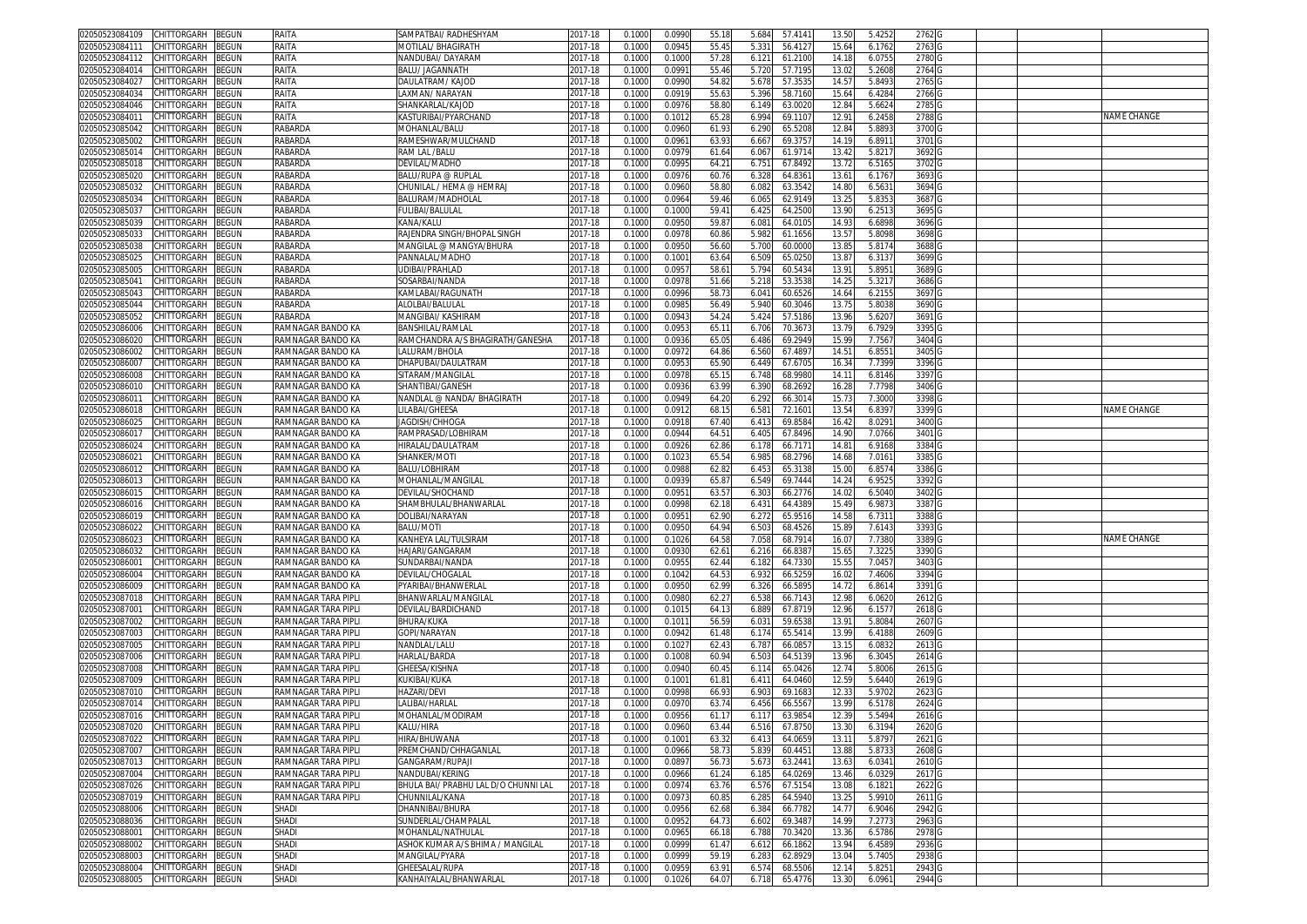| 02050523088007                                     | CHITTORGARH       | <b>BEGUN</b> | SHADI                      | CHAMPABAI/JAMNALAI                | 2017-18            | 0.1000           | 0.0989           | 63.7          | 6.746          | 68.210             | 14.55             | 6.947            | 2945             |                |             |
|----------------------------------------------------|-------------------|--------------|----------------------------|-----------------------------------|--------------------|------------------|------------------|---------------|----------------|--------------------|-------------------|------------------|------------------|----------------|-------------|
| 02050523088008                                     | CHITTORGARH       | <b>BEGUN</b> | <b>SHADI</b>               | <b>GHISHIBAI/PANNALAI</b>         | 017-18             | 0.100            | 0.101            | 58.1          | 6.243          | 61.628             | 14.09             | 6.078            | 2937             |                | NAME CHANGE |
| 02050523088009                                     | CHITTORGARH       | BEGUN        | <b>SHADI</b>               | RUPLAL/HIRA                       | 2017-18            | 0.1000           | 0.101            | 63.1          | 6.57           | 64.866             | 13.42             | 6.093            | 2964             |                |             |
|                                                    |                   |              |                            |                                   |                    |                  |                  |               |                |                    |                   |                  |                  |                |             |
| 02050523088013                                     | CHITTORGARH       | BEGUN        | <b>SHADI</b>               | HAGAMIBAI/DEVILAI                 | 2017-18            | 0.100            | 0.096            | 62.9          | 6.466          | 67.214             | 14.2              | 6.713            | 2939             |                |             |
| 02050523088017                                     | CHITTORGARH       | BEGUN        | SHADI                      | HIRALAL/TULSIRAM                  | 2017-18            | 0.100            | 0.0940           | 65.2          | 6.558          | 69.7660            | 12.71             | 6.207            | 2965             |                |             |
| 02050523088020                                     | CHITTORGARH       | BEGUN        | <b>SHADI</b>               | BALU/LALU                         | 2017-18            | 0.100            | 0.100            | 63.8          | 6.703          | 66.762             | 14.8              | 6.9402           | 2946             |                |             |
| 02050523088021                                     | CHITTORGARH       | <b>BEGUN</b> | <b>SHADI</b>               | MANGILAL A/S HEMA/NANDLAL         | 2017-18            | 0.100            | 0.099            | 64.9          | 6.85           | 68.657             | 14.2              | 6.862            | 2947             |                |             |
| 02050523088023                                     | CHITTORGARH       | BEGUN        | SHADI                      | KAILASHCHANDRA/ HAZARI            | 2017-18            | 0.1000           | 0.099            | 61.2          | 6.428          | 64.344             | 12.68             | 5.711            | 2940             |                |             |
| 02050523088024                                     | CHITTORGARH       | BEGUN        | <b>SHADI</b>               | HIRALAL/NARAYAN                   | 2017-18            | 0.100            | 0.096            | 63.3          | 6.42           | 66.847             | $13.9^{o}$        | 6.509            | 2948             |                |             |
| 02050523088025                                     | CHITTORGARH       | BEGUN        | <b>SHADI</b>               | <b>MANGILAL/DALU</b>              | 2017-18            | 0.100            | 0.095            | 63.5          | 6.520          | 68.559             | 12.7              | 6.129            | 2949             |                |             |
|                                                    |                   |              |                            |                                   |                    |                  |                  |               |                |                    |                   |                  |                  |                |             |
| 02050523088027                                     | CHITTORGARH       | BEGUN        | <b>SHADI</b>               | SHEESALAL/KANIRAM @ KISHNA        | 2017-18            | 0.100            | 0.098            | 64.7          | 6.81           | 69.088             | 15.2              | 7.375            | 2950             |                |             |
| 02050523088032                                     | CHITTORGARH       | BEGUN        | <b>SHADI</b>               | DEVILAL/BHURA                     | 2017-18            | 0.1000           | 0.096            | 63.7          | 6.629          | 68.980             | 12.86             | 6.2096           | 2951             |                |             |
| 02050523088033                                     | CHITTORGARH       | BEGUN        | SHAD                       | LALURAM/NANURAM                   | 2017-18            | 0.100            | 0.098            | 67.1          | 6.97           | 71.204             | 13.5              | 6.748            | 2966             |                |             |
| 02050523088035                                     | CHITTORGARH       | <b>EGUN</b>  | SHAD                       | .ILASHANKER/PANNALAI              | 2017-18            | 0.100            | 0.097            | 65.3          | 6.693          | 68.575             | 13.44             | 6.451            | 2967             |                |             |
| 02050523088018                                     | CHITTORGARH       | EGUN         | SHAD                       | RAMIBAI/BALU                      | 2017-18            | 0.100            | 0.099            | 64.2          | 6.60           | 66.152             | 14.2              | 6.576            | 2952             |                |             |
| 02050523088037                                     | CHITTORGARH       | <b>EGUN</b>  | <b>SHADI</b>               | DEVILAL A/S NARAYAN               | 2017-18            | 0.1000           | 0.095            | 65.3          | 6.680          | 70.094             | $13.8^{\circ}$    | 6.776            | 2953             |                |             |
|                                                    |                   |              |                            |                                   |                    |                  |                  |               |                |                    |                   |                  |                  |                |             |
| 02050523088038                                     | CHITTORGARH       | <b>BEGUN</b> | <b>SHADI</b>               | CHUNNILAL A/S DAULATRAM / PYARA   | 2017-18            | 0.100            | 0.090            | 59.6          | 5.45           | 60.309             | 12.8              | 5.424            | 2954             |                |             |
| 02050523088039                                     | CHITTORGARH       | <b>EGUN</b>  | SHAD                       | KANHAIYALAL/MEGHA                 | 017-18             | 0.100            | 0.098            | 62.1          | 6.37           | 65.000             | 13.7              | 6.233            | 2955             |                |             |
| 0205052308804                                      | CHITTORGARH       | EGUN         | SHAD                       | NARAYAN/MODA                      | 2017-18            | 0.100            | 0.098            | 63.9          | 6.65           | 67.908             | 14.9              | 7.1206           | 2968             |                |             |
| 02050523088042                                     | <b>HITTORGARH</b> | EGUN         | SHADI                      | LABHCHAND/SHIVLAL                 | 2017-18            | 0.100            | 0.100            | 61.7          | 6.45           | 64.07              | 13.84             | 6.2069           | 2956             |                |             |
| 02050523088043                                     | CHITTORGARH       | EGUN         | SHADI                      | GOVINDLAL/SHANKERLAL              | 017-18             | 0.100            | 0.097            | 62.3          | 6.46           | 65.995             | 13.0              | 6.028            | 2969             |                |             |
| 02050523088046                                     | CHITTORGARH       |              | SHADI                      |                                   |                    |                  | 0.098            | 63.8          |                |                    |                   | 6.625            | 2970             |                |             |
|                                                    |                   | EGUN         |                            | LADULAL/UDA                       | 2017-18            | 0.100            |                  |               | 6.806          | 69.237             | 13.6              |                  |                  |                |             |
| 0205052308805                                      | CHITTORGARH       | EGUN         | SHADI                      | <b>PANNALAL/DOLA</b>              | 017-18             | 0.100            | 0.099            | 61.0          | 6.41           | 64.224             | 12.7              | 5.745            | 2957             |                |             |
| 02050523088052                                     | CHITTORGARH       | <b>BEGUN</b> | SHADI                      | PANNALAL/MEGHA                    | 2017-18            | 0.100            | 0.0960           | 63.0          | 6.385          | 66.510             | 12.80             | 5.9594           | 2971             |                |             |
| 02050523088053                                     | CHITTORGARH       | BEGUN        | SHADI                      | SHEESALAL/NARAYAN                 | 2017-18            | 0.100            | 0.095            | 62.2          | 6.21           | 65.341             | 13.72             | 6.275            | 2958             |                |             |
| 02050523088010                                     | CHITTORGARH       | BEGUN        | <b>SHADI</b>               | NARAYANLAL/HAZAR                  | 2017-18            | 0.100            | 0.0999           | 63.1          | 6.629          | 66.356             | 12.96             | 6.019            | 2972             |                |             |
| 02050523088044                                     | CHITTORGARH       | BEGUN        | SHADI                      | MAGNIBAI/MEGHRAJ                  | 2017-18            | 0.100            | 0.096            | 63.0          | 6.430          | 66.494             | 13.4              | 6.260            | 2973             |                |             |
| 02050523088056                                     | CHITTORGARH       | BEGUN        | SHADI                      | LABHCHAND/KISHORI                 | 2017-18            | 0.100            | 0.096            | 66.1          | 6.700          | 69.791             | 12.7 <sup>0</sup> | 6.248            | 2979             |                |             |
|                                                    |                   |              |                            |                                   |                    |                  |                  |               |                |                    |                   |                  |                  |                |             |
| 02050523088058                                     | CHITTORGARH       | BEGUN        | SHADI                      | MANGILAL/MAGHADHAKAR              | 2017-18            | 0.100            | 0.097            | 62.9          | 6.499          | 66.724             | 15.13             | 7.066            | 2959             |                |             |
| 02050523088057                                     | CHITTORGARH       | BEGUN        | <b>SHADI</b>               | BALU/GANGARAM                     | 2017-18            | 0.100            | 0.097            | 64.8          | 6.66           | 68.539             | 14.8              | 7.115'           | 2974             |                |             |
| 02050523088060                                     | CHITTORGARH       | BEGUN        | SHADI                      | DEVI LAL/ HAJARI                  | 2017-18            | 0.100            | 0.097            | 63.0          | 6.47           | 66.437             | 15.14             | 7.041            | 2960             |                |             |
| 02050523088045                                     | CHITTORGARH       | BEGUN        | <b>SHADI</b>               | GHEESA/UDA                        | 2017-18            | 0.100            | 0.098            | 59.6          | 6.24           | 63.629             | 13.8              | 6.155            | 2961             |                |             |
| 02050523088059                                     | CHITTORGARH       | BEGUN        | <b>SHADI</b>               | BANSHILAL/SHANKARLAI              | 2017-18            | 0.100            | 0.095            | 68.5          | 6.620          | 69.319             | 12.72             | 6.1722           | 2935             |                |             |
| 02050523088062                                     | CHITTORGARH       | <b>BEGUN</b> | <b>SHADI</b>               | PRATAPSINGH/RAGUNATH              | 2017-18            | 0.100            | 0.097            | 64.1          | 6.78           | 69.417             | 13.5              | 6.593            | 2975             |                |             |
|                                                    |                   |              |                            |                                   |                    |                  |                  |               |                |                    |                   |                  |                  |                |             |
| 02050523088061                                     | CHITTORGARH       | BEGUN        | <b>SHADI</b>               | KALYANSINGH/ RAJSINGH             | 2017-18            | 0.100            | 0.097            | 62.8          | 6.47           | 66.704             | 13.7              | 6.430            | 2976             |                |             |
| 02050523088064                                     | CHITTORGARH       | BEGUN        | <b>SHADI</b>               | SHANKARLAL/NANALAI                | 2017-18            | 0.100            | 0.095            | 64.9          | 6.65           | 69.508             | 15.0              | 7.312            | 2977             | 02050523076038 | TRANSFER    |
| 02050523088063                                     | CHITTORGARH       | <b>BEGUN</b> | <b>SHADI</b>               | <b>GATTUBAI/BALU</b>              | 2017-18            | 0.100            | 0.095            | 61.0          | 6.188          | 64.795             | 13.92             | 6.313            | 2962             | )2050427054003 | TRANSFER    |
| 02050523088065                                     |                   |              |                            |                                   |                    |                  |                  |               |                |                    |                   |                  |                  |                |             |
|                                                    | CHITTORGARH       |              | SHADI                      |                                   | 2017-18            | 0.100            | 0.071            | 59.2          |                |                    |                   |                  |                  |                | TRANSFER    |
|                                                    |                   | EGUN         |                            | SHEESA/KUKA MEHAR                 |                    |                  |                  |               | 4.27           | 60.154             | 12.5              | 5.284            | 2941             | 205052400902   |             |
| 02050523089016                                     | CHITTORGARH       | <b>EGUN</b>  | <b>SEMLIYA</b>             | BAGDICHAND/BHERU MATA MOTYABAI    | 017-18             | 0.100            | 0.098            | 60.7          | 6.35           | 64.846             | 11.3              | 5.1383           | 3563             |                |             |
| 02050523089032                                     | CHITTORGARH       | <b>BEGUN</b> | SEMLIYA                    | DHAPUBAI/KALU                     | 2017-18            | 0.100            | 0.100            | 56.2          | 5.87           | 58.313             | 13.6              | 5.564            | 3549             |                |             |
| 02050523089001                                     | CHITTORGARH       | <b>EGUN</b>  | SEMLIYA                    | DHAPUBAI/MANGILAI                 | 017-18             | 0.100            | 0.099            | 56.6          | 5.754          | 58.062             | 14.2              | 5.783            | 3557             |                |             |
| 02050523089009                                     | CHITTORGARH       | <b>BEGUN</b> | SEMLIYA                    | UDA/LALU                          | 2017-18            | 0.100            | 0.099            | 59.2          | 6.098          | 61.596             | 14.6              | 6.334            | 3564             |                |             |
| 02050523089010                                     | CHITTORGARH       | EGUN         | SEMLIYA                    | KANHAIYALAL/PYARCHAND             | 2017-18            | 0.100            | 0.100            | 57.1          | 5.890          | 58.723             | 12.64             | 5.195            | 3565             |                |             |
| 02050523089012                                     | CHITTORGARH       | EGUN         | SEMLIYA                    |                                   | 017-18             | 0.100            | 0.098            | 60.4          | 6.30           | 64.377             | 13.56             | 6.110            |                  |                |             |
|                                                    |                   |              |                            | ANNALAL/MOTI                      |                    |                  |                  |               |                |                    |                   |                  | 3572             |                |             |
| 02050523089013                                     | CHITTORGARH       | EGUN         | SEMLIYA                    | RAMLAL/GOPI                       | 2017-18            | 0.100            | 0.0980           | 58.6          | 6.028          | 61.510             | 13.8              | 5.972            | 3566             |                |             |
| 0205052308901                                      | CHITTORGARH       | EGUN         | SEMLIYA                    | <b>KANHAIYA LAL/BHANWARLAL</b>    | 017-18             | 0.100            | 0.100            | 58.4          | 6.246          | 62.460             | 13.5              | 5.911            | 3558             |                |             |
| 02050523089018                                     | CHITTORGARH       | EGUN         | SEMLIYA                    | DHAPUBAI/MOHANDAS                 | 2017-18            | 0.100            | 0.101            | 63.8          | 6.652          | 65.536             | 14.06             | 6.4498           | 3573             |                |             |
| 02050523089019                                     | CHITTORGARH       | EGUN         | SEMLIYA                    | ONKARLAL/SHOCHAND                 | 2017-18            | 0.100            | 0.096            | 62.5          | 6.35           | 66.239             | 14.24             | 6.6029           | 3574             |                |             |
| 02050523089027                                     | CHITTORGARH       | BEGUN        | SEMLIYA                    | NATHULAL A/S CHUNNILAL/ PYARCHAND | 2017-18            | 0.1000           | 0.0990           | 58.6          | 5.986          | 60.464             | 13.69             | 5.793            | 3567             |                |             |
| 02050523089030                                     | CHITTORGARH       | BEGUN        | SEMLIYA                    | GORDHAN/CHUNNILAI                 | 2017-18            | 0.100            | 0.0990           | 59.2          | 5.950          | 60.101             | 15.00             | 6.311            | 3559             |                |             |
| 02050523089031                                     | CHITTORGARH       | BEGUN        | SEMLIYA                    | IAGDISH A/S NATHU / GOPI          | 2017-18            | 0.100            | 0.095            | 59.9          | 5.976          |                    |                   | 5.272            | 3568             |                |             |
|                                                    |                   |              |                            |                                   |                    |                  |                  |               |                | 62.510             | 12.05             |                  |                  |                |             |
| 02050523089035                                     | CHITTORGARH       | BEGUN        | SEMLIYA                    | BALIBAI/ BHANWARLAL               | 2017-18            | 0.100            | 0.0990           | 56.1          | 5.76           | 58.232             | 13.70             | 5.584            | 3550             |                |             |
| 02050523089008                                     | CHITTORGARH       | BEGUN        | SEMLIYA                    | BHUWANA A/S CHUNNILAL / NARAYAN   | 2017-18            | 0.100            | 0.099            | 55.1          | 5.69           | 57.389             | 13.93             | 5.596            | 3551             |                |             |
| 02050523089011                                     | CHITTORGARH       | BEGUN        | SEMLIYA                    | AXMAN A/S PARMANAND/ CHUNNILAL    | 2017-18            | 0.1000           | 0.1010           | 59.9          | 6.233          | 61.712             | 13.15             | 5.680            | 3560             |                |             |
| 02050523089025                                     | CHITTORGARH       | <b>BEGUN</b> | <b>SEMLIYA</b>             | RAMESHWAR/SHANKERLAI              | 2017-18            | 0.100            | 0.097            | 56.7          | 5.792          | 59.283             | 15.08             | 6.257            | 3552             |                |             |
| 02050523089028                                     | CHITTORGARH       | 3EGUN        | SEMLIYA                    | PREMBAI/DUNGALAI                  | 2017-18            | 0.100            | 0.098            | 59.4          | 6.17           | 62.459             | 12.5              | 5.487            | 3569             |                |             |
|                                                    | CHITTORGARH       |              | SEMLIYA                    |                                   | 2017-18            | 0.100            |                  |               |                |                    |                   |                  |                  |                |             |
| 02050523089003<br>02050523089004                   |                   | <b>BEGUN</b> |                            | KALIBAIDHAKAD/DEVILAI             |                    |                  | 0.096            | 57.4          | 5.72           | 59.656             | 14.3              | 6.004            | 355              |                | NAME CHANGE |
|                                                    | CHITTORGARH       | BEGUN        | SEMLIYA                    | VIOHANLAL/KAJODIMAL               | 2017-18            | 0.100            | 0.100            | 59.0          | 5.949          | 59.490             | 10.60             | 4.414            | 3554             |                |             |
| 02050523089006                                     | CHITTORGARH       | <b>BEGUN</b> | SEMLIYA                    | GULABIBAI/BHANWARLAL A/S HIRALAL  | 2017-18            | 0.100            | 0.100            | 58.8          | 6.05           | 60.149             | 13.99             | 5.890            | 3555             |                |             |
| 02050523089007 CHITTORGARH BEGUN                   |                   |              | SEMLIYA                    | BAGDICHAND/HARJI                  | 2017-18            | 0.1000           | 0.0969           | 54.09         | 5.502          | 56.780.            | 13.90             | 5.524            | 3546             |                | NAME CHANGE |
| 02050523089015                                     | CHITTORGARH BEGUN |              | SEMLIYA                    | LALU A/S GOPI / MEGHA             | 2017-18            | 0.1000           | 0.098            | 54.0          | 5.484          | 55.562             | 13.63             | 5.301            | 3547             |                |             |
| 02050523089020                                     | CHITTORGARH BEGUN |              | SEMLIYA                    | BOTHLAL/BALU                      | 2017-18            | 0.1000           | 0.1000           | 59.8          | 6.301          | 63.010             | 13.92             | 6.1400           | 3561             |                |             |
|                                                    | CHITTORGARH       |              |                            |                                   |                    | 0.1000           | 0.098            |               |                |                    |                   |                  |                  |                |             |
| 02050523089021                                     |                   | <b>BEGUN</b> | SEMLIYA                    | ONKAR/MANGILAL                    | 2017-18            |                  |                  | 61.14         | 6.280          | 63.821             | 10.50             | 4.690            | 3570             |                |             |
| 02050523089026                                     | CHITTORGARH       | <b>BEGUN</b> | SEMLIYA                    | NANIBAI/BALU                      | 2017-18            | 0.1000           | 0.0990           | 61.08         | 6.248          | 63.111             | 15.21             | 6.7190           | 3562             |                |             |
| 02050523089033                                     | CHITTORGARH       | BEGUN        | SEMLIYA                    | BHURIBAI/KALU                     | 2017-18            | 0.1000           | 0.099            | 53.66         | 5.274          | 52.792             | 14.29             | 5.2809           | 3544             |                |             |
| 02050523089036                                     | CHITTORGARH       | BEGUN        | SEMLIYA                    | BHANWARKANWER/BHAWANISINGH        | 2017-18            | 0.1000           | 0.0948           | 55.54         | 5.364          | 56.582             | 13.38             | 5.2991           | 3545             |                |             |
| 02050523089037                                     | CHITTORGARH       | <b>BEGUN</b> | SEMLIYA                    | GISIBAI/RADHESHYAM                | 2017-18            | 0.100            | 0.0990           | 57.9          | 6.029          | 60.899             | 12.44             | 5.303            | 3556             |                |             |
| 02050523089038                                     | CHITTORGARH       | BEGUN        | SEMLIYA                    | MODIBAI/DEVILAL                   | 2017-18            | 0.1000           | 0.1015           | 61.36         | 6.469          | 63.7340            | 12.32             | 5.4965           | 3571             |                |             |
|                                                    |                   | BEGUN        |                            | RAMESHWARLAL/UDAYRAM              |                    |                  | 0.092            |               |                |                    |                   |                  |                  |                | TRANSFER    |
| 02050523089039                                     | CHITTORGARH       |              | SEMLIYA                    |                                   | 2017-18            | 0.1000           |                  | 55.9          | 5.15           | 55.872             | 13.36             | 5.2254           | 3548             | 01020105013033 |             |
| 02050523090028                                     | CHITTORGARH       | BEGUN        | <b>UTHEN KALAN</b>         | BAKTAWAR/GULAB                    | 2017-18            | 0.1000           | 0.0986           | 60.8          | 6.149          | 62.363             | 13.81             | 6.0285           | 3669             |                |             |
| 02050523090015                                     | CHITTORGARH       | BEGUN        | UTHEN KALAN                | HIMMATRAM/GORILAL                 | 2017-18            | 0.1000           | 0.093            | 61.2          | 6.37           | 67.993             | 13.39             | 6.3731           | 3670             |                |             |
| 02050523090005<br>02050523090006 CHITTORGARH BEGUN | CHITTORGARH       | <b>BEGUN</b> | UTHEN KALAN<br>UTHEN KALAN | MANGIBAI/KAILASH<br>NATHULAL/TEKA | 2017-18<br>2017-18 | 0.1000<br>0.1000 | 0.0978<br>0.1000 | 61.6<br>60.36 | 6.315<br>6.200 | 64.5706<br>62.0000 | 13.67<br>13.44    | 6.1785<br>5.8328 | 3671 G<br>3662 G |                |             |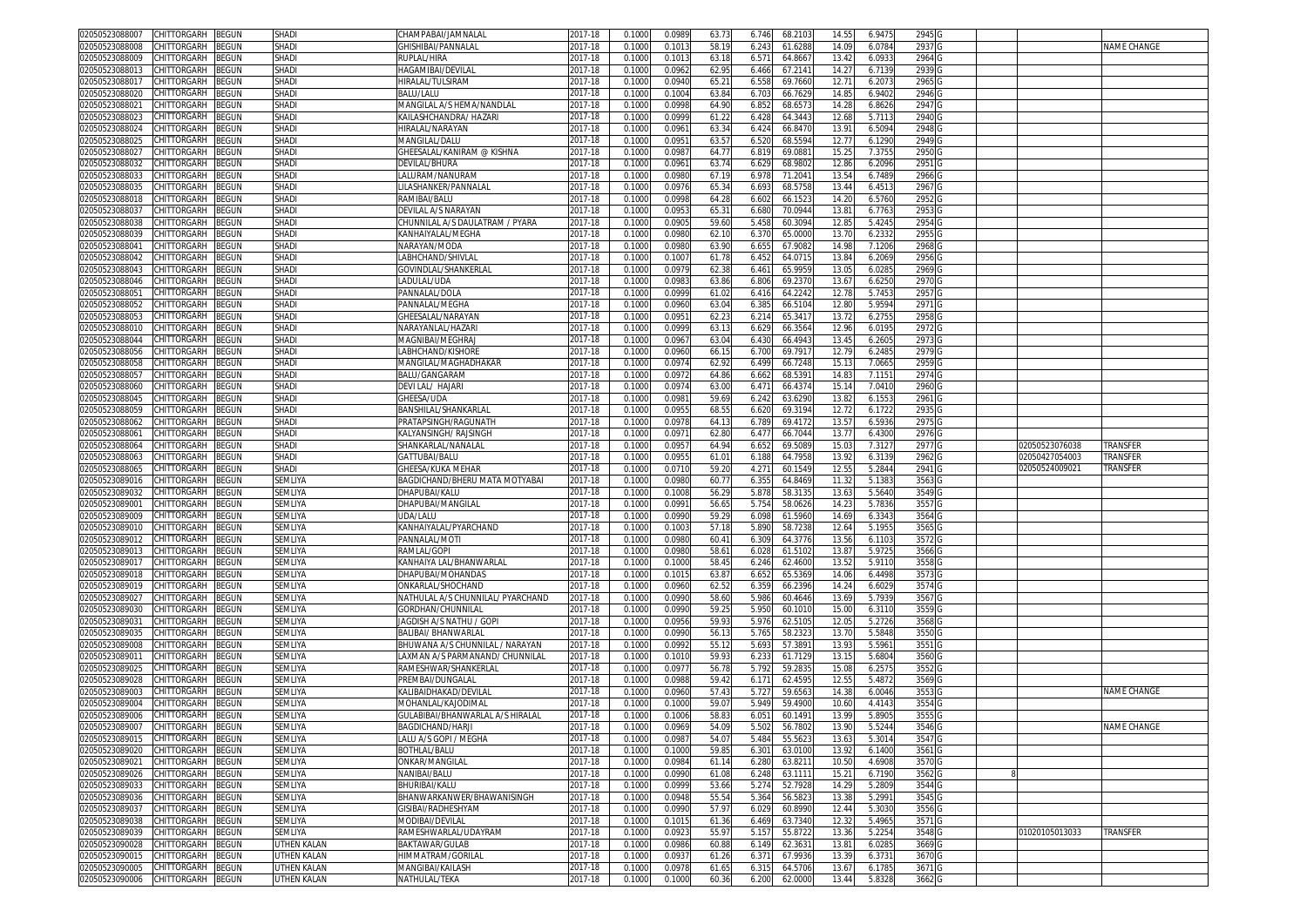| 02050523090012                    | CHITTORGARH        | <b>BEGUN</b> | UTHEN KALAN        | PARVATIBAI/RAMCHANDRA                | 2017-18     | 0.1000 | 0.096  | 62.01 | 6.166 | 64.029  | 14.32          | 6.4178 | 3683 G            |  |             |
|-----------------------------------|--------------------|--------------|--------------------|--------------------------------------|-------------|--------|--------|-------|-------|---------|----------------|--------|-------------------|--|-------------|
| 2050523090021                     | CHITTORGARH        | BEGUN        | UTHEN KALAN        | AMRITLAL/LAXMINARAYAN                | 2017-18     | 0.100  | 0.097  | 60.8  | 6.219 | 63.915  | 13.47          | 6.0266 | 3672 G            |  |             |
| 02050523090008                    | CHITTORGARH        |              | UTHEN KALAN        |                                      |             | 0.1000 | 0.100  | 57.5  | 5.982 | 59.820  | 13.86          | 5.8038 | 3659              |  |             |
|                                   |                    | 3EGUN        |                    | BHERU/PEMA                           | 2017-18     |        |        |       |       |         |                |        |                   |  |             |
| 2050523090011                     | CHITTORGARH        | BEGUN        | UTHEN KALAN        | .ADURAM/KISHNA                       | 2017-18     | 0.100  | 0.101  | 61.0  | 6.259 | 61.786  | 13.63          | 5.8950 | 3673              |  |             |
| )2050523090016                    | CHITTORGARH        | <b>BEGUN</b> | UTHEN KALAN        | SHYAMLAL/NANALA                      | 2017-18     | 0.100  | 0.095  | 62.6  | 6.467 | 67.434  | 14.20          | 6.7027 | 3680              |  |             |
| 2050523090024                     | CHITTORGARH        | <b>BEGUN</b> | UTHEN KALAN        | JAGNNATH/KAJOD                       | 2017-18     | 0.100  | 0.102  | 63.1  | 6.172 | 60.332  | 14.04          | 5.9291 | 3678              |  |             |
| 12050523090036                    | CHITTORGARH        | <b>EGUN</b>  | <b>UTHEN KALAN</b> | ONKAR/KASHIRAM                       | 2017-18     | 0.100  | 0.101  | 62.3  | 6.442 | 63.468  | 13.5           | 6.033  | 3684              |  |             |
| 2050523090037                     | CHITTORGARH        | <b>BEGUN</b> | UTHEN KALAN        | RAMIBAI/JAGANNATH                    | 2017-18     | 0.1000 | 0.095  | 60.3  | 5.938 | 62.505  | 14.62          | 6.3970 | 3679              |  | NAME CHANGE |
|                                   | CHITTORGARH        |              | <b>UTHEN KALAN</b> |                                      |             | 0.100  |        | 58.8  |       |         | 13.5           |        |                   |  |             |
| 02050523090023                    |                    | <b>BEGUN</b> |                    | BHERULAL/DHANRA                      | 2017-18     |        | 0.102  |       | 6.17  | 60.568  |                | 5.7366 | 3663              |  |             |
| 2050523090013                     | CHITTORGARH        | <b>EGUN</b>  | UTHEN KALAN        | SHANTII AI /KHYAI IRAM               | 2017-18     | 0.100  | 0.100  | 56.6  | 5.74  | 57.181  | 15.46          | 6.1880 | 3674              |  |             |
| 0205052309000                     | CHITTORGARH        | <b>EGUN</b>  | <b>UTHEN KALAN</b> | JATASHANKER/KAJOD                    | 2017-18     | 0.1000 | 0.100  | 57.5  | 6.01  | 59.702  | 13.9           | 5.8384 | 3675              |  |             |
| 02050523090002                    | CHITTORGARH        | <b>BEGUN</b> | UTHEN KALAN        | KALABAI/MEGHRAJ                      | 2017-18     | 0.1000 | 0.095  | 60.8  | 6.118 | 64.264  | 13.12          | 5.9018 | 3681              |  |             |
| 02050523090003                    | CHITTORGARH        | <b>BEGUN</b> | UTHEN KALAN        | NANDLAL/AKLING                       | $2017 - 18$ | 0.100  | 0.102  | 53.0  | 5.52  | 53.810  | 15.0           | 5.6844 | 3660              |  |             |
| 2050523090004                     | CHITTORGARH        | <b>BEGUN</b> | UTHEN KALAN        | JAGDISH/SHOBHALAI                    | 2017-18     | 0.1000 | 0.100  | 59.5  | 6.285 | 62.724  | 13.61          | 5.975  | 3676              |  |             |
| 0205052309000                     | CHITTORGARH        | EGUN         | UTHEN KALAN        | <b>BHAGWATI/BOTLAL</b>               | 2017-18     | 0.100  | 0.098  | 62.8  | 6.23  | 63.066  | 13.06          | 5.7657 | 3685              |  |             |
|                                   | CHITTORGARH        | <b>EGUN</b>  |                    | <b>BHOLA/BALU</b>                    | 2017-18     | 0.1000 | 0.095  |       |       |         |                |        |                   |  |             |
| 2050523090009                     |                    |              | UTHEN KALAN        |                                      |             |        |        | 55.0  | 5.683 | 59.758  | 13.2           | 5.5507 | 3661              |  |             |
| 02050523090010                    | CHITTORGARH        | <b>EGUN</b>  | UTHEN KALAN        | CHANDIBAI D/O BARJIBAI W/O CHAGANLAL | 2017-18     | 0.100  | 0.100  | 59.2  | 6.25  | 62.590  | 13.97          | 6.121  | 3664              |  |             |
| 02050523090014                    | CHITTORGARH        | <b>BEGUN</b> | UTHEN KALAN        | HEERALAL/RUPA                        | 2017-18     | 0.100  | 0.090  | 57.8  | 5.62  | 61.927  | 12.92          | 5.6003 | 3665              |  |             |
| 02050523090018                    | <b>CHITTORGARH</b> | <b>BEGUN</b> | UTHEN KALAN        | PRATHVIRAJ/ BHAWANISHANKER           | 2017-18     | 0.100  | 0.098  | 61.8  | 6.042 | 61.653  | 14.1           | 6.102  | 3682              |  |             |
| 02050523090019                    | CHITTORGARH        | <b>EGUN</b>  | UTHEN KALAN        | SUNDARBAI/JAMANALAI                  | 2017-18     | 0.100  | 0.100  | 56.0  | 5.81  | 57.648  | 15.80          | 6.376  | 3677              |  |             |
| 2050523090020                     | :HITTORGARH        | <b>EGUN</b>  | UTHEN KALAN        | )MPRAKASH/LAXMINARAYAN               | 2017-18     | 0.100  | 0.101  | 55.5  | 5.91  | 58.161  | 14.6           | 5.9723 | 3666              |  |             |
| )2050523090022                    | <b>CHITTORGARH</b> | <b>BEGUN</b> | UTHEN KALAN        | RAJENDRA KUMAR/ MEGHRAJ              | 2017-18     | 0.100  | 0.094  | 60.1  | 6.048 | 64.340  | 13.54          | 6.0986 | 3667              |  |             |
| 02050523090026                    | <b>CHITTORGARH</b> | BEGUN        | UTHEN KALAN        | <b>HIRIBAI/BHAGWAN</b>               | 2017-18     | 0.100  | 0.103  | 56.7  | 5.93  | 57.604  | 13.88          | 5.5972 | 3668              |  |             |
|                                   | CHITTORGARH        | BEGUN        | <b>UMAR</b>        |                                      | 2017-18     |        | 0.101  |       | 6.890 |         |                | 5.7999 | 3048              |  |             |
| 02050523091002                    |                    |              |                    | SHANKAR LAL /HIRALAL                 |             | 0.1000 |        | 64.6  |       | 68.083  | 12.17          |        |                   |  |             |
| 2050523091001                     | CHITTORGARH        | BEGUN        | <b>UMAR</b>        | BARDICHAND/NARAYAN                   | 2017-18     | 0.100  | 0.0990 | 64.4  | 6.808 | 68.767  | 14.49          | 6.9751 | 3049              |  |             |
| )2050523091005                    | CHITTORGARH        | 3EGUN        | <b>UMAR</b>        | onkar/uda                            | 2017-18     | 0.100  | 0.100  | 62.8  | 6.773 | 67.594  | 14.44          | 6.8329 | 3039              |  |             |
| 2050523091006                     | CHITTORGARH        | BEGUN        | UMAR               | LAXMAN/DEVILAL                       | 2017-18     | 0.100  | 0.101! | 60.2  | 6.572 | 64.748  | 14.70          | 6.6623 | 3040 <sub>G</sub> |  |             |
| )2050523091007                    | CHITTORGARH        | BEGUN        | <b>UMAR</b>        | MOHANLAL/GOVIND                      | 2017-18     | 0.100  | 0.097  | 64.2  | 6.854 | 70.010  | 14.43          | 7.0720 | 3060              |  |             |
| 2050523091008                     | CHITTORGARH        | 3EGUN        | UMAR               | GHEESA/KISHNA                        | 2017-18     | 0.100  | 0.097  | 55.9  | 5.784 | 59.506  | 14.5           | 6.0687 | 3041              |  |             |
| 02050523091009                    | CHITTORGARH        | ፧EGUN        | <b>UMAR</b>        | NANDLAL/MANGILAI                     | 2017-18     | 0.100  | 0.096  | 61.3  | 6.498 | 67.687  | 12.99          | 6.1546 | 3050              |  |             |
| 2050523091011                     | CHITTORGARH        | <b>EGUN</b>  | UMAR               | RUPLAL@ RUPA/ NARAYAN                | 2017-18     | 0.100  | 0.099  | 60.5  |       |         | 13.94          | 6.3888 |                   |  |             |
|                                   |                    |              |                    |                                      |             |        |        |       | 6.515 | 65.4774 |                |        | 3051              |  |             |
| 02050523091013                    | CHITTORGARH        | <b>BEGUN</b> | <b>UMAR</b>        | GHEESALAL/BHUWANA                    | 2017-18     | 0.100  | 0.100  | 64.3  | 6.97  | 69.580  | $14.2^{\circ}$ | 6.921  | 3061              |  |             |
| 2050523091014                     | CHITTORGARH        | <b>BEGUN</b> | <b>UMAR</b>        | RATNIBAI/BHURALAI                    | 2017-18     | 0.100  | 0.099  | 62.6  | 6.685 | 67.051  | 13.17          | 6.1811 | 3052              |  |             |
| 02050523091015                    | CHITTORGARH        | <b>EGUN</b>  | <b>UMAR</b>        | PANNALAL/PYARA                       | 2017-18     | 0.1000 | 0.099  | 58.3  | 6.19  | 62.218  | 12.3           | 5.3698 | 3042              |  |             |
| 2050523091017                     | CHITTORGARH        | <b>BEGUN</b> | UMAR               | <b>HARLAL/PYARCHAND</b>              | 2017-18     | 0.1000 | 0.097  | 64.3  | 6.680 | 68.512  | 13.65          | 6.5465 | 3043              |  |             |
| 02050523091020                    | CHITTORGARH        | <b>BEGUN</b> | <b>UMAR</b>        | MEGHRAJ/NARAYAN                      | 2017-18     | 0.100  | 0.100  | 58.5  | 6.31  | 63.024  | 13.41          | 5.916  | 3062              |  |             |
| 2050523091021                     | CHITTORGARH        | ፡EGUN        | UMAR               | <b>MOHANLAL/DEVILA</b>               | 2017-18     | 0.1000 | 0.100  | 59.6  | 6.502 | 64.504  | 13.95          | 6.2987 | 3044              |  |             |
| 02050523091023                    | CHITTORGARH        | ፡EGUN        | <b>UMAR</b>        | TULSIRAM/MIYACHAND                   | 2017-18     | 0.1000 | 0.097  | 62.3  | 6.540 | 67.214  | 13.7           | 6.4741 | 3053              |  |             |
|                                   |                    |              |                    |                                      |             |        |        |       |       |         |                |        |                   |  |             |
| 2050523091030                     | CHITTORGARH        | <b>EGUN</b>  | UMAR               | JAMNIBAI/HAZARI                      | 2017-18     | 0.1000 | 0.100  | 60.7  | 6.498 | 64.915  | 13.24          | 6.0164 | 3054              |  |             |
| 02050523091029                    | CHITTORGARH        | ፡EGUN        | <b>UMAR</b>        | RAMLAL/VENA                          | 2017-18     | 0.100  | 0.099  | 61.5  | 6.65  | 67.019  | 13.5           | 6.3709 | 3055              |  |             |
| 2050523091033                     | CHITTORGARH        | ፡EGUN        | UMAR               | SHARNGARIBAI/MANGILA                 | 2017-18     | 0.1000 | 0.101  | 60.4  | 6.52  | 64.285  | 14.3           | 6.4714 | 3045              |  |             |
| 02050523091010                    | CHITTORGARH        | <b>EGUN</b>  | <b>UMAR</b>        | GHEESALAL/PYARCHAND                  | 2017-18     | 0.100  | 0.100  | 64.5  | 6.82  | 68.035  | 14.5           | 6.9198 | 3063              |  |             |
| 02050523091038                    | CHITTORGARH        | <b>BEGUN</b> | UMAR               | LAXMAN/NANJI                         | 2017-18     | 0.1000 | 0.100  | 64.2  | 6.85  | 68.305  | 12.79          | 6.1158 | 3064              |  |             |
| 2050523091031                     | CHITTORGARH        | <b>BEGUN</b> | UMAR               | SHAMBHULAL/NANDA                     | 2017-18     | 0.100  | 0.103  | 60.5  | 6.61  | 64.027  | 12.4           | 5.5710 | 3056              |  |             |
| )2050523091032                    | CHITTORGARH        | ፧EGUN        | UMAR               | MOTI/NARAYAN                         | 2017-18     | 0.1000 | 0.101  | 59.5  | 6.454 | 63.901  | 12.58          | 5.6268 | 3057              |  |             |
|                                   |                    |              | UMAR               |                                      |             |        |        | 61.4  |       | 65.752  |                |        |                   |  |             |
| 205052309104                      | :HITTORGARH        | ፡EGUN        |                    | BHERULAL/GHEESA                      | 2017-18     | 0.100  | 0.101  |       | 6.64  |         | 13.5           | 6.2181 | 3058              |  |             |
| )2050523091042                    | CHITTORGARH        | <b>BEGUN</b> | UMAR               | MOHNIBAI/MODILAI                     | 2017-18     | 0.100  | 0.101  | 61.7  | 6.742 | 66.686  | 13.21          | 6.1663 | 3059              |  |             |
| 2050523091043                     | CHITTORGARH        | BEGUN        | <b>UMAR</b>        | DEVILAL/BARDA                        | 2017-18     | 0.1000 | 0.0968 | 60.7  | 6.448 | 66.6116 | 13.61          | 6.3463 | 3046              |  |             |
| )2050523091044                    | CHITTORGARH        | <b>BEGUN</b> | <b>UMAR</b>        | KANIRAM/HIRA                         | 2017-18     | 0.100  | 0.0990 | 59.5  | 6.206 | 62.686  | 11.85          | 5.1999 | 3036              |  |             |
| 2050523091028                     | CHITTORGARH        | <b>BEGUN</b> | UMAR               | NANIBAI/BALU                         | 2017-18     | 0.100  | 0.100( | 58.5  | 6.250 | 62.127  | 15.26          | 6.6367 | 3037              |  |             |
| )2050523091034                    | CHITTORGARH        | <b>BEGUN</b> | <b>UMAR</b>        | BALULAL/MIYACHAND                    | 2017-18     | 0.100  | 0.098  | 59.1  | 6.287 | 64.153  | 14.51          | 6.5158 | 3047              |  |             |
| 2050523091022                     | CHITTORGARH        | <b>BEGUN</b> | UMAR               | BANSHILAL/MIYACHAND                  | 2017-18     | 0.100  | 0.096  | 58.8  | 5.991 | 61.890  | 12.70          | 5.502  | 3038              |  |             |
| )2050523092004                    | CHITTORGARH        | ፧EGUN        | DAULATPURA         | JAMNALAL A/S LAXMICHAND/ PYARA       | 2017-18     | 0.100  | 0.096  | 62.6  | 6.31  | 65.597  | 15.1           | 6.9654 | 3375              |  |             |
|                                   | CHITTORGARH        |              | DAUI ATPURA        |                                      | 2017-18     |        | 0.096  |       |       |         | 15.02          |        | 3381              |  |             |
| 2050523092002                     |                    | <b>BEGUN</b> |                    | JAGMOHAN/RUPA                        |             | 0.1000 |        | 64.9  | 6.537 | 68.022  |                | 7.1523 |                   |  |             |
| 02050523092006                    | CHITTORGARH        | <b>BEGUN</b> | DAULATPURA         | INDRAMAL/PYARA                       | 2017-18     | 0.100  | 0.097  | 62.2  | 6.636 | 68.412  | 13.2           | 6.3598 | 3376              |  |             |
| 2050523092007                     | CHITTORGARH        | <b>EGUN</b>  | DAULATPURA         | )EVILAL/DEVA                         | 2017-18     | 0.1000 | 0.097  | 63.89 | 6.562 | 67.440  | 13.02          | 6.1470 | 3377              |  |             |
| )2050523092019                    | CHITTORGARH        | <b>EGUN</b>  | DAULATPURA         | ONKAR/MEGHA                          | 2017-18     | 0.100  | 0.095  | 67.9  | 6.91  | 72.137  | 13.03          | 6.5798 | 3383              |  |             |
| )2050523092021                    | CHITTORGARH        | BEGUN        | DAULATPURA         | DAULIBAI/BHURA                       | 2017-18     | 0.100  | 0.096  | 62.0  | 6.565 | 68.101  | 13.42          | 6.3977 | 3378              |  |             |
| 02050523092022                    | CHITTORGARH        | BEGUN        | <b>DAUI ATPURA</b> | HAJARILAL/NANDAJI                    | 2017-18     | 0.1000 | 0.094  | 62.2  | 6.21  | 66.127  | 14.6           | 6.7908 | 3379              |  |             |
| 102050523092008 CHILLORGARH BEGUN |                    |              | DAULATPURA         | NANIBAI/SUKHA                        | 2017-18     | 0.1000 | 0.0950 | 59.4  | 6.011 | 63.968  | 15.05          | 6.7388 | 337210            |  |             |
| 02050523092012                    | CHITTORGARH        | <b>BEGUN</b> | DAULATPURA         | NANALAL/ GOKAL                       | 2017-18     | 0.1000 | 0.095  | 58.3  | 5.930 | 62.3554 | 13.48          | 5.8838 | 3370 G            |  |             |
|                                   |                    |              | DAULATPURA         | GOPILAL/ SEWA                        |             |        |        |       |       |         | 14.93          |        | 3380              |  |             |
| 02050523092015                    | CHITTORGARH        | <b>BEGUN</b> |                    |                                      | 2017-18     | 0.1000 | 0.095  | 63.88 | 6.634 | 69.6849 |                | 7.2832 |                   |  |             |
| 02050523092017                    | <b>CHITTORGARH</b> | BEGUN        | DAULATPURA         | RAMCHANDRA/HIRA                      | 2017-18     | 0.1000 | 0.100  | 64.44 | 6.665 | 66.583  | 14.20          | 6.6183 | 3382              |  |             |
| 02050523092018                    | CHITTORGARH        | BEGUN        | DAULATPURA         | CHUNNIBAI/ONKAR                      | 2017-18     | 0.1000 | 0.095  | 57.56 | 5.822 | 61.2198 | 15.03          | 6.4407 | 3371              |  |             |
| 02050523092009                    | CHITTORGARH        | <b>BEGUN</b> | DAULATPURA         | GORIBAI/DEVILAL                      | 2017-18     | 0.1000 | 0.0948 | 59.9  | 6.041 | 63.723  | 15.96          | 7.1190 | 3373              |  | NAME CHANGE |
| 02050523092010                    | CHITTORGARH        | BEGUN        | DAULATPURA         | MODILAL/BHAVANILAL                   | 2017-18     | 0.1000 | 0.0950 | 61.56 | 6.288 | 66.1895 | 14.54          | 6.7367 | 3374 G            |  | NAME CHANGE |
| 02050523093023                    | CHITTORGARH        | BEGUN        | CHANDAKHEDI        | DEVA/BALU                            | 2017-18     | 0.1000 | 0.097  | 61.2  | 6.385 | 65.286  | 12.30          | 5.6215 | 2273              |  |             |
| 02050523093008                    | CHITTORGARH        | BEGUN        | CHANDAKHEDI        | SHAMBHULAL/BHUWANA                   | 2017-18     | 0.1000 | 0.1005 | 58.60 | 6.036 | 60.059  | 14.71          | 6.1841 | 2236              |  |             |
| 02050523093005                    | CHITTORGARH        | BEGUN        | CHANDAKHEDI        | BALURAM/NANDRAM                      | 2017-18     | 0.1000 | 0.0950 | 63.4  | 6.423 | 67.6105 | 13.17          | 6.2326 | 2284              |  |             |
| 02050523093001                    | CHITTORGARH        | BEGUN        | CHANDAKHEDI        |                                      |             |        | 0.0995 | 57.5  |       |         |                | 5.1414 |                   |  |             |
|                                   |                    |              |                    | SOHANLAL/JAGANNATH                   | 2017-18     | 0.1000 |        |       | 6.015 | 60.452  | 12.15          |        | 2255              |  |             |
| 02050523093002                    | CHITTORGARH        | BEGUN        | CHANDAKHEDI        | DEVILAL/PYARCHAND                    | 2017-18     | 0.1000 | 0.1002 | 59.1  | 6.286 | 62.734  | 13.87          | 6.0906 | 2256              |  |             |
| 02050523093004                    | CHITTORGARH        | <b>BEGUN</b> | CHANDAKHEDI        | MIYACHAND/MOTI DHAKAD                | 2017-18     | 0.1000 | 0.0977 | 60.4  | 6.267 | 64.1453 | 14.83          | 6.6594 | 2257 G            |  |             |
| 02050523093006 CHITTORGARH BEGUN  |                    |              | CHANDAKHEDI        | NARAYAN/BHANWARLAL                   | 2017-18     | 0.1000 | 0.1003 | 59.14 | 6.336 | 63.1705 | 12.65          | 5.5941 | 2258 G            |  |             |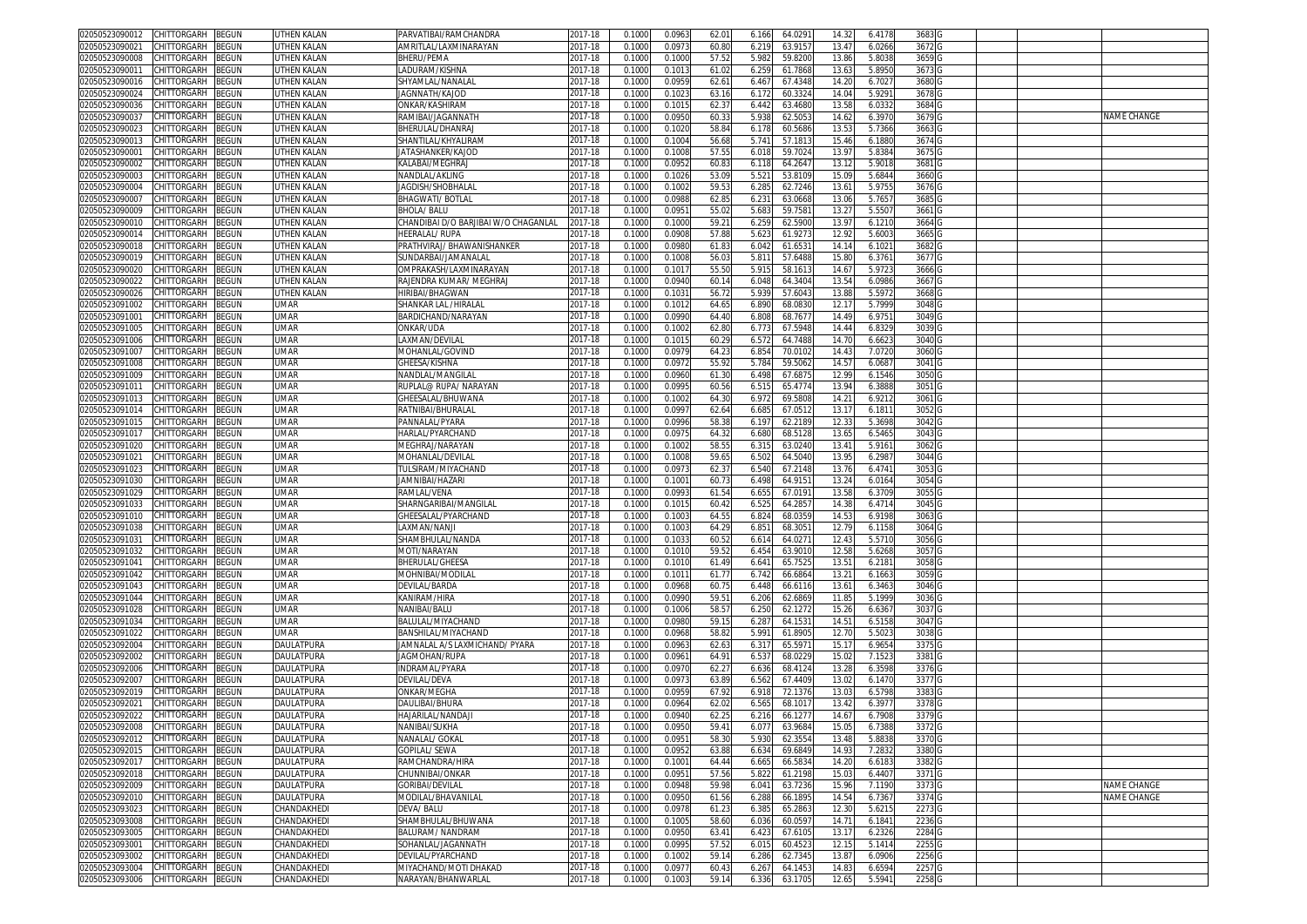| 02050523093007<br>CHITTORGARH<br>BEGUN        | CHANDAKHEDI           | GULABCHAND/RATIRAM                | 2017-18     | 0.1000 | 0.1014 | 58.32 | 61.627<br>6.249  | 13.36 | 5.7630           | 2237 G            |                |                    |
|-----------------------------------------------|-----------------------|-----------------------------------|-------------|--------|--------|-------|------------------|-------|------------------|-------------------|----------------|--------------------|
| 02050523093009<br>CHITTORGARH<br>BEGUN        | CHANDAKHEDI           | ANOPIBAI/NANALAL D.I.L NANDA      | 2017-18     | 0.1000 | 0.0979 | 63.42 | 6.405<br>65.423  | 11.20 | 5.1296           | 2274              |                |                    |
| CHITTORGARH<br>3EGUN<br>02050523093010        | CHANDAKHEDI           | DEVI IBAI/DUNGA                   | 2017-18     | 0.1000 | 0.0990 | 56.24 | 5.889<br>59.4848 | 14.49 | 6.033            | 2238              |                |                    |
| CHITTORGARH<br>BEGUN<br>02050523093012        | CHANDAKHEDI           | <b>CHAGANLAL/NANDRAM @ NANDA</b>  | 2017-18     | 0.1000 | 0.0982 | 60.00 | 63.981<br>6.283  | 13.7  | 6.1357           | 2239              |                |                    |
| 02050523093014<br>CHITTORGARH                 | CHANDAKHEDI           |                                   |             |        |        |       |                  |       |                  |                   |                |                    |
| BEGUN                                         |                       | PRATAPIBAI/NARAYAN                | 2017-18     | 0.100  | 0.089  | 59.9  | 5.751<br>64.113  | 13.1  | 5.897            | 2259              |                |                    |
| 02050523093016<br>CHITTORGARH<br>BEGUN        | CHANDAKHEDI           | SHOCHAND/HIRA                     | 2017-18     | 0.100  | 0.100  | 57.68 | 6.08<br>60.387   | 12.4  | 5.2755           | 2240              |                |                    |
| CHITTORGARH<br>02050523093017<br>3EGUN        | CHANDAKHEDI           | HARLAL/DHULA                      | 2017-18     | 0.100  | 0.096  | 57.1  | 59.844<br>5.763  | 13.9  | 5.8354           | 2241 G            |                |                    |
| 02050523093018<br>CHITTORGARH<br>3EGUN        | CHANDAKHEDI           | MOTYABAI/BARDA                    | 2017-18     | 0.100  | 0.097  | 61.1  | 63.326<br>6.168  | 13.64 | 6.0468           | 22750             |                |                    |
| 02050523093019<br>CHITTORGARH<br>3EGUN        | CHANDAKHEDI           | MANGILAL/RATNA                    | 017-18      | 0.100  | 0.103  | 56.3  | 57.994<br>5.98   | 14.0  | 5.687            | 2242              |                |                    |
| 02050523093020<br>CHITTORGARH<br>BEGUN        | CHANDAKHEDI           | AMARTIBAI/HEERA                   | 017-18      | 0.1000 | 0.076  | 57.2  | 4.53<br>59.333   | 13.24 | 5.4991           | 2243              |                |                    |
| 02050523093022<br>CHITTORGARH<br>3EGUN        | CHANDAKHEDI           | BALURAM/UDA                       | $2017 - 18$ | 0.100  | 0.095  | 55.8  | 5.763<br>60.663  | 14.9  | 6.3395           | 2233              |                |                    |
| 02050523093027<br>CHITTORGARH<br>BEGUN        | CHANDAKHEDI           | KASHIRAM/NANDA                    | 017-18      | 0.100  | 0.095  | 61.89 | 6.03<br>63.340   | 12.6  | 5.617            | 2276 G            |                |                    |
| CHITTORGARH<br>02050523093028<br>BEGUN        | <b>HANDAKHEDI</b>     | MANGILAL/GHASI                    | 2017-18     | 0.100  | 0.094  | 59.6  | 5.94<br>62.700   | 13.5  | 5.947            | 2260              |                |                    |
| CHITTORGARH<br>02050523093030<br>BEGUN        | CHANDAKHEDI           | KAILASH/CHUNNILA                  | 2017-18     | 0.100  | 0.098  | 57.6  | 5.96<br>60.743   | 13.56 | 5.7655           | 2244              |                |                    |
| 02050523093031<br>CHITTORGARH<br>3EGUN        | <b>HANDAKHEDI</b>     | BALU/GOKAL                        | 017-18      | 0.100  | 0.100  | 61.3  | 64.890<br>6.502  | 13.4  | 6.1004           | 2261              |                |                    |
| 02050523093033<br>CHITTORGARH<br>BEGUN        | CHANDAKHEDI           | CHUNNILAL/GOKAL                   | 2017-18     | 0.1000 | 0.099  | 60.6  | 63.9196<br>6.360 | 12.1  | 5.4450           | 2262              |                |                    |
| 02050523093034<br>CHITTORGARH<br>3EGUN        | <b>HANDAKHEDI</b>     | KUKIBAI/MANGILAI                  | 017-18      | 0.100  | 0.100  | 59.1  | 60.849<br>6.09   | 14.5  | 6.1809           | 2245              |                |                    |
| CHITTORGARH<br>02050523093035<br>BEGUN        | CHANDAKHEDI           | KANHAIYALAL@ KHANA/ DOLA          | 2017-18     | 0.1000 | 0.1000 | 59.40 | 6.195<br>61.9500 | 13.18 | 5.715            | 2263              |                |                    |
|                                               |                       |                                   |             |        |        |       |                  |       |                  |                   |                |                    |
| BEGUN<br>02050523093038<br>CHITTORGARH        | CHANDAKHEDI           | NATHU/NARAYAN                     | 2017-18     | 0.1000 | 0.0989 | 59.9  | 62.760<br>6.20   | 13.3  | 5.8430           | 2264 G            |                |                    |
| CHITTORGARH<br>BEGUN<br>02050523093042        | CHANDAKHEDI           | LAXMAN/BARDA                      | 2017-18     | 0.1000 | 0.096  | 62.0  | 6.384<br>65.950  | 13.1  | 6.0849           | 2277 G            |                |                    |
| CHITTORGARH<br>BEGUN<br>02050523093046        | CHANDAKHEDI           | NARAYAN/GULAB                     | 2017-18     | 0.1000 | 0.0950 | 55.38 | 5.617<br>59.126  | 15.7  | 6.5105           | 2234              |                |                    |
| 02050523093048<br>CHITTORGARH<br>3EGUN        | CHANDAKHEDI           | KASTURIBAI/BALU                   | 2017-18     | 0.1000 | 0.100  | 59.84 | 6.232<br>62.320  | 12.75 | 5.5620           | 2265 G            |                |                    |
| CHITTORGARH<br>BEGUN<br>02050523093050        | CHANDAKHEDI           | SHANTILAL/BALURAN                 | 2017-18     | 0.1000 | 0.0959 | 61.82 | 6.429<br>67.0386 | 12.31 | 5.7770           | 2285 G            |                |                    |
| 02050523093051<br>CHITTORGARH<br>BEGUN        | CHANDAKHEDI           | IAGANNATH/NANDA                   | 2017-18     | 0.1000 | 0.0906 | 61.79 | 5.826<br>64.3046 | 13.92 | 6.2658           | 2278 G            |                |                    |
| 02050523093055<br>CHITTORGARH<br>BEGUN        | CHANDAKHEDI           | KESHARBAI/HARLAL                  | 017-18      | 0.1000 | 0.098  | 62.0  | 6.42<br>65.5816  | 12.59 | 5.7794           | 2279              |                |                    |
| 02050523093058<br>CHITTORGARH<br>3EGUN        | CHANDAKHEDI           | KASHIRAM/MUDLAI                   | 2017-18     | 0.100  | 0.0946 | 55.66 | 5.542<br>58.583  | 12.31 | 5.048            | 2246 G            |                |                    |
| CHITTORGARH<br>BEGUN<br>02050523093059        | CHANDAKHEDI           | SHANKERLAL/BALU                   | 017-18      | 0.1000 | 0.0976 | 60.3  | 6.147<br>62.981  | 13.41 | 5.9122           | 2266              |                |                    |
| CHITTORGARH<br>BEGUN<br>02050523093060        | CHANDAKHEDI           | LALURAM/BALURAN                   | 2017-18     | 0.100  | 0.0946 | 60.7  | 5.95<br>62.981   | 12.6  | 5.5640           | 2286 <sup>C</sup> |                |                    |
| 02050523093061<br>CHITTORGARH<br>BEGUN        | CHANDAKHEDI           | ONKAR/HIRALAL                     | 2017-18     | 0.1000 | 0.097  | 59.69 | 62.918<br>6.12   | 13.74 | 6.0520           | 2267              |                |                    |
| 02050523093067<br>CHITTORGARH<br>3EGUN        | CHANDAKHEDI           | JAMNALAL/PYARCHAND                | 2017-18     | 0.1000 | 0.0966 | 61.7  | 6.356<br>65.797  | 14.03 | 6.462            | 2280              |                |                    |
| CHITTORGARH<br>02050523093069<br>BEGUN        | CHANDAKHEDI           | BHURIBAI/SHANKERLAI               | 2017-18     | 0.1000 | 0.103  | 56.54 | 59.971<br>6.219  | 12.7  | 5.3444           | 2247 <sub>G</sub> |                |                    |
| 02050523093071<br>CHITTORGARH<br>3EGUN        | CHANDAKHEDI           | RADHESHYAM/DEVLAI                 | 017-18      | 0.100  | 0.096  | 61.3  | 6.266<br>65.202  | 12.8  | 5.847            | 2281              |                |                    |
| 02050523093072<br>CHITTORGARH<br>3EGUN        | CHANDAKHEDI           | AIRAM/RATANLAI                    | 017-18      | 0.100  | 0.097  | 55.4  | 5.640<br>57.609  | 15.55 | 6.2709           | 2235              |                |                    |
| 02050523093073<br>CHITTORGARH<br>3EGUN        | CHANDAKHEDI           | BHUWANA/HIRA                      | 2017-18     | 0.100  | 0.101  | 60.1  | 6.383<br>63.135  | 12.5  | 5.555            | 2268 <sub>C</sub> |                |                    |
| 02050523093074<br>CHITTORGARH<br>BEGUN        | <b>CHANDAKHEDI</b>    | ITMAL/TULSIRAM                    | 2017-18     | 0.1000 | 0.097  | 60.64 | 6.177<br>63.680  | 14.3  | 6.4097           | 2282              |                |                    |
| 02050523093076<br>CHITTORGARH<br>3EGUN        | CHANDAKHEDI           | KERING/NARAYAN                    | 2017-18     | 0.100  | 0.091  | 62.4  | 6.16<br>67.124   | 11.6  | 5.473            | 2287              |                |                    |
| 02050523093078<br>CHITTORGARH                 | CHANDAKHEDI           | MOHANLAL/ONKAR                    | 2017-18     | 0.1000 | 0.096  |       | 5.858<br>60.957  |       |                  | 2248              |                |                    |
| BEGUN<br>02050523093079                       |                       |                                   |             |        |        | 57.92 |                  | 13.1  | 5.6156<br>6.8882 |                   |                |                    |
| CHITTORGARH<br>3EGUN                          | <b>HANDAKHEDI</b>     | ADU/ HAZARI A/S RAMESHWAR.        | 017-18      | 0.100  | 0.101  | 57.9  | 6.09<br>60.297   | 16.3  |                  | 2249              |                |                    |
| CHITTORGARH<br>BEGUN<br>02050523093041        | CHANDAKHEDI           | LALU/BARDA                        | 2017-18     | 0.100  | 0.094  | 58.66 | 5.992<br>63.273  | 12.8  | 5.7000           | 2269              |                |                    |
| 02050523093070<br>CHITTORGARH<br>BEGUN        | CHANDAKHEDI           | BALU/GULAB                        | 2017-18     | 0.100  | 0.098  | 56.76 | 59.408<br>5.82   | 13.69 | 5.6930           | 2250              |                |                    |
| CHITTORGARH<br>02050523093083<br>3EGUN        | CHANDAKHEDI           | KANTABAI/SHIVLAI                  | 2017-18     | 0.1000 | 0.0996 | 60.60 | 63.453<br>6.32C  | 11.3  | 5.0412           | 2270              |                |                    |
| 02050523093025<br>CHITTORGARH<br>BEGUN        | <b>HANDAKHEDI</b>     | BANSHILAL/LALU                    | 017-18      | 0.100  | 0.095  | 56.30 | 58.952<br>5.630  | 15.4  | 6.392            | 2251              |                |                    |
| CHITTORGARH<br>BEGUN<br>02050523093080        | CHANDAKHEDI           | SHAMBHULAL/RUPA                   | 2017-18     | 0.1000 | 0.0960 | 61.0  | 6.186<br>64.437  | 12.97 | 5.8498           | 2283 G            |                |                    |
| CHITTORGARH<br>BEGUN<br>02050523093086        | CHANDAKHEDI           | NOJIBAI/NARAYAN                   | 2017-18     | 0.1000 | 0.0982 | 60.66 | 6.170<br>62.8310 | 15.1  | 6.6412           | 2252 G            |                |                    |
| CHITTORGARH<br>BEGUN<br>02050523093087        | CHANDAKHEDI           | DUNGA/ MODA                       | 2017-18     | 0.1000 | 0.0949 | 60.50 | 6.180<br>65.1212 | 13.1  | 5.9986           | 2272 G            |                |                    |
| BEGUN<br>02050523093021<br>CHITTORGARH        | CHANDAKHEDI           | HEERA/ DEVA                       | 2017-18     | 0.1000 | 0.0992 | 58.20 | 6.086<br>61.3508 | 12.99 | 5.5787           | 2253              |                |                    |
| BEGUN<br>02050523093089<br>CHITTORGARH        | CHANDAKHEDI           | DEVALAL/LALURAM                   | 2017-18     | 0.1000 | 0.098  | 58.60 | 6.06<br>61.3462  | 14.86 | 6.381            | 2254 G            | 01020105038003 | TRANSFER           |
| 02050523093088<br>CHITTORGARH<br>BEGUN        | CHANDAKHEDI           | CHUNNILAL/KHANA                   | 2017-18     | 0.1000 | 0.097  | 60.98 | 6.176<br>63.539  | 16.73 | 7.4415           | 2271 G            | 02050523055003 | TRANSFER           |
| 02050523094013<br>CHITTORGARH<br>3EGUN        | TURKADI               | SHANKERLAL A/S VENA/RUPA          | 2017-18     | 0.1000 | 0.1009 | 59.8  | 6.400<br>63.429  | 13.8  | 6.1403           | 3584              |                |                    |
| 02050523094021<br>CHITTORGARH<br>BEGUN        | TURKADI               | BHERULAL/BALU                     | 2017-18     | 0.1000 | 0.1044 | 55.28 | 58.620<br>6.120  | 14.07 | 5.7738           | 3575              |                |                    |
| 02050523094029<br>CHITTORGARH<br>BEGUN        | TURKADI               | RAMCHANDRA/ NARAYAN               | 2017-18     | 0.100  | 0.0996 | 61.0  | 6.35'<br>63.765  | 14.8  | 6.615            | 3597              |                |                    |
| 02050523094011<br>CHITTORGARH<br>BEGUN        | TURKADI               | KANHAIYALAL A/S CHUNNILAL/ HARLAL | 2017-18     | 0.100  | 0.101  | 62.89 | 66.870<br>6.774  | 11.77 | 5.5096           | 3604              |                |                    |
| 02050523094020<br>CHITTORGARH<br>3EGUN        | TURKADI               | GHEESALAL/ONKAR                   | 2017-18     | 0.100  | 0.0994 | 59.4  | 6.276<br>63.138  | 13.0  | 5.7768           | 3598              |                |                    |
| CHITTORGARH<br>02050523094025<br>BEGUN        | turkadı               | VENA/KALU                         | 2017-18     | 0.1000 | 0.0000 | 0.00  | 0.000<br>0.0000  | 0.00  | 0.0000           |                   |                |                    |
| CHITTORGARH<br>02050523094028<br>BEGUN        | <b>TURKADI</b>        | DHAPUBAI/PYARCHAND @ PYARA        | 2017-18     | 0.100  | 0.0968 | 53.2  | 5.350<br>55.268  | 13.3  | 5.1724           | 3577 <sub>G</sub> |                |                    |
| 02050523094035<br>CHITTORGARH<br>BEGUN        | <b><i>TURKADI</i></b> | MANGILAL/BHERU                    | 017-18      | 0.1000 | 0.0950 | 64.54 | 70.463<br>6.694  | 12.61 | 6.2195           | 3605              |                |                    |
| 02050523094002<br><b>CHITTORGARH</b><br>BEGUN | TURKAD                | ONKAR A/S LAKHMA/ NARAYAN         | 2017-18     | 0.100  | 0.0949 | 61.7  | 6.12<br>64.499   | 10.7  | 4.8356           | 3599              |                |                    |
| 02050523094036<br>CHITTORGARH<br>BEGUN        | <b>URKAD</b>          | SOHANIBAI/BHANWARLAI              | 017-18      | 0.100  | 0.000  | 0.00  | 0.000<br>0.000   | 0.0   | 0.0000           |                   |                |                    |
| 02050523094026<br>CHITTORGARH<br>BEGUN        | TURKAD                | HIRANATH/GHEESANATH               | 2017-18     | 0.1000 | 0.101  | 57.94 | 6.09<br>60.019   | 13.3' | 5.6256           | 3578 <sub>G</sub> |                |                    |
|                                               |                       |                                   |             |        |        |       |                  |       |                  |                   |                |                    |
| 02050523094006 CHILLORGARH BEGUN              | I URKADI              | .adulal/rupa                      | 2017-18     | 0.1000 | 0.1040 | 53.60 | 5.781<br>55.586  | 15.39 | 5.9885           | 3579 G            |                |                    |
| 02050523094007<br>CHITTORGARH<br><b>BEGUN</b> | <b>TURKADI</b>        | ASSHARAM/PANNA                    | 2017-18     | 0.1000 | 0.0988 | 58.20 | 6.011<br>60.840  | 13.09 | 5.5750           | 3580              |                |                    |
| CHITTORGARH<br>02050523094009<br>BEGUN        | <b>TURKADI</b>        | UDA/DEVI                          | 2017-18     | 0.1000 | 0.1001 | 54.33 | 5.526<br>55.2048 | 14.19 | 5.4836           | 3576 G            |                |                    |
| 02050523094010<br>CHITTORGARH<br>BEGUN        | TURKADI               | DEVBAI/ BHANWARLAL                | 2017-18     | 0.1000 | 0.101  | 60.56 | 6.359<br>62.712  | 13.56 | 5.9524           | 3585              |                |                    |
| 02050523094012<br>CHITTORGARH<br>BEGUN        | <b>TURKADI</b>        | RUPIBAI/ BHOLU                    | 2017-18     | 0.1000 | 0.103  | 56.29 | 5.894<br>57.1678 | 13.13 | 5.2546           | 3586 G            |                |                    |
| BEGUN<br>02050523094014<br>CHITTORGARH        | <b>TURKADI</b>        | RADHESHYAM/NARAYAN                | 2017-18     | 0.1000 | 0.1021 | 55.53 | 5.735<br>56.170  | 13.72 | 5.3950           | 3587 G            |                |                    |
| 02050523094015<br>CHITTORGARH<br><b>BEGUN</b> | <b>TURKADI</b>        | KALIBAI/SHANKERLAL                | 2017-18     | 0.1000 | 0.1010 | 57.77 | 5.992<br>59.326  | 13.95 | 5.7928           | 3588 G            |                |                    |
| 02050523094016<br>CHITTORGARH<br>BEGUN        | TURKADI               | NANDUBAI/ HEERA                   | 2017-18     | 0.1000 | 0.089  | 58.52 | 5.275<br>59.203  | 13.24 | 5.4871           | 3581 G            |                |                    |
| 02050523094017<br>CHITTORGARH<br>BEGUN        | TURKADI               | MANGILAL/CHUNNILAL                | 2017-18     | 0.1000 | 0.0942 | 55.5  | 5.430<br>57.643  | 14.52 | 5.8588           | 3582 G            |                |                    |
| 02050523094018<br><b>BEGUN</b><br>CHITTORGARH | <b>TURKADI</b>        | SHYARIBAI/MANGILAL                | 2017-18     | 0.1000 | 0.0980 | 57.34 | 5.939<br>60.6020 | 13.20 | 5.5994           | 3596 G            |                |                    |
| 02050523094019<br>CHITTORGARH<br>BEGUN        | <b>TURKADI</b>        | SUNDARBAI/GHEESA                  | 2017-18     | 0.1000 | 0.1024 | 55.36 | 5.971<br>58.3105 | 11.49 | 4.6899           | 3583 G            |                | <b>NAME CHANGE</b> |
| 02050523094022<br>CHITTORGARH<br>BEGUN        | TURKADI               | DUNGALAL/ KERING                  | 2017-18     | 0.1000 | 0.1015 | 57.63 | 5.854<br>57.6749 | 14.26 | 5.7567           | 3589 G            |                |                    |
| CHITTORGARH<br>02050523094023<br>BEGUN        | TURKADI               | CHHAGANLAL/KASHIRAM               | 2017-18     | 0.1000 | 0.0984 | 57.7' | 5.928<br>60.243  | 12.77 | 5.3849           | 3590 G            |                |                    |
| 02050523094024 CHITTORGARH BEGUN              | TURKADI               | HEERALAL/NATHU                    | 2017-18     | 0.1000 | 0.1005 | 57.81 | 5.996<br>59.6617 | 13.18 | 5.5041           | 3591 G            |                |                    |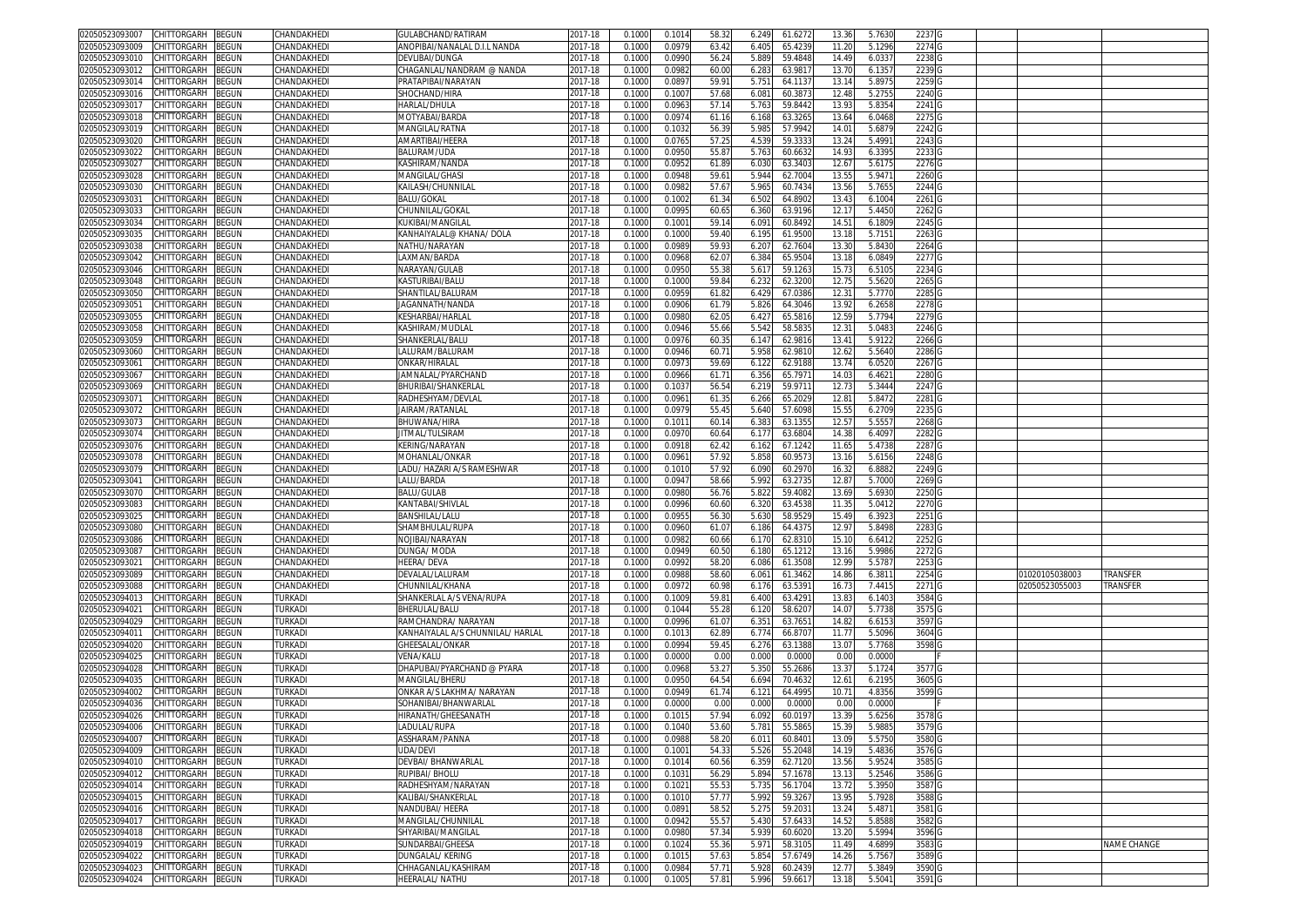| 02050523094030<br>CHITTORGARH<br>BEGUN        | TURKADI               | JEETMAL/JAISINGH                 | 2017-18     | 0.1000 | 0.102  | 58.8           | 61.596<br>6.289  | 13.92             | 6.001  | 3600              |  |             |
|-----------------------------------------------|-----------------------|----------------------------------|-------------|--------|--------|----------------|------------------|-------------------|--------|-------------------|--|-------------|
| 02050523094032<br>CHITTORGARH<br>BEGUN        | <b>TURKADI</b>        | NANALAL/HIRA                     | 2017-18     | 0.1000 | 0.099  | 57.75          | 61.713<br>6.122  | 13.21             | 5.7062 | 3592              |  |             |
| CHITTORGARH<br>3EGUN<br>02050523094033        | TURKADI               | MAHAVEER PRASAD/JAMNADAS         | 2017-18     | 0.1000 | 0.093  | 56.84          | 5.570<br>59.763  | 15.1              | 6.3174 | 3593              |  | NAME CHANGE |
| CHITTORGARH                                   | TURKADI               |                                  |             |        |        |                |                  |                   |        |                   |  |             |
| 02050523094034<br>BEGUN                       |                       | DEVRAM/ NARAYAN                  | 017-18      | 0.1000 | 0.095  | 57.87          | 5.936<br>62.027  | 14.22             | 6.1740 | 3594              |  |             |
| 02050523094037<br>CHITTORGARH<br>BEGUN        | TURKADI               | <b>GHEESIBAI/NANDA</b>           | 2017-18     | 0.100  | 0.100  | 61.44          | 6.52<br>64.756   | 16.31             | 7.393  | 3601              |  |             |
| 02050523094038<br>CHITTORGARH<br>BEGUN        | TURKADI               | RAMCHANDRA/PYARA                 | 017-18      | 0.100  | 0.098  | 62.90          | 6.470<br>65.818  | 13.4              | 6.1966 | 3602              |  |             |
| CHITTORGARH<br>02050523094039<br>3EGUN        | <b>TURKADI</b>        | KANTABAI A/D KELIBAI / DEVILAL   | 2017-18     | 0.100  | 0.102  | 61.7           | 6.500<br>63.476  | 10.6              | 4.7280 | 3603              |  |             |
| CHITTORGARH<br>02050523094031<br>3EGUN        | <b><i>TURKADI</i></b> | MANGILAL/ LAKHMA                 | 2017-18     | 0.100  | 0.101  | 56.1           | 6.07<br>59.881   | 12.8              | 5.3991 | 3595              |  |             |
| 02050523095038<br>CHITTORGARH<br>3EGUN        | AMARPURA              | IYANIBAI/BALULAI                 | 2017-18     | 0.100  | 0.098  | 59.0           | 6.14<br>62.469   | 13.2              | 5.7936 | 3066 <sub>C</sub> |  |             |
|                                               |                       |                                  |             |        |        |                |                  |                   |        |                   |  |             |
| 02050523095026<br>CHITTORGARH<br>BEGUN        | AMARPURA              | NANALAL/RUPA                     | 017-18      | 0.100  | 0.099  | 63.20          | 6.77'<br>68.324  | 12.53             | 5.993  | 3089              |  |             |
| 02050523095054<br>CHITTORGARH<br>3EGUN        | AMARPURA              | HARLAL/GIRDHAR                   | $2017 - 18$ | 0.100  | 0.099  | 59.3           | 6.01<br>60.482   | 14.3              | 6.0794 | 3067              |  |             |
| 02050523095003<br><b>CHITTORGARH</b><br>BEGUN | AMARPURA              | BALULAL/KUKALAL                  | 017-18      | 0.100  | 0.099  | 61.28          | 6.31<br>63.757   | 11.2              | 5.0342 | 3077              |  |             |
| CHITTORGARH<br><b>BEGUN</b><br>02050523095004 | AMARPURA              | DEVA/HIRA                        | 2017-18     | 0.100  | 0.095  | 59.68          | 6.01<br>63.158   | 11.7              | 5.1993 | 3068              |  |             |
| CHITTORGARH<br>02050523095007<br>BEGUN        | AMARPURA              | DEVILAL/BALL                     | 2017-18     | 0.100  | 0.095  | 62.2           | 6.32<br>65.954   | 14.2              | 6.5926 | 3078              |  |             |
| 02050523095009<br>CHITTORGARH<br>3EGUN        | AMARPURA              | JNKAR/HIRA                       | 017-18      | 0.100  | 0.098  | 60.9           | 6.302<br>63.850  | 12.6              | 5.6628 | 3079              |  |             |
|                                               |                       |                                  |             |        |        |                |                  |                   |        |                   |  |             |
| 02050523095010<br>CHITTORGARH<br>BEGUN        | AMARPURA              | DEVILAL/BHUWANA                  | 2017-18     | 0.1000 | 0.099  | 61.43          | 6.362<br>64.262  | 13.04             | 5.8663 | 3080              |  |             |
| 02050523095014<br>CHITTORGARH<br>3EGUN        | AMARPURA              | )NKARLAL/BHERL                   | 017-18      | 0.100  | 0.096  | 60.2           | 62.583<br>6.00   | 14.2              | 6.2293 | 3069              |  |             |
| 02050523095017<br>CHITTORGARH<br>BEGUN        | AMARPURA              | SITARAM/TULSIRAM                 | 2017-18     | 0.1000 | 0.0960 | 64.46          | 6.566<br>68.3958 | 12.75             | 6.1041 | 3090 G            |  |             |
| CHITTORGARH<br>BEGUN<br>02050523095018        | AMARPURA              | BHAGIRATH/HUKMICHAND             | 2017-18     | 0.1000 | 0.0976 | 60.60          | 63.514<br>6.199  | 13.0              | 5.7882 | 3081 G            |  |             |
| 02050523095020<br>CHITTORGARH<br>BEGUN        | AMARPURA              | MANGIBAI W/O UDAILAL / KALU      | 2017-18     | 0.1000 | 0.093  | 60.1           | 5.760<br>61.736  | 13.2              | 5.7391 | 3082 G            |  |             |
| 02050523095021<br>CHITTORGARH<br>BEGUN        | AMARPURA              | RUPA/BALU                        | 2017-18     | 0.1000 | 0.1000 | 61.56          | 6.209<br>62.090  | 14.42             | 6.267  | 3083              |  |             |
|                                               |                       |                                  |             |        | 0.094  | 59.7           | 5.869<br>61.909  |                   |        | 3084 G            |  |             |
| CHITTORGARH<br>02050523095022<br>3EGUN        | AMARPURA              | BHANWARIBAI D/O KHEMA/ KUKA      | 2017-18     | 0.1000 |        |                |                  | 12.61             | 5.4644 |                   |  |             |
| 02050523095023<br>CHITTORGARH<br>BEGUN        | AMARPURA              | SHIVRAJ/ CHHAGANLAL              | 017-18      | 0.1000 | 0.0924 | 58.2           | 5.632<br>60.952  | 13.3              | 5.7085 | 3070 G            |  |             |
| BEGUN<br>02050523095027<br>CHITTORGARH        | AMARPURA              | KELIBAI/MANGILAL                 | 2017-18     | 0.1000 | 0.099  | 57.92          | 5.858<br>58.756  | 12.5              | 5.170  | 3085 <sub>G</sub> |  |             |
| 02050523095028<br>CHITTORGARH<br>BEGUN        | AMARPURA              | MANGILAL/KUKA                    | 2017-18     | 0.1000 | 0.0950 | 65.1           | 6.514<br>68.568  | 12.7              | 6.1293 | 3099              |  |             |
| 02050523095030<br>CHITTORGARH<br>3EGUN        | AMARPURA              | SHOBHALAL/DEVILAL                | 2017-18     | 0.100  | 0.098  | 58.9           | 6.190<br>62.651  | 9.72              | 4.2627 | 3086              |  |             |
| 02050523095042<br>CHITTORGARH<br>BEGUN        | AMARPURA              | FORULAI /HIRA                    | 017-18      | 0.1000 | 0.099  | 62.3           | 6.489<br>65.545  | 12.66             | 5.8088 | 3091              |  |             |
|                                               |                       |                                  |             |        |        |                |                  |                   |        |                   |  |             |
| 02050523095045<br>CHITTORGARH<br>BEGUN        | AMARPURA              | SHAMBHULAL/KASHIRAM              | 2017-18     | 0.100  | 0.094  | 65.1           | 6.426<br>68.216  | 11.9              | 5.682  | 3100              |  |             |
| 02050523095049<br>CHITTORGARH<br>BEGUN        | AMARPURA              | SUGNABAI/SHAMBHULAL              | 2017-18     | 0.1000 | 0.095  | 63.3           | 66.378<br>6.306  | 13.56             | 6.3005 | 3092              |  |             |
| 02050523095052<br>CHITTORGARH<br>3EGUN        | AMARPURA              | PANNALAL/BALU                    | 2017-18     | 0.1000 | 0.093  | 63.1           | 6.164<br>66.208  | 12.2              | 5.6909 | 3093              |  |             |
| CHITTORGARH<br>02050523095053<br>BEGUN        | AMARPURA              | RUPLAL/BALU                      | 2017-18     | 0.1000 | 0.0956 | 63.28          | 6.382<br>66.757  | 13.1              | 6.1499 | 3094              |  |             |
| 02050523095001<br>CHITTORGARH<br>3EGUN        | AMARPURA              | DEUBAI/BANSHILAL                 | 017-18      | 0.100  | 0.0949 | 61.3           | 6.31<br>66.554   | 13.0              | 6.0844 | 3095              |  |             |
| 02050523095016<br>CHITTORGARH<br>3EGUN        | AMARPURA              | KASHIRAM/BALU                    | 017-18      | 0.100  | 0.099  | 62.7           | 6.50<br>65.666   | 13.1              | 6.0264 | 3096 <sub>C</sub> |  |             |
| 0205052309503                                 |                       | AMBALAL/BANSHILA                 |             |        |        |                |                  |                   |        |                   |  |             |
| CHITTORGARH<br>3EGUN                          | AMARPURA              |                                  | 2017-18     | 0.100  | 0.000  | 0.00           | 0.000<br>0.000   | 0.0               | 0.0000 |                   |  |             |
| 02050523095039<br>CHITTORGARH<br>BEGUN        | AMARPURA              | PRABHULAL/NARAYAN                | 2017-18     | 0.1000 | 0.0496 | 61.9           | 3.361<br>67.762  | 14.50             | 6.8775 | 3097              |  |             |
| 02050523095046<br><b>CHITTORGARH</b><br>3EGUN | AMARPURA              | SHEESALAL/PANNA                  | 2017-18     | 0.100  | 0.101  | 58.9           | 6.19<br>61.215   | 12.5              | 5.3606 | 30710             |  |             |
| <b>CHITTORGARH</b><br>02050523095055<br>BEGUN | AMARPURA              | DEVALAL/MANGILAI                 | 2017-18     | 0.1000 | 0.094  | 63.49          | 68.479<br>6.485  | 12.65             | 6.0639 | 3101              |  |             |
| 02050523095002<br>CHITTORGARH<br>3EGUN        | AMARPURA              | KAMLIBAI/ SOHANLA                | 017-18      | 0.100  | 0.098  | 55.9           | 5.82<br>59.428   | 13.9              | 5.7946 | 3072              |  |             |
| 02050523095011<br>CHITTORGARH<br>3EGUN        | AMARPURA              | BHANWARLAL/ DEV                  | 017-18      | 0.100  | 0.098  | 56.9           | 60.850<br>6.01   | 13.5              | 5.7804 | 3073              |  |             |
|                                               |                       |                                  |             |        |        |                |                  |                   |        |                   |  |             |
| 02050523095025<br>CHITTORGARH<br>3EGUN        | AMARPURA              | AMABALAL/ PYARA                  | 2017-18     | 0.100  | 0.0969 | 57.1           | 64.499<br>6.25C  | 13.3 <sub>1</sub> | 6.0320 | 3074              |  |             |
| 02050523095032<br><b>CHITTORGARH</b><br>3EGUN | AMARPURA              | KANA A/S SARJUBAI/ NARAYAN       | 2017-18     | 0.1000 | 0.0999 | 58.60          | 61.921<br>6.186  | 14.22             | 6.1642 | 3075              |  |             |
| 02050523095034<br>CHITTORGARH<br>BEGUN        | AMARPURA              | <b>JANDLAL/ PYARJI</b>           | 017-18      | 0.100  | 0.098  | 55.7           | 6.163<br>62.887  | 14.24             | 6.2689 | 3065              |  |             |
| 02050523095040<br>CHITTORGARH<br>BEGUN        | AMARPURA              | MANGILAL/ BHERU                  | 2017-18     | 0.1000 | 0.0960 | 58.7           | 5.923<br>61.697  | 13.77             | 5.9474 | 3087 G            |  |             |
| CHITTORGARH<br>BEGUN<br>02050523095047        | AMARPURA              | BHERULAL/ CHHOGA                 | 2017-18     | 0.100  | 0.1020 | 58.16          | 6.28<br>61.578   | 13.9              | 6.026  | 3076 G            |  |             |
| CHITTORGARH<br>BEGUN<br>02050523095051        | AMARPURA              | IAGANNATH/ MANGILAI              | 2017-18     | 0.1000 | 0.0986 | 61.9           | 6.377<br>64.675  | 14.25             | 6.451  | 3098 G            |  |             |
|                                               |                       |                                  |             |        |        |                |                  | 12.7              |        | 3088              |  |             |
| 02050523095056<br>BEGUN<br>CHITTORGARH        | AMARPURA              | CHHAGANNATH/ BHANWARNATH         | 2017-18     | 0.1000 | 0.096  | 61.39          | 6.183<br>64.339  |                   | 5.7421 |                   |  |             |
| BEGUN<br>02050523096004<br>CHITTORGARH        | <b>ANWALHEDA</b>      | RAMSUKH/SITARAM                  | 2017-18     | 0.1000 | 0.100  | 57.06          | 6.122<br>61.220  | 13.7              | 5.9093 | 2821 G            |  |             |
| 02050523096005<br>CHITTORGARH<br>3EGUN        | ANWALHEDA             | PYARCHAND/BALU                   | 017-18      | 0.100  | 0.0994 | 54.74          | 6.03<br>60.734   | 13.1              | 5.5779 | 2794 G            |  |             |
| 02050523096008<br>CHITTORGARH<br>3EGUN        | ANWALHEDA             | CHUNNIBAI/CHUNNILAI              | 2017-18     | 0.1000 | 0.098  | 54.78          | 5.713<br>58.295  | 15.0              | 6.1453 | 2802              |  |             |
| 02050523096017<br>CHITTORGARH<br>BEGUN        | ANWALHEDA             | ONKERLAL/BALU                    | 2017-18     | 0.1000 | 0.099  | $51.2^{\circ}$ | 5.377<br>54.313  | 11.81             | 4.4901 | 2791 G            |  |             |
| 02050523096033<br>CHITTORGARH<br>BEGUN        | ANWALHEDA             | CHHITER/RUPA                     | 2017-18     | 0.100  | 0.095  | 55.20          | 5.741<br>60.304  | 15.7              | 6.6526 | 2803              |  |             |
| CHITTORGARH                                   |                       |                                  |             |        |        |                |                  |                   |        |                   |  |             |
| 0205052309603<br>3EGUN                        | ANWALHEDA             | MODIRAM A/S MOJIRAM / CHATERBHUJ | 2017-18     | 0.100  | 0.0944 | 60.1           | 6.01<br>63.675   | 13.1              | 5.8569 | 2822              |  |             |
| 02050523096044<br>CHITTORGARH<br>3EGUN        | ANWALHEDA             | BHURALAL/DUNGA                   | 2017-18     | 0.100  | 0.095  | 55.0           | 5.518<br>58.084  | 12.0              | 4.8788 | 2823              |  |             |
| CHITTORGARH<br>BEGUN<br>02050523096052        | ANWALHEDA             | PREMCHAND/KAJOD                  | 2017-18     | 0.1000 | 0.0950 | 58.10          | 5.901<br>62.115  | 11.45             | 4.9788 | 2824 G            |  |             |
| CHITTORGARH<br>02050523096056<br>BEGUN        | ANWALHEDA             | RAMSUKH/CHUNNILAI                | 2017-18     | 0.100  | 0.097  | 56.0           | 5.99<br>61.195   | 15.1              | 6.503  | 2804 G            |  |             |
| 02050523096071<br>CHITTORGARH<br>BEGUN        | ANWALHEDA             | RAMSUKH/ LALU                    | 017-18      | 0.1000 | 0.101  | 55.50          | 5.970<br>58.644  | 13.96             | 5.7309 | 2825              |  |             |
| 02050523096073<br><b>CHITTORGARH</b><br>BEGUN | ANWALHEDA             | BALURAM/KHEMRA                   | 017-18      | 0.100  | 0.099  | 58.1           | 6.06<br>60.731   | 13.4              | 5.696  | 28260             |  |             |
|                                               |                       | ONKARLAL/ CHETRAN                |             |        |        |                |                  |                   |        |                   |  |             |
| 02050523096082<br><b>CHITTORGARH</b><br>BEGUN | <b>ANWALHEDA</b>      |                                  | 017-18      | 0.100  | 0.100  | 56.4           | 5.869<br>58.631  | 14.1              | 5.8195 | 2805              |  |             |
| 02050523096088<br>CHITTORGARH<br>BEGUN        | ANWALHEDA             | DEVILAL/HARIRAM                  | 2017-18     | 0.100  | 0.0945 | 58.C           | 62.857<br>5.940  | 11.3              | 4.993  | 2827 <sub>G</sub> |  |             |
| 02050523096090 CHITTORGARH BEGUN              | ANWALHEDA             | SHYAMLAL/KANA                    | 2017-18     | 0.1000 | 0.0975 | 58.98          | 6.176<br>63.3436 | 13.00             | 5.7643 | 2828 G            |  |             |
| 02050523096092<br>CHITTORGARH<br><b>BEGUN</b> | ANWALHEDA             | JAGNNATH/RODA                    | 2017-18     | 0.1000 | 0.0960 | 55.86          | 5.905<br>61.5104 | 13.69             | 5.8947 | 2829              |  |             |
| CHITTORGARH<br>02050523096018<br>BEGUN        | ANWALHEDA             | ONKAR/BHAGIRATH                  | 2017-18     | 0.1000 | 0.0990 | 54.2           | 5.929<br>59.888  | 14.62             | 6.1288 | 2795 G            |  |             |
| BEGUN<br>02050523096031<br>CHITTORGARH        | ANWALHEDA             | BHOJA/RODA                       | 2017-18     | 0.1000 | 0.0990 | 56.78          | 6.059<br>61.202  | 13.09             | 5.6082 | 2806              |  |             |
|                                               |                       |                                  |             |        |        |                |                  |                   |        |                   |  |             |
| 02050523096039<br>CHITTORGARH<br>BEGUN        | ANWALHEDA             | DEVILAL/BALU                     | 2017-18     | 0.1000 | 0.0956 | 57.13          | 5.721<br>59.843  | 13.23             | 5.5422 | 2807              |  |             |
| BEGUN<br>02050523096075<br>CHITTORGARH        | ANWALHEDA             | <b>UGAM LAL/ KANA</b>            | $2017 - 18$ | 0.1000 | 0.0987 | 54.7           | 5.807<br>58.834  | 15.35             | 6.3219 | 2808              |  |             |
| 02050523096101<br>CHITTORGARH<br>BEGUN        | ANWALHEDA             | HAGAMIBAI/RATANLAL               | 2017-18     | 0.1000 | 0.0952 | 55.0           | 5.552<br>58.3193 | 15.37             | 6.2748 | 2830 G            |  |             |
| CHITTORGARH<br>02050523096064<br>BEGUN        | ANWALHEDA             | FUMABAI/BHERU                    | $2017 - 18$ | 0.1000 | 0.0964 | 60.33          | 6.197<br>64.2842 | 14.59             | 6.5651 | 2845 G            |  |             |
| 02050523096030<br>CHITTORGARH<br>BEGUN        | ANWALHEDA             | SURESHCHANDRA/MANGILAL           | 2017-18     | 0.1000 | 0.0950 | 58.62          | 5.988<br>63.0316 | 14.19             | 6.2605 | 2846 G            |  |             |
| 02050523096061<br><b>BEGUN</b><br>CHITTORGARH | ANWALHEDA             | CHAGANLAL/TULSIRAM               | 2017-18     | 0.1000 | 0.0968 | 53.43          | 5.763<br>59.535  | 13.27             | 5.5300 | 2796 G            |  |             |
|                                               |                       | MADANLAL/BHURA G.S. BHARMAL      |             |        |        |                |                  |                   |        |                   |  |             |
| 02050523096001<br>CHITTORGARH<br>BEGUN        | ANWALHEDA             |                                  | 2017-18     | 0.1000 | 0.0956 | 57.00          | 5.806<br>60.7322 | 11.09             | 4.7145 | 2831 G            |  |             |
| 02050523096069<br>CHITTORGARH<br>BEGUN        | ANWALHEDA             | DHANNA/LAXMAN                    | 2017-18     | 0.1000 | 0.1020 | 54.34          | 5.962<br>58.4510 | 13.32             | 5.4499 | 2809 G            |  |             |
| CHITTORGARH<br>BEGUN<br>02050523096043        | ANWALHEDA             | <b>GHISI BAI/ KANA</b>           | 2017-18     | 0.1000 | 0.101  | 56.84          | 6.082<br>60.098  | 13.18             | 5.5446 | 2832 G            |  |             |
| 02050523096057 CHITTORGARH BEGUN              | ANWALHEDA             | GORIBAI/PYARCHAND                | 2017-18     | 0.1000 | 0.0976 | 60.11          | 6.466<br>66.2500 | 13.19             | 6.1170 | 2847 G            |  |             |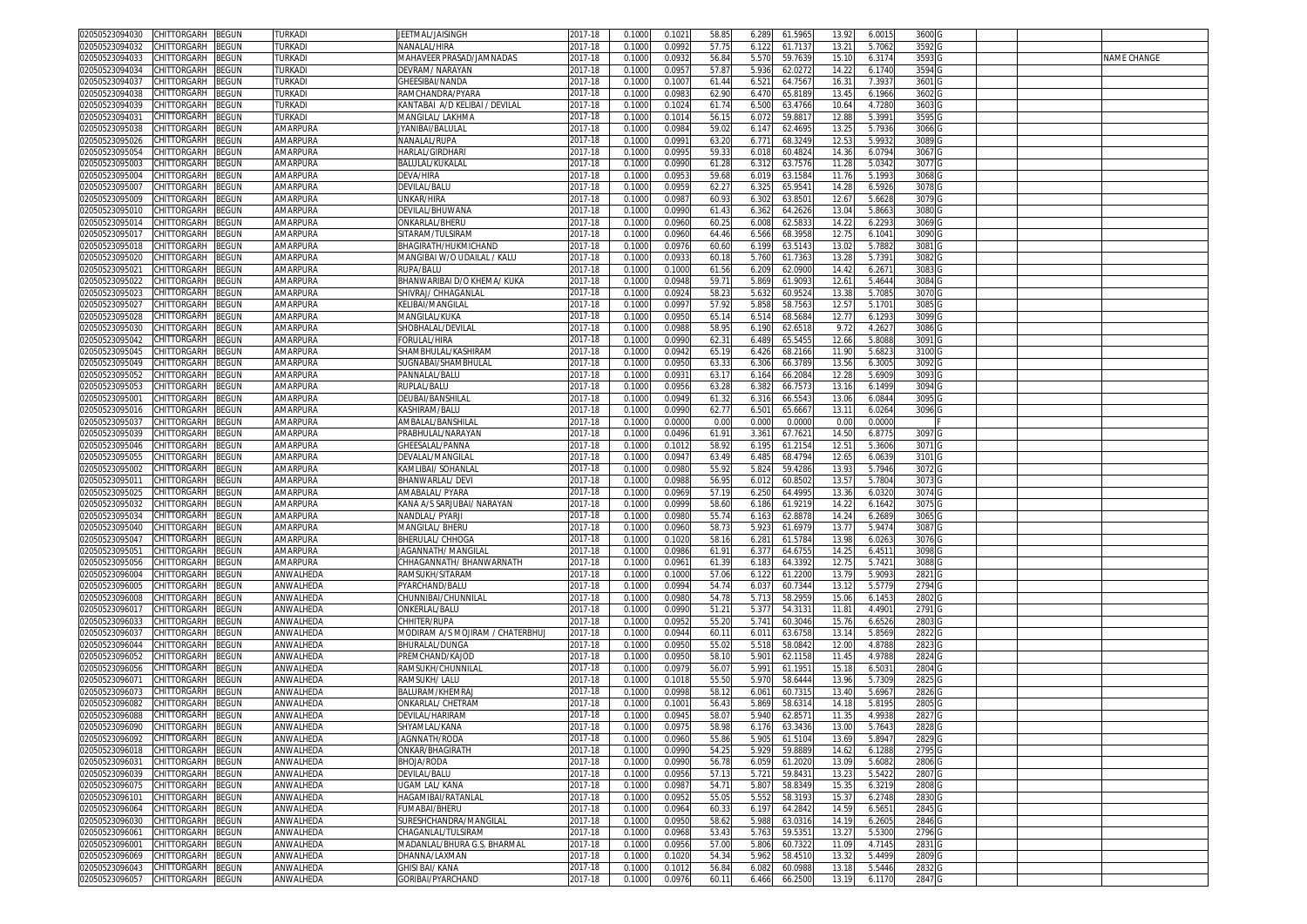| 02050523096078                               | CHITTORGARH        | <b>BEGUN</b>          | ANWALHEDA                            | <b>GHEESA/KHEMA</b>                                                                                                                                                                                | 2017-18            | 0.1000           | 0.100           | 58.9           | 63.6210<br>6.413                     | 13.9              | 6.212           | 2848              |  |                |                    |
|----------------------------------------------|--------------------|-----------------------|--------------------------------------|----------------------------------------------------------------------------------------------------------------------------------------------------------------------------------------------------|--------------------|------------------|-----------------|----------------|--------------------------------------|-------------------|-----------------|-------------------|--|----------------|--------------------|
| 2050523096105                                | CHITTORGARH        | 3EGUN                 | ANWALHEDA                            | <b>BHANWARLAL/UDA</b>                                                                                                                                                                              | 2017-18            | 0.100(           | 0.098           | 56.63          | 5.898<br>60.1223                     | 15.7              | 6.615           | 2833              |  |                |                    |
| 02050523096107                               | CHITTORGARH        | <b>EGUN</b>           | ANWALHEDA                            | VANALAL/GHEESALAI                                                                                                                                                                                  | 2017-18            | 0.1000           | 0.100           | $53.4^{\circ}$ | 5.600<br>56.000                      | 14.4              | 5.672           | 2810 <sub>G</sub> |  |                |                    |
| 02050523096108                               | CHITTORGARH        | <b>BEGUN</b>          | ANWALHEDA                            | <anhaiyalal gheesa<="" td=""><td>2017-18</td><td>0.1000</td><td>0.0960</td><td>57.63</td><td>5.862<br/>61.062</td><td>14.1</td><td>6.035</td><td>2834</td><td></td><td></td><td></td></anhaiyalal> | 2017-18            | 0.1000           | 0.0960          | 57.63          | 5.862<br>61.062                      | 14.1              | 6.035           | 2834              |  |                |                    |
| 02050523096110                               |                    |                       |                                      | RUKMANI/PYARA                                                                                                                                                                                      |                    |                  |                 |                |                                      |                   |                 |                   |  |                |                    |
|                                              | CHITTORGARH        | <b>BEGUN</b>          | ANWALHEDA                            |                                                                                                                                                                                                    | 2017-18            | 0.100            | 0.098           | 58.1           | 5.93<br>60.396                       | 12.66             | 5.351           | 2849              |  |                |                    |
| 2050523096007                                | CHITTORGARH        | <b>EGUN</b>           | ANWALHEDA                            | HARLAL/LAKHMICHAND A/S BALIBAI                                                                                                                                                                     | 2017-18            | 0.100            | 0.099           | 59.26          | 6.273<br>63.299                      | 13.1              | 5.809           | 2850              |  |                |                    |
| 02050523096009                               | CHITTORGARH        | EGUN                  | ANWALHEDA                            | IAGANNATH/KUKA                                                                                                                                                                                     | 2017-18            | 0.100            | 0.100           | 54.98          | 5.844<br>58.440                      | 15.7              | 6.434           | 2792              |  |                |                    |
| 2050523096010                                | CHITTORGARH        | EGUN                  | ANWALHEDA                            | SHANKER/KHEMA                                                                                                                                                                                      | 2017-18            | 0.100            | 0.094           | 50.97          | 5.184<br>55.148                      | 14.42             | 5.567           | 2797              |  |                |                    |
| 0205052309601                                | CHITTORGARH        | EGUN                  | ANWALHEDA                            | onkar/ Rupa                                                                                                                                                                                        | 2017-18            | 0.100            | 0.000           | 0.00           | 0.00<br>0.000                        | 0.0               | 0.000           |                   |  |                |                    |
| 02050523096023                               | CHITTORGARH        | ፡EGUN                 | ANWALHEDA                            | VANIBAI/LALU                                                                                                                                                                                       | 017-18             | 0.100            | 0.098           | 56.88          | 6.07<br>61.687                       | 15.2              | 6.597           | 2798              |  |                |                    |
| 02050523096046                               | CHITTORGARH        | ፡EGUN                 | ANWALHEDA                            | RAMESHWER/BALU                                                                                                                                                                                     | 2017-18            | 0.100            | 0.095           | 56.9           | 5.58'<br>58.623                      | 11.5              | 4.727           | 2835              |  |                |                    |
| 02050523096049                               | CHITTORGARH        | <b>EGUN</b>           | ANWALHEDA                            | VARAYAN/ RUPA                                                                                                                                                                                      | 017-18             | 0.100            | 0.099           | 59.4           | 6.265<br>63.155                      | 14.62             | 6.462           | 2851              |  |                |                    |
|                                              |                    |                       |                                      |                                                                                                                                                                                                    |                    |                  |                 |                |                                      |                   |                 |                   |  |                |                    |
| 1205052309605                                | CHITTORGARH        | <b>BEGUN</b>          | ANWALHEDA                            | RAMCHANDRA/ RUPA                                                                                                                                                                                   | 2017-18            | 0.100            | 0.097           | 58.9           | 62.0988<br>6.036                     | $13.4^{\circ}$    | 5.864           | 2836              |  |                |                    |
| 02050523096053                               | <b>CHITTORGARH</b> | ፡EGUN                 | ANWALHEDA                            | BADRILAL/ SURAJMAI                                                                                                                                                                                 | 2017-18            | 0.100            | 0.094           | 60.5           | 6.051<br>63.761                      | 13.2              | 5.9228          | 2852              |  |                |                    |
| 02050523096054                               | <b>HITTORGARH</b>  | ፡EGUN                 | ANWALHEDA                            | (ASTURIBAI/ GHEESALAI                                                                                                                                                                              | 017-18             | 0.100            | 0.100           | 62.9           | 67.070<br>6.70                       | 13.46             | 6.318           | 2853              |  |                |                    |
| 02050523096059                               | <b>CHITTORGARH</b> | <b>BEGUN</b>          | ANWALHEDA                            | SOHAN/ MEGHA                                                                                                                                                                                       | 2017-18            | 0.100            | 0.098           | 52.26          | 5.510<br>55.7692                     | 13.1              | 5.125           | 2811              |  |                |                    |
| 02050523096060                               | <b>CHITTORGARH</b> | <b>BEGUN</b>          | ANWALHEDA                            | JAMNALAL/ RATANLAI                                                                                                                                                                                 | 2017-18            | 0.100            | 0.000           | 0.00           | 0.000<br>0.000                       | 0.0               | 0.0000          |                   |  |                |                    |
| 02050523096062                               | CHITTORGARH        | <b>BEGUN</b>          | ANWALHEDA                            | BANSHILAL/ PANNALAI                                                                                                                                                                                | 2017-18            | 0.100            | 0.097           | 61.2           | 67.9856<br>6.615                     | 12.96             | 6.167           | 2837 G            |  |                |                    |
| 02050523096063                               | CHITTORGARH        | <b>BEGUN</b>          | ANWALHEDA                            | SAMPATLAL/BHURA                                                                                                                                                                                    | 2017-18            | 0.100            | 0.098           | 50.2           | 5.262<br>53.693                      | 16.80             | 6.314           | 2799 G            |  |                |                    |
| 02050523096065                               | CHITTORGARH        | <b>EGUN</b>           | ANWALHEDA                            | SATYANARAYAN/KALL                                                                                                                                                                                  | 2017-18            | 0.100            | 0.095           | 52.9           | 57.747<br>5.486                      | 13.0              | 5.275           | 2800 G            |  |                | NAME CHANGE        |
|                                              |                    |                       |                                      |                                                                                                                                                                                                    |                    |                  |                 |                |                                      |                   |                 |                   |  |                |                    |
| 2050523096067                                | CHITTORGARH        | <b>BEGUN</b>          | ANWALHEDA                            | RAMLAL/ PARTHA                                                                                                                                                                                     | 2017-18            | 0.100            | 0.0990          | 58.1           | 62.585<br>6.196                      | 15.0              | 6.593           | 2838 G            |  |                |                    |
| 02050523096077                               | CHITTORGARH        | <b>EGUN</b>           | ANWALHEDA                            | СНАМРА/ КНЕМА                                                                                                                                                                                      | 2017-18            | 0.1000           | 0.096           | 53.52          | 5.482<br>56.6908                     | 14.0              | 5.583           | 2801 G            |  |                |                    |
| 2050523096080                                | <b>CHITTORGARH</b> | <b>EGUN</b>           | ANWALHEDA                            | BNARSI/ARJUN                                                                                                                                                                                       | 2017-18            | 0.100            | 0.096           | 59.7           | 6.250<br>65.036                      | 14.64             | 6.6652          | 2812 G            |  |                |                    |
| )2050523096079                               | CHITTORGARH        | <b>EGUN</b>           | ANWALHEDA                            | NANDLAL/ CHETRAM                                                                                                                                                                                   | 2017-18            | 0.100            | 0.095           | 58.99          | $6.05^{\circ}$<br>63.295             | 13.66             | 6.052           | 2839 G            |  |                |                    |
| 2050523096081                                | CHITTORGARH        | <b>EGUN</b>           | ANWALHEDA                            | NATHULAL/ KANHAIYALAL                                                                                                                                                                              | 2017-18            | 0.100            | 0.0969          | 56.7           | 5.963<br>61.537                      | 14.9              | 6.439           | 2813              |  |                |                    |
| 02050523096084                               | CHITTORGARH        | <b>EGUN</b>           | ANWALHEDA                            | GOPILAL/DUNGA                                                                                                                                                                                      | 2017-18            | 0.100            | 0.093           | 53.36          | 5.069<br>53.983                      | 13.2              | 5.007           | 2793              |  |                |                    |
| 2050523096085                                | CHITTORGARH        | <b>BEGUN</b>          | ANWALHEDA                            | SHAMBHULAL/ BALU                                                                                                                                                                                   | 2017-18            | 0.1000           | 0.099           | 56.08          | 6.065<br>60.710                      | 13.66             | 5.8048          | 2814              |  |                |                    |
| 02050523096089                               | CHITTORGARH        | <b>BEGUN</b>          | ANWALHEDA                            | BALURAM/ MOHANLA                                                                                                                                                                                   | 2017-18            | 0.100            | 0.095           | 56.63          | 5.728<br>60.294                      | 15.36             | 6.482           | 2815              |  |                |                    |
| 2050523096091                                | CHITTORGARH        | <b>EGUN</b>           | ANWALHEDA                            | CHATERBHUJ/ JAIRAM                                                                                                                                                                                 | 2017-18            | 0.100            | 0.100           | 59.04          | 6.343<br>63.3666                     | 17.9              | 7.9792          | 2840              |  |                |                    |
|                                              |                    |                       |                                      |                                                                                                                                                                                                    |                    |                  |                 |                |                                      |                   |                 |                   |  |                |                    |
| 02050523096093                               | CHITTORGARH        | <b>EGUN</b>           | ANWALHEDA                            | MANGILAL/ MEGHA                                                                                                                                                                                    | 2017-18            | 0.100            | 0.094           | 48.7           | 5.108<br>53.881                      | 12.5              | 4.744           | 2789              |  |                |                    |
| 02050523096094                               | CHITTORGARH        | EGUN                  | ANWALHEDA                            | ONKAR/ JAICHAND                                                                                                                                                                                    | 2017-18            | 0.100            | 0.098           | 56.08          | 6.033<br>61.311                      | 14.3              | 6.1368          | 2841              |  |                |                    |
| 02050523096095                               | CHITTORGARH        | <b>EGUN</b>           | ANWALHEDA                            | ROOPLALMEGWAL/HARLALMEGWAL                                                                                                                                                                         | 2017-18            | 0.100            | 0.094           | 53.29          | 5.55<br>58.929                       | 13.9              | 5.742           | 2816 G            |  |                | <b>VAME CHANGE</b> |
| 02050523096096                               | <b>CHITTORGARH</b> | <b>EGUN</b>           | ANWALHEDA                            | NATHU/CHUNNILAL                                                                                                                                                                                    | 017-18             | 0.100            | 0.095           | 50.92          | 5.347<br>55.7560                     | 12.5 <sup>0</sup> | 4.913           | 2790              |  |                |                    |
| 02050523096103                               | CHITTORGARH        | EGUN                  | ANWALHEDA                            | MANGILAL/ MOHANLAI                                                                                                                                                                                 | 2017-18            | 0.100            | 0.094           | 57.0           | 5.791<br>61.215                      | 14.0              | 6.011           | 2817              |  |                |                    |
| 02050523096015                               | <b>CHITTORGARH</b> | <b>EGUN</b>           | ANWALHEDA                            | VIUKESH/AMRITLAL                                                                                                                                                                                   | 017-18             | 0.100            | 0.097           | 57.1           | 5.818<br>59.5496                     | 13.83             | 5.765           | 2842              |  |                |                    |
|                                              | CHITTORGARH        |                       | ANWALHEDA                            | BHAGWAN/HEERA                                                                                                                                                                                      | 2017-18            | 0.100            | 0.093           | 55.48          | 5.643<br>60.612                      | 12.9              |                 | 2818              |  |                |                    |
| 02050523096034                               |                    | <b>EGUN</b>           |                                      |                                                                                                                                                                                                    |                    |                  |                 |                |                                      |                   | 5.507           |                   |  |                |                    |
|                                              |                    |                       |                                      |                                                                                                                                                                                                    |                    |                  |                 |                |                                      |                   |                 |                   |  |                |                    |
| 02050523096040                               | <b>CHITTORGARH</b> | <b>BEGUN</b>          | ANWALHEDA                            | CHHITER/MEGHA                                                                                                                                                                                      | 2017-18            | 0.100            | 0.098           | 52.7           | 57.5918<br>5.644                     | 14.4              | 5.817           | 2819              |  |                |                    |
| 0205052309604                                | <b>CHITTORGARH</b> | EGUN                  | ANWALHEDA                            | (HEMA/ BHARMA                                                                                                                                                                                      | 017-18             | 0.100            | 0.095           | 56.7           | 5.767<br>60.705                      | 13.5              | 5.749           | 2843              |  |                |                    |
| 02050523096042                               | CHITTORGARH        | <b>BEGUN</b>          | ANWALHEDA                            | RAMESHWAR/ BHANWARLAL                                                                                                                                                                              | 2017-18            | 0.100            | 0.095           | 57.5           | 5.874<br>61.701                      | 14.2 <sup>0</sup> | 6.172           | 2844              |  |                |                    |
| 2050523096055                                | <b>HITTORGARH</b>  | <b>EGUN</b>           | ANWALHEDA                            | IAMNALAL/ BHURALA                                                                                                                                                                                  | 017-18             | 0.100            | 0.095           | 56.2           | 59.663<br>5.668                      | 12.6              | 5.291           | 2854              |  |                |                    |
| 02050523096112                               | <b>CHITTORGARH</b> | <b>EGUN</b>           | ANWALHEDA                            | AHOOL\AЯIH                                                                                                                                                                                         | 2017-18            | 0.100            | 0.095           | 50.6           | 54.297<br>5.180                      | 15.5              | 5.891           | 2820              |  | 02050523115016 | TRANSFER           |
|                                              |                    |                       |                                      |                                                                                                                                                                                                    |                    |                  |                 |                |                                      |                   |                 |                   |  |                |                    |
| 02050523097003                               | CHITTORGARH        | <b>BEGUN</b>          | ANOPPURA KHARDI                      | <b>BALIBAI/NANALAI</b>                                                                                                                                                                             | 2017-18            | 0.100            | 0.099           | 58.5           | 58.896<br>5.872                      | 14.64             | 6.035           | 3107              |  |                |                    |
| 02050523097021                               | CHITTORGARH        | <b>BEGUN</b>          | ANOPPURA KHARDI                      | UDA/BHAGIRATH                                                                                                                                                                                      | 2017-18            | 0.100            | 0.103           | 55.54          | 58.570<br>6.062                      | 13.1              | 5.383           | 3108 G            |  |                |                    |
| 2050523097001                                | CHITTORGARH        | <b>BEGUN</b>          | ANOPPURA KHARDI                      | MODIRAM/BALU                                                                                                                                                                                       | 2017-18            | 0.100            | 0.101           | 55.80          | 5.891<br>57.868                      | 13.49             | 5.464           | 3102 G            |  |                |                    |
| 02050523097002                               | CHITTORGARH        | <b>EGUN</b>           | ANOPPURA KHARDI                      | MANGIBAI/MANGILAI                                                                                                                                                                                  | 2017-18            | 0.100            | 0.099           | 59.3           | 6.001<br>60.6162                     | 10.84             | 4.599           | 3109 G            |  |                |                    |
| 2050523097004                                | CHITTORGARH        | <b>EGUN</b>           | ANOPPURA KHARD                       | MANGILAL/KUKA                                                                                                                                                                                      | 2017-18            | 0.100            | 0.100           | 63.20          | 6.383<br>63.830                      | 12.74             | 5.692           | 3132 G            |  |                |                    |
| 02050523097005                               | CHITTORGARH        | <b>BEGUN</b>          | ANOPPURA KHARDI                      | BARJIBAI/JAGANNATH                                                                                                                                                                                 | 2017-18            | 0.100            | 0.103           | 53.80          | 5.749<br>55.707                      | 11.62             | 4.531           | 3103 G            |  |                |                    |
| 2050523097007                                | CHITTORGARH        | <b>EGUN</b>           | ANOPPURA KHARDI                      | HAZARILAL/CHUNNILAL                                                                                                                                                                                | 2017-18            | 0.100            | 0.101           | 57.34          | 5.840<br>57.7646                     | 13.3'             | 5.382           | 3110 G            |  |                |                    |
| 02050523097010                               | CHITTORGARH        | <b>EGUN</b>           | ANOPPURA KHARDI                      | MANGILAL/GHEESU                                                                                                                                                                                    | 2017-18            | 0.100            | 0.094           | 56.9           | 5.760<br>61.2115                     | 12.52             | 5.364           | 3111 G            |  |                |                    |
|                                              | CHITTORGARH        |                       |                                      |                                                                                                                                                                                                    |                    |                  | 0.097           |                |                                      |                   |                 |                   |  |                |                    |
| 2050523097013                                |                    | <b>BEGUN</b>          | ANOPPURA KHARDI                      | <b>MADANDAS/BALUDAS</b>                                                                                                                                                                            | 2017-18            | 0.1000           |                 | 59.1           | 6.107<br>62.380                      | 11.62             | 5.0742          | 3112              |  |                |                    |
| 02050523097014                               | CHITTORGARH        | <b>BEGUN</b>          | ANOPPURA KHARDI                      | RAMLAL/BHEEMA                                                                                                                                                                                      | 2017-18            | 0.100            | 0.067           | 60.7           | 4.251<br>62.699                      | 12.2              | 5.3854          | 3121 G            |  |                |                    |
| 2050523097018                                | CHITTORGARH        | <b>EGUN</b>           | ANOPPURA KHARDI                      | (ANHAIYALAL/AMARCHAND                                                                                                                                                                              | 2017-18            | 0.100            | 0.100           | 58.2           | 6.12!<br>60.945                      | 12.1              | 5.1702          | 3113              |  |                |                    |
| 02050523097019                               | CHITTORGARH        | <b>EGUN</b>           | ANOPPURA KHARDI                      | NANA/AMARCHAND                                                                                                                                                                                     | 2017-18            | 0.100            | 0.102           | 60.7           | 6.363<br>62.382                      | 12.34             | 5.389           | 3122              |  |                |                    |
| 02050523097022                               | CHITTORGARH        | <b>BEGUN</b>          | ANOPPURA KHARDI                      | BHANWARLAL/CHUNNILAL                                                                                                                                                                               | 2017-18            | 0.1000           | 0.101           | 56.2           | 5.904<br>58.282                      | 10.7'             | 4.369           | 3114 G            |  |                |                    |
| 02050523097024                               | CHITTORGARH        | EGUN                  | ANOPPURA KHARDI                      | JAGDISH/BHANWARLAL A/SKERING                                                                                                                                                                       | 2017-18            | 0.100            | 0.095           | 55.9           | 5.51<br>57.466                       | 14.7              | 5.913           | 3104              |  |                |                    |
| 2050523097026                                | CHITTORGARH        | <b>EGUN</b>           | ANOPPURA KHARDI                      | RODA/PYARA                                                                                                                                                                                         | 017-18             | 0.100            | 0.103           | 58.3           | 6.221<br>60.281                      | 12.2              | 5.147           | 3115              |  |                |                    |
| 02050523097029                               | :HITTORGARH        | EGUN                  | <b>ANOPPURA KHARDI</b>               | VIODIRAM/NARAYAN                                                                                                                                                                                   | 2017-18            | 0.100            | 0.097           | 62.1           | 6.57<br>67.762                       | 10.9              | 5.180           | 3126              |  |                | <b>VAME CHANGE</b> |
| 02050523097032                               | <b>CHITTORGARH</b> | ፡EGUN                 | ANOPPURA KHARDI                      | RAMESHWERLAL/BANSHILAI                                                                                                                                                                             | 2017-18            | 0.100            | 0.102           | 54.3           | 5.81<br>56.712                       | 14.1              | 5.597           | 3105              |  |                |                    |
| 02050523097008                               | CHITTORGARH        | <b>BEGUN</b>          | ANOPPURA KHARDI                      |                                                                                                                                                                                                    | 2017-18            | 0.100            | 0.101           | 56.1           | 56.305<br>5.71                       | 12.5              | 4.958           |                   |  |                |                    |
|                                              |                    |                       |                                      | NARAYAN/FATTA @ PARTHU                                                                                                                                                                             |                    |                  |                 |                |                                      |                   |                 | 3106 G            |  |                |                    |
| 02050523097009 CHILIORGARH BEGUN             |                    |                       | ANOPPURA KHARDI                      | /ENA/DALLA                                                                                                                                                                                         | 2017-18            | 0.1000           | 0.1008          | 61.21          | 6.427<br>63.7599                     | 12.58             | 5.6147          | 3127 G            |  |                |                    |
| 02050523097020                               | CHITTORGARH        | <b>BEGUN</b>          | <b>ANOPPURA KHARDI</b>               | JAGDISH CHANDRA/BANSHILAL                                                                                                                                                                          | 2017-18            | 0.1000           | 0.0990          | 59.95          | 6.106<br>61.6768                     | 12.14             | 5.2416          | 3128 G            |  |                |                    |
| 02050523097031                               | CHITTORGARH        | BEGUN                 | ANOPPURA KHARDI                      | BHURA/RAMCHANDRA                                                                                                                                                                                   | 2017-18            | 0.1000           | 0.1004          | 54.9           | 5.636<br>56.1355                     | 14.03             | 5.5134          | 3116 G            |  |                |                    |
| 02050523097011                               | CHITTORGARH        | <b>BEGUN</b>          | <b>ANOPPURA KHARDI</b>               | DEVRAM @ DERAM / DALLA                                                                                                                                                                             | 2017-18            | 0.1000           | 0.1002          | 54.97          | 5.623<br>56.1178                     | 11.61             | 4.5604          | 3117 G            |  |                |                    |
| 02050523097012                               | CHITTORGARH        | BEGUN                 | ANOPPURA KHARDI                      | PYARIBAI/CHHOGA                                                                                                                                                                                    | 2017-18            | 0.1000           | 0.097           | 57.46          | 5.820<br>59.8150                     | 13.61             | 5.6985          | 3123 G            |  |                |                    |
| 02050523097017                               | CHITTORGARH        | BEGUN                 | ANOPPURA KHARDI                      | BHERULAL/BALU                                                                                                                                                                                      | 2017-18            | 0.1000           | 0.101           | 59.3           | 59.7839<br>6.086                     | 10.45             | 4.3729          | 3125 G            |  |                |                    |
| 02050523097035                               | CHITTORGARH        | BEGUN                 | ANOPPURA KHARDI                      | ONKAR/CHUNNILAL                                                                                                                                                                                    | 2017-18            | 0.1000           | 0.0972          | 54.64          | 5.581<br>57.4177                     | 15.59             | 6.2661          | 3118 <sub>G</sub> |  |                |                    |
| 02050523097037                               | CHITTORGARH        | BEGUN                 | ANOPPURA KHARDI                      | TULSIRAM/HIRA                                                                                                                                                                                      | 2017-18            | 0.1000           | 0.0990          | 55.64          | 5.802<br>58.6061                     | 12.83             | 5.2638          | 3119 G            |  |                |                    |
| 02050523097040                               | CHITTORGARH        |                       |                                      |                                                                                                                                                                                                    |                    |                  |                 |                |                                      |                   |                 |                   |  |                |                    |
|                                              |                    | <b>BEGUN</b>          | ANOPPURA KHARDI                      | DEVILAL/HEERA                                                                                                                                                                                      | 2017-18            | 0.1000           | 0.103           | 57.62          | 6.239<br>60.5728                     | 13.75             | 5.8305          | 3124 G            |  |                |                    |
| 2050523097025                                | CHITTORGARH        | BEGUN                 | ANOPPURA KHARDI                      | JAGANNATH/KUKA                                                                                                                                                                                     | 2017-18            | 0.1000           | 0.0997          | 55.47          | 5.547<br>55.6369                     | 14.60             | 5.686           | 3120 G            |  |                |                    |
| 02050523097006                               | CHITTORGARH        | <b>BEGUN</b>          | ANOPPURA KHARDI                      | DHANNA/ KUKA                                                                                                                                                                                       | 2017-18            | 0.1000           | 0.0969          | 60.32          | 6.135<br>63.3127                     | 13.33             | 5.908           | 3129 G            |  |                |                    |
| 02050523097015                               | CHITTORGARH        | BEGUN                 | ANOPPURA KHARDI                      | MADHO/ SUKKHA                                                                                                                                                                                      | 2017-18            | 0.1000           | 0.1002          | 59.66          | 6.094<br>60.8184                     | 13.49             | 5.7429          | 3130 G            |  |                |                    |
| 02050523097027<br>02050523098010 CHITTORGARH | CHITTORGARH        | <b>BEGUN</b><br>BEGUN | <b>ANOPPURA KHARDI</b><br>GANESHPURA | DEUBAI/BOTHLAL/HIRABAI<br>SOHANLAL/BHANWARLAL                                                                                                                                                      | 2017-18<br>2017-18 | 0.1000<br>0.1000 | 0.101<br>0.0972 | 16.64<br>58.75 | 1.745<br>17.2431<br>6.211<br>63.8992 | 18.69<br>13.46    | 2.255<br>6.0203 | 3131 G<br>2590 G  |  |                |                    |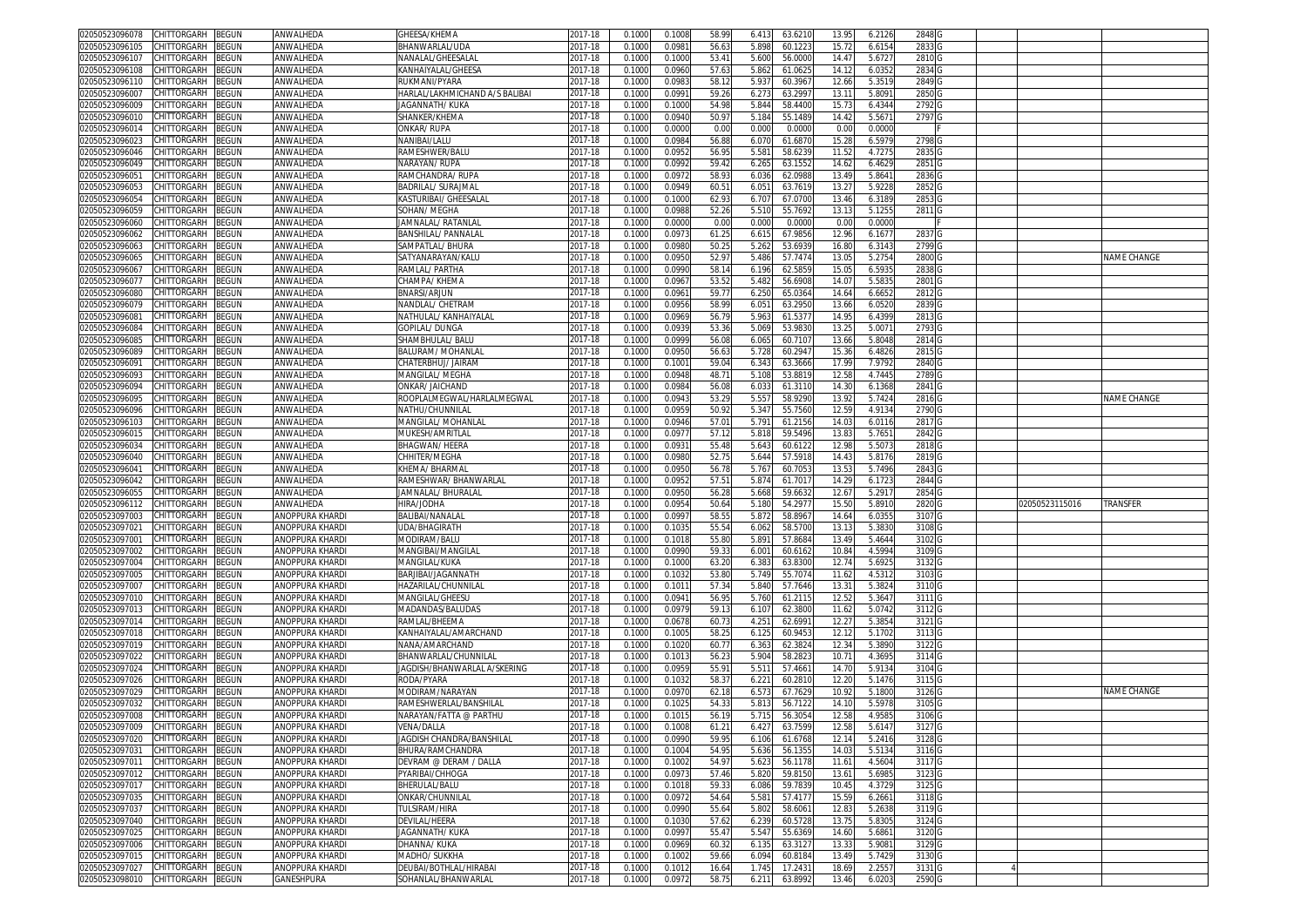| 02050523098004<br>CHITTORGARH<br>BEGUN                                        | GANESHPURA              | KASHIRAM/KAJOD                       | 2017-18            | 0.100            | 0.095            | 62.0           | 6.352<br>66.792                      | 13.1              | 6.161            | 2591 G            |  |                    |
|-------------------------------------------------------------------------------|-------------------------|--------------------------------------|--------------------|------------------|------------------|----------------|--------------------------------------|-------------------|------------------|-------------------|--|--------------------|
| 02050523098020<br>CHITTORGARH<br>BEGUN                                        | GANESHPURA              | KAILASH A/S SALAGRAM/ JITMAL         | 017-18             | 0.1000           | 0.0990           | 60.1           | 6.389<br>64.535                      | 13.3 <sub>1</sub> | 6.035            | 2592              |  |                    |
| 02050523098006<br>CHITTORGARH<br>3EGUN                                        | GANESHPURA              | MOHANLAL/BHANWARLAL                  | 2017-18            | 0.1000           | 0.0994           | 59.96          | 6.330<br>63.682                      | 12.94             | 5.7684           | 2604              |  |                    |
|                                                                               |                         |                                      |                    |                  |                  |                |                                      |                   |                  |                   |  |                    |
| 02050523098011<br>CHITTORGARH<br>BEGUN                                        | GANESHPURA              | DEVILAL/PYARA                        | 017-18             | 0.1000           | 0.1044           | 54.84          | 58.457<br>6.103                      | 13.3              | 5.4546           | 2593              |  |                    |
| 02050523098013<br>CHITTORGARH<br>BEGUN                                        | GANESHPURA              | DUNGA/NATHU                          | 2017-18            | 0.100            | 0.099            | 58.7           | 6.259<br>63.222                      | 13.6              | 6.0497           | 2594              |  |                    |
| 02050523098016<br>CHITTORGARH<br>BEGUN                                        | GANESHPURA              | SHANKERLAL/BHANWARLAL                | 2017-18            | 0.1000           | 0.0996           | 58.8           | 6.258<br>62.831                      | 14.39             | 6.3291           | 2605              |  |                    |
| <b>CHITTORGARH</b><br><b>BEGUN</b><br>02050523098017                          | GANESHPURA              | AASHARAM/JAILAI                      | 2017-18            | 0.100            | 0.098            | 58.6           | 63.7348<br>6.29                      | 12.9              | 5.7861           | 2595              |  |                    |
| 02050523098014<br>CHITTORGARH<br>BEGUN                                        | GANESHPURA              | MADANLAL/MANGILAL                    | 2017-18            | 0.1000           | 0.1003           | 58.26          | 6.334<br>63.150                      | 11.98             | 5.2955           | 2596              |  |                    |
| 02050523098005<br>CHITTORGARH<br>BEGUN                                        | GANESHPURA              | <b>SHAMBHULAL/KAJOD</b>              | 2017-18            | 0.100            | 0.097            | 57.5           | 6.07<br>62.147                       | 13.3'             | 5.8248           | 2597              |  |                    |
| 02050523098003<br>CHITTORGARH<br>3EGUN                                        | GANESHPURA              | SHAMBHU/KANHAIYALAI                  | 2017-18            | 0.1000           | 0.100            | 56.9           | 5.980<br>59.800                      | 11.7              | 4.9100           | 2587              |  |                    |
| 02050523098023<br>CHITTORGARH<br>BEGUN                                        | GANESHPURA              | <b>BADRILAL/UDALAI</b>               | 2017-18            | 0.100            | 0.100            | 58.9           | 6.39<br>63.886                       | 13.1              | 5.885            | 2589              |  |                    |
| 02050523098024<br>CHITTORGARH<br>BEGUN                                        | GANESHPURA              | MADANLAL/UDALAL                      |                    | 0.1000           | 0.0988           | 60.79          |                                      | 13.80             |                  | 2598              |  |                    |
|                                                                               |                         |                                      | 2017-18            |                  |                  |                | 6.531<br>66.103                      |                   | 6.3852           |                   |  |                    |
| BEGUN<br>02050523098029<br>CHITTORGARH                                        | GANESHPURA              | SHANTILAL/MEGHRAJ                    | 2017-18            | 0.1000           | 0.0952           | 58.96          | 6.056<br>63.613                      | 13.96             | 6.2163           | 2599 <sub>G</sub> |  |                    |
| CHITTORGARH<br>02050523098030<br>BEGUN                                        | GANESHPURA              | KACHRULAL/PYARA                      | 2017-18            | 0.1000           | 0.0999           | 59.06          | 6.243<br>62.492                      | 13.34             | 5.8360           | 2600 G            |  |                    |
| CHITTORGARH<br>BEGUN<br>02050523098031                                        | GANESHPURA              | NANDUBAI/ONKAR D.I.L. PYARA          | 2017-18            | 0.1000           | 0.0999           | 52.3           | 5.500<br>55.055                      | 11.95             | 4.6054           | 2588              |  |                    |
| BEGUN<br>02050523098009<br>CHITTORGARH                                        | GANESHPURA              | CHANDIBAI/SHAMBHULAL                 | 2017-18            | 0.1000           | 0.095            | 59.46          | 6.039<br>63.368                      | 14.24             | 6.3170           | 2601 G            |  |                    |
| BEGUN<br>02050523098018<br>CHITTORGARH                                        | GANESHPURA              | PYARIBAI/BHAGIRATH                   | 2017-18            | 0.1000           | 0.097            | 60.7           | 6.245<br>64.381                      | 13.47             | 6.0710           | 2602              |  |                    |
| 02050523098026<br>CHITTORGARH<br>3EGUN                                        | GANESHPURA              | RAKESHKUMARDHAKAD/MANGILAL           | 2017-18            | 0.100            | 0.099            | 58.7           | 6.24<br>62.607                       | 14.51             | 6.3592           | 2603              |  |                    |
| 02050523098032<br>CHITTORGARH<br>BEGUN                                        | GANESHPURA              | RAMCHANDRA/ FULIBAI                  | 2017-18            | 0.1000           | 0.095            | 59.7           | 64.540<br>6.183                      | 14.45             | 6.5283           | 2606              |  |                    |
| CHITTORGARH<br>BEGUN                                                          | GOPALPURA (BEGUN)       |                                      | 2017-18            |                  |                  |                |                                      |                   |                  |                   |  |                    |
| 02050523099039                                                                |                         | HAZARILAL/BHANWARLAI                 |                    | 0.100            | 0.0996           | 66.1           | 7.294<br>73.232                      | 15.6              | 7.997            | 3327              |  |                    |
| 02050523099001<br>CHITTORGARH<br>BEGUN                                        | GOPALPURA (BEGUN        | YARIBAI/ HIRA                        | 017-18             | 0.1000           | 0.097            | 67.1           | 73.507<br>7.189                      | 14.26             | 7.3378           | 3324              |  |                    |
| 02050523099003<br>CHITTORGARH<br>3EGUN                                        | GOPALPURA (BEGUN        | <b>GHISALAL/MANGILAL</b>             | 2017-18            | 0.100            | 0.0956           | 62.4           | 6.393<br>66.872                      | 14.0              | 6.5905           | 3309              |  |                    |
| 02050523099010<br>CHITTORGARH<br>BEGUN                                        | GOPALPURA (BEGUN)       | <b>MOTILAL/PARTHU</b>                | 2017-18            | 0.1000           | 0.098            | 63.20          | 6.663<br>67.920                      | 14.1              | 6.7181           | 3310              |  |                    |
| 02050523099017<br>CHITTORGARH<br>BEGUN                                        | GOPALPURA (BEGUN)       | BHANWARLAL/VENA                      | 2017-18            | 0.100            | 0.095            | 58.58          | 6.01<br>63.137                       | 14.66             | 6.4792           | 3298              |  |                    |
| CHITTORGARH<br>02050523099028<br>3EGUN                                        | GOPALPURA (BEGUN        | SHIVLAL A/S RUPA S/O GOKAL           | 2017-18            | 0.100            | 0.100            | 63.5           | 6.74<br>66.875                       | 14.61             | 6.8388           | 3311              |  |                    |
| CHITTORGARH<br>02050523099036<br>3EGUN                                        | GOPALPURA (BEGUN        | BARJIBAI/NANDLAI                     | $2017 - 18$        | 0.100            | 0.096            | 64.0           | 6.704<br>69.471                      | 13.8              | 6.7448           | 33120             |  |                    |
| 02050523099040<br>CHITTORGARH<br>BEGUN                                        | GOPALPURA (BEGUN        | NARAYAN / PYARA                      | 2017-18            | 0.1000           | 0.100            | 57.6           | 5.987<br>59.3948                     | 13.1              | 5.4593           | 3289              |  |                    |
|                                                                               |                         |                                      |                    |                  |                  |                |                                      |                   |                  |                   |  |                    |
| 02050523099045<br>CHITTORGARH<br>BEGUN                                        | GOPALPURA (BEGUN        | HEMA/BARDA                           | 2017-18            | 0.100            | 0.097            | 56.2           | 5.87<br>60.174                       | 9.57              | 4.031            | 3290              |  |                    |
| 02050523099048<br>CHITTORGARH<br>BEGUN                                        | GOPALPURA (BEGUN        | AMNALAL/HARLAI                       | 017-18             | 0.100            | 0.099            | 64.5           | 7.042<br>71.131                      | 15.1              | 7.5234           | 3313              |  |                    |
| 02050523099049<br>CHITTORGARH<br>BEGUN                                        | GOPALPURA (BEGUN        | SITABAI/DEVILAL                      | 2017-18            | 0.100            | 0.096            | 66.9           | 7.009<br>72.783                      | 14.7              | 7.4991           | 3325 G            |  |                    |
| CHITTORGARH<br>02050523099050<br>BEGUN                                        | GOPALPURA (BEGUN        | LALU/VENA                            | 017-18             | 0.1000           | 0.097            | 61.0           | 6.37<br>65.1636                      | 13.1              | 6.0168           | 3299              |  |                    |
| 02050523099051<br>CHITTORGARH<br>BEGUN                                        | GOPALPURA (BEGUN)       | KISHANLAL/ONKAR                      | 017-18             | 0.100            | 0.095            | 64.26          | 70.462<br>$6.70^{6}$                 | 13.2              | 6.545            | 3314              |  |                    |
| 02050523099052<br>CHITTORGARH<br>BEGUN                                        | GOPALPURA (BEGUN        | ONKAR/PYARA                          | 2017-18            | 0.1000           | 0.0962           | 64.4           | 6.65<br>69.1580                      | 15.31             | 7.4113           | 3315              |  |                    |
| 02050523099054<br>CHITTORGARH<br>3EGUN                                        | GOPALPURA (BEGUN)       | KHEMRAJ/UDA                          | 017-18             | 0.100            | 0.097            | 60.8           | 6.50<br>66.807                       | 13.1              | 6.1585           | 3300              |  |                    |
|                                                                               |                         |                                      |                    |                  |                  |                |                                      |                   |                  |                   |  |                    |
| 02050523099056<br>CHITTORGARH<br>BEGUN                                        | GOPALPURA (BEGUN        | SHANKALAL/MADHOLAL                   | 017-18             | 0.1000           | 0.098            | 64.4           | 6.880<br>70.061                      | 12.02             | 5.8948           | 3301              |  | NAME CHANGE        |
| 02050523099024<br>CHITTORGARH<br>BEGUN                                        | GOPALPURA (BEGUN)       | PYARIBAI/KUKA                        | 2017-18            | 0.1000           | 0.092            | 55.8           | 62.962<br>5.824                      | 12.68             | 5.5889           | 3291 <sub>C</sub> |  |                    |
| CHITTORGARH<br>02050523099009<br>BEGUN                                        | GOPALPURA (BEGUN)       | HUKMICHAND/JODHA                     | 2017-18            | 0.1000           | 0.102            | 56.42          | 5.97<br>58.1500                      | 14.84             | 6.041            | 3287 G            |  |                    |
| CHITTORGARH<br>BEGUN<br>02050523099031                                        | GOPALPURA (BEGUN        | ONKARLAL/LAKHMA                      | 2017-18            | 0.1000           | 0.0983           | 62.66          | 6.624<br>67.385                      | 15.34             | 7.2359           | 3316 G            |  |                    |
| 02050523099046<br>CHITTORGARH<br>BEGUN                                        | GOPALPURA (BEGUN)       | GHEESALAL/CHUNNILAI                  | 2017-18            | 0.1000           | 0.000            | 0.00           | 0.000<br>0.000                       | 0.00              | 0.0000           |                   |  |                    |
| CHITTORGARH<br>BEGUN<br>02050523099023                                        | GOPALPURA (BEGUN        | BHURALAL/ONKAR                       | 2017-18            | 0.1000           | 0.1015           | 61.3           | 6.464<br>63.684                      | 14.86             | 6.6243           | 3302              |  |                    |
| CHITTORGARH<br>02050523099012<br>BEGUN                                        | GOPALPURA (BEGUN        | BALURAM/LAKHMA                       | 2017-18            | 0.1000           | 0.0992           | 64.3           | 6.83<br>68.850                       | 11.02             | 5.3114           | 3303 G            |  |                    |
| BEGUN<br>02050523099002<br>CHITTORGARH                                        |                         | BHANWERPURI/LAXMANPURI               | 2017-18            | 0.1000           | 0.0990           | 57.1           | 62.474<br>6.185                      | 14.6              | 6.4246           | 3292              |  |                    |
|                                                                               | GOPALPURA (BEGUN)       |                                      |                    |                  |                  |                |                                      |                   |                  |                   |  |                    |
| 02050523099006<br>CHITTORGARH<br>BEGUN                                        | <b>GOPALPURA (BEGUN</b> | BADRILAL/HARLAL                      | 2017-18            | 0.1000           | 0.095            | 59.09          | 6.179<br>65.042                      | 14.1              | 6.447            | 3293              |  |                    |
| 02050523099008<br>CHITTORGARH<br>BEGUN                                        | GOPALPURA (BEGUN        | BALURAM/ GOPI                        | 017-18             | 0.100            | 0.101            | 58.9           | 6.409<br>63.392                      | 14.4              | 6.4208           | 3294              |  |                    |
| 02050523099011<br>CHITTORGARH<br>3EGUN                                        | GOPALPURA (BEGUN        | HIRIBAI/ RATANLAI                    | 2017-18            | 0.1000           | 0.0986           | 63.86          | 6.842<br>69.391                      | 15.3              | 7.4563           | 3304 G            |  |                    |
| 02050523099013<br>CHITTORGARH<br>BEGUN                                        | GOPALPURA (BEGUN)       | BHUWANA/ UDA                         | 2017-18            | 0.1000           | 0.1008           | 60.3           | 6.444<br>63.9286                     | 15.60             | 6.981            | 3305              |  |                    |
| 02050523099014<br>CHITTORGARH<br>BEGUN                                        | <b>GOPALPURA (BEGUN</b> | NANDLAL/ CHUNNILAL                   | 2017-18            | 0.100            | 0.0954           | 60.74          | 6.35<br>66.582                       | 13.86             | 6.4595           | 3306 G            |  |                    |
| CHITTORGARH<br>02050523099016<br>BEGUN                                        | GOPALPURA (BEGUN        | GHEESALAL/ TULSIRAM                  | 2017-18            | 0.1000           | 0.099            | 57.40          | 6.20<br>62.381                       | 13.1              | 5.7208           | 3288              |  |                    |
| CHITTORGARH<br>02050523099032<br>3EGUN                                        | GOPALPURA (BEGUN        | NARAYANIBAI/ BALULAI                 | 2017-18            | 0.100            | 0.0999           | 63.8           | 6.829<br>68.358                      | 13.49             | 6.4548           | 3307              |  |                    |
|                                                                               |                         |                                      |                    |                  |                  |                |                                      |                   |                  |                   |  |                    |
| 02050523099033<br>CHITTORGARH<br>3EGUN                                        | GOPALPURA (BEGUN        | JEETMAL/ KHEMRAJ                     | 017-18             | 0.1000           | 0.100            | 59.0           | 6.426<br>64.131                      | 13.86             | 6.2219           | 3295 0            |  |                    |
| 02050523099034<br>CHITTORGARH<br>BEGUN                                        | GOPALPURA (BEGUN        | BADRILALDHAKAD/TARACHAND             | 2017-18            | 0.100            | 0.0989           | 63.8           | 6.82<br>69.039                       | 16.3              | 7.920            | 3308 <sub>C</sub> |  | NAME CHANGE        |
| 02050523099035<br>CHITTORGARH<br>BEGUN                                        | GOPALPURA (BEGUN        | <b>GOKUL/ PRABHU</b>                 | 2017-18            | 0.1000           | 0.1004           | 64.69          | 67.280<br>6.755                      | 14.96             | 7.0462           | 3317              |  |                    |
| 02050523099037<br>CHITTORGARH<br>3EGUN                                        | GOPALPURA (BEGUN        | JAIRAM/ NANDA                        | 2017-18            | 0.100            | 0.095            | 62.7           | 6.43<br>67.210                       | 14.8              | 7.0009           | 3318              |  |                    |
| CHITTORGARH<br>02050523099053<br>BEGUN                                        | GOPALPURA (BEGUN)       | CHAGANLAL/ PYARA                     | 2017-18            | 0.1000           | 0.095            | 57.44          | 6.220<br>65.4048                     | 12.8              | 5.8968           | 3296              |  |                    |
| CHITTORGARH<br>02050523099018<br>3EGUN                                        | <b>GOPALPURA (BEGUN</b> | <b>HAMPABAI/KHANA</b>                | 2017-18            | 0.100            | 0.097            | 66.2           | 6.91<br>70.902                       | 14.9              | 7.420            | 3319              |  |                    |
| 02050523099022<br>CHITTORGARH<br>3EGUN                                        | GOPALPURA (BEGUN        | DEVI/KISHNA                          | 2017-18            | 0.1000           | 0.096            | 63.16          | 6.659<br>69.292                      | 14.5              | 7.0476           | 3320              |  |                    |
| 02050523099026<br>CHITTORGARH<br>BEGUN                                        | GOPALPURA (BEGUN)       | BARDIBAI/KAJOD                       | 2017-18            | 0.100            | 0.095            | 62.9           | 6.558<br>68.383                      | 16.5              | 7.907            | 3321              |  | <b>VAME CHANGE</b> |
|                                                                               |                         |                                      |                    |                  |                  |                |                                      |                   |                  |                   |  |                    |
| 02050523099038<br>CHITTORGARH<br>BEGUN                                        | GOPALPURA (BEGUN)       | KASTURIBAI/ SUKHPURI                 | 2017-18            | 0.1000           | 0.0946           | 62.9           | 68.3510<br>6.466                     | 14.44             | 6.9088           | 3322              |  |                    |
| 02050523099042<br>CHITTORGARH<br>3EGUN                                        | GOPALPURA (BEGUN)       | ONKAR/ HUKMA                         | 2017-18            | 0.100            | 0.097            | 65.0           | 71.4462<br>6.966                     | 14.5              | 7.277            | 3326              |  |                    |
| 02050523099044 CHILIORGARH BEGUN                                              | GOPALPURA (BEGUN)       | RADHIBAI/KAJODIPURI                  | 2017-18            | 0.1000           | 0.0143           | 54.98          | 0.919<br>64.2657                     | 14.81             | 6.6621           | 3297 G            |  |                    |
| 02050523099047 CHITTORGARH BEGUN                                              | GOPALPURA (BEGUN)       | GENDIBAI/BARDICHAND                  | 2017-18            | 0.1000           | 0.1040           | 62.77          | 6.833<br>65.7019                     | 14.35             | 6.5997           | 3323 G            |  |                    |
| 02050523100015<br>CHITTORGARH<br>BEGUN                                        | <b>GULANA</b>           | BARDICHAND/TOLIRAM                   | 2017-18            | 0.1000           | 0.0991           | 59.36          | 6.173<br>62.2906                     | 15.31             | 6.6762           | 3431 G            |  |                    |
| 02050523100004<br>CHITTORGARH<br>BEGUN                                        | <b>GULANA</b>           | VISHNUDATTASHARMA A/S CHHAGANLAL/ TC | 2017-18            | 0.1000           | 0.0977           | 58.19          | 5.977<br>61.177                      | 11.46             | 4.9076           | 3426 G            |  |                    |
| 02050523100019<br>CHITTORGARH<br>BEGUN                                        | <b>GULANA</b>           | DHAPUBAI/PRAKASHCHAND                | 2017-18            | 0.1000           | 0.0998           | 57.8           | 6.169<br>61.8136                     | 13.73             | 5.9411           | 3427 G            |  |                    |
| 02050523100020<br>CHITTORGARH<br>BEGUN                                        |                         |                                      | 2017-18            | 0.1000           | 0.0000           | 0.00           | 0.000<br>0.0000                      | 0.00              | 0.0000           |                   |  |                    |
|                                                                               |                         |                                      |                    |                  |                  |                |                                      |                   |                  |                   |  |                    |
|                                                                               | <b>GULANA</b>           | CHUNNILAL/SITARAM                    |                    |                  |                  |                |                                      |                   |                  |                   |  |                    |
| CHITTORGARH<br>02050523100003<br>BEGUN                                        | <b>GULANA</b>           | JAGDISH/JAGANNATH                    | 2017-18            | 0.1000           | 0.0960           | 63.8           | 6.485<br>67.552                      | 14.22             | 6.7245           | 3433 G            |  |                    |
| 02050523100022<br>CHITTORGARH<br>BEGUN                                        | <b>GULANA</b>           | BANSHILAL/NANDA                      | 2017-18            | 0.1000           | 0.1009           | 58.97          | 6.386<br>63.2904                     | 13.02             | 5.7679           | 3428 G            |  |                    |
| 02050523100001<br>CHITTORGARH<br>BEGUN                                        | GULANA                  | LALIBAI/CHATARBHUJ                   | 2017-18            | 0.1000           | 0.100            | 57.49          | 5.938<br>59.320                      | 13.71             | 5.6929           | 3425 G            |  |                    |
| 02050523100010<br>CHITTORGARH<br>BEGUN                                        | <b>GULANA</b>           | ACCHANBAI/ PRATHVIRAJ                | 2017-18            | 0.1000           | 0.0997           | 55.76          | 5.799<br>58.1645                     | 13.04             | 5.3093           | 3424 G            |  |                    |
| 02050523100013<br>CHITTORGARH<br>BEGUN                                        | GULANA                  | UDA/MODA                             | 2017-18            | 0.1000           | 0.0980           | 59.34          |                                      | 13.35             |                  |                   |  |                    |
|                                                                               |                         |                                      |                    |                  |                  |                | 6.104<br>62.285                      |                   | 5.8202           | 3429 G            |  |                    |
| 02050523100014<br>CHITTORGARH<br>BEGUN                                        | <b>GULANA</b>           | ANOPBAI/ TULSIRAM                    | 2017-18            | 0.1000           | 0.0966           | $50.6^{\circ}$ | 3.933<br>40.7143                     | 14.48             | 4.1269           | 3423 G            |  |                    |
| CHITTORGARH<br>BEGUN<br>02050523100016<br>02050523100018<br>CHITTORGARH BEGUN | <b>GULANA</b><br>GULANA | BALIBAI/JETA<br>MODIBAI/HARLAL       | 2017-18<br>2017-18 | 0.1000<br>0.1000 | 0.0944<br>0.1011 | 55.26<br>56.82 | 5.392<br>57.1186<br>6.007<br>59.4164 | 8.40<br>16.16     | 3.3584<br>6.7208 | 3430<br>3432 G    |  |                    |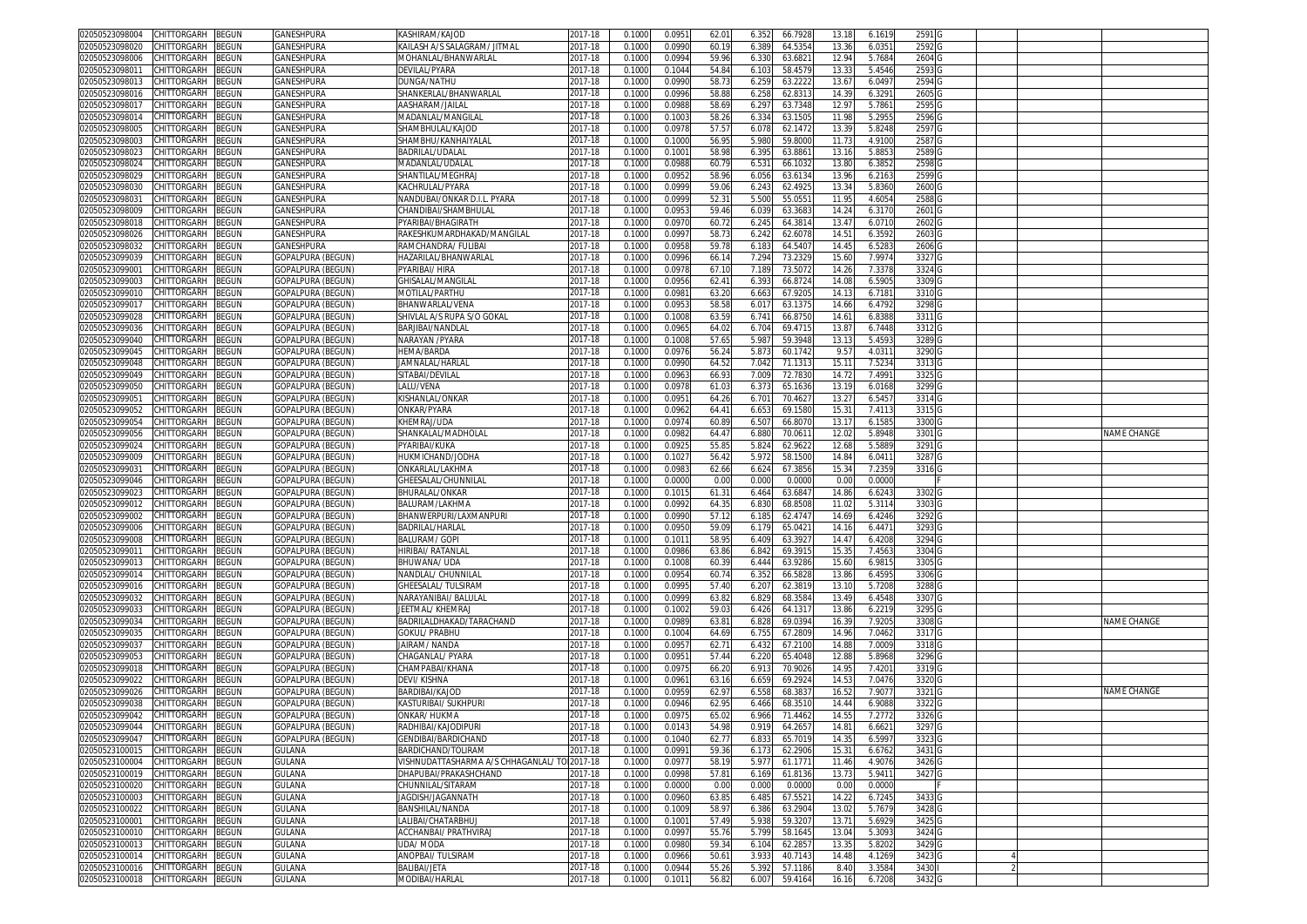| CHITTORGARH<br>3EGUN<br>02050523101007             | KALABAD           | <b>GISIBAI/RUPA</b>               | 2017-18 | 0.1000 | 0.1005 | 57.50          | 6.095          | 60.6468 | 12.17             | 5.166  | 3492   |  |             |
|----------------------------------------------------|-------------------|-----------------------------------|---------|--------|--------|----------------|----------------|---------|-------------------|--------|--------|--|-------------|
| 02050523101009<br>CHITTORGARH<br>3EGUN             | KALABAD           | <b>GHEESA/ KANA</b>               | 2017-18 | 0.1000 | 0.1000 | 58.27          | 6.260          | 62.600  | 13.25             | 5.806  | 3493   |  |             |
| CHITTORGARH<br><b>EGUN</b><br>02050523101004       | KALABAD           | <b>TUI SIRAM/KERING</b>           | 2017-18 | 0.1000 | 0.0964 | 59.96          | 6.133          | 63.620  | 15.06             | 6.706  | 3494   |  |             |
| CHITTORGARH<br>3EGUN<br>02050523101001             | KALABAD           | RADHESHYAM/MANGILAL               | 2017-18 | 0.1000 | 0.0980 | 59.8           | 6.216          | 63.428  | 14.74             | 6.544  | 3495   |  |             |
|                                                    | KALABAD           |                                   |         |        |        |                |                |         |                   |        |        |  |             |
| 02050523101005<br>CHITTORGARH<br>3EGUN             |                   | DEVILAL/RAMLAL A/S HEERA          | 2017-18 | 0.1000 | 0.1000 | 55.99          | 5.999          | 59.990  | 14.18             | 5.954  | 3491   |  |             |
| 02050523102001<br>CHITTORGARH<br>3EGUN             | BHAGWANPURA       | CHUNNILAL/SHOLAL                  | 2017-18 | 0.1000 | 0.100  | 57.96          | 6.144          | 61.256  | 13.8              | 5.938  | 3442   |  |             |
| CHITTORGARH<br>02050523102011<br><b>EGUN</b>       | BHAGWANPURA       | <b>VARAYAN/GOPI</b>               | 2017-18 | 0.100  | 0.000  | 0.0            | 0.000          | 0.000   | 0.0               | 0.000  |        |  |             |
| CHITTORGARH<br>02050523102004<br>BEGUN             | BHAGWANPURA       | DHANNA/GANGARAM                   | 2017-18 | 0.1000 | 0.0493 | 57.5           | 2.903          | 58.884  | 14.56             | 6.001  | 3439   |  |             |
| 02050523102006<br>CHITTORGARH<br>BEGUN             | BHAGWANPURA       | iyotibai/uda                      | 2017-18 | 0.100  | 0.0986 | 62.0           | 6.356          | 64.462  | 15.6              | 7.052  | 3446   |  |             |
| 02050523102012<br>CHITTORGARH<br>3EGUN             | BHAGWANPURA       | ALOLBAI/RUKMA                     | 2017-18 | 0.1000 | 0.096  | 57.56          | 5.797          | 60.322  | 14.61             | 6.169  | 3440   |  |             |
| 02050523102013<br>CHITTORGARH<br><b>EGUN</b>       | BHAGWANPURA       | MANGILAL/RUPA                     | 2017-18 | 0.100  | 0.0990 | 54.8           | 5.499          | 55.545  | 12.7              | 4.968  | 3441   |  |             |
| 02050523102014<br><b>CHITTORGARH</b><br>3EGUN      | BHAGWANPURA       | RAMLAL GURJAR/KISHANA             | 2017-18 | 0.1000 | 0.0976 | 59.48          | 6.143          | 62.940  | 14.5              | 6.402  | 3445   |  | NAME CHANGE |
| CHITTORGARH<br><b>BEGUN</b><br>02050523102007      | BHAGWANPURA       | VANDA/BARDA                       | 2017-18 | 0.100  | 0.094  | 56.3           | 5.65           | 60.117  | 14.5              | 6.139  | 3443   |  |             |
| CHITTORGARH<br>3EGUN<br>02050523102002             | BHAGWANPURA       | JAMNIBAI/NANDA                    | 2017-18 | 0.1000 | 0.100  | 59.3           | 6.103          | 60.969  | 13.9              | 5.9702 | 3444   |  |             |
| 02050523103001<br>CHITTORGARH<br>3EGUN             | KARANPURIA        | RANGLAL/TEJPAL                    | 2017-18 | 0.1000 | 0.0975 | 60.7           | 6.366          | 65.292  | 14.0              | 6.411  | 3453   |  |             |
| 02050523103003<br><b>CHITTORGARH</b><br>3EGUN      | KARANPURIA        | NANALAL/TEJLAL                    | 2017-18 | 0.1000 | 0.0946 | 55.1           | 5.459          | 57.706  | 13.8              | 5.582  | 3452   |  |             |
| 02050523103002<br>CHITTORGARH<br>BEGUN             | KARANPURIA        | (ANHAIYALAL/TEJPAI                | 2017-18 | 0.100  | 0.100  | 60.3           | 6.256          | 62.063  | 12.7              | 5.552  | 3454   |  |             |
| CHITTORGARH<br>BEGUN<br>02050523104004             | SWROOPJI KI KHEDI | TULSIRAM/KELA                     | 2017-18 | 0.1000 | 0.0000 | 0.00           | 0.000          | 0.0000  | 0.00              | 0.0000 |        |  |             |
| CHITTORGARH<br>BEGUN<br>02050523104001             | SWROOPJI KI KHEDI | KISHAN LAL/ PRATHVIRAJ            | 2017-18 | 0.1000 | 0.095  | 63.2           | 6.576          | 68.714  | 14.95             | 7.1909 | 3450   |  |             |
| CHITTORGARH<br>3EGUN<br>02050523104002             | SWROOPJI KI KHEDI | ONKAR/ DHANNA                     | 2017-18 | 0.1000 | 0.093  | 63.58          | 6.485          | 69.358  | 13.46             | 6.535  | 3451   |  |             |
| CHITTORGARH<br>3EGUN<br>02050523105002             | PARKHAYAKHEDI     | SHANKARLAL/NATHULAI               | 2017-18 | 0.1000 | 0.0990 | 63.86          | 6.44           | 65.060  | 14.14             | 6.439  | 3009   |  |             |
| CHITTORGARH<br>3EGUN<br>02050523106004             | DHARLA            | NATHU/GHISA                       | 2017-18 | 0.1000 | 0.1000 | 61.7           | 6.41           | 64.170  | 13.44             | 6.036  | 3473   |  |             |
| CHITTORGARH<br>3EGUN<br>02050523106001             | DHARLA            | <b>DHAPUBAI/KANA</b>              | 2017-18 | 0.1000 | 0.1002 | 60.4           | 6.309          | 62.964  | 12.6              | 5.5751 | 3472   |  |             |
| 02050523106003<br>CHITTORGARH<br>3EGUN             | DHARLA            | BHANWARLAL/DHANNA                 | 2017-18 | 0.1000 | 0.100  | 60.7           | 6.35'          | 63.320  | 12.3              | 5.473  | 3471   |  |             |
|                                                    |                   |                                   |         |        |        |                |                |         |                   |        |        |  |             |
| 02050523107001<br>CHITTORGARH<br>BEGUN             | DEVRIA            | CHATARSINGH/RUPSINGH              | 2017-18 | 0.1000 | 0.096  | 59.4           | $6.05^{\circ}$ | 62.510  | 13.43             | 5.8769 | 3008   |  |             |
| 02050523108003<br>CHITTORGARH<br>፡EGUN             | KHARO KI JHOPDI   | AMARCHAND/SAWANTA                 | 2017-18 | 0.1000 | 0.0990 | 56.56          | 5.624          | 56.808  | 14.9              | 5.9486 | 3449   |  |             |
| 02050523108004<br>CHITTORGARH<br>3EGUN             | KHARO KI JHOPDI   | <b>HAZARI/ KAJOD</b>              | 2017-18 | 0.1000 | 0.1000 | 55.1           | 5.786          | 57.860  | 14.14             | 5.7265 | 3448   |  |             |
| 02050523109002<br>CHITTORGARH<br>BEGUN             | UTHENKHURD        | KALU/MADHO                        | 2017-18 | 0.1000 | 0.099  | 55.56          | 5.70           | 57.356  | 14.43             | 5.793  | 3496   |  |             |
| 02050523110008<br>CHITTORGARH<br>BEGUN             | GANDELIA          | <b>IHAMKUBAI/CHATRA</b>           | 2017-18 | 0.1000 | 0.0990 | 60.08          | 6.326          | 63.899  | 13.42             | 6.002  | 3474   |  |             |
| CHITTORGARH<br>BEGUN<br>02050523110007             | GANDELIA          | PYARANATH/DEEPANATH               | 2017-18 | 0.1000 | 0.100  | 53.94          | 5.325          | 53.090  | 15.0              | 5.592  | 3475   |  |             |
| CHITTORGARH<br>02050523110003<br>BEGUN             | GANDELIA          | SANTOSHNATH/HEMANATH              | 2017-18 | 0.1000 | 0.101  | 57.6           | 5.946          | 58.754  | 13.7              | 5.6348 | 3476   |  | NAME CHANGE |
| 02050523113001<br>CHITTORGARH<br>BEGUN             | GOPALPURA         | BALIBAI/GOPILAL                   | 2017-18 | 0.100  | 0.098  | 61.3           | 6.398          | 64.954  | 16.8 <sup>°</sup> | 7.679  | 2992   |  |             |
| 02050523113002<br>CHITTORGARH<br>3EGUN             | <b>GOPALPURA</b>  | GEESALAL A/S LAXMAN/RAMLAL        | 2017-18 | 0.1000 | 0.0988 | 57.4           | 5.893          | 59.645  | 15.18             | 6.337  | 2991   |  |             |
| 02050523113003<br>CHITTORGARH<br><b>EGUN</b>       | <b>GOPALPURA</b>  | RATANLAL/KASHIRAN                 | 2017-18 | 0.100  | 0.103  | 60.6           | 6.342          | 61.157  | 13.2              | 5.655  | 2993   |  |             |
| 02050523113005<br><b>CHITTORGARH</b><br>3EGUN      | GOPALPURA         | SHANKAR A/S GULABCHAND/BHANWARLAL | 2017-18 | 0.1000 | 0.0988 | 63.94          | 6.814          | 68.967  | 14.65             | 7.0728 | 2998   |  |             |
| 02050523113006<br>CHITTORGARH<br>BEGUN             | <b>GOPALPURA</b>  | RAMSUKH/KASHIRAN                  | 2017-18 | 0.100  | 0.104  | 62.3           | 6.658          | 63.470  | 14.5              | 6.482  | 2994   |  |             |
| CHITTORGARH<br>BEGUN<br>02050523113007             | GOPALPURA         | DEVILAL/RAMLAL@ RAMA              | 2017-18 | 0.1000 | 0.100  | 63.1           | 6.644          | 66.373  | 13.2              | 6.174  | 2999   |  |             |
| 02050523113008<br>CHITTORGARH<br>3EGUN             | <b>GOPALPURA</b>  | CHUNNI LAL/KASHIRAN               | 2017-18 | 0.1000 | 0.101  | 61.8           | 6.596          | 64.985  | 15.56             | 7.077  | 2995   |  |             |
| 02050523113009<br>CHITTORGARH<br>3EGUN             | GOPALPURA         | HEERALAL/TULSIRAM                 | 2017-18 | 0.1000 | 0.100  | 64.0           | 6.704          | 66.772  | 15.4              | 7.211  | 3000   |  |             |
| 02050523113010<br>CHITTORGARH<br>BEGUN             | GOPALPURA         | BALULAL/HEERA                     | 2017-18 | 0.100  | 0.100  | 59.4           | 6.22           | 62.210  | 13.50             | 5.878  | 3001   |  |             |
| CHITTORGARH<br>02050523113011<br>3EGUN             | GOPALPURA         | SOHNIBAI/MEGHRAJ                  | 2017-18 | 0.1000 | 0.0994 | 62.00          | 6.421          | 64.597  | 15.16             | 6.8556 | 3004   |  |             |
| 02050523113012<br>CHITTORGARH<br>3EGUN             | <b>GOPALPURA</b>  | SUBHASHCHANDRA/HAZARI             | 2017-18 | 0.1000 | 0.1000 | 60.1           | 6.185          | 61.850  | 13.7              | 5.961  | 3005   |  |             |
| CHITTORGARH<br>3EGUN                               | <b>GOPALPURA</b>  | BALULAL/AMARCHAND                 | 2017-18 |        | 0.0969 | 59.40          | 5.940          |         | 15.66             | 6.719  | 2996   |  |             |
| 02050523113013                                     |                   |                                   |         | 0.1000 |        |                |                | 61.300  |                   |        |        |  |             |
| CHITTORGARH<br>3EGUN<br>02050523113014             | <b>GOPALPURA</b>  | MIYACHAND/BHOLA                   | 2017-18 | 0.1000 | 0.097  | 61.1           | 6.326          | 65.149  | 14.60             | 6.657  | 3006   |  |             |
| CHITTORGARH<br>3EGUN<br>02050523113015             | <b>GOPALPURA</b>  | NANALAL @ NANURAM/KHEMA           | 2017-18 | 0.1000 | 0.095  | 58.9           | 5.783          | 60.555  | 12.1 <sup>0</sup> | 5.1668 | 3002   |  |             |
| <b>BEGUN</b><br>CHITTORGARH<br>02050523113018      | <b>GOPALPURA</b>  | DAULATRAM/ BHANWARLAL             | 2017-18 | 0.1000 | 0.0990 | 62.4           | 6.680          | 67.474  | 14.3              | 6.7873 | 3007   |  |             |
| 3EGUN<br>02050523113017<br>CHITTORGARH             | GOPALPURA         | HEERA/ GHEESA                     | 2017-18 | 0.1000 | 0.1000 | 58.76          | 6.052          | 60.520  | 15.64             | 6.626  | 2997   |  |             |
| 02050523113016<br>CHITTORGARH<br>3EGUN             | GOPALPURA         | BALULAL/ PRABHULAL                | 2017-18 | 0.1000 | 0.1000 | 59.2           | 6.124          | 61.240  | 14.37             | 6.1599 | 3003   |  |             |
| CHITTORGARH<br><b>EGUN</b><br>02050523066012       | THUKRAI A         | NANALAL A/S KUKA / GHISA          | 2017-18 | 0.1000 | 0.0960 | 61.8           | 6.279          | 65.406  | 13.04             | 5.970  | 2431   |  |             |
| CHITTORGARH<br>3EGUN<br>02050523066001             | THUKRAI A         | RAMESHWAR/DEVILAI                 | 2017-18 | 0.1000 | 0.1000 | 61.9           | 6.496          | 64.960  | 13.19             | 5.997  | 2432   |  |             |
| 02050523066003<br>CHITTORGARH<br>3EGUN             | THUKRAI A         | BAJERAM/BHUWANA                   | 2017-18 | 0.1000 | 0.1000 | 57.0           | 6.039          | 60.390  | 13.2              | 5.580  | 2411   |  |             |
| 02050523066004<br>CHITTORGARH<br>BEGUN             | THUKRAI A         | JAGDISH/NANALAI                   | 2017-18 | 0.1000 | 0.097  | 62.7           | 6.38           | 65.503  | 14.14             | 6.483  | 2433   |  |             |
| 02050523066006<br>CHITTORGARH<br><b>EGUN</b>       | THUKRAI A         | NOLIBAI/DEVILAL                   | 2017-18 | 0.1000 | 0.1040 | $62.5^{\circ}$ | 6.858          | 65.942  | 12.41             | 5.728  | 2412   |  |             |
| CHITTORGARH<br>02050523066007<br>3EGUN             | THUKRAI A         | MOTYABAI/ HIRA                    | 2017-18 | 0.1000 | 0.0962 | 58.66          | 6.000          | 62.370  | 13.09             | 5.7150 | 2394   |  |             |
| CHITTORGARH<br>02050523066009<br>BEGUN             | THUKRAI A         | SHANTILAL/BALU                    | 2017-18 | 0.1000 | 0.096  | 62.8           | 6.395          | 66.407  | 13.74             | 6.386  | 2413   |  |             |
| 02050523066010<br>CHITTORGARH<br>3EGUN             | THUKRAI A         | MANGII AI /MOTI                   | 2017-18 | 0.1000 | 0.1000 | 56.23          | 5.888          | 58.880  | 14.80             | 6.100  | 2395   |  |             |
| 0205052306601<br><b>CHITTORGARH</b><br><b>EGUN</b> | THUKRAI <i>F</i>  | (AJOD/DUNGA SANGITALA             | 2017-18 | 0.100  | 0.097  | 62.2           | 6.35           | 65.128  | 14.1              | 6.427  | 2414   |  |             |
| 02050523066015<br>CHITTORGARH<br>3EGUN             | THUKRAI <i>F</i>  | RAMLAL/NATHU                      | 2017-18 | 0.1000 | 0.100  | 59.90          | 6.503          | 64.706  | 14.54             | 6.586  | 2415   |  |             |
| 02050523066016<br>CHITTORGARH<br>3EGUN             | THUKRAI A         | NARAYAN/BARDA                     | 2017-18 | 0.1000 | 0.0998 | 60.7           | 6.440          | 64.529  | 13.6              | 6.165  | 2396   |  |             |
| 02050523066017 CHILLORGARH BEGUN                   | I HUKRAI A        | NANDLAL/KALU                      | 2017-18 | 0.1000 | 0.0966 | 57.65          | 5.864          | 60.7039 | 14.73             | 6.2590 | 2397   |  |             |
| 02050523066018<br>CHITTORGARH<br>BEGUN             | THUKRAI A         | MODIRAM/LAKHMA                    | 2017-18 | 0.1000 | 0.0959 | 63.74          | 6.729          | 70.1668 | 12.52             | 6.1495 | 2434   |  |             |
| 02050523066019<br>CHITTORGARH<br>BEGUN             | THUKRAI A         | UDAILAL/NARAYAN                   | 2017-18 | 0.1000 | 0.0993 | 61.79          | 6.364          | 64.0886 | 12.25             | 5.4959 | 2435   |  |             |
| 02050523066020<br>CHITTORGARH<br>3EGUN             | THUKRAI A         | KELASH CHANDRA /KANA@KANHIYA LAL  | 2017-18 | 0.1000 | 0.0960 | 54.9           | 5.53           | 57.604  | 14.75             | 5.948  | 2390   |  |             |
| 02050523066021<br>CHITTORGARH<br>BEGUN             | THUKRAI A         | RAMCHANDRA/BHAGIRATH              | 2017-18 | 0.1000 | 0.0959 | 63.4           | 6.522          | 68.0083 | 12.73             | 6.0604 | 2436   |  |             |
| BEGUN                                              |                   | KELASHCHANDRA DHAKAD/NARAYAN      | 2017-18 | 0.1000 | 0.0964 | 59.26          |                | 62.614  |                   | 5.7681 | 2416   |  | NAME CHANGE |
| 02050523066022<br>CHITTORGARH                      | THUKRAI A         |                                   |         |        |        |                | 6.036          |         | 13.16             |        |        |  |             |
| 02050523066025<br>CHITTORGARH<br>BEGUN             | THUKRAI A         | KANHAIYALAL A/S NARAYAN / BHUWANA | 2017-18 | 0.1000 | 0.1007 | 59.06          | 6.362          | 63.1778 | 13.63             | 6.027  | 2398   |  |             |
| 02050523066026<br>CHITTORGARH<br>BEGUN             | <b>THUKRAI A</b>  | GHISIBAI/MEGHA                    | 2017-18 | 0.1000 | 0.0999 | 61.86          | 6.416          | 64.2242 | 13.39             | 6.0195 | 2399   |  |             |
| 02050523066029<br>CHITTORGARH<br>BEGUN             | <b>THUKRAI A</b>  | NANDLAL A/S BHANWARLAL / KHEMRAJ  | 2017-18 | 0.1000 | 0.1000 | 58.29          | 6.062          | 60.620  | 14.81             | 6.2846 | 2400   |  |             |
| BEGUN<br>02050523066031<br><b>CHITTORGARH</b>      | THUKRAI A         | MAGNIBAI/HIRALAL                  | 2017-18 | 0.1000 | 0.0950 | 60.67          | 6.084          | 64.0421 | 12.81             | 5.7430 | 2401   |  |             |
| 02050523066032<br>CHITTORGARH<br>BEGUN             | <b>THUKRAI A</b>  | GHEESA A/S NARAYAN / PYARA        | 2017-18 | 0.1000 | 0.1005 | 59.24          | 6.119          | 60.8856 | 12.47             | 5.314  | 2417   |  |             |
| 02050523066033<br>CHITTORGARH<br>BEGUN             | THUKRAI A         | BANSHILAL/BHANWARLAL              | 2017-18 | 0.1000 | 0.099  | 59.29          | 6.268          | 63.2492 | 13.27             | 5.8750 | 2418   |  |             |
| CHITTORGARH<br>02050523066035<br><b>BEGUN</b>      | <b>THUKRAI A</b>  | SOHANIBAI/KANHAIYALAL             | 2017-18 | 0.1000 | 0.101  | 61.10          | 6.285          | 62.1662 | 14.94             | 6.5009 | 2419   |  |             |
| 02050523066039 CHITTORGARH BEGUN                   | THUKRAI A         | NANALAL/RATIRAM                   | 2017-18 | 0.1000 | 0.1021 | 61.99          | 6.677          | 65.3967 | 13.32             | 6.0978 | 2420 G |  |             |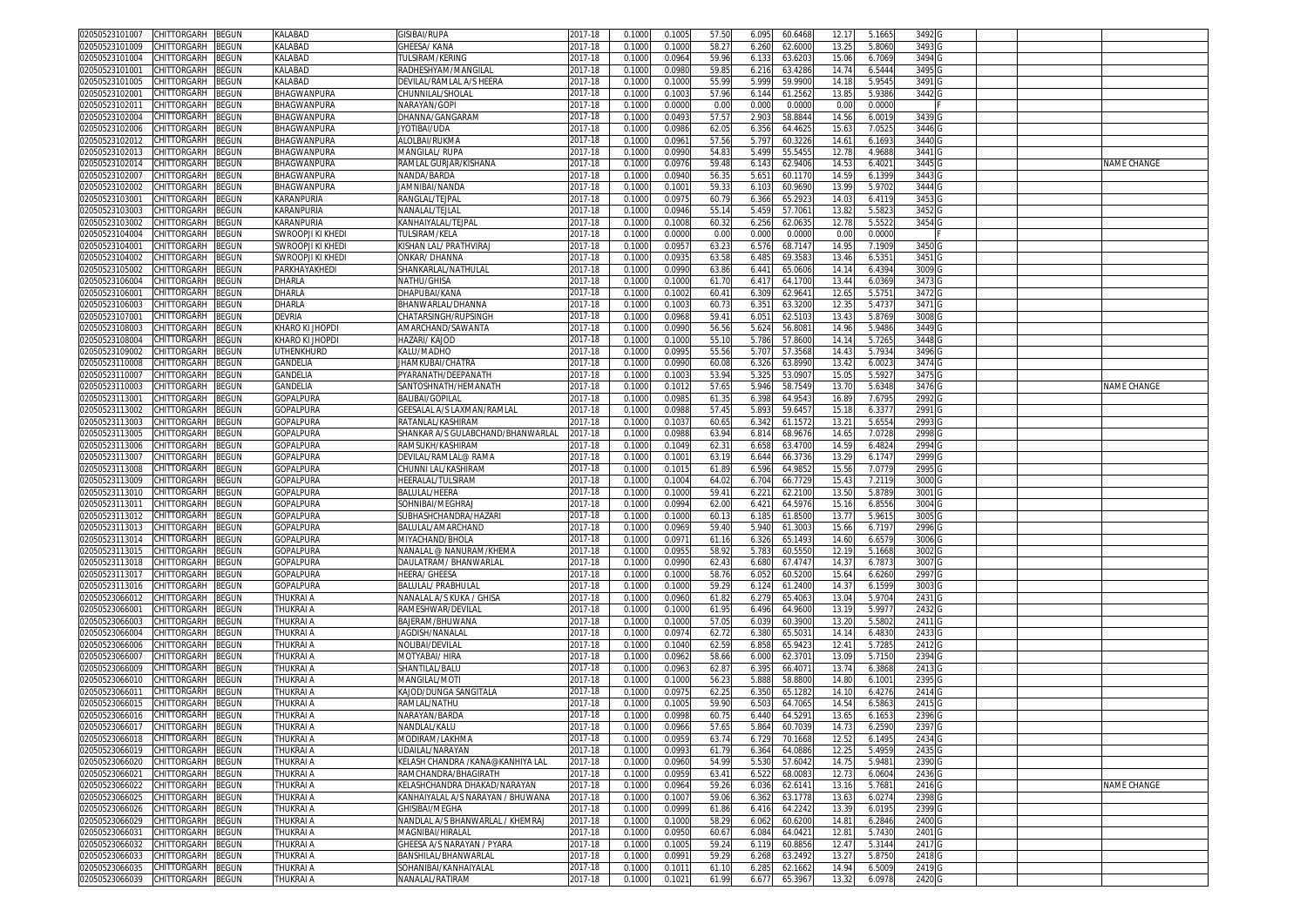| 02050523066041                   | CHITTORGARH                | BEGUN                        | THUKRAI <i>I</i>       | NARAYANIBAI/MODA              | 2017-18            | 0.1000           | 0.0969           | 61.66         | 6.413          | 66.181            | 13.57             | 6.2862           | 2437              |  |             |
|----------------------------------|----------------------------|------------------------------|------------------------|-------------------------------|--------------------|------------------|------------------|---------------|----------------|-------------------|-------------------|------------------|-------------------|--|-------------|
| 02050523066042                   | CHITTORGARH                | BEGUN                        | THUKRAI A              | <b><i>FULSIBAI/PYARA</i></b>  | 2017-18            | 0.100            | 0.1000           | 61.3          | 6.41           | 64.110            | 12.59             | 5.6499           | 2421              |  |             |
| )2050523066055                   | <b>CHITTORGARH</b>         | ፧EGUN                        | THUKRAI A              | DEVILAL/NARAYAN               | 2017-18            | 0.1000           | 0.100            | 55.0          | 5.658          | 56.523            | 14.02             | 5.5474           | 2391              |  |             |
| 02050523066045                   | :HITTORGARH                | <b>EGUN</b>                  | <b>THUKRAI A</b>       | MANGILAL/GHEESA               | 2017-18            | 0.100            | 0.101            | 60.3          | 6.268          | 62.059            | 12.33             | 5.3562           | 2430              |  |             |
| 02050523066048                   | <b>CHITTORGARH</b>         | <b>BEGUN</b>                 | THUKRAI A              | KANHAIYALAL/BALU              | 2017-18            | 0.100            | 0.101            | 62.7          | 6.686          | 66.132            | 13.56             | 6.2776           | 2438              |  |             |
| 02050523066049                   | CHITTORGARH                | BEGUN                        | THUKRAI A              | EAJENBAI/MANGILAI             | 2017-18            | 0.100            | 0.097            | 59.1          | 6.07           | 62.543            | 14.44             | 6.3224           | 2402              |  |             |
| 02050523066052                   | CHITTORGARH                | <b>BEGUN</b>                 | THUKRAI A              | KANHIYALAL/LAKHM <i>A</i>     | 2017-18            | 0.1000           | 0.100            | 59.0          | 6.142          | 60.932            | 13.09             | 5.5835           | 2422              |  |             |
| 2050523066053                    | CHITTORGARH                | BEGUN                        | THUKRAI A              | RAMCHANDRA/SEWARAM            | 2017-18            |                  | 0.098            | 59.9          | 6.235          | 63.492            | 14.03             | 6.2354           | 2423              |  |             |
|                                  |                            |                              |                        |                               |                    | 0.100            |                  |               |                |                   |                   |                  |                   |  |             |
| 2050523066056                    | CHITTORGARH                | <b>BEGUN</b>                 | THUKRAI A              | NANALAL/KHEMA                 | 2017-18            | 0.100            | 0.102            | 60.8          | 6.475          | 63.170            | 13.77             | 6.0891           | 2439              |  |             |
| 2050523066057                    | CHITTORGARH                | BEGUN                        | THUKRAI A              | SOHANLAL/MANGILAI             | 2017-18            | 0.100            | 0.097            | 61.0          | 6.266          | 64.597            | 13.80             | 6.2397           | 2424              |  |             |
| 02050523066058                   | CHITTORGARH                | <b>BEGUN</b>                 | THUKRAI A              | MANGILAL/BARDA                | 2017-18            | 0.1000           | 0.103            | 54.8          | 5.594          | 54.258            | 14.79             | 5.617            | 2403              |  |             |
| 2050523066059                    | CHITTORGARH                | <b>BEGUN</b>                 | THUKRAI A              | MODIBAI/SURESH                | 2017-18            | 0.100            | 0.099            | 62.3          | 6.519          | 65.320            | 13.52             | 6.1819           | 2440              |  |             |
| 02050523066061                   | CHITTORGARH                | <b>BEGUN</b>                 | THUKRAI A              | BALIBAI/MANGILAL              | 2017-18            | 0.100            | 0.096            | 60.7          | 6.12           | 63.760            | 13.39             | 5.9767           | 2441              |  |             |
| 2050523066062                    | CHITTORGARH                | <b>EGUN</b>                  | THUKRAI A              | MANGILAL/BALU                 | 2017-18            | 0.100            | 0.097            | 59.0          | 6.09           | 62.661            | 14.40             | 6.3163           | 2425              |  |             |
| 02050523066063                   | CHITTORGARH                | <b>EGUN</b>                  | THUKRAI A              | CHITARLAL/KAJOD               | 2017-18            | 0.1000           | 0.101            | 60.7          | 6.43           | 63.182            | 12.43             | 5.4974           | 2426              |  |             |
| 2050523066137                    | CHITTORGARH                | <b>BEGUN</b>                 | THUKRAI A              | JAMBU KUMAR JAIN/GYANMAL      | 2017-18            | 0.1000           | 0.100            | 61.5          | 6.574          | 65.674            | 11.93             | 5.4843           | 2443              |  | NAME CHANGE |
| 02050523066005                   | CHITTORGARH                | <b>BEGUN</b>                 | THUKRAI A              | TULSIRAM/KASHIRAM             | 2017-18            | 0.100            | 0.099            | 59.9          | 6.21           | 62.505            | 13.34             | 5.837            | 2427              |  |             |
| 2050523066013                    | CHITTORGARH                | <b>BEGUN</b>                 | THUKRAI A              | KAILASH/HIRALAL               | 2017-18            | 0.100            | 0.100            | 58.8          | 6.21           | 62.110            | 12.90             | 5.608            | 2404              |  |             |
| 0205052306603                    | CHITTORGARH                | <b>EGUN</b>                  | THUKRAI A              | GHEESA/DUNGA                  | $2017 - 18$        | 0.100            | 0.099            | 60.6          | 6.32           | 63.460            | 13.2              | 5.8860           | 2442              |  |             |
| 2050523066047                    | CHITTORGARH                | <b>EGUN</b>                  | <b>THUKRAI A</b>       | <b>MANGILAL/HAZARI</b>        | 2017-18            | 0.100            | 0.096            | 52.8          | 5.336          | 55.238            | 14.25             | 5.5098           | 2389              |  |             |
| 1205052306605                    | CHITTORGARH                | <b>EGUN</b>                  | THUKRAI A              |                               | 2017-18            | 0.100            | 0.096            | 58.6          | 5.91           | 61.550            | 13.5 <sup>0</sup> | 5.8556           |                   |  |             |
|                                  |                            |                              |                        | RAMCHANDRA/MANGILAL           |                    |                  |                  |               |                |                   |                   |                  | 2405              |  |             |
| 02050523066043                   | CHITTORGARH                | <b>EGUN</b>                  | THUKRAI A              | KAJOD/NARAYAN                 | 2017-18            | 0.1000           | 0.101            | 60.7          | 6.41           | 63.389            | 12.8              | 5.7014           | 2406              |  |             |
| 02050523066143                   | CHITTORGARH                | <b>EGUN</b>                  | THUKRAI A              | SOHANIBAI/MANGILA             | 2017-18            | 0.100            | 0.097            | 59.6          | 5.99           | 61.699            | 13.1              | 5.6920           | 2428              |  |             |
| 02050523066144                   | CHITTORGARH                | <b>BEGUN</b>                 | THUKRAI A              | VIOTYABAI/MOHANLAL            | 2017-18            | 0.1000           | 0.097            | 57.7          | 5.944          | 60.715            | 14.28             | 6.0692           | 2407              |  |             |
| 02050523066066                   | <b>CHITTORGARH</b>         | <b>BEGUN</b>                 | THUKRAI A              | SURAJMAL/BALU                 | 2017-18            | 0.100            | 0.096            | 58.4          | 6.10           | 63.538            | 12.86             | 5.7196           | 2392              |  |             |
| )2050523066067                   | CHITTORGARH                | <b>BEGUN</b>                 | THUKRAI A              | (UKIBAI/RAMLAL                | 2017-18            | 0.100            | 0.099            | 59.1          | 6.240          | 62.650            | 14.16             | 6.2102           | 2408              |  |             |
| 02050523066068                   | <b>CHITTORGARH</b>         | <b>BEGUN</b>                 | THUKRAI A              | MADANLAL/RODA                 | 2017-18            | 0.100            | 0.100!           | 55.1          | 5.771          | 57.422            | 12.12             | 4.8720           | 2393              |  |             |
| 02050523066076                   | <b>CHITTORGARH</b>         | <b>EGUN</b>                  | THUKRAI A              | BANSHILAL/NARAYAN             | 2017-18            | 0.100            | 0.098            | 60.7          | 6.324          | 64.203            | 13.3'             | 5.9814           | 2429              |  |             |
| 2050523066078                    | <b>HITTORGARH</b>          | <b>EGUN</b>                  | THUKRAI <i>I</i>       | RAMLAL/GHEESA                 | 2017-18            | 0.100            | 0.102            | 60.5          | 6.266          | 61.431            | 12.96             | 5.573            | 2409              |  |             |
| 02050523066081                   | CHITTORGARH                | BEGUN                        | THUKRAI A              | MADANLAL/NARAYAN              | 2017-18            | 0.1000           | 0.098            | 59.5          | 6.239          | 63.533            | 13.11             | 5.8305           | 2410 <sub>G</sub> |  |             |
| 02050523066084                   | CHITTORGARH                | BEGUN                        | THUKRAI B              | ABDUL KARIM/KALE KHA          | 2017-18            | 0.1000           | 0.099            | 57.0          | 6.067          | 60.852            | 13.56             | 5.7766           | 2536              |  |             |
| )2050523066085                   | CHITTORGARH                | BEGUN                        | THUKRAI B              | RADHESHYAM/KANHAIYALAI        | 2017-18            | 0.100            | 0.102            | 63.2          | 6.691          | 65.278            | 12.96             | 5.9217           | 2572              |  |             |
| 2050523066086                    | <b>CHITTORGARH</b>         | <b>BEGUN</b>                 | THUKRAI B              | .ALU/NARAYAN                  | 2017-18            | 0.100            | 0.103            | 58.6          | 6.479          | 62.659            | 14.74             | 6.4651           | 2547              |  |             |
| )2050523066088                   | CHITTORGARH                | <b>BEGUN</b>                 | THUKRAI B              | MANGIBAI/TODL                 | 2017-18            | 0.1000           | 0.098            | 61.8          | 6.295          | 64.169            | 13.75             | 6.176            | 2548              |  |             |
|                                  |                            |                              |                        |                               |                    |                  |                  |               |                |                   |                   |                  |                   |  |             |
| 2050523066089                    | CHITTORGARH                | BEGUN                        | THUKRAI B              | DEVA/BARDA                    | 2017-18            | 0.1000           | 0.096            | 63.5          | 6.529          | 67.728            | 13.18             | 6.2481           | 2549              |  |             |
| 02050523066090                   | CHITTORGARH                | BEGUN                        | THUKRAI B              | SALAGRAM/MOHANLAL             | 2017-18            |                  |                  |               |                |                   | 12.92             | 5.9986           | 2550              |  |             |
|                                  |                            |                              |                        |                               |                    | 0.100            | 0.098            | 62.8          | 6.546          | 66.322            |                   |                  |                   |  |             |
| 2050523066092                    | CHITTORGARH                | <b>BEGUN</b>                 | THUKRAI B              | SHAMBHULAL/KASHIRAM (KANKAR)  | 2017-18            | 0.100            | 0.1000           | 56.6          | 6.02!          | 60.250            | 13.34             | 5.6261           | 2537              |  |             |
| 02050523066093                   | CHITTORGARH                | <b>EGUN</b>                  | THUKRAI B              | PRATHVIRAJ/UDA                | 2017-18            | 0.1000           | 0.097            | 63.4          | 6.57           | 67.198            | 13.0              | 6.1476           | 2551              |  |             |
| 2050523066097                    | CHITTORGARH                | <b>BEGUN</b>                 | THUKRAI B              | <b>VOJI BAI/ NANALAL</b>      | 2017-18            | 0.1000           | 0.099            | 61.94         | 6.486          | 64.990            | 13.48             | 6.1325           | 2552              |  | NAME CHANGE |
| 02050523066099                   | CHITTORGARH                | <b>BEGUN</b>                 | THUKRAI B              | MOHANLAL/AMARCHAND            | 2017-18            | 0.100            | 0.099            | 63.9          | 6.60           | 66.248            | 13.06             | 6.0566           | 2573              |  |             |
| 2050523066100                    | CHITTORGARH                | <b>BEGUN</b>                 | THUKRAI B              | <b>DEVILAL/LAKHMA</b>         | 2017-18            | 0.100            | 0.101            | 61.2          | 6.393          | 63.297            | 13.43             | 5.9507           | 2538              |  |             |
| 0205052306610                    | CHITTORGARH                | <b>EGUN</b>                  | THUKRAI B              | DEVILAL/RAMLAL                | 2017-18            | 0.1000           | 0.000            | 0.0           | 0.000          | 0.000             | 0.00              | 0.0000           |                   |  |             |
|                                  | CHITTORGARH                | <b>EGUN</b>                  | THUKRAI B              | RUPLAL/NARAYAN                | 2017-18            | 0.1000           | 0.100            |               |                | 60.609            |                   |                  |                   |  |             |
| 02050523066102                   |                            |                              |                        |                               |                    |                  |                  | 60.7          | 6.067          |                   | 13.64             | 5.7873           | 2539              |  |             |
| 02050523066103                   | CHITTORGARH                | ፡EGUN                        | THUKRAI B              | HAGAMIBAI/RAMLA               | 2017-18            | 0.100            | 0.096            | 62.1          | 6.35           | 66.039            | 12.2              | 5.6767           | 2553              |  |             |
| 02050523066105                   | CHITTORGARH                | ፡EGUN                        | <b>THUKRAI B</b>       | SHAMBHULAL/KASHIRAN           | 2017-18            | 0.1000           | 0.101            | 66.3          | 6.88           | 68.198            | 13.13             | 6.2679           | 2582              |  |             |
| 02050523066110                   | CHITTORGARH                | ፡EGUN                        | THUKRAI B              | BHANWARIBAI/DALL              | 2017-18            | 0.1000           | 0.102            | 65.6          | 6.91           | 67.624            | 13.1              | 6.2203           | 2583              |  |             |
| 02050523066114                   | CHITTORGARH                | <b>EGUN</b>                  | <b>THUKRAI B</b>       | BHOLARAM/CHHAGANLAL           | 2017-18            | 0.1000           | 0.099            | 61.2          | 6.445          | 65.035            | 12.60             | 5.7357           | 2540              |  |             |
| 02050523066115                   | CHITTORGARH                | <b>BEGUN</b>                 | THUKRAI B              | RADHESHYAM/BARDA              | 2017-18            | 0.100            | 0.097            | 61.45         | 6.19           | 63.504            | 12.8              | 5.7297           | 2554              |  |             |
| )2050523066116                   | CHITTORGARH                | ፡EGUN                        | <b>THUKRAI B</b>       | JAGDISHPURI/BHANWARPURI       | 2017-18            | 0.100            | 0.098            | 65.1          | 6.980          | 71.007            | 13.08             | 6.5017           | 2584              |  |             |
| 0205052306611                    | <b>HITTORGARH</b>          | ፡EGUN                        | THUKRAI B              | SHAMBHULAL/KASHIRAM (THARNA)  | 2017-18            | 0.100            | 0.098            | 64.6          | 6.786          | 68.753            | 12.8              | 6.1749           | 2574              |  |             |
| 02050523066120                   | CHITTORGARH                | BEGUN                        | THUKRAI B              | SHAMBHULAL/NARAYAN            | 2017-18            | 0.100            | 0.094            | 62.8          | 6.398          | 68.063            | 13.29             | 6.3316           | 2555              |  |             |
| 02050523066121                   | CHITTORGARH                | <b>BEGUN</b>                 | THUKRAI B              | SUGANLAL/BHERULAI             | 2017-18            | 0.100            | 0.102            | 58.9          | 6.16           | 60.175            | 13.34             | 5.6196           | 2541              |  |             |
| 02050523066122                   | CHITTORGARH                | ፧EGUN                        | THUKRAI B              | JDIBAI/BALU                   | 2017-18            | 0.100            | 0.101            | 62.1          | 6.558          | 64.420            | 13.28             | 5.9886           | 2556              |  |             |
| 2050523066124                    | CHITTORGARH                | EGUN                         | <b>THUKRAI B</b>       | SHANTILAL/MOHANLAL            | 2017-18            | 0.100            | 0.097            | 62.8          | 6.297          | 64.584            | 12.48             | 5.6421           | 2557              |  |             |
| )2050523066126                   | CHITTORGARH                | <b>BEGUN</b>                 | THUKRAI B              | MOHANLAL/KHEMA                | 2017-18            | 0.1000           | 0.100            | 65.1          | 7.056          | 70.349            | 13.6              | 6.7316           | 2586              |  |             |
| 2050523066127                    | CHITTORGARH                | BEGUN                        | THUKRAI B              | GOPI/LAXMAN                   | 2017-18            | 0.100            | 0.101            | 58.3          | 6.173          | 60.579            | 13.34             | 5.6564           | 2558              |  |             |
| )2050523066128                   | CHITTORGARH                | 3EGUN                        | THUKRAI B              | KESHRIMAL/DEVILA              | 2017-18            | 0.100            | 0.095            | 62.2          | 6.42           | 67.631            | 13.28             | 6.2874           |                   |  |             |
|                                  |                            |                              |                        |                               | 2017-18            | 0.100            |                  |               |                |                   |                   |                  | 2575              |  |             |
| )2050523066040                   | CHITTORGARH                | <b>BEGUN</b>                 | thukrai B              | SHAMBULAL/KANA                |                    |                  | 0.100            | 58.0          | 6.289          | 62.577            | 14.64             | 6.4128           | 2559              |  |             |
| 02050523066108                   | CHITTORGARH                | BEGUN                        | THUKRAI B              | BARDICHAND/RUPA               | 2017-18            | 0.1000           | 0.098            | 56.6          | 5.765          | 58.350            | 13.32             | 5.4407           | 2560              |  |             |
| 02050523066002 CHITTORGARH BEGUN |                            |                              | <b>IHUKKAI B</b>       | SOHANIBAI/CHHI I ARLAL        | 2017-18            | 0.1000           | 0.1021           | OU.O          | 0.449          | 03.1030           | 12.25             | 5.4163           | <b>تا 25/0</b>    |  |             |
| 02050523066118 CHITTORGARH       |                            | <b>BEGUN</b>                 | THUKRAI B              | SOHANLAL/RUPLAL               | 2017-18            | 0.1000           | 0.0990           | 61.37         | 6.426          | 64.9091           | 13.70             | 6.2251           | 2561              |  |             |
| 02050523066132 CHITTORGARH       |                            | BEGUN                        | THUKRAI B              | DEVILAL/MOTI                  | 2017-18            | 0.1000           | 0.0960           | 54.78         | 5.627          | 58.6146           | 12.87             | 5.2803           | 2542              |  |             |
| 02050523066138                   | CHITTORGARH                | BEGUN                        | THUKRAI B              | GORIBAI/MANGILAL              | 2017-18            | 0.1000           | 0.100            | 65.1          | 6.843          | 67.886            | 12.67             | 6.0208           | 2585              |  |             |
| 02050523066139                   | CHITTORGARH                | BEGUN                        | THUKRAI B              | GULABIBAI/RUPA                | 2017-18            | 0.1000           | 0.0980           | 62.00         | 6.147          | 62.7245           | 12.82             | 5.6288           | 2577 G            |  |             |
| 02050523066140                   | CHITTORGARH                | BEGUN                        | THUKRAI B              | SHANTILAL/RAMLAL              | 2017-18            | 0.1000           | 0.100            | 61.87         | 6.488          | 64.685            | 13.75             | 6.2256           | 2578              |  |             |
| 02050523066111                   | CHITTORGARH                | <b>BEGUN</b>                 | THUKRAI B              | NANDUBAI/BALU                 | 2017-18            | 0.1000           | 0.101            | 62.46         | 6.576          | 65.0445           | 13.21             | 6.0148           | 2579 G            |  |             |
| 02050523066135                   | CHITTORGARH                | BEGUN                        | THUKRAI B              | ONKAR/KALU                    | 2017-18            | 0.1000           | 0.100(           | 56.7          | 6.197          | 61.600            | 13.05             | 5.6267           | 2562              |  |             |
| 02050523066064                   | CHITTORGARH                | BEGUN                        | THUKRAI B              | KAILASHCHAND/SEWARAM          | 2017-18            | 0.1000           | 0.101            | 52.4          | 5.705          | 56.485            | 12.94             | 5.1166           | 2532              |  |             |
| 02050523066098                   | CHITTORGARH                | BEGUN                        | THUKRAI B              | SHIVLAL/RAMLAL                | 2017-18            | 0.1000           | 0.102            | 57.3          | 6.025          | 58.552            | 13.91             | 5.7009           | 2563              |  |             |
| 02050523066142                   | CHITTORGARH                | BEGUN                        | THUKRAI B              | NANDA A/S LAXMAN/GOPI         | 2017-18            | 0.1000           | 0.0993           | 60.43         | 6.518          | 65.639            | 13.16             | 6.0465           | 2580              |  |             |
|                                  |                            |                              |                        | JETA/SITARAM                  |                    | 0.1000           | 0.098            |               |                |                   | 12.85             |                  |                   |  |             |
| 02050523066145                   | CHITTORGARH                | BEGUN                        | THUKRAI B              |                               | 2017-18            |                  |                  | 57.68         | 5.990          | 60.874            |                   | 5.4761           | 2564              |  |             |
| 02050523066147<br>02050523066109 | CHITTORGARH<br>CHITTORGARH | <b>BEGUN</b><br><b>BEGUN</b> | THUKRAI B<br>THUKRAI B | ONKARLAL/GOKAL<br>NOLA/ NANDA | 2017-18<br>2017-18 | 0.1000<br>0.1000 | 0.0956<br>0.0999 | 60.5<br>62.74 | 6.158<br>6.507 | 64.414<br>65.1351 | 13.30<br>11.89    | 5.9968<br>5.4212 | 2581<br>2565 G    |  |             |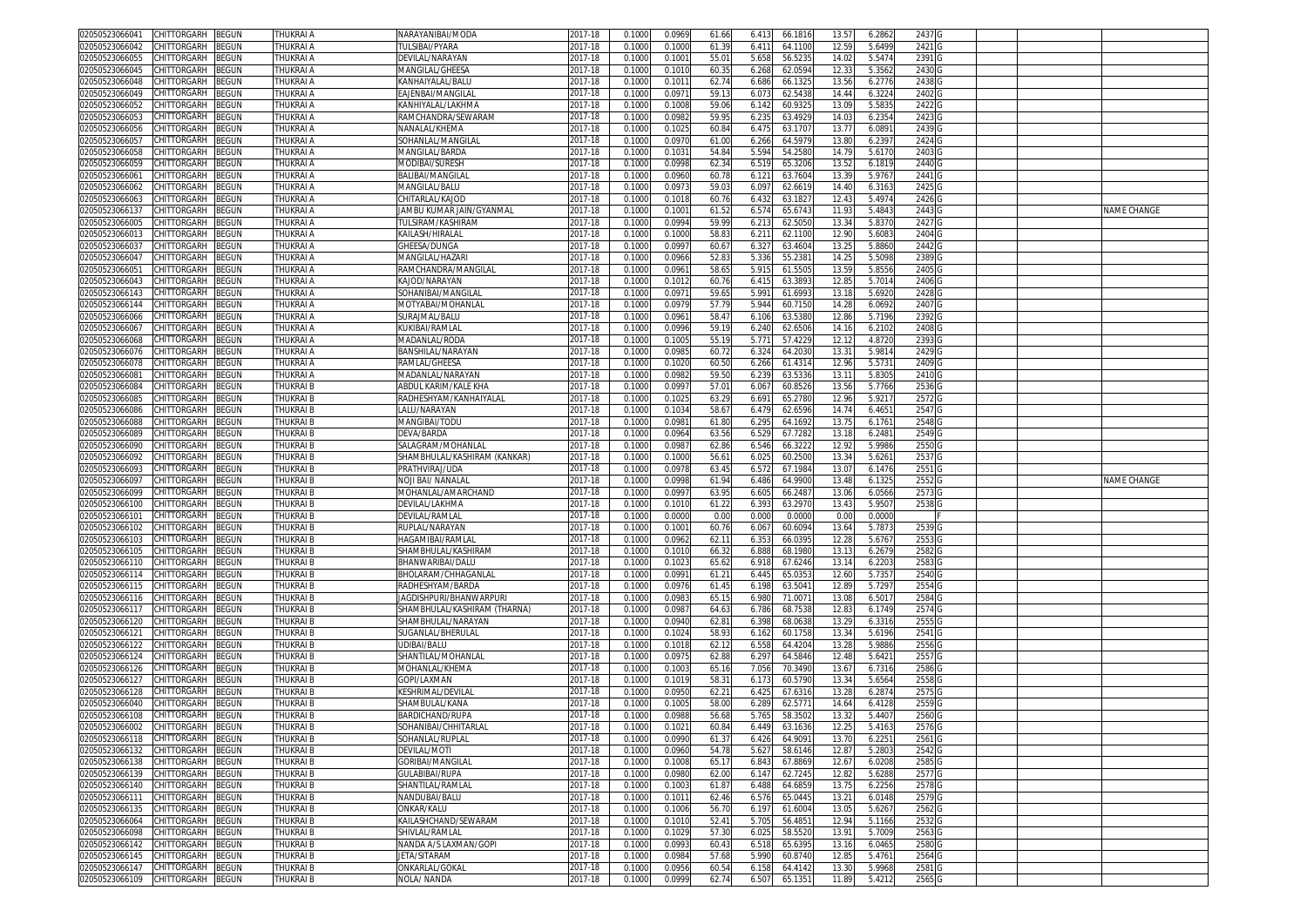| 02050523066148                   | CHITTORGARH        | BEGUN        | THUKRAI B        | NANALAL/BARDA                     | 2017-18     | 0.1000 | 0.100  | 60.22 | 6.444 | 64.247  | 14.20             | 6.3857 | 2543   |  |             |
|----------------------------------|--------------------|--------------|------------------|-----------------------------------|-------------|--------|--------|-------|-------|---------|-------------------|--------|--------|--|-------------|
| 2050523066149                    | CHITTORGARH        | <b>BEGUN</b> | THUKRAI B        | KANHIYALAL@KHANA/BARDA            | 2017-18     | 0.1000 | 0.100  | 61.3  | 6.550 | 65.3041 | 12.85             | 5.8744 | 2544   |  |             |
| 2050523066150                    | CHITTORGARH        | <b>EGUN</b>  | THUKRAI B        | SARJUBAI/JEETMAL D/O HAGAMI BAI   | 2017-18     | 0.1000 | 0.100  | 63.1  | 6.744 | 66.9048 | 12.7              | 5.9804 | 2566   |  |             |
| 02050523066023                   | CHITTORGARH        | <b>BEGUN</b> | THUKRAI B        | VIOHANLAL/KASHIRAM                | 2017-18     | 0.1000 | 0.099  | 59.7  | 6.07  | 61.1996 | 13.60             | 5.8261 | 2545   |  |             |
|                                  |                    |              |                  |                                   |             |        |        |       |       |         |                   |        |        |  |             |
| 02050523066030                   | CHITTORGARH        | <b>BEGUN</b> | THUKRAI B        | GHANSHYAM/LAXMINARAYAN            | 2017-18     | 0.100  | 0.099  | 56.7  | 5.87  | 59.065  | 11.56             | 4.7793 | 2533   |  |             |
| 2050523066050                    | CHITTORGARH        | <b>BEGUN</b> | THUKRAI B        | KASHIRAM/BHUWANA                  | 2017-18     | 0.1000 | 0.100  | 59.9  | 6.27  | 62.582  | 12.26             | 5.3704 | 2567   |  |             |
| 0205052306607                    | CHITTORGARH        | <b>EGUN</b>  | THUKRAI B        | SHAMBHUPURI/ BHANWARPURI          | $2017 - 18$ | 0.100  | 0.100  | 60.9  | 6.369 | 63.184  | 12.35             | 5.4627 | 2568   |  |             |
| 2050523066075                    | CHITTORGARH        | <b>EGUN</b>  | <b>THUKRAI B</b> | CHHUNILAL/BHAWANA                 | 2017-18     | 0.1000 | 0.097  | 62.1  | 6.386 | 65.497  | 13.09             | 6.001  | 2569   |  |             |
| 12050523066095                   | CHITTORGARH        | <b>EGUN</b>  | THUKRAI B        | SHANKERLAL/ MANGILAI              | 2017-18     | 0.100  | 0.099  | 64.6  | 6.740 | 68.012  | 13.20             | 6.284  | 2570   |  |             |
| 02050523066119                   | CHITTORGARH        | <b>BEGUN</b> | THUKRAI B        | JAGDISH/BALU                      | 2017-18     | 0.1000 | 0.100  | 62.3  | 6.63  | 66.390  | 12.7              | 5.907  | 2571   |  |             |
| 02050523066130                   | CHITTORGARH        | <b>EGUN</b>  | THUKRAI B        | ABDUL LATIF/ KALE KHA             | 2017-18     | 0.100  | 0.099  | 55.3  | 5.990 | 59.960  | 13.5              | 5.6998 | 2534   |  |             |
| 02050523066136                   | CHITTORGARH        | <b>BEGUN</b> | <b>THUKRAI B</b> | SANJAYKUMARSHARMA/GISHA           | 2017-18     | 0.100  | 0.099  | 56.9  | 6.08  | 61.177  | 14.36             | 6.1491 | 2546   |  |             |
|                                  |                    |              |                  |                                   |             |        |        |       |       |         |                   |        |        |  |             |
| 02050523066131                   | CHITTORGARH        | <b>BEGUN</b> | THUKRAI B        | RAMCHANDRA/RAMPAI                 | 2017-18     | 0.100  | 0.099  | 56.5  | 5.83  | 58.850  | 13.54             | 5.5776 | 2535   |  |             |
| 02050523082156                   | CHITTORGARH        | <b>BEGUN</b> | SRINAGAR A       | <b><i>FARACHAND/JAGANNATH</i></b> | 2017-18     | 0.100  | 0.098  | 60.4  | 6.41  | 65.172  | 13.34             | 6.0860 | 2297   |  |             |
| 02050523082094                   | CHITTORGARH        | <b>BEGUN</b> | SRINAGAR A       | MANGILAL/HIRA BALA                | 2017-18     | 0.100  | 0.095  | 59.1  | 5.87  | 61.821  | 12.12             | 5.2447 | 2298   |  |             |
| 02050523082101                   | CHITTORGARH        | <b>BEGUN</b> | SRINAGAR A       | KANHAIYALAL/GHEESA                | 2017-18     | 0.1000 | 0.097  | 61.2  | 6.41  | 65.546  | 12.32             | 5.6530 | 2321   |  |             |
| 2050523082075                    | <b>HITTORGARH</b>  | <b>BEGUN</b> | SRINAGAR A       | DEVILAL/BHANWARLAI                | 2017-18     | 0.100  | 0.097  | 62.4  | 6.660 | 68.659  | 12.3              | 5.9449 | 2346   |  |             |
| 02050523082076                   | CHITTORGARH        | BEGUN        | SRINAGAR A       | RAMKANYABAI/KAILASH               | 2017-18     | 0.1000 | 0.100  | 60.1  | 6.525 | 64.7964 | 11.61             | 5.266  | 2347   |  |             |
| 02050523082082                   | CHITTORGARH        | BEGUN        | SRINAGAR A       | DEVILAL/MANGILAL                  | 2017-18     | 0.1000 | 0.1002 | 59.6  | 6.289 | 62.7645 | 12.17             | 5.3467 | 2299   |  |             |
| 02050523082091                   | CHITTORGARH        | BEGUN        | SRINAGAR A       | MOHANLAL/GHEESA                   | 2017-18     | 0.1000 | 0.095  | 62.3  | 6.61  | 69.308  | 11.86             | 5.7542 | 2322   |  |             |
|                                  |                    |              |                  |                                   |             |        |        |       |       |         |                   |        |        |  |             |
| 2050523082095                    | CHITTORGARH        | BEGUN        | SRINAGAR A       | DHANNALAL/LAXMAN                  | 2017-18     | 0.100  | 0.098  | 63.6  | 6.776 | 69.142  | $11.2^{\circ}$    | 5.4259 | 2353   |  |             |
| 02050523082113                   | CHITTORGARH        | <b>BEGUN</b> | SRINAGAR A       | MANGILAL/BARDA                    | 2017-18     | 0.1000 | 0.098  | 63.4  | 6.758 | 68.888  | 13.01             | 6.2734 | 2348   |  |             |
| 02050523082124                   | CHITTORGARH        | BEGUN        | SRINAGAR A       | BARDA/GHEESA                      | 2017-18     | 0.1000 | 0.1002 | 58.2  | 6.212 | 61.9960 | 12.16             | 5.2770 | 2300   |  |             |
| 02050523082142                   | CHITTORGARH        | BEGUN        | SRINAGAR A       | MANGILAL/CHUNNILAL                | 2017-18     | 0.1000 | 0.101  | 61.5  | 6.536 | 64.585  | 12.3              | 5.5927 | 2323   |  |             |
| 2050523082143                    | CHITTORGARH        | <b>BEGUN</b> | SRINAGAR A       | <b>MOHANLAL/PITHA</b>             | 2017-18     | 0.1000 | 0.097  | 55.2  | 5.58  | 57.567  | 13.20             | 5.319  | 2301   |  |             |
| 02050523082079                   | CHITTORGARH        | <b>EGUN</b>  | SRINAGAR A       | GITABAI/NARAYAN                   | 2017-18     | 0.100  | 0.099  | 56.5  | 5.87  | 59.253  | 11.73             | 4.8654 | 2302   |  |             |
| 2050523082092                    | CHITTORGARH        | <b>BEGUN</b> | SRINAGAR A       | NATHULAL/GHEESA                   | 2017-18     | 0.1000 | 0.100  | 55.8  | 5.995 | 59.770  | 15.54             | 6.5013 | 2289   |  |             |
| 02050523082049                   | CHITTORGARH        | <b>BEGUN</b> | SRINAGAR A       | DOLIBAI/GHEESALAI                 | 2017-18     | 0.1000 | 0.100( | 57.69 | 6.03  | 59.970  | 10.8              | 4.533  | 2324   |  |             |
| 2050523082014                    | CHITTORGARH        | BEGUN        | SRINAGAR A       | JAMNALAL/NARAYAN                  |             |        | 0.099  |       |       | 62.303  | 14.3              |        | 2325   |  |             |
|                                  |                    |              |                  |                                   | 2017-18     | 0.100  |        | 58.1  | 6.168 |         |                   | 6.2672 |        |  |             |
| 02050523082019                   | CHITTORGARH        | <b>BEGUN</b> | SRINAGAR A       | JAGDISH A/S NARAYAN/ PYARA        | 2017-18     | 0.1000 | 0.099  | 56.1  | 5.966 | 59.719  | 12.10             | 5.0581 | 2303   |  |             |
| 02050523082044                   | CHITTORGARH        | <b>BEGUN</b> | SRINAGAR A       | PYARA/DUNGA                       | 2017-18     | 0.1000 | 0.100( | 57.7  | 6.250 | 62.127  | 12.25             | 5.3270 | 2304   |  |             |
| 02050523082067                   | CHITTORGARH        | <b>EGUN</b>  | SRINAGAR A       | onkar/Barda                       | 2017-18     | 0.100  | 0.099  | 56.9  | 6.13  | 61.596  | 12.3 <sup>0</sup> | 5.3426 | 2305   |  |             |
| 2050523082073                    | CHITTORGARH        | ፡EGUN        | SRINAGAR A       | RATANLAL/RAMA                     | 2017-18     | 0.1000 | 0.100  | 56.0  | 5.942 | 59.420  | 13.99             | 5.8194 | 2290   |  |             |
| 02050523082074                   | CHITTORGARH        | ፡EGUN        | SRINAGAR A       | GANGABAI/PRABHULAL                | 2017-18     | 0.1000 | 0.099  | 55.0  | 5.74  | 57.989  | 15.1              | 6.1335 | 2306   |  | NAME CHANGE |
| 02050523082077                   | CHITTORGARH        | <b>BEGUN</b> | SRINAGAR A       | PYARIBAI/ONKAR                    | 2017-18     | 0.1000 | 0.099  | 57.3  | 6.037 | 60.673  | 12.73             | 5.4067 | 2307   |  |             |
| 02050523082078                   | CHITTORGARH        | <b>EGUN</b>  | SRINAGAR A       | )UDHA/ PITHA                      | 2017-18     | 0.100  | 0.100  | 58.1  | 6.23  | 62.091  | 14.6              | 6.350  | 2308   |  |             |
|                                  | CHITTORGARH        |              |                  | <b>DHANNALAL/ HEERA RAIGOR</b>    |             |        |        |       |       |         |                   |        |        |  |             |
| 02050523082080                   |                    | <b>BEGUN</b> | SRINAGAR A       |                                   | 2017-18     | 0.1000 | 0.1006 | 58.0  | 6.138 | 61.013  | 12.16             | 5.1933 | 2326   |  |             |
| 1205052308208                    | <b>HITTORGARH</b>  | ፡EGUN        | SRINAGAR A       | BAPULAL/ CHHOGALAI                | 2017-18     | 0.100  | 0.100  | 54.7  | 5.744 | 57.268  | 13.8              | 5.567  | 2309   |  |             |
| 02050523082083                   | <b>CHITTORGARH</b> | <b>BEGUN</b> | SRINAGAR A       | ONKAR/RAMA                        | 2017-18     | 0.100  | 0.097  | 61.9  | 6.77  | 69.619  | 11.33             | 5.521  | 2327   |  |             |
| 02050523082084                   | CHITTORGARH        | BEGUN        | SRINAGAR A       | DEVILAL/ HEERA                    | 2017-18     | 0.100  | 0.095  | 55.9  | 5.95  | 62.311  | 14.42             | 6.2895 | 2310   |  |             |
| )2050523082085                   | <b>CHITTORGARH</b> | 3EGUN        | SRINAGAR A       | AASHARAM/ NARAYAN                 | 2017-18     | 0.100  | 0.0980 | 61.9  | 6.427 | 65.581  | 13.47             | 6.1839 | 2328   |  |             |
| 02050523082086                   | <b>HITTORGARH</b>  | <b>BEGUN</b> | SRINAGAR A       | RAMCHANDRA/ HEERA                 | 2017-18     | 0.100  | 0.099  | 59.9  | 6.328 | 63.854  | 14.76             | 6.5974 | 2329   |  |             |
| 02050523082087                   | CHITTORGARH        | <b>BEGUN</b> | SRINAGAR A       | KALU/ HEERA                       | 2017-18     | 0.100  | 0.0990 | 59.7  | 6.319 | 63.828  | 12.93             | 5.7767 | 2330 G |  |             |
| 2050523082088                    | CHITTORGARH        | BEGUN        | SRINAGAR A       | RAMESHWAR/ GOPI                   | 2017-18     | 0.100  | 0.0992 | 54.7  | 5.905 | 59.526  | 11.20             | 4.6670 | 2311   |  |             |
| 02050523082090                   | CHITTORGARH        | <b>BEGUN</b> | SRINAGAR A       | BALU/ GOKAL                       |             | 0.1000 | 0.0999 | 61.0  | 6.407 | 64.134  | 13.68             | 6.1416 | 2331   |  |             |
|                                  |                    |              |                  |                                   | 2017-18     |        |        |       |       |         |                   |        |        |  |             |
| 2050523082096                    | CHITTORGARH        | <b>BEGUN</b> | SRINAGAR A       | PANNA/ ONKAR                      | 2017-18     | 0.100  | 0.093  | 58.8  | 6.052 | 64.727  | 13.65             | 6.1848 | 2312   |  |             |
| )2050523082097                   | CHITTORGARH        | <b>BEGUN</b> | SRINAGAR A       | PRAKASH/ PRABHULAL                | 2017-18     | 0.1000 | 0.098  | 56.6  | 6.056 | 61.544  | 13.20             | 5.6864 | 2291   |  |             |
| 2050523082098                    | CHITTORGARH        | <b>BEGUN</b> | SRINAGAR A       | VANIBAI/ PRABHUDAS                | 2017-18     | 0.1000 | 0.099  | 55.4  | 5.87  | 59.134  | 14.03             | 5.8073 | 2292   |  |             |
| 02050523082100                   | CHITTORGARH        | <b>EGUN</b>  | SRINAGAR A       | BHANWARLAL/ DEVILAL               | 2017-18     | 0.1000 | 0.100  | 60.9  | 6.443 | 64.365  | 11.96             | 5.3889 | 2332   |  |             |
| 2050523082102                    | CHITTORGARH        | <b>BEGUN</b> | SRINAGAR A       | KAILASH/DERAM                     | 2017-18     | 0.1000 | 0.099  | 56.2  | 5.910 | 59.2184 | 15.00             | 6.2180 | 2293   |  |             |
| 02050523082103                   | CHITTORGARH        | BEGUN        | SRINAGAR A       | GOPILAL/ PANNA                    | 2017-18     | 0.100  | 0.099  | 59.9  | 6.22  | 62.838  | 13.21             | 5.8107 | 2333   |  |             |
| 2050523082106                    | CHITTORGARH        | <b>BEGUN</b> | SRINAGAR A       | RAMESHWAR/ HEERA                  | 2017-18     | 0.100  | 0.095  | 62.2  | 6.399 | 66.865  | 13.08             | 6.1219 | 2334   |  |             |
| 02050523082107                   | CHITTORGARH        | <b>EGUN</b>  | SRINAGAR A       | MANGILAL/ KAJOD (KHANORIA)        | 2017-18     | 0.1000 | 0.097  | 58.4  | 5.916 | 60.801  | 13.1'             | 5.5799 | 2313   |  |             |
| 02050523082109                   | CHITTORGARH        | BEGUN        |                  |                                   | 2017-18     |        |        |       |       |         |                   | 5.3759 | 2349   |  |             |
|                                  |                    |              | SRINAGAR A       | DEVILAL/ GOKAL                    |             | 0.1000 | 0.101  | 61.93 | 6.609 | 65.306  | 11.76             |        |        |  |             |
| 02050523082112                   | CHITTORGARH        | <b>BEGUN</b> | SRINAGAR A       | NARESH/MANGILAL                   | 2017-18     | 0.100  | 0.091  | 59.1  | 5.905 | 64.747  | 12.68             | 5.7466 | 2335   |  |             |
| 2050523082114                    | CHITTORGARH        | <b>EGUN</b>  | SRINAGAR A       | VARAYANLAL/BHURA                  | 2017-18     | 0.1000 | 0.097  | 63.9  | 6.738 | 68.966  | 12.00             | 5.7931 | 2350   |  |             |
| 02050523082115                   | <b>CHITTORGARH</b> | <b>EGUN</b>  | SRINAGAR A       | JETIBAI/LAKHMA                    | 2017-18     | 0.100  | 0.098  | 57.3  | 5.99  | 60.770  | 15.6              | 6.6744 | 2314   |  | NAME CHANGE |
| 02050523082117                   | CHITTORGARH        | <b>BEGUN</b> | SRINAGAR A       | ALIBAI/ONKAR                      | 2017-18     | 0.1000 | 0.098  | 63.0  | 6.58  | 66.880  | 11.50             | 5.3839 | 2351   |  | NAME CHANGE |
| 02050523082119                   | CHITTORGARH        | BEGUN        | SRINAGAR A       | CHANDIBAI/ONKAR                   | 2017-18     | 0.1000 | 0.096  | 61.8  | 6.63  | 68.726  | 13.54             | 6.5138 | 2336   |  |             |
| 02050523082121 CHILIORGARH BEGUN |                    |              | SRINAGAR A       | )HAPUBAI/ RAMCHANDRA              | 2017-18     | 0.1000 | 0.0998 | 61.28 | 6.469 | 64.8196 | 12.50             | 5.6721 | 2337 G |  |             |
| 02050523082122 CHITTORGARH       |                    | <b>BEGUN</b> | SRINAGAR A       | RADHESHYAM/BADRILAL               | 2017-18     | 0.1000 | 0.1005 | 49.3  | 5.270 | 52.4378 | 14.36             | 5.2712 | 2288   |  |             |
| 02050523082123                   | CHITTORGARH        | BEGUN        | SRINAGAR A       | EJANBAI/DEVILAL                   | 2017-18     | 0.1000 | 0.102  | 59.3  | 6.238 | 61.037  | 11.60             | 4.9563 | 2338 G |  | NAME CHANGE |
|                                  |                    |              |                  |                                   |             |        |        |       |       |         |                   |        |        |  |             |
| 02050523082125                   | CHITTORGARH        | BEGUN        | SRINAGAR A       | KANHAIYALAL/ BHURA KUMHAR         | 2017-18     | 0.1000 | 0.0990 | 56.69 | 5.993 | 60.535  | 13.51             | 5.7248 | 2294   |  |             |
| 02050523082126                   | CHITTORGARH        | BEGUN        | SRINAGAR A       | RADHADEVI/ CHUNNILAL              | 2017-18     | 0.1000 | 0.101  | 57.9  | 6.187 | 61.136  | 13.49             | 5.7731 | 2315 G |  |             |
| 02050523082130                   | CHITTORGARH        | BEGUN        | SRINAGAR A       | NEMICHAND/ DHANNA                 | 2017-18     | 0.1000 | 0.0996 | 58.1  | 6.358 | 63.835  | 13.68             | 6.1131 | 2316 G |  |             |
| 02050523082132                   | CHITTORGARH        | BEGUN        | SRINAGAR A       | PRABHULAL/ CHUNNILAL              | 2017-18     | 0.1000 | 0.0969 | 55.65 | 5.788 | 59.731  | 17.00             | 7.1076 | 2317 G |  |             |
| 2050523082133                    | CHITTORGARH        | BEGUN        | SRINAGAR A       | DEVAJI/ KISHNA                    | 2017-18     | 0.1000 | 0.0997 | 60.3  | 6.413 | 64.323  | 13.18             | 5.9347 | 2339 G |  |             |
| 02050523082134                   | CHITTORGARH        | BEGUN        | SRINAGAR A       | KAILASHCHANDRA/ CHUNNILAL         | 2017-18     | 0.1000 | 0.097  | 61.8  | 6.594 | 67.700  | 13.11             | 6.2124 | 2352 G |  |             |
| 02050523082135 CHITTORGARH       |                    | BEGUN        | SRINAGAR A       | LADULAL/ BHURA                    | 2017-18     | 0.1000 | 0.0975 | 61.96 | 6.382 | 65.4564 | 12.31             | 5.6403 | 2340 G |  |             |
| 02050523082136                   | CHITTORGARH        | BEGUN        | SRINAGAR A       | KANHAIYALAL/ BHERU                | 2017-18     | 0.1000 | 0.1010 | 61.50 | 6.774 | 67.069  | 12.89             | 6.0515 | 2341   |  |             |
| 2050523082138                    | CHITTORGARH        | BEGUN        | SRINAGAR A       | KAILASHIBAI/ DEVILAL              | 2017-18     | 0.1000 | 0.0960 | 60.3  |       | 62.625  | 13.00             | 5.6990 | 2342 G |  |             |
|                                  |                    |              |                  |                                   |             |        |        |       | 6.012 |         |                   |        |        |  |             |
| 02050523082139                   | CHITTORGARH        | BEGUN        | SRINAGAR A       | GITABAI/LAKSHMINARAYAN            | 2017-18     | 0.1000 | 0.101  | 58.3  | 5.780 | 56.722  | 11.20             | 4.4467 | 2345 G |  |             |
| 02050523082140 CHITTORGARH       |                    | <b>BEGUN</b> | SRINAGAR A       | MALTIDEVI/CHOGALAL/PYARCHAND      | 2017-18     | 0.1000 | 0.1011 | 59.43 | 6.384 | 63.1454 | 13.88             | 6.1357 | 2318 G |  |             |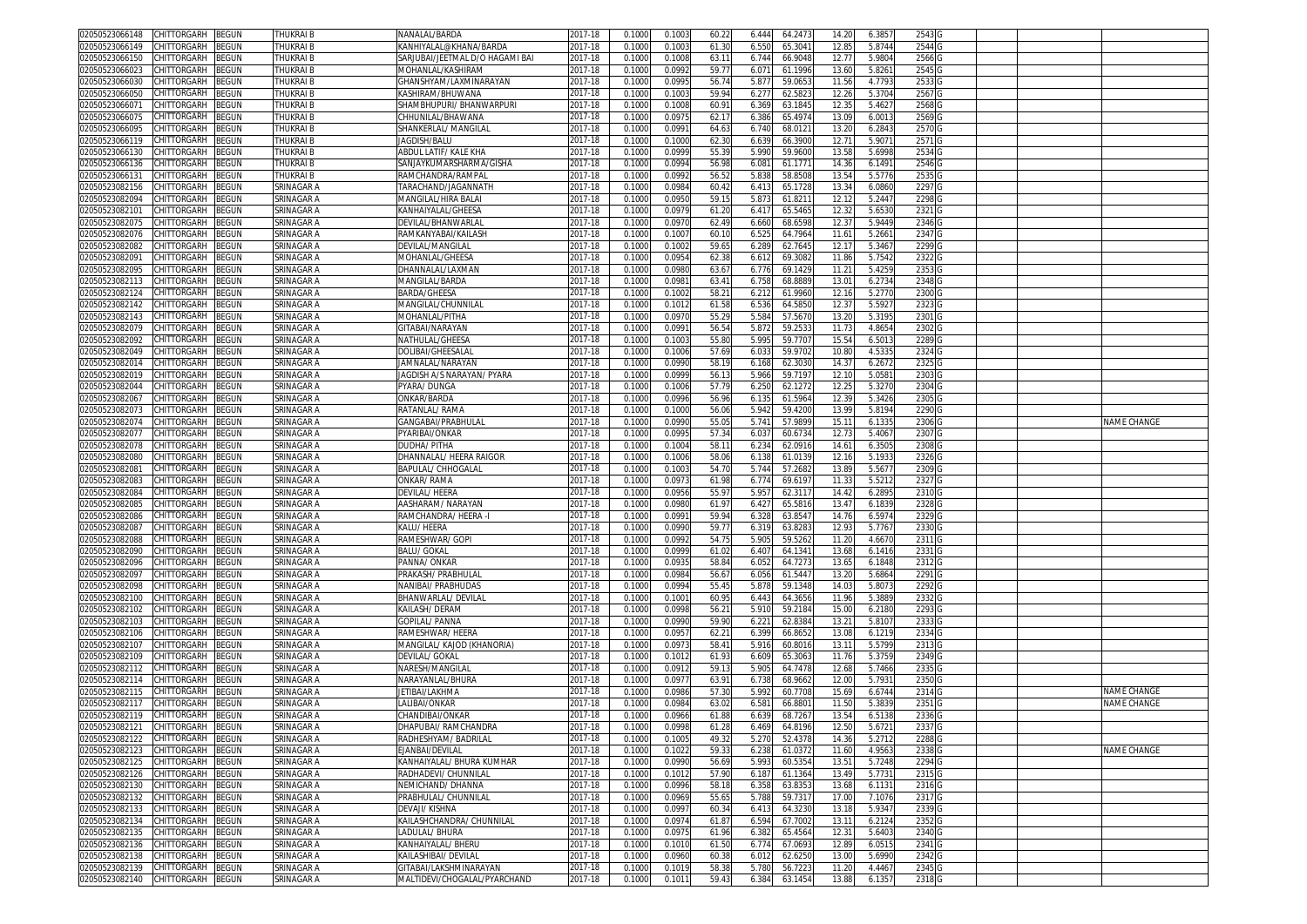| 02050523082144                   | CHITTORGARH        | <b>BEGUN</b> | SRINAGAR A        | KHEMRAJ/ HARLAL            | 2017-18 | 0.1000 | 0.0976 | 58.1  | 6.086 | 62.3566 | 14.99 | 6.5431 | 2343 <sub>C</sub> |  |  |
|----------------------------------|--------------------|--------------|-------------------|----------------------------|---------|--------|--------|-------|-------|---------|-------|--------|-------------------|--|--|
| 02050523082145                   | CHITTORGARH        | 3EGUN        | SRINAGAR A        | SHEESA/ HARLAL             | 2017-18 | 0.1000 | 0.0978 | 60.46 | 6.39  | 65.3476 | 12.57 | 5.7504 | 2344              |  |  |
| 02050523082146                   | CHITTORGARH        | BEGUN        | SRINAGAR A        | <b>DHAPUBAI/ MOHANLAI</b>  | 2017-18 | 0.1000 | 0.0997 | 58.1  | 6.260 | 62.788  | 13.94 | 6.1265 | 2319              |  |  |
| 02050523082155                   | CHITTORGARH        | BEGUN        | SRINAGAR A        | DEVILAL/ KASHIRAN          | 2017-18 | 0.1000 | 0.1010 | 54.7  | 5.750 | 56.930  | 14.96 | 5.9616 | 2320              |  |  |
| 02050523082152                   | CHITTORGARH        | BEGUN        | SRINAGAR A        | CHUNNILAL/DUNGA            | 2017-18 | 0.1000 | 0.101  | 56.0  | 6.01  | 59.339  | 12.8  | 5.3455 | 2295              |  |  |
| 02050523082032                   |                    |              |                   |                            |         |        |        |       |       |         |       |        | 2296              |  |  |
|                                  | CHITTORGARH        | BEGUN        | SRINAGAR A        | DEVILAL/ MIYACHAND         | 2017-18 | 0.1000 | 0.102  | 56.9  | 6.11  | 59.765  | 14.6  | 6.1208 |                   |  |  |
| 02050523082047                   | CHITTORGARH        | BEGUN        | SRINAGAR B        | SHANKARLAL/NANDA           | 2017-18 | 0.100  | 0.0960 | 60.9  | 6.38  | 66.552  | 13.3  | 6.2099 | 2454              |  |  |
| 02050523082024                   | CHITTORGARH        | BEGUN        | SRINAGAR B        | BALU/ HIRA (PANDU)         | 2017-18 | 0.1000 | 0.1008 | 61.2  | 6.716 | 66.627  | 13.28 | 6.1933 | 2478              |  |  |
| 02050523082001                   | CHITTORGARH        | BEGUN        | SRINAGAR B        | BHANWARLAL/BARDA           | 2017-18 | 0.1000 | 0.0986 | 61.1  | 6.48  | 65.791  | 12.3  | 5.6972 | 2455              |  |  |
| 02050523082002                   | CHITTORGARH        | BEGUN        | SRINAGAR B        | DEVA / LALU                | 2017-18 | 0.1000 | 0.098  | 58.9  | 6.31  | 63.886  | 14.09 | 6.3011 | 2446              |  |  |
| 02050523082003                   | CHITTORGARH        | BEGUN        | SRINAGAR B        | RAMCHANDRA/DEVILAI         | 2017-18 | 0.1000 | 0.100  | 63.9  | 6.71  | 66.587  | 13.44 | 6.2642 | 2479              |  |  |
| 02050523082004                   | CHITTORGARH        | BEGUN        | SRINAGAR B        | <b>JEVA/SHOCHAND</b>       | 2017-18 | 0.1000 | 0.0986 | 62.5  | 6.542 | 66.348  | 12.8  | 5.9774 | 2480              |  |  |
| 02050523082005                   | CHITTORGARH        | BEGUN        | SRINAGAR B        | KANHAIYALAL/HIRALAI        | 2017-18 | 0.100  | 0.102  | 59.5  | 6.368 | 62.187  | 14.8  | 6.4727 | 2456              |  |  |
| 02050523082006                   | CHITTORGARH        | <b>EGUN</b>  | SRINAGAR B        | MANGILAL A/S UDA/GISHA     | 2017-18 | 0.1000 | 0.0980 | 63.7  | 6.906 | 70.469  | 11.62 | 5.7324 | 2496              |  |  |
| 02050523082007                   | CHITTORGARI        | <b>EGUN</b>  | SRINAGAR B        | ONKAR/DALLA                | 2017-18 | 0.1000 | 0.097  | 58.5  | 6.126 | 62.895  | 13.95 | 6.1415 | 2457              |  |  |
| 02050523082008                   | <b>CHITTORGARH</b> | <b>EGUN</b>  | SRINAGAR B        | <b>MOHANLAL/MOT</b>        | 2017-18 | 0.1000 | 0.096  | 59.9  |       | 64.184  | 13.0  | 5.8726 | 2458              |  |  |
|                                  |                    |              |                   |                            |         |        |        |       | 6.18  |         |       |        |                   |  |  |
| 02050523082010                   | CHITTORGARI        | ፡EGUN        | SRINAGAR B        | VANDLAL/BHUWANA            | 2017-18 | 0.100  | 0.100  | 64.0  | 6.90  | 68.502  | 11.86 | 5.687  | 2497              |  |  |
| 0205052308201                    | CHITTORGARH        | BEGUN        | SRINAGAR B        | <b>SHEESA/NANDA</b>        | 2017-18 | 0.1000 | 0.1002 | 59.3  | 6.37  | 63.612  | 13.06 | 5.8152 | 2447              |  |  |
| 02050523082012                   | CHITTORGARH        | EGUN         | SRINAGAR B        | <b>JEVILAL/CHHOGA</b>      | 2017-18 | 0.100  | 0.099  | 61.9  | 6.548 | 66.008  | 15.7  | 7.263  | 2481              |  |  |
| 02050523082015                   | CHITTORGARH        | <b>EGUN</b>  | SRINAGAR B        | MOTI/RODA                  | 2017-18 | 0.1000 | 0.0990 | 60.4  | 6.25  | 63.212  | 12.69 | 5.6149 | 2459              |  |  |
| 02050523082016                   | CHITTORGARH        | ፡EGUN        | SRINAGAR B        | <b>DEVA/GHEESA</b>         | 2017-18 | 0.100  | 0.0990 | 61.3  | 6.299 | 63.626  | 12.93 | 5.7592 | 2482              |  |  |
| 02050523082018                   | <b>CHITTORGARH</b> | <b>EGUN</b>  | SRINAGAR B        | (UKA A/S CHUNA/ NARAYAN    | 2017-18 | 0.1000 | 0.0986 | 61.7  | 6.499 | 65.912  | 11.3  | 5.2185 | 2483              |  |  |
| 02050523082020                   | <b>HITTORGARH</b>  | ፡EGUN        | <b>SRINAGAR B</b> | <b>HUNNILAL/GOKU</b>       | 2017-18 | 0.100  | 0.0986 | 60.0  | 6.380 | 64.705  | 13.58 | 6.151  | 2484              |  |  |
| 02050523082021                   | CHITTORGARH        | BEGUN        | SRINAGAR B        | GHEESA A/S BHUWANA/ UDA    | 2017-18 | 0.1000 | 0.1000 | 61.7  | 6.586 | 65.860  | 13.01 | 5.9982 | 2485              |  |  |
| 02050523082022                   | CHITTORGARH        | <b>BEGUN</b> | SRINAGAR B        | PRAKASH/BALU               | 2017-18 | 0.1000 | 0.0958 | 64.2  | 6.949 | 72.536  | 12.61 | 6.4030 | 2498              |  |  |
| 02050523082023                   | CHITTORGARH        | BEGUN        | SRINAGAR B        | .alu/moda                  | 2017-18 | 0.1000 | 0.0996 | 63.5  | 6.616 | 66.425  | 12.09 | 5.6218 | 2499              |  |  |
| 02050523082025                   | CHITTORGARH        | BEGUN        | SRINAGAR B        | SHAMBHULAL/RUPA            | 2017-18 | 0.1000 | 0.0990 | 59.3  | 6.387 | 64.515  | 13.63 | 6.1558 | 2460              |  |  |
|                                  | CHITTORGARH        | BEGUN        | SRINAGAR B        | BADAMBAI/MANGILAI          |         |        | 0.098  | 61.2  | 6.38  | 64.650  |       | 5.7020 | 2486              |  |  |
| 02050523082026                   | CHITTORGARH        |              |                   | KAMLIBAI/BHURA             | 2017-18 | 0.1000 |        |       |       | 66.455  | 12.60 | 5.8148 | 2487              |  |  |
| 02050523082027                   |                    | BEGUN        | SRINAGAR B        |                            | 2017-18 | 0.1000 | 0.097  | 61.4  | 6.506 |         | 12.50 |        |                   |  |  |
| 02050523082028                   | CHITTORGARH        | BEGUN        | SRINAGAR B        | RAMESHWAR/PYARCHAND        | 2017-18 | 0.1000 | 0.097  | 59.2  | 6.259 | 64.194  | 14.59 | 6.5566 | 2461              |  |  |
| 02050523082029                   | CHITTORGARH        | BEGUN        | SRINAGAR B        | <b>SOPILAL/CHUNA</b>       | 2017-18 | 0.1000 | 0.1012 | 59.2  | 6.209 | 61.353  | 13.26 | 5.6944 | 2448              |  |  |
| 02050523082030                   | CHITTORGARH        | <b>BEGUN</b> | SRINAGAR B        | SHANKERLAL/MOT             | 2017-18 | 0.1000 | 0.1000 | 60.2  | 6.444 | 64.440  | 12.94 | 5.8366 | 2462              |  |  |
| 02050523082033                   | CHITTORGARH        | BEGUN        | SRINAGAR B        | <b>HAMKUBAI/DEVA</b>       | 2017-18 | 0.1000 | 0.100  | 60.9  | 6.57  | 65.503  | 13.3  | 6.1117 | 2463              |  |  |
| 02050523082034                   | <b>CHITTORGARH</b> | BEGUN        | SRINAGAR B        | ONKAR A/S PARTHU/ BHUWANA  | 2017-18 | 0.1000 | 0.1000 | 61.1  | 6.626 | 66.2600 | 13.34 | 6.1874 | 2488              |  |  |
| 02050523082035                   | CHITTORGARH        | 3EGUN        | SRINAGAR B        | ANCHIBAI/GOKAL             | 2017-18 | 0.1000 | 0.1000 | 61.6  | 6.533 | 65.330  | 12.83 | 5.8671 | 2489              |  |  |
| 02050523082036                   | CHITTORGARH        | 3EGUN        | SRINAGAR B        | KANA/KALU                  | 2017-18 | 0.1000 | 0.0960 | 58.5  | 6.186 | 64.437  | 13.6  | 6.1664 | 2464              |  |  |
| 0205052308203                    | CHITTORGARH        | BEGUN        | SRINAGAR B        | ALU/GOKAL                  | 2017-18 | 0.1000 | 0.096  | 60.3  | 6.426 | 66.798  | 13.42 | 6.2753 | 2465              |  |  |
| 02050523082038                   | <b>CHITTORGARH</b> | <b>EGUN</b>  | SRINAGAR B        | MOTYABAI/BALU              | 2017-18 | 0.100  | 0.100  | 61.5  | 6.68  | 66.563  | 13.40 | 6.2433 | 2466              |  |  |
| 02050523082040                   | <b>CHITTORGARH</b> | <b>EGUN</b>  | SRINAGAR B        | <b>JAGDISH/GHASI</b>       | 2017-18 | 0.1000 | 0.096  | 58.9  | 6.196 | 64.207  | 13.66 | 6.1396 | 2467              |  |  |
| 02050523082041                   | CHITTORGARH        | BEGUN        | SRINAGAR B        | SOHANLAL/CHUNNILAL         | 2017-18 | 0.100  | 0.099  | 58.4  | 6.24  | 62.966  | 14.7  | 6.4921 | 2468              |  |  |
| 02050523082042                   | CHITTORGARH        | BEGUN        | SRINAGAR B        | SATYANARAYAN/GHEESA        | 2017-18 | 0.1000 | 0.0990 | 57.8  | 6.265 | 63.282  | 13.6  | 6.0559 | 2449              |  |  |
| 02050523082045                   | <b>CHITTORGARH</b> | <b>EGUN</b>  | SRINAGAR B        | <b>DHAPU BAI/GHEESALAI</b> | 2017-18 | 0.100  | 0.100  | 62.7  | 6.609 | 66.024  | 11.9  | 5.5273 | 2469              |  |  |
| 02050523082046                   | CHITTORGARH        | BEGUN        | SRINAGAR B        | ROSHANLAL/MEGHRAJ          | 2017-18 |        | 0.097  |       |       | 68.807  |       |        | 2490              |  |  |
|                                  |                    |              |                   |                            |         | 0.1000 |        | 63.6  | 6.695 |         | 12.80 | 6.1656 |                   |  |  |
| 02050523082050                   | <b>CHITTORGARH</b> | ፡EGUN        | SRINAGAR B        | RAMCHANDRA/DHANNA          | 2017-18 | 0.100  | 0.101  | 57.7  | 6.21  | 61.251  | 13.2  | 5.6806 | 2450              |  |  |
| 02050523082051                   | <b>CHITTORGARH</b> | <b>EGUN</b>  | SRINAGAR B        | SOHANLAL/BARDA             | 2017-18 | 0.1000 | 0.097  | 60.6  | 6.51  | 67.057  | 13.33 | 6.2568 | 2470              |  |  |
| 02050523082052                   | <b>HITTORGARH</b>  | <b>EGUN</b>  | SRINAGAR B        | <b>ASTURI/BARDA</b>        | 2017-18 | 0.1000 | 0.097  | 64.3  | 6.646 | 68.024  | 11.50 | 5.4763 | 2500              |  |  |
| 02050523082054                   | CHITTORGARH        | BEGUN        | SRINAGAR B        | KAJOD/DHANNA               | 2017-18 | 0.1000 | 0.1000 | 59.3  | 6.27  | 62.740  | 13.90 | 6.1047 | 2451              |  |  |
| 02050523082055                   | CHITTORGARH        | EGUN         | SRINAGAR B        | KAILASH/JETA               | 2017-18 | 0.1000 | 0.095  | 64.4  | 6.764 | 70.827  | 14.4  | 7.1444 | 2444              |  |  |
| 02050523082056                   | CHITTORGARH        | BEGUN        | SRINAGAR B        | SUGANLAL/HARLAI            | 2017-18 | 0.1000 | 0.092  | 57.8  | 5.702 | 61.776  | 14.54 | 6.2880 | 2452              |  |  |
| 02050523082057                   | CHITTORGARH        | BEGUN        | SRINAGAR B        | BALULAL/BARDA              | 2017-18 | 0.1000 | 0.098  | 60.9  | 6.408 | 65.188  | 12.37 | 5.6450 | 2491              |  |  |
| 02050523082058                   | CHITTORGARH        | BEGUN        | SRINAGAR B        | BHANWARDAS/BANSHIDAS       | 2017-18 | 0.1000 | 0.0978 | 58.5  | 6.191 | 63.302  | 14.48 | 6.4160 | 2445              |  |  |
| 02050523082061                   | CHITTORGARH        | BEGUN        | SRINAGAR B        | SUNDERBAI/HAZARI           | 2017-18 | 0.1000 | 0.1000 | 62.9  | 6.69  | 66.910  | 12.34 | 5.7794 | 2492              |  |  |
| 02050523082062                   | CHITTORGARH        | BEGUN        | SRINAGAR B        | JDAILAL/MOTILAL            | 2017-18 | 0.1000 | 0.0979 | 62.3  | 6.504 | 66.435  | 13.36 | 6.2133 | 2493              |  |  |
| 02050523082063                   | CHITTORGARH        | BEGUN        | SRINAGAR B        | PYARCHAND/BHUWANA          | 2017-18 | 0.1000 | 0.1007 | 58.46 | 6.213 | 61.698  | 13.26 | 5.7272 | 2453              |  |  |
| 02050523082064                   | CHITTORGARH        | <b>BEGUN</b> | SRINAGAR B        | MOHANLAL/HIRA              | 2017-18 | 0.1000 | 0.101  | 61.7  | 6.443 | 63.792  | 12.3  | 5.5280 | 2471              |  |  |
| 02050523082065                   | CHITTORGARH        | BEGUN        | SRINAGAR B        | MADHAVLAL/CHHOGA           | 2017-18 | 0.1000 | 0.0999 | 62.4  | 6.617 | 66.236  | 12.99 | 6.0224 | 2501              |  |  |
| 02050523082066                   | CHITTORGARH        | BEGUN        | SRINAGAR B        |                            |         |        | 0.0986 |       | 6.87  | 69.746  | 10.3  | 5.0479 |                   |  |  |
|                                  | CHITTORGARH        |              |                   | RATNIBAI/PYARA             | 2017-18 | 0.1000 |        | 65.5  |       |         |       |        | 2510              |  |  |
| 02050523082068                   |                    | BEGUN        | SRINAGAR B        | MANGILAL/KAJOD             | 2017-18 | 0.1000 | 0.0990 | 59.0  | 6.27  | 63.353  | 11.76 | 5.2152 | 2472              |  |  |
| 02050523082069                   | CHITTORGARH        | BEGUN        | SRINAGAR B        | BARDA/PRABHULAI            | 2017-18 | 0.1000 | 0.097  | 59.0  | 6.11  | 63.000  | 14.3  | 6.3147 | 2473              |  |  |
| 02050523082070 CHILLORGARH BEGUN |                    |              | SRINAGAR B        | SHAN I ILAL/DEVILAL        | 2017-18 | 0.1000 | 0.0911 | 63.81 | 6.600 | 61.553  | 11.25 | 5.3197 | 2502              |  |  |
| 02050523082071                   | CHITTORGARH        | <b>BEGUN</b> | SRINAGAR B        | ONKAR/GOPI                 | 2017-18 | 0.1000 | 0.100  | 62.04 | 6.683 | 66.563  | 13.25 | 6.1734 | 2503              |  |  |
| 02050523082048                   | CHITTORGARH        | BEGUN        | SRINAGAR B        | BANSHIDAS/BADRIDAS         | 2017-18 | 0.1000 | 0.1009 | 62.35 | 6.707 | 66.4718 | 12.46 | 5.7977 | 2504              |  |  |
| 02050523082053                   | CHITTORGARH        | BEGUN        | SRINAGAR B        | <b>IIRALAL/UDA</b>         | 2017-18 | 0.1000 | 0.1036 | 58.63 | 6.13  | 59.179  | 14.28 | 5.9156 | 2494              |  |  |
| 02050523082157                   | CHITTORGARH        | BEGUN        | SRINAGAR B        | NANIBAI/KASHIRAM           | 2017-18 | 0.1000 | 0.0980 | 60.63 | 6.418 | 65.4898 | 12.40 | 5.6846 | 2505              |  |  |
| 02050523082141                   | CHITTORGARH        | BEGUN        | SRINAGAR B        | BALULAL/ONKAR              | 2017-18 | 0.1000 | 0.096  | 60.66 | 6.534 | 67.991  | 12.63 | 6.0111 | 2506              |  |  |
| 02050523082127                   | CHITTORGARH        | BEGUN        | SRINAGAR B        | KANHAIYALAL/PYARA          | 2017-18 | 0.1000 | 0.1003 | 59.9  | 6.472 | 64.526  | 13.93 | 6.2924 | 2474              |  |  |
| 02050523082128                   | CHITTORGARH        | <b>BEGUN</b> | SRINAGAR B        | DEVILAL/DEVALAL            | 2017-18 | 0.1000 | 0.0988 | 61.3  | 6.48  | 65.657  | 13.43 | 6.1721 | 2495              |  |  |
| 02050523082129                   | CHITTORGARH        | 3EGUN        | SRINAGAR B        | GOPI/BHUWANA               | 2017-18 | 0.1000 | 0.095  | 62.69 | 6.448 | 67.377  | 12.83 | 6.0513 | 2507              |  |  |
| 02050523082137                   | CHITTORGARH        | <b>BEGUN</b> | SRINAGAR B        | RAMCHANDRA/HIRA II         | 2017-18 | 0.1000 | 0.1000 | 62.6  | 6.480 | 64.8000 | 13.50 | 6.1234 | 2508              |  |  |
| 02050523082116                   | CHITTORGARH        | <b>BEGUN</b> | SRINAGAR B        | RATIRAM/HIRA               | 2017-18 | 0.1000 | 0.0985 | 63.16 | 6.614 | 67.147  | 12.46 | 5.8564 | 2509              |  |  |
| 02050523082150                   | CHITTORGARH        | BEGUN        | SRINAGAR B        | GHEESA/NARAYAN             | 2017-18 | 0.1000 | 0.1008 | 58.6  | 6.33' | 62.886  | 14.45 | 6.3613 | 2475              |  |  |
| 02050523082153                   | CHITTORGARH        | <b>BEGUN</b> | SRINAGAR B        | CHHITAR/LAKKHMA            | 2017-18 | 0.1000 | 0.0987 | 59.34 | 6.477 | 65.623  | 13.95 | 6.4076 | 2476 G            |  |  |
| 02050523082148 CHITTORGARH BEGUN |                    |              | SRINAGAR B        | SUGNA BAI/ GIRDHARI        | 2017-18 | 0.1000 | 0.0990 | 59.13 | 6.386 | 64.5051 | 12.58 | 5.6804 | 2477 G            |  |  |
|                                  |                    |              |                   |                            |         |        |        |       |       |         |       |        |                   |  |  |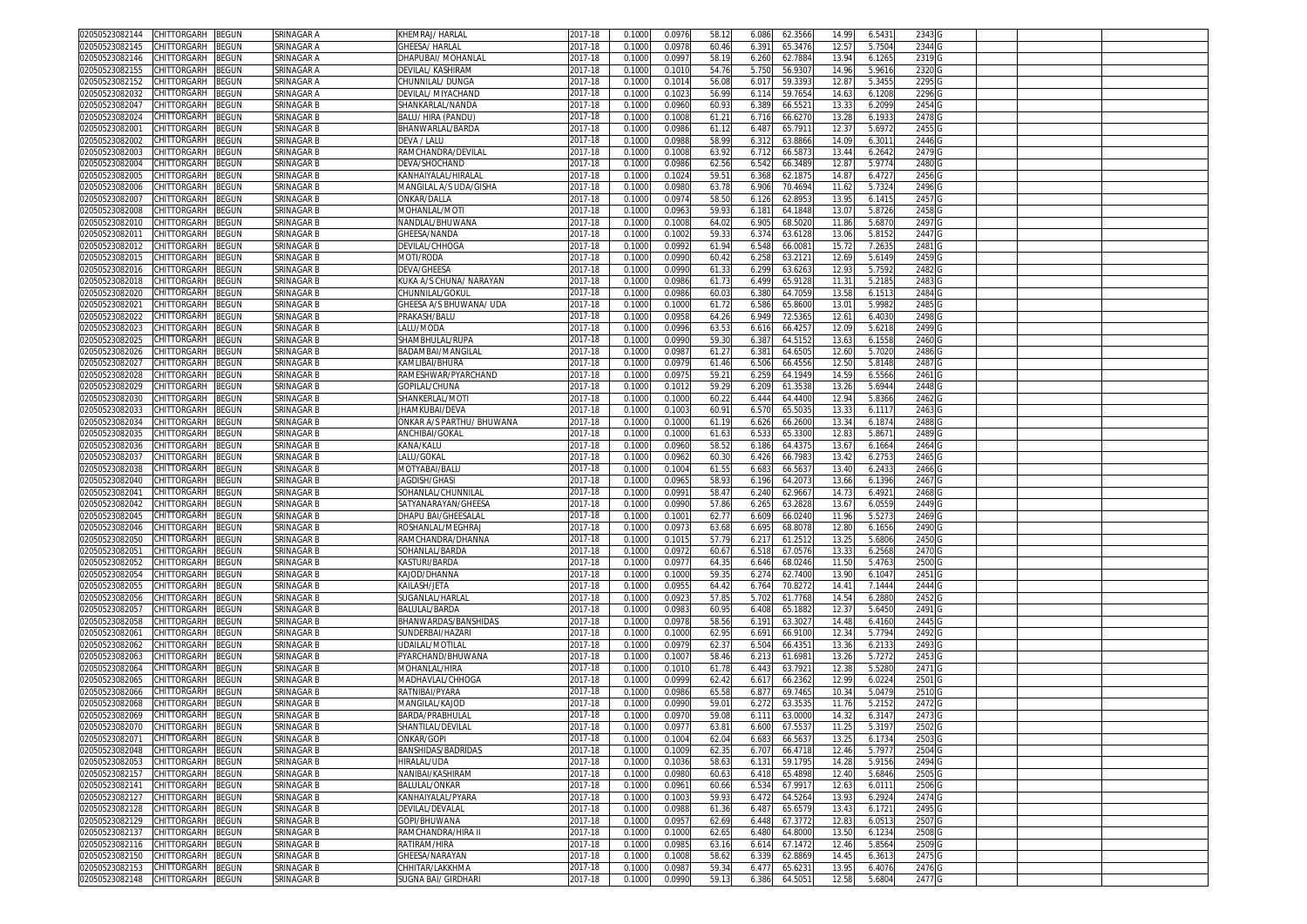| 02050523114037<br>CHITTORGARH<br>BEGUN                                     | GOVINDPURA             | AMERCHAND/CHUNNILAL                   | 2017-18            | 0.1000           | 0.0964           | 56.60             | 5.741<br>59.553                      | 12.72          | 5.3026           | 837 G                     |  |                    |
|----------------------------------------------------------------------------|------------------------|---------------------------------------|--------------------|------------------|------------------|-------------------|--------------------------------------|----------------|------------------|---------------------------|--|--------------------|
| 02050523114001<br>CHITTORGARH<br>3EGUN                                     | GOVINDPURA             | RATIRAM/BHAGIRATH                     | 017-18             | 0.1000           | 0.0989           | 55.96             | 3.342<br>33.791                      | 14.1           | 3.3443           | 849 G                     |  |                    |
| CHITTORGARH<br>3EGUN<br>02050523114003                                     | GOVINDPURA             | GOPILAL/PYARCHAND                     | 2017-18            | 0.1000           | 0.1000           | 59.3              | 6.289<br>62.890                      | 13.7           | 6.0399           | 861 G                     |  |                    |
| 02050523114006<br>CHITTORGARH<br>BEGUN                                     | GOVINDPURA             | NANADRAM/SHOCHAND                     | 2017-18            | 0.1000           | 0.0986           | 60.06             | 6.195<br>62.8296                     | 12.85          | 5.6513           |                           |  |                    |
| 02050523114007                                                             |                        |                                       |                    |                  |                  |                   |                                      |                |                  | 862 G                     |  |                    |
| CHITTORGARH<br>BEGUN                                                       | GOVINDPURA             | MODIRAM A/S BHERU                     | 2017-18            | 0.100            | 0.0994           | 60.0              | 6.274<br>63.118                      | 12.3           | 5.4567           | 851 G                     |  |                    |
| 02050523114012<br>CHITTORGARH<br>BEGUN                                     | GOVINDPURA             | <b>GISHALAL/DEVILAL</b>               | 2017-18            | 0.100            | 0.0986           | 50.2              | 5.078<br>51.5010                     | 13.9           | 5.0114           | 838 <sub>G</sub>          |  |                    |
| CHITTORGARH<br>02050523114015<br>3EGUN                                     | GOVINDPURA             | KELASH CHANDRA DHAKER/MOHAN LAL S/o M | $2017 - 18$        | 0.100            | 0.100            | 57.2              | 6.134<br>61.217                      | 14.45          | 6.1921           | 852 <sub>G</sub>          |  |                    |
| CHITTORGARH<br>02050523114022<br>3EGUN                                     | GOVINDPURA             | GISHA/DHOLA                           | 2017-18            | 0.100            | 0.097            | 57.1              | 5.849<br>59.866                      | 13.97          | 5.8541           | 853 <sub>G</sub>          |  |                    |
| 02050523114026<br>CHITTORGARH<br>3EGUN                                     | GOVINDPURA             | NOLIBAI/NANDA                         | 2017-18            | 0.100            | 0.0996           | 54.1              | 5.56<br>55.91                        | 14.0           | 5.487            | 854 G                     |  |                    |
| 02050523114029<br>CHITTORGARH<br>BEGUN                                     | <b>GOVINDPURA</b>      | SUNDARBAI/BHANWARLAL                  | 2017-18            | 0.100            | 0.098            | 63.47             | 65.408<br>6.410                      | 14.64          | 6.7035           | 871 G                     |  |                    |
| 02050523114032<br>CHITTORGARH<br>3EGUN                                     | GOVINDPURA             | UDAI LAL/PRATHU @ PRATHVIRAJ          | 2017-18            | 0.100            | 0.099            | 59.4              | 6.13<br>61.989                       | 13.6           | 5.9364           | 8630                      |  |                    |
| 02050523114041<br>CHITTORGARH<br>BEGUN                                     | GOVINDPURA             | GISHIBAI/BHANSILAI                    | 017-18             | 0.100            | 0.100            | 59.3              | 6.214<br>61.585                      | 13.8           | 5.9489           | 864 G                     |  |                    |
| CHITTORGARH<br><b>BEGUN</b><br>02050523114050                              | GOVINDPURA             | <b>GOPALLAL/HIRALAL</b>               | 2017-18            | 0.100            | 0.101            | 62.49             | 6.794<br>67.134                      | 14.0           | 6.602            | 834                       |  |                    |
| CHITTORGARH<br>02050523114058                                              |                        |                                       | 2017-18            |                  |                  |                   |                                      |                |                  |                           |  |                    |
| BEGUN                                                                      | GOVINDPURA             | AXMIBAI/JAGNATH/NARAYAN               |                    | 0.100            | 0.099            | 56.19             | 5.82<br>58.492                       | 13.1           | 5.371            | 865                       |  |                    |
| 02050523114009<br>CHITTORGARH<br>3EGUN                                     | <b>GOVINDPURA</b>      | BHURIBAI/NARAYAN                      | 2017-18            | 0.100            | 0.096            | 60.21             | 62.809<br>6.080                      | 13.7           | 6.031            | 866 <sub>C</sub>          |  |                    |
| CHITTORGARH<br>BEGUN<br>02050523114025                                     | GOVINDPURA             | KHANA/GODA                            | 2017-18            | 0.1000           | 0.0989           | 62.0              | 65.541<br>6.482                      | 13.42          | 6.1568           | 850 <sub>G</sub>          |  |                    |
| <b>BEGUN</b><br>02050523114020<br>CHITTORGARH                              | GOVINDPURA             | TULSHIBAI/KANHAIYALAI                 | 017-18             | 0.100            | 0.037            | 61.50             | 2.44<br>65.294                       | 14.3           | 6.5508           | 839                       |  |                    |
| CHITTORGARH<br>BEGUN<br>02050523114023                                     | GOVINDPURA             | SHANTIBAI/UDA                         | 2017-18            | 0.1000           | 0.101            | 58.39             | 6.289<br>62.205                      | 12.45          | 5.4216           | 867 G                     |  |                    |
| CHITTORGARH<br>BEGUN<br>02050523114055                                     | GOVINDPURA             | BARJIBAI/MADHO                        | 2017-18            | 0.1000           | 0.0987           | 54.33             | 5.549<br>56.220                      | 12.92          | 5.0850           | 840 <sub>G</sub>          |  |                    |
| 02050523114061<br>CHITTORGARH<br>BEGUN                                     | GOVINDPURA             | GOPI/RAMA                             | 2017-18            | 0.1000           | 0.097            | 65.7              | 6.66<br>68.520                       | 13.25          | 6.355            | 872 G                     |  |                    |
| CHITTORGARH<br>BEGUN<br>02050523114002                                     | GOVINDPURA             | ONKAR/BALU                            | 2017-18            | 0.1000           | 0.098            | 57.59             | 62.650<br>6.146                      | 14.39          | 6.3104           | 841 G                     |  |                    |
| CHITTORGARH<br>3EGUN<br>02050523114004                                     | GOVINDPURA             | MANGILAL/BHOJA .                      | 2017-18            | 0.1000           | 0.098            | 49.2              | 5.139<br>52.172                      | 13.09          | 4.7805           | 831 G                     |  |                    |
| BEGUN<br>02050523114005<br>CHITTORGARH                                     | GOVINDPURA             | MANGILAL/CHAGNA                       | 2017-18            | 0.1000           | 0.091            | 61.89             | 65.4902<br>6.012                     | 13.04          | 5.9781           | 868 <sub>G</sub>          |  |                    |
|                                                                            |                        |                                       |                    |                  |                  | 54.80             |                                      | 14.07          |                  |                           |  |                    |
| CHITTORGARH<br>BEGUN<br>02050523114008                                     | GOVINDPURA             | BHULIBAI/UDA                          | 2017-18            | 0.1000           | 0.097            |                   | 5.668<br>58.252                      |                | 5.7372           | 842 G                     |  |                    |
| 02050523114019<br>CHITTORGARH<br>BEGUN                                     | GOVINDPURA             | GOPILAL/BALU                          | 2017-18            | 0.1000           | 0.099            | 55.93             | 5.73<br>57.658                       | 14.00          | 5.6503           | 843 G                     |  |                    |
| 02050523114024<br>CHITTORGARH<br>3EGUN                                     | GOVINDPURA             | GEESHA LAL/LALU SUTAR                 | 2017-18            | 0.100            | 0.0989           | 57.68             | 5.958<br>60.242                      | 13.6           | 5.7684           | 844 G                     |  |                    |
| 02050523114028<br>CHITTORGARH<br>BEGUN                                     | GOVINDPURA             | MOHAN/HARIRAM                         | 2017-18            | 0.1000           | 0.103            | 54.04             | 5.898<br>56.875                      | 14.51          | 5.7769           | 835 G                     |  |                    |
| 02050523114030<br>CHITTORGARH<br>BEGUN                                     | GOVINDPURA             | PYARIBAI/NATHU                        | 2017-18            | 0.100            | 0.100            | 57.5              | 6.07<br>60.528                       | 13.9           | 5.902            | 855 G                     |  | NAME CHANGE        |
| 02050523114031<br>CHITTORGARH<br>BEGUN                                     | GOVINDPURA             | MODA/KAJOD                            | 2017-18            | 0.1000           | 0.0964           | 56.8              | 5.886<br>61.058                      | 13.87          | 5.9281           | 845 G                     |  |                    |
| 02050523114033<br>CHITTORGARH<br>3EGUN                                     | <b>GOVINDPURA</b>      | DHULIBAI/DALU                         | 2017-18            | 0.1000           | 0.0988           | 60.9 <sub>1</sub> | 2.255<br>22.823                      | 13.8           | 2.207            | 856 G                     |  |                    |
| CHITTORGARH<br>BEGUN<br>02050523114034                                     | GOVINDPURA             | NANDUBAI/KALU                         | 017-18             | 0.1000           | 0.096            | 58.2              | 5.962<br>61.910                      | 15.0           | 6.5054           | 846 G                     |  |                    |
| 02050523114035<br>CHITTORGARH<br>3EGUN                                     | GOVINDPURA             | KANHAIYALAL/GORILAL                   | 017-18             | 0.100            | 0.096            | 53.9              | 5.476<br>56.570                      | 13.9           | 5.5080           | 8470                      |  |                    |
|                                                                            |                        |                                       |                    |                  |                  |                   |                                      |                |                  |                           |  |                    |
| 02050523114036<br>CHITTORGARH<br>3EGUN                                     | <b>GOVINDPURA</b>      | KOMAL/BANSHILAL A/S LALU DHAKAD       | 017-18             | 0.100            | 0.097            | 61.3              | 6.30<br>64.620                       | 13.2           | 5.984            | 869 <sub>G</sub>          |  | NAME CHANGE        |
| 02050523114038<br>CHITTORGARH<br>BEGUN                                     | <b>GOVINDPURA</b>      | DEUEBAI/KHANIYALAI                    | 2017-18            | 0.100            | 0.0946           | 58.8              | 5.884<br>62.198                      | 13.9           | 6.0606           | 857 <sub>G</sub>          |  |                    |
| 02050523114042<br>CHITTORGARH<br>BEGUN                                     | GOVINDPURA             | MANGILAL/BHAGIRATH                    | 2017-18            | 0.1000           | 0.100            | 58.7              | 6.301<br>62.821                      | 13.74          | 6.0421           | 858 <sub>G</sub>          |  |                    |
| 02050523114044<br><b>CHITTORGARH</b><br>3EGUN                              | GOVINDPURA             | MERAM / HAJARI                        | 2017-18            | 0.100            | 0.0966           | 49.8              | 5.15<br>53.333                       | 14.49          | 5.4095           | 832                       |  |                    |
|                                                                            |                        |                                       |                    |                  |                  |                   |                                      |                |                  |                           |  |                    |
| CHITTORGARH<br>BEGUN<br>02050523114045                                     | GOVINDPURA             | GOKAL/SOCHAND                         | 2017-18            | 0.1000           | 0.099            |                   |                                      | 14.02          |                  | 848 <sub>C</sub>          |  |                    |
| CHITTORGARH                                                                |                        |                                       |                    |                  |                  | 55.7              | 5.626<br>56.713                      |                | 5.5657           |                           |  |                    |
| <b>BEGUN</b><br>02050523114046                                             | GOVINDPURA             | SURESH CHANDRA SUTHAR/GORU            | 2017-18            | 0.100            | 0.097            | 59.9              | 62.696<br>6.13                       | 14.4           | 6.341            | 859 <sub>C</sub>          |  | <b>VAME CHANGE</b> |
| 02050523114047<br>CHITTORGARH<br>3EGUN                                     | GOVINDPURA             | AGDISH/KAJOD                          | 017-18             | 0.100            | 0.098            | 43.79             | 4.24<br>42.925                       | 13.8           | 4.1710           | 4 G                       |  |                    |
| 02050523114048<br>CHITTORGARH<br>3EGUN                                     | GOVINDPURA             | RAMBAKSH/KAJOD                        | 2017-18            | 0.100            | 0.095            | 50.1              | 52.502<br>4.99                       | 13.60          | 4.9978           | 836 G                     |  |                    |
| CHITTORGARH<br>02050523114051<br>3EGUN                                     | GOVINDPURA             | BABU ANSARI /NURHUDIN MOHMMAD         | 2017-18            | 0.1000           | 0.095            | 46.79             | 4.732<br>49.601                      | 15.4           | 5.3511           | 833 G                     |  |                    |
| BEGUN<br>02050523114052<br>CHITTORGARH                                     | GOVINDPURA             | <b>MANGIBAI/LALU</b>                  | 2017-18            | 0.100            | 0.097            | 61.3              | 62.873<br>6.149                      | 12.9           | 5.6770           | 870 <sub>G</sub>          |  |                    |
| CHITTORGARH<br>BEGUN<br>02050523114056                                     | GOVINDPURA             | PARVATI/UDA                           | 2017-18            | 0.1000           | 0.099            | 59.74             | 6.324<br>63.366                      | 14.1           | 6.2941           | 860 <sub>G</sub>          |  |                    |
| BEGUN<br>CHITTORGARH<br>02050523115008                                     | SHODARSHANPURA         | NANADLAL/GISHA                        | 2017-18            | 0.1000           | 0.1007           | 58.92             | 6.195<br>61.519                      | 15.1           | 6.5285           | 776 G                     |  |                    |
| CHITTORGARH<br>BEGUN<br>02050523115009                                     | SHODARSHANPURA         | BHERULAL/BHURA                        | 2017-18            | 0.1000           | 0.100            | 58.69             | 6.01<br>60.059                       | 13.48          | 5.6668           | 777 G                     |  |                    |
| BEGUN<br>CHITTORGARH<br>02050523115011                                     | SHODARSHANPURA         | PYARCHAND/CHAMP/                      | 2017-18            | 0.1000           | 0.0948           | 61.20             | 6.085<br>64.1878                     | 15.3           | 6.9150           | 784 G                     |  |                    |
| BEGUN<br>02050523115014<br>CHITTORGARH                                     | SHODARSHANPURA         | SARJUBAI/SHAMBULAI                    | 2017-18            | 0.1000           | 0.1004           | 61.3              | 6.254<br>62.290                      | 14.37          | 6.2655           | 778 G                     |  |                    |
|                                                                            |                        |                                       |                    |                  |                  |                   |                                      |                |                  |                           |  |                    |
| CHITTORGARH<br>02050523115018<br>3EGUN                                     | SHODARSHANPURA         | MOTILAL/KESRIMAL                      | 2017-18            | 0.100            | 0.1003           | 60.63             | 6.054<br>60.358                      | 14.1           | 5.9916           | 785 G                     |  |                    |
| CHITTORGARH<br>3EGUN<br>02050523115031                                     | SHODARSHANPURA         | BHANWARLAL/BALL                       | 2017-18            | 0.1000           | 0.1000           | 64.6              | 6.88<br>68.830                       | 12.1           | 5.8393           | 788 <sub>G</sub>          |  |                    |
| 02050523115006<br>CHITTORGARH<br>BEGUN                                     | SHODARSHANPURA         | BARJIBAI/TULSIRAM                     | 2017-18            | 0.1000           | 0.0999           | 62.62             | 6.512<br>65.185                      | 13.94          | 6.3612           | 764 G                     |  |                    |
| 02050523115010<br>CHITTORGARH<br>BEGUN                                     | SHODARSHANPURA         | KELASH CHANDRA/CHAGAN LAL             | 2017-18            | 0.100            | 0.099            | 61.70             | 6.48<br>65.525                       | 14.96          | 6.862            | 766 G                     |  |                    |
| 02050523115001<br>CHITTORGARH<br>3EGUN                                     | SHODARSHANPURA         | UDAILAL/DEVILAL                       | 017-18             | 0.100            | 0.1004           | 57.70             | 6.026<br>60.019                      | 14.7           | 6.2092           | 770 G                     |  |                    |
| CHITTORGARH<br>3EGUN<br>02050523115028                                     | SHODARSHANPURA         | SEVA/KAJOD                            | 2017-18            | 0.100            | 0.103            | 60.49             | 6.412<br>61.832                      | 13.66          | 5.9123           | 767 G                     |  |                    |
| CHITTORGARH<br>BEGUN<br>02050523115033                                     | SHODARSHANPURA         | SHONINBAI/MANGILAL D/O ONKAR          | 2017-18            | 0.1000           | 0.1007           | 62.53             | 6.646<br>65.998                      | 14.7           | 6.805            | 765 G                     |  |                    |
| CHITTORGARH<br>02050523115034<br>BEGUN                                     | SHODARSHANPURA         | HEERA/NATHU                           | 2017-18            | 0.100            | 0.099            | 60.7              | 6.20<br>62.186                       | 10.5           | 4.5704           | 786 G                     |  |                    |
| 02050523115003<br>CHITTORGARH<br>BEGUN                                     | SHODARSHANPURA         | DEVILAL/PYARA                         | 017-18             | 0.1000           | 0.101            | 58.7              | 60.039<br>6.076                      | 14.64          | 6.1533           | 771 G                     |  |                    |
| 02050523115004<br><b>CHITTORGARH</b><br>BEGUN                              | SHODARSHANPURA         | KASIRAM/BALU                          | 2017-18            | 0.100            | 0.101            | 61.8              | 6.560<br>64.694                      | 14.6           | 6.647            | 787 G                     |  |                    |
| 02050523115005<br>CHITTORGARH<br>BEGUN                                     | SHODARSHANPURA         | KAJODIBAI/KHEMRAJ                     | 017-18             | 0.100            | 0.100            | 59.5              | 61.980<br>6.229                      | 14.5           | 6.291            | 772 G                     |  |                    |
|                                                                            |                        |                                       |                    |                  |                  |                   |                                      |                |                  |                           |  |                    |
| 02050523115007<br>CHITTORGARH<br>BEGUN                                     | SHODARSHANPURA         | SUGANCHAND/KAJOD                      | 2017-18            | 0.100            | 0.100            | 62.3              | 6.65<br>66.397                       | 14.7           | 6.845            | 779 G                     |  |                    |
| 02050523115015 CHILLORGARH BEGUN                                           | SHODARSHANPURA         | SHAMBHU LAL/KANA                      | 2017-18            | 0.1000           | 0.1009           | 61.19             | 6.442<br>63.845                      | 14.20          | 6.3467           | 780 G                     |  |                    |
| 02050523115017<br>CHITTORGARH<br><b>BEGUN</b>                              | SHODARSHANPURA         | KAJODIBAI/HEERA                       | 2017-18            | 0.1000           | 0.1002           | 59.8              | 6.220<br>62.0758                     | 15.15          | 6.5834           | 781 G                     |  |                    |
| 02050523115021<br>CHITTORGARH<br>BEGUN                                     | SHODARSHANPURA         | <b>JODHRAJ/BALULAL</b>                | 2017-18            | 0.1000           | 0.1028           | 58.80             | 6.157<br>59.8930                     | 15.53          | 6.5112           | 773 G                     |  |                    |
| BEGUN<br>02050523115025<br>CHITTORGARH                                     | SHODARSHANPURA         | GULABIBAI/DEVA                        | 2017-18            | 0.1000           | 0.099            | 59.0              | 6.122<br>61.713                      | 14.57          | 6.2944           | 768 <sub>G</sub>          |  |                    |
| 02050523115026<br>CHITTORGARH<br>BEGUN                                     | SHODARSHANPURA         | KELASH/MODIRAM                        | 2017-18            | 0.1000           | 0.101            | 58.0              | 5.987<br>58.9852                     | 13.44          | 5.5497           | 774 G                     |  |                    |
| BEGUN<br>02050523115027<br>CHITTORGARH                                     | SHODARSHANPURA         | RADHA BAI/NARAYAN                     | $2017 - 18$        | 0.1000           | 0.1036           | 63.0              | 6.890<br>66.5058                     | 14.1           | 6.5785           | 3 <sub>G</sub>            |  |                    |
| 02050523115030<br>CHITTORGARH<br>BEGUN                                     | SHODARSHANPURA         | MANGILAL/NANA                         | 2017-18            | 0.1000           | 0.1010           | 58.87             | 6.240<br>61.7822                     | 14.06          | 6.0808           | 775 G                     |  |                    |
| CHITTORGARH<br>02050523115032<br>BEGUN                                     | SHODARSHANPURA         | JAGDISHCHANDRA/GOKAL                  | 2017-18            | 0.1000           | 0.1013           | 58.96             | 6.081<br>60.0296                     | 14.69          | 6.1732           | 782 G                     |  |                    |
| CHITTORGARH                                                                |                        |                                       |                    |                  |                  |                   |                                      |                |                  |                           |  |                    |
| 02050523115020<br>BEGUN                                                    | SHODARSHANPURA         | AASHARAM/MODA                         | 2017-18            | 0.1000           | 0.101            | 59.28             | 6.275<br>61.822                      | 15.67          | 6.7816           | 783 G                     |  |                    |
| <b>BEGUN</b><br>02050523115035<br>CHITTORGARH                              | SHODARSHANPURA         | BHANWARLAL/ HAZARI                    | 2017-18            | 0.1000           | 0.0925           | 56.96             | 5.712<br>61.7514                     | 14.50          | 6.2681           | 769 <sub>G</sub>          |  |                    |
| 02050523116001<br>CHITTORGARH<br>BEGUN                                     | BADANPURA              | <b>DEVILAL/KUKA</b>                   | 2017-18            | 0.1000           | 0.101            | 62.84             | 6.742<br>66.7525                     | 13.26          | 6.1958           | 747 G                     |  |                    |
| CHITTORGARH<br>BEGUN<br>02050523116003                                     | BADANPURA              | MOTI/RUPA                             | 2017-18            | 0.1000           | 0.1003           | 60.08             | 6.360<br>63.4098                     | 13.58          | 6.0276           | 754 G                     |  |                    |
| CHITTORGARH<br>BEGUN<br>02050523116004<br>02050523116005 CHITTORGARH BEGUN | BADANPURA<br>BADANPURA | MODIRAM/KALU<br>JIVANI BAI/HIRALAL    | 2017-18<br>2017-18 | 0.1000<br>0.1000 | 0.0993<br>0.0946 | 59.6<br>62.12     | 6.080<br>61.2286<br>6.070<br>64.1649 | 13.57<br>11.99 | 5.8163<br>5.3854 | 755 G<br>756 <sub>G</sub> |  |                    |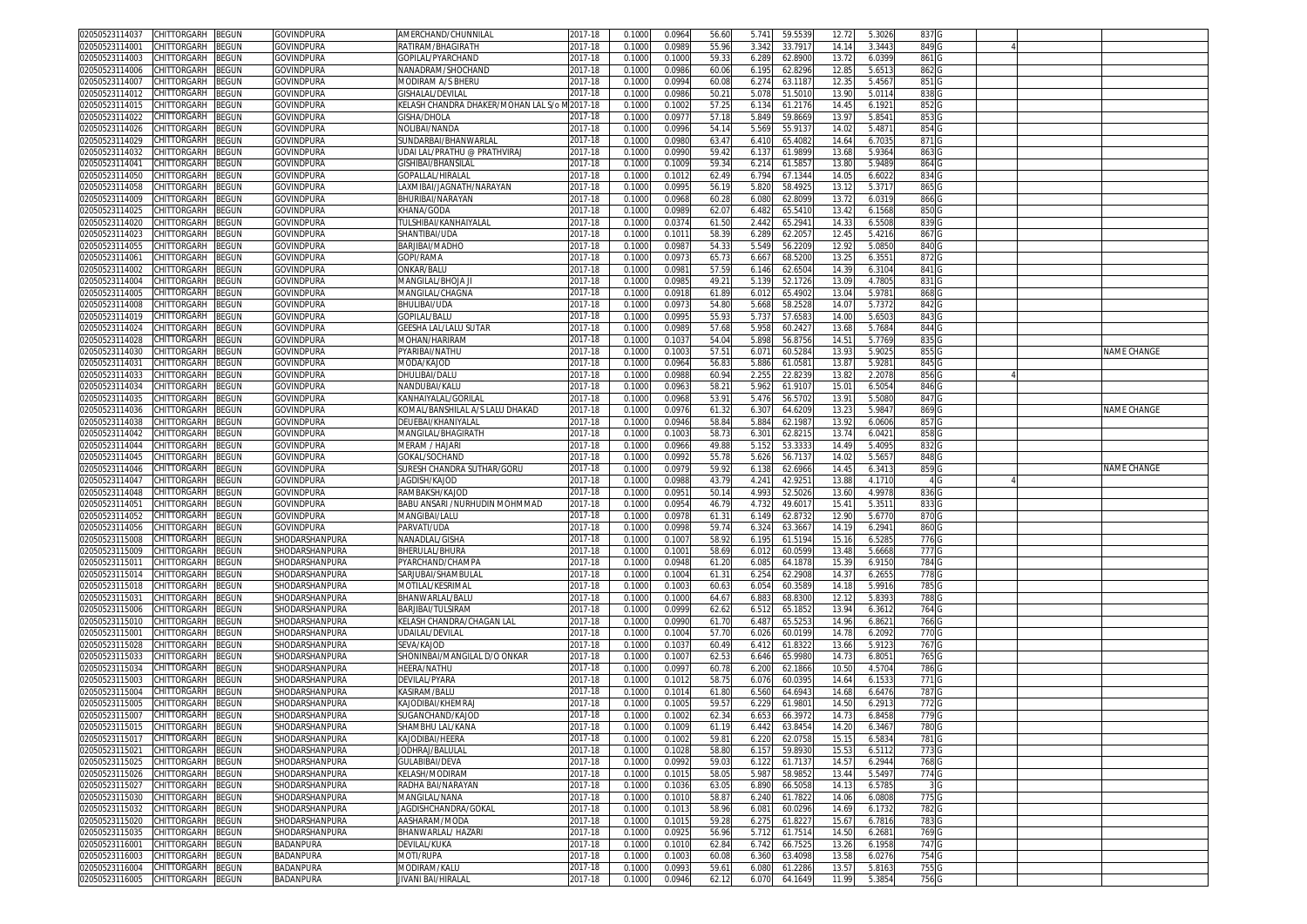| 02050523116012<br>CHITTORGARH<br>BEGUN        | BADANPURA        | BHANWARLAL/KANAIYALAI       | 2017-18 | 0.1000 | 0.103  | 61.06 | 6.324      | 61.1605 | 12.69          | 5.433  | 748 <sub>G</sub> |  |                          |
|-----------------------------------------------|------------------|-----------------------------|---------|--------|--------|-------|------------|---------|----------------|--------|------------------|--|--------------------------|
| CHITTORGARH<br>BEGUN<br>02050523116014        | BADANPURA        | 3HAWANIRAM/VENARAM          | 017-18  | 0.1000 | 0.099  | 63.02 | 6.617      | 66.3026 | 13.77          | 6.391  | 761 <sub>G</sub> |  |                          |
| BEGUN<br>02050523116017<br>CHITTORGARH        | BADANPURA        | LEELABAI/NANALAL            | 2017-18 | 0.1000 | 0.099  | 60.2  | 6.305      | 63.6226 | 13.80          | 6.1458 | 749 G            |  |                          |
| BEGUN<br>02050523116019<br>CHITTORGARH        | BADANPURA        | HIRADAS/RUPDAS              | 2017-18 | 0.1000 | 0.101  | 60.0  | 6.048      | 59.645  | 15.0           | 6.3002 | 750 <sub>G</sub> |  |                          |
|                                               |                  |                             |         |        |        |       |            |         |                |        |                  |  |                          |
| BEGUN<br>02050523116013<br>CHITTORGARH        | BADANPURA        | MODIRAM/RUPA                | 2017-18 | 0.100  | 0.100  | 59.2  | 6.376      | 63.569  | 14.3           | 6.3942 | 751 <sub>G</sub> |  |                          |
| BEGUN<br>02050523116023<br>CHITTORGARH        | BADANPURA        | DEVILAL/LAKHMICHAND         | 2017-18 | 0.100  | 0.102  | 61.2  | 6.31       | 61.892  | 14.23          | 6.1654 | 752 G            |  |                          |
| 02050523116009<br>CHITTORGARH<br>3EGUN        | <b>BADANPURA</b> | ONKAR/BHOLA                 | 2017-18 | 0.100  | 0.100  | 59.60 | 6.51       | 64.806  | 15.44          | 7.004  | 757              |  |                          |
| 02050523116002<br>CHITTORGARH<br>BEGUN        | BADANPURA        | SHEESHIBAI/GHEESALAI        | 2017-18 | 0.100  | 0.098  | 58.69 | 6.095      | 61.878  | 7.68           | 3.3268 | 762              |  | NAME CHANGE              |
| 02050523116008<br>CHITTORGARH<br>3EGUN        | BADANPURA        | BHUWANA/GHEESA              | 2017-18 | 0.100  | 0.099  | 60.66 | 6.34       | 63.557  | 12.8           | 5.7306 | 758              |  |                          |
| 02050523116026<br>CHITTORGARH<br>3EGUN        | BADANPURA        | SEUBAI/DEVA                 | 2017-18 | 0.100  | 0.103  | 56.90 | 5.74       | 55.796  | 15.0           | 5.8624 | 746 <sub>G</sub> |  |                          |
|                                               |                  |                             |         |        |        |       |            |         |                |        |                  |  |                          |
| 02050523116022<br>CHITTORGARH<br>3EGUN        | BADANPURA        | RATNIBAI/KAJOD              | 2017-18 | 0.100  | 0.100  | 61.92 | 6.72       | 67.230  | 14.8           | 7.007  | 763 <sub>G</sub> |  |                          |
| 02050523116027<br>CHITTORGARH<br>BEGUN        | BADANPURA        | <b>MOTYABAI/SEVARAM</b>     | 2017-18 | 0.100  | 0.098  | 61.28 | 6.312      | 63.822  | 14.6           | 6.5448 | 753 G            |  |                          |
| CHITTORGARH<br>BEGUN<br>02050523116020        | BADANPURA        | LALURAM/HARLALG/SJHAMKUBAI  | 2017-18 | 0.100  | 0.099  | 58.69 | 6.07       | 60.943  | 13.9           | 5.930  | 759 G            |  |                          |
| CHITTORGARH<br>02050523116011<br>BEGUN        | BADANPURA        | DHARAMRAJ/ASHARAM A/S MEGHA | 2017-18 | 0.100  | 0.098  | 59.36 | $6.02^{r}$ | 61.376  | 15.6           | 6.723  | 760 <sub>G</sub> |  |                          |
| 02050523117012<br>CHITTORGARH<br>BEGUN        | DEDIYA           | <b>GISHALAL/DEVILAL</b>     | 2017-18 | 0.100  | 0.100  | 60.2  | 6.199      | 61.743  | 12.8           | 5.558  | 624              |  |                          |
| 02050523117004<br>CHITTORGARH<br>BEGUN        | DEDIYA           | KASTURIBAI/NANDA            | 017-18  | 0.100  | 0.098  | 61.32 | 6.272      | 64.000  | 12.44          | 5.573  | 633 G            |  |                          |
| 02050523117006<br>CHITTORGARH<br>BEGUN        | <b>DEDIYA</b>    | UDA/DEVI                    | 2017-18 | 0.100  | 0.096  | 62.26 | 6.31       | 65.781  | 12.7           | 5.8893 | 636              |  |                          |
|                                               |                  | RAMCHANDRA/GANGARAM         |         |        |        |       |            |         |                |        |                  |  |                          |
| 02050523117008<br>CHITTORGARH<br>BEGUN        | DEDIYA           |                             | 017-18  | 0.100  | 0.101  | 60.7  | 6.32       | 62.337  | 12.6           | 5.4986 | 625              |  |                          |
| CHITTORGARH<br>BEGUN<br>02050523117014        | DEDIYA           | IODHA/NARAYAN               | 2017-18 | 0.100  | 0.097  | 59.60 | 6.088      | 62.313  | 14.3           | 6.259  | 619              |  |                          |
| CHITTORGARH<br>BEGUN<br>02050523117001        | DEDIYA           | GISHULAL/KANA               | 2017-18 | 0.100  | 0.100  | 58.29 | 6.162      | 61.313  | 12.52          | 5.3736 | 620 <sub>G</sub> |  |                          |
| 02050523117002<br>CHITTORGARH<br>3EGUN        | DEDIYA           | VANDA/DEVI DAROGA           | 017-18  | 0.100  | 0.100  | 60.3  | 6.23       | 62.245  | 13.8           | 6.025  | 621              |  |                          |
| CHITTORGARH<br>BEGUN<br>02050523117003        | DEDIYA           | SHANKAR/BALU                | 2017-18 | 0.100  | 0.101  | 60.8  | 6.396      | 63.2016 | 12.20          | 5.397  | 626 G            |  |                          |
| 02050523117005<br>CHITTORGARH<br>BEGUN        | DEDIYA           | RAMLAL/DEVILAL              | 017-18  | 0.100  | 0.100  | 60.7  | 6.174      | 61.555  | 13.0           | 5.601  | 627              |  |                          |
| CHITTORGARH<br>BEGUN<br>02050523117007        | <b>DEDIYA</b>    | ONKAR/CHITTAR               | 2017-18 | 0.100  | 0.099  | 62.22 | 6.453      | 64.5946 | 13.44          | 6.077  | 628 G            |  |                          |
|                                               |                  |                             |         |        |        |       |            |         |                |        |                  |  |                          |
| BEGUN<br>02050523117009<br>CHITTORGARH        | <b>DEDIYA</b>    | MOHAN/POKHAR                | 2017-18 | 0.100  | 0.099  | 58.93 | 6.179      | 62.3512 | 12.54          | 5.4734 | 629 G            |  |                          |
| CHITTORGARH<br>BEGUN<br>02050523117010        | <b>DEDIYA</b>    | MANGU/NARAYAN               | 2017-18 | 0.100  | 0.099  | 61.28 | 6.224      | 62.302  | 12.45          | 5.4299 | 634 G            |  |                          |
| BEGUN<br>02050523117013<br>CHITTORGARH        | DEDIYA           | SHANKAR/PYARA               | 2017-18 | 0.100  | 0.101  | 57.98 | 6.245      | 61.2856 | 14.54          | 6.2379 | 630 G            |  |                          |
| CHITTORGARH<br>BEGUN<br>02050523117018        | <b>DEDIYA</b>    | SHYAMLAL/BALU               | 2017-18 | 0.100  | 0.099  | 60.08 | 6.008      | 60.503  | 14.20          | 6.014  | 622 G            |  |                          |
| BEGUN<br>02050523117011<br>CHITTORGARH        | DEDIYA           | CHUNNILAL/PRABHULAL         | 2017-18 | 0.100  | 0.101  | 61.8  | 6.388      | 63.2475 | 11.3           | 5.034  | 631              |  |                          |
| 02050523117015<br>CHITTORGARH<br>3EGUN        | DEDIYA           | DALIBAI/MANGILAL            | 2017-18 | 0.100  | 0.099  | 56.58 | 6.086      | 61.412  | 13.63          | 5.8598 | 617 G            |  |                          |
|                                               |                  |                             |         |        |        |       |            |         |                |        |                  |  |                          |
| 02050523117016<br>CHITTORGARH<br>BEGUN        | DEDIYA           | RAMUBAI/BHERULAI            | 2017-18 | 0.100  | 0.098  | 62.6  | 6.449      | 65.739  | 12.62          | 5.8072 | 635 G            |  |                          |
| CHITTORGARH<br>BEGUN<br>02050523117017        | <b>DEDIYA</b>    | BHERULAL/BHUWANA            | 2017-18 | 0.100  | 0.099  | 59.7  | 6.26       | 63.262  | 13.8           | 6.133  | 632 G            |  |                          |
| 02050523117021<br>CHITTORGARH<br>BEGUN        | DEDIYA           | RAMESHWAR/KANA              | 2017-18 | 0.100  | 0.097  | 60.78 | 6.260      | 64.139  | 13.2           | 5.9403 | 623 G            |  |                          |
| CHITTORGARH<br>3EGUN<br>02050523117019        | DEDIYA           | NANALAL/DEVI                | 2017-18 | 0.100  | 0.099  | 57.7  | 5.948      | 59.539  | 15.3           | 6.385  | 618 G            |  |                          |
| 02050523118002<br>CHITTORGARH<br>BEGUN        | CHEKLI           | <b>BHADRILAL/RUPA</b>       | 2017-18 | 0.100  | 0.098  | 63.0  | 6.719      | 68.561  | 13.8           | 6.623  | 610 <sub>G</sub> |  |                          |
| 02050523118004<br>CHITTORGARH<br>BEGUN        | CHEKLI           | BHANWARLAL/DEVILAL          | 2017-18 | 0.100  |        |       | 6.76       | 67.670  | 11.9           | 5.6609 | 616 G            |  |                          |
|                                               |                  |                             |         |        |        |       |            |         |                |        |                  |  |                          |
|                                               |                  |                             |         |        | 0.100  | 62.9  |            |         |                |        |                  |  |                          |
| CHITTORGARH<br>02050523118005<br>BEGUN        | Chekli           | SHAMBHULAL/RUPA             | 2017-18 | 0.100  | 0.095  | 60.8  | 5.595      | 58.342  | 13.0           | 5.325  | 611              |  |                          |
| CHITTORGARH<br>02050523118006<br>3EGUN        | CHEKLI           | BHANSHILAL/AASHARAM         | 2017-18 | 0.100  | 0.100  | 60.7  | 6.61       | 66.170  | 13.2           | 6.1330 | 612 G            |  |                          |
|                                               |                  |                             |         |        |        |       |            |         |                |        |                  |  | TRANSFER TO Neemuch II / |
| 02050523118010<br>CHITTORGARH<br>BEGUN        | CHEKLI           | KALURAM/RUPA                | 2017-18 | 0.100  | 0.100  | 61.37 | 6.409      | 64.0900 | 14.62          | 6.5587 | 613 G            |  | Kankariyatalai           |
|                                               | :HEKLI           |                             |         |        | 0.099  |       |            |         |                |        |                  |  |                          |
| 02050523118001<br>CHITTORGARH<br>BEGUN        |                  | BABULAL/RAMESHWAR           | 017-18  | 0.100  |        | 60.78 | 6.590      | 66.2978 | 12.9           | 5.987  | 614              |  |                          |
| 02050523118013<br>CHITTORGARH<br>3EGUN        | CHEKLI           | <b>MODIRAM/DEVILAL</b>      | 2017-18 | 0.100  | 0.097  | 62.6  | 6.62       | 67.907  | 11.2           | 5.366  | 615 <sub>G</sub> |  |                          |
| <b>CHITTORGARH</b><br>BEGUN<br>02050523119002 | DHAMANCHA        | DEUBAI/KANHAIYALAL          | 2017-18 | 0.100  | 0.100  | 56.7  | 6.076      | 60.2778 | 13.1           | 5.557  | 797 G            |  |                          |
| 02050523119003<br>CHITTORGARH<br>BEGUN        | DHAMANCHA        | GOKALIBAI/PYARA             | 017-18  | 0.100  | 0.101  | 60.08 | 6.49       | 64.073  | 13.3           | 5.9654 | 817              |  |                          |
| CHITTORGARH<br>02050523119009<br>BEGUN        | DHAMANCHA        | NAVALRAM/LALU               | 2017-18 | 0.100  | 0.096  | 61.84 | 6.352      | 66.0978 | $13.8^{\circ}$ | 6.3895 | 829 G            |  |                          |
| 02050523119011<br>CHITTORGARH<br>3EGUN        | DHAMANCHA        | SUNDARBAI/MIYACHAND         | 017-18  | 0.100  | 0.103  | 61.7  | 6.31       | 61.143  | 12.8           | 5.500  | 830 C            |  |                          |
| CHITTORGARH<br>BEGUN<br>02050523119017        | DHAMANCHA        | SHAMBHULAL/DALU             | 2017-18 | 0.100  | 0.101  |       | 6.106      |         | 14.0           | 5.927  | 798 <sub>G</sub> |  |                          |
|                                               |                  |                             |         |        |        | 58.9  |            | 60.276  |                |        |                  |  |                          |
| CHITTORGARH<br>BEGUN<br>02050523119018        | DHAMANCHA        | SHUKHLAL/KELA               | 017-18  | 0.100  | 0.1002 | 59.60 | 6.14       | 61.347  | 15.4           | 6.635  | 799 G            |  |                          |
| 02050523119028<br>CHITTORGARH<br>BEGUN        | DHAMANCHA        | GHEESALAL/NANA              | 2017-18 | 0.100  | 0.101  | 57.08 | 5.790      | 56.820  | 14.1(          | 5.607  | 800 <sub>G</sub> |  |                          |
| CHITTORGARH<br>BEGUN<br>02050523119034        | DHAMANCHA        | AMNIBAI/DEVILAI             | 2017-18 | 0.100  | 0.102  | 58.1  | 6.004      | 58.862  | 14.33          | 5.9045 | 801              |  |                          |
| CHITTORGARH<br>BEGUN<br>02050523119041        | DHAMANCHA        | JHAMKUBAI/BHAGIRATH         | 2017-18 | 0.100  | 0.000  | 0.00  | 0.000      | 0.000   | 0.00           | 0.0000 |                  |  |                          |
| BEGUN<br>CHITTORGARH<br>02050523119044        | DHAMANCHA        | HIRALAL/GOMA                | 017-18  | 0.100  | 0.102  | 56.68 | 6.291      | 61.435  | 13.7           | 5.8964 | 814              |  |                          |
| CHITTORGARH<br>BEGUN<br>02050523119048        | DHAMANCHA        | JAGNATH/PEMA                | 2017-18 | 0.100  | 0.102  | 52.8  | 5.728      | 55.937  | 13.1           | 5.165  | 802 G            |  |                          |
| CHITTORGARH                                   |                  | BALU/CHUNA                  | 2017-18 | 0.100  | 0.100  |       |            |         |                |        |                  |  |                          |
| BEGUN<br>02050523119049<br>CHITTORGARH        | DHAMANCHA        |                             |         |        |        | 58.7  | 6.261      | 62.6100 | 14.1           | 6.1972 | 803              |  |                          |
| 02050523119059<br>BEGUN                       | DHAMANCHA        | PRAKASHCHANDRA/BHURA        | 2017-18 | 0.100  | 0.100  | 53.1  | 5.446      | 54.460  | 12.86          | 4.902  | 804              |  |                          |
| CHITTORGARH<br>BEGUN<br>02050523119008        | DHAMANCHA        | SUNDRI/MEGHA                | 2017-18 | 0.100  | 0.101  | 63.4  | 6.76       | 66.933  | 13.7           | 6.451  | 818 G            |  |                          |
| CHITTORGARH<br>3EGUN<br>02050523119016        | DHAMANCHA        | SHANKER/PRABHL              | 2017-18 | 0.100  | 0.100  | 56.1  | 5.79       | 57.912  | 12.8           | 5.201  | 824              |  |                          |
| CHITTORGARH<br>BEGUN<br>02050523119001        | DHAMANCHA        | <b>IAGNATH/KALU</b>         | 2017-18 | 0.100  | 0.098  | 53.4  | 5.549      | 56.164  | 13.53          | 5.3194 | 819 G            |  |                          |
| 02050523119005<br>CHITTORGARH<br>BEGUN        | DHAMANCHA        | KANA/NANA                   | 2017-18 | 0.100  | 0.101  | 51.9  | 5.310      | 52.315  | 13.97          | 5.1156 | 791              |  |                          |
| 02050523119020 CHILLORGARH BEGUN              | DHAMANCHA        | NAGGIRAM/DEEPA              | 2017-18 | 0.1000 | 0.1032 | 60.30 | 6.185      | 59.9322 | 14.41          | 6.0454 | 825 G            |  |                          |
|                                               |                  |                             |         |        |        |       |            |         |                |        |                  |  |                          |
| 02050523119024<br>CHITTORGARH<br><b>BEGUN</b> | DHAMANCHA        | PIYARA/HEERA                | 2017-18 | 0.1000 | 0.000  | 0.00  | 0.000      | 0.0000  | 0.00           | 0.0000 |                  |  |                          |
| 02050523119030<br>CHITTORGARH<br>BEGUN        | DHAMANCHA        | <b>JEETA/SHOLA</b>          | 2017-18 | 0.1000 | 0.100  | 58.37 | 6.020      | 60.2000 | 14.99          | 6.3173 | 815 <sub>G</sub> |  |                          |
| 02050523119037<br>CHITTORGARH<br>BEGUN        | DHAMANCHA        | PRATHVIRAJ/MODA             | 2017-18 | 0.1000 | 0.095  | 60.1  | 6.096      | 64.0336 | 14.34          | 6.4275 | 820 G            |  |                          |
| 02050523119043<br>CHITTORGARH<br>BEGUN        | DHAMANCHA        | KAJOD/NANA REGAR            | 2017-18 | 0.1000 | 0.101  | 56.0  | 5.665      | 56.089  | 13.14          | 5.1591 | 816 <sub>G</sub> |  |                          |
| 02050523119045<br>CHITTORGARH<br>BEGUN        | DHAMANCHA        | KUKA/RUPA                   | 2017-18 | 0.100  | 0.100  | 60.96 | 6.357      | 63.316  | 14.04          | 6.2230 | 826 G            |  |                          |
| CHITTORGARH<br>02050523119046<br>BEGUN        | DHAMANCHA        | DEUBAI/KAJOD                | 2017-18 | 0.1000 | 0.099  | 55.86 | 5.690      | 57.301  | 14.04          | 5.631  | 792 G            |  |                          |
|                                               |                  |                             |         |        |        |       |            |         |                |        |                  |  |                          |
| CHITTORGARH<br>BEGUN<br>02050523119055        | DHAMANCHA        | GISHIBAI/RAMLAL             | 2017-18 | 0.100  | 0.103  | 51.0  | 5.275      | 51.1143 | 14.20          | 5.0806 | 805 G            |  |                          |
| 02050523119022<br>CHITTORGARH<br>BEGUN        | DHAMANCHA        | KAMLIBAI/NANDLAL            | 2017-18 | 0.1000 | 0.1008 | 62.0  | 6.476      | 64.2460 | 14.47          | 6.5071 | 827 G            |  |                          |
| 02050523119006<br>CHITTORGARH<br>BEGUN        | DHAMANCHA        | MITTHUSINGH/RAJSINGH        | 2017-18 | 0.1000 | 0.098  | 52.3  | 5.284      | 53.5360 | 14.7           | 5.5350 | 793 G            |  |                          |
| CHITTORGARH<br>02050523119012<br>BEGUN        | DHAMANCHA        | DEVA/HUKMA KUMAWAT          | 2017-18 | 0.1000 | 0.098  | 49.59 | 4.945      | 50.0506 | 13.95          | 4.8873 | 806 G            |  |                          |
| BEGUN<br>02050523119013<br>CHITTORGARH        | DHAMANCHA        | CHATARBHUJ/BHURA            | 2017-18 | 0.1000 | 0.1020 | 59.84 | 6.343      | 62.1863 | 14.42          | 6.2771 | 821 G            |  |                          |
| CHITTORGARH<br><b>BEGUN</b><br>02050523119019 | DHAMANCHA        | RUKMANIBAI/UDA              | 2017-18 | 0.1000 | 0.1008 | 61.96 | 6.408      | 63.5714 | 13.82          | 6.1503 | 789 G            |  |                          |
| 02050523119021 CHITTORGARH BEGUN              | DHAMANCHA        | MOHAN/KHEMA                 | 2017-18 | 0.1000 | 0.1007 | 61.33 | 6.659      | 66.1271 | 14.51          | 6.7162 | 794 G            |  |                          |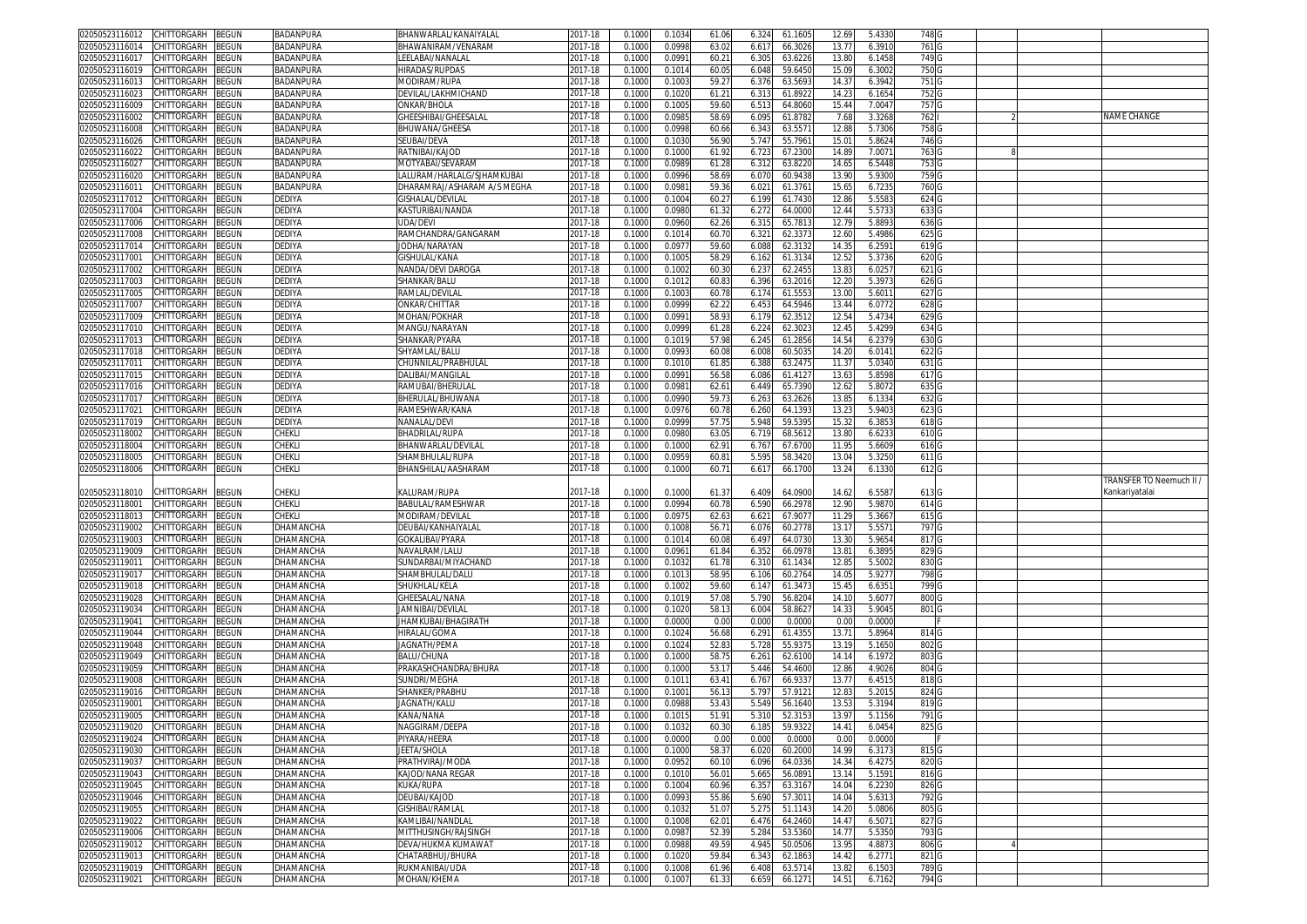| 02050523119023<br>CHITTORGARH<br>BEGUN        | DHAMANCHA      | KAMLIBAI/JAGANNATH           | 2017-18     | 0.1000 | 0.0000 | 0.00  | 0.000<br>0.0000  | 0.00  | 0.0000 |                  |  |                    |
|-----------------------------------------------|----------------|------------------------------|-------------|--------|--------|-------|------------------|-------|--------|------------------|--|--------------------|
| 02050523119025<br>CHITTORGARH<br>BEGUN        | DHAMANCHA      | NANDLAL/RAMCHANDRA           | 2017-18     | 0.1000 | 0.1010 | 58.42 | 5.742<br>56.8515 | 14.43 | 5.7424 | 822              |  |                    |
| CHITTORGARH                                   |                | NANDUBAI/MODA                |             |        |        | 54.8  |                  |       |        |                  |  |                    |
| 3EGUN<br>02050523119027                       | DHAMANCHA      |                              | 2017-18     | 0.1000 | 0.0954 |       | 5.451<br>57.138  | 14.5  | 5.7992 | 807 G            |  |                    |
| CHITTORGARH<br>BEGUN<br>02050523119029        | DHAMANCHA      | BHAGWANBAI/BHANWARLAL        | 017-18      | 0.1000 | 0.097  | 55.3  | 5.081<br>52.273  | 16.9  | 6.2128 | 795 G            |  |                    |
| 02050523119033<br>CHITTORGARH<br>BEGUN        | DHAMANCHA      | DEVILAL/LAKHMA               | 2017-18     | 0.100  | 0.097  | 52.7  | 5.405<br>55.435  | 15.3  | 5.9490 | 808              |  |                    |
| 02050523119035<br>CHITTORGARH<br>BEGUN        | DHAMANCHA      | LALU/RUGNATH                 | 2017-18     | 0.100  | 0.100  | 50.9  | 5.216<br>51.900  | 13.9  | 5.0495 | 809 <sub>G</sub> |  |                    |
| CHITTORGARH<br>02050523119038<br>3EGUN        | DHAMANCHA      | SHANKAR/BALU                 | 2017-18     | 0.100  | 0.101  | 52.54 | 5.554<br>54.665  | 14.3  | 5.483  | 810 <sub>G</sub> |  |                    |
| 02050523119039<br>CHITTORGARH<br>3EGUN        | DHAMANCHA      | MODA/KESHURAM                | 2017-18     | 0.100  | 0.000  | 0.00  | 0.000<br>0.000   | 0.0   | 0.0000 |                  |  |                    |
| 02050523119040<br>CHITTORGARH                 |                |                              |             |        |        |       |                  |       |        |                  |  |                    |
| BEGUN                                         | DHAMANCHA      | DHAPUBAI/RATNA               | 017-18      | 0.100  | 0.096  | 59.5  | 5.88<br>60.764   | 13.49 | 5.7384 | 8230             |  |                    |
| 02050523119042<br>CHITTORGARH<br>BEGUN        | DHAMANCHA      | BANSHILAL/BHUWANA            | 017-18      | 0.1000 | 0.101  | 55.2  | 5.789<br>57.090  | 14.67 | 5.8622 | 796 G            |  |                    |
| 02050523119047<br>CHITTORGARH<br>3EGUN        | DHAMANCHA      | MANGILAL/UDA                 | $2017 - 18$ | 0.100  | 0.0994 | 56.9  | 5.67<br>57.092   | 14.5  | 5.8066 | 790 C            |  |                    |
| 02050523119052<br><b>CHITTORGARH</b><br>BEGUN | DHAMANCHA      | NOLIBAI/SHOLA                | 017-18      | 0.100  | 0.102  | 57.8  | 6.074<br>59.316  | 13.8  | 5.7510 | 811 <sub>G</sub> |  |                    |
| CHITTORGARH<br>BEGUN<br>02050523119053        | DHAMANCHA      | BHAGWANLAL/KUKA              | 2017-18     | 0.100  | 0.100  | 59.4  | 59.831<br>6.03   | 13.2  | 5.537  | 828              |  |                    |
| CHITTORGARH<br>BEGUN<br>02050523119054        | DHAMANCHA      | RADHEYSHYAM/SITARAM          | 2017-18     | 0.1000 | 0.094  | 53.0  | 5.345<br>56.7410 | 12.44 | 4.9409 | 8120             |  |                    |
|                                               |                | RAMCHANDRA/BALU              |             |        |        | 53.7  | 5.52<br>55.808   |       | 5.6880 |                  |  |                    |
| 02050523119056<br>CHITTORGARH<br>3EGUN        | DHAMANCHA      |                              | 017-18      | 0.100  | 0.099  |       |                  | 14.56 |        | 8130             |  |                    |
| CHITTORGARH<br>BEGUN<br>02050523120002        | DHAWLAKUDI     | ITOM\IBAN                    | 2017-18     | 0.1000 | 0.100  | 56.7  | 5.85<br>58.2786  | 15.50 | 6.3236 | 9 G              |  |                    |
| 02050523120004<br>CHITTORGARH<br>3EGUN        | DHAWLAKUDI     | SHANKARLAL/NARAYAN           | 017-18      | 0.100  | 0.102  | 55.3  | 5.89<br>57.784   | 15.6  | 6.310  | 5G               |  |                    |
| 02050523120005<br>CHITTORGARH<br>BEGUN        | DHAWLAKUDI     | RAMIBAI /VENA                | 2017-18     | 0.1000 | 0.0504 | 57.1  | 2.964<br>58.8095 | 14.58 | 6.0014 | 6 G              |  |                    |
| CHITTORGARH<br>BEGUN<br>02050523120006        | DHAWLAKUDI     | PRATAPIBAI/PRABHU RAMA MEENA | 2017-18     | 0.1000 | 0.1049 | 54.2  | 55.262<br>5.797  | 12.26 | 4.7426 | 1 <sub>G</sub>   |  |                    |
| 02050523120008<br>CHITTORGARH<br>BEGUN        | DHAWLAKUDI     | PYARA/NANDA                  | 2017-18     | 0.1000 | 0.1000 | 57.10 | 5.930<br>59.300  | 13.98 | 5.803  | 15 <sub>6</sub>  |  |                    |
| CHITTORGARH<br>BEGUN<br>02050523120013        | DHAWLAKUDI     | SHAMBHU/GISHA                | 2017-18     | 0.1000 | 0.050  | 56.49 | 2.92<br>57.613   | 15.4  | 6.2195 | 10 <sub>G</sub>  |  |                    |
|                                               |                |                              |             |        |        |       |                  |       |        |                  |  |                    |
| CHITTORGARH<br>02050523120015<br>3EGUN        | DHAWLAKUDI     | SANTOSHBAI/KALIYAN           | 2017-18     | 0.1000 | 0.1044 | 54.6  | 5.922<br>56.724  | 13.64 | 5.4162 | 7 G              |  |                    |
| CHITTORGARH<br>BEGUN<br>02050523120020        | DHAWLAKUDI     | NATHU/MODA                   | 017-18      | 0.1000 | 0.049  | 57.23 | 3.025<br>61.6090 | 13.0  | 5.6280 | 11 <sub>G</sub>  |  |                    |
| BEGUN<br>02050523120011<br>CHITTORGARH        | DHAWLAKUDI     | CHOTULAL/PANNA               | 2017-18     | 0.1000 | 0.101  | 54.92 | 5.65<br>55.954   | 13.84 | 5.4206 | 8 G              |  |                    |
| 02050523120014<br>CHITTORGARH<br>BEGUN        | DHAWLAKUDI     | SHANKARLAL/BHANWARLAL        | 2017-18     | 0.1000 | 0.1003 | 57.43 | 5.973<br>59.551  | 17.0  | 7.0904 | 12 G             |  |                    |
| CHITTORGARH<br>3EGUN<br>02050523120017        | DHAWLAKUDI     | NANALAL/GISHA                | 2017-18     | 0.100  | 0.052  | 62.20 | 3.32<br>63.416   | 14.1  | 6.2596 | 16 G             |  |                    |
| 02050523120018<br>CHITTORGARH<br>BEGUN        | DHAWLAKUDI     | ILABAI/HIRANATH              | 017-18      | 0.1000 | 0.102  | 56.60 | 5.992<br>58.458  | 15.21 | 6.2236 | 3 G              |  |                    |
| CHITTORGARH<br>BEGUN<br>02050523120022        | DHAWLAKUDI     | HIRA/GISHA                   | 2017-18     | 0.100  | 0.0999 | 56.8  | 6.046<br>60.520  | 15.1  | 6.4057 | 13 G             |  |                    |
| 02050523120001                                |                |                              |             |        |        |       |                  |       |        |                  |  |                    |
| CHITTORGARH<br>BEGUN                          | DHAWLAKUDI     | )ALICHAND/BHANWERLAL         | 2017-18     | 0.1000 | 0.1000 | 59.1  | 6.39<br>63.910   | 11.57 | 5.1764 | 14 G             |  |                    |
| 02050523120019<br>CHITTORGARH<br>3EGUN        | DHAWLAKUDI     | SHANTIBAI/CHHITAF            | 2017-18     | 0.1000 | 0.0960 | 53.47 | 5.400<br>56.250  | 17.1  | 6.7534 | 2 <sub>G</sub>   |  |                    |
| CHITTORGARH<br>02050523120007<br>BEGUN        | DHAWLAKUDI     | MANGILAL/GISHA               | 2017-18     | 0.1000 | 0.100  | 54.2  | 5.632<br>55.873  | 13.44 | 5.2567 | 4 G              |  |                    |
| 02050523120012<br>CHITTORGARH<br>3EGUN        | DHAWLAKUDI     | BHAWANI/NARAYAN              | 017-18      | 0.100  | 0.000  | 0.00  | 0.001<br>0.000   | 0.0   | 0.0000 |                  |  |                    |
| 02050523121001<br>CHITTORGARH<br>BEGUN        | KULATIYA       | DHANA/SEVA                   | 017-18      | 0.100  | 0.101  | 59.6  | 6.438<br>63.553  | 13.8  | 6.161  | 6420             |  |                    |
| 02050523121002<br>CHITTORGARH<br>BEGUN        | KULATIYA       | ALOLBAI/ONKAR                | 2017-18     | 0.100  | 0.0996 | 58.40 | 58.885<br>5.865  | 15.45 | 6.3685 | 637 G            |  |                    |
|                                               |                |                              |             |        |        |       |                  |       |        |                  |  |                    |
| 02050523121003<br>CHITTORGARH<br>BEGUN        | KULATIYA       | PUSPAKANWAR/DEVISINGH        | 2017-18     | 0.1000 | 0.100  | 63.38 | 6.872<br>68.242  | 13.49 | 6.4443 | 643 G            |  |                    |
| 02050523121004<br>CHITTORGARH<br>3EGUN        | KULATIYA       | AABLABAI/KANA                | 2017-18     | 0.100  | 0.091  | 58.1  | 6.42<br>70.493   | 13.4  | 6.6366 | 638              |  |                    |
|                                               |                |                              |             |        |        |       |                  |       |        |                  |  |                    |
| CHITTORGARH<br>02050523121014<br>BEGUN        | KULATIYA       | RAMSINGH/ROOPSINGH           | 2017-18     | 0.1000 | 0.097  | 59.0  | 64.145<br>6.26   | 13.7  | 6.1737 | 639              |  |                    |
| 02050523121015<br>CHITTORGARH<br>3EGUN        | KULATIYA       |                              | 017-18      | 0.100  | 0.097  |       | 65.066           |       | 7.2649 |                  |  | <b>JAME CHANGE</b> |
|                                               |                | VARAYANKANWAR/JORAWARSINGH   |             |        |        | 61.5  | 6.35             | 15.9  |        | 648              |  |                    |
| CHITTORGARH<br>BEGUN<br>02050523121008        | KULATIYA       | <b>GISHA/MEGHA</b>           | 2017-18     | 0.1000 | 0.101  | 58.50 | 6.234<br>61.479  | 15.4  | 6.6494 | 644              |  |                    |
| CHITTORGARH<br>BEGUN<br>02050523121012        | KULATIYA       | VANDA/KANA                   | 2017-18     | 0.100  | 0.0969 | 60.3  | 65.098<br>6.30   | 13.1  | 5.9829 | 645              |  |                    |
| CHITTORGARH<br>02050523121006<br>3EGUN        | KULATIYA       | SHAMBHULAL/KUKA              | 2017-18     | 0.1000 | 0.1008 | 55.5  | 5.894<br>58.472  | 15.49 | 6.3403 | 640 <sub>C</sub> |  |                    |
| 02050523121013<br>CHITTORGARH<br>BEGUN        | KULATIYA       | ADULAL/KANHAIYALAI           | 017-18      | 0.100  | 0.100  | 58.4  | 60.576<br>6.100  | 13.4  | 5.681  | 646 G            |  |                    |
| CHITTORGARH<br>BEGUN<br>02050523121016        | KULATIYA       | SHANTILAL/BHOJA              | 2017-18     | 0.1000 | 0.100  | 62.6  | 6.594<br>65.611  | 15.25 | 7.0041 | 649 G            |  |                    |
| CHITTORGARH<br>BEGUN<br>02050523121010        | KULATIYA       | ADAVBAI/LADULAL              | 2017-18     | 0.1000 | 0.0988 | 56.0  | 5.92<br>59.989   | 13.50 | 5.6694 | 641 G            |  |                    |
|                                               |                |                              |             |        |        |       |                  |       |        |                  |  |                    |
| CHITTORGARH<br>BEGUN<br>02050523121011        | KULATIYA       | SHAMBULAL/MANGILAL           | 2017-18     | 0.1000 | 0.0982 | 58.90 | 6.260<br>63.747  | 15.14 | 6.7562 | 647 G            |  |                    |
| BEGUN<br>02050523122015<br>CHITTORGARH        | JANDOLA        | GOVARDHANSINGH/KISHORSINGH   | 2017-18     | 0.1000 | 0.091  | 60.1  | 5.410<br>59.450  | 13.8  | 5.780  | 603 G            |  |                    |
| BEGUN<br>02050523122001<br>CHITTORGARH        | <b>JANDOLA</b> | HARISINGH/SHOSINGH           | 2017-18     | 0.1000 | 0.091  | 62.02 | 5.81<br>63.4498  | 14.21 | 6.311  | 607 G            |  |                    |
| 02050523122002<br>CHITTORGARH<br>3EGUN        | JANDOLA        | PANNA/BARDA                  | 2017-18     | 0.100  | 0.0984 | 62.03 | 6.619<br>67.266  | 13.90 | 6.5455 | 604 G            |  |                    |
| 02050523122004<br>CHITTORGARH<br>3EGUN        | <b>JANDOLA</b> | DURGESH/DALU                 | 2017-18     | 0.1000 | 0.0984 | 60.20 | 6.35!<br>64.583  | 13.6  | 6.171  | 602 <sub>G</sub> |  |                    |
| CHITTORGARH<br>BEGUN<br>02050523122012        | JANDOLA        | BAHADURSINGH/DEVISINGH       | 2017-18     | 0.1000 | 0.1000 | 65.16 | 6.711<br>67.110  | 15.61 | 7.3336 | 608 <sub>G</sub> |  |                    |
| CHITTORGARH<br>BEGUN<br>02050523122011        | JANDOLA        | MOTISINGH/MOHANSINGH         | 2017-18     | 0.100  | 0.1000 | 60.46 | 6.08<br>60.810   | 13.5  | 5.7674 | 605 <sub>G</sub> |  |                    |
| CHITTORGARH<br>BEGUN<br>02050523122010        | JANDOLA        | KALYANSINGH/KISHORSINGH      | 2017-18     | 0.100  | 0.095  | 60.2  | 5.76<br>60.535   | 13.3' | 5.6740 | 609 <sub>G</sub> |  |                    |
| CHITTORGARH<br>3EGUN                          |                |                              | 2017-18     | 0.100  | 0.100  |       | 66.400           | 14.0  |        |                  |  |                    |
| 02050523122014                                | <b>JANDOLA</b> | MANSINGH/KANSINGI            |             |        |        | 62.66 | 6.660            |       | 6.5443 | 606 <sub>G</sub> |  |                    |
| CHITTORGARH<br>02050523123001<br>BEGUN        | SAMRO KA LEVA  | CHAGANLAL/JAYRAM             | 017-18      | 0.1000 | 0.0999 | 65.0  | 6.975<br>69.8198 | 13.80 | 6.7443 | 676 G            |  |                    |
| CHITTORGARH<br>02050523123002<br>BEGUN        | SAMRO KA LEVA  | GOPI LAL/LALU                | 2017-18     | 0.100  | 0.098  | 60.6  | 6.23<br>63.622   | 13.54 | 6.030  | 666 <sub>G</sub> |  |                    |
| 02050523123008<br>CHITTORGARH<br>BEGUN        | SAMRO KA LEVA  | VIJAYRAM/NANDA               | 017-18      | 0.1000 | 0.097  | 59.7  | 6.343<br>64.989  | 14.59 | 6.637  | 667 <sub>G</sub> |  |                    |
| 02050523123015<br>CHITTORGARH<br>BEGUN        | SAMRO KA LEVA  | SHANKARIBAI/MAGINATH         | 017-18      | 0.100  | 0.097  | 61.2  | 6.384<br>65.209  | 14.3  | 6.541  | 668              |  |                    |
| 02050523123019<br>CHITTORGARH<br>BEGUN        | SAMRO KA LEVA  | DINESHCHANDRA/DEVILAL        | 017-18      | 0.100  | 0.0986 | 64.8  | 7.01<br>71.176   | 13.3  | 6.641  | 677 G            |  |                    |
| 02050523123020<br>CHITTORGARH<br>BEGUN        | SAMRO KA LEVA  | HIRALAL A/S DEVA/JAIRAM      | 2017-18     | 0.1000 | 0.0999 | 64.0  | 68.298<br>6.82   | 12.98 | 6.205  | 669 G            |  |                    |
|                                               |                |                              | 2017-18     |        |        |       |                  |       |        | 674 G            |  |                    |
| 02050523123005 CHILLORGARH BEGUN              | SAMRO KA LEVA  | ALIBAI/TOODU.                |             | 0.1000 | 0.0950 | 63.60 | 6.378<br>67.1368 | 14.81 | 6.9603 |                  |  |                    |
| 02050523123003<br>CHITTORGARH<br><b>BEGUN</b> | SAMRO KA LEVA  | BHOJRAJ/HUKUMCHAND           | 2017-18     | 0.1000 | 0.0984 | 61.12 | 6.566<br>66.7276 | 12.55 | 5.8621 | 664 G            |  |                    |
| CHITTORGARH<br>02050523123004<br>BEGUN        | SAMRO KA LEVA  | SITARAM/KALU                 | 2017-18     | 0.1000 | 0.0977 | 64.0  | 6.984<br>71.4841 | 11.74 | 5.8743 | 675 G            |  |                    |
| 02050523123010<br>CHITTORGARH<br>BEGUN        | SAMRO KA LEVA  | PIYARIBAI/HUKMA              | 2017-18     | 0.1000 | 0.1004 | 60.0  | 6.556<br>65.2988 | 13.53 | 6.1846 | 670 G            |  |                    |
| 02050523123009<br>CHITTORGARH<br>BEGUN        | SAMRO KA LEVA  | GISHALAL/KALU                | 2017-18     | 0.1000 | 0.0972 | 63.29 | 6.664<br>68.559  | 13.81 | 6.6272 | 671 G            |  |                    |
| BEGUN<br>02050523123006<br>CHITTORGARH        | SAMRO KA LEVA  | PIYARA/ROOPA                 | 2017-18     | 0.1000 | 0.0990 | 63.93 | 6.877<br>69.4646 | 14.19 | 6.9000 | 678 G            |  |                    |
| 02050523123011<br>CHITTORGARH<br><b>BEGUN</b> | SAMRO KA LEVA  | RUKMABAI/KAJOD               | 2017-18     | 0.1000 | 0.0952 | 65.12 | 6.977<br>73.2878 | 14.36 | 7.3670 | 679 G            |  |                    |
|                                               |                | THAMMABAIW/O MANGILAL        |             |        |        |       |                  |       |        |                  |  |                    |
| 02050523123016<br>CHITTORGARH<br>BEGUN        | SAMRO KA LEVA  |                              | 2017-18     | 0.1000 | 0.0986 | 62.0  | 6.546<br>66.3895 | 14.19 | 6.5950 | 672 G            |  |                    |
| 02050523123017<br>CHITTORGARH<br>BEGUN        | SAMRO KA LEVA  | BHOJRAJ/NANDA                | 2017-18     | 0.1000 | 0.1000 | 59.6  | 6.504<br>65.0400 | 13.29 | 6.0507 | 665 G            |  |                    |
| <b>BEGUN</b><br>02050523123018<br>CHITTORGARH | SAMRO KA LEVA  | BHURIBAI/KAJOD               | 2017-18     | 0.1000 | 0.0960 | 59.97 | 6.451<br>67.1979 | 12.46 | 5.8611 | 673 G            |  |                    |
| 02050523123007<br>CHITTORGARH<br>BEGUN        | SAMRO KA LEVA  | <b>BALI BAI/NATHU</b>        | 2017-18     | 0.1000 | 0.0972 | 66.7  | 7.424<br>76.3786 | 13.00 | 6.9503 | 680 G            |  |                    |
| 02050523123012<br>CHITTORGARH<br>BEGUN        | SAMRO KA LEVA  | BALU/NAVLA                   | 2017-18     | 0.1000 | 0.0960 | 63.92 | 6.885<br>71.7188 | 14.53 | 7.2946 | 681 G            |  |                    |
| CHITTORGARH<br>02050523124019<br>BEGUN        | HANOTIYA       | LAKHMICHAND/TARACHAND        | $2017 - 18$ | 0.1000 | 0.0980 | 58.24 | 6.115<br>62.3980 | 15.80 | 6.9014 | 687 G            |  |                    |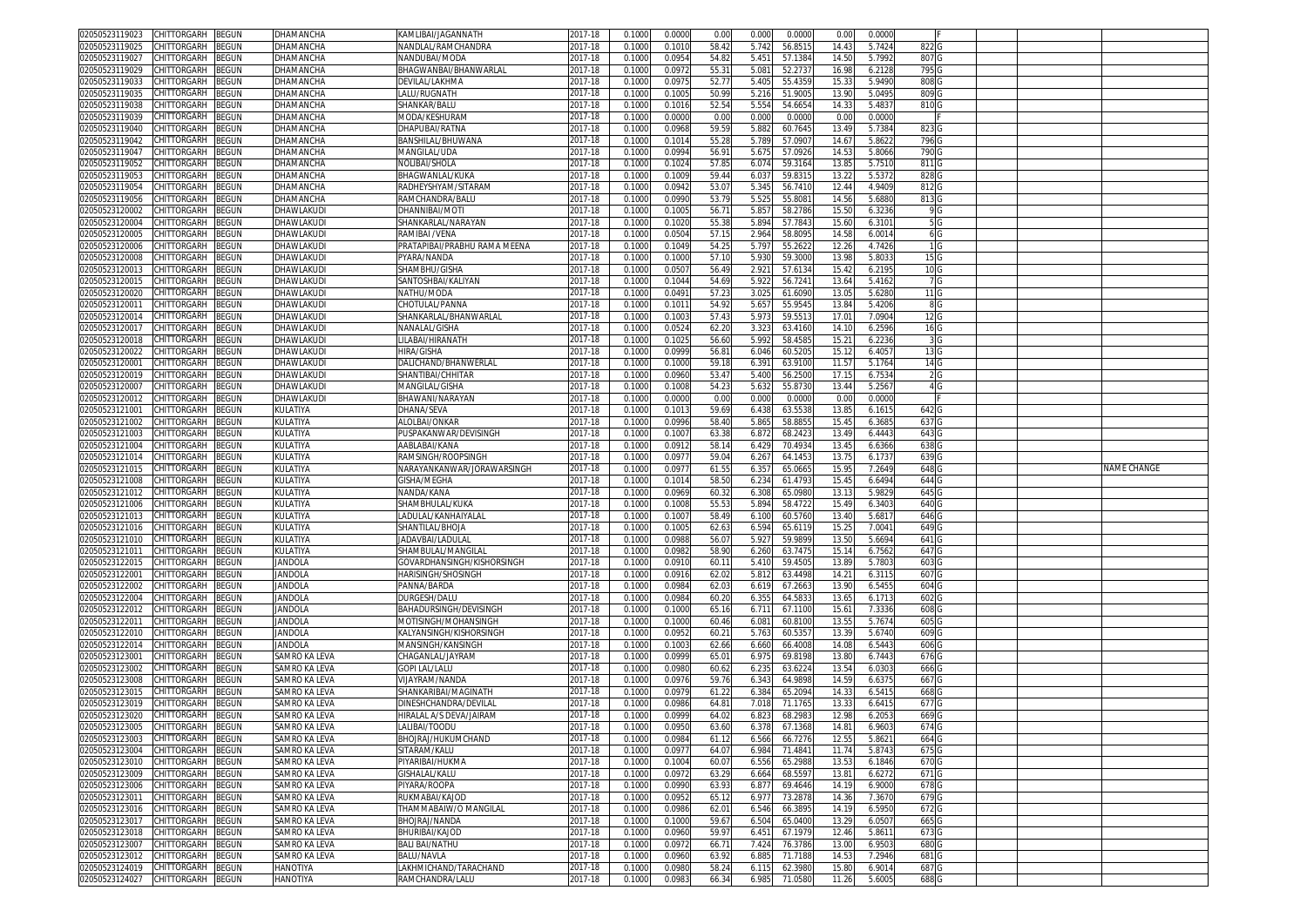| 02050523124001<br>CHITTORGARH<br>BEGUN               | <b>HANOTIYA</b>   | MADHO/NATHU                            | 2017-18 | 0.100  | 0.100  | 63.04          | 6.700 | 66.666  | 12.45             | 5.810  | 682              |  |             |
|------------------------------------------------------|-------------------|----------------------------------------|---------|--------|--------|----------------|-------|---------|-------------------|--------|------------------|--|-------------|
| 02050523124002<br>CHITTORGARH<br>3EGUN               | HANOTIYA          | <b>BHANWERLAL/LALU</b>                 | 2017-18 | 0.100( | 0.096  | 58.8           | 6.193 | 64.3094 | 11.46             | 5.1588 | 704              |  |             |
| 02050523124003<br>CHITTORGARH<br>3EGUN               | <b>HANOTIYA</b>   | UDAYLAL/SHOCHAND                       | 2017-18 | 0.100  | 0.099  | 60.3           | 6.03  | 60.4208 | 13.40             | 5.667  | 689 G            |  |             |
| CHITTORGARH                                          |                   |                                        |         | 0.100  |        |                |       |         |                   |        |                  |  |             |
| 02050523124004<br>BEGUN                              | HANOTIYA          | KAILASH/MEGA                           | 2017-18 |        | 0.095  | 62.02          | 6.264 | 65.5916 | 12.3              | 5.6704 | 705 G            |  |             |
| 02050523124006<br>CHITTORGARH<br>BEGUN               | <b>HANOTIYA</b>   | BALU/NARAYAN                           | 2017-18 | 0.100  | 0.097  | 61.2           | 6.29  | 64.279  | 14.5              | 6.538  | 706 G            |  |             |
| 02050523124007<br>CHITTORGARH<br>BEGUN               | HANOTIYA          | BHUWANA/DEVRAM                         | 2017-18 | 0.100  | 0.101  | 60.40          | 6.37  | 62.704  | 13.4              | 5.9163 | 690              |  |             |
| CHITTORGARH<br>02050523124008<br>3EGUN               | <b>HANOTIYA</b>   | BHERU/LAKHMA                           | 2017-18 | 0.100  | 0.100  | 61.8           | 6.448 | 63.968  | 14.8              | 6.6629 | 691              |  |             |
| CHITTORGARH<br>02050523124009<br>3EGUN               | HANOTIYA          | VANADRAM/HARIRAM                       | 2017-18 | 0.100  | 0.101  | 62.79          | 6.548 | 64.259  | 12.66             | 5.694  | 692              |  |             |
| 0205052312401<br>CHITTORGARH<br>3EGUN                | HANOTIYA          | JDIBAI/RATANLAL                        | 2017-18 | 0.100  | 0.094  | 61.30          | 5.97  | 63.195  | 14.2              | 6.308  | 693              |  |             |
| 02050523124012<br>CHITTORGARH<br>BEGUN               | HANOTIYA          | BALKISHAN A/S MOTHER NANDUBAI S/O TIRL | 2017-18 | 0.100  | 0.099  | 60.05          | 6.297 | 63.159  | 13.64             | 6.030  | 707              |  |             |
| 02050523124013<br>CHITTORGARH<br>3EGUN               | HANOTIYA          | KUKLIBAI/BALU                          | 2017-18 | 0.100  | 0.099  | 62.2           | 6.649 | 67.161  | 12.5              | 5.8998 | 694              |  |             |
|                                                      |                   |                                        |         |        |        |                |       |         |                   |        |                  |  |             |
| 02050523124014<br><b>CHITTORGARH</b><br>BEGUN        | HANOTIYA          | SHANKERLAL/KAJOE                       | 017-18  | 0.100  | 0.101  | 57.30          | 5.804 | 57.351  | 15.6              | 6.262! | 683              |  |             |
| CHITTORGARH<br><b>BEGUN</b><br>02050523124015        | HANOTIYA          | BHANWERLAL/DEVA                        | 2017-18 | 0.100  | 0.100  | 61.66          | 6.54  | 65.319  | 12.6              | 5.793  | 695              |  |             |
| <b>CHITTORGARH</b><br>02050523124016<br>BEGUN        | HANOTIYA          | SITARAM/AMARCHNAD                      | 2017-18 | 0.100  | 0.095  | 59.3           | 5.90  | 61.746  | 10.8              | 4.689  | 711              |  |             |
| 02050523124017<br>CHITTORGARH<br>BEGUN               | HANOTIYA          | <b>GISHALAL/MOTILAL</b>                | 017-18  | 0.100  | 0.098  | 60.9           | 6.374 | 64.645  | 14.0              | 6.3394 | 696 <sub>G</sub> |  |             |
| CHITTORGARH<br>BEGUN<br>02050523124018               | HANOTIYA          | NATHIBAI/CHUNNILA                      | 2017-18 | 0.100  | 0.101  | 60.2           | 6.405 | 62.979  | 14.24             | 6.2776 | 684              |  |             |
| <b>BEGUN</b><br>02050523124021<br>CHITTORGARH        | HANOTIYA          | SHOBHALAL/KHASHIRAN                    | 017-18  | 0.100  | 0.100  | 61.30          | 6.52  | 64.786  | 15.3              | 6.938  | 697              |  |             |
| 02050523124022<br>CHITTORGARH<br>BEGUN               | HANOTIYA          | RUPA/CHAMPA                            | 2017-18 | 0.1000 | 0.094  | 60.09          | 6.155 | 65.132  | 9.00              | 4.103  | 708 <sub>G</sub> |  |             |
| CHITTORGARH<br>BEGUN<br>02050523124023               | HANOTIYA          | HARKUBAI/TODU                          | 2017-18 | 0.100  | 0.098  | 60.44          | 6.104 | 62.0956 | 14.48             | 6.2945 | 698 G            |  |             |
| 02050523124028<br>CHITTORGARH<br>BEGUN               | HANOTIYA          | AMARCHAND/NARAYAN                      | 2017-18 | 0.100  | 0.099  | 62.66          | 6.329 | 63.608  | 13.8              | 6.175  | 699 G            |  |             |
|                                                      |                   |                                        |         |        |        |                |       |         |                   |        |                  |  |             |
| 02050523124035<br>CHITTORGARH<br>BEGUN               | HANOTIYA          | NANDA/AMARCHAND                        | 2017-18 | 0.100  | 0.088  | 62.1           | 5.906 | 66.659  | 14.06             | 6.5608 | 685 G            |  |             |
| CHITTORGARH<br>3EGUN<br>02050523124033               | <b>HANOTIYA</b>   | GISHALAL/BHANWARLA                     | 2017-18 | 0.100  | 0.100  | 62.2           | 6.636 | 66.227  | 12.4 <sup>0</sup> | 5.7905 | 700 <sub>G</sub> |  |             |
| BEGUN<br>02050523124026<br>CHITTORGARH               | HANOTIYA          | NANDLAL/DOLA                           | 2017-18 | 0.100  | 0.099  | 60.98          | 5.993 | 60.535  | 14.48             | 6.136  | 701 G            |  |             |
| BEGUN<br>02050523124005<br>CHITTORGARH               | HANOTIYA          | PYARCHAND/RUPA                         | 2017-18 | 0.100  | 0.103  | 59.0           | 6.30  | 60.879  | 14.1              | 6.0178 | 702 G            |  |             |
| 02050523124025<br>CHITTORGARH<br>BEGUN               | HANOTIYA          | JDYALAL/PYARCHAND                      | 2017-18 | 0.100  | 0.096  | 59.2           | 5.905 | 61.191  | 15.1              | 6.4809 | 686 G            |  |             |
| 02050523124030<br>CHITTORGARH<br>3EGUN               | <b>HANOTIYA</b>   | LALURAM/KUKA                           | 2017-18 | 0.100  | 0.099  | 64.8           | 6.680 | 67.338  | 11.2              | 5.321  | 712 G            |  |             |
| 02050523124011<br>CHITTORGARH<br>BEGUN               | HANOTIYA          | RADHEYSHYAM/RAMLAL                     | 2017-18 | 0.100  | 0.099  | 59.3           | 6.364 | 63.895  | $13.7^{\circ}$    | 6.1322 | 709 <sub>G</sub> |  |             |
| 02050523124032<br>CHITTORGARH<br>3EGUN               | <b>HANOTIYA</b>   | RADHESHYAM/PYARDAS                     | 2017-18 | 0.100  | 0.100  | 61.2           | 6.405 | 64.050  | 13.2              | 5.958  | 710 <sub>G</sub> |  |             |
| 02050523124020<br>CHITTORGARH<br>BEGUN               | HANOTIYA          | PIYARCHAND/LAKHMA                      | 2017-18 | 0.100  | 0.095  | 59.6           | 6.089 | 63.493  | 13.2              | 5.884  | 703 G            |  |             |
|                                                      |                   |                                        |         |        |        |                |       |         |                   |        |                  |  |             |
| 02050523125001<br>CHITTORGARH<br>3EGUN               | KANTHARIYA        | KAILASHCHANDRA/ KUKA                   | 2017-18 | 0.100  | 0.093  | 59.1           | 5.949 | 63.830  | 15.9              | 7.1398 | 98 G             |  |             |
| CHITTORGARH<br>BEGUN<br>02050523125004               | KANTHARIYA        | GOPI/MODA                              | 017-18  | 0.100  | 0.096  | 59.7           | 5.998 | 61.898  | 14.4              | 6.252  | 110 <sub>G</sub> |  |             |
| 02050523125011<br>CHITTORGARH<br>3EGUN               | KANTHARIYA        | SHAMBHULAL/RUPLAL                      | 017-18  | 0.100  | 0.096  | 63.2           | 6.55  | 67.737  | 11.8              | 5.623  | 111              |  |             |
| 02050523125013<br><b>CHITTORGARH</b><br>3EGUN        | KANTHARIYA        | RAMESHWARLAL/NARAYAN                   | 017-18  | 0.100  | 0.100  | 57.75          | 6.03  | 59.890  | 13.5              | 5.6678 | 106 <sub>G</sub> |  |             |
| 02050523125014<br>CHITTORGARH<br>3EGUN               | KANTHARIYA        | PANNALAL/NANDA                         | 2017-18 | 0.100  | 0.104  | 60.69          | 6.77' | 65.105  | 13.2              | 6.0206 | 99 <sub>G</sub>  |  |             |
| 02050523125018<br>CHITTORGARH<br>BEGUN               | KANTHARIYA        | SHANKARLAL/MIYACHAND                   | 2017-18 | 0.100  | 0.098  | 60.2           | 6.176 | 62.892  | 12.8              | 5.652  | 107 <sub>G</sub> |  |             |
| 02050523125019<br><b>CHITTORGARH</b><br>3EGUN        | KANTHARIYA        | DEVA/PEMA                              | 2017-18 | 0.100  | 0.092  | 60.3           | 6.05  | 65.470  | 13.1              | 6.0264 | 112              |  |             |
| <b>CHITTORGARH</b><br>02050523125020                 |                   | BHAWANILAL/TARACHAND                   |         |        |        | 62.92          |       |         |                   |        | 113 <sub>G</sub> |  |             |
| BEGUN                                                | KANTHARIYA        |                                        | 2017-18 | 0.100  | 0.096  |                | 6.301 | 65.025  | 12.7              | 5.821  |                  |  |             |
| <b>BEGUN</b><br>02050523125023<br><b>CHITTORGARH</b> | KANTHARIYA        | VARAYAN/UDA                            | 017-18  | 0.100  | 0.096  | 56.3           | 5.638 | 58.729  | 15.0              | 6.1995 | 95 G             |  |             |
| 02050523125026<br><b>CHITTORGARH</b><br>BEGUN        | KANTHARIYA        | MADIBAI/LADU /LAKHMA                   | 017-18  | 0.100  | 0.096  | 59.3           | 5.940 | 61.300  | 12.9              | 5.535  | 100 <sub>G</sub> |  |             |
| 02050523125036<br>CHITTORGARH<br>BEGUN               | KANTHARIYA        | ANILKUMAR A/S MODIRAM/GOPI             | 2017-18 | 0.100  | 0.098  | 61.63          | 6.33  | 64.068  | 14.8              | 6.642  | 114              |  |             |
| 02050523125043<br><b>CHITTORGARH</b><br>3EGUN        | KANTHARIYA        | BHERULAL/HEERA                         | 2017-18 | 0.100  | 0.099  | 60.66          | 6.361 | 64.187  | 14.66             | 6.5866 | 108 <sub>G</sub> |  |             |
| BEGUN<br>02050523125044<br>CHITTORGARH               | KANTHARIYA        | IAGDISH/SHANKAR                        | 017-18  | 0.100  | 0.094  | 55.9           | 5.61' | 59.691  | 16.1              | 6.7648 | 125 G            |  |             |
| CHITTORGARH<br>BEGUN<br>02050523125045               | KANTHARIYA        | SHOBHALAL/NARAYAN                      | 2017-18 | 0.100  | 0.100  | 58.1           | 6.120 | 61.138  | 13.7              | 5.876  | 101 <sub>G</sub> |  |             |
| BEGUN<br>02050523125048<br>CHITTORGARH               | KANTHARIYA        | CHAMPALAL/TARACHAND                    | 2017-18 | 0.100  | 0.098  | 60.1           | 6.208 | 62.834  | 11.1              | 4.882  | 115 <sub>G</sub> |  |             |
| CHITTORGARH<br>BEGUN<br>02050523125050               | KANTHARIYA        | NARAYAN/JAYRAM                         | 2017-18 | 0.100  | 0.000  | 0.00           | 0.000 | 0.0000  | 0.00              | 0.0000 |                  |  |             |
|                                                      |                   |                                        |         |        |        |                |       |         |                   |        |                  |  |             |
| BEGUN<br>02050523125051<br>CHITTORGARH               | KANTHARIYA        | CHITTAR/KUKA                           | 2017-18 | 0.100  | 0.100  | 56.84          | 5.887 | 58.870  | 14.2              | 5.851  | 102 G            |  |             |
| BEGUN<br>02050523125006<br>CHITTORGARH               | KANTHARIYA        | SURESHCHANDRA/KUKA                     | 017-18  | 0.100  | 0.093  | 57.50          | 5.923 | 63.619  | 15.04             | 6.697  | 103 G            |  |             |
| CHITTORGARH<br>02050523125046<br>3EGUN               | KANTHARIYA        | SHANKAR/NARAYAN                        | 2017-18 | 0.100  | 0.100  | 58.40          | 5.973 | 59.3148 | 16.20             | 6.7268 | 96 G             |  |             |
| 02050523125053<br>CHITTORGARH<br>3EGUN               | KANTHARIYA        | MOTI/DUNGA                             | 2017-18 | 0.100  | 0.096  | 56.8           | 5.746 | 59.544  | 15.40             | 6.4188 | 97 G             |  |             |
| 02050523125010<br>CHITTORGARH<br>BEGUN               | KANTHARIYA        | 3HANWARLAL/DEVA                        | 2017-18 | 0.100  | 0.096  | 58.40          | 5.915 | 61.1054 | 12.9              | 5.5222 | 109 G            |  |             |
| 02050523125012<br>CHITTORGARH<br><b>BEGUN</b>        | KANTHARIYA        | BHAWANILAL/DEVILAI                     | 2017-18 | 0.100  | 0.101  | 55.2           | 5.958 | 58.699  | 12.6              | 5.206  | 116 G            |  |             |
| 02050523125021<br>CHITTORGARH<br>3EGUN               | KANTHARIYA        | (AMLIBAI/SHANKARLAI                    | 2017-18 | 0.100  | 0.100  | 56.8           | 5.88  | 58.382  | 13.8              | 5.6602 | 117 G            |  |             |
| CHITTORGARH<br>3EGUN<br>02050523125033               | KANTHARIYA        | SHAMBHULAL/DEVILAI                     | 2017-18 | 0.100  | 0.094  | 53.98          | 5.26  | 55.735  | 13.4              | 5.2396 | 118 G            |  |             |
| CHITTORGARH<br>BEGUN<br>02050523125049               | KANTHARIYA        | HAJARI/TARACHAND                       | 2017-18 | 0.100  | 0.095  | 59.42          | 5.840 | 61.409  | 11.1              | 4.7802 | 126 G            |  |             |
|                                                      |                   |                                        |         |        |        |                |       |         |                   |        |                  |  |             |
| 02050523125054<br>CHITTORGARH<br>3EGUN               | KANTHARIYA        | GODULAL/KUKA                           | 2017-18 | 0.100  | 0.097  | 57.3           | 5.868 | 60.061  | 12.9              | 5.423  | 119 <sub>G</sub> |  |             |
| 02050523125009<br>CHITTORGARH<br>BEGUN               | KANTHARIYA        | BHERULAL/NANDA                         | 017-18  | 0.100  | 0.099  | 52.7           | 5.463 | 54.739  | 15.0              | 5.748  | 120 <sub>G</sub> |  |             |
| 02050523125025<br><b>CHITTORGARH</b><br>BEGUN        | KANTHARIYA        | SHANKARLAL/DEVA                        | 017-18  | 0.100  | 0.099  | 56.6           | 5.73  | 57.357  | 13.8              | 5.556  | 104              |  |             |
| 02050523125035<br><b>HITTORGARH</b><br>3EGUN         | KANTHARIYA        | SUGANLAL/BHAJJA                        | 017-18  | 0.100  | 0.100  | 52.7           | 5.65  | 56.071  | 11.3              | 4.435  | 105 G            |  |             |
| 02050523125038<br>CHITTORGARH<br>BEGUN               | KANTHARIYA        | MANGILAL/JAYRAM                        | 2017-18 | 0.100  | 0.101  | 58.1           | 5.95  | 58.950  | 11.3              | 4.692  | 127              |  |             |
| 02050523125039 CHILLORGARH BEGUN                     | KANTHARIYA        | .OBHCHAND/BHURA                        | 2017-18 | 0.1000 | 0.0935 | 56.09          | 5.465 | 58.4492 | 11.62             | 4.7541 | 128 G            |  |             |
| 02050523125002<br>CHITTORGARH<br><b>BEGUN</b>        | KANTHARIYA        | KAILASHCHAND/NARAYAN                   | 2017-18 | 0.1000 | 0.0955 | 55.24          | 5.524 | 57.8429 | 12.91             | 5.2273 | 121 G            |  |             |
| CHITTORGARH<br>02050523125008<br>BEGUN               | KANTHARIYA        | RAMLAL/NANDA                           | 2017-18 | 0.1000 | 0.097  | 61.2           | 6.173 | 63.6392 | 14.69             | 6.5445 | 129 G            |  |             |
|                                                      |                   |                                        |         |        |        |                |       |         |                   |        |                  |  |             |
| <b>CHITTORGARH</b><br>BEGUN<br>02050523125016        | KANTHARIYA        | GULAB/KALU                             | 2017-18 | 0.100  | 0.096  | 56.1           | 5.703 | 58.9762 | 14.3 <sup>0</sup> | 5.9409 | 122 G            |  |             |
| 02050523125022<br>CHITTORGARH<br>BEGUN               | <b>KANTHARIYA</b> | <b>MANGILAL/SHORAM</b>                 | 2017-18 | 0.100  | 0.094  | 58.48          | 5.689 | 60.2648 | 12.96             | 5.4675 | 130 <sub>G</sub> |  |             |
| 02050523125024<br>BEGUN<br>CHITTORGARH               | KANTHARIYA        | CHHAGANLAL/DEVA                        | 2017-18 | 0.1000 | 0.097  | 56.28          | 5.765 | 59.3107 | 14.75             | 6.1235 | 123 G            |  |             |
| CHITTORGARH<br>02050523125027<br>BEGUN               | KANTHARIYA        | HEERIBAI/DEVILAL                       | 2017-18 | 0.1000 | 0.101  | 61.53          | 6.513 | 64.2942 | 14.48             | 6.5172 | 131 G            |  |             |
| CHITTORGARH<br><b>BEGUN</b><br>02050523125041        | KANTHARIYA        | SARJUBAI/NANDA                         | 2017-18 | 0.1000 | 0.097  | 55.18          | 5.589 | 57.4409 | 13.10             | 5.2673 | 124 G            |  |             |
| 02050523126004<br>CHITTORGARH<br>BEGUN               | GALYABAVDI        | SHIVLAL/NARAYAN                        | 2017-18 | 0.1000 | 0.100( | 52.88          | 5.394 | 53.618  | 14.22             | 5.3369 | 589 <sub>G</sub> |  |             |
| 02050523126013<br><b>BEGUN</b><br>CHITTORGARH        | <b>GALYABAVDI</b> | RADHESHYAM/BHANWARLAL                  | 2017-18 | 0.1000 | 0.0479 | 66.26          | 3.370 | 70.3549 | 12.24             | 6.0276 | 600 G            |  |             |
| 02050523126001<br>CHITTORGARH<br>BEGUN               | <b>GALYABAVDI</b> | MOHANIBAI D/O SARJUBAI/HEMA            | 2017-18 | 0.1000 | 0.0998 | 64.90          | 6.536 | 65.4910 | 16.12             | 7.3904 | 601 G            |  |             |
| 02050523126005                                       | GALYABAVDI        |                                        |         |        |        |                |       |         |                   | 5.8892 | 594 G            |  | NAME CHANGE |
| CHITTORGARH<br>BEGUN                                 |                   | CHUNNI/KAJODLAL                        | 2017-18 | 0.100  | 0.097  | $60.5^{\circ}$ | 6.051 | 61.998  | 13.57             |        |                  |  |             |
| CHITTORGARH<br>BEGUN<br>02050523126012               | GALYABAVDI        | SHANKERLAL/MOHANLAL                    | 2017-18 | 0.1000 | 0.094  | 64.3           | 6.229 | 65.985  | 12.95             | 5.9814 | 599 G            |  |             |
| 02050523126002 CHITTORGARH BEGUN                     | GALYABAVDI        | BHURA/MEGA                             | 2017-18 | 0.1000 | 0.1016 | 59.04          | 6.056 | 59.6063 | 14.62             | 6.0999 | 595 G            |  |             |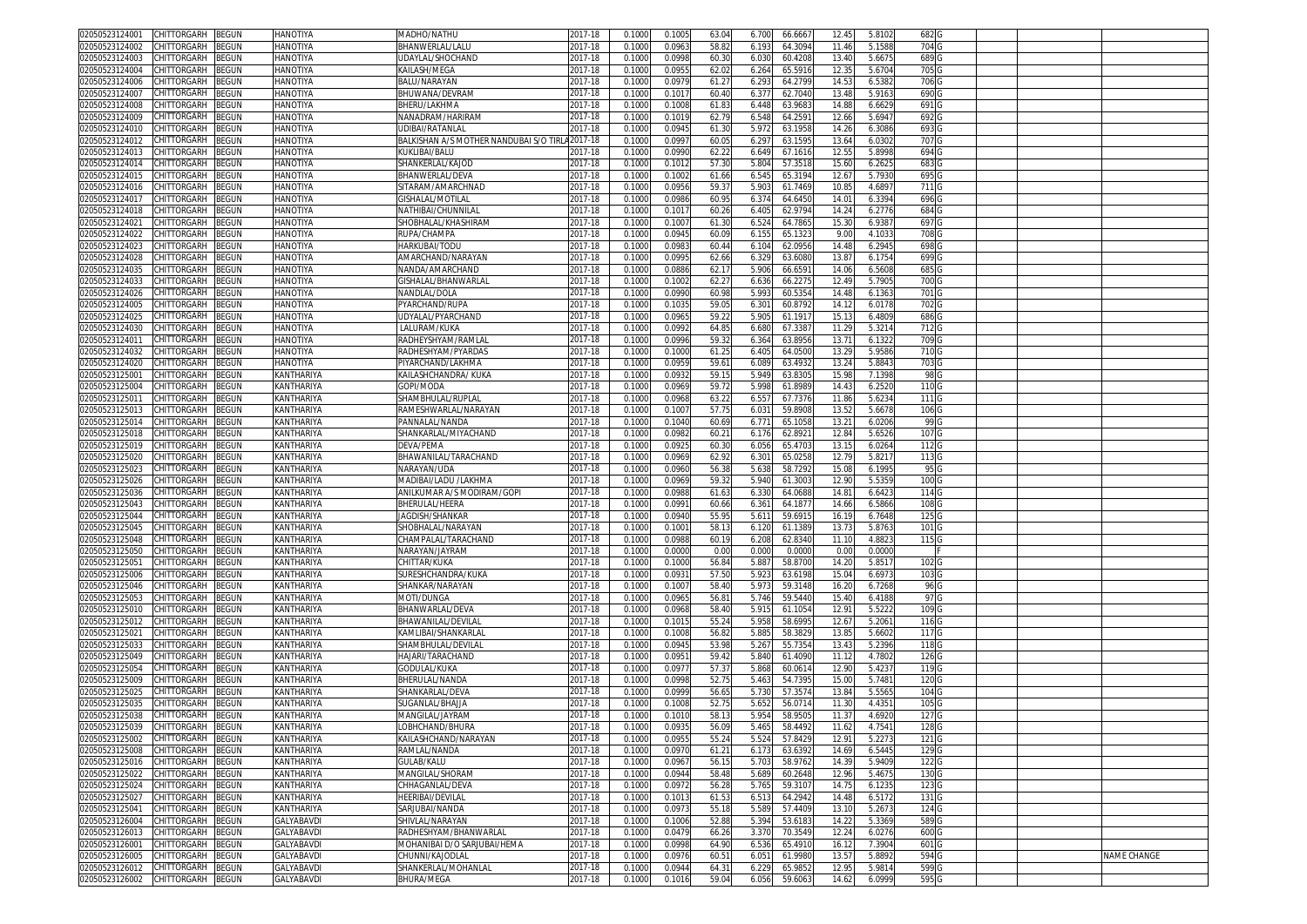| 02050523126009                   | CHITTORGARH                      | <b>BEGUN</b> | GALYABAVDI              | CHITARLAL DHAKAD/BHURA                   | 2017-18            | 0.1000           | 0.101              | 58.69          | 5.886          | 58.047             | 15.28             | 6.2085           | 596                       |               | NAME CHANGE |
|----------------------------------|----------------------------------|--------------|-------------------------|------------------------------------------|--------------------|------------------|--------------------|----------------|----------------|--------------------|-------------------|------------------|---------------------------|---------------|-------------|
| 02050523126015                   | CHITTORGARH                      | 3EGUN        | GALYABAVDI              | NANALAL/HAJARI                           | 2017-18            | 0.100            | 0.100              | 53.44          | 5.51           | 54.791             | 11.83             | 4.537            | 590                       |               |             |
| 02050523126007                   | CHITTORGARH                      | 3EGUN        | GALYABAVDI              | (ANHAIYALAL/DEVILAL                      | 2017-18            | 0.1000           | 0.0960             | 57.32          | 5.683          | 59.197             | 14.76             | 6.1162           | 597                       |               |             |
| 02050523126010                   | CHITTORGARH                      | BEGUN        | GALYABAVDI              | RAMA/MEGHA                               | 2017-18            | 0.100            | 0.0994             | 56.1           | 5.804          | 58.390             | 14.91             | 6.0946           | 592                       |               |             |
| 02050523126018                   | CHITTORGARH                      | <b>BEGUN</b> | GALYABAVDI              | SHIVLAL/GANGARAM                         | 2017-18            | 0.1000           | 0.099              | 51.49          | 5.200          | 52.419             | 15.3              | 5.6146           | 591                       |               | NAME CHANGE |
| 0205052312601                    | CHITTORGARH                      | 3EGUN        | GALYABAVDI              | BALIBAI/KASHIRAN                         | 2017-18            | 0.100            | 0.094              | 58.8           | 5.63           | 59.714             | 13.7              | 5.7345           | 598                       |               |             |
|                                  | CHITTORGARH                      |              |                         |                                          |                    |                  |                    |                |                |                    |                   |                  |                           |               |             |
| )2050523126019                   |                                  | BEGUN        | GALYABAVDI              | RAMESHWAR/ GANGARAM                      | 2017-18            | 0.100            | 0.048              | 55.5           | 2.819          | 57.648             | 15.1              | 6.1291           | 593                       |               |             |
| 02050523128032                   | CHITTORGARH                      | <b>BEGUN</b> | NAYA GAON CHECHI        | SHAMBHULAL/HARLA                         | 2017-18            | 0.100            | 0.096              | 62.5           | 6.466          | 66.797             | 14.8              | 6.9206           | 744                       |               |             |
| 02050523128001                   | CHITTORGARH                      | <b>BEGUN</b> | NAYA GAON CHECHI        | HARLAL/AMARCHAND                         | 2017-18            | 0.100            | 0.0956             | 61.9           | 6.439          | 67.353             | 12.8              | 6.0487           | 718                       |               |             |
| 2050523128002                    | CHITTORGARH                      | BEGUN        | NAYA GAON CHECH         | RADHEYSHYAM/JAGGANATH                    | 2017-18            | 0.100            | 0.096              | 62.0           | 6.368          | 65.785             | 9.65              | 4.4435           | 730                       |               |             |
| 02050523128005                   | <b>CHITTORGARH</b>               | BEGUN        | NAYA GAON CHECH         | DEVILAL/MADHO                            | 2017-18            | 0.100            | 0.099              | 61.1           | 6.332          | 63.574             | 10.84             | 4.8243           | 731                       |               |             |
| 02050523128006                   | CHITTORGARH                      | BEGUN        | NAYA GAON CHECHI        | ASHARAM/NARAYAN                          | 2017-18            | 0.1000           | 0.100              | 61.3           | 6.35'          | 63.510             | 13.7              | 6.095            | 719                       |               |             |
| 02050523128007                   | CHITTORGARH                      | BEGUN        | NAYA GAON CHECHI        | BABULAL/NARAYAN MOTHER NANDUBAI          | 2017-18            | 0.1000           | 0.0964             | 60.0           | 6.06           | 62.935             | 13.20             | 5.815            | 732                       |               |             |
| 2050523128008                    | CHITTORGARH                      | BEGUN        | NAYA GAON CHECHI        | <b>MANGILAL/KHEMA</b>                    | 2017-18            | 0.1000           | 0.0994             | 61.9           | 6.372          | 64.1046            | 11.74             | 5.2681           | 733                       |               |             |
| )2050523128009                   | CHITTORGARH                      | <b>BEGUN</b> | NAYA GAON CHECH         | KAJODIBAI/BALU                           | 2017-18            | 0.100            | 0.098 <sup>°</sup> | 62.40          | 6.356          | 64.7910            | 11.46             | 5.197            | 720                       |               |             |
| )205052312801 <sup>.</sup>       | CHITTORGARH                      | BEGUN        | NAYA GAON CHECHI        | RAMLAL/LAXMAN                            | 2017-18            | 0.1000           | 0.098              | 61.1           | 6.128          | 62.024             | 14.3              | 6.2388           | 721                       |               |             |
| )2050523128012                   | CHITTORGARH                      | <b>BEGUN</b> | NAYA GAON CHECH         | MANGILAL/NANDA                           | 2017-18            | 0.1000           | 0.100              | 66.93          | 7.13           | 70.763             | 13.78             | 6.825            | 745 C                     |               |             |
| 2050523128014                    | CHITTORGARH                      | <b>BEGUN</b> | NAYA GAON CHECHI        | GHISALAL/BHURA                           | 2017-18            | 0.1000           | 0.095              | 66.0           | 6.534          | 68.133             | 10.88             | 5.1890           | 714                       |               |             |
|                                  |                                  |              |                         |                                          |                    |                  |                    |                |                |                    |                   |                  |                           |               |             |
| 02050523128015                   | CHITTORGARH                      | BEGUN        | NAYA GAON CHECH         | CHOGALAL/OMKAR                           | 2017-18            | 0.100            | 0.099              | 62.2           | 6.520          | 65.8586            | 13.6              | 6.306            | 734 G                     |               |             |
| 2050523128017                    | CHITTORGARH                      | BEGUN        | NAYA GAON CHECHI        | KUKALAL/DEVA                             | 2017-18            | 0.1000           | 0.096              | 60.94          | 6.181          | 64.1848            | 9.5               | 4.2773           | 722 <sub>C</sub>          |               |             |
| 02050523128021                   | CHITTORGARH                      | <b>BEGUN</b> | NAYA GAON CHECH         | DEVILAL/PYARA                            | 2017-18            | 0.100            | 0.093              | 63.3           | 6.35           | 67.635             | 13.0              | 6.1976           | 735 C                     |               |             |
| 2050523128027                    | CHITTORGARH                      | BEGUN        | NAYA GAON CHECHI        | KAMLESH KUMAR/KANHEYALAL                 | 2017-18            | 0.1000           | 0.099              | 60.1           | 6.238          | 62.693             | 15.51             | 6.8071           | 7150                      |               | NAME CHANGE |
| 02050523128029                   | CHITTORGARH                      | BEGUN        | NAYA GAON CHECH         | JAMNA LAL/LAXMAN                         | 2017-18            | 0.100            | 0.095              | 62.6           | 6.33           | 66.2448            | 13.0              | 6.0418           | 736 <sub>G</sub>          |               |             |
| )2050523128030                   | CHITTORGARH                      | <b>BEGUN</b> | NAYA GAON CHECHI        | LALU/SUKHA                               | 2017-18            | 0.1000           | 0.099              | 63.2           | 6.646          | 67.131             | 12.9              | 6.0667           | 737 C                     |               |             |
| 1205052312803                    | CHITTORGARH                      | BEGUN        | NAYA GAON CHECH         | NARAYAN/SUKHA                            | 2017-18            | 0.100            | 0.100              | 59.5           | 6.25           | 62.261             | 12.2              | 5.342            | 738                       |               |             |
| 2050523128035                    | CHITTORGARH                      | BEGUN        | NAYA GAON CHECH         | BADRILAL/KHEMA                           | 2017-18            | 0.100            | 0.098              | 61.87          | 6.41           | 65.412             | 13.69             | 6.2683           | 739                       |               |             |
| 02050523128018                   | CHITTORGARH                      | <b>BEGUN</b> | NAYA GAON CHECH         | BANSHILAL/BALU                           | 2017-18            | 0.100            | 0.100              | 60.66          | 6.274          | 62.740             | 13.86             | 6.087            | 740                       |               |             |
| 02050523128024                   | CHITTORGARH                      | BEGUN        | NAYA GAON CHECHI        | NANALAL/NARAYAN                          | 2017-18            | 0.1000           | 0.0960             | 60.09          | 5.889          | 61.343             | 12.00             | 5.152            | 741                       |               |             |
| 02050523128003                   | CHITTORGARH                      | BEGUN        | NAYA GAON CHECH         | RUKMANILAL/SHAMBHU LAL                   | 2017-18            | 0.100            | 0.0966             | 60.4           | 6.13           | 63.457             | 13.2              | 5.881            | 723                       |               |             |
| 02050523128013                   | CHITTORGARH                      | 3EGUN        | NAYA GAON CHECH         | NANDU BAI/UDAIRAM                        | 2017-18            | 0.100            | 0.097              | 59.3           | 6.168          | 63.132             | 13.76             | 6.081            | 724 C                     |               |             |
| 02050523128019                   | CHITTORGARH                      | <b>BEGUN</b> | NAYA GAON CHECH         | DHARAMCHAND/MANOHARLAI                   | 2017-18            | 0.100            | 0.098              | 62.2           | 6.338          | 64.084             | 15.2              | 6.8182           | 725                       |               |             |
| 02050523128020                   | CHITTORGARH                      | <b>BEGUN</b> | NAYA GAON CHECHI        | MANGI BAI/ROOP LAL                       | 2017-18            | 0.100            | 0.098              | 59.04          | 6.098          | 61.971             | 15.8              | 6.875            | 726                       |               |             |
| 02050523128022                   | <b>HITTORGARH</b>                | <b>BEGUN</b> | NAYA GAON CHECH         | HAGANLAL/NARAYAN                         | 2017-18            | 0.100            | 0.100              | 60.6           | 6.23           | 62.237             | 13.9              | 6.077            | 742                       |               |             |
|                                  | <b>CHITTORGARH</b>               | BEGUN        | NAYA GAON CHECH         | <b>IEERALAL/DUNGA</b>                    |                    |                  | 0.1000             | 60.7           | 6.294          |                    |                   | 5.7408           | 743                       |               |             |
| )2050523128025<br>02050523128026 | <b>HITTORGARH</b>                |              |                         |                                          | 2017-18            | 0.100            | 0.099              |                |                | 62.940             | 13.03             | 6.738            |                           |               |             |
|                                  | CHITTORGARH                      | <b>BEGUN</b> | NAYA GAON CHECH         | JDAYLAL/NARAYAN                          | 2017-18            | 0.1000           |                    | 58.8           | 6.18           | 62.140             | 15.4              | 6.2698           | 727<br>728                |               | NAME CHANGE |
| 02050523128028                   |                                  |              |                         |                                          |                    |                  |                    |                |                |                    |                   |                  |                           |               |             |
|                                  |                                  | BEGUN        | <b>NAYA GAON CHECHI</b> | NANDLAL/GOPIJI                           | 2017-18            | 0.1000           | 0.1000             | 59.8           | 6.224          | 62.2400            | 14.39             |                  |                           |               |             |
| 2050523128023                    | CHITTORGARH                      | BEGUN        | NAYA GAON CHECHI        | CHITTARLAL/LALU                          | 2017-18            | 0.1000           | 0.1000             | 64.4           | 6.854          | 68.5400            | 12.50             | 5.9976           | 713                       |               |             |
| )2050523128034                   | CHITTORGARH                      | <b>BEGUN</b> | <b>NAYA GAON CHECH</b>  | ONKARLAL/PEMA                            | 2017-18            | 0.1000           | 0.1000             | 58.7           | 6.186          | 61.8600            | 14.3              | 6.2134           | 716 C                     |               |             |
| 2050523128042                    | CHITTORGARH                      | <b>BEGUN</b> | NAYA GAON CHECHI        | RAMRAJ/HAJARILAI                         | 2017-18            | 0.1000           | 0.098              | 59.8           | 6.164          | 62.833             | 14.5              | 6.3947           | 729                       | 2050523129081 | TRANSFER    |
| )2050523128041                   | CHITTORGARH                      | BEGUN        | NAYA GAON CHECHI        | SHANTILAL/GHEESALAL                      | 2017-18            | 0.1000           | 0.101              | 58.4           | 6.876          | 67.810             | 14.6              | 6.939            | 717 G                     | 2050523094042 | TRANSFER    |
| 2050523129001                    | CHITTORGARH                      | <b>BEGUN</b> | CHECHI                  | KUCHRIBAI/KANHEYALAL                     | 2017-18            | 0.1000           | 0.101              | 59.2           | 5.95           | 58.6897            | 13.5              | 5.5542           | 922                       |               |             |
| )2050523129003                   | CHITTORGARH                      | 3EGUN        | CHECHI                  | NANDLAL/MANAK                            | 2017-18            | 0.100            | 0.100              | 55.2           | 5.64           | 56.241             | 13.1'             | 5.1616           | 939                       |               |             |
| 2050523129013                    | CHITTORGARH                      | BEGUN        | СНЕСНІ                  | NANDA/GHISA                              | 2017-18            | 0.1000           | 0.099              | 61.60          | 6.354          | 64.052             | 13.5              | 6.0929           | 960                       |               |             |
| 02050523129015                   | CHITTORGARH                      | <b>BEGUN</b> | CHECHI                  | SHOHANI BAI/AMERCHAND                    | 2017-18            | 0.100            | 0.102              | 52.3           | 5.418          | 52.858             | 14.78             | 5.468            | 918                       |               |             |
| 2050523129016                    | CHITTORGARH                      | BEGUN        | СНЕСНІ                  | HUKMICHAND / KUKA                        | 2017-18            | 0.1000           | 0.097              | 59.5           | 6.053          | 61.955             | 12.42             | 5.3864           | 940                       |               |             |
| 02050523129027                   | CHITTORGARH                      | BEGUN        | СНЕСНІ                  | PYARCHAND/BHOLA                          | 2017-18            | 0.100            | 0.0994             | 60.7           | 6.38'          | 64.195             | 14.02             | 6.3000           | 941                       |               |             |
| 2050523129032                    | CHITTORGARH                      | BEGUN        | СНЕСНІ                  | <b>GULABIBAI/TULSIRAM</b>                | 2017-18            | 0.1000           | 0.097              | 61.44          |                | 64.716             |                   | 5.8398           |                           |               |             |
|                                  |                                  |              |                         |                                          |                    |                  |                    |                | 6.284          |                    | 12.8              |                  | 961                       |               |             |
| 02050523129046                   | CHITTORGARH                      | BEGUN        | CHECHI                  | GOPILAL/TODU                             | 2017-18            | 0.100            | 0.100              | 59.62          | 6.294          | 62.502             | 14.12             | 6.1779           | 923                       |               |             |
| 2050523129049                    | CHITTORGARH                      | BEGUN        | <b>CHECHI</b>           | <b>VANDLAL/RUPA</b>                      | 2017-18            | 0.100            | 0.098              | 61.8           | 6.289          | 63.847             | 12.73             | 5.6895           | 974                       |               |             |
| 02050523129059                   | CHITTORGARH                      | BEGUN        | CHECHI                  | JAGDISH/LAXMAN                           | 2017-18            | 0.100            | 0.102              | 59.4           | 6.32           | 61.748             | 11.3              | 4.9188           | 942                       |               |             |
| 02050523129061                   | CHITTORGARH                      | BEGUN        | СНЕСНІ                  | ADULAL/MOHAN                             | 2017-18            | 0.1000           | 0.096              | 66.3           | 6.755          | 70.000             | 13.1              | 6.4584           | 981                       |               |             |
| 0205052312910                    | CHITTORGARH                      | BEGUN        | СНЕСНІ                  | BHUWANA/RUPA                             | 2017-18            | 0.100            | 0.097              | 60.1           | 6.195          | 63.343             | 12.8              | 5.684            | 962                       |               |             |
| 02050523129104                   | CHITTORGARH                      | BEGUN        | СНЕСНІ                  | MODIRAM/MEGA                             | 2017-18            | 0.100            | 0.098              | 62.84          | 6.284          | 63.667             | 13.2 <sup>0</sup> | 5.9230           | 975                       |               |             |
| 02050523129002                   | CHITTORGARH                      | <b>BEGUN</b> | CHECHI                  | PRITHVIRAJ/BHOLA                         | 2017-18            | 0.100            | 0.094              | 56.3           | 5.393          | 56.8282            | 16.0              | 6.3762           | 943                       |               |             |
| 02050523129010                   | CHITTORGARH                      | <b>BEGUN</b> | CHECHI                  | NARAYAN/KANA @KISHNA                     | 2017-18            | 0.100            | 0.101              | 60.2           | 6.507          | 64.234             | 13.8              | 6.2456           | 963                       |               |             |
| 02050523129062                   | CHITTORGARH                      | BEGUN        | CHECHI                  | SHANKARLAL/KAJOD DHAKAD                  | 2017-18            | 0.1000           | 0.094              | 57.4           | 5.716          | 60.231             | 14.4              | 6.101            | 959                       |               |             |
| )2050523129019                   | <b>CHITTORGARH</b>               | 3EGUN        | <b>CHECHI</b>           | AJODIBAI/SURAJMAI                        | 2017-18            | 0.100            | 0.098              | 57.9           | 5.89           | 59.615             | 12.1              | 5.078            | 964                       |               |             |
| 1205052312903                    | <b>HITTORGARH</b>                | BEGUN        | <b>HECHI</b>            | AXMAN/KHERING                            | 2017-18            | 0.100            | 0.101              | 60.3           | 6.34           | 62.463             | 14.2              | 6.2089           | 976                       |               |             |
| 02050523129057                   | CHITTORGARH                      | BEGUN        | <b>CHECHI</b>           | RODURAM/BALU                             | 2017-18            | 0.1000           | 0.0988             | 55.2           | 5.622          | 56.902             | 15.63             | 6.2255           | 924                       |               |             |
| 02050523129082 CHITTORGARH BEGUN |                                  |              | UMEUMI                  | SHANTIBAI/MEGRAJ                         | 2017-10            | 0.1000           | 0.0996             | 55.1           | D. I 26        | 57.5100            | 13.47             | 3.4 <i>ZZ</i>    | 925                       |               |             |
| 02050523129067                   | CHITTORGARH BEGUN                |              | CHECHI                  | NATHULAL/HOKMA                           | 2017-18            | 0.1000           | 0.0963             | 61.54          | 6.409          | 66.5524            | 11.94             | 5.5624           | 944 G                     |               |             |
| 02050523129076                   | CHITTORGARH                      | BEGUN        | CHECHI                  | RAMPALIBAI D/O JAYCHAND W/O HAJARI       | 2017-18            | 0.1000           | 0.0961             | 58.77          | 5.852          | 60.8949            | 14.21             | 6.0570           | 945                       |               |             |
| 02050523129079                   | CHITTORGARH                      | BEGUN        | CHECHI                  | KASHIRAM/BHUWANA                         | 2017-18            | 0.1000           | 0.0996             | 57.73          | 5.608          | 56.3052            | 14.97             | 5.9003           | 926 G                     |               |             |
| 2050523129085                    | CHITTORGARH                      | BEGUN        | CHECHI                  | BHAVANI LAL /DEVI LAL                    | 2017-18            | 0.1000           | 0.0992             | 57.93          | 5.826          | 58.7298            | 14.28             | 5.8707           | 927                       |               |             |
| 02050523129077                   | CHITTORGARH                      | BEGUN        | CHECHI                  | HAJARI/GOKAL                             | 2017-18            | 0.1000           | 0.0968             | 63.69          | 6.214          | 64.1942            | 11.85             | 5.325            | 977 G                     |               |             |
| 2050523129105                    | CHITTORGARH                      |              |                         |                                          | 2017-18            |                  |                    |                |                |                    |                   |                  |                           |               |             |
|                                  | CHITTORGARH                      | BEGUN        | CHECHI                  | SHAMBHULAL/KHEMA                         | 2017-18            | 0.1000           | 0.0990             | 56.23          | 5.993          | 60.5354            | 13.96             | 5.9150           | 928 <sub>C</sub>          |               |             |
| 02050523129088                   |                                  | BEGUN        | CHECHI                  | NATHIBAI/BAGDIRAM                        |                    | 0.1000           | 0.0922             | 60.70          | 5.95           | 64.6095            | 14.60             | 6.603            | 946 G                     |               |             |
| 2050523129069 CHITTORGARH        |                                  | BEGUN        | CHECHI                  | ONKARLAL/MANGILAL                        | 2017-18            | 0.1000           | 0.0998             | 56.72          | 6.045          | 60.5711            | 13.38             | 5.6728           | 919 G                     |               |             |
| 02050523129005                   | CHITTORGARH                      | <b>BEGUN</b> | CHECHI                  | KANHYALAL/BHAWANILAL                     | 2017-18            | 0.1000           | 0.100              | 61.64          | 6.499          | 64.7956            | 14.37             | 6.5174           | 947 G                     |               |             |
| 02050523129006                   | CHITTORGARH                      | BEGUN        | CHECHI                  | BHURIBAI/BARDA                           | 2017-18            | 0.1000           | 0.0963             | 60.60          | 6.173          | 64.1018            | 13.43             | 6.0258           | 948 C                     |               |             |
| 02050523129008                   | CHITTORGARH                      | BEGUN        | CHECHI                  | MANIBAI/KALU                             | 2017-18            | 0.1000           | 0.0976             | 56.85          | 5.831          | 59.743             | 11.72             | 4.901            | 949 G                     |               |             |
| 02050523129009<br>02050523129011 | CHITTORGARH<br>CHITTORGARH BEGUN | <b>BEGUN</b> | CHECHI<br>CHECHI        | KAMLESH/BHANWAR LAL<br>MOHANLAL/MANGILAL | 2017-18<br>2017-18 | 0.1000<br>0.1000 | 0.1006<br>0.0989   | 52.36<br>57.87 | 5.296<br>6.151 | 52.6441<br>62.1941 | 14.04<br>14.91    | 5.1737<br>6.4909 | 920 G<br>950 <sub>G</sub> |               |             |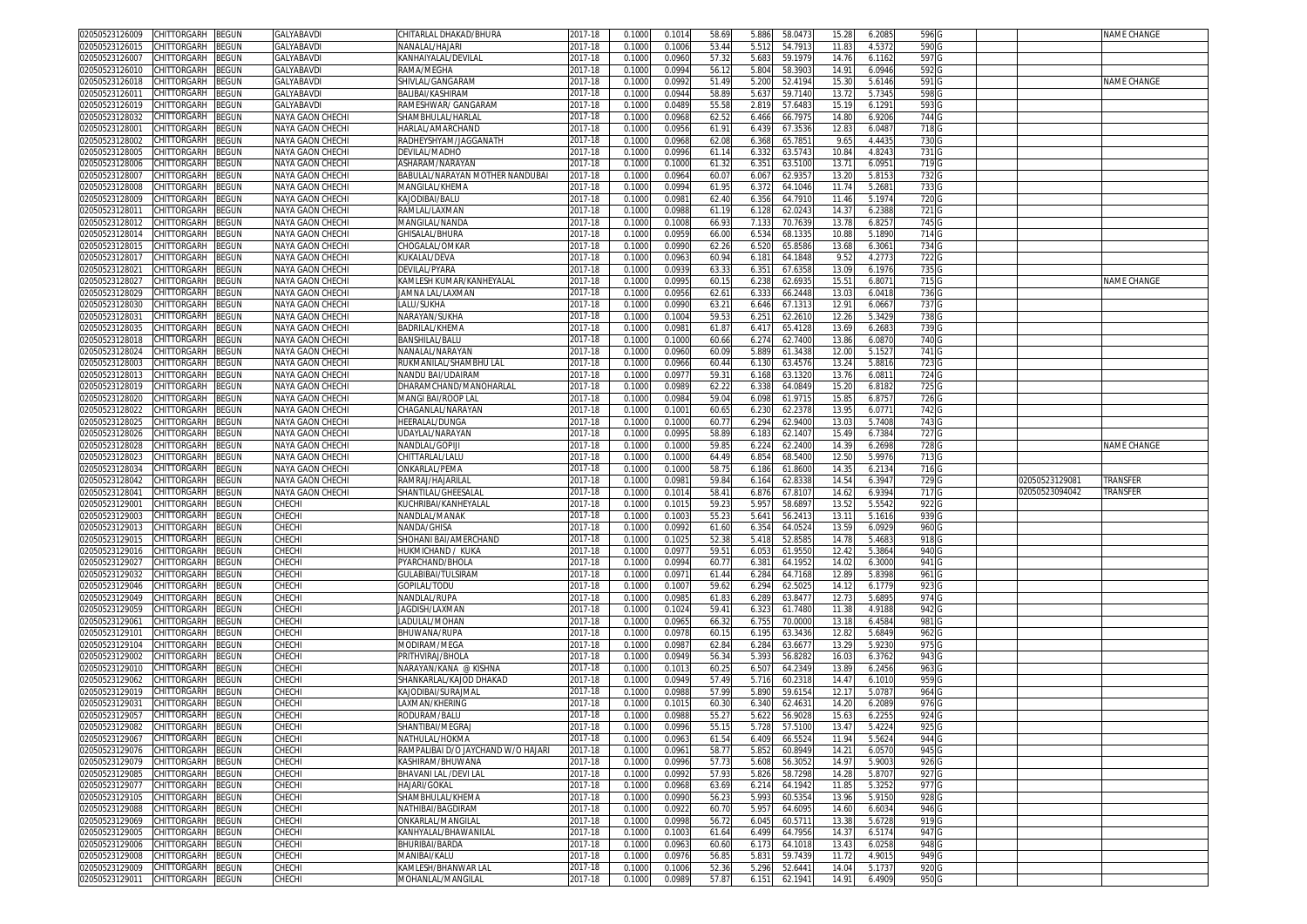| CHITTORGARH<br>BEGUN<br>02050523129012               | CHECHI       | MOTILAL/HEMA                  | 2017-18     | 0.1000 | 0.0982 | 59.59          | 61.812<br>6.070          | 12.67 | 5.481  | 951 G            |  |             |
|------------------------------------------------------|--------------|-------------------------------|-------------|--------|--------|----------------|--------------------------|-------|--------|------------------|--|-------------|
| 02050523129018<br>CHITTORGARH<br>3EGUN               | CHECHI       | NANAIBAI/CHAANDU              | 017-18      | 0.1000 | 0.0982 | 57.9           | 61.2016<br>6.010         | 14.39 | 6.165  | 929 G            |  |             |
| CHITTORGARH<br>3EGUN<br>02050523129020               | CHECHI       | GENDIBAI/NANDLA               | 2017-18     | 0.1000 | 0.096  | 59.3           | 5.982<br>62.312          | 14.0  | 6.1108 | 952 G            |  |             |
| 02050523129022<br>CHITTORGARH<br>BEGUN               | CHECHI       | NAUJIBAI/CHHUNILAI            | 017-18      | 0.1000 | 0.0986 | 55.68          | 5.910<br>59.939          | 17.65 | 7.4055 | 930              |  |             |
| 02050523129023<br>CHITTORGARH<br>3EGUN               | CHECHI       |                               | 2017-18     |        |        |                |                          |       |        |                  |  |             |
|                                                      |              | SOHANLAL/RODA                 |             | 0.100  | 0.099  | 57.1           | 6.150<br>61.685          | 14.48 | 6.252  | 931 G            |  |             |
| 02050523129024<br>CHITTORGARH<br>3EGUN               | СНЕСНІ       | KAMLIBAI/LALURAN              | 017-18      | 0.100  | 0.099  | 60.7           | 6.15<br>62.139           | 12.1  | 5.2717 | 953 <sub>G</sub> |  |             |
| CHITTORGARH<br>02050523129025<br>3EGUN               | СНЕСН        | MUNIRAHAMAD/PEERMOHHAMAD      | 2017-18     | 0.100  | 0.000  | 0.00           | 0.000<br>0.000           | 0.0   | 0.0000 |                  |  |             |
| CHITTORGARH<br>02050523129026<br>3EGUN               | <b>HECH</b>  | RAMSUKH/LALU                  | 017-18      | 0.100  | 0.100  | 59.0           | 6.02<br>60.149           | 13.8  | 5.823  | 954              |  |             |
| 02050523129029<br><b>CHITTORGARH</b><br>3EGUN        | СНЕСН        | NANIBAI/HAJARI                | 2017-18     | 0.100  | 0.098  | 57.2           | 5.948<br>60.570          | 14.1  | 5.9909 | 9320             |  |             |
| 02050523129034<br>CHITTORGARH<br>BEGUN               | CHECH        | GHISALAL/JAICHAND             | 017-18      | 0.100  | 0.098  | 51.7           | 5.384<br>54.493          | 15.0  | 5.7410 | 933 <sub>C</sub> |  |             |
| 02050523129035<br>CHITTORGARH<br>3EGUN               | СНЕСН        | ALOLBAI/GOPI                  | 2017-18     | 0.100  | 0.099  | 60.6           | 62.9798<br>6.23          | 14.7  | 6.507  | 965 <sub>C</sub> |  |             |
| 02050523129036<br><b>CHITTORGARH</b><br>BEGUN        | <b>HECH</b>  | PREHLAD/LAXMAN                | 017-18      | 0.100  | 0.099  | 55.7           | 6.000<br>60.606          | 16.5  | 7.030  | 934 G            |  |             |
| CHITTORGARH<br><b>BEGUN</b><br>02050523129043        | CHECH        | <b>JANALAL/PRITHVIRA</b>      | 2017-18     | 0.100  | 0.099  | $62.2^{\circ}$ | 64.288<br>6.37           | 13.3  | 6.026  | 966              |  |             |
| <b>CHITTORGARH</b><br>02050523129044<br>3EGUN        | CHECH        | MOTYABAI/NANA                 | 2017-18     | 0.100  | 0.098  | 58.8           | 5.96<br>60.867           | 14.7  | 6.3016 | 935              |  |             |
| 02050523129047<br>CHITTORGARH<br>3EGUN               | CHECHI       | <b>PRAKASHCHANDRA/HARIRAM</b> | 017-18      | 0.100  | 0.099  | 58.0           | 6.07<br>60.911           | 14.0  | 5.9989 | 967              |  |             |
| 02050523129053<br>CHITTORGARH<br>BEGUN               | CHECHI       | CHUNNILAL/NANDA               | 2017-18     | 0.1000 | 0.099  | 59.1           | 61.572<br>6.108          | 14.61 | 6.2974 | 955              |  |             |
| <b>BEGUN</b><br>02050523129054<br><b>CHITTORGARH</b> | CHECH        | SEETABAI/DEVILAI              | 017-18      | 0.100  | 0.099  | 58.9           | 6.04<br>60.662           | 14.5  | 6.170  | 936              |  |             |
| 02050523129060<br>CHITTORGARH<br>BEGUN               | СНЕСНІ       | IYANIBAI/NARAYAN              | 2017-18     | 0.1000 | 0.102  | 57.72          | 6.127<br>60.0098         | 12.68 | 5.326  | 937 G            |  | NAME CHANGE |
| CHITTORGARH<br>02050523129063                        |              |                               | 2017-18     |        |        |                |                          |       |        | 956 <sub>G</sub> |  |             |
| BEGUN                                                | CHECH        | BHANWARLAL/PEMA               |             | 0.1000 | 0.0990 | 56.2           | 61.4242<br>6.081         | 12.86 | 5.5293 |                  |  |             |
| 02050523129064<br>CHITTORGARH<br>BEGUN               | CHECH        | BHAWANILAL/HEERA              | 2017-18     | 0.1000 | 0.098  | 56.84          | 5.944<br>60.161          | 14.80 | 6.2326 | 968 <sub>G</sub> |  |             |
| 02050523129065<br>CHITTORGARH<br>BEGUN               | CHECH        | DEVILAL/HARCHAND              | 2017-18     | 0.1000 | 0.0987 | 61.18          | 6.363<br>64.468          | 14.3  | 6.4530 | 978 <sub>G</sub> |  |             |
| CHITTORGARH<br>02050523129066<br>3EGUN               | CHECH        | DHANNIBAI/BOTHU               | 2017-18     | 0.1000 | 0.099  | 52.73          | 5.589<br>56.3976         | 15.76 | 6.2222 | 957 G            |  |             |
| 02050523129070<br>CHITTORGARH<br>BEGUN               | СНЕСН        | AMARCHAND/SHOLA               | 017-18      | 0.1000 | 0.0974 | 53.8           | 5.664<br>58.152          | 14.65 | 5.9635 | 938 <sub>G</sub> |  |             |
| BEGUN<br>02050523129071<br>CHITTORGARH               | CHECH        | MANGIBAI/HEERALAI             | 2017-18     | 0.1000 | 0.0960 | 58.92          | 5.968<br>62.166          | 13.4  | 5.8484 | 969 <sub>G</sub> |  |             |
| 02050523129089<br>CHITTORGARH<br>3EGUN               | CHECHI       | NANDLAL/HEERA                 | 2017-18     | 0.1000 | 0.1000 | 45.2           | 4.49<br>44.970           | 16.9  | 5.323  | 917 <sub>C</sub> |  |             |
| 02050523129092<br>CHITTORGARH<br>3EGUN               | CHECHI       | PREMBAI/RAMSUKH               | 2017-18     | 0.100  | 0.097  | 63.60          | 6.514<br>67.085          | 13.6  | 6.4105 | 979 <sub>G</sub> |  |             |
| 02050523129096<br>CHITTORGARH<br>BEGUN               | СНЕСНІ       | DALICHAND/PRITHVIRAJ          | 017-18      | 0.1000 | 0.1000 | 59.43          | 6.317<br>63.170          | 12.49 | 5.5226 | 970 <sub>G</sub> |  |             |
| 02050523129097<br>CHITTORGARH<br>3EGUN               | CHECHI       | PYARCHAND/BHANWARLAL          | 2017-18     | 0.100  | 0.100  | 60.7           | 6.478<br>64.715          | 13.7  | 6.2330 | 982              |  |             |
| 02050523129099<br>CHITTORGARH<br>3EGUN               | CHECHI       | SHANKAR/BHAWANA               | 2017-18     | 0.1000 | 0.0949 | 59.2           | 5.85<br>61.675           | 13.3  | 5.7720 | 9731             |  |             |
| 02050523129103<br>CHITTORGARH<br>3EGUN               | CHECHI       | BAGDIBAI/GHISALAI             | 2017-18     | 0.1000 | 0.0960 | 58.28          | 5.961<br>62.093          | 12.65 | 5.4986 | 971 G            |  | NAME CHANGE |
| CHITTORGARH<br>02050523129068<br>BEGUN               | CHECH        | LAXMAN/BHURA                  | 2017-18     | 0.100  | 0.0994 | 58.8           | 6.120<br>61.569          | 14.7  | 6.3359 | 958 <sub>G</sub> |  |             |
| 02050523129073<br>CHITTORGARH<br>3EGUN               | СНЕСН        | BHANWARLAL/BHUWANA            | 017-18      | 0.100  | 0.096  | 61.36          | 6.609<br>68.274          | 14.1  | 6.777  | 972              |  |             |
| 02050523129093<br>CHITTORGARH<br>3EGUN               | <b>HECH</b>  | BALU/MOTI                     | 017-18      | 0.100  | 0.097  | 61.70          | 6.320<br>65.1546         | 13.65 | 6.2254 | 9800             |  |             |
| 02050523129106<br>CHITTORGARH<br>3EGUN               | СНЕСН        | CHANDMAL/ROOPA                | 2017-18     | 0.100  | 0.092  | 50.98          | 51.657<br>4.799          | 15.44 | 5.5836 | 921 G            |  |             |
| 02050523130059<br>CHITTORGARH<br>BEGUN               | KHARDI       | MODA/BALU                     | 017-18      | 0.1000 | 0.099  | 58.2           | 6.139<br>61.698          | 13.21 | 5.7054 | 875 G            |  |             |
| 02050523130004<br>CHITTORGARH<br>3EGUN               | <b>KHARD</b> | BHUWANA/HARIRAM               | 017-18      | 0.100  | 0.100  | 62.8           | 6.69<br>66.950           | 11.9  | 5.586  | 901 <sub>C</sub> |  |             |
| CHITTORGARH<br>02050523130002<br>BEGUN               | KHARDI       | MANGILAL/KUKA                 | 2017-18     | 0.1000 | 0.0949 | 64.2           |                          |       |        | 886 C            |  |             |
| <b>BEGUN</b>                                         | KHARD        |                               |             |        | 0.099  |                | 68.398<br>6.49<br>62.457 | 13.66 | 6.540  |                  |  |             |
| 02050523130005<br><b>CHITTORGARH</b>                 |              | RUPA/MOTI                     | 017-18      | 0.100  |        | 61.06          | 6.20                     | 12.9  | 5.6792 | 902              |  |             |
| CHITTORGARH<br>3EGUN<br>02050523130007               | KHARDI       | NANDA/RUPA                    | 017-18      | 0.100  | 0.102  | 61.1           | 66.111<br>6.783          | 12.7  | 5.9145 | 876 G            |  |             |
| 02050523130010<br>CHITTORGARH<br>3EGUN               | KHARDI       | DEVILAL/MADHO                 | 2017-18     | 0.100  | 0.096  | 61.0           | 6.26<br>64.943           | 13.2  | 6.0140 | 8770             |  |             |
| CHITTORGARH<br>02050523130011<br>3EGUN               | KHARDI       | GOPILAL/BHANWARLAL            | 2017-18     | 0.1000 | 0.098  | 60.7           | 65.214<br>6.39'          | 13.86 | 6.3269 | 887              |  |             |
| <b>BEGUN</b><br>02050523130013<br>CHITTORGARH        | KHARD        | )NKAR/BHERU                   | 017-18      | 0.100  | 0.093  | 57.2           | 5.82<br>62.3448          | 13.8  | 6.035  | 888              |  |             |
| CHITTORGARH<br>BEGUN<br>02050523130014               | KHARDI       | GHISALAL/LAXMAN               | 2017-18     | 0.1000 | 0.097  | 62.0           | 65.309<br>6.335          | 12.87 | 5.8836 | 903 G            |  |             |
| BEGUN<br>CHITTORGARH<br>02050523130015               | KHARD        | MANGILAL/DEVA                 | 017-18      | 0.100  | 0.0980 | 62.58          | 6.34<br>64.765           | 13.28 | 6.0210 | 912 <sub>G</sub> |  |             |
| CHITTORGARH<br>3EGUN<br>02050523130017               | KHARD        | SHAMBHULAL/LAKHMICHAND        | 2017-18     | 0.1000 | 0.0969 | 59.12          | 6.148<br>63.4469         | 12.82 | 5.6942 | 873 G            |  |             |
| BEGUN<br>02050523130018<br>CHITTORGARH               | KHARD        | DALU/BALU                     | 2017-18     | 0.1000 | 0.0948 | 58.68          | 5.92<br>62.521           | 12.7  | 5.5797 | 878 <sub>G</sub> |  |             |
| 3EGUN<br>02050523130019<br>CHITTORGARH               | KHARD        | BHURIBAI/DEVILAL D/O GHISA    | 2017-18     | 0.1000 | 0.101  | 61.46          | 6.673<br>65.938          | 12.66 | 5.843  | 904 <sub>G</sub> |  |             |
| 02050523130020<br>CHITTORGARH<br>3EGUN               | KHARDI       | PYARA/PANNA                   | 2017-18     | 0.100  | 0.100  | 58.0           | 6.07<br>60.770           | 12.9  | 5.4956 | 879 G            |  |             |
| CHITTORGARH<br>3EGUN<br>02050523130022               | KHARDI       | GHISA/SEVA                    | 2017-18     | 0.1000 | 0.0966 | 58.62          | 6.214<br>64.327          | 14.5  | 6.5424 | 880 <sub>C</sub> |  |             |
| CHITTORGARH<br>BEGUN<br>02050523130024               | KHARDI       | DEVILAL/ A/S NATHU            | 017-18      | 0.1000 | 0.093  | 61.70          | 5.950<br>63.978          | 12.9  | 5.8127 | 905 <sub>G</sub> |  |             |
| 02050523130025<br>CHITTORGARH<br>3EGUN               | KHARDI       | TULSHIBAI/GULABI D/OSARJUBAI  | 2017-18     | 0.100  | 0.098  | 58.14          | 5.739<br>58.382          | 14.5  | 5.9465 | 881 G            |  |             |
| CHITTORGARH<br>3EGUN<br>02050523130026               | KHARDI       | SOHANIBAI/KANHAIYLAL          | 2017-18     | 0.100  | 0.095  | 61.97          | 6.268<br>65.7712         | 12.8  | 5.897  | 906 <sub>G</sub> |  |             |
| CHITTORGARH<br>3EGUN<br>02050523130028               | KHARDI       | RADHABAI/JAGRAM               | 2017-18     | 0.100  | 0.099  | 60.2           | 6.296<br>63.403          | 12.7  | 5.6768 | 889 <sub>G</sub> |  |             |
| CHITTORGARH<br>BEGUN<br>02050523130030               | KHARDI       | NATHU/LALU                    | 017-18      | 0.1000 | 0.1000 | 61.34          | 6.520<br>65.200          | 12.52 | 5.7137 | 890 <sub>G</sub> |  |             |
| CHITTORGARH<br>02050523130031<br>3EGUN               | KHARD        | PANNALAL/HARIRAM @ HIRARAM    | 2017-18     | 0.100  | 0.0984 | 64.2           | 6.696<br>68.048          | 13.4  | 6.392  | 891 G            |  |             |
| 02050523130032<br>CHITTORGARH<br>3EGUN               | KHARD        | RAMKANIYABAI/TUI SHIRAM       | 017-18      | 0.100  | 0.097  | 61.50          | 63.843<br>6.21           | 13.40 | 5.988  | 892 <sub>G</sub> |  |             |
| 02050523130035<br><b>CHITTORGARH</b><br>BEGUN        | KHARDI       | PYARCHAND/NARAYAN             | 017-18      | 0.100  | 0.101  | 58.8           | 6.15<br>60.940           | 13.5  | 5.776  | 893              |  |             |
| 02050523130036<br>CHITTORGARH<br>3EGUN               | <b>KHARD</b> | RAMESHWAR/BHURA               | 017-18      | 0.100  | 0.099  | 59.4           | 60.351<br>6.01           | 13.4  | 5.686  | 894 G            |  |             |
| 02050523130038<br>CHITTORGARH<br>BEGUN               | KHARDI       | MOHANLAL/BHANWARLAL           | 2017-18     | 0.100  | 0.098  | 63.3           | 6.69<br>67.732           | 13.21 | 6.2966 | 907 <sub>G</sub> |  |             |
|                                                      |              |                               |             |        |        |                |                          |       |        |                  |  |             |
| 02050523130039 CHILLORGARH BEGUN                     | KHARDI       | JNKARLAL/NARAYAN              | 2017-18     | 0.1000 | 0.0977 | 64.4           | 6.657<br>68.1372         | 12.34 | 5.8855 | 913IG            |  |             |
| 02050523130041<br>CHITTORGARH<br><b>BEGUN</b>        | KHARDI       | KUKA/BHIMA                    | 2017-18     | 0.1000 | 0.0988 | 64.7           | 6.716<br>67.975          | 13.39 | 6.3709 | 914 G            |  |             |
| CHITTORGARH<br>02050523130042<br>BEGUN               | KHARDI       | NARAYAN/HAJARI                | 2017-18     | 0.1000 | 0.0988 | 63.20          | 6.573<br>66.528          | 13.26 | 6.1750 | 895 <sub>G</sub> |  |             |
| 02050523130045<br>CHITTORGARH<br>BEGUN               | KHARDI       | RAMLAL/BHANWARLAL             | 2017-18     | 0.1000 | 0.1004 | 57.88          | 6.119<br>60.9462         | 13.67 | 5.831  | 908              |  |             |
| 02050523130047<br>CHITTORGARH<br>BEGUN               | KHARDI       | RAMLAL/BHURA                  | 2017-18     | 0.1000 | 0.0984 | 63.10          | 6.292<br>63.943          | 12.19 | 5.4562 | 915 <sub>G</sub> |  |             |
| 02050523130050<br>CHITTORGARH<br>BEGUN               | KHARDI       | PARMANAND/DUNGA               | $2017 - 18$ | 0.1000 | 0.0986 | 62.38          | 6.488<br>65.8012         | 12.31 | 5.6697 | 909 <sub>G</sub> |  |             |
| 02050523130051<br>CHITTORGARH<br><b>BEGUN</b>        | KHARDI       | BOTHLAL/NANDRAM               | 2017-18     | 0.1000 | 0.0920 | 63.0           | 6.179<br>67.1630         | 12.18 | 5.7262 | 910 <sub>G</sub> |  |             |
| 02050523130053<br>CHITTORGARH<br>BEGUN               | KHARDI       | SUSHILABAI/DEVILAL            | $2017 - 18$ | 0.1000 | 0.0988 | 62.1           | 6.353<br>64.3016         | 12.53 | 5.6399 | 916 G            |  |             |
| 02050523130055<br>CHITTORGARH<br>BEGUN               | KHARDI       | MOHANLAL/DUNGA                | 2017-18     | 0.1000 | 0.1000 | 57.34          | 6.029<br>60.2900         | 13.15 | 5.5496 | 896 G            |  |             |
| 02050523130068<br>CHITTORGARH<br>BEGUN               | KHARDI       | LALIBAI/DEVILAL               | 2017-18     | 0.1000 | 0.0965 | 54.46          | 5.508<br>57.0777         | 13.57 | 5.4220 | 897 <sub>G</sub> |  |             |
| 02050523130058<br>CHITTORGARH<br>BEGUN               | KHARDI       | MANGILAL/GHISHA               | 2017-18     | 0.1000 | 0.0988 | 57.09          | 5.888<br>59.595          | 12.73 | 5.3109 | 911 <sub>G</sub> |  |             |
| 02050523130033<br>CHITTORGARH<br>BEGUN               | KHARDI       | BHAWANIRAM/BHURA              | 2017-18     | 0.1000 | 0.0952 | 63.75          | 6.302<br>66.1975         | 12.19 | 5.6488 | 898 G            |  |             |
| CHITTORGARH<br>02050523130040<br>BEGUN               | KHARDI       | <b>GHISALAL/BARDA</b>         | 2017-18     | 0.1000 | 0.0990 | 60.7           | 64.6566<br>6.401         | 13.06 | 5.9105 | 899 <sub>G</sub> |  |             |
| 02050523130062 CHITTORGARH BEGUN                     | KHARDI       | NANDA/JODHA                   | 2017-18     | 0.1000 | 0.0968 | 58.52          | 5.944<br>61.4050         | 14.18 | 6.0950 | 874 G            |  |             |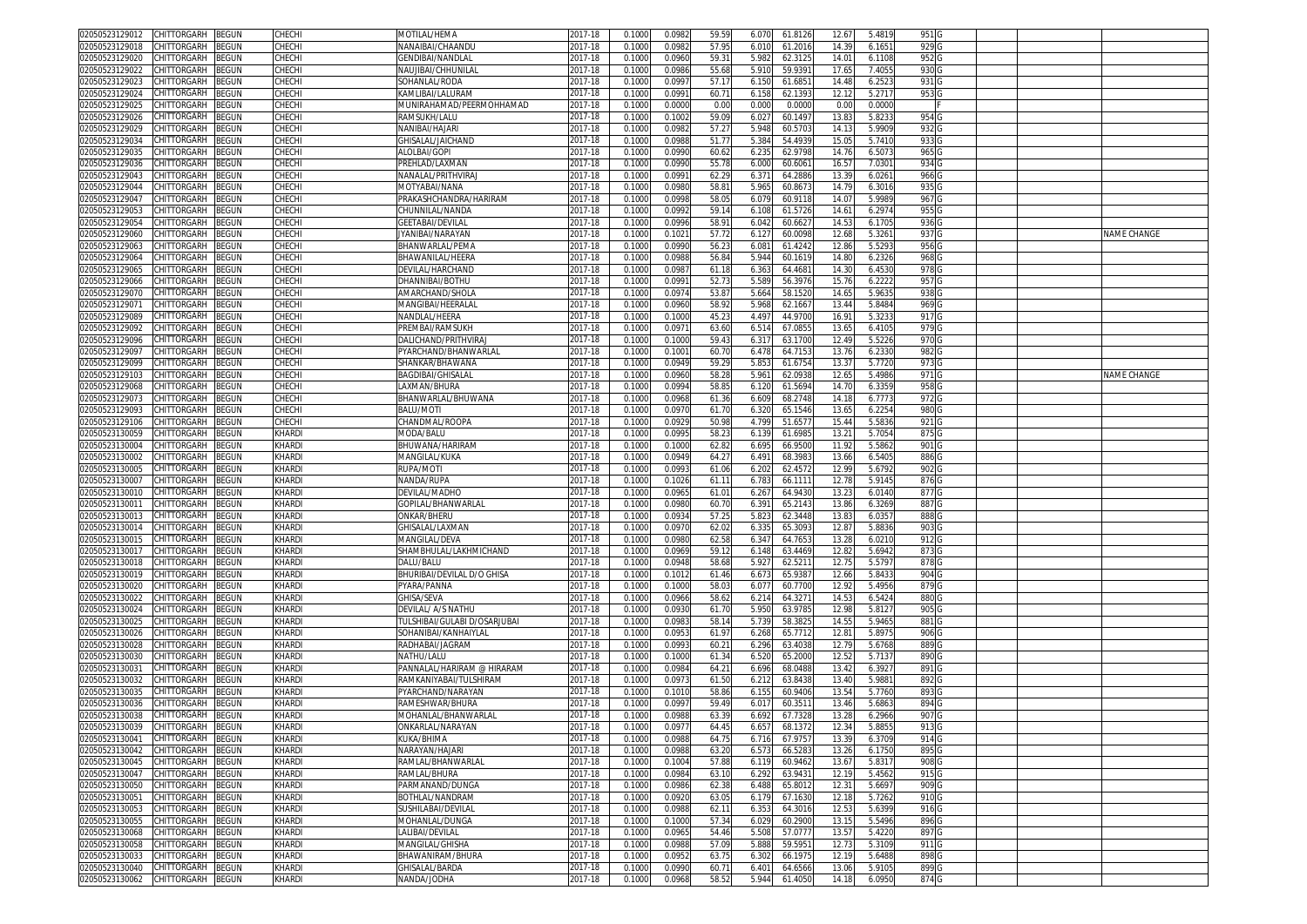| 02050523130006                                       | CHITTORGARH BEGUN            |                       | KHARDI                                | SHAMBHULAL/GIRDHARI                  | 2017-18     | 0.1000 | 0.0959 | 64.78 | 6.598 | 68.8008 | 12.92 | 6.2226 | 882 G            |  |             |
|------------------------------------------------------|------------------------------|-----------------------|---------------------------------------|--------------------------------------|-------------|--------|--------|-------|-------|---------|-------|--------|------------------|--|-------------|
| 02050523130012                                       | CHITTORGARH                  | <b>BEGUN</b>          | KHARDI                                | BHAWANILAL/KISHORE                   | 2017-18     | 0.1000 | 0.099  | 58.88 | 6.03  | 60.938  | 13.94 | 5.9468 | 883 G            |  |             |
| 02050523130023                                       | CHITTORGARH                  | <b>BEGUN</b>          | KHARD                                 | DEVILAL/BHANWARLAI                   | 2017-18     | 0.1000 | 0.098  | 59.7  | 6.116 | 61.9656 | 14.57 | 6.3195 | 884 G            |  |             |
|                                                      |                              |                       |                                       |                                      |             |        |        |       |       |         |       |        | 900 <sub>G</sub> |  |             |
| 02050523130044                                       | CHITTORGARH                  | <b>BEGUN</b>          | KHARDI                                | MOHANLAL/LAXMAN                      | 2017-18     | 0.100  | 0.1020 | 66.0  | 7.026 | 68.882  | 13.3' | 6.4567 |                  |  |             |
| 02050523130071                                       | CHITTORGARH                  | <b>BEGUN</b>          | KHARDI                                | AEJANBAI/BALU                        | 2017-18     | 0.1000 | 0.099  | 62.1  | 6.524 | 65.502  | 14.78 | 6.7765 | 885 G            |  |             |
| 02050524001005                                       | CHITTORGARH                  | RAWATBHATA            | KHEMAKHEDA                            | GAKUL @ GOPAL/BARDA                  | 2017-18     | 0.100  | 0.000  | 0.00  | 0.00  | 0.000   | 0.00  | 0.0000 |                  |  |             |
| 02050524001017                                       | CHITTORGARH                  | RAWATBHATA            | <b>KHEMAKHEDA</b>                     | KELA/DEVA JI                         | 2017-18     | 0.100  | 0.049  | 56.0  | 2.74  | 55.627  | 13.78 | 5.3657 | 358 <sub>C</sub> |  |             |
| 02050524001026                                       | CHITTORGARH                  | RAWATBHATA KHEMAKHEDA |                                       | NANDLAL/KISHOR                       | 2017-18     | 0.1000 | 0.000  | 0.00  | 0.001 | 0.0000  | 0.00  | 0.0000 |                  |  |             |
| 02050524001028                                       | CHITTORGARH                  | RAWATBHATA            | <b>KHEMAKHEDA</b>                     | RAJU/LAXMAN                          | 2017-18     | 0.100  | 0.050  | 60.8  | 3.09  | 61.900  | 10.99 | 4.7614 | 363 G            |  |             |
| 02050524001008                                       | CHITTORGARH                  | RAWATBHATA KHEMAKHEDA |                                       | NANDA/SHOCHAND                       | 2017-18     | 0.100  | 0.000  | 0.00  | 0.00  | 0.000   | 0.00  | 0.0000 |                  |  |             |
| 02050524001011                                       | CHITTORGARH                  | RAWATBHATA            | KHEMAKHEDA                            | SHANKERLAL/KELA                      | 2017-18     | 0.100  | 0.098  | 57.0  | 5.73  | 58.540  | 13.03 | 5.3391 | 359 G            |  |             |
|                                                      |                              |                       |                                       |                                      |             |        |        |       |       |         |       |        |                  |  |             |
| 02050524001019                                       | CHITTORGARH                  | RAWATBHATA KHEMAKHEDA |                                       | NATHU/DEVA                           | 2017-18     | 0.100  | 0.000  | 0.00  | 0.001 | 0.000   | 0.00  | 0.0000 |                  |  |             |
| 02050524001020                                       | CHITTORGARH                  | RAWATBHATA            | <b>KHEMAKHEDA</b>                     | UDA/DEVA                             | 2017-18     | 0.100  | 0.049  | 56.6  | 2.83  | 57.836  | 12.97 | 5.2510 | 364 G            |  |             |
| 02050524001021                                       | CHITTORGARH                  | RAWATBHATA KHEMAKHEDA |                                       | SHANKARLAL/BHANWARLAI                | 2017-18     | 0.100  | 0.096  | 48.2  | 4.87  | 50.320  | 13.93 | 4.9070 | 355 <sub>G</sub> |  |             |
| 02050524001023                                       | CHITTORGARH                  | RAWATBHATA            | KHEMAKHEDA                            | BHANWARLAL/CHAMNA                    | 2017-18     | 0.100  | 0.000  | 0.00  | 0.00  | 0.000   | 0.0   | 0.0000 |                  |  |             |
| 02050524001003                                       | CHITTORGARH                  | RAWATBHATA            | <b>KHEMAKHEDA</b>                     | Gorilal/Hema                         | 2017-18     | 0.100  | 0.050  | 56.66 | 2.995 | 59.661  | 12.88 | 5.3789 | 365 <sup>°</sup> |  |             |
| 02050524001006                                       | CHITTORGARH                  | RAWATBHATA KHEMAKHEDA |                                       | NATHU/LAXMAN                         | 2017-18     | 0.100  | 0.101  | 50.7  | 5.15  | 50.589  | 16.56 | 5.863  | 356 <sub>G</sub> |  |             |
| 02050524001014                                       | CHITTORGARH                  | RAWATBHATA KHEMAKHEDA |                                       | BANSHILAL/TARACHAND                  | 2017-18     | 0.100  | 0.100! | 56.3  | 5.79  | 57.631  | 13.89 | 5.6034 | 360 <sub>0</sub> |  |             |
| 02050524001015                                       | CHITTORGARH                  | RAWATBHATA            | KHEMAKHEDA                            | KAWANARLAL/AMARCHAND                 | 2017-18     | 0.100  | 0.099  | 54.1  | 5.35  | 53.745  | 14.1  | 5.3085 | 361 G            |  |             |
|                                                      |                              |                       |                                       |                                      |             |        |        |       |       |         |       |        |                  |  |             |
| 02050524001027                                       | CHITTORGARH                  | RAWATBHATA            | KHEMAKHEDA                            | MOHAN/BHOLA                          | 2017-18     | 0.100  | 0.000  | 0.00  | 0.000 | 0.0000  | 0.00  | 0.0000 |                  |  |             |
| 0205052400103                                        | CHITTORGARH                  | RAWATBHATA            | <b>CHEMAKHEDA</b>                     | HARIRAM/DEVRAM                       | 2017-18     | 0.100  | 0.101  | 57.5  | 5.76  | 56.702  | 14.5  | 5.7754 | 362              |  |             |
| 02050524001012                                       | CHITTORGARH                  | RAWATBHATA            | KHEMAKHEDA                            | .ALU/PIYARAJI                        | 2017-18     | 0.100  | 0.102  | 48.3  | 1.05  | 10.273  | 13.29 | 0.9555 | 357              |  |             |
| 0205052400201                                        | CHITTORGARH                  | RAWATBHATA            | <b>BORAV</b>                          | BHANWARLAL/HIRALAI                   | 2017-18     | 0.100  | 0.096  | 60.3  | 5.904 | 61.372  | 13.54 | 5.8166 | 265              |  |             |
| 02050524002016                                       | CHITTORGARH                  | RAWATBHATA            | <b>BORAV</b>                          | PANALAL/BARDHICHAND                  | 2017-18     | 0.1000 | 0.000  | 0.00  | 0.000 | 0.0000  | 0.00  | 0.0000 |                  |  |             |
| 02050524002017                                       | CHITTORGARH                  | RAWATBHATA BORAV      |                                       | CHUNNIBAI/PIYARA                     | 2017-18     | 0.100  | 0.104  | 51.0  | 5.08  | 48.913  | 13.94 | 4.7734 | 241 G            |  |             |
| 02050524002038                                       | CHITTORGARH                  | RAWATBHATA            | <b>BORAV</b>                          | BHAWANISHANKAR/BHEEMA TELI           | 2017-18     | 0.1000 | 0.100  | 58.8  | 5.976 | 59.581  | 13.80 | 5.7560 | 266 G            |  |             |
| 02050524002035                                       | CHITTORGARH                  | RAWATBHATA            | <b>BORAV</b>                          | GYANCHAND/NATHULAL                   | 2017-18     | 0.100  | 0.098  | 55.4  | 5.602 | 56.930  | 13.54 | 5.3964 | 242 G            |  |             |
|                                                      |                              |                       |                                       | MOTIYABAI/GHISA                      |             |        |        | 54.20 |       |         | 13.14 |        |                  |  |             |
| 02050524002071                                       | CHITTORGARH                  | RAWATBHATA            | <b>BORAV</b>                          |                                      | 2017-18     | 0.1000 | 0.096  |       | 5.265 | 54.786  |       | 5.0394 | 247 G            |  |             |
| 02050524002033                                       | CHITTORGARH                  | RAWATBHATA            | <b>BORAV</b>                          | NARVADA BAI/RAJMAI                   | 2017-18     | 0.100  | 0.0000 | 0.00  | 0.001 | 0.000   | 0.00  | 0.0000 |                  |  |             |
| 02050524002069                                       | CHITTORGARH                  | RAWATBHATA            | <b>BORAV</b>                          | GULABAIBAI/MADHO                     | 2017-18     | 0.1000 | 0.047  | 47.90 | 2.34  | 48.997  | 15.3  | 5.2548 | 243 G            |  |             |
| 02050524002003                                       | CHITTORGARH                  | RAWATBHATA BORAV      |                                       | BHANWARLAL/DUNGA                     | 2017-18     | 0.1000 | 0.000  | 0.00  | 0.001 | 0.0000  | 0.00  | 0.0000 |                  |  | NAME CHANGE |
| 02050524002006                                       | CHITTORGARH                  | RAWATBHATA            | <b>BORAV</b>                          | BHURALAL/BALU                        | 2017-18     | 0.100  | 0.000  | 0.00  | 0.000 | 0.000   | 0.00  | 0.0000 |                  |  |             |
| 02050524002063                                       | CHITTORGARH                  | RAWATBHATA BORAV      |                                       | BHANWARLAL/GOPI                      | 2017-18     | 0.100  | 0.1020 | 42.8  | 1.414 | 13.862  | 16.74 | 1.6241 | 2380             |  |             |
| 02050524002059                                       | CHITTORGARH                  | RAWATBHATA            | <b>BORAV</b>                          | PRAKASHCHANDRA A/S PIYARA/KANAIYALAL | 2017-18     | 0.100  | 0.099  | 56.2  | 5.412 | 54.666  | 12.9  | 4.9478 | 248 <sub>C</sub> |  |             |
| 02050524002075                                       | CHITTORGARH                  | RAWATBHATA BORAV      |                                       | KHANYALAL/CHOGA                      | 2017-18     | 0.100  | 0.096  | 58.0  | 5.845 | 60.885  | 14.78 | 6.2997 | 258 <sub>G</sub> |  |             |
|                                                      |                              |                       |                                       |                                      |             |        |        |       |       |         |       |        |                  |  |             |
| 02050524002041                                       | CHITTORGARH                  | RAWATBHATA BORAV      |                                       | MANGILAL/GHASHI                      | 2017-18     | 0.100  | 0.099  | 56.5  | 6.00  | 60.423  | 12.90 | 5.4564 | 259 G            |  |             |
| 02050524002019                                       | CHITTORGARH                  | RAWATBHATA            | <b>BORAV</b>                          | CHATURBHAJ/GHEESA                    | $2017 - 18$ | 0.100  | 0.098  | 54.1  | 5.16  | 52.744  | 13.77 | 5.0844 | 249 G            |  |             |
| 02050524002028                                       | CHITTORGARH                  | RAWATBHATA            | <b>BORAV</b>                          | KANGIR/BHERUGIR                      | 2017-18     | 0.100  | 0.096  | 47.7  | 1.793 | 18.677  | 15.1  | 1.9750 | 244 G            |  |             |
| 02050524002065                                       | CHITTORGARH                  | RAWATBHATA            | <b>BORAV</b>                          | MANGILAL/CHATRA                      | 2017-18     | 0.1000 | 0.100  | 61.8  | 6.437 | 63.922  | 14.57 | 6.5190 | 267 G            |  |             |
| 02050524002045                                       | CHITTORGARH                  | RAWATBHATA            | <b>BORAV</b>                          | SHANTILAL/PARTHA                     | 2017-18     | 0.100  | 0.089  | 55.7  | 5.17  | 58.123  | 13.6  | 5.565  | 250 <sub>C</sub> |  |             |
| 02050524002061                                       | CHITTORGARH                  | RAWATBHATA BORAV      |                                       | PRABHULAL/DHANNA TELI                | 2017-18     | 0.100  | 0.1021 | 55.9  | 5.87  | 57.110  | 14.57 | 5.8247 | 251 <sub>G</sub> |  |             |
| 02050524002020                                       | CHITTORGARH                  | RAWATBHATA            | <b>BORAV</b>                          | BAKTA/GANGARAN                       | 2017-18     | 0.100  | 0.099  | 58.5  | 5.93  | 59.919  | 14.09 | 5.910  | 268 <sub>C</sub> |  |             |
| 02050524002008                                       | CHITTORGARH                  | RAWATBHATA            | <b>BORAV</b>                          | UDHAYLAL/CHUNILAI                    | 2017-18     | 0.100  | 0.100  | 55.7  | 5.61  | 55.982  | 15.05 | 5.897  | 252 <sub>C</sub> |  |             |
|                                                      |                              |                       |                                       |                                      |             |        |        |       |       |         |       |        |                  |  |             |
| 02050524002051                                       | CHITTORGARH                  | RAWATBHATA            | <b>BORAV</b>                          | PRBHULAL/BHIMA                       | 2017-18     | 0.100  | 0.000  | 0.00  | 0.00  | 0.000   | 0.0   | 0.0000 |                  |  |             |
| 02050524002060                                       | CHITTORGARH                  | RAWATBHATA            | <b>BORAV</b>                          | GHISALAL/SEVA MALI                   | 2017-18     | 0.1000 | 0.098  | 51.1  | 4.82  | 48.795  | 16.59 | 5.6664 | 245              |  | NAME CHANGE |
| 02050524002062                                       | <b>CHITTORGARH</b>           | RAWATBHATA            | <b>SORAV</b>                          | ADU/GODHA                            | 2017-18     | 0.100  | 0.103  | 53.8  | 5.55  | 53.426  | 16.4  | 6.1629 | 253              |  |             |
| 02050524002032                                       | CHITTORGARH                  | RAWATBHATA            | BORAV                                 | RADHEYSHYAM/NARAYAN                  | 2017-18     | 0.1000 | 0.094  | 48.7  | 4.720 | 49.7366 | 14.4  | 5.0237 | 260(             |  |             |
| 02050524002010                                       | CHITTORGARH                  | RAWATBHATA            | <b>BORAV</b>                          | SHAMBHU/SHANKAR TELI                 |             |        |        |       |       |         |       |        |                  |  |             |
| 02050524002012                                       |                              |                       |                                       |                                      | 2017-18     | 0.1000 | 0.099  | 64.0  | 6.65  | 66.5766 | 13.3  | 6.2076 | 271 G            |  |             |
| 02050524002029                                       |                              |                       |                                       |                                      |             |        |        |       |       |         |       |        |                  |  |             |
|                                                      | CHITTORGARH                  | RAWATBHATA            | <b>BORAV</b>                          | SOHAN/NANDA                          | 2017-18     | 0.1000 | 0.104  | 55.5  | 6.04  | 57.883  | 13.75 | 5.5709 | 254 G            |  |             |
|                                                      | CHITTORGARH                  | RAWATBHATA            | <b>BORAV</b>                          | VENA/DOLA                            | 2017-18     | 0.100  | 0.100  | 57.45 | 5.917 | 59.170  | 14.2  | 5.8818 | 261 G            |  |             |
| 02050524002054                                       | CHITTORGARH                  | RAWATBHATA            | <b>BORAV</b>                          | LADULAL/BHANWARLAL                   | 2017-18     | 0.1000 | 0.1008 | 58.93 | 5.65  | 56.121  | 15.15 | 5.9519 | 269 <sub>G</sub> |  |             |
| 02050524002023                                       | CHITTORGARH                  | RAWATBHATA BORAV      |                                       | NANDUBAI/BALU                        | 2017-18     | 0.1000 | 0.099  | 55.7  | 5.72  | 57.347  | 12.51 | 5.0220 | 255 G            |  |             |
| 02050524002024                                       | CHITTORGARH                  | RAWATBHATA            | <b>BORAV</b>                          | MOOLIBAI/NATHULAI                    | 2017-18     | 0.1000 | 0.103  | 58.5  | 6.03  | 58.373  | 12.68 | 5.1809 | 262 G            |  |             |
| 02050524002018                                       | CHITTORGARH                  | RAWATBHATA BORAV      |                                       | HARJUBAI/NANDA                       | 2017-18     | 0.1000 | 0.051  | 55.4  | 2.818 | 54.9318 | 11.64 | 4.4758 | 270 G            |  |             |
| 02050524002049                                       | CHITTORGARH                  | RAWATBHATA            | <b>BORAV</b>                          | LAKSHMANLAL/MANGILAL                 | 2017-18     | 0.100  | 0.000  | 0.00  | 0.000 | 0.000   | 0.00  | 0.0000 |                  |  |             |
| 02050524002048                                       | CHITTORGARH                  | RAWATBHATA            | <b>BORAV</b>                          | PRAKASH/BALU                         | 017-18      | 0.100  | 0.099  | 57.0  | 5.878 | 58.897  | 15.17 | 6.2546 | 263(             |  |             |
| 02050524002056                                       | CHITTORGARH                  |                       | BORAV                                 |                                      |             |        |        |       |       |         |       |        |                  |  |             |
|                                                      |                              | RAWATBHATA            |                                       | GYANCHAND/RATANLAI                   | 2017-18     | 0.100  | 0.052  | 50.1  | 1.09  | 21.076  | 12.27 | 1.8102 | 256 <sub>G</sub> |  |             |
| 02050524002043                                       | CHITTORGARH RAWATBHATA BORAV |                       |                                       | GANGABAI/KHANA                       | 2017-18     | 0.100  | 0.049  | 53.9  | 2.774 | 55.927  | 14.53 | 5.6885 | 264 G            |  |             |
| 02050524002002                                       | CHITTORGARH RAWATBHATA BORAV |                       |                                       | NANDUBAI/RANGLAI                     | 2017-18     | 0.100  | 0.103  | 49.2  | 4.88  | 47.420  | 13.73 | 4.5574 | 240 <sub>G</sub> |  |             |
| 02050524002009 CHILLORGARH RAWATBHATA BORAV          |                              |                       |                                       | BHANWARLAL/HARIRAM                   | 2017-18     | 0.1000 | 0.048  | 45.64 | 2.191 | 45.645  | 14.75 | 4.7123 | 239 G            |  |             |
| 02050524002013                                       | CHITTORGARH RAWATBHATA BORAV |                       |                                       | SOHNIBAI/MANGILAL                    | 2017-18     | 0.1000 | 0.101  | 56.94 | 5.816 | 57.187  | 14.21 | 5.6885 | 246 G            |  |             |
| 02050524002007                                       | CHITTORGARH RAWATBHATA BORAV |                       |                                       | MADANLAL/BHEEMA                      | 2017-18     | 0.1000 | 0.1024 | 58.55 | 6.039 | 58.9746 | 15.32 | 6.3245 | 257 G            |  | NAME CHANGE |
| 02050524003029                                       |                              |                       | CHITTORGARH RAWATBHATA MEGNIWAS KALAN | SHANBHULAL/KELA                      | 2017-18     | 0.1000 | 0.1000 | 57.89 | 5.855 | 58.550  | 15.29 | 6.2668 | 375 G            |  |             |
| 02050524003028                                       |                              |                       | CHITTORGARH RAWATBHATA MEGNIWAS KALAN | RATIRAM/BHOLA                        | 2017-18     | 0.1000 | 0.103  | 60.04 | 6.519 | 63.2299 | 10.89 | 4.8197 | 376 G            |  |             |
|                                                      |                              |                       | CHITTORGARH RAWATBHATA MEGNIWAS KALAN |                                      |             |        |        |       |       |         |       |        |                  |  |             |
| 02050524003030                                       |                              |                       |                                       | RAMCHANDRA/BOLIRAM                   | 2017-18     | 0.100  | 0.104  | 60.7  | 6.494 | 62.322  | 11.27 | 4.9164 | 389 G            |  |             |
| 02050524003001                                       |                              |                       | CHITTORGARH RAWATBHATA MEGNIWAS KALAN | MOHANLAL/BHOLA                       | 2017-18     | 0.1000 | 0.1006 | 60.1  | 6.266 | 62.2863 | 14.94 | 6.5142 | 377 G            |  |             |
| 02050524003002                                       | CHITTORGARH                  |                       | RAWATBHATA MEGNIWAS KALAN             | JAYLAL A/S BHURA/SITARAM             | 2017-18     | 0.1000 | 0.099  | 59.2  | 5.991 | 60.090  | 11.08 | 4.6604 | 378 G            |  |             |
| 02050524003003                                       |                              |                       | CHITTORGARH RAWATBHATA MEGNIWAS KALAN | BALU/RUPA                            | 2017-18     | 0.1000 | 0.0960 | 57.26 | 5.685 | 59.2188 | 14.65 | 6.0730 | 379 G            |  |             |
| 02050524003013                                       | CHITTORGARH                  |                       | RAWATBHATA MEGNIWAS KALAN             | SHANKERLAL/PANNALAL                  | 2017-18     | 0.1000 | 0.101  | 56.54 | 5.711 | 56.5446 | 15.14 | 5.9921 | 380 G            |  |             |
| 02050524003021                                       | CHITTORGARH                  |                       | RAWATBHATA MEGNIWAS KALAN             | DEVILAL/DHULA                        | 2017-18     | 0.1000 | 0.0496 | 57.62 | 2.930 | 59.0726 | 13.90 | 5.7485 | 381 G            |  |             |
| 02050524003033                                       | CHITTORGARH                  |                       | RAWATBHATA MEGNIWAS KALAN             | RAYCHAND/NARAYAN                     | 2017-18     | 0.100  | 0.0988 | 58.54 | 6.11  | 61.8725 | 12.86 | 5.5700 | 382 G            |  |             |
| 02050524003015                                       |                              |                       | CHITTORGARH RAWATBHATA MEGNIWAS KALAN | GOPILAL/PYARA                        | 2017-18     | 0.1000 | 0.101  | 58.47 | 5.939 | 58.8020 | 15.87 | 6.5322 | 366 G            |  |             |
| 02050524003017 CHITTORGARH RAWATBHATA MEGNIWAS KALAN |                              |                       |                                       | PIYARCHAND/MERAM                     | 2017-18     | 0.1000 | 0.1000 | 58.61 | 6.112 | 61.1200 | 10.75 | 4.5994 | 383 G            |  |             |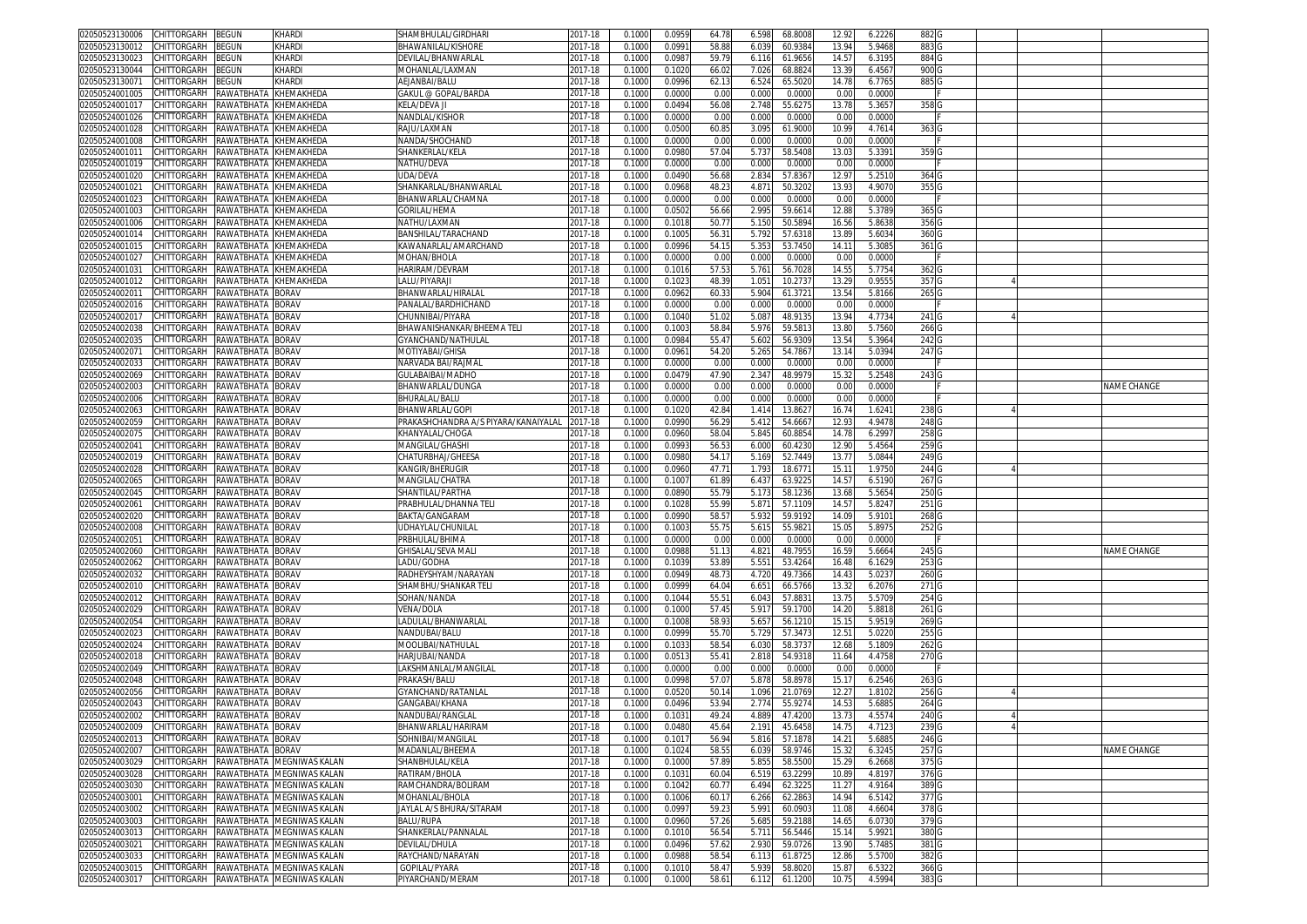| 02050524003009                                 |                                 |                     | CHITTORGARH RAWATBHATA MEGNIWAS KALAN       | BANSHILAL/BIDRICHAND         | 2017-18     | 0.1000 | 0.097  | 50.2  | 4.715 | 48.3590 | 14.07 | 4.7633 | 367 G            |  |                    |
|------------------------------------------------|---------------------------------|---------------------|---------------------------------------------|------------------------------|-------------|--------|--------|-------|-------|---------|-------|--------|------------------|--|--------------------|
| 02050524003018                                 | CHITTORGARH                     |                     | RAWATBHATA MEGNIWAS KALAN                   | KELA/NANDA                   | 2017-18     | 0.1000 | 0.102  | 57.41 | 5.987 | 58.581  | 14.70 | 6.0281 | 384 G            |  |                    |
| 02050524003023                                 | CHITTORGARH                     | RAWATBHATA          | MEGNIWAS KALAN                              | RAMLAL A/S NOLA/UDHA         | 2017-18     | 0.1000 | 0.097  | 51.53 | 4.969 | 50.755  | 15.7  | 5.5780 | 369 G            |  |                    |
| 02050524003024                                 | CHITTORGARH                     |                     | RAWATBHATA MEGNIWAS KALAN                   | BHERULAL/NANDA               | 2017-18     | 0.1000 | 0.1009 | 55.0  | 5.751 | 56.997  | 15.80 | 6.3037 | 385 G            |  |                    |
| 02050524003027                                 | CHITTORGARH                     | RAWATBHATA          | MEGNIWAS KALAN                              | KELA/BHAGIRATH               | 2017-18     | 0.100  | 0.098  | 58.1  | 5.98  | 60.802  | 12.84 | 5.4651 | 390 <sub>G</sub> |  |                    |
| 02050524003031                                 | CHITTORGARH                     |                     | RAWATBHATA MEGNIWAS KALAN                   | BALULAL/MANGILAI             | 2017-18     |        | 0.103  |       | 4.86  |         | 16.45 |        | 370 G            |  |                    |
|                                                |                                 |                     |                                             |                              |             | 0.100  |        | 50.2  |       | 46.975  |       | 5.4091 |                  |  | <b>VAME CHANGE</b> |
| 02050524003032                                 | CHITTORGARH                     | RAWATBHATA          | MEGNIWAS KALAN                              | SHANTIBAI/CHAMNA             | 2017-18     | 0.100  | 0.097  | 53.3  | 5.50  | 56.420  | 15.45 | 6.101  | 371 G            |  |                    |
| 02050524003035                                 | CHITTORGARH                     | RAWATBHATA          | MEGNIWAS KALAN                              | MOHANLAL/HAJARI              | 2017-18     | 0.100  | 0.097  | 52.1  | 5.149 | 52.756  | 17.60 | 6.4995 | 372 G            |  |                    |
| 02050524003038                                 | <b>CHITTORGARH</b>              | RAWATBHATA          | MEGNIWAS KALAN                              | AMARCHAND/HAJAR              | 2017-18     | 0.100  | 0.091  | 50.7! | 4.69  | 51.513  | 16.61 | 5.9894 | 368 <sub>G</sub> |  |                    |
| 02050524003020                                 | CHITTORGARH                     |                     | RAWATBHATA MEGNIWAS KALAN                   | BALIBAI/BHOLARAM             | 2017-18     | 0.1000 | 0.000  | 0.00  | 0.001 | 0.000   | 0.00  | 0.0000 |                  |  |                    |
| 02050524003006                                 | CHITTORGARH                     | RAWATBHATA          | MEGNIWAS KALAN                              | SHAMBHULAL/SEVA              | 2017-18     | 0.100  | 0.101  | 57.5  | 6.00  | 59.288  | 14.29 | 5.9302 | 386 G            |  |                    |
| 02050524003022                                 | <b>CHITTORGARH</b>              | RAWATBHATA          | MEGNIWAS KALAN                              | SOHANIBAI/GHEESA             | 2017-18     | 0.100  | 0.099  | 55.38 | 5.63  | 56.899  | 14.59 | 5.8110 | 387 G            |  |                    |
| 0205052400300                                  | CHITTORGARH                     | RAWATBHATA          | <b>MEGNIWAS KALAN</b>                       | CHUNNIABI/AMARCHAND          | 2017-18     | 0.100  | 0.088  | 55.96 | 5.21  | 58.693  | 15.5  | 6.3809 | 388              |  |                    |
| 02050524003034                                 | CHITTORGARH                     | RAWATBHATA          | MEGNIWAS KALAN                              | BHOLIBAI/GOPILAL             | 2017-18     | 0.1000 | 0.102  | 54.68 | 5.67  | 55.621  | 15.40 | 5.9959 | 373              |  |                    |
| 02050524003014                                 | CHITTORGARH                     | RAWATBHATA          | VIEGNIWAS KALAN                             | ASHARAM/HEERA                | 2017-18     | 0.100  | 0.049  | 52.46 | 2.556 | 51.845  | 15.7  | 5.7150 | 374 C            |  |                    |
| 02050524004017                                 | CHITTORGARH                     | RAWATBHATA          | SHAMBHUNATH KA KHEDA                        | MANGILAL/KASHIRAM            | 2017-18     | 0.1000 | 0.099  | 56.08 | 5.880 | 59.393  | 13.89 | 5.7753 | 321 G            |  |                    |
| 02050524004032                                 | <b>CHITTORGARH</b>              | RAWATBHATA          | SHAMBHUNATH KA KHEDA                        | GHANSHYAM/MADANLAI           | 2017-18     | 0.100  | 0.096  | 54.0  | 5.21  | 54.281  | 13.56 | 5.1524 | 322              |  |                    |
| 02050524004029                                 | CHITTORGARH                     |                     | RAWATBHATA SHAMBHUNATH KA KHEDA             | MOHNIBAI/MOTICHAND @ MOTILAL | 2017-18     | 0.1000 | 0.100  | 56.2  | 5.565 | 55.5944 | 14.76 | 5.7437 | 326 G            |  |                    |
| 02050524004027                                 | CHITTORGARH                     |                     | RAWATBHATA SHAMBHUNATH KA KHEDA             | MOHANLAL/AMARCHAND           | 2017-18     | 0.1000 | 0.000  | 0.00  | 0.000 | 0.0000  | 0.00  | 0.0000 |                  |  |                    |
| 02050524004021                                 | CHITTORGARH                     | RAWATBHATA          | SHAMBHUNATH KA KHEDA                        | TULSHIRAM/DEVA               | 2017-18     | 0.1000 | 0.095  | 51.90 | 5.12  | 53.587  | 14.1  | 5.2894 | 323 G            |  |                    |
| 02050524004024                                 | CHITTORGARH                     |                     | RAWATBHATA SHAMBHUNATH KA KHEDA             | KANHAIYALAL/JODHA            | 2017-18     | 0.100  | 0.000  | 0.00  | 0.00  | 0.000   | 0.00  | 0.0000 |                  |  |                    |
|                                                |                                 |                     |                                             |                              |             |        |        |       |       |         |       |        |                  |  |                    |
| 02050524004022                                 | CHITTORGARH                     | RAWATBHATA          | SHAMBHUNATH KA KHEDA                        | TULSHIRAM/KISHNA             | 2017-18     | 0.1000 | 0.100  | 53.44 | 5.512 | 55.120  | 15.25 | 5.8840 | 324 G            |  |                    |
| 02050524004025                                 | CHITTORGARH                     |                     | RAWATBHATA SHAMBHUNATH KA KHEDA             | RAKESH DHAKAD/SHANKARLAL     | 2017-18     | 0.1000 | 0.100  | 58.4  | 5.83  | 58.330  | 15.80 | 6.4509 | 320 G            |  | NAME CHANGE        |
| 02050524004008                                 | CHITTORGARH                     | RAWATBHATA          | SHAMBHUNATH KA KHEDA                        | MANGILAL/PIYARA              | 2017-18     | 0.1000 | 0.100  | 58.6  | 5.904 | 59.040  | 12.33 | 5.0956 | 329 G            |  |                    |
| 02050524004028                                 | CHITTORGARH                     |                     | RAWATBHATA SHAMBHUNATH KA KHEDA             | BHANWARLAL/PANNA             | 2017-18     | 0.1000 | 0.097  | 57.60 | 5.80  | 59.436  | 13.58 | 5.6502 | 327 G            |  |                    |
| 02050524004004                                 | CHITTORGARH                     | RAWATBHATA          | SHAMBHUNATH KA KHEDA                        | <b>BALIBAI/ONKAR</b>         | 2017-18     | 0.1000 | 0.095  | 54.1  | 5.22! | 55.000  | 13.64 | 5.2509 | 328 <sub>C</sub> |  |                    |
| 02050524004016                                 | CHITTORGARH                     |                     | RAWATBHATA SHAMBHUNATH KA KHEDA             | PRAKASH/MANGILAL             | 2017-18     | 0.100  | 0.094  | 50.3  | 4.917 | 52.031  | 15.26 | 5.5576 | 325 G            |  |                    |
| 02050524004015                                 | CHITTORGARH                     |                     | RAWATBHATA SHAMBHUNATH KA KHEDA             | DOLATRAM/NANDLAI             | 2017-18     | 0.1000 | 0.100  | 59.8  | 6.05  | 60.590  | 17.84 | 7.5664 | 330 G            |  |                    |
| 02050524004023                                 |                                 |                     | CHITTORGARH RAWATBHATA SHAMBHUNATH KA KHEDA | SOHANLAL/NARAYAN             | 2017-18     | 0.1000 | 0.103  | 61.72 | 1.940 | 18.816  | 14.84 | 1.9544 | 331 G            |  |                    |
| 02050524005009                                 | CHITTORGARH                     | RAWATBHATA SUKHPURA |                                             | TEJRAM/MOJIRAM               | 2017-18     | 0.1000 | 0.091  | 58.8  | 5.519 | 60.449  | 12.77 | 5.4034 | 287 G            |  |                    |
| 02050524005003                                 | CHITTORGARH                     | RAWATBHATA SUKHPURA |                                             | JADAVBAI/BARDICHAND          | 2017-18     | 0.100  | 0.000  | 0.00  | 0.000 | 0.000   | 0.00  | 0.0000 |                  |  |                    |
| 02050524005008                                 | CHITTORGARH                     | RAWATBHATA          | <b>SUKHPURA</b>                             | KHANA/DHANNA                 | 2017-18     | 0.100  | 0.100  | 58.7  | 6.12  | 61.280  | 13.41 | 5.752  | 288 <sub>C</sub> |  |                    |
| 02050524005010                                 | CHITTORGARH                     | RAWATBHATA SUKHPURA |                                             | KUKA/CHAMNA                  | $2017 - 18$ | 0.100  | 0.098  | 61.0  | 6.09  | 62.089  | 12.7  | 5.5194 | 297 G            |  |                    |
| 02050524005013                                 | CHITTORGARH                     | RAWATBHATA SUKHPURA |                                             | GHEESALAL A/S GOKUL/CHUNA    | 2017-18     | 0.100  | 0.000  | 0.00  | 0.00  | 0.000   | 0.00  | 0.0000 |                  |  |                    |
| 02050524005017                                 | CHITTORGARH                     | RAWATBHATA SUKHPURA |                                             | DALU/SHOCHAND                | 2017-18     | 0.100  | 0.095  | 59.9  | 5.760 | 60.2510 | 13.50 | 5.6936 | 298 <sub>C</sub> |  |                    |
| 0205052400502                                  | CHITTORGARH                     | RAWATBHATA          | <b>SUKHPURA</b>                             | SOHANLAL/TEJRAM              | 2017-18     | 0.100  | 0.097  | 58.66 | 5.76  | 59.310  | 11.78 | 4.891  | 289 <sub>G</sub> |  |                    |
| 02050524005026                                 | CHITTORGARH                     | RAWATBHATA          | <b>SUKHPURA</b>                             | MANGILAL/TARACHAND           | 2017-18     | 0.1000 | 0.000  | 0.00  | 0.001 | 0.0000  | 0.00  | 0.0000 |                  |  |                    |
| 02050524005029                                 | <b>CHITTORGARH</b>              | RAWATBHATA          | <b>SUKHPURA</b>                             | KASHIRAM/TARACHAND           | 2017-18     | 0.100  | 0.097  | 58.6  | 5.78  | 59.272  | 11.8  | 4.9081 | 290              |  |                    |
|                                                |                                 |                     |                                             |                              |             |        |        |       |       |         |       |        |                  |  |                    |
| 02050524005032                                 | CHITTORGARH                     | RAWATBHATA          | <b>SUKHPURA</b>                             | MOTI/JALAM                   | 2017-18     | 0.100  | 0.1002 | 63.9  | 6.57  | 65.618  | 11.05 | 5.075  | 305              |  |                    |
| 02050524005035                                 | CHITTORGARH                     | RAWATBHATA SUKHPURA |                                             | JAYRAM/TULCHHA               | 2017-18     | 0.100  | 0.000  | 0.00  | 0.00  | 0.000   | 0.0   | 0.0000 |                  |  |                    |
| 02050524005036                                 | CHITTORGARH                     | RAWATBHATA          | <b>SUKHPURA</b>                             | .AXMICHAND/TULCHHA           | 2017-18     | 0.1000 | 0.049  | 56.88 | 2.836 | 57.408  | 13.73 | 5.5173 | 291 <sub>C</sub> |  |                    |
| 02050524005040                                 | CHITTORGARH                     | RAWATBHATA          | <b>SUKHPURA</b>                             | SHAMBHULAL/CHAMPALAI         | 2017-18     | 0.100  | 0.097  | 54.2  | 5.23  | 53.692  | 14.50 | 5.4499 | 279 C            |  |                    |
| 02050524005044                                 | CHITTORGARH                     | RAWATBHATA          | <b>SUKHPURA</b>                             | JEETMAL/JAICHAND             | 2017-18     | 0.1000 | 0.050  | 65.5  | 3.304 | 66.080  | 10.5  | 4.8709 | 306 G            |  |                    |
| 02050524005047                                 | CHITTORGARH                     | RAWATBHATA SUKHPURA |                                             | PIYARCHAND/TARACHAND         | 2017-18     | 0.1000 | 0.045  | 51.39 | 2.52  | 55.1310 | 13.3  | 5.1452 | 283 G            |  |                    |
| 02050524005048                                 | CHITTORGARH                     | RAWATBHATA          | <b>SUKHPURA</b>                             | KISHNA/LALU                  | 2017-18     | 0.1000 | 0.000  | 0.00  | 0.001 | 0.000   | 0.00  | 0.0000 |                  |  |                    |
| 02050524005050                                 | CHITTORGARH                     | RAWATBHATA          | <b>SUKHPURA</b>                             | HARIRAM/KASHIRAM             | 2017-18     | 0.1000 | 0.089  | 62.56 | 5.657 | 63.490  | 11.08 | 4.9245 | 299 G            |  |                    |
| 02050524005052                                 | CHITTORGARH                     | RAWATBHATA          | <b>SUKHPURA</b>                             | BARJIBAI/MANGILAI            | 2017-18     | 0.1000 | 0.096  | 60.8  | 5.63  | 58.1940 | 13.45 | 5.4789 | 300 <sub>G</sub> |  |                    |
| 02050524005019                                 | CHITTORGARH                     | RAWATBHATA SUKHPURA |                                             | SHAMBHULAL/PIYRACHAND        | 2017-18     | 0.1000 | 0.0978 | 59.5  | 5.88  | 60.143  | 12.43 | 5.2334 | 292 G            |  |                    |
| 02050524005002                                 | CHITTORGARH                     | RAWATBHATA          | <b>SUKHPURA</b>                             | BANSILAL/KANA                | 2017-18     | 0.1000 | 0.049  | 60.2  | 3.10  | 62.641  | 13.33 | 5.8454 | 301 G            |  |                    |
| 02050524005022                                 | CHITTORGARH                     | RAWATBHATA SUKHPURA |                                             | DALICHAND/KASHIRAM           | 2017-18     | 0.1000 | 0.098  | 59.42 | 5.950 | 60.406  | 13.56 | 5.7342 | 293 G            |  |                    |
| 02050524005030                                 | CHITTORGARH                     | RAWATBHATA SUKHPURA |                                             | JAMNABAI/MANGILAI            | 2017-18     | 0.1000 | 0.048  | 65.49 | 3.44  | 71.729  | 11.86 | 5.9548 | 307 G            |  |                    |
| 02050524005031                                 | CHITTORGARH                     | RAWATBHATA SUKHPURA |                                             | MOTYABAIL/KAJOD              | 2017-18     | 0.100  | 0.098  | 59.6  | 6.03  | 61.0516 | 12.90 | 5.5126 | 294 G            |  |                    |
| 02050524005038                                 | CHITTORGARH                     | RAWATBHATA SUKHPURA |                                             | RATNIBAI/SITARAM             | 2017-18     | 0.100  | 0.103  | 55.1  | 5.55  | 53.831  | 14.46 | 5.4492 | 284 G            |  |                    |
| 02050524005053                                 | CHITTORGARH                     | RAWATBHATA SUKHPURA |                                             | LADUCHAND/LALHAND            | 2017-18     | 0.1000 | 0.1025 | 53.63 | 4.620 | 44.9416 | 12.25 | 3.8536 | 285 G            |  |                    |
| 02050524005001                                 | CHITTORGARH                     | RAWATBHATA SUKHPURA |                                             | HARLAL/KUKA                  | 2017-18     | 0.100  | 0.099  | 62.7  | 6.41  | 64.592  | 11.93 | 5.393  | 302 G            |  |                    |
| 02050524005004                                 | CHITTORGARH                     | RAWATBHATA SUKHPURA |                                             | NARAYAN/LALA                 | 2017-18     | 0.100  | 0.050  | 62.64 | 3.105 | 61.607  | 15.29 | 6.5941 | 303 G            |  |                    |
|                                                |                                 |                     |                                             |                              |             |        |        |       |       |         |       |        |                  |  |                    |
| 02050524005006                                 | <b>CHITTORGARH</b>              | RAWATBHATA          | <b>SUKHPURA</b>                             | JAGANNATH/PIAYRCHAND         | 2017-18     | 0.100  | 0.091  | 57.4  | 5.47  | 59.770  | 14.0  | 5.861  | 295 C            |  |                    |
| 02050524005016                                 | CHITTORGARH                     | RAWATBHATA SUKHPURA |                                             | NARAYAN/MODA                 | 2017-18     | 0.100  | 0.097  | 64.1  | 5.995 | 61.4242 | 12.79 | 5.4996 | 304 G            |  |                    |
| 02050524005025                                 | CHITTORGARH RAWATBHATA SUKHPURA |                     |                                             | DEVILAL/TEJRAM               | 2017-18     | 0.1000 | 0.000  | 0.00  | 0.001 | 0.000   | 0.00  | 0.0000 |                  |  |                    |
| 02050524005049 CHILLORGARH RAWATBHATA SUKHPURA |                                 |                     |                                             | KUKA/TULSIRAM                | 2017-18     | 0.1000 | 0.093  | 61.17 | 5.855 | 62.889  | 13.57 | 5.9737 | 296 C            |  |                    |
| 02050524005054                                 | CHITTORGARH RAWATBHATA SUKHPURA |                     |                                             | MANGIBAI/BALU                | 2017-18     | 0.1000 | 0.0967 | 49.34 | 1.840 | 19.0279 | 14.51 | 1.9323 | 280 <sub>G</sub> |  |                    |
| 02050524005024                                 | CHITTORGARH                     | RAWATBHATA SUKHPURA |                                             | RAJIBAI/NARAYAN              | 2017-18     | 0.1000 | 0.0980 | 52.72 | 5.167 | 52.7245 | 15.53 | 5.7312 | 281 G            |  |                    |
| 02050524005007                                 | CHITTORGARH                     | RAWATBHATA SUKHPURA |                                             | KAJODIBAI/NARAYAN            | 2017-18     | 0.1000 | 0.103  | 55.09 | 5.38  | 51.909  | 13.54 | 4.9200 | 282 <sub>C</sub> |  |                    |
| 02050524005051                                 | CHITTORGARH RAWATBHATA SUKHPURA |                     |                                             | LAKSHMAN/LALU DHAKAD         | 2017-18     | 0.1000 | 0.099  | 49.84 | 1.894 | 19.035  | 14.37 | 1.9147 | 286 G            |  |                    |
| 02050524006003                                 | CHITTORGARH                     |                     | RAWATBHATA GOPALPURA BORAV                  | BHANWERLAL/BHOLU             | 2017-18     | 0.1000 | 0.101  | 58.3  | 5.52  | 54.253  | 15.26 | 5.7951 | 393 G            |  |                    |
| 02050524006002                                 | CHITTORGARH                     |                     | RAWATBHATA GOPALPURA BORAV                  | NARAYAN/BHUWANA              | 2017-18     | 0.1000 | 0.1000 | 58.29 | 5.937 | 59.3700 | 14.82 | 6.1593 | 392 G            |  |                    |
| 02050524006005                                 |                                 |                     | CHITTORGARH RAWATBHATA GOPALPURA BORAV      | GHEESALAL/NATHU              | 2017-18     | 0.1000 | 0.1014 | 58.41 | 5.966 | 58.836  | 14.66 | 6.0379 | 395 G            |  |                    |
| 02050524006001                                 |                                 |                     | CHITTORGARH RAWATBHATA GOPALPURA BORAV      | SHANKERPURI/SEVAPURI         | 2017-18     | 0.1000 | 0.1000 | 61.78 | 6.187 | 61.8700 | 15.22 | 6.5914 | 396 G            |  |                    |
| 02050524006006                                 |                                 |                     | CHITTORGARH RAWATBHATA GOPALPURA BORAV      | RAMESH/DEBILAL               | 2017-18     | 0.1000 | 0.1020 | 60.72 | 1.752 | 17.1765 | 19.37 | 2.3292 | 397 G            |  |                    |
| 02050524006010                                 |                                 |                     | CHITTORGARH RAWATBHATA GOPALPURA BORAV      | MADHOPURI/BRDHAPURI          | 2017-18     | 0.1000 | 0.096  | 53.69 | 5.009 | 51.7994 | 16.06 | 5.8227 | 391 G            |  |                    |
| 02050524006011                                 |                                 |                     | CHITTORGARH RAWATBHATA GOPALPURA BORAV      | SANTOSHPURI/RUPPURI          | 2017-18     | 0.1000 | 0.0000 | 0.00  | 0.000 | 0.0000  | 0.00  | 0.0000 | ΙN               |  |                    |
| 02050524006008                                 | CHITTORGARH                     |                     | RAWATBHATA GOPALPURA BORAV                  | KELASHPURI/HEERAPURI         | 2017-18     | 0.1000 | 0.0969 | 52.50 | 4.935 | 50.9288 | 15.60 | 5.5614 | 394 G            |  |                    |
| 02050524007004                                 |                                 |                     | CHITTORGARH RAWATBHATA GANESHPURA BORAV     | PREMCHAND/TARACHAND          | 2017-18     | 0.1000 | 0.0999 | 54.86 | 5.658 | 56.6366 | 14.09 | 5.5865 | 338 G            |  |                    |
|                                                |                                 |                     |                                             |                              |             |        |        |       |       |         |       |        |                  |  |                    |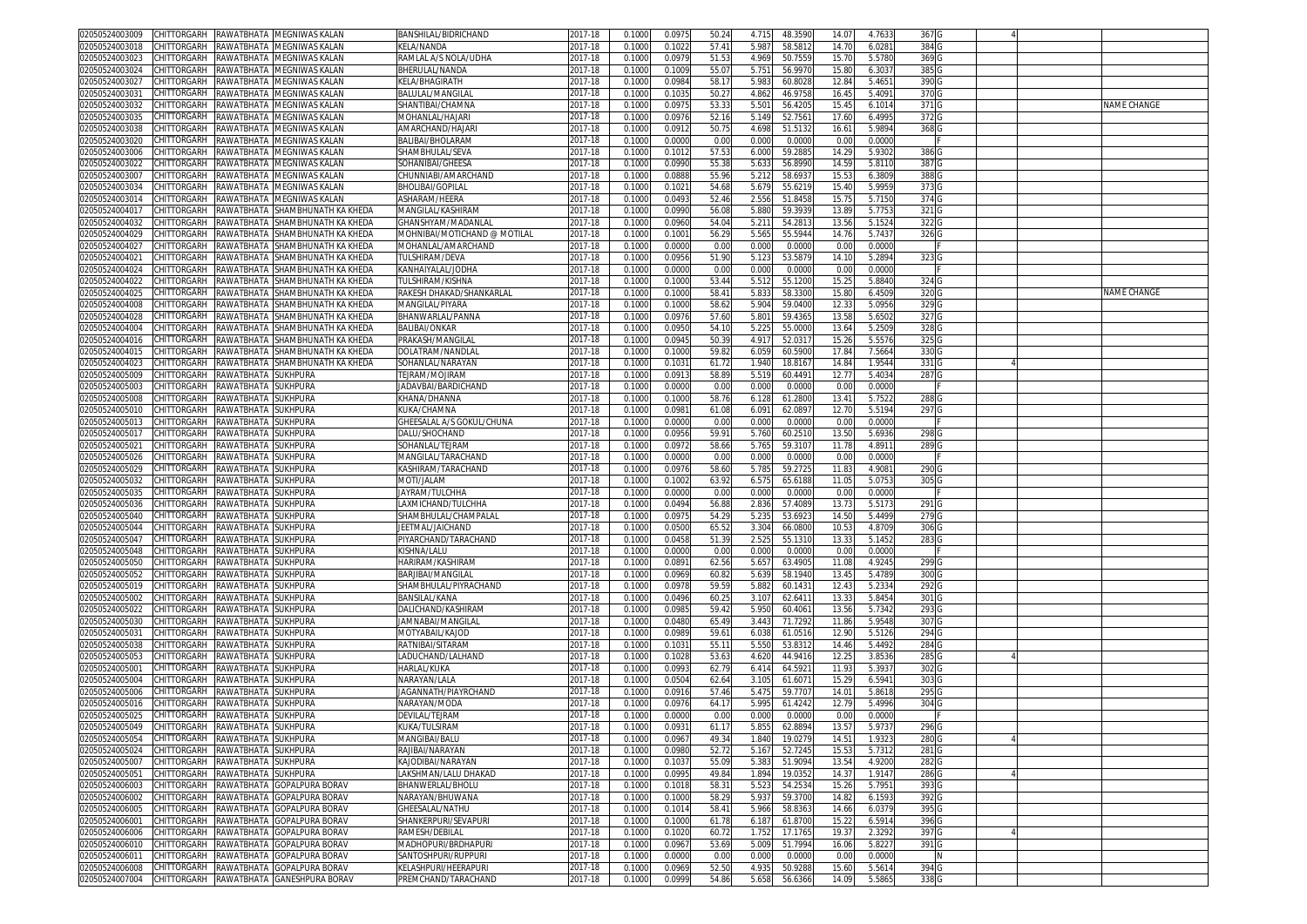| 02050524007010                                   |                                    |                                     | CHITTORGARH RAWATBHATA GANESHPURA BORAV                                               | KANHAIYALAL/GHEESU                         | 2017-18            | 0.1000           | 0.095           | 60.0           | 6.018          | 63.0818           | 14.46          | 6.3853           | 346 G            |  |                    |
|--------------------------------------------------|------------------------------------|-------------------------------------|---------------------------------------------------------------------------------------|--------------------------------------------|--------------------|------------------|-----------------|----------------|----------------|-------------------|----------------|------------------|------------------|--|--------------------|
| 02050524007017                                   | CHITTORGARH                        | RAWATBHATA                          | GANESHPURA BORAV                                                                      | MOHANLAL/BHANWERLAL                        | 2017-18            | 0.1000           | 0.098           | 53.28          | 5.35           | 54.285            | 14.86          | 5.6473           | 332 G            |  |                    |
| 02050524007018                                   | CHITTORGARH                        | RAWATBHATA                          | <b>GANESHPURA BORAV</b>                                                               | KAILASH/LALU                               | 2017-18            | 0.1000           | 0.1002          | 60.0           | 6.102          | 60.898            | 14.58          | 6.2157           | 344 G            |  |                    |
| 02050524007025                                   | CHITTORGARH                        | RAWATBHATA                          | <b>GANESHPURA BORAV</b>                                                               | SHOHANLAL/BHERU                            | 2017-18            | 0.1000           | 0.099           | 55.7           | 5.474          | 55.292            | 15.29          | 5.9184           | 339 <sub>G</sub> |  |                    |
| 02050524007026                                   | CHITTORGARH                        | RAWATBHATA                          | GANESHPURA BORAV                                                                      | SHAMBHULAL/DEVILAL                         | 2017-18            |                  | 0.101           |                | 5.409          | 53.290            |                | 5.7405           | 340 <sub>G</sub> |  |                    |
|                                                  |                                    |                                     |                                                                                       |                                            |                    | 0.100            |                 | 52.5           |                |                   | 15.39          |                  |                  |  |                    |
| 02050524007001                                   | CHITTORGARH                        | RAWATBHATA                          | <b>GANESHPURA BORAV</b>                                                               | NATHU/BHANWERLAL                           | 2017-18            | 0.100            | 0.100           | 59.2           | 5.95           | 59.570            | 13.00          | 5.4207           | 341 G            |  |                    |
| 02050524007006                                   | CHITTORGARH                        | RAWATBHATA                          | GANESHPURA BORAV                                                                      | RUPA/KISHNA                                | 2017-18            | 0.100            | 0.097           | 58.4           | 2.496          | 25.600            | 9.1            | 1.643            | 345 G            |  |                    |
| 02050524007011                                   | CHITTORGARH                        | RAWATBHATA                          | <b>GANESHPURA BORAV</b>                                                               | NOJIBAI/BALU                               | 2017-18            | 0.100            | 0.095           | 55.5           | 5.319          | 55.989            | 14.07          | 5.5142           | 342 G            |  |                    |
| 02050524007013                                   | CHITTORGARH                        | RAWATBHATA                          | <b>GANESHPURA BORA\</b>                                                               | BHEEMRAJ/KALL                              | 2017-18            | 0.100            | 0.000           | 0.00           | 0.00           | 0.000             | 0.0            | 0.0000           |                  |  |                    |
| 02050524007005                                   | CHITTORGARH                        |                                     | RAWATBHATA GANESHPURA BORAV                                                           | KELA/BARDICHAND                            | 2017-18            | 0.1000           | 0.095           | 57.30          | 5.37           | 56.610            | 13.37          | 5.2982           | 343 G            |  |                    |
| 02050524007015                                   | CHITTORGARH                        | RAWATBHATA                          | GANESHPURA BORAV                                                                      | UDAYRAM/BARDICHAND                         | 2017-18            | 0.100            | 0.000           | 0.00           | 0.001          | 0.000             | 0.00           | 0.0000           |                  |  |                    |
| 02050524007016                                   | <b>CHITTORGARH</b>                 | RAWATBHATA                          | GANESHPURA BORAV                                                                      | RAMESHWAR/BALL                             | 2017-18            | 0.100            | 0.092           | 57.3           | 5.340          | 57.543            | 14.7           | 5.921            | 333              |  |                    |
| 02050524007020                                   | CHITTORGARH                        | RAWATBHATA                          | <b>GANESHPURA BORA\</b>                                                               | SHANTIBAI/DEVA                             | 2017-18            | 0.100            | 0.000           | 0.00           | 0.00           | 0.000             | 0.0            | 0.0000           |                  |  | <b>VAME CHANGE</b> |
| 02050524007014                                   | CHITTORGARH                        | RAWATBHATA                          | <b>GANESHPURA BORA\</b>                                                               | PRABHULAL/KANA                             | 2017-18            | 0.100            | 0.101           | 51.7           | 5.29           | 52.187            | 14.87          | 5.431            | 334 0            |  |                    |
| 02050524007012                                   | CHITTORGARH                        | RAWATBHATA                          | <b>GANESHPURA BORA\</b>                                                               | SITABAI/KUKA                               | 2017-18            | 0.100            | 0.099           | 52.7           | 5.31           | 53.686            | 14.3           | 5.3968           | 335              |  |                    |
| 02050524007003                                   | CHITTORGARH                        | RAWATBHATA                          | <b>GANESHPURA BORAV</b>                                                               | KASTURIBAI/UDEYLAL                         | 2017-18            | 0.1000           | 0.100           | 54.7           | 5.576          | 55.7600           | 13.06          | 5.097            | 336 G            |  |                    |
| 0205052400700                                    | <b>CHITTORGARH</b>                 | RAWATBHATA                          | <b>GANESHPURA BORAV</b>                                                               | DEUBAI/DALU                                | 2017-18            | 0.100            | 0.100           | 54.5           | 5.33           | 53.340            | 14.8           | 5.526            | 337              |  |                    |
|                                                  |                                    |                                     |                                                                                       |                                            |                    |                  |                 |                |                |                   |                |                  |                  |  |                    |
| 02050524008004                                   | CHITTORGARH                        | RAWATBHATA PIPLDA BORAV             |                                                                                       | LALU/NANDA                                 | 2017-18            | 0.1000           | 0.100           | 53.7           | 5.640          | 56.4000           | 14.11          | 5.5702           | 348 G            |  |                    |
| 02050524008003                                   | CHITTORGARH                        | RAWATBHATA                          | PIPLDA BORAV                                                                          | NANURAM/RUPA                               | 2017-18            | 0.100            | 0.094           | 52.1           | 5.16           | 54.5560           | 15.98          | 6.1025           | 349 G            |  |                    |
| 02050524008011                                   | CHITTORGARH                        | RAWATBHATA                          | PIPLDA BORAV                                                                          | DEVILAL/MOJIRAM                            | 2017-18            | 0.1000           | 0.099           | 54.46          | 5.67           | 57.005            | 13.3           | 5.3268           | 350 G            |  |                    |
| 02050524008015                                   | CHITTORGARH                        | RAWATBHATA PIPLDA BORAV             |                                                                                       | NANDA/PITHA                                | 2017-18            | 0.100            | 0.098           | 58.44          | 5.936          | 60.386            | 15.83          | 6.6912           | 347 G            |  |                    |
| 02050524008016                                   | CHITTORGARH                        | RAWATBHATA                          | PIPLDA BORAV                                                                          | YASHVANT/MERAN                             | 2017-18            | 0.1000           | 0.099           | 60.80          | 6.080          | 61.414            | 13.31          | 5.7220           | 352 G            |  | NAME CHANGE        |
| 02050524008008                                   | CHITTORGARH                        | RAWATBHATA                          | PIPLDA BORAV                                                                          | MANGILAL/HEERA                             | 2017-18            | 0.1000           | 0.099           | 59.8           | 6.292          | 63.555            | 12.30          | 5.4719           | 354 G            |  |                    |
| 02050524008010                                   | CHITTORGARH                        | RAWATBHATA                          | PIPLDA BORAV                                                                          | MANGILAL/HARLAL                            | 2017-18            | 0.1000           | 0.102           | 54.7           | 5.618          | 54.916            | 13.13          | 5.0478           | 353 G            |  |                    |
| 02050524008013                                   | CHITTORGARH                        | RAWATBHATA PIPLDA BORAV             |                                                                                       | MOHANLAL/BHANWARLAL                        | 2017-18            | 0.1000           | 0.103           | 49.1           | 5.210          | 50.4845           | 16.44          | 5.8096           | 351 G            |  |                    |
| 02050524009036                                   | CHITTORGARH                        | RAWATBHATA                          | JAWDA NIMD                                                                            | MATHURALAL/CHATURBHU.                      | 2017-18            | 0.100            | 0.000           | 0.00           | 0.000          | 0.000             | 0.00           | 0.0000           |                  |  |                    |
| 02050524009006                                   | CHITTORGARH                        | RAWATBHATA JAWDA NIMDI              |                                                                                       | SHONIBAI/BHANWERLAL                        | 2017-18            | 0.1000           | 0.000           | 0.00           | 0.000          | 0.0000            | 0.00           | 0.0000           |                  |  |                    |
| 02050524009028                                   | CHITTORGARH                        | RAWATBHATA JAWDA NIMD               |                                                                                       | GOPAL/PRABHULAL                            | 2017-18            | 0.100            | 0.050           | 56.40          | 2.90           | 58.180            | 14.95          | 6.087            | 25 G             |  |                    |
| 02050524009003                                   | CHITTORGARH RAWATBHATA JAWDA NIMD  |                                     |                                                                                       | DEVILAL/KANA @ KANAIYALAL                  | 2017-18            | 0.1000           | 0.024           | 58.4           | 1.68           | 70.291            | 14.88          | 7.3228           | 29 G             |  |                    |
| 02050524009027                                   | CHITTORGARH                        | RAWATBHATA JAWDA NIMD               |                                                                                       | PRABHULAL/MANGILAL                         | 2017-18            | 0.100            | 0.000           | 0.00           | 0.000          | 0.000             | 0.00           | 0.0000           |                  |  |                    |
| 02050524009053                                   | CHITTORGARH                        | RAWATBHATA JAWDA NIMD               |                                                                                       | NEMICHAND/SHOLA @ SHORAM                   | 2017-18            | 0.1000           | 0.046           |                |                |                   | 14.28          |                  |                  |  |                    |
|                                                  |                                    |                                     |                                                                                       |                                            |                    |                  |                 | 61.50          | 3.066          | 66.220            |                | 6.6198           | 32 G             |  |                    |
| 02050524009055                                   | CHITTORGARH                        | RAWATBHATA<br>RAWATBHATA JAWDA NIMD | JAWDA NIMD                                                                            | NATHU/ONKARLAL                             | 2017-18            | 0.100            | 0.045           | 60.7           | 3.05           | 66.659            | 15.1           | 7.046            | 33 G             |  |                    |
| 02050524009075                                   | <b>CHITTORGARH</b>                 |                                     |                                                                                       | ONKAR/SUKHLAL                              | 2017-18            | 0.100            | 0.000           | 0.00           | 0.001          | 0.000             | 0.00           | 0.0000           |                  |  |                    |
| 02050524009025                                   | CHITTORGARH                        | RAWATBHATA JAWDA NIMD               |                                                                                       | RATANLAL/KANHAIYALAI                       | 2017-18            | 0.100            | 0.000           | 0.00           | 0.001          | 0.000             | 0.00           | 0.0000           |                  |  | <b>VAME CHANGE</b> |
| 02050524009078                                   | CHITTORGARH                        | RAWATBHATA JAWDA NIMD               |                                                                                       | MAGNA/MANGILAL                             | 2017-18            | 0.1000           | 0.000           | 0.00           | 0.000          | 0.000             | 0.00           | 0.0000           |                  |  |                    |
| 0205052400904                                    | CHITTORGARH                        | RAWATBHATA                          | JAWDA NIMD                                                                            | RADHESHYAM/KANHAIYALAL A/S CHATURBH        | 2017-18            | 0.100            | 0.046           | 57.6           | 2.65           | 57.804            | 14.3           | 5.815            | 30 G             |  |                    |
| 02050524009013                                   | CHITTORGARH                        | RAWATBHATA JAWDA NIMDI              |                                                                                       | UDA/BHAGWAN                                | 2017-18            | 0.1000           | 0.000           | 0.00           | 0.001          | 0.000             | 0.00           | 0.0000           |                  |  |                    |
| 02050524009029                                   | <b>CHITTORGARH</b>                 | RAWATBHATA                          | JAWDA NIMD                                                                            | KAJODILAL/KHEMRA                           | 2017-18            | 0.100            | 0.000           | 0.0            | 0.00           | 0.000             | 0.0            | 0.0000           |                  |  |                    |
| 02050524009049                                   | CHITTORGARH                        | RAWATBHATA JAWDA NIMD               |                                                                                       | AVANTIBAI/KANHAIYALAL                      | 2017-18            | 0.100            | 0.050           | 52.3           | 2.61           | 52.240            | 15.04          | 5.4988           | 23 G             |  |                    |
| 02050524009035                                   | CHITTORGARH                        | RAWATBHATA JAWDA NIMD               |                                                                                       | SITARAM/KASHIRAM                           | 2017-18            | 0.100            | 0.000           | 0.00           | 0.00           | 0.000             | 0.0            | 0.0000           |                  |  |                    |
| 02050524009010                                   | CHITTORGARH                        | RAWATBHATA                          | JAWDA NIMDI                                                                           | BALIBAI/NANU                               | 2017-18            | 0.1000           | 0.097           | 56.0           | 5.78           | 59.292            | 14.49          | 6.0142           | 26 G             |  |                    |
| 0205052400900                                    | CHITTORGARH                        | RAWATBHATA                          | JAWDA NIMD                                                                            | PANNALAL/NANA                              | 2017-18            | 0.100            | 0.000           | 0.00           | 0.00           | 0.000             | 0.0            | 0.0000           |                  |  |                    |
| 02050524009033                                   | CHITTORGARH                        | RAWATBHATA                          | JAWDA NIMD                                                                            | MANGILAL/DEVA                              | 2017-18            | 0.1000           | 0.000           | 0.00           | 0.000          | 0.000             | 0.00           | 0.0000           |                  |  |                    |
| 02050524009042                                   | CHITTORGARH                        | RAWATBHATA JAWDA NIMD               |                                                                                       | BHANWARLAL/KANA                            | 2017-18            | 0.100            | 0.043           | 55.9           | 2.84           | 64.806            | 14.89          | 6.7546           | 27 <sub>6</sub>  |  |                    |
| 02050524009016                                   | CHITTORGARH                        | RAWATBHATA JAWDA NIMD               |                                                                                       | HEERA/KASHIRAM                             | 2017-18            | 0.1000           | 0.000           | 0.00           | 0.001          | 0.0000            | 0.00           | 0.0000           |                  |  |                    |
| 02050524009077                                   | CHITTORGARH                        | RAWATBHATA JAWDA NIMD               |                                                                                       | SHANTIBAI/LAXMAN                           | 2017-18            | 0.100            | 0.000           | 0.00           | 0.001          | 0.000             | 0.00           | 0.0000           |                  |  |                    |
| 02050524009057                                   | CHITTORGARH                        | RAWATBHATA                          | JAWDA NIMD                                                                            | LAXMAN/DOLA                                | 2017-18            | 0.1000           | 0.000           | 0.00           | 0.000          | 0.0000            | 0.00           | 0.0000           |                  |  |                    |
| 02050524009059                                   | CHITTORGARH                        | RAWATBHATA JAWDA NIMDI              |                                                                                       | LEELABAI/BADRILAL                          | 2017-18            | 0.1000           | 0.000           | 0.00           | 0.001          | 0.0000            | 0.00           | 0.0000           |                  |  |                    |
| 02050524009009                                   | CHITTORGARH                        | RAWATBHATA                          | JAWDA NIMD                                                                            | NANDUBAI/MOOLCHAND                         | 2017-18            | 0.100            | 0.000           | 0.00           | 0.000          | 0.0000            | 0.00           | 0.0000           |                  |  |                    |
| 02050524009017                                   | CHITTORGARH                        | RAWATBHATA JAWDA NIMDI              |                                                                                       | NANA/PRATHVIRAJ                            | 2017-18            | 0.1000           | 0.000           | 0.00           | 0.000          | 0.0000            | 0.00           | 0.0000           |                  |  |                    |
|                                                  |                                    |                                     |                                                                                       |                                            |                    |                  |                 |                |                |                   |                |                  |                  |  |                    |
| 02050524009015                                   | CHITTORGARH                        | RAWATBHATA JAWDA NIMD               |                                                                                       | PRATHVIRAJ/RODA                            | 2017-18            | 0.100            | 0.000           | 0.00           | 0.000          | 0.000             | 0.00           | 0.0000           |                  |  |                    |
| 02050524009026                                   | CHITTORGARH                        | RAWATBHATA JAWDA NIMDI              |                                                                                       | MOHANLAL/NANA                              | 2017-18            | 0.100            | 0.000           | 0.00           | 0.00           | 0.0000            | 0.00           | 0.0000           |                  |  |                    |
| 02050524009048                                   | CHITTORGARH                        | RAWATBHATA JAWDA NIMDI              |                                                                                       | KALU/UDA                                   | 2017-18            | 0.100            | 0.000           | 0.00           | 0.001          | 0.000             | 0.00           | 0.0000           |                  |  |                    |
| 02050524009044                                   | CHITTORGARH                        | RAWATBHATA JAWDA NIMD               |                                                                                       | NANA/GHEESA                                | 2017-18            | 0.1000           | 0.000           | 0.00           | 0.000          | 0.0000            | 0.00           | 0.0000           |                  |  |                    |
| 02050524009032                                   | CHITTORGARH                        | RAWATBHATA JAWDA NIMD               |                                                                                       | PREMRAJ/DEVA                               | 2017-18            | 0.100            | 0.000           | 0.00           | 0.001          | 0.000             | 0.00           | 0.0000           |                  |  |                    |
| 02050524009064                                   | CHITTORGARH                        | RAWATBHATA JAWDA NIMD               |                                                                                       | ABADULGANI/ABADUL KADAR                    | 2017-18            | 0.100            | 0.100           | 56.1           | 5.765          | 57.249            | 15.07          | 6.0396           | 24 G             |  |                    |
| 02050524009038                                   | CHITTORGARH                        | RAWATBHATA                          | JAWDA NIMD                                                                            | SHIVLAL/JAGANNATH                          | 2017-18            | 0.100            | 0.044           | 58.8           | 3.03           | 67.678            | 16.0           | 7.6000           | 31 G             |  |                    |
| 02050524009001                                   |                                    |                                     | RAWATBHATA JAWDA NIMD                                                                 | BANSHILAL/RODA                             | 2017-18            | 0.100            | 0.000           | 0.00           | 0.001          | 0.000             | 0.00           | 0.0000           |                  |  |                    |
| 02050524009002                                   | CHITTORGARH                        |                                     |                                                                                       |                                            |                    | 0.1000           | 0.000           | 0.00           | 0.001          | 0.000             | 0.00           | 0.0000           |                  |  |                    |
|                                                  | CHITTORGARH RAWATBHATA JAWDA NIMD  |                                     |                                                                                       | JHAMKUBAI/LAXMAM                           | 2017-18            |                  |                 |                |                |                   |                |                  |                  |  |                    |
| 02050524009014 CHILIORGARH RAWATBHATA JAWDA NIMD |                                    |                                     |                                                                                       | GHEESIBAI/CHUNA                            | 2017-18            | 0.1000           | 0.0000          | 0.00           | 0.000          | 0.0000            | 0.00           | 0.0000           |                  |  |                    |
| 02050524009061                                   | CHITTORGARH RAWATBHATA JAWDA NIMDI |                                     |                                                                                       | HEERIBAI/TODU                              | 2017-18            | 0.1000           | 0.093           | 59.71          | 6.244          | 67.1398           | 14.80          | 6.9556           | 28 G             |  |                    |
| 02050524009050                                   | CHITTORGARH                        | RAWATBHATA JAWDA NIMDI              |                                                                                       |                                            |                    |                  | 0.0000          | 0.00           | 0.000          | 0.0000            | 0.00           | 0.0000           |                  |  |                    |
|                                                  |                                    |                                     |                                                                                       | MANGIBAI/KUKA                              | 2017-18            | 0.1000           |                 |                |                |                   |                |                  |                  |  |                    |
| 02050524009008                                   | CHITTORGARH                        | RAWATBHATA JAWDA NIMDI              |                                                                                       | <b>BARGIBAI/GOPILAL</b>                    | 2017-18            | 0.1000           | 0.000           | 0.00           | 0.000          | 0.0000            | 0.00           | 0.0000           |                  |  |                    |
| 02050524009047                                   | CHITTORGARH RAWATBHATA JAWDA NIMDI |                                     |                                                                                       | SHAMBULAL/KANHEYALAL                       | 2017-18            | 0.1000           | 0.0000          | 0.00           | 0.000          | 0.0000            | 0.00           | 0.0000           |                  |  |                    |
| 02050524010002                                   |                                    |                                     | CHITTORGARH RAWATBHATA DAULATPURA NIMDI                                               | JAGANNATH/MANGILAL                         | 2017-18            | 0.1000           | 0.0342          | 65.06          | 2.417          | 70.6725           | 14.83          | 7.3350           | 70 <sub>G</sub>  |  |                    |
| 02050524010003                                   |                                    |                                     | CHITTORGARH RAWATBHATA DAULATPURA NIMDI                                               | MOOLCHAND/BOATLAL                          | 2017-18            | 0.1000           | 0.044           | 65.30          | 3.050          | 69.1610           | 15.42          | 7.4663           | 71 G             |  |                    |
| 02050524010007                                   |                                    |                                     | CHITTORGARH RAWATBHATA DAULATPURA NIMDI                                               | VENIRAM/BHUWANA                            | 2017-18            | 0.1000           | 0.0275          | 62.35          | 1.799          | 65.4182           | 17.64          | 8.0789           | 64 G             |  |                    |
| 02050524010011                                   |                                    |                                     | CHITTORGARH RAWATBHATA DAULATPURA NIMDI                                               | SHRILAL/HEERAJI                            | 2017-18            | 0.1000           | 0.101           | 58.11          | 6.301          | 62.201            | 15.02          | 6.5396           | 52G              |  |                    |
| 02050524010012                                   |                                    |                                     | CHITTORGARH RAWATBHATA DAULATPURA NIMDI                                               | RAMLAL/DHANNA                              | 2017-18            | 0.1000           | 0.0927          | 59.58          | 6.035          | 65.1025           | 15.21          | 6.9310           | 63 G             |  |                    |
| 02050524010014                                   |                                    |                                     | CHITTORGARH RAWATBHATA DAULATPURA NIMDI                                               | OMPRAKASH/DHANNALAL                        | 2017-18            | 0.1000           | 0.0000          | 0.00           | 0.000          | 0.0000            | 0.00           | 0.0000           |                  |  |                    |
| 02050524010015                                   |                                    |                                     | CHITTORGARH RAWATBHATA DAULATPURA NIMDI                                               | SATYANARAYAN/SHANKARLAL                    | 2017-18            | 0.1000           | 0.095           | 59.79          | 5.859          | 61.544            | 14.58          | 6.2816           | 53 G             |  |                    |
| 02050524010016                                   | CHITTORGARH                        |                                     | RAWATBHATA DAULATPURA NIMDI<br>02050524010018 CHITTORGARH RAWATBHATA DAULATPURA NIMDI | ISHWARLAL/MANGILAL<br>BHAGUCHAND/TARACHAND | 2017-18<br>2017-18 | 0.1000<br>0.1000 | 0.032<br>0.0460 | 66.32<br>64.20 | 2.340<br>3.192 | 72.222<br>69.3913 | 16.04<br>15.69 | 8.1096<br>7.6204 | 72 G<br>65 G     |  |                    |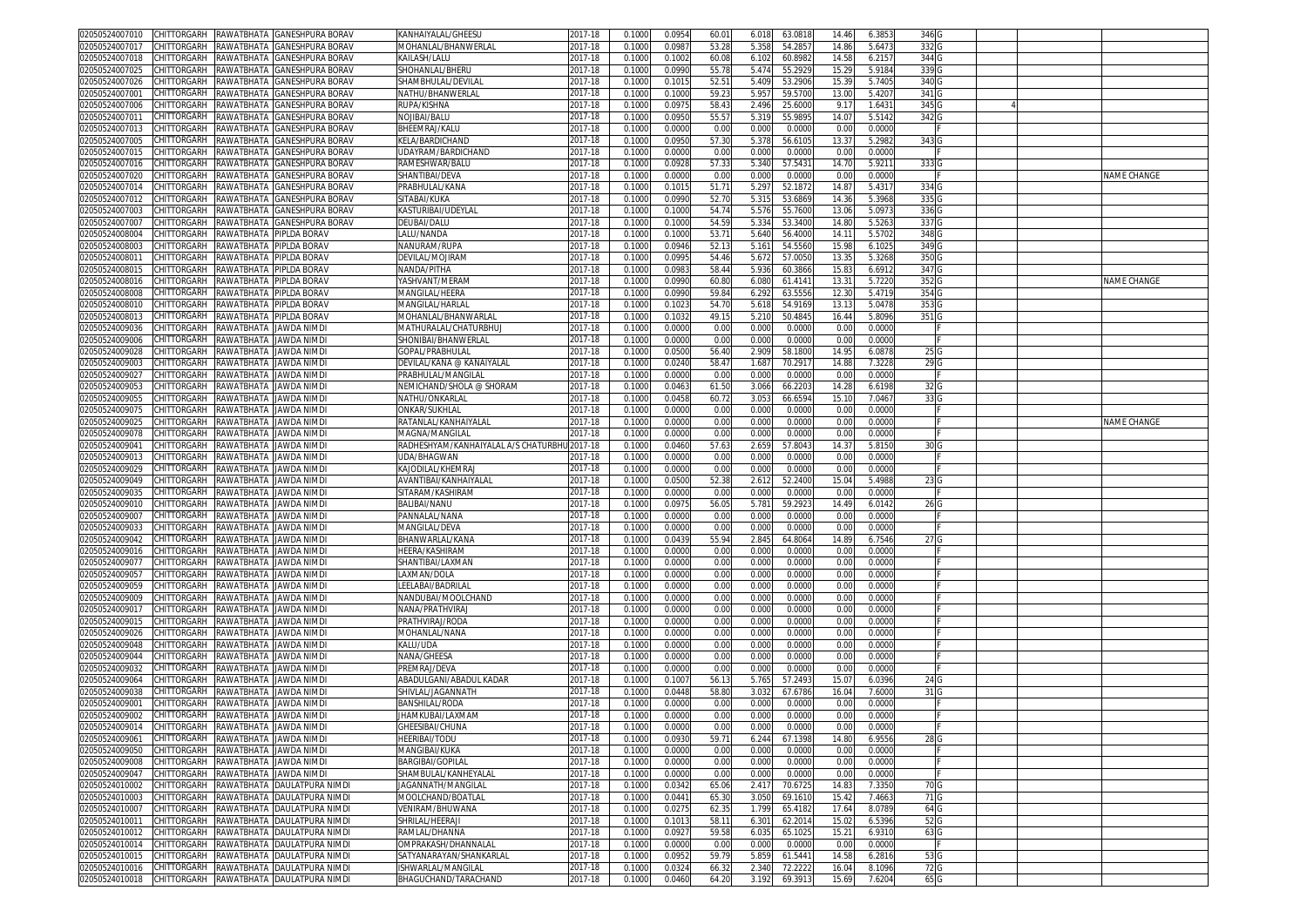| 02050524010028<br>CHITTORGARH                  | RAWATBHATA                      | DAULATPURA NIMDI      | KISHANLAL/CHUNNILAL                   | 2017-18     | 0.1000 | 0.0000 | 0.00           | 0.000 | 0.0000  | 0.00           | 0.0000 |       |  |             |
|------------------------------------------------|---------------------------------|-----------------------|---------------------------------------|-------------|--------|--------|----------------|-------|---------|----------------|--------|-------|--|-------------|
| CHITTORGARH<br>02050524010033                  | RAWATBHATA                      | DAULATPURA NIMDI      | IAGDISHCHAND/DHANNALAL                | 2017-18     | 0.1000 | 0.0979 | 58.89          | 5.973 | 61.011  | 16.28          | 6.9530 | 60 C  |  |             |
| 02050524010034<br>CHITTORGARH                  | RAWATBHATA                      | DAULATPURA NIMD       | RAMLAL/HOKMA                          | 2017-18     | 0.1000 | 0.0000 | 0.00           | 0.000 | 0.000   | 0.00           | 0.0000 |       |  |             |
|                                                |                                 |                       | SOHANLAL/HUKMA                        | 2017-18     |        | 0.0342 | 63.3           | 2.342 | 68.479  |                |        |       |  |             |
| 02050524010004<br>CHITTORGARH                  | аматвната                       | DAULATPURA NIMDI      |                                       |             | 0.1000 |        |                |       |         | 16.48          | 7.900  | 61 0  |  |             |
| 02050524010006<br>CHITTORGARH                  | RAWATBHATA                      | DAULATPURA NIMD       | UDAYLAL/BHURA                         | 2017-18     | 0.1000 | 0.1040 | 59.9           | 6.574 | 63.211  | 15.84          | 7.0090 | 54 G  |  |             |
| 02050524010009<br>CHITTORGARH                  | RAWATBHATA                      | DAULATPURA NIMDI      | CHEETARLAL/CHAGANLAL A/S BHANWERLAL   | 2017-18     | 0.1000 | 0.0396 | 64.1           | 2.71' | 68.4596 | 16.99          | 8.1404 | 66 G  |  |             |
| CHITTORGARH<br>02050524010013                  | RAWATBHATA                      | DAULATPURA NIMD       | MOHANSINGH/BHERUSINGH                 | 2017-18     | 0.1000 | 0.0964 | 57.0           | 5.80  | 60.197  | $15.2^{\circ}$ | 6.4090 | 67 C  |  |             |
| CHITTORGARH<br>02050524010020                  | RAWATBHATA                      | DAULATPURA NIMDI      | BHAGWANLAL/GOPILAL                    | 2017-18     | 0.1000 | 0.032  | $63.3^{\circ}$ | 2.252 | 68.868  | 15.78          | 7.607  | 68 C  |  |             |
| CHITTORGARH<br>02050524010026                  | RAWATBHATA                      | DAULATPURA NIMD       | BHERUSINGH A/S SAJJANSINGH/BHAWANISIN | 2017-18     | 0.1000 | 0.0944 | 57.93          | 5.892 | 62.415  | 15.95          | 6.969  | 55 C  |  |             |
| 02050524010031<br>CHITTORGARH                  | RAWATBHATA                      | DAULATPURA NIMDI      | (AMLABAI/CHAGANLAL                    | 2017-18     | 0.1000 | 0.1000 | 61.83          | 6.41  | 64.130  | 16.5           | 7.4291 | 69 0  |  |             |
| CHITTORGARH<br>02050524010005                  | RAWATBHATA                      | DAULATPURA NIMD       | YASHODABAI/PRAHALAD SHARMA            | 2017-18     | 0.1000 | 0.033  | 58.2           | 1.914 | 57.477  | $15.8^{\circ}$ | 6.3608 | 56 C  |  |             |
| CHITTORGARH                                    |                                 | DAULATPURA NIMDI      | JAYRAM/HUKMA                          | 2017-18     |        |        |                |       |         |                |        |       |  |             |
| 02050524010017                                 | RAWATBHATA                      |                       |                                       |             | 0.1000 | 0.0994 | 59.6           | 6.357 | 63.953  | 16.33          | 7.3105 | 62 C  |  |             |
| CHITTORGARH<br>02050524010010                  | RAWATBHATA                      | DAULATPURA NIMD       | BANSHILAL A/S BHEEMA/GOPI             | 2017-18     | 0.100  | 0.097  | 62.1           | 6.459 | 66.314  | 14.5           | 6.7400 | 57 C  |  |             |
| 02050524010019<br>CHITTORGARH                  | RAWATBHATA                      | DAULATPURA NIMD       | BALULAL/DHANNALAL                     | 2017-18     | 0.1000 | 0.0000 | 0.00           | 0.000 | 0.000   | 0.00           | 0.0000 |       |  |             |
| 02050524010023<br>CHITTORGARH                  | RAWATBHATA                      | DAULATPURA NIMD       | NATHUSINGH/ONKARSINGH                 | 2017-18     | 0.100  | 0.0968 | 56.1           | 5.75  | 59.431  | 14.0           | 5.858  | 58    |  |             |
| 02050524010036<br>CHITTORGARH                  | RAWATBHATA                      | DAULATPURA NIMD       | /INODKUMAR/GEHRILAL                   | 2017-18     | 0.1000 | 0.0000 | 0.00           | 0.000 | 0.000   | 0.00           | 0.0000 |       |  |             |
| 02050524010008<br>CHITTORGARH                  | RAWATBHATA                      | DAULATPURA NIMD       | VIJAYSHARMA/GORILAL/CHAGNIBAI         | 2017-18     | 0.100  | 0.0396 | 57.64          | 2.41  | 60.934  | 13.6           | 5.830  | 590   |  |             |
| 02050524011008<br>CHITTORGARH                  | RAWATBHATA                      | <b>HADO KI MORVAN</b> | (ISHANLAL/UDA                         | 2017-18     | 0.100  | 0.095  | 59.0           | 6.016 | 62.994  | 14.3           | 6.323  | 235   |  |             |
| 02050524011003<br>CHITTORGARH                  | RAWATBHATA                      | HADO KI MORVAN        | BADANSINGH/HARISINGH                  | 2017-18     | 0.1000 | 0.000  | 0.0            | 0.000 | 0.000   | 0.0            | 0.0000 |       |  |             |
|                                                |                                 |                       |                                       |             |        |        |                |       |         |                |        |       |  |             |
| CHITTORGARH<br>02050524011001                  | RAWATBHATA                      | HADO KI MORVAN        | PRATHVISINGH/HARISINGH                | 2017-18     | 0.1000 | 0.0990 | 53.96          | 1.61' | 16.272  | 14.5           | 1.6597 | 220   |  |             |
| 02050524011007<br>CHITTORGARH                  | RAWATBHATA                      | <b>HADO KI MORVAN</b> | DEVILAL/BHUWANA                       | 2017-18     | 0.100  | 0.096  | 61.4           | 6.43  | 66.725  | 14.7           | 6.8893 | 236   |  |             |
| 02050524011009<br>CHITTORGARH                  | RAWATBHATA                      | HADO KI MORVAN        | PEERSINGH/KISHORESINGH                | 2017-18     | 0.1000 | 0.1000 | 55.49          | 5.422 | 54.220  | 13.66          | 5.184  | 221   |  |             |
| 02050524011011<br>CHITTORGARH                  | RAWATBHATA                      | HADO KI MORVAN        | SHAMBHUSINGH/TEJSINGH                 | 2017-18     | 0.1000 | 0.097  | 60.5           | 6.01  | 61.704  | 14.6           | 6.3146 | 233   |  |             |
| CHITTORGARH<br>02050524011012                  | RAWATBHATA                      | HADO KI MORVAN        | KHUMANSINGH/SHIVSINGH                 | 2017-18     | 0.1000 | 0.0979 | 55.94          | 5.602 | 57.221  | 15.71          | 6.292  | 222   |  |             |
| 02050524011015<br>CHITTORGARH                  | RAWATBHATA                      | <b>HADO KI MORVAN</b> | HEERA/BHANWERLAL                      | 2017-18     | 0.1000 | 0.0000 | 0.00           | 0.000 | 0.000   | 0.00           | 0.0000 |       |  |             |
| CHITTORGARH                                    |                                 |                       |                                       | 2017-18     |        |        |                |       |         |                |        |       |  |             |
| 02050524011016                                 | RAWATBHATA                      | HADO KI MORVAN        | GORIBAI/NAGJI                         |             | 0.1000 | 0.0400 | 61.04          | 2.633 | 65.8250 | 14.1           | 6.530  | 237   |  |             |
| 02050524011019<br>CHITTORGARH                  | аматвната?                      | HADO KI MORVAN        | SARJUBAI/VEDA                         | 2017-18     | 0.1000 | 0.0486 | 51.7           | 2.649 | 54.506  | 14.06          | 5.3639 | 219   |  |             |
| 02050524011020<br>CHITTORGARH                  | RAWATBHATA                      | <b>HADO KI MORVAN</b> | (UKA/BHOLA                            | 2017-18     | 0.1000 | 0.0000 | 0.00           | 0.000 | 0.000   | 0.00           | 0.0000 |       |  |             |
| 02050524011022<br>CHITTORGARH                  | RAWATBHATA                      | HADO KI MORVAN        | SHAMBHULAL/NARAYAN                    | 2017-18     | 0.1000 | 0.097  | 55.40          | 5.28  | 54.225  | 13.0           | 4.9381 | 214   |  |             |
| 02050524011028<br>CHITTORGARH                  | RAWATBHATA                      | HADO KI MORVAN        | SHANKERSINGH/MOHANSINGH               | 2017-18     | 0.1000 | 0.0992 | 56.3           | 5.39  | 54.3448 | 13.74          | 5.226  | 223   |  |             |
| 02050524011031<br>CHITTORGARH                  | RAWATBHATA                      | HADO KI MORVAN        | )ALPATSINGH/SHIVSINGH                 | 2017-18     | 0.1000 | 0.0000 | 0.00           | 0.000 | 0.0000  | 0.00           | 0.0000 |       |  |             |
| CHITTORGARH<br>02050524011033                  | RAWATBHATA                      | HADO KI MORVAN        | RAJULAL/NANURAM                       | 2017-18     | 0.1000 | 0.0968 | 52.79          | 4.962 | 51.260  | 15.78          | 5.662  | 216 0 |  |             |
| 02050524011034                                 |                                 |                       |                                       |             |        |        |                |       |         |                |        |       |  |             |
| CHITTORGARH                                    | RAWATBHATA                      | HADO KI MORVAN        | NANDSINGH/BHAWERSINGH                 | 2017-18     | 0.1000 | 0.0968 | 57.98          | 5.87  | 60.671  | 13.3           | 5.6693 | 224(  |  |             |
| CHITTORGARH<br>02050524011035                  | RAWATBHATA                      | <b>HADO KI MORVAN</b> | LALSINGH/TEJSINGH                     | 2017-18     | 0.1000 | 0.100  | 56.3           | 5.721 | 57.152  | 15.5           | 6.208  | 225   |  |             |
| CHITTORGARH<br>02050524011036                  | RAWATBHATA                      | HADO KI MORVAN        | SHAMBHULAL/TARACHAND                  | 2017-18     | 0.1000 | 0.0950 | 58.54          | 5.904 | 62.1474 | 12.79          | 5.5642 | 2260  |  |             |
| 02050524011038<br>CHITTORGARH                  | RAWATBHATA                      | HADO KI MORVAN        | GOVERDHANSINGH/SHIVSINGH              | 2017-18     | 0.1000 | 0.0960 | 60.1           | 5.869 | 61.135  | 14.7           | 6.303  | 234 G |  |             |
| 02050524011040<br>CHITTORGARH                  | RAWATBHATA                      | <b>HADO KI MORVAN</b> | PIYARANATH/NARAYANNATH                | 2017-18     | 0.1000 | 0.0000 | 0.00           | 0.000 | 0.000   | 0.00           | 0.000  |       |  |             |
| 02050524011043<br>CHITTORGARH                  | <b>AWATBHATA</b>                | HADO KI MORVAN        | 3AHADURSINGH/BADANSINGH               | 2017-18     | 0.100  | 0.0940 | 57.3           | 5.509 | 58.606  | 13.5           | 5.538  | 227   |  |             |
| 02050524011005<br>CHITTORGARH                  | RAWATBHATA                      | HADO KI MORVAN        | )HANKANWAR/BHANWERSINGH               | 2017-18     | 0.1000 | 0.0986 | 54.19          | 5.264 | 53.387  | 13.2           | 4.9593 | 215   |  |             |
|                                                |                                 |                       |                                       |             |        |        |                |       |         |                |        |       |  |             |
| 02050524011002<br>CHITTORGARH                  | RAWATBHATA                      | <b>HADO KI MORVAN</b> | DEVILAL/TARACHAND                     | 2017-18     | 0.1000 | 0.000  | 0.00           | 0.000 | 0.000   | 0.00           | 0.0000 |       |  |             |
| 02050524011014<br>CHITTORGARH                  | RAWATBHATA                      | <b>HADO KI MORVAN</b> | IAGANNATH/NARU                        | 2017-18     | 0.1000 | 0.0980 | 56.49          | 5.87  | 59.949  | 14.8           | 6.248  | 228   |  |             |
| 02050524011017<br>CHITTORGARH                  | RAWATBHATA                      | HADO KI MORVAN        | BHURIBAI/LAKHMA                       | 2017-18     | 0.100  | 0.000  | 0.0            | 0.000 | 0.000   | 0.0            | 0.000  |       |  |             |
| CHITTORGARH<br>02050524011029                  | RAWATBHATA                      | HADO KI MORVAN        | ALKANWAR @ MANKANWAR/UDAISINGH        | 2017-18     | 0.1000 | 0.052  | 55.9           | 2.860 | 54.476  | 14.6           | 5.572  | 231   |  |             |
| CHITTORGARH<br>02050524011032                  | RAWATBHATA                      | <b>HADO KI MORVAN</b> | (ISHANSINGHHADA/TEZSINGH              | 2017-18     | 0.100  | 0.098  | 57.5           | 5.92  | 60.325  | 14.9           | 6.299  | 229   |  |             |
| 02050524011004<br>CHITTORGARH                  | RAWATBHATA                      | HADO KI MORVAN        | BHAGWATSINGH/KESHAR                   | 2017-18     | 0.1000 | 0.1000 | 58.1           | 5.80  | 58.070  | 14.03          | 5.7028 | 230   |  |             |
| CHITTORGARH<br>02050524011021                  | RAWATBHATA                      | HADO KI MORVAN        | ETUBAI/KALU                           | 2017-18     | 0.1000 | 0.0000 | 0.0            | 0.000 | 0.000   | 0.0            | 0.0000 |       |  |             |
| CHITTORGARH                                    | RAWATBHATA                      | HADO KI MORVAN        |                                       |             |        | 0.0494 |                |       | 56.943  |                | 6.4048 | 232   |  |             |
| 02050524011026                                 |                                 |                       | .ALSINGH/FATEHSINGH                   | 2017-18     | 0.1000 |        | 56.7           | 2.81  |         | 16.0           |        |       |  |             |
| 02050524011041<br>CHITTORGARH                  | ANATBHATA                       | HADO KI MORVAN        | HARDEV/NARAYAN                        | 2017-18     | 0.1000 | 0.094  | 47.5           | 4.120 | 43.690  | $16.0^{\circ}$ | 4.8963 | 213   |  |             |
| CHITTORGARH<br>02050524011042                  | RAWATBHATA                      | HADO KI MORVAN        | MITTHUKANWAR/BALUSINGH                | 2017-18     | 0.1000 | 0.0930 | 46.0           | 3.898 | 41.914  | 17.0           | 4.9906 | 212   |  |             |
| 02050524011025<br>CHITTORGARH                  | аматвната?                      | HADO KI MORVAN        | SHAMBHUNATH/NANDANATH                 | 2017-18     | 0.1000 | 0.0993 | 53.1           | 5.623 | 56.626  | 15.34          | 6.080  | 217   |  |             |
| 02050524011023<br>CHITTORGARH                  | RAWATBHATA                      | HADO KI MORVAN        | MOOLCHAND/GOPILAI                     | 2017-18     | 0.1000 | 0.1000 | 48.0           | 1.097 | 10.970  | 14.04          | 1.0785 | 218   |  |             |
| 02050524012001<br>CHITTORGARH                  | RAWATBHATA                      | <b>TANKARDA</b>       | BALIBAI/KAIRINGH                      | 2017-18     | 0.1000 | 0.1018 | 61.29          | 6.164 | 60.550  | 13.3'          | 5.641  | 439   |  | NAME CHANGE |
| 02050524012017<br>CHITTORGARH                  | RAWATBHATA                      | TANKARD/              | BHERU/KANA JATIYA                     | 2017-18     | 0.1000 | 0.1008 | 53.0           | 5.56  | 55.188  | 15.38          | 5.941  | 411   |  |             |
| 02050524012029<br>CHITTORGARH                  | RAWATBHATA                      | TANKARDA              | DEVILAL/MADAKCHAND                    | 2017-18     | 0.1000 | 0.0000 | 0.00           | 0.000 | 0.0000  | 0.00           | 0.0000 |       |  |             |
| CHITTORGARH                                    |                                 |                       |                                       |             |        |        |                |       |         |                |        |       |  |             |
| 02050524012034                                 | RAWATBHATA                      | TANKARDA              | KAMLIBAI/NARAYAN                      | 2017-18     | 0.1000 | 0.0900 | 50.9           | 5.000 | 55.5556 | 13.66          | 5.3126 | 405   |  |             |
| 02050524012041<br>CHITTORGARH                  | RAWATBHATA                      | TANKARDA              | BALIBAI /BHANWARLAL                   | 2017-18     | 0.1000 | 0.098  | 55.7           | 5.66  | 57.747  | 14.51          | 5.865  | 412   |  |             |
| CHITTORGARH<br>02050524012049                  | RAWATBHATA                      | <b>TANKARDA</b>       | PARASMAL/HEERALAI                     | 2017-18     | 0.1000 | 0.097  | 58.84          | 5.968 | 61.273  | 11.5           | 4.941  | 432   |  |             |
| <b>CHITTORGARH</b><br>02050524012055           | RAWATBHATA                      | <b>TANKARDA</b>       | AXMAN/DOLA                            | 2017-18     | 0.1000 | 0.096  | 61.33          | 6.177 | 64.210  | 12.08          | 5.4294 | 440   |  |             |
| 02050524012068<br>CHITTORGARH                  | RAWATBHATA                      | <b>TANKARDA</b>       | MOJIRAM/TARACHAND                     | 2017-18     | 0.1000 | 0.079  | 56.52          | 4.812 | 60.757  | 14.44          | 6.141  | 433   |  |             |
| 02050524012080 CHITTORGARH RAWATBHATA TANKARDA |                                 |                       | PRABHU/SHOLA                          | 2017-18     | 0.1000 | 0.0000 | 0.00           | 0.000 | 0.0000  | 0.00           | 0.0000 |       |  |             |
|                                                | RAWATBHATA TANKARDA             |                       |                                       | $2017 - 18$ |        |        |                |       |         |                |        |       |  |             |
| 02050524012007<br>CHITTORGARH                  |                                 |                       | DEVILAL/JAGANNATH                     |             | 0.1000 | 0.0960 | 54.79          | 5.542 | 57.7292 | 14.36          | 5.802  | 413   |  |             |
| 02050524012042<br>CHITTORGARH                  | RAWATBHATA TANKARDA             |                       | PIYARCHAND/TARACHAND                  | 2017-18     | 0.1000 | 0.0943 | 53.82          | 5.413 | 57.401  | 14.72          | 5.9144 | 414 C |  |             |
| 02050524012065<br>CHITTORGARH                  | RAWATBHATA                      | TANKARDA              | SHAMBHULAL/DEVA                       | 2017-18     | 0.1000 | 0.1000 | 56.74          | 5.844 | 58.440  | 14.10          | 5.768  | 415   |  |             |
| 02050524012071<br>CHITTORGARH                  | RAWATBHATA                      | TANKARDA              | KASHIRAM/AMRA                         | 2017-18     | 0.1000 | 0.0995 | 54.68          | 5.507 | 55.346  | 16.5           | 6.4042 | 406   |  |             |
| 02050524012002<br>CHITTORGARH                  | RAWATBHATA                      | <b>TANKARDA</b>       | BALURAM/MANIRAM                       | 2017-18     | 0.1000 | 0.097  | 58.69          | 5.961 | 61.453  | 13.44          | 5.781  | 434 0 |  |             |
| 02050524012035                                 | RAWATBHATA                      | TANKARDA              | JANKAILAL/BHURA                       | 2017-18     | 0.1000 | 0.0995 | 53.87          | 5.956 | 59.8593 | 14.33          | 6.0050 | 416   |  |             |
|                                                | RAWATBHATA TANKARDA             |                       | NARAYNIBAI/HEERA                      | 2017-18     | 0.1000 | 0.0000 | 0.00           | 0.000 | 0.000   | 0.00           | 0.0000 |       |  |             |
| CHITTORGARH                                    |                                 |                       |                                       |             | 0.1000 | 0.0943 | 52.49          | 5.324 |         |                |        | 417   |  |             |
| CHITTORGARH<br>02050524012006                  |                                 |                       |                                       |             |        |        |                |       | 56.458  | 12.46          | 4.9243 |       |  |             |
| 02050524012008<br>CHITTORGARH                  | RAWATBHATA                      | TANKARDA              | DEVILAL/RAMA                          | 2017-18     |        |        |                |       |         |                |        |       |  |             |
| 02050524012044<br>CHITTORGARH                  | RAWATBHATA                      | TANKARDA              | TARACHAND/HARIRAM                     | 2017-18     | 0.1000 | 0.0985 | 52.8           | 5.553 | 56.3756 | 11.93          | 4.7076 | 418   |  |             |
| 02050524012063<br>CHITTORGARH                  | RAWATBHATA TANKARDA             |                       | VERDICHAND/DEVA                       | 2017-18     | 0.1000 | 0.0983 | 61.1           | 6.176 | 62.828  | 14.60          | 6.421  | 441   |  |             |
| 02050524012004<br>CHITTORGARH                  | RAWATBHATA TANKARDA             |                       | KANHAIYALAL/NANDA(CHOTA)              | 2017-18     | 0.1000 | 0.1014 | 59.4           | 6.072 | 59.881  | 12.55          | 5.2609 | 442   |  |             |
| 02050524012005                                 | CHITTORGARH RAWATBHATA TANKARDA |                       | BHANWARLAL/GHEESA                     | 2017-18     | 0.1000 | 0.0998 | 51.78          | 5.518 | 55.2906 | 14.99          | 5.8019 | 419 G |  |             |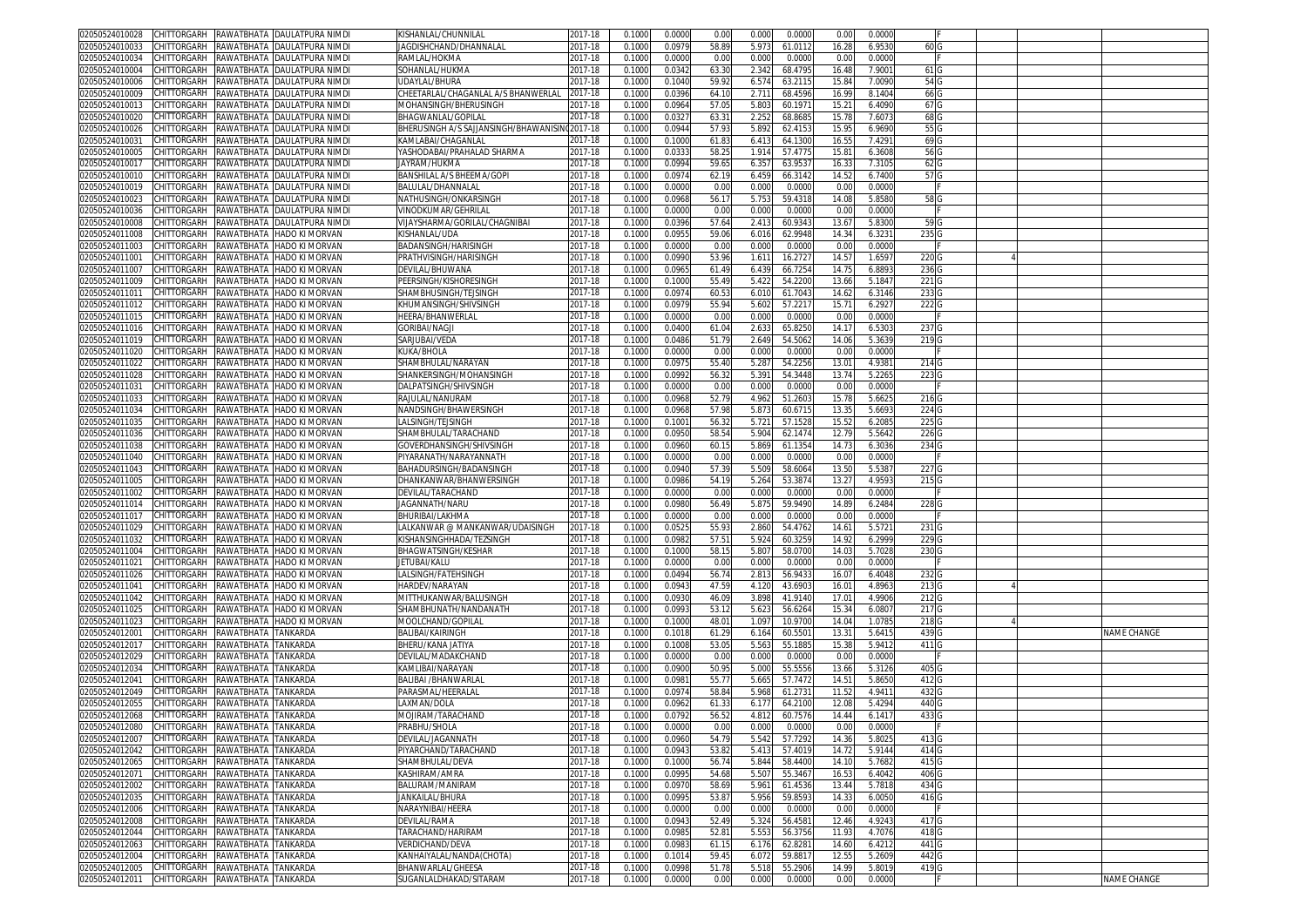| 02050524012012                                         | CHITTORGARH RAWATBHATA TANKARDA |                      |                                                         | SHANKAR/GHISA               | 2017-18     | 0.1000 | 0.0999 | 51.63 | 5.008 | 50.130  | 15.30 | 5.3691 | 420 G            |  |             |
|--------------------------------------------------------|---------------------------------|----------------------|---------------------------------------------------------|-----------------------------|-------------|--------|--------|-------|-------|---------|-------|--------|------------------|--|-------------|
| 02050524012016                                         | CHITTORGARH                     | RAWATBHATA TANKARDA  |                                                         | KANHAIYALAL/NANDA           | 2017-18     | 0.1000 | 0.095  | 45.50 | 4.35  | 45.4119 | 14.26 | 4.5330 | 400 C            |  |             |
| 02050524012019                                         | CHITTORGARH                     | RAWATBHATA           | TANKARDA                                                | NANDUBAI/MADHL              | 2017-18     | 0.1000 | 0.059  | 54.0  | 3.25  | 55.135  | 15.48 | 5.9736 | 421 G            |  |             |
| 02050524012023                                         | CHITTORGARH                     | RAWATBHATA TANKARDA  |                                                         | KANA/BHANWERLAL             | 2017-18     | 0.1000 | 0.094  | 50.26 | 4.710 | 50.1064 | 15.22 | 5.3384 | 422 G            |  |             |
| 02050524012026                                         | CHITTORGARH                     |                      |                                                         | <b>BHURA/DHOLA</b>          |             |        |        |       |       |         |       |        |                  |  |             |
|                                                        |                                 | RAWATBHATA           | TANKARDA                                                |                             | 2017-18     | 0.100  | 0.098  | 53.38 | 5.49  | 55.704  | 13.43 | 5.2369 | 423 G            |  |             |
| 02050524012031                                         | CHITTORGARH                     | RAWATBHATA TANKARDA  |                                                         | SHANKARLAL/CHOGA            | 2017-18     | 0.100  | 0.000  | 0.00  | 0.00  | 0.000   | 0.00  | 0.0000 |                  |  |             |
| 02050524012032                                         | CHITTORGARH                     | RAWATBHATA           | TANKARDA                                                | NARAYAN/KHEMA               | $2017 - 18$ | 0.100  | 0.095  | 53.5  | 4.85  | 50.879  | 14.40 | 5.1283 | 424 G            |  |             |
| 02050524012040                                         | CHITTORGARH                     | RAWATBHATA           | TANKARDA                                                | NATHU/DEVA                  | 2017-18     | 0.100  | 0.101  | 50.4  | 5.174 | 51.025  | 13.60 | 4.8574 | 407 G            |  |             |
| 02050524012046                                         | <b>CHITTORGARH</b>              | RAWATBHATA           | TANKARD/                                                | TULSHIRAM/TARACHAND         | 2017-18     | 0.100  | 0.097  | 62.0  | 6.11  | 62.684  | 12.3  | 5.406  | 4430             |  |             |
| 02050524012048                                         | CHITTORGARH                     | RAWATBHATA TANKARDA  |                                                         | KANIBAI/KANA                | 2017-18     | 0.1000 | 0.097  | 55.7  | 6.00  | 61.431  | 14.13 | 6.0765 | 435 G            |  |             |
| 02050524012050                                         | CHITTORGARH                     | RAWATBHATA           | TANKARDA                                                | KANA/CHUNA                  | 2017-18     | 0.100  | 0.083  | 46.3  | 4.01  | 48.223  | 17.1  | 5.793  | 401 G            |  |             |
| 02050524012053                                         | <b>CHITTORGARH</b>              | RAWATBHATA           | TANKARDA                                                | Kajod/jailai                | 2017-18     | 0.100  | 0.101  | 48.7  | 4.714 | 46.489  | 12.49 | 4.0644 | 408 <sub>C</sub> |  |             |
| 02050524012057                                         | CHITTORGARH                     | RAWATBHATA           | <b>ANKARDA</b>                                          | BHANWARLAL/BHIMA            | 2017-18     | 0.100  | 0.087  | 50.5  | 4.39  | 50.182  | 12.96 | 4.552  | 425              |  |             |
| 02050524012058                                         | CHITTORGARH                     | RAWATBHATA           | TANKARDA                                                | <b>MODULAL/UDA</b>          | 2017-18     | 0.100  | 0.097  | 57.3  | 5.71  | 58.5846 | 14.0  | 5.7622 | 4360             |  |             |
| 02050524012059                                         | <b>CHITTORGARH</b>              | RAWATBHATA           | TANKARDA                                                | KANHAIYALAL/MOTICHAND       | 2017-18     | 0.100  | 0.102  | 46.6  | 4.866 | 47.566  | 13.1  | 4.3888 | 402              |  |             |
|                                                        | CHITTORGARH                     |                      |                                                         |                             |             |        |        |       |       |         |       |        |                  |  |             |
| 02050524012060                                         |                                 | RAWATBHATA           | TANKARDA                                                | MODULAL/MIYACHAND           | 2017-18     | 0.1000 | 0.094  | 54.3  | 5.45  | 57.868  | 15.86 | 6.4249 | 426 C            |  |             |
| 02050524012014                                         | <b>CHITTORGARH</b>              | RAWATBHATA           | <b>ANKARDA</b>                                          | devilal/Verda               | 2017-18     | 0.100  | 0.097  | 57.9  | 5.976 | 61.608  | 13.6  | 5.8781 | 437              |  |             |
| 02050524012066                                         | CHITTORGARH                     | RAWATBHATA           | TANKARDA                                                | MODULAL/MOTI                | 2017-18     | 0.1000 | 0.093  | 42.3  | 4.086 | 43.5608 | 16.21 | 4.9425 | 398 <sub>G</sub> |  |             |
| 02050524012069                                         | CHITTORGARH                     | RAWATBHATA           | <b>TANKARDA</b>                                         | BHANWARLAL/KAJOD            | 2017-18     | 0.1000 | 0.097  | 51.20 | 5.38  | 54.984  | 15.92 | 6.1279 | 409 G            |  |             |
| 02050524012072                                         | CHITTORGARH                     | RAWATBHATA           | TANKARD/                                                | TULSHIRAM/DEVILAI           | 2017-18     | 0.1000 | 0.099  | 57.9  | 5.58  | 55.875  | 16.82 | 6.5785 | 403 G            |  |             |
| 02050524012074                                         | CHITTORGARH                     | RAWATBHATA           | <b>TANKARDA</b>                                         | SHANKERLAL/NARAYAN          | 2017-18     | 0.100  | 0.1008 | 55.93 | 6.19  | 61.4286 | 13.36 | 5.7450 | 427 G            |  |             |
| 02050524012075                                         | CHITTORGARH                     | RAWATBHATA           | TANKARDA                                                | NANALAL/BARDICHAND          | 2017-18     | 0.1000 | 0.096  | 55.59 | 5.765 | 59.802  | 13.6  | 5.7021 | 428 G            |  |             |
| 02050524012051                                         | CHITTORGARH                     | RAWATBHATA           | TANKARDA                                                | DEVLAL/RUPA                 | 2017-18     | 0.1000 | 0.096  | 45.6  | 4.67  | 48.464  | 14.7  | 4.9902 | 404 G            |  |             |
| 02050524012009                                         | CHITTORGARH                     | RAWATBHATA           | TANKARDA                                                | HARIRAM/BHEEMA              | 2017-18     | 0.100  | 0.049  | 51.92 | 2.75  | 55.150  | 14.02 | 5.4120 | 438 G            |  |             |
| 02050524012037                                         | CHITTORGARH                     | RAWATBHATA TANKARDA  |                                                         | HARKUBAI/SHAMBHULAI         | 2017-18     | 0.1000 | 0.093  | 52.92 | 5.31  | 56.663  | 15.84 | 6.2824 | 429 G            |  |             |
| 02050524012064                                         | CHITTORGARH                     | RAWATBHATA           | TANKARDA                                                | <b>BAGDULAL REGAR/BHURA</b> | 2017-18     | 0.100  | 0.092  | 50.5  | 5.166 | 55.728  | 15.7  | 6.1251 | 410 <sub>G</sub> |  | NAME CHANGE |
|                                                        |                                 | RAWATBHATA TANKARDA  |                                                         |                             |             |        |        |       |       |         |       |        |                  |  |             |
| 02050524012024                                         | CHITTORGARH                     |                      |                                                         | SARJUBAI/KHEMA              | 2017-18     | 0.1000 | 0.094  | 51.68 | 4.947 | 52.404  | 13.49 | 4.9481 | 430 <sub>G</sub> |  |             |
| 02050524012045                                         | CHITTORGARH                     | RAWATBHATA           | TANKARDA                                                | DHOJIRAM/BHUWANA            | 2017-18     | 0.100  | 0.099  | 52.3  | 5.466 | 55.045  | 15.09 | 5.8142 | 431 G            |  |             |
| 02050524012010                                         | CHITTORGARH RAWATBHATA TANKARDA |                      |                                                         | DEUBAI/LOBHICHAND           | 2017-18     | 0.100  | 0.090  | 56.50 | 5.15  | 57.057  | 14.3  | 5.7310 | 399 <sub>G</sub> |  |             |
| 02050524013001                                         | CHITTORGARH                     | RAWATBHATA           | HAMERGAN.                                               | RATANLAL/KEDAR SHARMA       | 2017-18     | 0.100  | 0.033  | 63.5  | 2.32  | 68.5546 | 16.59 | 7.9604 | 39 G             |  |             |
| 02050524013007                                         | CHITTORGARH                     | RAWATBHATA           | HAMERGAN.                                               | BHERU/HEERA                 | 2017-18     | 0.1000 | 0.050  | 61.54 | 3.156 | 62.371  | 15.24 | 6.654  | 40 G             |  |             |
| 02050524013008                                         | CHITTORGARH                     | RAWATBHATA           | HAMERGAN.                                               | NEMICHAND/HEMA              | 2017-18     | 0.100  | 0.032  | 60.7  | 2.29  | 69.878  | 16.1  | 7.9176 | 37 G             |  |             |
| 02050524013012                                         | CHITTORGARH                     | RAWATBHATA HAMERGAN. |                                                         | NAGJIRAM/ONKAR              | $2017 - 18$ | 0.100  | 0.098  | 60.7  | 6.176 | 63.020  | 14.43 | 6.3658 | 41 G             |  |             |
| 02050524013015                                         | CHITTORGARH                     | RAWATBHATA           | HAMERGAN.                                               | PRATHVIRAJ/BHURA            | 2017-18     | 0.100  | 0.049  | 65.6  | 3.48  | 70.465  | 15.6  | 7.6999 | 44 G             |  |             |
| 02050524013017                                         | CHITTORGARH                     | RAWATBHATA HAMERGAN. |                                                         | <b>BALIBAI/BHERU</b>        | 2017-18     | 0.100  | 0.000  | 0.00  | 0.000 | 0.000   | 0.00  | 0.0000 |                  |  |             |
| 02050524013020                                         | <b>CHITTORGARH</b>              | RAWATBHATA           | HAMERGAN.                                               | GOVERDHAN/BHANWARLAI        | 2017-18     | 0.100  | 0.100  | 63.9  | 6.60  | 66.030  | 16.1  | 7.4463 | 42 G             |  |             |
|                                                        | CHITTORGARH                     |                      |                                                         |                             |             |        |        |       |       |         |       |        |                  |  |             |
| 02050524013021                                         |                                 | RAWATBHATA           | HAMERGAN.                                               | DEVILAL/KUKA DHAKAD         | 2017-18     | 0.1000 | 0.046! | 63.9  | 3.23  | 69.526  | 15.21 | 7.4014 | 43 G             |  |             |
| 0205052401301                                          | CHITTORGARH                     | RAWATBHATA           | HAMERGAN.                                               | PREMCHAND/HANSRAJ           | 2017-18     | 0.100  | 0.096  | 65.7  | 6.87  | 71.562  | 16.2  | 8.155  | 45 C             |  |             |
| 02050524013004                                         | CHITTORGARH                     | RAWATBHATA           | HAMERGAN.                                               | UDAYLAL/CHOKHA              | 2017-18     | 0.100  | 0.049  | 60.5  | 3.23  | 64.919  | 15.27 | 6.9392 | 38 C             |  |             |
| 02050524013022                                         | CHITTORGARH                     | RAWATBHATA           | HAMERGAN.                                               | KAUSHALYABAI/DEVILAI        | 2017-18     | 0.100  | 0.000  | 0.00  | 0.00  | 0.000   | 0.00  | 0.0000 |                  |  |             |
| 02050524013009                                         | CHITTORGARH                     | RAWATBHATA           | -IAMERGAN.                                              | MADHOLAL/CHUNNILAI          | 2017-18     | 0.100  | 0.000  | 0.00  | 0.001 | 0.0000  | 0.00  | 0.0000 |                  |  |             |
| 02050524013006                                         | <b>CHITTORGARH</b>              | RAWATBHATA           | <b>HAMERGAN.</b>                                        | NANI/LAXMAN                 | 2017-18     | 0.100  | 0.048  | 64.1  | 3.33  | 68.1595 | 15.65 | 7.4673 | 36 <sub>G</sub>  |  |             |
| 02050524013016                                         | CHITTORGARH                     | RAWATBHATA           | HAMERGAN.                                               | GOPAL/HEERA                 | 2017-18     | 0.1000 | 0.000  | 0.00  | 0.000 | 0.000   | 0.00  | 0.0000 |                  |  |             |
| 02050524014004                                         | CHITTORGARH                     | RAWATBHATA           | NIMBODA                                                 | GORILAL/AMARCHAND           | 2017-18     | 0.1000 | 0.000  | 0.00  | 0.00  | 0.000   | 0.00  | 0.0000 |                  |  |             |
| 02050524014008                                         | CHITTORGARH                     | RAWATBHATA           | <b>NIMBODA</b>                                          | NANDUBAI/BHOLA              | 2017-18     | 0.1000 | 0.000  | 0.00  | 0.001 | 0.0000  | 0.00  | 0.0000 |                  |  |             |
| 02050524014011                                         | CHITTORGARH                     | RAWATBHATA           | NIMBODA                                                 | DEVILAL/BHERULAL            | 2017-18     | 0.1000 | 0.000  | 0.00  | 0.001 | 0.000   | 0.0   | 0.0000 |                  |  |             |
| 02050524014013                                         | CHITTORGARH                     | RAWATBHATA           | NIMBODA                                                 | RAMCHANDRA/BHANWERLAL       | 2017-18     | 0.1000 | 0.095  | 62.45 | 6.504 | 67.891  | 15.1  | 7.1758 | 88 G             |  |             |
| 02050524014017                                         | CHITTORGARH                     | RAWATBHATA           | NIMBODA                                                 | PRABHULAL/SHIVLAI           | 2017-18     | 0.1000 | 0.097  | 66.3  | 7.06  | 72.705  | 16.74 | 8.5194 | 92 G             |  |             |
| 02050524014018                                         | CHITTORGARH                     | <b>RAWATBHATA</b>    | <b>NIMBODA</b>                                          | CHUNNILAL/BHURA             | 2017-18     | 0.1000 | 0.000  | 0.00  | 0.000 | 0.000   | 0.00  | 0.0000 |                  |  |             |
|                                                        |                                 |                      |                                                         |                             |             |        |        |       |       |         |       |        |                  |  |             |
| 02050524014001                                         | CHITTORGARH                     | RAWATBHATA           | NIMBODA                                                 | TALLUBAI/BALU               | 2017-18     | 0.1000 | 0.049  | 56.3  | 2.905 | 59.285  | 15.73 | 6.5268 | 87 G             |  |             |
| 02050524014003                                         | CHITTORGARH                     | RAWATBHATA           | <b>NIMBODA</b>                                          | <b>GANGABAI/NANA JI</b>     | 2017-18     | 0.100  | 0.034  | 61.56 | 2.32  | 67.894  | 14.90 | 7.080  | 89 G             |  |             |
| 02050524014009                                         | CHITTORGARH                     | RAWATBHATA           | VIMBODA                                                 | NANALAL/BHARMAI             | 2017-18     | 0.100  | 0.000  | 0.00  | 0.00  | 0.0000  | 0.00  | 0.0000 |                  |  |             |
| 02050524014012                                         | CHITTORGARH                     | RAWATBHATA           | <b>NIMBODA</b>                                          | NAGJIRAM/JAYRAM             | 2017-18     | 0.100  | 0.036  | 64.48 | 2.45  | 68.305  | 16.63 | 7.9529 | 90 G             |  |             |
| 02050524014020                                         | CHITTORGARH                     | RAWATBHATA           | <b>NIMBODA</b>                                          | DEVILAL/BHURA               | 2017-18     | 0.1000 | 0.000  | 0.00  | 0.000 | 0.0000  | 0.00  | 0.0000 |                  |  |             |
| 02050524014022                                         | CHITTORGARH                     | RAWATBHATA           | <b>NIMBODA</b>                                          | UDAYLAL/GORILAL             | 2017-18     | 0.100  | 0.049  | 67.9  | 3.58  | 72.993  | 15.63 | 7.9864 | 93 G             |  |             |
| 02050524014016                                         | <b>CHITTORGARH</b>              | RAWATBHATA           | <b>NIMBODA</b>                                          | CHANDABAI/ONKARLAL          | $2017 - 18$ | 0.1000 | 0.000  | 0.00  | 0.00  | 0.000   | 0.00  | 0.0000 |                  |  |             |
| 02050524014006                                         | CHITTORGARH                     | <b>RAWATBHATA</b>    | <b>IIMBODA</b>                                          | CHANDIBAI/LALU              | 2017-18     | 0.100  | 0.098  | 55.2  | 5.81  | 59.285  | 1.9   | 0.788  | 94               |  |             |
| 02050524014007                                         | CHITTORGARH                     | RAWATBHATA           | <b>NIMBODA</b>                                          | SHIVLAL/JAGANNATH           | 2017-18     | 0.100  | 0.047  | 64.3  | 3.23  | 67.798  | 14.74 | 6.9963 | 91 G             |  |             |
| 02050524014010                                         | CHITTORGARH RAWATBHATA NIMBODA  |                      |                                                         | GORILAL/HAJARILAI           | 2017-18     | 0.1000 | 0.038  | 57.2  | 2.44  | 64.057  | 15.59 | 6.9909 | 86 G             |  |             |
|                                                        |                                 |                      | 02050524015046 CHITTORGARH RAWATBHATA TIOLO KA LUHARIYA | LALIBAI/BHAGWANLAL          | 2017-18     | 0.1000 | 0.0000 | 0.00  | 0.000 | 0.0000  | 0.00  | 0.0000 |                  |  |             |
| 02050524015001                                         |                                 |                      | CHITTORGARH RAWATBHATA TOLO KA LUHARIYA                 | CHAMPALAL/BALU              | 2017-18     | 0.1000 | 0.1016 | 59.49 | 6.144 | 60.4724 | 14.15 | 5.9903 | 176 <sub>G</sub> |  |             |
| 02050524015002                                         | CHITTORGARH                     |                      |                                                         | RAMCHANDRA/MOHANLAL         |             |        |        |       |       |         |       |        | 193 G            |  |             |
|                                                        |                                 |                      | RAWATBHATA TOLO KA LUHARIYA                             |                             | 2017-18     | 0.1000 | 0.032  | 63.10 | 2.028 | 62.7864 | 16.48 | 7.2438 |                  |  |             |
| 02050524015003                                         | CHITTORGARH                     |                      | RAWATBHATA TOLO KA LUHARIYA                             | BHANWERSINGH/MEGSINGH       | 2017-18     | 0.1000 | 0.049  | 57.92 | 2.970 | 59.6386 | 12.74 | 5.3194 | 164 G            |  |             |
| 02050524015004                                         |                                 |                      | CHITTORGARH RAWATBHATA TOLO KA LUHARIYA                 | RODULAL/DALLA               | 2017-18     | 0.1000 | 0.098  | 56.65 | 5.786 | 58.503  | 15.57 | 6.3767 | 165 G            |  |             |
| 02050524015006                                         | CHITTORGARH                     |                      | RAWATBHATA TOLO KA LUHARIYA                             | JUJHARSINGH/ARJUNSINGH      | 2017-18     | 0.1000 | 0.049  | 58.93 | 3.07  | 62.5866 | 14.71 | 6.4441 | 177 G            |  |             |
| 02050524015008                                         |                                 |                      | CHITTORGARH RAWATBHATA TOLO KA LUHARIYA                 | MITTULAL/MADHO              | 2017-18     | 0.1000 | 0.1002 | 60.07 | 6.170 | 61.5768 | 14.27 | 6.1510 | 194 G            |  |             |
| 02050524015013                                         |                                 |                      | CHITTORGARH RAWATBHATA TOLO KA LUHARIYA                 | JAMNALAL/NANA               | 2017-18     | 0.1000 | 0.093  | 59.49 | 5.864 | 62.9860 | 13.77 | 6.0712 | 195G             |  |             |
| 02050524015014                                         |                                 |                      | CHITTORGARH RAWATBHATA TOLO KA LUHARIYA                 | KAMLABAI/MANGILAL           | 2017-18     | 0.1000 | 0.000  | 0.00  | 0.000 | 0.0000  | 0.00  | 0.0000 |                  |  |             |
| 02050524015017                                         |                                 |                      | CHITTORGARH RAWATBHATA TOLO KA LUHARIYA                 | PURANMAL/BHURALAL           | 2017-18     | 0.1000 | 0.1025 | 57.69 | 6.222 | 60.7024 | 15.43 | 6.5568 | 178 <sub>G</sub> |  |             |
| 02050524015027                                         |                                 |                      | CHITTORGARH RAWATBHATA TOLO KA LUHARIYA                 | SHANKERLAL/RAMCHANDRA       | 2017-18     | 0.1000 | 0.1030 | 61.43 | 6.766 | 65.6893 | 14.50 | 6.6675 | 159 <sub>G</sub> |  |             |
| 02050524015032                                         |                                 |                      | CHITTORGARH RAWATBHATA TOLO KA LUHARIYA                 | LABHCHAND/BHURA             | 2017-18     | 0.1000 | 0.101  | 59.68 | 6.403 | 62.8978 | 14.48 | 6.3751 | 179 G            |  |             |
| 02050524015023                                         | CHITTORGARH                     |                      | RAWATBHATA TOLO KA LUHARIYA                             | DABLAIBAI/KALULAL           | 2017-18     | 0.1000 | 0.099  | 56.46 | 5.864 | 59.232  | 12.65 | 5.2448 | 166 <sub>G</sub> |  |             |
| 02050524015041 CHITTORGARH RAWATBHATA TOLO KA LUHARIYA |                                 |                      |                                                         | AMBALAL/MODHO               | 2017-18     | 0.1000 | 0.0000 | 0.00  | 0.000 | 0.0000  | 0.00  | 0.0000 |                  |  |             |
|                                                        |                                 |                      |                                                         |                             |             |        |        |       |       |         |       |        |                  |  |             |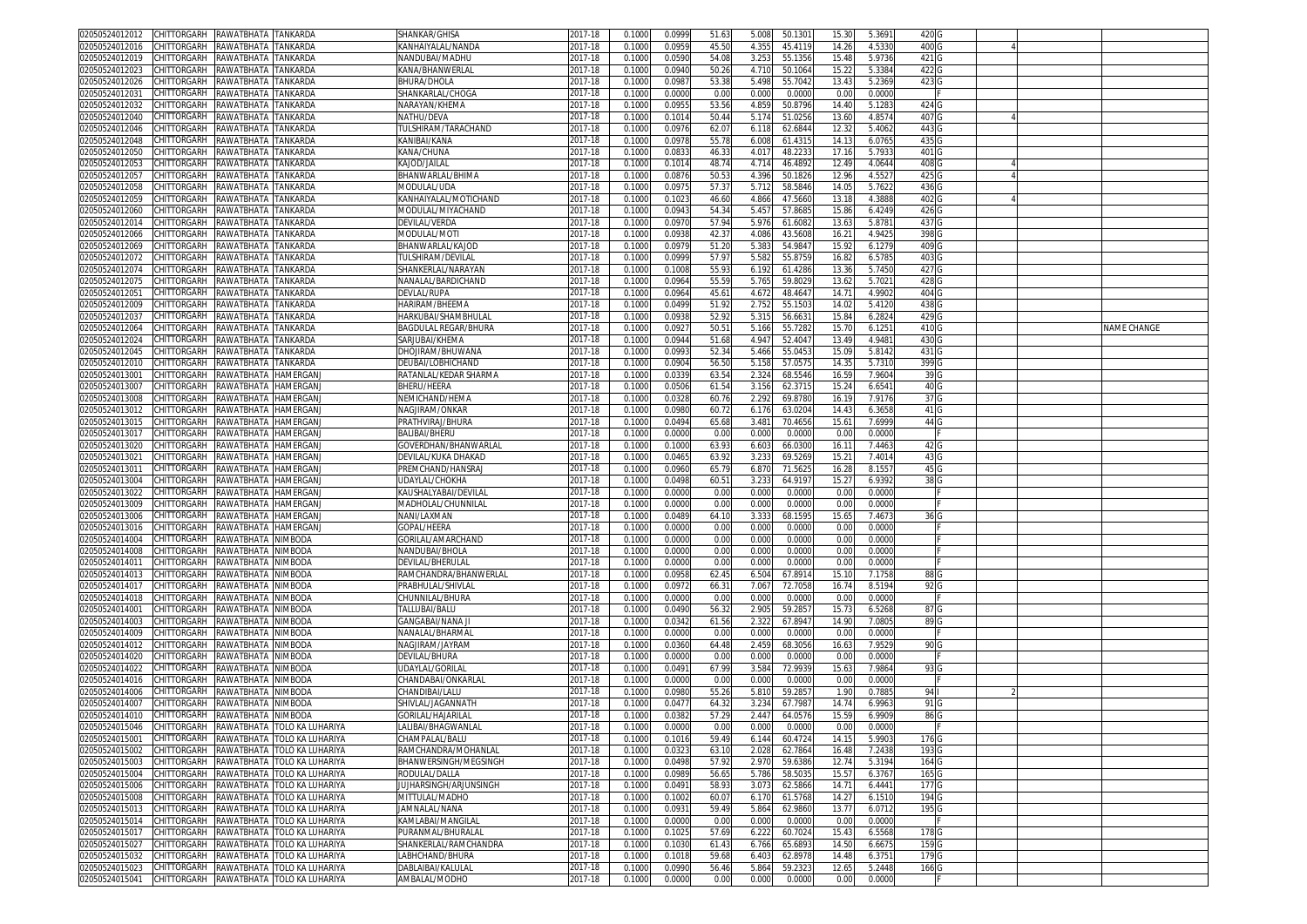| 02050524015042                   | CHITTORGARH        | RAWATBHATA<br>TOLO KA LUHARIYA                                                   | KALUSINGH/ISHWERSINGH                         | 2017-18            | 0.1000           | 0.1009           | 58.5         | 5.974<br>59.207                     | 13.01          | 5.392            | 180 <sub>G</sub> |  |             |
|----------------------------------|--------------------|----------------------------------------------------------------------------------|-----------------------------------------------|--------------------|------------------|------------------|--------------|-------------------------------------|----------------|------------------|------------------|--|-------------|
| 02050524015044                   | CHITTORGARH        | RAWATBHATA<br>TOLO KA LUHARIYA                                                   | SHANKERLAL/MODIRAM                            | 2017-18            | 0.100            | 0.097            | 59.48        | 6.03<br>61.687                      | 15.0           | 6.498            | 181              |  |             |
| 02050524015051                   | CHITTORGARH        | ATAHBTANAS<br>TOLO KA LUHARIYA                                                   | HAMRAJ/MODHO                                  | 017-18             | 0.100            | 0.000            | 0.00         | 0.000<br>0.000                      | 0.00           | 0.000            |                  |  |             |
| 02050524015054                   | CHITTORGARH        | <b>AWATBHATA</b><br>TOLO KA LUHARIYA                                             | BAJERAM/NOULA J                               | 2017-18            | 0.100            | 0.095            | 60.8         | 6.377<br>66.635                     | 13.04          | 6.082            | 196 <sub>G</sub> |  |             |
| 2050524015058                    | CHITTORGARH        | ATAHATANAS<br>TOLO KA LUHARIYA                                                   | <b>BHARATSINGH/ONKARSINGH</b>                 | 2017-18            | 0.100            | 0.098            | 56.86        | 58.742<br>5.792                     | 14.1           | 5.805            | 182 G            |  |             |
| 02050524015062                   | <b>CHITTORGARH</b> | RAWATBHATA<br>TOLO KA LUHARIYA                                                   | RAMESHWAR/HEERALA                             | 2017-18            | 0.100            | 0.000            | 0.00         | 0.000<br>0.000                      | 0.0            | 0.000            |                  |  |             |
|                                  |                    |                                                                                  |                                               |                    |                  |                  |              |                                     |                |                  |                  |  |             |
| )2050524015063                   | CHITTORGARH        | RAWATBHATA<br>TOLO KA LUHARIYA                                                   | (UKLAIBAI/NANA                                | 2017-18            | 0.100            | 0.000            | 0.00         | 0.0000<br>0.000                     | 0.00           | 0.000            |                  |  | NAME CHANGE |
| 02050524015064                   | CHITTORGARH        | AWATBHATA<br>TOLO KA LUHARIYA                                                    | <b>MADHU/NAGJIRAN</b>                         | 2017-18            | 0.100            | 0.101            | 55.80        | 5.819<br>57.161                     | 14.6           | 5.858            | 167              |  |             |
| )2050524015071                   | <b>CHITTORGARH</b> | AWATBHATA<br>TOLO KA LUHARIYA                                                    | BADRILAL/PEMA                                 | 017-18             | 0.100            | 0.034            | 59.5         | 2.298<br>66.034                     | 14.52          | 6.7109           | 197              |  |             |
| 2050524015072                    | CHITTORGARH        | ATAHBTANAS<br>TOLO KA LUHARIYA                                                   | GANGARAM/BALU                                 | 017-18             | 0.100            | 0.000            | 0.00         | 0.000<br>0.000                      | 0.0            | 0.000            |                  |  |             |
| )2050524015078                   | CHITTORGARH        | ATAHBTANAS<br>TOLO KA LUHARIYA                                                   | MODHOLAL/SHOJI                                | 2017-18            | 0.100            | 0.099            | 58.6         | 6.054<br>61.1515                    | 13.44          | 5.752            | 183              |  |             |
| 02050524015088                   | <b>CHITTORGARH</b> | <b>AWATBHATA</b><br>TOLO KA LUHARIYA                                             | PANNALAL/DHANNA                               | 017-18             | 0.100            | 0.102            | 56.2         | 2.92<br>28.5728                     | 14.2           | 2.842            | 184 G            |  |             |
| )2050524015007                   | CHITTORGARH        | ATAHATANAS<br>TOLO KA LUHARIYA                                                   | SITARAM/MOTI                                  | 2017-18            | 0.100            | 0.099            | 55.84        | 5.624<br>56.522                     | 15.0           | 5.938            | 168 <sub>G</sub> |  |             |
| 2050524015033                    | CHITTORGARH        | ATAHATANAS<br>TOLO KA LUHARIYA                                                   | GANDMAL/BHANWERLAL                            | 2017-18            | 0.100            | 0.000            | 0.00         | 0.000<br>0.000                      | 0.00           | 0.000            |                  |  |             |
| 02050524015012                   | CHITTORGARH        | ATAHATANAS<br>TOLO KA LUHARIYA                                                   | KOAUSHALYABAI/NANDLAL                         | 2017-18            | 0.1000           | 0.047            | 56.4         | 2.918<br>62.085                     | 12.9           | 5.645            | 185 G            |  |             |
| 2050524015024                    |                    |                                                                                  |                                               |                    |                  | 0.0999           | 59.1         |                                     |                |                  | 198 <sub>G</sub> |  |             |
|                                  | CHITTORGARH        | ATAHATANAS<br>TOLO KA LUHARIYA                                                   | VIOHANLAL/ROPA                                | 2017-18            | 0.100            |                  |              | 6.220<br>62.262                     | 14.7           | 6.4332           |                  |  |             |
| 02050524015034                   | CHITTORGARH        | ATAHATANAS<br>TOLO KA LUHARIYA                                                   | BHANWERSINGH/KALUSINGH                        | 2017-18            | 0.100            | 0.100            | 59.0         | 5.954<br>59.540                     | 14.1           | 5.909            | 186 <sub>G</sub> |  |             |
| 2050524015036                    | CHITTORGARH        | ATAHATANAS<br>TOLO KA LUHARIYA                                                   | SHIVSINGH/KALYANSINGH                         | 2017-18            | 0.100            | 0.052            | 59.2         | 2.945<br>56.6346                    | 13.93          | 5.5216           | 187 G            |  |             |
| 02050524015060                   | CHITTORGARH        | <b>AWATBHATA</b><br>TOLO KA LUHARIYA                                             | PREMSUKH/MODIRAM                              | 2017-18            | 0.100            | 0.102            | 57.1         | 5.854<br>57.392                     | 15.49          | 6.2228           | 169 <sub>G</sub> |  |             |
| 2050524015035                    | CHITTORGARH        | ATAHBTAWAS<br>TOLO KA LUHARIYA                                                   | <b>KALURAM/BHAGWAN</b>                        | 2017-18            | 0.100            | 0.000            | 0.00         | 0.000<br>0.000                      | 0.00           | 0.000            |                  |  |             |
| 02050524015010                   | CHITTORGARH        | ATAHATANAS<br>TOLO KA LUHARIYA                                                   | GANESHNATH/MODANATH                           | 2017-18            | 0.100            | 0.102            | 57.54        | 6.140<br>59.960                     | 14.1           | 5.922            | 175 G            |  | NAME CHANGE |
| 2050524015018                    | CHITTORGARH        | ATAHBTAWAS<br>TOLO KA LUHARIYA                                                   | <b>BANSHILAL/UDA</b>                          | 2017-18            | 0.100            | 0.000            | 0.00         | 0.000<br>0.000                      | 0.00           | 0.000            |                  |  |             |
| 02050524015019                   | CHITTORGARH        | AWATBHATA<br>TOLO KA LUHARIYA                                                    | MOHANSINGH/KALYANSINGH                        | 2017-18            | 0.100            | 0.026            | 60.0         | 1.656<br>62.727                     | 13.7           | 6.025            | 203 G            |  |             |
| 02050524015021                   | CHITTORGARH        | ATAHATANAS<br>TOLO KA LUHARIYA                                                   | <b>MODIRAM/SHOJI</b>                          | 2017-18            | 0.100            | 0.099            | 56.08        | 5.584<br>56.2336                    | 12.9           | 5.097            | 188 <sub>G</sub> |  |             |
| 02050524015029                   | CHITTORGARH        | RAWATBHATA<br>TOLO KA LUHARIYA                                                   | .ALSINGH/SHAMBHUSINGH                         | 2017-18            | 0.100            | 0.048            | 59.8         | 3.144<br>64.426                     | 13.6           | 6.152            | 189 <sub>G</sub> |  |             |
| 2050524015030                    | CHITTORGARH        | ATAHATANAS<br>TOLO KA LUHARIYA                                                   | BHANWERLAL @ BHUWANA/MODANATH                 | 2017-18            | 0.100            | 0.095            | 57.0         | 57.442                              | 13.75          |                  |                  |  |             |
|                                  |                    |                                                                                  |                                               |                    |                  |                  |              | 5.45                                |                | 5.528            | 170 <sub>G</sub> |  |             |
| 02050524015039                   | CHITTORGARH        | <b>AWATBHATA</b><br>TOLO KA LUHARIYA                                             | SOHANIBAI/LALURAM                             | 2017-18            | 0.100            | 0.089            | 55.6         | 60.914<br>5.464                     | 14.3           | 6.097            | 171 <sub>G</sub> |  |             |
| 02050524015053                   | <b>CHITTORGARH</b> | ATAHBTANAS<br><b>FOLO KA LUHARIYA</b>                                            | )ALALESINGH/VIJAYSINGH                        | 017-18             | 0.100            | 0.098            | 58.3         | 6.285<br>63.6778                    | 8.5            | 3.802            | 199              |  |             |
| 02050524015057                   | CHITTORGARH        | RAWATBHATA<br>TOLO KA LUHARIYA                                                   | SHAMBHUNATH/KANANATH                          | 2017-18            | 0.100            | 0.096            | 56.8         | 2.56<br>26.684                      | 13.8           | 2.591            | 162              |  |             |
| 2050524015066                    | CHITTORGARH        | ATAHBTAWAS<br>TOLO KA LUHARIYA                                                   | SHAMBHLAL/RAMLAL                              | 2017-18            | 0.100            | 0.097            | 57.26        | 5.58<br>57.068                      | 13.6           | 5.4688           | 172 G            |  |             |
| 2050524015067                    | <b>CHITTORGARH</b> | AWATBHATA<br>TOLO KA LUHARIYA                                                    | DEVILAL/MOTILAI                               | 2017-18            | 0.100            | 0.094            | 58.9         | 60.476<br>5.71                      | 13.6           | 5.778            | 200              |  |             |
| 02050524015070                   | CHITTORGARH        | ATAHBTANAS<br>TOLO KA LUHARIYA                                                   | MADANLAL/BHANWERLAL                           | 2017-18            | 0.100            | 0.022            | 56.50        | 1.501<br>67.309                     | 15.1           | 7.1160           | 190 <sub>G</sub> |  |             |
| 02050524015077                   | CHITTORGARH        | RAWATBHATA<br>TOLO KA LUHARIYA                                                   | RAMLAL/NANDA                                  | 017-18             | 0.100            | 0.000            | 0.00         | 0.000<br>0.000                      | 0.00           | 0.000            |                  |  |             |
| )2050524015082                   | <b>CHITTORGARH</b> | <b>AWATBHATA</b><br><b>FOLO KA LUHARIYA</b>                                      | BHAGWAN/MEGHA                                 | 2017-18            | 0.100            | 0.102            | 57.3         | 5.962<br>58.222                     | 15.0           | 6.142            | 160 <sub>G</sub> |  |             |
| 02050524015083                   | <b>HITTORGARH</b>  | AWATBHATA<br>TOLO KA LUHARIYA                                                    | DERAM/LAXMAN                                  | 017-18             | 0.100            | 0.100            | 56.3         | 56.862<br>5.709                     | 15.9           | 6.333            | 173              |  |             |
|                                  |                    |                                                                                  |                                               |                    |                  |                  |              |                                     |                |                  |                  |  |             |
| 02050524015084                   | CHITTORGARH        | ATAHATANAS<br>TOLO KA LUHARIYA                                                   | RAMSUKH/NANA                                  | 2017-18            | 0.100            | 0.090            | 53.53        | 5.116<br>56.530                     | 10.20          | 4.0362           | 163 <sub>G</sub> |  |             |
| 2050524015089                    | CHITTORGARH        | RAWATBHATA<br>TOLO KA LUHARIYA                                                   | NANDLAL/NARAYAN                               | 2017-18            | 0.100            | 0.0926           | 53.4         | 53.682<br>4.971                     | 0.7            | 0.274            | 201              |  |             |
| 02050524015061                   | CHITTORGARH        | ATAHATANAS<br>TOLO KA LUHARIYA                                                   | SHANKARLAL/RAMLAI                             | 2017-18            | 0.100            | 0.098            | 60.3         | 6.151<br>62.701                     | 13.52          | 5.933            | 202 G            |  |             |
| 2050524015040                    | CHITTORGARH        | ATAHATANAS<br>TOLO KA LUHARIYA                                                   | SARJU/RUPA BHII                               | 2017-18            | 0.100            | 0.0486           | 56.1         | 2.791<br>57.428                     | 15.0           | 6.063            | 161 G            |  |             |
| )2050524015081                   | CHITTORGARH        | ATAHATANAS<br>TOLO KA LUHARIYA                                                   | BHERULAL/DHULAGI                              | 2017-18            | 0.100            | 0.095            | 56.60        | 2.709<br>28.426                     | 9.96           | 1.981            | 191 G            |  |             |
| 2050524015047                    | CHITTORGARH        | ATAHATANAS<br>TOLO KA LUHARIYA                                                   | VIANGILAL/DALURAM                             | 2017-18            | 0.100            | 0.1006           | 55.82        | 5.749<br>57.147                     | 14.8           | 5.9209           | 174 G            |  |             |
| )2050524015038                   | CHITTORGARH        | ATAHBTANAS<br>TOLO KA LUHARIYA                                                   | YOGENDRASINGH/KHUMANSINGH                     | 2017-18            | 0.100            | 0.048            | 60.44        | 3.169<br>66.020                     | 15.3           | 7.079            | 192 <sub>G</sub> |  |             |
| 2050524016025                    | CHITTORGARH        | RAWATBHATA GUJRO KI MORVAN                                                       | AXMAN/UDA                                     | 2017-18            | 0.100            | 0.100            | 61.26        | 6.135<br>61.0448                    | $13.2^{\circ}$ | 5.6446           | 137 G            |  |             |
| 02050524016001                   | CHITTORGARH        | RAWATBHATA<br><b>GUJRO KI MORVAN</b>                                             | DEVILAL/UDA CHOTA                             | 2017-18            | 0.100            | 0.000            | 0.00         | 0.000<br>0.000                      | 0.00           | 0.000            |                  |  |             |
| 2050524016007                    | CHITTORGARH        | ATAHBTAWAS<br><b>GUJRO KI MORVAN</b>                                             | <b>ETUBAI/BHURA</b>                           | 2017-18            | 0.100            | 0.095            | 55.08        | 5.35'<br>55.855                     | 17.6           | 6.884            | 134              |  |             |
| 1205052401601                    | CHITTORGARH        | AWATBHATA!<br><b>GUJRO KI MORVAN</b>                                             | RADHABAI D/0 KASHIBAI/SITARAM                 | 2017-18            | 0.100            | 0.096            | 65.3         | 6.541<br>67.572                     | 14.1           | 6.693            | 153 <sub>G</sub> |  |             |
|                                  |                    |                                                                                  |                                               |                    | 0.1000           |                  |              |                                     |                |                  |                  |  |             |
| 02050524016023                   | CHITTORGARH        | RAWATBHATA GUJRO KI MORVAN                                                       | VANIBAI/UDA                                   | 2017-18            |                  | 0.100            | 64.5         | 6.512<br>64.925                     | 15.02          | 6.8266           | 154 G            |  |             |
| 02050524016026                   | CHITTORGARH        | ATAHATAWAS<br><b>GUJRO KI MORVAN</b>                                             | BHOLIBAI /BHERL                               | 2017-18            | 0.100            | 0.100            | 60.3         | 6.203<br>61.906                     | 13.9           | 6.0628           | 138 G            |  |             |
| 2050524016028                    | CHITTORGARH        | ATAHATANAS<br><b>GUJRO KI MORVAN</b>                                             | DEVILAL/UDA                                   | 2017-18            | 0.100            | 0.099            | 64.02        | $6.52^{\circ}$<br>65.340            | 14.7           | 6.760            | 147 G            |  |             |
| 02050524016036                   | <b>CHITTORGARH</b> | AWATBHATA<br>GUJRO KI MORVAN                                                     | PRATAPSINGH/BHANWERSINGH                      | 2017-18            | 0.100            | 0.100            | 58.7         | 5.743<br>57.258                     | 13.1           | 5.270            | 139 <sub>G</sub> |  |             |
| 02050524016043                   | <b>CHITTORGARH</b> | ATAHBTANAS<br><b>GUJRO KI MORVAN</b>                                             | EETU/NANA                                     | 017-18             | 0.100            | 0.090            | 56.1         | 4.799<br>53.086                     | 13.9           | 5.173'           | 132 G            |  |             |
| 02050524016009                   | CHITTORGARH        | <b>AWATBHATA</b><br><b>GUJRO KI MORVAN</b>                                       | RAMCHANDRA/NANA                               | 2017-18            | 0.100            | 0.100            | 62.1         | 62.497<br>6.256                     | 14.3           | 6.260            | 148 <sub>G</sub> |  |             |
| 02050524016016                   | CHITTORGARH        | ATAHATANAS<br><b>GUJRO KI MORVAN</b>                                             | (UKIBAI/RUPA                                  | 017-18             | 0.100            | 0.052            | 60.07        | 3.055<br>58.6372                    | 14.3           | 5.881            | 149 G            |  |             |
| 0205052401601                    | CHITTORGARH        | AWATBHATA<br><b>GUJRO KI MORVAN</b>                                              | SHORAM/NANDA                                  | 2017-18            | 0.100            | 0.048            | 71.38        | 3.671<br>76.479                     | 13.4           | 7.200            | 155              |  |             |
| 02050524016020                   | CHITTORGARH        | ATAHATANAS<br><b>GUJRO KI MORVAN</b>                                             | LAXMAN/NANDA                                  | 2017-18            | 0.100            | 0.047            | 71.36        | 3.629<br>76.4000                    | 14.45          | 7.7282           | 156 <sub>G</sub> |  |             |
| 02050524016021                   | <b>CHITTORGARH</b> | RAWATBHATA<br><b>GUJRO KI MORVAN</b>                                             | JDAILAL/KANA                                  | 017-18             | 0.100            | 0.100            | 59.1         | 59.7900<br>5.979                    | 14.9           | 6.2356           | 140 <sub>G</sub> |  |             |
| )2050524016022                   | :HITTORGARH        | AWATBHATA!<br><b>GUJRO KI MORVAN</b>                                             | (ANA/NANA                                     | 2017-18            | 0.100            | 0.000            | 0.00         | 0.000<br>0.0000                     | 0.00           | 0.000            |                  |  |             |
| 2050524016045                    | :HITTORGARH        | ATAHATANAS<br>GUJRO KI MORVAN                                                    | CHAMNALAL/HEERAJ                              | 017-18             | 0.100            | 0.097            | 62.5         | 64.927<br>6.298                     | 15.0           | 6.8398           | 150              |  |             |
| 02050524016034                   | CHITTORGARH        | RAWATBHATA GUJRO KI MORVAN                                                       | KESHURAM A/S NANALAL/KHANA                    | 2017-18            | 0.100            | 0.100            | 60.08        | 5.888<br>58.7625                    | 15.3           | 6.293            | 151              |  |             |
|                                  |                    |                                                                                  |                                               |                    |                  |                  |              |                                     |                |                  |                  |  |             |
| 02050524016038                   |                    | CHITTORGARH RAWATBHATA GUJRO KI MORVAN                                           | MOHANLAL/VERDA                                | 017-18             | 0.1000           | 0.1000           | 61.38        | 6.068 60.6800                       | 14.91          | 0.3331           | 141 <sub>G</sub> |  |             |
| 02050524016002                   |                    | CHITTORGARH RAWATBHATA GUJRO KI MORVAN                                           | MANGILAL/BHURA                                | 2017-18            | 0.1000           | 0.1000           | 57.78        | 5.770<br>57.7000                    | 14.78          | 5.9694           | 142 G            |  |             |
| 02050524016024                   |                    | CHITTORGARH RAWATBHATA GUJRO KI MORVAN                                           | MANGU/MANGILAL                                | 2017-18            | 0.1000           | 0.0999           | 57.47        | 5.722<br>57.2773                    | 14.83          | 5.9463           | 135 G            |  |             |
| 02050524016029                   | CHITTORGARH        | RAWATBHATA GUJRO KI MORVAN                                                       | TULSHIRAM/CHUNNILAL                           | 2017-18            | 0.1000           | 0.0497           | 58.76        | 3.014<br>60.6439                    | 15.42          | 6.5449           | 143 G            |  |             |
| 02050524016003                   | CHITTORGARH        | RAWATBHATA GUJRO KI MORVAN                                                       | NANIBAI/PIYARA                                | 2017-18            | 0.1000           | 0.0958           | 57.89        | 5.640<br>58.8727                    | 14.30          | 5.8933           | 144 G            |  |             |
| 02050524016005                   | CHITTORGARH        | RAWATBHATA GUJRO KI MORVAN                                                       | NANDLAL/PRATHVIRAJ                            | 2017-18            | 0.1000           | 0.0000           | 0.00         | 0.000<br>0.0000                     | 0.00           | 0.0000           |                  |  |             |
| 02050524016012                   | CHITTORGARH        | RAWATBHATA GUJRO KI MORVAN                                                       | RAMKANYA/ GODU D/L BHOLIBAI                   | 2017-18            | 0.1000           | 0.0525           | 62.32        | 59.1810<br>3.107                    | 13.19          | 5.4643           | 157 G            |  |             |
| 02050524016041                   | CHITTORGARH        | RAWATBHATA GUJRO KI MORVAN                                                       | MANGIBAI/MOTILAL                              | 2017-18            | 0.1000           | 0.0493           | 59.28        | 2.735<br>55.4767                    | 14.49          | 5.6277           | 145 G            |  |             |
| 02050524016031                   | CHITTORGARH        | RAWATBHATA GUJRO KI MORVAN                                                       | BHOLIBAI/DHAMERJI                             | 2017-18            | 0.1000           | 0.1034           | 36.79        | 3.674<br>35.5319                    | 12.37          | 3.0765           | 1 G              |  |             |
|                                  |                    |                                                                                  | NANDLAL/HAJARI                                | 2017-18            | 0.1000           | 0.0000           | 0.00         | 0.000<br>0.0000                     | 0.00           | 0.0000           |                  |  |             |
|                                  |                    |                                                                                  |                                               |                    |                  |                  |              |                                     |                |                  |                  |  |             |
| 02050524016013                   | CHITTORGARH        | RAWATBHATA GUJRO KI MORVAN                                                       |                                               |                    |                  |                  |              |                                     |                |                  |                  |  |             |
| 02050524016015                   | CHITTORGARH        | RAWATBHATA GUJRO KI MORVAN                                                       | KASTURIBAI/KANA                               | 2017-18            | 0.1000           | 0.0962           | 65.53        | 6.506<br>67.6299                    | 14.31          | 6.7747           | 152 G            |  |             |
| 02050524016037                   | CHITTORGARH        | RAWATBHATA GUJRO KI MORVAN                                                       | BARDIBAI/MANGILAL                             | 2017-18            | 0.1000           | 0.103            | 51.34        | 5.163<br>50.0776                    | 14.34          | 5.0271           | 133 G            |  |             |
| 02050524016033<br>02050524016019 |                    | CHITTORGARH RAWATBHATA GUJRO KI MORVAN<br>CHITTORGARH RAWATBHATA GUJRO KI MORVAN | NANDUBAI/DEVILAL<br>MANOHARSINGH/SHANKARSINGH | 2017-18<br>2017-18 | 0.1000<br>0.1000 | 0.0990<br>0.0000 | 58.5<br>0.00 | 5.847<br>59.0606<br>0.000<br>0.0000 | 15.58<br>0.00  | 6.4407<br>0.0000 | 146 G            |  |             |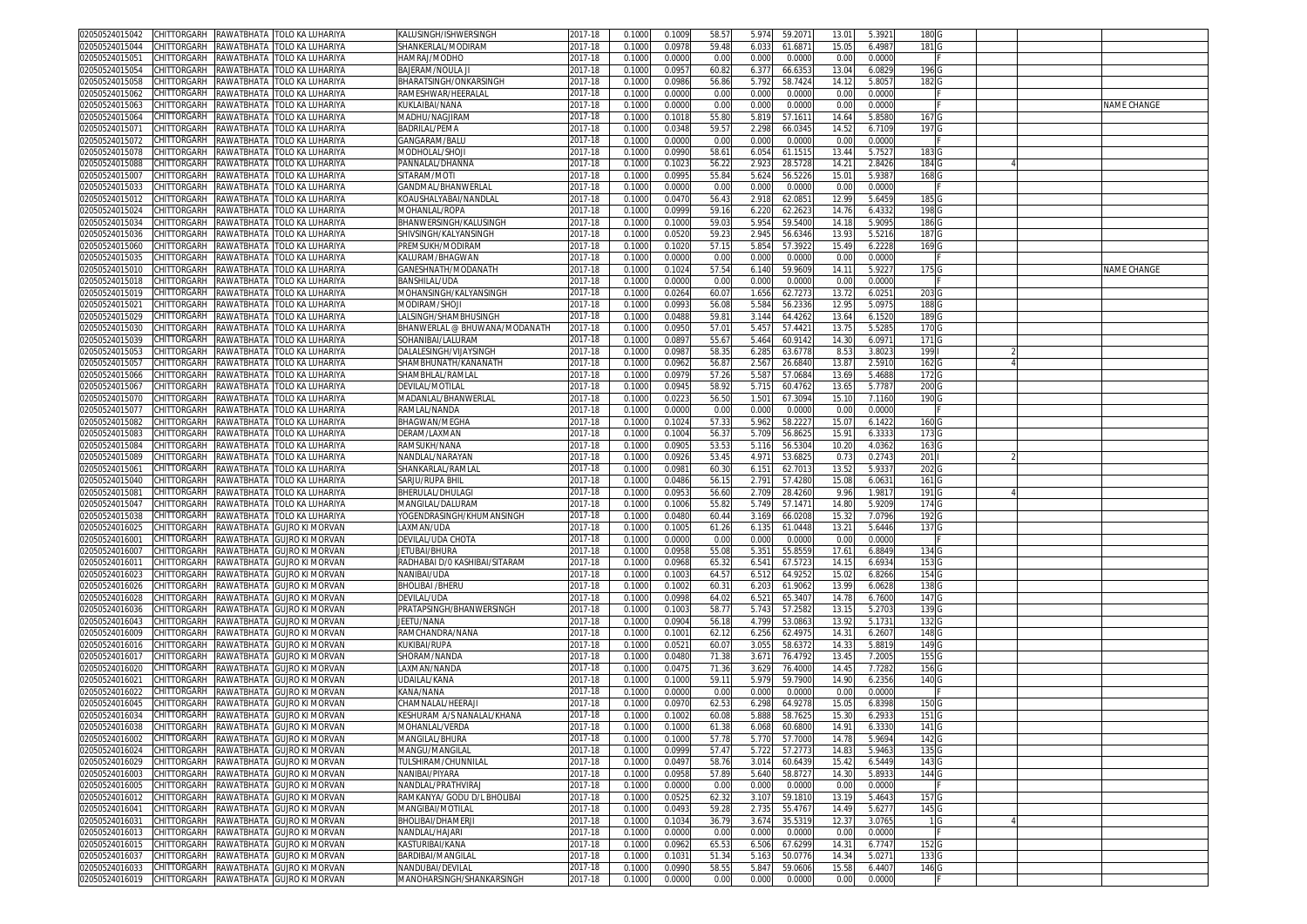| 02050524016035                                  |                                   |                      | CHITTORGARH RAWATBHATA GUJRO KI MORVAN | DEVILAL/NANDA                     | 2017-18 | 0.1000 | 0.0476 | 68.0  | 3.38'<br>71.0294 | 15.44             | 7.677  | 158 <sub>G</sub> |   |                    |
|-------------------------------------------------|-----------------------------------|----------------------|----------------------------------------|-----------------------------------|---------|--------|--------|-------|------------------|-------------------|--------|------------------|---|--------------------|
| 02050524016032                                  | CHITTORGARH                       |                      | RAWATBHATA GUJRO KI MORVAN             | BHANWARLAL/NARAYAN                | 2017-18 | 0.1000 | 0.0000 | 0.00  | 0.000<br>0.0000  | 0.00              | 0.000  |                  |   |                    |
| 02050524016006                                  | CHITTORGARH                       | RAWATBHATA           | <b>GUJRO KI MORVAN</b>                 | KANA/HARDEV                       | 2017-18 | 0.1000 | 0.100  | 55.0  | 5.409<br>53.7140 | 14.3              | 5.384  | 136 <sub>G</sub> |   |                    |
| 02050524017017                                  | CHITTORGARH                       | RAWATBHATA BADODIYA  |                                        | BANSHILAL/SITARAM                 | 2017-18 | 0.100  | 0.0000 | 0.00  | 0.000<br>0.000   | 0.00              | 0.0000 |                  |   |                    |
|                                                 |                                   | RAWATBHATA           |                                        |                                   |         |        |        |       |                  |                   |        |                  |   |                    |
| 02050524017009                                  | CHITTORGARH                       |                      | BADODIYA                               | KANAHAILAL A/S CHUNNILAL/BHERULAL | 2017-18 | 0.100  | 0.0966 | 61.06 | 6.38<br>66.097   | 14.2              | 6.598  | 207              |   |                    |
| 02050524017014                                  | CHITTORGARH                       | RAWATBHATA BADODIYA  |                                        | SHAMBHULAL/LAXMAN                 | 2017-18 | 0.100  | 0.000  | 0.00  | 0.000<br>0.0000  | 0.00              | 0.000  |                  |   |                    |
| 02050524017002                                  | CHITTORGARH                       | RAWATBHATA           | BADODIYA                               | <b>JAGANNATH/DEVILAL</b>          | 2017-18 | 0.100  | 0.034  | 63.56 | 2.624<br>75.6196 | 13.1              | 6.977  | 211              |   |                    |
| 02050524017025                                  | CHITTORGARH                       | RAWATBHATA           | <b>BADODIYA</b>                        | PRABHULAL/AMERCHAND               | 2017-18 | 0.1000 | 0.068  | 60.08 | 61.8978<br>4.240 | 14.26             | 6.178  | 208 G            |   |                    |
| )2050524017008                                  | <b>CHITTORGARH</b>                | RAWATBHATA           | BADODIYA                               | KESARILAL/RUPA                    | 2017-18 | 0.100  | 0.000  | 0.00  | 0.000<br>0.000   | 0.0               | 0.000  |                  |   |                    |
| 02050524017034                                  | CHITTORGARH                       | RAWATBHATA           | BADODIYA                               | RAMLAL/BALYA                      | 2017-18 | 0.100  | 0.000  | 0.00  | 0.000<br>0.0000  | 0.00              | 0.000  |                  |   |                    |
| 02050524017015                                  | CHITTORGARH                       | RAWATBHATA           | <b>BADODIYA</b>                        | BABULAL/VENA                      | 2017-18 | 0.100  | 0.0000 | 0.00  | 0.000<br>0.000   | 0.0               | 0.000  |                  |   |                    |
| 02050524017013                                  | CHITTORGARH                       | RAWATBHATA BADODIYA  |                                        | BHAGWATISINGH/DEVISINGH           | 2017-18 | 0.1000 | 0.0396 | 58.32 | 2.458<br>62.070  | 14.73             | 6.3995 | 204 G            |   |                    |
| 02050524017040                                  | CHITTORGARH                       | RAWATBHATA BADODIYA  |                                        | HARLAL/BHERU                      | 2017-18 | 0.100  | 0.0000 | 0.00  | 0.000<br>0.000   | 0.00              | 0.000  |                  |   |                    |
|                                                 | CHITTORGARH                       |                      |                                        |                                   |         |        |        |       | 0.000            |                   |        |                  |   |                    |
| 02050524017030                                  |                                   | RAWATBHATA           | BADODIYA                               | KELIBAI/DHALU                     | 2017-18 | 0.1000 | 0.0000 | 0.00  | 0.0000           | 0.00              | 0.000  |                  |   |                    |
| 02050524017020                                  | CHITTORGARH                       | RAWATBHATA BADODIYA  |                                        | ONKARLAL/NANALAI                  | 2017-18 | 0.1000 | 0.0000 | 0.00  | 0.000<br>0.0000  | 0.00              | 0.000  |                  |   |                    |
| 02050524017018                                  | CHITTORGARH                       | RAWATBHATA BADODIYA  |                                        | PRABHULAL/MODA                    | 2017-18 | 0.1000 | 0.0000 | 0.00  | 0.000<br>0.0000  | 0.00              | 0.000  |                  |   |                    |
| 02050524017031                                  | CHITTORGARH                       | RAWATBHATA BADODIYA  |                                        | MOHAN/NARAYAN                     | 2017-18 | 0.100  | 0.000  | 0.00  | 0.000<br>0.000   | 0.0               | 0.000  |                  |   |                    |
| 02050524017007                                  | CHITTORGARH                       | RAWATBHATA           | BADODIYA                               | HARJUBAI/BHANWERLAI               | 2017-18 | 0.100  | 0.0404 | 60.1  | 2.63<br>65.272   | 12.82             | 5.8568 | 209 <sub>G</sub> |   |                    |
| 02050524017012                                  | CHITTORGARH                       | RAWATBHATA BADODIYA  |                                        | HARJUBAI/NANALAI                  | 2017-18 | 0.1000 | 0.0409 | 60.07 | 2.506<br>61.2714 | 14.8              | 6.3686 | 210 <sub>G</sub> |   |                    |
| 02050524017005                                  | CHITTORGARH                       | RAWATBHATA BADODIYA  |                                        | BASNIBAI/DEVILAL                  | 2017-18 | 0.100  | 0.000  | 0.00  | 0.000<br>0.000   | 0.00              | 0.0000 |                  |   |                    |
| 02050524017001                                  | CHITTORGARH                       | RAWATBHATA BADODIYA  |                                        | KARANSINGH/GOVARDHANSINGH         | 2017-18 | 0.100  | 0.0000 | 0.00  | 0.000<br>0.0000  | 0.00              | 0.000  |                  |   |                    |
| 02050524017011                                  | CHITTORGARH                       | RAWATBHATA           | BADODIYA                               | BHAGIRATH/BHURA                   | 2017-18 | 0.100  | 0.0344 | 57.8  | 2.173<br>63.1686 | 14.7              | 6.521  | 205 G            |   |                    |
|                                                 | CHITTORGARH                       |                      |                                        | SEUBAI/KISANA                     |         |        |        |       |                  |                   |        |                  |   |                    |
| 02050524017033                                  |                                   | RAWATBHATA BADODIYA  |                                        |                                   | 2017-18 | 0.1000 | 0.051  | 58.2  | 2.854<br>55.9608 | 13.6              | 5.3475 | 206 G            |   |                    |
| 02050524017037                                  | CHITTORGARH                       | RAWATBHATA BADODIYA  |                                        | NAND/PYARCHAND                    | 2017-18 | 0.100  | 0.000  | 0.00  | 0.000<br>0.000   | 0.00              | 0.000  |                  |   |                    |
| 02050524018003                                  | CHITTORGARH                       |                      | RAWATBHATA DEVPURA NIMD                | DEVILAL/JAGANNATH                 | 2017-18 | 0.100  | 0.000  | 0.00  | 0.000<br>0.0000  | 0.00              | 0.000  |                  |   |                    |
| 02050524018010                                  | CHITTORGARH                       | RAWATBHATA           | DEVPURA NIMD                           | RAMLAL/DEEPA                      | 2017-18 | 0.100  | 0.000  | 0.00  | 0.000<br>0.000   | 0.0               | 0.000  |                  |   |                    |
| 02050524018012                                  | CHITTORGARH                       | RAWATBHATA           | DEVPURA NIMD                           | KANHAIYALAL/BALU                  | 017-18  | 0.100  | 0.000  | 0.00  | 0.000<br>0.0000  | 0.00              | 0.000  |                  |   |                    |
| 02050524018034                                  | CHITTORGARH                       | RAWATBHATA           | DEVPURA NIMD                           | PRAKASHCHANDRA/PRABHULAL          | 2017-18 | 0.100  | 0.000  | 0.00  | 0.000<br>0.000   | 0.0               | 0.000  |                  |   |                    |
| 02050524018004                                  | CHITTORGARH                       |                      | RAWATBHATA DEVPURA NIMD                | PRAHALAD/PYARCHAND                | 2017-18 | 0.1000 | 0.0000 | 0.00  | 0.000<br>0.0000  | 0.00              | 0.000  |                  |   |                    |
| 02050524018022                                  | CHITTORGARH                       | RAWATBHATA           | DEVPURA NIMD                           | PURUSHOTAM/HEERALA                | 2017-18 | 0.100  | 0.000  | 0.00  | 0.000<br>0.000   | 0.0               | 0.000  |                  |   |                    |
|                                                 | CHITTORGARH                       |                      |                                        |                                   |         |        |        |       |                  |                   |        |                  |   |                    |
| 02050524018019                                  |                                   | RAWATBHATA           | DEVPURA NIMD                           | NANDLAL/RAMESHWAR                 | 2017-18 | 0.1000 | 0.100  | 64.7  | 6.860<br>68.5315 | 14.2 <sup>0</sup> | 6.855  | 78 G             |   |                    |
| 02050524018026                                  | <b>CHITTORGARH</b>                | RAWATBHATA           | DEVPURA NIMD                           | TULSHIRAM/BHOLIRAM                | 2017-18 | 0.100  | 0.000  | 0.00  | 0.000<br>0.000   | 0.0               | 0.000  |                  |   |                    |
| 02050524018009                                  | CHITTORGARH                       | RAWATBHATA           | DEVPURA NIMD                           | MADANLAL/NARAYAN                  | 2017-18 | 0.1000 | 0.000  | 0.00  | 0.000<br>0.0000  | 0.00              | 0.000  |                  |   |                    |
| 02050524018032                                  | CHITTORGARH                       | ATAHATANAS           | DEVPURA NIMD                           | DEVILAL/JEETMAL                   | 2017-18 | 0.100  | 0.0984 | 57.1  | 6.267<br>63.689  | 14.5              | 6.5000 | 75 G             |   |                    |
| 02050524018014                                  | CHITTORGARH                       | RAWATBHATA           | DEVPURA NIMDI                          | BANSHILAL/BHAGIRATH               | 2017-18 | 0.1000 | 0.041  | 57.54 | 2.630<br>63.990  | 14.2              | 6.3930 | 76 G             |   |                    |
| 02050524018041                                  | CHITTORGARH                       | RAWATBHATA           | DEVPURA NIMD                           | BARDIBAI/MANGILAI                 | 2017-18 | 0.100  | 0.000  | 0.00  | 0.000<br>0.000   | 0.0               | 0.000  |                  |   |                    |
| 02050524018050                                  | CHITTORGARH                       | RAWATBHATA           | DEVPURA NIMD                           | RAMESHWAR/GOPI                    | 2017-18 | 0.1000 | 0.0486 | 57.1  | 2.997<br>61.666  | 13.1              | 5.694  | 74 G             |   |                    |
| 02050524018007                                  | CHITTORGARH                       | RAWATBHATA           | <b>DEVPURA NIMDI</b>                   | MANGILAL/SUKHLAI                  | 2017-18 | 0.1000 | 0.0000 | 0.00  | 0.000<br>0.0000  | 0.00              | 0.000  |                  |   |                    |
| 02050524018013                                  | CHITTORGARH                       | RAWATBHATA           | DEVPURA NIMD                           | JAGANNATH/KISHNA                  | 2017-18 | 0.1000 | 0.0000 | 0.00  | 0.000<br>0.0000  | 0.00              | 0.000  |                  |   |                    |
|                                                 |                                   |                      |                                        |                                   |         |        |        |       |                  |                   |        |                  |   |                    |
| 02050524018021                                  | CHITTORGARH                       | RAWATBHATA           | DEVPURA NIMDI                          | GEETABAI/MANGILAL                 | 2017-18 | 0.100  | 0.067  | 56.62 | 4.424<br>65.735  | 13.0              | 6.024  | 73 G             |   |                    |
| 02050524018005                                  | CHITTORGARH                       | RAWATBHATA           | DEVPURA NIMD                           | MANGIBAI/BOTHLAL                  | 2017-18 | 0.1000 | 0.000  | 0.00  | 0.000<br>0.0000  | 0.00              | 0.000  |                  |   |                    |
| 02050524018040                                  | CHITTORGARH                       | RAWATBHATA           | DEVPURA NIMDI                          | DOLIBAI/RAMA                      | 2017-18 | 0.1000 | 0.032  | 58.2  | 2.073<br>64.781  | 15.1              | 6.887  | 79 G             |   |                    |
| 02050524018037                                  | CHITTORGARH                       | RAWATBHATA           | DEVPURA NIMDI                          | KASHIRAM/KISHNA GUJAR             | 2017-18 | 0.100  | 0.000  | 0.00  | 0.000<br>0.000   | 0.00              | 0.000  |                  |   |                    |
| 02050524018025                                  | CHITTORGARH                       | RAWATBHATA           | DEVPURA NIMDI                          | SUNDARBAI/NANALAI                 | 2017-18 | 0.1000 | 0.102  | 58.92 | 62.1645<br>6.34  | 11.0              | 4.808  | 77 G             |   |                    |
| 02050524018056                                  | CHITTORGARH                       | RAWATBHATA           | DEVPURA NIMD                           | GULABCHAND/HARIRAM                | 2017-18 | 0.100  | 0.000  | 0.00  | 0.000<br>0.000   | 0.00              | 0.000  |                  |   |                    |
| 02050524019025                                  | CHITTORGARH                       | RAWATBHATA           | LAXMIPURA                              | <b>BOTHLAL/SHOLA</b>              | 2017-18 | 0.1000 | 0.0000 | 0.00  | 0.000<br>0.0000  | 0.00              | 0.000  |                  |   |                    |
| 02050524019049                                  | CHITTORGARH                       | RAWATBHATA           | LAXMIPURA                              | PRABHULAL/JAGANNATH               | 2017-18 | 0.100  | 0.000  | 0.00  | 0.000<br>0.000   | 0.00              | 0.0000 |                  |   |                    |
| 02050524019051                                  | CHITTORGARH                       | RAWATBHATA           | LAXMIPURA                              | KISHNIBAI/DEVA                    | 2017-18 | 0.1000 | 0.0000 | 0.00  | 0.000<br>0.0000  | 0.00              | 0.000  |                  |   |                    |
|                                                 |                                   |                      |                                        |                                   |         |        |        |       |                  |                   |        |                  |   |                    |
| 02050524019052                                  | CHITTORGARH                       | RAWATBHATA           | LAXMIPURA                              | NANDA A/S CHATURBHUJ/NARU         | 2017-18 | 0.100  | 0.0000 | 0.00  | 0.000<br>0.000   | 0.0               | 0.000  |                  |   |                    |
| 02050524019001                                  | CHITTORGARH                       | RAWATBHATA           | LAXMIPURA                              | <b>IEMA/NARAYAN</b>               | 017-18  | 0.100  | 0.000  | 0.00  | 0.000<br>0.000   | 0.00              | 0.000  |                  |   |                    |
| 02050524019037                                  | CHITTORGARH                       | RAWATBHATA           | LAXMIPURA                              | KISHNA/BARDA                      | 2017-18 | 0.100  | 0.098  | 46.4  | 2.256<br>22.996  | 14.8              | 2.387  | 80 G             |   |                    |
| 02050524019050                                  | CHITTORGARH                       | RAWATBHATA LAXMIPURA |                                        | BHERU/MIYARAM                     | 2017-18 | 0.1000 | 0.096  | 55.6  | 5.589<br>57.737  | 12.58             | 5.0842 | 84 G             |   |                    |
| 02050524019018                                  | CHITTORGARH                       | RAWATBHATA           | LAXMIPURA                              | GORILAL/GHASILAL                  | 2017-18 | 0.100  | 0.000  | 0.00  | 0.000<br>0.000   | 0.0               | 0.000  |                  |   |                    |
| 02050524019005                                  | <b>CHITTORGARH</b>                | RAWATBHATA           | <b>AXMIPURA</b>                        | MANGU/JIWA                        | 2017-18 | 0.1000 | 0.0000 | 0.00  | 0.0000<br>0.000  | 0.00              | 0.0000 |                  |   |                    |
| 02050524019024                                  | CHITTORGARH                       | RAWATBHATA           | <b>AXMIPURA</b>                        | KISHNA/MOTI                       | 2017-18 | 0.100  | 0.000  | 0.00  | 0.000<br>0.000   | 0.0               | 0.000  |                  |   |                    |
| 02050524019027                                  | CHITTORGARH                       | RAWATBHATA           | LAXMIPURA                              | VAULA/HUKMA                       | 2017-18 | 0.100  | 0.000  | 0.00  | 0.000<br>0.0000  | 0.00              | 0.000  |                  |   |                    |
| 02050524019008                                  | CHITTORGARH                       | RAWATBHATA           | LAXMIPURA                              | BHAWARLAL/KANHAILAL               | 2017-18 | 0.100  | 0.0000 | 0.00  | 0.000<br>0.000   | 0.0               | 0.000  |                  |   |                    |
| 02050524019014                                  | CHITTORGARH                       | RAWATBHATA           | LAXMIPURA                              | KALURAM/NANALAI                   | 2017-18 | 0.1000 | 0.0000 | 0.00  | 0.000<br>0.0000  | 0.00              | 0.000  |                  |   |                    |
| 02050524019030                                  |                                   |                      |                                        |                                   |         |        |        |       |                  | 0.0               |        |                  |   |                    |
|                                                 | CHITTORGARH                       | RAWATBHATA LAXMIPURA |                                        | PRATHVIRAJ/KALURAM                | 2017-18 | 0.100  | 0.000  | 0.00  | 0.000<br>0.000   |                   | 0.000  |                  |   |                    |
| 02050524019035 CHILLORGARH RAWATBHATA LAXMIPURA |                                   |                      |                                        | KALIBAI/FULCHAND                  | 2017-18 | 0.1000 | 0.0970 | 51.19 | 1.953<br>20.1340 | 15.37             | 2.1657 | 81 G             |   |                    |
| 02050524019017 CHITTORGARH RAWATBHATA LAXMIPURA |                                   |                      |                                        | SUNDRBAI/DEVILAL                  | 2017-18 | 0.1000 | 0.0000 | 0.00  | 0.000<br>0.0000  | 0.00              | 0.0000 |                  |   |                    |
| 02050524019009                                  | CHITTORGARH RAWATBHATA LAXMIPURA  |                      |                                        | GHEESALAL/TARACHAND               | 2017-18 | 0.1000 | 0.0992 | 60.40 | 6.118<br>61.6734 | 14.57             | 6.2897 | 85 G             |   |                    |
| 02050524019002                                  | CHITTORGARH RAWATBHATA LAXMIPURA  |                      |                                        | NARAYAN/KHEMRAJ                   | 2017-18 | 0.1000 | 0.0000 | 0.00  | 0.000<br>0.0000  | 0.00              | 0.0000 |                  |   |                    |
| 02050524019004                                  | CHITTORGARH RAWATBHATA LAXMIPURA  |                      |                                        | PANNALAL/JERAM                    | 2017-18 | 0.1000 | 0.0985 | 58.28 | 5.928<br>60.1827 | 13.90             | 5.8557 | 82 G             |   |                    |
| 02050524019006                                  | CHITTORGARH RAWATBHATA LAXMIPURA  |                      |                                        | MOHANLAL/RUPA                     | 2017-18 | 0.1000 | 0.0000 | 0.00  | 0.000<br>0.0000  | 0.00              | 0.0000 |                  |   |                    |
| 02050524019012                                  | CHITTORGARH RAWATBHATA LAXMIPURA  |                      |                                        | JHAMKUBAI/GANGARAM                | 2017-18 | 0.1000 | 0.098  | 56.49 | 5.665<br>57.5127 | 15.06             | 6.063  | 83 G             |   |                    |
| 02050524019015                                  | CHITTORGARH RAWATBHATA LAXMIPURA  |                      |                                        | AMICHAND/NANDA                    | 2017-18 | 0.1000 | 0.0000 | 0.00  | 0.000<br>0.0000  | 0.00              | 0.0000 |                  |   |                    |
|                                                 |                                   |                      |                                        |                                   |         |        |        |       |                  |                   |        |                  |   |                    |
| 02050524019016                                  | CHITTORGARH RAWATBHATA LAXMIPURA  |                      |                                        | DEUBAI/PRABHU BHIL @PRABHULAL     | 2017-18 | 0.1000 | 0.0000 | 0.00  | 0.000<br>0.0000  | 0.00              | 0.0000 |                  |   | <b>NAME CHANGE</b> |
| 02050524019028                                  | CHITTORGARH RAWATBHATA LAXMIPURA  |                      |                                        | GHISA/UDA                         | 2017-18 | 0.1000 | 0.0000 | 0.00  | 0.000<br>0.0000  | 0.00              | 0.0000 |                  |   |                    |
| 02050524020034                                  | CHITTORGARH RAWATBHATA KHATIKHEDA |                      |                                        | KESHAR BAI/CHATURBHUJ             | 2017-18 | 0.1000 | 0.0000 | 0.00  | 0.000<br>0.0000  | 0.00              | 0.0000 |                  | N | NAME CHANGE        |
| 02050524020010                                  | CHITTORGARH RAWATBHATA KHATIKHEDA |                      |                                        | MANGILAL/MOTILAL                  | 2017-18 | 0.1000 | 0.0000 | 0.00  | 0.000<br>0.0000  | 0.00              | 0.0000 |                  | N |                    |
| 02050524020007                                  | CHITTORGARH RAWATBHATA KHATIKHEDA |                      |                                        | BHAWRIBAI/PRABHULAL               | 2017-18 | 0.1000 | 0.0816 | 53.38 | 2.288<br>28.0392 | 14.82             | 2.9084 | 272 G            |   |                    |
| 02050524020024                                  | CHITTORGARH RAWATBHATA KHATIKHEDA |                      |                                        | LALCHAND/JEETMAL                  | 2017-18 | 0.1000 | 0.0000 | 0.00  | 0.000<br>0.0000  | 0.00              | 0.0000 |                  |   |                    |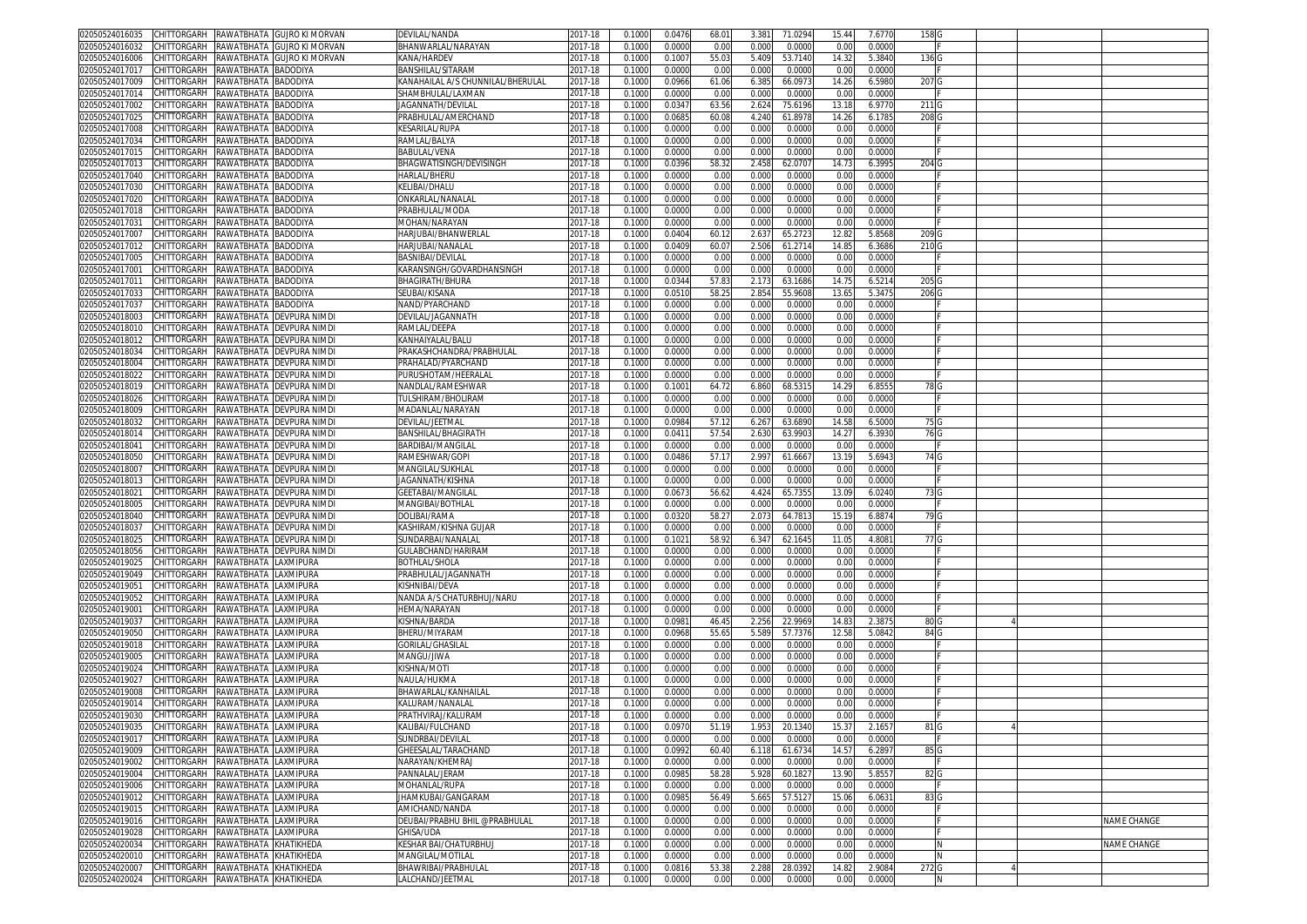| 02050524020016                                     | CHITTORGARH       | RAWATBHATA KHATIKHEDA |                              | LALCHAND/MOTI                        | 2017-18            | 0.100            | 0.050            | $59.2^{\circ}$ | 2.876         | 57.405            | 15.25          | 6.127            | 276 0                     |    |                |                           |
|----------------------------------------------------|-------------------|-----------------------|------------------------------|--------------------------------------|--------------------|------------------|------------------|----------------|---------------|-------------------|----------------|------------------|---------------------------|----|----------------|---------------------------|
| 02050524020004                                     | CHITTORGARH       | RAWATBHATA KHATIKHEDA |                              | IHAMKUBAI/MANGILAL                   | 2017-18            | 0.1000           | 0.0564           | 60.94          | 3.53          | 62.677            | 14.29          | 6.2688           | 277(                      |    |                | NAME CHANGE               |
| 0205052402005                                      | CHITTORGARH       | RAWATBHATA KHATIKHEDA |                              | CHATURBHUJ/NARAYAN                   | 2017-18            | 0.1000           | 0.049            | 69.7           | 2.350         | 47.764            | 10.92          | 3.651            | 278                       |    |                |                           |
| 02050524020036                                     | CHITTORGARH       | RAWATBHATA KHATIKHEDA |                              | DHAPUBAI/ONKAR                       | 2017-18            | 0.100            | 0.0000           | 0.0            | 0.000         | 0.000             | 0.00           | 0.000            |                           |    |                |                           |
|                                                    |                   |                       |                              |                                      |                    |                  |                  |                |               |                   |                |                  |                           |    |                |                           |
| 02050524020045                                     | CHITTORGARH       | RAWATBHATA KHATIKHEDA |                              | NATHU/KISHNA                         | 2017-18            | 0.100            | 0.096            | 58.8           | 5.100         | 52.631            | 12.8           | 4.7486           | 275                       |    |                |                           |
| 02050524020013                                     | CHITTORGARH       | RAWATBHATA KHATIKHEDA |                              | BALU/NARAYAN                         | 2017-18            | 0.100            | 0.062            | 53.2           | 3.196         | 51.136            | 13.9           | 4.992            | 273                       |    |                |                           |
| 02050524020044                                     | CHITTORGARH       | RAWATBHATA            | KHATIKHEDA                   | MODIBAI/GANESH                       | 2017-18            | 0.100            | 0.036            | 57.6           | 2.10          | 58.388            | 14.68          | 5.998            | 274                       |    |                |                           |
| 02050524021007                                     | CHITTORGARH       | RAWATBHATA            | <b>LAXMIKHEDA</b>            | MODULAL/KUKA                         | 2017-18            | 0.1000           | 0.000            | 0.01           | 0.000         | 0.000             | 0.00           | 0.000            |                           |    |                |                           |
| 02050524021012                                     | CHITTORGARH       | RAWATBHATA LAXMIKHEDA |                              | NATHUDAS/MADHUDAS                    | 2017-18            | 0.100            | 0.000            | 0.00           | 0.001         | 0.000             | 0.00           | 0.000            |                           |    |                |                           |
| 02050524021001                                     | CHITTORGARH       | RAWATBHATA LAXMIKHEDA |                              | CHATERLAL/DALICHAND                  | 017-18             | 0.1000           | 0.000            | 0.01           | 0.000         | 0.000             | 0.00           | 0.000            |                           |    |                |                           |
| 02050524021009                                     | CHITTORGARH       | RAWATBHATA            | LAXMIKHEDA                   | MANGILAL/RUPA                        | 2017-18            | 0.100            | 0.000            | 0.01           | 0.000         | 0.000             | 0.00           | 0.000            |                           |    |                |                           |
| 02050524021002                                     | CHITTORGARH       | RAWATBHATA            | LAXMIKHEDA                   | BALU/TARACHAND                       | 2017-18            | 0.1000           | 0.0490           | 54.2           | 2.81          | 57.449            | 14.09          | 5.665            | 3111                      |    |                |                           |
|                                                    |                   |                       |                              |                                      |                    |                  |                  |                |               |                   |                |                  |                           |    |                |                           |
| 02050524022007                                     | CHITTORGARH       | RAWATBHATA            | PRATAPPURA BORAV             | RAJMAL @ RAJU/MOHANLAL               | 2017-18            | 0.100            | 0.000            | 0.0            | 0.001         | 0.000             | 0.00           | 0.000            |                           |    |                |                           |
| 0205052402201                                      | CHITTORGARH       | RAWATBHATA            | PRATAPPURA BORAV             | KAJOD/BARDICHAND                     | 2017-18            | 0.100            | 0.099            | 57.0           | 6.02          | 60.715            | 13.8           | 5.865            | 318                       |    |                |                           |
| 02050524022024                                     | CHITTORGARH       | RAWATBHATA            | PRATAPPURA BORA\             | PEMA/PARTHI                          | 2017-18            | 0.100            | 0.101            | 51.2           | 5.345         | 52.920            | 15.0           | 5.563            | 315                       |    |                |                           |
| 02050524022021                                     | CHITTORGARH       | RAWATBHATA            | PRATAPPURA BORAV             | RUKMANI BAI/CHUNNILAL                | 2017-18            | 0.1000           | 0.000            | 0.0            | 0.000         | 0.000             | 0.00           | 0.000            |                           |    |                | NAME CHANGE               |
| 02050524022003                                     | CHITTORGARH       | RAWATBHATA            | PRATAPPURA BORAY             | PRAKASH CHANDRA/PREMCHAND            | 017-18             | 0.100            | 0.051            | 51.9           | 2.84          | 55.497            | 15.9           | 6.177            | 316                       |    |                | NAME CHANGE               |
| 02050524022013                                     | CHITTORGARH       |                       | RAWATBHATA PRATAPPURA BORAV  | DEVILAL/GHISULAL                     | 2017-18            | 0.1000           | 0.065            | 53.6           | 3.72          | 56.839            | 14.08          | 5.6018           | 317                       |    |                |                           |
| 02050524022009                                     | CHITTORGARH       |                       | RAWATBHATA PRATAPPURA BORAV  | LALURAM/MADHO                        | 2017-18            | 0.1000           | 0.047            | 58.7           | 3.056         | 63.799            | 15.30          | 6.833            | 319 <sub>C</sub>          |    |                |                           |
|                                                    |                   |                       |                              |                                      |                    |                  |                  |                |               |                   |                |                  |                           |    |                |                           |
| 02050524022004                                     | CHITTORGARH       |                       | RAWATBHATA PRATAPPURA BORAV  | MANJUBAI/MOHAN                       | 2017-18            | 0.100            | 0.000            | 0.0            | 0.000         | 0.000             | 0.00           | 0.000            |                           |    |                |                           |
| 02050524022012                                     | CHITTORGARH       | RAWATBHATA            | PRATAPPURA BORA\             | MAMTA/PREMCHANDRAG/DMODA             | 017-18             | 0.100            | 0.000            | 0.01           | 0.000         | 0.000             | 0.00           | 0.0000           |                           |    |                |                           |
| 02050524022029                                     | CHITTORGARH       |                       | RAWATBHATA PRATAPPURA BORAV  | MANGILAL/HEERALAL                    | 2017-18            | 0.1000           | 0.0000           | 0.0            | 0.000         | 0.000             | 0.00           | 0.0000           |                           |    |                | NAME CHANGE               |
| 02050524023010                                     | CHITTORGARH       | RAWATBHATA SEMLIYA    |                              | SITARAM/ONKAR                        | 2017-18            | 0.1000           | 0.000            | 0.01           | 0.000         | 0.000             | 0.00           | 0.0000           |                           |    |                |                           |
| 02050524023026                                     | CHITTORGARH       | RAWATBHATA            | SEMLIYA                      | KESHAV/VENA                          | 2017-18            | 0.100            | 0.000            | 0.0            | 0.000         | 0.000             | 0.00           | 0.000            |                           |    |                |                           |
| 02050524023003                                     | CHITTORGARH       | RAWATBHATA            | <b>SEMLIYA</b>               | <b>GISA/KAJOD</b>                    | 2017-18            | 0.1000           | 0.000            | 0.01           | 0.000         | 0.000             | 0.00           | 0.000            |                           |    |                |                           |
| 02050524023018                                     | CHITTORGARH       | RAWATBHATA            | SEMLIYA                      | CHUNNA/DHANNA                        | 2017-18            | 0.100            | 0.100(           | 54.8           | 5.779         | 57.445            |                | 6.035            | 47 G                      |    |                |                           |
|                                                    |                   |                       |                              |                                      |                    |                  |                  |                |               |                   | 15.0           |                  |                           |    |                |                           |
| 02050524023021                                     | CHITTORGARH       | RAWATBHATA SEMLIYA    |                              | IAGNATHIBAI/MANGU SINGH              | 2017-18            | 0.1000           | 0.0000           | 0.0            | 0.000         | 0.000             | 0.00           | 0.000            |                           |    |                |                           |
| 02050524023024                                     | CHITTORGARH       | RAWATBHATA            | SEMLIYA                      | SEVA/DHANNA MALI                     | 2017-18            | 0.100            | 0.096            | 57.0           | 5.87          | 61.155            | 15.11          | 6.4686           | 48 G                      |    |                |                           |
| 02050524023012                                     | CHITTORGARH       | RAWATBHATA            | SEMLIYA                      | VIANGIBAI/BANSILAI                   | 2017-18            | 0.100            | 0.096            | 58.2           | 5.840         | 60.833            | 14.58          | 6.208            | 51 0                      |    |                |                           |
| 02050524023009                                     | CHITTORGARH       | RAWATBHATA            | SEMLIYA                      | RATNIBAI/GOPILAL                     | 2017-18            | 0.1000           | 0.000            | 0.0            | 0.000         | 0.000             | 0.00           | 0.000            |                           |    |                |                           |
| 02050524023005                                     | CHITTORGARH       | RAWATBHATA            | SEMLIYA                      | PRATHVIRAJ/KAJOD                     | 017-18             | 0.100            | 0.000            | 0.01           | 0.000         | 0.000             | 0.00           | 0.0000           |                           |    |                |                           |
| 02050524023007                                     | CHITTORGARH       | RAWATBHATA            | SEMLIYA                      |                                      | 2017-18            | 0.100            | 0.103            | 62.0           | 6.449         |                   | 14.0           |                  | 49 0                      |    |                |                           |
|                                                    |                   |                       |                              | DEVILAL/BHAGGA                       |                    |                  |                  |                |               | 62.129            |                | 6.101            |                           |    |                |                           |
| 02050524023011                                     | CHITTORGARH       | RAWATBHATA            | SEMLIYA                      | SEVA/GIRDHARI                        | 017-18             | 0.1000           | 0.100            | 48.0           | 4.93          | 49.330            | 13.2           | 4.575            | 46 <sub>C</sub>           |    |                |                           |
| 02050524023015                                     | CHITTORGARH       | RAWATBHATA            | SEMLIYA                      | KISANLAL/SITARAM                     | 2017-18            | 0.100            | 0.102            | 61.2           | 6.068         | 59.431            | 15.5           | 6.452            | 50                        |    |                |                           |
| 02050524024002                                     | CHITTORGARH       | RAWATBHATA TAMBOLIYA  |                              | <b>HAMKUBAI/DAULA</b>                | 2017-18            | 0.1000           | 0.097            | 55.8           | 5.709         | 58.855            | 17.68          | 7.283            | 309                       |    |                |                           |
| 02050524024007                                     | CHITTORGARH       | RAWATBHATA TAMBOLIYA  |                              | ONKARGIR/NANDGIF                     | 2017-18            | 0.100            | 0.042            | 54.5           | 2.13          | 49.743            | 14.9           | 5.192            | 310 <sub>1</sub>          |    |                |                           |
|                                                    |                   |                       |                              |                                      |                    |                  |                  |                |               |                   |                |                  |                           |    |                |                           |
|                                                    |                   |                       |                              |                                      |                    |                  |                  |                |               |                   |                |                  |                           |    |                |                           |
| 02050524024003                                     | CHITTORGARH       | RAWATBHATA            | <b>TAMBOLIYA</b>             | SITABAI/KESHRIMAI                    | 2017-18            | 0.100            | 0.099            | 47.2           | 4.692         | 47.061            | 15.3           | 5.040            | 308                       |    |                |                           |
| 02050524025003                                     | CHITTORGARH       | RAWATBHATA            | <b>BAGPURA</b>               | RANGLAL A/S JHAMKUBAI W/O MOJIRAM/UI | 2017-18            | 0.100            | 0.099            | 68.6           | 6.97          | 69.779            | 12.98          | 6.3401           | 21 <sub>0</sub>           |    |                |                           |
| 02050524025001                                     | CHITTORGARH       | RAWATBHATA BAGPURA    |                              | HEERALAL/PANNALAL                    | 2017-18            | 0.1000           | 0.100            | 61.9           | 6.389         | 63.762            | 13.9           | 6.217            | 22(                       |    |                |                           |
| 02050524025002                                     | CHITTORGARH       | RAWATBHATA            | <b>BAGPURA</b>               | GHISIBAI/BHANWARLAI                  | 017-18             | 0.100            | 0.099            | 59.2           | 6.14          | 61.573            | 14.3           | 6.185            | 20 <sub>0</sub>           |    |                |                           |
| 02050524032004                                     | CHITTORGARH       |                       | RAWATBHATA KEVDO KA LUHARIYA | RAMLAL/NANDA GUJAR                   | 2017-18            | 0.100            | 0.030            | 55.1           | 1.806         | 60.200            | 15.98          | 6.7321           | 17 <sub>0</sub>           |    | 02050524013025 | TRANSFER                  |
| 02050524034008                                     | CHITTORGARH       | RAWATBHATA            | <b>BASSHI</b>                | HANUMAN SINGH/HIMMATSINGH            | 2017-18            | 0.100            | 0.049            | 55.3           | 2.936         | 59.918            | 15.92          | 6.6766           | 18 <sub>0</sub>           |    |                | NAME CHANGE               |
|                                                    | CHITTORGARH       |                       |                              |                                      | 2017-18            |                  |                  |                |               |                   |                |                  |                           |    |                | NAME CHANGE               |
| 02050524034003                                     |                   | RAWATBHATA BASSHI     |                              | SHAMBHULAL/MOHANLAL                  |                    | 0.100            | 0.100            | 59.6           | 6.73          | 67.108            | 16.00          | 7.5159           | 19 G                      |    |                |                           |
| 02050524035001                                     | CHITTORGARH       | RAWATBHATA KANWARPURA |                              | IAGDISH/BARDICHAND                   | 2017-18            | 0.100            | 0.000            | 0.0            | 0.000         | 0.000             | 0.00           | 0.0000           |                           |    |                |                           |
| 02050524035007                                     | CHITTORGARH       | RAWATBHATA KANWARPURA |                              | NANDUBAI/MOHANDAS                    | 2017-18            | 0.1000           | 0.0920           | 54.9           | 1.97          | 21.423            | 14.08          | 2.111            | 34 G                      |    |                | NAME CHANGE               |
| 02050524035005                                     | CHITTORGARH       | RAWATBHATA KANWARPURA |                              | HARISHCHAND/DHANNADAS                | 2017-18            | 0.1000           | 0.0996           | 58.2           | 5.943         | 59.668            | 15.4           | 6.435            | 35 G                      |    |                |                           |
| 02050524036002                                     | CHITTORGARH       | RAWATBHATA            | <b>BORDA</b>                 | PYARCHAND/MIYACHAND                  | 2017-18            | 0.100            | 0.096            | 56.5           | 5.530         | 57.604            | 13.2           | 5.330            | 313 <sub>C</sub>          |    |                |                           |
| 02050524036005                                     | CHITTORGARH       | RAWATBHATA            | <b>BORDA</b>                 | ONKAR/BHAWANIRAM                     | 2017-18            | 0.100            | 0.100            | 62.7           | 5.952         | 59.342            | 13.3           | 5.5458           | 3140                      |    |                |                           |
|                                                    | CHITTORGARH       |                       |                              |                                      | 2017-18            |                  |                  |                |               |                   |                |                  |                           |    |                |                           |
| 02050524036006                                     |                   | RAWATBHATA            | <b>BORDA</b>                 | MANIRAM/DEVI                         |                    | 0.1000           | 0.099            | 51.4           | 5.01          | 50.686            | 16.16          | 5.733            | 3121                      |    |                |                           |
|                                                    |                   |                       |                              |                                      |                    |                  |                  |                |               |                   |                |                  |                           |    |                | AS PAR LP 2018-19 OF PARA |
| 02050524041004                                     | CHITTORGARH       |                       | RAWATBHATA DHAWATKALAN       | IAGANNATH/LACHMAN                    | 2017-18            | 0.1000           | 0.0000           | 0.00           | 0.000         | 0.000             | 0.00           | 0.000            |                           | 11 |                | 2(IV)                     |
| 02050523127024                                     | CHITTORGARH       | <b>BEGUN</b>          | RAMPURIYA A                  | SHANKARLAL/EAKLING                   | 2017-18            | 0.1000           | 0.099            | 66.4           | 6.964         | 70.343            | 12.80          | 6.302            | 5141                      |    |                |                           |
| 02050523127002                                     | CHITTORGARH       | BEGUN                 | RAMPURIYA A                  | NANDLAL/KASHIRAM                     | 2017-18            | 0.100            | 0.095            | 59.1           | 5.92          | 62.062            | 13.16          | 5.717            | 467                       |    |                |                           |
| 02050523127003                                     | CHITTORGARH       | BEGUN                 | RAMPURIYA A                  | <b>JAGNATH/MOHAN</b>                 | 2017-18            | 0.1000           | 0.095            | 62.3           | 6.462         | 67.664            | 12.61          | 5.9726           | 498                       |    |                |                           |
|                                                    | CHITTORGARH       | BEGUN                 | RAMPURIYA A                  | <b>UDA/BOTHLAL</b>                   | 2017-18            | 0.100            | 0.094            | 63.2           | 6.448         | 68.088            |                | 5.867            |                           |    |                |                           |
| 02050523127004                                     |                   |                       |                              |                                      |                    |                  |                  |                |               |                   | 12.3           |                  | 515                       |    |                |                           |
| 02050523127005                                     | CHITTORGARH       | BEGUN                 | RAMPURIYA A                  | SHANKARLAL/RUPA                      | 017-18             | 0.1000           | 0.095            | 58.9           | 5.76          | 60.705            | 14.73          | 6.259            | 468                       |    |                |                           |
| 02050523127007                                     | CHITTORGARH       | <b>EGUN</b>           | RAMPURIYA A                  | DEVILAL/BALL                         | 017-18             | 0.100            | 0.099            | 57.0           | 5.99          | 60.322            | 15.0           | 6.363            | 469                       |    |                |                           |
| 02050523127009                                     | CHITTORGARH       | <b>BEGUN</b>          | RAMPURIYA A                  | HARLAL/NARAYAN                       | 2017-18            | 0.100            | 0.095            | 58.8           | 5.96          | 62.744            | 13.46          | 5.911            | 470                       |    |                |                           |
| 02050523127010                                     | CHITTORGARH       | <b>BEGUN</b>          | RAMPURIYA A                  | GIRDHARILAL DHAKAD/NATHULAL DHAKAD   | 2017-18            | 0.100            | 0.093            | 60.1           | 5.926         | 63.515            | 14.0           | 6.229            | 471                       |    |                | NAMF CHANGF               |
| 02050523127012 CHILLORGARH BEGUN                   |                   |                       | RAMPURIYA A                  | VIODIBAI/SI LARAM                    | 2017-18            | 0.1000           | 0.0993           | 60.58          | 6.370         | 64.1490           | 14.36          | 6.4478           | 4481                      |    |                |                           |
| 02050523127013                                     | CHITTORGARH BEGUN |                       | RAMPURIYA A                  | SHAMBULAL/BHERULAL                   | 2017-18            | 0.1000           | 0.1000           | 59.5           | 6.431         | 64.3100           | 13.69          | 6.1632           | 472                       |    |                |                           |
| 02050523127029                                     | CHITTORGARH       | BEGUN                 |                              | LADULAL/DUDHA                        |                    | 0.1000           | 0.099            | 59.96          | 6.150         |                   |                |                  | 473                       |    |                |                           |
|                                                    |                   |                       | RAMPURIYA A                  |                                      | 2017-18            |                  |                  |                |               | 62.058            | 13.68          | 5.9429           |                           |    |                |                           |
| 02050523127032                                     | CHITTORGARH       | <b>BEGUN</b>          | RAMPURIYA A                  | RADHEYSHYAM/BALU                     | 2017-18            | 0.1000           | 0.1002           | 60.8           | 6.43          | 64.241            | 12.61          | 5.6705           | 499                       |    |                |                           |
| 02050523127033                                     | CHITTORGARH       | BEGUN                 | RAMPURIYA A                  | MANGILAL/NANA                        | 2017-18            | 0.1000           | 0.0967           | 62.2           | 6.516         | 67.383            | 13.82          | 6.5191           | 500                       |    |                |                           |
| 02050523127035                                     | CHITTORGARH       | BEGUN                 | RAMPURIYA A                  | IAGNATH/NARAYAN                      | 2017-18            | 0.1000           | 0.1030           | 59.1           | 6.199         | 60.184            | 14.0           | 5.9277           | 4740                      |    |                |                           |
| 02050523127036                                     | CHITTORGARH       | <b>BEGUN</b>          | RAMPURIYA A                  | NANDUBAI/BALU                        | 2017-18            | 0.1000           | 0.1005           | 55.4           | 5.862         | 58.328            | 11.90          | 4.8586           | 449 G                     |    |                |                           |
| 02050523127038                                     | CHITTORGARH       | <b>BEGUN</b>          | RAMPURIYA A                  | SEUBAI/MAGHRAJ                       | 2017-18            | 0.1000           | 0.1000           | 63.7           | 6.684         | 66.840            | 13.15          | 6.1522           | 516 G                     |    |                |                           |
| 02050523127042                                     | CHITTORGARH       | <b>BEGUN</b>          | RAMPURIYA A                  | BHERU/UDA                            | 2017-18            | 0.1000           | 0.1016           | 61.90          | 6.526         | 64.232            | 13.23          | 5.9486           | 501 G                     |    |                |                           |
|                                                    |                   |                       |                              |                                      |                    |                  |                  |                |               |                   |                |                  |                           |    |                |                           |
| 02050523127045                                     | CHITTORGARH BEGUN |                       | RAMPURIYA A                  | DULICHAND/UDA                        | 2017-18            | 0.1000           | 0.1037           | 59.4           | 6.552         | 63.182            | 12.54          | 5.5462           | 475 G                     |    |                |                           |
| 02050523127046                                     | CHITTORGARH BEGUN |                       | RAMPURIYA A                  | SITABAI/ONKAR                        | 2017-18            | 0.1000           | 0.0966           | 61.29          | 6.269         | 64.896            | 14.03          | 6.3736           | 476 G                     |    |                | NAME CHANGE               |
| 02050523127048                                     | CHITTORGARH BEGUN |                       | RAMPURIYA A                  | KUKA/GOPAL                           | 2017-18            | 0.1000           | 0.1010           | 63.1           | 6.847         | 67.7921           | 12.91          | 6.1266           | 502 G                     |    |                |                           |
| 02050523127054<br>02050523127060 CHITTORGARH BEGUN | CHITTORGARH       | <b>BEGUN</b>          | RAMPURIYA A<br>RAMPURIYA A   | KANHAIYALAL/KHEMRAJ<br>JANIBAI/HOKMA | 2017-18<br>2017-18 | 0.1000<br>0.1000 | 0.0950<br>0.0961 | 58.2<br>64.70  | 5.87<br>6.544 | 61.884<br>68.0957 | 15.13<br>13.52 | 6.5544<br>6.4445 | 477 G<br>517 <sub>G</sub> |    |                |                           |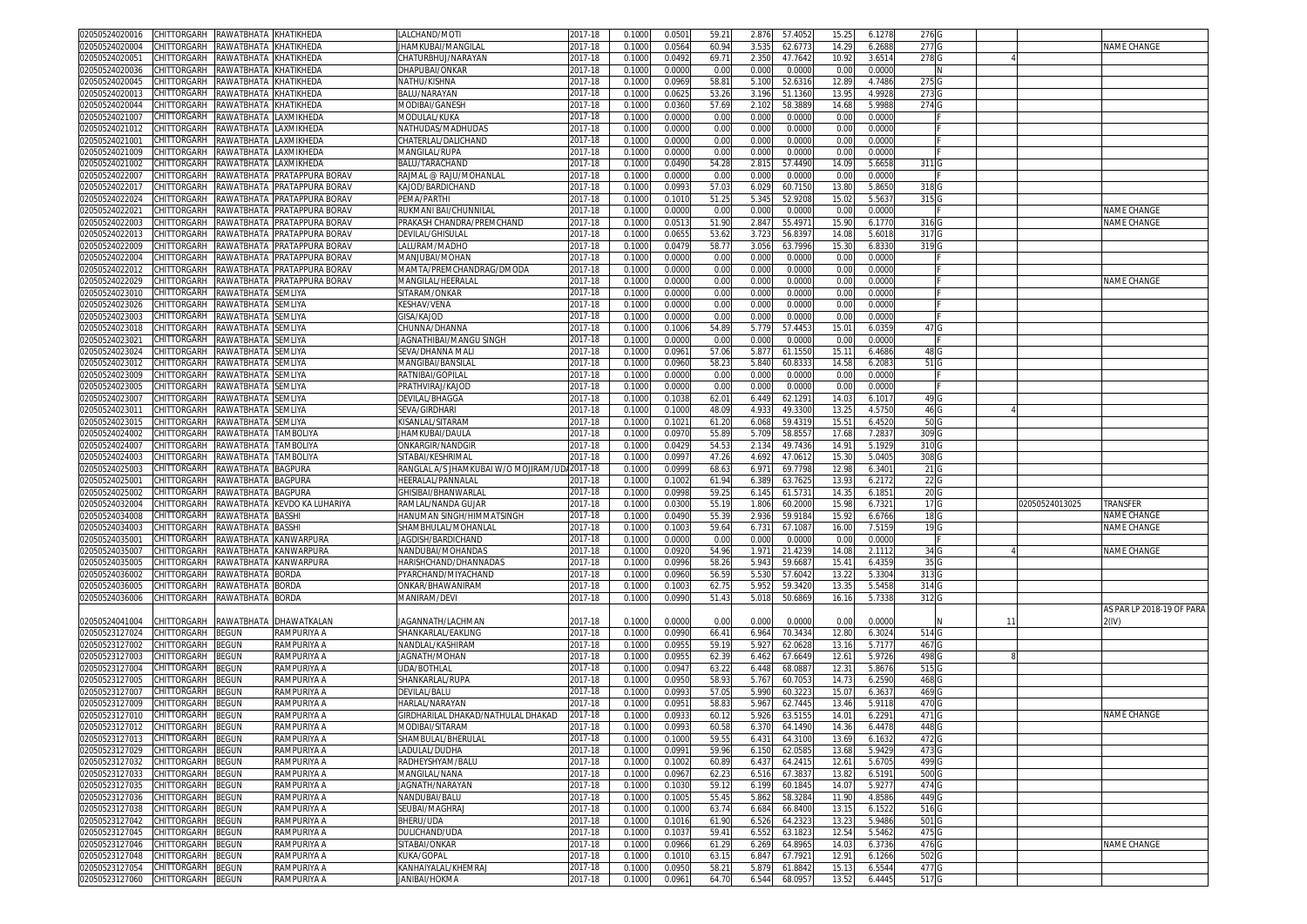| CHITTORGARH<br>BEGUN<br>02050523127063        | RAMPURIYA A | KHANA/NARAYAN                 | 2017-18     | 0.1000 | 0.098  | 60.0  | 62.6396<br>6.170 | 12.84             | 5.630  | 478 G            |  |  |
|-----------------------------------------------|-------------|-------------------------------|-------------|--------|--------|-------|------------------|-------------------|--------|------------------|--|--|
| 02050523127077<br>CHITTORGARH<br>BEGUN        | RAMPURIYA A | BOATHLAL/DEVA                 | 2017-18     | 0.1000 | 0.0988 | 56.56 | 5.721<br>57.9049 | 14.71             | 5.9621 | 450              |  |  |
| CHITTORGARH                                   |             |                               |             |        |        | 58.42 |                  |                   |        |                  |  |  |
| 02050523127078<br>3EGUN                       | RAMPURIYA A | MOHANLAL/CHAMPA               | 2017-18     | 0.1000 | 0.096  |       | 6.059<br>62.983  | 14.36             | 6.3311 | 451 G            |  |  |
| CHITTORGARH<br>BEGUN<br>02050523127080        | RAMPURIYA A | LALU/KESHRIMAL G/S BHANWARLAI | 2017-18     | 0.1000 | 0.099  | 52.69 | 5.502<br>55.407  | 15.60             | 6.0509 | 444 G            |  |  |
| 02050523127086<br>CHITTORGARH<br>BEGUN        | RAMPURIYA A | BHOLIRAM/PYARA                | 2017-18     | 0.100  | 0.097  | 62.09 | 6.475<br>66.138  | 13.3              | 6.1669 | 503              |  |  |
| 02050523127089<br>CHITTORGARH<br>BEGUN        | RAMPURIYA A | MANJUBAI/BALULAL              | 017-18      | 0.100  | 0.099  | 57.8  | 6.07<br>60.892   | 12.26             | 5.2259 | 479 G            |  |  |
| CHITTORGARH<br>02050523127019<br>3EGUN        | RAMPURIYA A | NATHULAL/DEVA                 | 2017-18     | 0.100  | 0.094  | 58.36 | 5.711<br>60.242  | 14.2              | 5.9965 | 480              |  |  |
| 02050523127021<br>CHITTORGARH<br>3EGUN        | RAMPURIYA A | GULABIBAI/SEVA                | 2017-18     | 0.100  | 0.095  | 56.9  | 5.780<br>60.842  | 14.23             | 6.0609 | 481 G            |  |  |
|                                               |             |                               |             |        |        |       |                  |                   |        |                  |  |  |
| 02050523127023<br>CHITTORGARH<br>BEGUN        | RAMPURIYA A | NARAYAN A/S BHERU/LAKHMA      | 017-18      | 0.100  | 0.101  | 60.5  | 6.38<br>62.750   | 14.69             | 6.452  | 504 G            |  |  |
| 02050523127026<br>CHITTORGARH<br>BEGUN        | RAMPURIYA A | KAJODI/PYARA                  | 017-18      | 0.1000 | 0.1040 | 58.36 | 60.442<br>6.286  | 13.69             | 5.7924 | 482 G            |  |  |
| 02050523127071<br>CHITTORGARH<br>3EGUN        | RAMPURIYA A | BERAM/CHATRA                  | 2017-18     | 0.100  | 0.1009 | 58.4  | 6.208<br>61.526  | 12.3              | 5.3234 | 483              |  |  |
| 02050523127072<br>CHITTORGARH<br>BEGUN        | RAMPURIYA A | <b>IEERIBAI/GOMA</b>          | 017-18      | 0.100  | 0.097  | 62.44 | 6.440<br>66.187  | 13.6              | 6.3059 | 518 <sub>G</sub> |  |  |
| CHITTORGARH<br>02050523127073<br>BEGUN        | RAMPURIYA A | BABULAL/KASHIRAN              | 2017-18     | 0.100  | 0.096  | 62.5  | 6.42<br>66.847   | 12.3              | 5.7740 | 5190             |  |  |
| CHITTORGARH<br>BEGUN<br>02050523127008        | RAMPURIYA A | KAMLABAI/KUKA                 | 2017-18     | 0.1000 | 0.097  | 57.48 | 59.794<br>5.83   | 12.04             | 5.0396 | 484              |  |  |
| 02050523127056<br>CHITTORGARH<br>3EGUN        | RAMPURIYA A | SITARAM/VENA                  | 017-18      | 0.100  | 0.094  | 55.2  | 59.384<br>5.600  | 14.3              | 5.9528 | 452              |  |  |
|                                               |             |                               |             |        |        |       |                  |                   |        |                  |  |  |
| CHITTORGARH<br>02050523127025<br>BEGUN        | RAMPURIYA A | NATHU/RUPA                    | 2017-18     | 0.1000 | 0.0994 | 56.84 | 5.814<br>58.490  | 15.36             | 6.2889 | 453              |  |  |
| 02050523127055<br>CHITTORGARH<br>3EGUN        | RAMPURIYA A | <b>SOHANIBAI/NATHU</b>        | 017-18      | 0.100  | 0.096  | 58.9  | 5.93<br>61.290   | 14.3              | 6.1610 | 485              |  |  |
| CHITTORGARH<br>02050523127057<br>BEGUN        | RAMPURIYA A | KANIHAIYLAL/MODA              | 2017-18     | 0.1000 | 0.0996 | 58.28 | 6.103<br>61.275  | 14.57             | 6.2492 | 486 G            |  |  |
| CHITTORGARH<br>BEGUN<br>02050523127061        | RAMPURIYA A | JASSUBAI / NANDLAI            | 2017-18     | 0.1000 | 0.1000 | 63.0  | 6.582<br>65.820  | 12.91             | 5.9483 | 520 <sub>G</sub> |  |  |
| CHITTORGARH<br>BEGUN<br>02050523127001        | RAMPURIYA A | SAJNIBAI/KASHIRAM             | 2017-18     | 0.1000 | 0.0998 | 56.46 | 5.702<br>57.134  | 13.1              | 5.2556 | 487 G            |  |  |
| CHITTORGARH<br>BEGUN<br>02050523127006        | RAMPURIYA A | DEVILAL/DEVA                  | 2017-18     | 0.1000 | 0.0992 | 59.8  | 6.139<br>61.885  | 12.66             | 5.4842 | 505 <sub>G</sub> |  |  |
| 02050523127011<br>CHITTORGARH<br>3EGUN        | RAMPURIYA A | GISHALAL/KANA                 | 2017-18     | 0.1000 | 0.100  | 56.5  | 5.897<br>58.793  | 13.83             | 5.6922 | 488 G            |  |  |
| CHITTORGARH<br>BEGUN<br>02050523127014        | RAMPURIYA A | ONKAR/NARAYAN                 | 2017-18     | 0.1000 | 0.097  | 55.9  | 5.699<br>58.631  | 13.24             | 5.4339 | 454 G            |  |  |
|                                               | RAMPURIYA A |                               |             | 0.1000 | 0.0986 | 55.4  | 5.696<br>57.768  | 13.69             | 5.5355 | 455 G            |  |  |
| 02050523127017<br>CHITTORGARH<br>BEGUN        |             | DEVILAL/GHEESA                | 2017-18     |        |        |       |                  |                   |        |                  |  |  |
| 02050523127020<br>CHITTORGARH<br>BEGUN        | RAMPURIYA A | SHAMBHULAL/POKHAR             | 2017-18     | 0.1000 | 0.0967 | 59.26 | 5.98<br>61.892   | 13.5              | 5.8708 | 506 <sub>G</sub> |  |  |
| CHITTORGARH<br>3EGUN<br>02050523127027        | RAMPURIYA A | ANOPBAI/MOHAN                 | 2017-18     | 0.100  | 0.1000 | 62.24 | 6.348<br>63.480  | 13.5              | 5.9993 | 5070             |  |  |
| CHITTORGARH<br>BEGUN<br>02050523127028        | RAMPURIYA A | BHAGIRATH/LAXMAN              | 2017-18     | 0.1000 | 0.0976 | 61.00 | 6.239<br>63.924  | 13.1              | 5.8757 | 508 <sub>G</sub> |  |  |
| CHITTORGARH<br>BEGUN<br>02050523127030        | RAMPURIYA A | BANSHILAL/BHOLIRAN            | 2017-18     | 0.100  | 0.0999 | 57.66 | 6.01<br>60.190   | 13.3              | 5.620  | 456 G            |  |  |
| 02050523127034<br>CHITTORGARH<br>BEGUN        | RAMPURIYA A | DEVILAL/MOTI                  | 2017-18     | 0.1000 | 0.103  | 57.44 | 6.11<br>59.177   | 14.76             | 6.1144 | 489 G            |  |  |
| CHITTORGARH<br>3EGUN<br>02050523127037        | RAMPURIYA A | KALAWATIBAI/HEERALAI          | 2017-18     | 0.1000 | 0.087  | 63.34 | 5.999<br>68.560  | 13.37             | 6.4167 | 509 <sub>G</sub> |  |  |
| CHITTORGARH                                   |             |                               | 2017-18     |        |        |       |                  |                   |        |                  |  |  |
| 02050523127039<br>BEGUN                       | RAMPURIYA A | NATHU/PANNA                   |             | 0.1000 | 0.097  | 58.8  | 6.267<br>64.079  | 13.79             | 6.1861 | 457 G            |  |  |
| 02050523127040<br>CHITTORGARH<br>3EGUN        | RAMPURIYA A | MADAN/KUKA                    | 017-18      | 0.100  | 0.104  | 58.6  | 6.28<br>60.278   | 14.1              | 5.957  | 458              |  |  |
| 02050523127043<br>CHITTORGARH<br>BEGUN        | RAMPURIYA A | RUPIBAI/RAMCHANDRA            | 017-18      | 0.100  | 0.094  | 62.4  | 6.32<br>67.215   | 13.8              | 6.5169 | 510 <sub>C</sub> |  |  |
| 02050523127044<br>CHITTORGARH<br>BEGUN        | RAMPURIYA A | NANDRAM/DEVRAM                | 2017-18     | 0.1000 | 0.098  | 57.6  | 6.04<br>61.204   | 15.40             | 6.5980 | 459 <sub>G</sub> |  |  |
| 02050523127047<br>CHITTORGARH<br>BEGUN        | RAMPURIYA A | MANGILAL/KUKA                 | 2017-18     | 0.1000 | 0.093  | 57.32 | 5.912<br>63.569  | 14.7              | 6.5504 | 490 <sub>G</sub> |  |  |
| 02050523127049<br>CHITTORGARH<br>3EGUN        | RAMPURIYA A | SHAMBHULAL/MODA               | 2017-18     | 0.100  | 0.095  | 56.7  | 5.71<br>59.884   | 14.1              | 5.935  | 460              |  |  |
| CHITTORGARH<br>02050523127058<br>BEGUN        | RAMPURIYA A | NATHULAL/RAMCHANDAR           | 2017-18     | 0.1000 | 0.0996 | 55.00 | 5.634<br>56.566  | 13.9              | 5.5154 | 4610             |  |  |
| 02050523127059<br>CHITTORGARH<br>3EGUN        | RAMPURIYA A | KAJODI/SHAMBHULAI             | 017-18      | 0.100  | 0.101  | 59.0  | 58.945<br>5.98   | 13.2              | 5.4630 | 491              |  |  |
|                                               |             |                               |             |        |        |       |                  |                   |        |                  |  |  |
| CHITTORGARH<br>BEGUN<br>02050523127065        | RAMPURIYA A | KALIBAI/BARDA                 | 2017-18     | 0.1000 | 0.102  | 56.0  | 5.91<br>57.896   | 11.83             | 4.7946 | 445              |  |  |
| CHITTORGARH<br>BEGUN<br>02050523127066        | RAMPURIYA A | SITA BAI/RUPA                 | 2017-18     | 0.100  | 0.1007 | 56.7  | 61.211<br>6.164  | 13.51             | 5.7884 | 462              |  |  |
| CHITTORGARH<br>02050523127068<br>3EGUN        | RAMPURIYA A | ONKAR/LAXMAN                  | 2017-18     | 0.1000 | 0.1009 | 60.5  | 6.163<br>61.080  | 13.57             | 5.8024 | 492              |  |  |
| 02050523127069<br>CHITTORGARH<br>BEGUN        | RAMPURIYA A | KAJODBAI/DEVI                 | 017-18      | 0.100  | 0.101  | 57.36 | 6.244<br>61.517  | 14.4              | 6.231  | 463              |  |  |
| CHITTORGARH<br>BEGUN<br>02050523127070        | RAMPURIYA A | MANGILAL/KAJOD                | 2017-18     | 0.1000 | 0.102  | 51.58 | 5.416<br>53.098  | 14.40             | 5.3522 | 446 G            |  |  |
| CHITTORGARH<br>BEGUN<br>02050523127074        | RAMPURIYA A | KAILASH/BHOLA                 | 2017-18     | 0.1000 | 0.1000 | 58.3  | 6.125<br>61.250  | 13.48             | 5.7792 | 493 G            |  |  |
| CHITTORGARH<br>BEGUN<br>02050523127079        | RAMPURIYA A | MATHURALAL/NAND/              | 2017-18     | 0.1000 | 0.1008 | 59.79 | 6.278<br>62.281  | 13.98             | 6.0948 | 494 G            |  |  |
|                                               |             |                               |             |        |        |       |                  |                   |        |                  |  |  |
| BEGUN<br>02050523127081<br>CHITTORGARH        | RAMPURIYA A | RODIRAM/LAKHMA                | 2017-18     | 0.1000 | 0.0990 | 51.06 | 5.259<br>53.1212 | 15.0              | 5.5779 | 447 G            |  |  |
| BEGUN<br>02050523127083<br>CHITTORGARH        | RAMPURIYA A | MATURA/PRATHAP                | 2017-18     | 0.1000 | 0.102  | 40.0  | 0.876<br>8.529   | 16.62             | 0.9921 | 2 G              |  |  |
| 02050523127084<br>CHITTORGARH<br>BEGUN        | RAMPURIYA A | PANNIBAI/MOHAN                | 2017-18     | 0.100  | 0.1002 | 58.1  | 6.402<br>63.892  | 13.94             | 6.2341 | 495 G            |  |  |
| CHITTORGARH<br>3EGUN<br>02050523127085        | RAMPURIYA A | BHAGWANLAL/BALL               | 2017-18     | 0.1000 | 0.096  | 56.62 | 5.905<br>61.4464 | 13.41             | 5.7676 | 496 G            |  |  |
| CHITTORGARH<br>BEGUN<br>02050523127087        | RAMPURIYA A | BARDICHAND/BALU               | 017-18      | 0.1000 | 0.0990 | 56.92 | 5.733<br>57.909  | 13.76             | 5.5775 | 497 G            |  |  |
| 02050523127088<br>CHITTORGARH<br>BEGUN        | RAMPURIYA A | GHEESA/BHEEMACHAND            | 2017-18     | 0.100  | 0.099  | 54.50 | 5.645<br>56.563  | 14.0              | 5.570  | 464 G            |  |  |
| 02050523127091<br>CHITTORGARH<br>BEGUN        | RAMPURIYA A | SARJUBAI/GHEESA               | 2017-18     | 0.100  | 0.100  | 62.76 | 6.54<br>65.384   | 13.45             | 6.1559 | 511 G            |  |  |
| CHITTORGARH<br>3EGUN<br>02050523127016        | RAMPURIYA A | ASHOK/GOMA                    | 2017-18     | 0.100  | 0.095  | 61.1  | 6.242<br>65.705  | 12.5              | 5.7584 | 512 G            |  |  |
|                                               |             |                               |             |        |        |       |                  |                   |        |                  |  |  |
| CHITTORGARH<br>02050523127018<br>BEGUN        | RAMPURIYA A | NARAYAN/MODA                  | 2017-18     | 0.1000 | 0.0998 | 56.64 | 5.818<br>58.2966 | 14.3              | 5.8352 | 465 G            |  |  |
| CHITTORGARH<br>02050523127031<br>BEGUN        | RAMPURIYA A | BALULAL/RAMCHANDRA            | 2017-18     | 0.100  | 0.097  | 62.0  | 6.444<br>66.092  | 13.3              | 6.1720 | 513 <sub>G</sub> |  |  |
| 02050523127082<br>CHITTORGARH<br>BEGUN        | RAMPURIYA A | RAMIBAI/MANGILAL              | 017-18      | 0.1000 | 0.100  | 54.6  | 5.70<br>56.879   | 15.1              | 6.0200 | 466 G            |  |  |
| 02050523127135<br>CHITTORGARH<br>3EGUN        | RAMPURIYA B | PANNALAL/BHAGIRATI            | 2017-18     | 0.100  | 0.100  | 63.2  | 6.29<br>62.930   | 13.2              | 5.854  | 582              |  |  |
| 02050523127117<br>CHITTORGARH<br>BEGUN        | RAMPURIYA B | (ESHASRIMAL/BHANWARLAI        | 017-18      | 0.100  | 0.0989 | 64.0  | 67.795<br>6.705  | 13.7 <sub>•</sub> | 6.520  | 583 G            |  |  |
| 02050523127096<br>CHITTORGARH<br>BEGUN        | RAMPURIYA B | BHANWARLAL/DEVILA             | 2017-18     | 0.1000 | 0.1004 | 62.2  | 6.55<br>65.259   | 13.1              | 5.988  | 571 G            |  |  |
| 02050523127099 CHILLORGARH BEGUN              | RAMPURIYA B | PREMIBAI/UDAYLAL              | 2017-18     | 0.1000 | 0.1000 | 60.2  | 6.331<br>63.3100 | 12.24             | 5.4241 | 572IG            |  |  |
| 02050523127101<br>CHITTORGARH<br><b>BEGUN</b> | RAMPURIYA B | NATHU/KUKA                    | 2017-18     | 0.1000 | 0.0961 | 60.75 | 6.188<br>64.3913 | 13.15             | 5.9270 | 573 G            |  |  |
| 02050523127104                                |             |                               |             |        |        |       |                  |                   |        |                  |  |  |
| CHITTORGARH<br>BEGUN                          | RAMPURIYA B | BHOLIBAI/ASHARAM              | 2017-18     | 0.1000 | 0.0969 | 55.52 | 5.584<br>57.6264 | 12.55             | 5.0622 | 529 G            |  |  |
| BEGUN<br>02050523127105<br>CHITTORGARH        | RAMPURIYA B | SHIVLAL/MOHAN                 | 2017-18     | 0.1000 | 0.101  | 59.04 | 6.326<br>62.2026 | 13.3              | 5.8126 | 549 G            |  |  |
| 02050523127112<br>CHITTORGARH<br>BEGUN        | RAMPURIYA B | KAJODLAL/PYARA                | 2017-18     | 0.1000 | 0.0992 | 61.4  | 6.246<br>62.963  | 12.80             | 5.6418 | 550 <sub>G</sub> |  |  |
| 02050523127119<br>CHITTORGARH<br>BEGUN        | RAMPURIYA B | MATHURALAL/BHUWANA            | $2017 - 18$ | 0.1000 | 0.101  | 63.70 | 6.698<br>66.2512 | 11.79             | 5.4674 | 584 G            |  |  |
| 02050523127126<br>CHITTORGARH<br>BEGUN        | RAMPURIYA B | KASHIRAM/BHANWARLAL           | 2017-18     | 0.1000 | 0.1003 | 61.5  | 6.474<br>64.5464 | 13.69             | 6.1851 | 574 G            |  |  |
| 02050523127128<br>CHITTORGARH<br>BEGUN        | RAMPURIYA B | BHURALAL/NANDA                | 2017-18     | 0.1000 | 0.1003 | 60.50 | 6.551<br>65.3141 | 13.34             | 6.0993 | 530 <sub>G</sub> |  |  |
| 02050523127131<br>CHITTORGARH<br>BEGUN        | RAMPURIYA B | HARIKISHAN/BHANWARLAL         | 2017-18     | 0.1000 | 0.0980 | 63.9  | 6.559<br>66.9286 | 12.85             | 6.0206 | 585 <sub>G</sub> |  |  |
| 02050523127137<br>CHITTORGARH<br><b>BEGUN</b> | RAMPURIYA B | MANGILAL/RAMCHANDRA           | 2017-18     | 0.1000 | 0.1014 | 54.9  | 5.820<br>57.3964 | 13.51             | 5.4284 | 531 G            |  |  |
|                                               |             |                               |             |        |        |       |                  |                   |        |                  |  |  |
| CHITTORGARH<br>BEGUN<br>02050523127151        | RAMPURIYA B | BHANWERLAL/GULLA              | 2017-18     | 0.1000 | 0.0983 | 58.19 | 5.944<br>60.4680 | 13.56             | 5.7393 | 532 G            |  |  |
| 02050523127161<br>CHITTORGARH<br>BEGUN        | RAMPURIYA B | SHANKARLAL/MOHAN              | 2017-18     | 0.1000 | 0.0979 | 60.22 | 6.168<br>63.003  | 13.93             | 6.1437 | 551 G            |  |  |
| CHITTORGARH<br>02050523127169<br>BEGUN        | RAMPURIYA B | SHANTILAL/RAMLAL              | 2017-18     | 0.1000 | 0.098  | 48.39 | 4.770<br>48.623  | 13.91             | 4.7344 | 521 G            |  |  |
| 02050523127136 CHITTORGARH BEGUN              | RAMPURIYA B | DINESH A/SKUKA/BOTHLAL        | 2017-18     | 0.1000 | 0.0989 | 58.50 | 6.092<br>61.5976 | 11.91             | 5.1357 | 533 G            |  |  |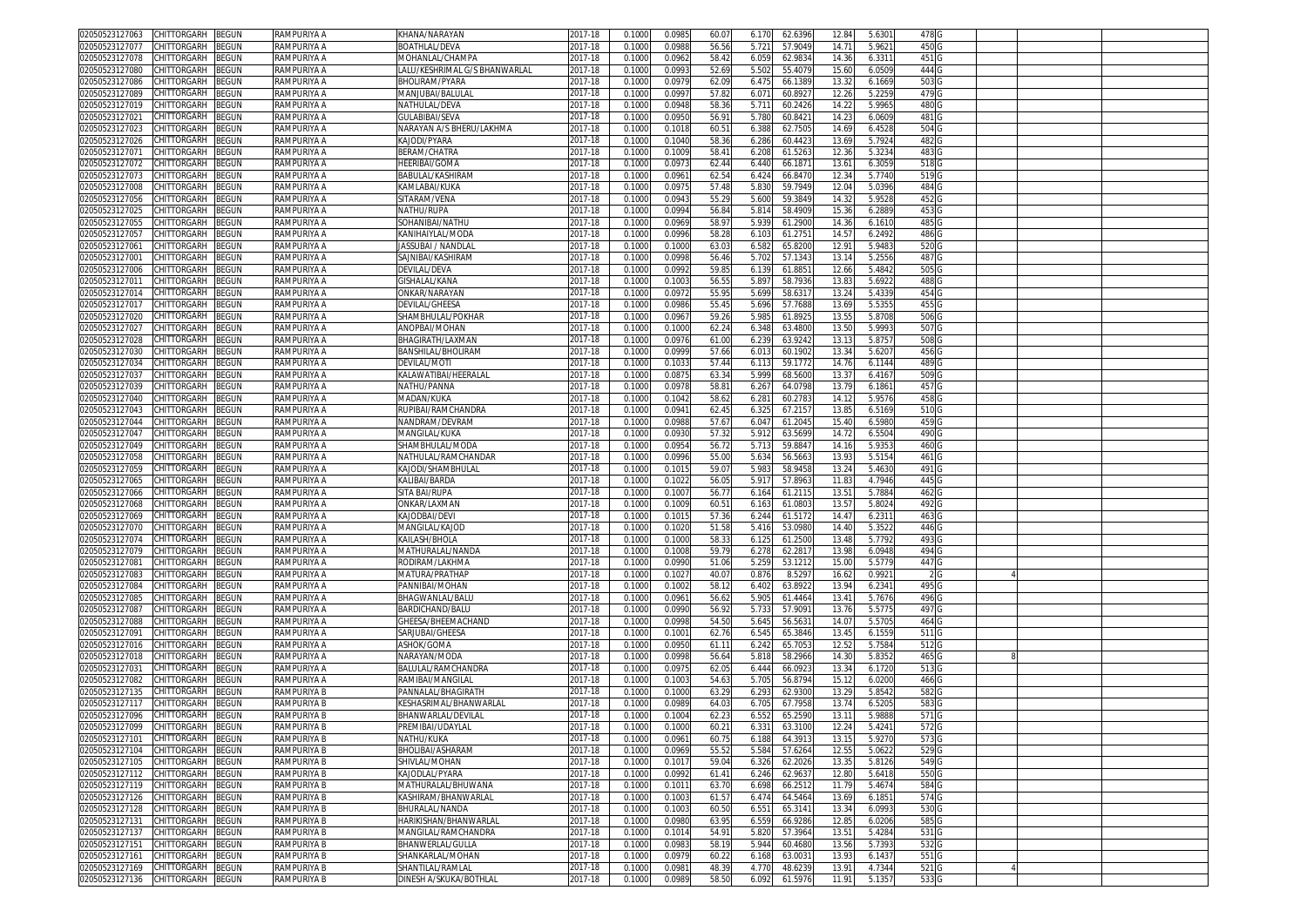| 02050523127124          | CHITTORGARH       | BEGUN           | RAMPURIYA B        | DEVILAL/NATHU                    | 2017-18     | 0.100  | 0.0980 | 59.88 | 6.185 | 63.112  | 13.03  | 5.7562 | 534               |  |             |
|-------------------------|-------------------|-----------------|--------------------|----------------------------------|-------------|--------|--------|-------|-------|---------|--------|--------|-------------------|--|-------------|
| 2050523127114           | CHITTORGARH       | <b>BEGUN</b>    | RAMPURIYA B        | BHUDHAR A/S PYARA/HEERA          | 2017-18     | 0.1000 | 0.101  | 63.1  | 6.788 | 66.745  | 12.00  | 5.6069 | 586'              |  |             |
| )2050523127116          | CHITTORGARH       | <b>EGUN</b>     | RAMPURIYA B        | KUKA/UDA                         | 2017-18     | 0.1000 | 0.099  | 58.3  | 6.11  | 61.623  | 14.19  | 6.1212 | 535 G             |  |             |
| 2050523127123           | CHITTORGARH       | <b>BEGUN</b>    | RAMPURIYA B        | <b>MANGILAL/BHOLA</b>            | 2017-18     | 0.1000 | 0.098  | 62.1  | 6.707 | 68.438  | 12.87  | 6.1655 | 575 G             |  |             |
|                         | CHITTORGARH       |                 |                    |                                  | 2017-18     |        |        |       |       |         |        |        |                   |  |             |
| 02050523127129          |                   | <b>BEGUN</b>    | RAMPURIYA B        | JAICHAND/NATHU                   |             | 0.100  | 0.102  | 61.49 | 6.536 | 63.579  | 13.86  | 6.1680 | 576 G             |  |             |
| 2050523127145           | CHITTORGARH       | <b>BEGUN</b>    | RAMPURIYA B        | BHANWARLAL/NARAYAN               | 2017-18     | 0.100  | 0.095  | 60.6  | 5.992 | 62.809  | 12.6   | 5.5703 | 552               |  |             |
| 02050523127164          | CHITTORGARH       | <b>EGUN</b>     | <b>RAMPURIYA B</b> | RAMKANYABAI/UDAILAL              | $2017 - 18$ | 0.100  | 0.094  | 61.0  | 6.366 | 67.651  | 14.0   | 6.6484 | 553               |  |             |
| 2050523127102           | CHITTORGARH       | <b>EGUN</b>     | RAMPURIYA B        | MODA/HARLAL                      | 2017-18     | 0.1000 | 0.096  | 58.6  | 6.128 | 63.766  | 12.63  | 5.6375 | 536 G             |  |             |
| 02050523127103          | CHITTORGARH       | <b>EGUN</b>     | <b>RAMPURIYA B</b> | SHANKARLAL/PANNALAI              | 2017-18     | 0.100  | 0.101  | 64.8  | 6.79  | 67.097  | 13.1   | 6.1668 | 587               |  |             |
| 2050523127107           | CHITTORGARH       | <b>BEGUN</b>    | RAMPURIYA B        | RAMESHWARLAL/GANGARAM            | 2017-18     | 0.1000 | 0.103  | 61.1! | 6.56  | 63.514  | 13.62  | 6.0550 | 577               |  |             |
| 02050523127118          | CHITTORGARH       | <b>EGUN</b>     | RAMPURIYA B        | CHUNNILAL/UDAILAL                | 2017-18     | 0.100  | 0.096  | 59.6  | 6.160 | 63.636  | 13.7   | 6.1161 | 554               |  |             |
| 02050523127121          | CHITTORGARH       | <b>BEGUN</b>    | RAMPURIYA B        | MODA/MOT                         | 2017-18     | 0.1000 | 0.103  | 60.2  | 6.41  | 61.872  | 12.5   | 5.4443 | 555               |  |             |
| 02050523127125          | CHITTORGARH       | <b>BEGUN</b>    | <b>RAMPURIYA B</b> | BANSHILAL/DUDHA                  | 2017-18     | 0.100  | 0.100  | 59.3  | 6.240 | 61.904  | 14.20  | 6.1536 | 537               |  |             |
| 02050523127133          | CHITTORGARH       | <b>BEGUN</b>    | RAMPURIYA B        | BABRULAL/GHISA                   | 2017-18     | 0.100  | 0.100  | 56.8  | 5.980 | 59.800  | 13.4   | 5.6388 | 522               |  |             |
|                         |                   |                 | <b>RAMPURIYA B</b> |                                  |             |        |        |       |       |         |        |        |                   |  |             |
| 02050523127139          | CHITTORGARH       | <b>BEGUN</b>    |                    | <b>VARAYAN/DEVA</b>              | 2017-18     | 0.100  | 0.000  | 0.0   | 0.000 | 0.000   | 0.00   | 0.0000 |                   |  |             |
| 02050523127144          | CHITTORGARH       | <b>BEGUN</b>    | RAMPURIYA B        | SHAMBHULAL/PYARCHAND             | 2017-18     | 0.1000 | 0.097  | 59.8  | 6.093 | 62.814  | 12.64  | 5.5579 | 556 C             |  |             |
| 2050523127157           | <b>HITTORGARH</b> | <b>EGUN</b>     | RAMPURIYA B        | BHAGWANLAL/DALLICHAND            | 2017-18     | 0.100  | 0.100  | 60.1  | 6.18  | 61.810  | 14.2   | 6.1529 | 557               |  |             |
| 02050523127166          | CHITTORGARH       | BEGUN           | RAMPURIYA B        | SHAMBHULAL/BHUWANA               | 2017-18     | 0.1000 | 0.100  | 60.3  | 6.198 | 61.733  | 12.93  | 5.5873 | 558 <sub>G</sub>  |  |             |
| 02050523127148          | CHITTORGARH       | BEGUN           | RAMPURIYA B        | NANDA/PYARA(CHOTA)               | 2017-18     | 0.1000 | 0.102  | 54.2  | 5.83  | 57.110  | 13.74  | 5.4931 | 524 G             |  |             |
| 02050523127181          | CHITTORGARH       | BEGUN           | RAMPURIYA B        | SHYAMLAL/CHAMPALAI               | 2017-18     | 0.100  | 0.097  | 59.7  | 6.11  | 62.684  | 12.36  | 5.4235 | 559 G             |  |             |
| 2050523127178           | CHITTORGARH       | BEGUN           | RAMPURIYA B        | PIYRECHAND/TODU                  | 2017-18     | 0.100  | 0.091  | 64.8  | 6.150 | 67.360  | 13.44  | 6.3368 | 578 G             |  |             |
| )2050523127094          | CHITTORGARH       | <b>EGUN</b>     | RAMPURIYA B        | DHAPUBAI/JODHA                   | 2017-18     | 0.1000 | 0.099  | 58.2  | 6.21  | 62.681  | 12.39  | 5.4366 | 538 G             |  |             |
| 02050523127179          | CHITTORGARH       | BEGUN           | RAMPURIYA B        | KHEMRAJ/MANGILA                  | 2017-18     | 0.1000 | 0.0990 | 58.5  | 6.195 | 62.575  | 12.97  | 5.6810 | 539 G             |  |             |
| )2050523127180          | CHITTORGARH       | BEGUN           | RAMPURIYA B        | BHURIBAI/MADHOLAI                | 2017-18     | 0.1000 | 0.096  | 60.9  | 6.280 | 64.876  | 12.2   | 5.5721 | 560 <sub>G</sub>  |  |             |
|                         | CHITTORGARH       |                 |                    |                                  | 2017-18     |        |        |       |       |         |        |        |                   |  |             |
| 2050523127095           |                   | <b>BEGUN</b>    | RAMPURIYA B        | MANGILAL/RAMA                    |             | 0.1000 | 0.094  | 62.8  | 6.41  | 68.161  | 13.84  | 6.6032 | 588               |  |             |
| 02050523127097          | CHITTORGARH       | <b>EGUN</b>     | RAMPURIYA B        | JAGNATH/DEVILAI                  | 2017-18     | 0.100  | 0.098  | 57.3  | 6.00  | 61.068  | 13.36  | 5.7114 | 561               |  |             |
| 2050523127100           | CHITTORGARH       | <b>BEGUN</b>    | RAMPURIYA B        | BHANWARLAL/BENA                  | 2017-18     | 0.1000 | 0.100  | 60.8  | 6.501 | 65.010  | 14.40  | 6.5532 | 562 G             |  |             |
| )2050523127108          | CHITTORGARH       | <b>BEGUN</b>    | <b>RAMPURIYA B</b> | RATNA/BHURA                      | 2017-18     | 0.100  | 0.100  | 59.9  | 6.33  | 62.837  | 13.1   | 5.7977 | 540 G             |  |             |
| 2050523127109           | CHITTORGARH       | <b>BEGUN</b>    | RAMPURIYA B        | KANA/NANDA                       | 2017-18     | 0.100  | 0.100  | 58.6  | 6.32  | 63.050  | 14.41  | 6.3596 | 541               |  |             |
| 02050523127110          | CHITTORGARH       | <b>BEGUN</b>    | RAMPURIYA B        | BALUNATH/MODANATH                | 2017-18     | 0.1000 | 0.094  | 60.2  | 5.97  | 63.216  | 11.63  | 5.1468 | 563               |  |             |
| 02050523127115          | CHITTORGARH       | <b>BEGUN</b>    | RAMPURIYA B        | LAKHMA/SEVA                      | 2017-18     | 0.1000 | 0.099  | 62.3  | 6.482 | 65.145  | 13.3   | 6.0882 | 579 G             |  |             |
| 02050523127132          | CHITTORGARH       | <b>EGUN</b>     | RAMPURIYA B        | SHIVLAL/NARAYAN                  | 2017-18     | 0.100  | 0.102  | 58.5  | 6.23  | 61.067  | 14.58  | 6.232  | 542               |  |             |
| 2050523127134           | CHITTORGARH       | <b>EGUN</b>     | <b>RAMPURIYA B</b> | PRATHVIRAJ/UDA                   | 2017-18     | 0.1000 | 0.100  | 53.3  | 5.600 | 55.555  | 14.2   | 5.5491 | 523               |  |             |
| 02050523127140          | CHITTORGARH       | <b>EGUN</b>     | RAMPURIYA B        | MANNNIBAI/KANHAIYALAI            | 2017-18     | 0.1000 | 0.099  | 58.6  | 5.99  | 59.970  | 14.1   | 5.9565 | 543               |  | NAME CHANGE |
| 02050523127141          | CHITTORGARH       | <b>BEGUN</b>    | RAMPURIYA B        | GHEESA/RAMA                      | 2017-18     | 0.1000 | 0.094  | 62.0  | 6.259 | 66.373  | 13.12  | 6.0959 | 564               |  |             |
|                         |                   |                 |                    | SHANKARLAL/HEERA                 |             |        |        |       |       |         |        |        |                   |  |             |
| )2050523127147          | CHITTORGARH       | <b>EGUN</b>     | RAMPURIYA B        |                                  | 2017-18     | 0.100  | 0.102  | 61.2  | 6.75  | 66.125  | 13.2   | 6.133  | 565               |  |             |
| 02050523127149          | CHITTORGARH       | <b>BEGUN</b>    | RAMPURIYA B        | PREMCHAND/NANDA                  | 2017-18     | 0.100  | 0.098  | 60.1  | 6.260 | 63.424  | 14.22  | 6.3130 | 544               |  |             |
| 02050523127154          | <b>HITTORGARH</b> | <b>EGUN</b>     | <b>RAMPURIYA B</b> | <b>KESURAM/DHUDHA</b>            | 2017-18     | 0.100  | 0.074  | 58.7  | 4.53  | 60.790  | 13.8   | 5.8855 | 545               |  |             |
| 02050523127156          | CHITTORGARH       | <b>BEGUN</b>    | RAMPURIYA B        | <b><i>FULSIBAI/PARMANAND</i></b> | 2017-18     | 0.100  | 0.100  | 57.6  | 6.22  | 61.716  | 12.69  | 5.4824 | 566               |  |             |
| 2050523127159           | CHITTORGARH       | BEGUN           | RAMPURIYA B        | NANALAL/RAMA                     | 2017-18     | 0.100  | 0.098  | 60.6  | 6.391 | 65.214  | 14.90  | 6.8019 | 567               |  |             |
| )2050523127160          | CHITTORGARH       | ፧EGUN           | RAMPURIYA B        | CHANDIBAI/BHERULAL               | 2017-18     | 0.100  | 0.100  | 56.2  | 5.891 | 58.910  | 13.67  | 5.6373 | 525               |  | NAME CHANGE |
| 02050523127162          | <b>HITTORGARH</b> | <b>BEGUN</b>    | <b>RAMPURIYA B</b> | BHERULAL/KALU                    | 2017-18     | 0.100  | 0.098  | 58.5  | 6.084 | 61.892  | 14.1   | 6.1087 | 568               |  |             |
| )2050523127167          | CHITTORGARH       | <b>BEGUN</b>    | RAMPURIYA B        | GHEESALAL/CHATURBHUG             | 2017-18     | 0.100  | 0.092  | 52.2  | 5.172 | 56.217  | 12.92  | 5.0841 | 526 G             |  |             |
| 2050523127168           | CHITTORGARH       | BEGUN           | RAMPURIYA B        | BALIBAI/KHEMA                    | 2017-18     | 0.100  | 0.098  | 51.4  | 5.31  | 53.741  | 12.55  | 4.7212 | 527 G             |  |             |
| 02050523127170          | CHITTORGARH       | <b>BEGUN</b>    | RAMPURIYA B        | PRAKASHCHAND/RAMLAL G/S BALU     | 2017-18     | 0.1000 | 0.096  | 62.0  | 6.492 | 67.066  | 14.3   | 6.7465 | 580 <sub>G</sub>  |  |             |
|                         | CHITTORGARH       | <b>BEGUN</b>    | RAMPURIYA B        |                                  | 2017-18     | 0.1000 | 0.094  | 57.4  | 5.710 | 60.487  | 13.13  | 5.5596 | 546 G             |  |             |
| 2050523127171           |                   |                 |                    | CHUNILAL/KUKA                    |             |        |        |       |       |         |        |        |                   |  |             |
| )2050523127173          | CHITTORGARH       | <b>BEGUN</b>    | RAMPURIYA B        | SHANTILAL/GULLA                  | 2017-18     | 0.100  | 0.098  | 58.0  | 5.983 | 61.051  | 13.79  | 5.8935 | 528 G             |  |             |
| 2050523127175           | CHITTORGARH       | <b>BEGUN</b>    | RAMPURIYA B        | SUNDARNATH/MODANATH              | 2017-18     | 0.1000 | 0.097  | 56.4  | 5.897 | 60.234  | 12.04  | 5.0767 | 547               |  |             |
| 02050523127142          | CHITTORGARI       | <b>EGUN</b>     | RAMPURIYA B        | SHAMBHULAL/SOCHAND               | 2017-18     | 0.1000 | 0.096  | 57.1  | 5.51  | 57.139  | 13.73  | 5.4919 | 548 G             |  |             |
| 2050523127146           | CHITTORGARH       | <b>BEGUN</b>    | RAMPURIYA B        | SAMBHU/BALU                      | 2017-18     | 0.1000 | 0.095  | 60.2  | 5.853 | 61.032  | 13.81  | 5.8999 | 569 G             |  |             |
| 02050523127150          | CHITTORGARH       | BEGUN           | RAMPURIYA B        | JADISHCHANDRA/KANA               | 2017-18     | 0.100  | 0.100  | 61.3  | 6.41  | 64.140  | 14.09  | 6.3265 | 570 G             |  |             |
| 2050523127165           | CHITTORGARH       | BEGUN           | RAMPURIYA B        | IYANIBAI/BHUDHAR                 | 2017-18     | 0.100  | 0.099  | 62.6  | 6.498 | 65.045  | 12.99  | 5.9143 | 581               |  | NAME CHANGE |
| 02050425001004          | BHILWARA          | Bijoliya        | CHANDJI KI KHED    | KHNHIYALAL/MUNLA                 | 2017-18     | 0.1000 | 0.099  | 62.2  | 6.34  | 63.661  | 12.47  | 5.5574 | 4166              |  |             |
| 02050425001001          | BHILWARA          | BIJOLIYA        | CHANDJI KI KHEDI   | MOHANLAL/HEERA                   | 2017-18     | 0.1000 | 0.096  | 60.29 | 5.934 | 61.748  | 12.42  | 5.3686 | 4152              |  |             |
| 02050425001005          | <b>BHILWARA</b>   | BIJOLIYA        | CHANDJI KI KHEDI   | SUGANLAL/KANA                    | 2017-18     | 0.100  | 0.102  | 62.0  | 6.43  | 62.977  | 13.92  | 6.1368 | 4160              |  |             |
| 02050425001007          | BHILWARA          | BIJOLIYA        | CHANDJI KI KHEDI   | PARBHULAL/NARAYAN                | 2017-18     | 0.1000 | 0.098  | 60.1  | 6.07  | 61.653  | 12.5   | 5.4073 | 4161              |  |             |
| 02050425001009          | <b>BHILWARA</b>   | BIJOLIYA        | CHANDJI KI KHEDI   | IAGANNATH/LALL                   | 2017-18     | 0.100  | 0.097  | 61.7  | 6.10  | 62.774  | 13.9   | 6.130  | 4167              |  |             |
| 02050425001010          | BHILWARA          | BIJOLIYA        | CHANDJI KI KHEDI   | DEVALAL/ONKAR                    | 2017-18     | 0.100  | 0.099  | 63.6  | 6.51  | 65.205  | 12.0   | 5.4822 | 4153              |  |             |
| 02050425001011          |                   |                 | CHANDJI KI KHEDI   |                                  |             |        |        | 54.3  |       | 56.574  |        |        |                   |  |             |
|                         | <b>BHILWARA</b>   | BIJOLIYA        |                    | DEVILAL/NATHU LAL                | 2017-18     | 0.100  | 0.098  |       | 5.55  |         | 2.74   | 1.0852 | 4154              |  |             |
| 02050425001014 BHILWARA |                   | <b>BIJOLIYA</b> | CHANDJI KI KHEDI   | SHANKERLAL/JODHA                 | 2017-18     | 0.1000 | 0.097  | 62.5  | 6.280 | 64.6756 | 13.511 | 6.1162 | 4155              |  |             |
| 02050425001016          | BHILWARA          | BIJOLIYA        | CHANDJI KI KHEDI   | SHANKERLAL/RAMLAL                | 2017-18     | 0.1000 | 0.1000 | 60.1  | 6.139 | 61.3900 | 13.27  | 5.7029 | 4156 G            |  |             |
| 02050425001017          | BHILWARA          | BIJOLIYA        | CHANDJI KI KHEDI   | KAJODIBAI/SHMBHULAL              | 2017-18     | 0.1000 | 0.0965 | 61.89 | 6.277 | 65.0466 | 12.68  | 5.7739 | 4162 G            |  |             |
| 02050425001019          | BHILWARA          | BIJOLIYA        | CHANDJI KI KHEDI   | KANHAIYA LAL/BALU                | 2017-18     | 0.1000 | 0.1016 | 62.5  | 6.420 | 63.189  | 12.48  | 5.5199 | 4163              |  |             |
| 02050425001020          | <b>BHILWARA</b>   | BIJOLIYA        | CHANDJI KI KHEDI   | JITMAL/LALU                      | 2017-18     | 0.1000 | 0.0970 | 63.2  | 6.502 | 67.030  | 12.67  | 5.9446 | 4168              |  |             |
| 02050425001021          | BHILWARA          | BIJOLIYA        | CHANDJI KI KHEDI   | SITABAI/NANALAL                  | 2017-18     | 0.1000 | 0.1008 | 61.1  | 6.235 | 61.855  | 13.14  | 5.6897 | 4149              |  |             |
| 02050425001022          | <b>BHILWARA</b>   | BIJOLIYA        | CHANDJI KI KHEDI   | MOHANLAL/PANNA                   | 2017-18     | 0.1000 | 0.1000 | 62.67 | 6.437 | 64.3700 | 11.63  | 5.2404 | 4157 G            |  |             |
| 02050425001023          | BHILWARA          | <b>BIJOLIYA</b> | CHANDJI KI KHEDI   | CHITARMAL/DEVILAL                | 2017-18     | 0.1000 | 0.1008 | 62.7  | 6.426 | 63.7500 | 12.91  | 5.7614 | 4164              |  |             |
| 02050425001029          | <b>BHILWARA</b>   | <b>BIJOLIYA</b> | CHANDJI KI KHEDI   | SHMBHULAL/BHIMRAJ                | 2017-18     | 0.1000 | 0.0990 | 61.0  | 6.260 | 63.232  | 12.45  | 5.5106 | 4158 <sub>G</sub> |  |             |
| 02050425001002          | <b>BHILWARA</b>   | BIJOLIYA        | CHANDJI KI KHEDI   | SUGANLAL/BALU                    | 2017-18     | 0.1000 | 0.101  | 63.1  | 6.554 | 64.635  | 12.22  | 5.5292 | 4159 G            |  |             |
| 02050425001008          | BHILWARA          | BIJOLIYA        | CHANDJI KI KHEDI   | SHANTI BAI/PANNALAL              | 2017-18     | 0.1000 | 0.095  | 53.66 |       | 54.6436 | 14.39  | 5.5039 | 4146 G            |  |             |
|                         |                   |                 |                    |                                  |             |        |        |       | 5.213 |         |        |        |                   |  |             |
| 2050425001012           | <b>BHILWARA</b>   | <b>BIJOLIYA</b> | CHANDJI KI KHEDI   | KESAR BAI/BHAGCHAND              | 2017-18     | 0.1000 | 0.0970 | 59.8  | 5.792 | 59.7113 | 14.78  | 6.1780 | 4147 G            |  |             |
| 02050425001015          | <b>BHILWARA</b>   | BIJOLIYA        | CHANDJI KI KHEDI   | BARDICHAND/UDA                   | 2017-18     | 0.1000 | 0.101  | 63.66 | 6.266 | 61.7340 | 13.96  | 6.0326 | 4165              |  |             |
| 02050425001018 BHILWARA |                   | <b>BIJOLIYA</b> | CHANDJI KI KHEDI   | JAGNNATH/NARAYAN                 | 2017-18     | 0.1000 | 0.1030 | 63.29 | 6.582 | 63.9029 | 13.73  | 6.1419 | 4148 G            |  |             |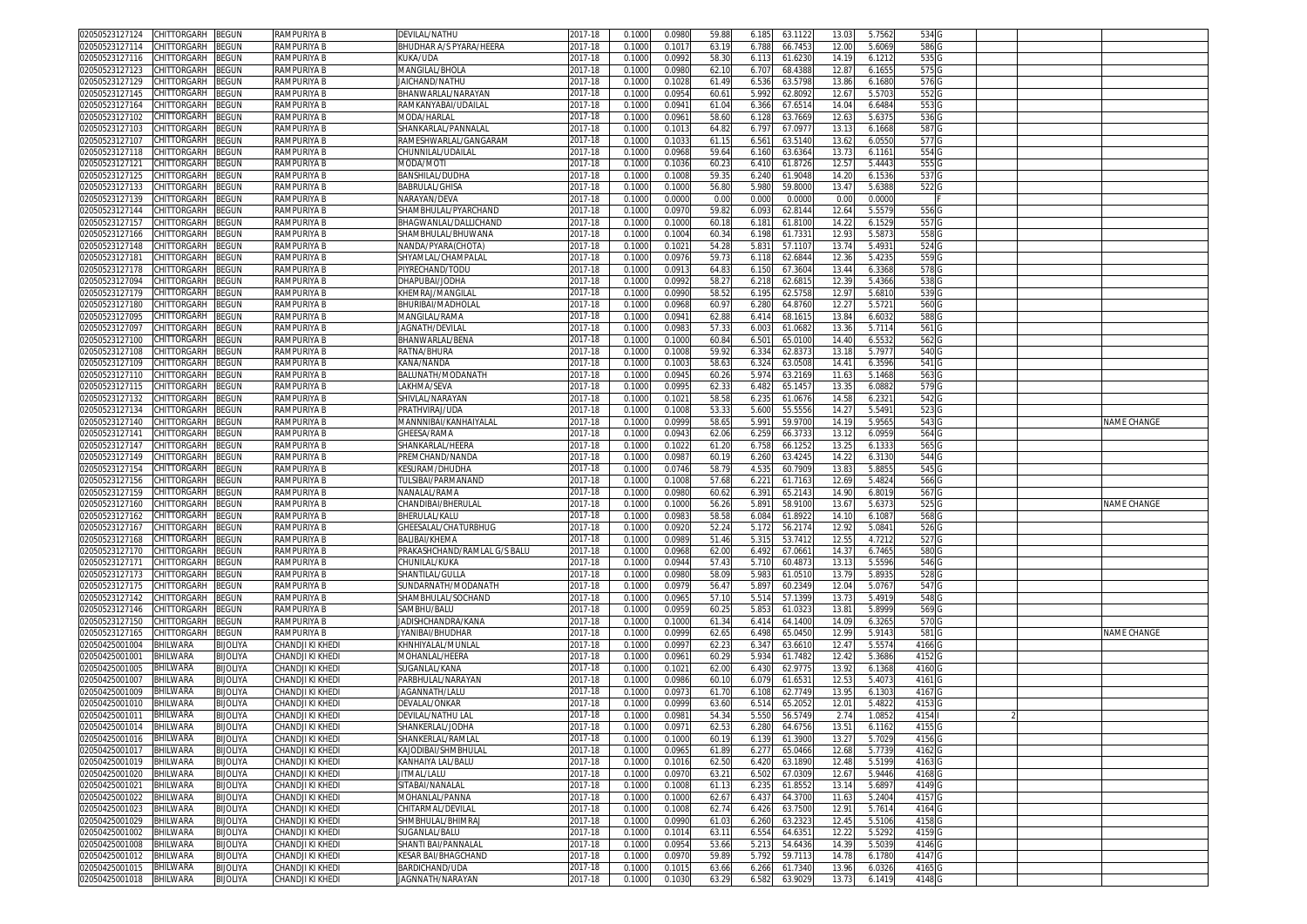| 02050425001025 | <b>BHILWARA</b>  | <b>BIJOLIYA</b> | CHANDJI KI KHEDI   | SARJOOBAI/MOHANLAL            | 2017-18     | 0.1000 | 0.102  | 61.67 | 6.28  | 61.347  | 13.51  | 5.801  | 4150 G            |  |             |
|----------------|------------------|-----------------|--------------------|-------------------------------|-------------|--------|--------|-------|-------|---------|--------|--------|-------------------|--|-------------|
| 02050425001026 | BHILWARA         | <b>BIJOLIYA</b> | CHANDJI KI KHEDI   | MOHANLAL/KELA                 | 2017-18     | 0.1000 | 0.1000 | 60.76 | 5.98  | 59.8900 | 12.99  | 5.4460 | 4151 G            |  |             |
| 02050425002001 | BHILWARA         | <b>BIJOLIYA</b> | <b>DEV NIWAS</b>   | BHAWANILAL/KANAHIYALAL DHAKAR | 2017-18     | 0.1000 | 0.078  | 52.8  | 3.784 | 48.265  | 13.47  | 4.5509 | 4004 <sub>C</sub> |  |             |
| 02050425003005 | BHILWARA         | <b>BIJOLIYA</b> | <b>BRAJPURA</b>    | MOHANLAL/JAGNNATH             | 2017-18     | 0.1000 | 0.095  | 60.45 | 5.890 | 61.869  | 12.42  | 5.3786 | 4023              |  |             |
|                |                  |                 |                    |                               |             |        |        |       |       |         |        |        |                   |  |             |
| 02050425003002 | BHILWARA         | <b>BIJOLIYA</b> | <b>BRAJPURA</b>    | PRABHULAL/KHNHIYALAI          | 2017-18     | 0.100  | 0.098  | 61.4  | 6.266 | 63.421  | 13.56  | 6.0198 | 4024 G            |  |             |
| 02050425003004 | BHILWARA         | <b>BIJOLIYA</b> | <b>BRAJPURA</b>    | <b>BADRILAL/DEVILAL</b>       | 2017-18     | 0.100  | 0.100  | 62.20 | 6.44  | 64.420  | 12.91  | 5.8218 | 4025 <sub>C</sub> |  |             |
| 02050425003006 | BHILWARA         | <b>BIJOLIYA</b> | <b>BRAJPURA</b>    | SHANKERLAL/NANDA              | $2017 - 18$ | 0.100  | 0.100  | 61.8  | 6.35  | 63.570  | 13.87  | 6.1716 | 4026 C            |  |             |
| 02050425003007 | BHILWARA         | <b>BIJOLIYA</b> | <b>BRAJPURA</b>    | KISHANLAL/RUPCHAND            | 2017-18     | 0.100  | 0.101  | 60.9  | 6.423 | 63.280  | 12.64  | 5.5988 | 4027 0            |  |             |
| 02050425003008 | BHILWARA         | <b>BIJOLIYA</b> | <b>BRAJPURA</b>    | JAMKUBAI/NANDRAN              | 2017-18     | 0.100  | 0.100  | 60.0  | 6.07  | 60.397  | 14.1   | 5.990  | 4028              |  |             |
| 02050425008008 | BHILWARA         | <b>BIJOLIYA</b> | GOPALNIWAS         | HEERALAL/JAGANNATH            | 2017-18     | 0.1000 | 0.095  | 63.60 | 6.57  | 69.242  | 12.19  | 5.908  | 4021              |  |             |
| 0205042500800  | BHILWARA         | <b>BIJOLIYA</b> | GOPALNIWAS         | ROOPLAL/HEERA                 | 2017-18     | 0.100  | 0.101  | 58.4  | 5.964 | 58.700  | 14.64  | 6.0156 | 4019 <sub>C</sub> |  |             |
| 02050425008007 | BHILWARA         | <b>BIJOLIYA</b> | <b>GOPALNIWAS</b>  | MANGILAL A/S GHEESA/CHUNNILAL | 2017-18     | 0.100  | 0.100  | 56.98 | 5.81  | 58.061  | 13.7   | 5.592  | 4020              |  |             |
| 02050425008002 | BHILWARA         | <b>BIJOLIYA</b> | GOPALNIWAS         | BARDICHAND/BHAWANA            | 2017-18     | 0.100  | 0.100( | 61.0  | 6.12  | 60.874  | 11.36  | 4.841  | 4022              |  |             |
| 02050425008004 | BHILWARA         | <b>BIJOLIYA</b> | GOPALNIWAS         | MOOLIBAI/JITMAI               | 2017-18     | 0.1000 | 0.104  | 55.4  | 5.61  | 53.632  | 12.62  | 4.7383 | 4017              |  |             |
| 02050425008005 | BHILWARA         | <b>BIJOLIYA</b> | GOPALNIWAS         | JAICHAND/GULAB                | 2017-18     | 0.100  | 0.100  | 54.8  | 5.60  | 55.520  | 12.4   | 4.8382 | 4018              |  |             |
|                |                  |                 |                    |                               |             |        |        | 62.55 |       |         |        |        | 4100              |  | NAME CHANGE |
| 02050426001015 | BHILWARA         | <b>JHAJPUR</b>  | KABRI              | PHUMADEVI/MOHAN               | 2017-18     | 0.1000 | 0.099  |       | 6.67  | 67.018  | 12.5   | 5.8969 |                   |  |             |
| 02050426001002 | BHILWARA         | <b>JHAJPUR</b>  | <b>KABRI</b>       | <b>GOPAL/RATNA</b>            | 2017-18     | 0.100  | 0.000  | 0.00  | 0.00  | 0.000   | 0.0    | 0.0000 |                   |  |             |
| 02050426001009 | BHILWARA         | <b>JHAJPUR</b>  | <b>KABRI</b>       | RAMLAL/SHANGRAM               | 2017-18     | 0.1000 | 0.000  | 0.00  | 0.000 | 0.0000  | 0.00   | 0.0000 |                   |  | NAME CHANGE |
| 02050426001020 | <b>BHILWARA</b>  | <b>JHAJPUR</b>  | <b>KABR</b>        | KANA/DEVA                     | 2017-18     | 0.1000 | 0.094  | 60.49 | 6.550 | 69.4592 | 14.4   | 7.0114 | 4095 <sub>G</sub> |  |             |
| 02050426001017 | <b>BHILWARA</b>  | <b>JHAJPUR</b>  | <b>KABRI</b>       | MOHANLAL/NANA                 | 2017-18     | 0.1000 | 0.094  | 51.69 | 5.50  | 58.459  | 13.5   | 5.5329 | 4087 <sub>G</sub> |  |             |
| 02050426001023 | <b>BHILWARA</b>  | <b>JHAJPUR</b>  | <b>KABRI</b>       | BHANWAR SINGH/TEJSING         | 2017-18     | 0.1000 | 0.093  | 62.56 | 6.28  | 67.4866 | 13.22  | 6.2450 | 4096 G            |  | NAME CHANGE |
| 02050426001055 | BHILWARA         | <b>JHAJPUR</b>  | <b>KABR</b>        | MANGILAL/NANDA                | 2017-18     | 0.1000 | 0.000  | 0.00  | 0.000 | 0.000   | 0.00   | 0.0000 |                   |  |             |
| 02050426001001 | <b>BHILWARA</b>  | <b>JHAJPUR</b>  | <b>KABR</b>        | <b>GHISI/MANGU</b>            | 2017-18     | 0.1000 | 0.094  | 62.5! | 6.550 | 69.3122 | 12.63  | 6.1278 | 4097 G            |  |             |
| 02050426001004 | <b>BHILWARA</b>  | <b>JHAJPUR</b>  | <b>KABRI</b>       | CHATRA/KHEMA                  | 2017-18     | 0.1000 | 0.096  | 55.6  | 5.999 | 62.489  | 13.05  | 5.7084 | 4088              |  |             |
| 02050426001006 | BHILWARA         | <b>JHAJPUR</b>  | KABRI              | RAMKARAN/BALDEV               | 2017-18     | 0.1000 | 0.092  | 55.09 | 5.39  | 58.407  | 13.89  | 5.6789 | 4089              |  |             |
| 02050426001007 | BHILWARA         | <b>JHAJPUR</b>  | <b>KABRI</b>       | RAMA/MADHO                    | 2017-18     | 0.1000 | 0.096  | 55.4  | 5.83  | 60.456  | 12.52  | 5.2983 | 4090              |  |             |
| 02050426001008 | BHILWARA         | <b>JHAJPUR</b>  | <b>KABRI</b>       | <b>BALIBAI/HAZARI</b>         | 2017-18     | 0.1000 | 0.098  | 56.02 | 6.154 | 62.668  | 13.07  | 5.7337 | 4091 <sub>G</sub> |  |             |
|                |                  |                 |                    |                               |             |        |        |       |       |         |        |        |                   |  |             |
| 02050426001013 | BHILWARA         | <b>JHAJPUR</b>  | <b>KABRI</b>       | RAMNIWAS/MANGU                | 2017-18     | 0.1000 | 0.091  | 55.8  | 5.55  | 60.391  | 14.40  | 6.087  | 4092              |  |             |
| 02050426001019 | BHILWARA         | <b>JHAJPUR</b>  | <b>KABRI</b>       | PREM/BHERU                    | 2017-18     | 0.1000 | 0.093  | 58.65 | 6.21  | 66.420  | 14.22  | 6.6114 | 4094 0            |  |             |
| 02050426001014 | BHILWARA         | <b>JHAJPUR</b>  | <b>KABRI</b>       | KANA/NARAYAN                  | 2017-18     | 0.1000 | 0.095  | 54.60 | 5.67  | 59.382  | 13.66  | 5.6777 | 4093              |  |             |
| 02050426001018 | BHILWARA         | <b>JHAJPUR</b>  | KABRI              | BHERU/BHAJJA                  | 2017-18     | 0.1000 | 0.095  | 60.8  | 6.32  | 66.498  | 12.79  | 5.953  | 4098              |  |             |
| 02050426001021 | BHILWARA         | <b>JHAJPUR</b>  | <b>KABRI</b>       | ALOLDEVI/LADU                 | 2017-18     | 0.100  | 0.090  | 62.8  | 6.42  | 71.276  | 13.5   | 6.775  | 4099 0            |  |             |
| 02050426002032 | BHILWARA         | <b>JHAJPUR</b>  | HANSEDA            | RAMPRASAD/KALYAN              | $2017 - 18$ | 0.100  | 0.000  | 0.00  | 0.001 | 0.000   | 0.00   | 0.0000 |                   |  | NAME CHANGE |
| 02050426002001 | BHILWARA         | <b>JHAJPUR</b>  | HANSEDA            | RAMPAL/DEVA                   | 2017-18     | 0.100  | 0.000  | 0.00  | 0.00  | 0.000   | 0.00   | 0.0000 |                   |  |             |
| 02050426002011 | BHILWARA         | <b>JHAJPUR</b>  | HANSEDA            | KAILASH/KALYAN                | 2017-18     | 0.1000 | 0.000  | 0.00  | 0.000 | 0.000   | 0.00   | 0.0000 |                   |  |             |
| 02050426002016 | BHILWARA         | <b>JHAJPUR</b>  | HANSEDA            | RODU/MOHAN                    | 2017-18     | 0.100  | 0.000  | 0.00  | 0.00  | 0.000   | 0.00   | 0.000  |                   |  |             |
| 02050426002034 | BHILWARA         | <b>JHAJPUR</b>  | HANSEDA            | KANA/DEVA                     | 2017-18     | 0.1000 | 0.000  | 0.00  | 0.001 | 0.0000  | 0.00   | 0.0000 |                   |  |             |
| 02050426002004 | BHILWARA         | <b>JHAJPUR</b>  | HANSEDA            | HAJARI/PARTAF                 | 2017-18     | 0.100  | 0.000  | 0.00  | 0.00  | 0.000   | 0.0    | 0.0000 |                   |  |             |
| 02050426002040 | BHILWARA         | <b>JHAJPUR</b>  | HANSEDA            | BHURIDEVI/BHOLU               | 2017-18     | 0.100  | 0.096  | 60.6  | 6.11  | 63.7188 | 13.16  | 5.8698 | 3984              |  |             |
|                |                  | <b>JHAJPUR</b>  |                    |                               |             |        |        |       |       |         |        |        |                   |  |             |
| 02050426002041 | BHILWARA         |                 | HANSEDA            | KESHARSINGH/JAWANSINGH        | 2017-18     | 0.100  | 0.000  | 0.00  | 0.00  | 0.000   | 0.00   | 0.0000 |                   |  |             |
| 02050426002002 | BHILWARA         | <b>JHAJPUR</b>  | HANSEDA            | GOPAL/KALU                    | 2017-18     | 0.1000 | 0.000  | 0.00  | 0.00  | 0.0000  | 0.00   | 0.0000 |                   |  |             |
| 02050426002003 | BHILWARA         | <b>JHAJPUR</b>  | <b>HANSEDA</b>     | RAMA/BHERU                    | 2017-18     | 0.100  | 0.000  | 0.00  | 0.00  | 0.000   | 0.00   | 0.0000 |                   |  |             |
| 02050426002006 | BHILWARA         | <b>JHAJPUR</b>  | HANSEDA            | MOTI/BHURA                    | 2017-18     | 0.1000 | 0.000  | 0.00  | 0.000 | 0.000   | 0.00   | 0.0000 |                   |  |             |
| 02050426002007 | <b>BHILWARA</b>  | <b>JHAJPUR</b>  | HANSEDA            | <b>BARDIDEVI/BALU</b>         | 2017-18     | 0.100  | 0.000  | 0.00  | 0.001 | 0.0000  | 0.00   | 0.0000 |                   |  |             |
| 02050426002014 | BHILWARA         | <b>JHAJPUR</b>  | HANSEDA            | DHAKHI/CHHAGNA                | 2017-18     | 0.1000 | 0.000  | 0.00  | 0.001 | 0.0000  | 0.00   | 0.0000 |                   |  |             |
| 02050426002017 | BHILWARA         | <b>JHAJPUR</b>  | HANSEDA            | CHAKKU/CHHITER                | 2017-18     | 0.100  | 0.000  | 0.00  | 0.001 | 0.000   | 0.00   | 0.0000 |                   |  | NAME CHANGE |
| 02050426002018 | BHILWARA         | <b>JHAJPUR</b>  | HANSEDA            | MADHU/KISHORE                 | 2017-18     | 0.1000 | 0.000  | 0.00  | 0.000 | 0.0000  | 0.00   | 0.0000 |                   |  |             |
| 02050426002039 | BHILWARA         | <b>JHAJPUR</b>  | HANSEDA            | DHANNA/UDA                    | 2017-18     | 0.1000 | 0.000  | 0.00  | 0.001 | 0.0000  | 0.00   | 0.0000 |                   |  |             |
| 02050426002022 | BHILWARA         | <b>JHAJPUR</b>  | HANSEDA            | TEJMAL/VEERAM                 | 2017-18     | 0.100  | 0.000  | 0.00  | 0.000 | 0.000   | 0.00   | 0.0000 |                   |  |             |
| 02050426002020 | BHILWARA         | <b>JHAJPUR</b>  | HANSEDA            | NARAYAN SINGH/SHETAAN SINGH   | 2017-18     | 0.1000 | 0.000  | 0.00  | 0.000 | 0.0000  | 0.00   | 0.0000 |                   |  |             |
| 02050426003003 | BHILWARA         | <b>JHAJPUR</b>  | BHAGGUNAGAR        | DEVILAL/GORDHAN               | 2017-18     | 0.100  | 0.000  | 0.00  | 0.000 | 0.000   | 0.00   | 0.0000 |                   |  |             |
| 02050426003060 | BHILWARA         | <b>JHAJPUR</b>  | BHAGGUNAGAR        | RAMPAL/KANHAIYALA             | 2017-18     | 0.100  | 0.095  | 62.5  | 6.27  | 65.882  | 13.24  | 6.1058 | 39780             |  |             |
| 02050426003012 | BHILWARA         |                 | BHAGGUNAGAR        | BHOPAL/GANGARAM               | 2017-18     | 0.100  | 0.000  | 0.00  |       |         | 0.00   | 0.0000 |                   |  |             |
|                |                  | <b>JHAJPUR</b>  |                    |                               |             |        |        |       | 0.000 | 0.000   |        |        |                   |  |             |
| 02050426003031 | BHILWARA         | <b>JHAJPUR</b>  | BHAGGUNAGAR        | NANDA/RAMA                    | 2017-18     | 0.1000 | 0.000  | 0.00  | 0.000 | 0.0000  | 0.00   | 0.0000 |                   |  |             |
| 02050426003023 | BHILWARA         | <b>JHAJPUR</b>  | BHAGGUNAGAR        | ISHWARLAL DHAKAD / HEERA      | 2017-18     | 0.100  | 0.096  | 62.1  | 6.37  | 66.395  | 12.81  | 5.953  | 3976 G            |  | NAME CHANGE |
| 02050426003064 | BHILWARA         | <b>JHAJPUR</b>  | BHAGGUNAGAR        | BHERU/ROOPA                   | 2017-18     | 0.100  | 0.095  | 61.90 | 6.38  | 66.718  | 14.36  | 6.7061 | 3977 <sub>C</sub> |  |             |
| 02050426003062 | BHILWARA         | <b>JHAJPUR</b>  | BHAGGUNAGAR        | JITU/KAJOD                    | 2017-18     | 0.100  | 0.087  | 60.2  | 5.61  | 63.974  | 14.2   | 6.372  | 3963              |  |             |
| 02050426003070 | BHILWARA         | <b>JHAJPUR</b>  | BHAGGUNAGAR        | KOYLIBAI/MATHURA              | 2017-18     | 0.100  | 0.000  | 0.00  | 0.001 | 0.000   | 0.00   | 0.0000 |                   |  |             |
| 02050426003056 | <b>BHILWARA</b>  | <b>JHAJPUR</b>  | BHAGGUNAGAR        | <b>UDA/ONKAR</b>              | 2017-18     | 0.100  | 0.000  | 0.00  | 0.001 | 0.000   | 0.00   | 0.0000 |                   |  |             |
| 02050426003007 | <b>IBHILWARA</b> | <b>JHAJPUR</b>  | BHAGGUNAGAR        | MANGILAL/HEERA                | 2017-18     | 0.1000 | 0.0900 | 60.77 | 5.582 | 62.022  | 13.431 | 5.8309 | 3964 G            |  |             |
| 02050426003016 | BHILWARA         | <b>JHAJPUR</b>  | BHAGGUNAGAR        | SARVAN/KISHOR                 | 2017-18     | 0.1000 | 0.0947 | 56.38 | 5.630 | 59.4509 | 13.83  | 5.7554 | 3969              |  |             |
| 02050426003019 | BHILWARA         | <b>JHAJPUR</b>  | BHAGGUNAGAR        | BHURIBAI/KHANA                | 2017-18     | 0.1000 | 0.0950 | 60.61 | 6.096 | 64.1684 | 13.79  | 6.1938 | 3970 <sub>G</sub> |  |             |
| 02050426003027 | BHILWARA         | <b>JHAJPUR</b>  | <b>BHAGGUNAGAR</b> | PREMDEVI/GOPI                 | 2017-18     | 0.100  | 0.100  | 60.29 | 6.43  | 64.3400 | 13.68  | 6.1610 | 3965              |  |             |
| 02050426003030 | BHILWARA         | <b>JHAJPUR</b>  | BHAGGUNAGAR        | RAMLAL/CHHOGA                 | 2017-18     | 0.1000 | 0.0000 | 0.00  | 0.000 | 0.0000  | 0.00   | 0.0000 |                   |  |             |
| 02050426003034 | BHILWARA         | <b>JHAJPUR</b>  | BHAGGUNAGAR        | <b>KALU/NANA</b>              | 2017-18     | 0.1000 | 0.0000 | 0.00  | 0.000 | 0.0000  | 0.00   | 0.0000 |                   |  |             |
| 02050426003037 | BHILWARA         | <b>JHAJPUR</b>  | BHAGGUNAGAR        | MOTI/BHUWANIRAM               | 2017-18     | 0.1000 | 0.0000 | 0.00  | 0.000 | 0.0000  | 0.00   | 0.0000 |                   |  |             |
| 02050426003042 | BHILWARA         | <b>JHAJPUR</b>  | BHAGGUNAGAR        |                               | 2017-18     |        |        |       |       |         | 15.49  | 6.0564 |                   |  |             |
|                |                  |                 | <b>BHAGGUNAGAR</b> | BALIBAI/MOTA                  |             | 0.1000 | 0.095  | 53.25 | 5.317 | 55.8508 |        |        | 3962 G            |  |             |
| 02050426003051 | <b>BHILWARA</b>  | <b>JHAJPUR</b>  |                    | GATTUDEVI/HEERALAL            | 2017-18     | 0.1000 | 0.091  | 56.40 | 5.350 | 58.2789 | 14.82  | 6.0458 | 3966 G            |  |             |
| 02050426003055 | BHILWARA         | <b>JHAJPUR</b>  | BHAGGUNAGAR        | GOPAL/CHHOTU                  | 2017-18     | 0.1000 | 0.095  | 61.72 | 6.295 | 65.7785 | 13.51  | 6.2211 | 3973 G            |  |             |
| 02050426003059 | BHILWARA         | <b>JHAJPUR</b>  | BHAGGUNAGAR        | FUMABAI/BHUWANA               | 2017-18     | 0.1000 | 0.0960 | 59.27 | 5.978 | 62.270  | 13.78  | 6.0064 | 3967 G            |  |             |
| 02050426003063 | BHILWARA         | <b>JHAJPUR</b>  | BHAGGUNAGAR        | RUPADEVI/JAGANNATH            | 2017-18     | 0.1000 | 0.0944 | 59.68 | 5.866 | 62.1398 | 13.52  | 5.8806 | 3974 G            |  |             |
| 02050426003021 | BHILWARA         | <b>JHAJPUR</b>  | BHAGGUNAGAR        | FUMABAI/CHAMNA                | 2017-18     | 0.1000 | 0.094  | 61.41 | 5.966 | 62.932  | 13.01  | 5.7308 | 3975 G            |  |             |
| 02050426003028 | BHILWARA         | <b>JHAJPUR</b>  | BHAGGUNAGAR        | BHURA/LALU                    | 2017-18     | 0.1000 | 0.0902 | 61.02 | 5.779 | 64.0687 | 13.39  | 6.0056 | 3971 G            |  |             |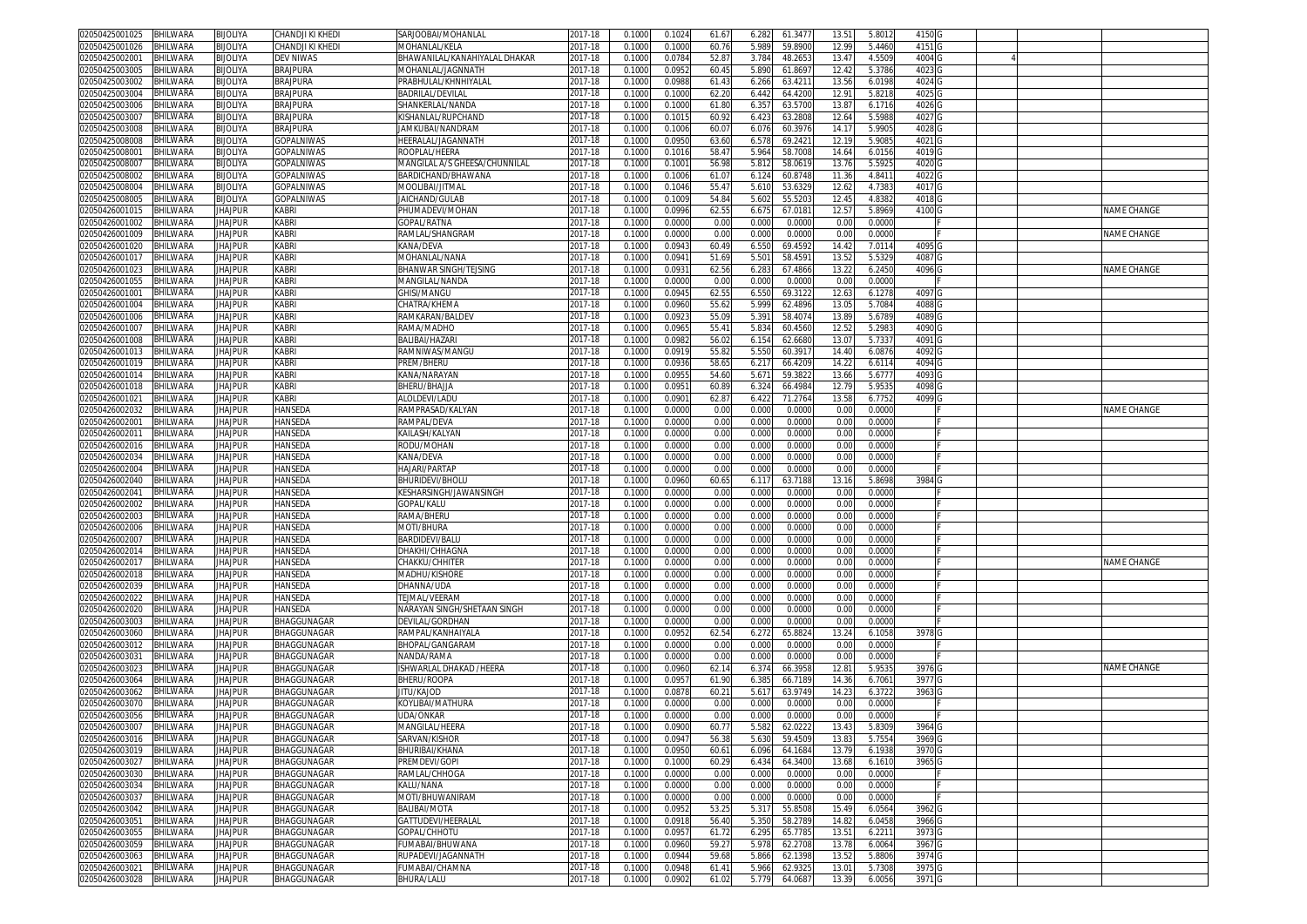| 02050426003040 | <b>BHILWARA</b> | <b>JHAJPUR</b>                | BHAGGUNAGAR                   | GORULAL/BHAWANIRAM           | 2017-18     | 0.1000 | 0.0000 | 0.00  | 0.000            | 0.0000<br>0.00    | 0.0000 |        |  |                |                    |
|----------------|-----------------|-------------------------------|-------------------------------|------------------------------|-------------|--------|--------|-------|------------------|-------------------|--------|--------|--|----------------|--------------------|
| 02050426003043 | BHILWARA        | <b>JHAJPUR</b>                | BHAGGUNAGAR                   | <b>RUKMA/GANGA</b>           | 2017-18     | 0.1000 | 0.0952 | 58.1  | 61.6282<br>5.867 | 14.18             | 6.117  | 3972 G |  |                |                    |
| 02050426003045 | BHILWARA        | <b>JHAJPUR</b>                | BHAGGUNAGAR                   | KANA/BHAGA                   | 2017-18     | 0.1000 | 0.000  | 0.00  | 0.000            | 0.0000<br>0.00    | 0.000  |        |  |                |                    |
| 02050426003046 | BHILWARA        | <b>JHAJPUR</b>                | BHAGGUNAGAR                   | <b>MADANLAL/MANGILAL</b>     | 2017-18     | 0.1000 | 0.100  | 55.59 | 59.771<br>6.007  | 14.5              | 6.0797 | 3968   |  |                |                    |
| )2050426003011 | BHILWARA        | <b>JHAJPUR</b>                | BHAGGUNAGAR                   | BHUWANA/UDA A/S GANGABAI     | 2017-18     | 0.100  | 0.000  | 0.00  | 0.000            | 0.000<br>0.00     | 0.000  |        |  |                |                    |
|                |                 |                               |                               | BHURA/NARAYAN                |             |        |        | 58.8  | 5.919<br>59.787  | 14.6              |        |        |  |                |                    |
| 2050426004020  | <b>BHILWARA</b> | <b>JHAJPUR</b>                | <b>JAWANPURA</b>              |                              | 2017-18     | 0.100  | 0.0990 |       |                  |                   | 6.143  | 4060   |  |                |                    |
| 02050426004001 | 3HILWARA        | <b>JHAJPUR</b>                | <b>JAWANPURA</b>              | BHOLU/RAMKARAN               | 2017-18     | 0.100  | 0.099  | 58.3  | 6.026<br>60.7460 | 15.0              | 6.378  | 4056   |  |                |                    |
| 02050426004002 | BHILWARA        | <b>JHAJPUR</b>                | <b>JAWANPURA</b>              | RAMKISHAN/KAJOD              | 2017-18     | 0.100  | 0.000  | 0.00  | 0.000            | 0.0000<br>0.00    | 0.000  |        |  |                | <b>NAME CHANGE</b> |
| 02050426004003 | BHILWARA        | <b>JHAJPUR</b>                | <b>JAWANPURA</b>              | <b>GANDHIBAI/SITARAM</b>     | 2017-18     | 0.100  | 0.100  | 57.92 | 6.553<br>65.009  | 14.2              | 6.4668 | 4057   |  |                |                    |
| 2050426004008  | BHILWARA        | <b>JHAJPUR</b>                | <b>JAWANPURA</b>              | IAWANA/JAGANNATH             | 2017-18     | 0.100  | 0.048  | 61.74 | 3.25<br>67.252   | 15.8              | 7.4418 | 4061   |  |                | <b>NAME CHANGE</b> |
| 02050426004009 | <b>BHILWARA</b> | <b>JHAJPUR</b>                | <b>JAWANPURA</b>              | NOSIDEVI/BHURA               | 2017-18     | 0.100  | 0.049  | 64.6  | 63.487<br>3.168  | 13.7              | 6.123  | 4062   |  |                | NAME CHANGE        |
| 02050426004011 | BHILWARA        | <b>JHAJPUR</b>                | <b>JAWANPURA</b>              | DEVILAL/HAJARI               | 2017-18     | 0.100  | 0.052  | 56.8  | 3.007<br>57.385  | 14.48             | 5.816  | 4058   |  |                |                    |
| 0205042600401  | BHILWARA        | <b>JHAJPUR</b>                | <b>JAWANPURA</b>              | SUDIBAI/BHERU                | $2017 - 18$ | 0.100  | 0.047  | 69.2  | 3.47'<br>72.463  | 13.9              | 7.087  | 4064   |  |                |                    |
| 205042600402   | BHILWARA        | <b>JHAJPUR</b>                | <b>JAWANPURA</b>              | KANA/NARAYAN                 | 017-18      | 0.100  | 0.000  | 0.00  | 0.000            | 0.0000<br>0.00    | 0.000  |        |  |                |                    |
| 02050426004024 | BHILWARA        | <b>JHAJPUR</b>                | <b>JAWANPURA</b>              | NANDUBAI/MAGNA               | 2017-18     | 0.100  | 0.099  | 57.32 | 6.092<br>61.535  | 13.2              | 5.7249 | 4059   |  |                |                    |
| 02050426004025 | BHILWARA        | <b>JHAJPUR</b>                | <b>JAWANPURA</b>              | CHOTTU/KALYAN                | 017-18      | 0.100  | 0.102  | 57.46 | 6.723<br>65.526  | $13.5^{\circ}$    | 6.196  | 4055   |  |                |                    |
|                |                 | <b>JHAJPUR</b>                | <b>JAWANPURA</b>              |                              |             |        |        |       |                  | 15.0              |        |        |  |                |                    |
| 02050426004005 | <b>BHILWARA</b> |                               |                               | NANDU/GOPAL                  | 2017-18     | 0.100  | 0.099  | 62.1  | 6.234<br>62.969  |                   | 6.638  | 4063   |  |                |                    |
| 02050426005008 | BHILWARA        | jhajpur                       | SADAPURA                      | VIANKANWAR/NARAYANSINGH      | 2017-18     | 0.100  | 0.000  | 0.00  | 0.000            | 0.0000<br>0.00    | 0.000  |        |  |                |                    |
| 02050426005002 | 3HILWARA        | <b>JHAJPUR</b>                | SADAPURA                      | RAGHUNATH SINGH/PRATAP SINGH | 2017-18     | 0.100  | 0.098  | 61.3  | 6.590<br>66.700  | 13.2              | 6.181  | 4110   |  |                |                    |
| 02050426006004 | BHILWARA        | <b>JHAJPUR</b>                | MANOHARPURA                   | SHANKARSINGH/CHETANSINGH     | 2017-18     | 0.100  | 0.049  | 54.52 | 2.952<br>59.757  | 14.33             | 5.994  | 4065   |  |                |                    |
| 02050426006006 | <b>BHILWARA</b> | <b>JHAJPUR</b>                | MANOHARPURA                   | MOTI/KELA                    | 2017-18     | 0.100  | 0.000  | 0.00  | 0.000            | 0.000<br>0.00     | 0.000  |        |  |                |                    |
| 02050426007008 | <b>BHILWARA</b> | <b>JHAJPUR</b>                | <b>ROPA</b>                   | SHANKARLAL/HARDEVA           | 2017-18     | 0.100  | 0.049  | 62.50 | 67.9592<br>3.330 | 13.36             | 6.3562 | 4188   |  |                |                    |
| 02050426007005 | <b>HILWARA</b>  | <b>JHAJPUR</b>                | ROPA                          | SITARAM/DEVILA               | 017-18      | 0.100  | 0.094  | 61.1  | 64.113<br>6.078  | 13.1              | 5.888  | 4186   |  |                |                    |
| 02050426007001 | BHILWARA        | <b>JHAJPUR</b>                | <b>ROPA</b>                   | SARJU/DEVKARAN               | 2017-18     | 0.100  | 0.0948 | 57.82 | 59.5992<br>5.650 | 15.24             | 6.357  | 4187   |  |                |                    |
| 2050426007003  | BHILWARA        | <b>JHAJPUR</b>                | <b>ROPA</b>                   | JAIRAM/HAJARI                | 2017-18     | 0.100  | 0.0952 | 60.1  | 5.896<br>61.9328 | 14.76             | 6.398  | 4184   |  |                |                    |
| 02050426007013 | BHILWARA        | <b>JHAJPUR</b>                | <b>ROPA</b>                   | <b>HAMKUBAI/SWAIRAM</b>      | 2017-18     | 0.100  | 0.0950 | 56.4  | 5.43<br>57.2105  | 14.2              | 5.691  | 4183   |  |                |                    |
| 2050426007015  | BHILWARA        | <b>JHAJPUR</b>                | <b>ROPA</b>                   | RAMBILAS/MOHANLAI            | 2017-18     | 0.100  | 0.095  | 55.90 | 5.550<br>58.3596 | 13.56             | 5.539  | 4185 G |  |                |                    |
| )2050426011012 | BHILWARA        | <b>JHAJPUR</b>                | MANDAPIYA                     | SANGRAM LAL/HAJARI LAI       | 2017-18     | 0.100  | 0.099  | 61.7  | 62.4242<br>6.180 | 13.58             | 5.933  | 4104 G |  | 02050426001033 | TRANSFER           |
| 2050426011013  | BHILWARA        | <b>JHAJPUR</b>                | MANDAPIYA                     | RATANLAL/HAJARI              | 2017-18     | 0.100  | 0.0966 | 56.7  | 5.981<br>61.915  | 13.48             | 5.842  | 4105 G |  | 02050426001036 | TRANSFER           |
| 02050426011011 | BHILWARA        | <b>JHAJPUR</b>                | MANDAPIYA                     | LADIDEVI/MATHURALAI          | 2017-18     | 0.100  | 0.098  | 56.76 | 5.546<br>56.5918 | 15.3              | 6.081  | 4106 G |  | 02050426001039 | TRANSFER           |
| 02050426015004 | BHILWARA        | <b>JHAJPUR</b>                | JODA JI KA KHEDA              | <b>GOPAL/JAIRAM</b>          | 2017-18     | 0.1000 | 0.000  | 0.00  | 0.000            | 0.0000<br>0.00    | 0.000  |        |  | 02050426001024 | TRANSFER           |
|                |                 |                               |                               | <b>JGMA/MADHO</b>            |             |        |        |       |                  |                   |        |        |  |                |                    |
| 02050426020002 | BHILWARA        | <b>JHAJPUR</b>                | RATANPURA                     |                              | 2017-18     | 0.100  | 0.100  | 52.27 | 5.578<br>55.780  | 13.9              | 5.462  | 4086   |  |                |                    |
| 2050426025009  | BHILWARA        | <b>JHAJPUR</b>                | AMARGARH                      | AXMANSINGH/SAJJANSINGH       | 2017-18     | 0.100  | 0.000  | 0.00  | 0.000            | 0.0000<br>0.00    | 0.000  |        |  |                |                    |
| 02050427001007 | BHILWARA        | MANDALGARH VITTHALPURA        |                               | BHURA/MATHURA                | 2017-18     | 0.100  | 0.0946 | 60.8  | 63.6786<br>6.024 | 14.8              | 6.601  | 4074 G |  |                |                    |
| 02050427001012 | BHILWARA        | VIANDALGARH VITTHALPURA       |                               | HANGAMIBAI/HAJARI            | 2017-18     | 0.1000 | 0.098  | 56.6  | 5.807<br>59.074  | 15.58             | 6.442  | 4073   |  |                |                    |
| 02050427001014 | BHILWARA        | MANDALGARH VITTHALPURA        |                               | DHAPUBAI/BATKAWAR            | 2017-18     | 0.100  | 0.100  | 54.40 | 5.829<br>58.290  | 14.8              | 6.075  | 4070   |  |                |                    |
| 2050427001024  | BHILWARA        | MANDALGARH VITTHALPURA        |                               | RADHA/RUPA                   | 2017-18     | 0.100  | 0.095  | 58.7  | 62.326<br>5.92   | 14.4'             | 6.2868 | 4075   |  |                |                    |
| 02050427001028 | <b>BHILWARA</b> | MANDALGARH VITTHALPURA        |                               | SARJUBAI/BALL                | 2017-18     | 0.100  | 0.094  | 63.1  | 68.3544<br>6.480 | 13.7              | 6.598  | 4083   |  |                |                    |
| 2050427001016  | BHILWARA        | VIANDALGARH VITTHALPURA       |                               | <b>GORIBAI/MANGILAL</b>      | 017-18      | 0.100  | 0.049  | 60.9  | 3.248<br>65.6162 | 14.44             | 6.632  | 4076 G |  |                |                    |
| 02050427001001 | BHILWARA        | MANDALGARH VITTHALPURA        |                               | KALYAN/BHURA                 | 2017-18     | 0.100  | 0.000  | 0.00  | 0.000<br>0.000   | 0.0               | 0.000  |        |  |                |                    |
| 2050427001017  | BHILWARA        | MANDALGARH VITTHALPURA        |                               | KANA/HAJARI                  | 017-18      | 0.100  | 0.092  | 60.6  | 5.963<br>64.3258 | 14.7              | 6.619  | 4077   |  |                |                    |
| 02050427001027 | <b>BHILWARA</b> | MANDALGARH VITTHALPURA        |                               | RAMESHWER/NANDA              | 2017-18     | 0.100  | 0.100  | 59.4  | 6.23<br>62.310   | 13.7              | 6.005  | 4078   |  |                |                    |
| 02050427001042 | BHILWARA        | MANDALGARH VITTHALPURA        |                               | HOKMA/SOVKSH                 | 2017-18     | 0.100  | 0.094  | 60.8  | 65.0106<br>6.124 | 13.32             | 6.062  | 4084   |  |                |                    |
| 2050427001043  | <b>BHILWARA</b> | MANDALGARH VITTHALPURA        |                               | RAMPAL/CHAGNA                | 017-18      | 0.100  | 0.100  | 61.8  | 64.660<br>6.466  | 13.8              | 6.263  | 4085   |  |                |                    |
| 02050427001045 | <b>BHILWARA</b> | VIANDALGARH VITTHALPURA       |                               | BANSHILAL/GHISALAI           | 2017-18     | 0.100  | 0.000  | 0.00  | 0.000            | 0.0000<br>0.00    | 0.0000 |        |  |                |                    |
| 02050427001002 | <b>BHILWARA</b> | <b>MANDALGARH VITTHALPURA</b> |                               | PRABHULAL/MOTILAL            | 017-18      | 0.100  | 0.095  | 59.1  | 64.5158<br>6.129 | 15.0              | 6.7791 | 4079   |  |                |                    |
| 02050427001009 | <b>BHILWARA</b> | MANDALGARH VITTHALPURA        |                               | BADRI/HEERA                  | 2017-18     | 0.100  | 0.0956 | 61.1  | 6.143<br>64.257  | 13.6              | 6.1490 | 4080   |  |                |                    |
| 2050427001010  | <b>BHILWARA</b> | MANDALGARH VITTHALPURA        |                               | KALYANMAL/BAHTAVAR           | 017-18      | 0.100  | 0.095  | 61.59 | 6.449<br>67.3173 | 12.92             | 6.088  | 4081   |  |                |                    |
| 02050427001018 | BHILWARA        | MANDALGARH VITTHALPURA        |                               | MADHO/GOPAI                  | 2017-18     | 0.100  | 0.095  | 52.44 | 5.446<br>57.326  | 14.32             | 5.746  | 4071 G |  |                |                    |
| 2050427001022  | BHILWARA        | MANDALGARH VITTHALPURA        |                               | <b>GOTU/KAJOD</b>            | 2017-18     | 0.100  | 0.095  | 56.92 | 59.684<br>5.676  | 12.9              | 5.4018 | 4067   |  |                |                    |
| 02050427001023 | BHILWARA        | MANDALGARH VITTHALPURA        |                               | NANDU/BALU                   | 2017-18     | 0.100  | 0.0964 | 54.73 | 5.543<br>57.500  | 15.04             | 6.054  | 4068   |  |                |                    |
| 2050427001026  | BHILWARA        | MANDALGARH VITTHALPURA        |                               | DEVI/NANDRAN                 | 2017-18     | 0.1000 | 0.0956 | 60.5  | 6.095<br>63.7552 | 14.4              | 6.4312 | 4082 G |  |                |                    |
|                | BHILWARA        | MANDALGARH VITTHALPURA        |                               | SUDA/PYARA                   |             | 0.100  | 0.0984 | 55.8  | 56.961           |                   | 6.1444 | 4072 G |  |                |                    |
| )2050427001031 |                 |                               |                               |                              | 2017-18     |        |        |       | 5.605            | 15.4'             |        |        |  |                |                    |
| 2050427001021  | BHILWARA        | MANDALGARH VITTHALPURA        |                               | )EVKARAN/MATHURA             | 2017-18     | 0.100  | 0.095  | 53.17 | 5.347<br>56.1660 | 14.6              | 5.768  | 4069   |  |                |                    |
| 02050427002014 | BHILWARA        |                               | MANDALGARH BHAWANIPURA        | CHOGA/NANDA                  | 2017-18     | 0.100  | 0.000  | 0.00  | 0.000            | 0.000<br>0.00     | 0.000  |        |  |                |                    |
| 2050427002006  | BHILWARA        |                               | <b>MANDALGARH BHAWANIPURA</b> | <b>AJOD/MOHAN</b>            | 017-18      | 0.100  | 0.000  | 0.00  | 0.000            | 0.0000<br>0.00    | 0.000  |        |  |                |                    |
| 02050427002016 | <b>BHILWARA</b> |                               | <b>MANDALGARH BHAWANIPURA</b> | CHITARLAL/KALU               | 2017-18     | 0.100  | 0.097  | 57.3  | 5.776<br>59.2410 | $14.5^{\circ}$    | 6.017  | 4102   |  |                |                    |
| 02050427002019 | BHILWARA        |                               | <b>MANDALGARH BHAWANIPURA</b> | <b>HAJARI/LAXMAN</b>         | 2017-18     | 0.100  | 0.000  | 0.00  | 0.000            | 0.0000<br>0.00    | 0.0000 |        |  |                |                    |
| 02050427002013 | <b>BHILWARA</b> |                               | MANDALGARH BHAWANIPURA        | 3HAWER/BARDA                 | 2017-18     | 0.100  | 0.094  | 57.28 | 5.327<br>56.1328 | 15.2              | 6.007  | 4101 G |  |                |                    |
| 02050427002003 | BHILWARA        |                               | MANDALGARH BHAWANIPURA        | BHAVANA/BHOLA                | 2017-18     | 0.1000 | 0.0000 | 0.00  | 0.000            | 0.0000<br>0.00    | 0.000  |        |  |                |                    |
| 02050427002018 | BHILWARA        |                               | MANDALGARH BHAWANIPURA        | AMERCHAND/GEESHA             | 2017-18     | 0.1000 | 0.0975 | 59.63 | 6.278<br>64.3897 | 13.90             | 6.265  | 4103   |  |                |                    |
| 02050427003008 | <b>BHILWARA</b> | MANDALGARH PIPALDA            |                               | KALLIBAI/LALU                | 2017-18     | 0.1000 | 0.1000 | 57.03 | 6.110<br>61.1000 | 13.69             | 5.8556 | 4170 G |  |                |                    |
| 02050427003010 | BHILWARA        | MANDALGARH PIPALDA            |                               | TULSI/KISHOR                 | 2017-18     | 0.1000 | 0.000  | 0.00  | 0.000            | 0.0000<br>0.00    | 0.0000 |        |  |                |                    |
| 02050427003030 | BHILWARA        | MANDALGARH PIPALDA            |                               | RAMKISHAN/BHOLA              | 2017-18     | 0.1000 | 0.000  | 0.00  | 0.000            | 0.0000<br>0.00    | 0.0000 |        |  |                |                    |
| 02050427003031 | BHILWARA        | MANDALGARH PIPALDA            |                               | BHURA/KISHOR                 | 2017-18     | 0.100  | 0.000  | 0.00  | 0.000            | 0.0000<br>0.00    | 0.000  |        |  |                |                    |
| 02050427003001 | BHILWARA        | MANDALGARH PIPALDA            |                               | MATHURA/BHWANA               | 2017-18     | 0.1000 | 0.0000 | 0.00  | 0.000            | 0.0000<br>0.00    | 0.0000 |        |  |                |                    |
| 02050427003005 | BHILWARA        | MANDALGARH PIPALDA            |                               | RAMESHWER/JEETU              | 2017-18     | 0.100  | 0.0992 | 61.64 | 6.604<br>66.5726 | 13.7 <sup>0</sup> | 6.4265 | 4171 G |  |                |                    |
| 02050427003009 | BHILWARA        | MANDALGARH PIPALDA            |                               | BHOPAL/KALYAN                | 2017-18     | 0.100  | 0.0940 | 47.38 | 4.582<br>48.7447 | 12.16             | 4.1494 | 4169   |  |                |                    |
| 02050427003015 | BHILWARA        | MANDALGARH PIPALDA            |                               | GOPAL/MANGU                  | 2017-18     | 0.1000 | 0.0000 | 0.00  | 0.000            | 0.0000<br>0.00    | 0.0000 |        |  |                |                    |
| 02050427005003 | BHILWARA        | MANDALGARH SURAS              |                               | AJANBAI/HEERA                | 2017-18     | 0.1000 | 0.0000 | 0.00  | 0.000            | 0.0000<br>0.00    | 0.0000 |        |  |                |                    |
| 02050427005004 | BHILWARA        | MANDALGARH SURAS              |                               | GOKAL/NANDA                  | 2017-18     | 0.1000 | 0.0000 | 0.00  | 0.000            | 0.0000<br>0.00    | 0.0000 |        |  |                |                    |
| 02050427005008 | BHILWARA        | MANDALGARH SURAS              |                               | DEVI/RAJYA                   | 2017-18     | 0.1000 | 0.0000 | 0.00  | 0.000            | 0.0000<br>0.00    | 0.0000 |        |  |                |                    |
| 02050427005030 | BHILWARA        | MANDALGARH SURAS              |                               | RATANLAL/LALA                | 2017-18     | 0.1000 | 0.0000 | 0.00  | 0.000            | 0.0000<br>0.00    | 0.0000 |        |  |                |                    |
|                |                 |                               |                               |                              |             |        |        |       |                  |                   |        |        |  |                |                    |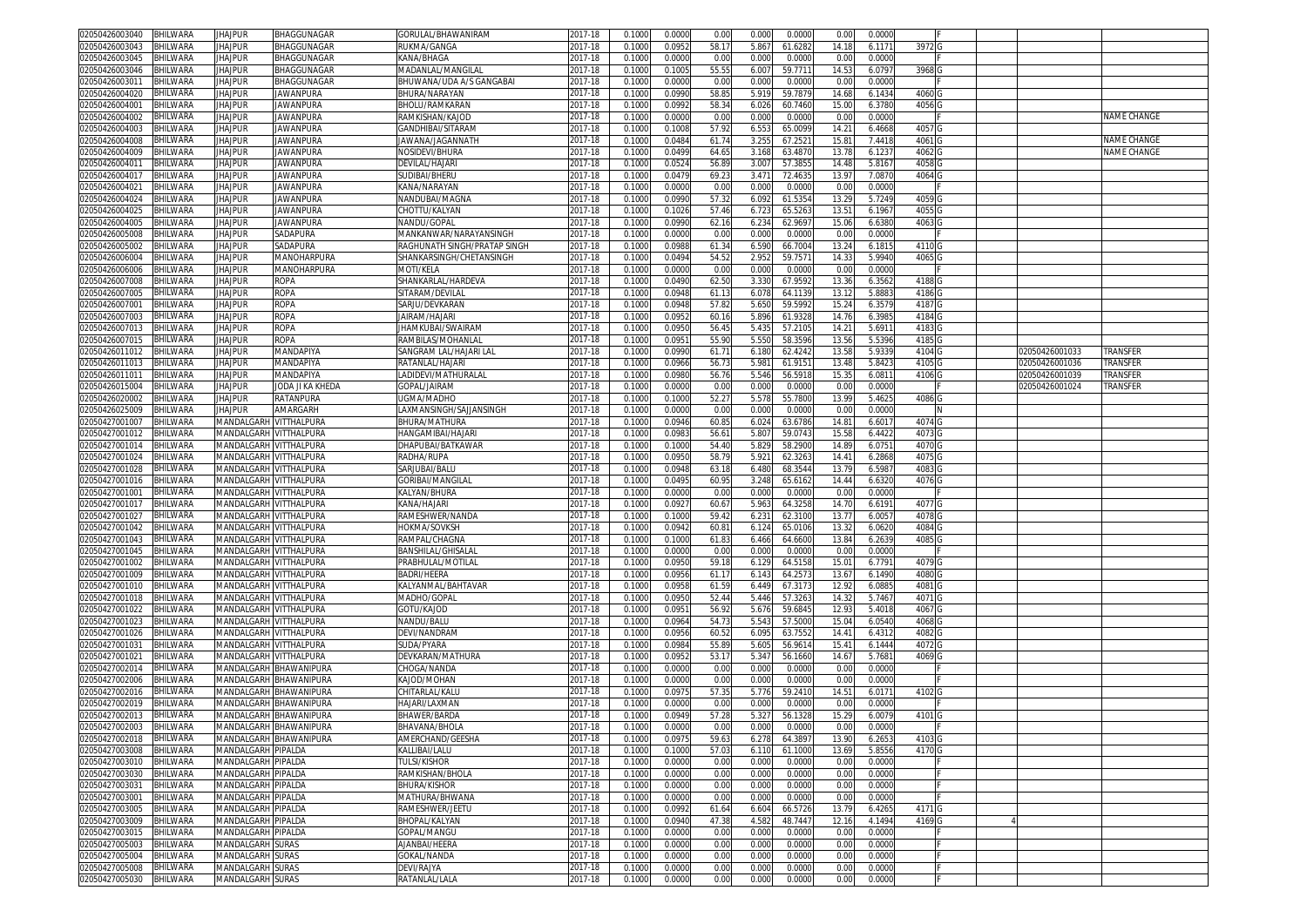| 02050427005052                   | <b>BHILWARA</b>      | MANDALGARH SURAS                                   | DEVA∕KANA@ KELA                 | 2017-18            | 0.1000           | 0.0000           | 0.00           | 0.000          | 0.0000             | 0.00              | 0.0000           |                   |  |                |                    |
|----------------------------------|----------------------|----------------------------------------------------|---------------------------------|--------------------|------------------|------------------|----------------|----------------|--------------------|-------------------|------------------|-------------------|--|----------------|--------------------|
| 02050427005011                   | BHILWARA             | <b>MANDALGARH SURAS</b>                            | CHOGA/MOHAN                     | 2017-18            | 0.100            | 0.0000           | 0.00           | 0.000          | 0.0000             | 0.00              | 0.000            |                   |  |                |                    |
| 0205042700500                    | BHILWARA             | MANDALGARH SURAS                                   | (OYALIBAI/BALU                  | 2017-18            | 0.100            | 0.0000           | 0.00           | 0.000          | 0.0000             | 0.00              | 0.000            |                   |  |                |                    |
| 2050427005014                    | BHILWARA             | MANDALGARH SURAS                                   | VANIBAI/RATANA                  | 2017-18            | 0.100            | 0.0000           | 0.00           | 0.000          | 0.0000             | 0.00              | 0.000            |                   |  |                |                    |
| )2050427005024                   | BHILWARA             | MANDALGARH SURAS                                   | PYARA/HERLAL                    | 2017-18            | 0.100            | 0.000            | 0.00           | 0.000          | 0.0000             | 0.00              | 0.000            |                   |  |                |                    |
|                                  |                      |                                                    |                                 |                    |                  |                  |                | 0.000          |                    |                   |                  |                   |  |                |                    |
| 2050427005044                    | BHILWARA             | MANDALGARH<br><b>SURAS</b>                         | RATANLAL/BALU                   | 017-18             | 0.100            | 0.000            | 0.00           |                | 0.000              | 0.00              | 0.000            |                   |  |                |                    |
| 02050427005045                   | 3HILWARA             | MANDALGARH<br><b>SURAS</b>                         | )ALIBAI/GIRDHAR                 | 2017-18            | 0.100            | 0.047            | 55.86          | 2.554          | 53.9958            | $13.6^{\circ}$    | 5.173            | 4108              |  |                |                    |
| 02050427005037                   | BHILWARA             | <b>MANDALGARH SURAS</b>                            | KAJODIBAI/RAMA                  | 2017-18            | 0.100            | 0.000            | 0.00           | 0.000          | 0.000              | 0.00              | 0.000            |                   |  |                |                    |
| 02050427005047                   | BHILWARA             | MANDALGARH SURAS                                   | RATNA/KANA                      | 2017-18            | 0.100            | 0.095            | 53.1           | 5.264          | 55.410             | 14.2              | 5.508            | 4107              |  |                |                    |
| 2050427006020                    | BHILWARA             | <b>MANDALGARH LODHIYANA</b>                        | <b>MANGILAL/RUPA</b>            | 2017-18            | 0.100            | 0.094            | 61.1           | 6.433          | 68.0741            | 15.6              | 7.461            | 4202              |  |                |                    |
| 1205042700600                    | <b>BHILWARA</b>      | VIANDALGARH<br>LODHIYANA                           | HARLAL/RUPA                     | 2017-18            | 0.100            | 0.097            | 60.3           | 6.336          | 64.9846            | 14.6              | 6.650            | 4190              |  |                |                    |
| 02050427006008                   | BHILWARA             | <b>MANDALGARH LODHIYANA</b>                        | NANDLAL/MANGILAL G/S SUDIBAI    | 2017-18            | 0.100            | 0.0948           | 63.0           | 6.684          | 70.506             | 13.6              | 6.747            | 4198              |  |                |                    |
| 0205042700601                    | BHILWARA             | MANDALGARH<br>ODHIYANA.                            | MAGANLAL/UDA                    | $2017 - 18$        | 0.100            | 0.096            | 57.6           | 6.01           | 62.138             | 11.8              | 5.167            | 4193              |  |                |                    |
| 205042700602                     | BHILWARA             | <b>MANDALGARH LODHIYANA</b>                        | RAMLAL/HEERA                    | 017-18             | 0.100            | 0.097            | 60.69          | 6.22           | 63.8462            | 14.9              | 6.6592           | 4201              |  |                |                    |
| 02050427006002                   | <b>BHILWARA</b>      | MANDALGARH<br>LODHIYANA                            | HANGAMIBAI/NANDA                | 2017-18            | 0.100            | 0.102            | 57.1           | 5.859          | 57.105             | 14.7              | 5.912            | 4189              |  |                |                    |
| 02050427006003                   | BHILWARA             | MANDALGARH<br>LODHIYANA                            | SHANKAR/NATHL                   | 017-18             | 0.100            | 0.098            | 57.9           | 5.944          | 60.161             |                   | 6.018            | 4194              |  |                |                    |
|                                  |                      |                                                    |                                 |                    |                  |                  |                |                |                    | 14.2 <sup>0</sup> |                  |                   |  |                |                    |
| 02050427006004                   | <b>BHILWARA</b>      | MANDALGARH<br>ODHIYANA.                            | SHEESU/GANESH KUMAWAT           | 2017-18            | 0.100            | 0.000            | 0.00           | 0.000          | 0.000              | 0.0               | 0.000            |                   |  |                |                    |
| 02050427006006                   | BHILWARA             | MANDALGARH LODHIYANA                               | KANA/MEGA                       | 017-18             | 0.100            | 0.094            | 62.8           | 6.235          | 65.770             | 13.5              | 6.2292           | 4197              |  |                |                    |
| 02050427006009                   | 3HILWARA             | MANDALGARH<br>LODHIYANA                            | <b>BALU/KALU</b>                | 2017-18            | 0.100            | 0.097            | 55.6           | 5.82           | 59.580             | 15.0              | 6.277            | 4191              |  |                |                    |
| 02050427006010                   | BHILWARA             | MANDALGARH LODHIYANA                               | SONATH/UGMA                     | 2017-18            | 0.100            | 0.097            | 62.88          | 6.396          | 65.332             | 15.2              | 6.974            | 4199              |  |                |                    |
| 1205042700601                    | <b>BHILWARA</b>      | MANDALGARH LODHIYANA                               | MANGILAL/KISHOR                 | 017-18             | 0.100            | 0.102            | 59.66          | 6.494          | 63.232             | 14.9              | 6.595            | 4192              |  |                |                    |
| 02050427006012                   | <b>BHILWARA</b>      | MANDALGARH LODHIYANA                               | BHAGWANLAL/MEGHA                | 2017-18            | 0.100            | 0.095            | 63.1           | 6.326          | 66.2408            | 13.5              | 6.269            | 4196              |  |                | NAME CHANGE        |
| 2050427006015                    | <b>HILWARA</b>       | <b>MANDALGARH</b><br>LODHIYANA                     | 3HERULAL/GANESH                 | 017-18             | 0.100            | 0.097            | 62.7           | 6.467          | 66.328             | $13.5^{\circ}$    | 6.309            | 4200              |  |                | <b>VAME CHANGE</b> |
| 02050427006016                   | BHILWARA             | MANDALGARH LODHIYANA                               | <b>GISIBAI/SUKHDEV</b>          | 2017-18            | 0.100            | 0.097            | 55.00          | 5.665          | 58.402             | 15.42             | 6.3039           | 4195              |  |                |                    |
| 2050427007003                    | BHILWARA             | MANDALGARH RANIKHEDA                               | AABAL/DEVILAL                   | 2017-18            | 0.100            | 0.0000           | 0.00           | 0.000          | 0.0000             | 0.00              | 0.000            |                   |  |                |                    |
| 02050427007002                   | BHILWARA             | MANDALGARH RANIKHEDA                               | BANNA/AMBALAI                   | 2017-18            | 0.100            | 0.000            | 0.00           | 0.000          | 0.0000             | 0.00              | 0.000            |                   |  |                |                    |
|                                  |                      |                                                    |                                 |                    |                  |                  | 0.00           |                | 0.0000             |                   |                  |                   |  |                |                    |
| 2050427007006                    | BHILWARA             | MANDALGARH RANIKHEDA                               | MADHO/GOPI JAT                  | 2017-18            | 0.100            | 0.0000           |                | 0.000          |                    | 0.00              | 0.000            |                   |  |                |                    |
| )2050427007008                   | BHILWARA             | MANDALGARH RANIKHEDA                               | GOKUL/MANGILAI                  | 2017-18            | 0.100            | 0.000            | 0.00           | 0.000          | 0.0000             | 0.00              | 0.000            |                   |  |                |                    |
| 2050427007010                    | BHILWARA             | MANDALGARH RANIKHEDA                               | DHANA/NANDA JAT                 | 017-18             | 0.100            | 0.0950           | 52.78          | 5.353          | 56.3474            | 12.7              | 5.037            | 3993 G            |  |                |                    |
| 02050427007011                   | BHILWARA             | MANDALGARH RANIKHEDA                               | BHOPAL/MANGILAL                 | 2017-18            | 0.100            | 0.000            | 0.00           | 0.000          | 0.0000             | 0.00              | 0.000            |                   |  |                |                    |
| 2050427007012                    | BHILWARA             | VIANDALGARH RANIKHEDA                              | <b><i>CANA/BHURA</i></b>        | 2017-18            | 0.100            | 0.095            | 60.89          | 6.246          | 65.6782            | 13.66             | 6.279            | 3994              |  |                |                    |
| 02050427008009                   | BHILWARA             | MANDALGARH BIGOD                                   | KESAR BAI/BHURA                 | 2017-18            | 0.100            | 0.095            | 61.0           | 6.146          | 64.694             | 13.4              | 6.090            | 3981              |  |                |                    |
| 2050427008020                    | BHILWARA             | <b>MANDALGARH BIGOD</b>                            | RAMCHAND/LAXMAN                 | 2017-18            | 0.100            | 0.052            | 52.72          | 2.674          | 51.423             | 14.2              | 5.121            | 3979              |  |                |                    |
| 02050427008024                   | <b>BHILWARA</b>      | MANDALGARH BIGOD                                   | RAMCHANDRA/NARL                 | 2017-18            | 0.100            | 0.100            | 59.5           | 6.319          | 63.1900            | 14.3              | 6.338            | 3980              |  |                |                    |
| 02050427009002                   | BHILWARA             | MANDALGARH JOJVA                                   | <b>BHAWANA/CHATRA</b>           | 2017-18            | 0.1000           | 0.095            | 55.1           | 5.511          | 57.466             | 14.1              | 5.7082           | 3785              |  |                |                    |
| 02050427009003                   | BHILWARA             | MANDALGARH JOJVA                                   | NANDRAM/MEGHA                   | 2017-18            | 0.100            | 0.095            | 58.6           | 6.01           | 62.690             | 14.26             | 6.257            | 3786              |  |                |                    |
| 2050427009005                    | BHILWARA             | MANDALGARH JOJVA                                   | GOPILAL/KAJOD                   | 2017-18            | 0.100            | 0.098            |                |                | 65.867             | 12.56             | 5.791            | 3794              |  |                | NAME CHANGE        |
|                                  |                      |                                                    |                                 |                    |                  |                  | 60.98          | 6.45           |                    |                   |                  |                   |  |                |                    |
| 02050427009009                   | <b>BHILWARA</b>      | MANDALGARH<br><b>JOJVA</b>                         | <b>GHEESA/KISNA</b>             | 2017-18            | 0.100            | 0.099            | 58.2           | 5.961          | 60.212             | 14.0              | 5.909            | 3782              |  |                |                    |
| 2050427009012                    | BHILWARA             | MANDALGARH JOJVA                                   | <b>MADHO/CHOGA</b>              | 017-18             | 0.100            | 0.103            | 58.88          | 6.317          | 61.330             | 17.9              | 7.714            | 3778 <sub>G</sub> |  |                |                    |
| 02050427009014                   | BHILWARA             | MANDALGARH<br><b>JOJVA</b>                         | PYARCHAND/SURAJMAI              | 2017-18            | 0.100            | 0.092            | 47.9           | 4.45           | 48.028             | 12.1              | 4.081            | 3779 G            |  |                |                    |
| 2050427009016                    | BHILWARA             | MANDALGARH JOJVA                                   | CHANDRIBAI/MODA                 | 017-18             | 0.100            | 0.096            | 58.02          | 5.843          | 60.8646            | 13.94             | 5.939            | 3789              |  |                |                    |
| 02050427009026                   | 3HILWARA             | MANDALGARH<br><b>JOJVA</b>                         | VIOHANLAL/KANWARLAI             | 2017-18            | 0.100            | 0.096            | 56.0           | 5.61           | 58.278             | 15.0              | 6.1478           | 3787              |  |                |                    |
| 02050427009027                   | BHILWARA             | MANDALGARH JOJVA                                   | RUKMA/DEVI                      | 2017-18            | 0.100            | 0.000            | 0.00           | 0.000          | 0.0000             | 0.00              | 0.0000           |                   |  |                |                    |
| 2050427009028                    | <b>BHILWARA</b>      | MANDALGARH<br><b>AVLOL</b>                         | BHERU/KALYAN                    | 017-18             | 0.100            | 0.100            | 53.7           | 5.488          | 54.880             | 13.2              | 5.082            | 3788              |  |                |                    |
| 1205042700903                    | <b>BHILWARA</b>      | MANDALGARH JOJVA                                   | <b>BHURI BAI/BARDA</b>          | 2017-18            | 0.100            | 0.095            | 58.00          | 5.933          | 62.125             | 13.98             | 6.0792           | 3780              |  |                |                    |
| 02050427009038                   | <b>BHILWARA</b>      | MANDALGARH JOJVA                                   | VARAYANIDEVI/KANHIYALAL         | 017-18             | 0.100            | 0.094            | 54.5           | 5.475          | 57.692             | 14.0              | 5.681            | 3783              |  |                | <b>JAME CHANGE</b> |
| 02050427009040                   | <b>BHILWARA</b>      | MANDALGARH JOJVA                                   | SATAYNARAYAN/RUPA               | 2017-18            | 0.100            | 0.095            | 56.8           | 5.829          | 60.9728            | 14.45             | 6.167!           | 3790              |  |                |                    |
| 2050427009043                    | <b>BHILWARA</b>      | MANDALGARH JOJVA                                   | MULIBAI/DEVA                    | 017-18             | 0.100            | 0.096            | 55.4           | 5.58           | 58.137             | 15.1              | 6.169            | 3784              |  |                |                    |
|                                  | <b>BHILWARA</b>      |                                                    |                                 | 2017-18            |                  |                  |                |                | 61.7143            |                   | 5.8709           | 3795 G            |  |                | NAME CHANGE        |
| 02050427009050                   |                      | MANDALGARH JOJVA                                   | JETUN/TAJ MOHMMAD               |                    | 0.100            | 0.098            | 57.60          | 6.048          |                    | 13.5 <sup>0</sup> |                  |                   |  |                |                    |
| 02050427009052                   | <b>BHILWARA</b>      | MANDALGARH JOJVA                                   | MANGILAL/EKLINGH                | 017-18             | 0.100            | 0.095            | 56.72          | 5.672          | 59.4549            | 14.23             | 5.922            | 3791              |  |                |                    |
| 02050427009053                   | BHILWARA             | MANDALGARH JOJVA                                   | RAMESHWER/SUKKHA                | 2017-18            | 0.100            | 0.000            | 0.00           | 0.000          | 0.0000             | 0.00              | 0.000            |                   |  |                |                    |
| 2050427009058                    | BHILWARA             | MANDALGARH JOJVA                                   | SHANKER @ RATANLAL/SHRIRAM      | 2017-18            | 0.100            | 0.0475           | 58.03          | 2.918          | 61.4316            | 14.92             | 6.416            | 3792 G            |  |                |                    |
| )2050427009018                   | BHILWARA             | MANDALGARH JOJVA                                   | PYARIBAI/DHANNA                 | 2017-18            | 0.100            | 0.095            | 58.40          | 5.882          | 61.9158            | 16.3              | 7.103            | 3781 G            |  |                |                    |
| 2050427009039                    | BHILWARA             | MANDALGARH JOJVA                                   | BANSHILAL/MOHAN                 | 2017-18            | 0.100            | 0.0960           | 58.90          | 6.142          | 63.9792            | 13.96             | 6.252!           | 3793              |  |                |                    |
| 02050427009049                   | BHILWARA             | MANDALGARH JOJVA                                   | HEERALAL/MODA                   | 2017-18            | 0.100            | 0.097            | 44.36          | 1.768          | 18.059             | 11.2              | 1.4222           | 12 <sub>6</sub>   |  |                |                    |
| 2050427009037                    | BHILWARA             | MANDALGARH JOJVA                                   | IAWAHAR/BHURA                   | 2017-18            | 0.100            | 0.000            | 0.00           | 0.000          | 0.0000             | 0.00              | 0.000            |                   |  | 02050428003152 | TRANSFER           |
| 02050427010015                   | <b>BHILWARA</b>      | <b>MANDALGARH RAISINGHPURA</b>                     | RAMKANWAR/BALL                  | 2017-18            | 0.100            | 0.000            | 0.00           | 0.000          | 0.0000             | 0.0               | 0.000            |                   |  |                |                    |
| 02050427010012                   | BHILWARA             | <b>MANDALGARH RAISINGHPURA</b>                     | RAMCHANDRA/JAGRUF               | 2017-18            | 0.100            | 0.000            | 0.00           | 0.000          | 0.0000             | 0.00              | 0.0000           |                   |  |                |                    |
| 02050427010001                   | <b>BHILWARA</b>      | MANDALGARH RAISINGHPURA                            | CHITTAR/CHOGALAL                | 2017-18            | 0.100            | 0.000            | 0.00           | 0.000          | 0.000              | 0.00              | 0.000            |                   |  |                |                    |
|                                  | BHILWARA             | MANDALGARH RAISINGHPURA                            |                                 |                    |                  |                  |                |                |                    |                   |                  |                   |  |                |                    |
| 02050427010002                   | BHILWARA             | MANDALGARH RAISINGHPURA                            | Sudibai/Gangaram                | 2017-18<br>2017-18 | 0.1000           | 0.0000           | 0.00           | 0.000          | 0.0000             | 0.00              | 0.000            |                   |  |                |                    |
| 02050427010005                   |                      |                                                    | HUKMA/CHOGHA                    |                    | 0.1000           | 0.0488           | 57.94          | 2.996          | 61.3934            | 14.17             | 6.090            | 4145              |  |                |                    |
| 02050427011002                   | BHILWARA             | MANDALGARH SHYAMGARH PHOOL JI KI KHEDI             | NATHU/ONKAR                     | 2017-18            | 0.1000           | 0.0967           | 51.3'          | 5.366          | 55.4912            | 15.51             | 6.0242           | 4051 G            |  |                |                    |
| 02050427011004                   | BHILWARA             | MANDALGARH SHYAMGARH PHOOL JI KI KHEDI             | KAMALABAI/RAMA                  | 2017-18            | 0.1000           | 0.097            | 54.56          | 5.620          | 57.523             | 14.1              | 5.689            | 4052              |  |                |                    |
| 02050427011011                   | <b>BHILWARA</b>      | MANDALGARH SHYAMGARH PHOOL JI KI KHEDI             | HOKAMA/DUNGA                    | 2017-18            | 0.1000           | 0.0967           | 57.6           | 5.989          | 61.9338            | 11.1(             | 4.8126           | 4054              |  |                |                    |
| 02050427011013                   | BHILWARA             | MANDALGARH SHYAMGARH PHOOL JI KI KHEDI             | MOHAN/DHANNA                    | 2017-18            | 0.100            | 0.098            | 52.39          | 5.501          | 56.132             | 14.33             | 5.6306           | 4053              |  |                |                    |
| 02050427012010                   | BHILWARA             | MANDALGARH RALYTA                                  | SOHANIBAI/MANGU                 | 2017-18            | 0.1000           | 0.0964           | 59.26          | 6.078          | 63.0498            | 14.7              | 6.488            | 4036 G            |  |                |                    |
| 02050427012011                   | BHILWARA             | MANDALGARH RALYTA                                  | MANGU/RUGA                      | 2017-18            | 0.100            | 0.095            | 55.59          | 5.472          | 57.4790            | 14.5              | 5.8458           | 4035              |  |                |                    |
| 02050427012001                   | BHILWARA             | MANDALGARH RALYTA                                  | NARAYAN/BALU                    | 2017-18            | 0.100            | 0.093            | 60.1           | 6.144          | 65.5710            | 14.08             | 6.4626           | 4037              |  |                |                    |
| 02050427013007                   | BHILWARA             | MANDALGARH MOODPURA                                | BHERU/SURAJMAL                  | 2017-18            | 0.1000           | 0.1000           | 53.37          | 5.947          | 59.4700            | 13.32             | 5.5449           | 4046              |  |                |                    |
| 02050427013001                   | BHILWARA             | MANDALGARH MOODPURA                                | RAMKUNWAR/BADRILAL              | 2017-18            | 0.1000           | 0.0990           | 58.8           | 6.351          | 64.1515            | 13.13             | 5.8966           | 4047              |  |                |                    |
| 02050427015004                   | BHILWARA             | MANDALGARH JAL KA KHEDA                            | BHOLIBAI/KHEMAJI                | 2017-18            | 0.100            | 0.0999           | 62.93          | 6.419          | 64.254             | 14.44             | 6.494            | 4050              |  |                |                    |
|                                  |                      |                                                    |                                 |                    |                  |                  |                |                |                    |                   |                  | 4049 G            |  |                |                    |
|                                  |                      |                                                    |                                 |                    |                  |                  |                |                |                    |                   |                  |                   |  |                |                    |
| 02050427015012<br>02050427015011 | BHILWARA<br>BHILWARA | MANDALGARH JAL KA KHEDA<br>MANDALGARH JAL KA KHEDA | MADHO/CHATRA<br>HERLI BAI/KHEMA | 2017-18<br>2017-18 | 0.1000<br>0.1000 | 0.1016<br>0.0978 | 56.18<br>53.71 | 6.043<br>5.210 | 59.4783<br>53.2720 | 12.64<br>15.19    | 5.2630<br>5.6643 | 4048 G            |  |                |                    |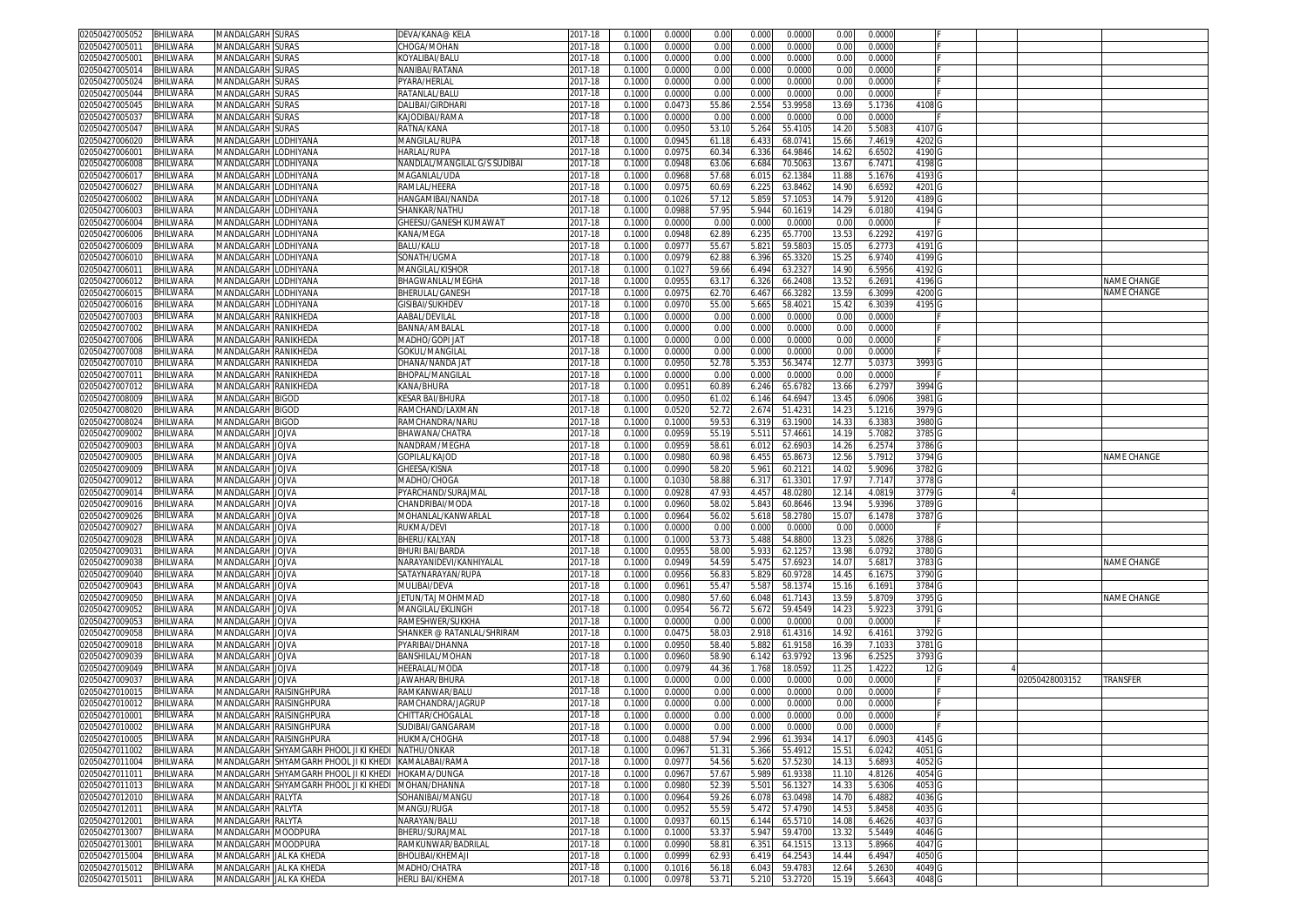| 02050427016002<br>BHILWARA                | <b>MANDALGARH TEHLA</b>      |                               | <b>GHEESIBAI/KANA</b>                                                                                                                                                                     | 2017-18     | 0.1000 | 0.0999 | 60.70 | 6.174 | 61.801  | 13.61             | 5.887  | 3999              |                |                    |
|-------------------------------------------|------------------------------|-------------------------------|-------------------------------------------------------------------------------------------------------------------------------------------------------------------------------------------|-------------|--------|--------|-------|-------|---------|-------------------|--------|-------------------|----------------|--------------------|
| 02050427016004<br>BHILWARA                | MANDALGARH <b>I</b> TEHLA    |                               | NANDA/NATHU                                                                                                                                                                               | 2017-18     | 0.1000 | 0.0989 | 60.71 | 6.019 | 60.859  | 13.10             | 5.580  | 3997              |                |                    |
| BHILWARA<br>02050427016001                | VIANDALGARH                  | TEHLA                         | MATHRI/KALU                                                                                                                                                                               | 2017-18     | 0.1000 | 0.099  | 53.83 | 5.352 | 53.897  | 14.5              | 5.482  | 3998              |                |                    |
| 02050427017008<br><b>BHILWARA</b>         | <b>MANDALGARH KACCHOLA</b>   |                               | NARAYAN/JUWARA                                                                                                                                                                            | 2017-18     | 0.1000 | 0.0497 | 61.38 | 3.069 | 61.750  | 13.00             | 5.619  | 3982              |                |                    |
|                                           |                              |                               |                                                                                                                                                                                           |             |        |        |       |       |         |                   |        |                   |                |                    |
| 02050427018001<br><b>BHILWARA</b>         |                              | MANDALGARH DHAMANGATTI        | BHANWAR LAL / NANDA                                                                                                                                                                       | 2017-18     | 0.1000 | 0.0000 | 0.00  | 0.000 | 0.000   | 0.00              | 0.000  |                   |                |                    |
| 02050427018003<br>BHILWARA                |                              | <b>MANDALGARH DHAMANGATTI</b> | SOHANLAL/DEVILAL                                                                                                                                                                          | 2017-18     | 0.1000 | 0.1000 | 51.69 | 5.368 | 53.680  | 15.6              | 5.881  | 4039              |                |                    |
| BHILWARA<br>02050427018005                | MANDALGARH                   | DHAMANGATTI                   | HEERA/KAJOD                                                                                                                                                                               | 2017-18     | 0.100  | 0.097  | 49.4  | 4.92  | 50.585  | 15.7              | 5.576  | 4038              |                |                    |
| BHILWARA<br>02050427019002                | <b>MANDALGARH</b>            | GOVTA                         | <b>BALU/NANDA</b>                                                                                                                                                                         | 2017-18     | 0.1000 | 0.099  | 62.4  | 6.303 | 63.538  | 14.50             | 6.4496 | 4182              |                |                    |
| 02050427019004<br><b>BHILWARA</b>         | MANDALGARH                   | <b>GOVTA</b>                  | (ANAHIYALAL/NANA                                                                                                                                                                          | 2017-18     | 0.100  | 0.098  | 57.67 | 5.87  | 59.513  | 15.9              | 6.644  | 4176              |                |                    |
| 02050427019007<br>BHILWARA                | MANDALGARH                   | <b>GOVTA</b>                  | BHANWARLAL/DUNGA                                                                                                                                                                          | 2017-18     | 0.1000 | 0.049  | 62.1  | 3.141 | 63.583  | 15.3              | 6.827  | 4178              |                |                    |
| 02050427019011<br><b>BHILWARA</b>         | MANDALGARH                   | GOVTA                         | CHOGA/NOLA                                                                                                                                                                                | 2017-18     | 0.100  | 0.096  | 57.5  | 5.81  | 60.113  | 15.1              | 6.366  | 4177              |                |                    |
| 02050427019012<br>BHILWARA                | <b>MANDALGARH</b>            | GOVTA                         | <b>MOHANLAL/MANGU</b>                                                                                                                                                                     | 2017-18     | 0.1000 | 0.0980 | 61.36 | 6.338 | 64.673  | 16.1              | 7.3245 | 4179              |                |                    |
| BHILWARA<br>02050427019010                | <b>MANDALGARH</b>            | GOVTA                         | NANDUBAI/MODA                                                                                                                                                                             | 2017-18     | 0.100  | 0.099  | 59.7  | 6.08  | 61.064  | 15.1              | 6.492  | 4180              |                |                    |
| BHILWARA<br>02050427019005                | MANDALGARH                   | <b>GOVTA</b>                  | GANGABAI/GHEESL                                                                                                                                                                           | 2017-18     | 0.1000 | 0.0986 | 60.5  | 6.304 | 63.935  | 16.2              | 7.281  | 4181              |                |                    |
| BHILWARA<br>02050427019003                | MANDALGARH                   | <b>GOVTA</b>                  | <b>(JOD/BHWANA A/S PANNIBAI</b>                                                                                                                                                           | 2017-18     | 0.1000 | 0.0000 | 0.0   | 0.000 | 0.000   | 0.00              | 0.000  |                   |                |                    |
| 3HILWARA<br>02050427020004                | MANDALGARH BALDERKHA         |                               | KHANA/ROOPA                                                                                                                                                                               | 2017-18     | 0.1000 | 0.0969 | 56.7  | 5.806 | 59.917  | 15.38             | 6.4504 | 4066              |                |                    |
| 02050427021003                            |                              |                               |                                                                                                                                                                                           | 2017-18     | 0.100  | 0.097  | 51.3  | 5.32  | 54.625  | 14.6              | 5.593  | 3996              |                |                    |
| 3HILWARA                                  | <b>MANDALGARH BARUNDAN</b>   |                               | RAMKISHAN/RATANLAI                                                                                                                                                                        |             |        |        |       |       |         |                   |        |                   |                |                    |
| BHILWARA<br>02050427022006                | MANDALGARH KALI KHOL         |                               | DHAPU BAI/DEVA                                                                                                                                                                            | 2017-18     | 0.1000 | 0.0992 | 60.89 | 5.828 | 58.7500 | 13.45             | 5.531  | 4144              |                |                    |
| BHILWARA<br>02050427022001                | MANDALGARH KALI KHOL         |                               | <b>BHERULAL/GIRDHARI</b>                                                                                                                                                                  | 2017-18     | 0.1000 | 0.1010 | 58.8  | 6.248 | 61.861  | 13.74             | 5.949  | 4143              |                |                    |
| BHILWARA<br>02050427023001                |                              | MANDALGARH DHAKADKHEDI        | CHAMNA/GOKAL                                                                                                                                                                              | 2017-18     | 0.1000 | 0.096  | 55.1  | 5.56  | 57.806  | 15.47             | 6.260  | 4012              |                |                    |
| 02050427023002<br>BHILWARA                |                              | MANDALGARH DHAKADKHED         | GHEESULAL/NARAYAN                                                                                                                                                                         | 2017-18     | 0.1000 | 0.1000 | 60.4  | 6.265 | 62.650  | 13.46             | 5.902  | 4015              |                |                    |
| BHILWARA<br>02050427023006                |                              | MANDALGARH DHAKADKHED         | NARAYAN/MEGHA                                                                                                                                                                             | 2017-18     | 0.1000 | 0.0000 | 0.00  | 0.000 | 0.000   | 0.00              | 0.0000 |                   |                |                    |
| 02050427023007<br>BHILWARA                |                              | VIANDALGARH DHAKADKHED        | SOHANIDEVI/MANGU                                                                                                                                                                          | 2017-18     | 0.1000 | 0.0948 | 51.78 | 5.274 | 55.632  | 14.58             | 5.6781 | 4011              |                |                    |
| BHILWARA<br>02050427023010                |                              | MANDALGARH DHAKADKHED         | NANDUDEVI/UNKAR                                                                                                                                                                           | 2017-18     | 0.1000 | 0.0968 | 63.48 | 6.575 | 67.923  | 14.0              | 6.689  | 4016              |                |                    |
| 02050427023016<br>BHILWARA                |                              | VIANDALGARH DHAKADKHED        | JDAYLAL/NANDA DHAKAD                                                                                                                                                                      | 2017-18     | 0.1000 | 0.0986 | 57.64 | 5.822 | 59.046  | 14.43             | 5.963  | 4014              |                | NAME CHANGE        |
| 3HILWARA<br>02050427023026                |                              | VIANDALGARH DHAKADKHED        | JDAYLAL/LAKSHMAN                                                                                                                                                                          | 2017-18     | 0.1000 | 0.099  | 45.1  | 4.300 | 43.390  | 12.1 <sup>0</sup> | 3.702  | 4010              |                |                    |
| 02050427023021<br><b>BHILWARA</b>         |                              | <b>MANDALGARH DHAKADKHEDI</b> | KANA/KALU                                                                                                                                                                                 | 2017-18     | 0.1000 | 0.0968 | 56.30 | 5.622 | 58.078  | 15.47             | 6.2893 | 4013              |                |                    |
| 02050427024010<br><b>BHILWARA</b>         | MANDALGARH MANGANJ           |                               | RUPIBAI/KUKA                                                                                                                                                                              | 2017-18     | 0.1000 | 0.0000 | 0.00  | 0.000 | 0.000   | 0.00              | 0.000  |                   |                |                    |
| 02050427026001<br>BHILWARA                | <b>MANDALGARH HINGONIYA</b>  |                               | <b>BHERULAL/MANGU</b>                                                                                                                                                                     | 2017-18     | 0.1000 | 0.100  | 52.1  | 5.463 | 54.358  | 13.6              | 5.2016 | 3983              |                |                    |
| 02050427031022<br>BHILWARA                | <b>MANDALGARH KHATWADA</b>   |                               | HAJARI/MANGILAL                                                                                                                                                                           | 2017-18     | 0.1000 | 0.0996 | 53.26 | 5.31' | 53.323  | 13.8              | 5.150  | 4032              |                |                    |
| BHILWARA<br>02050427031025                | <b>MANDALGARH KHATWADA</b>   |                               | DEVILAL/BHUWANA                                                                                                                                                                           | 2017-18     | 0.1000 | 0.0990 | 49.5  | 5.290 | 53.434  | 12.8              | 4.821  | 403C              |                |                    |
| 02050427031040<br><b>BHILWARA</b>         | MANDALGARH KHATWADA          |                               | POKHAR/DEUBAI W/O BHAGIRATH                                                                                                                                                               | 2017-18     | 0.100  | 0.100  | 51.20 | 3.006 | 30.060  | 14.5              | 3.057  | 4031              |                |                    |
| 02050427031050<br>BHILWARA                | MANDALGARH KHATWADA          |                               | PREM/LADU                                                                                                                                                                                 | 2017-18     | 0.1000 |        | 0.00  | 0.000 | 0.000   | 0.00              | 0.0000 |                   |                |                    |
|                                           | <b>MANDALGARH</b>            |                               |                                                                                                                                                                                           |             |        | 0.0000 |       |       |         |                   |        |                   |                |                    |
| 02050427031061<br>BHILWARA                |                              | KHATWADA                      | SUDIBAI/DOLA                                                                                                                                                                              | 2017-18     | 0.100  | 0.0960 | 56.2  | 5.434 | 56.604  | 14.0              | 5.563  | 4033              |                |                    |
| 02050427031058<br>BHILWARA                | <b>MANDALGARH KHATWADA</b>   |                               | CHNDARASINGH/ARJUNSINGH                                                                                                                                                                   | 2017-18     | 0.1000 | 0.0988 | 47.32 | 4.752 | 48.097  | 13.38             | 4.505  | 4029              |                |                    |
| 02050427035013<br>BHILWARA                | MANDALGARH KHACHROI          |                               | SHANKARLALBERWA/SURTA                                                                                                                                                                     | 2017-18     | 0.100  | 0.101  | 53.9  | 5.56  | 54.955  | 13.9              | 5.381  | 4109              |                | NAME CHANGE        |
| BHILWARA<br>02050427040003                | MANDALGARH GOTHRA            |                               | MADHO/KALYAN                                                                                                                                                                              | 2017-18     | 0.1000 | 0.0944 | 60.3  | 5.91  | 62.637  | 13.7              | 6.016  | 3992              | 02050427042041 | TRANSFER           |
| BHILWARA<br>02050427042003                | MANDALGARH JAGPURA           |                               | BHURI/CHAGNA                                                                                                                                                                              | 2017-18     | 0.1000 | 0.0964 | 58.4  | 6.14  | 63.703  | 12.72             | 5.6725 | 4005              |                |                    |
| 3HILWARA<br>02050427042004                | MANDALGARH JAGPURA           |                               | RAMKISHAN/HUKMA                                                                                                                                                                           | 2017-18     | 0.1000 | 0.0980 | 58.08 | 6.148 | 62.734  | 12.76             | 5.6036 | 4006              |                |                    |
| 02050427042005<br>3HILWARA                | <b>MANDALGARH JAGPURA</b>    |                               | CHITAR/RAMNATH                                                                                                                                                                            | 2017-18     | 0.100  | 0.000  | 0.0   | 0.000 | 0.000   | 0.0               | 0.000  |                   |                |                    |
| BHILWARA<br>02050427042008                | MANDALGARH JAGPURA           |                               | MADANLAL/NARAYAN                                                                                                                                                                          | 2017-18     | 0.1000 | 0.0000 | 0.00  | 0.000 | 0.000   | 0.00              | 0.0000 |                   |                |                    |
| <b>BHILWARA</b><br>02050427042014         | MANDALGARH JAGPURA           |                               | HERNATH/NANDA                                                                                                                                                                             | 2017-18     | 0.1000 | 0.0959 | 60.5  | 6.249 | 65.161  | 12.7              | 5.825  | 4007              |                |                    |
| BHILWARA<br>02050427042020                | MANDALGARH JAGPURA           |                               | MODA/MANGILAL                                                                                                                                                                             | 2017-18     | 0.1000 | 0.0999 | 59.74 | 6.30  | 63.133  | 13.1'             | 5.793  | 4008              |                |                    |
| BHILWARA<br>02050427042011                | MANDALGARH JAGPURA           |                               | KANA/MATHURA                                                                                                                                                                              | 2017-18     | 0.1000 | 0.0500 | 61.7  | 3.300 | 66.000  | 13.94             | 6.440  | 4009              |                |                    |
| BHILWARA<br>02050427042021                | MANDALGARH JAGPURA           |                               | ISWER/NANDA                                                                                                                                                                               | 2017-18     | 0.1000 | 0.0000 | 0.00  | 0.000 | 0.000   | 0.00              | 0.000  |                   |                |                    |
| 02050427043015<br>BHILWARA                | <b>MANDALGARH DHAMANYA</b>   |                               | <b>MANGU/NANDA</b>                                                                                                                                                                        | 2017-18     | 0.1000 | 0.1008 | 65.7  | 6.864 | 68.095  | 13.36             | 6.368  | 4003              |                |                    |
| BHILWARA<br>02050427043018                | MANDALGARH DHAMANYA          |                               | GOPAL/URJAN                                                                                                                                                                               | 2017-18     | 0.1000 | 0.1000 | 61.60 | 6.142 | 61.420  | 12.16             | 5.228  | 4001              |                |                    |
| 02050427043016<br>BHILWARA                | MANDALGARH                   | DHAMANYA                      | <b>BHOLA/BHURA</b>                                                                                                                                                                        | 2017-18     | 0.1000 | 0.097  | 61.82 | 6.341 | 65.035  | 12.96             | 5.900  | 4002              |                |                    |
| 02050427043003<br>3HILWARA                | MANDALGARH                   | <b>DHAMANYA</b>               | CHOTIDEVI/BHAWANA                                                                                                                                                                         | 2017-18     | 0.1000 | 0.0996 | 58.7  | 5.920 | 59.437  | 13.8              | 5.762  | 4000              |                | NAME CHANGE        |
| 02050427046001<br>BHILWARA                | <b>MANDALGARH HARJASPURA</b> |                               | <b>BHOLI DEVI/MOTILAL</b>                                                                                                                                                                 | 2017-18     | 0.1000 | 0.0000 | 0.00  | 0.000 | 0.000   | 0.00              | 0.000  |                   | 02050427042042 | TRANSFER           |
|                                           |                              |                               |                                                                                                                                                                                           |             |        |        |       |       |         |                   |        |                   |                |                    |
| 02050427051008<br><b>BHILWARA</b>         |                              | MANDALGARH MANPURA MAHUAA     | FUMA BAI /PYARA @ PYAR SINGH<br><b>MANGU/BHURA</b>                                                                                                                                        | 2017-18     | 0.1000 | 0.097  | 58.33 | 6.000 | 61.287  | 14.11             | 6.053  | 3987              |                |                    |
| 02050427051013<br>BHILWARA                |                              | MANDALGARH MANPURA MAHUAA     |                                                                                                                                                                                           | 2017-18     | 0.1000 | 0.098  | 61.68 | 6.32  | 63.973  | 13.15             | 5.888  | 3991              |                |                    |
| 02050427051014<br>BHILWARA                |                              | MANDALGARH MANPURA MAHUAA     | MANGIBAI/CHAGNA                                                                                                                                                                           | 2017-18     | 0.1000 | 0.1000 | 45.44 | 4.641 | 46.410  | 14.3              | 4.668  | 3985              |                | NAME CHANGE        |
| <b>BHILWARA</b><br>02050427051015         |                              | MANDALGARH MANPURA MAHUAA     | RUKMA/BHERU                                                                                                                                                                               | 2017-18     | 0.1000 | 0.0964 | 59.74 | 6.000 | 62.240  | 13.83             | 6.025  | 3988              |                |                    |
| BHILWARA<br>02050427051017                | MANDALGARH                   | MANPURA MAHUAA                | hri/hajari                                                                                                                                                                                | $2017 - 18$ | 0.100  | 0.000  | 0.00  | 0.000 | 0.000   | 0.00              | 0.000  |                   |                |                    |
| 02050427051018<br><b>BHILWARA</b>         |                              | MANDALGARH MANPURA MAHUAA     | <oyalidevi devi<="" td=""><td>2017-18</td><td>0.1000</td><td>0.1016</td><td>58.3</td><td>6.327</td><td>62.273</td><td>14.48</td><td>6.311</td><td>3989</td><td></td><td></td></oyalidevi> | 2017-18     | 0.1000 | 0.1016 | 58.3  | 6.327 | 62.273  | 14.48             | 6.311  | 3989              |                |                    |
| 02050427051020<br>BHILWARA                | <b>MANDALGARH</b>            | MANPURA MAHUAA                | RAMCHANDAR/DALLA                                                                                                                                                                          | 2017-18     | 0.100  | 0.000  | 0.0   | 0.000 | 0.000   | 0.0               | 0.000  |                   |                |                    |
| 02050427051021<br><b>BHILWARA</b>         |                              | MANDALGARH MANPURA MAHUAA     | <b>MANGILAL/BALU</b>                                                                                                                                                                      | 2017-18     | 0.1000 | 0.1000 | 56.06 | 5.726 | 57.2600 | 14.18             | 5.683  | 3990              |                |                    |
| 02050427051009<br><b>BHILWARA</b>         |                              | MANDALGARH MANPURA MAHUAA     | MADHO/RAMNATH                                                                                                                                                                             | 2017-18     | 0.1000 | 0.1000 | 46.1  | 4.849 | 48.490  | 13.2              | 4.504  | 3986              |                |                    |
| 02050427055002 BHILWARA                   | MANDALGARH  GOVINDPURA       |                               | SHAMBHU/ GANGA RAM                                                                                                                                                                        | 2017-18     | 0.1000 | 0.0998 | 57.12 | 5.843 | 58.547  | 15.13             | 6.2003 | 4040              |                |                    |
| 02050427055004<br>BHILWARA                | MANDALGARH GOVINDPURA        |                               | SOHAN/VENNA                                                                                                                                                                               | 2017-18     | 0.1000 | 0.0990 | 56.8  | 5.912 | 59.7172 | 13.49             | 5.6395 | 4041              |                |                    |
| BHILWARA<br>02050427055009                | MANDALGARH GOVINDPURA        |                               | BHANWARLAL/HEERA                                                                                                                                                                          | 2017-18     | 0.1000 | 0.0988 | 55.54 | 5.760 | 58.2996 | 14.49             | 5.9136 | 4042              |                |                    |
| BHILWARA<br>02050427055011                | MANDALGARH GOVINDPURA        |                               | RAMIBAI/NOLA                                                                                                                                                                              | 2017-18     | 0.1000 | 0.0990 | 54.78 | 5.736 | 57.939  | 14.9              | 6.055  | 4043              |                |                    |
| 02050427055012<br>BHILWARA                | MANDALGARH GOVINDPURA        |                               | HAJARILAL/DALU                                                                                                                                                                            | 2017-18     | 0.1000 | 0.0990 | 54.83 | 5.663 | 57.2020 | 14.68             | 5.8782 | 4044              |                |                    |
| BHILWARA<br>02050427055018                | MANDALGARH GOVINDPURA        |                               | BADAMBAI/NARAYAN                                                                                                                                                                          | 2017-18     | 0.1000 | 0.0990 | 52.06 | 5.40  | 54.6162 | 14.16             | 5.4134 | 4045              |                |                    |
| BHILWARA<br>02050427057001                | MANDALGARH JAFARPURA         |                               | JAGDISH/RAMNATH                                                                                                                                                                           | 2017-18     | 0.1000 | 0.0500 | 61.18 | 3.278 | 65.5600 | 12.72             | 5.8366 | 4175 G            |                |                    |
| BHILWARA<br>02050427057002                | MANDALGARH JAFARPURA         |                               | LADUDEVI/JAGANATH                                                                                                                                                                         | 2017-18     | 0.1000 | 0.0000 | 0.00  | 0.000 | 0.0000  | 0.00              | 0.0000 |                   |                |                    |
| 02050427057004<br><b>BHILWARA</b>         | MANDALGARH JAFARPURA         |                               | SHAYARBAI/MANGILAL                                                                                                                                                                        | 2017-18     | 0.1000 | 0.095  | 56.5  | 5.229 | 54.639  | 13.96             | 5.3390 | 4172 <sub>C</sub> |                |                    |
| 02050427057006<br>BHILWARA                | MANDALGARH JAFARPURA         |                               | NANDA/RAMSUKH                                                                                                                                                                             | 2017-18     | 0.1000 | 0.0986 | 56.54 | 5.799 | 58.813  | 15.00             | 6.1758 | 4173              |                |                    |
| 02050427057007<br>BHILWARA                | MANDALGARH JAFARPURA         |                               | BHOLIBAI/BARDILAL                                                                                                                                                                         | 2017-18     | 0.1000 | 0.0497 | 61.61 | 3.257 | 65.533  | 13.21             | 6.0590 | 4174              |                |                    |
| 02050427060004<br><b>BHILWARA</b>         | MANDALGARH FALSIYA           |                               | SHANTI BAI/ KISHANLAL                                                                                                                                                                     | 2017-18     | 0.1000 | 0.0500 | 60.29 | 3.058 | 61.1600 | 12.03             | 5.1495 | 3995              |                |                    |
| <b>BHILWARA</b>                           |                              |                               |                                                                                                                                                                                           | 2017-18     |        |        |       |       |         |                   |        |                   |                |                    |
| 02050427061012<br>02050427063002 BHILWARA | MANDALGARH DEVIPURA          | MANDALGARH NAHARGARH JAGPURA  | BHERU/RAMCHANDRA                                                                                                                                                                          |             | 0.1000 | 0.0500 | 57.58 | 3.142 | 62.8400 | 12.33             | 5.4241 | 4034              |                |                    |
|                                           |                              |                               | BHERULAL/BHURA                                                                                                                                                                            | 2017-18     | 0.1000 | 0.0000 | 0.00  | 0.000 | 0.0000  | 0.00              | 0.0000 |                   |                | <b>NAME CHANGE</b> |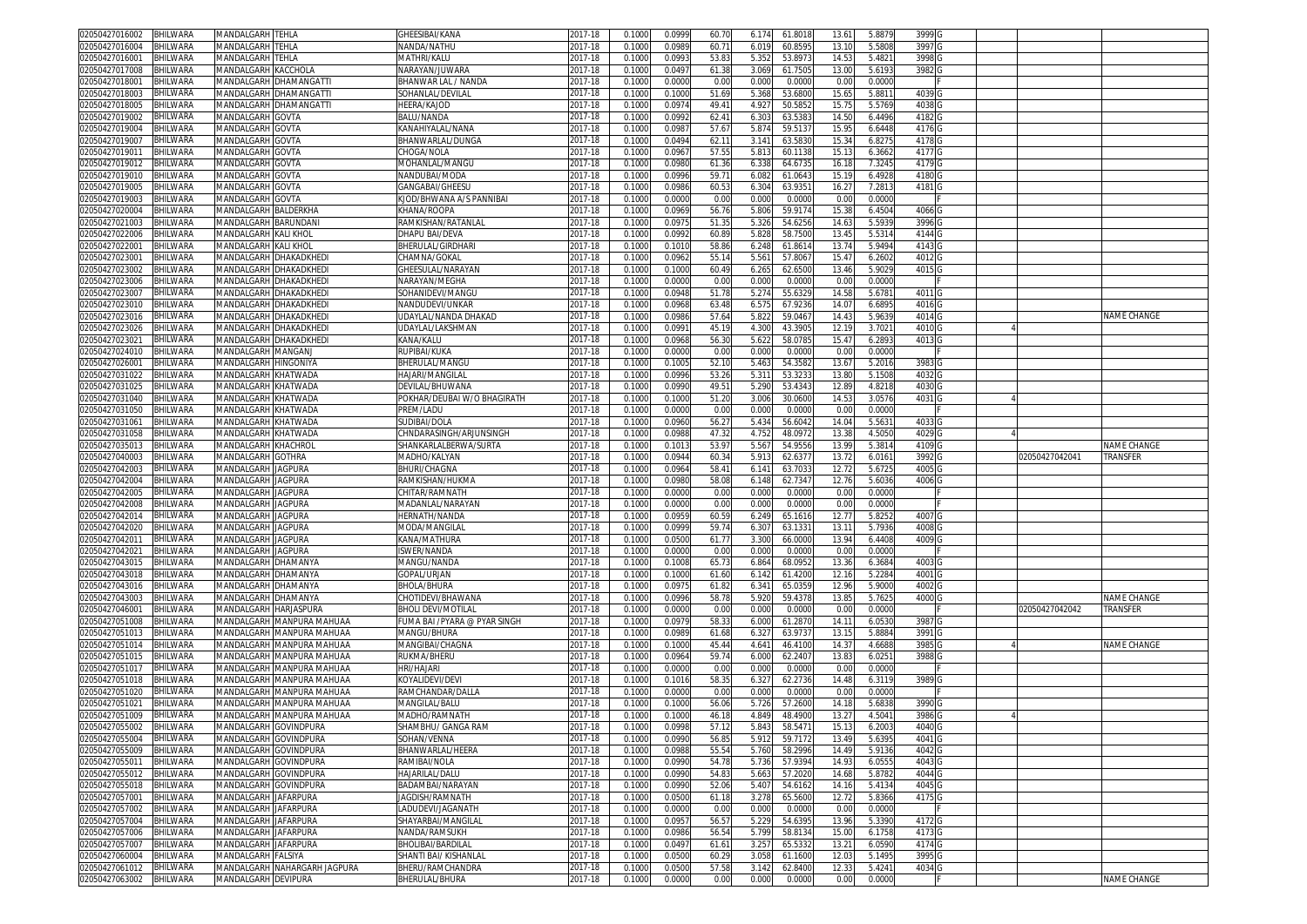| 02050427063005<br>BHILWARA                                   | MANDALGARH DEVIPURA   |                           | LAXMAN/JAVANA                 | 2017-18            | 0.1000           | 0.0000           | 0.00           | 0.000          | 0.0000             | 0.00              | 0.0000           |                   |    |                |                    |
|--------------------------------------------------------------|-----------------------|---------------------------|-------------------------------|--------------------|------------------|------------------|----------------|----------------|--------------------|-------------------|------------------|-------------------|----|----------------|--------------------|
| BHILWARA<br>02050427063003                                   | MANDALGARH DEVIPURA   |                           | MUTHRA/JVANA                  | 2017-18            | 0.1000           | 0.0000           | 0.00           | 0.000          | 0.0000             | 0.00              | 0.0000           |                   |    |                |                    |
| 02050427063006<br>BHILWARA                                   | MANDALGARH DEVIPURA   |                           | RAGHUNATH /KALU               | 2017-18            | 0.1000           | 0.0000           | 0.00           | 0.000          | 0.0000             | 0.00              | 0.0000           |                   |    |                |                    |
| BHILWARA<br>02050428004001                                   | kotri                 | BAN KA KHEDA              | UDA/LALU JAT                  | 2017-18            | 0.1000           | 0.0918           | 63.5           | 6.118          | 66.6449            | 12.24             | 5.710            | 3630 G            |    |                |                    |
|                                                              |                       |                           |                               |                    |                  |                  |                |                |                    |                   |                  |                   |    |                |                    |
| BHILWARA<br>02050428004004                                   | kotri                 | <b>BAN KA KHEDA</b>       | ONKARLAL/GHISHA               | 2017-18            | 0.1000           | 0.093            | 66.7           | 6.885          | 73.636             | 12.8              | 6.6028           | 3631 G            |    |                |                    |
| 02050428004007<br>BHILWARA                                   | kotri                 | BAN KA KHEDA              | MOTI/KAJOD                    | 2017-18            | 0.100            | 0.0992           | 53.6           | 5.616          | 56.612             | 14.67             | 5.8134           | 3609 G            |    |                |                    |
| 02050428004008<br>3HILWARA                                   | kotri                 | <b>BAN KA KHEDA</b>       | SHANKER/PYARA                 | 2017-18            | 0.100            | 0.101            | 59.1           | 6.320          | 62.512             | 15.0              | 6.5764           | 3610              |    |                |                    |
| 02050428004013<br>BHILWARA                                   | kotri                 | <b>BAN KA KHEDA</b>       | RAMEHSWERLAL/BHAGHIRATH       | 2017-18            | 0.1000           | 0.0000           | 0.00           | 0.000          | 0.0000             | 0.00              | 0.0000           |                   |    |                |                    |
| 02050428004026<br><b>BHILWARA</b>                            | kotri                 | <b>BAN KA KHEDA</b>       | DEVILAL/RAMA                  | 2017-18            | 0.100            | 0.0939           | 54.79          | 5.487          | 58.434             | 13.65             | 5.583            | 3607 <sub>C</sub> |    |                |                    |
| 02050428004029<br>BHILWARA                                   | kotri                 | BAN KA KHEDA              | RAMUBAI/KANHAIYALAL           | 017-18             | 0.100            | 0.0000           | 0.00           | 0.000          | 0.000              | 0.0               | 0.0000           |                   |    |                |                    |
| 02050428004036<br>BHILWARA                                   | kotri                 | <b>BAN KA KHEDA</b>       | DEVI LAL/ LALU                | 2017-18            | 0.1000           | 0.095            | 61.24          | 6.176          | 65.010             | 16.3              | 7.4456           | 36200             |    |                |                    |
| 02050428004032<br>BHILWARA                                   | kotri                 | BAN KA KHEDA              | GOPAL @ GOPILAL/ARJUN (URJAN) | 2017-18            | 0.1000           | 0.0916           | 61.39          | 5.832          | 63.668             | 13.83             | 6.1638           | 3621 G            |    |                |                    |
|                                                              |                       |                           |                               |                    |                  |                  |                |                |                    |                   |                  |                   |    |                |                    |
| BHILWARA<br>02050428004043                                   | <b>KOTRI</b>          | <b>BAN KA KHEDA</b>       | GOPAL/BARDA                   | $2017 - 18$        | 0.100            | 0.091            | 59.3           | 5.84           | 63.671             | 13.5              | 6.021            | 3624 G            |    |                |                    |
| 02050428004044<br>BHILWARA                                   | kotri                 | <b>BAN KA KHEDA</b>       | AMBALAL/BHERULAL              | 2017-18            | 0.1000           | 0.000            | 0.00           | 0.000          | 0.000              | 0.00              | 0.0000           |                   |    |                |                    |
| 02050428004045<br><b>BHILWARA</b>                            | kotri                 | <b>BAN KA KHEDA</b>       | HERDEV/LALU                   | 2017-18            | 0.100            | 0.095            | 59.9           | 6.196          | 65.152             | 13.9              | 6.3486           | 3612              |    |                |                    |
| 02050428004002<br><b>BHILWARA</b>                            | kotri                 | BAN KA KHEDA              | KALYANMAL A/S NARAYAN/MAHADEV | 017-18             | 0.100            | 0.000            | 0.00           | 0.000          | 0.000              | 0.00              | 0.0000           |                   |    |                |                    |
| 02050428004003<br><b>BHILWARA</b>                            | kotri                 | <b>BAN KA KHEDA</b>       | <b>JAMNA/NARAYAN</b>          | 2017-18            | 0.100            | 0.0566           | 65.1           | 3.81           | 67.385             | 16.54             | 7.801            | 3625 G            |    |                |                    |
| 02050428004005<br><b>BHILWARA</b>                            | kotri                 | <b>BAN KA KHEDA</b>       | BHERULAL/BAKSHA               | 017-18             | 0.100            | 0.0488           | 63.7           | 3.28           | 67.356             | 13.3              | 6.3079           | 3626              |    |                |                    |
| BHILWARA<br>02050428004006                                   | kotri                 | BAN KA KHEDA              | RUPIBAI/RAMCHANDER            | 2017-18            | 0.100            | 0.1000           | 61.2           | 6.41'          | 64.110             | $14.4^{\circ}$    | 6.502            | 3613              |    |                |                    |
| BHILWARA<br>02050428004011                                   | kotri                 | <b>BAN KA KHEDA</b>       | GOKAL/DEVI                    | 2017-18            | 0.1000           | 0.0000           | 0.00           | 0.000          | 0.000              | 0.00              | 0.0000           |                   | 11 |                | <b>THAFT Case</b>  |
|                                                              |                       |                           |                               |                    |                  |                  |                |                |                    |                   |                  |                   |    |                |                    |
| 02050428004014<br><b>BHILWARA</b>                            | kotri                 | BAN KA KHEDA              | <b>BHERU/CHAGNA</b>           | 017-18             | 0.100            | 0.0994           | 58.8           | 6.15           | 61.961             | 13.5              | 5.8643           | 3614              |    |                |                    |
| 02050428004015<br><b>BHILWARA</b>                            | kotri                 | BAN KA KHEDA              | CHHOTU/DEVILAL                | 2017-18            | 0.1000           | 0.093            | 58.6           | 5.91           | 63.1838            | 15.9              | 7.0371           | 3615              |    |                |                    |
| 02050428004016<br><b>BHILWARA</b>                            | kotri                 | BAN KA KHEDA              | GOHANIBAI/BADRI               | 2017-18            | 0.100            | 0.0000           | 0.00           | 0.000          | 0.000              | 0.0               | 0.0000           |                   |    |                |                    |
| BHILWARA<br>02050428004017                                   | kotri                 | <b>BAN KA KHEDA</b>       | RAMCHANDRA/GHEESA             | 2017-18            | 0.1000           | 0.0000           | 0.00           | 0.000          | 0.0000             | 0.00              | 0.0000           |                   |    |                |                    |
| 02050428004018<br><b>BHILWARA</b>                            | kotri                 | <b>BAN KA KHEDA</b>       | MANGILAL/RUPA JAT             | 2017-18            | 0.1000           | 0.0994           | 60.16          | 6.257          | 62.947             | 13.7              | 6.0407           | 3616 G            |    |                |                    |
| BHILWARA<br>02050428004022                                   | kotri                 | BAN KA KHEDA              | BHARMAL/GIRDHARI              | 2017-18            | 0.1000           | 0.1009           | 64.99          | 6.991          | 69.286             | 14.54             | 7.0520           | 3627 G            |    |                |                    |
| BHILWARA<br>02050428004024                                   | kotri                 | <b>BAN KA KHEDA</b>       | DEVI/HARIKISHAN @ SHRI KISHAN | 2017-18            | 0.1000           | 0.0948           | 61.1           | 6.096          | 64.3038            | 15.43             | 6.9449           | 3619 G            |    |                |                    |
| 02050428004031<br>BHILWARA                                   | kotri                 | <b>BAN KA KHEDA</b>       | RAMCHANDRA/CHAGNA             | 2017-18            | 0.1000           | 0.055            | 56.1           | 3.280          | 59.205             | 16.07             | 6.6592           | 3611 <sub>G</sub> |    |                |                    |
| BHILWARA                                                     | kotri                 | BAN KA KHEDA              | LALIBAI/BADRI                 |                    |                  | 0.093            |                | 6.430          | 69.065             | 13.2              |                  | 3628              |    |                |                    |
| 02050428004034                                               |                       |                           |                               | 2017-18            | 0.100            |                  | 63.3           |                |                    |                   | 6.4208           |                   |    |                |                    |
| 02050428004035<br>3HILWARA                                   | kotri                 | BAN KA KHEDA              | DEVBAKSH/KAJOD                | 2017-18            | 0.1000           | 0.1006           | 54.26          | 5.659          | 56.252             | 13.3 <sub>1</sub> | 5.2603           | 3606 <sub>G</sub> |    |                |                    |
| 02050428004039<br>BHILWARA                                   | kotri                 | BAN KA KHEDA              | DEV BAKSHA/UDA                | 2017-18            | 0.1000           | 0.0956           | 59.4           | $6.05^{\circ}$ | 63.295             | 13.9              | 6.1589           | 3622              |    |                |                    |
| 02050428004040<br><b>BHILWARA</b>                            | kotri                 | <b>BAN KA KHEDA</b>       | AMARCHAND/HERLAI              | 017-18             | 0.1000           | 0.094            | 59.54          | 5.91'          | 62.883             | 14.5              | 6.396            | 3623              |    |                |                    |
| 02050428004041<br><b>BHILWARA</b>                            | kotri                 | BAN KA KHEDA              | MANGILAL/SUKKHA               | 2017-18            | 0.1000           | 0.095            | 57.87          | 5.894          | 61.976             | 15.40             | 6.6816           | 3617              |    |                |                    |
| 02050428004042<br>BHILWARA                                   | kotri                 | <b>BAN KA KHEDA</b>       | BHFRU/HAJARI                  | 2017-18            | 0.1000           | 0.097            | 60.8           | 6.426          | 65.840             | 13.3'             | 6.171            | 3618              |    |                |                    |
| 02050428004046<br>BHILWARA                                   | kotri                 | <b>BAN KA KHEDA</b>       | UDA/MANGILAI                  | 017-18             | 0.1000           | 0.101            | 52.93          | 5.724          | 56.561             | 12.02             | 4.7591           | 3608              |    |                |                    |
| 02050428004033<br>BHILWARA                                   | kotri                 | <b>BAN KA KHEDA</b>       | <b>BALU/HARDEV</b>            | 2017-18            | 0.100            | 0.0999           | 61.2           | 6.506          | 65.125             | 14.3              | 6.5552           | 3629 G            |    |                |                    |
| 02050428004038<br>BHILWARA                                   | kotri                 | <b>BAN KA KHEDA</b>       | DEVILAL/BHAGWAN @ BHAWANA     | 2017-18            | 0.100            | 0.000            | 0.00           | 0.000          | 0.000              | 0.0               | 0.0000           |                   |    |                |                    |
|                                                              | kotri                 | AKOLA                     |                               |                    |                  |                  |                |                | 65.865             |                   | 6.3762           |                   |    |                |                    |
|                                                              |                       |                           |                               |                    |                  |                  |                |                |                    |                   |                  |                   |    |                |                    |
| 02050428005001<br><b>BHILWARA</b>                            |                       |                           | SANWARMAL TELI/HAJARI         | 2017-18            | 0.1000           | 0.0948           | 62.26          | 6.244          |                    | 13.8              |                  | 3464 <sub>C</sub> |    |                | NAME CHANGE        |
| 02050428005002<br>BHILWARA                                   | kotri                 | AKOLA                     | PUKHRAJ/CHAGANLAI             | 017-18             | 0.1000           | 0.0990           | 56.44          | 5.934          | 59.939             | 13.54             | 5.681            | 3460              |    |                |                    |
| 02050428005004<br>BHILWARA                                   | kotri                 | AKOLA                     | KALULAL/HAJARI LAI            | 017-18             | 0.100            | 0.098            | 60.3           | 6.25           | 63.806             | 13.0              | 5.823            | 3461              |    |                |                    |
| 02050428005003<br><b>BHILWARA</b>                            | kotri                 | AKOLA                     | BALULAL/DEVA                  | 017-18             | 0.100            | 0.099            | 60.3           | 6.489          | 65.413             | 14.92             | 6.831            | 3462              |    |                |                    |
| 02050428005023<br><b>BHILWARA</b>                            | kotri                 | <b>AKOLA</b>              | SAYARDEVI/SHRAVAN             | 2017-18            | 0.100            | 0.047            | 59.36          | 3.07           | 64.393             | 14.8              | 6.6897           | 3463              |    |                | <b>VAME CHANGE</b> |
|                                                              |                       |                           |                               |                    |                  |                  |                |                |                    |                   |                  |                   |    |                |                    |
| BHILWARA<br>02050428006002                                   | kotri                 | REN                       | JAMNA / BHURA MALI            | 017-18             | 0.1000           | 0.000            | 0.00           | 0.000          | 0.000              | 0.00              | 0.0000           |                   |    |                |                    |
| 02050428006005<br><b>BHILWARA</b>                            | Kotri                 | REN                       | BADRI / MEGHA                 | 017-18             | 0.100            | 0.0990           | 60.0           | 6.098          | 61.596             | 14.0              | 6.0411           | 3737              |    |                |                    |
| BHILWARA<br>02050428006011                                   | kotri                 | ren                       | DEVI/MEGHA MALI               | 2017-18            | 0.1000           | 0.050            | 56.69          | 2.97           | 59.4400            | 14.46             | 6.0169           | 3734              |    |                |                    |
| 02050428006013<br>BHILWARA                                   | kotri                 | <b>REN</b>                | <b>HAJARI/ CHOTU</b>          | 017-18             | 0.100            | 0.100            | 55.1           | 5.35           | 53.510             | 13.6              | 5.1199           | 3735              |    |                |                    |
| <b>BHILWARA</b><br>02050428006016                            | kotri                 | ren                       | PREM SINGH/VACHAN SINGH       | 2017-18            | 0.1000           | 0.0000           | 0.00           | 0.000          | 0.000              | 0.00              | 0.0000           |                   |    |                |                    |
| <b>BHILWARA</b><br>02050428006028                            | kotri                 | <b>REN</b>                | NARAYAN/DEVA                  | 2017-18            | 0.1000           | 0.0999           | 56.80          | 6.03           | 60.430             | 14.01             | 5.9264           | 3736 G            |    |                |                    |
| BHILWARA<br>02050428006031                                   | kotri                 | <b>REN</b>                | BHERULAL/DEVI                 | 2017-18            | 0.1000           | 0.0000           | 0.00           | 0.000          | 0.0000             | 0.00              | 0.0000           |                   |    |                |                    |
| BHILWARA<br>02050428006039                                   | kotri                 | <b>REN</b>                | ANKIDAS/LADUDAS               | 2017-18            | 0.1000           | 0.0500           | 69.1           | 3.468          | 69.360             | 16.1              | 7.8215           | 3739 G            |    |                |                    |
| BHILWARA<br>02050428006033                                   | kotri                 | REN                       | PREMBAI/KANA                  | 2017-18            | 0.1000           | 0.050            | 56.38          | 3.302          | 66.040             | 13.94             | 6.444            | 11 G              |    |                |                    |
| BHILWARA<br>02050428006042                                   | kotri                 | REN                       | <b>MOHAN/SHAMBHUNATH</b>      | 2017-18            | 0.1000           | 0.0000           | 0.00           | 0.000          | 0.0000             | 0.00              | 0.0000           |                   |    |                |                    |
|                                                              |                       |                           |                               |                    |                  |                  |                |                |                    |                   |                  |                   |    |                |                    |
| 02050428006018<br>BHILWARA                                   | kotri                 | ren                       | HEMA/LALU KUMHAR              | 2017-18            | 0.1000           | 0.1000           | 56.44          | 6.104          | 61.0400            | 13.48             | 5.7593           | 3738 G            |    | 02050428001155 | TRANSFER           |
| 02050428007001<br>BHILWARA                                   | kotri                 | BIRMIYAS                  | NANALAL/HEERA                 | 2017-18            | 0.1000           | 0.0000           | 0.00           | 0.000          | 0.0000             | 0.0               | 0.0000           |                   |    |                |                    |
| 02050428008001<br>BHILWARA                                   | kotri                 | <b>JAWAL</b>              | PIYARIBAI/BHERU JAT           | 2017-18            | 0.100            | 0.094            | 56.08          | 5.608          | 59.469             | 14.1              | 5.9030           | 3465 G            |    |                |                    |
| 02050428008004<br>BHILWARA                                   | kotri                 | <b>JAWAL</b>              | POKHAR/BALU                   | 017-18             | 0.1000           | 0.0947           | 56.9           | 5.886          | 62.1542            | 12.1              | 5.2908           | 3467              |    |                |                    |
| <b>BHILWARA</b><br>02050428008017                            | kotri                 | <b>JAWAL</b>              | MADHU/KAJOD                   | 2017-18            | 0.100            | 0.098            | 64.1           | 6.49           | 66.234             | 14.6              | 6.8066           | 3470              |    |                |                    |
| <b>BHILWARA</b><br>02050428008015                            | Kotri                 | Jawal                     | CHUNNILAL/BARDA               | 2017-18            | 0.1000           | 0.097            | 59.00          | 5.689          | 58.110             | 15.1              | 6.1507           | 3468              |    |                |                    |
| 02050428008018<br><b>BHILWARA</b>                            | kotri                 | <b>JAWAL</b>              | MODHU/VAKTAVER                | 2017-18            | 0.1000           | 0.095            | 55.66          | 5.439          | 56.952             | 12.81             | 5.1068           | 3466 G            |    |                |                    |
| 02050428008003 BHILWARA                                      | KOTRI                 | JAWAL                     | SANTOKDEVI/HEERALAL           | 2017-18            | 0.1000           | 0.043            | 58.95          | 3.049          | 70.742             | 12.60             | 6.2386           | 3469 G            |    |                |                    |
|                                                              |                       |                           |                               |                    |                  |                  |                |                |                    |                   |                  |                   |    |                |                    |
| 02050428009004<br>BHILWARA                                   | <b>KOTRI</b>          | KISHANGARH                | MATHURALAL/HARDEV JAT         | 2017-18            | 0.1000           | 0.0000           | 0.00           | 0.000          | 0.0000             | 0.00              | 0.0000           |                   |    |                |                    |
| 02050428009014<br><b>BHILWARA</b>                            | kotri                 | KISHANGARH                | CHHITERMAL/BAKTAWER           | 2017-18            | 0.1000           | 0.0874           | 49.38          | 4.804          | 54.965             | 13.35             | 5.1365           | 3447 G            |    |                |                    |
| BHILWARA<br>02050428010007                                   | <b>KOTRI</b>          | SALRIYA                   | DHAPUBAI/SOHANLAL             | 2017-18            | 0.1000           | 0.0973           | 58.50          | 6.126          | 62.9599            | 10.94             | 4.821            | 3434 G            |    |                |                    |
| 02050428010003<br><b>BHILWARA</b>                            | kotri                 | SALRIYA                   | LADULAL/KALYAN                | 2017-18            | 0.1000           | 0.0975           | 56.84          | 5.733          | 58.800             | 13.27             | 5.4617           | 3435 G            |    |                |                    |
| 02050428010006<br>BHILWARA                                   | kotri                 | SALRIYA                   | KALULAL/LADULAL               | 2017-18            | 0.1000           | 0.098            | 59.73          | 6.110          | 62.283             | 12.89             | 5.6194           | 3436 G            |    |                |                    |
| BHILWARA<br>02050428010008                                   | <b>KOTRI</b>          | SALRIYA                   | NAVRATAN/RUGNATH              | 2017-18            | 0.1000           | 0.0976           | 64.34          | 6.838          | 70.0615            | 13.09             | 6.420            | 3438 G            |    |                |                    |
| <b>BHILWARA</b><br>02050428010014                            | <b>KOTRI</b>          | SALRIYA                   | BHERU/DALLA                   | 2017-18            | 0.1000           | 0.097            | 58.1           | 5.983          | 61.4902            | 13.75             | 5.9186           | 3437 G            |    |                |                    |
| 02050428011007<br>BHILWARA                                   | kotri                 | DEVRIYA                   | MISHRI/BADRI                  | 2017-18            | 0.1000           | 0.1003           | 56.48          | 5.882          | 58.644             | 13.76             | 5.6486           | 3731 G            |    |                |                    |
|                                                              |                       |                           |                               |                    |                  |                  |                |                |                    |                   |                  |                   |    |                |                    |
| <b>BHILWARA</b><br>02050428011009                            | Kotri                 | DEVRIYA                   | GOVIND/MOTI                   | 2017-18            | 0.1000           | 0.0984           | 60.26          | 6.413          | 65.1728            | 12.16             | 5.5478           | 3732 G            |    |                |                    |
| BHILWARA<br>02050428011005                                   | KOTRI                 | DEVRIYA                   | NANDLAL/MANGILAL              | 2017-18            | 0.1000           | 0.100            | 61.59          | 6.423          | 64.1658            | 11.50             | 5.1653           | 3733 G            |    |                | NAME CHANGE        |
| 02050428012002<br><b>BHILWARA</b>                            | <b>KOTRI</b>          | <b>JITAYAS</b>            | RAMESHWAR/DEVI                | 2017-18            | 0.1000           | 0.0954           | 53.6           | 5.482          | 57.463             | 13.21             | 5.3136           | 3729 G            |    |                |                    |
| <b>BHILWARA</b><br>02050428013002<br>02050428013007 BHILWARA | <b>KOTRI</b><br>KOTRI | <b>HOLIRDA</b><br>HOLIRDA | PRATAP/GOKAL<br>MANGU/UDA     | 2017-18<br>2017-18 | 0.1000<br>0.1000 | 0.0959<br>0.0990 | 57.40<br>60.26 | 6.068<br>6.095 | 63.2742<br>61.5657 | 13.24<br>13.24    | 5.8643<br>5.7058 | 3489 G<br>3490 G  |    |                |                    |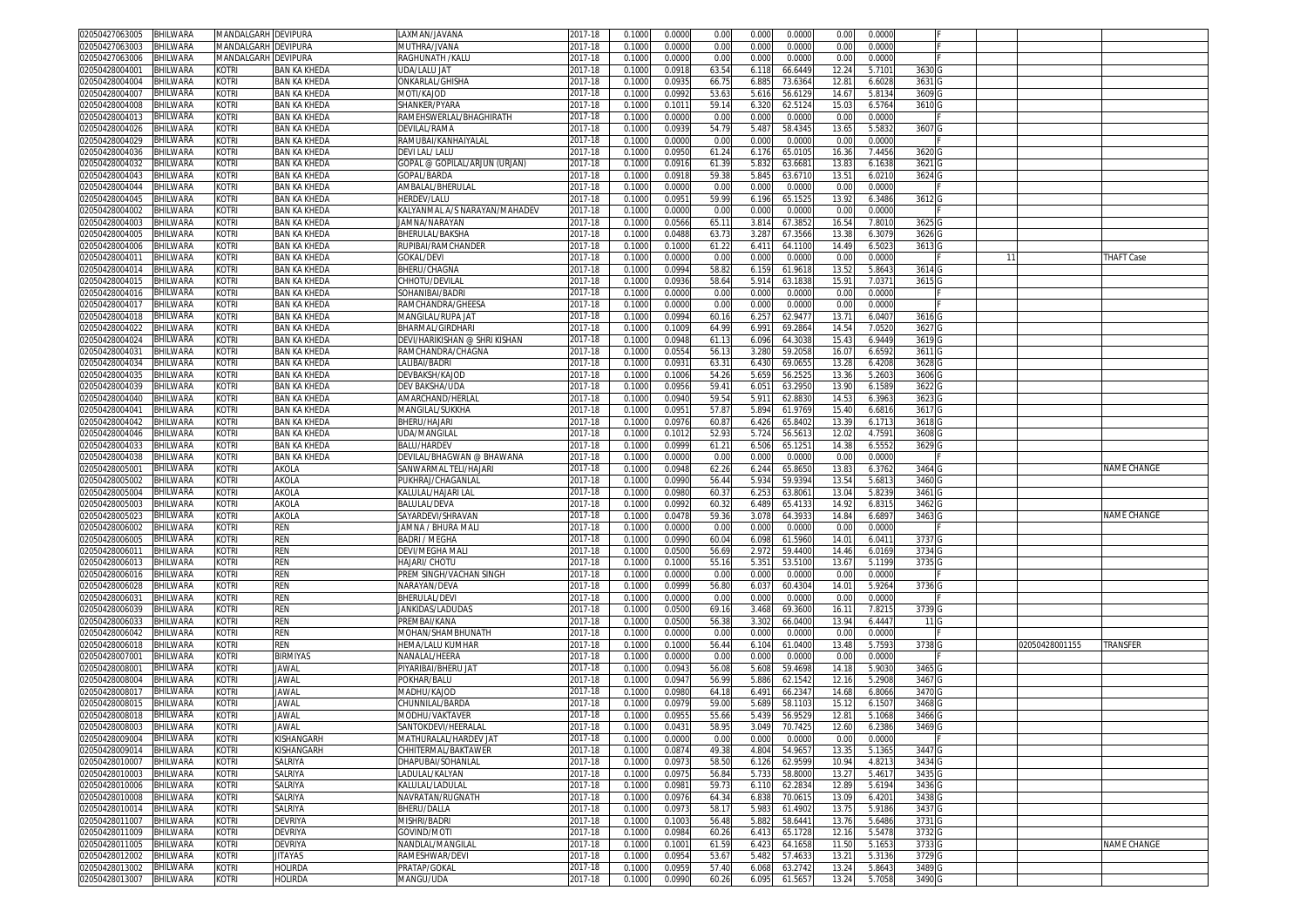| 02050428013001<br>BHILWARA        | kotri                      | <b>HOLIRDA</b> | KANHAIYALAL/RAGUNATH           | 2017-18     | 0.1000 | 0.000  | 0.00  | 0.000 | 0.0000  | 0.00           | 0.000  |        |  |                    |
|-----------------------------------|----------------------------|----------------|--------------------------------|-------------|--------|--------|-------|-------|---------|----------------|--------|--------|--|--------------------|
| 02050428013004<br>BHILWARA        | Kotri                      | HOLIRDA        | RAIMAL/HEERA                   | 2017-18     | 0.100( | 0.000  | 0.00  | 0.000 | 0.0000  | 0.00           | 0.000  |        |  |                    |
| <b>BHILWARA</b><br>02050428013009 | kotri                      | <b>HOLIRDA</b> | NANDA/MAGNA                    | 2017-18     | 0.1000 | 0.000  | 0.00  | 0.000 | 0.0000  | 0.00           | 0.000  |        |  |                    |
| 02050428014003<br><b>BHILWARA</b> | kotri                      | Shopura        | IAGANNATH/NANDA                | 2017-18     | 0.1000 | 0.095  | 51.07 | 5.428 | 57.1368 | 14.86          | 5.9434 | 3456   |  |                    |
| 02050428014005<br><b>BHILWARA</b> | kotri                      | <b>SHOPURA</b> | RAMCHANDRA/BALU                | 2017-18     | 0.100  | 0.049  | 56.54 | 3.239 | 65.5668 | $13.5^{\circ}$ | 6.200  | 3459   |  |                    |
|                                   |                            |                |                                |             |        |        |       |       |         |                |        |        |  |                    |
| 02050428014008<br>BHILWARA        | kotri                      | <b>SHOPURA</b> | DEVI/NARU                      | 2017-18     | 0.100  | 0.098  | 54.82 | 5.71  | 58.040  | 13.63          | 5.537  | 3457   |  |                    |
| <b>BHILWARA</b><br>02050428014007 | kotri                      | <b>SHOPURA</b> | <b>BADRI/RAMA</b>              | $2017 - 18$ | 0.100  | 0.095  | 50.7  | 5.18  | 54.035  | 14.5           | 5.518  | 3458   |  |                    |
| BHILWARA<br>02050428014004        | kotri                      | Shopura        | SUDIBAI/MANGILAI               | 2017-18     | 0.100  | 0.095  | 51.60 | 5.33  | 55.928  | 14.46          | 5.6606 | 3455   |  |                    |
| 02050428015004<br>BHILWARA        | kotri                      | KHARO KA KHEDA | LADULAL/MAGNA                  | 2017-18     | 0.100  | 0.000  | 0.00  | 0.000 | 0.000   | 0.0            | 0.000  |        |  |                    |
| 02050428015005<br><b>BHILWARA</b> | kotri                      | KHARO KA KHEDA | BHANWERLAL/BALU                | 017-18      | 0.100  | 0.000  | 0.00  | 0.000 | 0.0000  | 0.00           | 0.0000 |        |  |                    |
| 02050428019001<br><b>BHILWARA</b> | kotri                      | DATRA CHOTA    | HAJARI/UDA                     | 2017-18     | 0.100  | 0.096  | 56.1  | 6.044 | 62.892  | 14.6           | 6.4407 | 3730   |  |                    |
| 02050427004003<br>BHILWARA        | MANDALGARH SARANA A        |                | RAMESHWER/KALU                 | 017-18      | 0.100  | 0.098  | 56.08 | 5.95  | 60.734  | 15.2           | 6.467  | 4207   |  |                    |
| BHILWARA<br>02050427004004        | MANDALGARH SARANA A        |                | GULABBAI/KANHAIYALAI           | 2017-18     | 0.100  | 0.096  | 62.4  | 6.55  | 67.595  | 11.4           | 5.418  | 4218   |  |                    |
| BHILWARA<br>02050427004007        | MANDALGARH SARANA A        |                | RAMESHWAR/ONKAR                | 2017-18     | 0.100  | 0.000  | 0.00  | 0.000 | 0.0000  | 0.00           | 0.000  |        |  |                    |
| <b>BHILWARA</b><br>02050427004008 | MANDALGARH SARANA A        |                | ULIBAI/RAMKUNWAR/HEERA         | 017-18      | 0.100  | 0.050  | 61.6  | 3.222 | 64.4400 | 12.8           | 5.7880 | 4219   |  |                    |
| 02050427004010<br>BHILWARA        | MANDALGARH SARANA A        |                | LADU/GOPI                      | 2017-18     | 0.100  | 0.100  | 63.00 | 6.732 | 66.785  | 14.44          | 6.7507 | 4229   |  | NAME CHANGE        |
| 02050427004011<br>BHILWARA        | <b>MANDALGARH SARANA A</b> |                | SUNDARDEVI/MADHAV              | 017-18      | 0.100  | 0.000  | 0.00  | 0.000 | 0.000   | 0.0            | 0.000  |        |  |                    |
| 02050427004012<br>BHILWARA        | MANDALGARH SARANA A        |                | RAMESHWAR/GOTU                 | 2017-18     | 0.100  | 0.049  | 54.89 | 2.901 | 58.606  | $15.2^{\circ}$ | 6.2405 | 4204 G |  |                    |
| BHILWARA<br>02050427004014        | MANDALGARH SARANA A        |                | SANTOKBAI/PYARCHAND            | 2017-18     | 0.100  | 0.099  | 59.36 | 6.207 | 62.697  | 15.1           | 6.6450 | 4220 G |  |                    |
| BHILWARA<br>02050427004016        | MANDALGARH SARANA A        |                | SORTIBAI/DHULA                 | 2017-18     | 0.100  | 0.037  | 60.2  | 2.506 | 66.296  | 15.0           | 6.965  | 4221   |  |                    |
| 02050427004018<br><b>BHILWARA</b> | MANDALGARH SARANA A        |                |                                | 2017-18     |        |        | 64.7  | 6.843 | 67.9543 | 14.66          | 6.973  | 4230   |  |                    |
|                                   |                            |                | MOTI/CHOGA                     |             | 0.100  | 0.100  |       |       |         |                |        |        |  |                    |
| 02050427004019<br>BHILWARA        | MANDALGARH SARANA A        |                | <b>GHOTU/CHOGA JAT</b>         | 2017-18     | 0.100  | 0.095  | 64.89 | 6.563 | 68.4359 | 14.83          | 7.1045 | 4222   |  |                    |
| 02050427004023<br>BHILWARA        | MANDALGARH SARANA A        |                | LADIBAI/MAGNA                  | 2017-18     | 0.100  | 0.099  | 62.86 | 6.448 | 64.739  | 14.7(          | 6.661  | 4223   |  |                    |
| 02050427004025<br>BHILWARA        | MANDALGARH SARANA A        |                | BALIDEVI/KALU                  | 2017-18     | 0.100  | 0.000  | 0.00  | 0.000 | 0.0000  | 0.00           | 0.000  |        |  | NAME CHANGE        |
| 02050427004026<br>BHILWARA        | MANDALGARH SARANA A        |                | <b>MODU/BHAJJA</b>             | 2017-18     | 0.100  | 0.101  | 58.7  | 6.306 | 62.005  | 15.3           | 6.6756 | 4205   |  |                    |
| 02050427004030<br>BHILWARA        | MANDALGARH SARANA A        |                | BHOJA/MATHURA                  | 2017-18     | 0.100  | 0.098  | 59.4  | 6.28  | 63.892  | 14.3           | 6.4312 | 4208   |  |                    |
| 02050427004031<br>BHILWARA        | VIANDALGARH SARANA A       |                | DHANNA/MATHURA                 | 2017-18     | 0.100  | 0.101  | 58.1  | 6.21  | 61.251  | 15.1           | 6.4868 | 4224   |  |                    |
| 02050427004032<br><b>BHILWARA</b> | MANDALGARH SARANA A        |                | MATHURA/DALU                   | 2017-18     | 0.100  | 0.099  | 56.1  | 5.91  | 59.657  | 15.5           | 6.4892 | 4209   |  |                    |
| 02050427004045<br><b>BHILWARA</b> | MANDALGARH SARANA A        |                | RAMPRASAD/MADHAV               | 2017-18     | 0.100  | 0.094  | 63.50 | 7.348 | 78.087  | 13.7           | 7.4993 | 4234   |  |                    |
| 02050427004046<br>BHILWARA        | MANDALGARH SARANA A        |                | SAYARDEVI/HEERA                | 2017-18     | 0.100  | 0.000  | 0.00  | 0.000 | 0.000   | 0.00           | 0.000  |        |  | <b>NAME CHANGE</b> |
| BHILWARA<br>02050427004049        | MANDALGARH SARANA A        |                | RAMESHWER/CHOGA JAT            | 2017-18     | 0.100  | 0.052  | 56.79 | 3.229 | 61.622  | 16.02          | 6.9101 | 4210   |  |                    |
| 02050427004052<br><b>BHILWARA</b> | MANDALGARH SARANA A        |                | MAGANLAL/SUKKHA                | 017-18      | 0.100  | 0.000  | 0.00  | 0.000 | 0.000   | 0.0            | 0.000  |        |  |                    |
| 02050427004054<br><b>BHILWARA</b> | MANDALGARH SARANA A        |                | EKLINGH/MADHAV                 | 017-18      | 0.100  | 0.097  | 64.40 | 6.33  | 65.123  | 13.4           | 6.121  | 4235   |  |                    |
| 02050427004062<br><b>BHILWARA</b> | MANDALGARH SARANA A        |                | RAMSUKH/MATHURA                | 2017-18     | 0.100  | 0.102  | 61.4  | 6.80  | 66.4746 | 13.5           | 6.2908 | 4231   |  |                    |
| 02050427004083<br>BHILWARA        | MANDALGARH SARANA A        |                | RADHESHYAM/PYARCHAND           | 2017-18     | 0.100  | 0.099  | 56.8  | 6.012 | 60.727  | 15.49          | 6.5846 | 4211   |  |                    |
| 02050427004021<br><b>BHILWARA</b> | MANDALGARH SARANA A        |                | KANHAIYALAL/MOTILAI            | 2017-18     | 0.100  | 0.048  | 57.06 | 2.95  | 61.479  | 13.0           | 5.611  | 4212   |  |                    |
| BHILWARA<br>02050427004017        | MANDALGARH SARANA A        |                | LADU/MATHURA                   | 2017-18     | 0.100  | 0.099  | 59.0  | 6.301 | 63.3266 | 16.2           | 7.1995 | 4225   |  |                    |
| <b>BHILWARA</b><br>02050427004001 | <b>MANDALGARH SARANA A</b> |                | GOPAL/MADHAV                   | 017-18      | 0.100  | 0.096  | 72.90 | 7.70  | 79.865  | 13.6           | 7.647  | 4236   |  |                    |
| 02050427004036<br>BHILWARA        | MANDALGARH SARANA A        |                | DHAPUBAI/SHANKAR               | 2017-18     | 0.100  | 0.047  | 59.7  | 2.840 | 60.042  | 14.08          | 5.9188 | 4232   |  |                    |
| 02050427004048<br><b>BHILWARA</b> | MANDALGARH SARANA A        |                | KANAIYALAL/CHHOGA A/S SUKKHA   | 017-18      | 0.100  | 0.049  | 59.4  | 3.125 | 63.775  | 15.6           | 6.978  | 4226   |  |                    |
| 02050427004063<br><b>BHILWARA</b> | MANDALGARH SARANA A        |                | SHIVLAL/PABUJI A/S MOTI        | 2017-18     | 0.100  | 0.099  | 59.04 | 6.182 | 62.193  | 15.38          | 6.696  | 4227   |  |                    |
| <b>BHILWARA</b><br>02050427004085 | MANDALGARH SARANA A        |                | <b>BALIBAI/SUKHLAL</b>         | 017-18      | 0.100  | 0.047  | 56.3  | 2.87  | 60.230  | 14.6           | 6.1763 | 4213   |  |                    |
|                                   |                            |                |                                |             |        |        |       |       |         |                |        |        |  |                    |
| BHILWARA<br>02050427004009        | MANDALGARH SARANA A        |                | DEVI/JEETA                     | 2017-18     | 0.100  | 0.095  | 55.20 | 5.567 | 58.538  | 16.1           | 6.614  | 4214   |  |                    |
| 02050427004086<br>BHILWARA        | MANDALGARH SARANA A        |                | RATANLAL/HEMRAJ                | 2017-18     | 0.100  | 0.095  | 52.86 | 5.445 | 57.255  | 13.62          | 5.458  | 4206 G |  |                    |
| 02050427004058<br>BHILWARA        | MANDALGARH SARANA A        |                | LADU/DALLA                     | 2017-18     | 0.100  | 0.000  | 0.00  | 0.000 | 0.0000  | 0.00           | 0.000  |        |  |                    |
| 02050427004002<br>BHILWARA        | MANDALGARH SARANA A        |                | RAMCHANDR/KAJOD                | 2017-18     | 0.100  | 0.050  | 55.7  | 2.995 | 59.900  | 12.4           | 5.2279 | 4215   |  |                    |
| 02050427004005<br>BHILWARA        | MANDALGARH SARANA A        |                | BALIBAI/JITU                   | 2017-18     | 0.100  | 0.101  | 47.69 | 5.076 | 49.9115 | 12.96          | 4.5276 | 4203   |  |                    |
| BHILWARA<br>02050427004006        | MANDALGARH SARANA A        |                | BALU/RUGNATH                   | 017-18      | 0.100  | 0.048  | 62.20 | 3.199 | 65.553  | $14.2^{\circ}$ | 6.5203 | 4233   |  |                    |
| 02050427004013<br>BHILWARA        | MANDALGARH SARANA A        |                | NANDA/MODA                     | 2017-18     | 0.100  | 0.095  | 58.8  | 5.993 | 62.688  | 13.6           | 5.990  | 4228   |  |                    |
| 02050427004015<br><b>BHILWARA</b> | MANDALGARH SARANA A        |                | <b>MOHANLAL/CHOGALAL</b>       | 2017-18     | 0.1000 | 0.100  | 55.3  | 6.01  | 60.049  | 12.92          | 5.4312 | 4216   |  |                    |
| 02050427004020<br><b>BHILWARA</b> | MANDALGARH SARANA A        |                | RUKMANIBAI/AMRA                | 2017-18     | 0.100  | 0.050  | 59.56 | 3.114 | 62.280  | 13.80          | 6.0165 | 4217   |  |                    |
| 02050427004022<br>BHILWARA        | MANDALGARH SARANA B        |                | SOHNIBAI/KALURAM               | 2017-18     | 0.100  | 0.098  | 59.28 | 5.95  | 60.559  | 14.9           | 6.329  | 4116   |  |                    |
| 02050427004024<br>BHILWARA        | MANDALGARH SARANA B        |                | <b>GISI/CHHITER</b>            | 2017-18     | 0.100  | 0.000  | 0.00  | 0.000 | 0.000   | 0.00           | 0.000  |        |  |                    |
| BHILWARA<br>02050427004027        | MANDALGARH SARANA B        |                | NANDA/HEERA                    | 2017-18     | 0.1000 | 0.095  | 58.87 | 6.005 | 63.2105 | 12.94          | 5.7254 | 4123   |  |                    |
| BHILWARA<br>02050427004028        | MANDALGARH SARANA B        |                | DALA/DYACHAND                  | 2017-18     | 0.100  | 0.095  | 61.82 | 6.16  | 64.747  | 13.3           | 6.0692 | 4124   |  |                    |
| 02050427004029<br>BHILWARA        | MANDALGARH SARANA B        |                | DHANNI/DHANNA                  | 017-18      | 0.100  | 0.097  | 57.3  | 5.95  | 61.0462 | 15.86          | 6.7774 | 4117   |  |                    |
| 02050427004033<br>BHILWARA        | MANDALGARH SARANA B        |                | <b>GODI/DEVI</b>               | 017-18      | 0.100  | 0.100  | 58.3  | 6.11  | 61.150  | 16.7           | 7.148  | 4125   |  |                    |
| 02050427004034<br><b>BHILWARA</b> | MANDALGARH SARANA B        |                | <b>MATHURALAL/NARAYAN</b>      | 017-18      | 0.100  | 0.095  | 60.3  | 6.090 | 64.105  | 14.7           | 6.605  | 4118   |  |                    |
| 02050427004035<br><b>BHILWARA</b> | MANDALGARH SARANA B        |                | SHAMBHU/MATHURA SUTAR          | 2017-18     | 0.100  | 0.101  | 60.5  | 6.28  | 62.267  | 13.9           | 6.088  | 4133   |  |                    |
| 02050427004038 BHILWARA           | MANDALGARH  SARANA B       |                | MODURAM/KISHNA                 | 2017-18     | 0.1000 | 0.1001 | 61.44 | 6.504 | 64.9750 | 13.44          | 6.1127 | 4134 G |  |                    |
| 02050427004039<br>BHILWARA        | MANDALGARH SARANA B        |                | BHERU/BHURA                    | 2017-18     | 0.1000 | 0.0948 | 59.92 | 6.052 | 63.8397 | 13.87          | 6.1981 | 4111 G |  |                    |
| 02050427004040<br>BHILWARA        | MANDALGARH SARANA B        |                | RAMCHAND/BALU                  | 2017-18     | 0.1000 | 0.000  | 0.00  | 0.000 | 0.0000  | 0.00           | 0.0000 |        |  |                    |
| BHILWARA<br>02050427004041        | MANDALGARH SARANA B        |                | HARLAL/DEVI                    | 2017-18     | 0.100  | 0.047  | 62.92 | 3.164 | 66.892  | 13.83          | 6.4758 | 4126   |  |                    |
| 02050427004044<br><b>BHILWARA</b> | MANDALGARH SARANA B        |                | <b>SHANKER LAL/JITA</b>        | 2017-18     | 0.1000 | 0.095  | 59.1  | 6.07  | 63.905  | 15.2           | 6.8311 | 4127 G |  |                    |
| BHILWARA<br>02050427004047        | MANDALGARH SARANA B        |                | RAMESHWER/DHANNA               | 2017-18     | 0.1000 | 0.099  | 59.44 | 6.029 | 60.8990 | $15.5^{\circ}$ | 6.611  | 4119 G |  |                    |
| BHILWARA                          | MANDALGARH SARANA B        |                |                                |             |        |        |       |       |         |                | 6.0976 |        |  |                    |
| 02050427004050                    |                            |                | AABAL/LADU<br>RAMCHANDAR/MAGNA | 2017-18     | 0.1000 | 0.0500 | 59.12 | 3.091 | 61.8200 | 14.09          |        | 4120 G |  |                    |
| BHILWARA<br>02050427004055        | MANDALGARH SARANA B        |                |                                | 2017-18     | 0.1000 | 0.095  | 60.3  | 6.104 | 64.2526 | 14.60          | 6.5666 | 4128 G |  |                    |
| 02050427004056<br><b>BHILWARA</b> | MANDALGARH SARANA B        |                | <b>ALI/LADURAM</b>             | 2017-18     | 0.1000 | 0.095  | 58.74 | 5.950 | 62.6316 | 14.35          | 6.2908 | 4129 G |  |                    |
| BHILWARA<br>02050427004057        | MANDALGARH SARANA B        |                | RUPLAL/MATHURA                 | 2017-18     | 0.1000 | 0.0000 | 0.00  | 0.000 | 0.0000  | 0.00           | 0.0000 |        |  |                    |
| <b>BHILWARA</b><br>02050427004060 | MANDALGARH SARANA B        |                | UDAILAL/CHOGA                  | 2017-18     | 0.1000 | 0.051  | 64.82 | 3.880 | 75.6335 | 13.47          | 7.1314 | 4141 G |  |                    |
| 02050427004061<br><b>BHILWARA</b> | MANDALGARH SARANA B        |                | HEMA/JEETU                     | 2017-18     | 0.100  | 0.095  | 61.0  | 6.476 | 68.1684 | 14.67          | 7.0000 | 4130 G |  |                    |
| <b>BHILWARA</b><br>02050427004064 | MANDALGARH SARANA B        |                | KANA/NARAYAN                   | 2017-18     | 0.100  | 0.098  | 58.9  | 6.261 | 63.3704 | 13.70          | 6.077  | 4121   |  |                    |
| 02050427004065 BHILWARA           | MANDALGARH SARANA B        |                | SAJANA/MAGNA                   | 2017-18     | 0.1000 | 0.0954 | 60.84 | 6.206 | 65.0524 | 13.40          | 6.1016 | 4135 G |  |                    |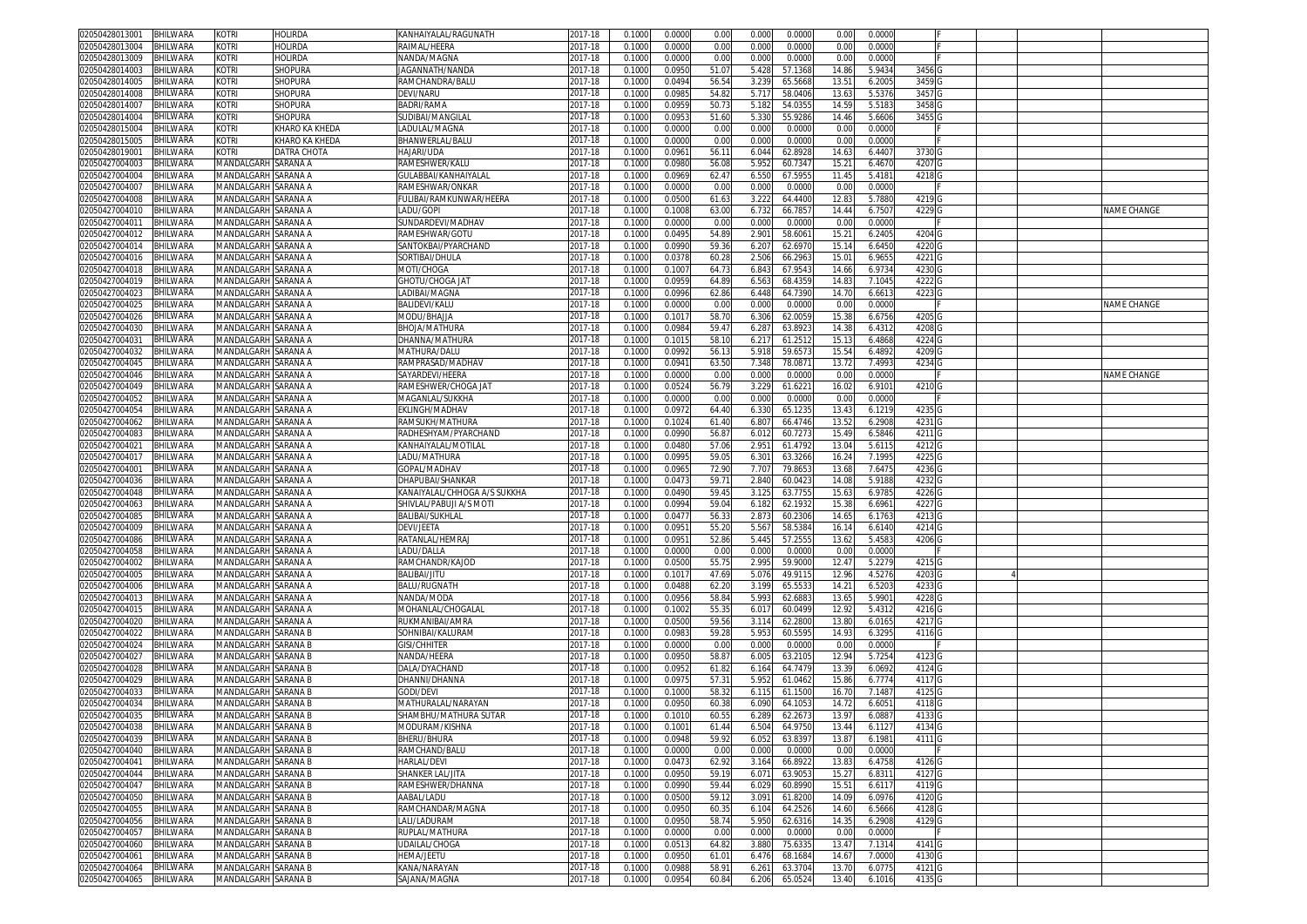| 02050427004066                            | <b>BHILWARA</b> | <b>MANDALGARH SARANA B</b>  |                   | RAMESHWAR A/S BADRI                             | 2017-18     | 0.1000 | 0.0967 | 60.18          | 6.027<br>62.3268           | 13.78 | 6.011  | 4136   |  |             |
|-------------------------------------------|-----------------|-----------------------------|-------------------|-------------------------------------------------|-------------|--------|--------|----------------|----------------------------|-------|--------|--------|--|-------------|
| 2050427004067                             | BHILWARA        | VIANDALGARH SARANA B        |                   | (ALU/ DEVI CHOTA                                | 2017-18     | 0.100( | 0.098  | 58.14          | 6.055<br>61.2854           | 14.14 | 6.065  | 4122   |  |             |
| 02050427004069                            | <b>BHILWARA</b> | <b>MANDAI GARH SARANA B</b> |                   | SHAMBHU SINGH/SHYAM SINGH                       | 2017-18     | 0.100  | 0.095  | 54.09          | 59.3494<br>5.656           | 14.46 | 6.007  | 4112   |  |             |
| 02050427004070                            |                 |                             |                   |                                                 |             |        | 0.000  |                |                            |       |        |        |  |             |
|                                           | BHILWARA        | <b>MANDALGARH SARANA B</b>  |                   | VARAYAN/BHURA                                   | 2017-18     | 0.1000 |        | 0.00           | 0.000<br>0.0000            | 0.00  | 0.000  |        |  |             |
| 02050427004074                            | BHILWARA        | MANDALGARH SARANA B         |                   | JAMNIDEVI/KANHAIYALAL                           | 2017-18     | 0.100  | 0.000  | 0.00           | 0.000<br>0.000             | 0.00  | 0.000  |        |  |             |
| 2050427004075                             | BHILWARA        | <b>MANDALGARH SARANA B</b>  |                   | <b>ONKAR/TULCHA</b>                             | 2017-18     | 0.100  | 0.097  | 56.0           | 5.742<br>58.7117           | 14.8  | 6.0868 | 4113   |  |             |
| 02050427004076                            | <b>BHILWARA</b> | MANDALGARH SARANA B         |                   | PRATAP/NARAYAN                                  | $2017 - 18$ | 0.100  | 0.0966 | 57.8           | 5.870<br>60.7660           | 14.1  | 6.0356 | 4131   |  |             |
| 02050427004077                            | BHILWARA        | <b>MANDALGARH SARANA B</b>  |                   | KANA/DALU                                       | 2017-18     | 0.100  | 0.095  | 59.00          | 5.959<br>62.528            | 14.1  | 6.189  | 4132   |  |             |
| 02050427004078                            | BHILWARA        | MANDALGARH SARANA B         |                   | CHOTU/BHAGIRAT                                  | 2017-18     | 0.100  | 0.096  | 59.06          | 61.3438<br>5.889           | 15.0  | 6.462  | 4137   |  |             |
|                                           |                 |                             |                   | (ALU/DEVLBADA                                   |             |        |        |                |                            |       |        |        |  |             |
| 02050427004079                            | BHILWARA        | <b>MANDALGARH SARANA B</b>  |                   |                                                 | 017-18      | 0.100  | 0.098  | 61.63          | 11.693<br>1.153            | 13.1  | 1.0792 | 4114   |  |             |
| 02050427004080                            | BHILWARA        | MANDALGARH SARANA B         |                   | HAJARI/BHERU                                    | 2017-18     | 0.100  | 0.000  | 0.00           | 0.000<br>0.000             | 0.00  | 0.000  |        |  |             |
| 1205042700408                             | BHILWARA        | <b>MANDALGARH SARANA B</b>  |                   | RAMLAL/BHERL                                    | 017-18      | 0.100  | 0.100  | 56.8           | 5.988<br>59.522            | 14.7  | 6.145  | 4115   |  |             |
| 02050427004089                            | BHILWARA        | MANDALGARH SARANA B         |                   | RATIRAM/MANGU                                   | 2017-18     | 0.100  | 0.000  | 0.00           | 0.000<br>0.000             | 0.0   | 0.0000 |        |  |             |
| 02050427004101                            | BHILWARA        | MANDALGARH SARANA B         |                   | ADULAL/RAMCHANDRA                               | 2017-18     | 0.100  | 0.094  | 59.4           | 5.968<br>62.887            | 15.45 | 6.8018 | 4138   |  |             |
| 02050427004104                            | <b>BHILWARA</b> | <b>MANDALGARH SARANA B</b>  |                   | RAMSUKH/KAJOD                                   | 017-18      | 0.100  | 0.049  | 62.0           | 67.540<br>3.32             | 13.3  | 6.325  | 4140   |  |             |
|                                           |                 |                             |                   | CHITTAR/MODA                                    |             |        |        | 58.28          |                            |       |        | 4139   |  |             |
| 02050427004084                            | BHILWARA        | MANDALGARH SARANA B         |                   |                                                 | 2017-18     | 0.100  | 0.095  |                | 5.928<br>62.268            | 15.34 | 6.686  |        |  |             |
| 02050427004051                            | <b>BHILWARA</b> | MANDALGARH SARANA B         |                   | SHIVRAJ/RAMKUNWER                               | 017-18      | 0.100  | 0.047  | 63.46          | 67.557<br>3.209            | 12.4  | 5.878  | 4142   |  |             |
| 02050428001132                            | BHILWARA        | kotri                       | SAWAIPUR A        | MEGA/NAULA                                      | 2017-18     | 0.100  | 0.0963 | 60.34          | 6.568<br>68.2035           | 14.43 | 6.889  | 3946 G |  |             |
| 02050428001001                            | BHILWARA        | kotri                       | SAWAIPUR A        | SHYMLAL/RAMESWER                                | 2017-18     | 0.100  | 0.0982 | 56.2           | 59.0428<br>5.798           | 14.1  | 5.839  | 3933   |  |             |
| )2050428001034                            | BHILWARA        | kotri                       | SAWAIPUR A        | GANESH/BHAGIRATH                                | 2017-18     | 0.100  | 0.0999 | 60.88          | 64.684<br>6.462            | 13.1  | 5.940  | 3934 G |  |             |
| 2050428001035                             | BHILWARA        | kotri                       | SAWAIPUR A        | SUKHDEV/LALU                                    | 2017-18     | 0.100  | 0.1000 | 65.8           | 66.0400<br>6.604           | 12.92 | 5.972  | 3956 G |  |             |
|                                           |                 |                             |                   |                                                 |             |        |        |                |                            |       |        |        |  |             |
| 02050428001051                            | BHILWARA        | kotri                       | SAWAIPUR A        | RAMLAL/BAKTAVF                                  | 2017-18     | 0.100  | 0.099  | 58.9           | 6.238<br>62.9465           | 13.76 | 6.0632 | 3935 G |  |             |
| i2050428001054                            | BHILWARA        | kotri                       | SAWAIPUR A        | CHUNNILAL/BALU                                  | 2017-18     | 0.100  | 0.0987 | 61.02          | 65.359<br>6.451            | 12.65 | 5.787  | 3947 G |  |             |
| )2050428001068                            | BHILWARA        | kotri                       | SAWAIPUR A        | MATHURA/CHHOGA                                  | 2017-18     | 0.100  | 0.000  | 0.00           | 0.000<br>0.000             | 0.00  | 0.000  |        |  |             |
| 2050428001080                             | BHILWARA        | KOTRI                       | SAWAIPUR A        | <b>BHALU/HAJARI</b>                             | 2017-18     | 0.100( | 0.100  | 63.3           | 6.742<br>67.4200           | 13.24 | 6.248  | 3948   |  |             |
| 02050428001096                            | BHILWARA        | kotri                       | SAWAIPUR A        | BADRI/HMIARA                                    | 2017-18     | 0.100  | 0.100  | 60.42          | 6.474<br>64.482            | 13.7  | 6.1924 | 3936   |  |             |
| 2050428001098                             | BHILWARA        | kotri                       | SAWAIPUR A        | RAMSHUKH/MAHARAM                                | 2017-18     | 0.1000 | 0.000  | 0.00           | 0.000<br>0.0000            | 0.00  | 0.000  |        |  |             |
|                                           |                 | KOTRI                       |                   |                                                 |             |        |        | 59.1           |                            |       |        |        |  |             |
| 02050428001100                            | BHILWARA        |                             | SAWAIPUR A        | MATHURA/BALU                                    | 2017-18     | 0.100  | 0.101  |                | 6.232<br>61.641            | 13.74 | 5.928  | 3929 G |  |             |
| 2050428001109                             | BHILWARA        | KOTRI                       | SAWAIPUR A        | KAMLABAI/BALU                                   | 2017-18     | 0.100  | 0.000  | 0.00           | 0.000<br>0.000             | 0.00  | 0.000  |        |  |             |
| 02050428001111                            | BHILWARA        | kotri                       | SAWAIPUR A        | DEVBAKSH/SAWAIRAM                               | 2017-18     | 0.100  | 0.0468 | 58.62          | 2.956<br>63.162            | 13.6  | 6.035  | 3937 G |  | NAME CHANGE |
| 02050428001112                            | BHILWARA        | (otri                       | SAWAIPUR A        | RAMSHUKH/NAULA                                  | 2017-18     | 0.100  | 0.096  | 61.30          | 6.568<br>67.921            | 13.3  | 6.328  | 3938   |  |             |
| 02050428001116                            | BHILWARA        | kotri                       | SAWAIPUR A        | CHANDIBAI/NATHUDAS                              | 2017-18     | 0.100  | 0.094  | 60.9           | 6.21<br>65.724             | 13.5  | 6.225  | 3939   |  |             |
| 02050428001118                            | BHILWARA        | kotri                       | SAWAIPUR A        | ADU/MODA                                        | 2017-18     | 0.100  | 0.098  | 50.8           | 5.299<br>53.906            | 14.2  | 5.384  | 3928   |  |             |
|                                           |                 |                             |                   |                                                 |             |        |        |                |                            |       |        |        |  |             |
| 02050428001125                            | BHILWARA        | kotri                       | SAWAIPUR A        | HARDEV/KUKA JAT                                 | 2017-18     | 0.100  | 0.097  | 58.5           | 6.200<br>63.3299           | 13.8  | 6.1399 | 3930   |  |             |
| 02050428001137                            | BHILWARA        | (otri                       | SAWAIPUR A        | RAMLAL/KAJOD MALI                               | 017-18      | 0.100  | 0.094  | 61.66          | 6.377<br>67.481            | 12.42 | 5.8672 | 3949 G |  |             |
| 02050428001088                            | BHILWARA        | kotri                       | SAWAIPUR A        | NANDU DAVI/BANSILAI                             | 2017-18     | 0.100  | 0.000  | 0.00           | 0.000<br>0.000             | 0.0   | 0.000  |        |  |             |
| 02050428001107                            | BHILWARA        | kotri                       | SAWAIPUR A        | BHERU/LALU                                      | 2017-18     | 0.100  | 0.000  | 0.00           | 0.000<br>0.0000            | 0.00  | 0.0000 |        |  |             |
| 02050428001016                            | BHILWARA        | <b>COTRI</b>                | SAWAIPUR A        | <b>EJAN DEVI/BHAGIRATH</b>                      | 2017-18     | 0.100  | 0.095  | 58.9           | 5.933<br>62.321            | 13.7  | 5.998  | 3931   |  |             |
| 02050428001010                            | BHILWARA        | kotri                       | SAWAIPUR A        | RAMESHWAR/NATHU                                 | 2017-18     | 0.100  | 0.050  | 61.37          | 3.279<br>65.318            | 13.1  | 5.998  | 3940   |  |             |
|                                           |                 |                             |                   |                                                 |             |        |        |                |                            |       |        |        |  |             |
| 2050428001012                             | <b>BHILWARA</b> | kotri                       | SAWAIPUR A        | <b>BADRILAL/CHHOGA</b>                          | 017-18      | 0.100  | 0.000  | 0.00           | 0.000<br>0.000             | 0.0   | 0.0000 |        |  |             |
| 02050428001013                            | <b>BHILWARA</b> | kotri                       | SAWAIPUR A        | CHANDIBAI/BHERU                                 | 2017-18     | 0.100  | 0.097  | 62.83          | 6.651<br>68.006            | 13.2  | 6.3266 | 3950   |  |             |
| 02050428001036                            | BHILWARA        | kotri                       | SAWAIPUR A        | BADRI/NARAYAN                                   | 2017-18     | 0.100  | 0.000  | 0.00           | 0.000<br>0.000             | 0.00  | 0.000  |        |  |             |
| 02050428001037                            | BHILWARA        | kotri                       | SAWAIPUR A        | MANGU/LALU JAT                                  | 2017-18     | 0.100  | 0.0990 | 61.94          | 67.030<br>6.636            | 12.98 | 6.0908 | 3941 G |  |             |
| 2050428001049                             | BHILWARA        | kotri                       | SAWAIPUR A        | GOPAL/BHAGIRATH JAT                             | 2017-18     | 0.100  | 0.0000 | 0.00           | 0.000<br>0.0000            | 0.00  | 0.0000 |        |  |             |
| )2050428001050                            | BHILWARA        | kotri                       | SAWAIPUR A        | NARAYAN/LAXMAN JA`                              | 2017-18     | 0.100  | 0.000  | 0.00           | 0.000<br>0.0000            | 0.00  | 0.000  |        |  |             |
|                                           |                 |                             |                   |                                                 |             |        |        | 0.00           | 0.000<br>0.0000            |       |        |        |  |             |
| 2050428001062                             | BHILWARA        | kotri                       | SAWAIPUR A        | RAMSHUKH/BHWANA                                 | 2017-18     | 0.100  | 0.0000 |                |                            | 0.00  | 0.000  |        |  |             |
| 02050428001064                            | BHILWARA        | kotri                       | SAWAIPUR A        | BHERU/NARAYAN JA1                               | 2017-18     | 0.100  | 0.000  | 0.00           | 0.000<br>0.0000            | 0.00  | 0.000  |        |  |             |
| 2050428001069                             | BHILWARA        | kotri                       | SAWAIPUR A        | <b>BARJI BAI/NATHU</b>                          | 2017-18     | 0.100  | 0.0996 | 60.74          | 6.525<br>65.5120           | 13.32 | 6.108  | 3942   |  |             |
| 02050428001081                            | BHILWARA        | kotri                       | SAWAIPUR A        | NANDU BAI/HEMAJA <sup>-</sup>                   | 2017-18     | 0.100  | 0.000  | 0.00           | 0.000<br>0.0000            | 0.00  | 0.000  |        |  |             |
| 2050428001082                             | BHILWARA        | KOTRI                       | SAWAIPUR A        | BADRILAL/KALYAN                                 | 2017-18     | 0.1000 | 0.0954 | 58.84          | 6.245<br>65.4612           | 14.02 | 6.4248 | 3932   |  |             |
| 02050428001087                            | BHILWARA        | KOTRI                       | SAWAIPUR A        | <b>GOPAL/GANGARAM TELI</b>                      | 2017-18     | 0.100  | 0.000  | 0.00           | 0.000<br>0.000             | 0.00  | 0.000  |        |  |             |
| 2050428001101                             | BHILWARA        | kotri                       | SAWAIPUR A        | <b>BHERU/CHAGNA</b>                             |             |        | 0.0948 |                | 6.199                      |       | 5.868  |        |  |             |
|                                           |                 |                             |                   |                                                 | 2017-18     | 0.100  |        | 59.7           | 65.390                     | 12.82 |        | 3951   |  |             |
| 02050428001110                            | BHILWARA        | kotri                       | SAWAIPUR A        | PREMKANWER/BHOPALSINGH                          | 2017-18     | 0.100  | 0.000  | 0.00           | 0.000<br>0.000             | 0.00  | 0.0000 |        |  |             |
| 02050428001129                            | <b>BHILWARA</b> | kotri                       | SAWAIPUR A        | RAMCHANDRA /KANA                                | 2017-18     | 0.1000 | 0.097  | 62.54          | 68.359<br>6.665            | 12.0  | 5.7469 | 3952 G |  |             |
| 02050428001103                            | BHILWARA        | kotri                       | SAWAIPUR A        | CHUNNA/BHONA MALI                               | 2017-18     | 0.100  | 0.000  | 0.00           | 0.000<br>0.000             | 0.00  | 0.000  |        |  |             |
| 2050428001138                             | BHILWARA        | kotri                       | SAWAIPUR A        | MANGU/HAJARI JAT /URJAN                         | 017-18      | 0.100  | 0.096  | 61.4           | 6.588<br>68.128            | 13.5  | 6.438  | 3957   |  |             |
| 02050428001145                            | <b>BHILWARA</b> | kotri                       | SAWAIPUR A        | SOSARBAI/DHANNA                                 | 2017-18     | 0.100  | 0.097  | 58.1           | 6.140<br>62.845            | 12.8  | 5.635  | 3953   |  |             |
| 02050428001151                            | BHILWARA        | <b>COTRI</b>                | SAWAIPUR A        | ADU/KALU                                        | 2017-18     | 0.100  | 0.100  | 62.54          | 6.424<br>64.1118           | 13.8  | 6.193  | 3958   |  |             |
|                                           |                 |                             |                   |                                                 |             |        |        |                |                            |       |        |        |  |             |
| 02050428001024                            | BHILWARA        | kotri                       | SAWAIPUR A        | GOPAL/KISHANA JAT                               | 2017-18     | 0.100  | 0.097  | 60.4           | 6.177<br>63.159            | 13.3  | 5.879  | 3943   |  |             |
| 02050428001027                            | BHILWARA        | KOTRI                       | SAWAIPUR A        | .ADU/JAGGA BALAI                                | 2017-18     | 0.1000 | 0.0000 | 0.00           | 0.000<br>0.0000            | 0.00  | 0.0000 |        |  |             |
| 02050428001043                            | BHILWARA        | kotri                       | SAWAIPUR A        | HEERA/RAMA JAT                                  | 2017-18     | 0.1000 | 0.1003 | 62.09          | 6.546<br>65.2642           | 12.71 | 5.8066 | 3959   |  |             |
| 02050428001057                            | BHILWARA        | KOTRI                       | SAWAIPUR A        | MATHURA/RAMA                                    | 2017-18     | 0.1000 | 0.0502 | 54.7           | 2.950<br>58.7649           | 14.83 | 6.0999 | 3944 G |  |             |
| 02050428001063                            | BHILWARA        | kotri                       | SAWAIPUR A        | LALIDEVI/LADULAL                                | 2017-18     | 0.100  | 0.0984 | 60.4           | 64.4004<br>6.33            | 13.6  | 6.153  | 3954   |  |             |
| 02050428001065                            | BHILWARA        | kotri                       | <b>SAWAIPUR A</b> | SHANKERLAL/NARSINGH SHARMA                      | 2017-18     | 0.1000 | 0.1004 | 56.90          | 6.088<br>60.6375           | 16.01 | 6.7960 | 3955   |  |             |
|                                           |                 |                             |                   |                                                 |             |        |        |                |                            |       |        |        |  |             |
| 02050428001070                            | BHILWARA        | KOTRI                       | SAWAIPUR A        | NARAYAN/SHORAM DAROGA                           | 2017-18     | 0.1000 | 0.097  | 54.9           | 59.938<br>5.862            | 14.55 | 6.1046 | 3945   |  |             |
| 02050428001079                            | <b>BHILWARA</b> | KOTRI                       | SAWAIPUR A        | LADU/BHAGIRATH JAT                              | 2017-18     | 0.1000 | 0.0000 | 0.00           | 0.000<br>0.0000            | 0.00  | 0.0000 |        |  |             |
| 02050428001142                            | BHILWARA        | kotri                       | SAWAIPUR A        | RUPA/JODHA                                      | 2017-18     | 0.1000 | 0.0975 | 63.46          | 65.9282<br>6.428           | 13.13 | 6.0591 | 3961 G |  |             |
| 02050428001006                            | BHILWARA        | kotri                       | SAWAIPUR A        | BHERULAL/RAMLAL                                 | 2017-18     | 0.1000 | 0.0990 | $62.5^{\circ}$ | 6.653<br>67.2020           | 13.44 | 6.3222 | 3960 G |  |             |
| 02050428001086                            | <b>BHILWARA</b> | kotri                       | SAWAIPUR A        | PHUMABAI/KALYAN                                 | 2017-18     | 0.1000 | 0.0000 | 0.00           | 0.000<br>0.0000            | 0.00  | 0.0000 |        |  |             |
|                                           |                 |                             | <b>SAWAIPUR B</b> | SATYANARAYAN/KANA                               | 2017-18     | 0.1000 | 0.0960 | 62.18          | 6.538<br>68.1042           | 12.83 | 6.1162 | 3912 G |  |             |
|                                           |                 |                             |                   |                                                 |             |        |        |                |                            |       |        |        |  |             |
| 02050428001128                            | BHILWARA        | <b>KOTRI</b>                |                   |                                                 |             |        |        |                |                            |       |        |        |  |             |
| 02050428001004                            | <b>BHILWARA</b> | kotri                       | <b>SAWAIPUR B</b> | NANDA/MOHAN MALI                                | 2017-18     | 0.1000 | 0.0960 | 61.8           | 6.523<br>67.9479           | 13.50 | 6.4209 | 3913 G |  |             |
| 02050428001009<br>02050428001022 BHILWARA | BHILWARA        | KOTRI                       | <b>SAWAIPUR B</b> | MOHAN/MANGNA SUTHAR<br>RAMSWAROOP SUTHAR/HAJARI | 2017-18     | 0.1000 | 0.000  | 0.00           | 0.000<br>0.0000<br>62.4478 | 0.00  | 0.0000 |        |  |             |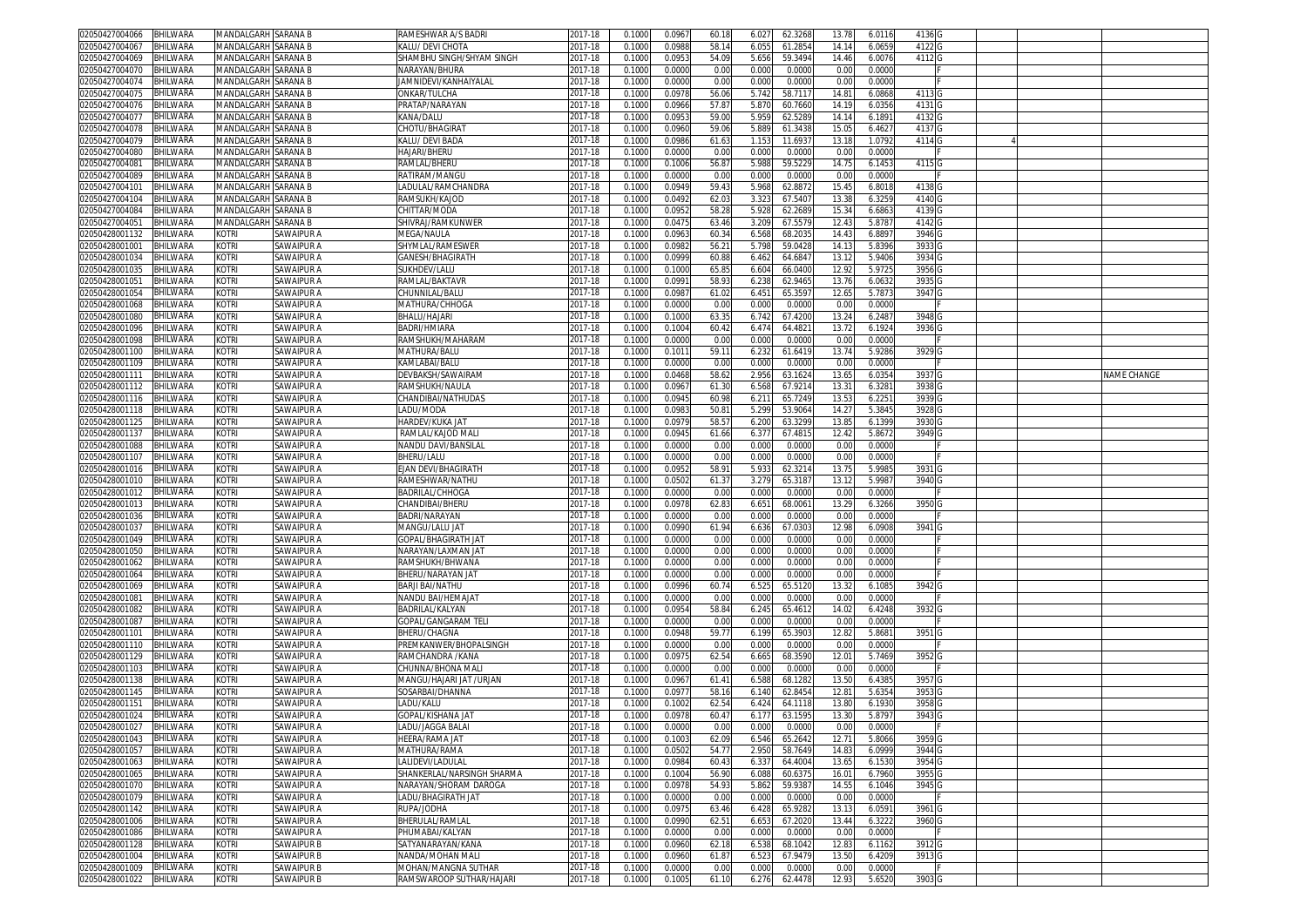| 02050428001045          | <b>BHILWARA</b> | kotri        | <b>SAWAIPUR B</b> | GOPAL/BANSHILAL(SHROTRIYA)   | 2017-18     | 0.1000 | 0.0989 | 63.46          | 6.627<br>67.0071 | 12.67             | 5.9429 | 3922 G            |  |             |
|-------------------------|-----------------|--------------|-------------------|------------------------------|-------------|--------|--------|----------------|------------------|-------------------|--------|-------------------|--|-------------|
| 2050428001085           | BHILWARA        | KOTRI        | SAWAIPUR B        | <b>ADAVBAI /BANSHILAL</b>    | 2017-18     | 0.1000 | 0.0960 | 61.78          | 6.143<br>63.9896 | 13.84             | 6.1990 | 3914 G            |  |             |
| 02050428001094          | BHILWARA        | kotri        | <b>SAWAIPUR B</b> | DHANNA/KAJOD MALI            |             | 0.1000 | 0.101  | 59.3           | 6.585<br>64.8130 | 12.86             | 5.834  | 3904 G            |  |             |
|                         |                 |              |                   |                              | 2017-18     |        |        |                |                  |                   |        |                   |  |             |
| 2050428001102           | BHILWARA        | KOTRI        | <b>SAWAIPUR B</b> | <b>MANGU GIRI/HEERA GIRI</b> | 2017-18     | 0.1000 | 0.0475 | 65.58          | 72.1895<br>3.429 | 12.78             | 6.457  | 3923 G            |  |             |
| )2050428001120          | BHILWARA        | kotri        | <b>SAWAIPUR B</b> | CHANDA/MAGNA A/S LALU GAYRI  | 2017-18     | 0.100  | 0.093  | 63.4           | 6.269<br>67.048  | 12.3              | 5.795  | 3924 G            |  |             |
| /2050428001127          | BHILWARA        | kotri        | <b>SAWAIPUR B</b> | DEVENDRA/JUGRAJ              | 017-18      | 0.100  | 0.0902 | 63.35          | 5.883<br>65.221  | 12.33             | 5.6288 | 3925 G            |  |             |
| 02050428001002          | BHILWARA        | KOTRI        | <b>SAWAIPUR B</b> | <b><i>FULSI BAI/KANA</i></b> | 2017-18     | 0.100  | 0.099  | 62.2           | 6.54<br>65.758   | 12.7              | 5.850  | 3905              |  |             |
| 02050428001008          | BHILWARA        | kotri        | <b>SAWAIPUR B</b> | <b>BHANWAR/KANA MALI</b>     | 2017-18     | 0.100  | 0.100  | 55.93          | 5.841<br>58.410  | 14.0              | 5.760  | 3889              |  | NAME CHANGE |
| 02050428001033          | BHILWARA        | KOTRI        | <b>SAWAIPUR B</b> | TULSIRAM/SUDA                | 2017-18     | 0.100  | 0.000  | 0.00           | 0.000<br>0.000   | 0.00              | 0.000  |                   |  |             |
|                         |                 |              |                   |                              |             |        |        |                |                  |                   |        |                   |  |             |
| 2050428001040           | BHILWARA        | KOTRI        | <b>SAWAIPUR B</b> | MAGNA/PEMA                   | 2017-18     | 0.100  | 0.096  | 63.90          | 66.517<br>6.399  | 11.94             | 5.559  | 3915              |  |             |
| 02050428001041          | BHILWARA        | kotri        | <b>SAWAIPUR B</b> | SARJUBAI/MULA                | 2017-18     | 0.100  | 0.100  | 57.56          | 6.142<br>61.1144 | 13.0              | 5.5618 | 3890              |  |             |
| 02050428001053          | BHILWARA        | kotri        | SAWAIPUR B        | RAMESHWAR/KAJOD BALAI        | 2017-18     | 0.100  | 0.000  | 0.00           | 0.000<br>0.0000  | 0.00              | 0.000  |                   |  |             |
| 02050428001055          | BHILWARA        | kotri        | <b>SAWAIPUR B</b> | CHHAUBAI/MANGL               | $2017 - 18$ | 0.100  | 0.050  | 58.7           | 3.11<br>62.260   | 13.7              | 6.001  | 3891              |  |             |
| 2050428001056           | BHILWARA        | kotri        | <b>SAWAIPUR B</b> | <b>MOHANLAL/CHUNNAMAL</b>    | 017-18      | 0.100  | 0.092  | 61.7           | 6.083<br>66.1196 | 12.7              | 5.8964 | 3916              |  |             |
| 02050428001059          | BHILWARA        | kotri        | SAWAIPUR B        | AMARCHAND/BARDA GADR         | 2017-18     | 0.100  | 0.098  | 60.84          | 64.099<br>6.301  | 13.56             | 6.084  | 3892              |  |             |
| 02050428001060          | BHILWARA        | kotri        | <b>SAWAIPUR B</b> | CHHAUBAI/PEMA                | 017-18      | 0.100  | 0.101  | 59.6           | 6.476<br>63.6149 | 14.03             | 6.2479 | 3893              |  |             |
|                         |                 |              |                   | LADU/KAJOD                   |             |        |        |                |                  |                   |        |                   |  |             |
| 02050428001071          | BHILWARA        | kotri        | SAWAIPUR B        |                              | 2017-18     | 0.100  | 0.101  | 55.2           | 59.519<br>6.06   | 12.4              | 5.199  | 3885              |  |             |
| 02050428001077          | BHILWARA        | kotri        | SAWAIPUR B        | JGAMARAM/KAJODMALI           | 2017-18     | 0.100  | 0.099  | 61.0           | 6.306<br>63.568  | 13.02             | 5.793  | 3906 G            |  |             |
| 02050428001092          | 3HILWARA        | KOTRI        | SAWAIPUR E        | EKLING/DEVI MAL              | 2017-18     | 0.100  | 0.099  | 56.6           | 5.950<br>59.9798 | 14.1              | 5.920  | 3887              |  |             |
| 02050428001104          | BHILWARA        | kotri        | <b>SAWAIPUR B</b> | NANDA/KHEMA MAL              | 2017-18     | 0.100  | 0.000  | 0.00           | 0.000<br>0.000   | 0.00              | 0.000  |                   |  |             |
| 02050428001113          | BHILWARA        | kotri        | SAWAIPUR B        | DHANNIBAI/HEMA GADRI         | 2017-18     | 0.100  | 0.049  | 64.9           | 68.122<br>3.338  | 15.8              | 7.5528 | 3926              |  |             |
| 02050428001114          | <b>BHILWARA</b> | kotri        | <b>SAWAIPUR B</b> | DEVBAKSH/NANDA GADIR         | 2017-18     | 0.100  | 0.100  | 60.90          | 6.542<br>65.0945 | 14.76             | 6.7260 | 3894              |  |             |
| 2050428001126           | <b>BHILWARA</b> | <b>COTRI</b> | SAWAIPUR E        | GOPAL/MADAN KHUMAR           | 017-18      | 0.100  | 0.096  | 57.88          | 5.962<br>61.910  | 13.6              | 5.915  | 3895              |  |             |
| 02050428001005          | BHILWARA        | kotri        | SAWAIPUR B        | BHERU/BHARDHA                | 2017-18     | 0.100  | 0.0982 | 59.42          | 6.282<br>63.9715 | 13.1              | 5.8702 | 3896 G            |  |             |
|                         |                 |              |                   |                              |             |        |        |                |                  |                   |        |                   |  |             |
| 2050428001007           | BHILWARA        | kotri        | SAWAIPUR B        | SAMBHULAL/MEGHA              | 2017-18     | 0.100  | 0.0000 | 0.00           | 0.000<br>0.0000  | 0.00              | 0.000  |                   |  |             |
| 02050428001015          | BHILWARA        | kotri        | <b>SAWAIPUR B</b> | GANESH/LALU                  | 2017-18     | 0.100  | 0.097  | 61.89          | 65.7216<br>6.375 | 12.7              | 5.851  | 3907 <sub>G</sub> |  |             |
| 2050428001038           | BHILWARA        | kotri        | <b>SAWAIPUR B</b> | BANSHI/CHHOGALAL SHARMA      | 2017-18     | 0.100  | 0.0992 | 62.3           | 6.554<br>66.0685 | 12.6              | 5.840  | 3917 G            |  |             |
| )2050428001042          | BHILWARA        | kotri        | <b>SAWAIPUR B</b> | BAKSHU/HAZARI GADRI          | 2017-18     | 0.100  | 0.098  | 58.07          | 5.965<br>60.867  | 12.30             | 5.240  | 3897 G            |  |             |
| 2050428001052           | BHILWARA        | kotri        | <b>SAWAIPUR B</b> | JAGNATH/NANA GADRI           | 2017-18     | 0.100  | 0.097  | 62.28          | 6.504<br>66.982  | 12.5 <sup>0</sup> | 5.903  | 3918 G            |  |             |
| 02050428001073          | BHILWARA        | kotri        | <b>SAWAIPUR B</b> | BANSHILAL/RAMAJI KUMHAR      | 2017-18     | 0.100  | 0.100  | 51.7           | 5.404<br>53.771  | 11.6              | 4.3852 | 3884              |  |             |
| 02050428001097          | BHILWARA        |              |                   | SHANTI/SHABHU                | 2017-18     | 0.100  |        | 58.38          |                  |                   | 6.548  | 3908              |  |             |
|                         |                 | kotri        | <b>SAWAIPUR B</b> |                              |             |        | 0.095  |                | 5.880<br>61.8297 | 15.1              |        |                   |  |             |
| 02050428001115          | BHILWARA        | kotri        | <b>SAWAIPUR B</b> | CHITTAR/DEVA GADRI           | 2017-18     | 0.100  | 0.094  | 58.74          | 5.85<br>62.176   | 12.8 <sup>°</sup> | 5.610  | 3898              |  |             |
| 2050428001117           | BHILWARA        | kotri        | <b>SAWAIPUR B</b> | MADANLAL/BHONA DAROGA        | 2017-18     | 0.100  | 0.100  | 61.69          | 65.480<br>6.548  | 12.5              | 5.729  | 3919              |  |             |
| 02050428001119          | BHILWARA        | kotri        | <b>SAWAIPUR B</b> | SOHAN/MADAN KUMHAR           | 2017-18     | 0.100  | 0.094  | 57.93          | 5.85<br>61.980   | 13.7              | 5.982  | 3899              |  |             |
| 02050428001124          | BHILWARA        | kotri        | <b>SAWAIPUR B</b> | <b>MOTI/ONKAR KUMHAR</b>     | 2017-18     | 0.1000 | 0.101  | 52.27          | 5.578<br>55.0642 | 13.56             | 5.2266 | 3886              |  |             |
| 02050428001130          | BHILWARA        | kotri        | <b>SAWAIPUR B</b> | DALLA/KAJOD MAL              | 2017-18     | 0.100  | 0.0996 | 57.5           | 6.248<br>62.730  | 13.83             | 6.073  | 3900              |  |             |
| 2050428001021           | BHILWARA        | kotri        | <b>SAWAIPUR B</b> | NANDA/CHHOGA                 | 2017-18     | 0.100  | 0.098  | 58.1           | 61.005<br>6.009  | 13.6              | 5.820  | 3909              |  |             |
| 02050428001029          | BHILWARA        | kotri        | SAWAIPUR B        | KANKUDEVI/PREMPRAKASH        | 2017-18     | 0.100  | 0.095  | 61.7           | 6.443<br>67.821  | 12.69             | 6.0248 | 3920              |  |             |
|                         |                 |              |                   |                              |             |        |        |                |                  |                   |        |                   |  |             |
| 02050428001011          | BHILWARA        | kotri        | <b>SAWAIPUR B</b> | DEVKARAN/DHANNA              | 017-18      | 0.100  | 0.098  | 57.38          | 5.861<br>59.563  | 13.2              | 5.5244 | 3910 <sub>G</sub> |  |             |
| 02050428001025          | BHILWARA        | kotri        | SAWAIPUR B        | RUPIBAI/KASHI                | 2017-18     | 0.100  | 0.098  | 60.88          | 62.918<br>6.166  | 13.1              | 5.774  | 3901              |  |             |
| 02050428001014          | BHILWARA        | kotri        | <b>SAWAIPUR B</b> | AMARCHAND/CHHOGA             | 017-18      | 0.100  | 0.099  | 57.50          | 6.062<br>60.680  | 12.40             | 5.2672 | 3911              |  |             |
| 02050428001135          | <b>BHILWARA</b> | kotri        | SAWAIPUR B        | 3HANWERLAL/NATHU             | 2017-18     | 0.100  | 0.099  | 60.86          | 6.43<br>64.989   | 13.2              | 6.023  | 3902              |  |             |
| 02050428001133          | BHILWARA        | kotri        | SAWAIPUR B        | GOTU/LADU                    | 2017-18     | 0.100  | 0.096  | 47.20          | 52.322<br>5.023  | 11.08             | 4.058  | 3883              |  |             |
| 2050428001019           | <b>BHILWARA</b> | kotri        | SAWAIPUR B        | GOVINDLAL/CHHAGANLAI         | 017-18      | 0.100  | 0.092  | 55.08          | 5.374<br>58.223  | 13.3              | 5.437  | 3888              |  |             |
| )2050428001136          | <b>BHILWARA</b> | kotri        | <b>SAWAIPUR B</b> | <b>VATHIBAI/PANNALAL</b>     | 2017-18     | 0.100  | 0.097  | 63.6           | 6.820<br>69.662  | 12.1              | 5.9148 | 3927              |  |             |
|                         |                 | <b>COTRI</b> |                   |                              | 2017-18     |        |        |                | 66.482           |                   |        |                   |  |             |
| 02050428001003          | <b>BHILWARA</b> |              | SAWAIPUR B        | CHUNNI BAI/ MANGU MALI       |             | 0.100  | 0.097  | 61.1           | 6.482            | 11.0              | 5.142  | 3921              |  |             |
| 02050428002037          | <b>BHILWARA</b> | kotri        | <b>BADLA A</b>    | BHANWERLAL/RAMA              | 2017-18     | 0.100  | 0.045  | 65.5           | 3.399<br>74.052  | 15.1              | 7.843  | 3880              |  |             |
| 2050428002003           | <b>BHILWARA</b> | KOTRI        | <b>BADLA A</b>    | SHANKERDAS/GANGARAMDAS       | 017-18      | 0.100  | 0.0000 | 0.00           | 0.000<br>0.0000  | 0.00              | 0.0000 |                   |  |             |
| 02050428002007          | BHILWARA        | kotri        | <b>BADLA A</b>    | JAGDISH/RAMA                 | 2017-18     | 0.100  | 0.000  | 0.00           | 0.000<br>0.0000  | 0.00              | 0.000  |                   |  |             |
| )2050428002008          | <b>BHILWARA</b> | kotri        | <b>BADLA A</b>    | KELIDEVI/BALU                | 2017-18     | 0.100  | 0.000  | 0.00           | 0.000<br>0.000   | 0.00              | 0.000  |                   |  |             |
| 02050428002009          | BHILWARA        | kotri        | <b>BADLA A</b>    | LADU /NANDA                  | 2017-18     | 0.100  | 0.047  | 57.98          | 3.015<br>63.4737 | 12.6              | 5.6338 | 3858 G            |  |             |
| 2050428002012           | BHILWARA        | kotri        | <b>BADLA A</b>    | NANDA/NARAYAN                | 2017-18     | 0.100  | 0.000  | 0.00           | 0.000<br>0.0000  | 0.00              | 0.000  |                   |  |             |
| )2050428002013          | BHILWARA        | kotri        | <b>BADLA A</b>    | SUKHA/POKHER                 | 2017-18     | 0.100  | 0.048  | 59.1           | 3.092<br>63.7526 | 13.0              | 5.832  | 3859 G            |  |             |
|                         | BHILWARA        | KOTRI        | <b>BADLA A</b>    |                              | 2017-18     | 0.100  | 0.0606 | 54.2           |                  | 13.84             | 5.5382 |                   |  |             |
| 2050428002019           |                 |              |                   | BALIBAI/BHVANISANKER         |             |        |        |                | 3.464<br>57.1617 |                   |        | 3851              |  |             |
| 02050428002024          | BHILWARA        | KOTRI        | <b>BADLA A</b>    | SRVENSINGH/RAMSINGH          | 2017-18     | 0.100  | 0.000  | 0.00           | 0.000<br>0.000   | 0.00              | 0.0000 |                   |  |             |
| 2050428002027           | BHILWARA        | KOTRI        | <b>BADLA A</b>    | (HANIDEVI/RAMLAI             | 2017-18     | 0.100  | 0.000  | 0.00           | 0.000<br>0.0000  | 0.00              | 0.000  |                   |  | NAME CHANGE |
| 02050428002032          | <b>BHILWARA</b> | KOTRI        | <b>BADLA A</b>    | KANHIYALAL/LADU              | 2017-18     | 0.100  | 0.000  | 0.00           | 0.000<br>0.0000  | 0.0               | 0.000  |                   |  |             |
| 02050428002034          | BHILWARA        | KOTRI        | <b>BADLA A</b>    | VANDA/MANGU(CHHOTA)          | 2017-18     | 0.100  | 0.000  | 0.00           | 0.000<br>0.0000  | 0.00              | 0.0000 |                   |  |             |
| 02050428002040          | <b>BHILWARA</b> | kotri        | <b>BADLA A</b>    | MODIRAM/RAMLAI               | 2017-18     | 0.100  | 0.0494 | 56.7           | 3.022<br>61.174  | 13.3              | 5.725  | 3860              |  |             |
| 02050428002045 BHILWARA |                 | KOTRI        | BADLA A           | (ANHAIYALAL/DEVILAL          | 2017-18     | 0.1000 | 0.0000 | 0.00           | 0.000<br>0.0000  | 0.00              | 0.000  |                   |  |             |
| 02050428002049          | BHILWARA        | kotri        | <b>BADLA A</b>    | RAMSEVER/KANHIYA LAL @ KANA  | 2017-18     | 0.1000 | 0.0570 | 59.55          | 3.726<br>65.3684 | 14.61             | 6.685  | 3882              |  |             |
|                         |                 |              | <b>BADLA A</b>    | CHANDUBAI/BALU               |             |        |        | 59.24          |                  |                   |        | 3868 <sub>G</sub> |  |             |
| 02050428002053          | <b>BHILWARA</b> | kotri        |                   |                              | 2017-18     | 0.1000 | 0.1016 |                | 6.626<br>65.2165 | 14.31             | 6.533  |                   |  |             |
| 02050428002060          | BHILWARA        | <b>KOTRI</b> | <b>BADLA A</b>    | LADUDEVI/RAMCHANDRA          | 2017-18     | 0.1000 | 0.092  | 57.12          | 5.761<br>62.5516 | 14.51             | 6.353  | 3861 G            |  | NAME CHANGE |
| 02050428002062          | <b>BHILWARA</b> | kotri        | <b>BADLA A</b>    | BHERU/NARAYAN                | 2017-18     | 0.1000 | 0.0000 | 0.00           | 0.000<br>0.0000  | 0.00              | 0.0000 |                   |  |             |
| 02050428002063          | BHILWARA        | kotri        | <b>BADLA A</b>    | GOPAL/MANGU                  | 2017-18     | 0.100  | 0.000  | 0.00           | 0.000<br>0.0000  | 0.00              | 0.000  |                   |  |             |
| 02050428002069          | BHILWARA        | kotri        | <b>BADLA A</b>    | LAHERIBAI/LADUNATH           | 2017-18     | 0.1000 | 0.097  | 59.23          | 6.261<br>64.4136 | 13.68             | 6.1687 | 3869 G            |  |             |
| 02050428002070          | BHILWARA        | kotri        | <b>BADLA A</b>    | DEVI A/S RUPA/MANGU          | 2017-18     | 0.1000 | 0.0946 | 60.62          | 6.088<br>64.3552 | 14.43             | 6.500  | 3870 G            |  |             |
| 02050428002074          | BHILWARA        | kotri        | <b>BADLA A</b>    | DEVILAL /PEMA JAT            | 2017-18     | 0.1000 | 0.0949 | $55.5^{\circ}$ | 5.630<br>59.3256 | 13.82             | 5.7395 | 3852              |  | NAME CHANGE |
| 02050428002081          | BHILWARA        | kotri        | <b>BADLA A</b>    | HEERA/DLLA @ DEVA            | 2017-18     | 0.1000 | 0.0000 | 0.00           | 0.000<br>0.0000  | 0.00              | 0.0000 |                   |  |             |
| 02050428002084          | BHILWARA        | KOTRI        | <b>BADLA A</b>    | UDAYLAL/PRATAP               |             |        |        | 62.1           |                  |                   |        | 3871 G            |  |             |
|                         |                 |              |                   |                              | 2017-18     | 0.1000 | 0.0504 |                | 3.434<br>68.1349 | 13.48             | 6.4288 |                   |  |             |
| 02050428002087          | BHILWARA        | kotri        | <b>BADLA A</b>    | UDA/MANGNA                   | 2017-18     | 0.1000 | 0.0000 | 0.00           | 0.000<br>0.0000  | 0.00              | 0.0000 |                   |  |             |
| 02050428002089          | BHILWARA        | KOTRI        | <b>BADLA A</b>    | SAJNADEVI/DEVI LAL           | 2017-18     | 0.1000 | 0.0000 | 0.00           | 0.000<br>0.0000  | 0.00              | 0.0000 |                   |  |             |
| 02050428002091          | BHILWARA        | <b>KOTRI</b> | <b>BADLA A</b>    | SANKAR LAL/MANGNA            | 2017-18     | 0.1000 | 0.0000 | 0.00           | 0.000<br>0.0000  | 0.00              | 0.0000 |                   |  |             |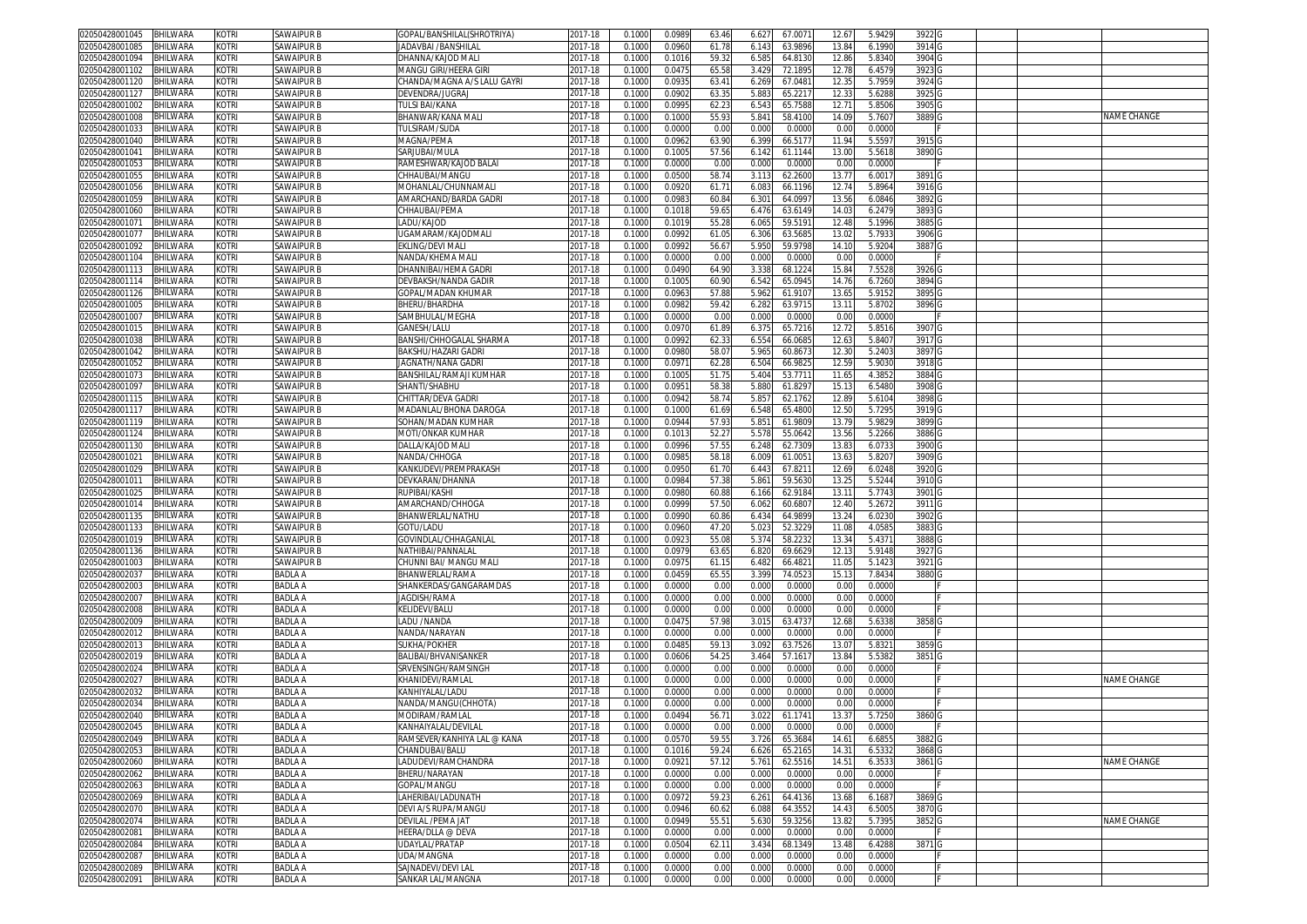| <b>BHILWARA</b><br>02050428002097 | kotri        | <b>BADLA A</b> | BHERUSINGH/RAMSINGH             | 2017-18     | 0.1000 | 0.0528 | 61.73 | 3.492 | 66.1364 | 14.35  | 6.6437 | 3881              |  |             |
|-----------------------------------|--------------|----------------|---------------------------------|-------------|--------|--------|-------|-------|---------|--------|--------|-------------------|--|-------------|
| BHILWARA<br>02050428002098        | kotri        | <b>BADLA A</b> | PYARIBAI/GOPALLAL               | 2017-18     | 0.1000 | 0.0000 | 0.00  | 0.000 | 0.0000  | 0.00   | 0.0000 |                   |  |             |
| BHILWARA<br>02050428002100        | kotri        | BADLA A        | PAYRI/LALA                      | 2017-18     | 0.1000 | 0.047  | 58.97 | 3.016 | 63.8983 | 13.29  | 5.9443 | 3862              |  |             |
| 02050428002039<br><b>BHILWARA</b> | kotri        | BADLA A        | AKHMA/KASH                      | 017-18      | 0.100  | 0.038  | 61.2  | 2.598 | 66.958  | 13.4   | 6.2899 | 3872              |  |             |
| <b>BHILWARA</b><br>02050428002216 | kotri        | BADLA A        | SUKHA/NANDA BALAI               | 2017-18     | 0.1000 | 0.102  | 60.5  | 6.908 | 67.460  | 11.27  | 5.3219 | 3873              |  |             |
| 02050428002221<br><b>BHILWARA</b> | Kotri        | <b>BADLA A</b> | NARAYAN/LALU                    | 2017-18     | 0.1000 | 0.0000 | 0.00  | 0.000 | 0.000   | 0.00   | 0.0000 |                   |  |             |
| BHILWARA<br>02050428002001        | kotri        | <b>BADLA A</b> | AGANNATH/MANGU                  | 2017-18     | 0.1000 | 0.0000 | 0.00  | 0.000 | 0.0000  | 0.00   | 0.0000 |                   |  |             |
| BHILWARA<br>02050428002002        | kotri        | <b>BADLA A</b> | SHANKARLAL/DEVBAKSI             | 2017-18     | 0.1000 | 0.0999 | 56.2  | 6.099 | 61.051  | 13.7   | 5.8805 | 3863              |  |             |
| BHILWARA<br>02050428002005        | kotri        | <b>BADLA A</b> | CHHAUKANWAR/KANSINGH            | 2017-18     | 0.1000 | 0.0480 | 54.8  | 2.736 | 57.000  | 13.76  | 5.4896 | 3853 G            |  |             |
| <b>BHILWARA</b><br>02050428002006 | kotri        | <b>BADLA A</b> |                                 |             | 0.1000 | 0.0000 | 0.00  | 0.000 | 0.000   | 0.00   | 0.0000 |                   |  |             |
|                                   |              |                | GANESH/CHHAGNA                  | 2017-18     |        |        |       |       |         |        |        |                   |  |             |
| 02050428002010<br><b>BHILWARA</b> | kotri        | <b>BADLA A</b> | ONKAR/NAVLA                     | 2017-18     | 0.1000 | 0.0000 | 0.00  | 0.000 | 0.0000  | 0.00   | 0.0000 |                   |  |             |
| 02050428002011<br>BHILWARA        | kotri        | <b>BADLA A</b> | KASHIRAM/KAJOD A/S BAKTAVER     | 2017-18     | 0.1000 | 0.0000 | 0.00  | 0.000 | 0.000   | 0.0    | 0.0000 |                   |  |             |
| 02050428002016<br>BHILWARA        | KOTRI        | <b>BADLA A</b> | DEVBAKSH/NARU JI                | 2017-18     | 0.100  | 0.097  | 59.0  | 6.358 | 65.411  | 13.50  | 6.181  | 3864 G            |  |             |
| 02050428002020<br>BHILWARA        | kotri        | <b>BADLA A</b> | KALYANMAL/DHANNA                | 2017-18     | 0.100  | 0.0936 | 60.3  | 6.11  | 65.352  | 13.41  | 6.1348 | 3874              |  |             |
| 02050428002021<br><b>BHILWARA</b> | kotri        | <b>BADLA A</b> | <b>JAMANA/GOKAI</b>             | 2017-18     | 0.1000 | 0.050  | 61.5  | 3.33  | 66.640  | 12.1   | 5.687  | 3875 G            |  |             |
| 02050428002029<br><b>BHILWARA</b> | kotri        | <b>BADLA A</b> | HEERA/NATHU                     | 2017-18     | 0.1000 | 0.0000 | 0.00  | 0.000 | 0.000   | 0.00   | 0.0000 |                   |  |             |
| 02050428002033<br><b>BHILWARA</b> | kotri        | <b>BADLA A</b> | JAMANALAL/LADU                  | 2017-18     | 0.100  | 0.000  | 0.00  | 0.000 | 0.000   | 0.0    | 0.0000 |                   |  |             |
| 02050428002035<br>BHILWARA        | kotri        | <b>BADLA A</b> | LALIDEVI/GOVARDHAN D/L BALU     | 2017-18     | 0.100  | 0.0459 | 59.98 | 2.896 | 63.093  | 13.7   | 6.0599 | 3865 <sub>G</sub> |  | NAME CHANGE |
| 02050428002036<br>BHILWARA        | kotri        | <b>BADLA A</b> | DEVBAKSH/RAMAJI                 | 2017-18     | 0.100  | 0.000  | 0.00  | 0.000 | 0.000   | 0.0    | 0.0000 |                   |  |             |
| 02050428002038<br>BHILWARA        | kotri        | BADLA A        | NARAYAN/GOKUL                   | 017-18      | 0.100  | 0.000  | 0.00  | 0.000 | 0.000   | 0.00   | 0.0000 |                   |  |             |
| 02050428002042<br><b>BHILWARA</b> | kotri        | <b>BADLA A</b> | MANGU/DHOKAL JAT                | 2017-18     | 0.100  | 0.048  | 62.6  | 3.204 | 65.790  | 13.42  | 6.1806 | 3876 G            |  |             |
| 02050428002047<br><b>BHILWARA</b> | kotri        | BADLA A        | RAMCHANDRA/DEVILAI              | 017-18      | 0.100  | 0.000  | 0.00  | 0.000 | 0.000   | 0.0    | 0.0000 |                   |  |             |
| 02050428002085<br>BHILWARA        | kotri        | BADLA A        | <b>JAGRUP/NANDA</b>             | 017-18      | 0.100  | 0.093  | 56.4  | 5.796 | 61.989  | 14.1   | 6.1446 | 3854              |  |             |
| 02050428002052<br>BHILWARA        | kotri        | BADLA A        | ADAV/LALURAM                    | 017-18      | 0.100  | 0.0980 | 58.8  | 6.29  | 64.193  | 15.7   | 7.0545 | 3855 <sub>G</sub> |  |             |
| BHILWARA<br>02050428002057        | kotri        | BADLA A        | KALU/NARAYAN JAT                | 017-18      | 0.100  | 0.000  | 0.00  | 0.00  | 0.000   | 0.0    | 0.0000 |                   |  |             |
| BHILWARA<br>02050428002065        | kotri        | BADLA A        | RAMESHWAR/BHAGIRATH             | 2017-18     | 0.1000 | 0.0000 | 0.00  | 0.000 | 0.000   | 0.00   | 0.0000 |                   |  |             |
| 02050428002066<br><b>BHILWARA</b> | kotri        | <b>BADLA A</b> | RAMLAL/HAJARI GAYR              | 2017-18     | 0.100  | 0.0000 | 0.00  | 0.000 | 0.000   | 0.0    | 0.0000 |                   |  |             |
| 02050428002073<br>BHILWARA        | kotri        | BADLA A        | BHERU/DEVI SUTHAR               | 2017-18     | 0.1000 | 0.095  | 53.34 | 5.433 | 56.7712 | 14.87  | 5.9094 | 3847 0            |  |             |
|                                   |              |                |                                 |             |        |        |       |       |         |        |        |                   |  |             |
| 02050428002076<br><b>BHILWARA</b> | kotri        | BADLA A        | <b>BHERUSINGH/MANOHAR SINGH</b> | 017-18      | 0.100  | 0.000  | 0.00  | 0.00  | 0.000   | 0.0    | 0.0000 |                   |  |             |
| 02050428002083<br>BHILWARA        | kotri        | <b>BADLA A</b> | LADIDEVI/MOHAN                  | 2017-18     | 0.1000 | 0.0000 | 0.00  | 0.000 | 0.0000  | 0.00   | 0.0000 |                   |  |             |
| BHILWARA<br>02050428002080        | kotri        | <b>BADLA A</b> | LADUDEVI/JAVANA                 | 2017-18     | 0.1000 | 0.0000 | 0.00  | 0.000 | 0.0000  | 0.00   | 0.0000 |                   |  |             |
| BHILWARA<br>02050428002099        | kotri        | <b>BADLA A</b> | DHAPUBAI/KASHI TEL              | 2017-18     | 0.1000 | 0.0000 | 0.00  | 0.000 | 0.0000  | 0.00   | 0.0000 |                   |  |             |
| <b>BHILWARA</b><br>02050428002101 | kotri        | <b>BADLA A</b> | HEERA/HAJARI A/S RAMCHANDRA     | 2017-18     | 0.100  | 0.0000 | 0.00  | 0.000 | 0.000   | 0.0    | 0.0000 |                   |  |             |
| 02050428002102<br><b>BHILWARA</b> | kotri        | <b>BADLA A</b> | ALOLBAI/UDYARAM                 | 2017-18     | 0.1000 | 0.0000 | 0.00  | 0.000 | 0.0000  | 0.00   | 0.0000 |                   |  | NAME CHANGE |
| BHILWARA<br>02050428002103        | kotri        | <b>BADLA A</b> | DEVI/UDA NAYAK                  | 2017-18     | 0.1000 | 0.096  | 54.49 | 5.608 | 58.355  | 14.42  | 5.8908 | 3848 G            |  |             |
| 02050428002205<br><b>BHILWARA</b> | kotri        | <b>BADLA A</b> | MAHENDRASINGH/BHERUSINGH        | 2017-18     | 0.1000 | 0.000  | 0.00  | 0.000 | 0.000   | 0.0    | 0.0000 |                   |  |             |
| 02050428002022<br>BHILWARA        | kotri        | <b>BADLA A</b> | GOPALSINGH/BHADUR SINGH         | 2017-18     | 0.1000 | 0.1022 | 62.18 | 6.689 | 65.450  | 14.49  | 6.6384 | 3877 <sub>C</sub> |  |             |
| 02050428002068<br>BHILWARA        | kotri        | <b>BADLA A</b> | SOHANLAL/HEERANATH              | 2017-18     | 0.100  | 0.000  | 0.00  | 0.000 | 0.000   | 0.0    | 0.0000 |                   |  |             |
| BHILWARA<br>02050428002051        | kotri        | BADLA A        | RAMESHWER/HARDEV                | 017-18      | 0.1000 | 0.0000 | 0.00  | 0.000 | 0.000   | 0.00   | 0.0000 |                   |  |             |
| 02050428002044<br><b>BHILWARA</b> | kotri        | <b>BADLA A</b> | DEVI/NANU JAT                   | 2017-18     | 0.100  | 0.095  | 58.4  | 6.08  | 64.073  | 15.47  | 6.938  | 3856 G            |  |             |
|                                   |              |                |                                 |             |        |        |       |       |         |        |        |                   |  |             |
|                                   |              |                |                                 |             |        |        |       |       |         |        |        |                   |  |             |
| 02050428002061<br>BHILWARA        | kotri        | <b>BADLA A</b> | KANA/CHHGNA                     | 2017-18     | 0.100  | 0.000  | 0.00  | 0.000 | 0.000   | 0.0    | 0.0000 |                   |  |             |
| 02050428002064<br>BHILWARA        | kotri        | <b>BADLA A</b> | GHISI DEVI /MULA GAYRI          | 2017-18     | 0.100  | 0.050  | 59.49 | 3.22' | 64.420  | 13.1   | 5.9343 | 3878 G            |  | NAME CHANGE |
| 02050428002043<br>BHILWARA        | kotri        | BADLA A        | MATHURA/NANU JI JAT             | 2017-18     | 0.1000 | 0.033  | 59.2  | 2.22  | 66.676  | 13.77  | 6.4266 | 3866 <sub>G</sub> |  |             |
| 02050428002056<br><b>BHILWARA</b> | kotri        | <b>BADLA A</b> | BERULAL/MODA BALAI              | 017-18      | 0.100  | 0.100  | 40.5  | 1.11  | 11.081  | 11.7   | 0.9095 | 13 <sub>g</sub>   |  |             |
| 02050428002082<br><b>BHILWARA</b> | kotri        | BADLA A        | HEMA/UDA                        | 017-18      | 0.100  | 0.000  | 0.00  | 0.000 | 0.000   | 0.00   | 0.0000 |                   |  |             |
| 02050428002154<br><b>BHILWARA</b> | <b>KOTRI</b> | <b>BADLA A</b> | EEVANSINGH/BAHADURSINGH         | 2017-18     | 0.1000 | 0.0450 | 61.5  | 3.192 | 70.933  | 13.1   | 6.5340 | 3857 G            |  |             |
| 02050428002030<br><b>BHILWARA</b> | kotri        | BADLA A        | RAJENDRAKUMAR/DEVILAL           | 017-18      | 0.1000 | 0.000  | 0.00  | 0.000 | 0.000   | 0.00   | 0.0000 |                   |  |             |
| 02050428002172<br><b>BHILWARA</b> | kotri        | <b>BADLA A</b> | AABALBAI/CHHITAR JAT            | 2017-18     | 0.100  | 0.000  | 0.00  | 0.000 | 0.000   | 0.0    | 0.0000 |                   |  |             |
| BHILWARA<br>02050428002072        | kotri        | BADLA A        | DHOOLKANWAR/SAMBHUSINGH         | 2017-18     | 0.1000 | 0.0960 | 59.38 | 6.159 | 64.156  | 14.5   | 6.5249 | 3879              |  |             |
| 02050428002041<br><b>BHILWARA</b> | kotri        | BADLA A        | HAYARBAI/RUPA                   | 017-18      | 0.100  | 0.000  | 0.00  | 0.00  | 0.000   | 0.0    | 0.0000 |                   |  |             |
| <b>BHILWARA</b><br>02050428002058 | kotri        | <b>BADLA A</b> | DEVI/BHAGIRAT JA <sup>-</sup>   | 2017-18     | 0.1000 | 0.049  | 57.1  | 3.284 | 66.343  | 14.04  | 6.5198 | 3849              |  |             |
| 02050428002028<br><b>BHILWARA</b> | kotri        | <b>BADLA A</b> | LADULAL/MANGILAI                | 2017-18     | 0.100  | 0.000  | 0.00  | 0.000 | 0.000   | 0.0    | 0.0000 |                   |  |             |
| <b>BHILWARA</b><br>02050428002140 | kotri        | BADLA A        | BADRI/BALU                      | 2017-18     | 0.1000 | 0.0990 | 54.8  | 5.869 | 59.282  | 13.66  | 5.6686 | 3850              |  |             |
| BHILWARA<br>02050428002015        | kotri        | <b>BADLA A</b> | <b>CHANDKANWER/BALUSIGH</b>     | 2017-18     | 0.100  | 0.0967 | 58.86 | 6.189 | 64.002  | 14.3   | 6.415  | 3867              |  |             |
| BHILWARA<br>02050428002180        | kotri        | <b>BADLA A</b> | CHANDUDEVI/DEVI                 | 2017-18     | 0.1000 | 0.000  | 0.00  | 0.000 | 0.0000  | 0.00   | 0.0000 |                   |  |             |
| BHILWARA<br>02050428002197        | kotri        | <b>BADLA A</b> | BALI/NANU                       | 2017-18     | 0.1000 | 0.0000 | 0.00  | 0.000 | 0.000   | 0.00   | 0.0000 |                   |  |             |
| 02050428002086<br>BHILWARA        | kotri        | <b>BADLA B</b> | RAMSHWER/MANGILAI               | 2017-18     | 0.1000 | 0.0000 | 0.00  | 0.000 | 0.0000  | 0.00   | 0.0000 |                   |  |             |
| 02050428002108<br><b>BHILWARA</b> | Kotri        | BADLA B        | MATHURA/NANDA BALAI             | $2017 - 18$ | 0.100  | 0.0000 | 0.00  | 0.000 | 0.000   | 0.0    | 0.0000 |                   |  |             |
|                                   |              |                |                                 |             |        | 0.0463 |       |       |         |        |        |                   |  |             |
| 02050428002111<br><b>BHILWARA</b> | <b>KOTRI</b> | BADLA B        | SOHANIBAI/KISHOR                | 2017-18     | 0.1000 |        | 59.8  | 3.028 | 65.3996 | 14.40  | 6.5916 | 3835 G            |  |             |
| 02050428002112 BHILWARA           | KUIKI        | BADLA B        | AMNALAL/RAMSUKH                 | 2017-18     | 0.1000 | U.IUZU | 33.41 | 5.129 | 56.1667 | 13.301 | 5.2291 | 3827 G            |  |             |
| 02050428002114 BHILWARA           | KOTRI        | <b>BADLA B</b> | KANHAIYALAL/RAMA                | 2017-18     | 0.1000 | 0.0000 | 0.00  | 0.000 | 0.0000  | 0.00   | 0.0000 |                   |  |             |
| 02050428002120 BHILWARA           | kotri        | <b>BADLA B</b> | URAJN/HAJARI                    | 2017-18     | 0.1000 | 0.0492 | 56.3' | 3.049 | 61.9715 | 13.51  | 5.8602 | 3828 G            |  |             |
| 02050428002123<br><b>BHILWARA</b> | KOTRI        | <b>BADLA B</b> | RAMNATH/BHURANATH               | 2017-18     | 0.1000 | 0.0948 | 53.41 | 5.623 | 59.314  | 12.30  | 5.1072 | 3829 G            |  |             |
| 02050428002125 BHILWARA           | kotri        | <b>BADLA B</b> | JETUBAI/BHERULAL                | 2017-18     | 0.1000 | 0.0000 | 0.00  | 0.000 | 0.0000  | 0.00   | 0.0000 |                   |  |             |
| 02050428002150<br><b>BHILWARA</b> | <b>KOTRI</b> | <b>BADLA B</b> | SHIVNATH/HEERANATH              | 2017-18     | 0.1000 | 0.0969 | 60.62 | 6.391 | 65.9546 | 13.74  | 6.3436 | 3841 G            |  |             |
| 02050428002151<br>BHILWARA        | <b>KOTRI</b> | <b>BADLA B</b> | BALU/RAMA                       | 2017-18     | 0.1000 | 0.0000 | 0.00  | 0.000 | 0.0000  | 0.00   | 0.0000 |                   |  |             |
| BHILWARA<br>02050428002159        | <b>KOTRI</b> | <b>BADLA B</b> | SHUKHA/DHUKAL                   | 2017-18     | 0.1000 | 0.0000 | 0.00  | 0.000 | 0.000   | 0.00   | 0.0000 |                   |  |             |
| 02050428002160<br><b>BHILWARA</b> | kotri        | <b>BADLA B</b> | RAMKUNWARDA/BHAGIRATHDAS        | 2017-18     | 0.1000 | 0.0000 | 0.00  | 0.000 | 0.0000  | 0.00   | 0.0000 |                   |  |             |
| 02050428002183<br><b>BHILWARA</b> | <b>KOTRI</b> | <b>BADLAB</b>  | PYARANATH/HEERANATH             | 2017-18     | 0.1000 | 0.0927 | 55.69 | 5.625 | 60.6796 | 13.54  | 5.7509 | 3830 G            |  |             |
| 02050428002191<br><b>BHILWARA</b> | kotri        | <b>BADLA B</b> | RUKHMABAI/KANA                  | 2017-18     | 0.1000 | 0.0000 | 0.00  | 0.000 | 0.0000  | 0.00   | 0.0000 |                   |  |             |
| 02050428002194<br>BHILWARA        | <b>KOTRI</b> | <b>BADLA B</b> | BALU/HARDEV NAI                 | 2017-18     | 0.1000 | 0.0486 | 57.29 | 3.020 | 62.1399 | 14.23  | 6.1898 | 3836 G            |  |             |
| 02050428002222<br><b>BHILWARA</b> | <b>KOTRI</b> | <b>BADLA B</b> | BALI/BANSHILAL                  | 2017-18     | 0.1000 | 0.0979 | 56.62 | 5.929 | 60.5618 | 14.11  | 5.9816 | 3837 G            |  |             |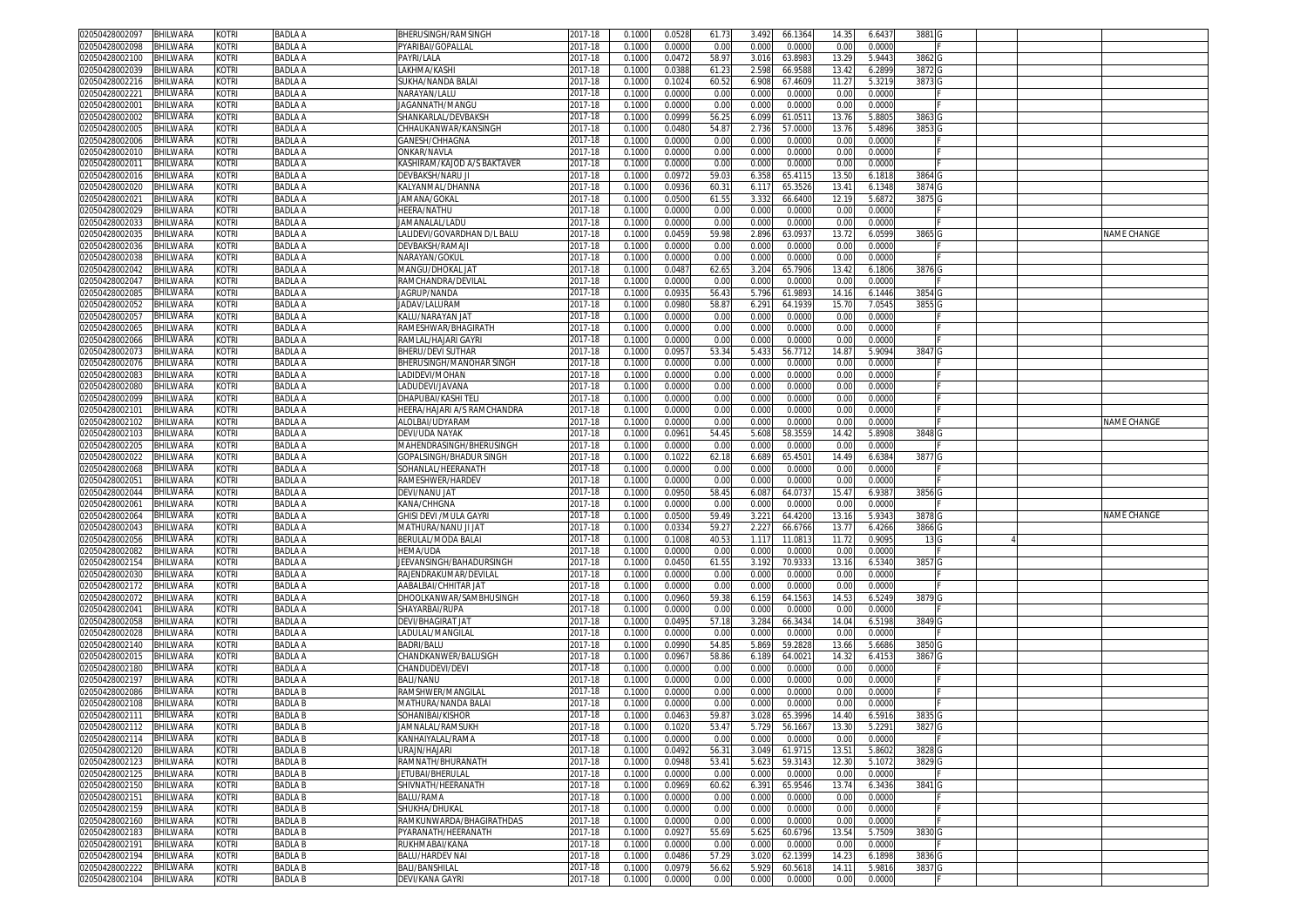| 02050428002106          | <b>BHILWARA</b> | kotri                       | <b>BADLAB</b>  | MADANLAL/KANA                          | 2017-18 | 0.1000 | 0.0000 | 0.00                  | 0.000          | 0.0000  | 0.00           | 0.000           |                  |  |                    |
|-------------------------|-----------------|-----------------------------|----------------|----------------------------------------|---------|--------|--------|-----------------------|----------------|---------|----------------|-----------------|------------------|--|--------------------|
| 02050428002117          | BHILWARA        | kotri                       | <b>BADLA B</b> | SANKARLAL/MANGU TELI                   | 2017-18 | 0.100  | 0.0000 | 0.00                  | 0.000          | 0.0000  | 0.00           | 0.000           |                  |  |                    |
| )2050428002131          | BHILWARA        | kotri                       | <b>BADLA B</b> | GHISU/LADU TELI                        | 2017-18 | 0.1000 | 0.095  | 57.58                 | 5.906          | 62.1684 | 14.4           | 6.2797          | 3838             |  |                    |
| 2050428002133           | <b>BHILWARA</b> | <b><otri< b=""></otri<></b> | <b>BADLA B</b> | <b>JANBAI/DEVILAL</b>                  | 017-18  | 0.100  | 0.097  | 61.5                  | 6.280          | 64.212  | 12.9           | 5.839           | 3842             |  |                    |
| )2050428002137          | BHILWARA        | kotri                       | <b>BADLA B</b> | <b><i><u>TULSHIBAI/MOTILAL</u></i></b> | 2017-18 | 0.100  | 0.094  | 54.03                 | 5.61'          | 59.375  | 13.0           | 5.441           | 3831             |  |                    |
| 02050428002138          | BHILWARA        | kotri                       | <b>BADLAB</b>  | BHERULAL/DEVKARAN MAHAJAN              | 2017-18 | 0.100  | 0.000  | 0.00                  | 0.000          | 0.0000  | 0.00           | 0.000           |                  |  |                    |
| 02050428002141          | BHILWARA        | kotri                       | <b>BADLAB</b>  | KAHNAIYALAL/RAMLAL                     | 2017-18 | 0.100  | 0.000  | 0.00                  | 0.000          | 0.0000  | 0.00           | 0.000           |                  |  |                    |
| 2050428002143           | BHILWARA        | KOTRI                       | <b>BADLAB</b>  | SUWA LAL/KHANA                         | 2017-18 | 0.100  | 0.0000 | 0.00                  | 0.000          | 0.0000  | 0.00           | 0.000           |                  |  |                    |
|                         |                 |                             |                |                                        |         |        |        |                       |                |         |                |                 |                  |  |                    |
| 02050428002145          | BHILWARA        | kotri                       | <b>BADLAB</b>  | AAJAD/PEERU                            | 2017-18 | 0.100  | 0.000  | 0.00                  | 0.000          | 0.0000  | 0.00           | 0.000           |                  |  |                    |
| 2050428002152           | BHILWARA        | kotri                       | <b>BADLA B</b> | KAILASHCHAND/BALU                      | 017-18  | 0.100  | 0.0493 | 62.07                 | 3.281          | 66.551  | 12.6           | 5.869           | 3845 G           |  |                    |
| 02050428002161          | BHILWARA        | kotri                       | <b>BADLAB</b>  | GAJSINGH/MULSINGH                      | 2017-18 | 0.100  | 0.000  | 0.00                  | 0.000          | 0.0000  | 0.00           | 0.0000          |                  |  |                    |
| 2050428002165           | BHILWARA        | kotri                       | <b>BADLA B</b> | HAJARI/JAGNNATH                        | 2017-18 | 0.100  | 0.000  | 0.00                  | 0.000          | 0.000   | 0.00           | 0.000           |                  |  |                    |
| 02050428002166          | BHILWARA        | KOTRI                       | <b>BADLA B</b> | BHERU/KANADES                          | 2017-18 | 0.100  | 0.000  | 0.00                  | 0.000          | 0.000   | 0.00           | 0.000           |                  |  |                    |
| 2050428002167           | BHILWARA        | KOTRI                       | <b>BADLA B</b> | VIUNNAKUNWAR/DRUGHASINGH               | 2017-18 | 0.100  | 0.049  | 59.92                 | 3.124          | 63.625  | 14.44          | 6.432           | 3843             |  |                    |
| 02050428002171          | BHILWARA        | KOTRI                       | <b>BADLA B</b> | RUKHMANIBAI/CHHITR TEL                 | 2017-18 | 0.100  | 0.000  | 0.00                  | 0.000          | 0.0000  | 0.0            | 0.000           |                  |  |                    |
| 02050428002175          | BHILWARA        | kotri                       | <b>BADLA B</b> | SHANTA DEVI/KALU NAYAK                 | 2017-18 | 0.100  | 0.000  | 0.00                  | 0.000          | 0.0000  | 0.00           | 0.000           |                  |  |                    |
| 02050428002176          | BHILWARA        | KOTRI                       | <b>BADLA B</b> | SHANKER/BHERU JA'                      | 2017-18 | 0.100  | 0.050  | 56.86                 | 3.014          | 59.330  | 14.1           | 5.880           | 3832             |  |                    |
| 2050428002177           | BHILWARA        | KOTRI                       | <b>BADLA B</b> | GANGARAM/POKHER JAT                    | 2017-18 | 0.100  | 0.000  | 0.00                  | 0.000          | 0.000   | 0.00           | 0.000           |                  |  |                    |
| 02050428002178          | BHILWARA        | kotri                       | <b>BADLAB</b>  | MOTI/GANESH TELI                       | 2017-18 | 0.100  | 0.032  | 57.06                 | 2.242          | 69.4118 | 14.8           | 7.204           | 3846 G           |  |                    |
| 2050428002181           | BHILWARA        | KOTRI                       | <b>BADLAB</b>  | BHERU/DHUKAL                           | 2017-18 | 0.100  | 0.000  | 0.00                  | 0.000          | 0.0000  | 0.00           | 0.000           |                  |  |                    |
|                         | BHILWARA        | kotri                       | <b>BADLAB</b>  | SUVAN/RAHEEM BAKSH                     | 017-18  | 0.100  | 0.000  | 0.00                  | 0.000          | 0.000   | 0.0            | 0.000           |                  |  |                    |
| 02050428002182          |                 |                             |                |                                        |         |        |        |                       |                |         |                |                 |                  |  |                    |
| 02050428002185          | BHILWARA        | kotri                       | <b>BADLAB</b>  | AXMAN/NANDA A/S NARAYNIBAI             | 2017-18 | 0.100  | 0.000  | 0.00                  | 0.000          | 0.0000  | 0.00           | 0.000           |                  |  |                    |
| 02050428002186          | BHILWARA        | kotri                       | <b>BADLAB</b>  | BHERULAL/MEGA                          | 2017-18 | 0.100  | 0.000  | 0.00                  | 0.000          | 0.0000  | 0.00           | 0.000           |                  |  | <b>VAME CHANGE</b> |
| 02050428002187          | BHILWARA        | kotri                       | <b>BADLAB</b>  | (HATUN/KASAM                           | 017-18  | 0.100  | 0.000  | 0.00                  | 0.000          | 0.000   | 0.00           | 0.000           |                  |  |                    |
| 02050428002189          | BHILWARA        | kotri                       | <b>BADLA B</b> | CHANDKUNWAR/BHANWARSINGH               | 2017-18 | 0.100  | 0.046  | 60.7                  | 3.056          | 65.439  | 13.1           | 6.015           | 3844             |  |                    |
| 02050428002190          | <b>BHILWARA</b> | kotri                       | <b>BADLA B</b> | IAGDISH SINGH/KANSINGH                 | 2017-18 | 0.100  | 0.000  | 0.00                  | 0.000          | 0.0000  | 0.00           | 0.000           |                  |  |                    |
| 02050428002193          | <b>BHILWARA</b> | <b>COTRI</b>                | <b>BADLA B</b> | rukmadevi/jodha ja1                    | 017-18  | 0.100  | 0.000  | 0.00                  | 0.000          | 0.0000  | 0.0            | 0.0000          |                  |  |                    |
| 02050428002198          | BHILWARA        | kotri                       | <b>BADLA B</b> | NARAYAN/GOKUL BALAI                    | 2017-18 | 0.100  | 0.000  | 0.00                  | 0.000          | 0.0000  | 0.00           | 0.000           |                  |  |                    |
| 2050428002199           | <b>BHILWARA</b> | kotri                       | <b>BADLA B</b> | JADAV DEVI/LAXMAN                      | 017-18  | 0.100  | 0.099  | 53.3                  | 5.505          | 55.105  | 14.1           | 5.465           | 3833             |  |                    |
| )2050428002122          | BHILWARA        | kotri                       | <b>BADLA B</b> | KALI/HEERA GADRI                       | 2017-18 | 0.100  | 0.000  | 0.00                  | 0.000          | 0.0000  | 0.00           | 0.0000          |                  |  |                    |
| 02050428002118          | BHILWARA        | KOTRI                       | <b>BADLA B</b> | RADHABAI/KAHAINYALAL                   | 2017-18 | 0.100  | 0.000  | 0.00                  | 0.000          | 0.0000  | 0.00           | 0.000           |                  |  |                    |
| 02050428002225          | BHILWARA        | kotri                       | <b>BADLAB</b>  | SUNDARBAI W/O BALU KHATIK              | 2017-18 | 0.100  | 0.000  | 0.00                  | 0.000          | 0.0000  | 0.00           | 0.000           |                  |  |                    |
| 2050428002158           | BHILWARA        | kotri                       | <b>BADLA B</b> | GANESH/KALU                            | 017-18  | 0.100  | 0.0000 | 0.00                  | 0.000          | 0.0000  | 0.00           | 0.0000          |                  |  |                    |
| 02050428002147          | BHILWARA        | kotri                       | <b>BADLAB</b>  | BALU/URJAN JAT                         | 2017-18 | 0.100  | 0.000  | 0.00                  | 0.000          | 0.0000  | 0.00           | 0.0000          |                  |  |                    |
|                         |                 |                             |                |                                        |         |        |        |                       |                |         |                |                 |                  |  |                    |
| 2050428002025           | BHILWARA        | KOTRI                       | <b>BADLA B</b> | <b>NANDLAL/RAMJILAI</b>                | 2017-18 | 0.100  | 0.000  | 0.00                  | 0.000          | 0.0000  | 0.00           | 0.000           |                  |  |                    |
| 02050428002135          | BHILWARA        | kotri                       | <b>BADLAB</b>  | BHERU/PYARA                            | 2017-18 | 0.100  | 0.000  | 0.00                  | 0.000          | 0.0000  | 0.00           | 0.000           |                  |  |                    |
| 2050428002169           | BHILWARA        | kotri                       | <b>BADLA B</b> | <b>BHERU/NARAYAN</b>                   | 2017-18 | 0.100  | 0.000  | 0.00                  | 0.000          | 0.0000  | 0.00           | 0.000           |                  |  |                    |
| 02050428002132          | BHILWARA        | kotri                       | <b>BADLAB</b>  | EKLINGH/MODA                           | 2017-18 | 0.100  | 0.000  | 0.00                  | 0.000          | 0.0000  | 0.00           | 0.000           |                  |  |                    |
| 02050428002110          | BHILWARA        | kotri                       | <b>BADLA B</b> | <b>ATEHLAL/DEVA</b>                    | 2017-18 | 0.1000 | 0.047  | 57.37                 | 2.942          | 61.4196 | 12.7           | 5.495           | 3839             |  |                    |
| 02050428002204          | BHILWARA        | kotri                       | <b>BADLA B</b> | RAMCHANDRA/MODA                        | 2017-18 | 0.100  | 0.000  | 0.00                  | 0.000          | 0.000   | 0.00           | 0.0000          |                  |  |                    |
| 2050428002157           | BHILWARA        | kotri                       | <b>BADLA B</b> | <b>GANESH/NARU</b>                     | 2017-18 | 0.100  | 0.000  | 0.00                  | 0.000          | 0.0000  | 0.00           | 0.000           |                  |  |                    |
| 02050428002149          | BHILWARA        | kotri                       | <b>BADLAB</b>  | NANI/PHOKHARNATH                       | 2017-18 | 0.100  | 0.048  | 58.1                  | 2.92           | 60.643  | 14.74          | 6.257           | 3840 G           |  |                    |
| 02050428002109          | BHILWARA        | (otri                       | <b>BADLAB</b>  | SOHNIBAI/RAMCHANDRA                    | 2017-18 | 0.100  | 0.000  | 0.00                  | 0.000          | 0.000   | 0.00           | 0.000           |                  |  |                    |
| 02050428002144          | BHILWARA        | kotri                       | <b>BADLAB</b>  | PREMBAI/LADULA                         | 2017-18 | 0.100  | 0.000  | 0.00                  | 0.000          | 0.000   | 0.0            | 0.000           |                  |  |                    |
| 2050428002148           | BHILWARA        | kotri                       | <b>BADLAB</b>  | RATNIBAI/NARU                          | 017-18  | 0.100  | 0.102  | 56.38                 | 6.315          | 61.7302 | 12.4           | 5.3708          | 3834             |  |                    |
| 02050428002050          | <b>BHILWARA</b> | kotri                       | <b>BADLAB</b>  | SOHNIBAI/HAJARI                        | 2017-18 | 0.100  | 0.000  | 0.00                  | 0.000          | 0.000   | 0.0            | 0.000           |                  |  |                    |
| 02050428002163          | BHILWARA        | (otri                       | <b>BADLA B</b> | <b>VARBDA/BHURDAS</b>                  | 017-18  | 0.100  | 0.000  | 0.00                  | 0.000          | 0.0000  | 0.00           | 0.000           |                  |  |                    |
|                         | BHILWARA        | kotri                       | <b>BADLA B</b> | BADRILAL/BHERULAL JAT                  | 2017-18 |        | 0.000  | 0.00                  | 0.000          | 0.0000  |                | 0.000           |                  |  | <b>VAME CHANGE</b> |
| 02050428002196          |                 |                             |                |                                        |         | 0.100  |        |                       |                |         | 0.0            |                 |                  |  |                    |
| 02050428002046          | BHILWARA        | kotri                       | <b>BADLA B</b> | BHANWARDAS/DEVDAS                      | 2017-18 | 0.100  | 0.000  | 0.00                  | 0.000          | 0.0000  | 0.00           | 0.000           |                  |  |                    |
| 02050428002054          | <b>BHILWARA</b> | <b><otri< b=""></otri<></b> | <b>BADLA B</b> | SOHANIDEVI/MOTILAL                     | 017-18  | 0.100  | 0.000  | 0.00                  | 0.000          | 0.0000  | 0.00           | 0.000           |                  |  | <b>JAME CHANGE</b> |
| 02050428002096          | BHILWARA        | kotri                       | <b>BADLA B</b> | NANI/NANURAM GADRI                     | 2017-18 | 0.100  | 0.000  | 0.00                  | 0.000          | 0.0000  | 0.00           | 0.000           |                  |  |                    |
| 2050428002124           | <b>BHILWARA</b> | KOTRI                       | <b>BADLA B</b> | CHANDKANWER/MEGHSIGH                   | 017-18  | 0.100  | 0.000  | 0.00                  | 0.000          | 0.0000  | 0.0            | 0.000           |                  |  |                    |
| 02050428002126          | <b>BHILWARA</b> | kotri                       | <b>BADLA B</b> | GOPAL/HAJARI                           | 2017-18 | 0.100  | 0.000  | 0.00                  | 0.000          | 0.0000  | 0.00           | 0.000           |                  |  |                    |
| 2050428002195           | BHILWARA        | KOTRI                       | <b>BADLA B</b> | DALELSINGH/DEVISINGH                   | 2017-18 | 0.100  | 0.0000 | 0.00                  | 0.000          | 0.0000  | 0.00           | 0.000           |                  |  |                    |
| 02050428003087          | BHILWARA        | kotri                       | KHAJINA A      | RAMESHWAR/GOPI                         | 2017-18 | 0.100  | 0.101  | 53.90                 | 5.606          | 55.3406 | 13.80          | 5.345           | 3801 G           |  |                    |
| 2050428003006           | BHILWARA        | kotri                       | KHAJINA A      | BHURALAL/GOKUL                         | 2017-18 | 0.100  | 0.000  | 0.00                  | 0.000          | 0.0000  | 0.00           | 0.000           |                  |  |                    |
| )2050428003001          | BHILWARA        | KOTRI                       | KHAJINA A      | LADU/SURAJMAL                          | 2017-18 | 0.100  | 0.038  | 55.64                 | 2.297          | 59.2010 | 13.6           | 5.640           | 3802             |  |                    |
| )2050428003003          | BHILWARA        | <b>COTRI</b>                | KHAJINA A      | VIOTI/HARLA                            | 2017-18 | 0.100  | 0.000  | 0.00                  | 0.000          | 0.000   | 0.00           | 0.000           |                  |  |                    |
| 02050428003004          | BHILWARA        | KOTRI                       | KHAJINA A      | RAMLAL/BALU                            | 2017-18 | 0.100  | 0.099  | 56.2                  | 5.991          | 60.454  | 14.2           | 6.013           | 3803 G           |  |                    |
| 02050428003005 BHILWARA |                 |                             | KHAJINA A      | BALU/RAMBAKSH                          | 2017-18 | 0.1000 | 0.0956 |                       |                | 67.9498 |                |                 |                  |  |                    |
| 02050428003010          | <b>BHILWARA</b> | KUIKI<br>kotri              | KHAJINA A      | LADULAL/CHHAGNA                        | 2017-18 | 0.1000 | 0.0982 | <b>62.38</b><br>62.16 | 0.490<br>6.509 | 66.283  | 13.00<br>13.37 | 0.4976<br>6.203 | 3822 G<br>3825 G |  |                    |
|                         |                 |                             |                |                                        |         |        |        |                       |                |         |                |                 |                  |  |                    |
| 02050428003013          | BHILWARA        | kotri                       | KHAJINA A      | SURAJLAL/RAMA                          | 2017-18 | 0.1000 | 0.1005 | 59.06                 | 6.505          | 64.7264 | 13.07          | 5.9218          | 3813 G           |  |                    |
| 02050428003015          | BHILWARA        | KOTRI                       | KHAJINA A      | VARMA/JAGGA                            | 2017-18 | 0.1000 | 0.000  | 0.00                  | 0.000          | 0.0000  | 0.00           | 0.0000          |                  |  |                    |
| 02050428003019          | <b>BHILWARA</b> | kotri                       | KHAJINA A      | ONKARLAL/KISHAN                        | 2017-18 | 0.1000 | 0.0994 | 58.3                  | 6.106          | 61.4286 | 14.47          | 6.2220          | 3814             |  |                    |
| 02050428003021          | BHILWARA        | kotri                       | KHAJINA A      | BADRILAL/ROOPA                         | 2017-18 | 0.1000 | 0.092  | 56.1                  | 5.649          | 61.4022 | 14.38          | 6.1808          | 3804 G           |  |                    |
| 02050428003022          | BHILWARA        | KOTRI                       | KHAJINA A      | DEVI LAL/LAXMAN                        | 2017-18 | 0.1000 | 0.0000 | 0.00                  | 0.000          | 0.0000  | 0.00           | 0.0000          |                  |  |                    |
| 02050428003024          | BHILWARA        | KOTRI                       | KHAJINA A      | BHOLIBAI/KALYAN                        | 2017-18 | 0.1000 | 0.0954 | 59.72                 | 6.177          | 64.7484 | 13.45          | 6.0958          | 3815 G           |  |                    |
| 02050428003025          | <b>BHILWARA</b> | kotri                       | KHAJINA A      | RAMGANI/PEMA                           | 2017-18 | 0.1000 | 0.097  | 62.90                 | 6.578          | 67.3975 | 14.01          | 6.6092          | 3826 G           |  |                    |
| 02050428003026          | BHILWARA        | kotri                       | KHAJINA A      | RAMKARAN/BHERU A/S HARKUBAI            | 2017-18 | 0.1000 | 0.098  | 55.76                 | 6.046          | 61.631  | 13.6           | 5.8802          | 3812 G           |  |                    |
| 02050428003029          | <b>BHILWARA</b> | kotri                       | KHAJINA A      | RAMESHWUR/RAMSUKH                      | 2017-18 | 0.1000 | 0.097  | 57.47                 | 6.338          | 64.7395 | 12.09          | 5.4790          | 3805 G           |  |                    |
| 02050428003035          | BHILWARA        | <b>KOTRI</b>                | KHAJINA A      | LADULAL/MAGNA                          | 2017-18 | 0.1000 | 0.100  | 54.8                  | 5.661          | 56.4407 | 14.45          | 5.709           | 3796 G           |  |                    |
| 02050428003037          | <b>BHILWARA</b> | KOTRI                       | KHAJINA A      | NARSINGH/RAMA                          | 2017-18 | 0.1000 | 0.0000 | 0.00                  | 0.000          | 0.0000  | 0.00           | 0.0000          |                  |  |                    |
| 02050428003038          | BHILWARA        | <b>KOTRI</b>                | KHAJINA A      | GOPILAL/BALU                           | 2017-18 | 0.1000 | 0.0962 | 54.47                 | 5.501          | 57.1830 | 14.45          | 5.7845          | 3797 G           |  |                    |
|                         |                 |                             |                |                                        |         |        |        |                       |                |         |                |                 |                  |  |                    |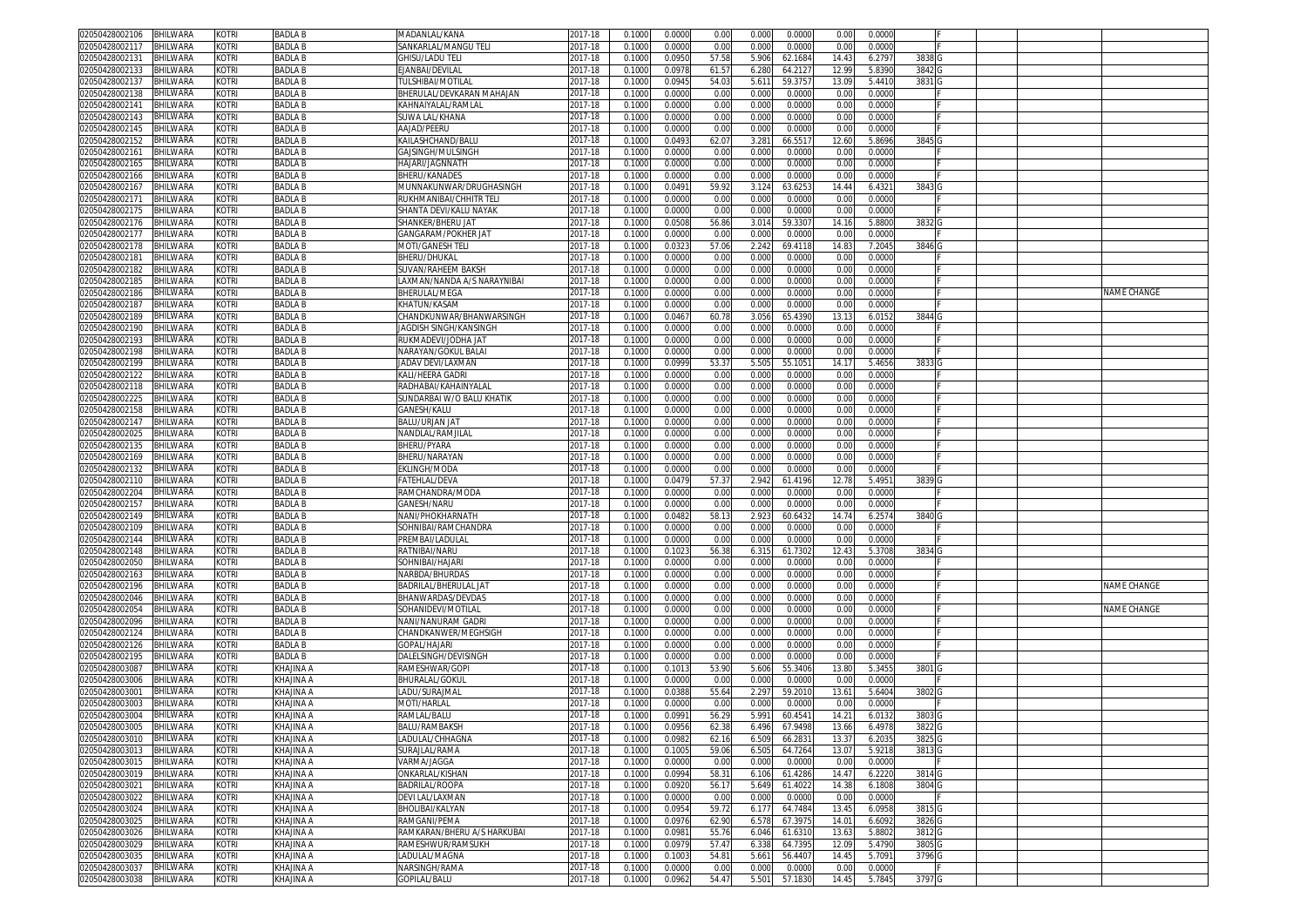| 02050428003041          | <b>BHILWARA</b> | kotri        | KHAJINA A        | KESARBAI/LAXMAN        | 2017-18 | 0.1000 | 0.1005 | 59.84 | 6.377 | 63.452  | 13.62 | 6.0498 | 3816 G |  |             |
|-------------------------|-----------------|--------------|------------------|------------------------|---------|--------|--------|-------|-------|---------|-------|--------|--------|--|-------------|
| 02050428003042          | BHILWARA        | kotri        | KHAJINA A        | NANABAI/BADRILAL       | 2017-18 | 0.1000 | 0.0990 | 57.3  | 6.398 | 64.626  | 13.24 | 5.9891 | 3817 G |  |             |
| 02050428003043          | BHILWARA        | kotri        | KHAJINA A        | KALU/BALU              | 2017-18 | 0.1000 | 0.1026 | 57.4  | 6.092 | 59.376  | 13.75 | 5.7148 | 3806   |  |             |
|                         |                 |              |                  |                        |         |        |        |       |       |         |       |        |        |  |             |
| 02050428003044          | BHILWARA        | kotri        | KHAJINA A        | RUPI/MODA              | 2017-18 | 0.100  | 0.102  | 58.2  | 6.270 | 61.410  | 14.72 | 6.3278 | 3807   |  |             |
| )2050428003046          | BHILWARA        | kotri        | KHAJINA A        | JDAYLAL/RAMSUKH        | 2017-18 | 0.100  | 0.099  | 58.8  | 6.01  | 60.726  | 13.46 | 5.7221 | 3818   |  |             |
| 2050428003047           | BHILWARA        | kotri        | KHAJINA A        | CHHGANA/CHHOGA         | 2017-18 | 0.100  | 0.098  | 55.5  | 5.808 | 58.9645 | 14.93 | 6.1623 | 3798   |  |             |
| 02050428003049          | 3HILWARA        | kotri        | KHAJINA A        | LADULAL/BALULAI        | 2017-18 | 0.1000 | 0.000  | 0.0   | 0.001 | 0.000   | 0.00  | 0.0000 |        |  |             |
| 02050428003050          | BHILWARA        | kotri        | KHAJINA A        | PRABHULAL/RAMA         | 2017-18 | 0.1000 | 0.1020 | 62.5  | 6.558 | 64.294  | 13.93 | 6.2691 | 3823   |  |             |
| 02050428003051          |                 | <b>KOTRI</b> |                  |                        |         | 0.100  |        | 62.0  |       |         |       |        |        |  |             |
|                         | BHILWARA        |              | KHAJINA A        | RAMPAL/UDA             | 2017-18 |        | 0.099  |       | 6.848 | 69.171  | 12.66 | 6.1297 | 3824   |  |             |
| 2050428003052           | BHILWARA        | kotri        | KHAJINA A        | RAMKUMAR/UDA JI (JAT)  | 2017-18 | 0.1000 | 0.000  | 0.0   | 0.001 | 0.000   | 0.00  | 0.0000 |        |  |             |
| 02050428003055          | <b>BHILWARA</b> | kotri        | KHAJINA A        | JYOTISWRUP/JAGGA       | 2017-18 | 0.1000 | 0.104  | 56.4  | 6.33  | 60.660  | 14.7( | 6.2415 | 3808   |  |             |
| 02050428003057          | BHILWARA        | kotri        | KHAJINA A        | JDAYLAL/RAMLAL         | 2017-18 | 0.1000 | 0.000  | 0.0   | 0.000 | 0.000   | 0.00  | 0.0000 |        |  |             |
| 02050428003059          | <b>BHILWARA</b> | KOTRI        | <b>KHAJINA A</b> | RAIMAL/SHRIRAM         | 2017-18 | 0.100  | 0.000  | 0.0   | 0.001 | 0.000   | 0.00  | 0.0000 |        |  |             |
| 2050428003060           | BHILWARA        | kotri        | KHAJINA A        | BALU/HAJARI            | 2017-18 | 0.1000 | 0.101  | 61.2  | 6.67  | 65.594  | 14.3  | 6.5659 | 3819   |  |             |
| 1205042800306           | <b>BHILWARA</b> | kotri        | KHAJINA A        | HARILAL/UDA            | 2017-18 | 0.100  | 0.096  | 62.0  | 6.73  | 69.668  | 13.4  | 6.5692 | 3820   |  |             |
|                         |                 |              |                  |                        |         |        |        |       |       |         |       |        |        |  |             |
| 02050428003063          | BHILWARA        | kotri        | KHAJINA A        | SHANKARLAL/ONKAR       | 2017-18 | 0.1000 | 0.099  | 61.6  | 6.51  | 65.808  | 13.95 | 6.4263 | 3821   |  |             |
| 02050428003137          | BHILWARA        | kotri        | KHAJINA A        | JDA/RAMA               | 2017-18 | 0.100  | 0.099  | 53.9  | 5.61  | 56.707  | 13.80 | 5.4782 | 3799   |  |             |
| 02050428003002          | BHILWARA        | kotri        | KHAJINA A        | PREM/RAMSHUKH          | 2017-18 | 0.100  | 0.000  | 0.0   | 0.001 | 0.000   | 0.00  | 0.0000 |        |  |             |
| 02050428003008          | 3HILWARA        | kotri        | KHAJINA A        | BALU/UGMA              | 2017-18 | 0.100  | 0.000  | 0.0   | 0.000 | 0.000   | 0.00  | 0.0000 |        |  |             |
| 02050428003009          | BHILWARA        | kotri        | KHAJINA A        | KALYAN/NANDA           | 2017-18 | 0.100  | 0.0000 | 0.0   | 0.000 | 0.000   | 0.00  | 0.0000 |        |  |             |
| 205042800301            | <b>BHILWARA</b> | KOTRI        | KHAJINA A        | GANESH/GULAB           | 2017-18 | 0.100  | 0.098  | 56.5  | 6.07  | 61.395  | 15.68 | 6.7386 | 3809   |  |             |
| 02050428003014          | <b>BHILWARA</b> | kotri        | KHAJINA A        | RAMCHENDRA/HARLAL      | 2017-18 | 0.100  | 0.000  | 0.0   | 0.000 | 0.000   | 0.00  | 0.0000 |        |  |             |
| 02050428003030          | <b>BHILWARA</b> | kotri        | KHAJINA A        | MAHADEV/GULAB          | 2017-18 | 0.100  | 0.099  | 56.1  | 5.95  | 60.010  | 13.78 | 5.7885 | 3810   |  |             |
|                         |                 |              |                  |                        |         |        |        |       |       |         |       |        |        |  |             |
| 02050428003034          | <b>BHILWARA</b> | kotri        | KHAJINA A        | RAMPAL/MANGNA          | 2017-18 | 0.1000 | 0.0000 | 0.0   | 0.000 | 0.0000  | 0.00  | 0.0000 |        |  |             |
| 2050428003036           | BHILWARA        | kotri        | KHAJINA A        | LAXMAN/SHIVRAM JA`     | 2017-18 | 0.100  | 0.000  | 0.0   | 0.000 | 0.000   | 0.00  | 0.0000 |        |  |             |
| )2050428003039          | 3HILWARA        | kotri        | KHAJINA A        | GANESH/RUPA JAT        | 2017-18 | 0.1000 | 0.000  | 0.0   | 0.000 | 0.000   | 0.00  | 0.0000 |        |  |             |
| 02050428003053          | BHILWARA        | kotri        | KHAJINA A        | AMBA/NARAYAN           | 2017-18 | 0.1000 | 0.098  | 54.9  | 6.159 | 62.591  | 13.22 | 5.7921 | 3811   |  |             |
| 02050428003012          | BHILWARA        | <b>KOTRI</b> | KHAJINA A        | BHERULAL/MAHADE'       | 2017-18 | 0.100  | 0.000  | 0.0   | 0.001 | 0.000   | 0.00  | 0.0000 |        |  |             |
| 2050428003048           | BHILWARA        | kotri        | KHAJINA A        | BRAMAHA/RAMA JA'       | 2017-18 | 0.100  | 0.038  | 54.1  | 2.350 | 61.842  | 13.49 | 5.8396 | 3800   |  |             |
| )2050428003007          | <b>BHILWARA</b> | kotri        | KHAJINA A        | BALU/NARAYAN           | 2017-18 | 0.100  | 0.000  | 0.0   | 0.000 | 0.000   | 0.00  | 0.0000 |        |  |             |
|                         |                 |              |                  |                        |         |        |        |       |       |         |       |        |        |  |             |
| 02050428003100          | BHILWARA        | KOTRI        | KHAJINA B        | JDA/SHRIRANM           | 2017-18 | 0.1000 | 0.100  | 54.94 | 5.408 | 54.026  | 15.1' | 5.7140 | 3746   |  |             |
| 02050428003064          | BHILWARA        | KOTRI        | <b>KHAJINA B</b> | NANDUDEVI/UDA          | 2017-18 | 0.100  | 0.000  | 0.0   | 0.000 | 0.000   | 0.00  | 0.0000 |        |  | NAME CHANGE |
| 2050428003086           | BHILWARA        | kotri        | KHAJINA B        | DEVILAL/RAMSUKH        | 2017-18 | 0.100  | 0.1018 | 58.4  | 6.249 | 61.385  | 13.97 | 6.0029 | 3757   |  |             |
| 02050428003065          | <b>BHILWARA</b> | kotri        | <b>KHAJINA B</b> | GHISIBAI/MANGILAI      | 2017-18 | 0.100  | 0.098  | 56.4  | 5.94  | 60.3760 | 14.00 | 5.9171 | 3758   |  |             |
| 02050428003066          | <b>BHILWARA</b> | kotri        | KHAJINA B        | PANIDEVI/MANGU         | 2017-18 | 0.100  | 0.051  | 61.9  | 3.414 | 66.941  | 14.55 | 6.8188 | 3775   |  |             |
| 02050428003068          | <b>BHILWARA</b> | kotri        | <b>KHAJINA B</b> | NANDA/BHUWANA          | 2017-18 | 0.100  | 0.099  | 56.7  | 6.05  | 60.590  | 14.32 | 6.0734 | 3747   |  |             |
| 02050428003070          | <b>BHILWARA</b> | kotri        | KHAJINA B        | AXMAN/RAMSUKAH         | 2017-18 | 0.1000 | 0.000  | 0.0   | 0.000 | 0.000   | 0.00  | 0.0000 |        |  |             |
|                         |                 | kotri        |                  | SOHNIBAI/RAMESHWAR     |         |        |        |       |       | 66.653  |       | 6.3543 |        |  |             |
| 0205042800307           | <b>BHILWARA</b> |              | KHAJINA B        |                        | 2017-18 | 0.100  | 0.098  | 57.4  | 6.55  |         | 13.62 |        | 3759   |  |             |
| 02050428003072          | BHILWARA        | kotri        | KHAJINA B        | BHURALAL/BHOLA         | 2017-18 | 0.1000 | 0.101  | 63.9  | 6.819 | 67.116  | 13.99 | 6.5727 | 3760   |  |             |
| 02050428003075          | <b>BHILWARA</b> | kotri        | KHAJINA B        | JDAYLAL/DEVI           | 2017-18 | 0.100  | 0.095  | 55.2  | 5.67  | 59.217  | 13.2  | 5.4964 | 3748   |  | NAME CHANGE |
| 2050428003077           | BHILWARA        | kotri        | KHAJINA B        | <b>BHERULAL/GANESH</b> | 2017-18 | 0.1000 | 0.098  | 57.6  | 6.248 | 63.238  | 15.06 | 6.6663 | 3761   |  |             |
| 02050428003078          | <b>BHILWARA</b> | kotri        | KHAJINA B        | SHIVNARAYAN/MANGILAL   | 2017-18 | 0.100  | 0.097  | 62.8  | 6.445 | 66.034  | 12.7  | 5.870  | 3776   |  |             |
| 02050428003085          | BHILWARA        | kotri        | KHAJINA B        | PREMBAI/DEVILAL        | 2017-18 | 0.100  | 0.101  | 55.5  | 5.941 | 58.532  | 14.09 | 5.7727 | 3749   |  |             |
| 02050428003089          | <b>BHILWARA</b> | kotri        | KHAJINA B        | DEVILAL/NARAYAN        | 2017-18 | 0.100  | 0.099  | 54.7  | 5.71  | 57.648  | 14.9  | 6.0413 | 3750   |  |             |
|                         | <b>BHILWARA</b> | kotri        | KHAJINA B        | KAILASH/MAHADE\        |         |        | 0.000  | 0.0   | 0.000 | 0.000   | 0.00  | 0.0000 |        |  |             |
| )2050428003092          |                 |              |                  |                        | 2017-18 | 0.100  |        |       |       |         |       |        |        |  |             |
| 0205042800309           | <b>BHILWARA</b> | KOTRI        | KHAJINA B        | PRATAP/KAJOD           | 2017-18 | 0.100  | 0.100  | 60.3  | 6.631 | 66.111  | 13.8  | 6.4002 | 3772   |  |             |
| 02050428003099          | <b>BHILWARA</b> | kotri        | KHAJINA B        | NANIBAI/BHERULAL       | 2017-18 | 0.100  | 0.100  | 55.2  | 6.033 | 59.910  | 13.21 | 5.5395 | 3762   |  |             |
| 2050428003103           | <b>BHILWARA</b> | kotri        | KHAJINA B        | SHYAMLAL JAT/HAJARI    | 2017-18 | 0.100  | 0.0000 | 0.0   | 0.000 | 0.000   | 0.00  | 0.0000 |        |  | NAME CHANGE |
| 02050428003109          | <b>BHILWARA</b> | kotri        | KHAJINA B        | RAMCHENDRA/PRATAP      | 2017-18 | 0.100  | 0.0000 | 0.0   | 0.000 | 0.0000  | 0.00  | 0.0000 |        |  |             |
| 2050428003111           | BHILWARA        | kotri        | KHAJINA B        | MATHURA/RAMA           | 2017-18 | 0.100  | 0.099  | 55.1  | 6.022 | 60.280  | 13.45 | 5.6751 | 3751   |  |             |
| )2050428003112          | BHILWARA        | kotri        | KHAJINA B        | PREMBAI/NARAYAN        | 2017-18 | 0.100  | 0.000  | 0.0   | 0.000 | 0.000   | 0.00  | 0.0000 |        |  |             |
| 2050428003113           | BHILWARA        | kotri        | KHAJINA B        | HARKUBAI/KALU          | 2017-18 | 0.100  | 0.101  | 56.7  | 6.228 | 61.118  | 14.36 | 6.1441 | 3763   |  |             |
| )2050428003114          | BHILWARA        | kotri        | KHAJINA B        | JYANABAI/CHATRA        | 2017-18 | 0.100  | 0.101  | 60.9  | 6.506 | 64.098  | 13.94 | 6.255  | 3773   |  |             |
|                         |                 |              |                  |                        |         |        |        |       |       |         |       |        |        |  |             |
| 2050428003116           | BHILWARA        | KOTRI        | KHAJINA B        | CHANDUBAI/HARLAI       | 2017-18 | 0.100  | 0.0000 | 0.0   | 0.000 | 0.000   | 0.00  | 0.0000 |        |  |             |
| 02050428003120          | BHILWARA        | <b>KOTRI</b> | <b>KHAJINA B</b> | SITA SUTHAR/BANNA      | 2017-18 | 0.100  | 0.000  | 0.0   | 0.000 | 0.000   | 0.00  | 0.0000 |        |  | NAME CHANGE |
| 2050428003121           | BHILWARA        | KOTRI        | KHAJINA B        | PARSABAI/PRAVEEN       | 2017-18 | 0.1000 | 0.098  | 56.5  | 5.86  | 59.867  | 15.63 | 6.5502 | 3752   |  |             |
| 02050428003125          | <b>BHILWARA</b> | kotri        | KHAJINA B        | JDAYLAL/BHERU          | 2017-18 | 0.100  | 0.000  | 0.0   | 0.001 | 0.000   | 0.00  | 0.0000 |        |  |             |
| 02050428003126          | <b>BHILWARA</b> | KOTRI        | <b>KHAJINA B</b> | <b>HEERA/BHERU</b>     | 2017-18 | 0.100  | 0.0000 | 0.0   | 0.000 | 0.000   | 0.00  | 0.0000 |        |  |             |
| 02050428003127          | <b>BHILWARA</b> | kotri        | KHAJINA B        | BRAMHA/MANGILAL        | 2017-18 | 0.1000 | 0.100  | 59.3  | 5.87  | 58.651  | 15.38 | 6.3141 | 3740 G |  |             |
| 02050428003134 BHILWARA |                 | KOTRI        | KHAJINA B        | DEU/KANA               | 2017-18 | 0.1000 | 0.0985 | 58.7  | 5.962 | 60.344  | 11.58 | 4.8917 | 3/53   |  |             |
|                         | BHILWARA        | kotri        |                  | GEETADEVI/LADULAL      | 2017-18 |        |        | 58.5  |       |         | 17.39 |        | 3741   |  |             |
| 02050428003098          |                 |              | KHAJINA B        |                        |         | 0.1000 | 0.1010 |       | 5.947 | 58.881  |       | 7.1676 |        |  |             |
| 02050428003069          | <b>BHILWARA</b> | kotri        | KHAJINA B        | SITA DEVI/GOPALLAL     | 2017-18 | 0.1000 | 0.100  | 55.54 | 5.768 | 57.622  | 11.04 | 4.4532 | 3743 G |  |             |
| 02050428003076          | <b>BHILWARA</b> | <b>KOTRI</b> | KHAJINA B        | NANDRAM/HARLAL         | 2017-18 | 0.1000 | 0.0480 | 59.92 | 3.296 | 68.666  | 13.73 | 6.5988 | 3764   |  |             |
| 02050428003088          | BHILWARA        | kotri        | KHAJINA B        | BHERU/LAXMAN BAIRVA    | 2017-18 | 0.1000 | 0.097  | 65.65 | 6.724 | 68.822  | 13.75 | 6.6246 | 3777   |  |             |
|                         |                 | kotri        | KHAJINA B        | MANGILAL/ONKAR JAT     | 2017-18 | 0.1000 | 0.098  | 53.7  | 5.444 | 55.101  | 13.93 | 5.3730 | 3744   |  |             |
| 02050428003096          | <b>BHILWARA</b> |              |                  |                        | 2017-18 | 0.1000 | 0.0000 | 0.00  | 0.000 | 0.0000  | 0.00  | 0.0000 |        |  |             |
| 02050428003094          | BHILWARA        | KOTRI        | KHAJINA B        | NANIBAI/NANALAL        |         |        |        |       |       |         |       |        |        |  |             |
|                         |                 |              |                  |                        |         |        |        |       |       |         |       |        |        |  |             |
| 02050428003095          | BHILWARA        | kotri        | KHAJINA B        | MAHADEV/BALU           | 2017-18 | 0.1000 | 0.000  | 0.00  | 0.000 | 0.000   | 0.00  | 0.0000 |        |  |             |
| 02050428003130          | BHILWARA        | kotri        | KHAJINA B        | GOPAL/BHOLA            | 2017-18 | 0.1000 | 0.0000 | 0.00  | 0.000 | 0.0000  | 0.00  | 0.0000 |        |  |             |
| 02050428003107          | BHILWARA        | kotri        | <b>KHAJINA B</b> | NARAYAN/JANNATH        | 2017-18 | 0.1000 | 0.099  | 57.6  | 6.019 | 60.553  | 16.0  | 6.8119 | 3754   |  |             |
| 02050428003108          | BHILWARA        | KOTRI        | <b>KHAJINA B</b> | KELI /CHHOGA/KALU      | 2017-18 | 0.1000 | 0.0000 | 0.00  | 0.000 | 0.0000  | 0.00  | 0.0000 |        |  |             |
| 02050428003119          | BHILWARA        | kotri        | KHAJINA B        | GOPAL/BARDA            | 2017-18 | 0.1000 | 0.0000 | 0.0   | 0.000 | 0.000   | 0.00  | 0.0000 |        |  |             |
| 02050428003124          | BHILWARA        | KOTRI        | KHAJINA B        | JAGDISHCHANDR/HEERALAL | 2017-18 | 0.1000 | 0.1018 | 54.57 | 5.823 | 57.2004 | 13.82 | 5.5339 | 3742 G |  | NAME CHANGE |